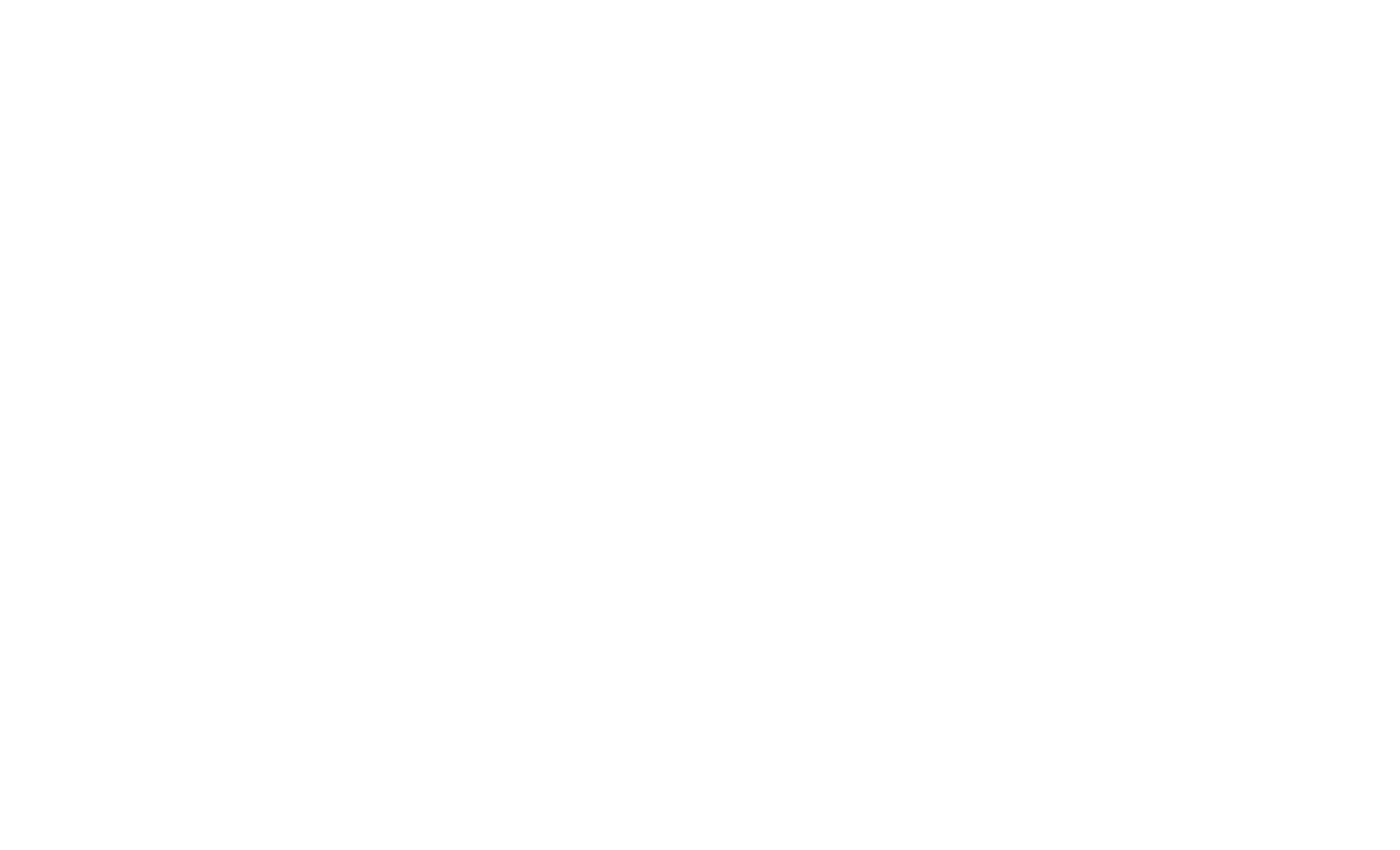| STATE OF NEW YORK                      | 2 0 1 5                                       |                      | TOWN TAX ROLL                                                                                 |                                  | PAGE<br>1                          |
|----------------------------------------|-----------------------------------------------|----------------------|-----------------------------------------------------------------------------------------------|----------------------------------|------------------------------------|
| COUNTY - Herkimer                      |                                               |                      | TAXABLE SECTION OF THE ROLL - 1                                                               | VALUATION DATE-JUL 01, 2013      |                                    |
| TOWN<br>- Stark<br>$-215000$<br>SWIS   |                                               | OWNERS NAME SEQUENCE |                                                                                               | TAXABLE STATUS DATE-MAR 01, 2014 |                                    |
|                                        |                                               |                      | UNIFORM PERCENT OF VALUE IS 058.25                                                            |                                  |                                    |
| TAX MAP PARCEL NUMBER                  |                                               |                      | PROPERTY LOCATION & CLASS ASSESSMENT EXEMPTION CODE---------------COUNTY-------TOWN---------- |                                  |                                    |
| CURRENT OWNERS NAME                    | SCHOOL DISTRICT                               | LAND                 | TAX DESCRIPTION                                                                               | TAXABLE VALUE                    |                                    |
| CURRENT OWNERS ADDRESS                 | PARCEL SIZE/GRID COORD                        | TOTAL                | SPECIAL DISTRICTS                                                                             |                                  | TAX AMOUNT                         |
| ***********************                |                                               |                      | ************************************ 141.1-1-23 *****************                             |                                  |                                    |
|                                        | Steenburg Rd                                  |                      |                                                                                               | ACCT 180011190                   | BILL<br>-1                         |
| 141.1-1-23                             | 120 Field crops                               |                      | County Tax                                                                                    | 113,600                          | 1,106.43                           |
| Adams Walter P<br>16950 Thunder Rd     | 215001<br>Owen D Young<br>Homestead           | 42,300<br>113,600    | Town Tax<br>FD260 Stark fire prot #1                                                          | 113,600<br>113,600 TO M          | 1,099.83<br>261.50                 |
| Haymarket, VA 20169                    | F                                             |                      |                                                                                               |                                  |                                    |
|                                        | ACRES 136.77                                  |                      |                                                                                               |                                  |                                    |
|                                        | EAST-0406717 NRTH-1477422                     |                      |                                                                                               |                                  |                                    |
|                                        | DEED BOOK 1200<br>PG-522                      |                      |                                                                                               |                                  |                                    |
|                                        | FULL MARKET VALUE                             | 195,021              |                                                                                               |                                  |                                    |
|                                        |                                               |                      | TOTAL TAX ---                                                                                 | DATE #1                          | $2,467.76**$<br>01/31/15           |
|                                        |                                               |                      |                                                                                               | AMT DUE                          | 2,467.76                           |
|                                        |                                               |                      |                                                                                               |                                  |                                    |
|                                        | Beebe Hill Rd                                 |                      |                                                                                               | ACCT 180000840                   | BILL<br>$\overline{\phantom{a}}$ 2 |
| $134.4 - 1 - 68.3$                     | 210 1 Family Res                              |                      | County Tax                                                                                    | 70,000                           | 681.78                             |
| Alicajic Zinka                         | Owen D Young<br>215001                        | 3,000                | Town Tax                                                                                      | 70,000                           | 677.71                             |
| PO Box 101<br>VanHornesville, NY 13475 | ACRES<br>2.00<br>EAST-0412026 NRTH-1484058    | 70,000               | FD260 Stark fire prot #1                                                                      | 70,000 TO M                      | 161.14                             |
|                                        | DEED BOOK 1122<br>PG-852                      |                      |                                                                                               |                                  |                                    |
|                                        | FULL MARKET VALUE                             | 120,172              |                                                                                               |                                  |                                    |
|                                        |                                               |                      | TOTAL TAX ---                                                                                 |                                  | 1,520.63**                         |
|                                        |                                               |                      |                                                                                               | DATE #1                          | 01/31/15                           |
|                                        |                                               |                      |                                                                                               | AMT DUE                          | 1,520.63                           |
|                                        | 131 Wiltse Hill Rd                            |                      |                                                                                               |                                  | BILL<br>$\overline{\phantom{a}}$   |
| $141.4 - 1 - 6.4$                      | 105 Vac farmland                              |                      | County Tax                                                                                    | 8,000                            | 77.92                              |
| Armstrong John L Jr                    | Owen D Young<br>215001                        | 8,000                | Town Tax                                                                                      | 8,000                            | 77.45                              |
| Armstrong Marie L                      | FRNT 424.00 DPTH                              | 8,000                |                                                                                               |                                  |                                    |
| 131 Wiltse Hill Rd.                    | ACRES 10.00                                   |                      |                                                                                               |                                  |                                    |
| Jordanville, NY 13361                  | EAST-0415729 NRTH-1470782<br>DEED BOOK 938    |                      |                                                                                               |                                  |                                    |
|                                        | PG-659<br>FULL MARKET VALUE                   | 13,734               |                                                                                               |                                  |                                    |
|                                        |                                               |                      | TOTAL TAX ---                                                                                 |                                  | 155.37**                           |
|                                        |                                               |                      |                                                                                               | DATE #1                          | 01/31/15                           |
|                                        |                                               |                      |                                                                                               | AMT DUE                          | 155.37                             |
|                                        |                                               |                      |                                                                                               |                                  |                                    |
| $134.1 - 2 - 2$                        | 1336 Travis Rd<br>312 Vac w/imprv             |                      | County Tax                                                                                    | ACCT 178586<br>54,100            | BILL<br>$\overline{4}$<br>526.92   |
| Aronia Very Berry LLC                  | Owen D Young<br>215001                        | 48,800               | Town Tax                                                                                      | 54,100                           | 523.77                             |
| 619 Grove St                           | split from 1-1                                |                      | 54,100 School Relevy                                                                          |                                  | 1,747.41                           |
| Ridgewood, NJ 07450                    | FRNT 238.40 DPTH                              |                      | FD260 Stark fire prot #1                                                                      | 54,100 TO M                      | 124.54                             |
|                                        | ACRES 34.90                                   |                      |                                                                                               |                                  |                                    |
|                                        | EAST-0398533 NRTH-1496571                     |                      |                                                                                               |                                  |                                    |
|                                        | DEED BOOK 1486<br>PG-236<br>FULL MARKET VALUE | 92,876               |                                                                                               |                                  |                                    |
|                                        |                                               |                      | TOTAL TAX ---                                                                                 |                                  | $2,922.64**$                       |
|                                        |                                               |                      |                                                                                               | DATE #1                          | 01/31/15                           |
|                                        |                                               |                      |                                                                                               | AMT DUE                          | 2,922.64                           |
|                                        |                                               |                      |                                                                                               |                                  |                                    |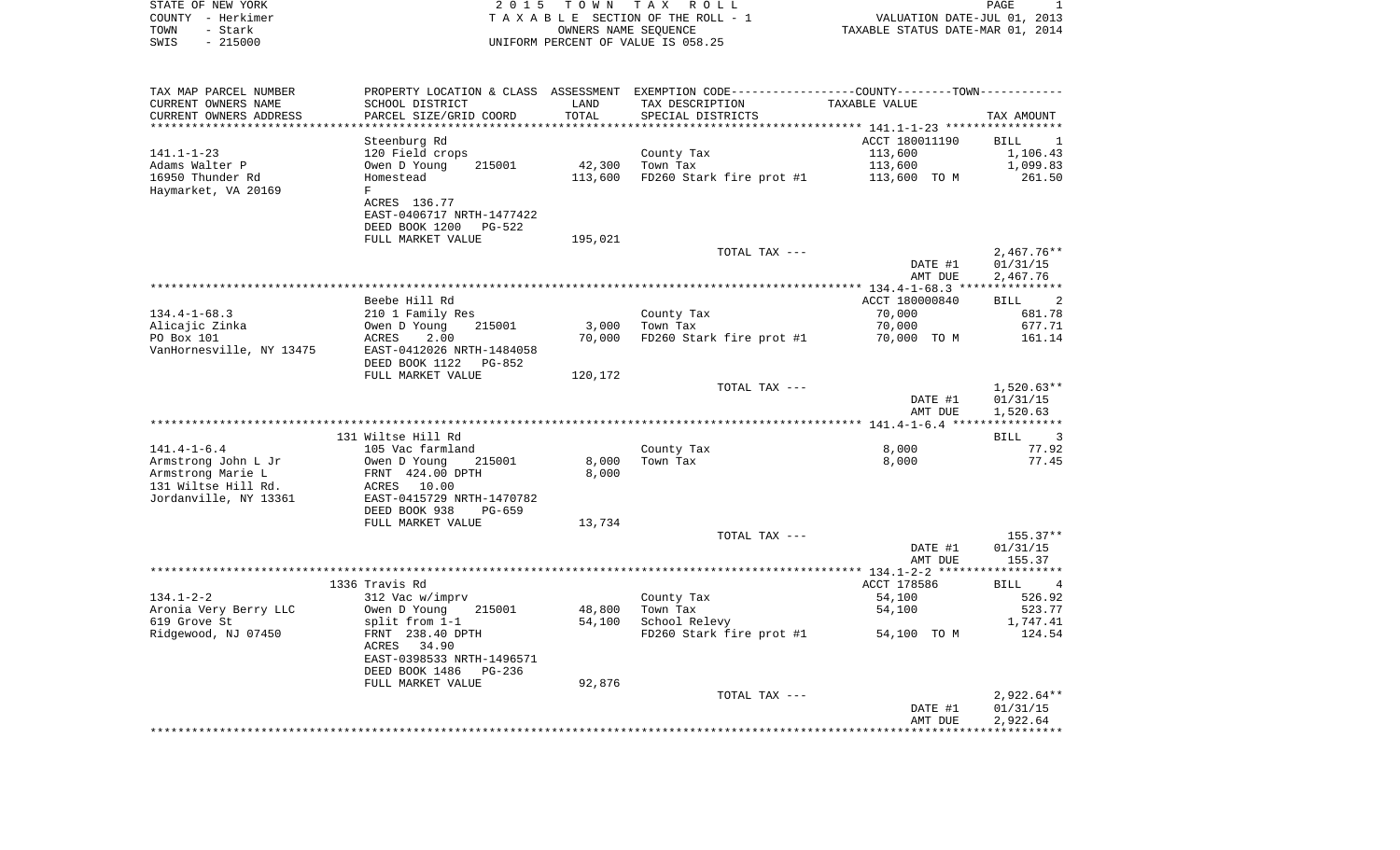| STATE OF NEW YORK | 2015 TOWN TAX ROLL                 | <b>PAGE</b>                      |
|-------------------|------------------------------------|----------------------------------|
| COUNTY - Herkimer | TAXABLE SECTION OF THE ROLL - 1    | VALUATION DATE-JUL 01, 2013      |
| TOWN<br>– Stark   | OWNERS NAME SEOUENCE               | TAXABLE STATUS DATE-MAR 01, 2014 |
| $-215000$<br>SWIS | UNIFORM PERCENT OF VALUE IS 058.25 |                                  |

| TAX MAP PARCEL NUMBER     |                           |        | PROPERTY LOCATION & CLASS ASSESSMENT EXEMPTION CODE---------------COUNTY-------TOWN---------- |                |                                           |
|---------------------------|---------------------------|--------|-----------------------------------------------------------------------------------------------|----------------|-------------------------------------------|
| CURRENT OWNERS NAME       | SCHOOL DISTRICT           | LAND   | TAX DESCRIPTION                                                                               | TAXABLE VALUE  |                                           |
| CURRENT OWNERS ADDRESS    | PARCEL SIZE/GRID COORD    | TOTAL  | SPECIAL DISTRICTS                                                                             |                | TAX AMOUNT                                |
| ************************  |                           |        |                                                                                               |                |                                           |
|                           | 3222 State Route 80       |        |                                                                                               | ACCT 180000420 | BILL 5                                    |
| $134.4 - 1 - 42$          | 210 1 Family Res          |        | County Tax                                                                                    | 44,000         | 428.55                                    |
| Ashley Christine          | Owen D Young 215001       | 5,400  | Town Tax                                                                                      | 44,000         | 425.99                                    |
| 3222 State Route 80       | R1                        | 44,000 | FD260 Stark fire prot $#1$ 44,000 TO M                                                        |                | 101.29                                    |
| Fort Plain, NY 13339      | FRNT 80.00 DPTH 335.00    |        |                                                                                               |                |                                           |
|                           | EAST-0419137 NRTH-1488762 |        |                                                                                               |                |                                           |
|                           | DEED BOOK 1114 PG-881     |        |                                                                                               |                |                                           |
|                           | FULL MARKET VALUE         | 75,536 |                                                                                               |                |                                           |
|                           |                           |        | TOTAL TAX ---                                                                                 |                | $955.83**$                                |
|                           |                           |        |                                                                                               | DATE #1        | 01/31/15                                  |
|                           |                           |        |                                                                                               | AMT DUE        | 955.83                                    |
|                           |                           |        |                                                                                               |                |                                           |
|                           | State Route 80            |        |                                                                                               | ACCT 180000900 | $6\overline{6}$<br>BILL                   |
| $134.4 - 1 - 43$          | 314 Rural vac<10          |        |                                                                                               | 300            | 2.92                                      |
|                           |                           |        | County Tax                                                                                    | 300            |                                           |
| Ashley Christine          | Owen D Young<br>215001    |        | 300 Town Tax                                                                                  |                | 2.90                                      |
| 3222 State Route 80       | V19 1/8                   | 300    | FD260 Stark fire prot #1 300 TO M                                                             |                | .69                                       |
| Fort Plain, NY 13339      | FRNT 88.00 DPTH 220.00    |        |                                                                                               |                |                                           |
|                           | EAST-0419008 NRTH-1488806 |        |                                                                                               |                |                                           |
|                           | DEED BOOK 1114 PG-881     |        |                                                                                               |                |                                           |
|                           | FULL MARKET VALUE         | 515    |                                                                                               |                |                                           |
|                           |                           |        | TOTAL TAX ---                                                                                 |                | $6.51**$                                  |
|                           |                           |        |                                                                                               | DATE #1        | 01/31/15                                  |
|                           |                           |        |                                                                                               | AMT DUE        | 6.51                                      |
|                           |                           |        |                                                                                               |                |                                           |
|                           | Off Vickerson Rd          |        |                                                                                               | ACCT 180001830 | BILL 7                                    |
| $141.4 - 1 - 8$           | 323 Vacant rural          |        | County Tax                                                                                    | 9,300          | 90.58                                     |
| Ballas Joseph             | Owen D Young<br>215001    | 9,300  | Town Tax                                                                                      | 9,300          | 90.04                                     |
| 205 Indian trail          | P Fr 22                   | 9,300  | School Relevy                                                                                 |                | 300.38                                    |
| Fort Plain, NY 13339      | ACRES 22.00               |        | FD260 Stark fire prot #1 9,300 TO M                                                           |                | 21.41                                     |
|                           | EAST-0421444 NRTH-1469223 |        |                                                                                               |                |                                           |
|                           | DEED BOOK 1303<br>PG-732  |        |                                                                                               |                |                                           |
|                           | FULL MARKET VALUE         | 15,966 |                                                                                               |                |                                           |
|                           |                           |        | TOTAL TAX ---                                                                                 |                | $502.41**$                                |
|                           |                           |        |                                                                                               | DATE #1        | 01/31/15                                  |
|                           |                           |        |                                                                                               | AMT DUE        | 502.41                                    |
|                           |                           |        |                                                                                               |                |                                           |
|                           | Jordanville Rd            |        |                                                                                               | ACCT 180011220 | <b>BILL</b><br>$\overline{\phantom{0}}$ 8 |
| $133.4 - 1 - 3$           | 120 Field crops           |        | AG MKTS L 41720                                                                               | $\overline{0}$ | $\mathbf{0}$                              |
| Banks Bruce G             | Owen D Young<br>215001    |        | 31,700 County Tax                                                                             | 31,700         | 308.75                                    |
| Banks Marilyn             | $F = 123$                 |        | 31,700 Town Tax                                                                               | 31,700         | 306.91                                    |
| 141 Aney Hill Rd          | ACRES 128.10              |        | $FD260$ Stark fire prot #1 31,700 TO M                                                        |                | 72.97                                     |
| Jordanville, NY 13361     | EAST-0396987 NRTH-1486306 |        |                                                                                               |                |                                           |
|                           | DEED BOOK 00653 PG-00794  |        |                                                                                               |                |                                           |
| MAY BE SUBJECT TO PAYMENT | FULL MARKET VALUE         | 54,421 |                                                                                               |                |                                           |
| UNDER AGDIST LAW TIL 2018 |                           |        |                                                                                               |                |                                           |
|                           |                           |        |                                                                                               |                | 688.63**                                  |
|                           |                           |        | TOTAL TAX ---                                                                                 |                |                                           |
|                           |                           |        |                                                                                               | DATE #1        | 01/31/15                                  |
|                           |                           |        |                                                                                               | AMT DUE        | 688.63                                    |
|                           |                           |        |                                                                                               |                |                                           |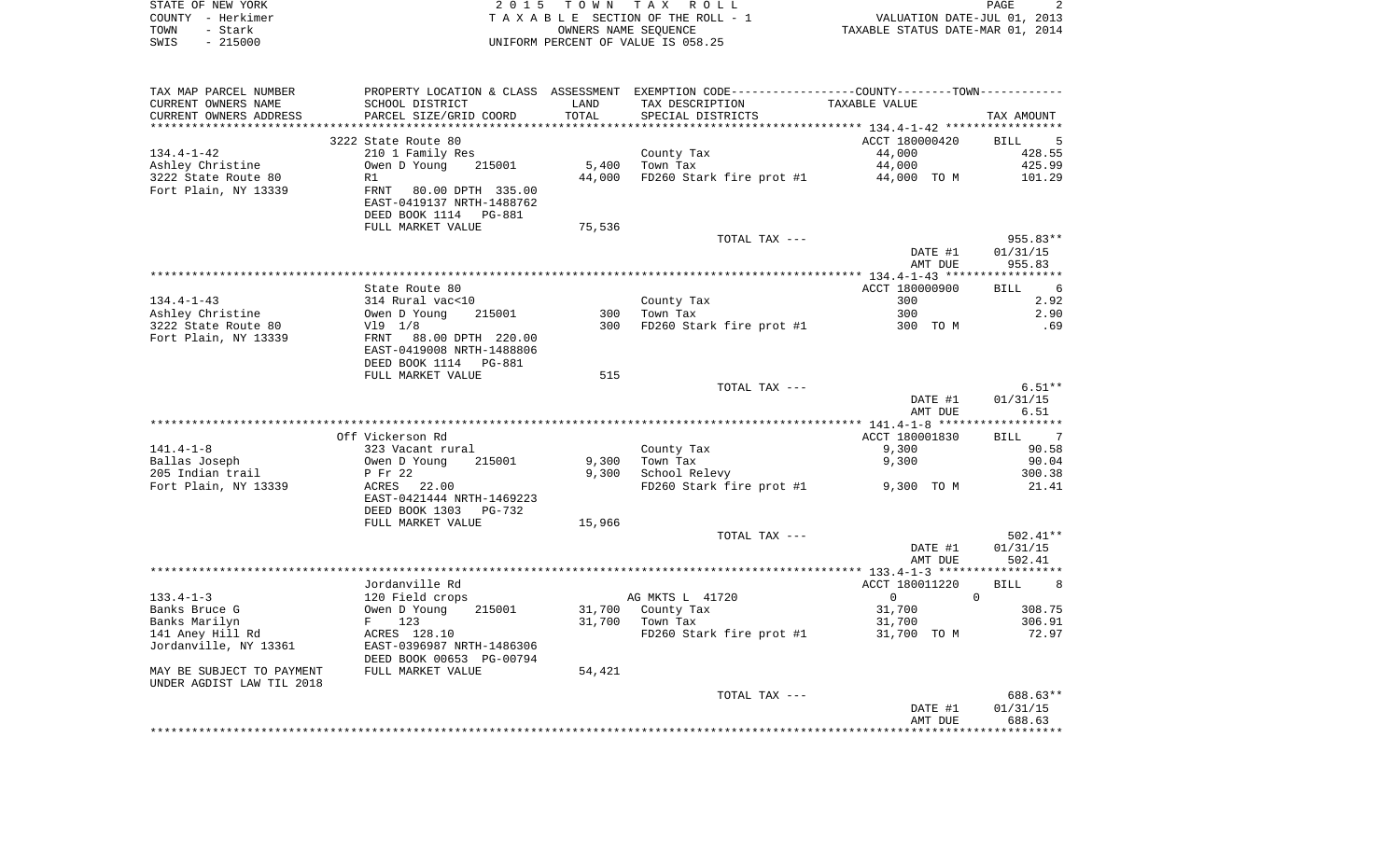| STATE OF NEW YORK | 2015 TOWN TAX ROLL                 | PAGE                             |
|-------------------|------------------------------------|----------------------------------|
| COUNTY - Herkimer | TAXABLE SECTION OF THE ROLL - 1    | VALUATION DATE-JUL 01, 2013      |
| TOWN<br>- Stark   | OWNERS NAME SEOUENCE               | TAXABLE STATUS DATE-MAR 01, 2014 |
| $-215000$<br>SWIS | UNIFORM PERCENT OF VALUE IS 058.25 |                                  |

| TAX MAP PARCEL NUMBER          |                             |         | PROPERTY LOCATION & CLASS ASSESSMENT EXEMPTION CODE----------------COUNTY-------TOWN---------- |                                           |                      |
|--------------------------------|-----------------------------|---------|------------------------------------------------------------------------------------------------|-------------------------------------------|----------------------|
| CURRENT OWNERS NAME            | SCHOOL DISTRICT             | LAND    | TAX DESCRIPTION                                                                                | TAXABLE VALUE                             |                      |
| CURRENT OWNERS ADDRESS         | PARCEL SIZE/GRID COORD      | TOTAL   | SPECIAL DISTRICTS                                                                              |                                           | TAX AMOUNT           |
| *********************          | ************************    |         |                                                                                                |                                           |                      |
|                                | Aney Hill Rd                |         |                                                                                                | ACCT 180020030                            | <b>BILL</b>          |
| $133.4 - 1 - 5.1$              | 120 Field crops             |         | AG MKTS<br>41730                                                                               | $\Omega$<br>$\mathbf 0$                   |                      |
| Banks Bruce G                  | Owen D Young<br>215001      | 14,900  | County Tax                                                                                     | 14,900                                    | 145.12               |
| Banks Marilyn                  | 59.00<br>ACRES              | 14,900  | Town Tax                                                                                       | 14,900                                    | 144.26               |
| 141 Aney Hill Rd               | EAST-0395487 NRTH-1486861   |         | FD260 Stark fire prot #1                                                                       | 14,900 TO M                               | 34.30                |
| Jordanville, NY 13361          | DEED BOOK 00653 PG-00794    |         |                                                                                                |                                           |                      |
| MAY BE SUBJECT TO PAYMENT      | FULL MARKET VALUE           | 25,579  |                                                                                                |                                           |                      |
| UNDER AGDIST LAW TIL 2021      |                             |         |                                                                                                |                                           |                      |
|                                |                             |         | TOTAL TAX ---                                                                                  |                                           | 323.68**             |
|                                |                             |         |                                                                                                | DATE #1                                   | 01/31/15             |
|                                |                             |         |                                                                                                | AMT DUE                                   | 323.68               |
|                                |                             |         |                                                                                                |                                           |                      |
|                                | Jordanville Rd              |         |                                                                                                |                                           | <b>BILL</b><br>10    |
| $133.4 - 1 - 5.3$              | 120 Field crops             |         | County Tax                                                                                     | 4,000                                     | 38.96                |
| Banks Bruce G                  | 215001<br>Owen D Young      | 4,000   | Town Tax                                                                                       | 4,000                                     | 38.73                |
| Banks Marilyn                  | ACRES<br>15.34              | 4,000   | FD260 Stark fire prot #1                                                                       | 4,000 TO M                                | 9.21                 |
| 141 Aney Hill Rd               | EAST-0395737 NRTH-1484156   |         |                                                                                                |                                           |                      |
| Jordanville, NY 13361          | DEED BOOK 702<br>PG-532     |         |                                                                                                |                                           |                      |
|                                | FULL MARKET VALUE           | 6,867   |                                                                                                |                                           |                      |
|                                |                             |         | TOTAL TAX ---                                                                                  |                                           | 86.90**              |
|                                |                             |         |                                                                                                | DATE #1                                   | 01/31/15             |
|                                |                             |         |                                                                                                | AMT DUE                                   | 86.90                |
|                                |                             |         |                                                                                                |                                           |                      |
| $133.4 - 1 - 6.1$              | 141 Aney Hill Rd            |         |                                                                                                | ACCT 180011460<br>$\mathbf 0$<br>$\Omega$ | <b>BILL</b><br>11    |
|                                | 112 Dairy farm              |         | AG MKTS L 41720                                                                                |                                           |                      |
| Banks Bruce G<br>Banks Marilyn | Owen D Young<br>215001<br>F | 121,800 | 32,000 AGRIC 10 Y 42100<br>County Tax                                                          | 12,000<br>12,000<br>109,800               | 1,069.42             |
| 141 Aney Hill Rd               | ACRES<br>98.60              |         | Town Tax                                                                                       | 109,800                                   | 1,063.04             |
| Jordanville, NY 13361          | EAST-0394164 NRTH-1486315   |         | FD260 Stark fire prot #1                                                                       | 121,800 TO M                              | 280.38               |
|                                | DEED BOOK 00653 PG-00794    |         |                                                                                                |                                           |                      |
| MAY BE SUBJECT TO PAYMENT      | FULL MARKET VALUE           | 209,099 |                                                                                                |                                           |                      |
| UNDER AGDIST LAW TIL 2018      |                             |         |                                                                                                |                                           |                      |
|                                |                             |         | TOTAL TAX ---                                                                                  |                                           | $2,412.84**$         |
|                                |                             |         |                                                                                                | DATE #1                                   | 01/31/15             |
|                                |                             |         |                                                                                                | AMT DUE                                   | 2,412.84             |
|                                |                             |         |                                                                                                |                                           |                      |
|                                | Jordanville Rd              |         |                                                                                                | ACCT 185413                               | BILL 12              |
| $133.4 - 1 - 6.2$              | 210 1 Family Res            |         | County Tax                                                                                     | 55,100                                    | 536.66               |
| Banks Burton L                 | Owen D Young<br>215001      | 5,000   | Town Tax                                                                                       | 55,100                                    | 533.46               |
| 143 Aney Hill Rd               | FRNT 100.03 DPTH 432.01     | 55,100  | FD260 Stark fire prot #1                                                                       | 55,100 TO M                               | 126.84               |
| Jordanville, NY 13361          | 0.99<br>ACRES               |         |                                                                                                |                                           |                      |
|                                | EAST-0394604 NRTH-1485745   |         |                                                                                                |                                           |                      |
| PRIOR OWNER ON 3/01/2014       | DEED BOOK 1521<br>PG-262    |         |                                                                                                |                                           |                      |
| Banks Burton                   | FULL MARKET VALUE           | 94,592  |                                                                                                |                                           |                      |
|                                |                             |         | TOTAL TAX ---                                                                                  |                                           | 1,196.96**           |
|                                |                             |         |                                                                                                | DATE #1<br>AMT DUE                        | 01/31/15<br>1,196.96 |
|                                |                             |         |                                                                                                |                                           |                      |
|                                |                             |         |                                                                                                |                                           |                      |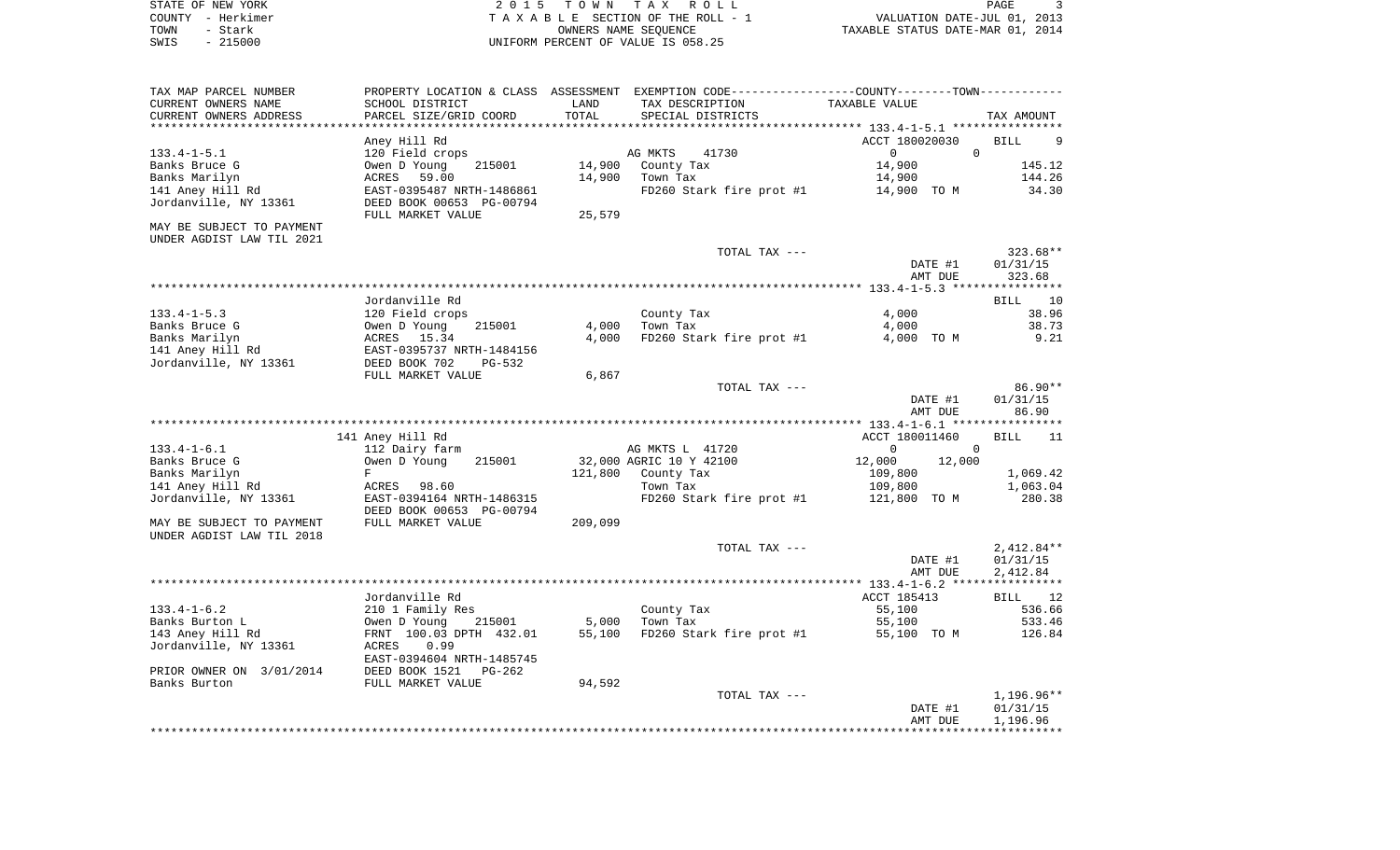| STATE OF NEW YORK | 2015 TOWN TAX ROLL                 | $\overline{4}$<br>PAGE           |
|-------------------|------------------------------------|----------------------------------|
| COUNTY - Herkimer | TAXABLE SECTION OF THE ROLL - 1    | VALUATION DATE-JUL 01, 2013      |
| TOWN<br>- Stark   | OWNERS NAME SEOUENCE               | TAXABLE STATUS DATE-MAR 01, 2014 |
| - 215000<br>SWIS  | UNIFORM PERCENT OF VALUE IS 058.25 |                                  |

| TAX MAP PARCEL NUMBER  | PROPERTY LOCATION & CLASS ASSESSMENT EXEMPTION CODE---------------COUNTY-------TOWN---------- |        |                          |                    |                    |
|------------------------|-----------------------------------------------------------------------------------------------|--------|--------------------------|--------------------|--------------------|
| CURRENT OWNERS NAME    | SCHOOL DISTRICT                                                                               | LAND   | TAX DESCRIPTION          | TAXABLE VALUE      |                    |
| CURRENT OWNERS ADDRESS | PARCEL SIZE/GRID COORD                                                                        | TOTAL  | SPECIAL DISTRICTS        |                    | TAX AMOUNT         |
| ********************   |                                                                                               |        |                          |                    |                    |
|                        | 3254 State Route 80                                                                           |        |                          | ACCT 180008190     | <b>BILL</b><br>13  |
| $134.4 - 1 - 35$       | 210 1 Family Res                                                                              |        | VET WAR CT 41121         | 5,130<br>5,130     |                    |
| Bannister Paul W       | Owen D Young<br>215001                                                                        | 5,300  | County Tax               | 29,070             | 283.13             |
| Bannister Sally Anne   | $R1 \t1/2$                                                                                    | 34,200 | Town Tax                 | 29,070             | 281.44             |
| 3254 State Route 80    | 90.00 DPTH 270.00<br>FRNT                                                                     |        | FD260 Stark fire prot #1 | 34,200 TO M        | 78.73              |
| Fort Plain, NY 13339   | EAST-0419733 NRTH-1489075                                                                     |        |                          |                    |                    |
|                        | DEED BOOK 928<br>PG-116                                                                       |        |                          |                    |                    |
|                        | FULL MARKET VALUE                                                                             | 58,712 |                          |                    |                    |
|                        |                                                                                               |        | TOTAL TAX ---            |                    | 643.30**           |
|                        |                                                                                               |        |                          | DATE #1            | 01/31/15           |
|                        |                                                                                               |        |                          | AMT DUE            | 643.30             |
|                        |                                                                                               |        |                          |                    |                    |
|                        | 112 Shaut Rd                                                                                  |        |                          | ACCT 180009270     | BILL 14            |
| $128.3 - 1 - 22$       | 322 Rural vac>10                                                                              |        | County Tax               | 30,700             | 299.01             |
| Bar-el Rod             | Owen D Young<br>215001                                                                        | 30,700 | Town Tax                 | 30,700             | 297.23             |
| 864 Kennedy Blvd 36    | F Trailer                                                                                     | 30,700 | FD260 Stark fire prot #1 | 30,700 TO M        | 70.67              |
| Bayonne, NJ 07002      | ACRES 77.20                                                                                   |        |                          |                    |                    |
|                        | EAST-0404099 NRTH-1496999                                                                     |        |                          |                    |                    |
|                        | DEED BOOK 946<br><b>PG-119</b>                                                                |        |                          |                    |                    |
|                        | FULL MARKET VALUE                                                                             | 52,704 |                          |                    |                    |
|                        |                                                                                               |        | TOTAL TAX ---            |                    | 666.91**           |
|                        |                                                                                               |        |                          | DATE #1<br>AMT DUE | 01/31/15<br>666.91 |
|                        |                                                                                               |        |                          |                    |                    |
|                        | Travis Rd                                                                                     |        |                          |                    | BILL 15            |
| $128.3 - 3 - 4$        | 314 Rural vac<10                                                                              |        | County Tax               | 900                | 8.77               |
| Barberi Michael        | Little Falls Ce 210900                                                                        | 900    | Town Tax                 | 900                | 8.71               |
| Barberi Tara           | 8.5a                                                                                          | 900    | FD260 Stark fire prot #1 | 900 TO M           | 2.07               |
| 138 Main St            | 8.50<br>ACRES                                                                                 |        |                          |                    |                    |
| Germantown, NY 12526   | EAST-0400835 NRTH-1502565                                                                     |        |                          |                    |                    |
|                        | DEED BOOK 1414<br>PG-131                                                                      |        |                          |                    |                    |
|                        | FULL MARKET VALUE                                                                             | 1,545  |                          |                    |                    |
|                        |                                                                                               |        | TOTAL TAX ---            |                    | $19.55**$          |
|                        |                                                                                               |        |                          | DATE #1            | 01/31/15           |
|                        |                                                                                               |        |                          | AMT DUE            | 19.55              |
|                        |                                                                                               |        |                          |                    |                    |
|                        | Travis Rd                                                                                     |        |                          |                    | BILL 16            |
| $128.3 - 3 - 10$       | 322 Rural vac>10                                                                              |        | County Tax               | 8,700              | 84.74              |
| Barberi Michael        | Little Falls Ce 210900                                                                        | 8,700  | Town Tax                 | 8,700              | 84.23              |
| Barberi Tara           | 10.50<br>ACRES                                                                                | 8,700  | FD260 Stark fire prot #1 | 8,700 TO M         | 20.03              |
| 138 Main St            | EAST-0397901 NRTH-1502272                                                                     |        |                          |                    |                    |
| Germantown, NY 12526   | DEED BOOK 1279<br>PG-737                                                                      |        |                          |                    |                    |
|                        | FULL MARKET VALUE                                                                             | 14,936 |                          |                    |                    |
|                        |                                                                                               |        | TOTAL TAX ---            |                    | 189.00**           |
|                        |                                                                                               |        |                          | DATE #1            | 01/31/15           |
|                        |                                                                                               |        |                          | AMT DUE            | 189.00             |
|                        |                                                                                               |        |                          |                    |                    |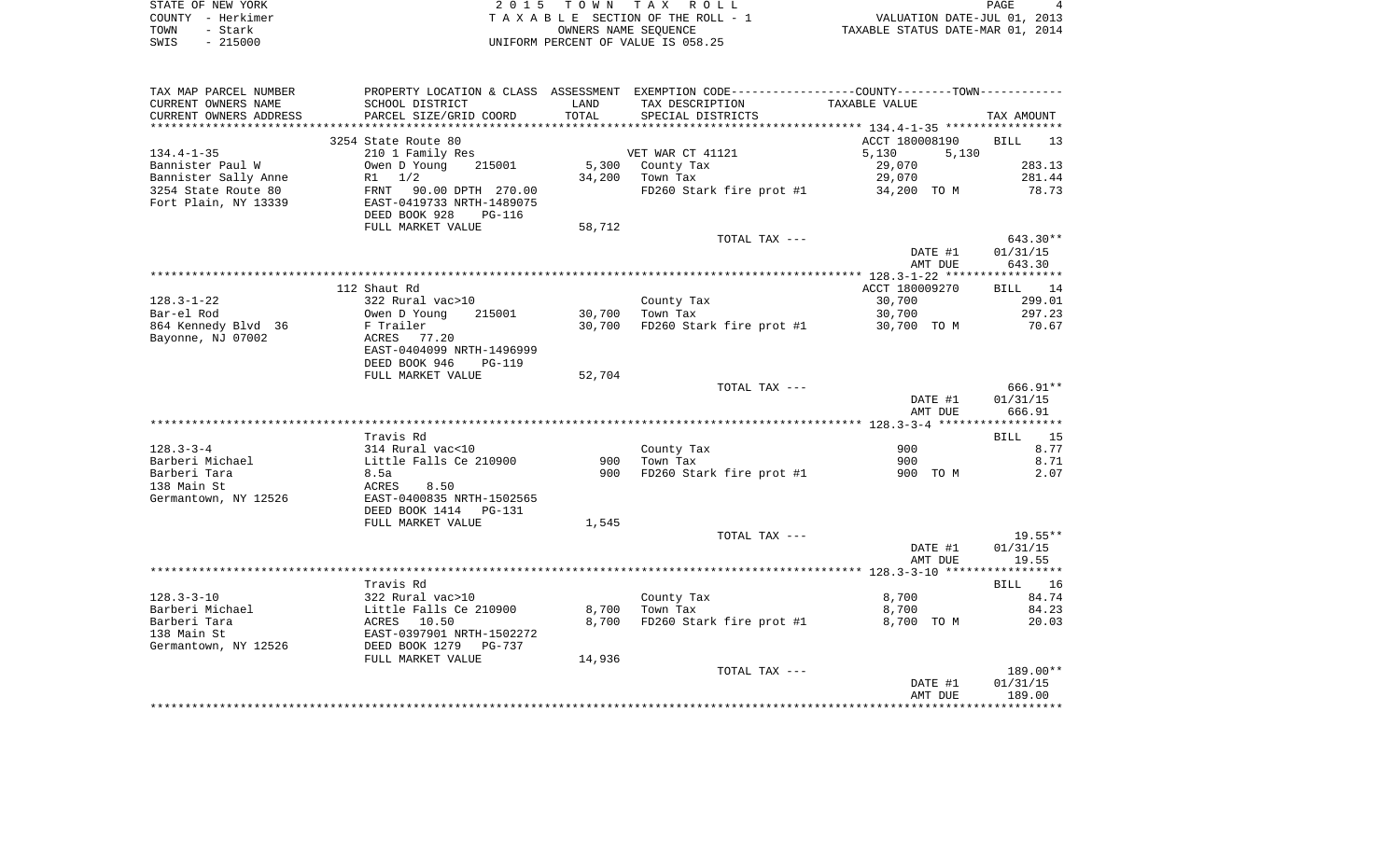| STATE OF NEW YORK<br>COUNTY - Herkimer<br>TOWN<br>- Stark     | 2 0 1 5                                                                                                   | T O W N          | TAX ROLL<br>TAXABLE SECTION OF THE ROLL - 1<br>OWNERS NAME SEQUENCE                           | VALUATION DATE-JUL 01, 2013<br>TAXABLE STATUS DATE-MAR 01, 2014 | PAGE<br>5                            |
|---------------------------------------------------------------|-----------------------------------------------------------------------------------------------------------|------------------|-----------------------------------------------------------------------------------------------|-----------------------------------------------------------------|--------------------------------------|
| $-215000$<br>SWIS                                             |                                                                                                           |                  | UNIFORM PERCENT OF VALUE IS 058.25                                                            |                                                                 |                                      |
| TAX MAP PARCEL NUMBER                                         |                                                                                                           |                  | PROPERTY LOCATION & CLASS ASSESSMENT EXEMPTION CODE---------------COUNTY-------TOWN---------- |                                                                 |                                      |
| CURRENT OWNERS NAME<br>CURRENT OWNERS ADDRESS                 | SCHOOL DISTRICT<br>PARCEL SIZE/GRID COORD                                                                 | LAND<br>TOTAL    | TAX DESCRIPTION<br>SPECIAL DISTRICTS                                                          | TAXABLE VALUE                                                   | TAX AMOUNT                           |
| *************************                                     |                                                                                                           |                  |                                                                                               |                                                                 |                                      |
|                                                               | 273 Wiltse Hill Rd                                                                                        |                  |                                                                                               | ACCT 180009840                                                  | BILL<br>17                           |
| $141.2 - 1 - 21$                                              | 242 Rurl res&rec                                                                                          |                  | VET COM CT 41131                                                                              | 9,000<br>9,000                                                  |                                      |
| Barnes Geoffrey                                               | 215001<br>Owen D Young                                                                                    | 19,200           | County Tax                                                                                    | 51,100                                                          | 497.70                               |
| Barnes Samantha                                               | Farm Tr.                                                                                                  | 60,100           | Town Tax                                                                                      | 51,100                                                          | 494.73                               |
| 273 Wiltse Hill Rd<br>Jordanville, NY 13361                   | FRNT 2881.00 DPTH<br>ACRES<br>26.10<br>EAST-0416117 NRTH-1473354<br>DEED BOOK 1232<br>PG-510              |                  | FD260 Stark fire prot #1                                                                      | 60,100 TO M                                                     | 138.35                               |
|                                                               | FULL MARKET VALUE                                                                                         | 103,176          |                                                                                               |                                                                 |                                      |
|                                                               |                                                                                                           |                  | TOTAL TAX ---                                                                                 | DATE #1<br>AMT DUE                                              | 1,130.78**<br>01/31/15<br>1,130.78   |
|                                                               |                                                                                                           |                  |                                                                                               |                                                                 |                                      |
|                                                               | 1702 State Route 168                                                                                      |                  |                                                                                               | ACCT 180014090                                                  | BILL 18                              |
| $127.4 - 1 - 12$                                              | 210 1 Family Res                                                                                          |                  | County Tax                                                                                    | 58,200                                                          | 566.85                               |
| Barton Hollis C                                               | 215001<br>Owen D Young                                                                                    | 9,900            | Town Tax                                                                                      | 58,200                                                          | 563.47                               |
| 1702 State Route 168                                          | R1                                                                                                        | 58,200           | FD260 Stark fire prot #1                                                                      | 58,200 TO M                                                     | 133.97                               |
| Mohawk, NY 13407                                              | ACRES<br>7.00<br>EAST-0390426 NRTH-1500721<br>DEED BOOK 00640 PG-00188                                    |                  |                                                                                               |                                                                 |                                      |
|                                                               | FULL MARKET VALUE                                                                                         | 99,914           |                                                                                               |                                                                 |                                      |
|                                                               |                                                                                                           |                  | TOTAL TAX ---                                                                                 | DATE #1<br>AMT DUE                                              | $1,264.29**$<br>01/31/15<br>1,264.29 |
|                                                               |                                                                                                           |                  |                                                                                               |                                                                 |                                      |
|                                                               | 3192 State Route 80                                                                                       |                  |                                                                                               | ACCT 180008970                                                  | BILL<br>19                           |
| $134.4 - 1 - 47$                                              | 210 1 Family Res                                                                                          |                  | County Tax                                                                                    | 55,900                                                          | 544.45                               |
| Barton Mark F                                                 | Owen D Young<br>215001                                                                                    | 5,700            | Town Tax                                                                                      | 55,900                                                          | 541.20                               |
| Barton Terry L<br>3192 State Route 80<br>Fort Plain, NY 13339 | R1<br>FRNT 120.00 DPTH 270.00<br>EAST-0418789 NRTH-1488562<br>DEED BOOK 788<br>PG-46<br>FULL MARKET VALUE | 55,900<br>95,966 | FD260 Stark fire prot #1                                                                      | 55,900 TO M                                                     | 128.68                               |
|                                                               |                                                                                                           |                  | TOTAL TAX ---                                                                                 |                                                                 | $1,214.33**$                         |
|                                                               |                                                                                                           |                  |                                                                                               | DATE #1<br>AMT DUE                                              | 01/31/15<br>1,214.33                 |
|                                                               |                                                                                                           |                  |                                                                                               |                                                                 |                                      |
|                                                               | 216 Mayton Rd                                                                                             |                  |                                                                                               | ACCT 184472                                                     | BILL<br>20                           |
| $127.4 - 1 - 39.1$                                            | 241 Rural res&ag                                                                                          |                  | VETFUND CT 41101                                                                              | 1,900<br>1,900                                                  |                                      |
| Baylor Richard O<br>Baylor Eleanor O                          | Owen D Young<br>215001<br>F                                                                               | 68,000           | 27,600 County Tax<br>Town Tax                                                                 | 66,100<br>66,100                                                | 643.79<br>639.95                     |
| PO Box 96                                                     | ACRES<br>84.10                                                                                            |                  | FD260 Stark fire prot #1                                                                      | 68,000 TO M                                                     | 156.53                               |
| Mohawk, NY 13407-0096                                         | EAST-0390854 NRTH-1498864<br>DEED BOOK 1523 PG-126                                                        |                  |                                                                                               |                                                                 |                                      |
| PRIOR OWNER ON 3/01/2014<br>Baylor Richard O                  | FULL MARKET VALUE                                                                                         | 116,738          |                                                                                               |                                                                 |                                      |
|                                                               |                                                                                                           |                  | TOTAL TAX ---                                                                                 | DATE #1                                                         | $1,440.27**$<br>01/31/15             |
|                                                               |                                                                                                           |                  |                                                                                               | AMT DUE                                                         | 1,440.27                             |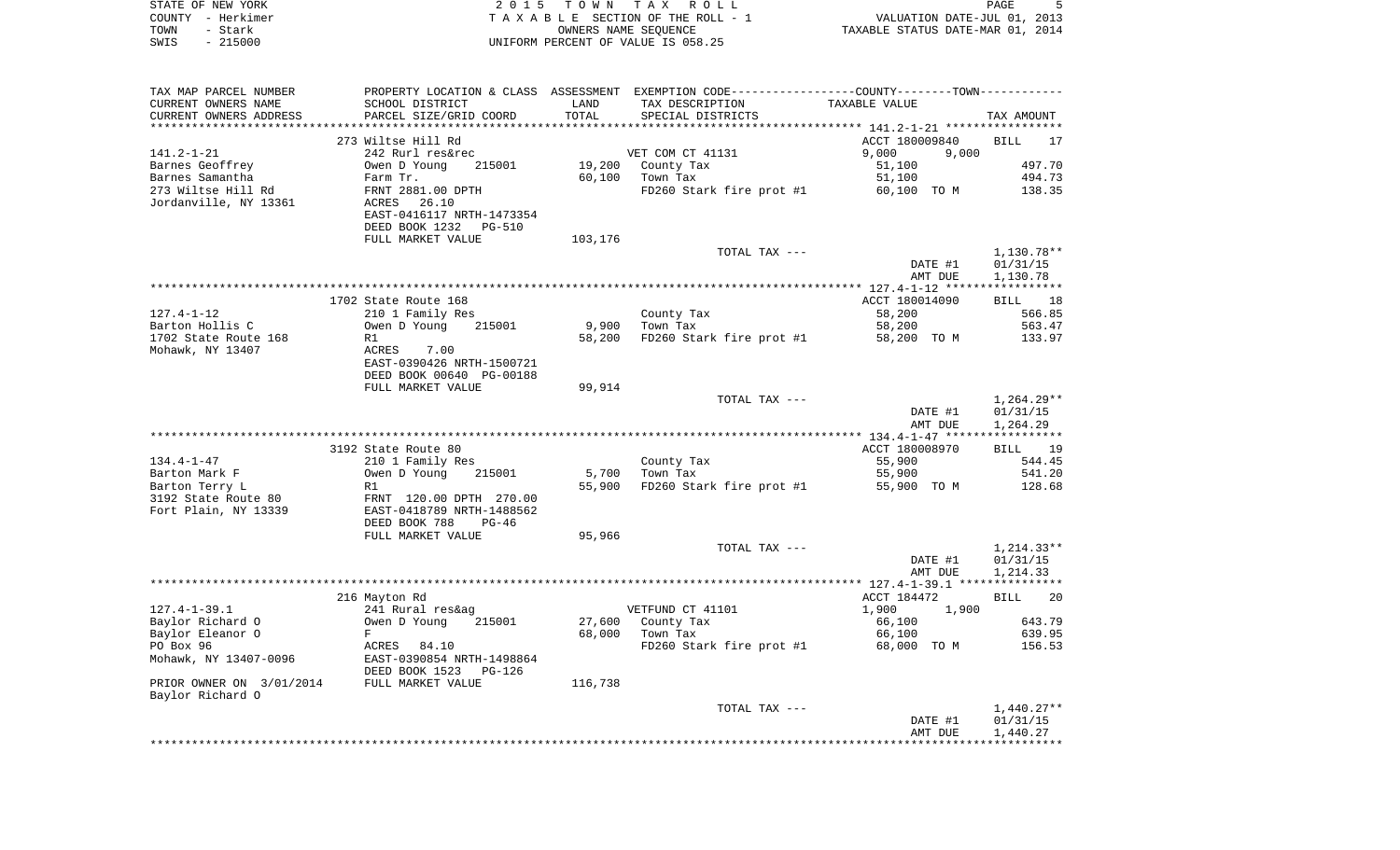| STATE OF NEW YORK      |                           |            | 2015 TOWN TAX ROLL                 |                                                              | PAGE                        | -6  |
|------------------------|---------------------------|------------|------------------------------------|--------------------------------------------------------------|-----------------------------|-----|
| – Herkimer<br>COUNTY   |                           |            | TAXABLE SECTION OF THE ROLL - 1    |                                                              | VALUATION DATE-JUL 01, 2013 |     |
| - Stark<br>TOWN        |                           |            | OWNERS NAME SEOUENCE               | TAXABLE STATUS DATE-MAR 01, 2014                             |                             |     |
| $-215000$<br>SWIS      |                           |            | UNIFORM PERCENT OF VALUE IS 058.25 |                                                              |                             |     |
|                        |                           |            |                                    |                                                              |                             |     |
|                        |                           |            |                                    |                                                              |                             |     |
|                        |                           |            |                                    |                                                              |                             |     |
| TAX MAP PARCEL NUMBER  | PROPERTY LOCATION & CLASS | ASSESSMENT |                                    | EXEMPTION CODE------------------COUNTY-------TOWN----------- |                             |     |
| CURRENT OWNERS NAME    | SCHOOL DISTRICT           | LAND       | TAX DESCRIPTION                    | TAXABLE VALUE                                                |                             |     |
| CURRENT OWNERS ADDRESS | PARCEL SIZE/GRID COORD    | TOTAL      | SPECIAL DISTRICTS                  |                                                              | TAX AMOUNT                  |     |
|                        |                           |            |                                    |                                                              |                             |     |
|                        | 209 Gros Rd               |            |                                    | ACCT 180003570                                               | <b>BILL</b>                 | -21 |

| 34,900 County Tax<br>1,086.95<br>Bazyk David W Jr.<br>Owen D Young 215001<br>111,600<br>111,600<br>Joint Ownership W/son<br>209 Gros Rd<br>115,400<br>Town Tax<br>1,080.47<br>Fort Plain, NY 13339<br>FD260 Stark fire prot #1 115,400 TO M<br>265.65<br>F<br>ACRES 160.00<br>EAST-0421277 NRTH-1475550<br>DEED BOOK 1075 PG-50<br>FULL MARKET VALUE<br>198,112<br>TOTAL TAX ---<br>$2,433.07**$<br>DATE #1<br>01/31/15<br>AMT DUE<br>2,433.07<br>1123 State Route 168<br>BILL 22<br>$128.3 - 1 - 20.2$<br>270 Mfg housing<br>County Tax<br>12,500<br>121.75<br>Owen D Young 215001<br>6,000<br>121.02<br>Becker George E<br>Town Tax<br>12,500<br>4.70<br>Becker Roseann K<br>FRNT 241.00 DPTH<br>12,500<br>School Relevy<br>$FD260$ Stark fire prot #1 $12,500$ TO M<br>1123 State Route 168<br>1.00<br>28.77<br>ACRES<br>EAST-0401338 NRTH-1498256<br>Mohawk, NY 13407<br>DEED BOOK 852<br><b>PG-101</b><br>FULL MARKET VALUE<br>21,459<br>$276.24**$<br>TOTAL TAX ---<br>DATE #1<br>01/31/15<br>AMT DUE<br>276.24<br>ACCT 180003810<br>State Route 168<br>BILL 23<br>$134.2 - 1 - 30.1$<br>County Tax<br>6,100<br>59.41<br>105 Vac farmland<br>59.06<br>Beiler Enos S<br>215001<br>6,100<br>Town Tax<br>6,100<br>Owen D Young<br>Beiler Rebecca F<br>ACRES 22.20<br>6,100<br>FD260 Stark fire prot #1<br>14.04<br>6,100 TO M<br>EAST-0415422 NRTH-1490391<br>3092 State Route 80<br>DEED BOOK 1395 PG-985<br>fort Plain, NY 13339<br>FULL MARKET VALUE<br>10,472<br>$132.51**$<br>TOTAL TAX ---<br>DATE #1<br>01/31/15<br>AMT DUE<br>132.51<br>Wagner Hill Rd<br>ACCT 180005100<br>BILL 24<br>266.87<br>$134.4 - 1 - 5$<br>105 Vac farmland<br>County Tax<br>27,400<br>Beiler Enos S<br>Owen D Young<br>215001<br>27,400<br>Town Tax<br>27,400<br>265.28<br>Beiler Rebecca F<br>ACRES 85.60<br>27,400<br>FD260 Stark fire prot #1 27,400 TO M<br>63.07<br>EAST-0416318 NRTH-1485501<br>3092 State Route 80<br>fort Plain, NY 13339<br>DEED BOOK 1395 PG-985<br>FULL MARKET VALUE<br>47,039<br>595.22**<br>TOTAL TAX ---<br>DATE #1<br>01/31/15<br>595.22<br>AMT DUE | $142.1 - 1 - 5$ | 112 Dairy farm | AGRIC 10 Y 42100 | 3,800<br>3,800 |  |
|-------------------------------------------------------------------------------------------------------------------------------------------------------------------------------------------------------------------------------------------------------------------------------------------------------------------------------------------------------------------------------------------------------------------------------------------------------------------------------------------------------------------------------------------------------------------------------------------------------------------------------------------------------------------------------------------------------------------------------------------------------------------------------------------------------------------------------------------------------------------------------------------------------------------------------------------------------------------------------------------------------------------------------------------------------------------------------------------------------------------------------------------------------------------------------------------------------------------------------------------------------------------------------------------------------------------------------------------------------------------------------------------------------------------------------------------------------------------------------------------------------------------------------------------------------------------------------------------------------------------------------------------------------------------------------------------------------------------------------------------------------------------------------------------------------------------------------------------------------------------------------------------------------------------------------------------------------------------------------------------------------------------------------------------------------------------------|-----------------|----------------|------------------|----------------|--|
|                                                                                                                                                                                                                                                                                                                                                                                                                                                                                                                                                                                                                                                                                                                                                                                                                                                                                                                                                                                                                                                                                                                                                                                                                                                                                                                                                                                                                                                                                                                                                                                                                                                                                                                                                                                                                                                                                                                                                                                                                                                                         |                 |                |                  |                |  |
|                                                                                                                                                                                                                                                                                                                                                                                                                                                                                                                                                                                                                                                                                                                                                                                                                                                                                                                                                                                                                                                                                                                                                                                                                                                                                                                                                                                                                                                                                                                                                                                                                                                                                                                                                                                                                                                                                                                                                                                                                                                                         |                 |                |                  |                |  |
|                                                                                                                                                                                                                                                                                                                                                                                                                                                                                                                                                                                                                                                                                                                                                                                                                                                                                                                                                                                                                                                                                                                                                                                                                                                                                                                                                                                                                                                                                                                                                                                                                                                                                                                                                                                                                                                                                                                                                                                                                                                                         |                 |                |                  |                |  |
|                                                                                                                                                                                                                                                                                                                                                                                                                                                                                                                                                                                                                                                                                                                                                                                                                                                                                                                                                                                                                                                                                                                                                                                                                                                                                                                                                                                                                                                                                                                                                                                                                                                                                                                                                                                                                                                                                                                                                                                                                                                                         |                 |                |                  |                |  |
|                                                                                                                                                                                                                                                                                                                                                                                                                                                                                                                                                                                                                                                                                                                                                                                                                                                                                                                                                                                                                                                                                                                                                                                                                                                                                                                                                                                                                                                                                                                                                                                                                                                                                                                                                                                                                                                                                                                                                                                                                                                                         |                 |                |                  |                |  |
|                                                                                                                                                                                                                                                                                                                                                                                                                                                                                                                                                                                                                                                                                                                                                                                                                                                                                                                                                                                                                                                                                                                                                                                                                                                                                                                                                                                                                                                                                                                                                                                                                                                                                                                                                                                                                                                                                                                                                                                                                                                                         |                 |                |                  |                |  |
|                                                                                                                                                                                                                                                                                                                                                                                                                                                                                                                                                                                                                                                                                                                                                                                                                                                                                                                                                                                                                                                                                                                                                                                                                                                                                                                                                                                                                                                                                                                                                                                                                                                                                                                                                                                                                                                                                                                                                                                                                                                                         |                 |                |                  |                |  |
|                                                                                                                                                                                                                                                                                                                                                                                                                                                                                                                                                                                                                                                                                                                                                                                                                                                                                                                                                                                                                                                                                                                                                                                                                                                                                                                                                                                                                                                                                                                                                                                                                                                                                                                                                                                                                                                                                                                                                                                                                                                                         |                 |                |                  |                |  |
|                                                                                                                                                                                                                                                                                                                                                                                                                                                                                                                                                                                                                                                                                                                                                                                                                                                                                                                                                                                                                                                                                                                                                                                                                                                                                                                                                                                                                                                                                                                                                                                                                                                                                                                                                                                                                                                                                                                                                                                                                                                                         |                 |                |                  |                |  |
|                                                                                                                                                                                                                                                                                                                                                                                                                                                                                                                                                                                                                                                                                                                                                                                                                                                                                                                                                                                                                                                                                                                                                                                                                                                                                                                                                                                                                                                                                                                                                                                                                                                                                                                                                                                                                                                                                                                                                                                                                                                                         |                 |                |                  |                |  |
|                                                                                                                                                                                                                                                                                                                                                                                                                                                                                                                                                                                                                                                                                                                                                                                                                                                                                                                                                                                                                                                                                                                                                                                                                                                                                                                                                                                                                                                                                                                                                                                                                                                                                                                                                                                                                                                                                                                                                                                                                                                                         |                 |                |                  |                |  |
|                                                                                                                                                                                                                                                                                                                                                                                                                                                                                                                                                                                                                                                                                                                                                                                                                                                                                                                                                                                                                                                                                                                                                                                                                                                                                                                                                                                                                                                                                                                                                                                                                                                                                                                                                                                                                                                                                                                                                                                                                                                                         |                 |                |                  |                |  |
|                                                                                                                                                                                                                                                                                                                                                                                                                                                                                                                                                                                                                                                                                                                                                                                                                                                                                                                                                                                                                                                                                                                                                                                                                                                                                                                                                                                                                                                                                                                                                                                                                                                                                                                                                                                                                                                                                                                                                                                                                                                                         |                 |                |                  |                |  |
|                                                                                                                                                                                                                                                                                                                                                                                                                                                                                                                                                                                                                                                                                                                                                                                                                                                                                                                                                                                                                                                                                                                                                                                                                                                                                                                                                                                                                                                                                                                                                                                                                                                                                                                                                                                                                                                                                                                                                                                                                                                                         |                 |                |                  |                |  |
|                                                                                                                                                                                                                                                                                                                                                                                                                                                                                                                                                                                                                                                                                                                                                                                                                                                                                                                                                                                                                                                                                                                                                                                                                                                                                                                                                                                                                                                                                                                                                                                                                                                                                                                                                                                                                                                                                                                                                                                                                                                                         |                 |                |                  |                |  |
|                                                                                                                                                                                                                                                                                                                                                                                                                                                                                                                                                                                                                                                                                                                                                                                                                                                                                                                                                                                                                                                                                                                                                                                                                                                                                                                                                                                                                                                                                                                                                                                                                                                                                                                                                                                                                                                                                                                                                                                                                                                                         |                 |                |                  |                |  |
|                                                                                                                                                                                                                                                                                                                                                                                                                                                                                                                                                                                                                                                                                                                                                                                                                                                                                                                                                                                                                                                                                                                                                                                                                                                                                                                                                                                                                                                                                                                                                                                                                                                                                                                                                                                                                                                                                                                                                                                                                                                                         |                 |                |                  |                |  |
|                                                                                                                                                                                                                                                                                                                                                                                                                                                                                                                                                                                                                                                                                                                                                                                                                                                                                                                                                                                                                                                                                                                                                                                                                                                                                                                                                                                                                                                                                                                                                                                                                                                                                                                                                                                                                                                                                                                                                                                                                                                                         |                 |                |                  |                |  |
|                                                                                                                                                                                                                                                                                                                                                                                                                                                                                                                                                                                                                                                                                                                                                                                                                                                                                                                                                                                                                                                                                                                                                                                                                                                                                                                                                                                                                                                                                                                                                                                                                                                                                                                                                                                                                                                                                                                                                                                                                                                                         |                 |                |                  |                |  |
|                                                                                                                                                                                                                                                                                                                                                                                                                                                                                                                                                                                                                                                                                                                                                                                                                                                                                                                                                                                                                                                                                                                                                                                                                                                                                                                                                                                                                                                                                                                                                                                                                                                                                                                                                                                                                                                                                                                                                                                                                                                                         |                 |                |                  |                |  |
|                                                                                                                                                                                                                                                                                                                                                                                                                                                                                                                                                                                                                                                                                                                                                                                                                                                                                                                                                                                                                                                                                                                                                                                                                                                                                                                                                                                                                                                                                                                                                                                                                                                                                                                                                                                                                                                                                                                                                                                                                                                                         |                 |                |                  |                |  |
|                                                                                                                                                                                                                                                                                                                                                                                                                                                                                                                                                                                                                                                                                                                                                                                                                                                                                                                                                                                                                                                                                                                                                                                                                                                                                                                                                                                                                                                                                                                                                                                                                                                                                                                                                                                                                                                                                                                                                                                                                                                                         |                 |                |                  |                |  |
|                                                                                                                                                                                                                                                                                                                                                                                                                                                                                                                                                                                                                                                                                                                                                                                                                                                                                                                                                                                                                                                                                                                                                                                                                                                                                                                                                                                                                                                                                                                                                                                                                                                                                                                                                                                                                                                                                                                                                                                                                                                                         |                 |                |                  |                |  |
|                                                                                                                                                                                                                                                                                                                                                                                                                                                                                                                                                                                                                                                                                                                                                                                                                                                                                                                                                                                                                                                                                                                                                                                                                                                                                                                                                                                                                                                                                                                                                                                                                                                                                                                                                                                                                                                                                                                                                                                                                                                                         |                 |                |                  |                |  |
|                                                                                                                                                                                                                                                                                                                                                                                                                                                                                                                                                                                                                                                                                                                                                                                                                                                                                                                                                                                                                                                                                                                                                                                                                                                                                                                                                                                                                                                                                                                                                                                                                                                                                                                                                                                                                                                                                                                                                                                                                                                                         |                 |                |                  |                |  |
|                                                                                                                                                                                                                                                                                                                                                                                                                                                                                                                                                                                                                                                                                                                                                                                                                                                                                                                                                                                                                                                                                                                                                                                                                                                                                                                                                                                                                                                                                                                                                                                                                                                                                                                                                                                                                                                                                                                                                                                                                                                                         |                 |                |                  |                |  |
|                                                                                                                                                                                                                                                                                                                                                                                                                                                                                                                                                                                                                                                                                                                                                                                                                                                                                                                                                                                                                                                                                                                                                                                                                                                                                                                                                                                                                                                                                                                                                                                                                                                                                                                                                                                                                                                                                                                                                                                                                                                                         |                 |                |                  |                |  |
|                                                                                                                                                                                                                                                                                                                                                                                                                                                                                                                                                                                                                                                                                                                                                                                                                                                                                                                                                                                                                                                                                                                                                                                                                                                                                                                                                                                                                                                                                                                                                                                                                                                                                                                                                                                                                                                                                                                                                                                                                                                                         |                 |                |                  |                |  |
|                                                                                                                                                                                                                                                                                                                                                                                                                                                                                                                                                                                                                                                                                                                                                                                                                                                                                                                                                                                                                                                                                                                                                                                                                                                                                                                                                                                                                                                                                                                                                                                                                                                                                                                                                                                                                                                                                                                                                                                                                                                                         |                 |                |                  |                |  |
|                                                                                                                                                                                                                                                                                                                                                                                                                                                                                                                                                                                                                                                                                                                                                                                                                                                                                                                                                                                                                                                                                                                                                                                                                                                                                                                                                                                                                                                                                                                                                                                                                                                                                                                                                                                                                                                                                                                                                                                                                                                                         |                 |                |                  |                |  |
|                                                                                                                                                                                                                                                                                                                                                                                                                                                                                                                                                                                                                                                                                                                                                                                                                                                                                                                                                                                                                                                                                                                                                                                                                                                                                                                                                                                                                                                                                                                                                                                                                                                                                                                                                                                                                                                                                                                                                                                                                                                                         |                 |                |                  |                |  |
|                                                                                                                                                                                                                                                                                                                                                                                                                                                                                                                                                                                                                                                                                                                                                                                                                                                                                                                                                                                                                                                                                                                                                                                                                                                                                                                                                                                                                                                                                                                                                                                                                                                                                                                                                                                                                                                                                                                                                                                                                                                                         |                 |                |                  |                |  |
|                                                                                                                                                                                                                                                                                                                                                                                                                                                                                                                                                                                                                                                                                                                                                                                                                                                                                                                                                                                                                                                                                                                                                                                                                                                                                                                                                                                                                                                                                                                                                                                                                                                                                                                                                                                                                                                                                                                                                                                                                                                                         |                 |                |                  |                |  |
|                                                                                                                                                                                                                                                                                                                                                                                                                                                                                                                                                                                                                                                                                                                                                                                                                                                                                                                                                                                                                                                                                                                                                                                                                                                                                                                                                                                                                                                                                                                                                                                                                                                                                                                                                                                                                                                                                                                                                                                                                                                                         |                 |                |                  |                |  |
|                                                                                                                                                                                                                                                                                                                                                                                                                                                                                                                                                                                                                                                                                                                                                                                                                                                                                                                                                                                                                                                                                                                                                                                                                                                                                                                                                                                                                                                                                                                                                                                                                                                                                                                                                                                                                                                                                                                                                                                                                                                                         |                 |                |                  |                |  |
|                                                                                                                                                                                                                                                                                                                                                                                                                                                                                                                                                                                                                                                                                                                                                                                                                                                                                                                                                                                                                                                                                                                                                                                                                                                                                                                                                                                                                                                                                                                                                                                                                                                                                                                                                                                                                                                                                                                                                                                                                                                                         |                 |                |                  |                |  |
|                                                                                                                                                                                                                                                                                                                                                                                                                                                                                                                                                                                                                                                                                                                                                                                                                                                                                                                                                                                                                                                                                                                                                                                                                                                                                                                                                                                                                                                                                                                                                                                                                                                                                                                                                                                                                                                                                                                                                                                                                                                                         |                 |                |                  |                |  |
|                                                                                                                                                                                                                                                                                                                                                                                                                                                                                                                                                                                                                                                                                                                                                                                                                                                                                                                                                                                                                                                                                                                                                                                                                                                                                                                                                                                                                                                                                                                                                                                                                                                                                                                                                                                                                                                                                                                                                                                                                                                                         |                 |                |                  |                |  |
|                                                                                                                                                                                                                                                                                                                                                                                                                                                                                                                                                                                                                                                                                                                                                                                                                                                                                                                                                                                                                                                                                                                                                                                                                                                                                                                                                                                                                                                                                                                                                                                                                                                                                                                                                                                                                                                                                                                                                                                                                                                                         |                 |                |                  |                |  |
|                                                                                                                                                                                                                                                                                                                                                                                                                                                                                                                                                                                                                                                                                                                                                                                                                                                                                                                                                                                                                                                                                                                                                                                                                                                                                                                                                                                                                                                                                                                                                                                                                                                                                                                                                                                                                                                                                                                                                                                                                                                                         |                 |                |                  |                |  |
|                                                                                                                                                                                                                                                                                                                                                                                                                                                                                                                                                                                                                                                                                                                                                                                                                                                                                                                                                                                                                                                                                                                                                                                                                                                                                                                                                                                                                                                                                                                                                                                                                                                                                                                                                                                                                                                                                                                                                                                                                                                                         |                 |                |                  |                |  |
|                                                                                                                                                                                                                                                                                                                                                                                                                                                                                                                                                                                                                                                                                                                                                                                                                                                                                                                                                                                                                                                                                                                                                                                                                                                                                                                                                                                                                                                                                                                                                                                                                                                                                                                                                                                                                                                                                                                                                                                                                                                                         |                 |                |                  |                |  |
|                                                                                                                                                                                                                                                                                                                                                                                                                                                                                                                                                                                                                                                                                                                                                                                                                                                                                                                                                                                                                                                                                                                                                                                                                                                                                                                                                                                                                                                                                                                                                                                                                                                                                                                                                                                                                                                                                                                                                                                                                                                                         |                 |                |                  |                |  |
|                                                                                                                                                                                                                                                                                                                                                                                                                                                                                                                                                                                                                                                                                                                                                                                                                                                                                                                                                                                                                                                                                                                                                                                                                                                                                                                                                                                                                                                                                                                                                                                                                                                                                                                                                                                                                                                                                                                                                                                                                                                                         |                 |                |                  |                |  |
|                                                                                                                                                                                                                                                                                                                                                                                                                                                                                                                                                                                                                                                                                                                                                                                                                                                                                                                                                                                                                                                                                                                                                                                                                                                                                                                                                                                                                                                                                                                                                                                                                                                                                                                                                                                                                                                                                                                                                                                                                                                                         |                 |                |                  |                |  |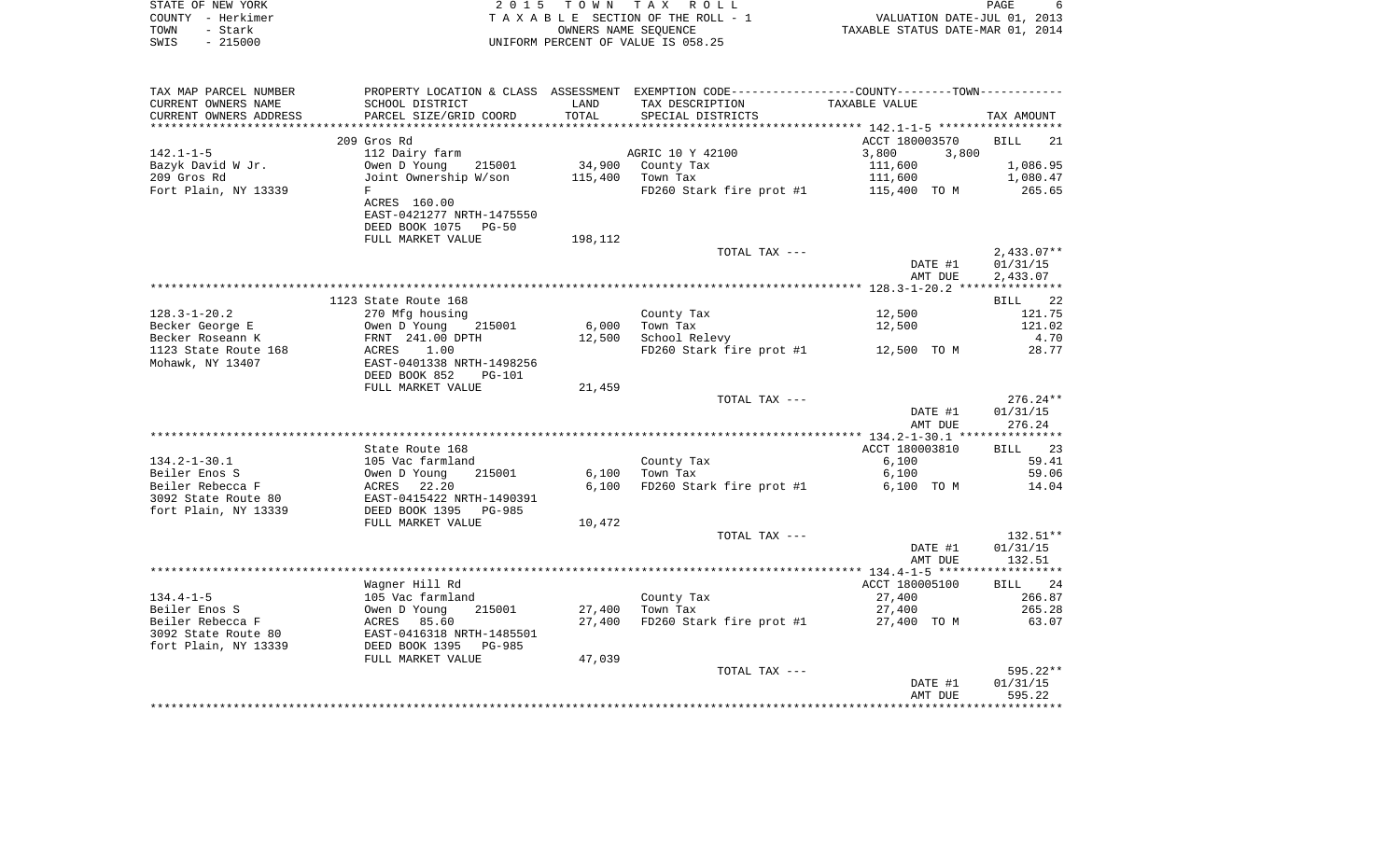STATE OF NEW YORK **EXECUTE:** A 2 0 1 5 T O W N T A X R O L L PAGE 7 COUNTY - Herkimer T A X A B L E SECTION OF THE ROLL - 1 VALUATION DATE-JUL 01, 2013 L E SECTION OF THE ROLL - 1<br>
TAXABLE STATUS DATE-JUL 01, 2013<br>
TAXABLE STATUS DATE-MAR 01, 2014 SWIS - 215000 UNIFORM PERCENT OF VALUE IS 058.25

| TAX MAP PARCEL NUMBER                         |                                           | LAND            | PROPERTY LOCATION & CLASS ASSESSMENT EXEMPTION CODE---------------COUNTY-------TOWN--------- | TAXABLE VALUE  |                   |
|-----------------------------------------------|-------------------------------------------|-----------------|----------------------------------------------------------------------------------------------|----------------|-------------------|
| CURRENT OWNERS NAME<br>CURRENT OWNERS ADDRESS | SCHOOL DISTRICT<br>PARCEL SIZE/GRID COORD | TOTAL           | TAX DESCRIPTION<br>SPECIAL DISTRICTS                                                         |                | TAX AMOUNT        |
|                                               |                                           | * * * * * * * * |                                                                                              |                |                   |
|                                               | Wagner Hill Rd                            |                 |                                                                                              | ACCT 180009480 | 25<br>BILL        |
| $134.4 - 1 - 6.1$                             | 105 Vac farmland                          |                 | County Tax                                                                                   | 1,400          | 13.64             |
| Beiler Enos S                                 | Owen D Young<br>215001                    | 1,400           | Town Tax                                                                                     | 1,400          | 13.55             |
| Beiler Rebecca F                              | ACRES<br>3.90                             | 1,400           | FD260 Stark fire prot #1                                                                     | 1,400 TO M     | 3.22              |
| 3092 State Route 80                           | EAST-0417321 NRTH-1485195                 |                 |                                                                                              |                |                   |
| fort Plain, NY 13339                          | DEED BOOK 1395<br><b>PG-985</b>           |                 |                                                                                              |                |                   |
|                                               | FULL MARKET VALUE                         | 2,403           |                                                                                              |                |                   |
|                                               |                                           |                 | TOTAL TAX ---                                                                                |                | $30.41**$         |
|                                               |                                           |                 |                                                                                              | DATE #1        | 01/31/15          |
|                                               |                                           |                 |                                                                                              | AMT DUE        | 30.41             |
|                                               |                                           |                 |                                                                                              |                |                   |
|                                               | 3092 State Route 80                       |                 |                                                                                              | ACCT 180013440 | <b>BILL</b><br>26 |
| $134.4 - 1 - 8.1$                             | 112 Dairy farm                            |                 | County Tax                                                                                   | 151,700        | 1,477.51          |
| Beiler Enos S                                 | Owen D Young<br>215001                    | 16,800          | Town Tax                                                                                     | 151,700        | 1,468.70          |
| Beiler Rebecca F                              | Farm                                      | 151,700         | FD260 Stark fire prot #1                                                                     | 151,700 TO M   | 349.21            |
| 3092 State Route 80                           | FRNT 1945.00 DPTH                         |                 |                                                                                              |                |                   |
| fort Plain, NY 13339                          | ACRES<br>39.60                            |                 |                                                                                              |                |                   |
|                                               | EAST-0416637 NRTH-1487161                 |                 |                                                                                              |                |                   |
|                                               | DEED BOOK 1395<br><b>PG-985</b>           |                 |                                                                                              |                |                   |
|                                               | FULL MARKET VALUE                         | 260,429         |                                                                                              |                |                   |
|                                               |                                           |                 | TOTAL TAX ---                                                                                |                | $3,295.42**$      |
|                                               |                                           |                 |                                                                                              | DATE #1        | 01/31/15          |
|                                               |                                           |                 |                                                                                              | AMT DUE        | 3,295.42          |
|                                               |                                           |                 |                                                                                              |                |                   |
|                                               | State Route 80                            |                 |                                                                                              | ACCT 180013440 | <b>BILL</b><br>27 |
| $134.4 - 1 - 8.3$                             | 105 Vac farmland                          |                 | County Tax                                                                                   | 2,100          | 20.45             |
| Beiler Enos S                                 | Owen D Young<br>215001                    | 2,100           | Town Tax                                                                                     | 2,100          | 20.33             |
| Beiler Rebecca F                              | vacant split                              | 2,100           | FD260 Stark fire prot #1                                                                     | 2,100 TO M     | 4.83              |
| 3092 State Route 80                           | FRNT 580.00 DPTH                          |                 |                                                                                              |                |                   |
| fort Plain, NY 13339                          | 5.80<br>ACRES                             |                 |                                                                                              |                |                   |
|                                               | EAST-0416933 NRTH-1488166                 |                 |                                                                                              |                |                   |
|                                               | DEED BOOK 1395<br><b>PG-985</b>           |                 |                                                                                              |                |                   |
|                                               | FULL MARKET VALUE                         | 3,605           |                                                                                              |                |                   |
|                                               |                                           |                 | TOTAL TAX ---                                                                                |                | 45.61**           |
|                                               |                                           |                 |                                                                                              | DATE #1        | 01/31/15          |
|                                               |                                           |                 |                                                                                              | AMT DUE        | 45.61             |
|                                               |                                           |                 |                                                                                              |                |                   |
|                                               | Wagner Hill Rd                            |                 |                                                                                              | ACCT 180005130 | 28<br>BILL        |
| $134.4 - 1 - 57$                              | 105 Vac farmland                          |                 | County Tax                                                                                   | 14,300         | 139.28            |
| Beiler Enos S                                 | Owen D Young<br>215001                    | 14,300          | Town Tax                                                                                     | 14,300         | 138.45            |
| Beiler Rebecca F                              | 49.00<br>ACRES                            | 14,300          | FD260 Stark fire prot #1                                                                     | 14,300 TO M    | 32.92             |
| 3092 State Route 80                           | EAST-0416303 NRTH-1484118                 |                 |                                                                                              |                |                   |
| fort Plain, NY 13339                          | DEED BOOK 1395<br><b>PG-985</b>           |                 |                                                                                              |                |                   |
|                                               | FULL MARKET VALUE                         | 24,549          |                                                                                              |                |                   |
|                                               |                                           |                 | TOTAL TAX ---                                                                                |                | $310.65**$        |
|                                               |                                           |                 |                                                                                              | DATE #1        | 01/31/15          |
|                                               |                                           |                 |                                                                                              | AMT DUE        | 310.65            |
|                                               |                                           |                 |                                                                                              |                |                   |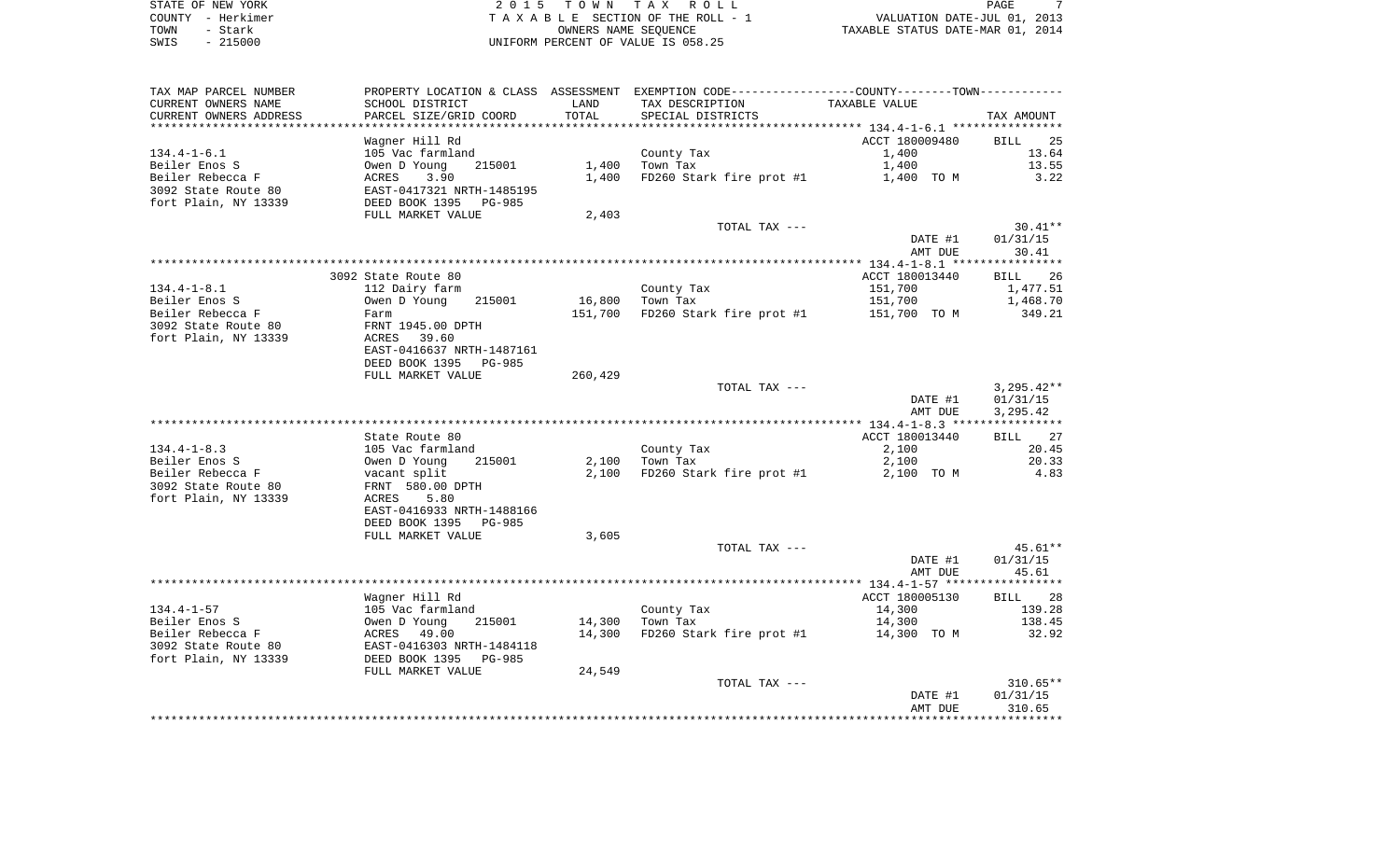|      | STATE OF NEW YORK | 2015 TOWN TAX ROLL                 | PAGE                             |
|------|-------------------|------------------------------------|----------------------------------|
|      | COUNTY - Herkimer | TAXABLE SECTION OF THE ROLL - 1    | VALUATION DATE-JUL 01, 2013      |
| TOWN |                   | OWNERS NAME SEOUENCE               | TAXABLE STATUS DATE-MAR 01, 2014 |
| SWIS | $-215000$         | UNIFORM PERCENT OF VALUE IS 058.25 |                                  |

| TAX MAP PARCEL NUMBER                   |                                                                   |                 | PROPERTY LOCATION & CLASS ASSESSMENT EXEMPTION CODE---------------COUNTY-------TOWN---------- |                       |                  |
|-----------------------------------------|-------------------------------------------------------------------|-----------------|-----------------------------------------------------------------------------------------------|-----------------------|------------------|
| CURRENT OWNERS NAME                     | SCHOOL DISTRICT                                                   | LAND            | TAX DESCRIPTION                                                                               | TAXABLE VALUE         |                  |
| CURRENT OWNERS ADDRESS                  | PARCEL SIZE/GRID COORD                                            | TOTAL           | SPECIAL DISTRICTS                                                                             |                       | TAX AMOUNT       |
|                                         |                                                                   |                 |                                                                                               |                       |                  |
|                                         | 623 Wagner Hill Rd                                                |                 |                                                                                               | ACCT 180011010        | BILL 29          |
| $134.4 - 1 - 16$                        | 210 1 Family Res                                                  |                 | County Tax                                                                                    | 82,300                | 801.58           |
| Belrose Jeffery J                       | Owen D Young<br>215001                                            | 4,600           | Town Tax                                                                                      | 82,300                | 796.80           |
| Belrose Bernice C                       | R1                                                                | 82,300          | School Relevy                                                                                 |                       | 2,658.27         |
| 623 Wagner Hill Rd                      | FRNT 100.00 DPTH 115.00<br>EAST-0418267 NRTH-1488075              |                 | FD260 Stark fire prot #1 82,300 TO M                                                          |                       | 189.45           |
| Fort Plain, NY 13339                    |                                                                   |                 |                                                                                               |                       |                  |
|                                         | DEED BOOK 767<br>PG-043                                           |                 |                                                                                               |                       |                  |
|                                         | FULL MARKET VALUE                                                 | 141,288         |                                                                                               |                       |                  |
|                                         |                                                                   |                 | TOTAL TAX ---                                                                                 |                       | $4,446.10**$     |
|                                         |                                                                   |                 |                                                                                               | DATE #1               | 01/31/15         |
|                                         |                                                                   |                 |                                                                                               | AMT DUE               | 4,446.10         |
|                                         |                                                                   |                 |                                                                                               |                       |                  |
|                                         | State Route 80                                                    |                 |                                                                                               | ACCT 180010980        | 30<br>BILL       |
| 134.4-1-74                              | 314 Rural vac<10                                                  |                 | County Tax                                                                                    | 100                   | 0.97             |
| Belrose Jeffery J                       | Owen D Young<br>V19 1/8<br>215001                                 | 100             | Town Tax                                                                                      | 100                   | 0.97             |
| Belrose Bernice C                       |                                                                   | 100             | School Relevy                                                                                 |                       | 3.23             |
| 623 Wagner Hill Rd                      | FRNT 35.00 DPTH 130.00                                            |                 | FD260 Stark fire prot #1 100 TO M                                                             |                       | .23              |
| Fort Plain, NY 13339                    | BANK 135                                                          |                 |                                                                                               |                       |                  |
|                                         | EAST-0418237 NRTH-1488202                                         |                 |                                                                                               |                       |                  |
|                                         | DEED BOOK 767 PG-043                                              |                 |                                                                                               |                       |                  |
|                                         | FULL MARKET VALUE                                                 | 172             |                                                                                               |                       |                  |
|                                         |                                                                   |                 | TOTAL TAX ---                                                                                 |                       | $5.40**$         |
|                                         |                                                                   |                 |                                                                                               | DATE #1               | 01/31/15         |
|                                         |                                                                   |                 |                                                                                               | AMT DUE               | 5.40             |
|                                         |                                                                   |                 |                                                                                               |                       |                  |
|                                         | Wagner Hill Rd                                                    |                 |                                                                                               |                       | BILL 31          |
| $134.4 - 1 - 7.5$                       |                                                                   |                 | County Tax                                                                                    | 3,400                 | 33.11            |
| Belrose Jeffrey                         | 314 Rural vac<10<br>Owen D Young 21<br>FRNT 500.00 DPTH<br>215001 | 3,400           | Town Tax                                                                                      | 3,400                 | 32.92            |
| Belrose Bernice                         |                                                                   | 3,400           | School Relevy                                                                                 |                       | 109.81           |
| 623 Wagner Hill Rd                      | ACRES 5.00<br>EAST-0417993 NRTH-1487810                           |                 | $FD260$ Stark fire prot #1 $3,400$ TO M                                                       |                       | 7.83             |
| Fort Plain, NY 13339                    |                                                                   |                 |                                                                                               |                       |                  |
|                                         | DEED BOOK 840<br>PG-479                                           |                 |                                                                                               |                       |                  |
|                                         | FULL MARKET VALUE                                                 | 5,837           |                                                                                               |                       |                  |
|                                         |                                                                   |                 | TOTAL TAX ---                                                                                 |                       | 183.67**         |
|                                         |                                                                   |                 |                                                                                               | DATE #1               | 01/31/15         |
|                                         |                                                                   |                 |                                                                                               | AMT DUE               | 183.67           |
|                                         |                                                                   |                 |                                                                                               |                       |                  |
|                                         | 369 State Route 168                                               |                 |                                                                                               | ACCT 180020003        | BILL 32          |
| $134.2 - 1 - 25$                        | 210 1 Family Res                                                  |                 | County Tax                                                                                    | 65,100                | 634.05           |
| Bergstrom Andrea<br>369 State Route 168 | Owen D Young<br>215001<br>10/25/95                                | 6,500<br>65,100 | Town Tax<br>FD260 Stark fire prot #1                                                          | 65,100<br>65,100 TO M | 630.27<br>149.86 |
| Fort Plain, NY 13339                    | 10' From 134.2-1-24                                               |                 |                                                                                               |                       |                  |
|                                         | Tr                                                                |                 |                                                                                               |                       |                  |
|                                         | FRNT 210.00 DPTH                                                  |                 |                                                                                               |                       |                  |
|                                         | ACRES<br>1.80                                                     |                 |                                                                                               |                       |                  |
|                                         | EAST-0413465 NRTH-1491039                                         |                 |                                                                                               |                       |                  |
|                                         | DEED BOOK 1277 PG-882                                             |                 |                                                                                               |                       |                  |
|                                         | FULL MARKET VALUE                                                 | 111,760         |                                                                                               |                       |                  |
|                                         |                                                                   |                 | TOTAL TAX ---                                                                                 |                       | 1,414.18**       |
|                                         |                                                                   |                 |                                                                                               | DATE #1               | 01/31/15         |
|                                         |                                                                   |                 |                                                                                               | AMT DUE               | 1,414.18         |
|                                         |                                                                   |                 |                                                                                               |                       |                  |
|                                         |                                                                   |                 |                                                                                               |                       |                  |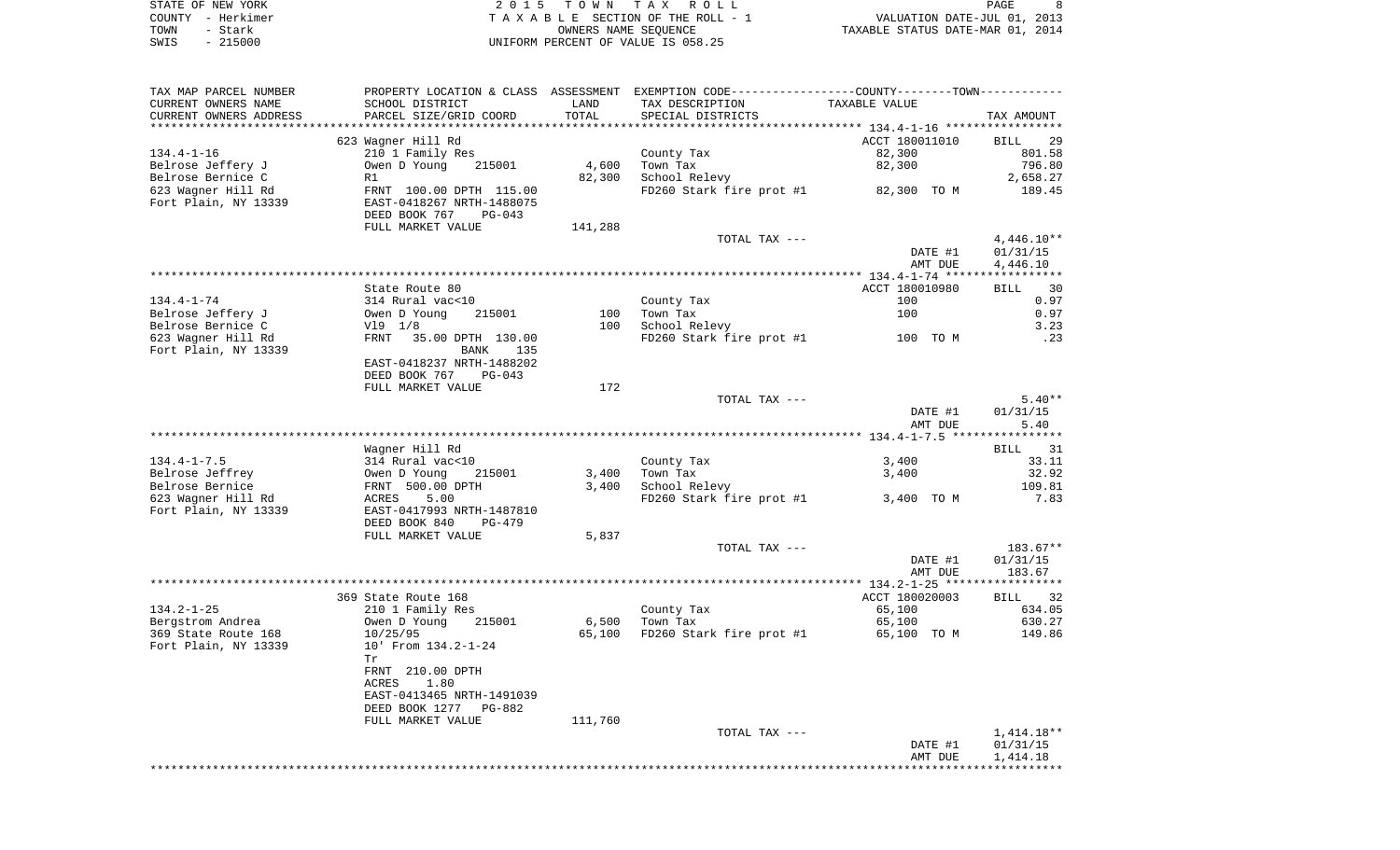|      | STATE OF NEW YORK | 2015 TOWN TAX ROLL                 | PAGE                             |  |
|------|-------------------|------------------------------------|----------------------------------|--|
|      | COUNTY - Herkimer | TAXABLE SECTION OF THE ROLL - 1    | VALUATION DATE-JUL 01, 2013      |  |
| TOWN | - Stark           | OWNERS NAME SEOUENCE               | TAXABLE STATUS DATE-MAR 01, 2014 |  |
| SWIS | $-215000$         | UNIFORM PERCENT OF VALUE IS 058.25 |                                  |  |

| TAX MAP PARCEL NUMBER       |                            |         | PROPERTY LOCATION & CLASS ASSESSMENT EXEMPTION CODE---------------COUNTY-------TOWN---------- |                |                      |
|-----------------------------|----------------------------|---------|-----------------------------------------------------------------------------------------------|----------------|----------------------|
| CURRENT OWNERS NAME         | SCHOOL DISTRICT            | LAND    | TAX DESCRIPTION                                                                               | TAXABLE VALUE  |                      |
| CURRENT OWNERS ADDRESS      | PARCEL SIZE/GRID COORD     | TOTAL   | SPECIAL DISTRICTS                                                                             |                | TAX AMOUNT           |
|                             |                            |         |                                                                                               |                |                      |
|                             | 2183 State Route 80        |         |                                                                                               | ACCT 180014060 | <b>BILL</b><br>33    |
| $141.6 - 1 - 3$             | 210 1 Family Res           |         | County Tax                                                                                    | 56,000         | 545.42               |
| Biechy Delbert L            | Owen D Young<br>215001     | 6,100   | Town Tax                                                                                      | 56,000         | 542.17               |
| Biechy Arlene E             | R1                         | 56,000  | FD260 Stark fire prot #1                                                                      | 56,000 TO M    | 128.91               |
| PO Box 61                   | FRNT 194.60 DPTH 150.50    |         | WD300 Stark Water District                                                                    | 56,000 TO M    | 87.45                |
| VanHornesville, NY 13475    | EAST-0402484 NRTH-1479091  |         |                                                                                               |                |                      |
|                             | DEED BOOK 1352<br>$PG-732$ |         |                                                                                               |                |                      |
|                             | FULL MARKET VALUE          | 96,137  |                                                                                               |                |                      |
|                             |                            |         | TOTAL TAX ---                                                                                 |                | $1,303.95**$         |
|                             |                            |         |                                                                                               | DATE #1        | 01/31/15             |
|                             |                            |         |                                                                                               | AMT DUE        | 1,303.95             |
|                             | 435 Wiltse Hill Rd         |         |                                                                                               |                | 34                   |
| $141.2 - 1 - 18.5$          | 210 1 Family Res           |         | County Tax                                                                                    | 71,300         | BILL<br>694.44       |
| Bissell Daniel              | Owen D Young<br>215001     | 4,700   | Town Tax                                                                                      | 71,300         | 690.30               |
| 435 Wiltse Hill Rd          | F                          | 71,300  | FD260 Stark fire prot #1                                                                      | 71,300 TO M    | 164.13               |
| Jordanville, NY 13361       | ACRES<br>5.00              |         |                                                                                               |                |                      |
|                             | EAST-0415635 NRTH-1475418  |         |                                                                                               |                |                      |
|                             | DEED BOOK 1495<br>$PG-520$ |         |                                                                                               |                |                      |
|                             | FULL MARKET VALUE          | 122,403 |                                                                                               |                |                      |
|                             |                            |         | TOTAL TAX ---                                                                                 |                | 1,548.87**           |
|                             |                            |         |                                                                                               | DATE #1        | 01/31/15             |
|                             |                            |         |                                                                                               | AMT DUE        | 1,548.87             |
|                             |                            |         |                                                                                               |                |                      |
|                             | 2416 State Route 80        |         |                                                                                               | ACCT 184457    | BILL 35              |
| $134.18 - 1 - 6.2$          | 210 1 Family Res           |         | County Tax                                                                                    | 44,400         | 432.44               |
| Bobnick Kevin J             | Owen D Young<br>215001     | 5,100   | Town Tax                                                                                      | 44,400         | 429.86               |
| 754 County Highway 24       | R1                         | 44,400  | FD260 Stark fire prot #1                                                                      | 44,400 TO M    | 102.21               |
| Richfield Springs, NY 13439 | FRNT 145.00 DPTH<br>87.00  |         | WD300 Stark Water District                                                                    | 44,400 TO M    | 69.33                |
|                             | 0.28<br>ACRES              |         |                                                                                               |                |                      |
|                             | EAST-0406319 NRTH-1481561  |         |                                                                                               |                |                      |
|                             | DEED BOOK 1522<br>PG-959   |         |                                                                                               |                |                      |
|                             | FULL MARKET VALUE          | 76,223  |                                                                                               |                |                      |
|                             |                            |         | TOTAL TAX ---                                                                                 |                | 1,033.84**           |
|                             |                            |         |                                                                                               | DATE #1        | 01/31/15<br>1,033.84 |
|                             |                            |         |                                                                                               | AMT DUE        |                      |
|                             | 661 Lighthall Rd           |         |                                                                                               | ACCT 180005790 | <b>BILL</b><br>36    |
| $134.2 - 1 - 7$             | 242 Rurl res&rec           |         | AG MKTS L 41720                                                                               | 1,929<br>1,929 |                      |
| Boettcher Fred              | Owen D Young<br>215001     | 25,200  | County Tax                                                                                    | 69,071         | 672.73               |
| 111 N Gaffey St             | Farm                       | 71,000  | Town Tax                                                                                      | 69,071         | 668.72               |
| San Pedro, CA 90731-1919    | ACRES 53.40                |         | FD260 Stark fire prot #1                                                                      | 69,071 TO M    | 159.00               |
|                             | EAST-0418000 NRTH-1494795  |         | 1,929 EX                                                                                      |                |                      |
| MAY BE SUBJECT TO PAYMENT   | DEED BOOK 1113<br>PG-991   |         |                                                                                               |                |                      |
| UNDER AGDIST LAW TIL 2018   | FULL MARKET VALUE          | 121,888 |                                                                                               |                |                      |
|                             |                            |         | TOTAL TAX ---                                                                                 |                | $1,500.45**$         |
|                             |                            |         |                                                                                               | DATE #1        | 01/31/15             |
|                             |                            |         |                                                                                               | AMT DUE        | 1,500.45             |
|                             |                            |         |                                                                                               |                |                      |
|                             |                            |         |                                                                                               |                |                      |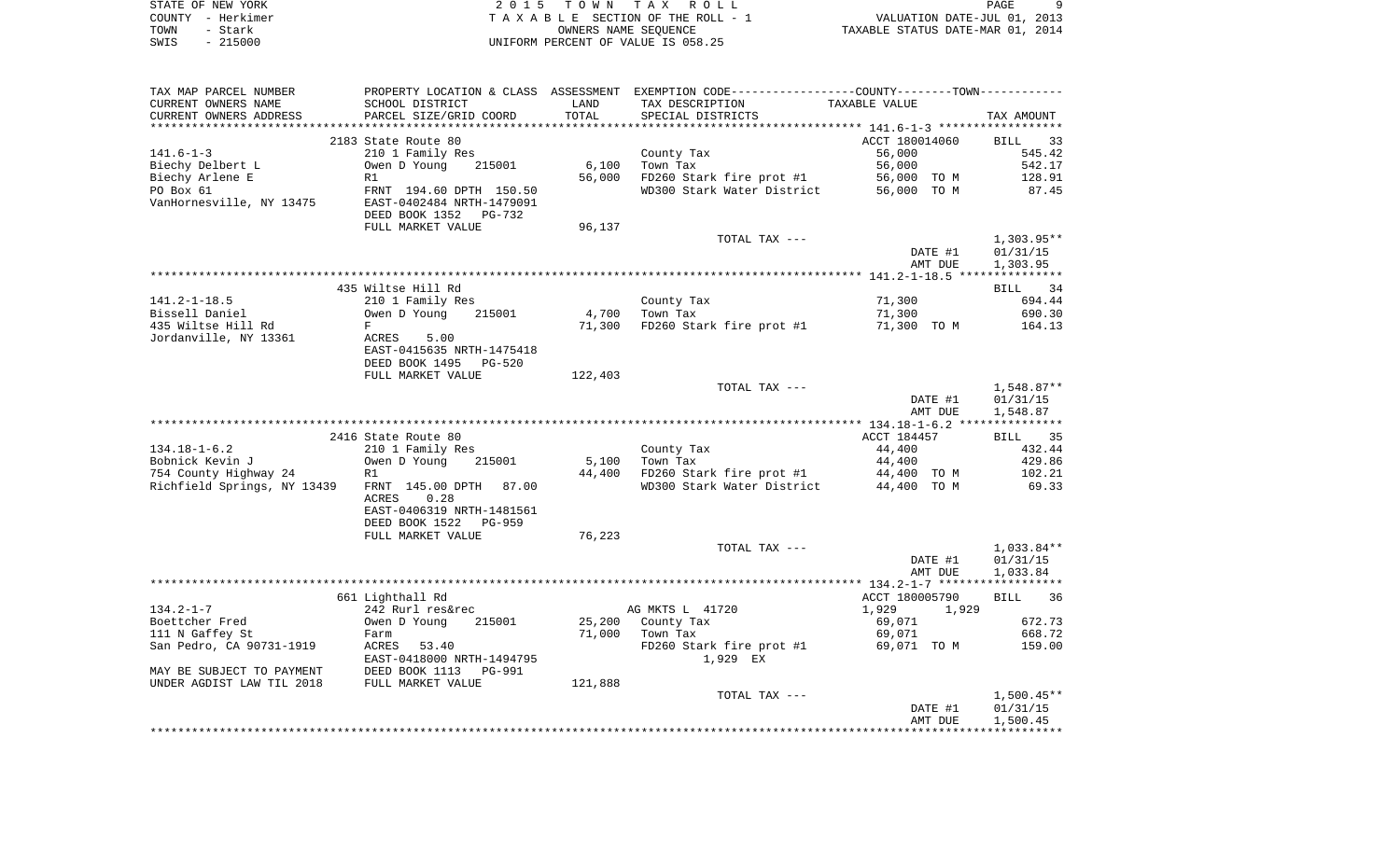| STATE OF NEW YORK | 2015 TOWN TAX ROLL                 | 10<br><b>PAGE</b>                |
|-------------------|------------------------------------|----------------------------------|
| COUNTY - Herkimer | TAXABLE SECTION OF THE ROLL - 1    | VALUATION DATE-JUL 01, 2013      |
| TOWN<br>– Stark   | OWNERS NAME SEOUENCE               | TAXABLE STATUS DATE-MAR 01, 2014 |
| $-215000$<br>SWIS | UNIFORM PERCENT OF VALUE IS 058.25 |                                  |

| TAX MAP PARCEL NUMBER<br>CURRENT OWNERS NAME<br>CURRENT OWNERS ADDRESS | PROPERTY LOCATION & CLASS ASSESSMENT<br>SCHOOL DISTRICT<br>PARCEL SIZE/GRID COORD | LAND<br>TOTAL | EXEMPTION CODE-----------------COUNTY-------TOWN-----------<br>TAX DESCRIPTION<br>SPECIAL DISTRICTS | TAXABLE VALUE                                      | TAX AMOUNT                 |
|------------------------------------------------------------------------|-----------------------------------------------------------------------------------|---------------|-----------------------------------------------------------------------------------------------------|----------------------------------------------------|----------------------------|
|                                                                        |                                                                                   | ******        |                                                                                                     | ********************* 134.3-1-22.1 *************** |                            |
|                                                                        | 281 Travis Rd                                                                     |               |                                                                                                     | ACCT 180000330                                     | <b>BILL</b><br>37          |
| $134.3 - 1 - 22.1$                                                     | 120 Field crops                                                                   |               | County Tax                                                                                          | 109,000                                            | 1,061.63                   |
| Brander Sarah C                                                        | Owen D Young<br>215001                                                            | 26,400        | Town Tax                                                                                            | 109,000                                            | 1,055.30                   |
| Monoghan Helen                                                         | $\mathbf F$                                                                       | 109,000       | FD260 Stark fire prot #1                                                                            | 109,000 TO M                                       | 250.91                     |
| 281 Travis Rd                                                          | ACRES<br>68.10                                                                    |               |                                                                                                     |                                                    |                            |
| Jordanville, NY 13361                                                  | EAST-0407031 NRTH-1484926                                                         |               |                                                                                                     |                                                    |                            |
|                                                                        | DEED BOOK 1401<br>PG-675                                                          |               |                                                                                                     |                                                    |                            |
|                                                                        | FULL MARKET VALUE                                                                 | 187,124       |                                                                                                     |                                                    |                            |
|                                                                        |                                                                                   |               | TOTAL TAX ---                                                                                       |                                                    | $2,367.84**$               |
|                                                                        |                                                                                   |               |                                                                                                     | DATE #1<br>AMT DUE                                 | 01/31/15<br>2,367.84       |
|                                                                        |                                                                                   |               |                                                                                                     |                                                    |                            |
|                                                                        | 242 Wiltse Hill Rd                                                                |               |                                                                                                     | ACCT 180009840                                     | 38<br>BILL                 |
| $141.2 - 1 - 21.2$                                                     | 270 Mfg housing                                                                   |               | County Tax                                                                                          | 10,000                                             | 97.40                      |
| Brandt Bertram                                                         | Owen D Young<br>215001                                                            | 2,000         | Town Tax                                                                                            | 10,000                                             | 96.82                      |
| 233 Wiltse Hill Rd                                                     | Farm Tr.                                                                          | 10,000        | FD260 Stark fire prot #1                                                                            | 10,000 TO M                                        | 23.02                      |
| Jordanville, NY 13361                                                  | ACRES<br>2.20                                                                     |               |                                                                                                     |                                                    |                            |
|                                                                        | EAST-0416092 NRTH-1476032                                                         |               |                                                                                                     |                                                    |                            |
|                                                                        | DEED BOOK 1443<br>$PG-83$                                                         |               |                                                                                                     |                                                    |                            |
|                                                                        | FULL MARKET VALUE                                                                 | 17,167        |                                                                                                     |                                                    |                            |
|                                                                        |                                                                                   |               | TOTAL TAX ---                                                                                       |                                                    | $217.24**$                 |
|                                                                        |                                                                                   |               |                                                                                                     | DATE #1                                            | 01/31/15                   |
|                                                                        |                                                                                   |               |                                                                                                     | AMT DUE                                            | 217.24                     |
|                                                                        | Off State Route 168                                                               |               |                                                                                                     | ACCT 180009300                                     | 39<br>BILL                 |
| $134.1 - 1 - 7$                                                        | 323 Vacant rural                                                                  |               | County Tax                                                                                          | 1,300                                              | 12.66                      |
| Brebner Zachary D                                                      | Owen D Young<br>215001                                                            | 1,300         | Town Tax                                                                                            | 1,300                                              | 12.59                      |
| Brebner Francine D                                                     | Vl 12.60 Acres                                                                    | 1,300         | FD260 Stark fire prot #1                                                                            | 1,300 TO M                                         | 2.99                       |
| 1347 Apple Blossom Ct                                                  | ACRES<br>12.60                                                                    |               |                                                                                                     |                                                    |                            |
| Toms River, NJ 08755                                                   | EAST-0403058 NRTH-1495772                                                         |               |                                                                                                     |                                                    |                            |
|                                                                        | DEED BOOK 1353<br>PG-11                                                           |               |                                                                                                     |                                                    |                            |
|                                                                        | FULL MARKET VALUE                                                                 | 2,232         |                                                                                                     |                                                    |                            |
|                                                                        |                                                                                   |               | TOTAL TAX ---                                                                                       |                                                    | $28.24**$                  |
|                                                                        |                                                                                   |               |                                                                                                     | DATE #1                                            | 01/31/15                   |
|                                                                        |                                                                                   |               |                                                                                                     | AMT DUE                                            | 28.24                      |
|                                                                        |                                                                                   |               |                                                                                                     |                                                    |                            |
| $134.1 - 1 - 8$                                                        | Off State Route 168<br>323 Vacant rural                                           |               | County Tax                                                                                          | ACCT 180003780<br>5,200                            | <b>BILL</b><br>40<br>50.65 |
| Brebner Zachary D                                                      | Owen D Young<br>215001                                                            | 5,200         | Town Tax                                                                                            | 5,200                                              | 50.34                      |
| Brebner Francine D                                                     | $P-Fr$ 14 A                                                                       | 5,200         | FD260 Stark fire prot #1                                                                            | 5,200 TO M                                         | 11.97                      |
| 1347 Apple Blossom Ct                                                  | ACRES 14.00                                                                       |               |                                                                                                     |                                                    |                            |
| Toms River, NJ 08755                                                   | EAST-0402859 NRTH-1496319                                                         |               |                                                                                                     |                                                    |                            |
|                                                                        | DEED BOOK 1353<br>$PG-11$                                                         |               |                                                                                                     |                                                    |                            |
|                                                                        | FULL MARKET VALUE                                                                 | 8,927         |                                                                                                     |                                                    |                            |
|                                                                        |                                                                                   |               | TOTAL TAX ---                                                                                       |                                                    | 112.96**                   |
|                                                                        |                                                                                   |               |                                                                                                     | DATE #1                                            | 01/31/15                   |
|                                                                        |                                                                                   |               |                                                                                                     | AMT DUE                                            | 112.96                     |
|                                                                        |                                                                                   |               |                                                                                                     |                                                    |                            |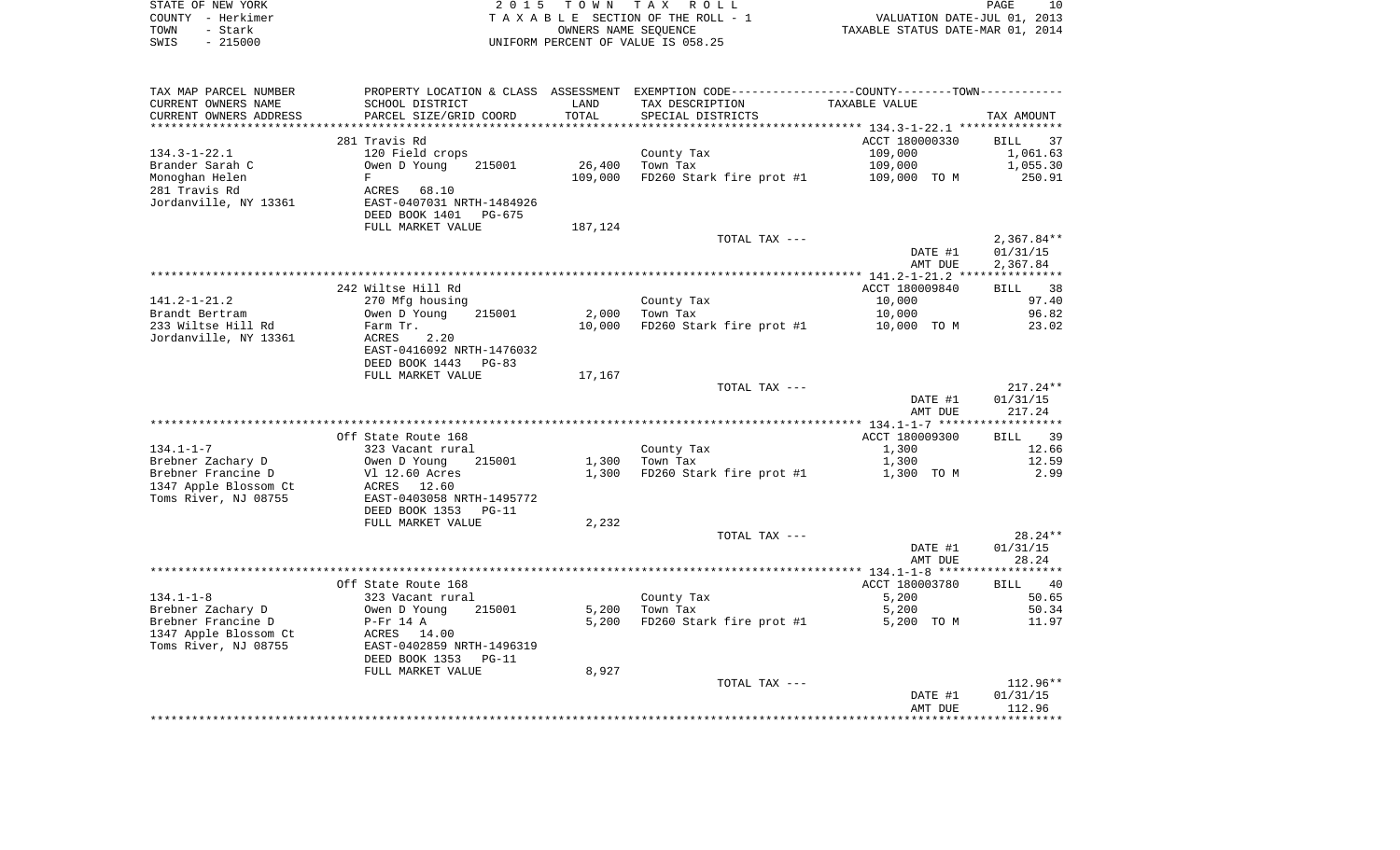|      | STATE OF NEW YORK | 2015 TOWN TAX ROLL                 | PAGE                             |
|------|-------------------|------------------------------------|----------------------------------|
|      | COUNTY - Herkimer | TAXABLE SECTION OF THE ROLL - 1    | VALUATION DATE-JUL 01, 2013      |
| TOWN | - Stark           | OWNERS NAME SEOUENCE               | TAXABLE STATUS DATE-MAR 01, 2014 |
| SWIS | $-215000$         | UNIFORM PERCENT OF VALUE IS 058.25 |                                  |

| TAX MAP PARCEL NUMBER       |                           |         | PROPERTY LOCATION & CLASS ASSESSMENT EXEMPTION CODE----------------COUNTY-------TOWN----------- |                |            |
|-----------------------------|---------------------------|---------|-------------------------------------------------------------------------------------------------|----------------|------------|
| CURRENT OWNERS NAME         | SCHOOL DISTRICT           | LAND    | TAX DESCRIPTION                                                                                 | TAXABLE VALUE  |            |
| CURRENT OWNERS ADDRESS      | PARCEL SIZE/GRID COORD    | TOTAL   | SPECIAL DISTRICTS                                                                               |                | TAX AMOUNT |
|                             |                           |         |                                                                                                 |                |            |
|                             | Off State Route 168       |         |                                                                                                 | ACCT 180006810 | BILL<br>41 |
| $134.1 - 1 - 9$             | 323 Vacant rural          |         | County Tax                                                                                      | 4,800          | 46.75      |
| Brebner Zachary D           | Owen D Young<br>215001    | 4,800   | Town Tax                                                                                        | 4,800          | 46.47      |
| Brebner Francine D          | Mrs Frank Shaut           | 4,800   | FD260 Stark fire prot #1                                                                        | 4,800 TO M     | 11.05      |
| 1347 Apple Blossom Ct       | ACRES<br>12.75            |         |                                                                                                 |                |            |
| Toms River, NJ 08755        | EAST-0402973 NRTH-1496961 |         |                                                                                                 |                |            |
|                             |                           |         |                                                                                                 |                |            |
|                             | DEED BOOK 1353<br>$PG-11$ |         |                                                                                                 |                |            |
|                             | FULL MARKET VALUE         | 8,240   |                                                                                                 |                |            |
|                             |                           |         | TOTAL TAX ---                                                                                   |                | $104.27**$ |
|                             |                           |         |                                                                                                 | DATE #1        | 01/31/15   |
|                             |                           |         |                                                                                                 | AMT DUE        | 104.27     |
|                             |                           |         |                                                                                                 |                |            |
|                             | State Route 168           |         |                                                                                                 | ACCT 180020013 | 42<br>BILL |
| $134.1 - 1 - 10$            | 323 Vacant rural          |         | County Tax                                                                                      | 5,400          | 52.59      |
| Brebner Zachary D           | 215001<br>Owen D Young    | 5,400   | Town Tax                                                                                        | 5,400          | 52.28      |
| Brebner Francine D          | Vl 4.5 Acres              | 5,400   | FD260 Stark fire prot #1                                                                        | 5,400 TO M     | 12.43      |
| 1347 Apple Blossom Ct       | ACRES<br>4.50             |         |                                                                                                 |                |            |
| Toms River, NJ 08755        |                           |         |                                                                                                 |                |            |
|                             | EAST-0403308 NRTH-1497592 |         |                                                                                                 |                |            |
|                             | DEED BOOK 1353<br>$PG-11$ |         |                                                                                                 |                |            |
|                             | FULL MARKET VALUE         | 9,270   |                                                                                                 |                |            |
|                             |                           |         | TOTAL TAX ---                                                                                   |                | $117.30**$ |
|                             |                           |         |                                                                                                 | DATE #1        | 01/31/15   |
|                             |                           |         |                                                                                                 | AMT DUE        | 117.30     |
|                             |                           |         |                                                                                                 |                |            |
|                             | 2202 State Route 80       |         |                                                                                                 | ACCT 180002910 | BILL<br>43 |
| $141.6 - 1 - 48$            | 210 1 Family Res          |         | County Tax                                                                                      | 80,000         | 779.17     |
| Bridgewater Woolwich Living | Owen D Young<br>215001    | 5,800   | Town Tax                                                                                        | 80,000         | 774.53     |
| 144 Main St N               | R1                        | 80,000  | FD260 Stark fire prot #1                                                                        | 80,000 TO M    | 184.16     |
| Bridgewater, CT 06752       | FRNT 164.60 DPTH 116.00   |         | WD300 Stark Water District                                                                      | 80,000 TO M    | 124.92     |
|                             | EAST-0402834 NRTH-1479165 |         |                                                                                                 |                |            |
|                             | DEED BOOK 861<br>$PG-640$ |         |                                                                                                 |                |            |
|                             | FULL MARKET VALUE         | 137,339 |                                                                                                 |                |            |
|                             |                           |         | TOTAL TAX ---                                                                                   |                | 1,862.78** |
|                             |                           |         |                                                                                                 |                |            |
|                             |                           |         |                                                                                                 | DATE #1        | 01/31/15   |
|                             |                           |         |                                                                                                 | AMT DUE        | 1,862.78   |
|                             |                           |         |                                                                                                 |                |            |
|                             | Johnny Cake Rd            |         |                                                                                                 | ACCT 181766    | BILL 44    |
| $127.4 - 3 - 4$             | 321 Abandoned ag          |         | County Tax                                                                                      | 6,000          | 58.44      |
| Brijraj Tejpaul             | Little Falls Ce 210900    | 6,000   | Town Tax                                                                                        | 6,000          | 58.09      |
| 124 W Kingsbridge Rd        | 16.50 Acres               | 6,000   | FD260 Stark fire prot #1                                                                        | 6,000 TO M     | 13.81      |
| Mt. Vernon, NY 10466        | 16.50<br>ACRES            |         |                                                                                                 |                |            |
|                             | EAST-0394262 NRTH-1504786 |         |                                                                                                 |                |            |
|                             | DEED BOOK 1506<br>PG-160  |         |                                                                                                 |                |            |
|                             | FULL MARKET VALUE         | 10,300  |                                                                                                 |                |            |
|                             |                           |         | TOTAL TAX ---                                                                                   |                | $130.34**$ |
|                             |                           |         |                                                                                                 | DATE #1        | 01/31/15   |
|                             |                           |         |                                                                                                 | AMT DUE        | 130.34     |
|                             |                           |         |                                                                                                 |                |            |
|                             |                           |         |                                                                                                 |                |            |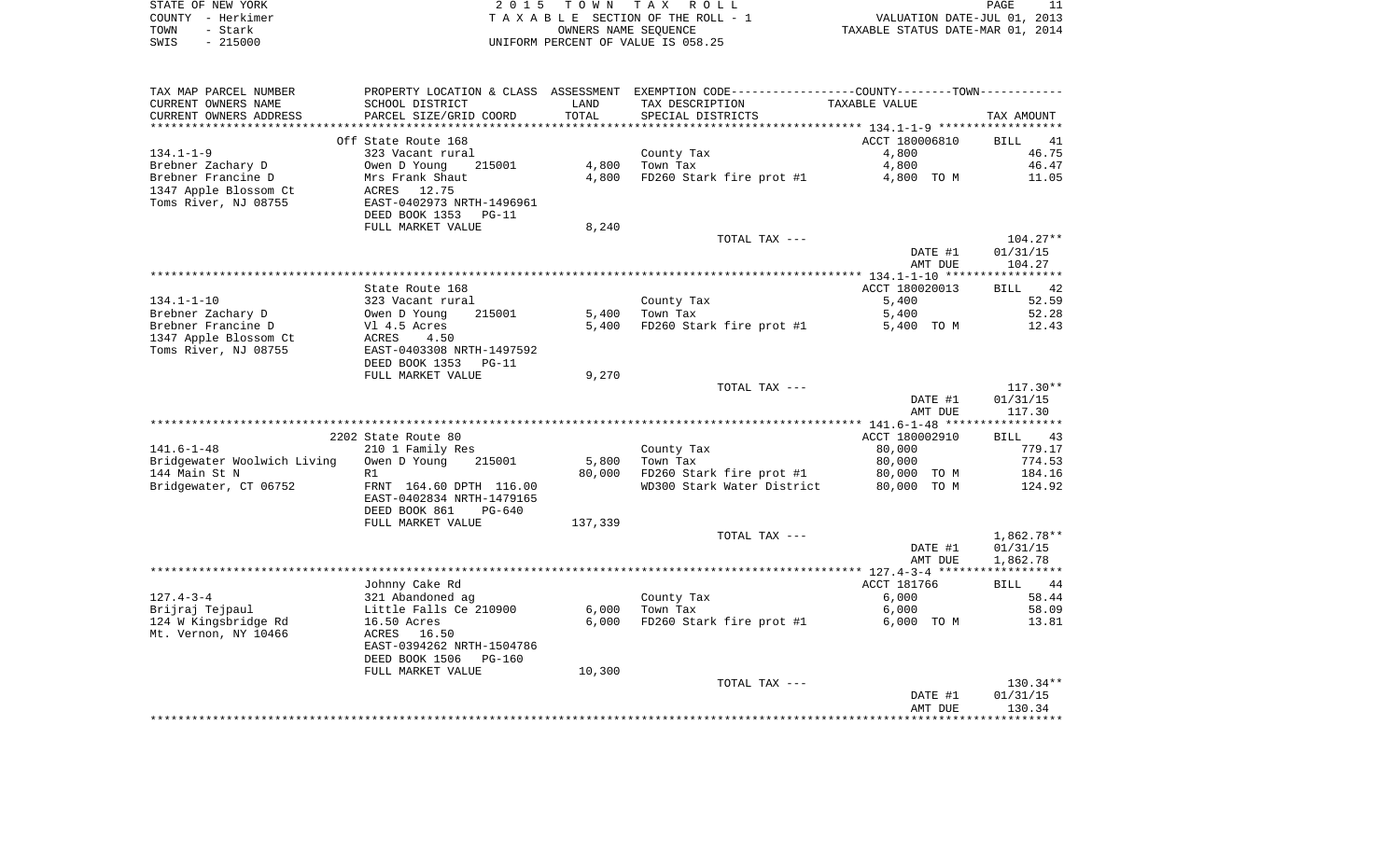|      | STATE OF NEW YORK     | 2015 TOWN TAX ROLL                                                                             | PAGE                             | 12 |
|------|-----------------------|------------------------------------------------------------------------------------------------|----------------------------------|----|
|      | COUNTY - Herkimer     | TAXABLE SECTION OF THE ROLL - 1                                                                | VALUATION DATE-JUL 01, 2013      |    |
| TOWN | - Stark               | OWNERS NAME SEOUENCE                                                                           | TAXABLE STATUS DATE-MAR 01, 2014 |    |
| SWIS | $-215000$             | UNIFORM PERCENT OF VALUE IS 058.25                                                             |                                  |    |
|      |                       |                                                                                                |                                  |    |
|      |                       |                                                                                                |                                  |    |
|      |                       |                                                                                                |                                  |    |
|      | TAX MAP PARCEL NUMBER | PROPERTY LOCATION & CLASS ASSESSMENT EXEMPTION CODE----------------COUNTY-------TOWN---------- |                                  |    |

| CURRENT OWNERS NAME       | SCHOOL DISTRICT                | LAND    | TAX DESCRIPTION                        | TAXABLE VALUE  |                        |
|---------------------------|--------------------------------|---------|----------------------------------------|----------------|------------------------|
| CURRENT OWNERS ADDRESS    | PARCEL SIZE/GRID COORD         | TOTAL   | SPECIAL DISTRICTS                      |                | TAX AMOUNT             |
| ***********************   |                                |         |                                        |                |                        |
|                           | 2407 State Route 80            |         |                                        | ACCT 180000390 | <b>BILL</b><br>45      |
| $134.3 - 1 - 33.1$        | 210 1 Family Res               |         | County Tax                             | 66,500         | 647.69                 |
| Bronner Martha H          | Owen D Young<br>215001         | 10,000  | Town Tax                               | 66,500         | 643.83                 |
| State Route 80            | $\mathbf F$                    | 66,500  | FD260 Stark fire prot #1               | 66,500 TO M    | 153.08                 |
| PO Box 31                 | FRNT 1175.00 DPTH              |         | WD300 Stark Water District             | 66,500 TO M    | 103.84                 |
| Van Hornesville, NY 13475 | ACRES<br>7.40                  |         |                                        |                |                        |
|                           | EAST-0405986 NRTH-1481903      |         |                                        |                |                        |
|                           | DEED BOOK 00506 PG-00251       |         |                                        |                |                        |
|                           | FULL MARKET VALUE              | 114,163 |                                        |                |                        |
|                           |                                |         | TOTAL TAX ---                          |                | $1,548.44**$           |
|                           |                                |         |                                        | DATE #1        | 01/31/15               |
|                           |                                |         |                                        | AMT DUE        | 1,548.44               |
|                           |                                |         |                                        |                |                        |
|                           | 161 Travis Rd                  |         |                                        | ACCT 180000390 | <b>BILL</b><br>46      |
| $134.3 - 1 - 33.2$        | 210 1 Family Res               |         | County Tax                             | 85,000         | 827.87                 |
| Bronner Richard E         | Owen D Young<br>215001         | 6,000   | Town Tax                               | 85,000         | 822.94                 |
| Bronner Darlene L         | F                              | 85,000  | FD260 Stark fire prot #1               | 85,000 TO M    | 195.67                 |
| PO Box 45                 | FRNT 361.00 DPTH               |         |                                        |                |                        |
| Van Hornesville, NY 13475 | 6.00<br>ACRES                  |         |                                        |                |                        |
|                           | EAST-0405842 NRTH-1482385      |         |                                        |                |                        |
|                           | DEED BOOK 1366<br>$PG-363$     |         |                                        |                |                        |
|                           | FULL MARKET VALUE              | 145,923 |                                        |                |                        |
|                           |                                |         | TOTAL TAX ---                          |                | $1,846.48**$           |
|                           |                                |         |                                        | DATE #1        | 01/31/15               |
|                           |                                |         |                                        | AMT DUE        | 1,846.48               |
|                           |                                |         |                                        |                |                        |
|                           | 2426 State Route 80            |         |                                        | ACCT 180008340 | 47<br>BILL             |
| $134.18 - 1 - 5$          | 210 1 Family Res               |         | County Tax                             | 49,500         | 482.11                 |
| Bronner Richard E         | Owen D Young<br>215001         | 6,300   | Town Tax                               | 49,500         | 479.24                 |
| State Route 80            | R1                             | 49,500  | School Relevy                          |                | 1,598.84               |
| PO Box 45                 | FRNT 116.00 DPTH 238.00        |         | FD260 Stark fire prot $#1$ 49,500 TO M |                | 113.95                 |
| Van Hornesville, NY 13475 | EAST-0406479 NRTH-1481579      |         | WD300 Stark Water District             | 49,500 TO M    | 77.30                  |
|                           | DEED BOOK 872<br><b>PG-321</b> |         |                                        |                |                        |
|                           | FULL MARKET VALUE              | 84,979  |                                        |                |                        |
|                           |                                |         | TOTAL TAX ---                          |                | $2,751.44**$           |
|                           |                                |         |                                        | DATE #1        | 01/31/15               |
|                           |                                |         |                                        | AMT DUE        | 2,751.44               |
|                           |                                |         |                                        |                |                        |
|                           | 634 State Route 168            |         |                                        | ACCT 180008550 | BILL 48                |
| $134.1 - 1 - 31$          | 270 Mfg housing                |         | County Tax                             | 22,300         | 217.19                 |
| Brown John Gary           | 215001<br>Owen D Young         | 5,600   | Town Tax                               | 22,300         | 215.90                 |
| Kristine Roberta          | Fiery Hill Rd                  | 22,300  | FD260 Stark fire prot #1               | 22,300 TO M    | 51.33                  |
| 634 State Route 168       | R1.tr. 1 A.                    |         |                                        |                |                        |
|                           | FRNT 165.00 DPTH 170.00        |         |                                        |                |                        |
| Fort Plain, 13339         | EAST-0410125 NRTH-1494394      |         |                                        |                |                        |
|                           |                                |         |                                        |                |                        |
|                           | DEED BOOK 824<br>$PG-17$       |         |                                        |                |                        |
|                           | FULL MARKET VALUE              | 38,283  |                                        |                |                        |
|                           |                                |         | TOTAL TAX ---                          |                | 484.42**               |
|                           |                                |         |                                        | DATE #1        | 01/31/15               |
|                           |                                |         |                                        | AMT DUE        | 484.42<br>************ |
|                           |                                |         |                                        |                |                        |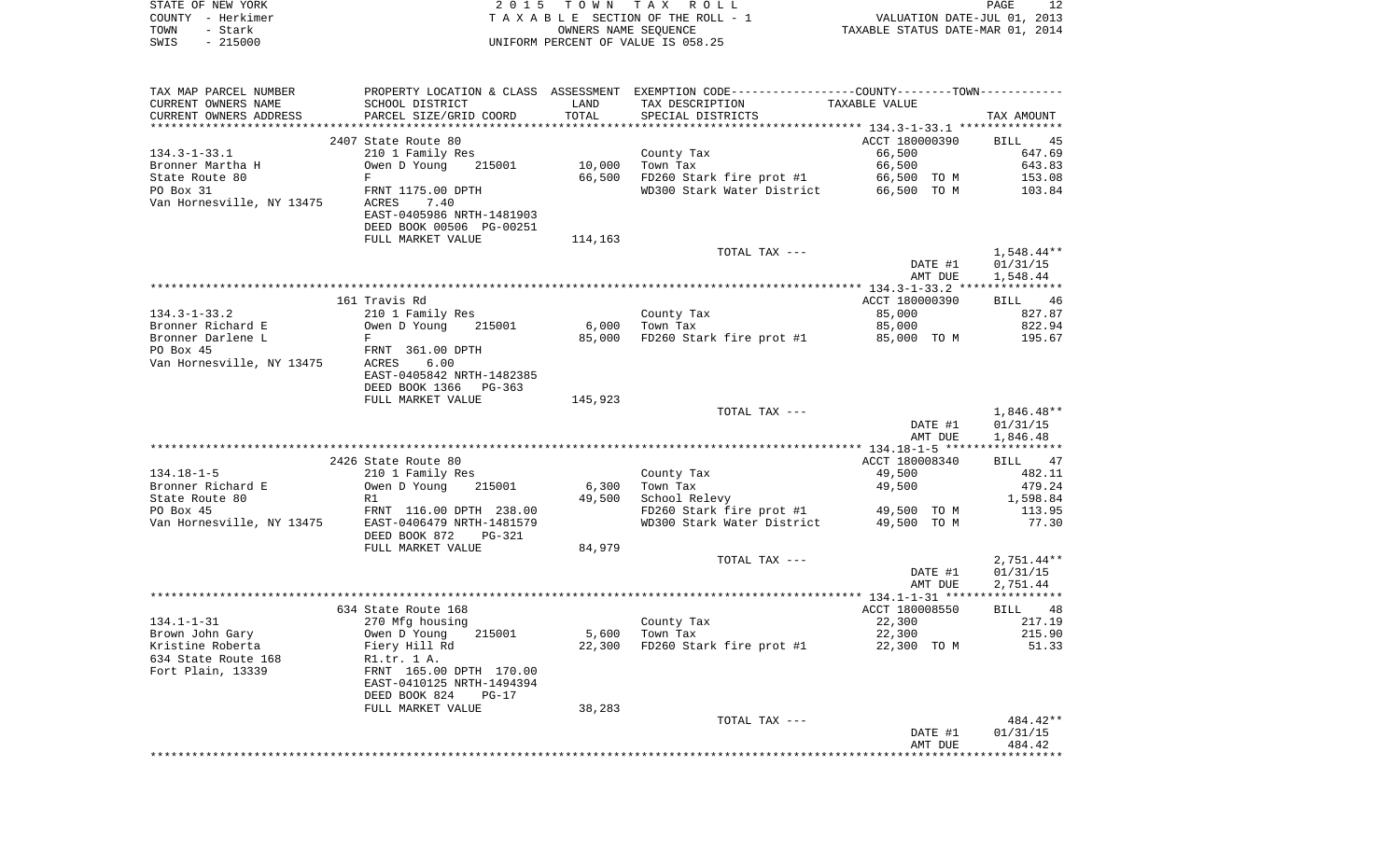| STATE OF NEW YORK | 2015 TOWN TAX ROLL                 | PAGE                             |
|-------------------|------------------------------------|----------------------------------|
| COUNTY - Herkimer | TAXABLE SECTION OF THE ROLL - 1    | VALUATION DATE-JUL 01, 2013      |
| TOWN<br>– Stark   | OWNERS NAME SEOUENCE               | TAXABLE STATUS DATE-MAR 01, 2014 |
| $-215000$<br>SWIS | UNIFORM PERCENT OF VALUE IS 058.25 |                                  |

| TAX MAP PARCEL NUMBER<br>CURRENT OWNERS NAME    | SCHOOL DISTRICT                                        | LAND    | PROPERTY LOCATION & CLASS ASSESSMENT EXEMPTION CODE----------------COUNTY--------TOWN-----------<br>TAX DESCRIPTION | TAXABLE VALUE                    |                   |
|-------------------------------------------------|--------------------------------------------------------|---------|---------------------------------------------------------------------------------------------------------------------|----------------------------------|-------------------|
| CURRENT OWNERS ADDRESS<br>********************* | PARCEL SIZE/GRID COORD<br>**************************** | TOTAL   | SPECIAL DISTRICTS                                                                                                   |                                  | TAX AMOUNT        |
|                                                 | 3428 State Route 80                                    |         |                                                                                                                     |                                  | BILL<br>49        |
| $135.1 - 1 - 15$                                | 270 Mfg housing                                        |         | County Tax                                                                                                          | 21,600                           | 210.38            |
| Brownell Shane M                                | Owen D Young<br>215001                                 | 6,100   | Town Tax                                                                                                            | 21,600                           | 209.12            |
| Brownell Sherri L                               | Tr                                                     | 21,600  | FD260 Stark fire prot #1                                                                                            | 21,600 TO M                      | 49.72             |
| 3428 State Route 80                             | ACRES<br>1.20 BANK<br>023                              |         |                                                                                                                     |                                  |                   |
| Fort Plain, NY 13339                            | EAST-0423060 NRTH-1490192                              |         |                                                                                                                     |                                  |                   |
|                                                 | DEED BOOK 944<br><b>PG-338</b>                         |         |                                                                                                                     |                                  |                   |
|                                                 | FULL MARKET VALUE                                      | 37,082  |                                                                                                                     |                                  |                   |
|                                                 |                                                        |         | TOTAL TAX ---                                                                                                       |                                  | 469.22**          |
|                                                 |                                                        |         |                                                                                                                     | DATE #1                          | 01/31/15          |
|                                                 |                                                        |         |                                                                                                                     | AMT DUE                          | 469.22            |
|                                                 |                                                        |         |                                                                                                                     |                                  |                   |
|                                                 | Off Lighthall Rd                                       |         |                                                                                                                     | ACCT 180007980                   | <b>BILL</b><br>50 |
| 134.2-1-12                                      | 314 Rural vac<10                                       |         | AG MKTS<br>41730                                                                                                    | $\overline{0}$<br>$\overline{0}$ |                   |
| Brubaker Titus R                                | Owen D Young<br>215001                                 | 600     | County Tax                                                                                                          | 600                              | 5.84              |
| Brubaker Janelle L                              | ACRES<br>6.00                                          | 600     | Town Tax                                                                                                            | 600                              | 5.81              |
| 530 Lighthall Rd                                | EAST-0416798 NRTH-1491584                              |         | FD260 Stark fire prot #1                                                                                            | 600 TO M                         | 1.38              |
| Fort Plain, NY 13339                            | DEED BOOK 1452<br>PG-817                               |         |                                                                                                                     |                                  |                   |
| MAY BE SUBJECT TO PAYMENT                       | FULL MARKET VALUE                                      | 1,030   |                                                                                                                     |                                  |                   |
| UNDER AGDIST LAW TIL 2021                       |                                                        |         |                                                                                                                     |                                  |                   |
|                                                 |                                                        |         | TOTAL TAX ---                                                                                                       |                                  | $13.03**$         |
|                                                 |                                                        |         |                                                                                                                     | DATE #1                          | 01/31/15          |
|                                                 |                                                        |         |                                                                                                                     | AMT DUE                          | 13.03             |
|                                                 |                                                        |         |                                                                                                                     |                                  |                   |
|                                                 | 530 Lighthall Rd                                       |         |                                                                                                                     | ACCT 180013140                   | 51<br><b>BILL</b> |
| $134.2 - 1 - 13$                                | 112 Dairy farm                                         |         | AG MKTS<br>41730                                                                                                    | 15,124<br>15,124                 |                   |
| Brubaker Titus R                                | 215001<br>Owen D Young                                 |         | 62,300 AGRIC 10 Y 42100                                                                                             | 6,800<br>6,800                   |                   |
| Brubaker Janelle L                              | Farm                                                   | 168,400 | County Tax                                                                                                          | 146,476                          | 1,426.63          |
| 530 Lighthall Rd                                | ACRES 186.00                                           |         | Town Tax                                                                                                            | 146,476                          | 1,418.12          |
| Fort Plain, NY 13339                            | EAST-0414636 NRTH-1492608                              |         | FD260 Stark fire prot #1                                                                                            | 168,400 TO M                     | 387.65            |
|                                                 | DEED BOOK 1452<br>PG-817                               |         |                                                                                                                     |                                  |                   |
| MAY BE SUBJECT TO PAYMENT                       | FULL MARKET VALUE                                      | 289,099 |                                                                                                                     |                                  |                   |
| UNDER AGDIST LAW TIL 2021                       |                                                        |         |                                                                                                                     |                                  |                   |
|                                                 |                                                        |         | TOTAL TAX ---                                                                                                       |                                  | $3,232.40**$      |
|                                                 |                                                        |         |                                                                                                                     | DATE #1                          | 01/31/15          |
|                                                 |                                                        |         |                                                                                                                     | AMT DUE                          | 3,232.40          |
|                                                 |                                                        |         |                                                                                                                     |                                  |                   |
| $135.3 - 1 - 3$                                 | 558 Elwood Rd                                          |         |                                                                                                                     | ACCT 180000060<br>85,000         | BILL 52<br>827.87 |
| Buddles Chad R                                  | 241 Rural res&ag<br>Owen D Young<br>215001             | 18,300  | County Tax<br>Town Tax                                                                                              | 85,000                           | 822.94            |
| 558 Elwood Rd                                   | 20.50<br>ACRES                                         | 85,000  | FD260 Stark fire prot #1                                                                                            | 85,000 TO M                      | 195.67            |
| Fort Plain, NY 13339                            | EAST-0422504 NRTH-1486338                              |         |                                                                                                                     |                                  |                   |
|                                                 | DEED BOOK 932<br>$PG-153$                              |         |                                                                                                                     |                                  |                   |
|                                                 | FULL MARKET VALUE                                      | 145,923 |                                                                                                                     |                                  |                   |
|                                                 |                                                        |         | TOTAL TAX ---                                                                                                       |                                  | $1,846.48**$      |
|                                                 |                                                        |         |                                                                                                                     | DATE #1                          | 01/31/15          |
|                                                 |                                                        |         |                                                                                                                     | AMT DUE                          | 1,846.48          |
|                                                 |                                                        |         |                                                                                                                     |                                  |                   |
|                                                 |                                                        |         |                                                                                                                     |                                  |                   |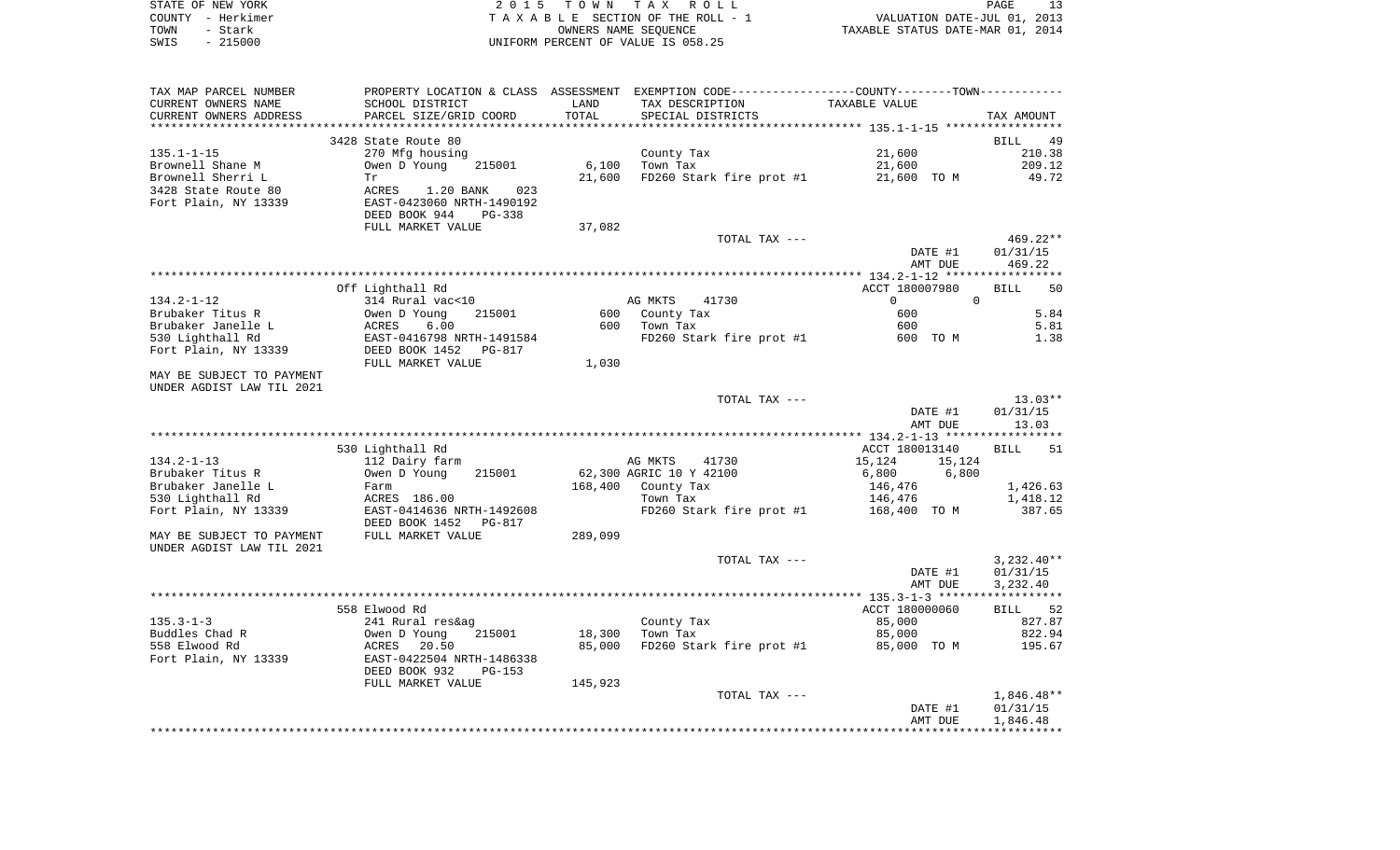| STATE OF NEW YORK      | 2 0 1 5                      | T O W N              | R O L L<br>T A X                                                                               |                                  | 14<br>PAGE        |
|------------------------|------------------------------|----------------------|------------------------------------------------------------------------------------------------|----------------------------------|-------------------|
| COUNTY<br>- Herkimer   |                              |                      | TAXABLE SECTION OF THE ROLL - 1                                                                | VALUATION DATE-JUL 01, 2013      |                   |
| - Stark<br>TOWN        |                              | OWNERS NAME SEQUENCE |                                                                                                | TAXABLE STATUS DATE-MAR 01, 2014 |                   |
| SWIS<br>$-215000$      |                              |                      | UNIFORM PERCENT OF VALUE IS 058.25                                                             |                                  |                   |
| TAX MAP PARCEL NUMBER  |                              |                      | PROPERTY LOCATION & CLASS ASSESSMENT EXEMPTION CODE----------------COUNTY-------TOWN---------- |                                  |                   |
| CURRENT OWNERS NAME    | SCHOOL DISTRICT              | LAND                 | TAX DESCRIPTION                                                                                | TAXABLE VALUE                    |                   |
| CURRENT OWNERS ADDRESS | PARCEL SIZE/GRID COORD       | TOTAL                | SPECIAL DISTRICTS                                                                              |                                  | TAX AMOUNT        |
|                        |                              |                      |                                                                                                |                                  |                   |
|                        | 691 Travis Rd                |                      |                                                                                                | ACCT 180001050                   | 53<br><b>BILL</b> |
| $134.3 - 1 - 7$        | 271 Mfg housings             |                      | County Tax                                                                                     | 29,400                           | 286.35            |
| Burgher James Jr.      | 215001 7,100<br>Owen D Young |                      | Town Tax                                                                                       | 29,400                           | 284.64            |
| 691 Travis Rd          | Solomn Eckler E              | 29,400               | School Relevy                                                                                  |                                  | 949.60            |
| Jordanville, NY 13361  | $2$ Tr                       |                      | FD260 Stark fire prot #1                                                                       | 29,400 TO M                      | 67.68             |
|                        | FRNT 200.00 DPTH 250.00      |                      |                                                                                                |                                  |                   |
|                        | 2.70<br>ACRES                |                      |                                                                                                |                                  |                   |
|                        | EAST-0402633 NRTH-1487283    |                      |                                                                                                |                                  |                   |
|                        | DEED BOOK 1371 PG-439        |                      |                                                                                                |                                  |                   |
|                        | FULL MARKET VALUE            | 50,472               |                                                                                                |                                  |                   |
|                        |                              |                      | TOTAL TAX ---                                                                                  |                                  | $1,588.27**$      |
|                        |                              |                      |                                                                                                | DATE #1                          | 01/31/15          |
|                        |                              |                      |                                                                                                | AMT DUE                          | 1,588.27          |
|                        |                              |                      |                                                                                                |                                  |                   |
|                        | Primrose Ln                  |                      |                                                                                                | ACCT 180006420                   | 54<br><b>BILL</b> |
| $134.4 - 1 - 69$       | 120 Field crops              |                      | County Tax                                                                                     | 10,000                           | 97.40             |
| Burke Ryan K           | Owen D Young<br>215001       | 10,000               | Town Tax                                                                                       | 10,000 10                        | 96.82             |
| Burke Cameron C        | $\mathbf F$                  | 10,000               | FD260 Stark fire prot #1                                                                       | 10,000 TO M                      | 23.02             |
| 838 Forks Road         | ACRES<br>98.50               |                      |                                                                                                |                                  |                   |

West Winfield, NY 13491 EAST-0412154 NRTH-1481308

DEED BOOK 1451 PG-152

FULL MARKET VALUE 17,167 TOTAL TAX --- $217.24**$  DATE #1 01/31/15 AMT DUE 217.24 \*\*\*\*\*\*\*\*\*\*\*\*\*\*\*\*\*\*\*\*\*\*\*\*\*\*\*\*\*\*\*\*\*\*\*\*\*\*\*\*\*\*\*\*\*\*\*\*\*\*\*\*\*\*\*\*\*\*\*\*\*\*\*\*\*\*\*\*\*\*\*\*\*\*\*\*\*\*\*\*\*\*\*\*\*\*\*\*\*\*\*\*\*\*\*\*\*\*\*\*\*\*\* 134.4-1-70.1 \*\*\*\*\*\*\*\*\*\*\*\*\*\*\*368 Primrose Ln **ACCT 180006300** BILL 555 Primrose Ln **ACCT** 180006300 134.4-1-70.1 113 Cattle farm County Tax 49,500 482.11 Burke Ryan K Owen D Young 215001 32,600 Town Tax 49,500 479.24 70.5 split off  $49,500$  FD260 Stark fire prot #1 294 Primrose Ln Tr FRNT 1455.00 DPTH Fort Plain, NY 13339 ACRES 85.00 EAST-0413794 NRTH-1480060 DEED BOOK 1451 PG-146FULL MARKET VALUE 84,979 TOTAL TAX  $---$  1,075.30\*\* DATE #1 01/31/15 AMT DUE 1,075.30 \*\*\*\*\*\*\*\*\*\*\*\*\*\*\*\*\*\*\*\*\*\*\*\*\*\*\*\*\*\*\*\*\*\*\*\*\*\*\*\*\*\*\*\*\*\*\*\*\*\*\*\*\*\*\*\*\*\*\*\*\*\*\*\*\*\*\*\*\*\*\*\*\*\*\*\*\*\*\*\*\*\*\*\*\*\*\*\*\*\*\*\*\*\*\*\*\*\*\*\*\*\*\* 134.4-1-70.4 \*\*\*\*\*\*\*\*\*\*\*\*\*\*\* Primrose Ln BILL 56 134.4-1-70.4 105 Vac farmland County Tax 3,000 29.22 Burke Ryan K Owen D Young 215001 3,000 Town Tax 3,000 29.04 Burke Cameron C FRNT 899.50 DPTH 3,000 838 Forks Road ACRES 8.40 West Winfield, NY 13491 EAST-0413175 NRTH-1482125 DEED BOOK 1451 PG-152FULL MARKET VALUE 5,150 TOTAL TAX --- 58.26\*\* DATE #1 01/31/15 AMT DUE 58.26\*\*\*\*\*\*\*\*\*\*\*\*\*\*\*\*\*\*\*\*\*\*\*\*\*\*\*\*\*\*\*\*\*\*\*\*\*\*\*\*\*\*\*\*\*\*\*\*\*\*\*\*\*\*\*\*\*\*\*\*\*\*\*\*\*\*\*\*\*\*\*\*\*\*\*\*\*\*\*\*\*\*\*\*\*\*\*\*\*\*\*\*\*\*\*\*\*\*\*\*\*\*\*\*\*\*\*\*\*\*\*\*\*\*\*\*\*\*\*\*\*\*\*\*\*\*\*\*\*\*\*\*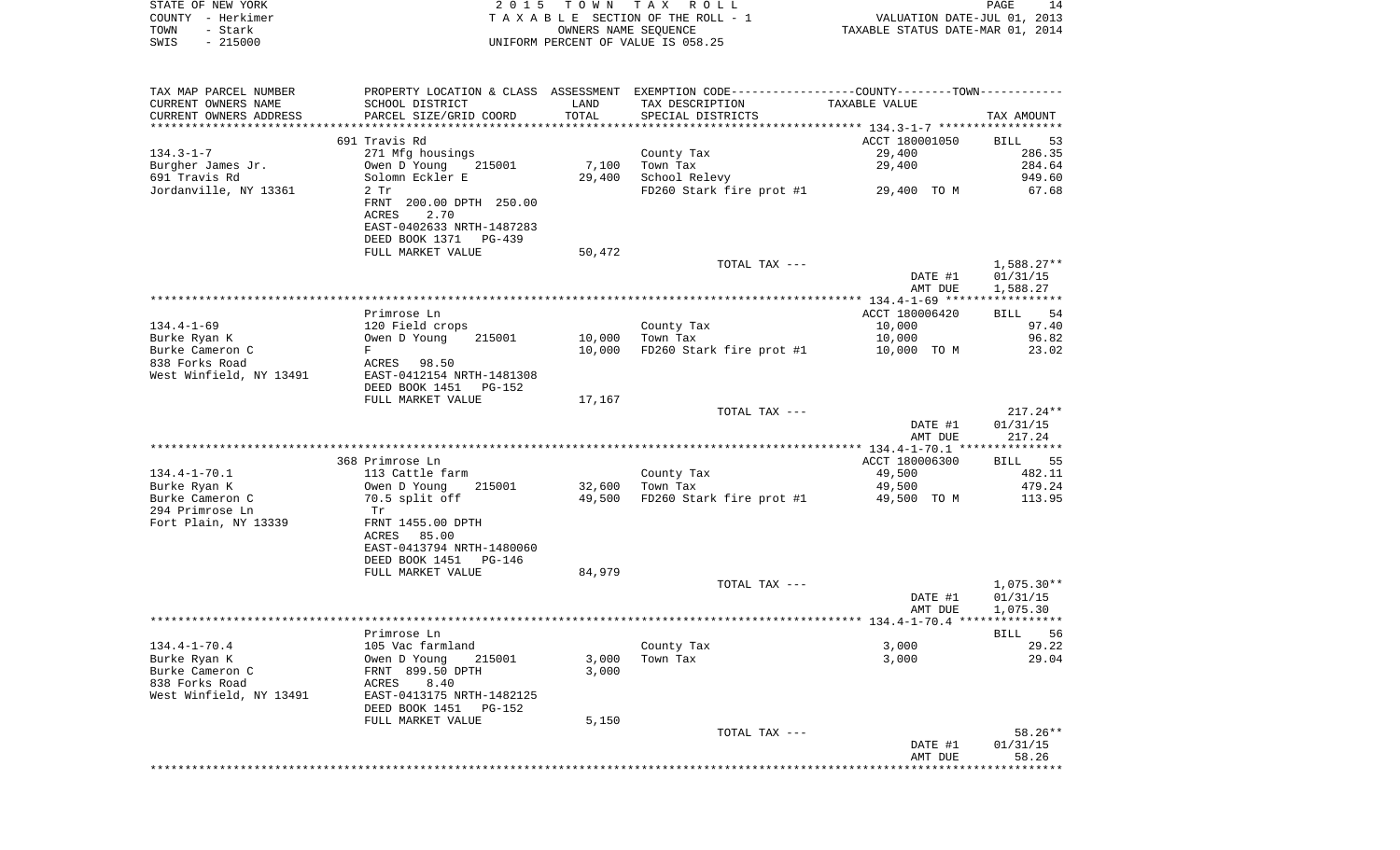| STATE OF NEW YORK<br>COUNTY - Herkimer<br>- Stark<br>TOWN<br>$-215000$<br>SWIS | 2 0 1 5                                     | T O W N<br>OWNERS NAME SEQUENCE | TAX ROLL<br>TAXABLE SECTION OF THE ROLL - 1<br>UNIFORM PERCENT OF VALUE IS 058.25 | VALUATION DATE-JUL 01, 2013<br>TAXABLE STATUS DATE-MAR 01, 2014 | PAGE<br>15          |
|--------------------------------------------------------------------------------|---------------------------------------------|---------------------------------|-----------------------------------------------------------------------------------|-----------------------------------------------------------------|---------------------|
|                                                                                |                                             |                                 |                                                                                   |                                                                 |                     |
| TAX MAP PARCEL NUMBER                                                          | PROPERTY LOCATION & CLASS ASSESSMENT        |                                 | EXEMPTION CODE-----------------COUNTY-------TOWN-----------                       |                                                                 |                     |
| CURRENT OWNERS NAME                                                            | SCHOOL DISTRICT                             | LAND                            | TAX DESCRIPTION                                                                   | TAXABLE VALUE                                                   |                     |
| CURRENT OWNERS ADDRESS                                                         | PARCEL SIZE/GRID COORD                      | TOTAL                           | SPECIAL DISTRICTS                                                                 |                                                                 | TAX AMOUNT          |
| ***********************                                                        |                                             |                                 |                                                                                   |                                                                 |                     |
|                                                                                | Primrose Ln                                 |                                 |                                                                                   | ACCT 179771                                                     | BILL<br>57          |
| $134.4 - 1 - 70.5$                                                             | 210 1 Family Res                            | 4,400                           | County Tax<br>Town Tax                                                            | 74,400<br>74,400                                                | 724.63<br>720.31    |
| Burke Ryan K<br>Burke Cameron C                                                | Owen D Young<br>215001<br>split from 70.1   | 74,400                          | FD260 Stark fire prot #1                                                          | 74,400 TO M                                                     | 171.27              |
| PO Box 166                                                                     | FRNT 262.70 DPTH                            |                                 |                                                                                   |                                                                 |                     |
| West Winfield, NY 13491                                                        | ACRES<br>5.00                               |                                 |                                                                                   |                                                                 |                     |
|                                                                                | EAST-0413935 NRTH-1480930                   |                                 |                                                                                   |                                                                 |                     |
|                                                                                | DEED BOOK 1494<br>PG-902                    |                                 |                                                                                   |                                                                 |                     |
|                                                                                | FULL MARKET VALUE                           | 127,725                         |                                                                                   |                                                                 |                     |
|                                                                                |                                             |                                 | TOTAL TAX ---                                                                     |                                                                 | $1,616.21**$        |
|                                                                                |                                             |                                 |                                                                                   | DATE #1                                                         | 01/31/15            |
|                                                                                |                                             |                                 |                                                                                   | AMT DUE                                                         | 1,616.21            |
|                                                                                | Primrose Ln                                 |                                 |                                                                                   | ACCT 180006300                                                  | 58<br>BILL          |
| $134.4 - 1 - 70.3$                                                             | 105 Vac farmland                            |                                 | County Tax                                                                        | 3,500                                                           | 34.09               |
| Burke T'marra D                                                                | Owen D Young<br>215001                      | 3,500                           | Town Tax                                                                          | 3,500                                                           | 33.89               |
| 749 South Rd                                                                   | Tr                                          | 3,500                           | FD260 Stark fire prot #1                                                          | 3,500 TO M                                                      | 8.06                |
| West Winfield, NY 13491                                                        | FRNT 810.30 DPTH<br>ACRES 10.00             |                                 |                                                                                   |                                                                 |                     |
|                                                                                | EAST-0413785 NRTH-1482213                   |                                 |                                                                                   |                                                                 |                     |
|                                                                                | DEED BOOK 1451<br>PG-158                    |                                 |                                                                                   |                                                                 |                     |
|                                                                                | FULL MARKET VALUE                           | 6,009                           |                                                                                   |                                                                 | 76.04**             |
|                                                                                |                                             |                                 | TOTAL TAX ---                                                                     | DATE #1                                                         | 01/31/15            |
|                                                                                |                                             |                                 |                                                                                   | AMT DUE                                                         | 76.04               |
|                                                                                |                                             |                                 |                                                                                   |                                                                 |                     |
|                                                                                | 139 Wiltse Corners Rd                       |                                 |                                                                                   | ACCT 180003420                                                  | 59<br>BILL          |
| $141.2 - 1 - 13$                                                               | 105 Vac farmland                            |                                 | County Tax                                                                        | 21,400                                                          | 208.43              |
| Byler Norman R                                                                 | 215001<br>Owen D Young                      | 21,400                          | Town Tax                                                                          | 21,400                                                          | 207.19              |
| Byler Kathryn Lorene                                                           | F                                           | 21,400                          | FD260 Stark fire prot #1                                                          | 21,400 TO M                                                     | 49.26               |
| 139 Wiltse Corners Rd<br>Jordanville, NY 13361                                 | ACRES<br>92.00<br>EAST-0411675 NRTH-1474340 |                                 |                                                                                   |                                                                 |                     |
|                                                                                | DEED BOOK 1275<br>PG-505                    |                                 |                                                                                   |                                                                 |                     |
|                                                                                | FULL MARKET VALUE                           | 36,738                          |                                                                                   |                                                                 |                     |
|                                                                                |                                             |                                 | TOTAL TAX ---                                                                     |                                                                 | 464.88**            |
|                                                                                |                                             |                                 |                                                                                   | DATE #1                                                         | 01/31/15            |
|                                                                                |                                             |                                 |                                                                                   | AMT DUE                                                         | 464.88              |
|                                                                                | Wiltse Corners Rd                           |                                 |                                                                                   |                                                                 |                     |
| $141.2 - 1 - 14.1$                                                             | 312 Vac w/imprv                             |                                 |                                                                                   | ACCT 180003390<br>4,800                                         | 60<br>BILL<br>46.75 |
| Byler Norman R                                                                 | Owen D Young<br>215001                      | 4,700                           | County Tax<br>Town Tax                                                            | 4,800                                                           | 46.47               |
| Byler Kathryn L                                                                | F25ac                                       | 4,800                           | FD260 Stark fire prot #1                                                          | 4,800 TO M                                                      | 11.05               |
| 139 Wiltse Corners Rd                                                          | ACRES<br>3.42                               |                                 |                                                                                   |                                                                 |                     |
| Jordanville, NY 13361                                                          | EAST-0412146 NRTH-1472958                   |                                 |                                                                                   |                                                                 |                     |
|                                                                                | DEED BOOK 1373<br>PG-656                    |                                 |                                                                                   |                                                                 |                     |
|                                                                                | FULL MARKET VALUE                           | 8,240                           |                                                                                   |                                                                 |                     |
|                                                                                |                                             |                                 | TOTAL TAX ---                                                                     |                                                                 | 104.27**            |
|                                                                                |                                             |                                 |                                                                                   | DATE #1<br>AMT DUE                                              | 01/31/15<br>104.27  |
|                                                                                |                                             |                                 |                                                                                   | *******************************                                 |                     |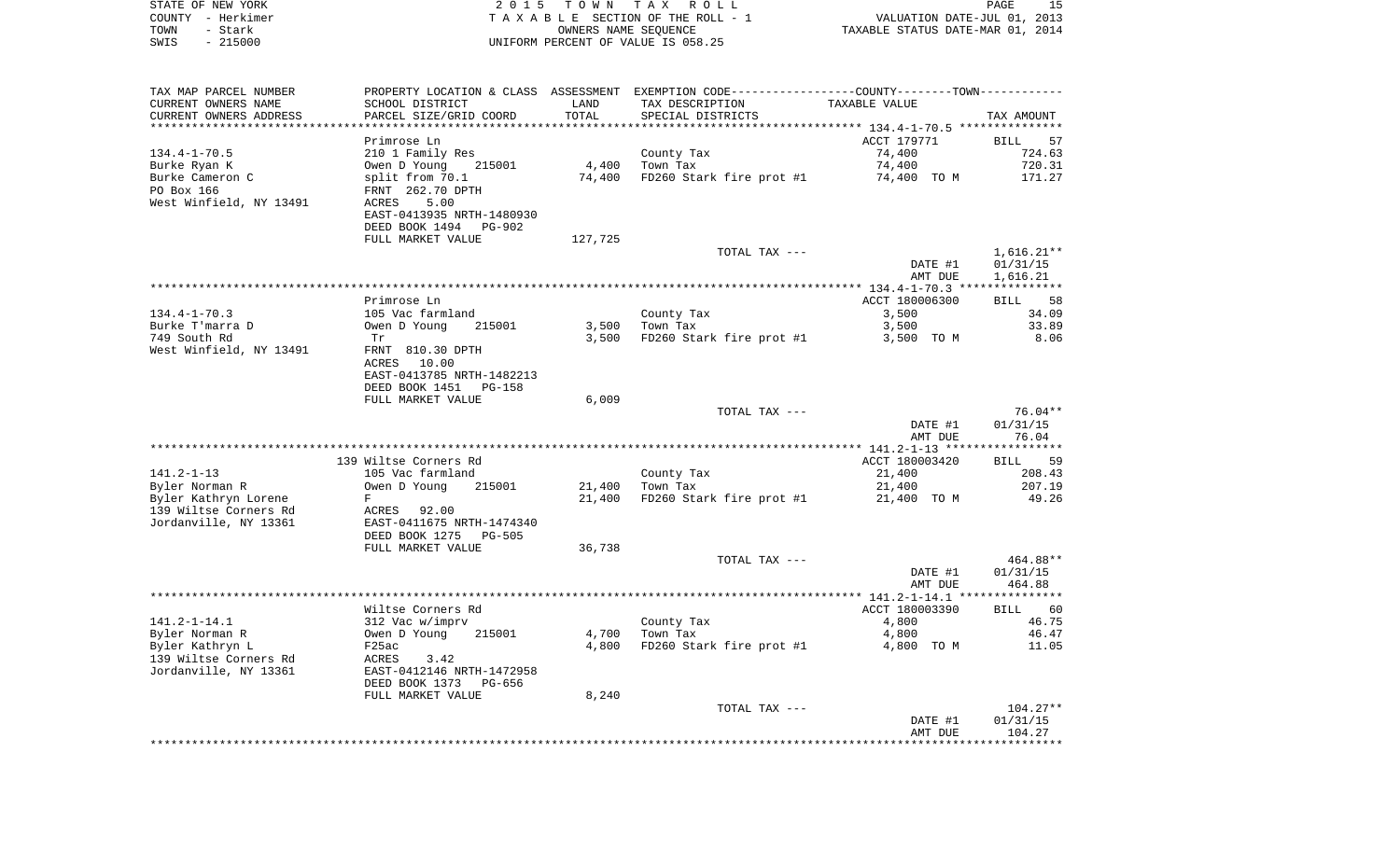|      | STATE OF NEW YORK | 2015 TOWN TAX ROLL                 | 16<br>PAGE                       |
|------|-------------------|------------------------------------|----------------------------------|
|      | COUNTY - Herkimer | TAXABLE SECTION OF THE ROLL - 1    | VALUATION DATE-JUL 01, 2013      |
| TOWN | - Stark           | OWNERS NAME SEOUENCE               | TAXABLE STATUS DATE-MAR 01, 2014 |
| SWIS | $-215000$         | UNIFORM PERCENT OF VALUE IS 058.25 |                                  |

| TAX MAP PARCEL NUMBER   | PROPERTY LOCATION & CLASS | ASSESSMENT                  | EXEMPTION CODE----------------COUNTY-------TOWN----------- |                |                      |
|-------------------------|---------------------------|-----------------------------|------------------------------------------------------------|----------------|----------------------|
| CURRENT OWNERS NAME     | SCHOOL DISTRICT           | LAND                        | TAX DESCRIPTION                                            | TAXABLE VALUE  |                      |
| CURRENT OWNERS ADDRESS  | PARCEL SIZE/GRID COORD    | TOTAL                       | SPECIAL DISTRICTS                                          |                | TAX AMOUNT           |
| *******************     | ******************        | * * * * * * * * * * * * * * |                                                            |                |                      |
|                         | Wiltse Corners Rd         |                             |                                                            |                | <b>BILL</b><br>61    |
| $141.2 - 1 - 14.2$      | 241 Rural res&ag          |                             | County Tax                                                 | 21,800         | 212.33               |
| Byler Norman R          | Owen D Young<br>215001    | 6,800                       | Town Tax                                                   | 21,800         | 211.06               |
| Byler Kathryn Lorene    | 3.5a                      | 21,800                      | FD260 Stark fire prot #1                                   | 21,800 TO M    | 50.18                |
| 139 Wiltse Corners Rd   | <b>ACRES</b><br>25.10     |                             |                                                            |                |                      |
| Jordanville, NY 13361   | EAST-0411612 NRTH-1473138 |                             |                                                            |                |                      |
|                         | DEED BOOK 1275 PG-505     |                             |                                                            |                |                      |
|                         | FULL MARKET VALUE         | 37,425                      |                                                            |                |                      |
|                         |                           |                             | TOTAL TAX ---                                              |                | $473.57**$           |
|                         |                           |                             |                                                            | DATE #1        | 01/31/15             |
|                         |                           |                             |                                                            | AMT DUE        | 473.57               |
|                         |                           |                             |                                                            |                |                      |
|                         | Off Wiltse Corners Rd     |                             |                                                            | ACCT 180002130 | <b>BILL</b><br>62    |
| $141.2 - 1 - 25$        | 331 Com vac w/im          |                             | County Tax                                                 | 27,500         | 267.84               |
| Byler Norman R          | Owen D Young<br>215001    | 2,500                       | Town Tax                                                   | 27,500         | 266.24               |
| Byler Kathryn Lorene    | V12 3                     | 27,500                      | FD260 Stark fire prot #1                                   | 27,500 TO M    | 63.30                |
| 139 Wiltse Corners Rd   | ACRES<br>4.00             |                             |                                                            |                |                      |
| Jordanville, NY 13361   | EAST-0412373 NRTH-1473456 |                             |                                                            |                |                      |
|                         | DEED BOOK 1328<br>PG-421  |                             |                                                            |                |                      |
|                         | FULL MARKET VALUE         | 47,210                      |                                                            |                |                      |
|                         |                           |                             | TOTAL TAX ---                                              |                | 597.38**             |
|                         |                           |                             |                                                            | DATE #1        | 01/31/15             |
|                         |                           |                             |                                                            | AMT DUE        | 597.38               |
|                         |                           |                             |                                                            |                |                      |
|                         | Vickerson Rd              |                             |                                                            |                | 63<br>BILL           |
| $141.4 - 1 - 14$        | 323 Vacant rural          |                             | County Tax                                                 | 1,800          | 17.53                |
| Byler Paul N            | Owen D Young<br>215001    | 1,800                       | Town Tax                                                   | 1,800          | 17.43                |
| Byler Susanna S         | ACRES 18.30               | 1,800                       | FD260 Stark fire prot #1                                   | 1,800 TO M     | 4.14                 |
| 2953 Co. Hwy. 31        | EAST-0419651 NRTH-1469367 |                             |                                                            |                |                      |
| Cherry Valley, NY 13320 | DEED BOOK 1170<br>PG-264  |                             |                                                            |                |                      |
|                         | FULL MARKET VALUE         | 3,090                       |                                                            |                |                      |
|                         |                           |                             | TOTAL TAX ---                                              |                | $39.10**$            |
|                         |                           |                             |                                                            | DATE #1        | 01/31/15             |
|                         |                           |                             |                                                            | AMT DUE        | 39.10                |
|                         |                           |                             |                                                            |                |                      |
|                         | Off Casler Rd             |                             |                                                            |                | 64<br>BILL           |
| $133.2 - 1 - 22$        | 323 Vacant rural          |                             | County Tax                                                 | 1,200          | 11.69                |
| Caltabellotta Jean      | Owen D Young<br>215001    | 1,200                       | Town Tax                                                   | 1,200          | 11.62                |
| Senatore Mary Ann       | 5.90<br>ACRES             | 1,200                       |                                                            |                |                      |
| 1468 E 233 St           | EAST-0387808 NRTH-1493979 |                             |                                                            |                |                      |
| Bronx, NY 10466         | DEED BOOK 1292<br>PG-8222 |                             |                                                            |                |                      |
|                         | FULL MARKET VALUE         | 2,060                       |                                                            |                |                      |
|                         |                           |                             | TOTAL TAX ---                                              |                | $23.31**$            |
|                         |                           |                             |                                                            | DATE #1        | 01/31/15             |
|                         |                           |                             |                                                            | AMT DUE        | 23.31<br>*********** |
|                         |                           |                             |                                                            |                |                      |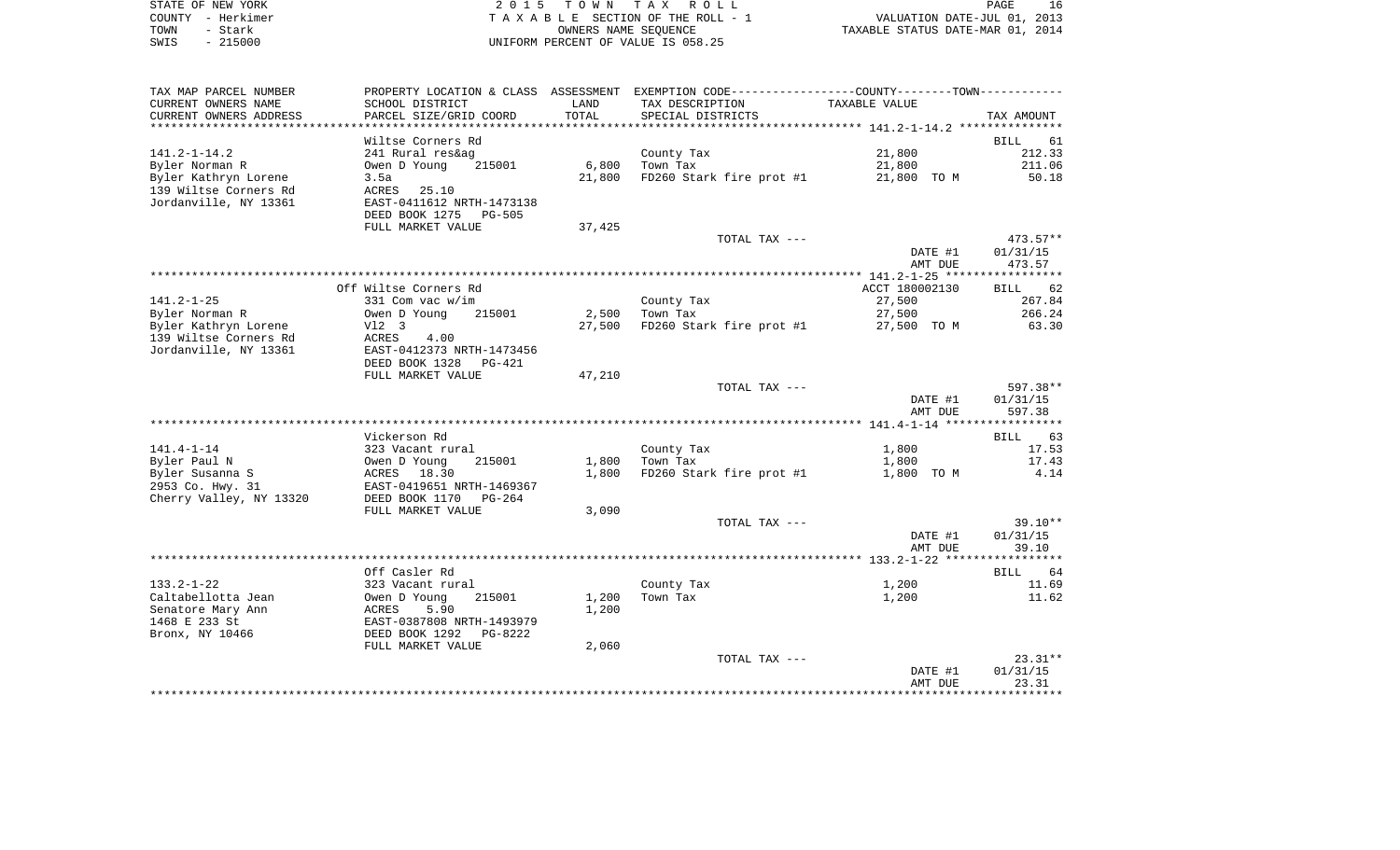| STATE OF NEW YORK | 2015 TOWN TAX ROLL                 | PAGE                             |
|-------------------|------------------------------------|----------------------------------|
| COUNTY - Herkimer | TAXABLE SECTION OF THE ROLL - 1    | VALUATION DATE-JUL 01, 2013      |
| TOWN<br>- Stark   | OWNERS NAME SEOUENCE               | TAXABLE STATUS DATE-MAR 01, 2014 |
| $-215000$<br>SWIS | UNIFORM PERCENT OF VALUE IS 058.25 |                                  |

| TAX MAP PARCEL NUMBER                                  | PROPERTY LOCATION & CLASS ASSESSMENT EXEMPTION CODE---------------COUNTY-------TOWN---------- |                |                                      |                |                        |
|--------------------------------------------------------|-----------------------------------------------------------------------------------------------|----------------|--------------------------------------|----------------|------------------------|
| CURRENT OWNERS NAME<br>CURRENT OWNERS ADDRESS          | SCHOOL DISTRICT<br>PARCEL SIZE/GRID COORD                                                     | LAND<br>TOTAL  | TAX DESCRIPTION<br>SPECIAL DISTRICTS | TAXABLE VALUE  | TAX AMOUNT             |
| *****************                                      |                                                                                               |                |                                      |                |                        |
|                                                        | Off State Route 80                                                                            |                |                                      | ACCT 180011280 | BILL<br>65             |
| 141.1-1-22.1                                           | 322 Rural vac>10                                                                              |                | County Tax                           | 19,000         | 185.05                 |
| Carmichael Philip F                                    | Owen D Young<br>215001                                                                        | 19,000         | Town Tax                             | 19,000         | 183.95                 |
| Carmichael Julia F                                     | ACRES 189.70                                                                                  | 19,000         | FD260 Stark fire prot #1             | 19,000 TO M    | 43.74                  |
| 1624 W Lk. Sammamish Pkwy NE EAST-0406857 NRTH-1475213 |                                                                                               |                |                                      |                |                        |
| Bellevue, WA 98008                                     | DEED BOOK 1417 PG-676<br>FULL MARKET VALUE                                                    |                |                                      |                |                        |
|                                                        |                                                                                               | 32,618         | TOTAL TAX ---                        |                | $412.74**$             |
|                                                        |                                                                                               |                |                                      | DATE #1        | 01/31/15               |
|                                                        |                                                                                               |                |                                      | AMT DUE        | 412.74                 |
|                                                        |                                                                                               |                |                                      |                |                        |
|                                                        | Home Farm Rd                                                                                  |                |                                      |                | BILL<br>66             |
| $141.1 - 1 - 22.5$                                     | 314 Rural vac<10                                                                              |                | County Tax                           | 7,000          | 68.18                  |
| Carmichael Philip F<br>Carmichael Julia F              | Owen D Young<br>215001                                                                        | 7,000<br>7,000 | Town Tax<br>FD260 Stark fire prot #1 | 7,000          | 67.77<br>16.11         |
| 1624 W Lk. Samm. Pkwy NE                               | Vac Ld<br>ACRES<br>7.10                                                                       |                |                                      | 7,000 TO M     |                        |
| Bellevue, WA 98008                                     | EAST-0405308 NRTH-1478425                                                                     |                |                                      |                |                        |
|                                                        | DEED BOOK 870<br>PG-675                                                                       |                |                                      |                |                        |
|                                                        | FULL MARKET VALUE                                                                             | 12,017         |                                      |                |                        |
|                                                        |                                                                                               |                | TOTAL TAX ---                        |                | 152.06**               |
|                                                        |                                                                                               |                |                                      | DATE #1        | 01/31/15               |
|                                                        |                                                                                               |                |                                      | AMT DUE        | 152.06                 |
|                                                        | Cook Rd                                                                                       |                |                                      | ACCT 180000780 | BILL 67                |
| $134.1 - 1 - 26.1$                                     | 260 Seasonal res                                                                              |                | County Tax                           | 88,600         | 862.94                 |
| Carrier Maurice R                                      | Owen D Young<br>215001                                                                        | 38,600         | Town Tax                             | 88,600         | 857.79                 |
| 3046 Lone Pine Rd                                      | FRNT 543.00 DPTH                                                                              | 88,600         | FD260 Stark fire prot #1             | 88,600 TO M    | 203.95                 |
| Schenectady, NY 12303                                  | ACRES 145.90                                                                                  |                |                                      |                |                        |
|                                                        | EAST-0399803 NRTH-1489750                                                                     |                |                                      |                |                        |
|                                                        | DEED BOOK 1307 PG-415                                                                         |                |                                      |                |                        |
|                                                        | FULL MARKET VALUE                                                                             | 152,103        |                                      |                |                        |
|                                                        |                                                                                               |                | TOTAL TAX ---                        | DATE #1        | 1,924.68**<br>01/31/15 |
|                                                        |                                                                                               |                |                                      | AMT DUE        | 1,924.68               |
|                                                        |                                                                                               |                |                                      |                |                        |
|                                                        | Johnny Cake Rd                                                                                |                |                                      |                | BILL 68                |
| $127.4 - 3 - 5$                                        | 321 Abandoned ag                                                                              |                | County Tax                           | 500            | 4.87                   |
| Caruso Michele A                                       | Little Falls Ce 210900                                                                        | 500            | Town Tax                             | 500            | 4.84                   |
| 272 Kyser Lake Rd                                      | Small Lot 100'X485                                                                            | 500            | FD260 Stark fire prot #1             | 500 TO M       | 1.15                   |
| Dolgeville, NY 13329                                   | FRNT 100.00 DPTH 485.00                                                                       |                |                                      |                |                        |
|                                                        | EAST-0394014 NRTH-1504186<br>DEED BOOK 1105<br>PG-152                                         |                |                                      |                |                        |
|                                                        | FULL MARKET VALUE                                                                             | 858            |                                      |                |                        |
|                                                        |                                                                                               |                | TOTAL TAX ---                        |                | $10.86**$              |
|                                                        |                                                                                               |                |                                      | DATE #1        | 01/31/15               |
|                                                        |                                                                                               |                |                                      | AMT DUE        | 10.86                  |
|                                                        |                                                                                               |                |                                      |                |                        |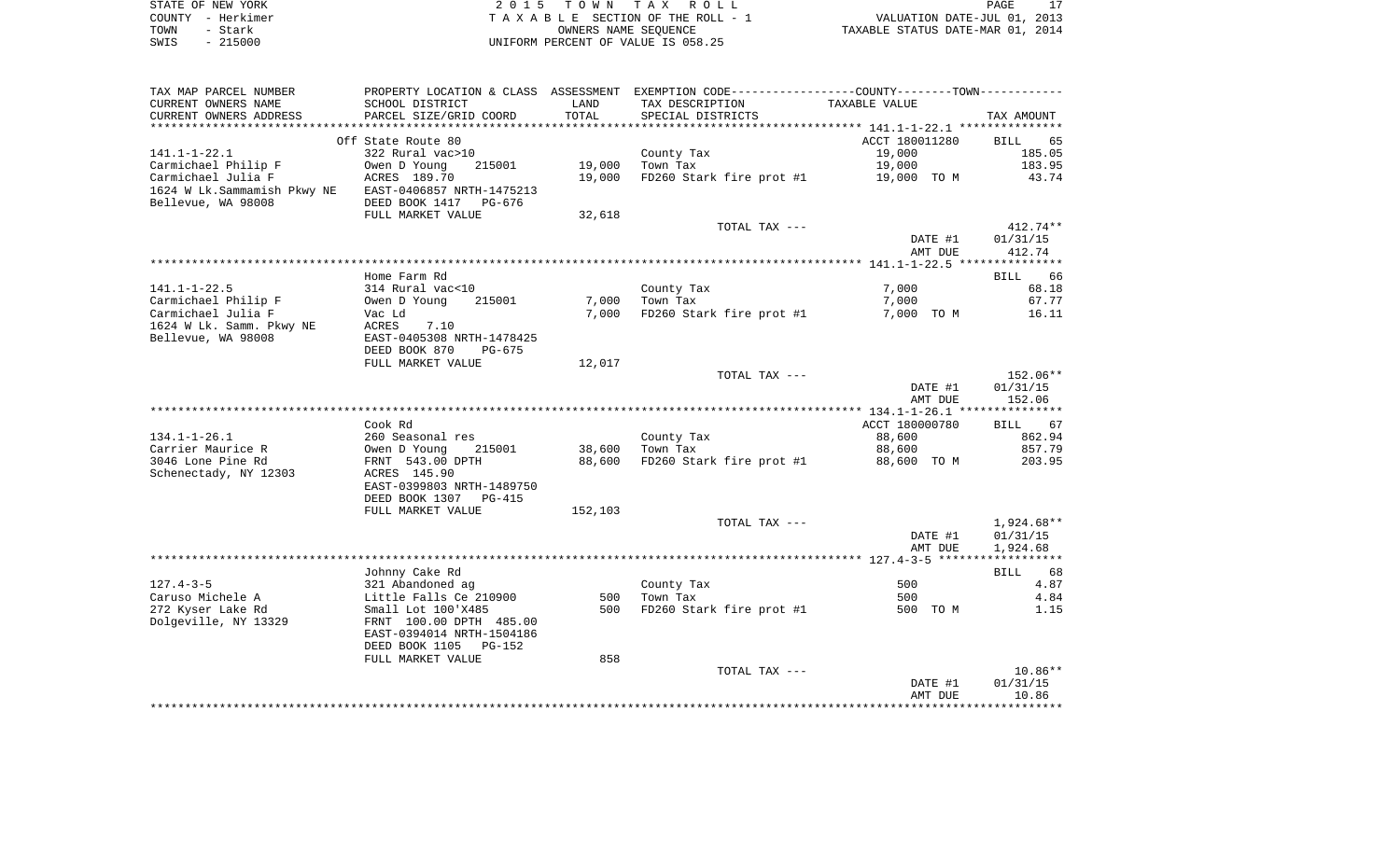| STATE OF NEW YORK | 2015 TOWN TAX ROLL                                             | PAGE | 18 |
|-------------------|----------------------------------------------------------------|------|----|
| COUNTY - Herkimer | VALUATION DATE-JUL 01, 2013<br>TAXABLE SECTION OF THE ROLL - 1 |      |    |
| TOWN<br>- Stark   | TAXABLE STATUS DATE-MAR 01, 2014<br>OWNERS NAME SEOUENCE       |      |    |
| $-215000$<br>SWIS | UNIFORM PERCENT OF VALUE IS 058.25                             |      |    |

| TAX MAP PARCEL NUMBER                     |                                                      |                 | PROPERTY LOCATION & CLASS ASSESSMENT EXEMPTION CODE---------------COUNTY-------TOWN---------- |                |                   |
|-------------------------------------------|------------------------------------------------------|-----------------|-----------------------------------------------------------------------------------------------|----------------|-------------------|
| CURRENT OWNERS NAME                       | SCHOOL DISTRICT                                      | LAND            | TAX DESCRIPTION                                                                               | TAXABLE VALUE  |                   |
| CURRENT OWNERS ADDRESS                    | PARCEL SIZE/GRID COORD                               | TOTAL           | SPECIAL DISTRICTS                                                                             |                | TAX AMOUNT        |
| *******************                       | **************************                           | *************** |                                                                                               |                |                   |
|                                           | 3475 Jordanville Rd                                  |                 |                                                                                               | ACCT 180008610 | <b>BILL</b><br>69 |
| $133.4 - 1 - 7$                           | 242 Rurl res&rec                                     |                 | VET WAR CT 41121                                                                              | 5,400<br>5,400 |                   |
| Chalew Eleanor R                          | Owen D Young<br>215001                               |                 | 29,700 AGRIC 10 Y 42100                                                                       | 2,700<br>2,700 |                   |
| Chalew Jerome                             | $\mathbf F$                                          | 112,000         | County Tax                                                                                    | 103,900        | 1,011.95          |
| 3475 Jordanville Rd                       | ACRES<br>71.90                                       |                 | Town Tax                                                                                      | 103,900        | 1,005.92          |
| Jordanville, NY 13361                     | EAST-0392292 NRTH-1486263<br>DEED BOOK 794<br>PG-602 |                 | FD260 Stark fire prot #1                                                                      | 112,000 TO M   | 257.82            |
| PRIOR OWNER ON 3/01/2014<br>Chalew Jerome | FULL MARKET VALUE                                    | 192,275         |                                                                                               |                |                   |
|                                           |                                                      |                 | TOTAL TAX ---                                                                                 |                | $2,275.69**$      |
|                                           |                                                      |                 |                                                                                               | DATE #1        | 01/31/15          |
|                                           |                                                      |                 |                                                                                               | AMT DUE        | 2,275.69          |
|                                           |                                                      |                 |                                                                                               |                |                   |
|                                           | 1458 State Route 168                                 |                 |                                                                                               |                | 70<br><b>BILL</b> |
| $127.4 - 1 - 18.6$                        | 210 1 Family Res                                     |                 | County Tax                                                                                    | 59,200         | 576.59            |
| Church Mark A                             | 215001<br>Owen D Young                               | 7,000           | Town Tax                                                                                      | 59,200         | 573.15            |
| Church Robin L<br>1458 State Route 168    | Doublewide<br>ACRES<br>2.43                          | 59,200          | FD260 Stark fire prot #1                                                                      | 59,200 TO M    | 136.28            |
| Mohawk, NY 13407                          | EAST-0395057 NRTH-1500005                            |                 |                                                                                               |                |                   |
|                                           | DEED BOOK 798<br>$PG-025$                            |                 |                                                                                               |                |                   |
|                                           | FULL MARKET VALUE                                    | 101,631         |                                                                                               |                |                   |
|                                           |                                                      |                 | TOTAL TAX ---                                                                                 |                | $1,286.02**$      |
|                                           |                                                      |                 |                                                                                               | DATE #1        | 01/31/15          |
|                                           |                                                      |                 |                                                                                               | AMT DUE        | 1,286.02          |
|                                           |                                                      |                 |                                                                                               |                | ***********       |
|                                           | 1036 Wiltse Hill Rd                                  |                 |                                                                                               | ACCT 180008040 | 71<br>BILL        |
| $141.1 - 1 - 8$                           | 210 1 Family Res                                     |                 | County Tax                                                                                    | 57,100         | 556.14            |
| Ciernia Robert M                          | Owen D Young<br>215001                               | 6,100           | Town Tax                                                                                      | 57,100         | 552.82            |
| Ciernia Suzannah Y                        | R1                                                   | 57,100          | FD260 Stark fire prot #1                                                                      | 57,100 TO M    | 131.44            |
| 1036 Wiltse Hill Rd                       | FRNT 328.00 DPTH 179.50                              |                 |                                                                                               |                |                   |
| Jordanville, NY 13361                     | 1.04 BANK<br>ACRES<br>023                            |                 |                                                                                               |                |                   |
|                                           | EAST-0405870 NRTH-1479360                            |                 |                                                                                               |                |                   |
|                                           | DEED BOOK 1467<br>PG-152<br>FULL MARKET VALUE        | 98,026          |                                                                                               |                |                   |
|                                           |                                                      |                 | TOTAL TAX ---                                                                                 |                | $1,240.40**$      |
|                                           |                                                      |                 |                                                                                               | DATE #1        | 01/31/15          |
|                                           |                                                      |                 |                                                                                               | AMT DUE        | 1,240.40          |
|                                           |                                                      |                 |                                                                                               |                |                   |
|                                           | 473 Wagner Hill Rd                                   |                 |                                                                                               |                | 72<br>BILL        |
| $134.4 - 1 - 6.2$                         | 312 Vac w/imprv                                      |                 | County Tax                                                                                    | 9,000          | 87.66             |
| Clark John A                              | Owen D Young<br>215001                               | 5,500           | Town Tax                                                                                      | 9,000          | 87.13             |
| Clark Gloria A                            | FRNT 200.00 DPTH 135.00                              | 9,000           | FD260 Stark fire prot #1                                                                      | 9,000 TO M     | 20.72             |
| 32 Marshall Ave                           | EAST-0417430 NRTH-1485257                            |                 |                                                                                               |                |                   |
| Mohawk, NY 13407                          | DEED BOOK 1361<br><b>PG-106</b>                      |                 |                                                                                               |                |                   |
|                                           | FULL MARKET VALUE                                    | 15,451          |                                                                                               |                |                   |
|                                           |                                                      |                 | TOTAL TAX ---                                                                                 |                | 195.51**          |
|                                           |                                                      |                 |                                                                                               | DATE #1        | 01/31/15          |
|                                           |                                                      |                 |                                                                                               | AMT DUE        | 195.51            |
|                                           |                                                      |                 |                                                                                               |                |                   |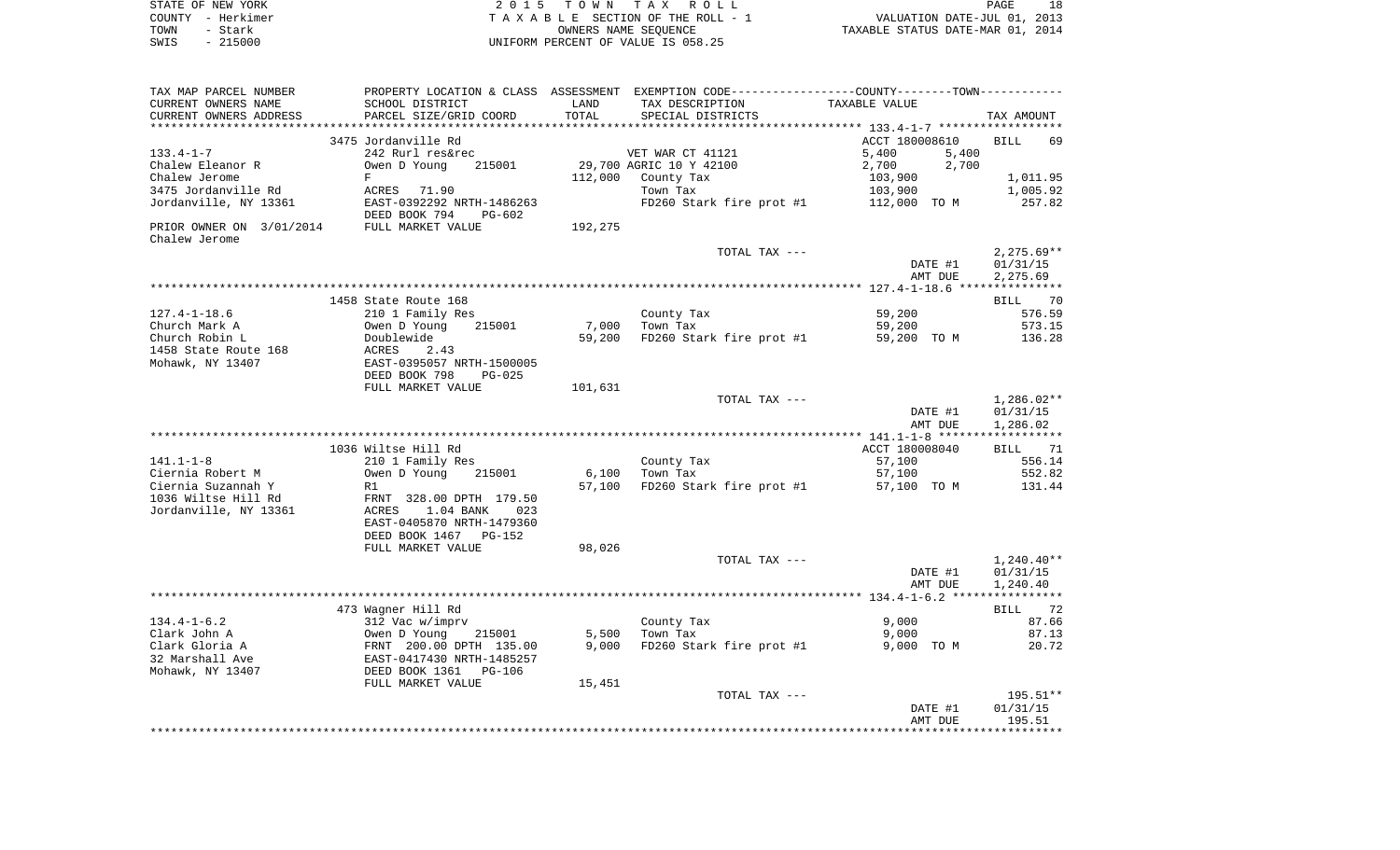| STATE OF NEW YORK | 2015 TOWN TAX ROLL                 | 19<br>PAGE                       |
|-------------------|------------------------------------|----------------------------------|
| COUNTY - Herkimer | TAXABLE SECTION OF THE ROLL - 1    | VALUATION DATE-JUL 01, 2013      |
| TOWN<br>– Stark   | OWNERS NAME SEOUENCE               | TAXABLE STATUS DATE-MAR 01, 2014 |
| $-215000$<br>SWIS | UNIFORM PERCENT OF VALUE IS 058.25 |                                  |

| TAX MAP PARCEL NUMBER  | PROPERTY LOCATION & CLASS ASSESSMENT         |        | EXEMPTION CODE-----------------COUNTY-------TOWN----------- |                |                   |
|------------------------|----------------------------------------------|--------|-------------------------------------------------------------|----------------|-------------------|
| CURRENT OWNERS NAME    | SCHOOL DISTRICT                              | LAND   | TAX DESCRIPTION                                             | TAXABLE VALUE  |                   |
| CURRENT OWNERS ADDRESS | PARCEL SIZE/GRID COORD                       | TOTAL  | SPECIAL DISTRICTS                                           |                | TAX AMOUNT        |
|                        |                                              |        |                                                             |                |                   |
|                        | 505 Upper Deck Rd                            |        |                                                             | ACCT 180006360 | <b>BILL</b><br>73 |
| $127.4 - 1 - 27$       | 210 1 Family Res                             |        | County Tax                                                  | 34,700         | 337.97            |
| Clyne Christopher R    | Owen D Young<br>215001                       | 5,500  | Town Tax                                                    | 34,700         | 335.95            |
| 505 Upper Deck Rd      | R1 1 1/4                                     | 34,700 | FD260 Stark fire prot #1                                    | 34,700 TO M    | 79.88             |
| Mohawk, NY 13417       | FRNT 160.00 DPTH 185.00                      |        |                                                             |                |                   |
|                        | EAST-0390263 NRTH-1499934                    |        |                                                             |                |                   |
|                        | DEED BOOK 906<br>PG-377<br>FULL MARKET VALUE |        |                                                             |                |                   |
|                        |                                              | 59,571 | TOTAL TAX ---                                               |                | $753.80**$        |
|                        |                                              |        |                                                             | DATE #1        | 01/31/15          |
|                        |                                              |        |                                                             | AMT DUE        | 753.80            |
|                        |                                              |        |                                                             |                | ***********       |
|                        | Mayton Rd                                    |        |                                                             | ACCT 180020024 | 74<br>BILL        |
| $127.4 - 1 - 28$       | 314 Rural vac<10                             |        | County Tax                                                  | 200            | 1.95              |
| Clyne Christopher R    | Owen D Young<br>215001                       | 200    | Town Tax                                                    | 200            | 1.94              |
| 505 Upper Deck         | Vac                                          | 200    | FD260 Stark fire prot #1                                    | 200 TO M       | .46               |
| Mohawk, NY 13407       | FRNT 65.00 DPTH 185.00                       |        |                                                             |                |                   |
|                        | EAST-0390274 NRTH-1499828                    |        |                                                             |                |                   |
|                        | DEED BOOK 837<br>PG-196                      |        |                                                             |                |                   |
|                        | FULL MARKET VALUE                            | 343    |                                                             |                |                   |
|                        |                                              |        | TOTAL TAX ---                                               |                | $4.35**$          |
|                        |                                              |        |                                                             | DATE #1        | 01/31/15          |
|                        |                                              |        |                                                             | AMT DUE        | 4.35              |
|                        |                                              |        |                                                             |                |                   |
|                        | Mayton Rd                                    |        |                                                             | ACCT 180006600 | 75<br>BILL        |
| $127.4 - 1 - 29$       | 314 Rural vac<10                             |        | County Tax                                                  | 100            | 0.97              |
| Clyne Christopher R    | Owen D Young<br>215001                       | 100    | Town Tax                                                    | 100            | 0.97              |
| 505 Upper Deck Rd      | Vac                                          | 100    | FD260 Stark fire prot #1                                    | 100 TO M       | .23               |
| Mohawk, NY 13407       | FRNT<br>90.00 DPTH 175.00<br>ACRES<br>0.21   |        |                                                             |                |                   |
|                        | EAST-0390267 NRTH-1499764                    |        |                                                             |                |                   |
|                        | DEED BOOK 837<br>PG-196                      |        |                                                             |                |                   |
|                        | FULL MARKET VALUE                            | 172    |                                                             |                |                   |
|                        |                                              |        | TOTAL TAX ---                                               |                | $2.17**$          |
|                        |                                              |        |                                                             | DATE #1        | 01/31/15          |
|                        |                                              |        |                                                             | AMT DUE        | 2.17              |
|                        |                                              |        |                                                             |                | ***********       |
|                        | Mayton Rd                                    |        |                                                             | ACCT 180006540 | 76<br>BILL        |
| $127.4 - 1 - 30$       | 314 Rural vac<10                             |        | County Tax                                                  | 100            | 0.97              |
| Clyne Christopher R    | Owen D Young<br>215001                       | 100    | Town Tax                                                    | 100            | 0.97              |
| 505 Upper Deck Rd      | Vac                                          | 100    | FD260 Stark fire prot #1                                    | 100 TO M       | .23               |
| Mohawk, NY 13407       | FRNT<br>90.00 DPTH 100.00                    |        |                                                             |                |                   |
|                        | EAST-0390241 NRTH-1499692                    |        |                                                             |                |                   |
|                        | DEED BOOK 837<br><b>PG-196</b>               |        |                                                             |                |                   |
|                        | FULL MARKET VALUE                            | 172    |                                                             |                |                   |
|                        |                                              |        | TOTAL TAX ---                                               |                | $2.17**$          |
|                        |                                              |        |                                                             | DATE #1        | 01/31/15          |
|                        |                                              |        |                                                             | AMT DUE        | 2.17              |
|                        |                                              |        |                                                             |                |                   |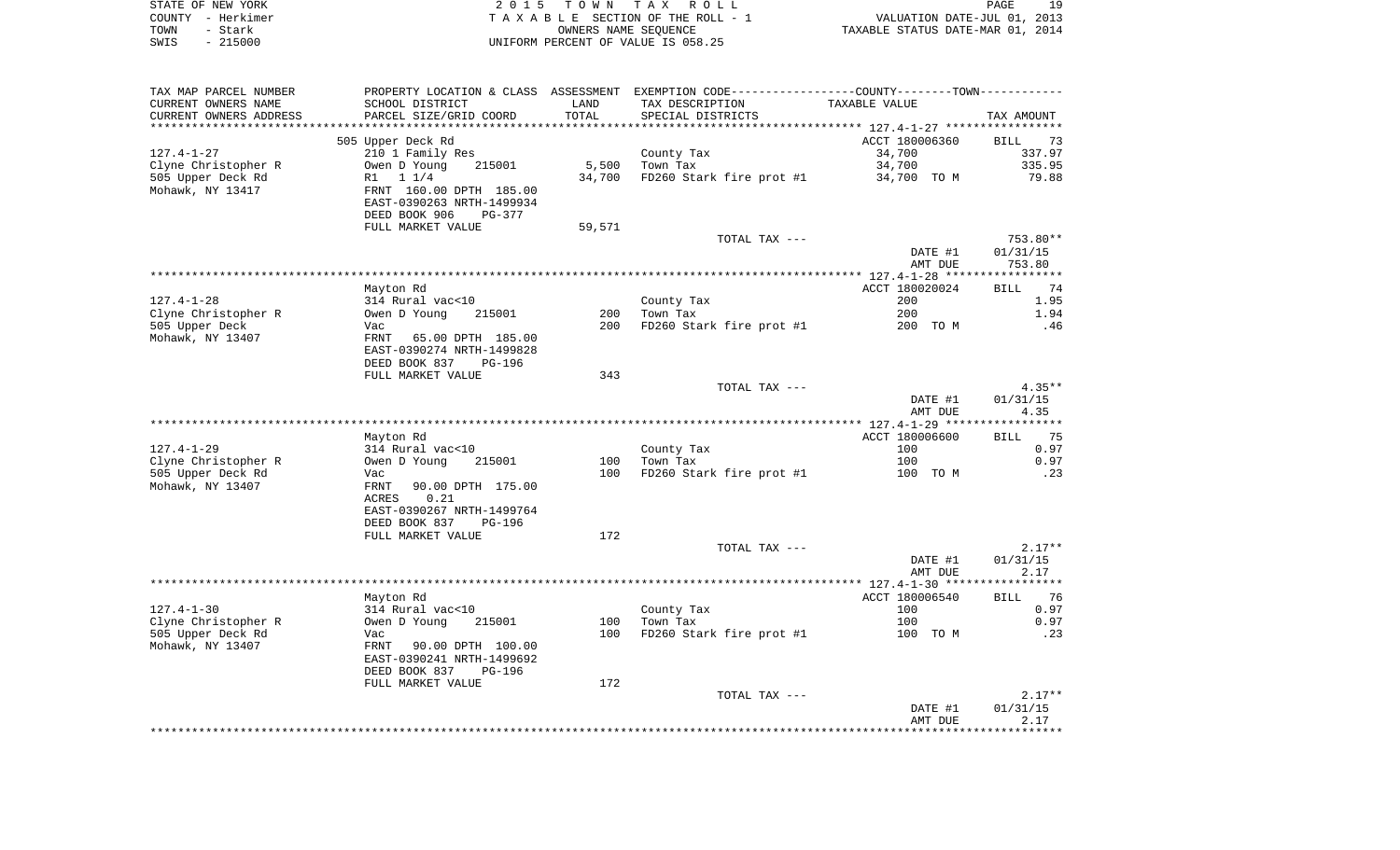|      | STATE OF NEW YORK | 2015 TOWN TAX ROLL                 | 20<br>PAGE                       |
|------|-------------------|------------------------------------|----------------------------------|
|      | COUNTY - Herkimer | TAXABLE SECTION OF THE ROLL - 1    | VALUATION DATE-JUL 01, 2013      |
| TOWN | - Stark           | OWNERS NAME SEOUENCE               | TAXABLE STATUS DATE-MAR 01, 2014 |
| SWIS | - 215000          | UNIFORM PERCENT OF VALUE IS 058.25 |                                  |

| TAX MAP PARCEL NUMBER     |                                  |         | PROPERTY LOCATION & CLASS ASSESSMENT EXEMPTION CODE---------------COUNTY-------TOWN---------- |                |              |
|---------------------------|----------------------------------|---------|-----------------------------------------------------------------------------------------------|----------------|--------------|
| CURRENT OWNERS NAME       | SCHOOL DISTRICT                  | LAND    | TAX DESCRIPTION                                                                               | TAXABLE VALUE  |              |
| CURRENT OWNERS ADDRESS    | PARCEL SIZE/GRID COORD           | TOTAL   | SPECIAL DISTRICTS                                                                             |                | TAX AMOUNT   |
|                           |                                  |         |                                                                                               |                |              |
|                           | 309 Wiltse Hill Rd               |         |                                                                                               |                | BILL 77      |
| $141.2 - 2 - 1$           | 314 Rural vac<10                 |         | County Tax                                                                                    | 5,600          | 54.54        |
| Collison Matthew          | Owen D Young<br>215001           | 5,600   | Town Tax                                                                                      | 5,600          | 54.22        |
| McGlashan Stacy           | Vac Ld                           | 5,600   | FD260 Stark fire prot #1                                                                      | 5,600 TO M     | 12.89        |
| 347 Wiltse Hill Rd        | ACRES<br>4.80                    |         |                                                                                               |                |              |
| Jordanville, NY 13361     | EAST-0416167 NRTH-1474099        |         |                                                                                               |                |              |
|                           | DEED BOOK 1442<br>PG-112         |         |                                                                                               |                |              |
|                           | FULL MARKET VALUE                | 9,614   |                                                                                               |                |              |
|                           |                                  |         | TOTAL TAX ---                                                                                 |                | $121.65***$  |
|                           |                                  |         |                                                                                               | DATE #1        | 01/31/15     |
|                           |                                  |         |                                                                                               | AMT DUE        | 121.65       |
|                           |                                  |         |                                                                                               |                |              |
|                           | Wiltse Hill Rd                   |         |                                                                                               |                | 78<br>BILL   |
| $141.2 - 2 - 2$           | 314 Rural vac<10                 |         | County Tax                                                                                    | 5,800          | 56.49        |
| Collison Matthew          | Owen D Young<br>215001           | 5,800   | Town Tax                                                                                      | 5,800          | 56.15        |
| McGlashon Stacy           | Vac Ld                           | 5,800   | FD260 Stark fire prot #1                                                                      | 5,800 TO M     | 13.35        |
| 347 Wiltse Hill Rd        | ACRES<br>5.10                    |         |                                                                                               |                |              |
| Jordanville, NY 13361     | EAST-0416254 NRTH-1474395        |         |                                                                                               |                |              |
|                           | DEED BOOK 1412<br><b>PG-900</b>  |         |                                                                                               |                |              |
|                           | FULL MARKET VALUE                | 9,957   |                                                                                               |                |              |
|                           |                                  |         | TOTAL TAX ---                                                                                 |                | $125.99**$   |
|                           |                                  |         |                                                                                               | DATE #1        | 01/31/15     |
|                           |                                  |         |                                                                                               | AMT DUE        | 125.99       |
|                           | Park Rd                          |         |                                                                                               | ACCT 180001710 | BILL 79      |
| $141.6 - 1 - 37$          | 443 Feed sales                   |         | County Tax                                                                                    | 100,000        | 973.97       |
| Community Corp            | Owen D Young<br>215001           | 4,800   | Town Tax                                                                                      | 100,000        | 968.16       |
| PO Box 16                 | Mill                             | 100,000 | FD260 Stark fire prot #1                                                                      | 100,000 TO M   | 230.20       |
| Van Hornesville, NY 13475 | Comm                             |         | WD300 Stark Water District                                                                    | 100,000 TO M   | 156.15       |
|                           | 70.00 DPTH 140.00<br><b>FRNT</b> |         |                                                                                               |                |              |
|                           | EAST-0404264 NRTH-1479601        |         |                                                                                               |                |              |
|                           | FULL MARKET VALUE                | 171,674 |                                                                                               |                |              |
|                           |                                  |         | TOTAL TAX ---                                                                                 |                | $2,328.48**$ |
|                           |                                  |         |                                                                                               | DATE #1        | 01/31/15     |
|                           |                                  |         |                                                                                               | AMT DUE        | 2,328.48     |
|                           |                                  |         |                                                                                               |                |              |
|                           |                                  |         |                                                                                               |                |              |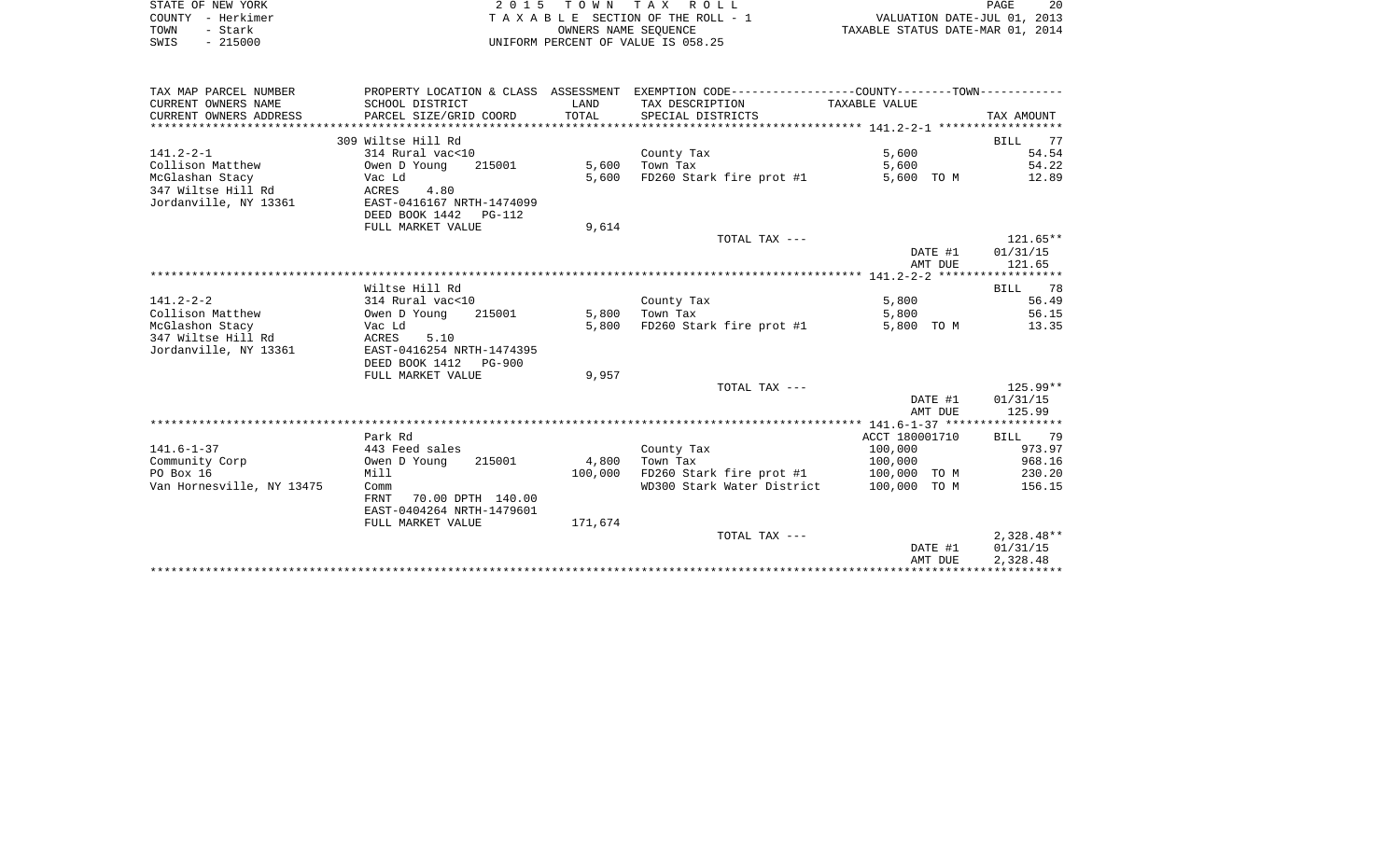| STATE OF NEW YORK | 2015 TOWN TAX ROLL                    | 21<br>PAGE                       |
|-------------------|---------------------------------------|----------------------------------|
| COUNTY - Herkimer | T A X A B L E SECTION OF THE ROLL - 1 | VALUATION DATE-JUL 01, 2013      |
| TOWN<br>- Stark   | OWNERS NAME SEOUENCE                  | TAXABLE STATUS DATE-MAR 01, 2014 |
| $-215000$<br>SWIS | UNIFORM PERCENT OF VALUE IS 058.25    |                                  |

| TAX MAP PARCEL NUMBER                       |                                       |         | PROPERTY LOCATION & CLASS ASSESSMENT EXEMPTION CODE---------------COUNTY-------TOWN---------- |                |         |              |
|---------------------------------------------|---------------------------------------|---------|-----------------------------------------------------------------------------------------------|----------------|---------|--------------|
| CURRENT OWNERS NAME                         | SCHOOL DISTRICT                       | LAND    | TAX DESCRIPTION                                                                               | TAXABLE VALUE  |         |              |
| CURRENT OWNERS ADDRESS                      | PARCEL SIZE/GRID COORD                | TOTAL   | SPECIAL DISTRICTS                                                                             |                |         | TAX AMOUNT   |
|                                             |                                       |         |                                                                                               |                |         |              |
|                                             | State Route 80                        |         |                                                                                               | ACCT 180002550 |         | BILL<br>80   |
| 141.6–1–51                                  | 312 Vac w/imprv                       |         | NON PROF 9 25300                                                                              | 5,200          | 5,200   |              |
| Community Corp Van Hornesville Owen D Young | 215001                                |         | 3,700 County Tax                                                                              | 0.00           |         | 0.00         |
| PO Box 16                                   | Saw Mill                              |         | 5,200 Town Tax                                                                                | 0.00           |         | 0.00         |
| Van Hornesville, NY 13475                   | Comm                                  |         | FD260 Stark fire prot #1                                                                      |                | $0$ TOM |              |
|                                             | FRNT 110.00 DPTH 180.00               |         | 5,200 EX                                                                                      |                |         |              |
|                                             | 0.93<br>ACRES                         |         | WD300 Stark Water District 0 TO M                                                             |                |         |              |
|                                             | EAST-0402599 NRTH-1478888             |         | 5,200 EX                                                                                      |                |         |              |
|                                             | DEED BOOK 1467 PG-460                 |         |                                                                                               |                |         |              |
|                                             | FULL MARKET VALUE                     | 8,927   |                                                                                               |                |         |              |
|                                             |                                       |         | TOTAL TAX ---                                                                                 |                |         | $0.00**$     |
|                                             |                                       |         |                                                                                               |                |         |              |
|                                             | State Route 80                        |         |                                                                                               | ACCT 180002640 |         | BILL 81      |
| 141.6-1-52                                  | 464 Office bldg.                      |         | NON PROF 9 25300                                                                              | 24,900         | 24,900  |              |
| Community Corp Van Hornesville Owen D Young | 215001                                |         | 5,600 County Tax                                                                              | 24,900         |         | 242.52       |
| PO Box 16<br><b>Egan Shop</b>               |                                       | 49,800  | Town Tax                                                                                      | 24,900         |         | 241.07       |
| Van Hornesville, NY 13475 Comm 1/2          |                                       |         | FD260 Stark fire prot #1 24,900 TO M                                                          |                |         | 57.32        |
|                                             | FRNT 120.00 DPTH 180.00               |         | 24,900 EX                                                                                     |                |         |              |
|                                             | EAST-0402475 NRTH-1478801             |         | WD300 Stark Water District 24,900 TO M                                                        |                |         | 38.88        |
|                                             | DEED BOOK 1467 PG-460                 |         | 24,900 EX                                                                                     |                |         |              |
|                                             | FULL MARKET VALUE                     | 85,494  |                                                                                               |                |         |              |
|                                             |                                       |         | TOTAL TAX ---                                                                                 |                |         | 579.79**     |
|                                             |                                       |         |                                                                                               |                | DATE #1 | 01/31/15     |
|                                             |                                       |         |                                                                                               |                | AMT DUE | 579.79       |
|                                             |                                       |         |                                                                                               |                |         |              |
|                                             | Cramers Corners Rd                    |         |                                                                                               | ACCT 180004560 |         | BILL 82      |
| 134.1-1-33                                  | 242 Rurl res&rec                      |         | County Tax                                                                                    | 58,200         |         | 566.85       |
| Connolly Germaine                           | Owen D Young<br>V12 80Acres<br>215001 |         | 28,200 Town Tax                                                                               | 58,200         |         | 563.47       |
| PO Box 547                                  |                                       |         | 58,200 FD260 Stark fire prot #1                                                               | 58,200 TO M    |         | 133.97       |
| Hamilton, VA 20159                          | ACRES 80.00                           |         |                                                                                               |                |         |              |
|                                             | EAST-0408138 NRTH-1489055             |         |                                                                                               |                |         |              |
|                                             | DEED BOOK 914<br>PG-105               |         |                                                                                               |                |         |              |
|                                             | FULL MARKET VALUE                     | 99,914  |                                                                                               |                |         |              |
|                                             |                                       |         | TOTAL TAX ---                                                                                 |                |         | 1,264.29**   |
|                                             |                                       |         |                                                                                               |                | DATE #1 | 01/31/15     |
|                                             |                                       |         |                                                                                               |                | AMT DUE | 1,264.29     |
|                                             |                                       |         |                                                                                               |                |         |              |
|                                             | 494 Cramers Corners Rd                |         |                                                                                               | ACCT 180006510 |         | BILL 83      |
| 134.2-1-18                                  | 242 Rurl res&rec                      |         | County Tax                                                                                    | 107,700        |         | 1,048.96     |
| Conway David B                              | Owen D Young 215001                   |         | 11,500 Town Tax                                                                               | 107,700        |         | 1,042.71     |
| 521 Little Washington Rd                    | Bierman House                         |         | $107,700$ FD260 Stark fire prot #1 $107,700$ TO M                                             |                |         | 247.92       |
| Downington, PA 19335                        | R1                                    |         |                                                                                               |                |         |              |
|                                             | ACRES 10.00                           |         |                                                                                               |                |         |              |
|                                             | EAST-0410639 NRTH-1493887             |         |                                                                                               |                |         |              |
|                                             | DEED BOOK 1328 PG-971                 |         |                                                                                               |                |         |              |
|                                             | FULL MARKET VALUE                     | 184,893 |                                                                                               |                |         |              |
|                                             |                                       |         | TOTAL TAX ---                                                                                 |                |         | $2,339.59**$ |
|                                             |                                       |         |                                                                                               |                | DATE #1 | 01/31/15     |
|                                             |                                       |         |                                                                                               |                | AMT DUE | 2,339.59     |
|                                             |                                       |         |                                                                                               |                |         |              |
|                                             |                                       |         |                                                                                               |                |         |              |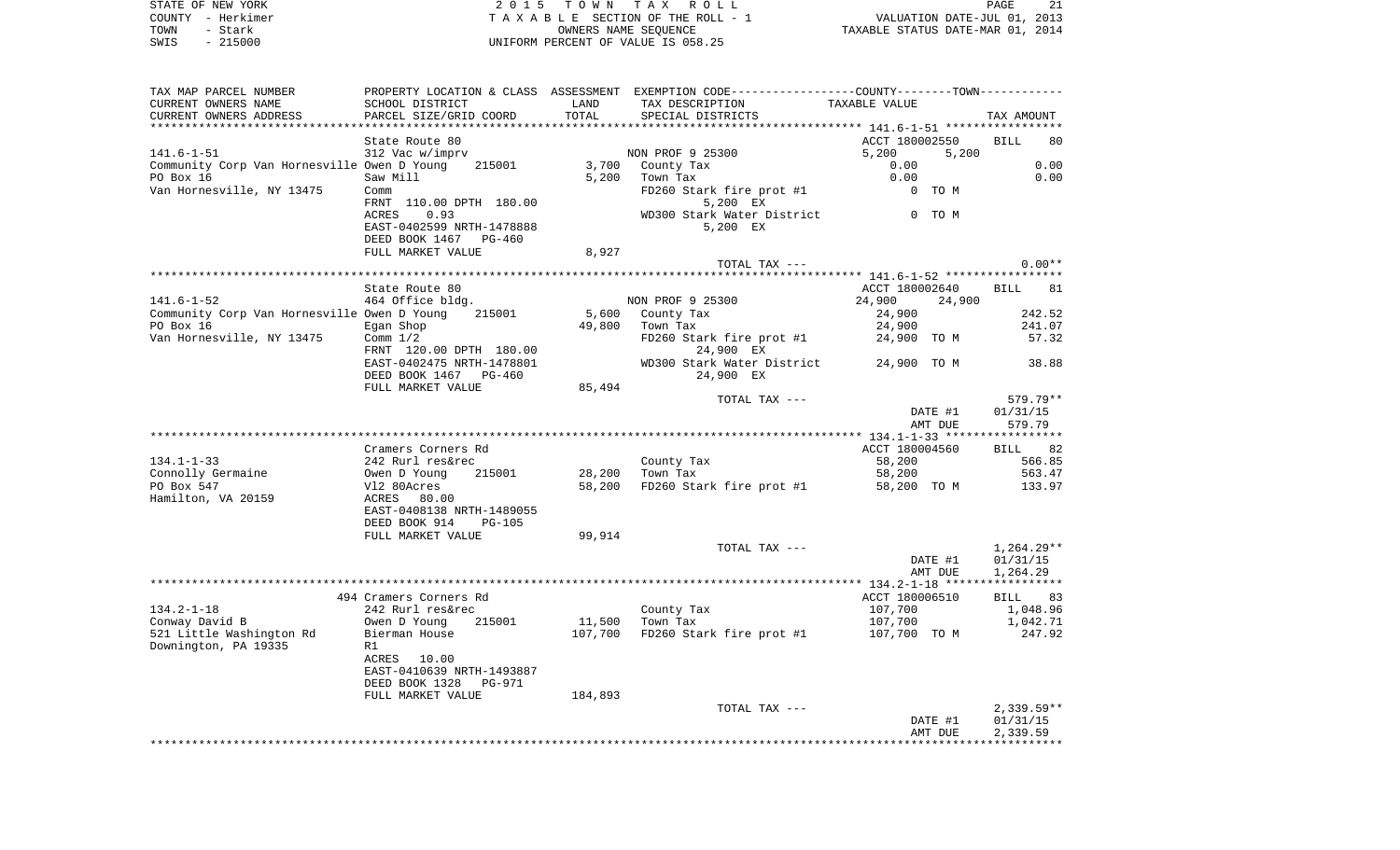| STATE OF NEW YORK<br>COUNTY - Herkimer<br>- Stark<br>TOWN<br>$-215000$<br>SWIS | 2 0 1 5                                                                                        | T O W N<br>OWNERS NAME SEQUENCE | TAX ROLL<br>TAXABLE SECTION OF THE ROLL - 1<br>UNIFORM PERCENT OF VALUE IS 058.25 | VALUATION DATE-JUL 01, 2013<br>TAXABLE STATUS DATE-MAR 01, 2014 | PAGE<br>22                           |
|--------------------------------------------------------------------------------|------------------------------------------------------------------------------------------------|---------------------------------|-----------------------------------------------------------------------------------|-----------------------------------------------------------------|--------------------------------------|
| TAX MAP PARCEL NUMBER                                                          | PROPERTY LOCATION & CLASS ASSESSMENT                                                           |                                 | EXEMPTION CODE-----------------COUNTY-------TOWN-----------                       |                                                                 |                                      |
| CURRENT OWNERS NAME                                                            | SCHOOL DISTRICT                                                                                | LAND                            | TAX DESCRIPTION                                                                   | TAXABLE VALUE                                                   |                                      |
| CURRENT OWNERS ADDRESS<br>*********************                                | PARCEL SIZE/GRID COORD                                                                         | TOTAL                           | SPECIAL DISTRICTS                                                                 |                                                                 | TAX AMOUNT                           |
|                                                                                | State Route 168                                                                                |                                 |                                                                                   | ACCT 180011400                                                  | 84<br>BILL                           |
| $134.2 - 1 - 19$                                                               | 314 Rural vac<10                                                                               |                                 | County Tax                                                                        | 3,000                                                           | 29.22                                |
| Conway David B                                                                 | Owen D Young<br>215001                                                                         | 3,000                           | Town Tax                                                                          | 3,000                                                           | 29.04                                |
| 521 Little Washington Rd<br>Downington, PA 19335                               | Cramers Corners<br>Vac<br>ACRES<br>1.00<br>EAST-0410154 NRTH-1494189                           | 3,000                           | FD260 Stark fire prot #1                                                          | 50 TO M                                                         | .12                                  |
|                                                                                | DEED BOOK 1328<br>PG-971                                                                       |                                 |                                                                                   |                                                                 |                                      |
|                                                                                | FULL MARKET VALUE                                                                              | 5,150                           |                                                                                   |                                                                 |                                      |
|                                                                                |                                                                                                |                                 | TOTAL TAX ---                                                                     |                                                                 | 58.38**                              |
|                                                                                |                                                                                                |                                 |                                                                                   | DATE #1<br>AMT DUE                                              | 01/31/15<br>58.38                    |
|                                                                                |                                                                                                |                                 |                                                                                   |                                                                 |                                      |
|                                                                                | Cramers Corners Rd                                                                             |                                 |                                                                                   | ACCT 180013580                                                  | 85<br>BILL                           |
| $134.2 - 1 - 20$                                                               | 314 Rural vac<10                                                                               |                                 | County Tax                                                                        | 8,400                                                           | 81.81                                |
| Conway David B                                                                 | Owen D Young<br>215001                                                                         | 8,400                           | Town Tax                                                                          | 8,400                                                           | 81.33                                |
| 521 Little Washington Rd<br>Downington, PA 19335                               | Roof House<br>R 1 6<br>ACRES<br>4.50<br>EAST-0410146 NRTH-1493850<br>DEED BOOK 1328<br>PG-971  | 8,400                           | FD260 Stark fire prot #1                                                          | 8,400 TO M                                                      | 19.34                                |
|                                                                                | FULL MARKET VALUE                                                                              | 14,421                          |                                                                                   |                                                                 |                                      |
|                                                                                |                                                                                                |                                 | TOTAL TAX ---                                                                     |                                                                 | 182.48**                             |
|                                                                                |                                                                                                |                                 |                                                                                   | DATE #1<br>AMT DUE                                              | 01/31/15<br>182.48                   |
|                                                                                |                                                                                                |                                 |                                                                                   |                                                                 |                                      |
| $135.1 - 1 - 13$                                                               | 3527 State Route 80<br>210 1 Family Res                                                        |                                 | County Tax                                                                        | ACCT 180020025<br>46,800                                        | 86<br>BILL<br>455.82                 |
| Cook William                                                                   | Owen D Young<br>215001                                                                         | 5,300                           | Town Tax                                                                          | 46,800                                                          | 453.10                               |
| Cook Judith<br>3527 State Route 80<br>Fort Plain, NY 13339                     | Doublewide<br>FRNT 150.00 DPTH 150.00<br>EAST-0424747 NRTH-1491184<br>DEED BOOK 00645 PG-00966 | 46,800                          | FD260 Stark fire prot #1                                                          | 46,800 TO M                                                     | 107.73                               |
|                                                                                | FULL MARKET VALUE                                                                              | 80,343                          |                                                                                   |                                                                 |                                      |
|                                                                                |                                                                                                |                                 | TOTAL TAX ---                                                                     | DATE #1<br>AMT DUE                                              | $1,016.65**$<br>01/31/15<br>1,016.65 |
|                                                                                |                                                                                                |                                 |                                                                                   |                                                                 |                                      |
|                                                                                | State Route 80                                                                                 |                                 |                                                                                   | ACCT 170041                                                     | 87<br>BILL                           |
| $134.4 - 1 - 30$<br>Costa Wendy A                                              | 312 Vac w/imprv<br>Owen D Young 215001                                                         | 1,300                           | County Tax<br>Town Tax                                                            | 1,400<br>1,400                                                  | 13.64<br>13.55                       |
| 3244 State Route 80<br>Fort Plain, NY 13339                                    | 50.00 DPTH 185.50<br>FRNT<br>EAST-0419382 NRTH-1489200<br>DEED BOOK 1430 PG-108                | 1,400                           | FD260 Stark fire prot #1                                                          | 1,400 TO M                                                      | 3.22                                 |
|                                                                                | FULL MARKET VALUE                                                                              | 2,403                           |                                                                                   |                                                                 |                                      |
|                                                                                |                                                                                                |                                 | TOTAL TAX ---                                                                     | DATE #1<br>AMT DUE                                              | $30.41**$<br>01/31/15<br>30.41       |
|                                                                                |                                                                                                |                                 |                                                                                   |                                                                 |                                      |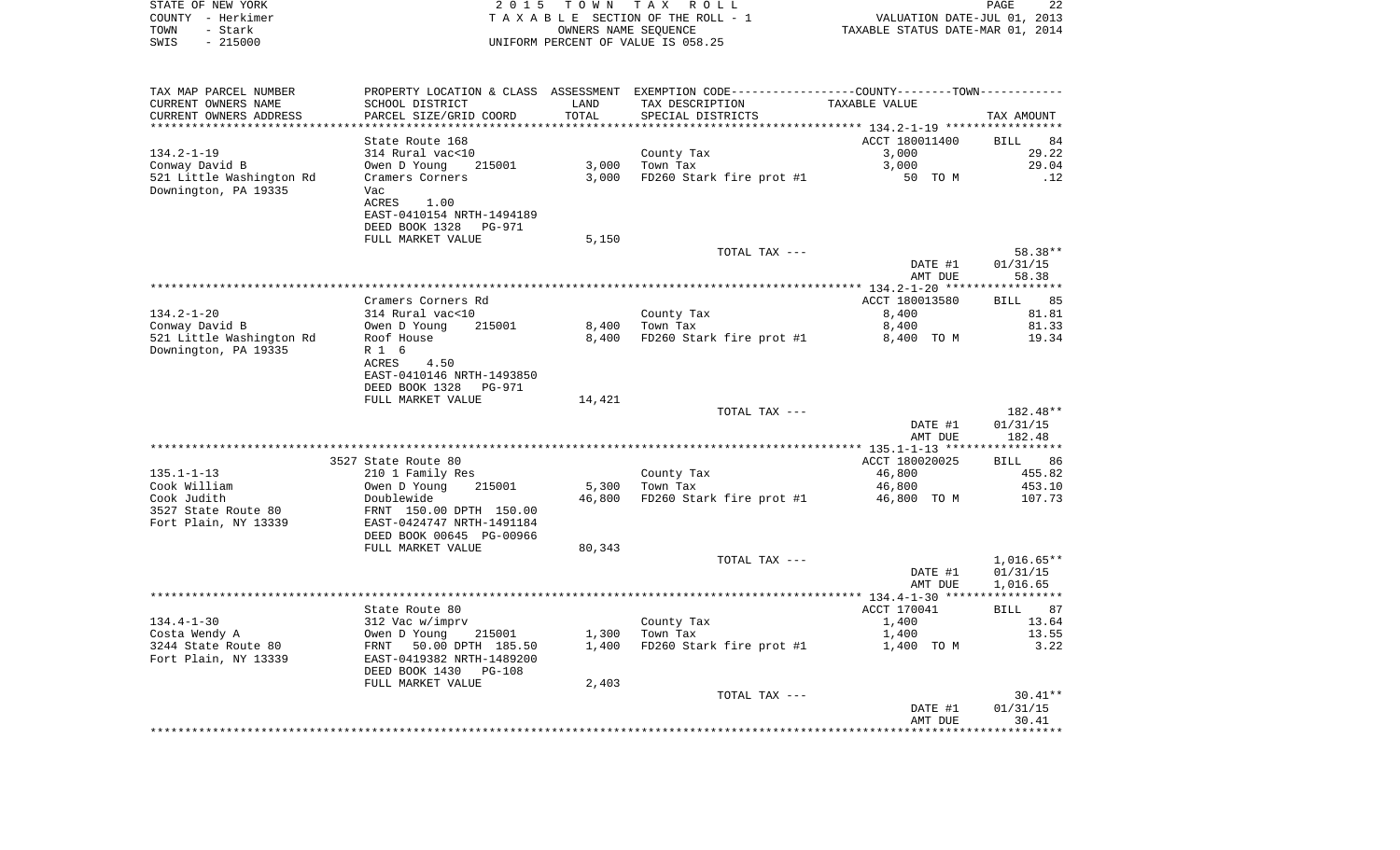| STATE OF NEW YORK | 2015 TOWN TAX ROLL                 | -23<br>PAGE                      |
|-------------------|------------------------------------|----------------------------------|
| COUNTY - Herkimer | TAXABLE SECTION OF THE ROLL - 1    | VALUATION DATE-JUL 01, 2013      |
| TOWN<br>- Stark   | OWNERS NAME SEOUENCE               | TAXABLE STATUS DATE-MAR 01, 2014 |
| $-215000$<br>SWIS | UNIFORM PERCENT OF VALUE IS 058.25 |                                  |

 $\begin{array}{c} 23 \\ 2013 \\ 2014 \end{array}$ 

| TAX MAP PARCEL NUMBER     |                                |        | PROPERTY LOCATION & CLASS ASSESSMENT EXEMPTION CODE----------------COUNTY-------TOWN----------- |                |                    |
|---------------------------|--------------------------------|--------|-------------------------------------------------------------------------------------------------|----------------|--------------------|
| CURRENT OWNERS NAME       | SCHOOL DISTRICT                | LAND   | TAX DESCRIPTION                                                                                 | TAXABLE VALUE  |                    |
| CURRENT OWNERS ADDRESS    | PARCEL SIZE/GRID COORD         | TOTAL  | SPECIAL DISTRICTS                                                                               |                | TAX AMOUNT         |
|                           |                                |        |                                                                                                 |                |                    |
|                           | Elwood Rd                      |        |                                                                                                 | ACCT 180013110 | <b>BILL</b><br>88  |
| $134.4 - 1 - 55.3$        | 322 Rural vac>10               |        | County Tax                                                                                      | 12,300         | 119.80             |
| Costanzo Veronika         | Owen D Young<br>215001         | 12,300 | Town Tax                                                                                        | 12,300         | 119.08             |
|                           |                                |        |                                                                                                 |                |                    |
| 3391 St. Rte. 80          | R1                             | 12,300 | FD260 Stark fire prot #1                                                                        | 12,300 TO M    | 28.31              |
| Fort Plain, NY 13339      | 29.80<br>ACRES                 |        |                                                                                                 |                |                    |
|                           | EAST-0418242 NRTH-1485224      |        |                                                                                                 |                |                    |
|                           | DEED BOOK 736<br>$PG-22$       |        |                                                                                                 |                |                    |
|                           | FULL MARKET VALUE              | 21,116 |                                                                                                 |                |                    |
|                           |                                |        | TOTAL TAX ---                                                                                   |                | $267.19**$         |
|                           |                                |        |                                                                                                 | DATE #1        | 01/31/15           |
|                           |                                |        |                                                                                                 | AMT DUE        | 267.19             |
|                           |                                |        |                                                                                                 |                |                    |
|                           | Jordanville Rd                 |        |                                                                                                 | ACCT 180004920 | 89<br>BILL         |
| $134.3 - 1 - 2$           | 312 Vac w/imprv                |        | County Tax                                                                                      | 6,600          | 64.28              |
| Cota Albert               | Owen D Young<br>215001         | 3,000  | Town Tax                                                                                        | 6,600          | 63.90              |
| PO Box 76                 | ACRES<br>1.00                  | 6,600  | School Relevy                                                                                   |                | 213.19             |
|                           |                                |        |                                                                                                 |                |                    |
| Hubbardsville, NY 13355   | EAST-0398629 NRTH-1484740      |        | FD260 Stark fire prot #1                                                                        | 6,600 TO M     | 15.19              |
|                           | DEED BOOK 1360<br>PG-865       |        |                                                                                                 |                |                    |
|                           | FULL MARKET VALUE              | 11,330 |                                                                                                 |                |                    |
|                           |                                |        | TOTAL TAX ---                                                                                   |                | 356.56**           |
|                           |                                |        |                                                                                                 | DATE #1        | 01/31/15           |
|                           |                                |        |                                                                                                 | AMT DUE        | 356.56             |
|                           |                                |        |                                                                                                 |                |                    |
|                           | 2434 State Route 80            |        |                                                                                                 | ACCT 180008370 | 90<br>BILL         |
| $134.18 - 1 - 3$          | 210 1 Family Res               |        | County Tax                                                                                      | 25,100         | 244.47             |
| Cox John R                | Owen D Young<br>215001         | 7,000  | Town Tax                                                                                        | 25,100         | 243.01             |
| PO Box 38                 | R1                             | 25,100 | School Relevy                                                                                   |                | 253.02             |
| Van Hornesville, NY 13475 | FRNT<br>92.00 DPTH 462.00      |        | FD260 Stark fire prot #1                                                                        | 25,100 TO M    | 57.78              |
|                           | EAST-0406715 NRTH-1481641      |        |                                                                                                 |                |                    |
|                           | DEED BOOK 830<br>$PG-393$      |        |                                                                                                 |                |                    |
|                           |                                |        |                                                                                                 |                |                    |
|                           | FULL MARKET VALUE              | 43,090 |                                                                                                 |                |                    |
|                           |                                |        | TOTAL TAX ---                                                                                   |                | 798.28**           |
|                           |                                |        |                                                                                                 | DATE #1        | 01/31/15           |
|                           |                                |        |                                                                                                 | AMT DUE        | 798.28             |
|                           |                                |        |                                                                                                 |                | ****************** |
|                           | Elwood Rd                      |        |                                                                                                 | ACCT 180007740 | <b>BILL</b><br>91  |
| $135.3 - 1 - 5$           | 314 Rural vac<10               |        | County Tax                                                                                      | 200            | 1.95               |
| Crews Margaret A          | Owen D Young<br>215001         | 200    | Town Tax                                                                                        | 200            | 1.94               |
| 52 Maple Ave Apt 7        | $P-Fr$ 7                       | 200    | School Relevy                                                                                   |                | 6.46               |
| Canajoharie, NY 13317     | FRNT 225.00 DPTH 125.00        |        | FD260 Stark fire prot #1                                                                        | 200 TO M       | .46                |
|                           | 0.64<br>ACRES                  |        |                                                                                                 |                |                    |
|                           | EAST-0423816 NRTH-1484329      |        |                                                                                                 |                |                    |
|                           | DEED BOOK 892<br><b>PG-284</b> |        |                                                                                                 |                |                    |
|                           |                                |        |                                                                                                 |                |                    |
|                           | FULL MARKET VALUE              | 343    |                                                                                                 |                |                    |
|                           |                                |        | TOTAL TAX ---                                                                                   |                | $10.81**$          |
|                           |                                |        |                                                                                                 | DATE #1        | 01/31/15           |
|                           |                                |        |                                                                                                 | AMT DUE        | 10.81              |
|                           |                                |        |                                                                                                 |                |                    |
|                           |                                |        |                                                                                                 |                |                    |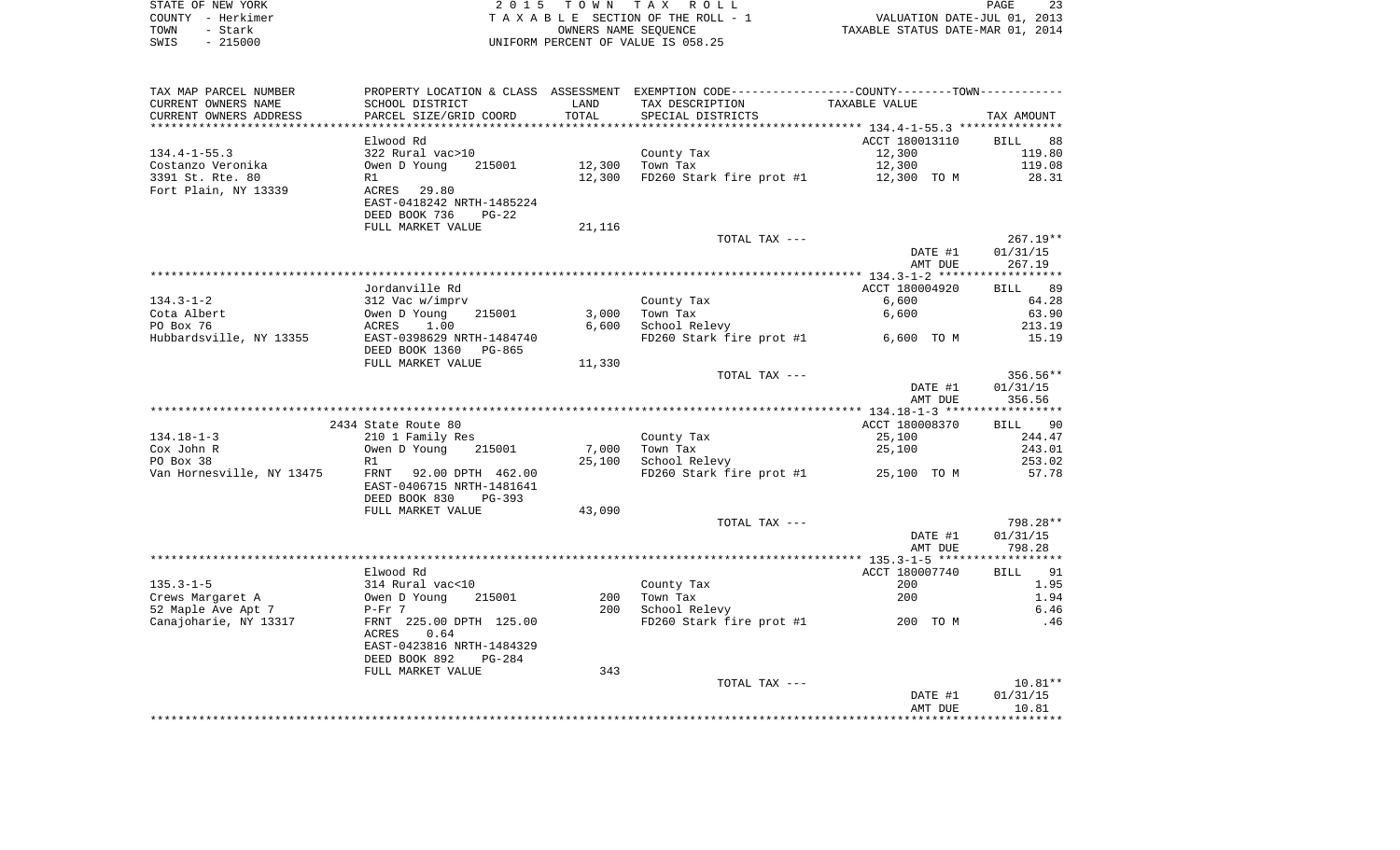|      | STATE OF NEW YORK | 2015 TOWN TAX ROLL                 | 24<br>PAGE                       |
|------|-------------------|------------------------------------|----------------------------------|
|      | COUNTY – Herkimer | TAXABLE SECTION OF THE ROLL - 1    | VALUATION DATE-JUL 01, 2013      |
| TOWN | - Stark           | OWNERS NAME SEOUENCE               | TAXABLE STATUS DATE-MAR 01, 2014 |
| SWIS | $-215000$         | UNIFORM PERCENT OF VALUE IS 058.25 |                                  |

| TAX MAP PARCEL NUMBER  |                                |         | PROPERTY LOCATION & CLASS ASSESSMENT EXEMPTION CODE----------------COUNTY--------TOWN----------- |                    |                      |
|------------------------|--------------------------------|---------|--------------------------------------------------------------------------------------------------|--------------------|----------------------|
| CURRENT OWNERS NAME    | SCHOOL DISTRICT                | LAND    | TAX DESCRIPTION                                                                                  | TAXABLE VALUE      |                      |
| CURRENT OWNERS ADDRESS | PARCEL SIZE/GRID COORD         | TOTAL   | SPECIAL DISTRICTS                                                                                |                    | TAX AMOUNT           |
| ********************   | **************************     |         |                                                                                                  |                    |                      |
|                        | 167 Maby Rd                    |         |                                                                                                  | ACCT 180003930     | 92<br>BILL           |
| $128.3 - 1 - 3$        | 242 Rurl res&rec               |         | County Tax                                                                                       | 85,000             | 827.87               |
| Cristman Barbara A     | Owen D Young<br>215001         | 23,800  | Town Tax                                                                                         | 85,000             | 822.94               |
| 167 Maby Rd            | R1 2Tr                         | 85,000  | FD260 Stark fire prot #1                                                                         | 85,000 TO M        | 195.67               |
| Mohawk, NY 13407       | ACRES<br>33.00                 |         |                                                                                                  |                    |                      |
|                        | EAST-0399415 NRTH-1501681      |         |                                                                                                  |                    |                      |
|                        | DEED BOOK 680<br><b>PG-194</b> |         |                                                                                                  |                    |                      |
|                        | FULL MARKET VALUE              | 145,923 |                                                                                                  |                    |                      |
|                        |                                |         | TOTAL TAX ---                                                                                    |                    | $1,846.48**$         |
|                        |                                |         |                                                                                                  | DATE #1            | 01/31/15             |
|                        |                                |         |                                                                                                  | AMT DUE            | 1,846.48             |
|                        |                                |         |                                                                                                  |                    |                      |
|                        | 135 Maby Rd                    |         |                                                                                                  | ACCT 180020010     | BILL 93              |
| $128.3 - 1 - 2$        | 210 1 Family Res               |         | County Tax                                                                                       | 85,400             | 831.77               |
| Cristman Michael W     | Owen D Young<br>215001         | 6,700   | Town Tax                                                                                         | 85,400             | 826.81               |
| Cristman Susan M       | Tr                             | 85,400  | FD260 Stark fire prot #1                                                                         | 85,400 TO M        | 196.59               |
| 135 Maby Rd            | ACRES<br>2.00                  |         |                                                                                                  |                    |                      |
| Mohawk, NY 13407       | EAST-0398827 NRTH-1501446      |         |                                                                                                  |                    |                      |
|                        | DEED BOOK 843<br>PG-341        |         |                                                                                                  |                    |                      |
|                        | FULL MARKET VALUE              | 146,609 |                                                                                                  |                    |                      |
|                        |                                |         | TOTAL TAX ---                                                                                    |                    | $1,855.17**$         |
|                        |                                |         |                                                                                                  | DATE #1            | 01/31/15             |
|                        |                                |         |                                                                                                  | AMT DUE            | 1,855.17             |
|                        |                                |         |                                                                                                  |                    |                      |
|                        | 3239 State Route 80            |         |                                                                                                  | ACCT 180007890     | BILL<br>94           |
| $134.4 - 1 - 29$       | 210 1 Family Res               |         | County Tax                                                                                       | 50,000             | 486.98               |
| Crosier Tracy          | Owen D Young<br>215001         | 4,700   | Town Tax                                                                                         | 50,000             | 484.08               |
| Washburn Nancy         | R1                             | 50,000  | FD260 Stark fire prot #1                                                                         | 50,000 TO M        | 115.10               |
| 7 McNamara Ln          | FRNT<br>80.00 DPTH 182.20      |         |                                                                                                  |                    |                      |
| Tobyhanna, PA 18466    | EAST-0419321 NRTH-1489173      |         |                                                                                                  |                    |                      |
|                        | DEED BOOK 1264<br>PG-191       |         |                                                                                                  |                    |                      |
|                        | FULL MARKET VALUE              | 85,837  |                                                                                                  |                    |                      |
|                        |                                |         | TOTAL TAX ---                                                                                    |                    | $1,086.16**$         |
|                        |                                |         |                                                                                                  | DATE #1            | 01/31/15             |
|                        |                                |         |                                                                                                  | AMT DUE            | 1,086.16             |
|                        | 153 Cemetery Rd                |         |                                                                                                  |                    | BILL 95              |
| $141.1 - 2 - 14$       | 210 1 Family Res               |         | County Tax                                                                                       | 67,100             | 653.53               |
| Crouse Jeffery         | Owen D Young<br>215001         | 6,300   | Town Tax                                                                                         | 67,100             | 649.64               |
| Crouse Darla           | ACRES<br>1.40 BANK<br>135      | 67,100  | FD260 Stark fire prot #1                                                                         | 67,100 TO M        | 154.46               |
| 153 Cemetery Rd        | EAST-0402358 NRTH-1480336      |         |                                                                                                  |                    |                      |
| Jordanville, NY 13361  | DEED BOOK 781<br>PG-697        |         |                                                                                                  |                    |                      |
|                        | FULL MARKET VALUE              | 115,193 |                                                                                                  |                    |                      |
|                        |                                |         | TOTAL TAX ---                                                                                    |                    | $1,457.63**$         |
|                        |                                |         |                                                                                                  |                    |                      |
|                        |                                |         |                                                                                                  |                    |                      |
|                        |                                |         |                                                                                                  | DATE #1<br>AMT DUE | 01/31/15<br>1,457.63 |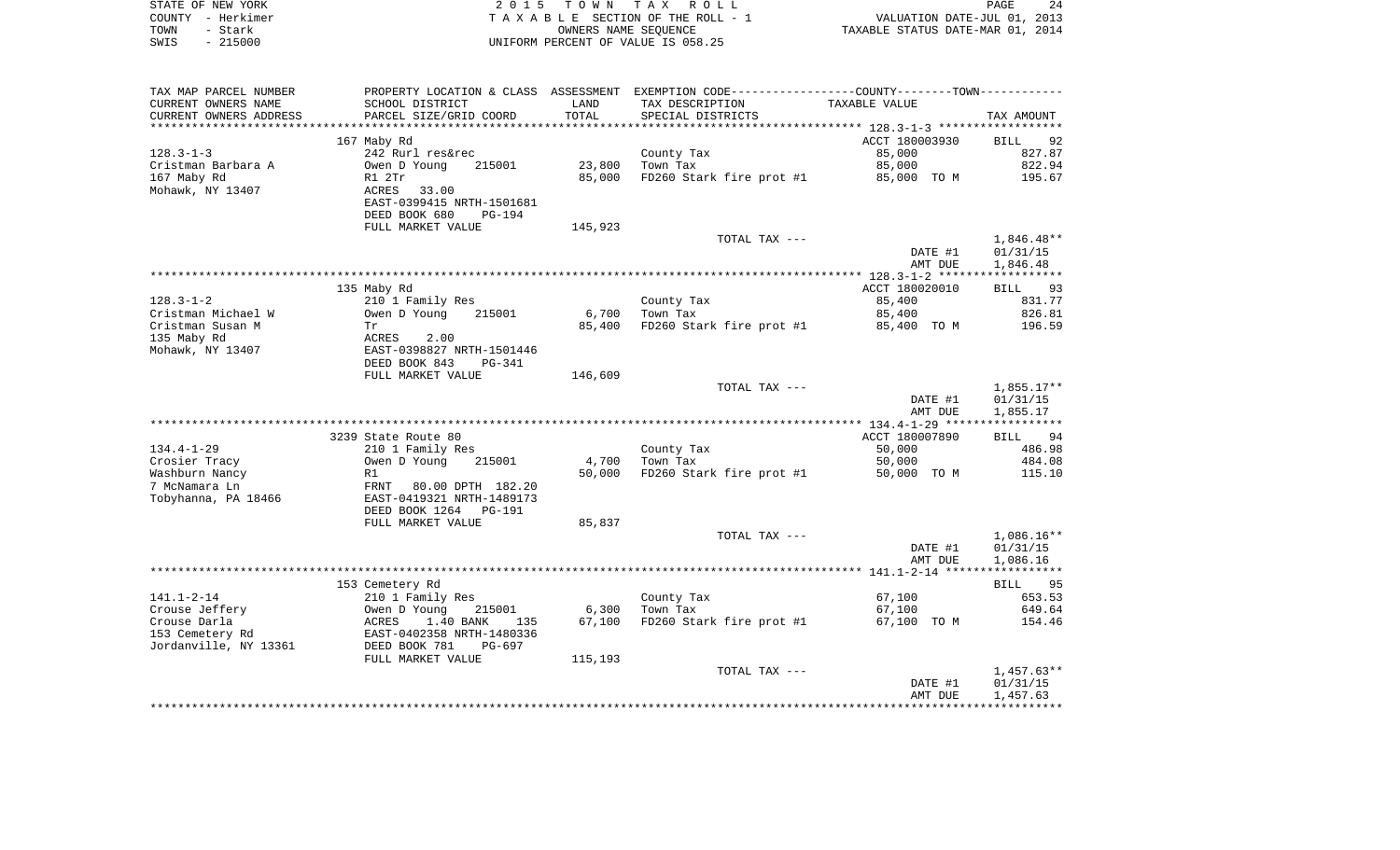| STATE OF NEW YORK | 2015 TOWN TAX ROLL                 | 25<br>PAGE                       |
|-------------------|------------------------------------|----------------------------------|
| COUNTY - Herkimer | TAXABLE SECTION OF THE ROLL - 1    | VALUATION DATE-JUL 01, 2013      |
| TOWN<br>– Stark   | OWNERS NAME SEOUENCE               | TAXABLE STATUS DATE-MAR 01, 2014 |
| $-215000$<br>SWIS | UNIFORM PERCENT OF VALUE IS 058.25 |                                  |

| TAX MAP PARCEL NUMBER<br>CURRENT OWNERS NAME             | PROPERTY LOCATION & CLASS ASSESSMENT<br>SCHOOL DISTRICT                           | LAND   | EXEMPTION CODE-----------------COUNTY--------TOWN-----------<br>TAX DESCRIPTION | TAXABLE VALUE      |                              |
|----------------------------------------------------------|-----------------------------------------------------------------------------------|--------|---------------------------------------------------------------------------------|--------------------|------------------------------|
| CURRENT OWNERS ADDRESS<br>********************           | PARCEL SIZE/GRID COORD<br>********************                                    | TOTAL  | SPECIAL DISTRICTS                                                               |                    | TAX AMOUNT                   |
|                                                          | Cemetery Rd                                                                       |        |                                                                                 |                    | <b>BILL</b><br>96            |
| $141.1 - 2 - 8.1$<br>Crouse Jeffrey M                    | 314 Rural vac<10<br>Owen D Young<br>215001                                        | 3,200  | County Tax<br>Town Tax                                                          | 3,200<br>3,200     | 31.17<br>30.98               |
| Elsroth Jean<br>153 Cemetery Rd<br>Jordanville, NY 13361 | 5 Acres<br>1.80<br>ACRES<br>EAST-0402504 NRTH-1480357<br>DEED BOOK 1170<br>PG-944 | 3,200  | FD260 Stark fire prot #1                                                        | 3,200 TO M         | 7.37                         |
|                                                          | FULL MARKET VALUE                                                                 | 5,494  |                                                                                 |                    |                              |
|                                                          |                                                                                   |        | TOTAL TAX ---                                                                   | DATE #1<br>AMT DUE | 69.52**<br>01/31/15<br>69.52 |
|                                                          |                                                                                   |        |                                                                                 |                    |                              |
|                                                          | Hoke Rd                                                                           |        |                                                                                 |                    | 97<br>BILL                   |
| $134.3 - 2 - 2$                                          | 322 Rural vac>10                                                                  |        | County Tax                                                                      | 16,100             | 156.81                       |
| D'Costa Joseph                                           | Owen D Young<br>215001                                                            | 16,100 | Town Tax                                                                        | 16,100             | 155.87                       |
| D'Costa Dorina Lynn                                      | Wild Turkey                                                                       | 16,100 | FD260 Stark fire prot #1                                                        | 16,100 TO M        | 37.06                        |
| PO Box 3<br>Vineland, NJ 08362                           | subdivision 2002<br>FRNT 767.00 DPTH                                              |        |                                                                                 |                    |                              |
|                                                          | 15.10<br>ACRES                                                                    |        |                                                                                 |                    |                              |
| PRIOR OWNER ON 3/01/2014                                 | EAST-0408778 NRTH-1486018                                                         |        |                                                                                 |                    |                              |
| D'Costa Joseph                                           | DEED BOOK 896<br>$PG-399$                                                         |        |                                                                                 |                    |                              |
|                                                          | FULL MARKET VALUE                                                                 | 27,639 |                                                                                 |                    |                              |
|                                                          |                                                                                   |        | TOTAL TAX ---                                                                   |                    | $349.74**$                   |
|                                                          |                                                                                   |        |                                                                                 | DATE #1<br>AMT DUE | 01/31/15<br>349.74           |
|                                                          |                                                                                   |        |                                                                                 |                    |                              |
|                                                          | Lighthall Rd                                                                      |        |                                                                                 |                    | <b>BILL</b><br>98            |
| $134.2 - 3 - 3$<br>D'Itri Giuseppe                       | 321 Abandoned ag<br>Owen D Young<br>215001                                        | 12,600 | County Tax<br>Town Tax                                                          | 12,600<br>12,600   | 122.72<br>121.99             |
| D'Itri Antonio                                           | 27.2 Acres                                                                        | 12,600 | FD260 Stark fire prot #1                                                        | 12,600 TO M        | 29.00                        |
| 742 Morris Park Ave                                      | ACRES 27.20                                                                       |        |                                                                                 |                    |                              |
| Bronx, NY 10462                                          | EAST-0420247 NRTH-1493048<br>DEED BOOK 947<br>PG-344                              |        |                                                                                 |                    |                              |
|                                                          | FULL MARKET VALUE                                                                 | 21,631 |                                                                                 |                    |                              |
|                                                          |                                                                                   |        | TOTAL TAX ---                                                                   | DATE #1            | $273.71**$<br>01/31/15       |
|                                                          |                                                                                   |        |                                                                                 | AMT DUE            | 273.71                       |
|                                                          | Lighthall Rd                                                                      |        |                                                                                 |                    | 99<br>BILL                   |
| $134.2 - 3 - 4$                                          | 321 Abandoned ag                                                                  |        | County Tax                                                                      | 12,900             | 125.64                       |
| D'Itri Giuseppe                                          | Owen D Young<br>215001                                                            | 12,900 | Town Tax                                                                        | 12,900             | 124.89                       |
| D'Itri Antonio                                           | 26.5 Acres                                                                        | 12,900 | FD260 Stark fire prot #1                                                        | 12,900 TO M        | 29.70                        |
| 742 Morris Park Ave<br>Bronx, NY 10462                   | 26.50<br>ACRES<br>EAST-0419855 NRTH-1493026<br>DEED BOOK 947                      |        |                                                                                 |                    |                              |
|                                                          | PG-344<br>FULL MARKET VALUE                                                       | 22,146 |                                                                                 |                    |                              |
|                                                          |                                                                                   |        | TOTAL TAX ---                                                                   |                    | $280.23**$                   |
|                                                          |                                                                                   |        |                                                                                 | DATE #1<br>AMT DUE | 01/31/15<br>280.23           |
|                                                          |                                                                                   |        |                                                                                 |                    |                              |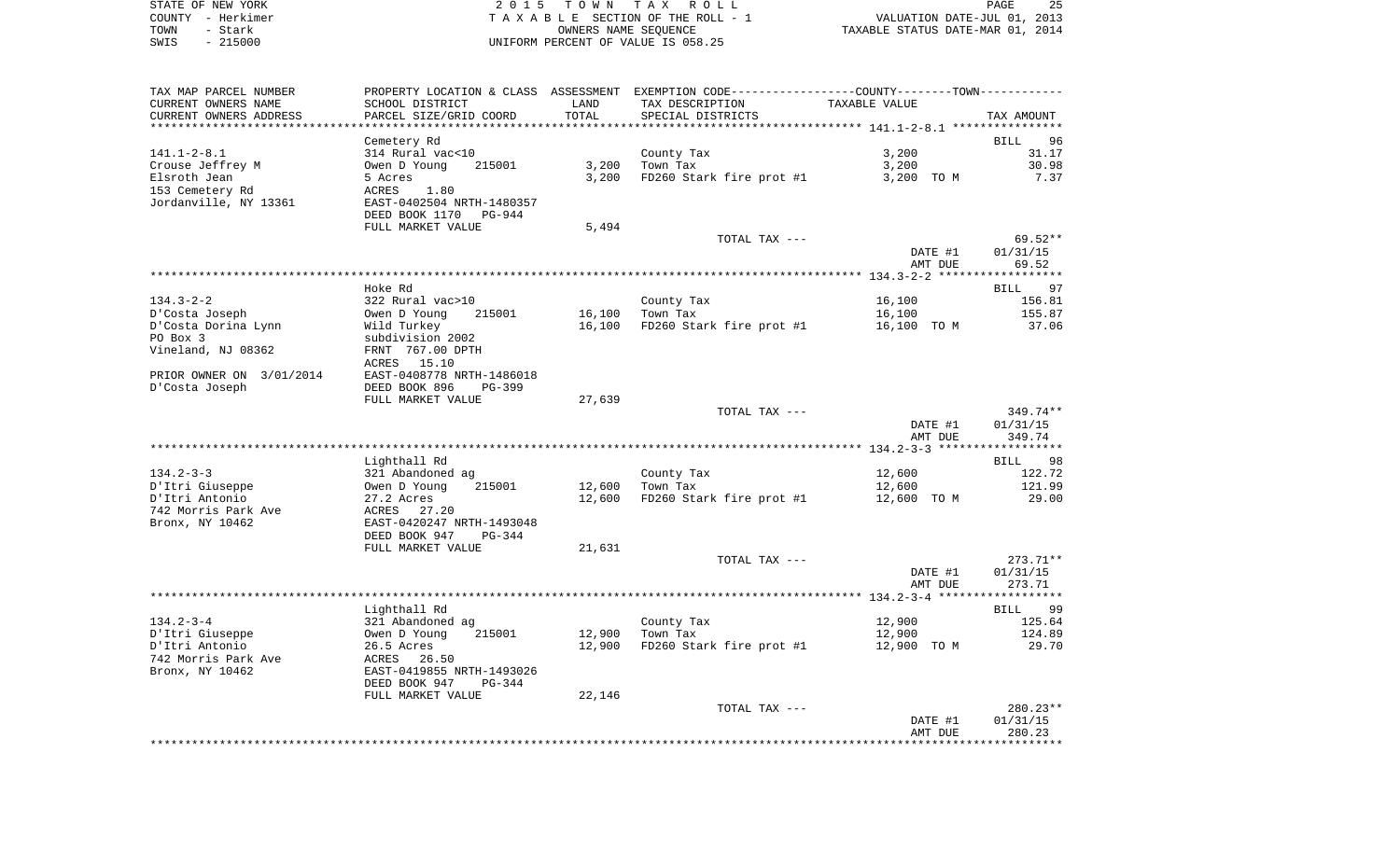| STATE OF NEW YORK | 2015 TOWN TAX ROLL                 | 26<br>PAGE                       |
|-------------------|------------------------------------|----------------------------------|
| COUNTY - Herkimer | TAXABLE SECTION OF THE ROLL - 1    | VALUATION DATE-JUL 01, 2013      |
| TOWN<br>- Stark   | OWNERS NAME SEOUENCE               | TAXABLE STATUS DATE-MAR 01, 2014 |
| $-215000$<br>SWIS | UNIFORM PERCENT OF VALUE IS 058.25 |                                  |

| TAX MAP PARCEL NUMBER                |                                                      |                | PROPERTY LOCATION & CLASS ASSESSMENT EXEMPTION CODE---------------COUNTY-------TOWN---------- |                     |                    |
|--------------------------------------|------------------------------------------------------|----------------|-----------------------------------------------------------------------------------------------|---------------------|--------------------|
| CURRENT OWNERS NAME                  | SCHOOL DISTRICT                                      | LAND           | TAX DESCRIPTION                                                                               | TAXABLE VALUE       |                    |
| CURRENT OWNERS ADDRESS               | PARCEL SIZE/GRID COORD                               | TOTAL          | SPECIAL DISTRICTS                                                                             |                     | TAX AMOUNT         |
|                                      |                                                      | ***********    |                                                                                               |                     |                    |
|                                      | Aney Hill Rd                                         |                |                                                                                               |                     | <b>BILL</b><br>100 |
| $133.2 - 1 - 20.2$                   | 105 Vac farmland                                     |                | County Tax                                                                                    | 5,600               | 54.54              |
| Daley Edward P<br>Daley Mary F       | Owen D Young<br>215001<br>Vac Ld                     | 5,600<br>5,600 | Town Tax<br>FD260 Stark fire prot #1                                                          | 5,600<br>5,600 TO M | 54.22<br>12.89     |
| 489 Aney Hill Rd                     | 19.20<br>ACRES                                       |                |                                                                                               |                     |                    |
| Mohawk, NY 13407                     | EAST-0390287 NRTH-1490009                            |                |                                                                                               |                     |                    |
|                                      | FULL MARKET VALUE                                    | 9,614          |                                                                                               |                     |                    |
|                                      |                                                      |                | TOTAL TAX ---                                                                                 |                     | 121.65**           |
|                                      |                                                      |                |                                                                                               | DATE #1             | 01/31/15           |
|                                      |                                                      |                |                                                                                               | AMT DUE             | 121.65             |
|                                      |                                                      |                |                                                                                               |                     |                    |
|                                      | Aney Hill Rd                                         |                |                                                                                               |                     | <b>BILL</b><br>101 |
| $133.2 - 4 - 15$                     | 105 Vac farmland                                     |                | County Tax                                                                                    | 2,100               | 20.45              |
| Daley Edward P                       | Owen D Young<br>215001                               | 2,100          | Town Tax                                                                                      | 2,100               | 20.33              |
| Daley Mary F                         | 8.20 Acres                                           | 2,100          | FD260 Stark fire prot #1                                                                      | 2,100 TO M          | 4.83               |
| 489 Aney Hill Rd<br>Mohawk, NY 13407 | ACRES<br>8.20<br>EAST-0355380 NRTH-1066100           |                |                                                                                               |                     |                    |
|                                      | DEED BOOK 787<br>$PG-379$                            |                |                                                                                               |                     |                    |
|                                      | FULL MARKET VALUE                                    | 3,605          |                                                                                               |                     |                    |
|                                      |                                                      |                | TOTAL TAX ---                                                                                 |                     | 45.61**            |
|                                      |                                                      |                |                                                                                               | DATE #1             | 01/31/15           |
|                                      |                                                      |                |                                                                                               | AMT DUE             | 45.61              |
|                                      |                                                      |                |                                                                                               |                     |                    |
|                                      | Aney Hill Rd                                         |                |                                                                                               |                     | <b>BILL</b><br>102 |
| $133.2 - 4 - 16$                     | 105 Vac farmland                                     |                | County Tax                                                                                    | 2,900               | 28.25              |
| Daley Edward P                       | 215001<br>Owen D Young                               | 2,900          | Town Tax                                                                                      | 2,900               | 28.08              |
| Daley Mary F                         | 11.7 Acres                                           | 2,900          | FD260 Stark fire prot #1                                                                      | 2,900 TO M          | 6.68               |
| 489 Aney Hill Rd                     | ACRES<br>11.70                                       |                |                                                                                               |                     |                    |
| Mohawk, NY 13407                     | EAST-0359510 NRTH-1065520<br>DEED BOOK 787<br>PG-379 |                |                                                                                               |                     |                    |
|                                      | FULL MARKET VALUE                                    | 4,979          |                                                                                               |                     |                    |
|                                      |                                                      |                | TOTAL TAX ---                                                                                 |                     | $63.01**$          |
|                                      |                                                      |                |                                                                                               | DATE #1             | 01/31/15           |
|                                      |                                                      |                |                                                                                               | AMT DUE             | 63.01              |
|                                      |                                                      |                |                                                                                               |                     |                    |
|                                      | 489 Aney Hill Rd                                     |                |                                                                                               | ACCT 180002280      | BILL 103           |
| $133.2 - 1 - 14$                     | 210 1 Family Res                                     |                | County Tax                                                                                    | 57,100              | 556.14             |
| Daley Mary F                         | Owen D Young<br>215001                               | 6,600          | Town Tax                                                                                      | 57,100              | 552.82             |
| 489 Aney Hill Rd                     | Rlr 6                                                | 57,100         | FD260 Stark fire prot #1                                                                      | 57,100 TO M         | 131.44             |
| Mohawk, NY 13407                     | ACRES<br>6.50                                        |                |                                                                                               |                     |                    |
|                                      | EAST-0391581 NRTH-1491004                            |                |                                                                                               |                     |                    |
|                                      | DEED BOOK 00597 PG-00610<br>FULL MARKET VALUE        |                |                                                                                               |                     |                    |
|                                      |                                                      | 98,026         | TOTAL TAX ---                                                                                 |                     | $1,240.40**$       |
|                                      |                                                      |                |                                                                                               | DATE #1             | 01/31/15           |
|                                      |                                                      |                |                                                                                               | AMT DUE             | 1,240.40           |
|                                      |                                                      |                |                                                                                               |                     |                    |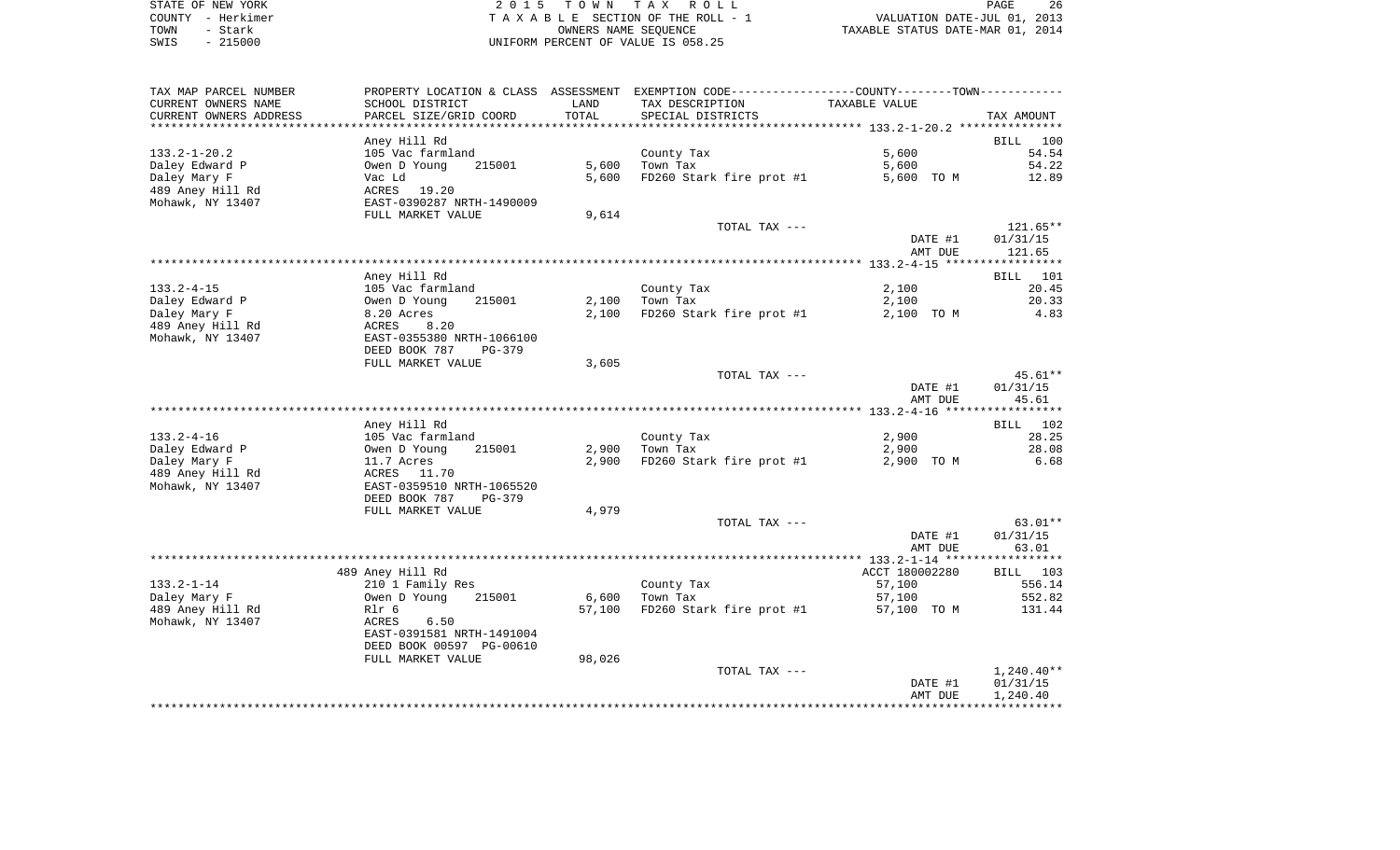| COUNTY - Herkimer<br>TOWN<br>- Stark<br>SWIS<br>$-215000$ |                                                                                                            |                  | T A X A B L E SECTION OF THE ROLL - 1<br>OWNERS NAME SEQUENCE<br>UNIFORM PERCENT OF VALUE IS 058.25 | VALUATION DATE-JUL 01, 2013<br>TAXABLE STATUS DATE-MAR 01, 2014 |                 |
|-----------------------------------------------------------|------------------------------------------------------------------------------------------------------------|------------------|-----------------------------------------------------------------------------------------------------|-----------------------------------------------------------------|-----------------|
| TAX MAP PARCEL NUMBER                                     | PROPERTY LOCATION & CLASS ASSESSMENT EXEMPTION CODE---------------COUNTY-------TOWN----------              |                  |                                                                                                     |                                                                 |                 |
| CURRENT OWNERS NAME                                       | SCHOOL DISTRICT                                                                                            | LAND             | TAX DESCRIPTION                                                                                     | TAXABLE VALUE                                                   |                 |
| CURRENT OWNERS ADDRESS                                    | PARCEL SIZE/GRID COORD                                                                                     | TOTAL            | SPECIAL DISTRICTS                                                                                   |                                                                 | TAX AMOUNT      |
|                                                           |                                                                                                            |                  |                                                                                                     |                                                                 |                 |
|                                                           | Primrose Ln                                                                                                |                  |                                                                                                     | ACCT 180006300                                                  | BILL 104        |
| 134.4-1-70.2                                              | 210 1 Family Res                                                                                           |                  | County Tax                                                                                          | 28,000                                                          | 272.71          |
| Davis Andrew R                                            | Owen D Young 215001                                                                                        |                  | $6,000$ Town Tax                                                                                    | 28,000                                                          | 271.08          |
| Davis Candice J                                           | Tr                                                                                                         |                  | 28,000 FD260 Stark fire prot #1 28,000 TO M 64.45                                                   |                                                                 |                 |
| 272 Primrose Ln                                           | FRNT 566.00 DPTH                                                                                           |                  |                                                                                                     |                                                                 |                 |
| Fort Plain, NY 13339                                      | ACRES 10.90                                                                                                |                  |                                                                                                     |                                                                 |                 |
|                                                           | EAST-0413478 NRTH-1481509                                                                                  |                  |                                                                                                     |                                                                 |                 |
|                                                           | DEED BOOK 1248 PG-589                                                                                      |                  |                                                                                                     |                                                                 |                 |
|                                                           | FULL MARKET VALUE                                                                                          | 48,069           | TOTAL TAX ---                                                                                       |                                                                 | 608.24**        |
|                                                           |                                                                                                            |                  |                                                                                                     | DATE #1                                                         | 01/31/15        |
|                                                           |                                                                                                            |                  |                                                                                                     | AMT DUE                                                         | 608.24          |
|                                                           |                                                                                                            |                  |                                                                                                     |                                                                 |                 |
|                                                           | 3611 Jordanville Rd                                                                                        |                  |                                                                                                     | ACCT 180011370                                                  | BILL 105        |
| $133.4 - 1 - 5.2$                                         | 210 1 Family Res                                                                                           |                  | County Tax                                                                                          | 52,700                                                          | 513.28          |
| Davis Helena M                                            | Owen D Young 215001                                                                                        |                  | 7,100 Town Tax                                                                                      | 52,700                                                          | 510.22          |
| 3611 Jordanville Rd                                       | R1 & Tr<br>2.6 Acres                                                                                       |                  | 52,700 FD260 Stark fire prot #1 52,700 TO M                                                         |                                                                 | 121.31          |
| Jordanville, NY 13361                                     |                                                                                                            |                  |                                                                                                     |                                                                 |                 |
|                                                           | ACRES<br>2.60                                                                                              |                  |                                                                                                     |                                                                 |                 |
|                                                           | EAST-0395566 NRTH-1484784<br>DEED BOOK 1294 PG-498                                                         |                  |                                                                                                     |                                                                 |                 |
|                                                           | FULL MARKET VALUE                                                                                          | 90,472           |                                                                                                     |                                                                 |                 |
|                                                           |                                                                                                            |                  | TOTAL TAX ---                                                                                       |                                                                 | 1,144.81**      |
|                                                           |                                                                                                            |                  |                                                                                                     | DATE #1                                                         | 01/31/15        |
|                                                           |                                                                                                            |                  |                                                                                                     | AMT DUE                                                         | 1,144.81        |
|                                                           |                                                                                                            |                  |                                                                                                     |                                                                 |                 |
|                                                           | Travis Rd                                                                                                  |                  |                                                                                                     |                                                                 | BILL 106        |
|                                                           |                                                                                                            |                  | County Tax                                                                                          | 13,500                                                          | 131.49          |
|                                                           |                                                                                                            |                  | 13,500 Town Tax                                                                                     | 13,500                                                          | 130.70          |
|                                                           |                                                                                                            | 13,500           | FD260 Stark fire prot #1 13,500 TO M                                                                |                                                                 | 31.08           |
|                                                           |                                                                                                            |                  |                                                                                                     |                                                                 |                 |
|                                                           | FULL MARKET VALUE                                                                                          | 23,176           |                                                                                                     |                                                                 |                 |
|                                                           |                                                                                                            |                  | TOTAL TAX ---                                                                                       |                                                                 | 293.27**        |
|                                                           |                                                                                                            |                  |                                                                                                     | DATE #1                                                         | 01/31/15        |
|                                                           |                                                                                                            |                  |                                                                                                     | AMT DUE                                                         | 293.27          |
|                                                           |                                                                                                            |                  |                                                                                                     |                                                                 |                 |
|                                                           | Travis Rd                                                                                                  |                  |                                                                                                     | ACCT 180000600                                                  | BILL 107        |
| 134.1-1-22                                                |                                                                                                            |                  | County Tax $\overline{a}$                                                                           | 22,100                                                          | 215.25          |
| Davis Naomi K<br>31 Gabriel Dr                            |                                                                                                            | 22,100<br>22,100 | FD260 Stark fire prot #1 22,100 TO M                                                                | 22,100                                                          | 213.96<br>50.87 |
| Peekskill, NY 10566                                       |                                                                                                            |                  |                                                                                                     |                                                                 |                 |
|                                                           | 321 Abandoned ag<br>0wen D Young 215001<br>ACRES 93.40<br>EAST-0398253 NRTH-1490812<br>DEED BOOK 711 PG-26 |                  |                                                                                                     |                                                                 |                 |
|                                                           | FULL MARKET VALUE                                                                                          | 37,940           |                                                                                                     |                                                                 |                 |
|                                                           |                                                                                                            |                  | TOTAL TAX ---                                                                                       |                                                                 | 480.08**        |
|                                                           |                                                                                                            |                  |                                                                                                     | DATE #1                                                         | 01/31/15        |
|                                                           |                                                                                                            |                  |                                                                                                     | AMT DUE                                                         | 480.08          |
|                                                           |                                                                                                            |                  |                                                                                                     |                                                                 | ************    |

PAGE 27

STATE OF NEW YORK **EXECUTE:** TO W N TAX ROLL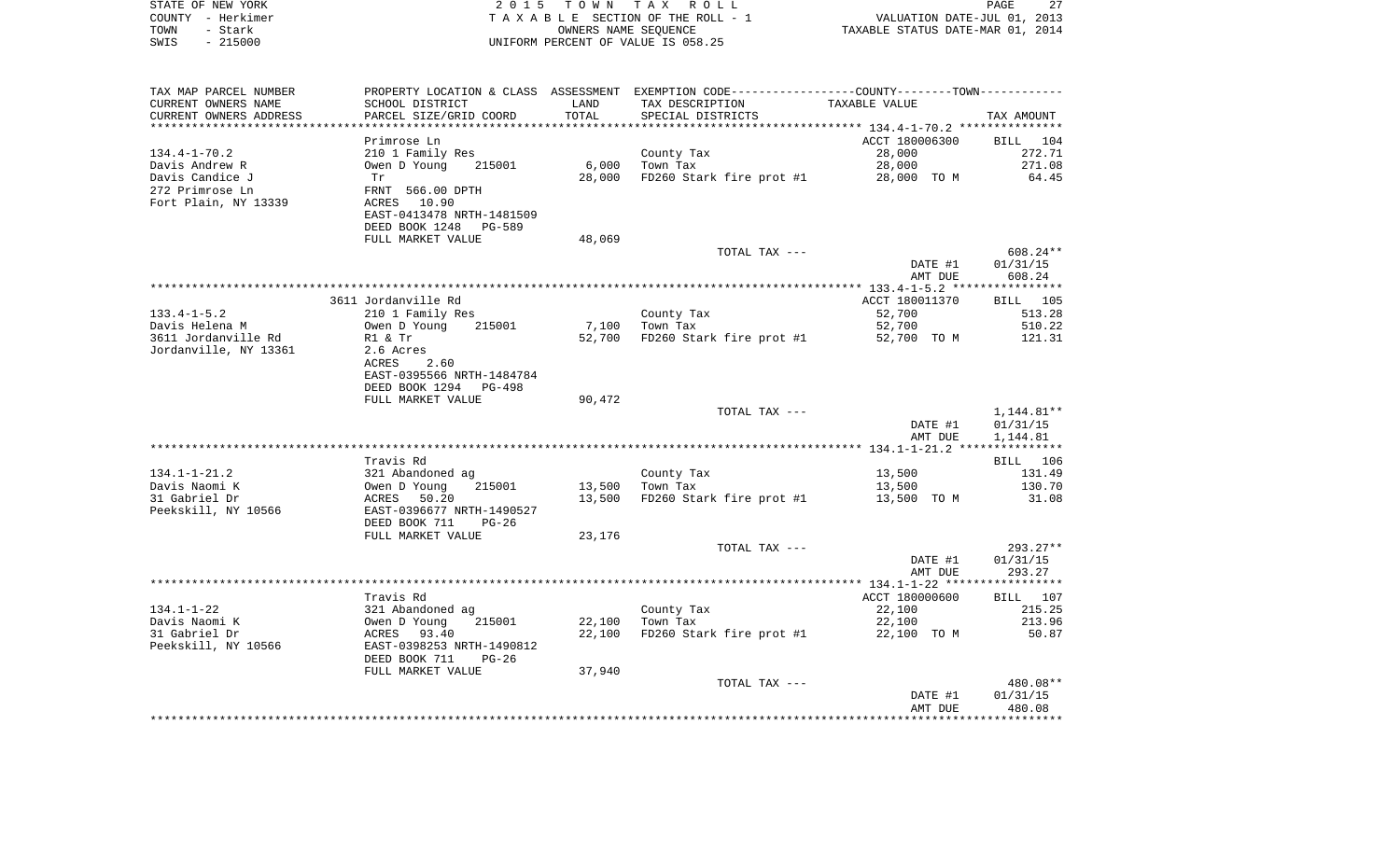| STATE OF NEW YORK<br>COUNTY - Herkimer                 |                                                       |                 | 2015 TOWN TAX ROLL<br>TAXABLE SECTION OF THE ROLL - 1                                         | VALUATION DATE-JUL 01, 2013      | PAGE<br>28           |
|--------------------------------------------------------|-------------------------------------------------------|-----------------|-----------------------------------------------------------------------------------------------|----------------------------------|----------------------|
| TOWN<br>- Stark<br>SWIS<br>$-215000$                   |                                                       |                 | OWNERS NAME SEOUENCE<br>UNIFORM PERCENT OF VALUE IS 058.25                                    | TAXABLE STATUS DATE-MAR 01, 2014 |                      |
| TAX MAP PARCEL NUMBER                                  |                                                       |                 | PROPERTY LOCATION & CLASS ASSESSMENT EXEMPTION CODE---------------COUNTY-------TOWN---------- |                                  |                      |
| CURRENT OWNERS NAME<br>CURRENT OWNERS ADDRESS          | SCHOOL DISTRICT<br>PARCEL SIZE/GRID COORD             | LAND<br>TOTAL   | TAX DESCRIPTION<br>SPECIAL DISTRICTS                                                          | TAXABLE VALUE                    | TAX AMOUNT           |
|                                                        |                                                       |                 |                                                                                               |                                  |                      |
|                                                        | State Route 168                                       |                 |                                                                                               |                                  | BILL<br>108          |
| 128.4-2-2.1<br>Delnero Michael                         | 120 Field crops<br>215001<br>Owen D Young             | 12,000          | AG MKTS<br>41730<br>County Tax                                                                | 3,331<br>3,331<br>8,669          | 84.43                |
| 538 Phillip Rd                                         | Vac Ld                                                |                 | $12,000$ Town Tax                                                                             | 8,669                            | 83.93                |
| Fort Plain, NY 13329                                   | FRNT 870.00 DPTH<br>ACRES 38.50                       |                 | FD260 Stark fire prot #1 12,000 TO M                                                          |                                  | 27.62                |
| MAY BE SUBJECT TO PAYMENT<br>UNDER AGDIST LAW TIL 2021 | EAST-0409279 NRTH-1496982<br>DEED BOOK 1393 PG-85     |                 |                                                                                               |                                  |                      |
|                                                        | FULL MARKET VALUE                                     | 20,601          | TOTAL TAX ---                                                                                 |                                  | 195.98**             |
|                                                        |                                                       |                 |                                                                                               | DATE #1<br>AMT DUE               | 01/31/15<br>195.98   |
|                                                        |                                                       |                 |                                                                                               |                                  |                      |
|                                                        | 1288 Chyle Rd                                         |                 |                                                                                               | ACCT 180000870                   | BILL 109             |
| 141.5–1–9                                              | 210 1 Family Res                                      |                 | County Tax                                                                                    | 56,400                           | 549.32               |
| Demorest George C II<br>Demorest Renee                 | Owen D Young<br>215001<br>R1                          | 5,300<br>56,400 | Town Tax<br>FD260 Stark fire prot #1 56,400 TO M                                              | 56,400                           | 546.04<br>129.83     |
| PO Box 81                                              | FRNT 155.00 DPTH 150.00                               |                 |                                                                                               |                                  |                      |
| Van Hornesville, NY 13475                              | BANK<br>821                                           |                 |                                                                                               |                                  |                      |
|                                                        | EAST-0401878 NRTH-1478314                             |                 |                                                                                               |                                  |                      |
|                                                        | DEED BOOK 928<br>PG-231                               |                 |                                                                                               |                                  |                      |
|                                                        | FULL MARKET VALUE                                     | 96,824          |                                                                                               |                                  |                      |
|                                                        |                                                       |                 | TOTAL TAX ---                                                                                 |                                  | 1,225.19**           |
|                                                        |                                                       |                 |                                                                                               | DATE #1<br>AMT DUE               | 01/31/15<br>1,225.19 |
|                                                        |                                                       |                 |                                                                                               |                                  |                      |
|                                                        | 1230 Travis Rd                                        |                 |                                                                                               |                                  | BILL 110             |
| 134.1-1-2.1                                            | 210 1 Family Res                                      |                 | County Tax                                                                                    | 35,000                           | 340.89               |
| Dennis Theresa                                         | Owen D Young<br>215001                                | 8,200           | Town Tax                                                                                      | 35,000                           | 338.86               |
| 1230 Travis Rd                                         | R1                                                    | 35,000          | FD260 Stark fire prot #1                                                                      | 35,000 TO M                      | 80.57                |
| Mohawk, NY 13407                                       | FRNT 892.70 DPTH<br>ACRES<br>5.50                     |                 |                                                                                               |                                  |                      |
|                                                        | EAST-0398094 NRTH-1494806                             |                 |                                                                                               |                                  |                      |
|                                                        | DEED BOOK 1378<br>PG-788                              |                 |                                                                                               |                                  |                      |
|                                                        | FULL MARKET VALUE                                     | 60,086          |                                                                                               |                                  |                      |
|                                                        |                                                       |                 | TOTAL TAX ---                                                                                 |                                  | $760.32**$           |
|                                                        |                                                       |                 |                                                                                               | DATE #1                          | 01/31/15             |
|                                                        |                                                       |                 |                                                                                               | AMT DUE                          | 760.32               |
|                                                        | 520 Elwood Rd                                         |                 |                                                                                               | ACCT 180012000                   | BILL 111             |
| $135.3 - 1 - 4$                                        | 242 Rurl res&rec                                      |                 | County Tax                                                                                    | 70,400                           | 685.67               |
| Derose Serena                                          | Owen D Young<br>215001                                | 23,800          | Town Tax                                                                                      | 70,400                           | 681.59               |
| 520 Elwood Rd                                          | F                                                     | 70,400          | FD260 Stark fire prot #1                                                                      | 70,400 TO M                      | 162.06               |
| Fort Plain, NY 13339                                   | FRNT 2315.00 DPTH                                     |                 |                                                                                               |                                  |                      |
|                                                        | ACRES 44.00                                           |                 |                                                                                               |                                  |                      |
|                                                        | EAST-0423288 NRTH-1485271<br>DEED BOOK 00647 PG-00460 |                 |                                                                                               |                                  |                      |
|                                                        | FULL MARKET VALUE                                     | 120,858         |                                                                                               |                                  |                      |
|                                                        |                                                       |                 | TOTAL TAX ---                                                                                 |                                  | $1,529.32**$         |
|                                                        |                                                       |                 |                                                                                               | DATE #1                          | 01/31/15             |

AMT DUE 1,529.32 \*\*\*\*\*\*\*\*\*\*\*\*\*\*\*\*\*\*\*\*\*\*\*\*\*\*\*\*\*\*\*\*\*\*\*\*\*\*\*\*\*\*\*\*\*\*\*\*\*\*\*\*\*\*\*\*\*\*\*\*\*\*\*\*\*\*\*\*\*\*\*\*\*\*\*\*\*\*\*\*\*\*\*\*\*\*\*\*\*\*\*\*\*\*\*\*\*\*\*\*\*\*\*\*\*\*\*\*\*\*\*\*\*\*\*\*\*\*\*\*\*\*\*\*\*\*\*\*\*\*\*\*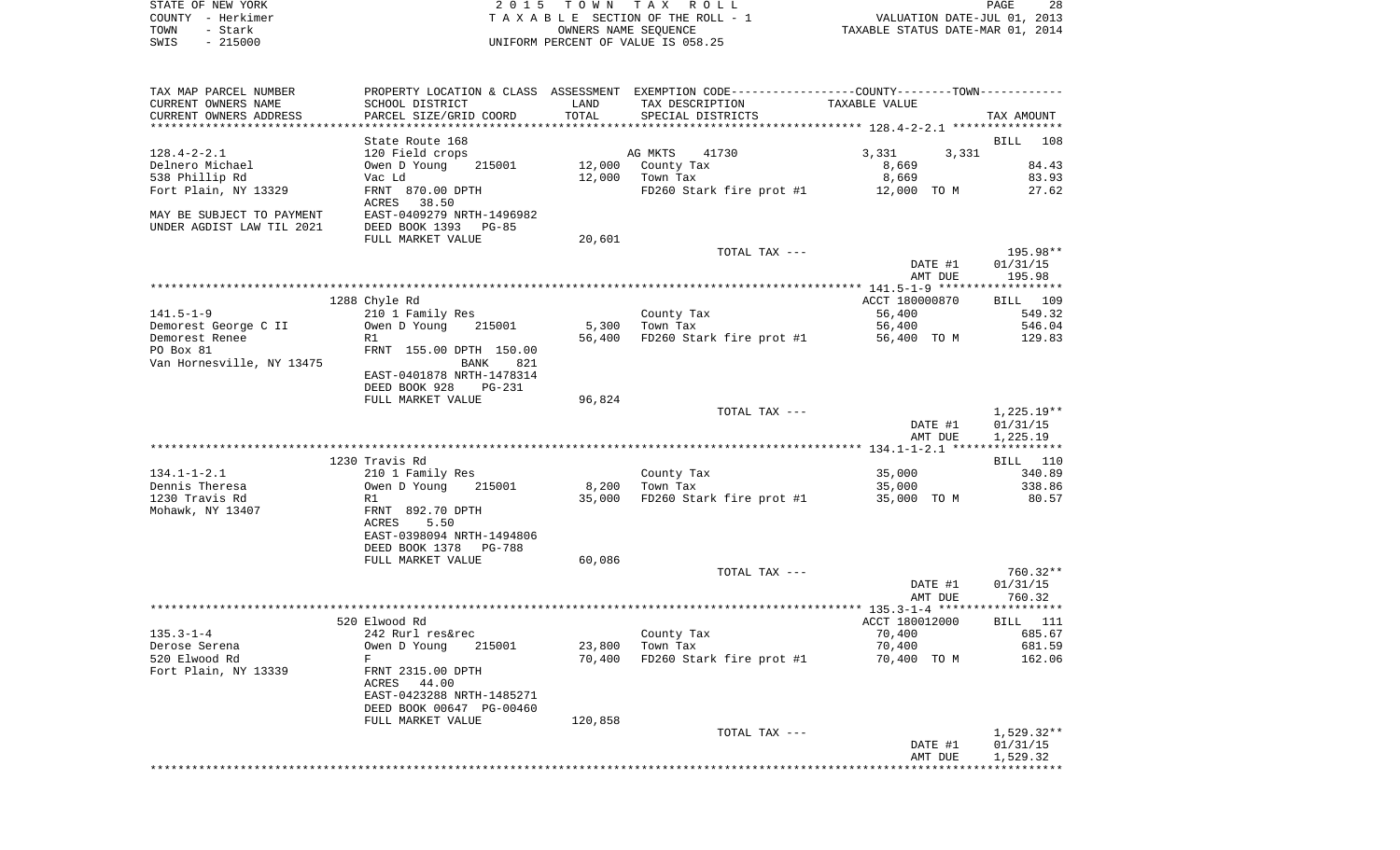|      | STATE OF NEW YORK | 2015 TOWN TAX ROLL                 | 29<br><b>PAGE</b>                |
|------|-------------------|------------------------------------|----------------------------------|
|      | COUNTY - Herkimer | TAXABLE SECTION OF THE ROLL - 1    | VALUATION DATE-JUL 01, 2013      |
| TOWN | - Stark           | OWNERS NAME SEOUENCE               | TAXABLE STATUS DATE-MAR 01, 2014 |
| SWIS | - 215000          | UNIFORM PERCENT OF VALUE IS 058.25 |                                  |

| TAX MAP PARCEL NUMBER            |                                            |                 | PROPERTY LOCATION & CLASS ASSESSMENT EXEMPTION CODE---------------COUNTY-------TOWN---------- |                    |                    |
|----------------------------------|--------------------------------------------|-----------------|-----------------------------------------------------------------------------------------------|--------------------|--------------------|
| CURRENT OWNERS NAME              | SCHOOL DISTRICT                            | LAND            | TAX DESCRIPTION                                                                               | TAXABLE VALUE      |                    |
| CURRENT OWNERS ADDRESS           | PARCEL SIZE/GRID COORD                     | TOTAL           | SPECIAL DISTRICTS                                                                             |                    | TAX AMOUNT         |
| ********************             |                                            | *************** |                                                                                               |                    |                    |
|                                  | Cemetery Rd                                |                 |                                                                                               |                    | <b>BILL</b><br>112 |
| $141.1 - 2 - 8.3$                | 323 Vacant rural                           |                 | County Tax                                                                                    | 800                | 7.79               |
| Desens Joan                      | Owen D Young<br>215001                     | 800             | Town Tax                                                                                      | 800                | 7.75               |
| 131 Apple Ln                     | 5 Acres                                    | 800             | FD260 Stark fire prot #1                                                                      | 800 TO M           | 1.84               |
| Jordanville, NY 13361            | ACRES<br>0.79<br>EAST-0402613 NRTH-1480436 |                 |                                                                                               |                    |                    |
|                                  | DEED BOOK 1256<br>PG-374                   |                 |                                                                                               |                    |                    |
|                                  | FULL MARKET VALUE                          | 1,373           |                                                                                               |                    |                    |
|                                  |                                            |                 | TOTAL TAX ---                                                                                 |                    | 17.38**            |
|                                  |                                            |                 |                                                                                               | DATE #1            | 01/31/15           |
|                                  |                                            |                 |                                                                                               | AMT DUE            | 17.38              |
|                                  |                                            |                 |                                                                                               |                    |                    |
|                                  | 131 Apple Ln                               |                 |                                                                                               |                    | BILL 113           |
| $141.1 - 2 - 9$                  | 210 1 Family Res                           |                 | County Tax                                                                                    | 86,000             | 837.61             |
| Desens Joan                      | Owen D Young<br>215001                     | 8,800           | Town Tax                                                                                      | 86,000             | 832.62             |
| 131 Apple Ln                     | ACRES<br>5.10                              | 86,000          | FD260 Stark fire prot #1                                                                      | 86,000 TO M        | 197.97             |
| VanHornesville, NY 13475         | EAST-0402823 NRTH-1480542                  |                 |                                                                                               |                    |                    |
|                                  | DEED BOOK 1256<br>PG-374                   |                 |                                                                                               |                    |                    |
|                                  | FULL MARKET VALUE                          | 147,639         |                                                                                               |                    |                    |
|                                  |                                            |                 | TOTAL TAX ---                                                                                 |                    | $1,868.20**$       |
|                                  |                                            |                 |                                                                                               | DATE #1<br>AMT DUE | 01/31/15           |
|                                  |                                            |                 |                                                                                               |                    | 1,868.20           |
|                                  | Lighthall Rd                               |                 |                                                                                               |                    | BILL 114           |
| $134.2 - 3 - 11$                 | 270 Mfg housing                            |                 | County Tax                                                                                    | 32,900             | 320.44             |
| Detiberis Robert V               | 215001<br>Owen D Young                     | 16,600          | Town Tax                                                                                      | 32,900             | 318.52             |
| Detiberis Joyce                  | 21.30<br>ACRES                             | 32,900          | FD260 Stark fire prot #1                                                                      | 32,900 TO M        | 75.73              |
| 3172 Valhalla Dr                 | EAST-0416634 NRTH-1492976                  |                 |                                                                                               |                    |                    |
| Bronx, NY 10465                  | DEED BOOK 801<br>$PG-384$                  |                 |                                                                                               |                    |                    |
|                                  | FULL MARKET VALUE                          | 56,481          |                                                                                               |                    |                    |
|                                  |                                            |                 | TOTAL TAX ---                                                                                 |                    | $714.69**$         |
|                                  |                                            |                 |                                                                                               | DATE #1            | 01/31/15           |
|                                  |                                            |                 |                                                                                               | AMT DUE            | 714.69             |
|                                  |                                            |                 |                                                                                               |                    |                    |
|                                  | Lighthall Rd                               |                 |                                                                                               |                    | BILL 115           |
| $134.2 - 3 - 6$<br>Dias Manuel G | 321 Abandoned ag<br>215001                 | 11,400          | County Tax<br>Town Tax                                                                        | 11,400             | 111.03<br>110.37   |
| 1 Jane St                        | Owen D Young<br>23.0 Acres                 | 11,400          | School Relevy                                                                                 | 11,400             | 368.22             |
| Selden, NY 11784                 | ACRES 23.00                                |                 | FD260 Stark fire prot #1                                                                      | 11,400 TO M        | 26.24              |
|                                  | EAST-0418870 NRTH-1493023                  |                 |                                                                                               |                    |                    |
|                                  | DEED BOOK 880<br>PG-493                    |                 |                                                                                               |                    |                    |
|                                  | FULL MARKET VALUE                          | 19,571          |                                                                                               |                    |                    |
|                                  |                                            |                 | TOTAL TAX ---                                                                                 |                    | $615.86**$         |
|                                  |                                            |                 |                                                                                               | DATE #1            | 01/31/15           |
|                                  |                                            |                 |                                                                                               | AMT DUE            | 615.86             |
|                                  |                                            |                 |                                                                                               |                    |                    |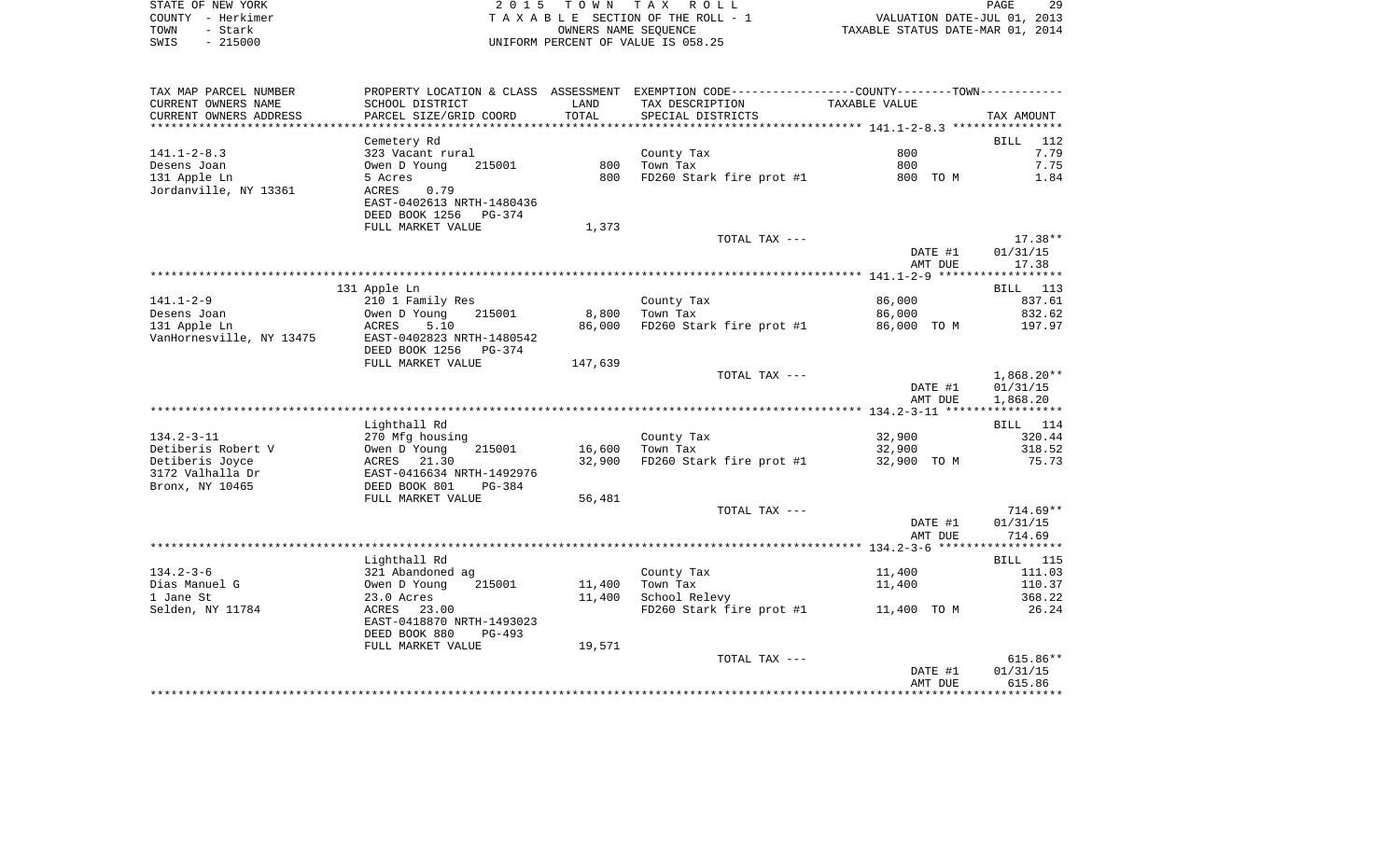|      | STATE OF NEW YORK | 2015 TOWN TAX ROLL                 | 30<br><b>PAGE</b>                |
|------|-------------------|------------------------------------|----------------------------------|
|      | COUNTY - Herkimer | TAXABLE SECTION OF THE ROLL - 1    | VALUATION DATE-JUL 01, 2013      |
| TOWN | - Stark           | OWNERS NAME SEOUENCE               | TAXABLE STATUS DATE-MAR 01, 2014 |
| SWIS | $-215000$         | UNIFORM PERCENT OF VALUE IS 058.25 |                                  |

| TAX MAP PARCEL NUMBER    |                                                                                                                                 |               | PROPERTY LOCATION & CLASS ASSESSMENT EXEMPTION CODE----------------COUNTY--------TOWN---------- |                    |                      |
|--------------------------|---------------------------------------------------------------------------------------------------------------------------------|---------------|-------------------------------------------------------------------------------------------------|--------------------|----------------------|
| CURRENT OWNERS NAME      | SCHOOL DISTRICT                                                                                                                 | LAND          | TAX DESCRIPTION                                                                                 | TAXABLE VALUE      |                      |
| CURRENT OWNERS ADDRESS   | PARCEL SIZE/GRID COORD                                                                                                          | TOTAL         | SPECIAL DISTRICTS                                                                               |                    | TAX AMOUNT           |
|                          |                                                                                                                                 |               |                                                                                                 |                    |                      |
|                          | Lighthall Rd                                                                                                                    |               |                                                                                                 |                    | BILL 116             |
| $134.2 - 3 - 7$          | 321 Abandoned ag                                                                                                                |               | County Tax                                                                                      | 13,500             | 131.49               |
| Dias Manuel G            | Owen D Young                                                                                                                    | 215001 13,500 | Town Tax                                                                                        | 13,500             | 130.70               |
| 1 Jane St                | 30.4 Acres                                                                                                                      | 13,500        | School Relevy                                                                                   |                    | 436.05               |
| Selden, NY 11784         | ACRES 30.40<br>EAST-0418412 NRTH-1493002<br>DEED BOOK 880<br>PG-493                                                             |               | FD260 Stark fire prot #1 13,500 TO M                                                            |                    | 31.08                |
|                          | FULL MARKET VALUE                                                                                                               | 23,176        |                                                                                                 |                    |                      |
|                          |                                                                                                                                 |               | TOTAL TAX ---                                                                                   |                    | $729.32**$           |
|                          |                                                                                                                                 |               |                                                                                                 | DATE #1            | 01/31/15             |
|                          |                                                                                                                                 |               |                                                                                                 | AMT DUE            | 729.32               |
|                          |                                                                                                                                 |               |                                                                                                 |                    |                      |
|                          | Morgan Rd                                                                                                                       |               |                                                                                                 | ACCT 180001530     | BILL 117             |
| $134.4 - 1 - 66$         | 242 Rurl res&rec                                                                                                                |               | County Tax                                                                                      | 65,000             | 633.08               |
| DiMauro Living Trust     | Owen D Young<br>215001                                                                                                          | 42,300        | Town Tax                                                                                        | 65,000             | 629.30               |
| 119 Vail's Lake Shore Dr | Merged $W/66$ & 67 (2000) 65,000                                                                                                |               | FD260 Stark fire prot #1 65,000 TO M                                                            |                    | 149.63               |
| Brewster, NY 10509       | Morgan Place<br>2001 Merged W/2.3&61<br>FRNT 3495.00 DPTH<br>ACRES 131.30<br>EAST-0410706 NRTH-1482807<br>DEED BOOK 1461 PG-725 |               |                                                                                                 |                    |                      |
|                          | FULL MARKET VALUE                                                                                                               | 111,588       |                                                                                                 |                    |                      |
|                          |                                                                                                                                 |               | TOTAL TAX ---                                                                                   |                    | 1,412.01**           |
|                          |                                                                                                                                 |               |                                                                                                 | DATE #1            | 01/31/15             |
|                          |                                                                                                                                 |               |                                                                                                 | AMT DUE            | 1,412.01             |
|                          | State Route 80                                                                                                                  |               |                                                                                                 |                    | BILL 118             |
| $134.4 - 2 - 5$          | 242 Rurl res&rec                                                                                                                |               | County Tax                                                                                      | 59,200             | 576.59               |
| DiMauro Living Trust     | Owen D Young 215001 39,200 Town Tax                                                                                             |               |                                                                                                 | 59,200             | 573.15               |
| 119 Vails Lake Shore Dr  | Mohawk trails subdiv 2002                                                                                                       | 59,200        | FD260 Stark fire prot #1                                                                        | 59,200 TO M        | 136.28               |
| Brewster, NY 10509       | FRNT 478.00 DPTH<br>ACRES 55.40                                                                                                 |               |                                                                                                 |                    |                      |
|                          | EAST-0413597 NRTH-1485428<br>DEED BOOK 1461 PG-729                                                                              |               |                                                                                                 |                    |                      |
|                          | FULL MARKET VALUE                                                                                                               | 101,631       |                                                                                                 |                    |                      |
|                          |                                                                                                                                 |               | TOTAL TAX ---                                                                                   |                    | 1,286.02**           |
|                          |                                                                                                                                 |               |                                                                                                 | DATE #1<br>AMT DUE | 01/31/15<br>1,286.02 |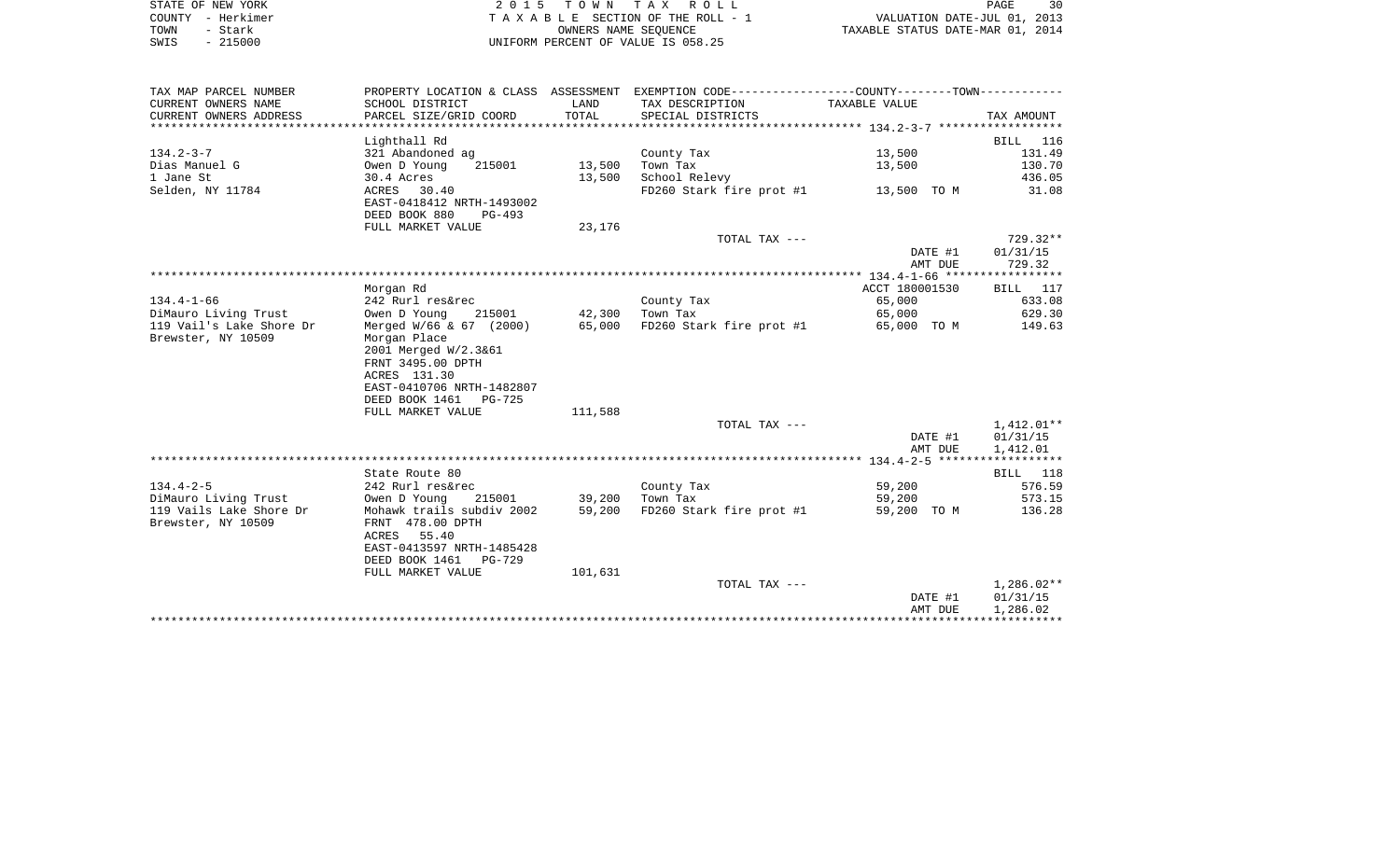| STATE OF NEW YORK | 2015 TOWN TAX ROLL                    | 31<br>PAGE                       |
|-------------------|---------------------------------------|----------------------------------|
| COUNTY - Herkimer | T A X A B L E SECTION OF THE ROLL - 1 | VALUATION DATE-JUL 01, 2013      |
| TOWN<br>- Stark   | OWNERS NAME SEOUENCE                  | TAXABLE STATUS DATE-MAR 01, 2014 |
| $-215000$<br>SWIS | UNIFORM PERCENT OF VALUE IS 058.25    |                                  |

 $\frac{31}{2013}$ <br> $\frac{2013}{2014}$ 

| TAX MAP PARCEL NUMBER   |                                             |         | PROPERTY LOCATION & CLASS ASSESSMENT EXEMPTION CODE---------------COUNTY-------TOWN---------- |                                              |                       |
|-------------------------|---------------------------------------------|---------|-----------------------------------------------------------------------------------------------|----------------------------------------------|-----------------------|
| CURRENT OWNERS NAME     | SCHOOL DISTRICT                             | LAND    | TAX DESCRIPTION                                                                               | TAXABLE VALUE                                |                       |
| CURRENT OWNERS ADDRESS  | PARCEL SIZE/GRID COORD                      | TOTAL   | SPECIAL DISTRICTS                                                                             |                                              | TAX AMOUNT            |
|                         |                                             |         |                                                                                               |                                              |                       |
|                         | State Route 80                              |         |                                                                                               |                                              | BILL 119              |
| $134.4 - 2 - 6$         | 322 Rural vac>10                            |         | County Tax                                                                                    | 16,100                                       | 156.81                |
| DiMauro Living Trust    | Owen D Young<br>215001                      | 16,100  | Town Tax                                                                                      | 16,100                                       | 155.87                |
| 119 Vails Lake Shore Dr | Mohawk trails subdiv 2002                   | 16,100  | FD260 Stark fire prot #1                                                                      | 16,100 TO M                                  | 37.06                 |
| Brewster, NY 10509      | FRNT 650.00 DPTH                            |         |                                                                                               |                                              |                       |
|                         | 10.00<br>ACRES<br>EAST-0412514 NRTH-1484259 |         |                                                                                               |                                              |                       |
|                         | DEED BOOK 1461<br>PG-729                    |         |                                                                                               |                                              |                       |
|                         | FULL MARKET VALUE                           | 27,639  |                                                                                               |                                              |                       |
|                         |                                             |         | TOTAL TAX ---                                                                                 |                                              | 349.74**              |
|                         |                                             |         |                                                                                               | DATE #1                                      | 01/31/15              |
|                         |                                             |         |                                                                                               | AMT DUE                                      | 349.74                |
|                         |                                             |         |                                                                                               |                                              | * * * * * * * * * * * |
|                         | Primrose Ln                                 |         |                                                                                               |                                              | BILL 120              |
| $134.4 - 2 - 7$         | 322 Rural vac>10                            |         | County Tax                                                                                    | 29,500                                       | 287.32                |
| DiMauro Living Trust    | Owen D Young<br>215001                      | 29,500  | Town Tax                                                                                      | 29,500                                       | 285.61                |
| 119 Vails Lake Shore Dr | Mohawk trails subdiv 2002                   | 29,500  | FD260 Stark fire prot #1                                                                      | 29,500 TO M                                  | 67.91                 |
| Brewster, NY 10509      | FRNT 250.00 DPTH                            |         |                                                                                               |                                              |                       |
|                         | 68.30<br>ACRES                              |         |                                                                                               |                                              |                       |
|                         | EAST-0414173 NRTH-1484456                   |         |                                                                                               |                                              |                       |
|                         | DEED BOOK 1461<br>PG-729                    |         |                                                                                               |                                              |                       |
|                         | FULL MARKET VALUE                           | 50,644  | TOTAL TAX ---                                                                                 |                                              | 640.84**              |
|                         |                                             |         |                                                                                               | DATE #1                                      | 01/31/15              |
|                         |                                             |         |                                                                                               | AMT DUE                                      | 640.84                |
|                         |                                             |         |                                                                                               | ************** 141.2-1-15 ****************** |                       |
|                         | 124/126 Wiltse Corners Rd                   |         |                                                                                               | ACCT 180003360                               | BILL<br>121           |
| $141.2 - 1 - 15$        | 112 Dairy farm                              |         | County Tax                                                                                    | 125,000                                      | 1,217.46              |
| Doody Patrick R         | Owen D Young<br>215001                      | 28,200  | Town Tax                                                                                      | 125,000                                      | 1,210.20              |
| Augur-Doody Amy J       | Farm                                        | 125,000 | School Relevy                                                                                 |                                              | 3,479.76              |
| 124 Wiltse Corners Rd   | ACRES<br>68.70                              |         | FD260 Stark fire prot #1                                                                      | 125,000 TO M                                 | 287.74                |
| Jordanville, NY 13361   | EAST-0412972 NRTH-1471924                   |         |                                                                                               |                                              |                       |
|                         | DEED BOOK 1447<br><b>PG-859</b>             |         |                                                                                               |                                              |                       |
|                         | FULL MARKET VALUE                           | 214,592 |                                                                                               |                                              |                       |
|                         |                                             |         | TOTAL TAX ---                                                                                 |                                              | $6,195.16**$          |
|                         |                                             |         |                                                                                               | DATE #1<br>AMT DUE                           | 01/31/15<br>6.195.16  |
|                         |                                             |         |                                                                                               |                                              |                       |
|                         | 202 Frog City Rd                            |         |                                                                                               |                                              | BILL 122              |
| $135.1 - 1 - 6.1$       | 210 1 Family Res                            |         | County Tax                                                                                    | 59,000                                       | 574.64                |
| Dornburgh David         | 215001<br>Owen D Young                      | 6,700   | Town Tax                                                                                      | 59,000                                       | 571.21                |
| Dornburgh Nancy         | R1                                          | 59,000  | FD260 Stark fire prot #1                                                                      | 59,000 TO M                                  | 135.82                |
| 202 Frog City Rd        | ACRES<br>2.10                               |         |                                                                                               |                                              |                       |
| Fort Plain, NY 13339    | EAST-0422699 NRTH-1492215                   |         |                                                                                               |                                              |                       |
|                         | DEED BOOK 768<br>$PG-138$                   |         |                                                                                               |                                              |                       |
|                         | FULL MARKET VALUE                           | 101,288 |                                                                                               |                                              |                       |
|                         |                                             |         | TOTAL TAX ---                                                                                 |                                              | $1,281.67**$          |
|                         |                                             |         |                                                                                               | DATE #1                                      | 01/31/15              |
|                         |                                             |         |                                                                                               | AMT DUE                                      | 1,281.67              |
|                         |                                             |         |                                                                                               |                                              |                       |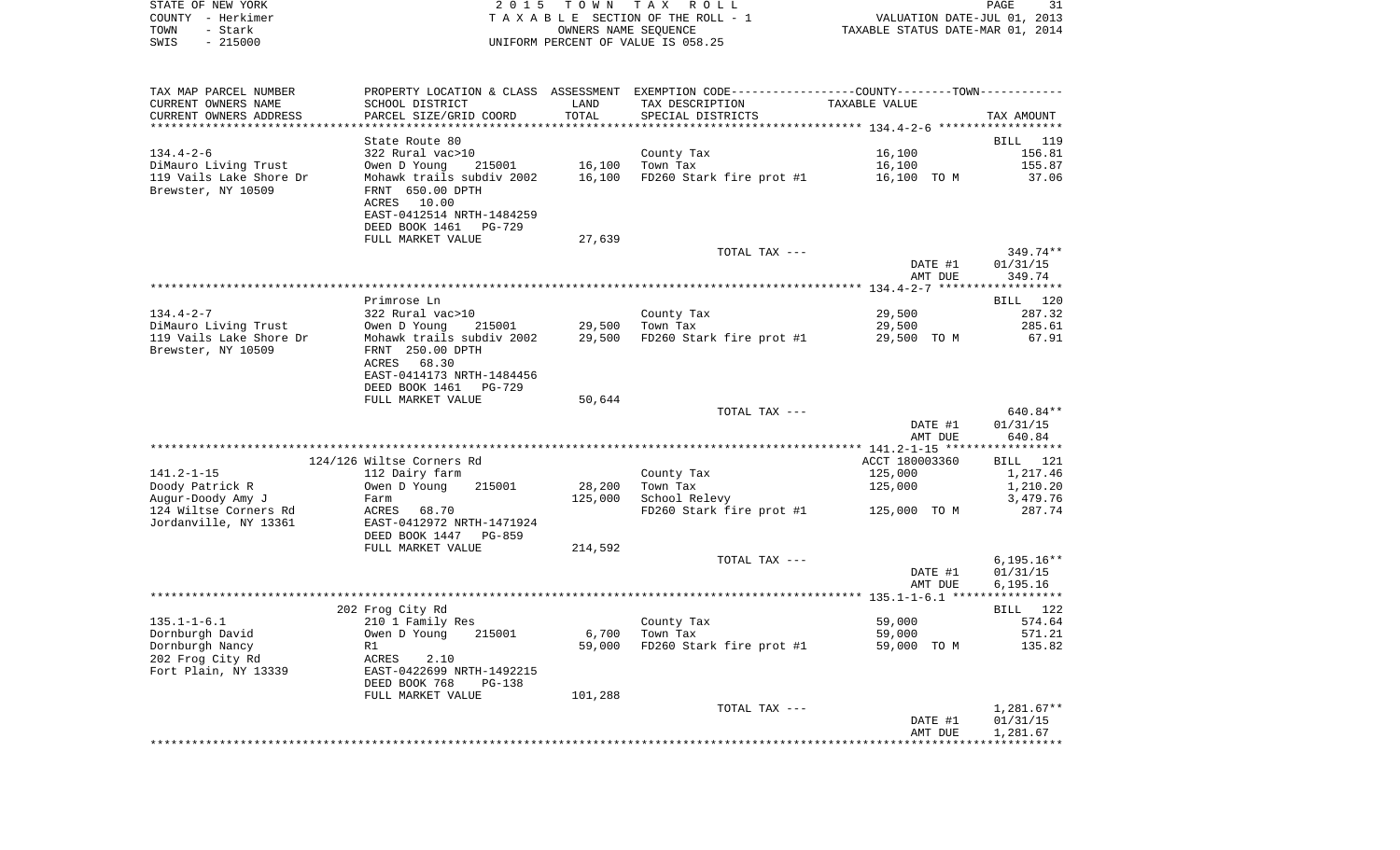| STATE OF NEW YORK                               |                                                      | 2015 TOWN | TAX ROLL                                                                                      |                                  | PAGE<br>32        |
|-------------------------------------------------|------------------------------------------------------|-----------|-----------------------------------------------------------------------------------------------|----------------------------------|-------------------|
| COUNTY - Herkimer                               |                                                      |           | TAXABLE SECTION OF THE ROLL - 1                                                               | VALUATION DATE-JUL 01, 2013      |                   |
| - Stark<br>TOWN                                 |                                                      |           | OWNERS NAME SEQUENCE                                                                          | TAXABLE STATUS DATE-MAR 01, 2014 |                   |
| SWIS<br>$-215000$                               |                                                      |           | UNIFORM PERCENT OF VALUE IS 058.25                                                            |                                  |                   |
| TAX MAP PARCEL NUMBER                           |                                                      |           | PROPERTY LOCATION & CLASS ASSESSMENT EXEMPTION CODE---------------COUNTY-------TOWN---------- |                                  |                   |
| CURRENT OWNERS NAME                             | SCHOOL DISTRICT                                      | LAND      | TAX DESCRIPTION                                                                               | TAXABLE VALUE                    |                   |
| CURRENT OWNERS ADDRESS<br>********************* | PARCEL SIZE/GRID COORD                               | TOTAL     | SPECIAL DISTRICTS                                                                             |                                  | TAX AMOUNT        |
|                                                 | 142 State Route 168                                  |           |                                                                                               | ACCT 185867                      | BILL 123          |
| $134.2 - 1 - 34.2$                              | 210 1 Family Res                                     |           | County Tax                                                                                    | 70,000                           | 681.78            |
| Doyle Albert H Jr.                              | Owen D Young<br>215001                               |           | 7,300 Town Tax                                                                                | 70,000                           | 677.71            |
| 249 Keyser Lake Rd                              | R1                                                   |           | 70,000 FD260 Stark fire prot #1 70,000 TO M                                                   |                                  | 161.14            |
| Dolgeville, NY 13329                            | FRNT 304.00 DPTH<br>ACRES<br>2.90                    |           |                                                                                               |                                  |                   |
| PRIOR OWNER ON 3/01/2014<br>Doyle Albert H      | EAST-0417302 NRTH-1488471<br>DEED BOOK 1531 PG-352   |           |                                                                                               |                                  |                   |
|                                                 | FULL MARKET VALUE                                    | 120,172   |                                                                                               |                                  |                   |
|                                                 |                                                      |           | TOTAL TAX ---                                                                                 |                                  | $1,520.63**$      |
|                                                 |                                                      |           |                                                                                               | DATE #1                          | 01/31/15          |
|                                                 |                                                      |           |                                                                                               | AMT DUE                          | 1,520.63          |
|                                                 |                                                      |           |                                                                                               |                                  |                   |
|                                                 | lighthall Rd                                         |           |                                                                                               |                                  | BILL 124          |
| $135.1 - 1 - 3$<br>Duffy William&Phyllis        | 910 Priv forest<br>215001<br>Owen D Young            |           | County Tax<br>1,500 Town Tax                                                                  | 1,500<br>1,500                   | 14.61<br>14.52    |
| lighthall Rd                                    | ACRES<br>5.00                                        |           | 1,500 School Relevy                                                                           |                                  | 48.46             |
| Stark, NY                                       | EAST-0423623 NRTH-1492915<br>DEED BOOK 1150 PG-297   |           |                                                                                               |                                  |                   |
|                                                 | FULL MARKET VALUE                                    | 2,575     |                                                                                               |                                  |                   |
|                                                 |                                                      |           | TOTAL TAX ---                                                                                 |                                  | $77.59**$         |
|                                                 |                                                      |           |                                                                                               | DATE #1<br>AMT DUE               | 01/31/15<br>77.59 |
|                                                 |                                                      |           |                                                                                               |                                  |                   |
|                                                 | State Route 80                                       |           |                                                                                               | ACCT 180009600                   | <b>BILL</b> 125   |
| $134.4 - 1 - 31$                                | 314 Rural vac<10                                     |           | County Tax                                                                                    | 200                              | 1.95              |
| Dunckel Vern A                                  | Owen D Young<br>215001                               |           | 200 Town Tax                                                                                  | 200                              | 1.94              |
| 3251 State Route 80                             | FRNT 75.00 DPTH 187.00                               |           | 200 FD260 Stark fire prot #1                                                                  | 200 TO M                         | .46               |
| Fort Plain, NY 13339                            | EAST-0419445 NRTH-1489227                            |           |                                                                                               |                                  |                   |
|                                                 | DEED BOOK 00646 PG-00010                             |           |                                                                                               |                                  |                   |
|                                                 | FULL MARKET VALUE                                    | 343       |                                                                                               |                                  |                   |
|                                                 |                                                      |           | TOTAL TAX ---                                                                                 |                                  | $4.35**$          |
|                                                 |                                                      |           |                                                                                               | DATE #1                          | 01/31/15          |
|                                                 |                                                      |           |                                                                                               | AMT DUE                          | 4.35              |
|                                                 | 3251 State Route 80                                  |           |                                                                                               | ACCT 180007920                   | BILL 126          |
| $134.4 - 1 - 32$                                | 210 1 Family Res                                     |           | County Tax                                                                                    | 53,500                           | 521.07            |
| Dunckel Vern A                                  | Owen D Young 215001                                  |           | 5,700 Town Tax                                                                                | 53,500                           | 517.97            |
| 3251 State Route 80                             | R1                                                   |           | 53,500 FD260 Stark fire prot #1 53,500 TO M                                                   |                                  | 123.15            |
| Fort Plain, NY 13339                            | FRNT 190.00 DPTH 190.00<br>EAST-0419539 NRTH-1489284 |           |                                                                                               |                                  |                   |
|                                                 | DEED BOOK 688<br>PG-819                              |           |                                                                                               |                                  |                   |
|                                                 | סוודות את סיסטסמאן ד                                 | 01 01 E   |                                                                                               |                                  |                   |

| FULL MARKET VALUE | 91,845 |               |         |              |
|-------------------|--------|---------------|---------|--------------|
|                   |        | TOTAL TAX --- |         | $1.162.19**$ |
|                   |        |               | DATE #1 | 01/31/15     |
|                   |        |               | AMT DUE | 1,162.19     |
|                   |        |               |         |              |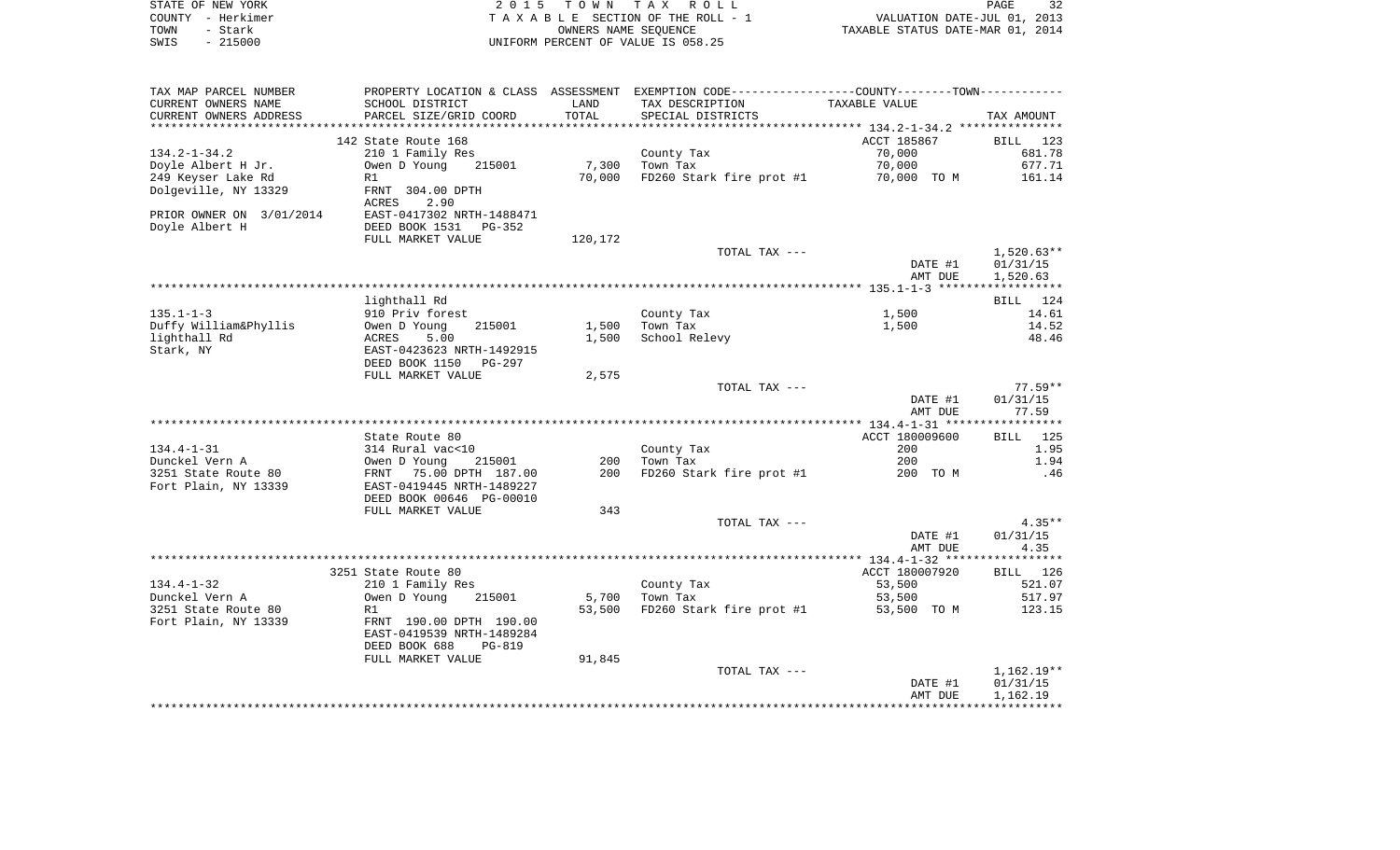|      | STATE OF NEW YORK | 2015 TOWN TAX ROLL                 | PAGE                             |
|------|-------------------|------------------------------------|----------------------------------|
|      | COUNTY - Herkimer | TAXABLE SECTION OF THE ROLL - 1    | VALUATION DATE-JUL 01, 2013      |
| TOWN | - Stark           | OWNERS NAME SEOUENCE               | TAXABLE STATUS DATE-MAR 01, 2014 |
| SWIS | $-215000$         | UNIFORM PERCENT OF VALUE IS 058.25 |                                  |

| TAX MAP PARCEL NUMBER                             | PROPERTY LOCATION & CLASS ASSESSMENT EXEMPTION CODE---------------COUNTY-------TOWN---------- |         |                                                         |                |                    |
|---------------------------------------------------|-----------------------------------------------------------------------------------------------|---------|---------------------------------------------------------|----------------|--------------------|
| CURRENT OWNERS NAME                               | SCHOOL DISTRICT                                                                               | LAND    | TAX DESCRIPTION                                         | TAXABLE VALUE  |                    |
| CURRENT OWNERS ADDRESS<br>*********************** | PARCEL SIZE/GRID COORD                                                                        | TOTAL   | SPECIAL DISTRICTS                                       |                | TAX AMOUNT         |
|                                                   |                                                                                               |         |                                                         |                |                    |
|                                                   | 134 Frog City Rd                                                                              |         |                                                         | ACCT 180014270 | BILL 127           |
| $135.1 - 1 - 6.2$                                 | 312 Vac w/imprv<br>215001                                                                     | 4,400   | County Tax                                              | 12,400         | 120.77             |
| Durham Andrette K                                 | Owen D Young                                                                                  |         | Town Tax                                                | 12,400         | 120.05             |
| 168 Pumpkinhook Rd<br>Jordanville, NY 13361       | R1<br>ACRES<br>9.90                                                                           | 12,400  | School Relevy<br>FD260 Stark fire prot $#1$ 12,400 TO M |                | 400.51<br>28.54    |
|                                                   | EAST-0422991 NRTH-1491630                                                                     |         |                                                         |                |                    |
| PRIOR OWNER ON 3/01/2014                          | DEED BOOK 935<br>PG-86                                                                        |         |                                                         |                |                    |
| Durham Andrette K                                 | FULL MARKET VALUE                                                                             | 21,288  |                                                         |                |                    |
|                                                   |                                                                                               |         | TOTAL TAX ---                                           |                | 669.87**           |
|                                                   |                                                                                               |         |                                                         | DATE #1        | 01/31/15           |
|                                                   |                                                                                               |         |                                                         | AMT DUE        | 669.87             |
|                                                   |                                                                                               |         |                                                         |                |                    |
|                                                   | 111 Hoke Rd                                                                                   |         |                                                         | ACCT 180000361 | BILL 128           |
| $134.3 - 1 - 17$                                  | 210 1 Family Res                                                                              |         | County Tax                                              | 117,300        | 1,142.46           |
| Durham Ormond G                                   | Owen D Young<br>215001                                                                        | 5,500   | Town Tax                                                | 117,300        | 1,135.65           |
| Durham Jeanette R                                 | Ward Farm Inn                                                                                 | 117,300 | FD260 Stark fire prot #1                                | 117,300 TO M   | 270.02             |
| 111 Hoke Rd                                       | R1<br>4.7A                                                                                    |         |                                                         |                |                    |
| Jordanville, NY 13361                             | 4.70 BANK<br>ACRES<br>124                                                                     |         |                                                         |                |                    |
|                                                   | EAST-0408405 NRTH-1486909                                                                     |         |                                                         |                |                    |
|                                                   | DEED BOOK 674<br><b>PG-781</b>                                                                |         |                                                         |                |                    |
|                                                   | FULL MARKET VALUE                                                                             | 201,373 |                                                         |                |                    |
|                                                   |                                                                                               |         | TOTAL TAX ---                                           |                | $2,548.13**$       |
|                                                   |                                                                                               |         |                                                         | DATE #1        | 01/31/15           |
|                                                   |                                                                                               |         |                                                         | AMT DUE        | 2,548.13           |
|                                                   |                                                                                               |         |                                                         |                |                    |
|                                                   | 168 Cemetery Rd                                                                               |         |                                                         |                | BILL 129           |
| $141.1 - 2 - 7$                                   | 210 1 Family Res                                                                              |         | County Tax                                              | 98,400         | 958.38             |
| Durham Ormonde E                                  | Owen D Young<br>215001                                                                        | 9,000   | Town Tax                                                | 98,400         | 952.67             |
| Durham Cheksea                                    | ACRES<br>5.50                                                                                 | 98,400  | FD260 Stark fire prot #1                                | 98,400 TO M    | 226.51             |
| 168 Cemetery Rd                                   | EAST-0402609 NRTH-1479817                                                                     |         |                                                         |                |                    |
| Jordanville, NY 13361                             | DEED BOOK 1174<br>PG-151                                                                      |         |                                                         |                |                    |
|                                                   | FULL MARKET VALUE                                                                             | 168,927 |                                                         |                |                    |
|                                                   |                                                                                               |         | TOTAL TAX ---                                           |                | $2,137.56**$       |
|                                                   |                                                                                               |         |                                                         | DATE #1        | 01/31/15           |
|                                                   |                                                                                               |         |                                                         | AMT DUE        | 2,137.56           |
|                                                   |                                                                                               |         |                                                         |                |                    |
| $134.3 - 2 - 10$                                  | Hoke Rd<br>322 Rural vac>10                                                                   |         | County Tax                                              | 14,500         | BILL 130<br>141.23 |
| Durham Ormonde G III                              | Owen D Young<br>215001                                                                        | 14,500  | Town Tax                                                | 14,500         | 140.38             |
| Durham Jeanette R                                 | Wild Turkey                                                                                   | 14,500  | FD260 Stark fire prot #1                                | 14,500 TO M    | 33.38              |
| 111 Hoke Rd                                       | subdivision 2002                                                                              |         |                                                         |                |                    |
| Jordanville, NY 13361                             | FRNT 450.00 DPTH                                                                              |         |                                                         |                |                    |
|                                                   | ACRES<br>12.00                                                                                |         |                                                         |                |                    |
|                                                   | EAST-0408943 NRTH-1487310                                                                     |         |                                                         |                |                    |
|                                                   | DEED BOOK 896<br>PG-407                                                                       |         |                                                         |                |                    |
|                                                   | FULL MARKET VALUE                                                                             | 24,893  |                                                         |                |                    |
|                                                   |                                                                                               |         | TOTAL TAX ---                                           |                | 314.99**           |
|                                                   |                                                                                               |         |                                                         | DATE #1        | 01/31/15           |
|                                                   |                                                                                               |         |                                                         | AMT DUE        | 314.99             |
|                                                   |                                                                                               |         |                                                         |                | *************      |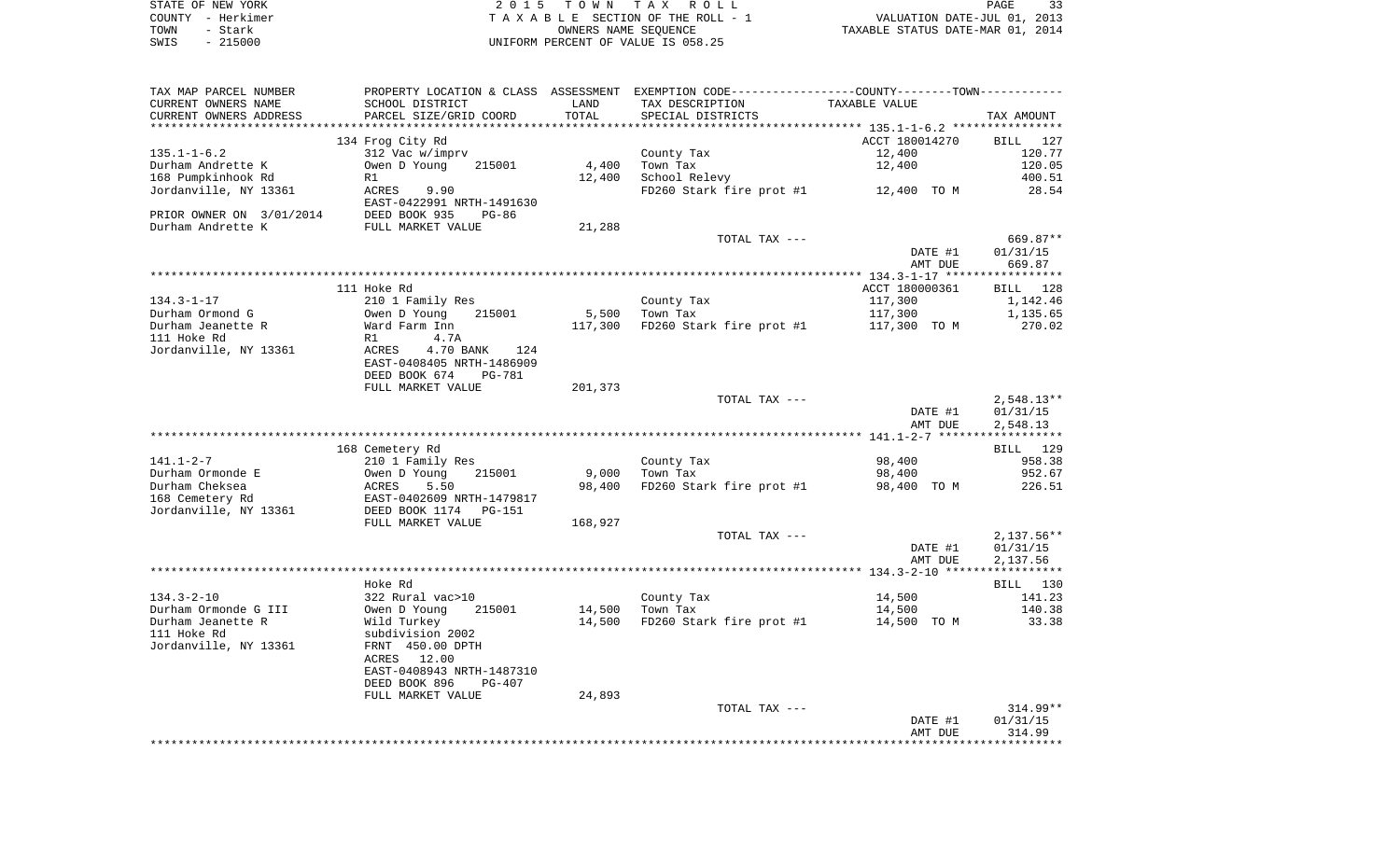| STATE OF NEW YORK     |                                      | 2015 TOWN TAX ROLL                 | PAGE                                                        | -34 |
|-----------------------|--------------------------------------|------------------------------------|-------------------------------------------------------------|-----|
| - Herkimer<br>COUNTY  |                                      | TAXABLE SECTION OF THE ROLL - 1    | VALUATION DATE-JUL 01, 2013                                 |     |
| - Stark<br>TOWN       |                                      | OWNERS NAME SEOUENCE               | TAXABLE STATUS DATE-MAR 01, 2014                            |     |
| $-215000$<br>SWIS     |                                      | UNIFORM PERCENT OF VALUE IS 058.25 |                                                             |     |
|                       |                                      |                                    |                                                             |     |
|                       |                                      |                                    |                                                             |     |
|                       |                                      |                                    |                                                             |     |
| TAX MAP PARCEL NUMBER | PROPERTY LOCATION & CLASS ASSESSMENT |                                    | EXEMPTION CODE-----------------COUNTY-------TOWN----------- |     |
| CURRENT OWNERS NAME   | SCHOOL DISTRICT                      | LAND<br>TAX DESCRIPTION            | TAXABLE VALUE                                               |     |

| CURRENT OWNERS ADDRESS    | PARCEL SIZE/GRID COORD         | TOTAL   | SPECIAL DISTRICTS        |                                      | TAX AMOUNT         |
|---------------------------|--------------------------------|---------|--------------------------|--------------------------------------|--------------------|
|                           |                                |         |                          | ************ 127.4-1-18.7 ********** |                    |
|                           | 1472 State Route 168           |         |                          |                                      | 131<br><b>BILL</b> |
| $127.4 - 1 - 18.7$        | 210 1 Family Res               |         | County Tax               | 54,600                               | 531.79             |
| Dygert Connie L           | 215001<br>Owen D Young         | 8,000   | Town Tax                 | 54,600                               | 528.62             |
| 1472 State Route 168      | Doublewide                     | 54,600  | FD260 Stark fire prot #1 | 54,600 TO M                          | 125.69             |
| Mohawk, NY 13407          | FRNT 525.00 DPTH               |         |                          |                                      |                    |
|                           | ACRES<br>3.90                  |         |                          |                                      |                    |
|                           | EAST-0394759 NRTH-1500035      |         |                          |                                      |                    |
|                           | DEED BOOK 840<br>$PG-528$      |         |                          |                                      |                    |
|                           | FULL MARKET VALUE              | 93,734  |                          |                                      |                    |
|                           |                                |         | TOTAL TAX ---            |                                      | $1,186.10**$       |
|                           |                                |         |                          | DATE #1                              | 01/31/15           |
|                           |                                |         |                          | AMT DUE                              | 1,186.10           |
|                           |                                |         |                          |                                      |                    |
|                           | 10 Apple Ln                    |         |                          |                                      | BILL 132           |
| $141.1 - 2 - 10$          | 210 1 Family Res               |         | VET COM CT 41131         | 9.000<br>9,000                       |                    |
| Eaker Lorna Altemus       | Owen D Young<br>215001         |         | 8,700 County Tax         | 42,100                               | 410.04             |
| PO Box 10                 | R1                             | 51,100  | Town Tax                 | 42,100                               | 407.60             |
| Van Hornesville, NY 13475 | ACRES<br>5.00                  |         | FD260 Stark fire prot #1 | 51,100 TO M                          | 117.63             |
|                           | EAST-0403151 NRTH-1480835      |         |                          |                                      |                    |
|                           | DEED BOOK 763<br>$PG-06$       |         |                          |                                      |                    |
|                           | FULL MARKET VALUE              | 87,725  |                          |                                      |                    |
|                           |                                |         | TOTAL TAX ---            |                                      | 935.27**           |
|                           |                                |         |                          | DATE #1                              | 01/31/15           |
|                           |                                |         |                          | AMT DUE                              | 935.27             |
|                           |                                |         |                          |                                      |                    |
|                           | Wiltse Hill Rd                 |         |                          | ACCT 180002400                       | BILL 133           |
| $141.2 - 1 - 3.1$         | 120 Field crops                |         | County Tax               | 64,400                               | 627.24             |
| Eckler James              | Owen D Young<br>215001         | 51,600  | Town Tax                 | 64,400                               | 623.50             |
| 692 Wiltse Hill Rd        | Farm                           | 64,400  | FD260 Stark fire prot #1 | 64,400 TO M                          | 148.25             |
| Jordanville, NY 13361     | ACRES 177.40                   |         |                          |                                      |                    |
|                           | EAST-0411286 NRTH-1477572      |         |                          |                                      |                    |
|                           | DEED BOOK 800<br><b>PG-411</b> |         |                          |                                      |                    |
|                           | FULL MARKET VALUE              | 110,558 |                          |                                      |                    |
|                           |                                |         | TOTAL TAX ---            |                                      | 1,398.99**         |
|                           |                                |         |                          | DATE #1                              | 01/31/15           |
|                           |                                |         |                          | AMT DUE                              | 1,398.99           |
|                           |                                |         |                          |                                      |                    |
|                           | 692 Wiltse Hill Rd             |         |                          |                                      | BILL 134           |
| $141.2 - 1 - 3.2$         | 210 1 Family Res               |         | AGRIC 10 Y 42100         | 2,300<br>2,300                       |                    |
| Eckler James              | Owen D Young<br>215001         | 7,100   | County Tax               | 65,700                               | 639.90             |
| 692 Wiltse Hill Rd        | R1                             | 68,000  | Town Tax                 | 65,700                               | 636.08             |
| Jordanville, NY 13361     | FRNT 200.00 DPTH               |         | FD260 Stark fire prot #1 | 68,000 TO M                          | 156.53             |
|                           | <b>ACRES</b><br>2.60           |         |                          |                                      |                    |
|                           | EAST-0412185 NRTH-1478381      |         |                          |                                      |                    |
|                           | DEED BOOK 800<br>$PG-409$      |         |                          |                                      |                    |
|                           | FULL MARKET VALUE              | 116,738 |                          |                                      |                    |
|                           |                                |         | TOTAL TAX ---            |                                      | $1,432.51**$       |
|                           |                                |         |                          | DATE #1                              | 01/31/15           |
|                           |                                |         |                          | AMT DUE                              | 1,432.51           |
|                           |                                |         |                          |                                      |                    |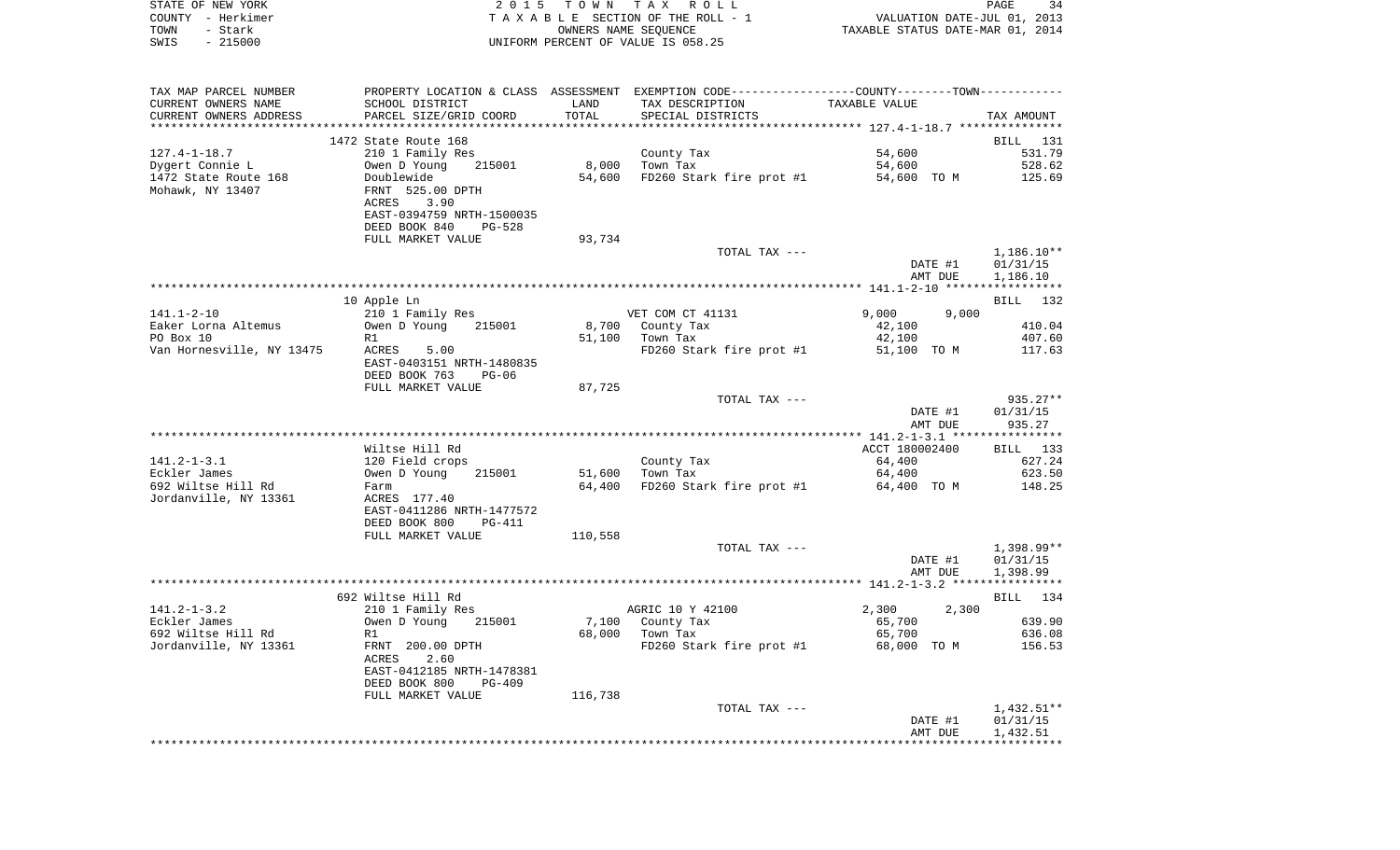| STATE OF NEW YORK | 2015 TOWN TAX ROLL                 | 35<br>PAGE                       |
|-------------------|------------------------------------|----------------------------------|
| COUNTY - Herkimer | TAXABLE SECTION OF THE ROLL - 1    | VALUATION DATE-JUL 01, 2013      |
| TOWN<br>- Stark   | OWNERS NAME SEOUENCE               | TAXABLE STATUS DATE-MAR 01, 2014 |
| $-215000$<br>SWIS | UNIFORM PERCENT OF VALUE IS 058.25 |                                  |

| TAX MAP PARCEL NUMBER  | PROPERTY LOCATION & CLASS ASSESSMENT EXEMPTION CODE---------------COUNTY-------TOWN---------- |         |                                       |                    |              |
|------------------------|-----------------------------------------------------------------------------------------------|---------|---------------------------------------|--------------------|--------------|
| CURRENT OWNERS NAME    | SCHOOL DISTRICT                                                                               | LAND    | TAX DESCRIPTION                       | TAXABLE VALUE      |              |
| CURRENT OWNERS ADDRESS | PARCEL SIZE/GRID COORD                                                                        | TOTAL   | SPECIAL DISTRICTS                     |                    | TAX AMOUNT   |
|                        |                                                                                               |         |                                       |                    |              |
|                        | 589 Wiltse Hill Rd                                                                            |         |                                       | ACCT 180002580     | BILL 135     |
| $141.2 - 1 - 11$       | 120 Field crops                                                                               |         | County Tax                            | 111,000            | 1,081.10     |
| Eckler James H         | Owen D Young<br>215001                                                                        | 61,000  | Town Tax                              | 111,000            | 1,074.66     |
| 692 Wiltse Hill Rd     | Farm                                                                                          | 111,000 | FD260 Stark fire prot #1 111,000 TO M |                    | 255.52       |
| Jordanville, NY 13361  | ACRES 227.20                                                                                  |         |                                       |                    |              |
|                        | EAST-0413496 NRTH-1477028                                                                     |         |                                       |                    |              |
|                        | DEED BOOK 1316<br>PG-198                                                                      |         |                                       |                    |              |
|                        | FULL MARKET VALUE                                                                             | 190,558 |                                       |                    |              |
|                        |                                                                                               |         | TOTAL TAX ---                         |                    | $2,411.28**$ |
|                        |                                                                                               |         |                                       | DATE #1            | 01/31/15     |
|                        |                                                                                               |         |                                       | AMT DUE            | 2,411.28     |
|                        |                                                                                               |         |                                       |                    |              |
|                        | 776 Elwood Rd                                                                                 |         |                                       | ACCT 180005190     | BILL 136     |
| $134.4 - 1 - 19$       | 210 1 Family Res                                                                              |         | County Tax                            | 54,700             | 532.76       |
| Edick Ken E            | Owen D Young<br>215001                                                                        | 5,400   | Town Tax                              | 54,700             | 529.58       |
| Edick Michele L        | R1                                                                                            | 54,700  | FD260 Stark fire prot #1              | 54,700 TO M        | 125.92       |
| 776 Elwood Rd          | FRNT 345.00 DPTH 160.00                                                                       |         |                                       |                    |              |
| Fort Plain, NY 13339   | $0.22$ BANK<br>ACRES<br>135                                                                   |         |                                       |                    |              |
|                        | EAST-0418420 NRTH-1488354                                                                     |         |                                       |                    |              |
|                        | DEED BOOK 816<br>$PG-90$                                                                      |         |                                       |                    |              |
|                        | FULL MARKET VALUE                                                                             | 93,906  |                                       |                    |              |
|                        |                                                                                               |         | TOTAL TAX ---                         |                    | 1,188.26**   |
|                        |                                                                                               |         |                                       |                    |              |
|                        |                                                                                               |         |                                       | DATE #1<br>AMT DUE | 01/31/15     |
|                        |                                                                                               |         |                                       |                    | 1,188.26     |
|                        |                                                                                               |         |                                       |                    |              |
|                        | 230 State Route 168                                                                           |         |                                       | ACCT 180002520     | BILL 137     |
| $134.2 - 1 - 29$       | 210 1 Family Res                                                                              |         | County Tax                            | 40,000             | 389.59       |
| Edick Kenneth E        | Owen D Young<br>215001                                                                        | 9,300   | Town Tax                              | 40,000             | 387.26       |
| 230 State Route 168    | 2 Tr 1 1/2 Acres                                                                              | 40,000  | School Relevy                         |                    | 143.84       |
| Fort Plain, NY 13339   | ACRES<br>1.50                                                                                 |         | FD260 Stark fire prot #1              | 40,000 TO M        | 92.08        |
|                        | EAST-0415794 NRTH-1489290                                                                     |         |                                       |                    |              |
|                        | DEED BOOK 877<br><b>PG-200</b>                                                                |         |                                       |                    |              |
|                        | FULL MARKET VALUE                                                                             | 68,670  |                                       |                    |              |
|                        |                                                                                               |         | TOTAL TAX ---                         |                    | $1,012.77**$ |
|                        |                                                                                               |         |                                       | DATE #1            | 01/31/15     |
|                        |                                                                                               |         |                                       | AMT DUE            | 1,012.77     |
|                        |                                                                                               |         |                                       |                    |              |
|                        | 772 Elwood Rd                                                                                 |         |                                       | ACCT 180001140     | BILL 138     |
| $134.4 - 1 - 18$       | 311 Res vac land                                                                              |         | County Tax                            | 4,500              | 43.83        |
| Edick Kenneth E        | Owen D Young<br>215001                                                                        | 4,500   | Town Tax                              | 4,500              | 43.57        |
| Edick Michele L        | R1 1/4                                                                                        | 4,500   | FD260 Stark fire prot #1              | 4,500 TO M         | 10.36        |
| 776 Elwood Rd          | FRNT 100.00 DPTH 160.00                                                                       |         |                                       |                    |              |
| Fort Plain, NY 13339   | ACRES<br>0.29                                                                                 |         |                                       |                    |              |
|                        | EAST-0418492 NRTH-1488432                                                                     |         |                                       |                    |              |
|                        | DEED BOOK 1417 PG-386                                                                         |         |                                       |                    |              |
|                        | FULL MARKET VALUE                                                                             | 7,725   |                                       |                    |              |
|                        |                                                                                               |         | TOTAL TAX ---                         |                    | $97.76**$    |
|                        |                                                                                               |         |                                       | DATE #1            | 01/31/15     |
|                        |                                                                                               |         |                                       | AMT DUE            | 97.76        |
|                        |                                                                                               |         |                                       |                    |              |
|                        |                                                                                               |         |                                       |                    |              |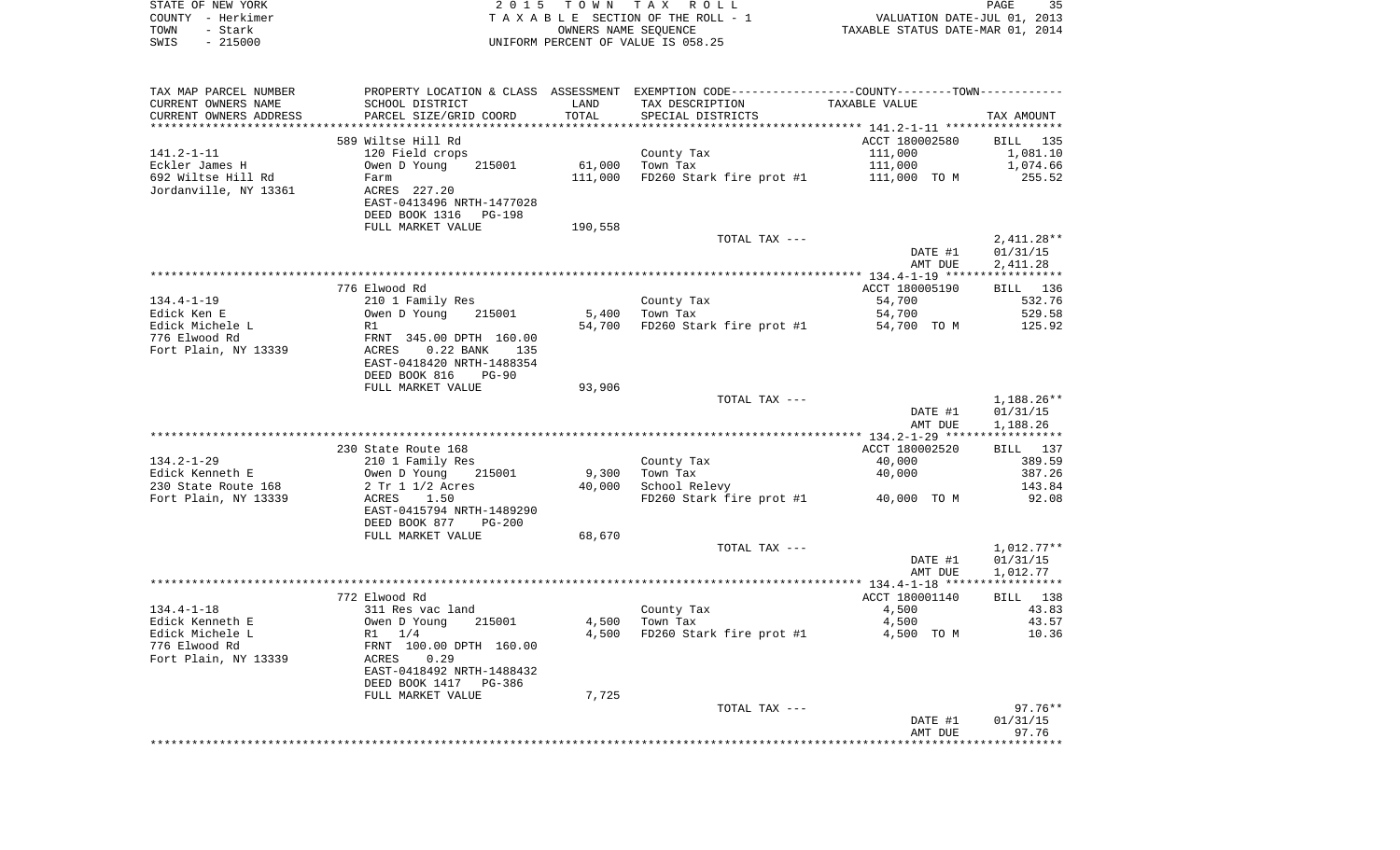|      | STATE OF NEW YORK | 2015 TOWN TAX ROLL                 | 36<br>PAGE                       |
|------|-------------------|------------------------------------|----------------------------------|
|      | COUNTY - Herkimer | TAXABLE SECTION OF THE ROLL - 1    | VALUATION DATE-JUL 01, 2013      |
| TOWN | - Stark           | OWNERS NAME SEOUENCE               | TAXABLE STATUS DATE-MAR 01, 2014 |
| SWIS | $-215000$         | UNIFORM PERCENT OF VALUE IS 058.25 |                                  |

| TAX MAP PARCEL NUMBER<br>CURRENT OWNERS NAME<br>CURRENT OWNERS ADDRESS | SCHOOL DISTRICT<br>PARCEL SIZE/GRID COORD                                        | LAND<br>TOTAL | PROPERTY LOCATION & CLASS ASSESSMENT EXEMPTION CODE---------------COUNTY-------TOWN---------<br>TAX DESCRIPTION<br>SPECIAL DISTRICTS | TAXABLE VALUE  | TAX AMOUNT  |
|------------------------------------------------------------------------|----------------------------------------------------------------------------------|---------------|--------------------------------------------------------------------------------------------------------------------------------------|----------------|-------------|
| **********************                                                 | **************************                                                       |               |                                                                                                                                      |                |             |
|                                                                        | State Route 80                                                                   |               |                                                                                                                                      | ACCT 187605    | BILL 139    |
| $134.4 - 1 - 48$                                                       | 210 1 Family Res                                                                 |               | County Tax                                                                                                                           | 5,900          | 57.46       |
| Edick Kenneth E                                                        | Owen D Young<br>215001                                                           | 5,900         | Town Tax                                                                                                                             | 5,900          | 57.12       |
| Edick Michele                                                          | R2                                                                               | 5,900         | FD260 Stark fire prot #1                                                                                                             | 5,900 TO M     | 13.58       |
| 776 Elwood Rd                                                          | FRNT 147.00 DPTH 310.00                                                          |               |                                                                                                                                      |                |             |
| Fort Plain, NY 13339                                                   | EAST-0418719 NRTH-1488429<br>DEED BOOK 1541 PG-564                               |               |                                                                                                                                      |                |             |
| PRIOR OWNER ON 3/01/2014                                               | FULL MARKET VALUE                                                                | 10,129        |                                                                                                                                      |                |             |
| Oldick William F Jr                                                    |                                                                                  |               |                                                                                                                                      |                |             |
|                                                                        |                                                                                  |               | TOTAL TAX ---                                                                                                                        |                | $128.16**$  |
|                                                                        |                                                                                  |               |                                                                                                                                      | DATE #1        | 01/31/15    |
|                                                                        |                                                                                  |               |                                                                                                                                      | AMT DUE        | 128.16      |
|                                                                        |                                                                                  |               |                                                                                                                                      |                |             |
|                                                                        | 1492 State Route 168                                                             |               |                                                                                                                                      |                | BILL 140    |
| $127.4 - 1 - 18.5$                                                     | 210 1 Family Res                                                                 |               | VET COM CT 41131                                                                                                                     | 9,000<br>9,000 |             |
| Edick Richard                                                          | Owen D Young<br>215001                                                           |               | 6,100 County Tax                                                                                                                     | 37,100         | 361.34      |
| 1492 State Route 168                                                   | Doublewide                                                                       |               | 46,100 Town Tax                                                                                                                      | 37,100         | 359.19      |
| Mohawk, NY 13407                                                       | ACRES<br>1.30                                                                    |               | FD260 Stark fire prot #1 46,100 TO M                                                                                                 |                | 106.12      |
|                                                                        | EAST-0394388 NRTH-1500092                                                        |               |                                                                                                                                      |                |             |
|                                                                        | DEED BOOK 777<br>PG-231                                                          | 79,142        |                                                                                                                                      |                |             |
|                                                                        | FULL MARKET VALUE                                                                |               | TOTAL TAX ---                                                                                                                        |                | 826.65**    |
|                                                                        |                                                                                  |               |                                                                                                                                      | DATE #1        | 01/31/15    |
|                                                                        |                                                                                  |               |                                                                                                                                      | AMT DUE        | 826.65      |
|                                                                        |                                                                                  |               |                                                                                                                                      |                |             |
|                                                                        | 3164 State Route 80                                                              |               |                                                                                                                                      | ACCT 180007800 | BILL 141    |
| $134.4 - 1 - 15$                                                       | 270 Mfg housing                                                                  |               | County Tax                                                                                                                           | 29,600         | 288.29      |
| Edick Steven M                                                         | Owen D Young<br>2 Trailers<br>215001                                             | 5,500         | Town Tax                                                                                                                             | 29,600         | 286.58      |
| Edick Debora L                                                         |                                                                                  | 29,600        | FD260 Stark fire prot #1                                                                                                             | 29,600 TO M    | 68.14       |
| 3164 State Route 80                                                    | FRNT 140.00 DPTH 240.00<br>EAST-0418164 NRTH-1488145                             |               |                                                                                                                                      |                |             |
| Fort Plain, NY 13339                                                   |                                                                                  |               |                                                                                                                                      |                |             |
|                                                                        | DEED BOOK 718<br>PG-229                                                          |               |                                                                                                                                      |                |             |
|                                                                        | FULL MARKET VALUE                                                                | 50,815        |                                                                                                                                      |                |             |
|                                                                        |                                                                                  |               | TOTAL TAX ---                                                                                                                        |                | 643.01**    |
|                                                                        |                                                                                  |               |                                                                                                                                      | DATE #1        | 01/31/15    |
|                                                                        |                                                                                  |               |                                                                                                                                      | AMT DUE        | 643.01      |
|                                                                        | State Route 80                                                                   |               |                                                                                                                                      | ACCT 180007770 | BILL 142    |
| $134.4 - 1 - 20$                                                       |                                                                                  |               | County Tax                                                                                                                           | 100            | 0.97        |
| Edick Steven M                                                         |                                                                                  |               | 100 Town Tax                                                                                                                         | 100            | 0.97        |
| Edick Debora L                                                         | 314 Rural vac<10<br>Owen D Young 215001<br>V19 80/90 Ft<br>FRNT 90.00 DPTH 93.00 | 100           | FD260 Stark fire prot #1                                                                                                             | 100 TO M       | $\ldots$ 23 |
| 3164 State Route 80                                                    |                                                                                  |               |                                                                                                                                      |                |             |
| Fort Plain, NY 13339                                                   | EAST-0418154 NRTH-1488385                                                        |               |                                                                                                                                      |                |             |
|                                                                        | DEED BOOK 718<br>PG-229                                                          |               |                                                                                                                                      |                |             |
|                                                                        | FULL MARKET VALUE                                                                | 172           |                                                                                                                                      |                |             |
|                                                                        |                                                                                  |               | TOTAL TAX ---                                                                                                                        |                | $2.17**$    |
|                                                                        |                                                                                  |               |                                                                                                                                      | DATE #1        | 01/31/15    |
|                                                                        |                                                                                  |               |                                                                                                                                      | AMT DUE        | 2.17        |
|                                                                        |                                                                                  |               |                                                                                                                                      |                |             |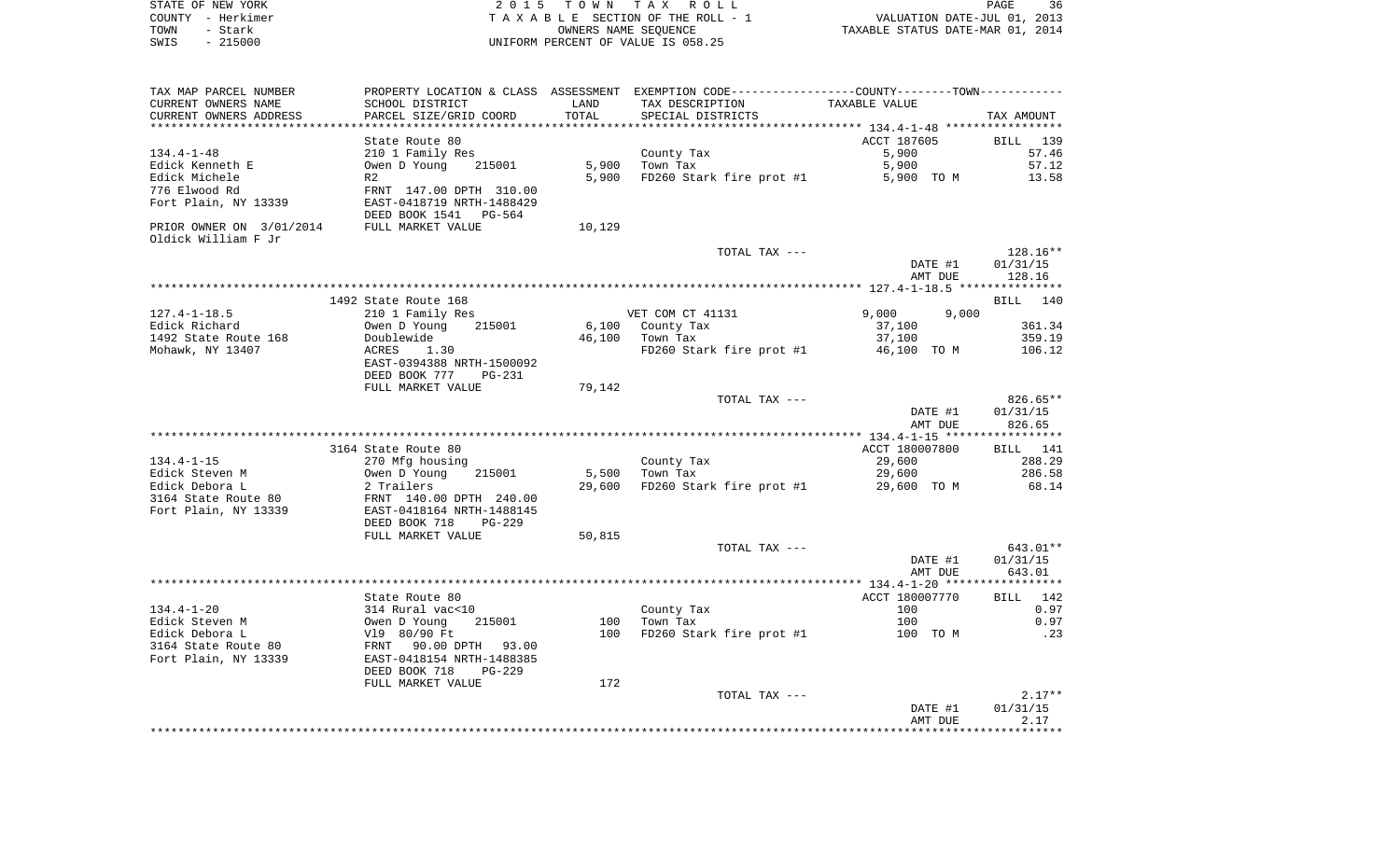|      | STATE OF NEW YORK | 2015 TOWN TAX ROLL                 | PAGE                             | 37 |
|------|-------------------|------------------------------------|----------------------------------|----|
|      | COUNTY - Herkimer | TAXABLE SECTION OF THE ROLL - 1    | VALUATION DATE-JUL 01, 2013      |    |
| TOWN | - Stark           | OWNERS NAME SEOUENCE               | TAXABLE STATUS DATE-MAR 01, 2014 |    |
| SWIS | $-215000$         | UNIFORM PERCENT OF VALUE IS 058.25 |                                  |    |

| TAX MAP PARCEL NUMBER   | PROPERTY LOCATION & CLASS ASSESSMENT EXEMPTION CODE----------------COUNTY--------TOWN--------- |         |                          |                |                 |
|-------------------------|------------------------------------------------------------------------------------------------|---------|--------------------------|----------------|-----------------|
| CURRENT OWNERS NAME     | SCHOOL DISTRICT                                                                                | LAND    | TAX DESCRIPTION          | TAXABLE VALUE  |                 |
| CURRENT OWNERS ADDRESS  | PARCEL SIZE/GRID COORD                                                                         | TOTAL   | SPECIAL DISTRICTS        |                | TAX AMOUNT      |
|                         |                                                                                                |         |                          |                |                 |
|                         | 3131 State Route 80                                                                            |         |                          | ACCT 180002700 | BILL 143        |
| $134.4 - 1 - 10$        | 210 1 Family Res                                                                               |         | County Tax               | 62,900         | 612.63          |
| Edick Walter            | Owen D Young<br>215001                                                                         | 5,500   | Town Tax                 | 62,900         | 608.97          |
| Edick Carolyn           | R1.tr.                                                                                         | 62,900  | FD260 Stark fire prot #1 | 62,900 TO M    | 144.79          |
| 3131 State Rte. 80      | ACRES<br>0.84                                                                                  |         |                          |                |                 |
| Fort Plain, NY 13339    | EAST-0417420 NRTH-1488015                                                                      |         |                          |                |                 |
|                         | DEED BOOK 1353 PG-11                                                                           |         |                          |                |                 |
|                         | FULL MARKET VALUE                                                                              | 107,983 |                          |                |                 |
|                         |                                                                                                |         | TOTAL TAX ---            |                | $1,366.39**$    |
|                         |                                                                                                |         |                          | DATE #1        | 01/31/15        |
|                         |                                                                                                |         |                          | AMT DUE        | 1,366.39        |
|                         |                                                                                                |         |                          |                |                 |
|                         | Wagner Hill Rd                                                                                 |         |                          |                | BILL 144        |
| $134.4 - 1 - 49.1$      | 314 Rural vac<10                                                                               |         | County Tax               | 4,600          | 44.80           |
| Edstrom Jonathon        | Owen D Young<br>215001                                                                         | 4,600   | Town Tax                 | 4,600          | 44.54           |
| 44 Margaret St          | 3.40a                                                                                          | 4,600   | FD260 Stark fire prot #1 | 4,600 TO M     | 10.59           |
| Herkimer, NY 13350      | 3.40<br>ACRES                                                                                  |         |                          |                |                 |
|                         | EAST-0418305 NRTH-1487458                                                                      |         |                          |                |                 |
|                         | DEED BOOK 1347<br><b>PG-111</b>                                                                |         |                          |                |                 |
|                         | FULL MARKET VALUE                                                                              | 7,897   |                          |                |                 |
|                         |                                                                                                |         | TOTAL TAX ---            |                | $99.93**$       |
|                         |                                                                                                |         |                          | DATE #1        | 01/31/15        |
|                         |                                                                                                |         |                          | AMT DUE        | 99.93           |
|                         |                                                                                                |         |                          |                |                 |
|                         | 622 Wagner Hill Rd                                                                             |         |                          | ACCT 180000300 | <b>BILL</b> 145 |
| $134.4 - 1 - 49.2$      | 210 1 Family Res                                                                               |         | County Tax               | 79,400         | 773.33          |
| Edstrom Jonathon        | Owen D Young<br>215001                                                                         | 6,400   | Town Tax                 | 79,400         | 768.72          |
| 44 Margaret St          | R1                                                                                             | 79,400  | FD260 Stark fire prot #1 | 79,400 TO M    | 182.78          |
| Herkimer, NY 13350      | ACRES<br>1.60                                                                                  |         |                          |                |                 |
|                         | EAST-0418452 NRTH-1487986                                                                      |         |                          |                |                 |
|                         | DEED BOOK 1347<br><b>PG-111</b>                                                                |         |                          |                |                 |
|                         | FULL MARKET VALUE                                                                              | 136,309 |                          |                |                 |
|                         |                                                                                                |         | TOTAL TAX ---            |                | $1,724.83**$    |
|                         |                                                                                                |         |                          | DATE #1        | 01/31/15        |
|                         |                                                                                                |         |                          | AMT DUE        | 1,724.83        |
|                         |                                                                                                |         |                          |                |                 |
|                         | Travis Rd                                                                                      |         |                          |                | BILL 146        |
| $128.3 - 3 - 5$         | 322 Rural vac>10                                                                               |         | County Tax               | 2,300          | 22.40           |
| Elio Golisan Irr. Trust | Little Falls Ce 210900                                                                         | 2,300   | Town Tax                 | 2,300          | 22.27           |
| 71 Lasher Ave           | 22.80<br>ACRES                                                                                 | 2,300   | FD260 Stark fire prot #1 | 2,300 TO M     | 5.29            |
| Germantown, NY 12526    | EAST-0401557 NRTH-1502080                                                                      |         |                          |                |                 |
|                         | DEED BOOK 1370<br>PG-584                                                                       |         |                          |                |                 |
|                         | FULL MARKET VALUE                                                                              | 3,948   |                          |                |                 |
|                         |                                                                                                |         | TOTAL TAX ---            |                | $49.96**$       |
|                         |                                                                                                |         |                          | DATE #1        | 01/31/15        |
|                         |                                                                                                |         |                          | AMT DUE        | 49.96           |
|                         |                                                                                                |         |                          |                |                 |
|                         |                                                                                                |         |                          |                |                 |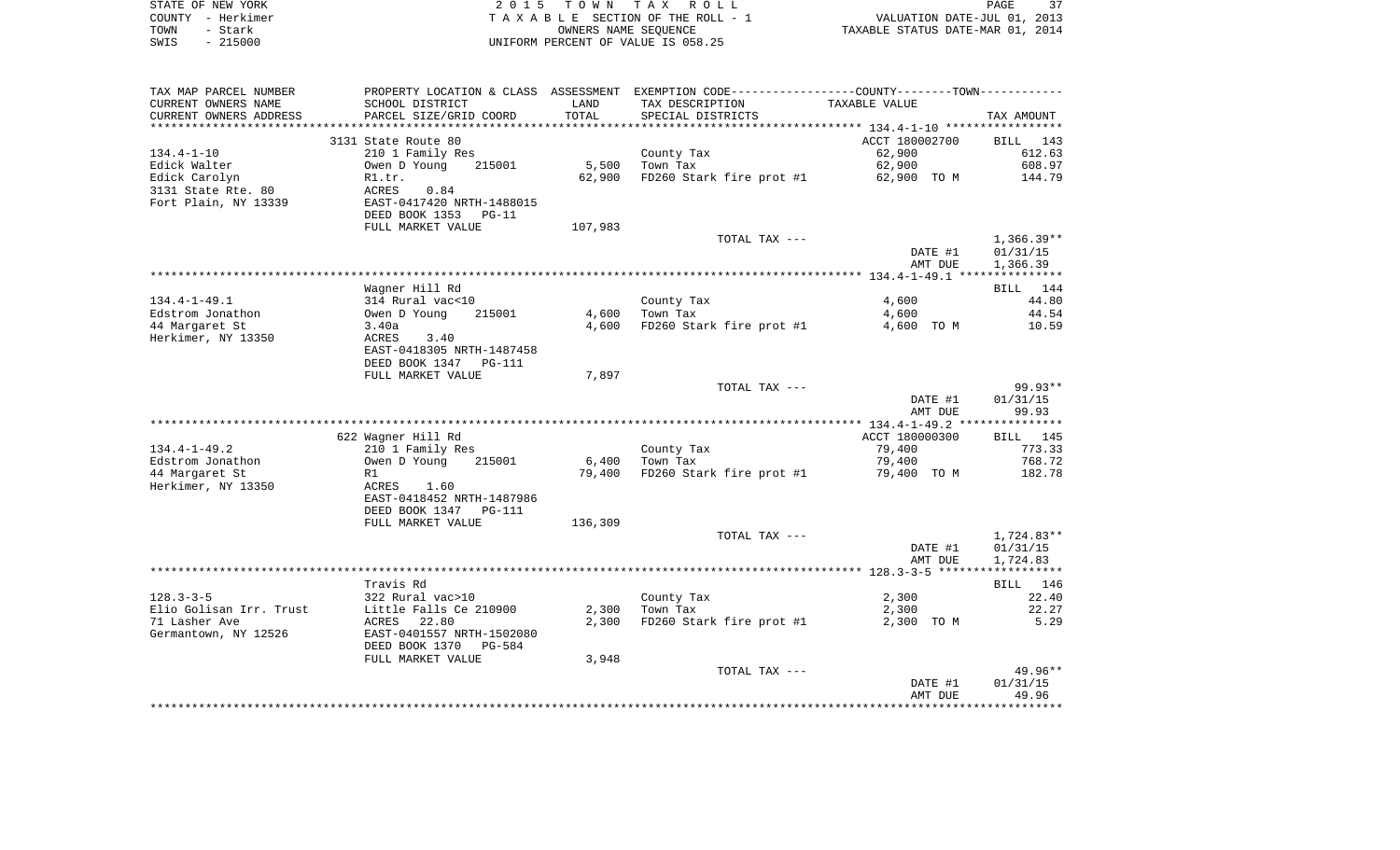|      | STATE OF NEW YORK | 2015 TOWN TAX ROLL                 | 38<br>PAGE                       |
|------|-------------------|------------------------------------|----------------------------------|
|      | COUNTY - Herkimer | TAXABLE SECTION OF THE ROLL - 1    | VALUATION DATE-JUL 01, 2013      |
| TOWN | - Stark           | OWNERS NAME SEOUENCE               | TAXABLE STATUS DATE-MAR 01, 2014 |
| SWIS | - 215000          | UNIFORM PERCENT OF VALUE IS 058.25 |                                  |

| TAX MAP PARCEL NUMBER           |                                            |         | PROPERTY LOCATION & CLASS ASSESSMENT EXEMPTION CODE---------------COUNTY-------TOWN---------- |                |              |
|---------------------------------|--------------------------------------------|---------|-----------------------------------------------------------------------------------------------|----------------|--------------|
| CURRENT OWNERS NAME             | SCHOOL DISTRICT                            | LAND    | TAX DESCRIPTION                                                                               | TAXABLE VALUE  |              |
| CURRENT OWNERS ADDRESS          | PARCEL SIZE/GRID COORD                     | TOTAL   | SPECIAL DISTRICTS                                                                             |                | TAX AMOUNT   |
| ***********************         |                                            |         |                                                                                               |                |              |
|                                 | State Route 80                             |         |                                                                                               |                | BILL 147     |
| $134.4 - 2 - 2$                 | 322 Rural vac>10                           |         | County Tax                                                                                    | 21,500         | 209.40       |
| Ellington Loretta               | 215001<br>Owen D Young                     | 21,500  | Town Tax                                                                                      | 21,500         | 208.15       |
| State Route 80                  | Mohawk trails subdiv 2002                  | 21,500  | FD260 Stark fire prot #1                                                                      | 21,500 TO M    | 49.49        |
| PO Box 593                      | 25.90<br>ACRES                             |         |                                                                                               |                |              |
| Commack, NY 11725               | EAST-0412446 NRTH-1485590                  |         |                                                                                               |                |              |
|                                 | DEED BOOK 944<br>$PG-302$                  |         |                                                                                               |                |              |
|                                 | FULL MARKET VALUE                          | 36,910  |                                                                                               |                |              |
|                                 |                                            |         | TOTAL TAX ---                                                                                 |                | 467.04**     |
|                                 |                                            |         |                                                                                               | DATE #1        | 01/31/15     |
|                                 |                                            |         |                                                                                               | AMT DUE        | 467.04       |
|                                 |                                            |         |                                                                                               |                |              |
|                                 | Travis Rd                                  |         |                                                                                               |                | BILL 148     |
| $128.3 - 3 - 3$<br>Elliott Joan | 314 Rural vac<10<br>Little Falls Ce 210900 | 700     | County Tax<br>Town Tax                                                                        | 700<br>700     | 6.82<br>6.78 |
| 36 7th Ave Apt 4                | 7.4a                                       | 700     | FD260 Stark fire prot #1                                                                      | 700 TO M       | 1.61         |
| Brooklyn, NY 11217              | ACRES<br>7.40                              |         |                                                                                               |                |              |
|                                 | EAST-0400337 NRTH-1502733                  |         |                                                                                               |                |              |
|                                 | DEED BOOK 906<br>$PG-305$                  |         |                                                                                               |                |              |
|                                 | FULL MARKET VALUE                          | 1,202   |                                                                                               |                |              |
|                                 |                                            |         | TOTAL TAX ---                                                                                 |                | 15.21**      |
|                                 |                                            |         |                                                                                               | DATE #1        | 01/31/15     |
|                                 |                                            |         |                                                                                               | AMT DUE        | 15.21        |
|                                 |                                            |         |                                                                                               |                |              |
|                                 | 1701 Travis Rd                             |         |                                                                                               | ACCT 180000180 | BILL 149     |
| $128.3 - 3 - 1$                 | 113 Cattle farm                            |         | County Tax                                                                                    | 87,500         | 852.22       |
| Ellis Frederick P               | Little Falls Ce 210900                     | 9,800   | Town Tax                                                                                      | 87,500         | 847.14       |
| Ellis Phyllis                   | ACRES 16.50                                | 87,500  | FD260 Stark fire prot #1                                                                      | 87,500 TO M    | 201.42       |
| 1701 Travis Rd                  | EAST-0398387 NRTH-1503458                  |         |                                                                                               |                |              |
| Mohawk, NY 13407                | DEED BOOK 1277 PG-388                      |         |                                                                                               |                |              |
|                                 | FULL MARKET VALUE                          | 150,215 |                                                                                               |                |              |
|                                 |                                            |         | TOTAL TAX ---                                                                                 |                | 1,900.78**   |
|                                 |                                            |         |                                                                                               | DATE #1        | 01/31/15     |
|                                 |                                            |         |                                                                                               | AMT DUE        | 1,900.78     |
|                                 |                                            |         |                                                                                               |                |              |
|                                 | Elwood Rd                                  |         |                                                                                               | ACCT 180012960 | BILL 150     |
| $135.3 - 1 - 11.1$              | 314 Rural vac<10                           |         | County Tax                                                                                    | 3,200          | 31.17        |
| Elwood John R                   | 215001<br>Owen D Young                     | 3,200   | Town Tax                                                                                      | 3,200          | 30.98        |
| 316 Elwood Rd                   | ACRES<br>1.30                              | 3,200   | FD260 Stark fire prot #1                                                                      | 3,200 TO M     | 7.37         |
| Fort Plain, NY 13339            | EAST-0422336 NRTH-1481894                  |         |                                                                                               |                |              |
|                                 | DEED BOOK 1289<br>PG-550                   |         |                                                                                               |                |              |
|                                 | FULL MARKET VALUE                          | 5,494   | TOTAL TAX ---                                                                                 |                | $69.52**$    |
|                                 |                                            |         |                                                                                               | DATE #1        | 01/31/15     |
|                                 |                                            |         |                                                                                               | AMT DUE        | 69.52        |
|                                 |                                            |         |                                                                                               |                |              |
|                                 |                                            |         |                                                                                               |                |              |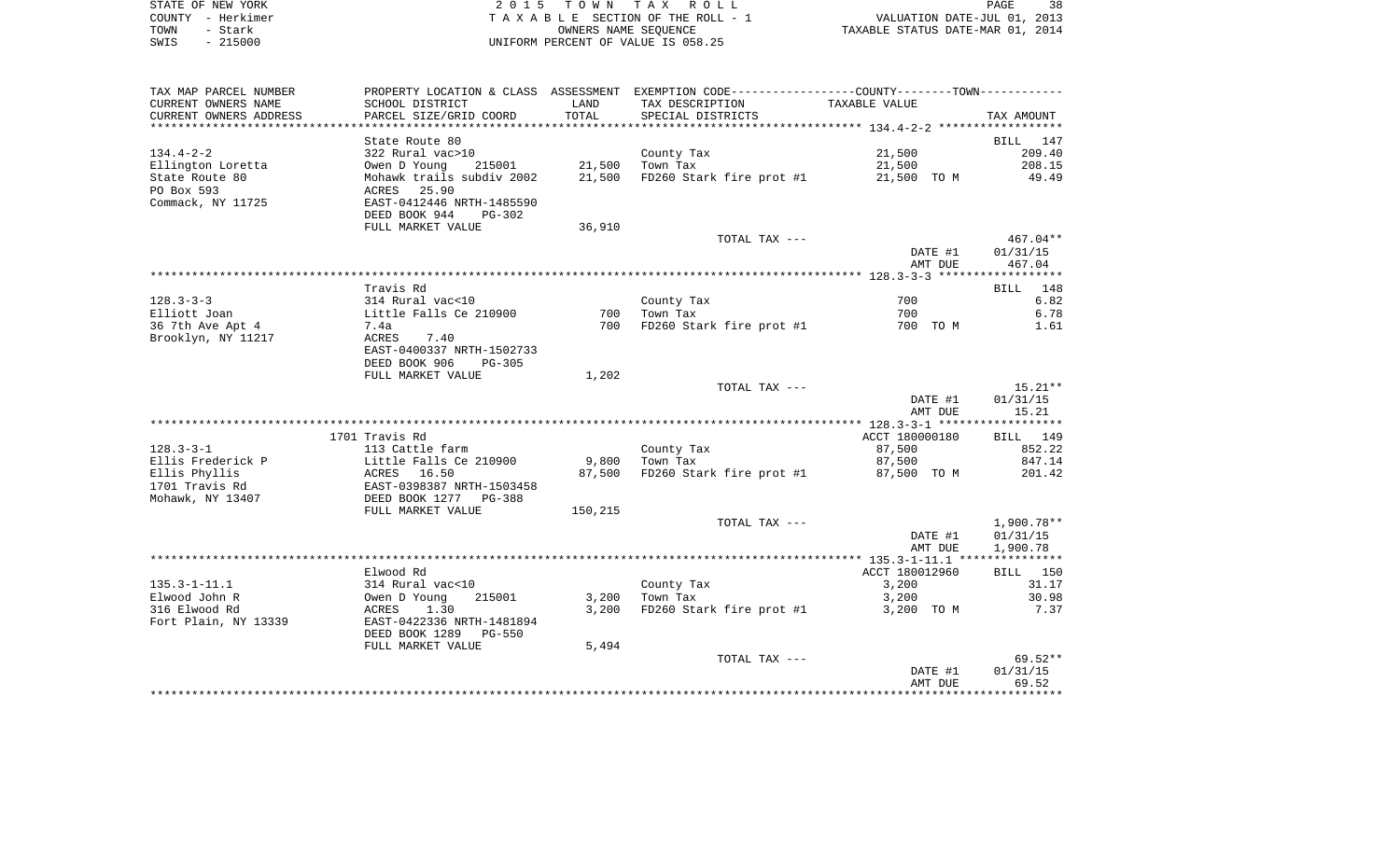| STATE OF NEW YORK<br>COUNTY - Herkimer |                                                                                                   |         | 2015 TOWN TAX ROLL<br>TAXABLE SECTION OF THE ROLL - 1 | ر 150<br>2013 ,011 VALUATION DATE-JUL<br>2014 TAXABLE STATUS DATE-MAR | PAGE<br>39           |
|----------------------------------------|---------------------------------------------------------------------------------------------------|---------|-------------------------------------------------------|-----------------------------------------------------------------------|----------------------|
| TOWN<br>- Stark                        |                                                                                                   |         | OWNERS NAME SEQUENCE                                  |                                                                       |                      |
| $-215000$<br>SWIS                      |                                                                                                   |         | UNIFORM PERCENT OF VALUE IS 058.25                    |                                                                       |                      |
|                                        |                                                                                                   |         |                                                       |                                                                       |                      |
| TAX MAP PARCEL NUMBER                  | PROPERTY LOCATION & CLASS ASSESSMENT EXEMPTION CODE-----------------COUNTY--------TOWN----------- |         |                                                       |                                                                       |                      |
| CURRENT OWNERS NAME                    | SCHOOL DISTRICT                                                                                   | LAND    | TAX DESCRIPTION                                       | TAXABLE VALUE                                                         |                      |
| CURRENT OWNERS ADDRESS                 | SCHOOL DISIRICI<br>PARCEL SIZE/GRID COORD                                                         | TOTAL   | SPECIAL DISTRICTS                                     |                                                                       | TAX AMOUNT           |
|                                        | 316 Elwood Rd                                                                                     |         |                                                       | ACCT 180002460                                                        | <b>BILL</b> 151      |
| 135.3-1-12                             | 210 1 Family Res                                                                                  |         | County Tax                                            | 56,800                                                                | 553.21               |
| Elwood John R                          | Owen D Young 215001                                                                               |         | 8,200 Town Tax                                        | 56,800                                                                | 549.92               |
| 316 Elwood Rd                          | R1                                                                                                |         | 56,800 FD260 Stark fire prot #1 56,800 TO M 130.75    |                                                                       |                      |
| Fort Plain, NY 13339                   | <b>ACRES</b><br>4.30<br>EAST-0422543 NRTH-1481215<br>DEED BOOK 1289 PG-550                        |         |                                                       |                                                                       |                      |
|                                        | FULL MARKET VALUE                                                                                 | 97,511  |                                                       |                                                                       |                      |
|                                        |                                                                                                   |         | TOTAL TAX ---                                         |                                                                       | 1,233.88**           |
|                                        |                                                                                                   |         |                                                       | DATE #1                                                               | 01/31/15             |
|                                        |                                                                                                   |         |                                                       | AMT DUE                                                               | 1,233.88             |
|                                        | 1027 Wiltse Hill Rd                                                                               |         |                                                       |                                                                       | BILL 152             |
| 141.1-1-22.2                           | 210 1 Family Res                                                                                  |         | County Tax                                            | 75,000                                                                | 730.48               |
| Epes Thomas F                          | Owen D Young<br>215001                                                                            | 10,900  | Town Tax                                              | 75,000                                                                | 726.12               |
| Epes Amy                               | R1                                                                                                |         | 75,000 FD260 Stark fire prot #1                       | 75,000 TO M                                                           | 172.65               |
| 9 Lamplight Ln                         | FRNT 436.00 DPTH<br>ACRES 8.90                                                                    |         |                                                       |                                                                       |                      |
| Westport, CT 06880                     |                                                                                                   |         |                                                       |                                                                       |                      |
|                                        | EAST-0405580 NRTH-1478917<br>DEED BOOK 870 PG-672                                                 |         |                                                       |                                                                       |                      |
|                                        | FULL MARKET VALUE                                                                                 | 128,755 |                                                       |                                                                       |                      |
|                                        |                                                                                                   |         | TOTAL TAX ---                                         |                                                                       | 1,629.25**           |
|                                        |                                                                                                   |         |                                                       | DATE #1                                                               | 01/31/15             |
|                                        |                                                                                                   |         |                                                       | AMT DUE                                                               | 1,629.25             |
|                                        |                                                                                                   |         |                                                       | ACCT 182900                                                           | BILL 153             |
| 134.2-1-4                              | 379 Lighthall Rd<br>210 1 Family Res                                                              |         | County Tax                                            | 33,800                                                                | 329.20               |
| Failing Jason                          | Owen D Young 215001                                                                               | 7,000   | Town Tax                                              | 33,800                                                                | 327.24               |
| 379 Lighthall Rd                       | R1                                                                                                | 33,800  | FD260 Stark fire prot #1 33,800 TO M                  |                                                                       | 77.81                |
| Fort Plain, NY 13339                   | ACRES 2.50                                                                                        |         |                                                       |                                                                       |                      |
|                                        | EAST-0412484 NRTH-1494498                                                                         |         |                                                       |                                                                       |                      |
|                                        | DEED BOOK 1513 PG-490                                                                             |         |                                                       |                                                                       |                      |
|                                        | FULL MARKET VALUE                                                                                 | 58,026  |                                                       |                                                                       |                      |
|                                        |                                                                                                   |         | TOTAL TAX ---                                         | DATE #1                                                               | 734.25**<br>01/31/15 |
|                                        |                                                                                                   |         |                                                       | AMT DUE                                                               | 734.25               |
|                                        |                                                                                                   |         |                                                       |                                                                       |                      |
|                                        | 440 Wagner Hill Rd                                                                                |         |                                                       | ACCT 180003210                                                        | BILL 154             |
| 134.4-1-56                             | 105 Vac farmland<br>Owen D Young 21                                                               |         | County Tax                                            | 15,100                                                                | 147.07               |
| Farris Scott R                         | 215001                                                                                            |         | 15,100 Town Tax                                       | 15,100                                                                | 146.19               |
| PO Box 262                             | Farm                                                                                              |         | 15,100 FD260 Stark fire prot #1 15,100 TO M           |                                                                       | 34.76                |
| Fort Plain, NY 13339                   | ACRES 60.50<br>EAST-0418258 NRTH-1484243                                                          |         |                                                       |                                                                       |                      |
|                                        | DEED BOOK 932<br>PG-214                                                                           |         |                                                       |                                                                       |                      |
|                                        | FULL MARKET VALUE                                                                                 | 25,923  |                                                       |                                                                       |                      |
|                                        |                                                                                                   |         | TOTAL TAX ---                                         |                                                                       | 328.02**             |

AMT DUE 328.02 \*\*\*\*\*\*\*\*\*\*\*\*\*\*\*\*\*\*\*\*\*\*\*\*\*\*\*\*\*\*\*\*\*\*\*\*\*\*\*\*\*\*\*\*\*\*\*\*\*\*\*\*\*\*\*\*\*\*\*\*\*\*\*\*\*\*\*\*\*\*\*\*\*\*\*\*\*\*\*\*\*\*\*\*\*\*\*\*\*\*\*\*\*\*\*\*\*\*\*\*\*\*\*\*\*\*\*\*\*\*\*\*\*\*\*\*\*\*\*\*\*\*\*\*\*\*\*\*\*\*\*\*

DATE #1 01/31/15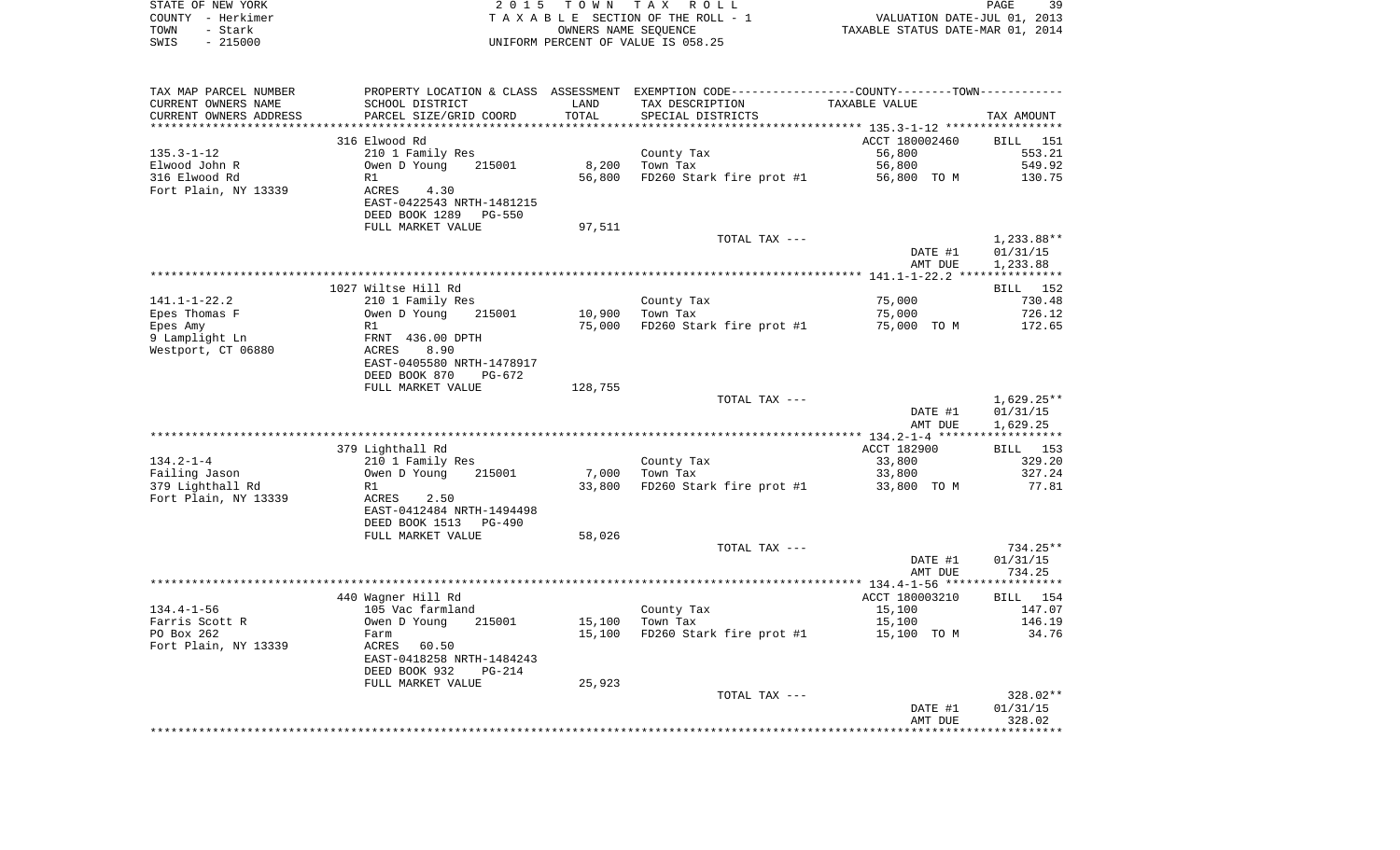|      | STATE OF NEW YORK | 2015 TOWN TAX ROLL                 | PAGE<br>40                       |
|------|-------------------|------------------------------------|----------------------------------|
|      | COUNTY - Herkimer | TAXABLE SECTION OF THE ROLL - 1    | VALUATION DATE-JUL 01, 2013      |
| TOWN | - Stark           | OWNERS NAME SEOUENCE               | TAXABLE STATUS DATE-MAR 01, 2014 |
| SWIS | - 215000          | UNIFORM PERCENT OF VALUE IS 058.25 |                                  |

| TAX MAP PARCEL NUMBER       | PROPERTY LOCATION & CLASS ASSESSMENT |         | EXEMPTION CODE-----------------COUNTY--------TOWN----------- |                |              |
|-----------------------------|--------------------------------------|---------|--------------------------------------------------------------|----------------|--------------|
| CURRENT OWNERS NAME         | SCHOOL DISTRICT                      | LAND    | TAX DESCRIPTION                                              | TAXABLE VALUE  |              |
| CURRENT OWNERS ADDRESS      | PARCEL SIZE/GRID COORD               | TOTAL   | SPECIAL DISTRICTS                                            |                | TAX AMOUNT   |
|                             |                                      |         |                                                              |                |              |
|                             | 3718 Jordanville Rd                  |         |                                                              | ACCT 180011250 | BILL<br>155  |
| $133.4 - 1 - 12$            | 210 1 Family Res                     |         | County Tax                                                   | 36,700         | 357.45       |
| Feliciano Rafael            | Owen D Young<br>215001               | 6,000   | Town Tax                                                     | 36,700         | 355.31       |
| Feliciano Mona K            | R1                                   |         |                                                              |                | 84.48        |
|                             |                                      | 36,700  | FD260 Stark fire prot #1                                     | 36,700 TO M    |              |
| 3718 Jordanville Rd         | FRNT 288.00 DPTH 151.00              |         |                                                              |                |              |
| Jordanville, NY 13361       | EAST-0397583 NRTH-1484295            |         |                                                              |                |              |
|                             | DEED BOOK 740<br>$PG-13$             |         |                                                              |                |              |
|                             | FULL MARKET VALUE                    | 63,004  |                                                              |                |              |
|                             |                                      |         | TOTAL TAX ---                                                |                | 797.24**     |
|                             |                                      |         |                                                              | DATE #1        | 01/31/15     |
|                             |                                      |         |                                                              | AMT DUE        | 797.24       |
|                             |                                      |         |                                                              |                |              |
|                             | 1444 Travis Rd                       |         |                                                              | ACCT 180013080 | BILL<br>156  |
| $128.3 - 1 - 18$            | 241 Rural res&ag                     |         | VET COM CT 41131                                             | 9,000<br>9,000 |              |
| Ferguson John               | Owen D Young<br>215001               | 33,300  | County Tax                                                   | 80,400         | 783.07       |
| Jones Dedre M               | F                                    | 89,400  | Town Tax                                                     | 80,400         | 778.40       |
| 1444 Travis Rd              | 231                                  |         |                                                              |                | 205.79       |
|                             | ACRES<br>79.00 BANK                  |         | FD260 Stark fire prot #1                                     | 89,400 TO M    |              |
| Mohawk, NY 13407            | EAST-0398630 NRTH-1498806            |         |                                                              |                |              |
|                             | DEED BOOK 802<br><b>PG-151</b>       |         |                                                              |                |              |
|                             | FULL MARKET VALUE                    | 153,476 |                                                              |                |              |
|                             |                                      |         | TOTAL TAX ---                                                |                | $1,767.26**$ |
|                             |                                      |         |                                                              | DATE #1        | 01/31/15     |
|                             |                                      |         |                                                              | AMT DUE        | 1,767.26     |
|                             |                                      |         |                                                              |                |              |
|                             | 5926 Park Rd                         |         |                                                              | ACCT 180009690 | BILL<br>157  |
| $141.6 - 1 - 30$            | 210 1 Family Res                     |         | VET WAR CT 41121                                             | 5,400<br>5,400 |              |
| Flynn Timothy J             | Owen D Young<br>215001               | 4,700   | County Tax                                                   | 35,300         | 343.81       |
| Flynn Ruth                  | R1                                   | 40,700  | Town Tax                                                     | 35,300         | 341.76       |
| 5926 Park Rd                | FRNT 100.00 DPTH 120.00              |         | FD260 Stark fire prot #1                                     | 40,700 TO M    | 93.69        |
| PO Box 25                   | EAST-0404499 NRTH-1479780            |         | WD300 Stark Water District                                   | 40,700 TO M    | 63.55        |
| Van Hornesville, NY 13475   | DEED BOOK 00634 PG-00523             |         |                                                              |                |              |
|                             |                                      |         |                                                              |                |              |
|                             | FULL MARKET VALUE                    | 69,871  |                                                              |                |              |
|                             |                                      |         | TOTAL TAX ---                                                |                | 842.81**     |
|                             |                                      |         |                                                              | DATE #1        | 01/31/15     |
|                             |                                      |         |                                                              | AMT DUE        | 842.81       |
|                             |                                      |         |                                                              |                |              |
|                             | 2387 State Route 80                  |         |                                                              | ACCT 180001890 | BILL<br>158  |
| $134.3 - 1 - 31$            | 314 Rural vac<10                     |         | County Tax                                                   | 4,800          | 46.75        |
| Forrest Jessie              | Owen D Young<br>215001               | 4,800   | Town Tax                                                     | 4,800          | 46.47        |
| PO Box 575                  | R1                                   | 4,800   | FD260 Stark fire prot #1                                     | 4,800 TO M     | 11.05        |
| Manchester Center, VT 05255 | 89.70 DPTH 178.30<br>FRNT            |         | WD300 Stark Water District                                   | 4,800 TO M     | 7.50         |
|                             | EAST-0405660 NRTH-1481448            |         |                                                              |                |              |
|                             | DEED BOOK 695<br>$PG-844$            |         |                                                              |                |              |
|                             | FULL MARKET VALUE                    | 8,240   |                                                              |                |              |
|                             |                                      |         |                                                              |                |              |
|                             |                                      |         |                                                              |                |              |
|                             |                                      |         | TOTAL TAX ---                                                |                | $111.77***$  |
|                             |                                      |         |                                                              | DATE #1        | 01/31/15     |
|                             |                                      |         |                                                              | AMT DUE        | 111.77       |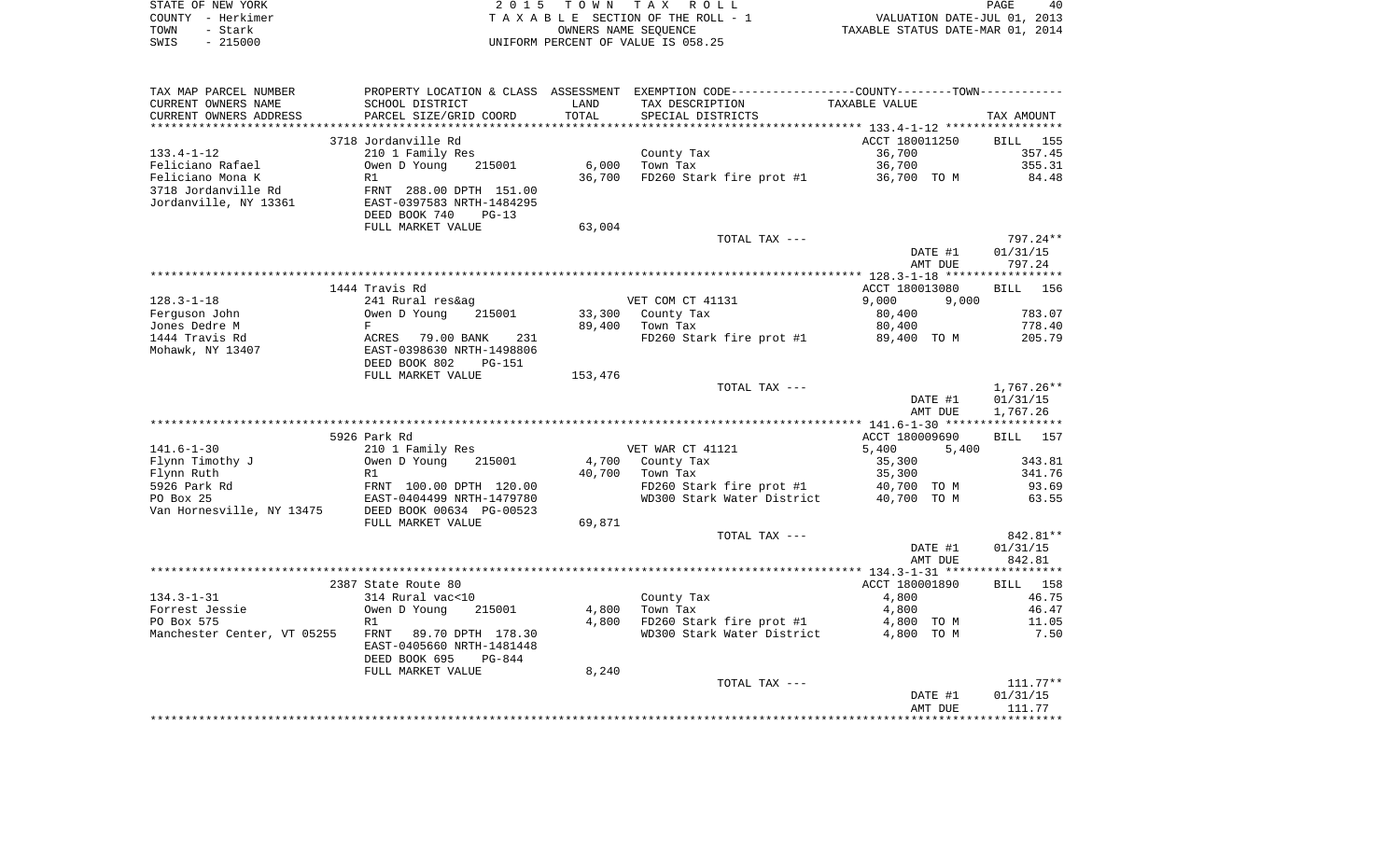| STATE OF NEW YORK | 2015 TOWN TAX ROLL                 | PAGE                             |
|-------------------|------------------------------------|----------------------------------|
| COUNTY - Herkimer | TAXABLE SECTION OF THE ROLL - 1    | VALUATION DATE-JUL 01, 2013      |
| TOWN<br>– Stark   | OWNERS NAME SEOUENCE               | TAXABLE STATUS DATE-MAR 01, 2014 |
| - 215000<br>SWIS  | UNIFORM PERCENT OF VALUE IS 058.25 |                                  |

| TAX MAP PARCEL NUMBER             |                                                  |         | PROPERTY LOCATION & CLASS ASSESSMENT EXEMPTION CODE----------------COUNTY-------TOWN-------- |                |            |
|-----------------------------------|--------------------------------------------------|---------|----------------------------------------------------------------------------------------------|----------------|------------|
| CURRENT OWNERS NAME               | SCHOOL DISTRICT                                  | LAND    | TAX DESCRIPTION                                                                              | TAXABLE VALUE  |            |
| CURRENT OWNERS ADDRESS            | PARCEL SIZE/GRID COORD                           | TOTAL   | SPECIAL DISTRICTS                                                                            |                | TAX AMOUNT |
|                                   |                                                  |         |                                                                                              |                |            |
|                                   | 188 Bush Rd                                      |         |                                                                                              |                | BILL 159   |
| $133.2 - 4 - 11$                  | 113 Cattle farm                                  |         | County Tax                                                                                   | 45,000         | 438.29     |
| Franklin Gerard A                 | 215001<br>Owen D Young                           | 17,400  | Town Tax                                                                                     | 45,000         | 435.67     |
| Franklin Carol A                  | R1                                               | 45,000  | FD260 Stark fire prot #1 45,000 TO M                                                         |                | 103.59     |
| 188 Bush Rd                       | ACRES 31.60                                      |         |                                                                                              |                |            |
| Jordanville, NY 13361             | EAST-0356820 NRTH-1066210                        |         |                                                                                              |                |            |
|                                   | DEED BOOK 940<br><b>PG-257</b>                   |         |                                                                                              |                |            |
|                                   | FULL MARKET VALUE                                | 77,253  |                                                                                              |                |            |
|                                   |                                                  |         | TOTAL TAX ---                                                                                |                | $977.55**$ |
|                                   |                                                  |         |                                                                                              | DATE #1        | 01/31/15   |
|                                   |                                                  |         |                                                                                              | AMT DUE        | 977.55     |
|                                   |                                                  |         |                                                                                              |                |            |
|                                   | 1339 State Route 168                             |         |                                                                                              | ACCT 180003540 | BILL 160   |
| $128.3 - 1 - 17$                  | 210 1 Family Res                                 |         | County Tax                                                                                   | 18,500         | 180.18     |
| Frasier Daniel C                  | Owen D Young<br>215001                           | 4,600   | Town Tax                                                                                     | 18,500         | 179.11     |
| 1339 State Route 168              | R1 1Acre                                         | 18,500  | School Relevy                                                                                |                | 39.84      |
| Mohawk, NY 13407                  | FRNT 116.00 DPTH 100.00                          |         | FD260 Stark fire prot #1 18,500 TO M                                                         |                | 42.59      |
|                                   | EAST-0397337 NRTH-1499247                        |         |                                                                                              |                |            |
|                                   | DEED BOOK 820<br>PG-572                          |         |                                                                                              |                |            |
|                                   | FULL MARKET VALUE                                | 31,760  |                                                                                              |                |            |
|                                   |                                                  |         | TOTAL TAX ---                                                                                |                | 441.72**   |
|                                   |                                                  |         |                                                                                              | DATE #1        | 01/31/15   |
|                                   |                                                  |         |                                                                                              | AMT DUE        | 441.72     |
|                                   |                                                  |         |                                                                                              |                |            |
|                                   | State Route 80                                   |         |                                                                                              |                | BILL 161   |
| $134.4 - 2 - 1$                   | 322 Rural vac>10                                 |         | County Tax                                                                                   | 42,000         | 409.07     |
| Frasier Elaine                    | Owen D Young 215001<br>Mohawk trails subdiv 2002 | 42,000  | Town Tax                                                                                     | 42,000         | 406.63     |
| PO Box 1473                       |                                                  | 42,000  | FD260 Stark fire prot #1 42,000 TO M                                                         |                | 96.68      |
| Richfield Springs, NY 13432 ACRES | 67.00                                            |         |                                                                                              |                |            |
|                                   | EAST-0410977 NRTH-1484468                        |         |                                                                                              |                |            |
|                                   | DEED BOOK 947<br>$PG-94$                         |         |                                                                                              |                |            |
|                                   | FULL MARKET VALUE                                | 72,103  |                                                                                              |                |            |
|                                   |                                                  |         | TOTAL TAX ---                                                                                |                | $912.38**$ |
|                                   |                                                  |         |                                                                                              | DATE #1        | 01/31/15   |
|                                   |                                                  |         |                                                                                              | AMT DUE        | 912.38     |
|                                   |                                                  |         |                                                                                              |                |            |
|                                   | 217 Upper Deck Rd                                |         |                                                                                              | ACCT 180013730 | BILL 162   |
| $127.4 - 1 - 50$                  | 112 Dairy farm                                   |         | AGRIC 10 Y 41700                                                                             | 5,000<br>5,000 |            |
| Frasier Harvey                    | Owen D Young<br>215001                           |         | 11,100 AG MKTS L 41720                                                                       | 7,851<br>7,851 |            |
| Frasier Connie M                  | 9.30<br>ACRES                                    | 60,100  | County Tax                                                                                   | 47,249         | 460.19     |
| 217 Upper Deck Rd                 | EAST-0395352 NRTH-1497121                        |         | Town Tax                                                                                     | 47,249         | 457.45     |
| Mohawk, NY 13407                  | DEED BOOK 1149<br>PG-595                         |         | FD260 Stark fire prot #1                                                                     | 52,249 TO M    | 120.27     |
|                                   | FULL MARKET VALUE                                | 103,176 | 7,851 EX                                                                                     |                |            |
| MAY BE SUBJECT TO PAYMENT         |                                                  |         |                                                                                              |                |            |
| UNDER AGDIST LAW TIL 2018         |                                                  |         |                                                                                              |                |            |
|                                   |                                                  |         | TOTAL TAX ---                                                                                |                | 1,037.91** |
|                                   |                                                  |         |                                                                                              | DATE #1        | 01/31/15   |
|                                   |                                                  |         |                                                                                              | AMT DUE        | 1,037.91   |
|                                   |                                                  |         |                                                                                              |                |            |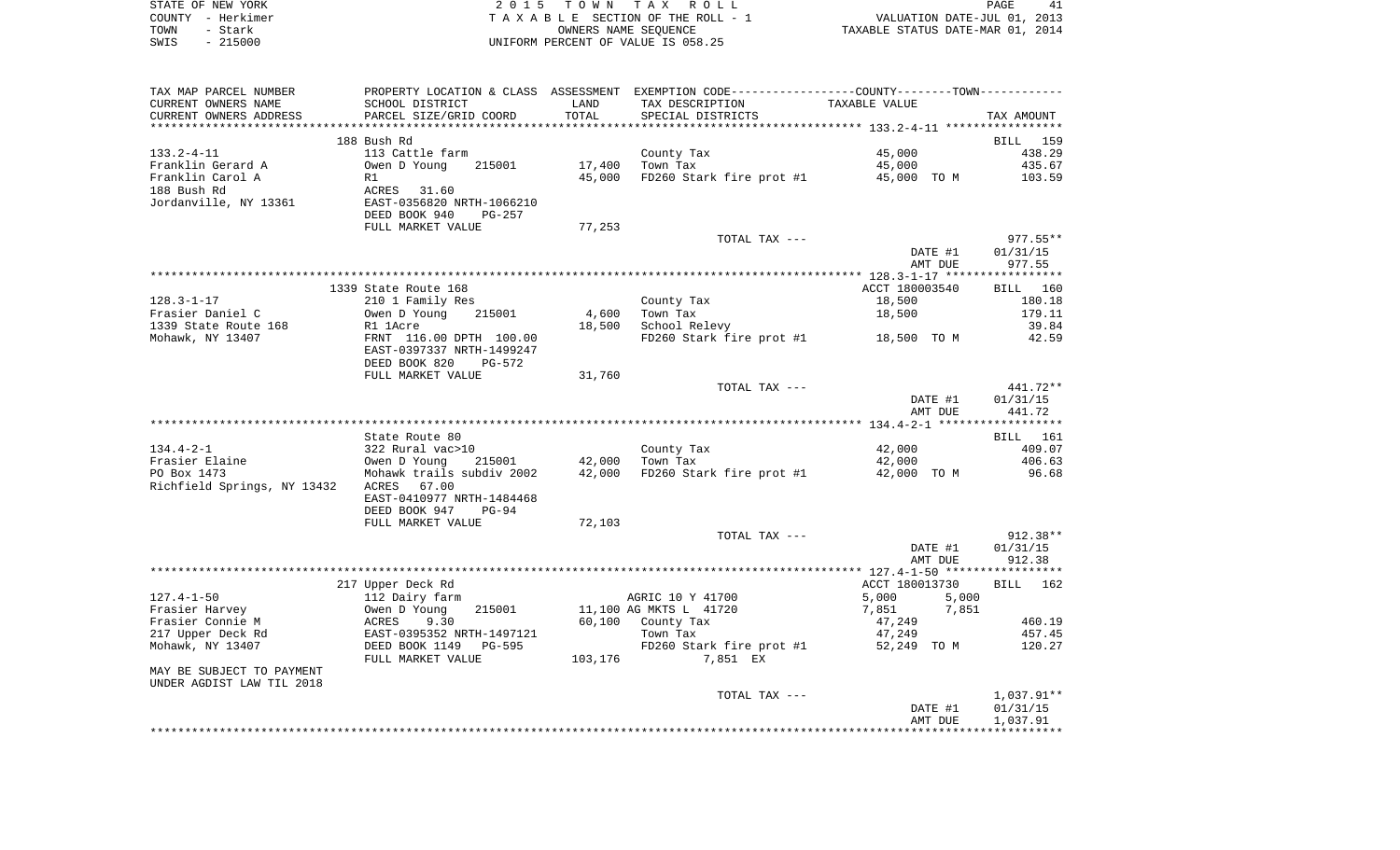| STATE OF NEW YORK | 2015 TOWN TAX ROLL                 | 42<br>PAGE                       |
|-------------------|------------------------------------|----------------------------------|
| COUNTY - Herkimer | TAXABLE SECTION OF THE ROLL - 1    | VALUATION DATE-JUL 01, 2013      |
| TOWN<br>- Stark   | OWNERS NAME SEOUENCE               | TAXABLE STATUS DATE-MAR 01, 2014 |
| $-215000$<br>SWIS | UNIFORM PERCENT OF VALUE IS 058.25 |                                  |

| PARCEL SIZE/GRID COORD                                  | TOTAL                                                                                                                                                                                                                | SPECIAL DISTRICTS                                                |                                                                                        | TAX AMOUNT                                                                                                                                                                                              |
|---------------------------------------------------------|----------------------------------------------------------------------------------------------------------------------------------------------------------------------------------------------------------------------|------------------------------------------------------------------|----------------------------------------------------------------------------------------|---------------------------------------------------------------------------------------------------------------------------------------------------------------------------------------------------------|
|                                                         | **********                                                                                                                                                                                                           |                                                                  |                                                                                        |                                                                                                                                                                                                         |
| Travis Rd<br>322 Rural vac>10<br>Little Falls Ce 210900 | 14,100                                                                                                                                                                                                               | County Tax<br>Town Tax                                           | ACCT 186109<br>14,100<br>14,100                                                        | <b>BILL</b> 163<br>137.33<br>136.51<br>32.46                                                                                                                                                            |
| EAST-0399498 NRTH-1503018<br>DEED BOOK 1532 PG-690      |                                                                                                                                                                                                                      |                                                                  |                                                                                        |                                                                                                                                                                                                         |
|                                                         |                                                                                                                                                                                                                      |                                                                  |                                                                                        |                                                                                                                                                                                                         |
|                                                         |                                                                                                                                                                                                                      | TOTAL TAX ---                                                    |                                                                                        | $306.30**$<br>01/31/15                                                                                                                                                                                  |
|                                                         |                                                                                                                                                                                                                      |                                                                  | AMT DUE                                                                                | 306.30                                                                                                                                                                                                  |
| 1439 Travis Rd                                          |                                                                                                                                                                                                                      |                                                                  | ACCT 180005760                                                                         | BILL 164                                                                                                                                                                                                |
| 210 1 Family Res                                        |                                                                                                                                                                                                                      | County Tax                                                       | 88,000                                                                                 | 857.09                                                                                                                                                                                                  |
| Owen D Young                                            |                                                                                                                                                                                                                      | Town Tax                                                         | 88,000                                                                                 | 851.98                                                                                                                                                                                                  |
| EAST-0396941 NRTH-1498886                               |                                                                                                                                                                                                                      |                                                                  |                                                                                        | 202.57                                                                                                                                                                                                  |
|                                                         |                                                                                                                                                                                                                      |                                                                  |                                                                                        |                                                                                                                                                                                                         |
|                                                         |                                                                                                                                                                                                                      |                                                                  |                                                                                        | 1,911.64**                                                                                                                                                                                              |
|                                                         |                                                                                                                                                                                                                      |                                                                  | DATE #1<br>AMT DUE                                                                     | 01/31/15<br>1,911.64                                                                                                                                                                                    |
|                                                         |                                                                                                                                                                                                                      |                                                                  |                                                                                        |                                                                                                                                                                                                         |
|                                                         |                                                                                                                                                                                                                      |                                                                  | ACCT 180003660                                                                         | <b>BILL</b> 165                                                                                                                                                                                         |
|                                                         |                                                                                                                                                                                                                      |                                                                  |                                                                                        | 197.72                                                                                                                                                                                                  |
| F 42A                                                   | 20,300                                                                                                                                                                                                               | FD260 Stark fire prot #1                                         | 20,300 TO M                                                                            | 196.54<br>46.73                                                                                                                                                                                         |
|                                                         |                                                                                                                                                                                                                      |                                                                  |                                                                                        |                                                                                                                                                                                                         |
| EAST-0397941 NRTH-1500870                               |                                                                                                                                                                                                                      |                                                                  |                                                                                        |                                                                                                                                                                                                         |
| DEED BOOK 1289<br>PG-232                                |                                                                                                                                                                                                                      |                                                                  |                                                                                        |                                                                                                                                                                                                         |
| FULL MARKET VALUE                                       | 34,850                                                                                                                                                                                                               | TOTAL TAX ---                                                    |                                                                                        | 440.99**                                                                                                                                                                                                |
|                                                         |                                                                                                                                                                                                                      |                                                                  | DATE #1<br>AMT DUE                                                                     | 01/31/15<br>440.99                                                                                                                                                                                      |
|                                                         |                                                                                                                                                                                                                      |                                                                  |                                                                                        |                                                                                                                                                                                                         |
| Travis Rd                                               |                                                                                                                                                                                                                      |                                                                  | ACCT 180010800                                                                         | BILL 166                                                                                                                                                                                                |
| 312 Vac w/imprv                                         |                                                                                                                                                                                                                      | County Tax                                                       | 1,700                                                                                  | 16.56                                                                                                                                                                                                   |
| 215001<br>Owen D Young                                  | 600                                                                                                                                                                                                                  | Town Tax                                                         | 1,700                                                                                  | 16.46                                                                                                                                                                                                   |
| Vac<br>0.84<br>ACRES<br>EAST-0396944 NRTH-1499081       | 1,700                                                                                                                                                                                                                | FD260 Stark fire prot #1                                         | 1,700 TO M                                                                             | 3.91                                                                                                                                                                                                    |
| DEED BOOK 1259<br>PG-39                                 |                                                                                                                                                                                                                      |                                                                  |                                                                                        |                                                                                                                                                                                                         |
| FULL MARKET VALUE                                       | 2,918                                                                                                                                                                                                                | TOTAL TAX ---                                                    |                                                                                        | $36.93**$                                                                                                                                                                                               |
|                                                         | SCHOOL DISTRICT<br>ACRES 22.70<br>FULL MARKET VALUE<br>215001<br>ACRES<br>2.60<br>DEED BOOK 802<br>$PG-55$<br>FULL MARKET VALUE<br>1314 St. Rte. 168<br>322 Rural vac>10<br>Owen D Young<br>215001<br>42.00<br>ACRES | LAND<br>14,100<br>24,206<br>7,100<br>88,000<br>151,073<br>20,300 | TAX DESCRIPTION<br>FD260 Stark fire prot #1<br>TOTAL TAX ---<br>County Tax<br>Town Tax | PROPERTY LOCATION & CLASS ASSESSMENT EXEMPTION CODE---------------COUNTY-------TOWN----------<br>TAXABLE VALUE<br>FD260 Stark fire prot #1<br>14,100 TO M<br>DATE #1<br>88,000 TO M<br>20,300<br>20,300 |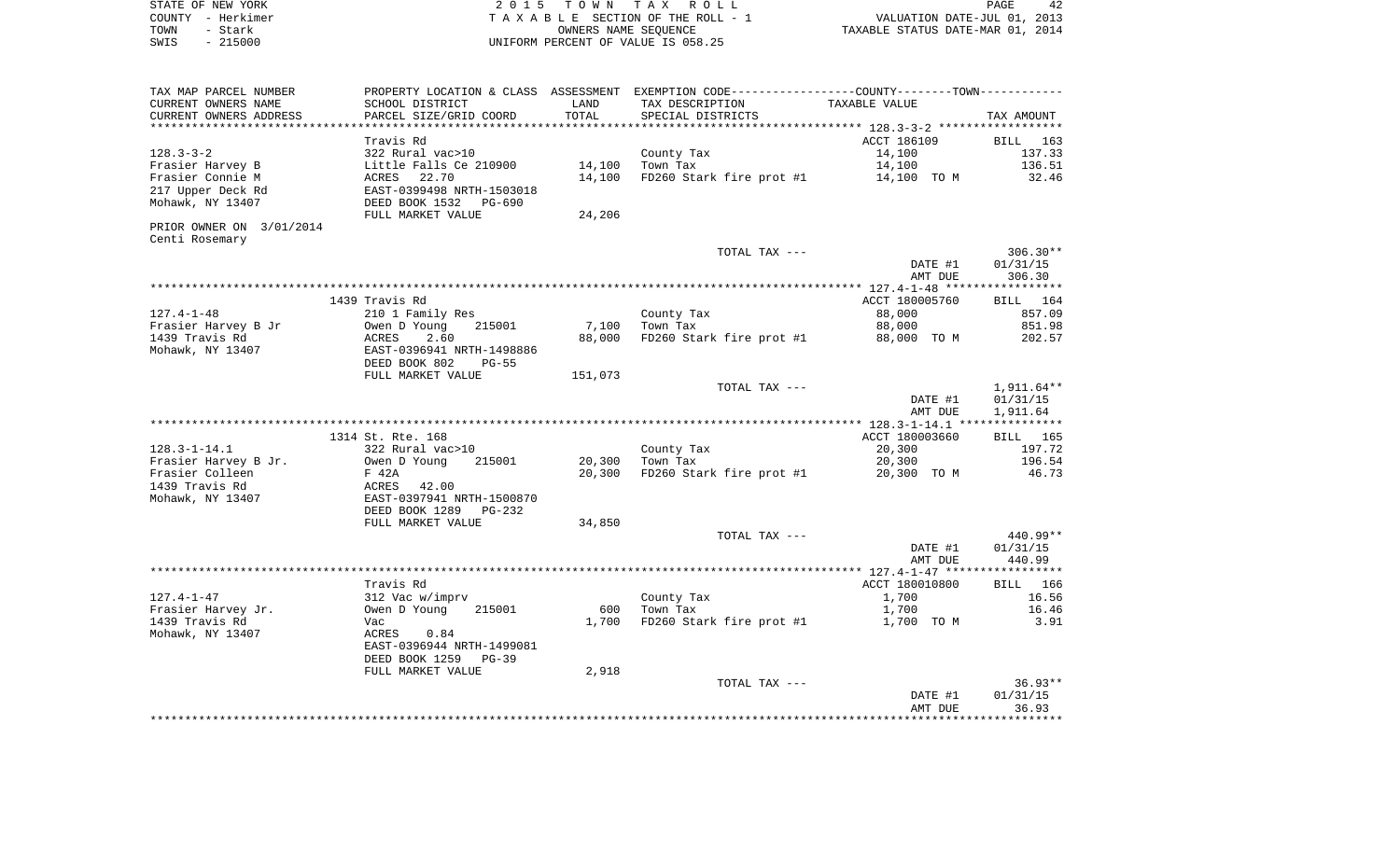| STATE OF NEW YORK | 2015 TOWN TAX ROLL                 | 43<br>PAGE                       |
|-------------------|------------------------------------|----------------------------------|
| COUNTY - Herkimer | TAXABLE SECTION OF THE ROLL - 1    | VALUATION DATE-JUL 01, 2013      |
| TOWN<br>- Stark   | OWNERS NAME SEOUENCE               | TAXABLE STATUS DATE-MAR 01, 2014 |
| - 215000<br>SWIS  | UNIFORM PERCENT OF VALUE IS 058.25 |                                  |

| TAX MAP PARCEL NUMBER<br>CURRENT OWNERS NAME<br>CURRENT OWNERS ADDRESS                 | SCHOOL DISTRICT<br>PARCEL SIZE/GRID COORD                                                                                                                             | LAND<br>TOTAL    | PROPERTY LOCATION & CLASS ASSESSMENT EXEMPTION CODE----------------COUNTY-------TOWN----------<br>TAX DESCRIPTION<br>SPECIAL DISTRICTS | TAXABLE VALUE                                  | TAX AMOUNT                                          |
|----------------------------------------------------------------------------------------|-----------------------------------------------------------------------------------------------------------------------------------------------------------------------|------------------|----------------------------------------------------------------------------------------------------------------------------------------|------------------------------------------------|-----------------------------------------------------|
| $127.4 - 3 - 1$<br>Fredericks Christopher<br>682 Newville Rd<br>Little Falls, NY 13365 | Johnny Cake Rd<br>321 Abandoned ag<br>Little Falls Ce 210900<br>9.4 Acres<br>9.40<br>ACRES<br>EAST-0396068 NRTH-1504522                                               | 3,800<br>3,800   | County Tax<br>Town Tax<br>FD260 Stark fire prot #1                                                                                     | 3,800<br>3,800<br>3,800 TO M                   | BILL<br>167<br>37.01<br>36.79<br>8.75               |
|                                                                                        | DEED BOOK 1479 PG-732<br>FULL MARKET VALUE                                                                                                                            | 6,524            | TOTAL TAX ---                                                                                                                          | DATE #1<br>AMT DUE                             | $82.55**$<br>01/31/15<br>82.55                      |
|                                                                                        |                                                                                                                                                                       |                  |                                                                                                                                        |                                                |                                                     |
| $134.1 - 2 - 3$                                                                        | Travis Rd<br>322 Rural vac>10                                                                                                                                         |                  | County Tax                                                                                                                             | ACCT 179603<br>19,500                          | BILL 168<br>189.92                                  |
| Fredericks Christopher<br>682 Newville Rd<br>Little Falls, NY 13365                    | Owen D Young 215001<br>split from $1-1, 1-2.2$<br>FRNT 243.20 DPTH<br>ACRES 56.10<br>EAST-0398694 NRTH-1495447<br>DEED BOOK 1492 PG-525                               | 19,500           | 19,500 Town Tax<br>FD260 Stark fire prot #1 19,500 TO M                                                                                | 19,500                                         | 188.79<br>44.89                                     |
|                                                                                        | FULL MARKET VALUE                                                                                                                                                     | 33,476           |                                                                                                                                        |                                                |                                                     |
|                                                                                        |                                                                                                                                                                       |                  | TOTAL TAX ---                                                                                                                          | DATE #1<br>AMT DUE                             | 423.60**<br>01/31/15<br>423.60                      |
|                                                                                        |                                                                                                                                                                       |                  |                                                                                                                                        |                                                |                                                     |
| $141.6 - 1 - 8$<br>Frost Ralph H Jr<br>Box 26<br>Van Hornesville, NY 13475             | State Route 80<br>330 Vacant comm<br>Owen D Young<br>215001<br>Grange Hall<br>Vl<br>FRNT 150.00 DPTH 135.00<br>EAST-0402936 NRTH-1479404<br>DEED BOOK 730<br>$PG-102$ | 2,800<br>2,800   | County Tax<br>Town Tax<br>School Relevy<br>$FD260$ Stark fire prot #1 2,800 TO M<br>WD300 Stark Water District                         | ACCT 180001680<br>2,800<br>2,800<br>2,800 TO M | BILL 169<br>27.27<br>27.11<br>90.44<br>6.45<br>4.37 |
|                                                                                        | FULL MARKET VALUE                                                                                                                                                     | 4,807            |                                                                                                                                        |                                                |                                                     |
|                                                                                        |                                                                                                                                                                       |                  | TOTAL TAX ---                                                                                                                          | DATE #1<br>AMT DUE                             | $155.64**$<br>01/31/15<br>155.64                    |
|                                                                                        |                                                                                                                                                                       |                  |                                                                                                                                        |                                                |                                                     |
| $141.6 - 1 - 9$<br>Frost Ralph H Jr.<br>Box 26                                         | State Route 80<br>541 Bowlng alley<br>Owen D Young<br>215001<br>Comm $3/4$                                                                                            | 5,200<br>102,000 | County Tax<br>Town Tax<br>School Relevy                                                                                                | ACCT 180009810<br>102,000<br>102,000           | BILL 170<br>993.45<br>987.52<br>3,294.56            |
| Van Hornesville, NY 13475                                                              | FRNT 110.00 DPTH 135.00<br>EAST-0403077 NRTH-1479431<br>DEED BOOK 730<br>PG-102                                                                                       |                  | FD260 Stark fire prot $#1$ 102,000 TO M<br>WD300 Stark Water District                                                                  | 102,000 TO M                                   | 234.80<br>159.28                                    |
|                                                                                        | FULL MARKET VALUE                                                                                                                                                     | 175,107          | TOTAL TAX ---                                                                                                                          | DATE #1<br>AMT DUE                             | $5,669.61**$<br>01/31/15<br>5,669.61                |
|                                                                                        |                                                                                                                                                                       |                  |                                                                                                                                        |                                                |                                                     |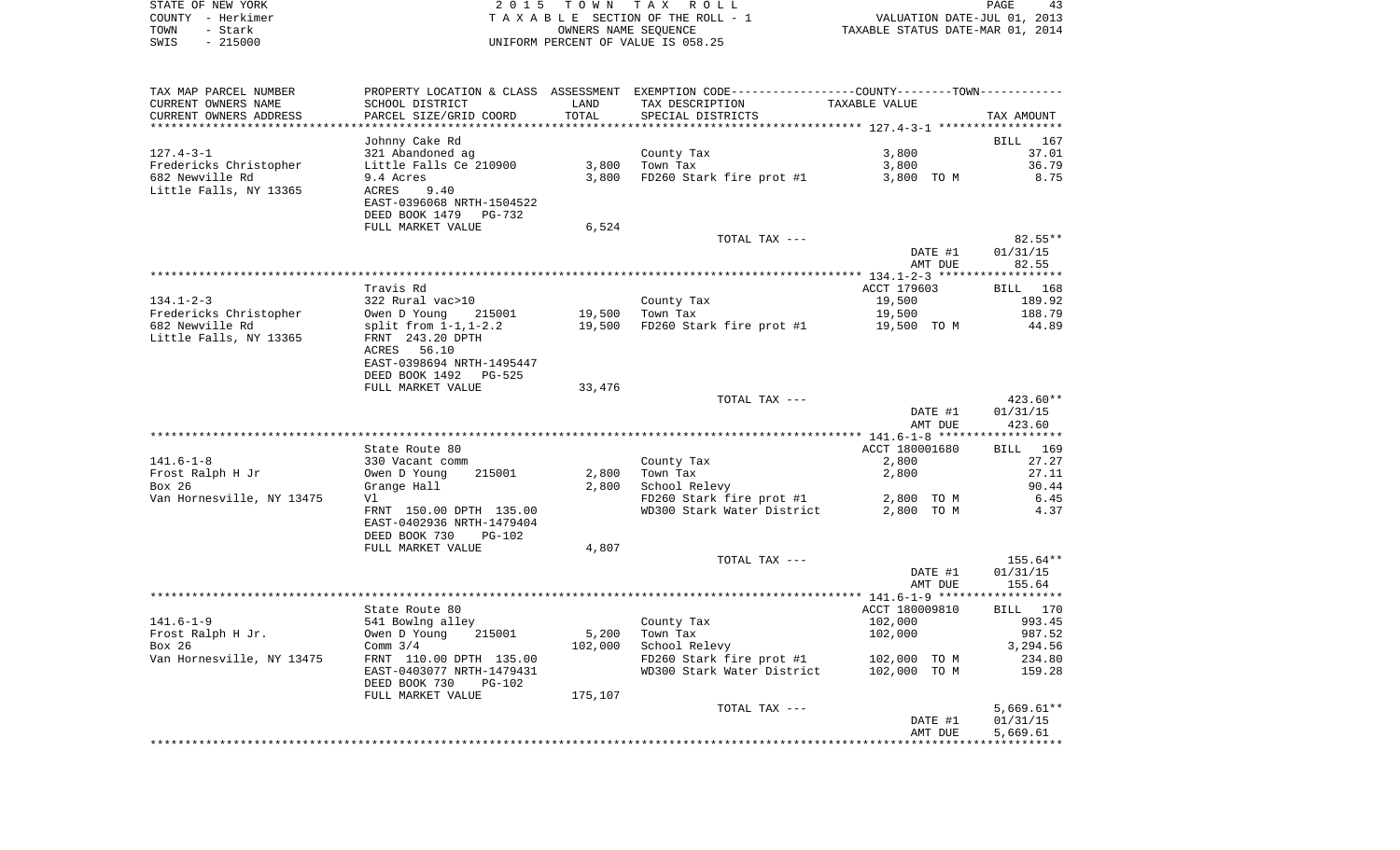| STATE OF NEW YORK | 2015 TOWN TAX ROLL                 | PAGE<br>44                       |
|-------------------|------------------------------------|----------------------------------|
| COUNTY - Herkimer | TAXABLE SECTION OF THE ROLL - 1    | VALUATION DATE-JUL 01, 2013      |
| TOWN<br>- Stark   | OWNERS NAME SEOUENCE               | TAXABLE STATUS DATE-MAR 01, 2014 |
| $-215000$<br>SWIS | UNIFORM PERCENT OF VALUE IS 058.25 |                                  |

| TAX MAP PARCEL NUMBER           |                                                                                                                                             |                 | PROPERTY LOCATION & CLASS ASSESSMENT EXEMPTION CODE---------------COUNTY-------TOWN---------- |                |                          |
|---------------------------------|---------------------------------------------------------------------------------------------------------------------------------------------|-----------------|-----------------------------------------------------------------------------------------------|----------------|--------------------------|
| CURRENT OWNERS NAME             | SCHOOL DISTRICT                                                                                                                             | LAND            | TAX DESCRIPTION                                                                               | TAXABLE VALUE  |                          |
| CURRENT OWNERS ADDRESS          | PARCEL SIZE/GRID COORD                                                                                                                      | TOTAL           | SPECIAL DISTRICTS                                                                             |                | TAX AMOUNT               |
| **********************          |                                                                                                                                             |                 |                                                                                               |                |                          |
|                                 | 104 Stallone Rd                                                                                                                             |                 |                                                                                               |                | BILL 171                 |
| $127.4 - 1 - 11.2$              | 270 Mfg housing                                                                                                                             |                 | County Tax                                                                                    | 14,600         | 142.20                   |
| Gage Barbara                    | 215001                                                                                                                                      | 5,100           | Town Tax                                                                                      | 14,600         | 141.35                   |
| daye Durbuci<br>104 Stallone Rd |                                                                                                                                             | 14,600          | FD260 Stark fire prot #1 14,600 TO M 33.61                                                    |                |                          |
| Mohawk, NY 13407                | 270 mig nousing<br>Owen D Young 215001<br>FRNT 103.79 DPTH 188.22<br>EAST-0390064 NRTH-1500724                                              |                 |                                                                                               |                |                          |
|                                 | DEED BOOK 704<br>PG-56                                                                                                                      |                 |                                                                                               |                |                          |
|                                 | FULL MARKET VALUE                                                                                                                           | 25,064          |                                                                                               |                |                          |
|                                 |                                                                                                                                             |                 | TOTAL TAX ---                                                                                 |                | 317.16**                 |
|                                 |                                                                                                                                             |                 |                                                                                               | DATE #1        | 01/31/15                 |
|                                 |                                                                                                                                             |                 |                                                                                               | AMT DUE        | 317.16                   |
|                                 |                                                                                                                                             |                 |                                                                                               |                |                          |
|                                 | REAR Barker Rd                                                                                                                              |                 |                                                                                               | ACCT 180003150 | BILL 172                 |
| $133.2 - 1 - 2.1$               | 837 Cell Tower                                                                                                                              |                 | County Tax                                                                                    | 50,000         | 486.98                   |
| Gage Family Trust               |                                                                                                                                             |                 | 11,000 Town Tax                                                                               | 50,000         | 484.08                   |
| 3384 St. Rt. 28                 | 037 CCL1 1082<br>Owen D Young 215001<br>Farm<br>ACRES 36.70                                                                                 | 50,000          | FD260 Stark fire prot #1 50,000 TO M                                                          |                | 115.10                   |
| Herkimer, NY 13350              |                                                                                                                                             |                 |                                                                                               |                |                          |
|                                 | EAST-0387038 NRTH-1495289                                                                                                                   |                 |                                                                                               |                |                          |
|                                 | DEED BOOK 1205<br>PG-711                                                                                                                    |                 |                                                                                               |                |                          |
|                                 | FULL MARKET VALUE                                                                                                                           | 85,837          |                                                                                               |                |                          |
|                                 |                                                                                                                                             |                 | TOTAL TAX ---                                                                                 | DATE #1        | $1,086.16**$<br>01/31/15 |
|                                 |                                                                                                                                             |                 |                                                                                               | AMT DUE        | 1,086.16                 |
|                                 |                                                                                                                                             |                 |                                                                                               |                |                          |
|                                 | 219 Forest Rd                                                                                                                               |                 |                                                                                               | ACCT 183864    | BILL 173                 |
| $133.2 - 1 - 4$                 | 240 Rural res                                                                                                                               |                 | County Tax                                                                                    | 149,200        | 1,453.16                 |
| Gaia's Breath Farm, LLC         | Owen D Young<br>215001                                                                                                                      | 58,000 Town Tax |                                                                                               | 149,200        | 1,444.50                 |
| 1196 Route 35                   | F 197                                                                                                                                       | 149,200         | FD260 Stark fire prot #1                                                                      | 149,200 TO M   | 343.45                   |
| South Salem, NY 10590           | ACRES 222.50                                                                                                                                |                 |                                                                                               |                |                          |
|                                 | EAST-0395398 NRTH-1495835                                                                                                                   |                 |                                                                                               |                |                          |
|                                 | DEED BOOK 1519 PG-514                                                                                                                       |                 |                                                                                               |                |                          |
|                                 | FULL MARKET VALUE                                                                                                                           | 256,137         |                                                                                               |                |                          |
|                                 |                                                                                                                                             |                 | TOTAL TAX ---                                                                                 |                | 3,241.11**               |
|                                 |                                                                                                                                             |                 |                                                                                               | DATE #1        | 01/31/15                 |
|                                 |                                                                                                                                             |                 |                                                                                               | AMT DUE        | 3,241.11                 |
|                                 |                                                                                                                                             |                 |                                                                                               |                |                          |
|                                 | 106 Travis Rd                                                                                                                               |                 |                                                                                               | ACCT 180000360 | BILL 174                 |
| $134.3 - 1 - 36$                | 210 1 Family Res<br>Owen D Young 215001                                                                                                     |                 | County Tax                                                                                    | 64,200         | 625.29                   |
| Galusha Leland Jr               |                                                                                                                                             |                 | 9,200 Town Tax                                                                                | 64,200         | 621.56                   |
|                                 |                                                                                                                                             |                 | 64,200 FD260 Stark fire prot #1 64,200 TO M<br>WD300 Stark Water District 64,200 TO M         |                | 147.79                   |
|                                 | Galusha Sharon<br>PO Box 67<br>Van Hornesville, NY 13475<br>Van Hornesville, NY 13475<br>Porne Hornesville, NY 13475<br>Porne Hornes (1980) |                 |                                                                                               |                | 100.25                   |
|                                 |                                                                                                                                             |                 |                                                                                               |                |                          |
|                                 | DEED BOOK 740<br>$PG-28$                                                                                                                    |                 |                                                                                               |                |                          |
|                                 | FULL MARKET VALUE                                                                                                                           | 110,215         |                                                                                               |                |                          |
|                                 |                                                                                                                                             |                 | TOTAL TAX ---                                                                                 |                | 1,494.89**               |
|                                 |                                                                                                                                             |                 |                                                                                               | DATE #1        | 01/31/15                 |
|                                 |                                                                                                                                             |                 |                                                                                               | AMT DUE        | 1,494.89                 |
|                                 |                                                                                                                                             |                 |                                                                                               |                |                          |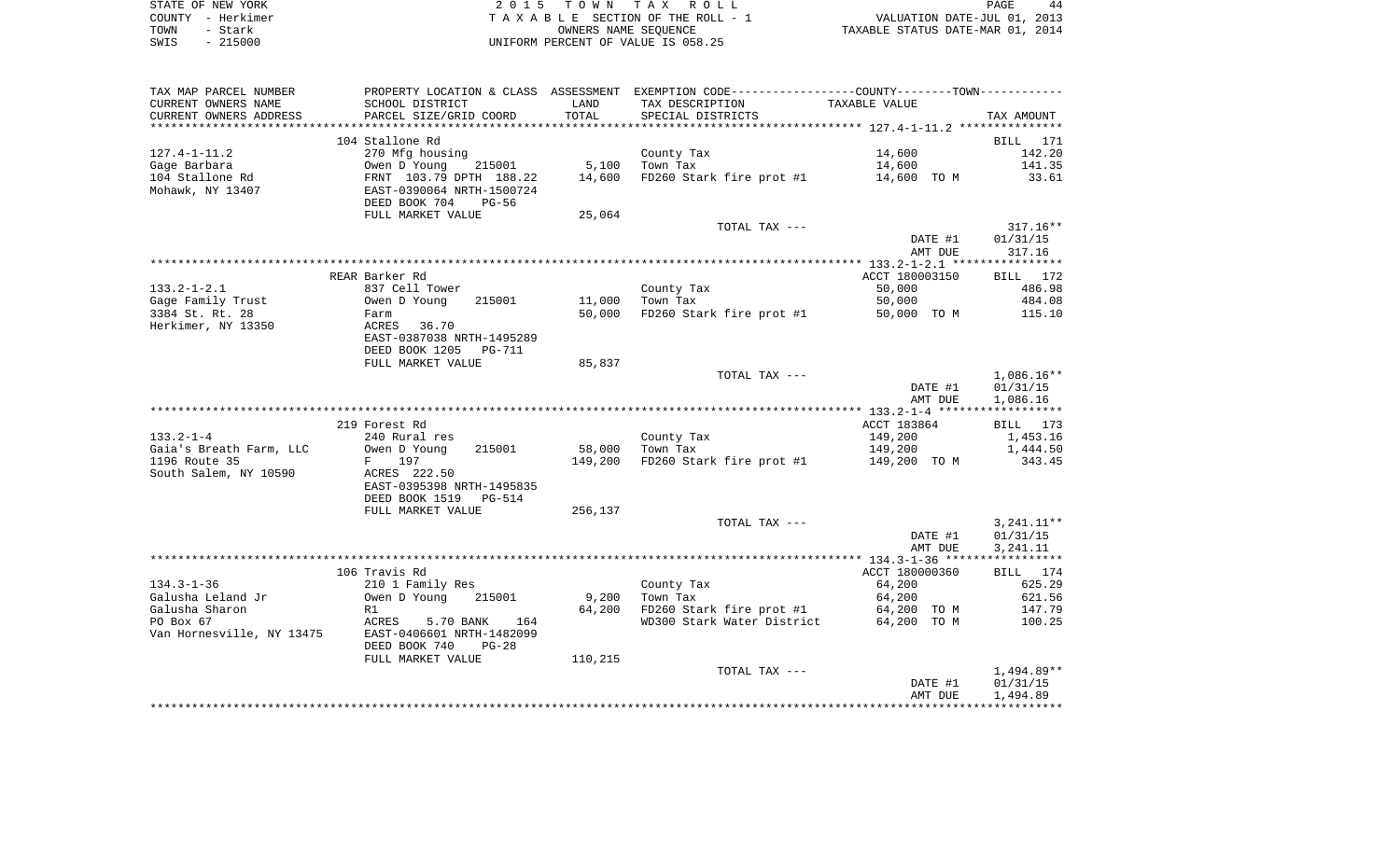| STATE OF NEW YORK        |                                 |              | 2015 TOWN TAX ROLL                                                                            |                                  | PAGE<br>45   |
|--------------------------|---------------------------------|--------------|-----------------------------------------------------------------------------------------------|----------------------------------|--------------|
| COUNTY - Herkimer        | TAXABLE SECTION OF THE ROLL - 1 |              | VALUATION DATE-JUL 01, 2013                                                                   |                                  |              |
| - Stark<br>TOWN          |                                 |              | OWNERS NAME SEQUENCE                                                                          | TAXABLE STATUS DATE-MAR 01, 2014 |              |
| $-215000$<br>SWIS        |                                 |              | UNIFORM PERCENT OF VALUE IS 058.25                                                            |                                  |              |
|                          |                                 |              |                                                                                               |                                  |              |
|                          |                                 |              |                                                                                               |                                  |              |
| TAX MAP PARCEL NUMBER    |                                 |              | PROPERTY LOCATION & CLASS ASSESSMENT EXEMPTION CODE---------------COUNTY-------TOWN---------- |                                  |              |
| CURRENT OWNERS NAME      | SCHOOL DISTRICT                 | LAND         | TAX DESCRIPTION                                                                               | TAXABLE VALUE                    |              |
| CURRENT OWNERS ADDRESS   | PARCEL SIZE/GRID COORD          | <b>TOTAL</b> | SPECIAL DISTRICTS                                                                             |                                  | TAX AMOUNT   |
|                          |                                 |              |                                                                                               |                                  |              |
|                          | 1322 Travis Rd                  |              |                                                                                               | ACCT 180014000                   | BILL 175     |
| $134.1 - 2 - 1$          | 241 Rural res&ag                |              | County Tax                                                                                    | 53,500                           | 521.07       |
| Gauthier Alphonse        | Owen D Young<br>215001          | 3,600        | Town Tax                                                                                      | 53,500                           | 517.97       |
| Gauthier Annette E       | split from 1-1                  | 53,500       | FD260 Stark fire prot #1                                                                      | 53,500 TO M                      | 123.15       |
| 75 E Main St             | house imp                       |              |                                                                                               |                                  |              |
| Mohawk, NY 13407         | FRNT 249.50 DPTH                |              |                                                                                               |                                  |              |
|                          | 3.00<br>ACRES                   |              |                                                                                               |                                  |              |
| PRIOR OWNER ON 3/01/2014 | EAST-0397491 NRTH-1496384       |              |                                                                                               |                                  |              |
| Soukup Charles           | DEED BOOK 1525<br>$PG-126$      |              |                                                                                               |                                  |              |
|                          | FULL MARKET VALUE               | 91,845       |                                                                                               |                                  |              |
|                          |                                 |              | TOTAL TAX ---                                                                                 |                                  | $1,162.19**$ |
|                          |                                 |              |                                                                                               | DATE #1                          | 01/31/15     |
|                          |                                 |              |                                                                                               | AMT DUE                          | 1,162.19     |
|                          |                                 |              |                                                                                               |                                  |              |
|                          | Travis Rd                       |              |                                                                                               |                                  | BILL<br>176  |
| $134.1 - 1 - 2.3$        | 312 Vac w/imprv                 |              | County Tax                                                                                    | 14,200                           | 138.30       |
| Gauthier Jeannine        | Owen D Young<br>215001          | 9,200        | Town Tax                                                                                      | 14,200                           | 137.48       |
| Gauthier Larry           | Vac Ld                          | 14,200       | FD260 Stark fire prot #1                                                                      | 14,200 TO M                      | 32.69        |
| Larrie Gauthier          | FRNT 1425.00 DPTH               |              |                                                                                               |                                  |              |
| 354 Summit Hill Rd       | ACRES 11.40                     |              |                                                                                               |                                  |              |
| Jordanville, NY 13361    | EAST-0397696 NRTH-1494641       |              |                                                                                               |                                  |              |
|                          | DEED BOOK 844<br>PG-302         |              |                                                                                               |                                  |              |
|                          | FULL MARKET VALUE               | 24,378       |                                                                                               |                                  |              |
|                          |                                 |              | TOTAL TAX ---                                                                                 |                                  | $308.47**$   |
|                          |                                 |              |                                                                                               | DATE #1                          | 01/31/15     |
|                          |                                 |              |                                                                                               | AMT DUE                          | 308.47       |
|                          |                                 |              |                                                                                               |                                  |              |
|                          | 1352 Travis Rd                  |              |                                                                                               |                                  | BILL 177     |
| $128.3 - 1 - 19.2$       | 210 1 Family Res                |              | County Tax                                                                                    | 60,000                           | 584.38       |
| Gauthier Jeffrey A       | Owen D Young<br>215001          | 7,300        | Town Tax                                                                                      | 60,000                           | 580.90       |
| Gauthier Pamela          | $R-1$                           | 60,000       | School Relevy                                                                                 |                                  | 1,380.27     |
| 1352 Travis Rd           | 2.90<br>ACRES                   |              | FD260 Stark fire prot #1                                                                      | 60,000 TO M                      | 138.12       |
| Mohawk, NY 13407         | EAST-0397458 NRTH-1497022       |              |                                                                                               |                                  |              |
|                          | DEED BOOK 745<br>PG-186         |              |                                                                                               |                                  |              |
|                          | FULL MARKET VALUE               | 103,004      |                                                                                               |                                  |              |
|                          |                                 |              | TOTAL TAX ---                                                                                 |                                  | $2,683.67**$ |
|                          |                                 |              |                                                                                               | DATE #1                          | 01/31/15     |
|                          |                                 |              |                                                                                               | AMT DUE                          | 2,683.67     |
|                          |                                 |              |                                                                                               |                                  | ************ |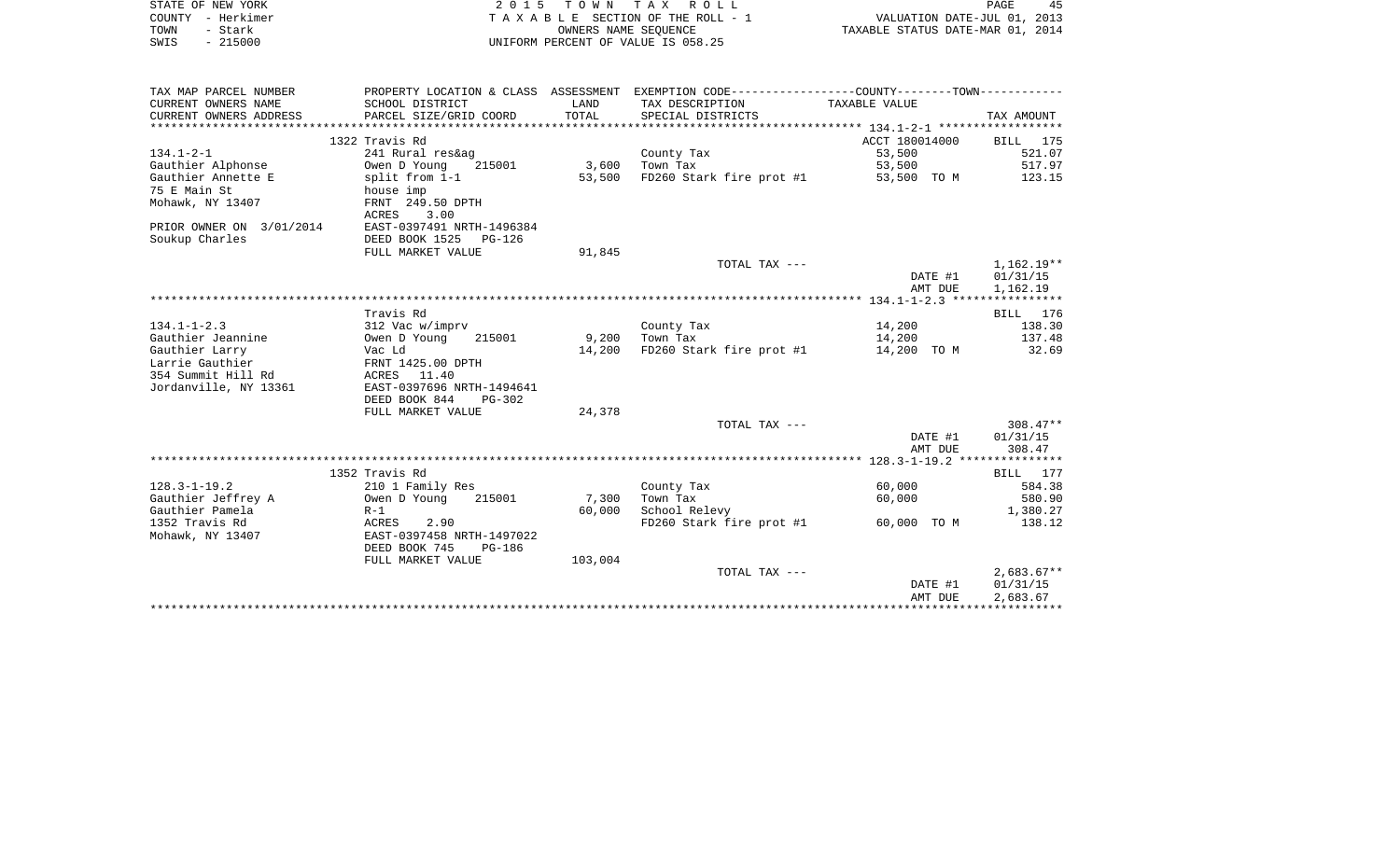|      | STATE OF NEW YORK | 2015 TOWN TAX ROLL                 | PAGE                             | 46 |
|------|-------------------|------------------------------------|----------------------------------|----|
|      | COUNTY - Herkimer | TAXABLE SECTION OF THE ROLL - 1    | VALUATION DATE-JUL 01, 2013      |    |
| TOWN | – Stark           | OWNERS NAME SEOUENCE               | TAXABLE STATUS DATE-MAR 01, 2014 |    |
| SWIS | $-215000$         | UNIFORM PERCENT OF VALUE IS 058.25 |                                  |    |

| TAX MAP PARCEL NUMBER              |                                                        |         | PROPERTY LOCATION & CLASS ASSESSMENT EXEMPTION CODE----------------COUNTY-------TOWN---------- |                                        |                    |
|------------------------------------|--------------------------------------------------------|---------|------------------------------------------------------------------------------------------------|----------------------------------------|--------------------|
| CURRENT OWNERS NAME                | SCHOOL DISTRICT                                        | LAND    | TAX DESCRIPTION                                                                                | TAXABLE VALUE                          |                    |
| CURRENT OWNERS ADDRESS             | PARCEL SIZE/GRID COORD                                 | TOTAL   | SPECIAL DISTRICTS                                                                              |                                        | TAX AMOUNT         |
|                                    |                                                        |         |                                                                                                |                                        |                    |
|                                    | Wagner Hill Rd                                         |         |                                                                                                |                                        | BILL<br>178        |
| $134.4 - 1 - 7.4$                  | 321 Abandoned ag                                       |         | AG MKTS L 41720                                                                                | 6,648<br>6,648                         |                    |
| Gebhardt Rainer                    | Owen D Young<br>215001                                 | 9,500   | County Tax                                                                                     | 2,852                                  | 27.78              |
| Gebhardt Mary                      | Vac Ld                                                 | 9,500   | Town Tax                                                                                       | 2,852                                  | 27.61              |
| 541 Wagner Hill Rd                 | FRNT 830.00 DPTH                                       |         | FD260 Stark fire prot #1                                                                       | 2,852 TO M                             | 6.57               |
| Fort Plain, NY 13339               | ACRES<br>12.00                                         |         | 6,648 EX                                                                                       |                                        |                    |
|                                    | EAST-0417711 NRTH-1487083                              |         |                                                                                                |                                        |                    |
| MAY BE SUBJECT TO PAYMENT          | DEED BOOK 1160<br>PG-984                               |         |                                                                                                |                                        |                    |
| UNDER AGDIST LAW TIL 2018          | FULL MARKET VALUE                                      | 16,309  |                                                                                                |                                        |                    |
|                                    |                                                        |         | TOTAL TAX ---                                                                                  |                                        | $61.96**$          |
|                                    |                                                        |         |                                                                                                | DATE #1                                | 01/31/15           |
|                                    |                                                        |         |                                                                                                | AMT DUE                                | 61.96              |
|                                    |                                                        |         |                                                                                                |                                        |                    |
|                                    | 1430 State Route 168                                   |         |                                                                                                | ACCT 180020000                         | BILL 179           |
| $127.4 - 1 - 42$                   | 270 Mfg housing                                        |         | County Tax                                                                                     | 33,100                                 | 322.38             |
| Gerhardt Gertrude B                | Owen D Young<br>215001                                 | 8,400   | Town Tax                                                                                       | 33,100                                 | 320.46             |
| 1430 State Route 168               | Ward Farm                                              | 33,100  | School Relevy                                                                                  |                                        | 1,069.12           |
| Mohawk, NY 13407                   | 2tr                                                    |         | FD260 Stark fire prot #1                                                                       | 33,100 TO M                            | 76.19              |
|                                    | ACRES<br>4.50                                          |         |                                                                                                |                                        |                    |
|                                    | EAST-0395622 NRTH-1499310                              |         |                                                                                                |                                        |                    |
|                                    | DEED BOOK 00663 PG-00092                               |         |                                                                                                |                                        |                    |
|                                    | FULL MARKET VALUE                                      | 56,824  |                                                                                                |                                        |                    |
|                                    |                                                        |         | TOTAL TAX ---                                                                                  |                                        | $1,788.15**$       |
|                                    |                                                        |         |                                                                                                | DATE #1                                | 01/31/15           |
|                                    |                                                        |         |                                                                                                | AMT DUE                                | 1,788.15           |
|                                    |                                                        |         |                                                                                                |                                        |                    |
|                                    | Travis Rd                                              |         |                                                                                                | ACCT 180013050<br>$\Omega$<br>$\Omega$ | 180<br>BILL        |
| $134.1 - 1 - 3$                    | 323 Vacant rural                                       |         | AG MKTS L 41720                                                                                |                                        |                    |
| Gerhardt Keith                     | Owen D Young<br>215001                                 | 6,300   | County Tax                                                                                     | 6,300                                  | 61.36              |
| 1105 Travis Rd                     | 31.25<br>ACRES                                         | 6,300   | Town Tax                                                                                       | 6,300                                  | 60.99              |
| Jordanville, NY 13361              | EAST-0401000 NRTH-1495331                              |         | School Relevy                                                                                  | 6,300 TO M                             | 203.49<br>14.50    |
|                                    | DEED BOOK 883<br>$PG-663$                              |         | FD260 Stark fire prot #1                                                                       |                                        |                    |
| MAY BE SUBJECT TO PAYMENT          | FULL MARKET VALUE                                      | 10,815  |                                                                                                |                                        |                    |
| UNDER AGDIST LAW TIL 2018          |                                                        |         |                                                                                                |                                        | $340.34**$         |
|                                    |                                                        |         | TOTAL TAX ---                                                                                  | DATE #1                                | 01/31/15           |
|                                    |                                                        |         |                                                                                                | AMT DUE                                |                    |
|                                    |                                                        |         |                                                                                                |                                        | 340.34             |
|                                    | 1105 Travis Rd                                         |         |                                                                                                | ACCT 180013020                         | <b>BILL</b><br>181 |
|                                    |                                                        |         |                                                                                                | $\mathbf 0$<br>$\Omega$                |                    |
| $134.1 - 1 - 20$<br>Gerhardt Keith | 112 Dairy farm<br>Owen D Young<br>215001               | 52,200  | AG MKTS L 41720<br>County Tax                                                                  | 137,900                                | 1,343.10           |
| 1105 Travis Rd                     | F                                                      | 137,900 | Town Tax                                                                                       |                                        | 1,335.09           |
| Jordanville, NY 13361              |                                                        |         | School Relevy                                                                                  | 137,900                                | 3,896.42           |
|                                    | ACRES 172.00                                           |         |                                                                                                |                                        | 317.44             |
| MAY BE SUBJECT TO PAYMENT          | EAST-0399037 NRTH-1493317<br>DEED BOOK 883<br>$PG-663$ |         | FD260 Stark fire prot #1                                                                       | 137,900 TO M                           |                    |
|                                    |                                                        |         |                                                                                                |                                        |                    |
| UNDER AGDIST LAW TIL 2018          | FULL MARKET VALUE                                      | 236,738 | TOTAL TAX ---                                                                                  |                                        | $6,892.05**$       |
|                                    |                                                        |         |                                                                                                | DATE #1                                | 01/31/15           |
|                                    |                                                        |         |                                                                                                | AMT DUE                                | 6,892.05           |
|                                    |                                                        |         |                                                                                                |                                        |                    |
|                                    |                                                        |         |                                                                                                |                                        |                    |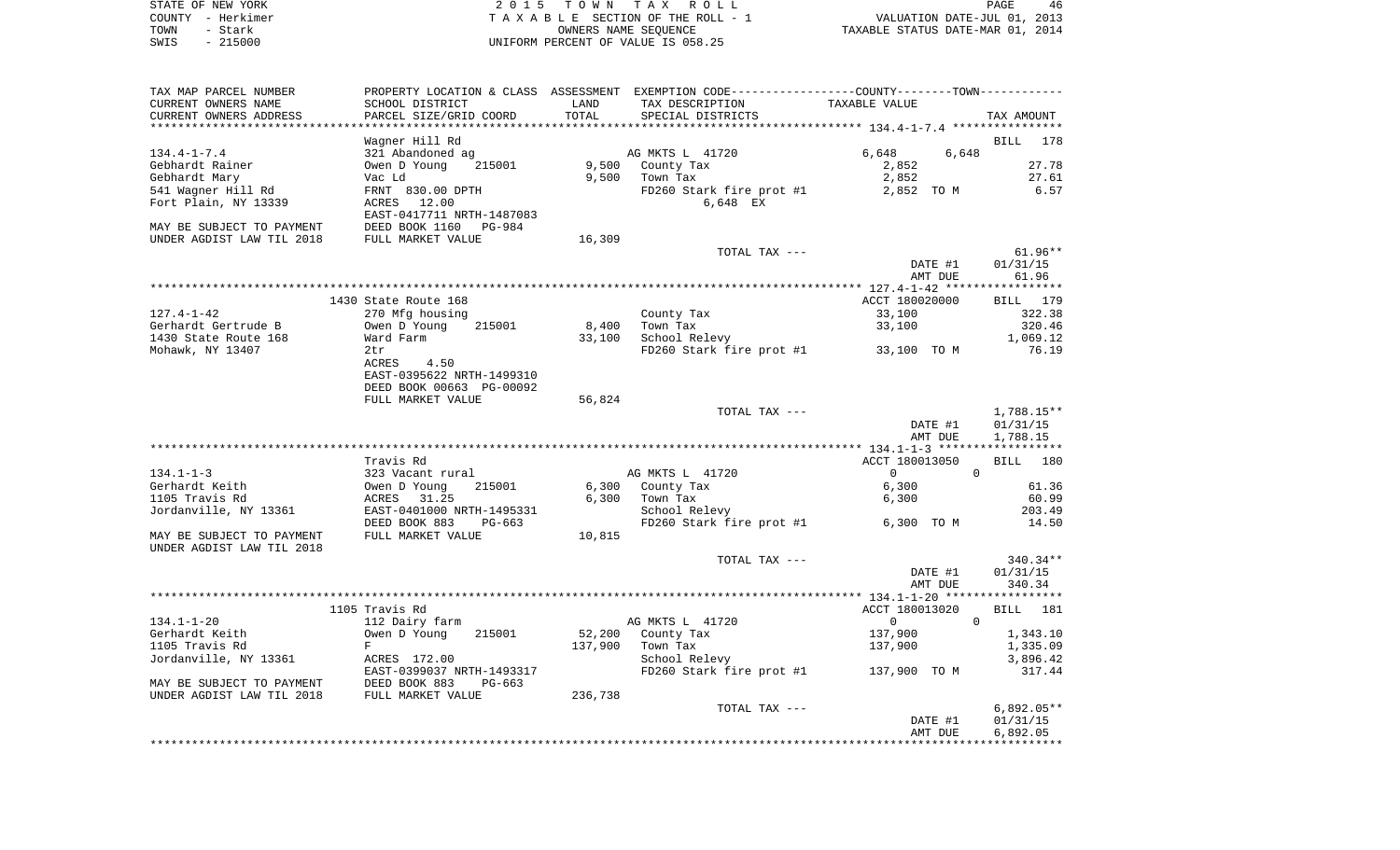|      | STATE OF NEW YORK | 2015 TOWN TAX ROLL                 | PAGE                             |
|------|-------------------|------------------------------------|----------------------------------|
|      | COUNTY - Herkimer | TAXABLE SECTION OF THE ROLL - 1    | VALUATION DATE-JUL 01, 2013      |
| TOWN | - Stark           | OWNERS NAME SEOUENCE               | TAXABLE STATUS DATE-MAR 01, 2014 |
| SWIS | $-215000$         | UNIFORM PERCENT OF VALUE IS 058.25 |                                  |

| TAX MAP PARCEL NUMBER              |                                                                                                |        | PROPERTY LOCATION & CLASS ASSESSMENT EXEMPTION CODE---------------COUNTY--------TOWN---------- |                          |                      |
|------------------------------------|------------------------------------------------------------------------------------------------|--------|------------------------------------------------------------------------------------------------|--------------------------|----------------------|
| CURRENT OWNERS NAME                | SCHOOL DISTRICT                                                                                | LAND   | TAX DESCRIPTION                                                                                | TAXABLE VALUE            |                      |
| CURRENT OWNERS ADDRESS             | PARCEL SIZE/GRID COORD                                                                         | TOTAL  | SPECIAL DISTRICTS                                                                              |                          | TAX AMOUNT           |
|                                    |                                                                                                |        |                                                                                                |                          |                      |
|                                    | 832 State Route 168                                                                            |        |                                                                                                |                          | BILL 182             |
| $134.1 - 1 - 11.6$                 | 210 1 Family Res                                                                               |        | County Tax                                                                                     | 29,300                   | 285.37               |
| Geweye Willis J                    | 215001<br>Owen D Young                                                                         | 6,600  | Town Tax<br>School Relevy                                                                      | 29,300                   | 283.67               |
| 866 State Route 168                | Manufactured Home                                                                              | 29,300 |                                                                                                |                          | 946.38               |
| Fort Plain, NY 13339               | FRNT 477.00 DPTH                                                                               |        | FD260 Stark fire prot #1 29,300 TO M                                                           |                          | 67.45                |
|                                    | 2.20<br>ACRES                                                                                  |        |                                                                                                |                          |                      |
|                                    | EAST-0406824 NRTH-1496412                                                                      |        |                                                                                                |                          |                      |
|                                    | DEED BOOK 883<br>$PG-33$                                                                       |        |                                                                                                |                          |                      |
|                                    | FULL MARKET VALUE                                                                              | 50,300 |                                                                                                |                          |                      |
|                                    |                                                                                                |        | TOTAL TAX ---                                                                                  |                          | 1,582.87**           |
|                                    |                                                                                                |        |                                                                                                | DATE #1                  | 01/31/15             |
|                                    |                                                                                                |        |                                                                                                | AMT DUE                  | 1,582.87             |
|                                    |                                                                                                |        |                                                                                                |                          |                      |
|                                    | 623 Lighthall Rd                                                                               |        | AG MKTS<br>41730                                                                               |                          | BILL 183             |
| $134.2 - 3 - 8$<br>Gonzalez Nelson | 242 Rurl res&rec<br>Owen D Young<br>215001                                                     |        | 14,100 County Tax                                                                              | 3,719<br>3,719<br>48,281 | 470.24               |
| 10 Gaynor Ave                      |                                                                                                | 52,000 | Town Tax                                                                                       | 48,281                   | 467.44               |
| Nesconset, NY 11767                |                                                                                                |        | School Relevy                                                                                  |                          | 1,559.46             |
|                                    | 32.9 Acres<br>ACRES 32.90<br>EAST-0417800 NRTH-1492996                                         |        | FD260 Stark fire prot #1 $52,000$ TO M                                                         |                          | 119.70               |
|                                    |                                                                                                |        |                                                                                                |                          |                      |
|                                    | MAY BE SUBJECT TO PAYMENT DEED BOOK 1402 PG-679<br>UNDER AGDIST LAW TIL 2021 FULL MARKET VALUE | 89,270 |                                                                                                |                          |                      |
|                                    |                                                                                                |        | TOTAL TAX ---                                                                                  |                          | $2,616.84**$         |
|                                    |                                                                                                |        |                                                                                                | DATE #1                  | 01/31/15             |
|                                    |                                                                                                |        |                                                                                                | AMT DUE                  | 2,616.84             |
|                                    |                                                                                                |        |                                                                                                |                          |                      |
|                                    | Lighthall Rd                                                                                   |        |                                                                                                |                          | BILL 184             |
| 134.2-3-10                         | 321 Abandoned ag                                                                               |        | AG MKTS 41730                                                                                  | 6,261<br>6,261           |                      |
| Gonzalez Nelson                    | Owen D Young<br>215001                                                                         | 13,700 | County Tax                                                                                     | 7,439                    | 72.45                |
| 10 Gaynor Ave                      | 31.1 Acres                                                                                     | 13,700 | Town Tax                                                                                       | 7,439                    | 72.02                |
| Nesconset, NY 11767                | ACRES 31.10                                                                                    |        | School Relevy                                                                                  |                          | 240.28               |
|                                    | EAST-0417183 NRTH-1492982<br>MAY BE SUBJECT TO PAYMENT DEED BOOK 1455 PG-623                   |        | FD260 Stark fire prot #1 13,700 TO M                                                           |                          | 31.54                |
|                                    |                                                                                                |        |                                                                                                |                          |                      |
| UNDER AGDIST LAW TIL 2021          | FULL MARKET VALUE                                                                              | 23,519 |                                                                                                |                          |                      |
|                                    |                                                                                                |        | TOTAL TAX ---                                                                                  |                          | $416.29**$           |
|                                    |                                                                                                |        |                                                                                                | DATE #1                  | 01/31/15             |
|                                    |                                                                                                |        |                                                                                                | AMT DUE                  | 416.29               |
|                                    |                                                                                                |        |                                                                                                |                          |                      |
|                                    | 5811 Jordanville Rd                                                                            |        |                                                                                                | ACCT 180005340           | BILL 185             |
| $141.6 - 1 - 2$                    | 330 Vacant comm                                                                                |        | County Tax                                                                                     | 5,500                    | 53.57                |
| Gordon Ross                        | Owen D Young<br>R1 .42<br>215001                                                               | 5,500  | Town Tax                                                                                       | 5,500                    | 53.25                |
| 42 Overton Ave                     |                                                                                                | 5,500  | FD260 Stark fire prot #1 5,500 TO M                                                            |                          | 12.66                |
| Milford, CT 06460                  | FRNT 170.00 DPTH 132.50                                                                        |        | WD300 Stark Water District                                                                     | 5,500 TO M               | 8.59                 |
|                                    | EAST-0402364 NRTH-1478971                                                                      |        |                                                                                                |                          |                      |
|                                    | DEED BOOK 1311 PG-87                                                                           |        |                                                                                                |                          |                      |
|                                    | FULL MARKET VALUE                                                                              | 9,442  |                                                                                                |                          |                      |
|                                    |                                                                                                |        | TOTAL TAX ---                                                                                  | DATE #1                  | 128.07**<br>01/31/15 |
|                                    |                                                                                                |        |                                                                                                | AMT DUE                  | 128.07               |
|                                    |                                                                                                |        |                                                                                                |                          |                      |
|                                    |                                                                                                |        |                                                                                                |                          |                      |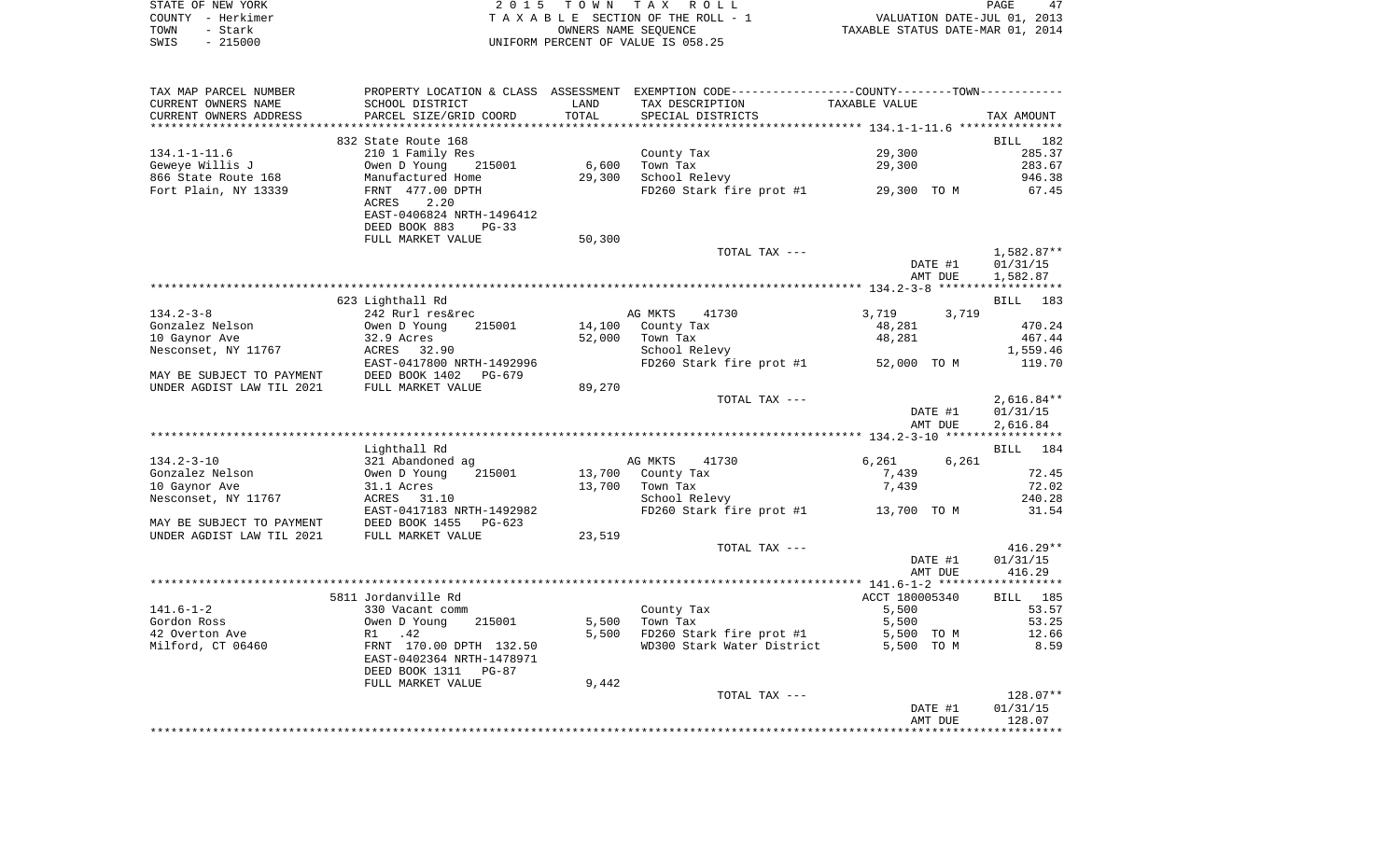|      | STATE OF NEW YORK | 2015 TOWN TAX ROLL                 | 48<br>PAGE                       |
|------|-------------------|------------------------------------|----------------------------------|
|      | COUNTY - Herkimer | TAXABLE SECTION OF THE ROLL - 1    | VALUATION DATE-JUL 01, 2013      |
| TOWN | – Stark           | OWNERS NAME SEOUENCE               | TAXABLE STATUS DATE-MAR 01, 2014 |
| SWIS | $-215000$         | UNIFORM PERCENT OF VALUE IS 058.25 |                                  |

| TAX MAP PARCEL NUMBER   |                                |         | PROPERTY LOCATION & CLASS ASSESSMENT EXEMPTION CODE---------------COUNTY-------TOWN---------- |                |            |
|-------------------------|--------------------------------|---------|-----------------------------------------------------------------------------------------------|----------------|------------|
| CURRENT OWNERS NAME     | SCHOOL DISTRICT                | LAND    | TAX DESCRIPTION                                                                               | TAXABLE VALUE  |            |
| CURRENT OWNERS ADDRESS  | PARCEL SIZE/GRID COORD         | TOTAL   | SPECIAL DISTRICTS                                                                             |                | TAX AMOUNT |
|                         |                                |         |                                                                                               |                |            |
|                         | Cramers Corners Rd             |         |                                                                                               |                | BILL 186   |
| $134.3 - 2 - 13$        | 314 Rural vac<10               |         | County Tax                                                                                    | 10,600         | 103.24     |
| Grant Roy D Jr.         | 215001<br>Owen D Young         | 10,600  | Town Tax                                                                                      | 10,600         | 102.63     |
| 1067 University Pl      | Wild Turkey                    | 10,600  | School Relevy                                                                                 |                | 342.37     |
|                         | subdivision 2002               |         |                                                                                               |                | 24.40      |
| Schnectady, NY 12308    |                                |         | FD260 Stark fire prot #1 10,600 TO M                                                          |                |            |
|                         | $lot F-19$                     |         |                                                                                               |                |            |
|                         | FRNT 774.00 DPTH               |         |                                                                                               |                |            |
|                         | ACRES<br>7.20                  |         |                                                                                               |                |            |
|                         | EAST-0407509 NRTH-1488239      |         |                                                                                               |                |            |
|                         | DEED BOOK 926<br>PG-592        |         |                                                                                               |                |            |
|                         | FULL MARKET VALUE              | 18,197  |                                                                                               |                |            |
|                         |                                |         | TOTAL TAX ---                                                                                 |                | $572.64**$ |
|                         |                                |         |                                                                                               | DATE #1        | 01/31/15   |
|                         |                                |         |                                                                                               | AMT DUE        | 572.64     |
|                         |                                |         |                                                                                               |                |            |
|                         | 147 Koziol Rd                  |         |                                                                                               | ACCT 180008460 | BILL 187   |
| $127.2 - 1 - 8$         | 210 1 Family Res               |         | County Tax                                                                                    | 60,900         | 593.15     |
| Graudons Henry Jr       | Little Falls Ce 210900         | 6,000   | Town Tax                                                                                      | 60,900         | 589.61     |
| 147 Koziol Rd           | R1.                            | 60,900  | FD260 Stark fire prot #1                                                                      | 60,900 TO M    | 140.19     |
| Mohawk, NY 13407        | 1.25<br>ACRES                  |         |                                                                                               |                |            |
|                         | EAST-0394681 NRTH-1506673      |         |                                                                                               |                |            |
|                         | DEED BOOK 674<br><b>PG-559</b> |         |                                                                                               |                |            |
|                         | FULL MARKET VALUE              | 104,549 |                                                                                               |                |            |
|                         |                                |         | TOTAL TAX ---                                                                                 |                | 1,322.95** |
|                         |                                |         |                                                                                               | DATE #1        | 01/31/15   |
|                         |                                |         |                                                                                               | AMT DUE        | 1,322.95   |
|                         |                                |         |                                                                                               |                |            |
|                         | Hoke Rd                        |         |                                                                                               |                | BILL 188   |
| $134.3 - 2 - 6$         | 314 Rural vac<10               |         | County Tax                                                                                    | 8,700          | 84.74      |
| Graudons Terry Jr.      | Owen D Young<br>215001         |         | 8,700 Town Tax                                                                                | 8,700          | 84.23      |
| 365 Jackson Summit Rd E | Wild Turkey                    | 8,700   | FD260 Stark fire prot #1                                                                      | 8,700 TO M     | 20.03      |
| Mayfield, NY 12117      | subdivision 2002               |         |                                                                                               |                |            |
|                         | FRNT 251.00 DPTH               |         |                                                                                               |                |            |
|                         | 5.30<br>ACRES                  |         |                                                                                               |                |            |
|                         | EAST-0410316 NRTH-1486515      |         |                                                                                               |                |            |
|                         | DEED BOOK 896<br>PG-615        |         |                                                                                               |                |            |
|                         | FULL MARKET VALUE              | 14,936  |                                                                                               |                |            |
|                         |                                |         | TOTAL TAX ---                                                                                 |                | 189.00**   |
|                         |                                |         |                                                                                               | DATE #1        | 01/31/15   |
|                         |                                |         |                                                                                               | AMT DUE        | 189.00     |
|                         |                                |         |                                                                                               |                |            |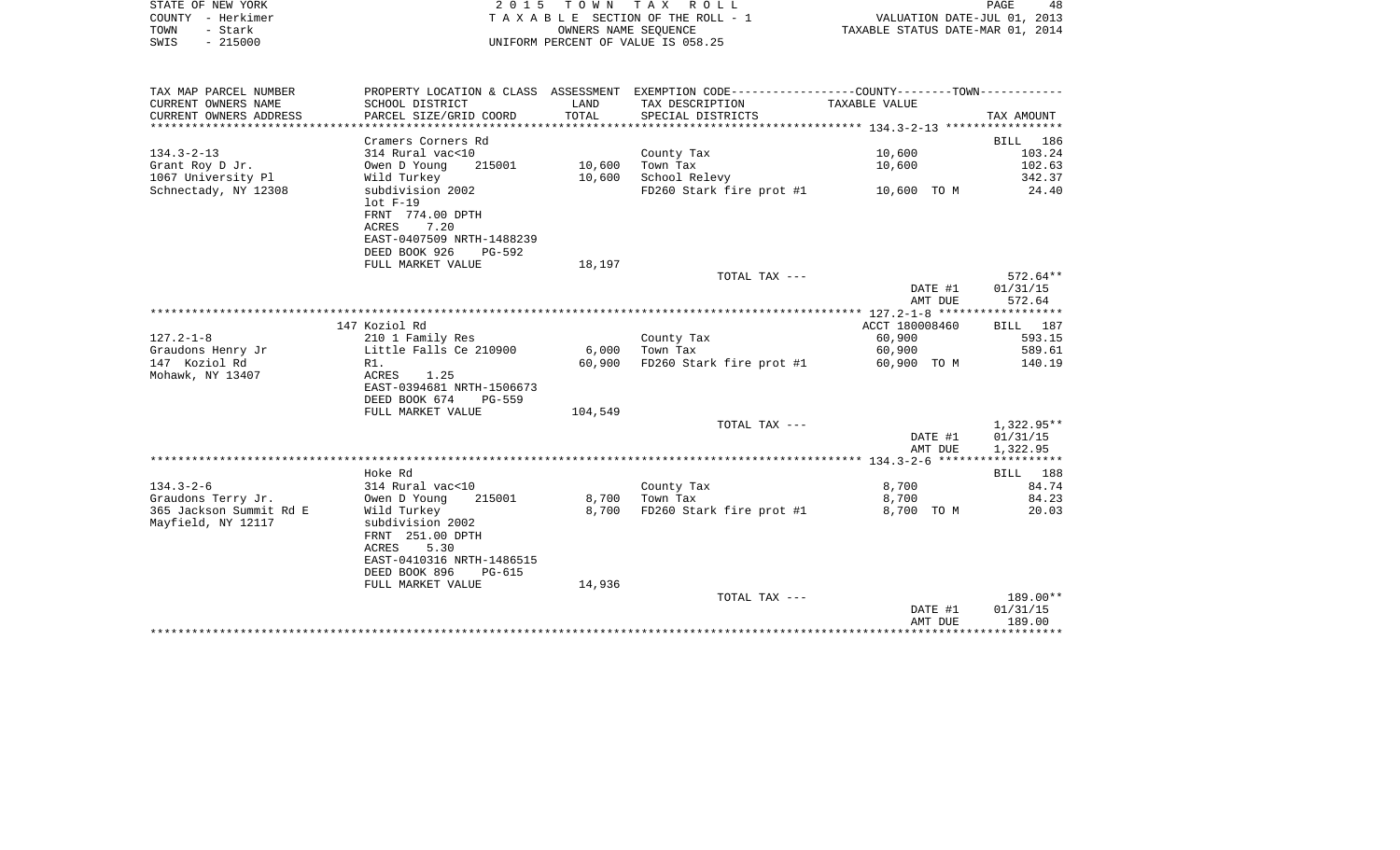| STATE OF NEW YORK |           | 2015 TOWN TAX ROLL                    |                      |                                  | PAGE                        | 49 |
|-------------------|-----------|---------------------------------------|----------------------|----------------------------------|-----------------------------|----|
| COUNTY - Herkimer |           | T A X A B L E SECTION OF THE ROLL - 1 |                      |                                  | VALUATION DATE-JUL 01, 2013 |    |
| TOWN              | – Stark   |                                       | OWNERS NAME SEOUENCE | TAXABLE STATUS DATE-MAR 01, 2014 |                             |    |
| SWIS              | $-215000$ | UNIFORM PERCENT OF VALUE IS 058.25    |                      |                                  |                             |    |

| TAX MAP PARCEL NUMBER                 |                                     |                             | PROPERTY LOCATION & CLASS ASSESSMENT EXEMPTION CODE---------------COUNTY--------TOWN---------- |                |              |
|---------------------------------------|-------------------------------------|-----------------------------|------------------------------------------------------------------------------------------------|----------------|--------------|
| CURRENT OWNERS NAME                   | SCHOOL DISTRICT                     | LAND                        | TAX DESCRIPTION                                                                                | TAXABLE VALUE  |              |
| CURRENT OWNERS ADDRESS                | PARCEL SIZE/GRID COORD              | TOTAL                       | SPECIAL DISTRICTS                                                                              |                | TAX AMOUNT   |
| *********************                 | ***************************         | * * * * * * * * * * * * * * |                                                                                                |                |              |
|                                       | 1112 Wiltse Hill Rd                 |                             |                                                                                                | ACCT 180012570 | BILL 189     |
| $141.6 - 1 - 28$                      | 220 2 Family Res                    |                             | County Tax                                                                                     | 55,400         | 539.58       |
| Greene Linda                          | Owen D Young<br>215001              | 5,000                       | Town Tax                                                                                       | 55,400         | 536.36       |
| PO Box 98                             | FRNT<br>50.00 DPTH 200.00           | 55,400                      | FD260 Stark fire prot #1                                                                       | 55,400 TO M    | 127.53       |
| Van Hornesville, NY 13475             | BANK 135                            |                             | WD300 Stark Water District                                                                     | 55,400 TO M    | 86.51        |
|                                       | EAST-0404540 NRTH-1479924           |                             |                                                                                                |                |              |
|                                       | DEED BOOK 893<br>PG-493             |                             |                                                                                                |                |              |
|                                       | FULL MARKET VALUE                   | 95,107                      |                                                                                                |                |              |
|                                       |                                     |                             | TOTAL TAX ---                                                                                  |                | $1,289.98**$ |
|                                       |                                     |                             |                                                                                                | DATE #1        | 01/31/15     |
|                                       |                                     |                             |                                                                                                | AMT DUE        | 1,289.98     |
|                                       | 555 Travis Rd                       |                             |                                                                                                |                | BILL 190     |
| $134.3 - 1 - 10.3$                    | 242 Rurl res&rec                    |                             |                                                                                                | 60,000         | 584.38       |
| Grescheck Anthony                     | Owen D Young<br>215001              | 14,000                      | County Tax<br>Town Tax                                                                         | 60,000         | 580.90       |
| Grescheck Gertrude                    | R1                                  | 60,000                      | FD260 Stark fire prot #1                                                                       | 60,000 TO M    | 138.12       |
| 555 Travis Rd                         | FRNT 1034.00 DPTH                   |                             |                                                                                                |                |              |
| Jordanville, NY 13361                 | ACRES 15.50                         |                             |                                                                                                |                |              |
|                                       | EAST-0405442 NRTH-1486997           |                             |                                                                                                |                |              |
|                                       | DEED BOOK 848<br>$PG-403$           |                             |                                                                                                |                |              |
|                                       | FULL MARKET VALUE                   | 103,004                     |                                                                                                |                |              |
|                                       |                                     |                             | TOTAL TAX ---                                                                                  |                | $1,303.40**$ |
|                                       |                                     |                             |                                                                                                | DATE #1        | 01/31/15     |
|                                       |                                     |                             |                                                                                                | AMT DUE        | 1,303.40     |
|                                       |                                     |                             |                                                                                                |                |              |
|                                       | Primrose Ln                         |                             |                                                                                                | ACCT 180000810 | BILL 191     |
| $134.4 - 1 - 59.1$                    | 323 Vacant rural                    |                             | County Tax                                                                                     | 10,100         | 98.37        |
| Grescheck Mary                        | 215001                              | 10,100                      | Town Tax                                                                                       | 10,100         | 97.78        |
| Samardzic Ekrem                       | Owen D Young 21<br>FRNT 264.00 DPTH | 10,100                      | FD260 Stark fire prot #1                                                                       | 10,100 TO M    | 23.25        |
| 2777 St. Rte. 80                      | ACRES 13.40                         |                             |                                                                                                |                |              |
| Fort Plain, NY 13329                  | EAST-0413346 NRTH-1483602           |                             |                                                                                                |                |              |
|                                       | DEED BOOK 847<br>PG-513             |                             |                                                                                                |                |              |
|                                       | FULL MARKET VALUE                   | 17,339                      |                                                                                                |                |              |
|                                       |                                     |                             | TOTAL TAX ---                                                                                  |                | $219.40**$   |
|                                       |                                     |                             |                                                                                                | DATE #1        | 01/31/15     |
|                                       |                                     |                             |                                                                                                | AMT DUE        | 219.40       |
|                                       |                                     |                             |                                                                                                |                |              |
|                                       | Beebe Hill Rd                       |                             |                                                                                                | ACCT 180000840 | BILL 192     |
| $134.4 - 1 - 68.1$                    | 210 1 Family Res<br>Owen D Young 2  |                             | County Tax                                                                                     | 58,400         | 568.80       |
| Grescheck Mary                        | 215001                              | 14,000                      | Town Tax                                                                                       | 58,400         | 565.41       |
| Samardzic Ekrem<br>2777 State Rte. 80 | FRNT 1630.00 DPTH<br>ACRES 12.00    | 58,400                      | FD260 Stark fire prot #1                                                                       | 58,400 TO M    | 134.43       |
| Fort Plain, NY 13339                  | EAST-0412616 NRTH-1483381           |                             |                                                                                                |                |              |
|                                       | DEED BOOK 847<br><b>PG-513</b>      |                             |                                                                                                |                |              |
|                                       | FULL MARKET VALUE                   | 100,258                     |                                                                                                |                |              |
|                                       |                                     |                             | TOTAL TAX ---                                                                                  |                | $1,268.64**$ |
|                                       |                                     |                             |                                                                                                | DATE #1        | 01/31/15     |
|                                       |                                     |                             |                                                                                                | AMT DUE        | 1,268.64     |
|                                       |                                     |                             |                                                                                                |                |              |
|                                       |                                     |                             |                                                                                                |                |              |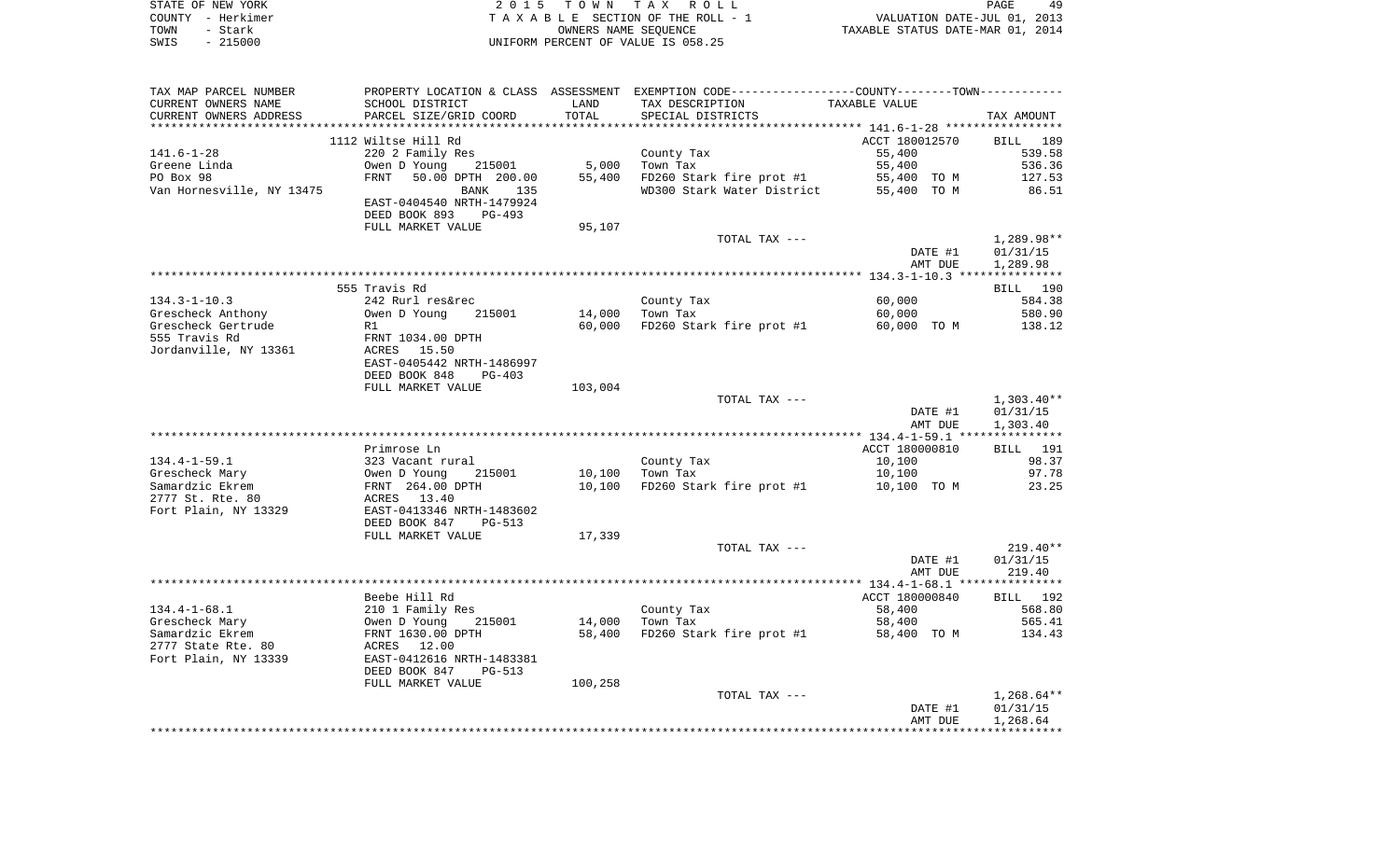STATE OF NEW YORK **EXECUTE:** TO W N TAX ROLL COUNTY - Herkimer T A X A B L E SECTION OF THE ROLL - 1 VALUATION DATE-JUL 01, 2013 TOWN - Stark OWNERS NAME SEQUENCE TAXABLE STATUS DATE-MAR 01, 2014 SWIS - 215000 UNIFORM PERCENT OF VALUE IS 058.25

| TAX MAP PARCEL NUMBER    |                                                             |         | PROPERTY LOCATION & CLASS ASSESSMENT EXEMPTION CODE----------------COUNTY-------TOWN---------- |                    |                    |
|--------------------------|-------------------------------------------------------------|---------|------------------------------------------------------------------------------------------------|--------------------|--------------------|
| CURRENT OWNERS NAME      | SCHOOL DISTRICT                                             | LAND    | TAX DESCRIPTION                                                                                | TAXABLE VALUE      |                    |
| CURRENT OWNERS ADDRESS   | PARCEL SIZE/GRID COORD                                      | TOTAL   | SPECIAL DISTRICTS                                                                              |                    | TAX AMOUNT         |
| **********************   |                                                             |         |                                                                                                |                    |                    |
|                          | Beebe Hill Rd                                               |         |                                                                                                | ACCT 180000840     | <b>BILL</b><br>193 |
| $134.4 - 1 - 68.4$       | 314 Rural vac<10                                            |         | County Tax                                                                                     | 1,000              | 9.74               |
| Grescheck Mary           | Owen D Young<br>215001                                      | 1,000   | Town Tax                                                                                       | 1,000              | 9.68               |
| Samardzic Ekrem          | 4.70<br>ACRES                                               | 1,000   | FD260 Stark fire prot #1                                                                       | 1,000 TO M         | 2.30               |
| 2777 St Rte. 80          | EAST-0412264 NRTH-1484723                                   |         |                                                                                                |                    |                    |
| Fort Plain, NY 13329     | DEED BOOK 847<br><b>PG-513</b>                              |         |                                                                                                |                    |                    |
|                          | FULL MARKET VALUE                                           | 1,717   |                                                                                                |                    |                    |
|                          |                                                             |         | TOTAL TAX ---                                                                                  |                    | $21.72**$          |
|                          |                                                             |         |                                                                                                | DATE #1<br>AMT DUE | 01/31/15<br>21.72  |
|                          |                                                             |         |                                                                                                |                    |                    |
|                          | 534 Travis Rd                                               |         |                                                                                                |                    | BILL 194           |
| $134.3 - 1 - 12.4$       | 210 1 Family Res                                            |         | County Tax                                                                                     | 37,100             | 361.34             |
| Grescheck Ronald L       | Owen D Young<br>215001                                      | 8,000   | Town Tax                                                                                       | 37,100             | 359.19             |
| Grescheck Beverly A      | R1                                                          | 37,100  | School Relevy                                                                                  |                    | 640.61             |
| 534 Travis Rd            | FRNT 621.00 DPTH                                            |         | FD260 Stark fire prot #1                                                                       | 37,100 TO M        | 85.40              |
| Jordanville, NY 13361    | 4.00<br>ACRES                                               |         |                                                                                                |                    |                    |
|                          | EAST-0406028 NRTH-1487473                                   |         |                                                                                                |                    |                    |
|                          | DEED BOOK 1154<br>PG-514                                    |         |                                                                                                |                    |                    |
|                          | FULL MARKET VALUE                                           | 63,691  |                                                                                                |                    |                    |
|                          |                                                             |         | TOTAL TAX ---                                                                                  |                    | $1,446.54**$       |
|                          |                                                             |         |                                                                                                | DATE #1            | 01/31/15           |
|                          |                                                             |         |                                                                                                | AMT DUE            | 1,446.54           |
|                          |                                                             |         |                                                                                                |                    |                    |
|                          | 562 Travis Rd                                               |         |                                                                                                | ACCT 180003275     | BILL 195           |
| $134.3 - 1 - 10.2$       | 210 1 Family Res                                            |         | County Tax                                                                                     | 67,700             | 659.38             |
| Grescheck Theresa M      | Owen D Young<br>215001                                      | 6,700   | Town Tax                                                                                       | 67,700             | 655.44             |
| 562 Travis Rd            | R1 2A                                                       | 67,700  | FD260 Stark fire prot #1                                                                       | 67,700 TO M        | 155.84             |
| Jordanville, NY 13361    | ACRES<br>2.00                                               |         |                                                                                                |                    |                    |
|                          | EAST-0405076 NRTH-1487452<br>DEED BOOK 822<br><b>PG-710</b> |         |                                                                                                |                    |                    |
|                          | FULL MARKET VALUE                                           | 116,223 |                                                                                                |                    |                    |
|                          |                                                             |         | TOTAL TAX ---                                                                                  |                    | 1,470.66**         |
|                          |                                                             |         |                                                                                                | DATE #1            | 01/31/15           |
|                          |                                                             |         |                                                                                                | AMT DUE            | 1,470.66           |
|                          |                                                             |         |                                                                                                |                    |                    |
|                          | Wagner Hill Rd                                              |         |                                                                                                | ACCT 188619        | BILL 196           |
| $134.4 - 1 - 7.2$        | 210 1 Family Res                                            |         | County Tax                                                                                     | 64,700             | 630.16             |
| Gros Ryan D              | Owen D Young<br>215001                                      | 6,900   | Town Tax                                                                                       | 64,700             | 626.40             |
| Gros Meagan R            | ACRES<br>2.30                                               | 64,700  | FD260 Stark fire prot #1                                                                       | 64,700 TO M        | 148.94             |
| 541 Wagner Hill Rd       | EAST-0417551 NRTH-1486606                                   |         |                                                                                                |                    |                    |
| Fort Plain, NY 13339     | DEED BOOK 1547<br>$PG-627$                                  |         |                                                                                                |                    |                    |
|                          | FULL MARKET VALUE                                           | 111,073 |                                                                                                |                    |                    |
| PRIOR OWNER ON 3/01/2014 |                                                             |         |                                                                                                |                    |                    |
| Gebhardt Rainer          |                                                             |         |                                                                                                |                    |                    |
|                          |                                                             |         | TOTAL TAX ---                                                                                  |                    | $1,405.50**$       |
|                          |                                                             |         |                                                                                                | DATE #1            | 01/31/15           |
|                          |                                                             |         |                                                                                                | AMT DUE            | 1,405.50           |
|                          |                                                             |         |                                                                                                |                    |                    |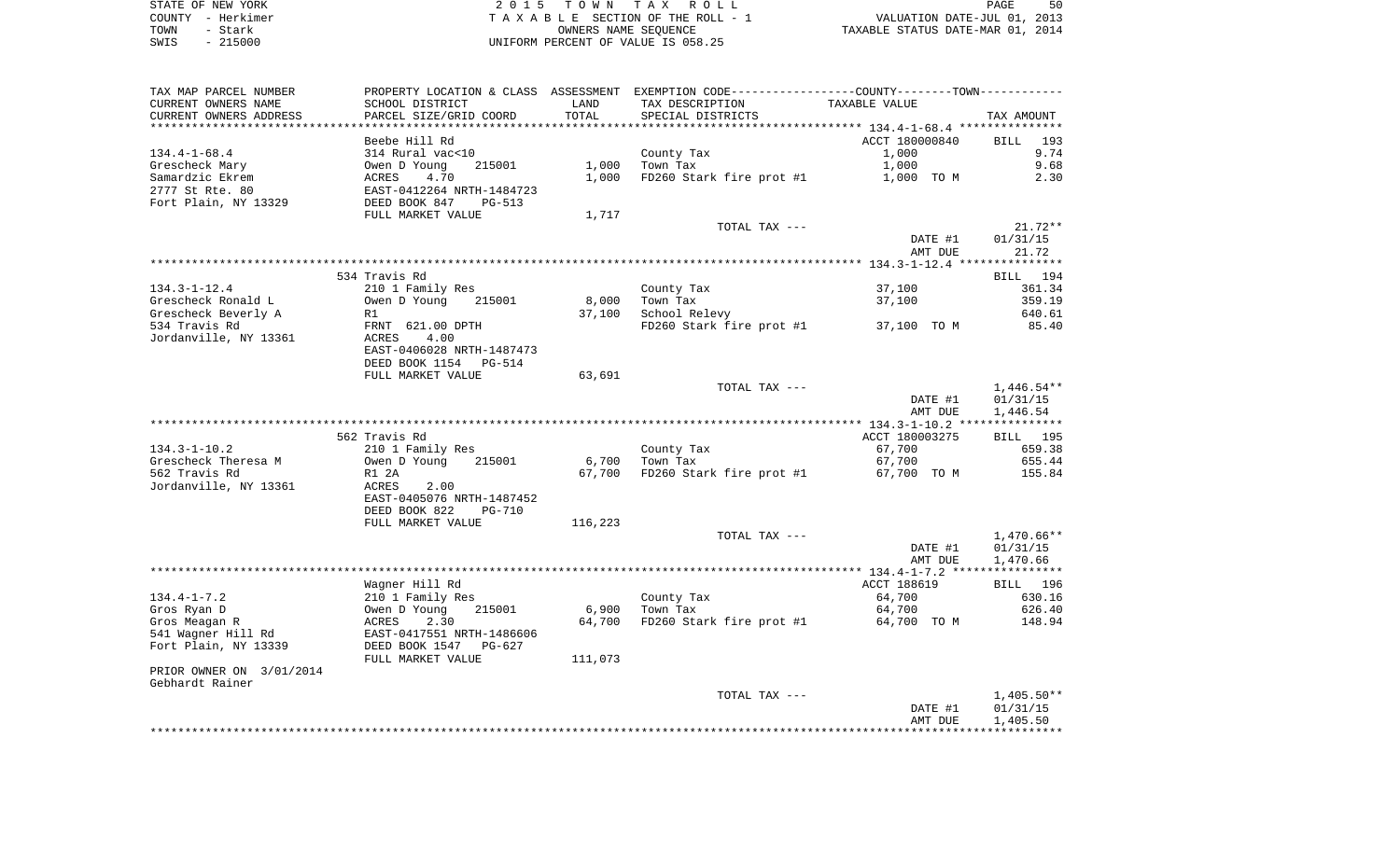|      | STATE OF NEW YORK | 2015 TOWN TAX ROLL                 | PAGE                             |  |
|------|-------------------|------------------------------------|----------------------------------|--|
|      | COUNTY - Herkimer | TAXABLE SECTION OF THE ROLL - 1    | VALUATION DATE-JUL 01, 2013      |  |
| TOWN | - Stark           | OWNERS NAME SEOUENCE               | TAXABLE STATUS DATE-MAR 01, 2014 |  |
| SWIS | $-215000$         | UNIFORM PERCENT OF VALUE IS 058.25 |                                  |  |

| TAX MAP PARCEL NUMBER      |                                 |        | PROPERTY LOCATION & CLASS ASSESSMENT EXEMPTION CODE----------------COUNTY-------TOWN----------- |                |                       |
|----------------------------|---------------------------------|--------|-------------------------------------------------------------------------------------------------|----------------|-----------------------|
| CURRENT OWNERS NAME        | SCHOOL DISTRICT                 | LAND   | TAX DESCRIPTION                                                                                 | TAXABLE VALUE  |                       |
| CURRENT OWNERS ADDRESS     | PARCEL SIZE/GRID COORD          | TOTAL  | SPECIAL DISTRICTS                                                                               |                | TAX AMOUNT            |
|                            | Wagner Hill Rd                  |        |                                                                                                 |                | BILL 197              |
| $134.4 - 1 - 7.6$          | 314 Rural vac<10                |        | County Tax                                                                                      | 2,000          | 19.48                 |
| Gros Ryan D                | Owen D Young<br>215001          | 2,000  | Town Tax                                                                                        | 2,000          | 19.36                 |
| Gebhardt Meagan R          | FRNT 200.00 DPTH                | 2,000  | FD260 Stark fire prot #1                                                                        | 2,000 TO M     | 4.60                  |
| 541 Wagner Hill Rd         | ACRES<br>3.00                   |        |                                                                                                 |                |                       |
| fort Plain, NY 13339       | EAST-0417503 NRTH-1486433       |        |                                                                                                 |                |                       |
|                            | DEED BOOK 1440<br><b>PG-735</b> |        |                                                                                                 |                |                       |
|                            | FULL MARKET VALUE               | 3,433  |                                                                                                 |                |                       |
|                            |                                 |        | TOTAL TAX ---                                                                                   |                | $43.44**$             |
|                            |                                 |        |                                                                                                 | DATE #1        | 01/31/15              |
|                            |                                 |        |                                                                                                 | AMT DUE        | 43.44                 |
|                            |                                 |        |                                                                                                 |                |                       |
|                            | Off Wiltse Hill Rd              |        |                                                                                                 | ACCT 186004    | BILL<br>198           |
| 141.1-1-24                 | 105 Vac farmland                |        | County Tax                                                                                      | 1,200          | 11.69                 |
| Haldeman Darrel L          | Owen D Young<br>215001          | 1,200  | Town Tax                                                                                        | 1,200          | 11.62                 |
| haldeman Jane M            | ACRES 12.00                     | 1,200  | FD260 Stark fire prot #1                                                                        | 1,200 TO M     | 2.76                  |
| 121 DeRonda Rd             | EAST-0409006 NRTH-1475861       |        |                                                                                                 |                |                       |
| Jordanville, NY 13361      | DEED BOOK 1532<br>$PG-44$       |        |                                                                                                 |                |                       |
|                            | FULL MARKET VALUE               | 2,060  |                                                                                                 |                |                       |
| PRIOR OWNER ON 3/01/2014   |                                 |        |                                                                                                 |                |                       |
| Eby Nathan                 |                                 |        | TOTAL TAX ---                                                                                   |                | $26.07**$             |
|                            |                                 |        |                                                                                                 | DATE #1        | 01/31/15              |
|                            |                                 |        |                                                                                                 | AMT DUE        | 26.07                 |
|                            |                                 |        |                                                                                                 |                | * * * * * * * * * * * |
|                            | Bush Rd                         |        |                                                                                                 | ACCT 186919    | BILL 199              |
| $133.2 - 4 - 2$            | 314 Rural vac<10                |        | County Tax                                                                                      | 9,100          | 88.63                 |
| Hardy Aaron                | Owen D Young<br>215001          | 9,100  | Town Tax                                                                                        | 9,100          | 88.10                 |
| Hardy Sarah                | 6.90 Acres                      | 9,100  | FD260 Stark fire prot #1                                                                        | 9,100 TO M     | 20.95                 |
| 141 Bush Rd                | ACRES<br>6.90                   |        |                                                                                                 |                |                       |
| Jordanville, NY 13361      | EAST-0356140 NRTH-1067420       |        |                                                                                                 |                |                       |
|                            | DEED BOOK 1537<br>PG-393        |        |                                                                                                 |                |                       |
| PRIOR OWNER ON 3/01/2014   | FULL MARKET VALUE               | 15,622 |                                                                                                 |                |                       |
| Lange Alex                 |                                 |        |                                                                                                 |                |                       |
|                            |                                 |        | TOTAL TAX ---                                                                                   |                | 197.68**              |
|                            |                                 |        |                                                                                                 | DATE #1        | 01/31/15              |
|                            |                                 |        |                                                                                                 | AMT DUE        | 197.68                |
|                            |                                 |        |                                                                                                 |                |                       |
|                            | Bush Rd                         |        |                                                                                                 |                | BILL 200              |
| $133.2 - 4 - 3$            | 314 Rural vac<10<br>215001      | 7,300  | County Tax<br>Town Tax                                                                          | 7,300<br>7,300 | 71.10<br>70.68        |
| Hardy Aaron<br>141 Bush Rd | Owen D Young<br>7.8 Acres       | 7,300  | FD260 Stark fire prot #1                                                                        | 7,300 TO M     | 16.80                 |
| Jordanville, NY 13361      | ACRES<br>7.80                   |        |                                                                                                 |                |                       |
|                            | EAST-0356490 NRTH-1067420       |        |                                                                                                 |                |                       |
|                            | DEED BOOK 1490<br>PG-718        |        |                                                                                                 |                |                       |
|                            | FULL MARKET VALUE               | 12,532 |                                                                                                 |                |                       |
|                            |                                 |        | TOTAL TAX ---                                                                                   |                | 158.58**              |
|                            |                                 |        |                                                                                                 | DATE #1        | 01/31/15              |
|                            |                                 |        |                                                                                                 | AMT DUE        | 158.58                |
|                            |                                 |        |                                                                                                 |                |                       |
|                            |                                 |        |                                                                                                 |                |                       |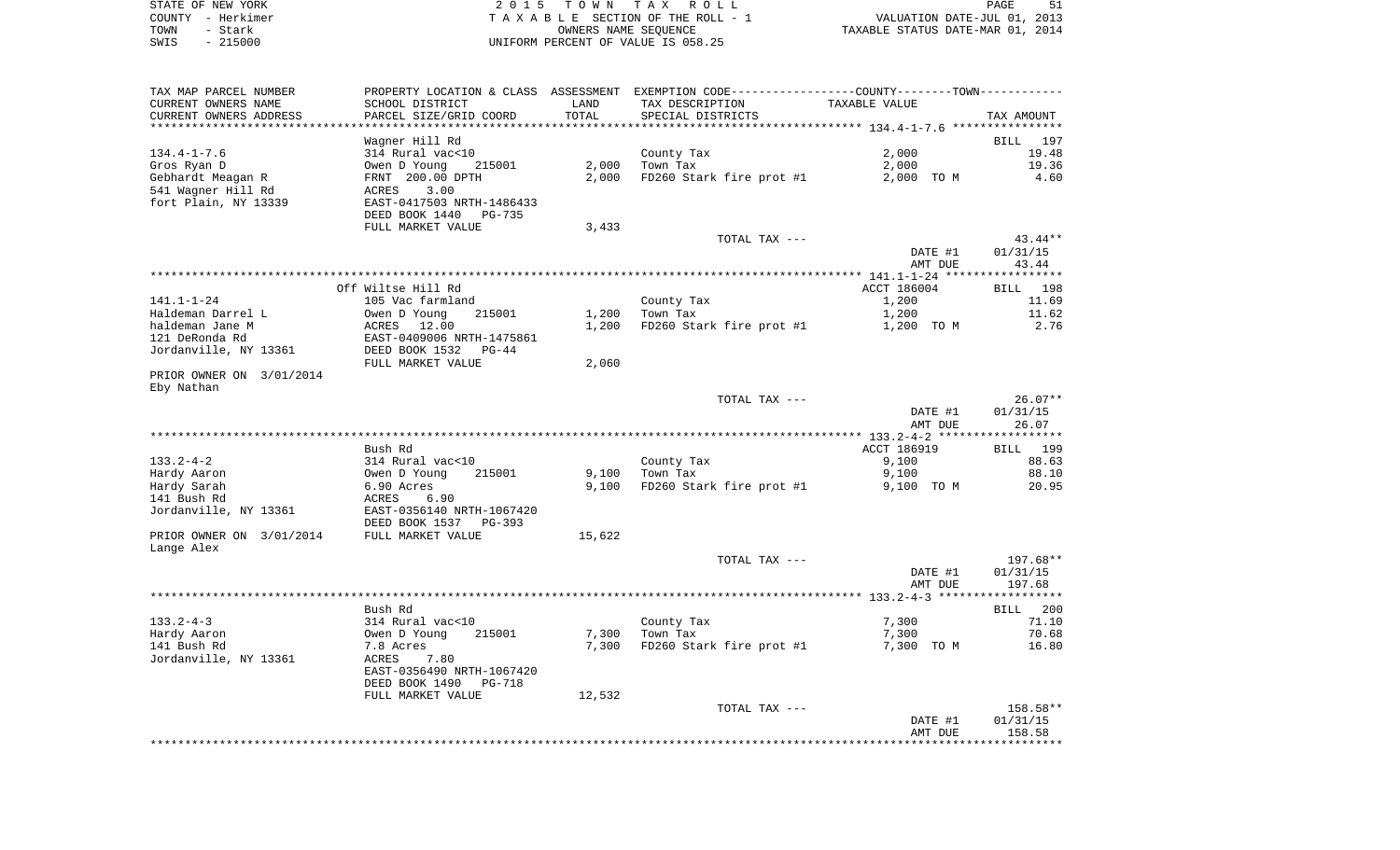| STATE OF NEW YORK | 2015 TOWN TAX ROLL                 | PAGE                             |
|-------------------|------------------------------------|----------------------------------|
| COUNTY - Herkimer | TAXABLE SECTION OF THE ROLL - 1    | VALUATION DATE-JUL 01, 2013      |
| TOWN<br>- Stark   | OWNERS NAME SEOUENCE               | TAXABLE STATUS DATE-MAR 01, 2014 |
| $-215000$<br>SWIS | UNIFORM PERCENT OF VALUE IS 058.25 |                                  |

| TAX MAP PARCEL NUMBER<br>CURRENT OWNERS NAME     | SCHOOL DISTRICT                                       | LAND    | PROPERTY LOCATION & CLASS ASSESSMENT EXEMPTION CODE---------------COUNTY--------TOWN----------<br>TAX DESCRIPTION | TAXABLE VALUE                  |                            |
|--------------------------------------------------|-------------------------------------------------------|---------|-------------------------------------------------------------------------------------------------------------------|--------------------------------|----------------------------|
| CURRENT OWNERS ADDRESS<br>********************** | PARCEL SIZE/GRID COORD                                | TOTAL   | SPECIAL DISTRICTS                                                                                                 |                                | TAX AMOUNT                 |
|                                                  | Bush Rd                                               |         |                                                                                                                   | ACCT 186919                    | <b>BILL</b><br>201         |
| 133.2-4-9                                        | 314 Rural vac<10                                      |         | County Tax                                                                                                        | 7,100                          | 69.15                      |
| Hardy Aaron                                      | 215001<br>Owen D Young                                | 7,100   | Town Tax                                                                                                          | 7,100                          | 68.74                      |
| Hardy Sarah                                      | 7.30 Acres                                            | 7,100   | FD260 Stark fire prot #1                                                                                          | 7,100 TO M                     | 16.34                      |
| 141 Bush Rd                                      | ACRES<br>7.30                                         |         |                                                                                                                   |                                |                            |
| Jordanville, NY 13361                            | EAST-0356310 NRTH-1066170<br>DEED BOOK 1537<br>PG-397 |         |                                                                                                                   |                                |                            |
| PRIOR OWNER ON 3/01/2014                         | FULL MARKET VALUE                                     | 12,189  |                                                                                                                   |                                |                            |
| Lange Lenoid                                     |                                                       |         |                                                                                                                   |                                |                            |
|                                                  |                                                       |         | TOTAL TAX ---                                                                                                     |                                | $154.23**$                 |
|                                                  |                                                       |         |                                                                                                                   | DATE #1                        | 01/31/15                   |
|                                                  |                                                       |         |                                                                                                                   | AMT DUE                        | 154.23                     |
|                                                  |                                                       |         |                                                                                                                   |                                |                            |
|                                                  | 141 Bush Rd                                           |         |                                                                                                                   |                                | <b>BILL</b><br>202         |
| $133.2 - 4 - 1$                                  | 210 1 Family Res                                      |         | County Tax                                                                                                        | 69,800                         | 679.83                     |
| Hardy Aaron Jacob                                | 215001<br>Owen D Young                                | 8,800   | Town Tax                                                                                                          | 69,800                         | 675.78                     |
| 141 Bush Rd                                      | ACRES<br>6.40                                         | 69,800  | FD260 Stark fire prot #1                                                                                          | 69,800 TO M                    | 160.68                     |
| Jordanville, NY 13361                            | EAST-0355800 NRTH-1067420                             |         |                                                                                                                   |                                |                            |
|                                                  | DEED BOOK 1313<br>PG-172                              |         |                                                                                                                   |                                |                            |
|                                                  | FULL MARKET VALUE                                     | 119,828 |                                                                                                                   |                                |                            |
|                                                  |                                                       |         | TOTAL TAX ---                                                                                                     |                                | $1,516.29**$               |
|                                                  |                                                       |         |                                                                                                                   | DATE #1                        | 01/31/15                   |
|                                                  |                                                       |         |                                                                                                                   | AMT DUE                        | 1,516.29                   |
|                                                  |                                                       |         |                                                                                                                   |                                |                            |
| $133.2 - 1 - 3$                                  | 718 Aney Hill Rd                                      |         |                                                                                                                   | ACCT 180005490<br>$\mathbf{0}$ | BILL 203<br>$\overline{0}$ |
| Hardy David                                      | 112 Dairy farm<br>Owen D Young<br>215001              |         | AG MKTS<br>41730<br>47,800 AGRIC 10 Y 42100                                                                       | 3,000<br>3,000                 |                            |
| Hardy Susan                                      | Farm                                                  | 180,400 | County Tax                                                                                                        | 177,400                        | 1,727.82                   |
| 718 Aney Hill Rd                                 | ACRES 184.20                                          |         | Town Tax                                                                                                          | 177,400                        | 1,717.52                   |
| Mohawk, NY 13407                                 | EAST-0392101 NRTH-1495729                             |         | FD260 Stark fire prot #1                                                                                          | 180,400 TO M                   | 415.27                     |
|                                                  | DEED BOOK 798<br>PG-337                               |         |                                                                                                                   |                                |                            |
| MAY BE SUBJECT TO PAYMENT                        | FULL MARKET VALUE                                     | 309,700 |                                                                                                                   |                                |                            |
| UNDER AGDIST LAW TIL 2021                        |                                                       |         |                                                                                                                   |                                |                            |
|                                                  |                                                       |         | TOTAL TAX ---                                                                                                     |                                | $3,860.61**$               |
|                                                  |                                                       |         |                                                                                                                   | DATE #1                        | 01/31/15                   |
|                                                  |                                                       |         |                                                                                                                   | AMT DUE                        | 3,860.61                   |
|                                                  |                                                       |         |                                                                                                                   |                                |                            |
|                                                  | Bush Rd                                               |         |                                                                                                                   | ACCT 180009960                 | BILL 204                   |
| $133.2 - 1 - 18$                                 | 105 Vac farmland                                      |         | County Tax                                                                                                        | 21,500                         | 209.40                     |
| Hardy David                                      | Owen D Young<br>215001                                | 21,500  | Town Tax                                                                                                          | 21,500                         | 208.15                     |
| Hardy Susan                                      | 90<br>F                                               | 21,500  | FD260 Stark fire prot #1                                                                                          | 21,500 TO M                    | 49.49                      |
| 718 Aney Hill Rd                                 | ACRES 90.00                                           |         |                                                                                                                   |                                |                            |
| Mohawk, NY 13470                                 | EAST-0395402 NRTH-1490312                             |         |                                                                                                                   |                                |                            |
|                                                  | DEED BOOK 941<br>$PG-73$                              |         |                                                                                                                   |                                |                            |
|                                                  | FULL MARKET VALUE                                     | 36,910  |                                                                                                                   |                                |                            |
|                                                  |                                                       |         | TOTAL TAX ---                                                                                                     |                                | $467.04**$                 |
|                                                  |                                                       |         |                                                                                                                   | DATE #1<br>AMT DUE             | 01/31/15<br>467.04         |
|                                                  |                                                       |         |                                                                                                                   |                                |                            |
|                                                  |                                                       |         |                                                                                                                   |                                |                            |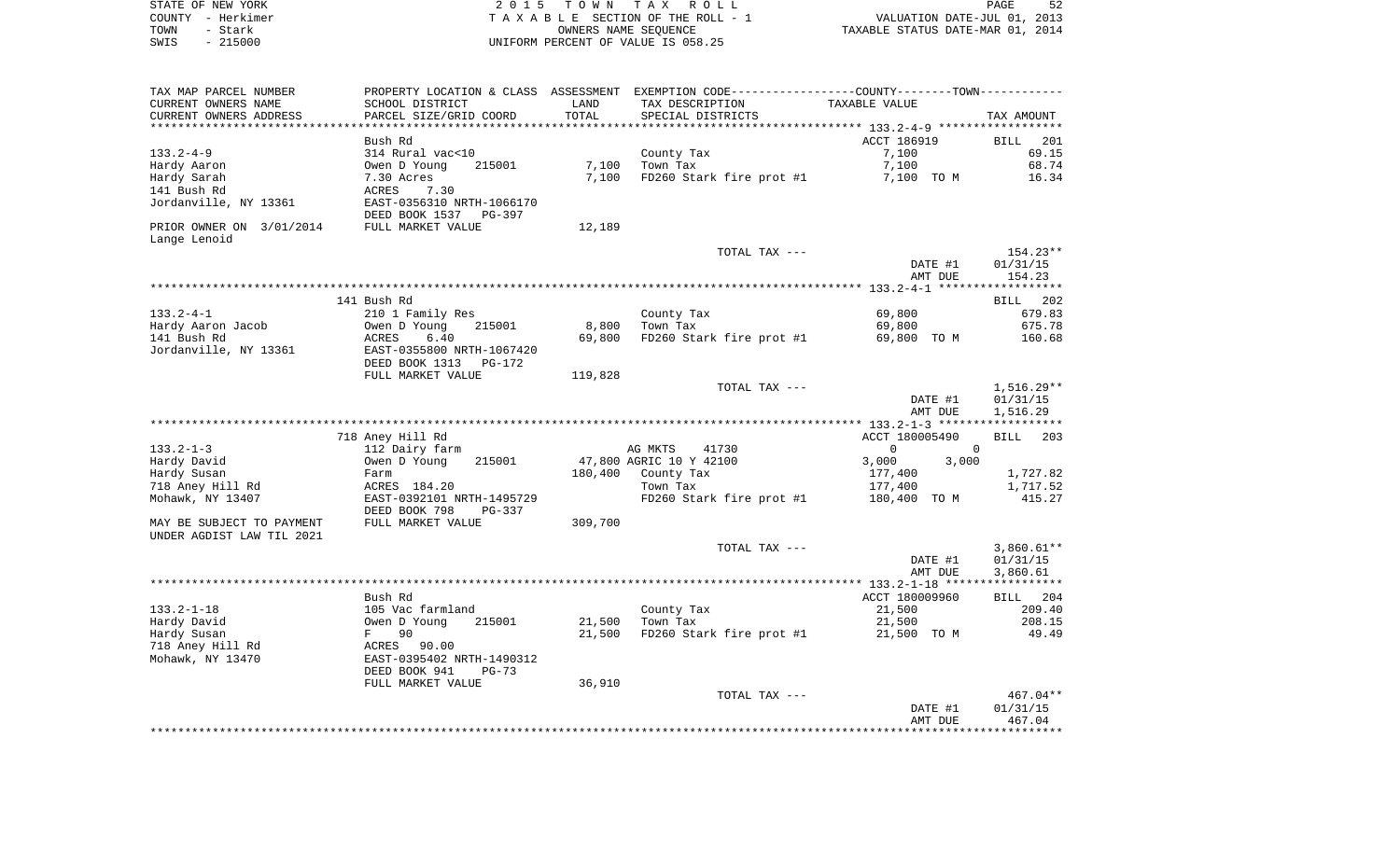|      | STATE OF NEW YORK | 2015 TOWN TAX ROLL                 | PAGE                             | 53 |
|------|-------------------|------------------------------------|----------------------------------|----|
|      | COUNTY – Herkimer | TAXABLE SECTION OF THE ROLL - 1    | VALUATION DATE-JUL 01, 2013      |    |
| TOWN | – Stark           | OWNERS NAME SEOUENCE               | TAXABLE STATUS DATE-MAR 01, 2014 |    |
| SWIS | - 215000          | UNIFORM PERCENT OF VALUE IS 058.25 |                                  |    |

| TAX MAP PARCEL NUMBER     | PROPERTY LOCATION & CLASS ASSESSMENT |         | EXEMPTION CODE-----------------COUNTY-------TOWN----------- |                                                 |              |
|---------------------------|--------------------------------------|---------|-------------------------------------------------------------|-------------------------------------------------|--------------|
| CURRENT OWNERS NAME       | SCHOOL DISTRICT                      | LAND    | TAX DESCRIPTION                                             | TAXABLE VALUE                                   |              |
| CURRENT OWNERS ADDRESS    | PARCEL SIZE/GRID COORD               | TOTAL   | SPECIAL DISTRICTS                                           |                                                 | TAX AMOUNT   |
|                           |                                      |         | ***************************                                 | ***************** 133.2-4-10 ****************** |              |
|                           | Bush Rd                              |         |                                                             |                                                 | BILL<br>205  |
| $133.2 - 4 - 10$          | 314 Rural vac<10                     |         | County Tax                                                  | 4,500                                           | 43.83        |
| Hardy David A             | Owen D Young<br>215001               | 4,500   | Town Tax                                                    | 4,500                                           | 43.57        |
| Hardy Susan D             | FRNT 222.00 DPTH                     | 4,500   |                                                             |                                                 |              |
| 718 Aney Hill Rd          | ACRES<br>7.40                        |         |                                                             |                                                 |              |
| Mohawk, NY 13407          | EAST-0393460 NRTH-1490839            |         |                                                             |                                                 |              |
|                           | DEED BOOK 1225<br><b>PG-888</b>      |         |                                                             |                                                 |              |
|                           | FULL MARKET VALUE                    | 7,725   |                                                             |                                                 |              |
|                           |                                      |         | TOTAL TAX ---                                               |                                                 | $87.40**$    |
|                           |                                      |         |                                                             | DATE #1                                         | 01/31/15     |
|                           |                                      |         |                                                             | AMT DUE                                         | 87.40        |
|                           |                                      |         |                                                             |                                                 |              |
|                           | Bush Rd                              |         |                                                             |                                                 | BILL 206     |
| $134.1 - 1 - 21.3$        | 270 Mfg housing                      |         | County Tax                                                  | 16,000                                          | 155.83       |
| Hardy David A             | Owen D Young<br>215001               | 8,000   | Town Tax                                                    | 16,000                                          | 154.91       |
| Hardy Susan B             | ACRES 10.50                          | 16,000  |                                                             |                                                 |              |
| 718 Aney Hill Rd          | EAST-0396545 NRTH-1491476            |         |                                                             |                                                 |              |
| Mohawk, NY 13407          | DEED BOOK 918<br><b>PG-281</b>       |         |                                                             |                                                 |              |
|                           | FULL MARKET VALUE                    | 27,468  |                                                             |                                                 |              |
|                           |                                      |         | TOTAL TAX ---                                               |                                                 | $310.74**$   |
|                           |                                      |         |                                                             | DATE #1                                         | 01/31/15     |
|                           |                                      |         |                                                             | AMT DUE                                         | 310.74       |
|                           |                                      |         |                                                             |                                                 |              |
|                           | 215 Travis Rd                        |         |                                                             | ACCT 183142                                     | BILL 207     |
| $134.3 - 1 - 23.2$        | 210 1 Family Res                     |         | County Tax                                                  | 71,700                                          | 698.33       |
| Harrad James              | Owen D Young<br>215001               | 11,500  | Town Tax                                                    | 71,700                                          | 694.17       |
| Harrad Bonnie             | <b>R1 10A</b>                        | 71,700  | FD260 Stark fire prot #1                                    | 71,700 TO M                                     | 165.05       |
| 2266 State Highway 80     | ACRES<br>10.00                       |         |                                                             |                                                 |              |
| Van Hornsville, NY 13475  | EAST-0406240 NRTH-1483528            |         |                                                             |                                                 |              |
|                           | DEED BOOK 1514<br><b>PG-901</b>      |         |                                                             |                                                 |              |
|                           | FULL MARKET VALUE                    | 123,090 |                                                             |                                                 |              |
|                           |                                      |         | TOTAL TAX ---                                               |                                                 | $1,557.55**$ |
|                           |                                      |         |                                                             | DATE #1                                         | 01/31/15     |
|                           |                                      |         |                                                             | AMT DUE                                         | 1,557.55     |
|                           |                                      |         |                                                             |                                                 | ***********  |
|                           | State Route 80                       |         |                                                             | ACCT 180007530                                  | BILL<br>208  |
| $141.6 - 1 - 42$          | 210 1 Family Res                     |         | County Tax                                                  | 54,900                                          | 534.71       |
| Harrad James A            | Owen D Young<br>215001               | 4,000   | Town Tax                                                    | 54,900                                          | 531.52       |
| Harrad Bonnie A           | $R1 \t1/2$                           | 54,900  | FD260 Stark fire prot #1                                    | 54,900 TO M                                     | 126.38       |
| PO Box 57                 | <b>FRNT</b><br>80.00 DPTH 66.00      |         | WD300 Stark Water District                                  | 54,900 TO M                                     | 85.73        |
| Van Hornesville, NY 13475 | EAST-0404015 NRTH-1479667            |         |                                                             |                                                 |              |
|                           | DEED BOOK 780<br>PG-372              |         |                                                             |                                                 |              |
|                           | FULL MARKET VALUE                    | 94,249  |                                                             |                                                 |              |
|                           |                                      |         | TOTAL TAX ---                                               |                                                 | $1,278.34**$ |
|                           |                                      |         |                                                             | DATE #1                                         | 01/31/15     |
|                           |                                      |         |                                                             |                                                 |              |
|                           |                                      |         |                                                             |                                                 |              |
|                           |                                      |         |                                                             | AMT DUE                                         | 1,278.34     |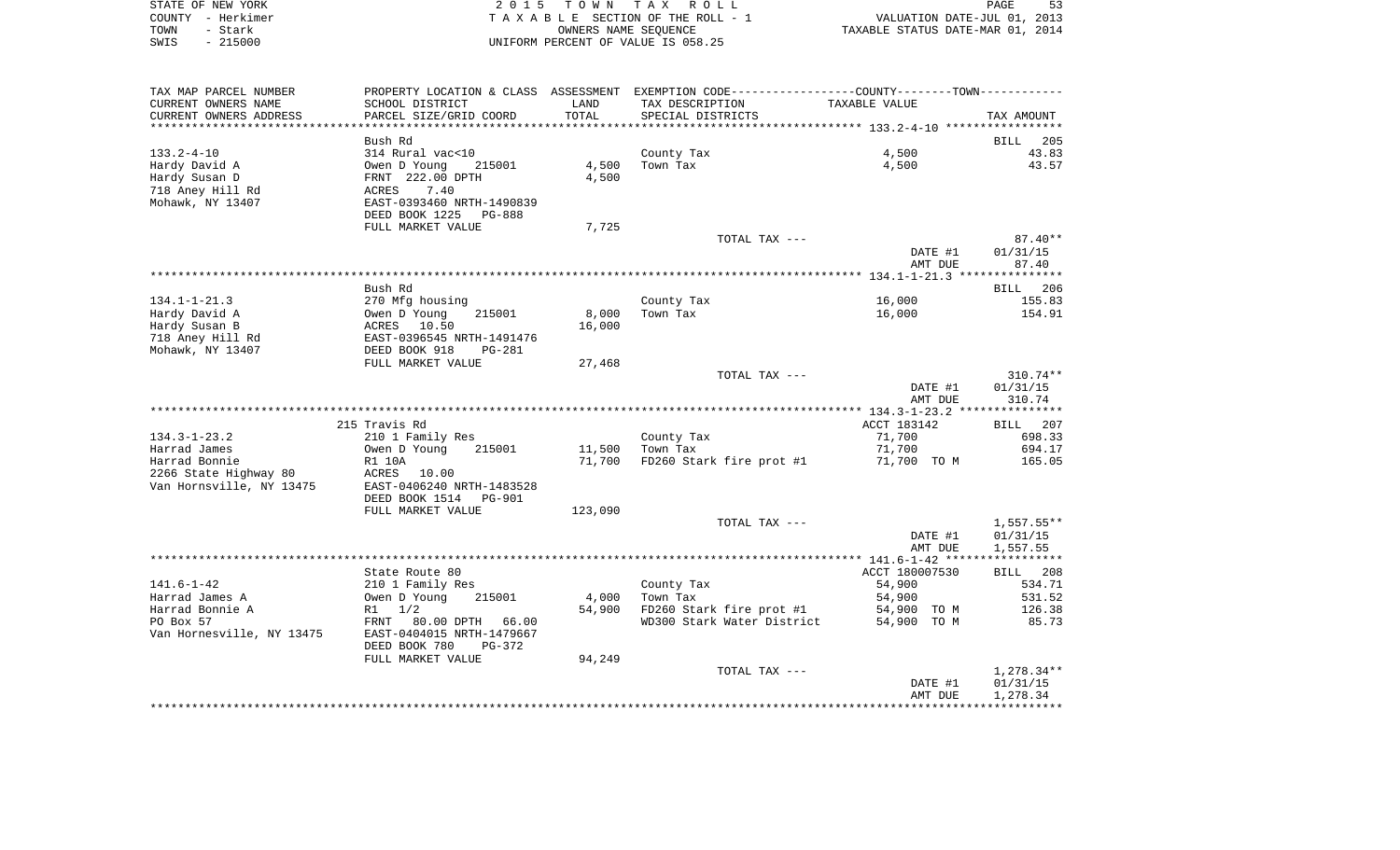| STATE OF NEW YORK<br>COUNTY - Herkimer<br>TOWN<br>- Stark | 2 0 1 5                                              | T O W N               | T A X<br>R O L L<br>TAXABLE SECTION OF THE ROLL - 1<br>OWNERS NAME SEQUENCE                   | VALUATION DATE-JUL 01, 2013<br>TAXABLE STATUS DATE-MAR 01, 2014 | PAGE<br>54        |
|-----------------------------------------------------------|------------------------------------------------------|-----------------------|-----------------------------------------------------------------------------------------------|-----------------------------------------------------------------|-------------------|
| $-215000$<br>SWIS                                         |                                                      |                       | UNIFORM PERCENT OF VALUE IS 058.25                                                            |                                                                 |                   |
| TAX MAP PARCEL NUMBER                                     |                                                      |                       | PROPERTY LOCATION & CLASS ASSESSMENT EXEMPTION CODE---------------COUNTY-------TOWN---------- |                                                                 |                   |
| CURRENT OWNERS NAME                                       | SCHOOL DISTRICT                                      | LAND                  | TAX DESCRIPTION                                                                               | TAXABLE VALUE                                                   |                   |
| CURRENT OWNERS ADDRESS                                    | PARCEL SIZE/GRID COORD                               | TOTAL                 | SPECIAL DISTRICTS                                                                             |                                                                 | TAX AMOUNT        |
| *********************                                     | 202 Travis Rd                                        | * * * * * * * * * * * | ************************************ 134.3-1-37.1 ***************                             | ACCT 180013380                                                  | BILL<br>209       |
| $134.3 - 1 - 37.1$                                        | 312 Vac w/imprv                                      |                       | County Tax                                                                                    | 35,400                                                          | 344.78            |
| Harrad James C                                            | Owen D Young<br>215001                               | 15,700                | Town Tax                                                                                      | 35,400                                                          | 342.73            |
| Klump Jane Harrad                                         | V12 45 Acres                                         | 35,400                | FD260 Stark fire prot #1                                                                      | 35,400 TO M                                                     | 81.49             |
| PO Box 7                                                  | FRNT 1160.00 DPTH                                    |                       |                                                                                               |                                                                 |                   |
| Van Hornesville, NY 13475                                 | ACRES<br>44.20                                       |                       |                                                                                               |                                                                 |                   |
|                                                           | EAST-0407137 NRTH-1483176<br>DEED BOOK 943<br>PG-696 |                       |                                                                                               |                                                                 |                   |
|                                                           | FULL MARKET VALUE                                    | 60,773                |                                                                                               |                                                                 |                   |
|                                                           |                                                      |                       | TOTAL TAX ---                                                                                 |                                                                 | 769.00**          |
|                                                           |                                                      |                       |                                                                                               | DATE #1                                                         | 01/31/15          |
|                                                           |                                                      |                       |                                                                                               | AMT DUE                                                         | 769.00            |
|                                                           | State Route 80                                       |                       |                                                                                               |                                                                 | 210<br>BILL       |
| $134.3 - 1 - 38.3$                                        | 314 Rural vac<10                                     |                       | County Tax                                                                                    | 2,800                                                           | 27.27             |
| Harrad James C                                            | Owen D Young<br>215001                               | 2,800                 | Town Tax                                                                                      | 2,800                                                           | 27.11             |
| Klump Jane Harrad                                         | Vac Ld                                               | 2,800                 | FD260 Stark fire prot #1                                                                      | 2,800 TO M                                                      | 6.45              |
| PO Box 7                                                  | FRNT 690.00 DPTH                                     |                       |                                                                                               |                                                                 |                   |
| Van Hornesville, NY 13475                                 | ACRES<br>5.50<br>EAST-0407561 NRTH-1482643           |                       |                                                                                               |                                                                 |                   |
|                                                           | DEED BOOK 943<br>PG-696                              |                       |                                                                                               |                                                                 |                   |
|                                                           | FULL MARKET VALUE                                    | 4,807                 |                                                                                               |                                                                 |                   |
|                                                           |                                                      |                       | TOTAL TAX ---                                                                                 |                                                                 | $60.83**$         |
|                                                           |                                                      |                       |                                                                                               | DATE #1                                                         | 01/31/15          |
|                                                           |                                                      |                       |                                                                                               | AMT DUE                                                         | 60.83             |
|                                                           | State Route 168                                      |                       |                                                                                               |                                                                 | 211<br>BILL       |
| $127.4 - 1 - 18.3$                                        | 270 Mfg housing                                      |                       | County Tax                                                                                    | 23,800                                                          | 231.80            |
| Harringshaw Stanley                                       | 215001<br>Owen D Young                               | 7,400                 | Town Tax                                                                                      | 23,800                                                          | 230.42            |
| Harringshaw Michelle                                      | 3.1 Acres                                            | 23,800                | School Relevy                                                                                 |                                                                 | 768.73            |
| 438 Oregon Rd<br>Mohawk, NY 13407                         | ACRES<br>3.10<br>EAST-0395254 NRTH-1499922           |                       | FD260 Stark fire prot #1                                                                      | 23,800 TO M                                                     | 54.79             |
|                                                           | DEED BOOK 1320<br>PG-702                             |                       |                                                                                               |                                                                 |                   |
|                                                           | FULL MARKET VALUE                                    | 40,858                |                                                                                               |                                                                 |                   |
|                                                           |                                                      |                       | TOTAL TAX ---                                                                                 |                                                                 | $1,285.74**$      |
|                                                           |                                                      |                       |                                                                                               | DATE #1                                                         | 01/31/15          |
|                                                           |                                                      |                       |                                                                                               | AMT DUE                                                         | 1,285.74<br>***** |
|                                                           | Off Aney Hill Rd                                     |                       |                                                                                               | ACCT 180007620                                                  | 212<br>BILL       |
| 127.4-1-1                                                 | 323 Vacant rural                                     |                       | County Tax                                                                                    | 100                                                             | 0.97              |
| Harter Todd J                                             | Owen D Young<br>215001                               | 100                   | Town Tax                                                                                      | 100                                                             | 0.97              |
| Harter Elizabeth                                          | Vl2                                                  | 100                   | FD260 Stark fire prot #1                                                                      | 100 TO M                                                        | .23               |
| 2352 State Rte. 167<br>Mohawk, NY 13407                   | FRNT<br>55.00 DPTH 320.00<br>0.20<br>ACRES           |                       |                                                                                               |                                                                 |                   |
|                                                           | EAST-0385480 NRTH-1501347                            |                       |                                                                                               |                                                                 |                   |
|                                                           | DEED BOOK 778<br>PG-276                              |                       |                                                                                               |                                                                 |                   |
|                                                           | FULL MARKET VALUE                                    | 172                   |                                                                                               |                                                                 |                   |
|                                                           |                                                      |                       | TOTAL TAX ---                                                                                 |                                                                 | $2.17**$          |
|                                                           |                                                      |                       |                                                                                               | DATE #1<br>AMT DUE                                              | 01/31/15<br>2.17  |
|                                                           |                                                      |                       |                                                                                               |                                                                 |                   |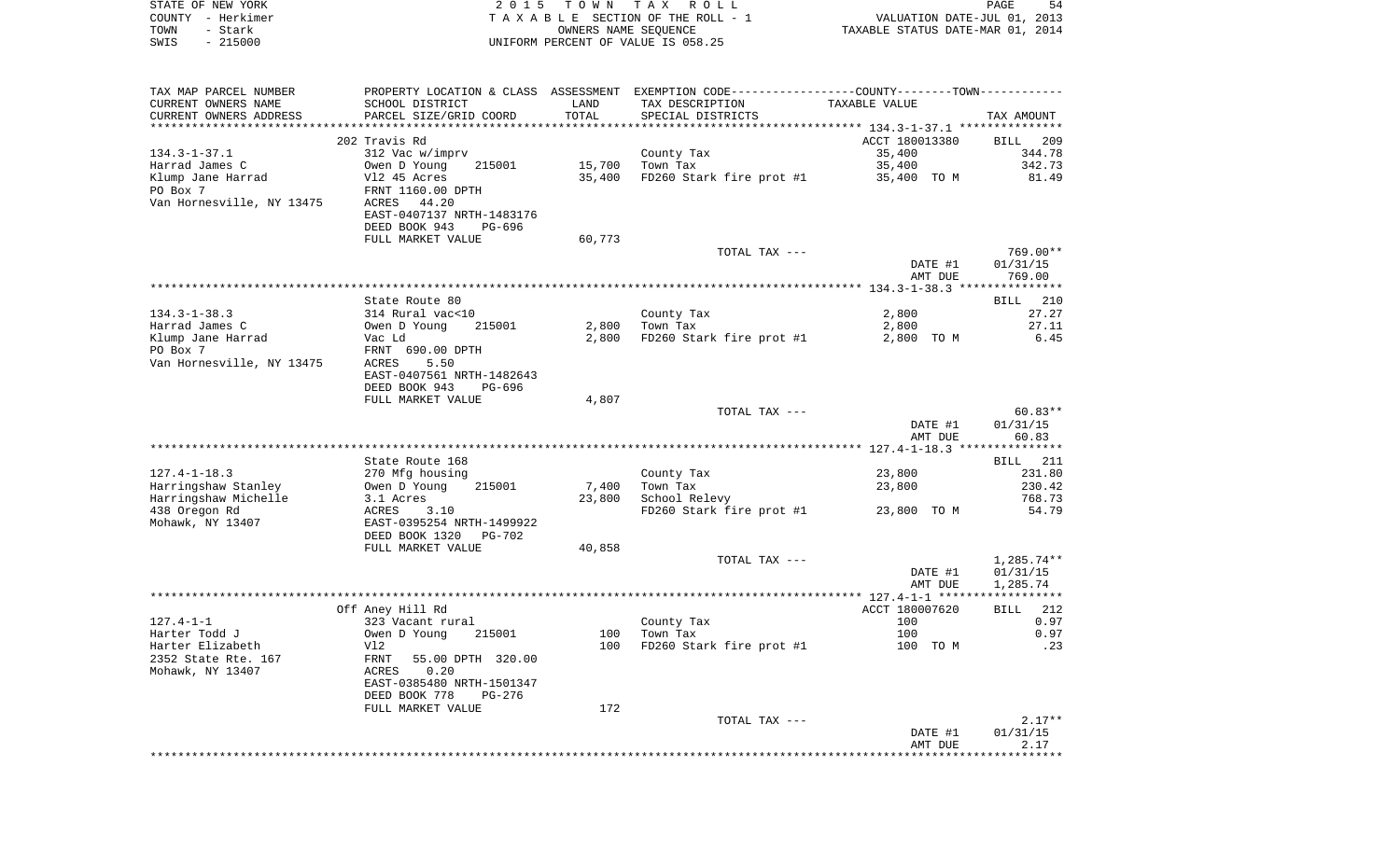|      | STATE OF NEW YORK | 2015 TOWN TAX ROLL                 | PAGE                             |
|------|-------------------|------------------------------------|----------------------------------|
|      | COUNTY - Herkimer | TAXABLE SECTION OF THE ROLL - 1    | VALUATION DATE-JUL 01, 2013      |
| TOWN | - Stark           | OWNERS NAME SEOUENCE               | TAXABLE STATUS DATE-MAR 01, 2014 |
| SWIS | $-215000$         | UNIFORM PERCENT OF VALUE IS 058.25 |                                  |

| TAX MAP PARCEL NUMBER                | PROPERTY LOCATION & CLASS ASSESSMENT        |                           | EXEMPTION CODE-----------------COUNTY--------TOWN----------- |                                              |                    |
|--------------------------------------|---------------------------------------------|---------------------------|--------------------------------------------------------------|----------------------------------------------|--------------------|
| CURRENT OWNERS NAME                  | SCHOOL DISTRICT                             | LAND                      | TAX DESCRIPTION                                              | TAXABLE VALUE                                |                    |
| CURRENT OWNERS ADDRESS               | PARCEL SIZE/GRID COORD                      | TOTAL                     | SPECIAL DISTRICTS                                            |                                              | TAX AMOUNT         |
|                                      |                                             | * * * * * * * * * * * * * |                                                              | ************** 133.2-1-7 ******************* |                    |
|                                      | 724 Aney Hill Rd                            |                           |                                                              | ACCT 180013290                               | BILL<br>213        |
| $133.2 - 1 - 7$                      | 116 Other stock<br>215001                   | 47,500                    | County Tax                                                   | 114,600                                      | 1,116.17           |
| Harvey David J                       | Owen D Young                                |                           | Town Tax                                                     | 114,600                                      | 1,109.51           |
| Harvey Wf                            | Farm 95Acre5                                | 114,600                   | FD260 Stark fire prot #1                                     | 114,600 TO M                                 | 263.80             |
| 724 Aney Hill Rd<br>Mohawk, NY 13407 | ACRES 106.90<br>EAST-0389453 NRTH-1495404   |                           |                                                              |                                              |                    |
|                                      | DEED BOOK 00609 PG-00827                    |                           |                                                              |                                              |                    |
|                                      | FULL MARKET VALUE                           | 196,738                   |                                                              |                                              |                    |
|                                      |                                             |                           | TOTAL TAX ---                                                |                                              | $2,489.48**$       |
|                                      |                                             |                           |                                                              | DATE #1                                      | 01/31/15           |
|                                      |                                             |                           |                                                              | AMT DUE                                      | 2,489.48           |
|                                      |                                             |                           |                                                              |                                              |                    |
|                                      | Hoke Rd                                     |                           |                                                              | ACCT 180012730                               | BILL 214           |
| $134.4 - 1 - 2.4$                    | 321 Abandoned ag                            |                           | County Tax                                                   | 14,600                                       | 142.20             |
| Harvey Lori                          | 215001<br>Owen D Young                      | 14,600                    | Town Tax                                                     | 14,600                                       | 141.35             |
| Harvey William                       | Browns Hollow                               | 14,600                    | FD260 Stark fire prot #1                                     | 14,600 TO M                                  | 33.61              |
| PO Box 1                             | Vl2                                         |                           |                                                              |                                              |                    |
| Van Hornesville, NY 13475            | FRNT 420.00 DPTH                            |                           |                                                              |                                              |                    |
|                                      | ACRES<br>24.00                              |                           |                                                              |                                              |                    |
|                                      | EAST-0411642 NRTH-1485865                   |                           |                                                              |                                              |                    |
|                                      | DEED BOOK 895<br>$PG-11$                    |                           |                                                              |                                              |                    |
|                                      | FULL MARKET VALUE                           | 25,064                    |                                                              |                                              |                    |
|                                      |                                             |                           | TOTAL TAX ---                                                |                                              | $317.16**$         |
|                                      |                                             |                           |                                                              | DATE #1                                      | 01/31/15           |
|                                      |                                             |                           |                                                              | AMT DUE                                      | 317.16             |
|                                      | Hoke Rd                                     |                           |                                                              |                                              | BILL 215           |
| $134.4 - 1 - 2.2$                    | 322 Rural vac>10                            |                           | County Tax                                                   | 15,000                                       | 146.10             |
| Harvey William                       | Owen D Young<br>215001                      | 15,000                    | Town Tax                                                     | 15,000                                       | 145.22             |
| Harvey Lori                          | Vac Ld                                      | 15,000                    | FD260 Stark fire prot #1                                     | 15,000 TO M                                  | 34.53              |
| PO Box 1                             | FRNT 900.00 DPTH                            |                           |                                                              |                                              |                    |
| Van Hornesville, NY 13475            | ACRES<br>23.60                              |                           |                                                              |                                              |                    |
|                                      | EAST-0410972 NRTH-1486546                   |                           |                                                              |                                              |                    |
|                                      | DEED BOOK 849<br>$PG-320$                   |                           |                                                              |                                              |                    |
|                                      | FULL MARKET VALUE                           | 25,751                    |                                                              |                                              |                    |
|                                      |                                             |                           | TOTAL TAX ---                                                |                                              | 325.85**           |
|                                      |                                             |                           |                                                              | DATE #1                                      | 01/31/15           |
|                                      |                                             |                           |                                                              | AMT DUE                                      | 325.85             |
|                                      |                                             |                           |                                                              |                                              |                    |
|                                      | Hoke Rd                                     |                           |                                                              | ACCT 180012730                               | <b>BILL</b><br>216 |
| $134.4 - 1 - 2.7$                    | 321 Abandoned ag                            |                           | County Tax                                                   | 8,500                                        | 82.79              |
| Harvey William                       | 215001<br>Owen D Young                      | 8,500                     | Town Tax                                                     | 8,500                                        | 82.29              |
| Harvey Lori                          | Browns Hollow                               | 8,500                     | FD260 Stark fire prot #1                                     | 8,500 TO M                                   | 19.57              |
| PO Box 1                             | Vl2                                         |                           |                                                              |                                              |                    |
| VanHornerville, NY 13475             | ACRES<br>10.00<br>EAST-0410058 NRTH-1485299 |                           |                                                              |                                              |                    |
|                                      | DEED BOOK 1155<br>PG-98                     |                           |                                                              |                                              |                    |
|                                      | FULL MARKET VALUE                           | 14,592                    |                                                              |                                              |                    |
|                                      |                                             |                           | TOTAL TAX ---                                                |                                              | 184.65**           |
|                                      |                                             |                           |                                                              | DATE #1                                      | 01/31/15           |
|                                      |                                             |                           |                                                              | AMT DUE                                      | 184.65             |
|                                      |                                             |                           |                                                              |                                              |                    |
|                                      |                                             |                           |                                                              |                                              |                    |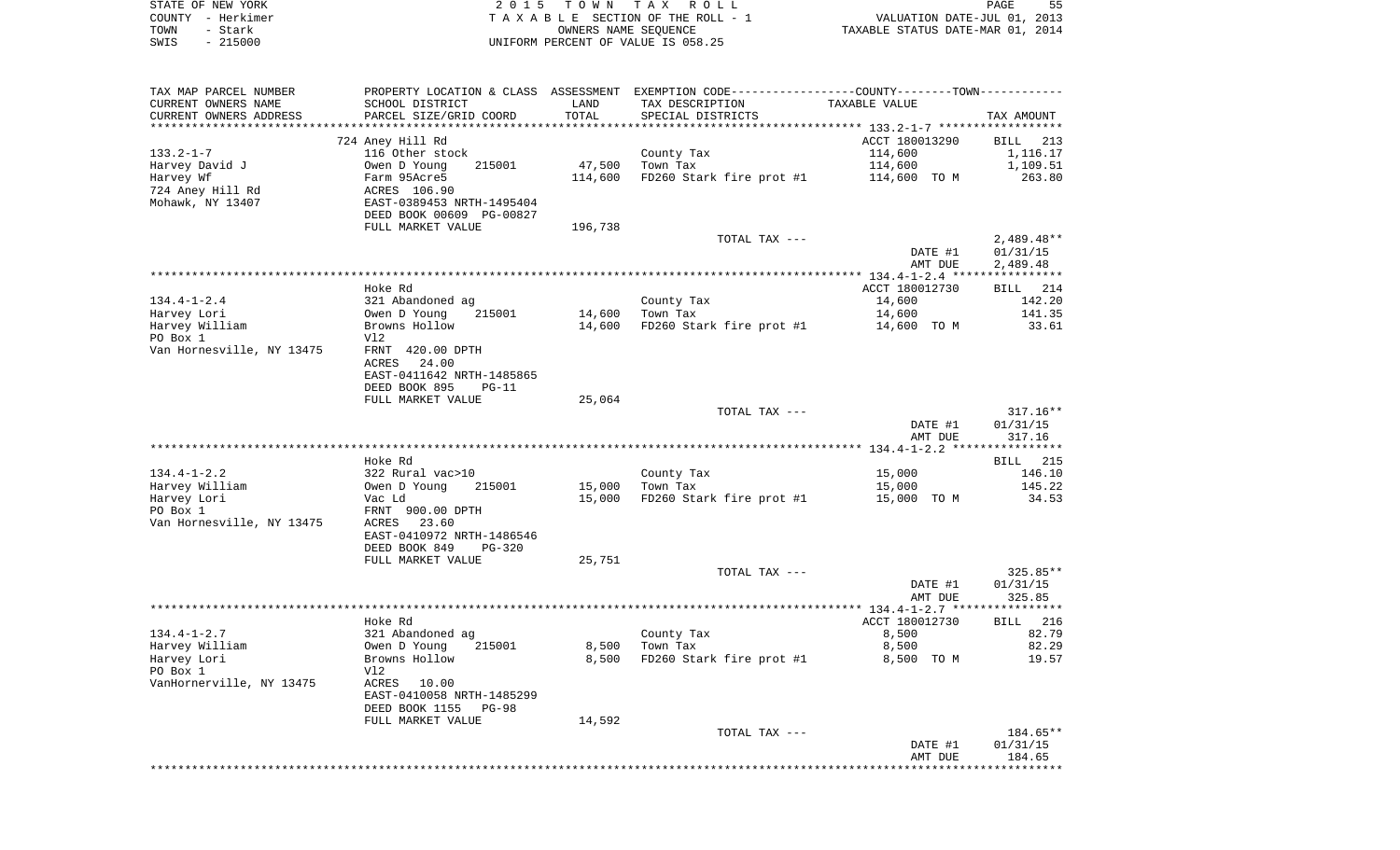| STATE OF NEW YORK     | 2015 TOWN TAX ROLL                                                                                   | PAGE                        | 56 |
|-----------------------|------------------------------------------------------------------------------------------------------|-----------------------------|----|
| - Herkimer<br>COUNTY  | TAXABLE SECTION OF THE ROLL - 1                                                                      | VALUATION DATE-JUL 01, 2013 |    |
| - Stark<br>TOWN       | TAXABLE STATUS DATE-MAR 01, 2014<br>OWNERS NAME SEOUENCE                                             |                             |    |
| $-215000$<br>SWIS     | UNIFORM PERCENT OF VALUE IS 058.25                                                                   |                             |    |
|                       |                                                                                                      |                             |    |
|                       |                                                                                                      |                             |    |
| TAX MAP PARCEL NUMBER | EXEMPTION CODE-----------------COUNTY--------TOWN-----------<br>PROPERTY LOCATION & CLASS ASSESSMENT |                             |    |
| CURRENT OWNERS NAME   | TAX DESCRIPTION<br>SCHOOL DISTRICT<br>TAXABLE VALUE<br>LAND                                          |                             |    |

| $\sim$                     |                                 |         |                            |                |                    |
|----------------------------|---------------------------------|---------|----------------------------|----------------|--------------------|
| CURRENT OWNERS ADDRESS     | PARCEL SIZE/GRID COORD          | TOTAL   | SPECIAL DISTRICTS          |                | TAX AMOUNT         |
|                            |                                 |         |                            |                |                    |
|                            | 2301 State Route 80             |         |                            | ACCT 180005430 | BILL 217           |
| $141.6 - 1 - 21$           | 210 1 Family Res                |         | County Tax                 | 50,600         | 492.83             |
| Harvey William L           | 215001<br>Owen D Young          | 5,100   | Town Tax                   | 50,600         | 489.89             |
| Harvey Lori                | R1                              | 50,600  | FD260 Stark fire prot #1   | 50,600 TO M    | 116.48             |
| PO Box 1                   |                                 |         | WD300 Stark Water District | 50,600 TO M    | 79.01              |
|                            | FRNT 130.00 DPTH<br>90.00       |         |                            |                |                    |
| Van Hornesville, NY 13475  | 135<br>BANK                     |         |                            |                |                    |
|                            | EAST-0404452 NRTH-1480173       |         |                            |                |                    |
|                            | DEED BOOK 00653 PG-00452        |         |                            |                |                    |
|                            | FULL MARKET VALUE               | 86,867  |                            |                |                    |
|                            |                                 |         | TOTAL TAX ---              |                | $1,178.21***$      |
|                            |                                 |         |                            | DATE #1        | 01/31/15           |
|                            |                                 |         |                            | AMT DUE        | 1,178.21           |
|                            |                                 |         |                            |                |                    |
|                            | 205 Wiltse Hill Rd              |         |                            | ACCT 180014150 | BILL 218           |
| $141.4 - 1 - 6.1$          | 120 Field crops                 |         | CW 15 VET/ 41162           | 5,400          | $\Omega$           |
| Havens Karen L             | Owen D Young<br>215001          |         | 53,300 County Tax          | 96,600         | 940.85             |
| 205 Wiltse Hill Rd         | Farm                            | 102,000 | Town Tax                   | 102,000        | 987.52             |
| Jordanville, NY 13361      | FRNT 6075.00 DPTH               |         | FD260 Stark fire prot #1   | 102,000 TO M   | 234.80             |
|                            |                                 |         |                            |                |                    |
|                            | ACRES 194.00                    |         |                            |                |                    |
|                            | EAST-0416145 NRTH-1471688       |         |                            |                |                    |
|                            | DEED BOOK 1382<br><b>PG-550</b> |         |                            |                |                    |
|                            | FULL MARKET VALUE               | 175,107 |                            |                |                    |
|                            |                                 |         | TOTAL TAX ---              |                | $2,163.17**$       |
|                            |                                 |         |                            | DATE #1        | 01/31/15           |
|                            |                                 |         |                            | AMT DUE        | 2,163.17           |
|                            |                                 |         |                            |                |                    |
|                            | 374 Travis Rd                   |         |                            |                | 219<br><b>BILL</b> |
| $134.3 - 2 - 1$            | 240 Rural res                   |         | County Tax                 | 115,000        | 1,120.06           |
| Hawkes Stephen M           | Owen D Young<br>215001          | 18,100  | Town Tax                   | 115,000        | 1,113.38           |
| Hawkes Amy D               | Wild Turkey                     | 115,000 | FD260 Stark fire prot #1   | 115,000 TO M   | 264.72             |
| 374 Travis Rd              | subdivision 2002                |         |                            |                |                    |
| Jordanville, NY 13361-2004 | FRNT 425.00 DPTH                |         |                            |                |                    |
|                            | ACRES 13.10                     |         |                            |                |                    |
|                            | EAST-0408276 NRTH-1485844       |         |                            |                |                    |
|                            |                                 |         |                            |                |                    |
|                            | DEED BOOK 1415 PG-726           |         |                            |                |                    |
|                            | FULL MARKET VALUE               | 197,425 |                            |                |                    |
|                            |                                 |         | TOTAL TAX ---              |                | $2,498.16**$       |
|                            |                                 |         |                            | DATE #1        | 01/31/15           |
|                            |                                 |         |                            | AMT DUE        | 2,498.16           |
|                            |                                 |         |                            |                |                    |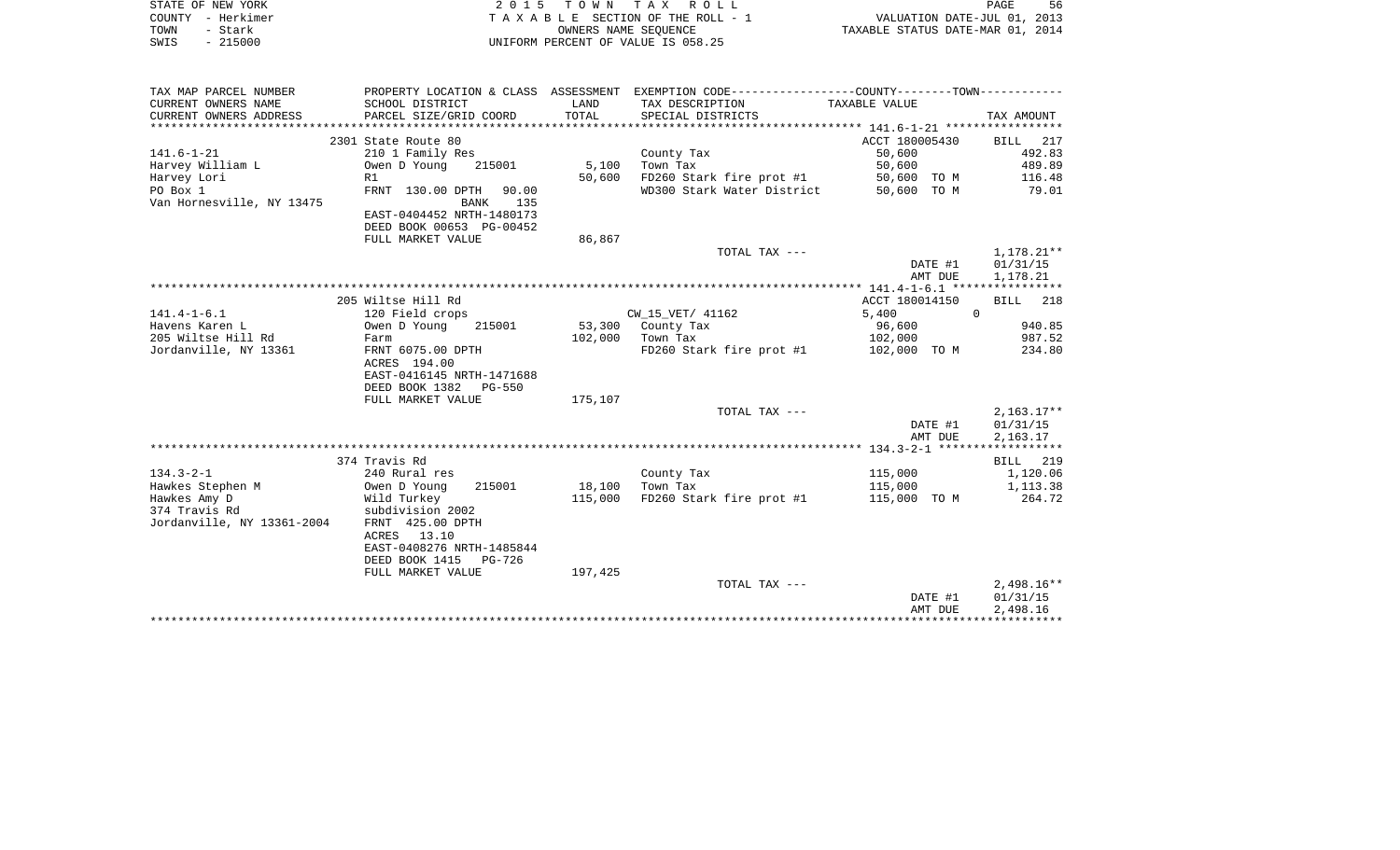| STATE OF NEW YORK | 2015 TOWN TAX ROLL                 | 57<br>PAGE                       |
|-------------------|------------------------------------|----------------------------------|
| COUNTY - Herkimer | TAXABLE SECTION OF THE ROLL - 1    | VALUATION DATE-JUL 01, 2013      |
| TOWN<br>- Stark   | OWNERS NAME SEOUENCE               | TAXABLE STATUS DATE-MAR 01, 2014 |
| $-215000$<br>SWIS | UNIFORM PERCENT OF VALUE IS 058.25 |                                  |

57<br>2013

| TAX MAP PARCEL NUMBER<br>CURRENT OWNERS NAME<br>CURRENT OWNERS ADDRESS | PROPERTY LOCATION & CLASS ASSESSMENT EXEMPTION CODE----------------COUNTY-------TOWN----------<br>SCHOOL DISTRICT<br>PARCEL SIZE/GRID COORD | LAND<br>TOTAL   | TAX DESCRIPTION<br>SPECIAL DISTRICTS  | TAXABLE VALUE                              | TAX AMOUNT                     |
|------------------------------------------------------------------------|---------------------------------------------------------------------------------------------------------------------------------------------|-----------------|---------------------------------------|--------------------------------------------|--------------------------------|
| ************************                                               |                                                                                                                                             |                 |                                       |                                            |                                |
| $134.2 - 1 - 27$<br>Hawn Kenneth Conrad                                | State Route 168<br>105 Vac farmland<br>Owen D Young<br>215001                                                                               |                 | AG MKTS<br>41730<br>42,700 County Tax | ACCT 180003840<br>2,207<br>2,207<br>40,493 | <b>BILL</b><br>220<br>394.39   |
| 100 Meadowbank Rd                                                      | F 158.9 Acres<br>ACRES 158.90                                                                                                               |                 | 42,700 Town Tax                       | 40,493                                     | 392.04<br>98.29                |
| Toronto, Canada M9B5C9<br>MAY BE SUBJECT TO PAYMENT                    | EAST-0414451 NRTH-1489011<br>DEED BOOK 1462 PG-193                                                                                          |                 | FD260 Stark fire prot #1              | 42,700 TO M                                |                                |
| UNDER AGDIST LAW TIL 2021                                              | FULL MARKET VALUE                                                                                                                           | 73,305          |                                       |                                            |                                |
|                                                                        |                                                                                                                                             |                 | TOTAL TAX ---                         | DATE #1<br>AMT DUE                         | 884.72**<br>01/31/15<br>884.72 |
|                                                                        |                                                                                                                                             |                 |                                       |                                            |                                |
| $134.3 - 1 - 18$                                                       | Travis Rd<br>314 Rural vac<10                                                                                                               |                 | County Tax                            | ACCT 180013260<br>2,600                    | BILL 221<br>25.32              |
| Hectus Bernard                                                         | Owen D Young<br>215001                                                                                                                      | 2,600           | Town Tax                              | 2,600                                      | 25.17                          |
| Hectus Carol E                                                         | Vac                                                                                                                                         | 2,600           | FD260 Stark fire prot #1              | 2,600 TO M                                 | 5.99                           |
| 355 Travis Rd                                                          | ACRES 3.80                                                                                                                                  |                 |                                       |                                            |                                |
| Jordanville, NY 13361                                                  | EAST-0408081 NRTH-1486588                                                                                                                   |                 |                                       |                                            |                                |
|                                                                        | DEED BOOK 00608 PG-00733                                                                                                                    |                 |                                       |                                            |                                |
|                                                                        | FULL MARKET VALUE                                                                                                                           | 4,464           |                                       |                                            |                                |
|                                                                        |                                                                                                                                             |                 | TOTAL TAX ---                         |                                            | 56.48**                        |
|                                                                        |                                                                                                                                             |                 |                                       | DATE #1                                    | 01/31/15                       |
|                                                                        |                                                                                                                                             |                 |                                       | AMT DUE                                    | 56.48                          |
|                                                                        |                                                                                                                                             |                 |                                       |                                            |                                |
|                                                                        | 355 Travis Rd                                                                                                                               |                 |                                       | ACCT 180003750                             | BILL 222                       |
| $134.3 - 1 - 19$                                                       | 210 1 Family Res                                                                                                                            |                 | County Tax                            | 48,600                                     | 473.35                         |
| Hectus Bernard<br>355 Travis Rd                                        | Owen D Young<br>215001<br>2 R1                                                                                                              | 6,100<br>48,600 | Town Tax<br>FD260 Stark fire prot #1  | 48,600<br>48,600 TO M                      | 470.53<br>111.87               |
| Jordanville, NY 13361                                                  | ACRES<br>1.20<br>EAST-0407810 NRTH-1486244<br>DEED BOOK 00517 PG-00128                                                                      |                 |                                       |                                            |                                |
|                                                                        | FULL MARKET VALUE                                                                                                                           | 83,433          |                                       |                                            |                                |
|                                                                        |                                                                                                                                             |                 | TOTAL TAX ---                         |                                            | 1,055.75**                     |
|                                                                        |                                                                                                                                             |                 |                                       | DATE #1                                    | 01/31/15                       |
|                                                                        |                                                                                                                                             |                 |                                       | AMT DUE                                    | 1,055.75                       |
|                                                                        |                                                                                                                                             |                 |                                       |                                            |                                |
|                                                                        | Travis Rd                                                                                                                                   |                 |                                       | ACCT 180003720                             | BILL 223                       |
| $134.3 - 1 - 20$                                                       | 314 Rural vac<10                                                                                                                            |                 | County Tax                            | 2,100                                      | 20.45                          |
| Hectus Bernard                                                         | 215001<br>Owen D Young                                                                                                                      | 2,100           | Town Tax                              | 2,100                                      | 20.33                          |
| 355 Travis Rd                                                          | 3.10<br>ACRES                                                                                                                               | 2,100           | FD260 Stark fire prot #1              | 2,100 TO M                                 | 4.83                           |
| Jordanville, NY 13361                                                  | EAST-0407551 NRTH-1486026                                                                                                                   |                 |                                       |                                            |                                |
|                                                                        | DEED BOOK 00642 PG-00071                                                                                                                    |                 |                                       |                                            |                                |
|                                                                        | FULL MARKET VALUE                                                                                                                           | 3,605           | TOTAL TAX ---                         |                                            | $45.61**$                      |
|                                                                        |                                                                                                                                             |                 |                                       | DATE #1                                    | 01/31/15                       |
|                                                                        |                                                                                                                                             |                 |                                       | AMT DUE                                    | 45.61                          |
|                                                                        |                                                                                                                                             |                 |                                       |                                            |                                |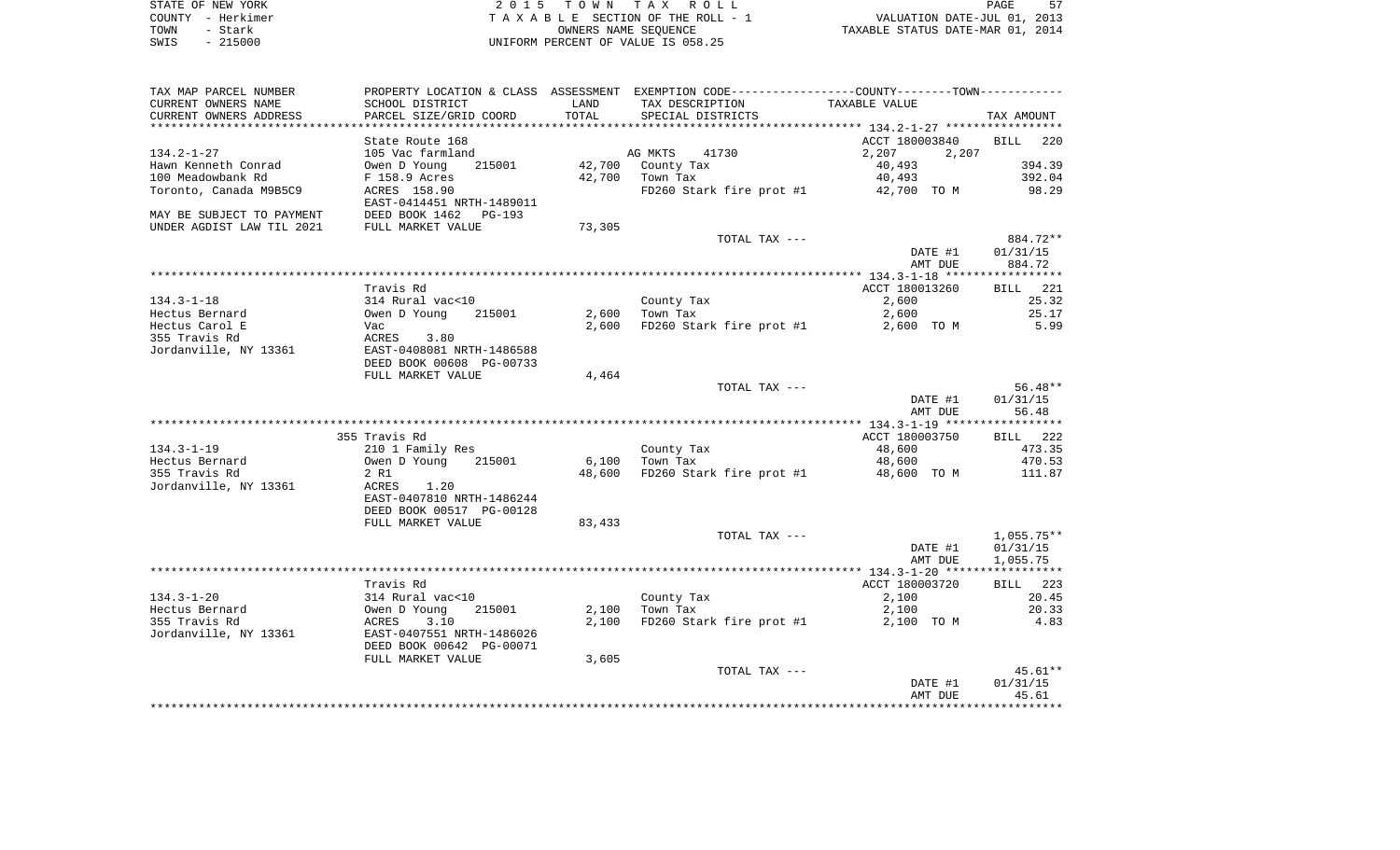| STATE OF NEW YORK | 2015 TOWN TAX ROLL                 | 58<br>PAGE                       |
|-------------------|------------------------------------|----------------------------------|
| COUNTY - Herkimer | TAXABLE SECTION OF THE ROLL - 1    | VALUATION DATE-JUL 01, 2013      |
| TOWN<br>- Stark   | OWNERS NAME SEOUENCE               | TAXABLE STATUS DATE-MAR 01, 2014 |
| - 215000<br>SWIS  | UNIFORM PERCENT OF VALUE IS 058.25 |                                  |

| TAX MAP PARCEL NUMBER<br>CURRENT OWNERS NAME | SCHOOL DISTRICT                         | LAND   | PROPERTY LOCATION & CLASS ASSESSMENT EXEMPTION CODE----------------COUNTY--------TOWN-----------<br>TAX DESCRIPTION | TAXABLE VALUE  |                 |
|----------------------------------------------|-----------------------------------------|--------|---------------------------------------------------------------------------------------------------------------------|----------------|-----------------|
| CURRENT OWNERS ADDRESS                       | PARCEL SIZE/GRID COORD                  | TOTAL  | SPECIAL DISTRICTS                                                                                                   |                | TAX AMOUNT      |
|                                              |                                         |        |                                                                                                                     |                |                 |
|                                              | Backus Rd                               |        |                                                                                                                     | ACCT 180004530 | BILL 224        |
| 134.3-1-21                                   | 210 1 Family Res                        |        | County Tax                                                                                                          | 54,200         | 527.89          |
| Hectus Bernard                               | 215001<br>Owen D Young                  | 8,000  | Town Tax                                                                                                            | 54,200         | 524.74          |
| Hectus Carol E                               | Doublewide                              | 54,200 | School Relevy                                                                                                       |                | 1,750.65        |
| 355 Travis Rd                                | ACRES<br>3.90                           |        | $FD260$ Stark fire prot #1 $54,200$ TO M                                                                            |                | 124.77          |
| Jordanville, NY 13361                        | EAST-0407855 NRTH-1485766               |        |                                                                                                                     |                |                 |
|                                              | DEED BOOK 00580 PG-00320                |        |                                                                                                                     |                |                 |
|                                              | FULL MARKET VALUE                       | 93,047 |                                                                                                                     |                |                 |
|                                              |                                         |        | TOTAL TAX ---                                                                                                       |                | $2,928.05**$    |
|                                              |                                         |        |                                                                                                                     | DATE #1        | 01/31/15        |
|                                              |                                         |        |                                                                                                                     | AMT DUE        | 2,928.05        |
|                                              | Hoke Rd                                 |        |                                                                                                                     |                | BILL 225        |
| 134.3-2-14                                   | 314 Rural vac<10                        |        | County Tax                                                                                                          | 4,000          | 38.96           |
| Hectus Bernard                               | Owen D Young<br>215001                  | 4,000  | Town Tax                                                                                                            | 4,000          | 38.73           |
| 355 Travis Rd                                | Wild Turkey                             | 4,000  | FD260 Stark fire prot #1                                                                                            | 4,000 TO M     | 9.21            |
| Jordanville, NY 13361                        | Subdivision 2002                        |        |                                                                                                                     |                |                 |
|                                              | FRNT 140.00 DPTH                        |        |                                                                                                                     |                |                 |
|                                              | ACRES 1.00                              |        |                                                                                                                     |                |                 |
|                                              | EAST-0408960 NRTH-1486479               |        |                                                                                                                     |                |                 |
|                                              | DEED BOOK 642<br>PG-74                  |        |                                                                                                                     |                |                 |
|                                              | FULL MARKET VALUE                       | 6,867  |                                                                                                                     |                |                 |
|                                              |                                         |        | TOTAL TAX ---                                                                                                       |                | 86.90**         |
|                                              |                                         |        |                                                                                                                     | DATE #1        | 01/31/15        |
|                                              |                                         |        |                                                                                                                     | AMT DUE        | 86.90           |
|                                              | State Route 168                         |        |                                                                                                                     | ACCT 180020012 | BILL 226        |
| 127.4-1-24                                   | 314 Rural vac<10                        |        | County Tax                                                                                                          | 200            | 1.95            |
| Herron Genevieve A                           | Owen D Young 215001                     |        | 200 Town Tax                                                                                                        | 200            | 1.94            |
| Herron Steven M                              |                                         | 200    | FD260 Stark fire prot #1 200 TO M                                                                                   |                | .46             |
| 495 Upper Deck Rd                            | FRNT 124.00 DPTH 99.00<br>ACRES 0.25    |        |                                                                                                                     |                |                 |
| Mohawk, NY 13407                             | EAST-0390655 NRTH-1499855               |        |                                                                                                                     |                |                 |
|                                              | DEED BOOK 1143 PG-614                   |        |                                                                                                                     |                |                 |
|                                              | FULL MARKET VALUE                       | 343    |                                                                                                                     |                |                 |
|                                              |                                         |        | TOTAL TAX ---                                                                                                       |                | $4.35**$        |
|                                              |                                         |        |                                                                                                                     | DATE #1        | 01/31/15        |
|                                              |                                         |        |                                                                                                                     | AMT DUE        | 4.35            |
|                                              |                                         |        |                                                                                                                     |                |                 |
|                                              | 495 Upper Deck Rd                       |        |                                                                                                                     | ACCT 180004080 | BILL 227        |
| 127.4-1-33                                   | 210 1 Family Res                        |        | VETFUND CT 41101                                                                                                    | 500 000<br>500 |                 |
| Herron Genevieve A                           | Owen D Young<br>215001                  |        | 4,700 County Tax                                                                                                    | 33,800         | 329.20          |
| Herron Steven M                              | R1                                      |        | 34,300 Town Tax                                                                                                     | 33,800         | 327.24<br>78.96 |
| 495 Upper Deck Rd<br>Mohawk, NY 13407        | ACRES 0.30<br>EAST-0390581 NRTH-1499730 |        | $FD260$ Stark fire prot #1 34,300 TO M                                                                              |                |                 |
|                                              | DEED BOOK 1143 PG-614                   |        |                                                                                                                     |                |                 |
|                                              | FULL MARKET VALUE                       | 58,884 |                                                                                                                     |                |                 |
|                                              |                                         |        | TOTAL TAX ---                                                                                                       |                | 735.40**        |
|                                              |                                         |        |                                                                                                                     | DATE #1        | 01/31/15        |
|                                              |                                         |        |                                                                                                                     | AMT DUE        | 735.40          |
|                                              |                                         |        |                                                                                                                     |                |                 |
|                                              |                                         |        |                                                                                                                     |                |                 |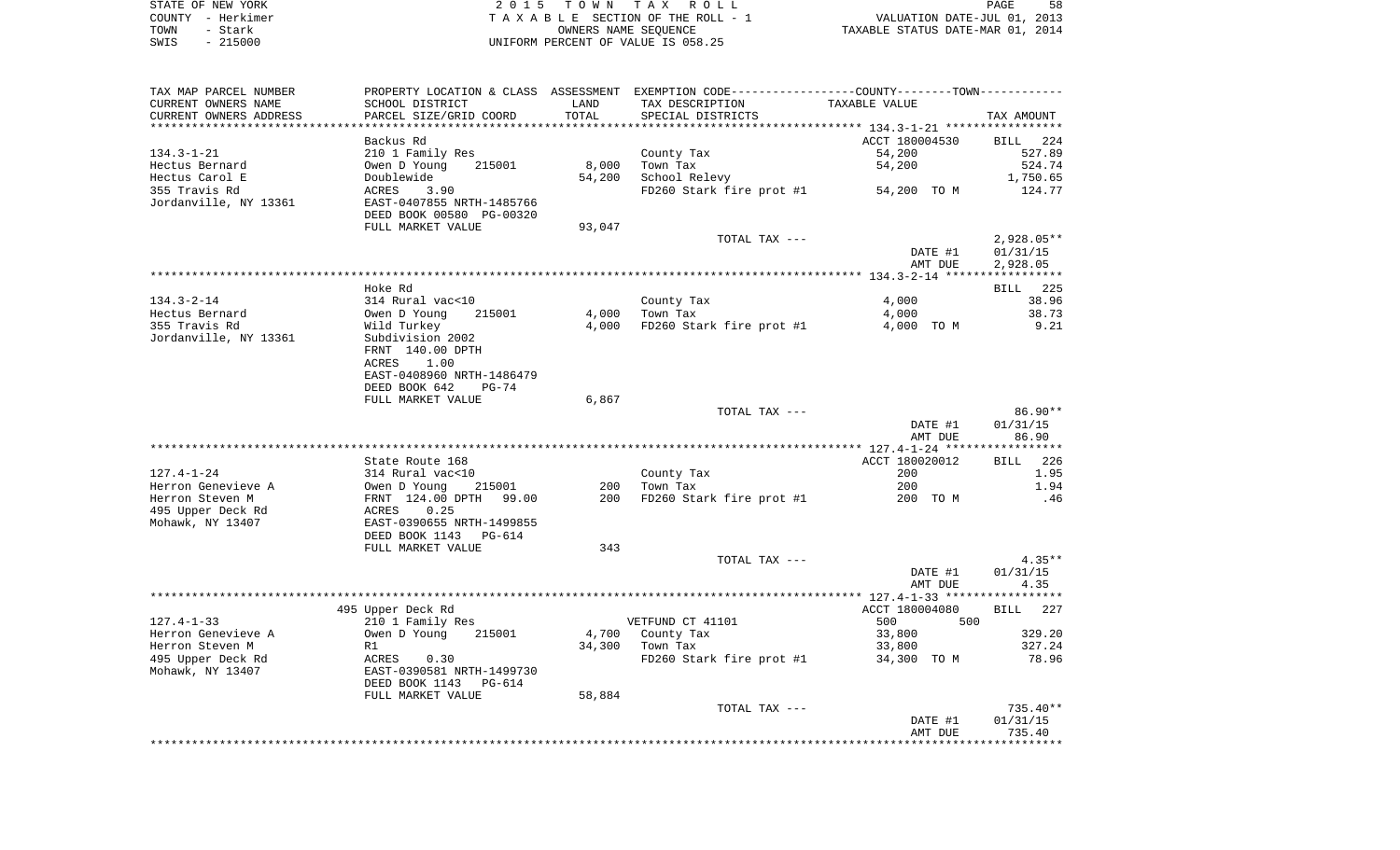|      | STATE OF NEW YORK | 2015 TOWN TAX ROLL                 | PAGE                             | 59 |
|------|-------------------|------------------------------------|----------------------------------|----|
|      | COUNTY - Herkimer | TAXABLE SECTION OF THE ROLL - 1    | VALUATION DATE-JUL 01, 2013      |    |
| TOWN | - Stark           | OWNERS NAME SEOUENCE               | TAXABLE STATUS DATE-MAR 01, 2014 |    |
| SWIS | $-215000$         | UNIFORM PERCENT OF VALUE IS 058.25 |                                  |    |

| SCHOOL DISTRICT<br>LAND<br>TAX DESCRIPTION<br>TAXABLE VALUE<br>TOTAL<br>PARCEL SIZE/GRID COORD<br>SPECIAL DISTRICTS<br>TAX AMOUNT<br>492 Travis Rd<br>228<br>BILL<br>270 Mfg housing<br>32,000<br>311.67<br>County Tax<br>6,000<br>32,000<br>309.81<br>Owen D Young<br>215001<br>Town Tax<br>Hisert Charissa E<br>32,000<br>School Relevy<br>475.88<br>Tr<br>492 Travis Rd<br>ACRES<br>FD260 Stark fire prot #1<br>73.66<br>1.00<br>32,000 TO M<br>Jordanville, NY 13361<br>EAST-0406373 NRTH-1487389<br>DEED BOOK 1296<br>PG-854<br>FULL MARKET VALUE<br>54,936<br>TOTAL TAX ---<br>1,171.02**<br>DATE #1<br>01/31/15<br>AMT DUE<br>1,171.02<br>173 Wiltse Corners Rd<br>ACCT 182188<br><b>BILL</b> 229<br>$141.2 - 1 - 16.2$<br>210 1 Family Res<br>County Tax<br>66,000<br>642.82<br>Hierholzer Sharon L<br>Owen D Young<br>9,100<br>66,000<br>638.99<br>215001<br>Town Tax<br>Mead William C<br>66,000<br>FD260 Stark fire prot #1<br>F<br>66,000 TO M<br>151.93<br>173 Wiltse Corners Rd<br>FRNT 886.00 DPTH<br>Jordanville, NY 13361<br>ACRES<br>9.10<br>EAST-0412753 NRTH-1473326<br>DEED BOOK 1508<br>PG-879<br>FULL MARKET VALUE<br>113,305<br>$1,433.74**$<br>TOTAL TAX ---<br>DATE #1<br>01/31/15<br>AMT DUE<br>1,433.74<br>Lighthall Rd<br>ACCT 186568<br>BILL 230<br>$134.2 - 3 - 5$<br>99.34<br>321 Abandoned ag<br>County Tax<br>10,200<br>Higham John J<br>10,200<br>Town Tax<br>10,200<br>98.75<br>Owen D Young<br>215001<br>2617 Route 82<br>10,200<br>FD260 Stark fire prot #1<br>23.48<br>29.20 Acres<br>10,200 TO M<br>Lagrangeville, NY 12540<br>ACRES 29.20<br>EAST-0419337 NRTH-1493023<br>PRIOR OWNER ON 3/01/2014<br>DEED BOOK 1534<br>PG-304<br>Higham John J<br>FULL MARKET VALUE<br>17,511<br>$221.57**$<br>TOTAL TAX ---<br>DATE #1<br>01/31/15<br>221.57<br>AMT DUE<br>ACCT 180009180<br>Harrad Rd<br>BILL 231<br>$141.2 - 1 - 1.1$<br>105 Vac farmland<br>22,800<br>222.06<br>County Tax<br>22,800<br>220.74<br>Owen D Young<br>215001<br>Town Tax<br>22,800<br>Hitchcock Michelle Z<br>22,800<br>FD260 Stark fire prot #1<br>22,800 TO M<br>52.48<br>Vac Ld<br>FRNT 225.00 DPTH<br>ACRES<br>65.00<br>EAST-0409813 NRTH-1479973<br>DEED BOOK 893<br><b>PG-291</b><br>FULL MARKET VALUE<br>39,142<br>495.28**<br>TOTAL TAX ---<br>01/31/15<br>DATE #1<br>495.28<br>AMT DUE | TAX MAP PARCEL NUMBER  | PROPERTY LOCATION & CLASS ASSESSMENT EXEMPTION CODE----------------COUNTY--------TOWN---------- |  |  |
|-----------------------------------------------------------------------------------------------------------------------------------------------------------------------------------------------------------------------------------------------------------------------------------------------------------------------------------------------------------------------------------------------------------------------------------------------------------------------------------------------------------------------------------------------------------------------------------------------------------------------------------------------------------------------------------------------------------------------------------------------------------------------------------------------------------------------------------------------------------------------------------------------------------------------------------------------------------------------------------------------------------------------------------------------------------------------------------------------------------------------------------------------------------------------------------------------------------------------------------------------------------------------------------------------------------------------------------------------------------------------------------------------------------------------------------------------------------------------------------------------------------------------------------------------------------------------------------------------------------------------------------------------------------------------------------------------------------------------------------------------------------------------------------------------------------------------------------------------------------------------------------------------------------------------------------------------------------------------------------------------------------------------------------------------------------------------------------------------------------------------------------------------------------------------------------------------------------------------------------------------------------------------------------------------------------|------------------------|-------------------------------------------------------------------------------------------------|--|--|
|                                                                                                                                                                                                                                                                                                                                                                                                                                                                                                                                                                                                                                                                                                                                                                                                                                                                                                                                                                                                                                                                                                                                                                                                                                                                                                                                                                                                                                                                                                                                                                                                                                                                                                                                                                                                                                                                                                                                                                                                                                                                                                                                                                                                                                                                                                           | CURRENT OWNERS NAME    |                                                                                                 |  |  |
|                                                                                                                                                                                                                                                                                                                                                                                                                                                                                                                                                                                                                                                                                                                                                                                                                                                                                                                                                                                                                                                                                                                                                                                                                                                                                                                                                                                                                                                                                                                                                                                                                                                                                                                                                                                                                                                                                                                                                                                                                                                                                                                                                                                                                                                                                                           | CURRENT OWNERS ADDRESS |                                                                                                 |  |  |
|                                                                                                                                                                                                                                                                                                                                                                                                                                                                                                                                                                                                                                                                                                                                                                                                                                                                                                                                                                                                                                                                                                                                                                                                                                                                                                                                                                                                                                                                                                                                                                                                                                                                                                                                                                                                                                                                                                                                                                                                                                                                                                                                                                                                                                                                                                           |                        |                                                                                                 |  |  |
|                                                                                                                                                                                                                                                                                                                                                                                                                                                                                                                                                                                                                                                                                                                                                                                                                                                                                                                                                                                                                                                                                                                                                                                                                                                                                                                                                                                                                                                                                                                                                                                                                                                                                                                                                                                                                                                                                                                                                                                                                                                                                                                                                                                                                                                                                                           |                        |                                                                                                 |  |  |
|                                                                                                                                                                                                                                                                                                                                                                                                                                                                                                                                                                                                                                                                                                                                                                                                                                                                                                                                                                                                                                                                                                                                                                                                                                                                                                                                                                                                                                                                                                                                                                                                                                                                                                                                                                                                                                                                                                                                                                                                                                                                                                                                                                                                                                                                                                           | $134.3 - 1 - 12.2$     |                                                                                                 |  |  |
|                                                                                                                                                                                                                                                                                                                                                                                                                                                                                                                                                                                                                                                                                                                                                                                                                                                                                                                                                                                                                                                                                                                                                                                                                                                                                                                                                                                                                                                                                                                                                                                                                                                                                                                                                                                                                                                                                                                                                                                                                                                                                                                                                                                                                                                                                                           | Herron Richard T II    |                                                                                                 |  |  |
|                                                                                                                                                                                                                                                                                                                                                                                                                                                                                                                                                                                                                                                                                                                                                                                                                                                                                                                                                                                                                                                                                                                                                                                                                                                                                                                                                                                                                                                                                                                                                                                                                                                                                                                                                                                                                                                                                                                                                                                                                                                                                                                                                                                                                                                                                                           |                        |                                                                                                 |  |  |
|                                                                                                                                                                                                                                                                                                                                                                                                                                                                                                                                                                                                                                                                                                                                                                                                                                                                                                                                                                                                                                                                                                                                                                                                                                                                                                                                                                                                                                                                                                                                                                                                                                                                                                                                                                                                                                                                                                                                                                                                                                                                                                                                                                                                                                                                                                           |                        |                                                                                                 |  |  |
|                                                                                                                                                                                                                                                                                                                                                                                                                                                                                                                                                                                                                                                                                                                                                                                                                                                                                                                                                                                                                                                                                                                                                                                                                                                                                                                                                                                                                                                                                                                                                                                                                                                                                                                                                                                                                                                                                                                                                                                                                                                                                                                                                                                                                                                                                                           |                        |                                                                                                 |  |  |
|                                                                                                                                                                                                                                                                                                                                                                                                                                                                                                                                                                                                                                                                                                                                                                                                                                                                                                                                                                                                                                                                                                                                                                                                                                                                                                                                                                                                                                                                                                                                                                                                                                                                                                                                                                                                                                                                                                                                                                                                                                                                                                                                                                                                                                                                                                           |                        |                                                                                                 |  |  |
|                                                                                                                                                                                                                                                                                                                                                                                                                                                                                                                                                                                                                                                                                                                                                                                                                                                                                                                                                                                                                                                                                                                                                                                                                                                                                                                                                                                                                                                                                                                                                                                                                                                                                                                                                                                                                                                                                                                                                                                                                                                                                                                                                                                                                                                                                                           |                        |                                                                                                 |  |  |
|                                                                                                                                                                                                                                                                                                                                                                                                                                                                                                                                                                                                                                                                                                                                                                                                                                                                                                                                                                                                                                                                                                                                                                                                                                                                                                                                                                                                                                                                                                                                                                                                                                                                                                                                                                                                                                                                                                                                                                                                                                                                                                                                                                                                                                                                                                           |                        |                                                                                                 |  |  |
|                                                                                                                                                                                                                                                                                                                                                                                                                                                                                                                                                                                                                                                                                                                                                                                                                                                                                                                                                                                                                                                                                                                                                                                                                                                                                                                                                                                                                                                                                                                                                                                                                                                                                                                                                                                                                                                                                                                                                                                                                                                                                                                                                                                                                                                                                                           |                        |                                                                                                 |  |  |
|                                                                                                                                                                                                                                                                                                                                                                                                                                                                                                                                                                                                                                                                                                                                                                                                                                                                                                                                                                                                                                                                                                                                                                                                                                                                                                                                                                                                                                                                                                                                                                                                                                                                                                                                                                                                                                                                                                                                                                                                                                                                                                                                                                                                                                                                                                           |                        |                                                                                                 |  |  |
|                                                                                                                                                                                                                                                                                                                                                                                                                                                                                                                                                                                                                                                                                                                                                                                                                                                                                                                                                                                                                                                                                                                                                                                                                                                                                                                                                                                                                                                                                                                                                                                                                                                                                                                                                                                                                                                                                                                                                                                                                                                                                                                                                                                                                                                                                                           |                        |                                                                                                 |  |  |
|                                                                                                                                                                                                                                                                                                                                                                                                                                                                                                                                                                                                                                                                                                                                                                                                                                                                                                                                                                                                                                                                                                                                                                                                                                                                                                                                                                                                                                                                                                                                                                                                                                                                                                                                                                                                                                                                                                                                                                                                                                                                                                                                                                                                                                                                                                           |                        |                                                                                                 |  |  |
|                                                                                                                                                                                                                                                                                                                                                                                                                                                                                                                                                                                                                                                                                                                                                                                                                                                                                                                                                                                                                                                                                                                                                                                                                                                                                                                                                                                                                                                                                                                                                                                                                                                                                                                                                                                                                                                                                                                                                                                                                                                                                                                                                                                                                                                                                                           |                        |                                                                                                 |  |  |
|                                                                                                                                                                                                                                                                                                                                                                                                                                                                                                                                                                                                                                                                                                                                                                                                                                                                                                                                                                                                                                                                                                                                                                                                                                                                                                                                                                                                                                                                                                                                                                                                                                                                                                                                                                                                                                                                                                                                                                                                                                                                                                                                                                                                                                                                                                           |                        |                                                                                                 |  |  |
|                                                                                                                                                                                                                                                                                                                                                                                                                                                                                                                                                                                                                                                                                                                                                                                                                                                                                                                                                                                                                                                                                                                                                                                                                                                                                                                                                                                                                                                                                                                                                                                                                                                                                                                                                                                                                                                                                                                                                                                                                                                                                                                                                                                                                                                                                                           |                        |                                                                                                 |  |  |
|                                                                                                                                                                                                                                                                                                                                                                                                                                                                                                                                                                                                                                                                                                                                                                                                                                                                                                                                                                                                                                                                                                                                                                                                                                                                                                                                                                                                                                                                                                                                                                                                                                                                                                                                                                                                                                                                                                                                                                                                                                                                                                                                                                                                                                                                                                           |                        |                                                                                                 |  |  |
|                                                                                                                                                                                                                                                                                                                                                                                                                                                                                                                                                                                                                                                                                                                                                                                                                                                                                                                                                                                                                                                                                                                                                                                                                                                                                                                                                                                                                                                                                                                                                                                                                                                                                                                                                                                                                                                                                                                                                                                                                                                                                                                                                                                                                                                                                                           |                        |                                                                                                 |  |  |
|                                                                                                                                                                                                                                                                                                                                                                                                                                                                                                                                                                                                                                                                                                                                                                                                                                                                                                                                                                                                                                                                                                                                                                                                                                                                                                                                                                                                                                                                                                                                                                                                                                                                                                                                                                                                                                                                                                                                                                                                                                                                                                                                                                                                                                                                                                           |                        |                                                                                                 |  |  |
|                                                                                                                                                                                                                                                                                                                                                                                                                                                                                                                                                                                                                                                                                                                                                                                                                                                                                                                                                                                                                                                                                                                                                                                                                                                                                                                                                                                                                                                                                                                                                                                                                                                                                                                                                                                                                                                                                                                                                                                                                                                                                                                                                                                                                                                                                                           |                        |                                                                                                 |  |  |
|                                                                                                                                                                                                                                                                                                                                                                                                                                                                                                                                                                                                                                                                                                                                                                                                                                                                                                                                                                                                                                                                                                                                                                                                                                                                                                                                                                                                                                                                                                                                                                                                                                                                                                                                                                                                                                                                                                                                                                                                                                                                                                                                                                                                                                                                                                           |                        |                                                                                                 |  |  |
|                                                                                                                                                                                                                                                                                                                                                                                                                                                                                                                                                                                                                                                                                                                                                                                                                                                                                                                                                                                                                                                                                                                                                                                                                                                                                                                                                                                                                                                                                                                                                                                                                                                                                                                                                                                                                                                                                                                                                                                                                                                                                                                                                                                                                                                                                                           |                        |                                                                                                 |  |  |
|                                                                                                                                                                                                                                                                                                                                                                                                                                                                                                                                                                                                                                                                                                                                                                                                                                                                                                                                                                                                                                                                                                                                                                                                                                                                                                                                                                                                                                                                                                                                                                                                                                                                                                                                                                                                                                                                                                                                                                                                                                                                                                                                                                                                                                                                                                           |                        |                                                                                                 |  |  |
|                                                                                                                                                                                                                                                                                                                                                                                                                                                                                                                                                                                                                                                                                                                                                                                                                                                                                                                                                                                                                                                                                                                                                                                                                                                                                                                                                                                                                                                                                                                                                                                                                                                                                                                                                                                                                                                                                                                                                                                                                                                                                                                                                                                                                                                                                                           |                        |                                                                                                 |  |  |
|                                                                                                                                                                                                                                                                                                                                                                                                                                                                                                                                                                                                                                                                                                                                                                                                                                                                                                                                                                                                                                                                                                                                                                                                                                                                                                                                                                                                                                                                                                                                                                                                                                                                                                                                                                                                                                                                                                                                                                                                                                                                                                                                                                                                                                                                                                           |                        |                                                                                                 |  |  |
|                                                                                                                                                                                                                                                                                                                                                                                                                                                                                                                                                                                                                                                                                                                                                                                                                                                                                                                                                                                                                                                                                                                                                                                                                                                                                                                                                                                                                                                                                                                                                                                                                                                                                                                                                                                                                                                                                                                                                                                                                                                                                                                                                                                                                                                                                                           |                        |                                                                                                 |  |  |
|                                                                                                                                                                                                                                                                                                                                                                                                                                                                                                                                                                                                                                                                                                                                                                                                                                                                                                                                                                                                                                                                                                                                                                                                                                                                                                                                                                                                                                                                                                                                                                                                                                                                                                                                                                                                                                                                                                                                                                                                                                                                                                                                                                                                                                                                                                           |                        |                                                                                                 |  |  |
|                                                                                                                                                                                                                                                                                                                                                                                                                                                                                                                                                                                                                                                                                                                                                                                                                                                                                                                                                                                                                                                                                                                                                                                                                                                                                                                                                                                                                                                                                                                                                                                                                                                                                                                                                                                                                                                                                                                                                                                                                                                                                                                                                                                                                                                                                                           |                        |                                                                                                 |  |  |
|                                                                                                                                                                                                                                                                                                                                                                                                                                                                                                                                                                                                                                                                                                                                                                                                                                                                                                                                                                                                                                                                                                                                                                                                                                                                                                                                                                                                                                                                                                                                                                                                                                                                                                                                                                                                                                                                                                                                                                                                                                                                                                                                                                                                                                                                                                           |                        |                                                                                                 |  |  |
|                                                                                                                                                                                                                                                                                                                                                                                                                                                                                                                                                                                                                                                                                                                                                                                                                                                                                                                                                                                                                                                                                                                                                                                                                                                                                                                                                                                                                                                                                                                                                                                                                                                                                                                                                                                                                                                                                                                                                                                                                                                                                                                                                                                                                                                                                                           |                        |                                                                                                 |  |  |
|                                                                                                                                                                                                                                                                                                                                                                                                                                                                                                                                                                                                                                                                                                                                                                                                                                                                                                                                                                                                                                                                                                                                                                                                                                                                                                                                                                                                                                                                                                                                                                                                                                                                                                                                                                                                                                                                                                                                                                                                                                                                                                                                                                                                                                                                                                           |                        |                                                                                                 |  |  |
|                                                                                                                                                                                                                                                                                                                                                                                                                                                                                                                                                                                                                                                                                                                                                                                                                                                                                                                                                                                                                                                                                                                                                                                                                                                                                                                                                                                                                                                                                                                                                                                                                                                                                                                                                                                                                                                                                                                                                                                                                                                                                                                                                                                                                                                                                                           |                        |                                                                                                 |  |  |
|                                                                                                                                                                                                                                                                                                                                                                                                                                                                                                                                                                                                                                                                                                                                                                                                                                                                                                                                                                                                                                                                                                                                                                                                                                                                                                                                                                                                                                                                                                                                                                                                                                                                                                                                                                                                                                                                                                                                                                                                                                                                                                                                                                                                                                                                                                           |                        |                                                                                                 |  |  |
|                                                                                                                                                                                                                                                                                                                                                                                                                                                                                                                                                                                                                                                                                                                                                                                                                                                                                                                                                                                                                                                                                                                                                                                                                                                                                                                                                                                                                                                                                                                                                                                                                                                                                                                                                                                                                                                                                                                                                                                                                                                                                                                                                                                                                                                                                                           |                        |                                                                                                 |  |  |
|                                                                                                                                                                                                                                                                                                                                                                                                                                                                                                                                                                                                                                                                                                                                                                                                                                                                                                                                                                                                                                                                                                                                                                                                                                                                                                                                                                                                                                                                                                                                                                                                                                                                                                                                                                                                                                                                                                                                                                                                                                                                                                                                                                                                                                                                                                           |                        |                                                                                                 |  |  |
|                                                                                                                                                                                                                                                                                                                                                                                                                                                                                                                                                                                                                                                                                                                                                                                                                                                                                                                                                                                                                                                                                                                                                                                                                                                                                                                                                                                                                                                                                                                                                                                                                                                                                                                                                                                                                                                                                                                                                                                                                                                                                                                                                                                                                                                                                                           |                        |                                                                                                 |  |  |
|                                                                                                                                                                                                                                                                                                                                                                                                                                                                                                                                                                                                                                                                                                                                                                                                                                                                                                                                                                                                                                                                                                                                                                                                                                                                                                                                                                                                                                                                                                                                                                                                                                                                                                                                                                                                                                                                                                                                                                                                                                                                                                                                                                                                                                                                                                           |                        |                                                                                                 |  |  |
|                                                                                                                                                                                                                                                                                                                                                                                                                                                                                                                                                                                                                                                                                                                                                                                                                                                                                                                                                                                                                                                                                                                                                                                                                                                                                                                                                                                                                                                                                                                                                                                                                                                                                                                                                                                                                                                                                                                                                                                                                                                                                                                                                                                                                                                                                                           |                        |                                                                                                 |  |  |
|                                                                                                                                                                                                                                                                                                                                                                                                                                                                                                                                                                                                                                                                                                                                                                                                                                                                                                                                                                                                                                                                                                                                                                                                                                                                                                                                                                                                                                                                                                                                                                                                                                                                                                                                                                                                                                                                                                                                                                                                                                                                                                                                                                                                                                                                                                           |                        |                                                                                                 |  |  |
|                                                                                                                                                                                                                                                                                                                                                                                                                                                                                                                                                                                                                                                                                                                                                                                                                                                                                                                                                                                                                                                                                                                                                                                                                                                                                                                                                                                                                                                                                                                                                                                                                                                                                                                                                                                                                                                                                                                                                                                                                                                                                                                                                                                                                                                                                                           |                        |                                                                                                 |  |  |
|                                                                                                                                                                                                                                                                                                                                                                                                                                                                                                                                                                                                                                                                                                                                                                                                                                                                                                                                                                                                                                                                                                                                                                                                                                                                                                                                                                                                                                                                                                                                                                                                                                                                                                                                                                                                                                                                                                                                                                                                                                                                                                                                                                                                                                                                                                           | Hitchcock Robert D III |                                                                                                 |  |  |
|                                                                                                                                                                                                                                                                                                                                                                                                                                                                                                                                                                                                                                                                                                                                                                                                                                                                                                                                                                                                                                                                                                                                                                                                                                                                                                                                                                                                                                                                                                                                                                                                                                                                                                                                                                                                                                                                                                                                                                                                                                                                                                                                                                                                                                                                                                           |                        |                                                                                                 |  |  |
|                                                                                                                                                                                                                                                                                                                                                                                                                                                                                                                                                                                                                                                                                                                                                                                                                                                                                                                                                                                                                                                                                                                                                                                                                                                                                                                                                                                                                                                                                                                                                                                                                                                                                                                                                                                                                                                                                                                                                                                                                                                                                                                                                                                                                                                                                                           | 139 R Smith Rd         |                                                                                                 |  |  |
|                                                                                                                                                                                                                                                                                                                                                                                                                                                                                                                                                                                                                                                                                                                                                                                                                                                                                                                                                                                                                                                                                                                                                                                                                                                                                                                                                                                                                                                                                                                                                                                                                                                                                                                                                                                                                                                                                                                                                                                                                                                                                                                                                                                                                                                                                                           | Jordanville, NY 13361  |                                                                                                 |  |  |
|                                                                                                                                                                                                                                                                                                                                                                                                                                                                                                                                                                                                                                                                                                                                                                                                                                                                                                                                                                                                                                                                                                                                                                                                                                                                                                                                                                                                                                                                                                                                                                                                                                                                                                                                                                                                                                                                                                                                                                                                                                                                                                                                                                                                                                                                                                           |                        |                                                                                                 |  |  |
|                                                                                                                                                                                                                                                                                                                                                                                                                                                                                                                                                                                                                                                                                                                                                                                                                                                                                                                                                                                                                                                                                                                                                                                                                                                                                                                                                                                                                                                                                                                                                                                                                                                                                                                                                                                                                                                                                                                                                                                                                                                                                                                                                                                                                                                                                                           |                        |                                                                                                 |  |  |
|                                                                                                                                                                                                                                                                                                                                                                                                                                                                                                                                                                                                                                                                                                                                                                                                                                                                                                                                                                                                                                                                                                                                                                                                                                                                                                                                                                                                                                                                                                                                                                                                                                                                                                                                                                                                                                                                                                                                                                                                                                                                                                                                                                                                                                                                                                           |                        |                                                                                                 |  |  |
|                                                                                                                                                                                                                                                                                                                                                                                                                                                                                                                                                                                                                                                                                                                                                                                                                                                                                                                                                                                                                                                                                                                                                                                                                                                                                                                                                                                                                                                                                                                                                                                                                                                                                                                                                                                                                                                                                                                                                                                                                                                                                                                                                                                                                                                                                                           |                        |                                                                                                 |  |  |
|                                                                                                                                                                                                                                                                                                                                                                                                                                                                                                                                                                                                                                                                                                                                                                                                                                                                                                                                                                                                                                                                                                                                                                                                                                                                                                                                                                                                                                                                                                                                                                                                                                                                                                                                                                                                                                                                                                                                                                                                                                                                                                                                                                                                                                                                                                           |                        |                                                                                                 |  |  |
|                                                                                                                                                                                                                                                                                                                                                                                                                                                                                                                                                                                                                                                                                                                                                                                                                                                                                                                                                                                                                                                                                                                                                                                                                                                                                                                                                                                                                                                                                                                                                                                                                                                                                                                                                                                                                                                                                                                                                                                                                                                                                                                                                                                                                                                                                                           |                        |                                                                                                 |  |  |
|                                                                                                                                                                                                                                                                                                                                                                                                                                                                                                                                                                                                                                                                                                                                                                                                                                                                                                                                                                                                                                                                                                                                                                                                                                                                                                                                                                                                                                                                                                                                                                                                                                                                                                                                                                                                                                                                                                                                                                                                                                                                                                                                                                                                                                                                                                           |                        |                                                                                                 |  |  |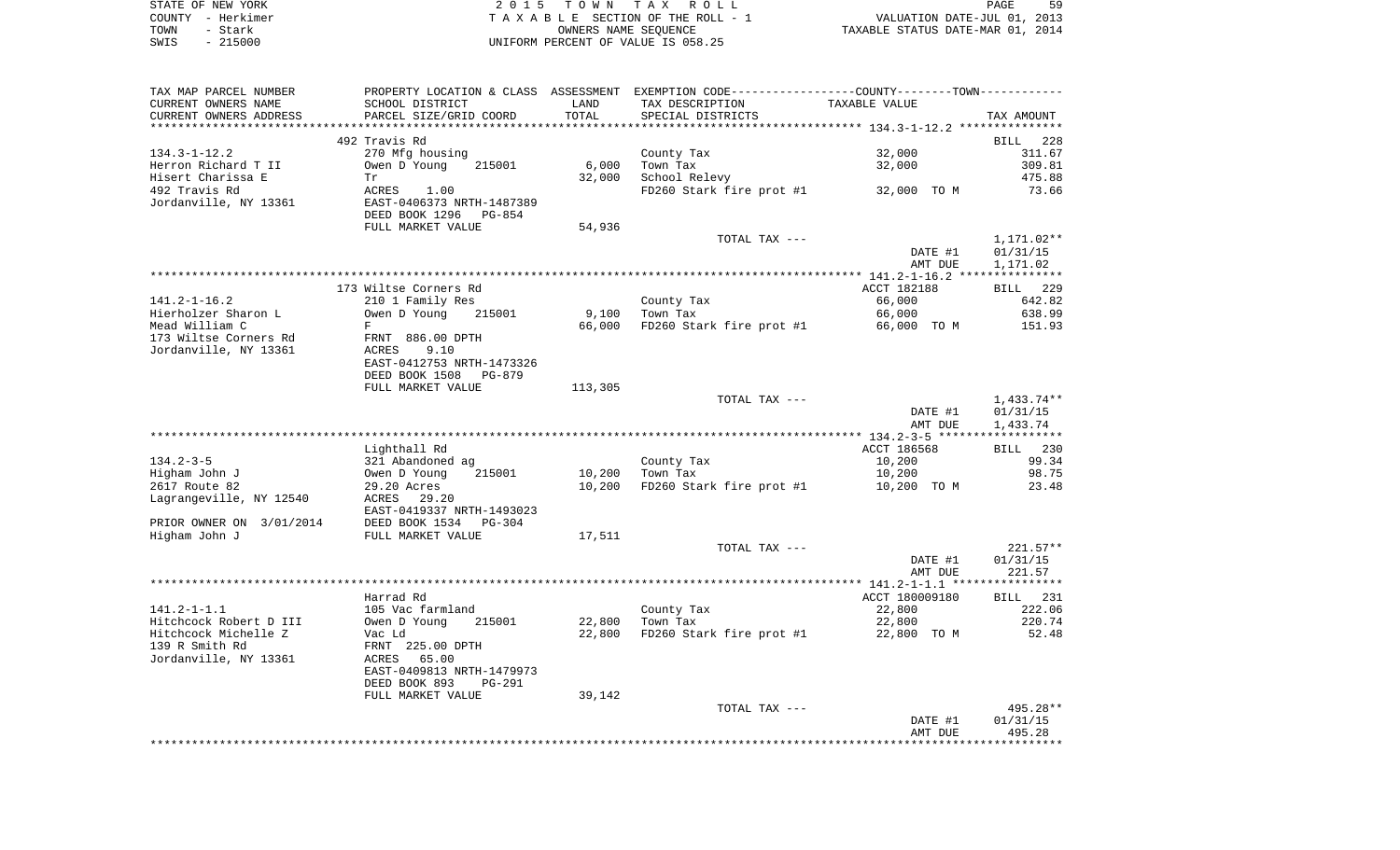| STATE OF NEW YORK<br>COUNTY - Herkimer<br>- Stark<br>TOWN<br>$-215000$<br>SWIS | 2 0 1 5                                                                           | T O W N | T A X<br>R O L L<br>TAXABLE SECTION OF THE ROLL - 1<br>OWNERS NAME SEQUENCE<br>UNIFORM PERCENT OF VALUE IS 058.25 | VALUATION DATE-JUL 01, 2013<br>TAXABLE STATUS DATE-MAR 01, 2014 | PAGE<br>60           |
|--------------------------------------------------------------------------------|-----------------------------------------------------------------------------------|---------|-------------------------------------------------------------------------------------------------------------------|-----------------------------------------------------------------|----------------------|
| TAX MAP PARCEL NUMBER                                                          |                                                                                   |         | PROPERTY LOCATION & CLASS ASSESSMENT EXEMPTION CODE---------------COUNTY-------TOWN----------                     |                                                                 |                      |
| CURRENT OWNERS NAME                                                            | SCHOOL DISTRICT                                                                   | LAND    | TAX DESCRIPTION                                                                                                   | <b>TAXABLE VALUE</b>                                            |                      |
| CURRENT OWNERS ADDRESS<br>***********************                              | PARCEL SIZE/GRID COORD                                                            | TOTAL   | SPECIAL DISTRICTS                                                                                                 |                                                                 | TAX AMOUNT           |
|                                                                                | 139 R Smith Rd                                                                    |         |                                                                                                                   |                                                                 | BILL<br>232          |
| $141.2 - 1 - 1.2$                                                              | 112 Dairy farm                                                                    |         | County Tax                                                                                                        | 70,200                                                          | 683.73               |
| Hitchcock Robert D III                                                         | Owen D Young<br>215001                                                            | 12,300  | Town Tax                                                                                                          | 70,200                                                          | 679.65               |
| Hitchcock Mitchelle Z                                                          | R1                                                                                | 70,200  | FD260 Stark fire prot #1                                                                                          | 70,200 TO M                                                     | 161.60               |
| 139 R Smith Rd<br>Jordanville, NY 13361                                        | FRNT 275.00 DPTH<br>ACRES<br>35.00                                                |         |                                                                                                                   |                                                                 |                      |
|                                                                                | EAST-0410865 NRTH-1480089                                                         |         |                                                                                                                   |                                                                 |                      |
|                                                                                | DEED BOOK 893<br>PG-288<br>FULL MARKET VALUE                                      | 120,515 |                                                                                                                   |                                                                 |                      |
|                                                                                |                                                                                   |         | TOTAL TAX ---                                                                                                     |                                                                 | 1,524.98**           |
|                                                                                |                                                                                   |         |                                                                                                                   | DATE #1                                                         | 01/31/15             |
|                                                                                |                                                                                   |         |                                                                                                                   | AMT DUE                                                         | 1,524.98             |
|                                                                                |                                                                                   |         |                                                                                                                   |                                                                 |                      |
|                                                                                | 4177 Jordanville Rd                                                               |         |                                                                                                                   | ACCT 180020005                                                  | BILL 233             |
| $141.6 - 1 - 1$<br>Hockenberry James O                                         | 210 1 Family Res<br>Owen D Young<br>215001                                        | 8,800   | County Tax<br>Town Tax                                                                                            | 50,400<br>50,400                                                | 490.88<br>487.95     |
| 4177 Jordanville Rd                                                            | 3.00<br>ACRES                                                                     | 50,400  | FD260 Stark fire prot #1                                                                                          | 50,400 TO M                                                     | 116.02               |
| Jordanville, NY 13361                                                          | EAST-0402326 NRTH-1479205<br>DEED BOOK 861<br>PG-651                              |         |                                                                                                                   |                                                                 |                      |
|                                                                                | FULL MARKET VALUE                                                                 | 86,524  |                                                                                                                   |                                                                 |                      |
|                                                                                |                                                                                   |         | TOTAL TAX ---                                                                                                     |                                                                 | 1,094.85**           |
|                                                                                |                                                                                   |         |                                                                                                                   | DATE #1<br>AMT DUE                                              | 01/31/15<br>1,094.85 |
|                                                                                |                                                                                   |         |                                                                                                                   |                                                                 |                      |
|                                                                                | Cemetery Rd                                                                       |         |                                                                                                                   | ACCT 180011490                                                  | <b>BILL</b><br>234   |
| $141.6 - 1 - 17$                                                               | 314 Rural vac<10                                                                  |         | County Tax                                                                                                        | 1,000                                                           | 9.74                 |
| Hockenberry James O                                                            | Owen D Young<br>215001                                                            | 1,000   | Town Tax                                                                                                          | 1,000                                                           | 9.68                 |
| 4177 Jordanville Rd<br>Jordanville, NY 13361                                   | Rose Snyder<br>Vl 2.3 Acres                                                       | 1,000   | FD260 Stark fire prot #1                                                                                          | 1,000 TO M                                                      | 2.30                 |
|                                                                                | ACRES<br>2.30                                                                     |         |                                                                                                                   |                                                                 |                      |
|                                                                                | EAST-0402702 NRTH-1479510<br>DEED BOOK 861<br>PG-651                              |         |                                                                                                                   |                                                                 |                      |
|                                                                                | FULL MARKET VALUE                                                                 | 1,717   |                                                                                                                   |                                                                 |                      |
|                                                                                |                                                                                   |         | TOTAL TAX ---                                                                                                     |                                                                 | $21.72**$            |
|                                                                                |                                                                                   |         |                                                                                                                   | DATE #1<br>AMT DUE                                              | 01/31/15<br>21.72    |
|                                                                                |                                                                                   |         |                                                                                                                   |                                                                 |                      |
|                                                                                | Wagner Hill Rd                                                                    |         |                                                                                                                   | ACCT 180003090                                                  | 235<br>BILL          |
| $134.4 - 1 - 7.1$<br>Hoering Hans Joachim                                      | 314 Rural vac<10<br>Owen D Young 215001                                           | 7,300   | County Tax<br>Town Tax                                                                                            | 7,300<br>7,300                                                  | 71.10<br>70.68       |
| 3391 St. Rt. 80                                                                | Vac Ld                                                                            | 7,300   | FD260 Stark fire prot #1                                                                                          | 7,300 TO M                                                      | 16.80                |
| Fort Plain, NY 13339                                                           | ACRES<br>11.60 BANK<br>023<br>EAST-0417406 NRTH-1485968<br>DEED BOOK 874<br>PG-85 |         |                                                                                                                   |                                                                 |                      |
|                                                                                | FULL MARKET VALUE                                                                 | 12,532  |                                                                                                                   |                                                                 |                      |
|                                                                                |                                                                                   |         | TOTAL TAX ---                                                                                                     | DATE #1                                                         | 158.58**<br>01/31/15 |
|                                                                                |                                                                                   |         |                                                                                                                   | AMT DUE                                                         | 158.58               |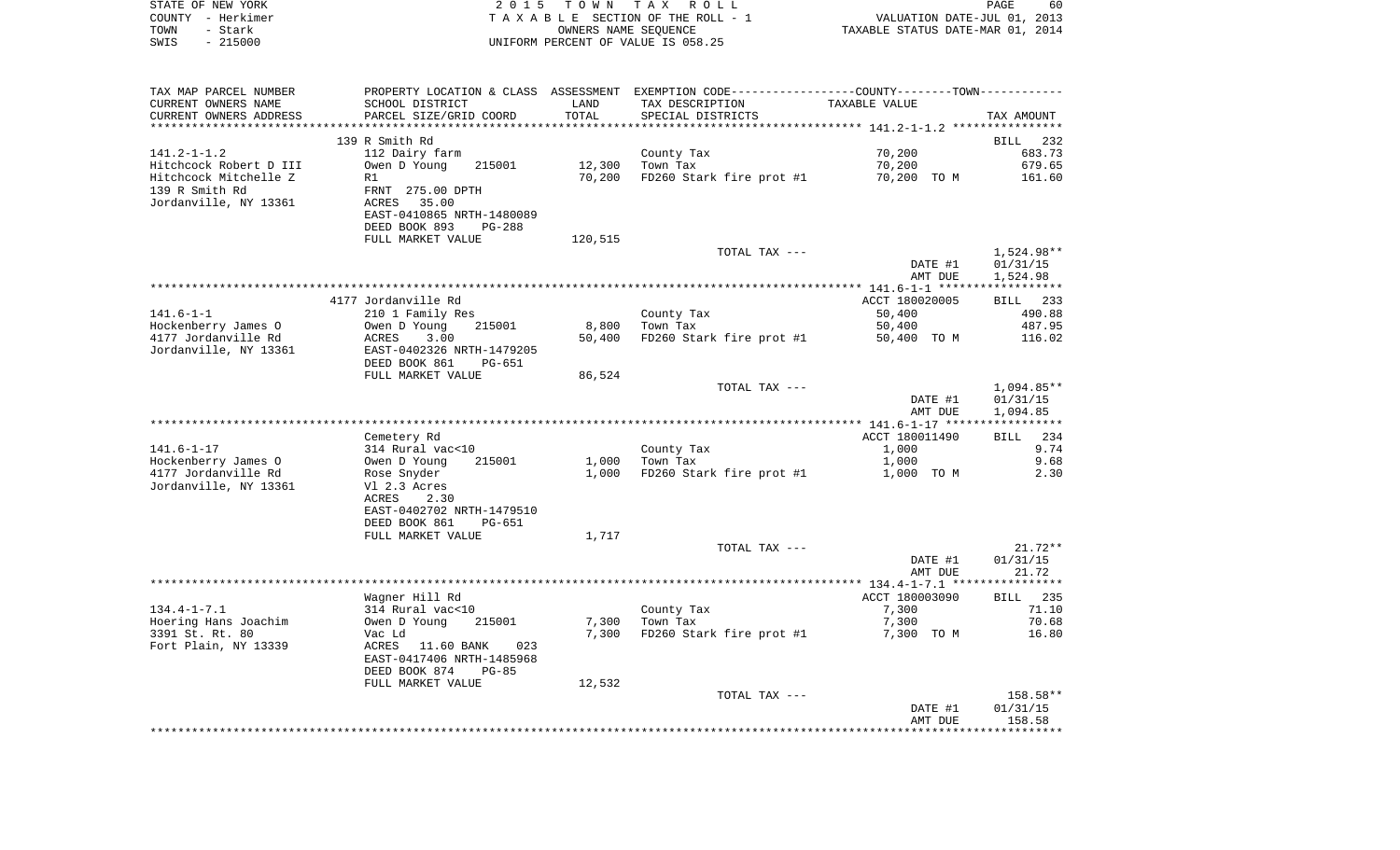| COUNTY - Herkimer<br>- Stark<br>TOWN<br>$-215000$<br>SWIS |                                              |         | TAXABLE SECTION OF THE ROLL - 1<br>OWNERS NAME SEQUENCE<br>UNIFORM PERCENT OF VALUE IS 058.25 | VALUATION DATE-JUL 01, 2013<br>TAXABLE STATUS DATE-MAR 01, 2014 |                    |
|-----------------------------------------------------------|----------------------------------------------|---------|-----------------------------------------------------------------------------------------------|-----------------------------------------------------------------|--------------------|
|                                                           |                                              |         |                                                                                               |                                                                 |                    |
| TAX MAP PARCEL NUMBER                                     |                                              |         | PROPERTY LOCATION & CLASS ASSESSMENT EXEMPTION CODE---------------COUNTY-------TOWN---------- |                                                                 |                    |
| CURRENT OWNERS NAME                                       | SCHOOL DISTRICT                              | LAND    | TAX DESCRIPTION                                                                               | TAXABLE VALUE                                                   |                    |
| CURRENT OWNERS ADDRESS                                    | PARCEL SIZE/GRID COORD                       | TOTAL   | SPECIAL DISTRICTS                                                                             |                                                                 | TAX AMOUNT         |
| *************************                                 |                                              |         |                                                                                               |                                                                 |                    |
|                                                           | 536 Travis Rd                                |         |                                                                                               |                                                                 | BILL               |
| $134.3 - 1 - 12.3$                                        | 210 1 Family Res                             |         | County Tax                                                                                    | 55,000                                                          | 535.68             |
| Hogan Daniel W                                            | Owen D Young 215001                          |         | 8,300 Town Tax                                                                                | 55,000                                                          | 532.49             |
| Hogan Rose M                                              | R1                                           | 55,000  | FD260 Stark fire prot #1                                                                      | 55,000 TO M                                                     | 126.61             |
| 536 Travis Rd<br>Jordanville, NY 13361                    | No Road Frontage<br>FRNT 300.00 DPTH         |         |                                                                                               |                                                                 |                    |
|                                                           | ACRES<br>4.40 BANK<br>135                    |         |                                                                                               |                                                                 |                    |
|                                                           | EAST-0405785 NRTH-1487888                    |         |                                                                                               |                                                                 |                    |
|                                                           | DEED BOOK 898<br>PG-582                      |         |                                                                                               |                                                                 |                    |
|                                                           | FULL MARKET VALUE                            | 94,421  |                                                                                               |                                                                 |                    |
|                                                           |                                              |         | TOTAL TAX ---                                                                                 |                                                                 | 1,194.78**         |
|                                                           |                                              |         |                                                                                               | DATE #1                                                         | 01/31/15           |
|                                                           |                                              |         |                                                                                               | AMT DUE                                                         | 1,194.78           |
|                                                           |                                              |         |                                                                                               |                                                                 |                    |
|                                                           | 363 State Route 168                          |         |                                                                                               | ACCT 180003900                                                  | BILL 237           |
| $134.2 - 1 - 24.1$                                        | 270 Mfg housing                              |         | County Tax                                                                                    | 59,100                                                          | 575.62             |
| Hoke Anthony E                                            | Owen D Young<br>215001                       |         | 33,300 Town Tax                                                                               | 59,100                                                          | 572.18             |
| 363 State Route 168                                       | F. & Tr                                      | 59,100  | FD260 Stark fire prot #1                                                                      | 59,100 TO M                                                     | 136.05             |
| Fort Plain, NY 13339                                      | ACRES 54.30                                  |         |                                                                                               |                                                                 |                    |
|                                                           | EAST-0413106 NRTH-1490292                    |         |                                                                                               |                                                                 |                    |
|                                                           | DEED BOOK 797<br>PG-340<br>FULL MARKET VALUE | 101,459 |                                                                                               |                                                                 |                    |
|                                                           |                                              |         | TOTAL TAX ---                                                                                 |                                                                 | 1,283.85**         |
|                                                           |                                              |         |                                                                                               | DATE #1                                                         | 01/31/15           |
|                                                           |                                              |         |                                                                                               | AMT DUE                                                         | 1,283.85           |
|                                                           |                                              |         |                                                                                               |                                                                 |                    |
|                                                           | 363 State Route 168                          |         |                                                                                               |                                                                 | BILL 238           |
| $134.2 - 1 - 24.2$                                        | 210 1 Family Res                             |         | County Tax                                                                                    | 53,700                                                          | 523.02             |
| Hoke Anthony E                                            | 215001<br>Owen D Young                       | 6,900   | Town Tax                                                                                      | 53,700                                                          | 519.90             |
| Hoke Colleen A                                            | Doublewide                                   |         | 53,700 FD260 Stark fire prot #1                                                               | 53,700 TO M                                                     | 123.61             |
| 363 State Route 168                                       | FRNT 294.00 DPTH                             |         |                                                                                               |                                                                 |                    |
| Fort Plain, NY 13339                                      | 2.00<br>ACRES                                |         |                                                                                               |                                                                 |                    |
|                                                           | EAST-0413629 NRTH-1490791                    |         |                                                                                               |                                                                 |                    |
|                                                           | DEED BOOK 868<br>$PG-139$                    |         |                                                                                               |                                                                 |                    |
|                                                           | FULL MARKET VALUE                            | 92,189  | TOTAL TAX ---                                                                                 |                                                                 | $1,166.53**$       |
|                                                           |                                              |         |                                                                                               | DATE #1                                                         | 01/31/15           |
|                                                           |                                              |         |                                                                                               | AMT DUE                                                         | 1,166.53           |
|                                                           |                                              |         |                                                                                               |                                                                 |                    |
|                                                           | Wagner Hill Rd                               |         |                                                                                               | ACCT 180004380                                                  | BILL 239           |
| $141.2 - 1 - 5$                                           | 314 Rural vac<10                             |         | County Tax                                                                                    | 4,800                                                           | 46.75              |
| Holmes Alan                                               | Owen D Young<br>215001                       | 4,800   | Town Tax                                                                                      | 4,800                                                           | 46.47              |
| Holmes Wife                                               | Smythe Est                                   | 4,800   | FD260 Stark fire prot #1                                                                      | 4,800 TO M                                                      | 11.05              |
| Attn: Robert Holmes                                       | V12 4 1/2                                    |         |                                                                                               |                                                                 |                    |
| 136 Kraham Rd                                             | ACRES<br>3.60                                |         |                                                                                               |                                                                 |                    |
| Cooperstown, NY 13326                                     | EAST-0415649 NRTH-1480003                    |         |                                                                                               |                                                                 |                    |
|                                                           | DEED BOOK 00618 PG-00394                     |         |                                                                                               |                                                                 |                    |
|                                                           | FULL MARKET VALUE                            | 8,240   |                                                                                               |                                                                 |                    |
|                                                           |                                              |         | TOTAL TAX ---                                                                                 |                                                                 | $104.27**$         |
|                                                           |                                              |         |                                                                                               | DATE #1                                                         | 01/31/15<br>104.27 |
|                                                           |                                              |         |                                                                                               | AMT DUE                                                         |                    |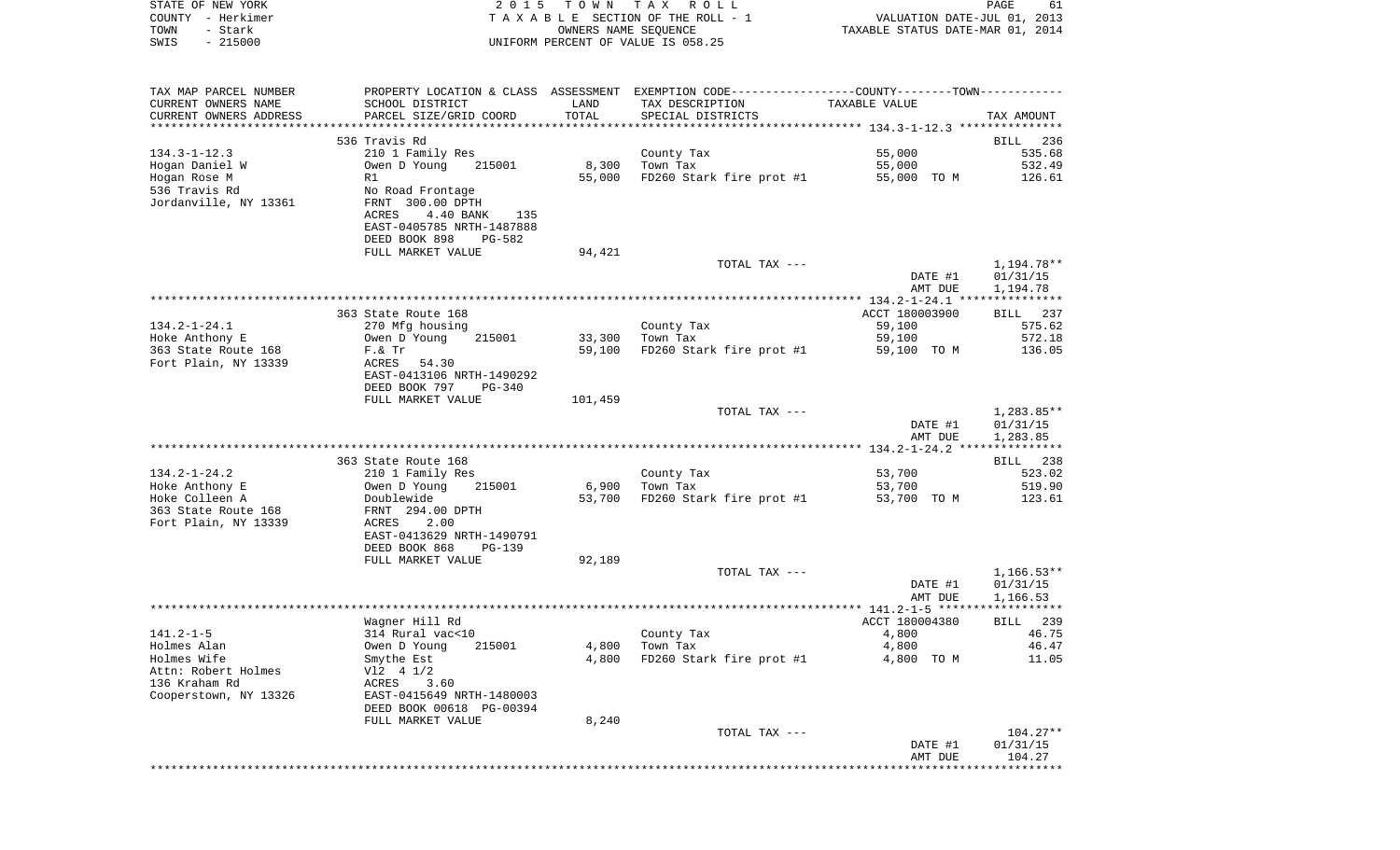| STATE OF NEW YORK<br>COUNTY - Herkimer<br>TOWN<br>- Stark | 2 0 1 5                                       |        | TOWN TAX ROLL<br>TAXABLE SECTION OF THE ROLL - 1<br>OWNERS NAME SEQUENCE                      | VALUATION DATE-JUL 01, 2013<br>TAXABLE STATUS DATE-MAR 01, 2014 | PAGE<br>62           |
|-----------------------------------------------------------|-----------------------------------------------|--------|-----------------------------------------------------------------------------------------------|-----------------------------------------------------------------|----------------------|
| SWIS<br>$-215000$                                         |                                               |        | UNIFORM PERCENT OF VALUE IS 058.25                                                            |                                                                 |                      |
| TAX MAP PARCEL NUMBER                                     |                                               |        | PROPERTY LOCATION & CLASS ASSESSMENT EXEMPTION CODE---------------COUNTY-------TOWN---------- |                                                                 |                      |
| CURRENT OWNERS NAME                                       | SCHOOL DISTRICT                               | LAND   | TAX DESCRIPTION                                                                               | TAXABLE VALUE                                                   |                      |
| CURRENT OWNERS ADDRESS                                    | PARCEL SIZE/GRID COORD                        | TOTAL  | SPECIAL DISTRICTS                                                                             |                                                                 | TAX AMOUNT           |
| ************************                                  | ************************                      |        |                                                                                               |                                                                 |                      |
| 141.2-1-6                                                 | Wagner Hill Rd<br>314 Rural vac<10            |        | County Tax                                                                                    | ACCT 180004410<br>3,700                                         | BILL<br>240<br>36.04 |
| Holmes Alan                                               | Owen D Young<br>215001                        | 3,700  | Town Tax                                                                                      | 3,700                                                           | 35.82                |
| Holmes Wife                                               | Cronin                                        | 3,700  | FD260 Stark fire prot #1                                                                      | 3,700 TO M                                                      | 8.52                 |
| Attn: Robert Holmes                                       | Vl                                            |        |                                                                                               |                                                                 |                      |
| 136 Kraham Rd                                             | ACRES<br>2.00                                 |        |                                                                                               |                                                                 |                      |
| Cooperstown, NY 13326                                     | EAST-0416158 NRTH-1479988                     |        |                                                                                               |                                                                 |                      |
|                                                           | DEED BOOK 00618 PG-00394                      |        |                                                                                               |                                                                 |                      |
|                                                           | FULL MARKET VALUE                             | 6,352  |                                                                                               |                                                                 |                      |
|                                                           |                                               |        | TOTAL TAX ---                                                                                 |                                                                 | $80.38**$            |
|                                                           |                                               |        |                                                                                               | DATE #1<br>AMT DUE                                              | 01/31/15<br>80.38    |
|                                                           |                                               |        |                                                                                               |                                                                 |                      |
|                                                           | Wagner Hill Rd                                |        |                                                                                               | ACCT 180004110                                                  | BILL 241             |
| 141.2-1-10                                                | 323 Vacant rural                              |        | County Tax                                                                                    | 26,600                                                          | 259.08               |
| Holmes Alan                                               | 215001<br>Owen D Young                        | 26,600 | Town Tax                                                                                      | 26,600                                                          | 257.53               |
| Holmes Wife                                               | 78<br>$F -$                                   | 26,600 | FD260 Stark fire prot #1                                                                      | 26,600 TO M                                                     | 61.23                |
| Attn: Robert Holmes                                       | ACRES 71.30                                   |        |                                                                                               |                                                                 |                      |
| 136 Kraham Rd                                             | EAST-0416021 NRTH-1479025                     |        |                                                                                               |                                                                 |                      |
| Cooperstown, NY 13326                                     | DEED BOOK 00616 PG-00213<br>FULL MARKET VALUE | 45,665 |                                                                                               |                                                                 |                      |
|                                                           |                                               |        | TOTAL TAX ---                                                                                 |                                                                 | 577.84**             |
|                                                           |                                               |        |                                                                                               | DATE #1                                                         | 01/31/15             |
|                                                           |                                               |        |                                                                                               | AMT DUE                                                         | 577.84               |
|                                                           |                                               |        |                                                                                               |                                                                 |                      |
|                                                           | Wagner Hill Rd                                |        |                                                                                               | ACCT 180013230                                                  | BILL 242             |
| $141.2 - 1 - 4$                                           | 210 1 Family Res                              |        | County Tax                                                                                    | 20,000                                                          | 194.79               |
| Holmes Alan R<br>Holmes Wf                                | 215001<br>Owen D Young                        | 7,100  | Town Tax                                                                                      | 20,000                                                          | 193.63<br>46.04      |
| Attn: Robert Holmes                                       | Rlr1 7<br>ACRES<br>5.60                       | 20,000 | FD260 Stark fire prot #1                                                                      | 20,000 TO M                                                     |                      |
| 136 Kraham Rd                                             | EAST-0415051 NRTH-1479326                     |        |                                                                                               |                                                                 |                      |
| Cooperstown, NY 13326                                     | DEED BOOK 00610 PG-00303                      |        |                                                                                               |                                                                 |                      |
|                                                           | FULL MARKET VALUE                             | 34,335 |                                                                                               |                                                                 |                      |
|                                                           |                                               |        | TOTAL TAX ---                                                                                 |                                                                 | 434.46**             |
|                                                           |                                               |        |                                                                                               | DATE #1                                                         | 01/31/15             |
|                                                           |                                               |        |                                                                                               | AMT DUE                                                         | 434.46               |
|                                                           |                                               |        |                                                                                               |                                                                 |                      |
| 134.2-1-30.3                                              | State Route 168<br>321 Abandoned ag           |        | County Tax                                                                                    | 13,600                                                          | BILL 243<br>132.46   |
| Houghtaling Steven D                                      | Owen D Young 215001                           |        | 13,600 Town Tax                                                                               | 13,600                                                          | 131.67               |
| 126 Front St                                              | 21.3 Acres                                    | 13,600 | FD260 Stark fire prot #1                                                                      | 13,600 TO M                                                     | 31.31                |
| Canajoharie, NY 13317                                     | ACRES<br>21.30                                |        |                                                                                               |                                                                 |                      |
|                                                           | EAST-0416380 NRTH-1490118                     |        |                                                                                               |                                                                 |                      |
|                                                           | DEED BOOK 1176<br>PG-553                      |        |                                                                                               |                                                                 |                      |
|                                                           | FULL MARKET VALUE                             | 23,348 |                                                                                               |                                                                 |                      |
|                                                           |                                               |        | TOTAL TAX ---                                                                                 |                                                                 | $295.44**$           |
|                                                           |                                               |        |                                                                                               | DATE #1<br>AMT DUE                                              | 01/31/15<br>295.44   |
|                                                           |                                               |        |                                                                                               |                                                                 |                      |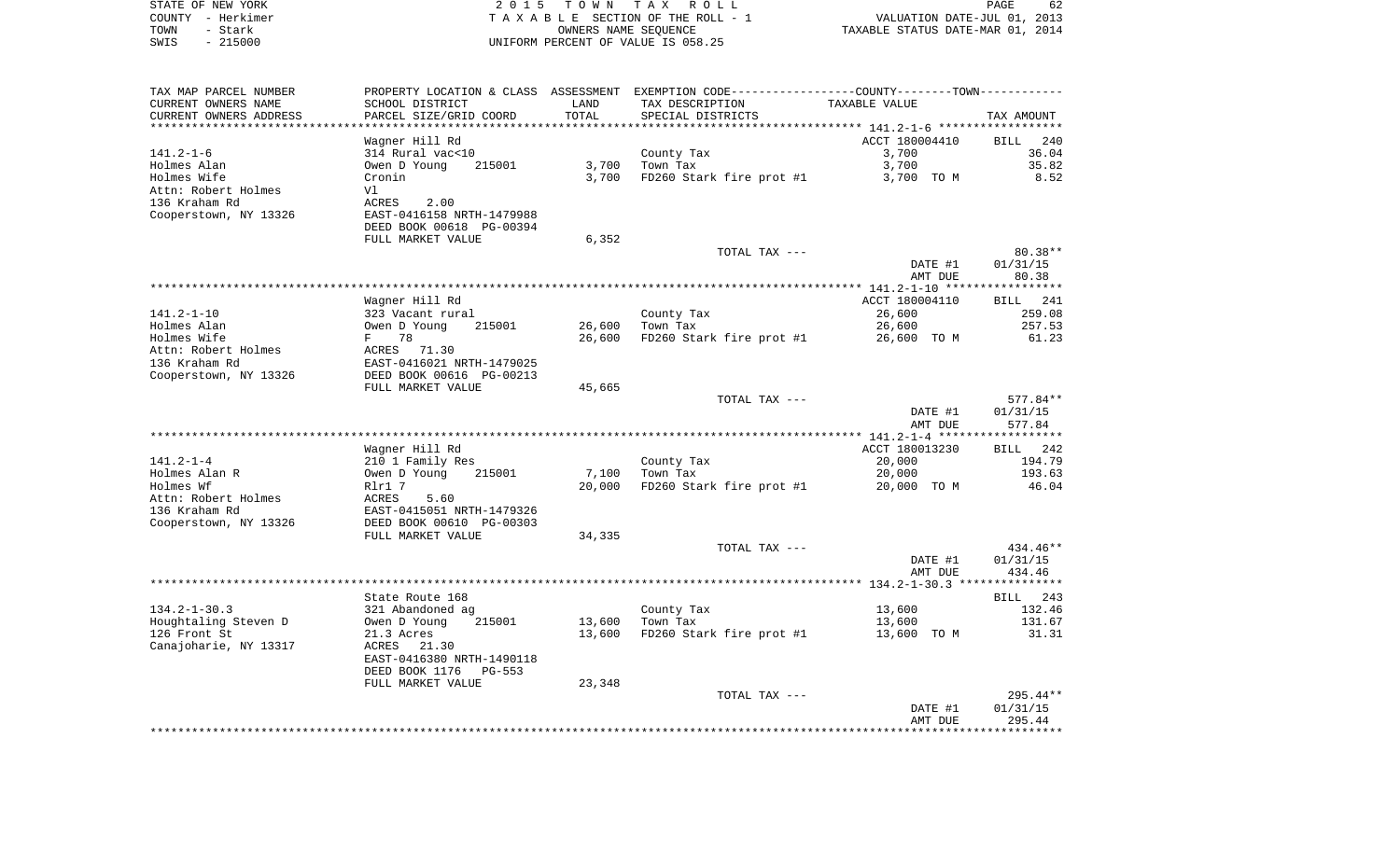| STATE OF NEW YORK | 2015 TOWN TAX ROLL                 | 63<br><b>PAGE</b>                |
|-------------------|------------------------------------|----------------------------------|
| COUNTY - Herkimer | TAXABLE SECTION OF THE ROLL - 1    | VALUATION DATE-JUL 01, 2013      |
| TOWN<br>- Stark   | OWNERS NAME SEOUENCE               | TAXABLE STATUS DATE-MAR 01, 2014 |
| - 215000<br>SWIS  | UNIFORM PERCENT OF VALUE IS 058.25 |                                  |

| TAX MAP PARCEL NUMBER     |                            |         | PROPERTY LOCATION & CLASS ASSESSMENT EXEMPTION CODE---------------COUNTY-------TOWN---------- |                  |                    |
|---------------------------|----------------------------|---------|-----------------------------------------------------------------------------------------------|------------------|--------------------|
| CURRENT OWNERS NAME       | SCHOOL DISTRICT            | LAND    | TAX DESCRIPTION                                                                               | TAXABLE VALUE    |                    |
| CURRENT OWNERS ADDRESS    | PARCEL SIZE/GRID COORD     | TOTAL   | SPECIAL DISTRICTS                                                                             |                  | TAX AMOUNT         |
| **********************    | ***********************    |         |                                                                                               |                  |                    |
|                           | State Route 168            |         |                                                                                               |                  | BILL<br>244        |
| $134.2 - 1 - 30.4$        | 322 Rural vac>10           |         | County Tax                                                                                    | 16,700           | 162.65             |
| Houghtaling Steven D      | Owen D Young<br>215001     | 16,700  | Town Tax                                                                                      | 16,700           | 161.68             |
| 126 Front St              | fire 2002                  | 16,700  | FD260 Stark fire prot #1                                                                      | 16,700 TO M      | 38.44              |
| Canajoharie, NY 13317     | ACRES<br>21.60             |         |                                                                                               |                  |                    |
|                           | EAST-0415952 NRTH-1490367  |         |                                                                                               |                  |                    |
|                           | DEED BOOK 1139<br>$PG-129$ |         |                                                                                               |                  |                    |
|                           | FULL MARKET VALUE          | 28,670  |                                                                                               |                  |                    |
|                           |                            |         | TOTAL TAX ---                                                                                 |                  | $362.77**$         |
|                           |                            |         |                                                                                               | DATE #1          | 01/31/15           |
|                           |                            |         |                                                                                               | AMT DUE          | 362.77             |
|                           |                            |         |                                                                                               |                  |                    |
|                           | 401 Lighthall Rd           |         |                                                                                               | ACCT 180020001   | <b>BILL</b><br>245 |
| $134.2 - 1 - 5$           | 112 Dairy farm             |         | AGRIC 10 Y 41700                                                                              | 8,000<br>8,000   |                    |
| Hrobuchak Ronald S        | 215001<br>Owen D Young     |         | 43,100 AG MKTS<br>41730                                                                       | 15,342<br>15,342 |                    |
| 401 LightHall Rd          | Creasy Farm                |         | 105,700 AGRIC 10 Y 42100                                                                      | 1,700<br>1,700   |                    |
| Fort Plain, NY 13339      | Farm Tr                    |         | County Tax                                                                                    | 80,658           | 785.58             |
|                           | ACRES 101.00               |         | Town Tax                                                                                      | 80,658           | 780.90             |
| MAY BE SUBJECT TO PAYMENT | EAST-0413014 NRTH-1495214  |         | FD260 Stark fire prot #1                                                                      | 105,700 TO M     | 243.32             |
| UNDER AGDIST LAW TIL 2021 | DEED BOOK 701<br>$PG-434$  |         |                                                                                               |                  |                    |
|                           | FULL MARKET VALUE          | 181,459 |                                                                                               |                  |                    |
|                           |                            |         | TOTAL TAX ---                                                                                 |                  | $1,809.80**$       |
|                           |                            |         |                                                                                               | DATE #1          | 01/31/15           |
|                           |                            |         |                                                                                               | AMT DUE          | 1,809.80           |
|                           | 2267 State Route 80        |         |                                                                                               | ACCT 180011520   | BILL 246           |
| $141.6 - 1 - 15$          | 210 1 Family Res           |         | County Tax                                                                                    | 86,900           | 846.38             |
| Hubiak Joe Sr             | Owen D Young<br>215001     | 7,400   | Town Tax                                                                                      | 86,900           | 841.33             |
| Hubiak Rose               | Residence                  | 86,900  | FD260 Stark fire prot #1                                                                      | 86,900 TO M      | 200.04             |
| 2267 State Route 80       | ACRES<br>1.40              |         | WD300 Stark Water District                                                                    | 86,900 TO M      | 135.70             |
| PO Box 80                 | EAST-0403784 NRTH-1479736  |         |                                                                                               |                  |                    |
| Van Hornesville, NY 13475 | DEED BOOK 760<br>$PG-336$  |         |                                                                                               |                  |                    |
|                           | FULL MARKET VALUE          | 149,185 |                                                                                               |                  |                    |
|                           |                            |         | TOTAL TAX ---                                                                                 |                  | $2,023.45**$       |
|                           |                            |         |                                                                                               | DATE #1          | 01/31/15           |
|                           |                            |         |                                                                                               | AMT DUE          | 2,023.45           |
|                           |                            |         |                                                                                               |                  |                    |
|                           | State Route 80             |         |                                                                                               | ACCT 180010860   | BILL 247           |
| $141.6 - 1 - 11$          | 432 Gas station            |         | County Tax                                                                                    | 30,000           | 292.19             |
| Hubiak Joseph M           | Owen D Young<br>215001     | 5,100   | Town Tax                                                                                      | 30,000           | 290.45             |
| 2224 State Route 80       | Comm                       | 30,000  | FD260 Stark fire prot #1                                                                      | 30,000 TO M      | 69.06              |
| PO Box 262                | FRNT<br>93.00 DPTH 135.00  |         | WD300 Stark Water District                                                                    | 30,000 TO M      | 46.85              |
| Van Hornesville, NY 13475 | EAST-0403248 NRTH-1479471  |         |                                                                                               |                  |                    |
|                           | DEED BOOK 782<br>$PG-16$   |         |                                                                                               |                  |                    |
|                           | FULL MARKET VALUE          | 51,502  |                                                                                               |                  |                    |
|                           |                            |         | TOTAL TAX ---                                                                                 |                  | 698.55**           |
|                           |                            |         |                                                                                               | DATE #1          | 01/31/15           |
|                           |                            |         |                                                                                               | AMT DUE          | 698.55             |
|                           |                            |         |                                                                                               |                  |                    |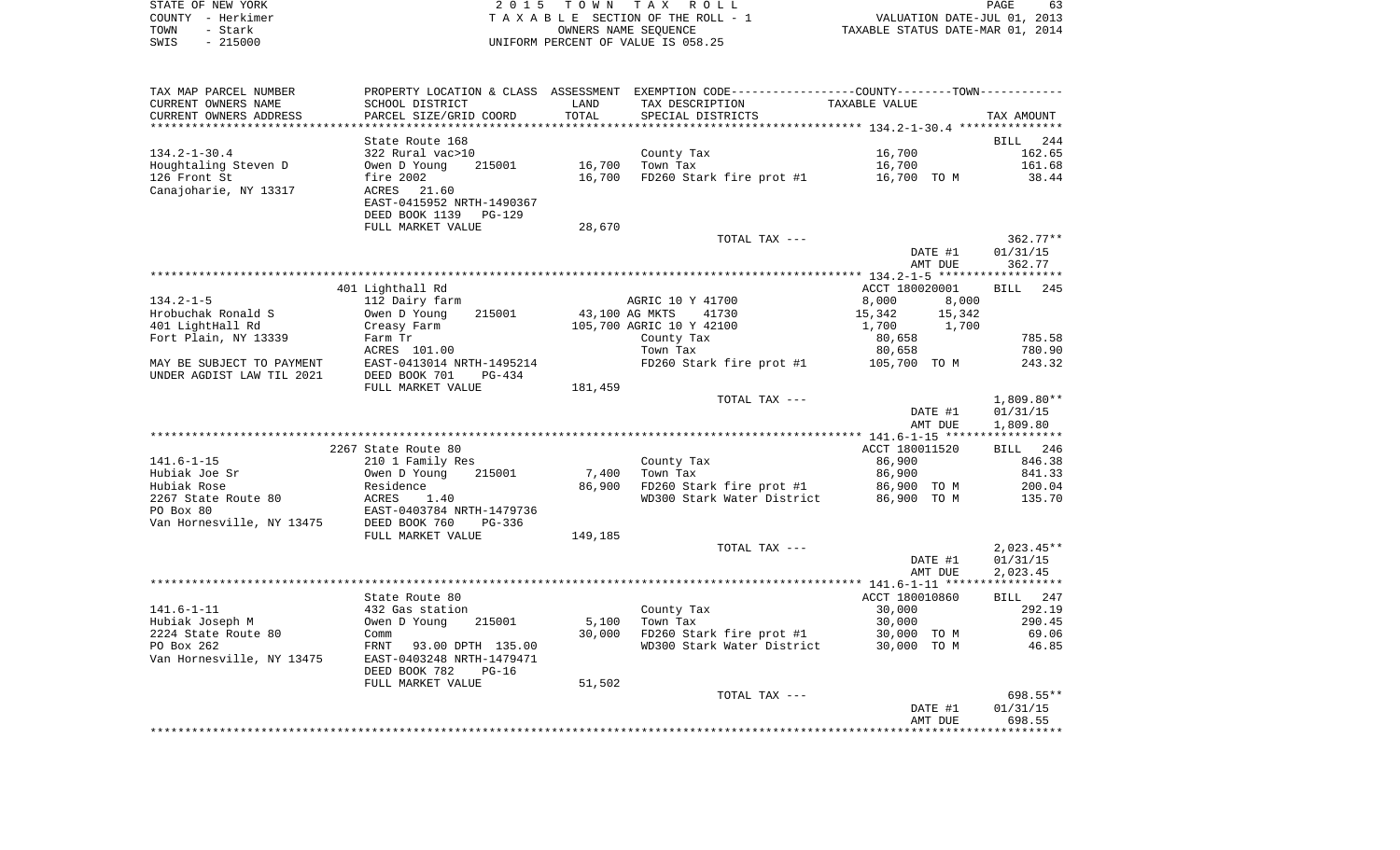| STATE OF NEW YORK |         |                   |  |
|-------------------|---------|-------------------|--|
|                   |         | COUNTY - Herkimer |  |
| TOWN.             | - Stark |                   |  |
| NT S              |         | $-215000$         |  |

STATE OF NEW YORK 2 0 1 5 T O W N T A X R O L L PAGE 64TA X A B L E SECTION OF THE ROLL - 1 TOWN - Stark OWNERS NAME SEQUENCE TAXABLE STATUS DATE-MAR 01, 2014 SWIS - 215000 UNIFORM PERCENT OF VALUE IS 058.25

| TAX MAP PARCEL NUMBER     |                           |        | PROPERTY LOCATION & CLASS ASSESSMENT EXEMPTION CODE---------------COUNTY-------TOWN---------- |                |                 |
|---------------------------|---------------------------|--------|-----------------------------------------------------------------------------------------------|----------------|-----------------|
| CURRENT OWNERS NAME       | SCHOOL DISTRICT           | LAND   | TAX DESCRIPTION                                                                               | TAXABLE VALUE  |                 |
| CURRENT OWNERS ADDRESS    | PARCEL SIZE/GRID COORD    | TOTAL  | SPECIAL DISTRICTS                                                                             |                | TAX AMOUNT      |
|                           |                           |        |                                                                                               |                |                 |
|                           | State Route 80            |        |                                                                                               | ACCT 180011880 | 248<br>BILL     |
| $141.6 - 1 - 45$          | 312 Vac w/imprv           |        | County Tax                                                                                    | 9,200          | 89.61           |
| Hubiak Joseph M           | Owen D Young<br>215001    | 600    | Town Tax                                                                                      | 9,200          | 89.07           |
| Hubiak Rosemarie          | Greenhouse                | 9,200  | FD260 Stark fire prot #1                                                                      | 9,200 TO M     | 21.18           |
| 2224 State Route 80       | Comm 9                    |        | WD300 Stark Water District                                                                    | 9,200 TO M     | 14.37           |
| PO Box 262                | FRNT 185.00 DPTH 170.00   |        |                                                                                               |                |                 |
| Van Hornesville, NY 13475 | EAST-0403375 NRTH-1479302 |        |                                                                                               |                |                 |
|                           | DEED BOOK 788<br>PG-583   |        |                                                                                               |                |                 |
|                           | FULL MARKET VALUE         | 15,794 |                                                                                               |                |                 |
|                           |                           |        | TOTAL TAX ---                                                                                 |                | $214.23**$      |
|                           |                           |        |                                                                                               | DATE #1        | 01/31/15        |
|                           |                           |        |                                                                                               | AMT DUE        | 214.23          |
|                           |                           |        |                                                                                               |                |                 |
|                           | 2224 State Route 80       |        |                                                                                               | ACCT 180006630 | BILL 249        |
|                           |                           |        |                                                                                               |                |                 |
| $141.6 - 1 - 46$          | 210 1 Family Res          |        | County Tax                                                                                    | 47,300         | 460.69          |
| Hubiak Joseph M           | Owen D Young<br>215001    | 6,600  | Town Tax                                                                                      | 47,300         | 457.94          |
| Hubiak Rosemarie          | R1                        | 47,300 | FD260 Stark fire prot #1                                                                      | 47,300 TO M    | 108.88          |
| 2224 State Route 80       | FRNT 217.00 DPTH 160.00   |        | WD300 Stark Water District 47,300 TO M                                                        |                | 73.86           |
| PO Box 262                | EAST-0403289 NRTH-1479287 |        |                                                                                               |                |                 |
| Van Hornesville, NY 13475 | DEED BOOK 788<br>$PG-583$ |        |                                                                                               |                |                 |
|                           | FULL MARKET VALUE         | 81,202 |                                                                                               |                |                 |
|                           |                           |        | TOTAL TAX ---                                                                                 |                | $1,101.37**$    |
|                           |                           |        |                                                                                               | DATE #1        | 01/31/15        |
|                           |                           |        |                                                                                               | AMT DUE        | 1,101.37        |
|                           |                           |        |                                                                                               |                |                 |
|                           | State Route 80            |        |                                                                                               | ACCT 180008640 | BILL 250        |
| $141.6 - 1 - 10$          | 312 Vac w/imprv           |        | County Tax                                                                                    | 12,800         | 124.67          |
| Hubiak Joseph Sr          | 215001<br>Owen D Young    | 4,800  | Town Tax                                                                                      | 12,800         | 123.92          |
| PO Box 80                 | R1                        | 12,800 | FD260 Stark fire prot #1                                                                      | 12,800 TO M    | 29.47           |
| Van Hornesville, NY 13475 | FRNT 77.00 DPTH 135.00    |        | WD300 Stark Water District                                                                    | 12,800 TO M    | 19.99           |
|                           | EAST-0403169 NRTH-1479457 |        |                                                                                               |                |                 |
|                           | DEED BOOK 865<br>$PG-57$  |        |                                                                                               |                |                 |
|                           | FULL MARKET VALUE         | 21,974 |                                                                                               |                |                 |
|                           |                           |        | TOTAL TAX ---                                                                                 |                | $298.05**$      |
|                           |                           |        |                                                                                               | DATE #1        | 01/31/15        |
|                           |                           |        |                                                                                               | AMT DUE        | 298.05          |
|                           |                           |        |                                                                                               |                |                 |
|                           | 3635 Jordanville Rd       |        |                                                                                               | ACCT 180012900 | <b>BILL</b> 251 |
| $133.4 - 1 - 11$          | 210 1 Family Res          |        | County Tax                                                                                    | 40,000         | 389.59          |
| Hula John M               | Owen D Young<br>215001    | 6,200  | Town Tax                                                                                      | 40,000         | 387.26          |
| Hula Michelle             | R1 1 1/4                  | 40,000 | FD260 Stark fire prot #1                                                                      | 40,000 TO M    | 92.08           |
| 3635 Jordanville Rd       | ACRES<br>1.25             |        |                                                                                               |                |                 |
| Jordanville, NY 13361     | EAST-0395881 NRTH-1484745 |        |                                                                                               |                |                 |
|                           | DEED BOOK 920<br>$PG-142$ |        |                                                                                               |                |                 |
|                           | FULL MARKET VALUE         | 68,670 |                                                                                               |                |                 |
|                           |                           |        | TOTAL TAX ---                                                                                 |                | 868.93**        |
|                           |                           |        |                                                                                               | DATE #1        | 01/31/15        |
|                           |                           |        |                                                                                               | AMT DUE        | 868.93          |
|                           |                           |        |                                                                                               |                |                 |
|                           |                           |        |                                                                                               |                |                 |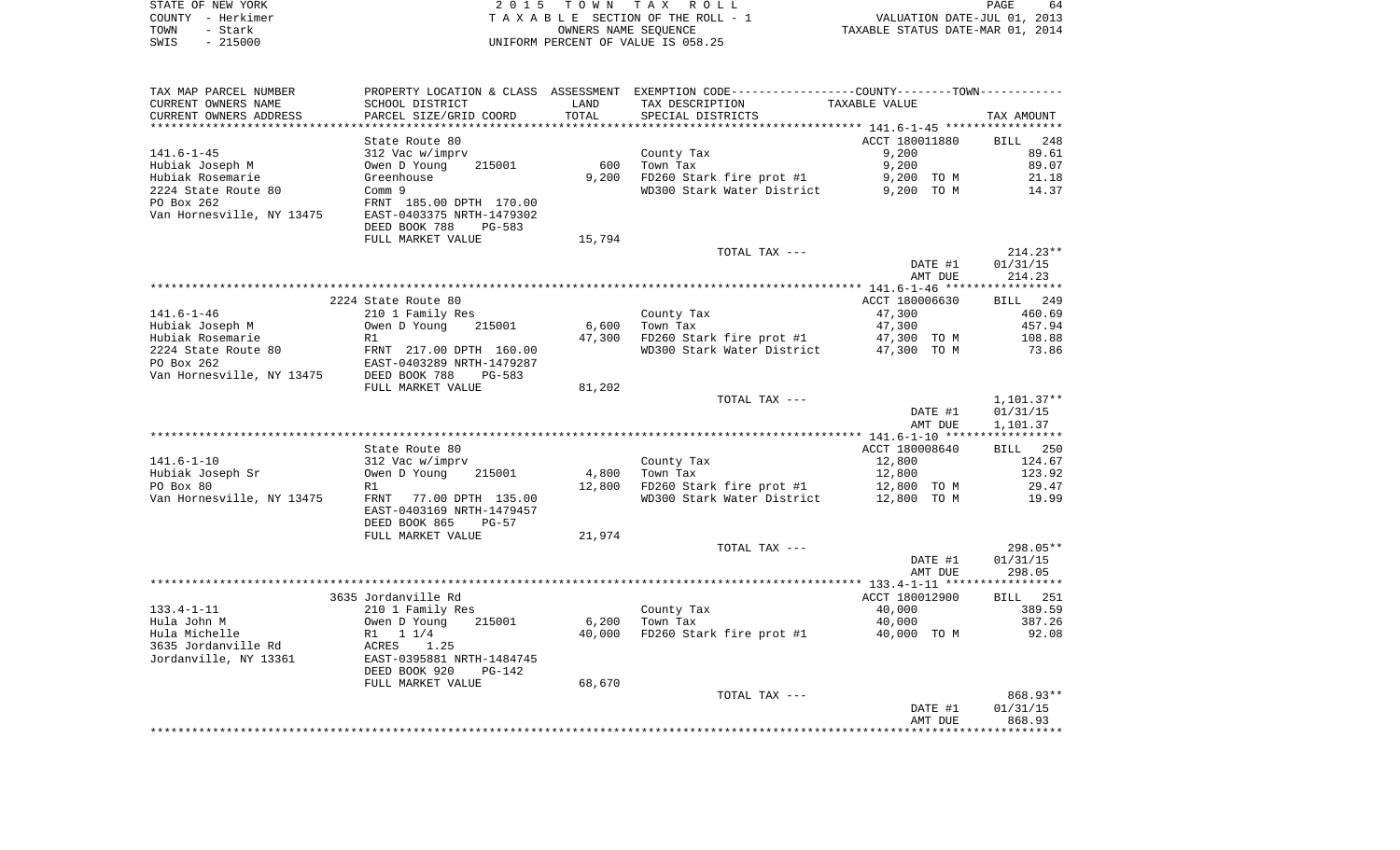|      | STATE OF NEW YORK | 2015 TOWN TAX ROLL                 | 65<br>PAGE                       |
|------|-------------------|------------------------------------|----------------------------------|
|      | COUNTY - Herkimer | TAXABLE SECTION OF THE ROLL - 1    | VALUATION DATE-JUL 01, 2013      |
| TOWN | - Stark           | OWNERS NAME SEOUENCE               | TAXABLE STATUS DATE-MAR 01, 2014 |
| SWIS | $-215000$         | UNIFORM PERCENT OF VALUE IS 058.25 |                                  |

| TAX MAP PARCEL NUMBER              | PROPERTY LOCATION & CLASS ASSESSMENT EXEMPTION CODE---------------COUNTY--------TOWN---------- |         |                          |                    |         |                      |
|------------------------------------|------------------------------------------------------------------------------------------------|---------|--------------------------|--------------------|---------|----------------------|
| CURRENT OWNERS NAME                | SCHOOL DISTRICT                                                                                | LAND    | TAX DESCRIPTION          | TAXABLE VALUE      |         |                      |
| CURRENT OWNERS ADDRESS             | PARCEL SIZE/GRID COORD                                                                         | TOTAL   | SPECIAL DISTRICTS        |                    |         | TAX AMOUNT           |
|                                    |                                                                                                |         |                          |                    |         |                      |
|                                    | Off State Route 168                                                                            |         |                          | ACCT 180013910     |         | 252<br><b>BILL</b>   |
| $128.3 - 1 - 8$                    | 105 Vac farmland                                                                               |         | County Tax               | 8,500              |         | 82.79                |
| Hunter Lennard                     | Owen D Young<br>215001                                                                         | 8,500   | Town Tax                 | 8,500              |         | 82.29                |
| PO Box 329                         | F                                                                                              | 8,500   | School Relevy            |                    |         | 274.54               |
| Fort Plain, NY 13339               | ACRES<br>27.70                                                                                 |         | FD260 Stark fire prot #1 | 8,500 TO M         |         | 19.57                |
|                                    | EAST-0405554 NRTH-1499748                                                                      |         |                          |                    |         |                      |
|                                    | DEED BOOK 00656 PG-00901                                                                       |         |                          |                    |         |                      |
|                                    | FULL MARKET VALUE                                                                              | 14,592  |                          |                    |         |                      |
|                                    |                                                                                                |         | TOTAL TAX ---            |                    |         | $459.19**$           |
|                                    |                                                                                                |         |                          |                    | DATE #1 | 01/31/15             |
|                                    |                                                                                                |         |                          |                    | AMT DUE | 459.19               |
|                                    |                                                                                                |         |                          |                    |         |                      |
|                                    | State Route 168                                                                                |         |                          | ACCT 180013940     |         | <b>BILL</b> 253      |
| $128.3 - 1 - 10$<br>Hunter Lennard | 105 Vac farmland<br>Owen D Young<br>215001                                                     | 38,100  | County Tax<br>Town Tax   | 38,200             |         | 372.06<br>369.84     |
| PO Box 329                         | ACRES 109.00                                                                                   | 38,200  | School Relevy            | 38,200             |         | 1,233.85             |
| Fort Plain, NY 13339               | EAST-0405619 NRTH-1497995                                                                      |         | FD260 Stark fire prot #1 | 38,200 TO M        |         | 87.93                |
|                                    | DEED BOOK 00656 PG-00901                                                                       |         |                          |                    |         |                      |
|                                    | FULL MARKET VALUE                                                                              | 65,579  |                          |                    |         |                      |
|                                    |                                                                                                |         | TOTAL TAX ---            |                    |         | $2,063.68**$         |
|                                    |                                                                                                |         |                          |                    | DATE #1 | 01/31/15             |
|                                    |                                                                                                |         |                          |                    | AMT DUE | 2,063.68             |
|                                    |                                                                                                |         |                          |                    |         |                      |
|                                    | Off State Route 168                                                                            |         |                          | ACCT 180013790     |         | BILL 254             |
| $128.3 - 1 - 23$                   | 323 Vacant rural                                                                               |         | County Tax               | 4,000              |         | 38.96                |
| Hunter Lennard                     | Owen D Young<br>215001                                                                         | 4,000   | Town Tax                 | 4,000              |         | 38.73                |
| PO Box 329                         | F                                                                                              | 4,000   | School Relevy            |                    |         | 129.19               |
| Fort Plain, NY 13339               | ACRES<br>4.40                                                                                  |         | FD260 Stark fire prot #1 | 4,000 TO M         |         | 9.21                 |
|                                    | EAST-0405290 NRTH-1497186                                                                      |         |                          |                    |         |                      |
|                                    | DEED BOOK 00656 PG-00901                                                                       |         |                          |                    |         |                      |
|                                    | FULL MARKET VALUE                                                                              | 6,867   |                          |                    |         |                      |
|                                    |                                                                                                |         | TOTAL TAX ---            |                    |         | $216.09**$           |
|                                    |                                                                                                |         |                          |                    | DATE #1 | 01/31/15             |
|                                    |                                                                                                |         |                          |                    | AMT DUE | 216.09               |
|                                    |                                                                                                |         |                          |                    |         |                      |
|                                    | 750 Elwood Rd                                                                                  |         |                          | ACCT 180004140     |         | 255<br>BILL          |
| $135.3 - 1 - 1.1$                  | 120 Field crops<br>215001                                                                      | 39,600  | AGRIC 10 Y 42100         | 8,900              | 8,900   |                      |
| Hyney MacNair<br>750 Elwood Rd     | Owen D Young<br>Farm                                                                           | 161,400 | County Tax<br>Town Tax   | 152,500<br>152,500 |         | 1,485.30<br>1,476.44 |
| Fort Plain, NY 13339               | ACRES 151.20                                                                                   |         | School Relevy            |                    |         | 3,777.54             |
|                                    | EAST-0421372 NRTH-1487641                                                                      |         | FD260 Stark fire prot #1 | 161,400 TO M       |         | 371.54               |
|                                    | DEED BOOK 1207<br>PG-587                                                                       |         |                          |                    |         |                      |
|                                    | FULL MARKET VALUE                                                                              | 277,082 |                          |                    |         |                      |
|                                    |                                                                                                |         | TOTAL TAX ---            |                    |         | 7,110.82**           |
|                                    |                                                                                                |         |                          |                    | DATE #1 | 01/31/15             |
|                                    |                                                                                                |         |                          |                    | AMT DUE | 7,110.82             |
|                                    |                                                                                                |         |                          |                    |         |                      |
|                                    |                                                                                                |         |                          |                    |         |                      |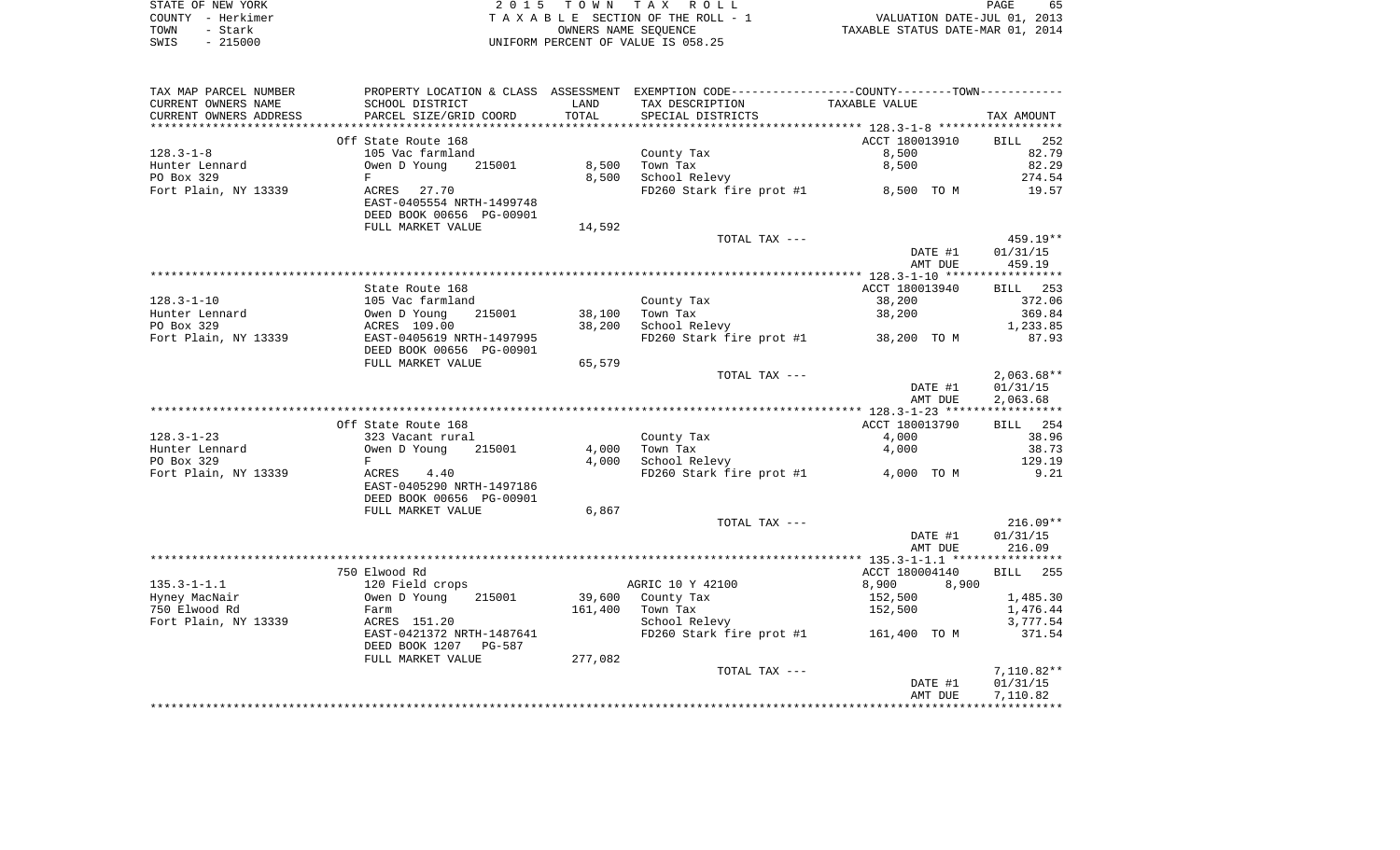| STATE OF NEW YORK | 2015 TOWN TAX ROLL                 | 66<br>PAGE                       |
|-------------------|------------------------------------|----------------------------------|
| COUNTY - Herkimer | TAXABLE SECTION OF THE ROLL - 1    | VALUATION DATE-JUL 01, 2013      |
| TOWN<br>- Stark   | OWNERS NAME SEOUENCE               | TAXABLE STATUS DATE-MAR 01, 2014 |
| $-215000$<br>SWIS | UNIFORM PERCENT OF VALUE IS 058.25 |                                  |

66<br>2013<br>2014

| TAX MAP PARCEL NUMBER                                     | PROPERTY LOCATION & CLASS ASSESSMENT EXEMPTION CODE---------------COUNTY-------TOWN---------- |        |                          |                    |                    |
|-----------------------------------------------------------|-----------------------------------------------------------------------------------------------|--------|--------------------------|--------------------|--------------------|
| CURRENT OWNERS NAME                                       | SCHOOL DISTRICT                                                                               | LAND   | TAX DESCRIPTION          | TAXABLE VALUE      |                    |
| CURRENT OWNERS ADDRESS                                    | PARCEL SIZE/GRID COORD                                                                        | TOTAL  | SPECIAL DISTRICTS        |                    | TAX AMOUNT         |
|                                                           |                                                                                               |        |                          |                    |                    |
|                                                           | Elwood Rd                                                                                     |        |                          |                    | BILL<br>256        |
| $134.4 - 1 - 79$                                          | 323 Vacant rural                                                                              |        | County Tax               | 800                | 7.79               |
| Hyney Macnair & Susan                                     | Owen D Young<br>215001                                                                        | 800    | Town Tax                 | 800                | 7.75               |
| 750 Elwood Rd                                             |                                                                                               | 800    | School Relevy            |                    | 25.83              |
|                                                           | FRNT 196.00 DPTH                                                                              |        |                          |                    |                    |
| Fort Plain, NY 13339                                      | 3.10<br>ACRES                                                                                 |        |                          |                    |                    |
|                                                           | EAST-0420015 NRTH-1487728                                                                     |        |                          |                    |                    |
|                                                           | FULL MARKET VALUE                                                                             | 1,373  |                          |                    |                    |
|                                                           |                                                                                               |        | TOTAL TAX ---            |                    | $41.37**$          |
|                                                           |                                                                                               |        |                          | DATE #1            | 01/31/15           |
|                                                           |                                                                                               |        |                          | AMT DUE            | 41.37              |
|                                                           |                                                                                               |        |                          |                    |                    |
|                                                           | State Route 168                                                                               |        |                          | ACCT 183877        | BILL 257           |
| $127.4 - 1 - 22.1$                                        | 314 Rural vac<10                                                                              |        | County Tax               | 6,900              | 67.20              |
| Hyney Macnair J Jr                                        | Owen D Young<br>215001                                                                        | 6,900  | Town Tax                 | 6,900              | 66.80              |
| 137 Vrooman Rd                                            | Farm                                                                                          | 6,900  | FD260 Stark fire prot #1 | 6,900 TO M         | 15.88              |
| Mohawk, NY 13407                                          | FRNT 610.00 DPTH                                                                              |        |                          |                    |                    |
|                                                           | ACRES<br>7.00                                                                                 |        |                          |                    |                    |
|                                                           |                                                                                               |        |                          |                    |                    |
|                                                           | EAST-0393156 NRTH-1500239                                                                     |        |                          |                    |                    |
|                                                           | DEED BOOK 1519<br>PG-634                                                                      |        |                          |                    |                    |
|                                                           | FULL MARKET VALUE                                                                             | 11,845 |                          |                    |                    |
|                                                           |                                                                                               |        | TOTAL TAX ---            |                    | 149.88**           |
|                                                           |                                                                                               |        |                          |                    |                    |
|                                                           |                                                                                               |        |                          | DATE #1            | 01/31/15           |
|                                                           |                                                                                               |        |                          | AMT DUE            | 149.88             |
|                                                           |                                                                                               |        |                          |                    |                    |
|                                                           | 690 Elwood Rd                                                                                 |        |                          | ACCT 180020032     | <b>BILL</b> 258    |
| $134.4 - 1 - 76$                                          | 270 Mfg housing                                                                               |        | County Tax               | 27,400             | 266.87             |
|                                                           |                                                                                               |        |                          |                    |                    |
| Hyney Susan L                                             | Owen D Young<br>215001                                                                        | 5,500  | Town Tax                 | 27,400             | 265.28             |
| 690 Elwood Rd                                             | Tr.                                                                                           | 27,400 | FD260 Stark fire prot #1 | 27,400 TO M        | 63.07              |
| Fort Plain, NY 13339                                      | FRNT 250.00 DPTH 120.00                                                                       |        |                          |                    |                    |
|                                                           | EAST-0419952 NRTH-1487522                                                                     |        |                          |                    |                    |
|                                                           | DEED BOOK 844<br>PG-475                                                                       |        |                          |                    |                    |
|                                                           | FULL MARKET VALUE                                                                             | 47,039 |                          |                    |                    |
|                                                           |                                                                                               |        | TOTAL TAX ---            |                    | 595.22**           |
|                                                           |                                                                                               |        |                          | DATE #1            | 01/31/15           |
|                                                           |                                                                                               |        |                          | AMT DUE            | 595.22             |
|                                                           |                                                                                               |        |                          |                    |                    |
|                                                           | 726 Elwood Rd                                                                                 |        |                          | ACCT 180004140     | <b>BILL</b> 259    |
|                                                           | 210 1 Family Res                                                                              |        | County Tax               | 35,000             | 340.89             |
|                                                           | Owen D Young<br>215001                                                                        | 2,500  | Town Tax                 | 35,000             | 338.86             |
| $134.4 - 1 - 77$<br>Hyney William & Joan<br>726 Elwood Rd | Farm                                                                                          | 35,000 |                          | 35,000 TO M        | 80.57              |
|                                                           | ACRES                                                                                         |        | FD260 Stark fire prot #1 |                    |                    |
| Fort Plain, NY 13339                                      | 2.00                                                                                          |        |                          |                    |                    |
|                                                           | EAST-0419315 NRTH-1488037                                                                     |        |                          |                    |                    |
|                                                           | DEED BOOK 1216<br>PG-685                                                                      |        |                          |                    |                    |
|                                                           | FULL MARKET VALUE                                                                             | 60,086 |                          |                    |                    |
|                                                           |                                                                                               |        | TOTAL TAX ---            |                    | $760.32**$         |
|                                                           |                                                                                               |        |                          | DATE #1<br>AMT DUE | 01/31/15<br>760.32 |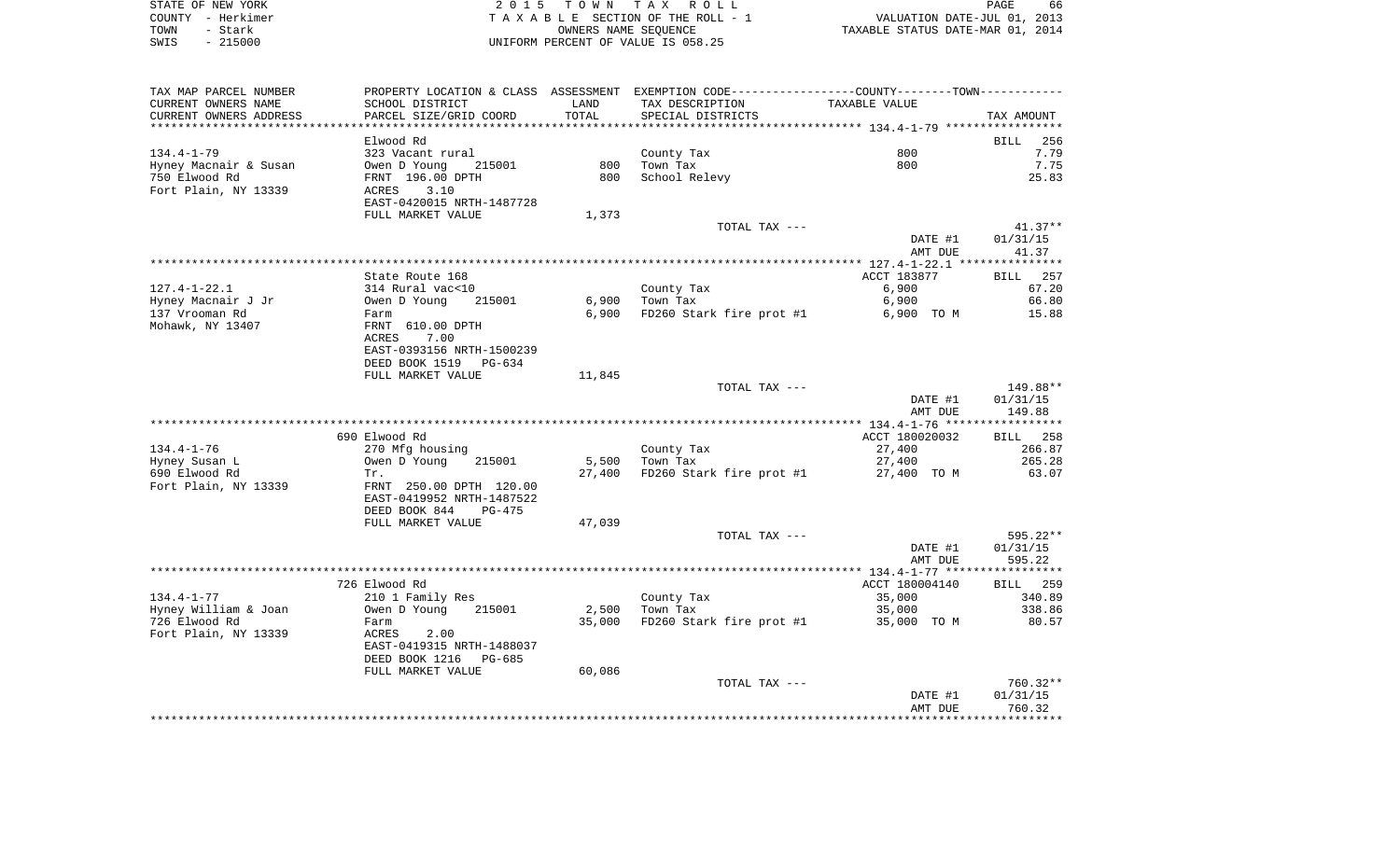| STATE OF NEW YORK | 2015 TOWN TAX ROLL                 | 67<br>PAGE                       |
|-------------------|------------------------------------|----------------------------------|
| COUNTY - Herkimer | TAXABLE SECTION OF THE ROLL - 1    | VALUATION DATE-JUL 01, 2013      |
| TOWN<br>- Stark   | OWNERS NAME SEOUENCE               | TAXABLE STATUS DATE-MAR 01, 2014 |
| $-215000$<br>SWIS | UNIFORM PERCENT OF VALUE IS 058.25 |                                  |

| TAX MAP PARCEL NUMBER                    |                           |         | PROPERTY LOCATION & CLASS ASSESSMENT EXEMPTION CODE----------------COUNTY--------TOWN----------- |                |                    |
|------------------------------------------|---------------------------|---------|--------------------------------------------------------------------------------------------------|----------------|--------------------|
| CURRENT OWNERS NAME                      | SCHOOL DISTRICT           | LAND    | TAX DESCRIPTION                                                                                  | TAXABLE VALUE  |                    |
| CURRENT OWNERS ADDRESS                   | PARCEL SIZE/GRID COORD    | TOTAL   | SPECIAL DISTRICTS                                                                                |                | TAX AMOUNT         |
|                                          |                           |         |                                                                                                  |                |                    |
|                                          | Off Smith Rd              |         |                                                                                                  | ACCT 180004890 | BILL 260           |
| $140.2 - 2 - 1$                          | 321 Abandoned ag          |         | County Tax                                                                                       | 3,100          | 30.19              |
| Impey Stephen                            | Owen D Young<br>215001    | 3,100   | Town Tax                                                                                         | 3,100          | 30.01              |
| 71 Wildwood Rd                           | 30.5a                     | 3,100   | FD260 Stark fire prot #1                                                                         | 3,100 TO M     | 7.14               |
| Tolland, CT 06084                        | ACRES<br>30.50            |         |                                                                                                  |                |                    |
|                                          | EAST-0397054 NRTH-1478585 |         |                                                                                                  |                |                    |
|                                          | DEED BOOK 1329<br>PG-498  |         |                                                                                                  |                |                    |
|                                          | FULL MARKET VALUE         | 5,322   |                                                                                                  |                |                    |
|                                          |                           |         | TOTAL TAX ---                                                                                    |                | $67.34**$          |
|                                          |                           |         |                                                                                                  | DATE #1        | 01/31/15           |
|                                          |                           |         |                                                                                                  | AMT DUE        | 67.34              |
|                                          |                           |         |                                                                                                  |                |                    |
|                                          | State Route 80            |         |                                                                                                  | ACCT 180004830 | <b>BILL</b> 261    |
| $134.4 - 1 - 4$                          | 323 Vacant rural          |         | County Tax                                                                                       | 8,500          | 82.79              |
| Ingalls Kevin J                          | Owen D Young<br>215001    | 8,500   | Town Tax                                                                                         | 8,500          | 82.29              |
| Ingalls Jean M                           | Webster Johnson           | 8,500   | School Relevy                                                                                    |                | 274.54             |
| 744 Meetinghouse Rd                      | $Cf1$ 10                  |         | FD260 Stark fire prot #1                                                                         | 8,500 TO M     | 19.57              |
| West Winfield, NY 13491-0023 ACRES 10.00 |                           |         |                                                                                                  |                |                    |
|                                          | EAST-0414601 NRTH-1486280 |         |                                                                                                  |                |                    |
|                                          | DEED BOOK 870<br>PG-416   |         |                                                                                                  |                |                    |
|                                          | FULL MARKET VALUE         | 14,592  |                                                                                                  |                |                    |
|                                          |                           |         | TOTAL TAX ---                                                                                    |                | 459.19**           |
|                                          |                           |         |                                                                                                  | DATE #1        | 01/31/15           |
|                                          |                           |         |                                                                                                  | AMT DUE        | 459.19             |
|                                          | 866 State Route 168       |         |                                                                                                  | ACCT 181221    |                    |
| $134.1 - 1 - 11.1$                       | 120 Field crops           |         |                                                                                                  | 71,200         | BILL 262<br>693.47 |
| Jackson Linda S                          | 215001<br>Owen D Young    | 15,100  | County Tax<br>Town Tax                                                                           | 71,200         | 689.33             |
| 866 State Route 168                      | FRNT 1440.00 DPTH         | 71,200  | FD260 Stark fire prot #1                                                                         | 71,200 TO M    | 163.90             |
| Fort Plain, NY 13339                     | ACRES 43.80               |         |                                                                                                  |                |                    |
|                                          | EAST-0407204 NRTH-1496946 |         |                                                                                                  |                |                    |
|                                          | DEED BOOK 1502<br>PG-839  |         |                                                                                                  |                |                    |
|                                          | FULL MARKET VALUE         | 122,232 |                                                                                                  |                |                    |
|                                          |                           |         | TOTAL TAX ---                                                                                    |                | $1,546.70**$       |
|                                          |                           |         |                                                                                                  | DATE #1        | 01/31/15           |
|                                          |                           |         |                                                                                                  | AMT DUE        | 1,546.70           |
|                                          |                           |         |                                                                                                  |                |                    |
|                                          | State Route 168           |         |                                                                                                  | ACCT 184549    | BILL 263           |
| $134.1 - 1 - 11.5$                       | 314 Rural vac<10          |         | County Tax                                                                                       | 3,700          | 36.04              |
| Jackson Linda S                          | Owen D Young<br>215001    | 3,700   | Town Tax                                                                                         | 3,700          | 35.82              |
| Linda S Jackson Living Trust Vac Ld      |                           | 3,700   | FD260 Stark fire prot #1                                                                         | 3,700 TO M     | 8.52               |
| 866 State Route 168                      | ACRES<br>2.40             |         |                                                                                                  |                |                    |
| Fort Plain, NY 13339                     | EAST-0407090 NRTH-1496621 |         |                                                                                                  |                |                    |
|                                          | DEED BOOK 1523<br>PG-586  |         |                                                                                                  |                |                    |
|                                          | FULL MARKET VALUE         | 6,352   |                                                                                                  |                |                    |
|                                          |                           |         | TOTAL TAX ---                                                                                    |                | $80.38**$          |
|                                          |                           |         |                                                                                                  | DATE #1        | 01/31/15           |
|                                          |                           |         |                                                                                                  | AMT DUE        | 80.38              |
|                                          |                           |         |                                                                                                  |                |                    |
|                                          |                           |         |                                                                                                  |                |                    |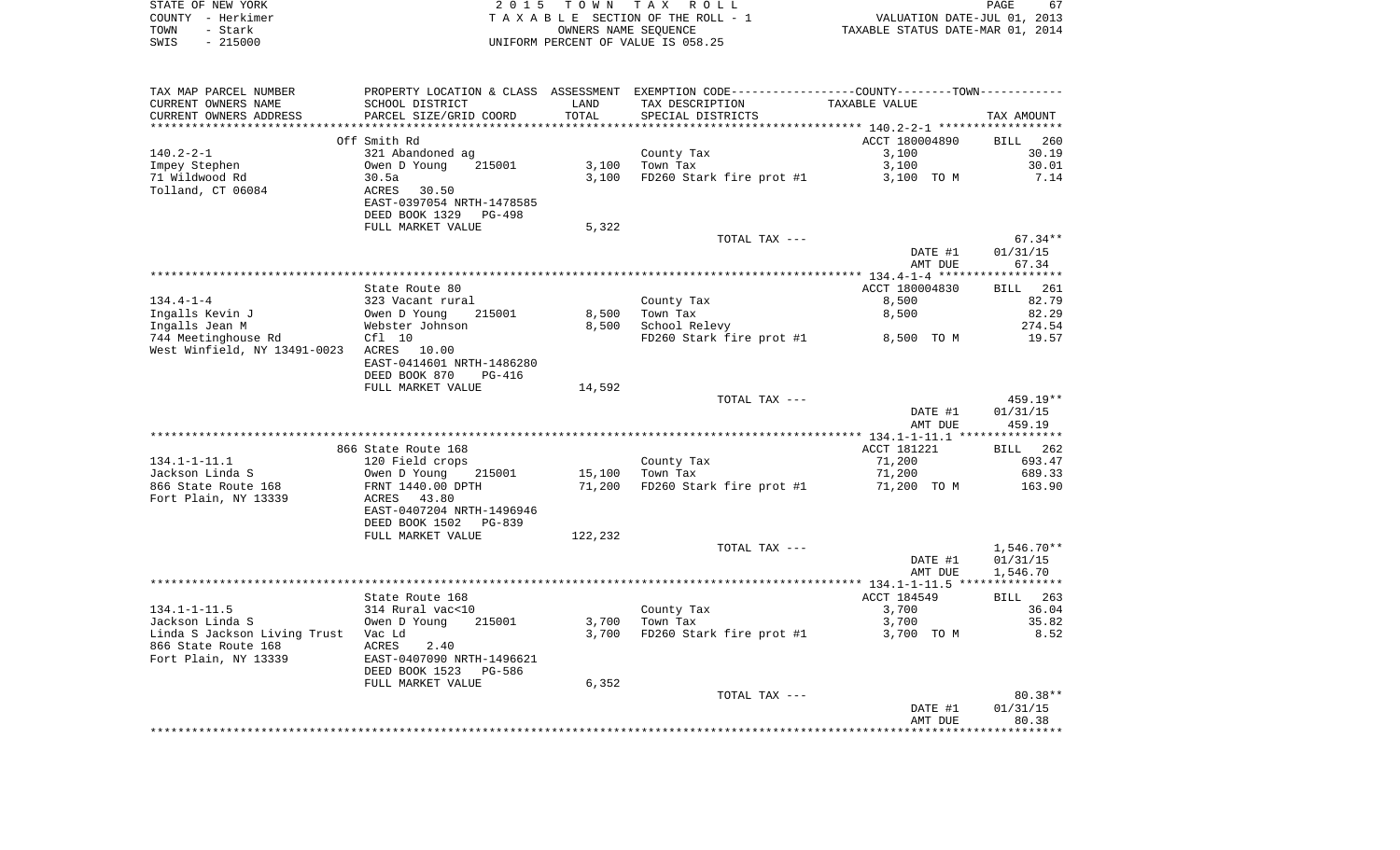| COUNTY - Herkimer                                                                     |                                                                                                                                                                                                                                                |         | TAXABLE SECTION OF THE ROLL - 1             |               |                 |
|---------------------------------------------------------------------------------------|------------------------------------------------------------------------------------------------------------------------------------------------------------------------------------------------------------------------------------------------|---------|---------------------------------------------|---------------|-----------------|
| - Stark<br>TOWN                                                                       |                                                                                                                                                                                                                                                |         |                                             |               |                 |
| $-215000$<br>SWIS                                                                     |                                                                                                                                                                                                                                                |         | UNIFORM PERCENT OF VALUE IS 058.25          |               |                 |
|                                                                                       |                                                                                                                                                                                                                                                |         |                                             |               |                 |
| TAX MAP PARCEL NUMBER                                                                 | PROPERTY LOCATION & CLASS ASSESSMENT EXEMPTION CODE----------------COUNTY-------TOWN----------                                                                                                                                                 |         |                                             |               |                 |
| CURRENT OWNERS NAME                                                                   | SCHOOL DISTRICT                                                                                                                                                                                                                                | LAND    | TAX DESCRIPTION                             | TAXABLE VALUE |                 |
| CURRENT OWNERS ADDRESS                                                                | PARCEL SIZE/GRID COORD                                                                                                                                                                                                                         | TOTAL   | SPECIAL DISTRICTS                           |               | TAX AMOUNT      |
|                                                                                       |                                                                                                                                                                                                                                                |         |                                             |               |                 |
|                                                                                       | State Route 168                                                                                                                                                                                                                                |         |                                             | ACCT 184487   | BILL 264        |
| 134.1-1-11.7                                                                          |                                                                                                                                                                                                                                                |         | County Tax<br>Town Tax                      | 3,800         | 37.01           |
| ----- + ++./<br>Jackson Linda S                                                       | 314 Rural vac<10<br>Owen D Young 215001                                                                                                                                                                                                        |         | County Tax<br>3,800 Town Tax                | 3,800         | 36.79           |
|                                                                                       |                                                                                                                                                                                                                                                |         | 3,800 FD260 Stark fire prot #1 3,800 TO M   |               | 8.75            |
|                                                                                       |                                                                                                                                                                                                                                                |         |                                             |               |                 |
| Linda Jackson Living Trust<br>1966 State Route 168<br>Fort Plain, NY 13339 MCRES 2.60 |                                                                                                                                                                                                                                                |         |                                             |               |                 |
|                                                                                       | EAST-0407141 NRTH-1496262                                                                                                                                                                                                                      |         |                                             |               |                 |
|                                                                                       | DEED BOOK 1523 PG-94                                                                                                                                                                                                                           |         |                                             |               |                 |
|                                                                                       | FULL MARKET VALUE                                                                                                                                                                                                                              | 6,524   |                                             |               |                 |
|                                                                                       |                                                                                                                                                                                                                                                |         | TOTAL TAX ---                               |               | $82.55**$       |
|                                                                                       |                                                                                                                                                                                                                                                |         |                                             | DATE #1       | 01/31/15        |
|                                                                                       |                                                                                                                                                                                                                                                |         |                                             | AMT DUE       | 82.55           |
|                                                                                       |                                                                                                                                                                                                                                                |         |                                             |               |                 |
|                                                                                       | 2398 State Route 80                                                                                                                                                                                                                            |         |                                             | ACCT 184235   | <b>BILL</b> 265 |
| $134.18 - 1 - 6.1$                                                                    |                                                                                                                                                                                                                                                |         |                                             | 60,800        | 592.17          |
| Jacoby Jane E                                                                         |                                                                                                                                                                                                                                                | 7,300   | County Tax<br>Town Tax<br>Town Tax          | 60,800        | 588.64          |
|                                                                                       | 210 1 Family Res<br>Owen D Young 215001<br>P1                                                                                                                                                                                                  |         | 60,800 FD260 Stark fire prot #1 60,800 TO M |               | 139.96          |
| EV DOX 14<br>Van Hornseville, NY 13475<br>November 2011 - ACRES 1.30                  |                                                                                                                                                                                                                                                |         | WD300 Stark Water District 60,800 TO M      |               | 94.94           |
|                                                                                       | EAST-0406012 NRTH-1481315                                                                                                                                                                                                                      |         |                                             |               |                 |
|                                                                                       | DEED BOOK 1521 PG-663                                                                                                                                                                                                                          |         |                                             |               |                 |
|                                                                                       | FULL MARKET VALUE                                                                                                                                                                                                                              | 104,378 |                                             |               |                 |
|                                                                                       |                                                                                                                                                                                                                                                |         | TOTAL TAX ---                               |               | 1,415.71**      |
|                                                                                       |                                                                                                                                                                                                                                                |         |                                             | DATE #1       | 01/31/15        |
|                                                                                       |                                                                                                                                                                                                                                                |         |                                             | AMT DUE       | 1,415.71        |
|                                                                                       |                                                                                                                                                                                                                                                |         |                                             |               |                 |
|                                                                                       | 2406 State Route 80                                                                                                                                                                                                                            |         |                                             |               | BILL 266        |
| $134.18 - 1 - 6.3$                                                                    | 210 1 Family Res                                                                                                                                                                                                                               |         | County Tax<br>Town Tax                      | 97,500        | 949.62          |
| Jacoby Matthew B                                                                      | $5 - 5 - 2$ $3 - 2$ $15001$                                                                                                                                                                                                                    |         | $9,200$ Town Tax                            | 97,500        | 943.96          |
|                                                                                       |                                                                                                                                                                                                                                                |         | 97,500 FD260 Stark fire prot #1             | 97,500 TO M   | 224.44          |
|                                                                                       | 97,500<br>Jacoby Kathleen M R1<br>PO Box 134 ACRES 3.40 BANK 023<br>Van Hornesville, NY 13475 EAST-0406320 NRTH-1481356<br>DEED BOOK 900 PG-532                                                                                                |         | WD300 Stark Water District 97,500 TO M      |               | 152.25          |
|                                                                                       |                                                                                                                                                                                                                                                |         |                                             |               |                 |
|                                                                                       |                                                                                                                                                                                                                                                |         |                                             |               |                 |
|                                                                                       | FULL MARKET VALUE                                                                                                                                                                                                                              | 167,382 |                                             |               |                 |
|                                                                                       |                                                                                                                                                                                                                                                |         | TOTAL TAX ---                               |               | $2,270.27**$    |
|                                                                                       |                                                                                                                                                                                                                                                |         |                                             | DATE #1       | 01/31/15        |
|                                                                                       |                                                                                                                                                                                                                                                |         |                                             | AMT DUE       | 2,270.27        |
|                                                                                       |                                                                                                                                                                                                                                                |         |                                             |               |                 |
|                                                                                       | 177 Primrose Ln                                                                                                                                                                                                                                |         |                                             |               | BILL 267        |
|                                                                                       |                                                                                                                                                                                                                                                |         |                                             |               | 675.93          |
|                                                                                       |                                                                                                                                                                                                                                                |         |                                             |               | 671.90          |
|                                                                                       |                                                                                                                                                                                                                                                |         |                                             |               | 159.76          |
|                                                                                       |                                                                                                                                                                                                                                                |         |                                             |               |                 |
|                                                                                       |                                                                                                                                                                                                                                                |         |                                             |               |                 |
|                                                                                       | 134.4-1-59.3<br>James Gary B 210 1 Family Res<br>James Arlene F (Nump 215001) 9,600 Town Tax 69,400<br>Town Tax 69,400<br>Town Tax 69,400<br>Town Tax 69,400<br>Town Tax 69,400<br>Fort Plain, NY 13339 EAST-0413182 NRTH-1483025<br>DEED BOOK |         |                                             |               |                 |
|                                                                                       | FULL MARKET VALUE                                                                                                                                                                                                                              | 119,142 |                                             |               |                 |
|                                                                                       |                                                                                                                                                                                                                                                |         | TOTAL TAX ---                               |               | 1,507.59**      |
|                                                                                       |                                                                                                                                                                                                                                                |         |                                             | DATE #1       | 01/31/15        |
|                                                                                       |                                                                                                                                                                                                                                                |         |                                             | AMT DUE       | 1,507.59        |
|                                                                                       |                                                                                                                                                                                                                                                |         |                                             |               |                 |

PAGE 68

STATE OF NEW YORK **EXECUTE:** TO W N TAX ROLL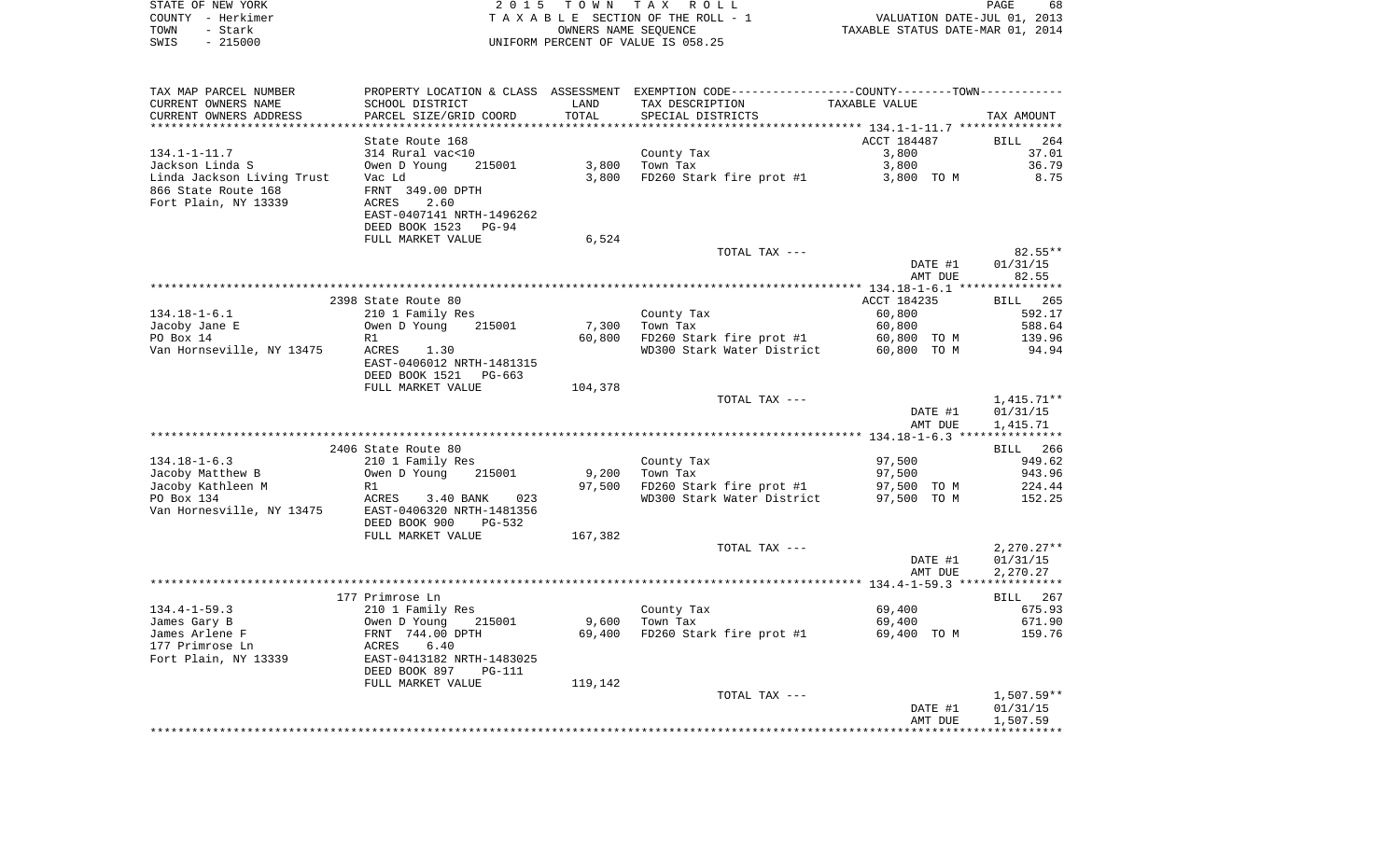| STATE OF NEW YORK      |                                                                      | 2015 TOWN  | TAX ROLL                                           |                                  | PAGE                   | 69    |
|------------------------|----------------------------------------------------------------------|------------|----------------------------------------------------|----------------------------------|------------------------|-------|
| - Herkimer<br>COUNTY   |                                                                      |            | TAXABLE SECTION OF THE ROLL - 1                    |                                  | VALUATION DATE-JUL 01, | 2013  |
| TOWN<br>- Stark        |                                                                      |            | OWNERS NAME SEOUENCE                               | TAXABLE STATUS DATE-MAR 01, 2014 |                        |       |
| $-215000$<br>SWIS      |                                                                      |            | UNIFORM PERCENT OF VALUE IS 058.25                 |                                  |                        |       |
|                        |                                                                      |            |                                                    |                                  |                        |       |
|                        |                                                                      |            |                                                    |                                  |                        |       |
| TAX MAP PARCEL NUMBER  | PROPERTY LOCATION & CLASS                                            | ASSESSMENT | EXEMPTION CODE-----------------COUNTY-------TOWN-- |                                  |                        |       |
| CURRENT OWNERS NAME    | SCHOOL DISTRICT                                                      | LAND       | TAX DESCRIPTION                                    | TAXABLE VALUE                    |                        |       |
| CURRENT OWNERS ADDRESS | PARCEL SIZE/GRID COORD                                               | TOTAL      | SPECIAL DISTRICTS                                  |                                  | TAX AMOUNT             |       |
|                        |                                                                      |            |                                                    |                                  |                        |       |
|                        | 3089 State Route 80                                                  |            |                                                    | ACCT 187059                      | BILL                   | 268   |
| $134.4 - 1 - 8.2$      | 270 Mfg housing                                                      |            | County Tax                                         | 15,200                           | 148.04                 |       |
| James Lynn M           | 215001<br>Owen D Young                                               | 3,200      | Town Tax                                           | 15,200                           | 147.16                 |       |
| 3089 State Route 80    | MH5 split                                                            | 15,200     | FD260 Stark fire prot #1                           | 15,200 TO M                      |                        | 34.99 |
|                        | $F_{\text{max}}$ $F_{\text{max}}$ $\theta$ $\theta$ $F_{\text{max}}$ |            |                                                    |                                  |                        |       |

|                                          | SUSS SLALE RUULE OU       |        |                                      | ACCI TO 1002   | <b>DITTE</b> 700 |
|------------------------------------------|---------------------------|--------|--------------------------------------|----------------|------------------|
| $134.4 - 1 - 8.2$                        | 270 Mfg housing           |        | County Tax                           | 15,200         | 148.04           |
| James Lynn M                             | Owen D Young<br>215001    | 3,200  | Town Tax                             | 15,200         | 147.16           |
| 3089 State Route 80                      | MH5 split                 | 15,200 | FD260 Stark fire prot #1             | 15,200 TO M    | 34.99            |
| Fort Plain, NY 13339                     | FRNT 575.00 DPTH          |        |                                      |                |                  |
|                                          | ACRES<br>1.60             |        |                                      |                |                  |
|                                          |                           |        |                                      |                |                  |
| PRIOR OWNER ON 3/01/2014                 | EAST-0416982 NRTH-1487791 |        |                                      |                |                  |
| James Gary B                             | DEED BOOK 1538 PG-263     |        |                                      |                |                  |
|                                          | FULL MARKET VALUE         | 26,094 |                                      |                |                  |
|                                          |                           |        | TOTAL TAX ---                        |                | 330.19**         |
|                                          |                           |        |                                      | DATE #1        | 01/31/15         |
|                                          |                           |        |                                      | AMT DUE        | 330.19           |
|                                          |                           |        |                                      |                |                  |
|                                          |                           |        |                                      |                |                  |
|                                          | Hoke Rd                   |        |                                      |                | BILL<br>269      |
| $134.4 - 2 - 3$                          | 322 Rural vac>10          |        | County Tax                           | 10,000         | 97.40            |
| Javarone Robert                          | Owen D Young<br>215001    | 10,000 | Town Tax                             | 10,000         | 96.82            |
| 140 Easterly St                          | Mohawk trails subdiv 2002 | 10,000 | School Relevy                        |                | 323.00           |
| Gloversville, NY 12078                   |                           |        | FD260 Stark fire prot #1 10,000 TO M |                |                  |
|                                          | FRNT 425.00 DPTH          |        |                                      |                | 23.02            |
|                                          | ACRES 10.00               |        |                                      |                |                  |
|                                          | EAST-0411988 NRTH-1486658 |        |                                      |                |                  |
|                                          | DEED BOOK 1347 PG-450     |        |                                      |                |                  |
|                                          | FULL MARKET VALUE         | 17,167 |                                      |                |                  |
|                                          |                           |        | TOTAL TAX ---                        |                | 540.24**         |
|                                          |                           |        |                                      | DATE #1        | 01/31/15         |
|                                          |                           |        |                                      |                |                  |
|                                          |                           |        |                                      | AMT DUE        | 540.24           |
|                                          |                           |        |                                      |                |                  |
|                                          | State Route 80            |        |                                      |                | BILL 270         |
| $134.4 - 2 - 4$                          | 322 Rural vac>10          |        | County Tax                           | 10,000         | 97.40            |
| Javarone Robert                          | 215001<br>Owen D Young    | 10,000 | Town Tax                             | 10,000         | 96.82            |
| 140 Easterly St                          | Mohawk trails subdiv 2002 | 10,000 | School Relevy                        |                | 323.00           |
| Gloversville, NY 12078                   | ACRES 10.00               |        | FD260 Stark fire prot #1             |                | 23.02            |
|                                          |                           |        |                                      | 10,000 TO M    |                  |
|                                          | EAST-0412421 NRTH-1486643 |        |                                      |                |                  |
|                                          | DEED BOOK 1347 PG-450     |        |                                      |                |                  |
|                                          | FULL MARKET VALUE         | 17,167 |                                      |                |                  |
|                                          |                           |        | TOTAL TAX ---                        |                | 540.24**         |
|                                          |                           |        |                                      | DATE #1        | 01/31/15         |
|                                          |                           |        |                                      | AMT DUE        | 540.24           |
|                                          |                           |        |                                      |                |                  |
|                                          |                           |        |                                      |                |                  |
|                                          | 358 Hoke Rd               |        |                                      | ACCT 180020002 | BILL 271         |
| $134.2 - 1 - 28.1$                       | 120 Field crops           |        | County Tax                           | 17,000         | 165.57           |
| Jensen Donna                             | Owen D Young<br>215001    | 13,000 | Town Tax                             | 17,000         | 164.59           |
| Donna Jensen living Rev. Trust Hoke Farm |                           | 17,000 | FD260 Stark fire prot #1             | 17,000 TO M    | 39.13            |
| 3054 Suri Trail Rd                       | Farm                      |        |                                      |                |                  |
| Bellevue, CO 80512                       | FRNT 3080.00 DPTH         |        |                                      |                |                  |
|                                          | 29.20                     |        |                                      |                |                  |
|                                          | ACRES                     |        |                                      |                |                  |
|                                          | EAST-0415648 NRTH-1488561 |        |                                      |                |                  |
|                                          | DEED BOOK 1492 PG-208     |        |                                      |                |                  |
|                                          | FULL MARKET VALUE         | 29,185 |                                      |                |                  |
|                                          |                           |        | TOTAL TAX ---                        |                | $369.29**$       |
|                                          |                           |        |                                      | DATE #1        | 01/31/15         |
|                                          |                           |        |                                      | AMT DUE        | 369.29           |
|                                          |                           |        |                                      |                |                  |
|                                          |                           |        |                                      |                |                  |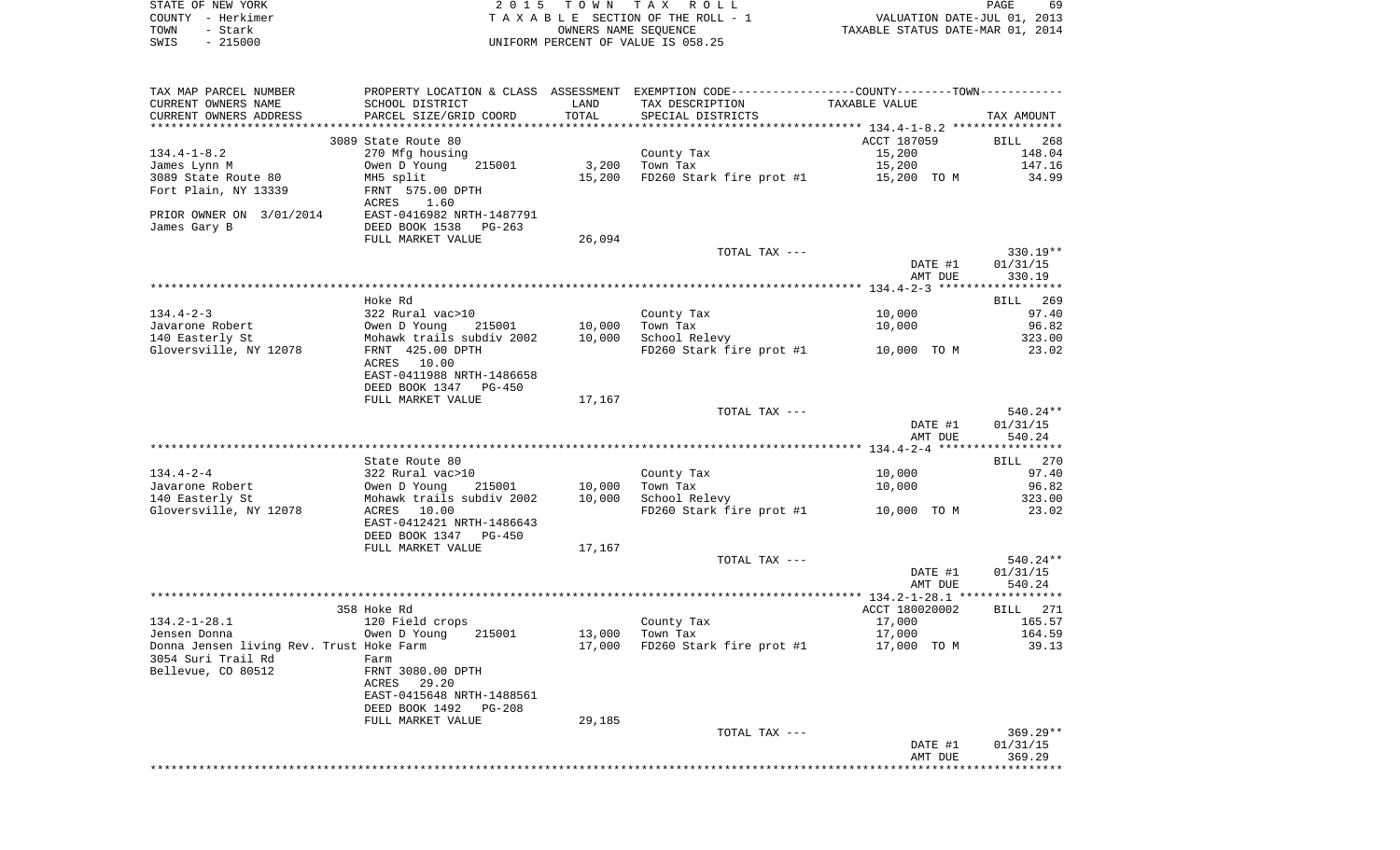|      | STATE OF NEW YORK | 2015 TOWN TAX ROLL                    |                                  | PAGE | 70 |
|------|-------------------|---------------------------------------|----------------------------------|------|----|
|      | COUNTY - Herkimer | T A X A B L E SECTION OF THE ROLL - 1 | VALUATION DATE-JUL 01, 2013      |      |    |
| TOWN | – Stark           | OWNERS NAME SEOUENCE                  | TAXABLE STATUS DATE-MAR 01, 2014 |      |    |
| SWIS | - 215000          | UNIFORM PERCENT OF VALUE IS 058.25    |                                  |      |    |
|      |                   |                                       |                                  |      |    |

| CURRENT OWNERS NAME<br>SCHOOL DISTRICT<br>LAND<br>TAX DESCRIPTION<br>TAXABLE VALUE<br>TOTAL<br>CURRENT OWNERS ADDRESS<br>PARCEL SIZE/GRID COORD<br>SPECIAL DISTRICTS<br>TAX AMOUNT<br>ACCT 180020008<br>Off State Route 168<br>BILL<br>272<br>$134.2 - 1 - 23$<br>105 Vac farmland<br>2,500<br>24.35<br>County Tax<br>24.20<br>Jensen Donna L<br>215001<br>2,500<br>Town Tax<br>2,500<br>Owen D Young<br>5.75<br>3054 Suri Trail Rd<br>2,500<br>FD260 Stark fire prot #1<br>2,500 TO M<br>Vac Ld<br>Bellvue, CO 80512<br>Farm 25A<br>ACRES<br>25.00<br>EAST-0413226 NRTH-1488770<br>DEED BOOK 1368<br>PG-845<br>4,292<br>FULL MARKET VALUE<br>$54.30**$<br>TOTAL TAX ---<br>01/31/15<br>DATE #1<br>54.30<br>AMT DUE<br>1468 Jordanville Rd<br>273<br>BILL<br>$141.1 - 2 - 3.1$<br>100,000<br>411 Apartment<br>County Tax<br>973.97<br>Jerson Robert L<br>Owen D Young<br>215001<br>8,900<br>Town Tax<br>100,000<br>968.16<br>Jerson Elizabeth R<br>100,000<br>School Relevy<br>3,229.97<br>Comm<br>4698 US Highway 20<br>5.30<br>FD260 Stark fire prot #1<br>100,000 TO M<br>230.20<br>ACRES<br>Springfield Center, NY 13468 EAST-0364615 NRTH-1055415<br>DEED BOOK 1195<br>$PG-26$<br>FULL MARKET VALUE<br>171,674<br>$5,402.30**$<br>TOTAL TAX ---<br>DATE #1<br>01/31/15<br>5,402.30<br>AMT DUE<br>Wiltse Hill Rd<br>ACCT 180004980<br>BILL 274<br>$141.2 - 1 - 18.1$<br>322 Rural vac>10<br>23,800<br>231.80<br>County Tax<br>Johannessen Arnold<br>Owen D Young<br>215001<br>23,800<br>Town Tax<br>23,800<br>230.42<br>Johannessen Wf<br>56.6 Acres<br>FD260 Stark fire prot #1<br>54.79<br>23,800<br>23,800 TO M<br>104 Lafayette Ave<br>ACRES 56.60<br>EAST-0417664 NRTH-1475529<br>Park Ridge, NJ 07656<br>DEED BOOK 676<br>PG-628<br>FULL MARKET VALUE<br>40,858<br>517.01**<br>TOTAL TAX ---<br>DATE #1<br>01/31/15<br>517.01<br>AMT DUE<br>Wiltse Hill Rd<br>BILL 275<br>$141.2 - 1 - 18.3$<br>322 Rural vac>10<br>147.07<br>County Tax<br>15,100<br>Johannessen Arnold<br>215001<br>Owen D Young<br>15,100<br>Town Tax<br>15,100<br>146.19<br>104 Lafayette Ave<br>25.30<br>15,100<br>FD260 Stark fire prot #1<br>ACRES<br>15,100 TO M<br>34.76<br>Park Ridge, NY 07656<br>EAST-0416810 NRTH-1476479<br>DEED BOOK 1342<br>$PG-520$<br>25,923<br>FULL MARKET VALUE<br>328.02**<br>TOTAL TAX ---<br>01/31/15<br>DATE #1<br>328.02<br>AMT DUE | TAX MAP PARCEL NUMBER | PROPERTY LOCATION & CLASS ASSESSMENT |  |  |
|--------------------------------------------------------------------------------------------------------------------------------------------------------------------------------------------------------------------------------------------------------------------------------------------------------------------------------------------------------------------------------------------------------------------------------------------------------------------------------------------------------------------------------------------------------------------------------------------------------------------------------------------------------------------------------------------------------------------------------------------------------------------------------------------------------------------------------------------------------------------------------------------------------------------------------------------------------------------------------------------------------------------------------------------------------------------------------------------------------------------------------------------------------------------------------------------------------------------------------------------------------------------------------------------------------------------------------------------------------------------------------------------------------------------------------------------------------------------------------------------------------------------------------------------------------------------------------------------------------------------------------------------------------------------------------------------------------------------------------------------------------------------------------------------------------------------------------------------------------------------------------------------------------------------------------------------------------------------------------------------------------------------------------------------------------------------------------------------------------------------------------------------------------------------------------------------------------------------------------------------------------------------------------------------------------------------------------------------------------|-----------------------|--------------------------------------|--|--|
|                                                                                                                                                                                                                                                                                                                                                                                                                                                                                                                                                                                                                                                                                                                                                                                                                                                                                                                                                                                                                                                                                                                                                                                                                                                                                                                                                                                                                                                                                                                                                                                                                                                                                                                                                                                                                                                                                                                                                                                                                                                                                                                                                                                                                                                                                                                                                        |                       |                                      |  |  |
|                                                                                                                                                                                                                                                                                                                                                                                                                                                                                                                                                                                                                                                                                                                                                                                                                                                                                                                                                                                                                                                                                                                                                                                                                                                                                                                                                                                                                                                                                                                                                                                                                                                                                                                                                                                                                                                                                                                                                                                                                                                                                                                                                                                                                                                                                                                                                        |                       |                                      |  |  |
|                                                                                                                                                                                                                                                                                                                                                                                                                                                                                                                                                                                                                                                                                                                                                                                                                                                                                                                                                                                                                                                                                                                                                                                                                                                                                                                                                                                                                                                                                                                                                                                                                                                                                                                                                                                                                                                                                                                                                                                                                                                                                                                                                                                                                                                                                                                                                        |                       |                                      |  |  |
|                                                                                                                                                                                                                                                                                                                                                                                                                                                                                                                                                                                                                                                                                                                                                                                                                                                                                                                                                                                                                                                                                                                                                                                                                                                                                                                                                                                                                                                                                                                                                                                                                                                                                                                                                                                                                                                                                                                                                                                                                                                                                                                                                                                                                                                                                                                                                        |                       |                                      |  |  |
|                                                                                                                                                                                                                                                                                                                                                                                                                                                                                                                                                                                                                                                                                                                                                                                                                                                                                                                                                                                                                                                                                                                                                                                                                                                                                                                                                                                                                                                                                                                                                                                                                                                                                                                                                                                                                                                                                                                                                                                                                                                                                                                                                                                                                                                                                                                                                        |                       |                                      |  |  |
|                                                                                                                                                                                                                                                                                                                                                                                                                                                                                                                                                                                                                                                                                                                                                                                                                                                                                                                                                                                                                                                                                                                                                                                                                                                                                                                                                                                                                                                                                                                                                                                                                                                                                                                                                                                                                                                                                                                                                                                                                                                                                                                                                                                                                                                                                                                                                        |                       |                                      |  |  |
|                                                                                                                                                                                                                                                                                                                                                                                                                                                                                                                                                                                                                                                                                                                                                                                                                                                                                                                                                                                                                                                                                                                                                                                                                                                                                                                                                                                                                                                                                                                                                                                                                                                                                                                                                                                                                                                                                                                                                                                                                                                                                                                                                                                                                                                                                                                                                        |                       |                                      |  |  |
|                                                                                                                                                                                                                                                                                                                                                                                                                                                                                                                                                                                                                                                                                                                                                                                                                                                                                                                                                                                                                                                                                                                                                                                                                                                                                                                                                                                                                                                                                                                                                                                                                                                                                                                                                                                                                                                                                                                                                                                                                                                                                                                                                                                                                                                                                                                                                        |                       |                                      |  |  |
|                                                                                                                                                                                                                                                                                                                                                                                                                                                                                                                                                                                                                                                                                                                                                                                                                                                                                                                                                                                                                                                                                                                                                                                                                                                                                                                                                                                                                                                                                                                                                                                                                                                                                                                                                                                                                                                                                                                                                                                                                                                                                                                                                                                                                                                                                                                                                        |                       |                                      |  |  |
|                                                                                                                                                                                                                                                                                                                                                                                                                                                                                                                                                                                                                                                                                                                                                                                                                                                                                                                                                                                                                                                                                                                                                                                                                                                                                                                                                                                                                                                                                                                                                                                                                                                                                                                                                                                                                                                                                                                                                                                                                                                                                                                                                                                                                                                                                                                                                        |                       |                                      |  |  |
|                                                                                                                                                                                                                                                                                                                                                                                                                                                                                                                                                                                                                                                                                                                                                                                                                                                                                                                                                                                                                                                                                                                                                                                                                                                                                                                                                                                                                                                                                                                                                                                                                                                                                                                                                                                                                                                                                                                                                                                                                                                                                                                                                                                                                                                                                                                                                        |                       |                                      |  |  |
|                                                                                                                                                                                                                                                                                                                                                                                                                                                                                                                                                                                                                                                                                                                                                                                                                                                                                                                                                                                                                                                                                                                                                                                                                                                                                                                                                                                                                                                                                                                                                                                                                                                                                                                                                                                                                                                                                                                                                                                                                                                                                                                                                                                                                                                                                                                                                        |                       |                                      |  |  |
|                                                                                                                                                                                                                                                                                                                                                                                                                                                                                                                                                                                                                                                                                                                                                                                                                                                                                                                                                                                                                                                                                                                                                                                                                                                                                                                                                                                                                                                                                                                                                                                                                                                                                                                                                                                                                                                                                                                                                                                                                                                                                                                                                                                                                                                                                                                                                        |                       |                                      |  |  |
|                                                                                                                                                                                                                                                                                                                                                                                                                                                                                                                                                                                                                                                                                                                                                                                                                                                                                                                                                                                                                                                                                                                                                                                                                                                                                                                                                                                                                                                                                                                                                                                                                                                                                                                                                                                                                                                                                                                                                                                                                                                                                                                                                                                                                                                                                                                                                        |                       |                                      |  |  |
|                                                                                                                                                                                                                                                                                                                                                                                                                                                                                                                                                                                                                                                                                                                                                                                                                                                                                                                                                                                                                                                                                                                                                                                                                                                                                                                                                                                                                                                                                                                                                                                                                                                                                                                                                                                                                                                                                                                                                                                                                                                                                                                                                                                                                                                                                                                                                        |                       |                                      |  |  |
|                                                                                                                                                                                                                                                                                                                                                                                                                                                                                                                                                                                                                                                                                                                                                                                                                                                                                                                                                                                                                                                                                                                                                                                                                                                                                                                                                                                                                                                                                                                                                                                                                                                                                                                                                                                                                                                                                                                                                                                                                                                                                                                                                                                                                                                                                                                                                        |                       |                                      |  |  |
|                                                                                                                                                                                                                                                                                                                                                                                                                                                                                                                                                                                                                                                                                                                                                                                                                                                                                                                                                                                                                                                                                                                                                                                                                                                                                                                                                                                                                                                                                                                                                                                                                                                                                                                                                                                                                                                                                                                                                                                                                                                                                                                                                                                                                                                                                                                                                        |                       |                                      |  |  |
|                                                                                                                                                                                                                                                                                                                                                                                                                                                                                                                                                                                                                                                                                                                                                                                                                                                                                                                                                                                                                                                                                                                                                                                                                                                                                                                                                                                                                                                                                                                                                                                                                                                                                                                                                                                                                                                                                                                                                                                                                                                                                                                                                                                                                                                                                                                                                        |                       |                                      |  |  |
|                                                                                                                                                                                                                                                                                                                                                                                                                                                                                                                                                                                                                                                                                                                                                                                                                                                                                                                                                                                                                                                                                                                                                                                                                                                                                                                                                                                                                                                                                                                                                                                                                                                                                                                                                                                                                                                                                                                                                                                                                                                                                                                                                                                                                                                                                                                                                        |                       |                                      |  |  |
|                                                                                                                                                                                                                                                                                                                                                                                                                                                                                                                                                                                                                                                                                                                                                                                                                                                                                                                                                                                                                                                                                                                                                                                                                                                                                                                                                                                                                                                                                                                                                                                                                                                                                                                                                                                                                                                                                                                                                                                                                                                                                                                                                                                                                                                                                                                                                        |                       |                                      |  |  |
|                                                                                                                                                                                                                                                                                                                                                                                                                                                                                                                                                                                                                                                                                                                                                                                                                                                                                                                                                                                                                                                                                                                                                                                                                                                                                                                                                                                                                                                                                                                                                                                                                                                                                                                                                                                                                                                                                                                                                                                                                                                                                                                                                                                                                                                                                                                                                        |                       |                                      |  |  |
|                                                                                                                                                                                                                                                                                                                                                                                                                                                                                                                                                                                                                                                                                                                                                                                                                                                                                                                                                                                                                                                                                                                                                                                                                                                                                                                                                                                                                                                                                                                                                                                                                                                                                                                                                                                                                                                                                                                                                                                                                                                                                                                                                                                                                                                                                                                                                        |                       |                                      |  |  |
|                                                                                                                                                                                                                                                                                                                                                                                                                                                                                                                                                                                                                                                                                                                                                                                                                                                                                                                                                                                                                                                                                                                                                                                                                                                                                                                                                                                                                                                                                                                                                                                                                                                                                                                                                                                                                                                                                                                                                                                                                                                                                                                                                                                                                                                                                                                                                        |                       |                                      |  |  |
|                                                                                                                                                                                                                                                                                                                                                                                                                                                                                                                                                                                                                                                                                                                                                                                                                                                                                                                                                                                                                                                                                                                                                                                                                                                                                                                                                                                                                                                                                                                                                                                                                                                                                                                                                                                                                                                                                                                                                                                                                                                                                                                                                                                                                                                                                                                                                        |                       |                                      |  |  |
|                                                                                                                                                                                                                                                                                                                                                                                                                                                                                                                                                                                                                                                                                                                                                                                                                                                                                                                                                                                                                                                                                                                                                                                                                                                                                                                                                                                                                                                                                                                                                                                                                                                                                                                                                                                                                                                                                                                                                                                                                                                                                                                                                                                                                                                                                                                                                        |                       |                                      |  |  |
|                                                                                                                                                                                                                                                                                                                                                                                                                                                                                                                                                                                                                                                                                                                                                                                                                                                                                                                                                                                                                                                                                                                                                                                                                                                                                                                                                                                                                                                                                                                                                                                                                                                                                                                                                                                                                                                                                                                                                                                                                                                                                                                                                                                                                                                                                                                                                        |                       |                                      |  |  |
|                                                                                                                                                                                                                                                                                                                                                                                                                                                                                                                                                                                                                                                                                                                                                                                                                                                                                                                                                                                                                                                                                                                                                                                                                                                                                                                                                                                                                                                                                                                                                                                                                                                                                                                                                                                                                                                                                                                                                                                                                                                                                                                                                                                                                                                                                                                                                        |                       |                                      |  |  |
|                                                                                                                                                                                                                                                                                                                                                                                                                                                                                                                                                                                                                                                                                                                                                                                                                                                                                                                                                                                                                                                                                                                                                                                                                                                                                                                                                                                                                                                                                                                                                                                                                                                                                                                                                                                                                                                                                                                                                                                                                                                                                                                                                                                                                                                                                                                                                        |                       |                                      |  |  |
|                                                                                                                                                                                                                                                                                                                                                                                                                                                                                                                                                                                                                                                                                                                                                                                                                                                                                                                                                                                                                                                                                                                                                                                                                                                                                                                                                                                                                                                                                                                                                                                                                                                                                                                                                                                                                                                                                                                                                                                                                                                                                                                                                                                                                                                                                                                                                        |                       |                                      |  |  |
|                                                                                                                                                                                                                                                                                                                                                                                                                                                                                                                                                                                                                                                                                                                                                                                                                                                                                                                                                                                                                                                                                                                                                                                                                                                                                                                                                                                                                                                                                                                                                                                                                                                                                                                                                                                                                                                                                                                                                                                                                                                                                                                                                                                                                                                                                                                                                        |                       |                                      |  |  |
|                                                                                                                                                                                                                                                                                                                                                                                                                                                                                                                                                                                                                                                                                                                                                                                                                                                                                                                                                                                                                                                                                                                                                                                                                                                                                                                                                                                                                                                                                                                                                                                                                                                                                                                                                                                                                                                                                                                                                                                                                                                                                                                                                                                                                                                                                                                                                        |                       |                                      |  |  |
|                                                                                                                                                                                                                                                                                                                                                                                                                                                                                                                                                                                                                                                                                                                                                                                                                                                                                                                                                                                                                                                                                                                                                                                                                                                                                                                                                                                                                                                                                                                                                                                                                                                                                                                                                                                                                                                                                                                                                                                                                                                                                                                                                                                                                                                                                                                                                        |                       |                                      |  |  |
|                                                                                                                                                                                                                                                                                                                                                                                                                                                                                                                                                                                                                                                                                                                                                                                                                                                                                                                                                                                                                                                                                                                                                                                                                                                                                                                                                                                                                                                                                                                                                                                                                                                                                                                                                                                                                                                                                                                                                                                                                                                                                                                                                                                                                                                                                                                                                        |                       |                                      |  |  |
|                                                                                                                                                                                                                                                                                                                                                                                                                                                                                                                                                                                                                                                                                                                                                                                                                                                                                                                                                                                                                                                                                                                                                                                                                                                                                                                                                                                                                                                                                                                                                                                                                                                                                                                                                                                                                                                                                                                                                                                                                                                                                                                                                                                                                                                                                                                                                        |                       |                                      |  |  |
|                                                                                                                                                                                                                                                                                                                                                                                                                                                                                                                                                                                                                                                                                                                                                                                                                                                                                                                                                                                                                                                                                                                                                                                                                                                                                                                                                                                                                                                                                                                                                                                                                                                                                                                                                                                                                                                                                                                                                                                                                                                                                                                                                                                                                                                                                                                                                        |                       |                                      |  |  |
|                                                                                                                                                                                                                                                                                                                                                                                                                                                                                                                                                                                                                                                                                                                                                                                                                                                                                                                                                                                                                                                                                                                                                                                                                                                                                                                                                                                                                                                                                                                                                                                                                                                                                                                                                                                                                                                                                                                                                                                                                                                                                                                                                                                                                                                                                                                                                        |                       |                                      |  |  |
|                                                                                                                                                                                                                                                                                                                                                                                                                                                                                                                                                                                                                                                                                                                                                                                                                                                                                                                                                                                                                                                                                                                                                                                                                                                                                                                                                                                                                                                                                                                                                                                                                                                                                                                                                                                                                                                                                                                                                                                                                                                                                                                                                                                                                                                                                                                                                        |                       |                                      |  |  |
|                                                                                                                                                                                                                                                                                                                                                                                                                                                                                                                                                                                                                                                                                                                                                                                                                                                                                                                                                                                                                                                                                                                                                                                                                                                                                                                                                                                                                                                                                                                                                                                                                                                                                                                                                                                                                                                                                                                                                                                                                                                                                                                                                                                                                                                                                                                                                        |                       |                                      |  |  |
|                                                                                                                                                                                                                                                                                                                                                                                                                                                                                                                                                                                                                                                                                                                                                                                                                                                                                                                                                                                                                                                                                                                                                                                                                                                                                                                                                                                                                                                                                                                                                                                                                                                                                                                                                                                                                                                                                                                                                                                                                                                                                                                                                                                                                                                                                                                                                        |                       |                                      |  |  |
|                                                                                                                                                                                                                                                                                                                                                                                                                                                                                                                                                                                                                                                                                                                                                                                                                                                                                                                                                                                                                                                                                                                                                                                                                                                                                                                                                                                                                                                                                                                                                                                                                                                                                                                                                                                                                                                                                                                                                                                                                                                                                                                                                                                                                                                                                                                                                        |                       |                                      |  |  |
|                                                                                                                                                                                                                                                                                                                                                                                                                                                                                                                                                                                                                                                                                                                                                                                                                                                                                                                                                                                                                                                                                                                                                                                                                                                                                                                                                                                                                                                                                                                                                                                                                                                                                                                                                                                                                                                                                                                                                                                                                                                                                                                                                                                                                                                                                                                                                        |                       |                                      |  |  |
|                                                                                                                                                                                                                                                                                                                                                                                                                                                                                                                                                                                                                                                                                                                                                                                                                                                                                                                                                                                                                                                                                                                                                                                                                                                                                                                                                                                                                                                                                                                                                                                                                                                                                                                                                                                                                                                                                                                                                                                                                                                                                                                                                                                                                                                                                                                                                        |                       |                                      |  |  |
|                                                                                                                                                                                                                                                                                                                                                                                                                                                                                                                                                                                                                                                                                                                                                                                                                                                                                                                                                                                                                                                                                                                                                                                                                                                                                                                                                                                                                                                                                                                                                                                                                                                                                                                                                                                                                                                                                                                                                                                                                                                                                                                                                                                                                                                                                                                                                        |                       |                                      |  |  |
|                                                                                                                                                                                                                                                                                                                                                                                                                                                                                                                                                                                                                                                                                                                                                                                                                                                                                                                                                                                                                                                                                                                                                                                                                                                                                                                                                                                                                                                                                                                                                                                                                                                                                                                                                                                                                                                                                                                                                                                                                                                                                                                                                                                                                                                                                                                                                        |                       |                                      |  |  |
|                                                                                                                                                                                                                                                                                                                                                                                                                                                                                                                                                                                                                                                                                                                                                                                                                                                                                                                                                                                                                                                                                                                                                                                                                                                                                                                                                                                                                                                                                                                                                                                                                                                                                                                                                                                                                                                                                                                                                                                                                                                                                                                                                                                                                                                                                                                                                        |                       |                                      |  |  |
|                                                                                                                                                                                                                                                                                                                                                                                                                                                                                                                                                                                                                                                                                                                                                                                                                                                                                                                                                                                                                                                                                                                                                                                                                                                                                                                                                                                                                                                                                                                                                                                                                                                                                                                                                                                                                                                                                                                                                                                                                                                                                                                                                                                                                                                                                                                                                        |                       |                                      |  |  |
|                                                                                                                                                                                                                                                                                                                                                                                                                                                                                                                                                                                                                                                                                                                                                                                                                                                                                                                                                                                                                                                                                                                                                                                                                                                                                                                                                                                                                                                                                                                                                                                                                                                                                                                                                                                                                                                                                                                                                                                                                                                                                                                                                                                                                                                                                                                                                        |                       |                                      |  |  |
|                                                                                                                                                                                                                                                                                                                                                                                                                                                                                                                                                                                                                                                                                                                                                                                                                                                                                                                                                                                                                                                                                                                                                                                                                                                                                                                                                                                                                                                                                                                                                                                                                                                                                                                                                                                                                                                                                                                                                                                                                                                                                                                                                                                                                                                                                                                                                        |                       |                                      |  |  |
|                                                                                                                                                                                                                                                                                                                                                                                                                                                                                                                                                                                                                                                                                                                                                                                                                                                                                                                                                                                                                                                                                                                                                                                                                                                                                                                                                                                                                                                                                                                                                                                                                                                                                                                                                                                                                                                                                                                                                                                                                                                                                                                                                                                                                                                                                                                                                        |                       |                                      |  |  |
|                                                                                                                                                                                                                                                                                                                                                                                                                                                                                                                                                                                                                                                                                                                                                                                                                                                                                                                                                                                                                                                                                                                                                                                                                                                                                                                                                                                                                                                                                                                                                                                                                                                                                                                                                                                                                                                                                                                                                                                                                                                                                                                                                                                                                                                                                                                                                        |                       |                                      |  |  |
|                                                                                                                                                                                                                                                                                                                                                                                                                                                                                                                                                                                                                                                                                                                                                                                                                                                                                                                                                                                                                                                                                                                                                                                                                                                                                                                                                                                                                                                                                                                                                                                                                                                                                                                                                                                                                                                                                                                                                                                                                                                                                                                                                                                                                                                                                                                                                        |                       |                                      |  |  |
|                                                                                                                                                                                                                                                                                                                                                                                                                                                                                                                                                                                                                                                                                                                                                                                                                                                                                                                                                                                                                                                                                                                                                                                                                                                                                                                                                                                                                                                                                                                                                                                                                                                                                                                                                                                                                                                                                                                                                                                                                                                                                                                                                                                                                                                                                                                                                        |                       |                                      |  |  |
|                                                                                                                                                                                                                                                                                                                                                                                                                                                                                                                                                                                                                                                                                                                                                                                                                                                                                                                                                                                                                                                                                                                                                                                                                                                                                                                                                                                                                                                                                                                                                                                                                                                                                                                                                                                                                                                                                                                                                                                                                                                                                                                                                                                                                                                                                                                                                        |                       |                                      |  |  |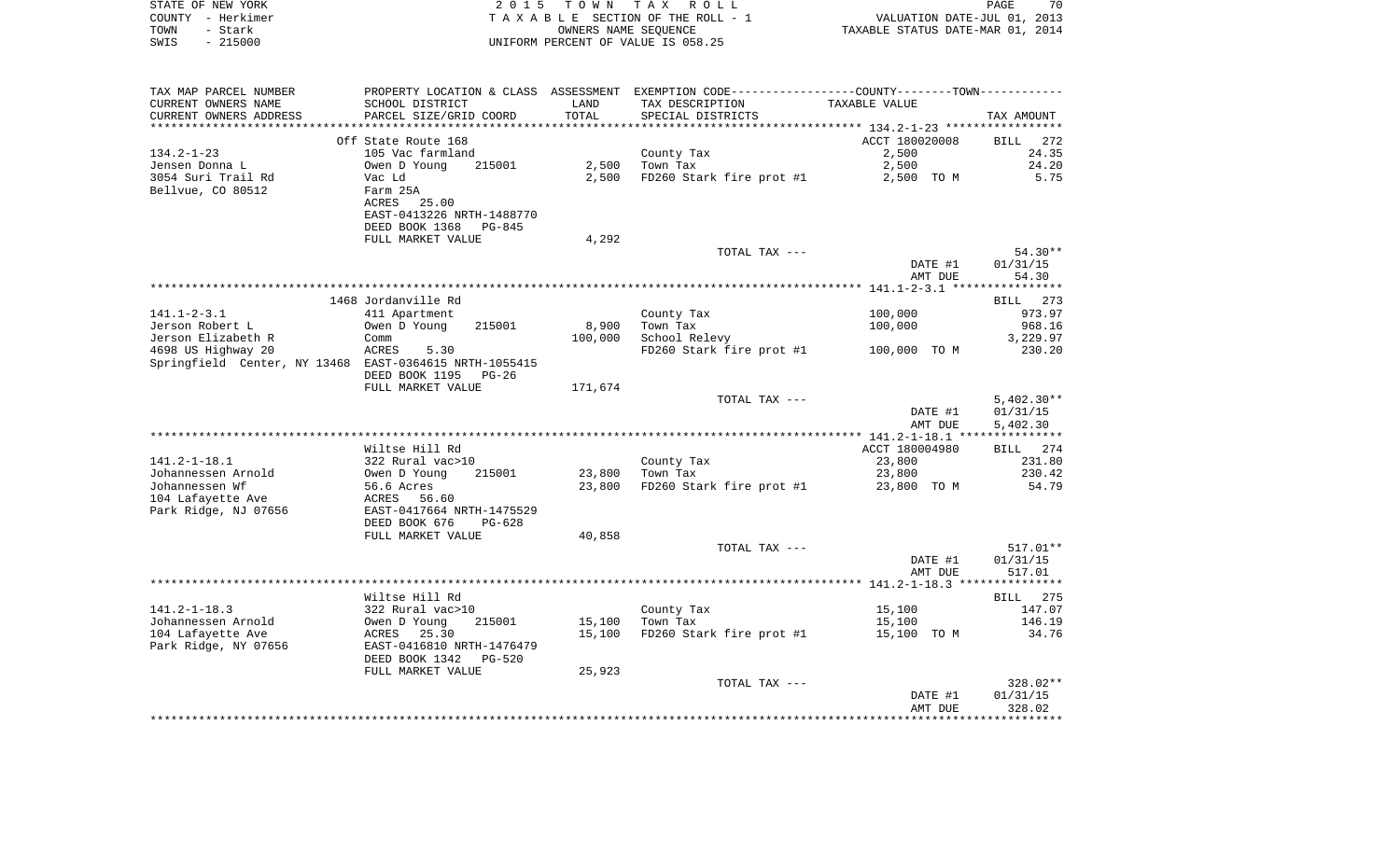| STATE OF NEW YORK |           | 2015 TOWN TAX ROLL                 | 71<br><b>PAGE</b>                |
|-------------------|-----------|------------------------------------|----------------------------------|
| COUNTY - Herkimer |           | TAXABLE SECTION OF THE ROLL - 1    | VALUATION DATE-JUL 01, 2013      |
| TOWN              | - Stark   | OWNERS NAME SEOUENCE               | TAXABLE STATUS DATE-MAR 01, 2014 |
| SWIS              | $-215000$ | UNIFORM PERCENT OF VALUE IS 058.25 |                                  |

|                                     |                                                                                               |         |                                      | DATE #1                      | 01/31/15           |
|-------------------------------------|-----------------------------------------------------------------------------------------------|---------|--------------------------------------|------------------------------|--------------------|
| UNDER AGDIST LAW TIL 2018           |                                                                                               |         | TOTAL TAX ---                        |                              | $250.27**$         |
| MAY BE SUBJECT TO PAYMENT           |                                                                                               |         |                                      |                              |                    |
|                                     | FULL MARKET VALUE                                                                             | 9,099   | 667 EX                               |                              |                    |
| Mohawk, NY 13407                    | DEED BOOK 844<br>PG-417                                                                       |         | FD260 Stark fire prot #1             | 4,633 TO M                   | 10.66              |
| 1097 Aney Hill Rd                   | EAST-0386663 NRTH-1499382                                                                     |         | School Relevy                        |                              | 149.64             |
| Johnson Vicky L                     | ACRES 15.10                                                                                   | 5,300   | Town Tax                             | 4,633                        | 44.85              |
| Johnson Walter F                    | Owen D Young<br>215001                                                                        |         | 5,300 County Tax                     | 4,633                        | 45.12              |
| $127.4 - 1 - 35$                    | Aney Hill Rd<br>105 Vac farmland                                                              |         | AG MKTS L 41720                      | ACCT 180000090<br>667<br>667 | BILL<br>278        |
|                                     |                                                                                               |         |                                      |                              |                    |
|                                     |                                                                                               |         |                                      | AMT DUE                      | 9,206.59           |
|                                     |                                                                                               |         |                                      | DATE #1                      | 01/31/15           |
|                                     |                                                                                               |         | TOTAL TAX ---                        |                              | $9,206.59**$       |
| UNDER AGDIST LAW TIL 2018           |                                                                                               |         |                                      |                              |                    |
| MAY BE SUBJECT TO PAYMENT           | FULL MARKET VALUE                                                                             | 294,764 |                                      |                              |                    |
|                                     | DEED BOOK 844<br>PG-417                                                                       |         | 1,280 EX                             |                              |                    |
| Mohawk, NY 13407                    | EAST-0385556 NRTH-1500133                                                                     |         | FD260 Stark fire prot #1             | 170,420 TO M                 | 392.30             |
| 1097 Aney Hill Rd                   | ACRES 119.00                                                                                  |         | School Relevy                        |                              | 5,504.51           |
| Johnson Vicky L                     | F                                                                                             | 171,700 | Town Tax                             | 170,420                      | 1,649.94           |
| $127.4 - 1 - 3$<br>Johnson Walter F | 120 Field crops<br>Owen D Young<br>215001                                                     |         | AG MKTS L 41720<br>39,300 County Tax | 1,280<br>1,280<br>170,420    | 1,659.84           |
|                                     | Aney Hill Rd                                                                                  |         |                                      | ACCT 180012700               | 277<br>BILL        |
|                                     |                                                                                               |         |                                      |                              |                    |
|                                     |                                                                                               |         |                                      | AMT DUE                      | 4,618.96           |
|                                     |                                                                                               |         |                                      | DATE #1                      | 01/31/15           |
|                                     |                                                                                               |         | TOTAL TAX ---                        |                              | $4,618.96**$       |
|                                     | FULL MARKET VALUE                                                                             | 146,781 |                                      |                              |                    |
|                                     | DEED BOOK 844<br>$PG-417$                                                                     |         |                                      |                              |                    |
| Mohawk, NY 13407                    | EAST-0385290 NRTH-1500019                                                                     |         |                                      |                              |                    |
| 1097 Aney Hill Rd                   | FRNT 210.00 DPTH 201.00                                                                       |         | FD260 Stark fire prot #1 85,500 TO M |                              | 196.82             |
| Johnson Vicky L                     | $R1 \t1/4$                                                                                    | 85,500  | School Relevy                        |                              | 2,761.62           |
| Johnson Walter F                    | Owen D Young<br>215001                                                                        | 6,000   | Town Tax                             | 85,500                       | 827.78             |
| $127.4 - 1 - 2$                     | 1097 Aney Hill Rd<br>210 1 Family Res                                                         |         | County Tax                           | 85,500                       | BILL 276<br>832.74 |
|                                     |                                                                                               |         |                                      | ACCT 180000210               |                    |
| CURRENT OWNERS ADDRESS              | PARCEL SIZE/GRID COORD                                                                        | TOTAL   | SPECIAL DISTRICTS                    |                              | TAX AMOUNT         |
| CURRENT OWNERS NAME                 | SCHOOL DISTRICT                                                                               | LAND    | TAX DESCRIPTION                      | TAXABLE VALUE                |                    |
| TAX MAP PARCEL NUMBER               | PROPERTY LOCATION & CLASS ASSESSMENT EXEMPTION CODE---------------COUNTY-------TOWN---------- |         |                                      |                              |                    |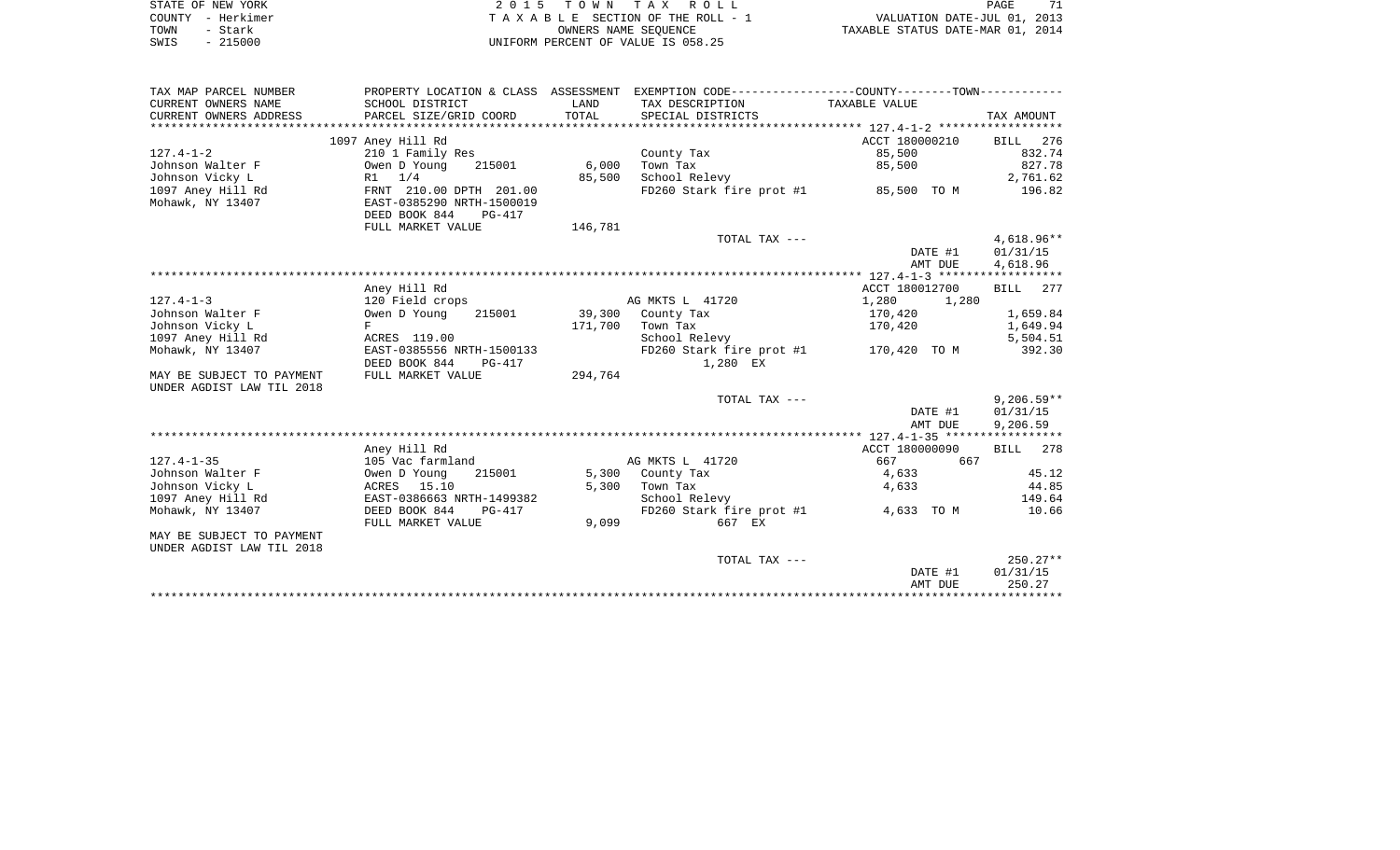|      | STATE OF NEW YORK | 2015 TOWN TAX ROLL                 | 72<br>PAGE                       |
|------|-------------------|------------------------------------|----------------------------------|
|      | COUNTY - Herkimer | TAXABLE SECTION OF THE ROLL - 1    | VALUATION DATE-JUL 01, 2013      |
| TOWN | - Stark           | OWNERS NAME SEOUENCE               | TAXABLE STATUS DATE-MAR 01, 2014 |
| SWIS | - 215000          | UNIFORM PERCENT OF VALUE IS 058.25 |                                  |

| TAX MAP PARCEL NUMBER     |                           |        | PROPERTY LOCATION & CLASS ASSESSMENT EXEMPTION CODE----------------COUNTY--------TOWN---------- |                                         |             |
|---------------------------|---------------------------|--------|-------------------------------------------------------------------------------------------------|-----------------------------------------|-------------|
| CURRENT OWNERS NAME       | SCHOOL DISTRICT           | LAND   | TAX DESCRIPTION                                                                                 | TAXABLE VALUE                           |             |
| CURRENT OWNERS ADDRESS    | PARCEL SIZE/GRID COORD    | TOTAL  | SPECIAL DISTRICTS                                                                               |                                         | TAX AMOUNT  |
|                           |                           |        |                                                                                                 | *************** 127.4-1-38 ************ |             |
|                           | Aney Hill Rd              |        |                                                                                                 | ACCT 180014510                          | BILL<br>279 |
| $127.4 - 1 - 38$          | 105 Vac farmland          |        | AG MKTS L 41720                                                                                 | 4,565<br>4,565                          |             |
| Johnson Walter F          | Owen D Young<br>215001    | 20,300 | County Tax                                                                                      | 15,735                                  | 153.25      |
| Johnson Vicky L           | Farm                      | 20,300 | Town Tax                                                                                        | 15,735                                  | 152.34      |
| 1097 Aney Hill Rd         | ACRES<br>75.20            |        | School Relevy                                                                                   |                                         | 508.23      |
| Mohawk, NY 13407          | EAST-0388528 NRTH-1499062 |        | FD260 Stark fire prot #1                                                                        | 15,735 TO M                             | 36.22       |
|                           | DEED BOOK 844<br>$PG-417$ |        | 4,565 EX                                                                                        |                                         |             |
| MAY BE SUBJECT TO PAYMENT | FULL MARKET VALUE         | 34,850 |                                                                                                 |                                         |             |
| UNDER AGDIST LAW TIL 2018 |                           |        |                                                                                                 |                                         |             |
|                           |                           |        | TOTAL TAX ---                                                                                   |                                         | 850.04**    |
|                           |                           |        |                                                                                                 | DATE #1                                 | 01/31/15    |
|                           |                           |        |                                                                                                 | AMT DUE                                 | 850.04      |
|                           |                           |        |                                                                                                 |                                         |             |
|                           | off Aney Hill Rd          |        |                                                                                                 |                                         | BILL 280    |
| $127.4 - 1 - 57$          | 105 Vac farmland          |        | County Tax                                                                                      | 6,000                                   | 58.44       |
| Johnson Walter F          | Owen D Young<br>215001    | 6,000  | Town Tax                                                                                        | 6,000                                   | 58.09       |
| Johnson Vicky L           | ACRES 23.20               | 6,000  | School Relevy                                                                                   |                                         | 193.80      |
| 1097 Aney Hill Rd         | EAST-0385307 NRTH-1497141 |        |                                                                                                 |                                         |             |
| Mohawk, NY 13407          | FULL MARKET VALUE         | 10,300 |                                                                                                 |                                         |             |
|                           |                           |        | TOTAL TAX ---                                                                                   |                                         | $310.33**$  |
|                           |                           |        |                                                                                                 | DATE #1                                 | 01/31/15    |
|                           |                           |        |                                                                                                 | AMT DUE                                 | 310.33      |
|                           |                           |        |                                                                                                 |                                         |             |
|                           | Aney Hill Rd              |        |                                                                                                 | ACCT 180001770                          | BILL<br>281 |
| $133.2 - 1 - 1$           | 105 Vac farmland          |        | AG MKTS L 41720                                                                                 | 705<br>705                              |             |
| Johnson Walter F          | 215001<br>Owen D Young    | 28,600 | County Tax                                                                                      | 27,895                                  | 271.69      |
| Johnson Vicky L           | ACRES 107.00              | 28,600 | Town Tax                                                                                        | 27,895                                  | 270.07      |
| 1097 Aney Hill Rd         | EAST-0389113 NRTH-1496753 |        | School Relevy                                                                                   |                                         | 901.00      |
| Mohawk, NY 13407          | DEED BOOK 844<br>PG-417   |        | FD260 Stark fire prot #1                                                                        | 27,895 TO M                             | 64.21       |
|                           |                           |        |                                                                                                 |                                         |             |
|                           | FULL MARKET VALUE         | 49,099 | 705 EX                                                                                          |                                         |             |
| MAY BE SUBJECT TO PAYMENT |                           |        |                                                                                                 |                                         |             |
| UNDER AGDIST LAW TIL 2018 |                           |        |                                                                                                 |                                         |             |
|                           |                           |        | TOTAL TAX ---                                                                                   |                                         | 1,506.97**  |
|                           |                           |        |                                                                                                 | DATE #1                                 | 01/31/15    |
|                           |                           |        |                                                                                                 | AMT DUE                                 | 1,506.97    |
|                           |                           |        |                                                                                                 |                                         |             |
|                           | Off Vickerson Rd          |        |                                                                                                 | ACCT 180004680                          | BILL 282    |
| $141.4 - 1 - 12$          | 323 Vacant rural          |        | County Tax                                                                                      | 2,000                                   | 19.48       |
| Jones Allan C             | Owen D Young<br>215001    | 2,000  | Town Tax                                                                                        | 2,000                                   | 19.36       |
| 6986 State Highway 5      | Hale Dingman              | 2,000  | FD260 Stark fire prot #1                                                                        | 2,000 TO M                              | 4.60        |
| Fort Plain, NY 13339      | Cfl 14 A.                 |        |                                                                                                 |                                         |             |
|                           | 19.50<br>ACRES            |        |                                                                                                 |                                         |             |
|                           | EAST-0420617 NRTH-1469604 |        |                                                                                                 |                                         |             |
|                           | DEED BOOK 712<br>$PG-74$  |        |                                                                                                 |                                         |             |
|                           | FULL MARKET VALUE         | 3,433  |                                                                                                 |                                         |             |
|                           |                           |        | TOTAL TAX ---                                                                                   |                                         | $43.44**$   |
|                           |                           |        |                                                                                                 | DATE #1                                 | 01/31/15    |
|                           |                           |        |                                                                                                 | AMT DUE                                 | 43.44       |
|                           |                           |        |                                                                                                 |                                         |             |
|                           |                           |        |                                                                                                 |                                         |             |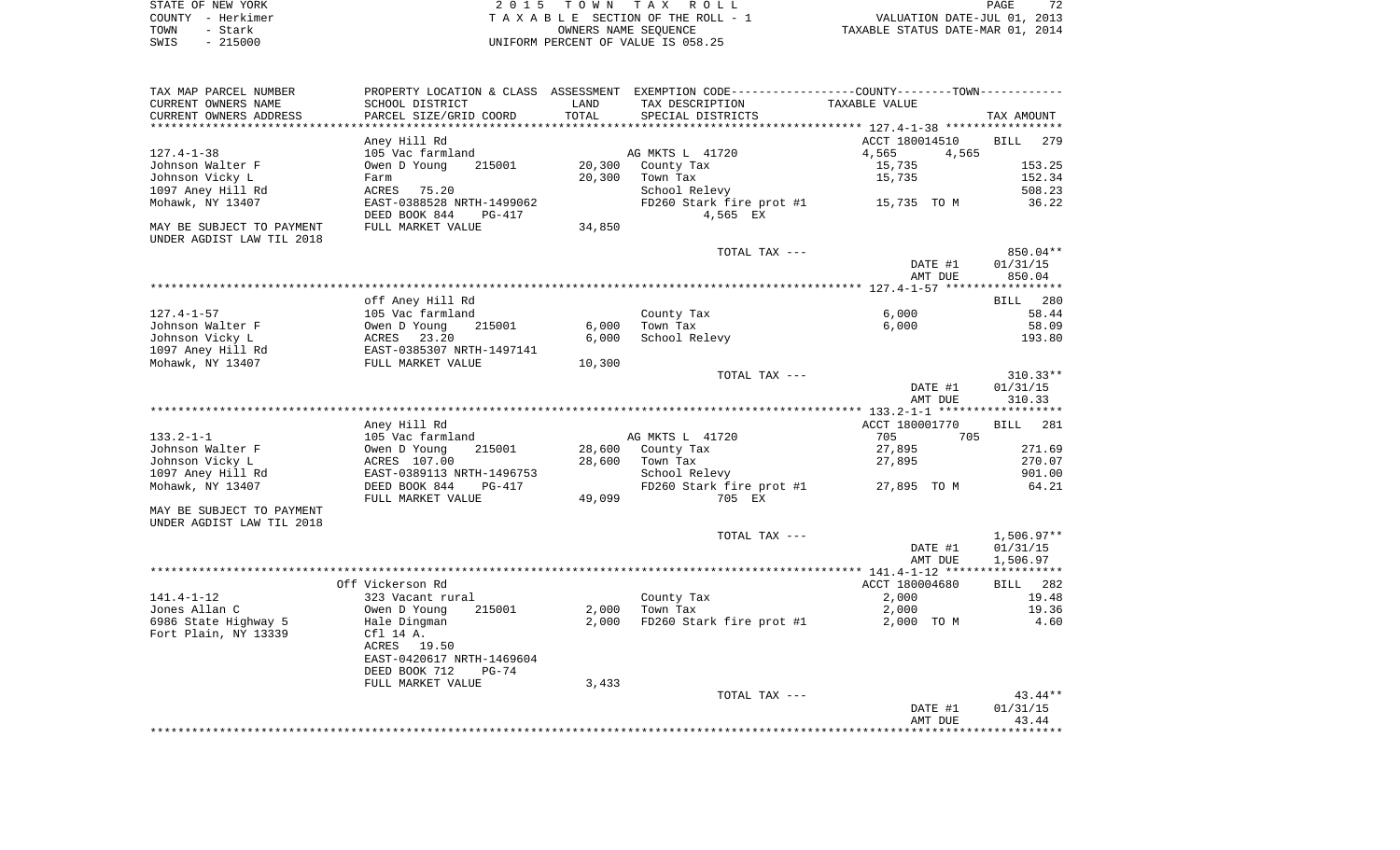|      | STATE OF NEW YORK      | 2015 TOWN TAX ROLL                                                                             |                                 |                                  | PAGE                        | 73 |
|------|------------------------|------------------------------------------------------------------------------------------------|---------------------------------|----------------------------------|-----------------------------|----|
|      | COUNTY - Herkimer      |                                                                                                | TAXABLE SECTION OF THE ROLL - 1 |                                  | VALUATION DATE-JUL 01, 2013 |    |
| TOWN | - Stark                |                                                                                                | OWNERS NAME SEOUENCE            | TAXABLE STATUS DATE-MAR 01, 2014 |                             |    |
| SWIS | $-215000$              | UNIFORM PERCENT OF VALUE IS 058.25                                                             |                                 |                                  |                             |    |
|      |                        |                                                                                                |                                 |                                  |                             |    |
|      |                        |                                                                                                |                                 |                                  |                             |    |
|      |                        |                                                                                                |                                 |                                  |                             |    |
|      | TAX MAP PARCEL NIIMBER | PROPERTY LOCATION & CLASS ASSESSMENT EXEMPTION CODE----------------COUNTY-------TOWN---------- |                                 |                                  |                             |    |

| TAX MAP PARCEL NUMBER                      | PROPERTY LOCATION & CLASS ASSESSMENT EXEMPTION CODE----------------COUNTY-------TOWN---------- |         |                                      |                |              |
|--------------------------------------------|------------------------------------------------------------------------------------------------|---------|--------------------------------------|----------------|--------------|
| CURRENT OWNERS NAME                        | SCHOOL DISTRICT                                                                                | LAND    | TAX DESCRIPTION                      | TAXABLE VALUE  |              |
| CURRENT OWNERS ADDRESS                     | PARCEL SIZE/GRID COORD                                                                         | TOTAL   | SPECIAL DISTRICTS                    |                | TAX AMOUNT   |
|                                            |                                                                                                |         |                                      |                |              |
|                                            | 233 Wiltse Hill Rd                                                                             |         |                                      | ACCT 180020018 | BILL 283     |
| $141.2 - 1 - 22$                           | 210 1 Family Res                                                                               |         | County Tax                           | 50,000         | 486.98       |
| Jones Ellen                                | Owen D Young<br>215001                                                                         | 7,800   | Town Tax                             | 50,000         | 484.08       |
| 233 Wiltse Hill Rd                         | R1                                                                                             | 50,000  | FD260 Stark fire prot #1             | 50,000 TO M    | 115.10       |
| Jordanville, NY 13361                      | ACRES<br>3.70                                                                                  |         |                                      |                |              |
|                                            | EAST-0416063 NRTH-1472721                                                                      |         |                                      |                |              |
|                                            | DEED BOOK 1403<br>$PG-5$                                                                       |         |                                      |                |              |
|                                            | FULL MARKET VALUE                                                                              | 85,837  |                                      |                |              |
|                                            |                                                                                                |         | TOTAL TAX ---                        |                | $1,086.16**$ |
|                                            |                                                                                                |         |                                      | DATE #1        | 01/31/15     |
|                                            |                                                                                                |         |                                      | AMT DUE        | 1,086.16     |
|                                            | Off Vickerson Rd                                                                               |         |                                      | ACCT 180004800 | BILL 284     |
| $141.4 - 1 - 9$                            | 323 Vacant rural                                                                               |         | County Tax                           | 2,100          | 20.45        |
| Jones Ellen C                              | Owen D Young<br>215001                                                                         | 2,100   | Town Tax                             | 2,100          | 20.33        |
| 233 Wiltsie Hill Rd                        | Glen Gray                                                                                      | 2,100   | FD260 Stark fire prot #1             | 2,100 TO M     | 4.83         |
| Jordanville, NY 13361                      | ACRES 20.30                                                                                    |         |                                      |                |              |
|                                            | EAST-0420913 NRTH-1469216                                                                      |         |                                      |                |              |
|                                            | DEED BOOK 1403<br>$PG-16$                                                                      |         |                                      |                |              |
|                                            | FULL MARKET VALUE                                                                              | 3,605   |                                      |                |              |
|                                            |                                                                                                |         | TOTAL TAX ---                        |                | 45.61**      |
|                                            |                                                                                                |         |                                      | DATE #1        | 01/31/15     |
|                                            |                                                                                                |         |                                      | AMT DUE        | 45.61        |
|                                            |                                                                                                |         |                                      |                |              |
|                                            | 190 Jordan Rd                                                                                  |         |                                      | ACCT 180020028 | BILL 285     |
| $141.2 - 1 - 9.12$                         | 210 1 Family Res                                                                               |         | County Tax                           | 59,100         | 575.62       |
| Jordan Richard                             | Owen D Young 215001                                                                            | 8,200   | Town Tax                             | 59,100         | 572.18       |
| 190 Jordan Rd                              | FRNT 200.00 DPTH                                                                               | 59,100  | FD260 Stark fire prot #1 59,100 TO M |                | 136.05       |
| Fort Plain, NY 13339                       | ACRES<br>2.50                                                                                  |         |                                      |                |              |
|                                            | EAST-0380650 NRTH-1054430                                                                      |         |                                      |                |              |
|                                            | DEED BOOK 00654 PG-00352                                                                       |         |                                      |                |              |
|                                            | FULL MARKET VALUE                                                                              | 101,459 |                                      |                |              |
|                                            |                                                                                                |         | TOTAL TAX ---                        |                | $1,283.85**$ |
|                                            |                                                                                                |         |                                      | DATE #1        | 01/31/15     |
|                                            |                                                                                                |         |                                      | AMT DUE        | 1,283.85     |
|                                            |                                                                                                |         |                                      |                |              |
|                                            | 629 Wagner Hill Rd                                                                             |         |                                      | ACCT 187147    | BILL 286     |
| $134.4 - 1 - 17$                           | 210 1 Family Res                                                                               |         | County Tax                           | 49,200         | 479.19       |
| Jordan Romeyn N                            | Owen D Young<br>215001                                                                         | 4,500   | Town Tax                             | 49,200         | 476.34       |
| Jordan Susan                               | R1                                                                                             | 49,200  | FD260 Stark fire prot #1             | 49,200 TO M    | 113.26       |
| 292 Jordan Rd                              | FRNT 86.00 DPTH 130.00                                                                         |         |                                      |                |              |
| Fort Plain, NY 13339                       | EAST-0418304 NRTH-1488188                                                                      |         |                                      |                |              |
|                                            | DEED BOOK 1538<br>PG-763                                                                       |         |                                      |                |              |
| PRIOR OWNER ON 3/01/2014 FULL MARKET VALUE |                                                                                                | 84,464  |                                      |                |              |
| Jordan Romeyn                              |                                                                                                |         |                                      |                |              |
|                                            |                                                                                                |         | TOTAL TAX ---                        |                | $1,068.79**$ |
|                                            |                                                                                                |         |                                      | DATE #1        | 01/31/15     |
|                                            |                                                                                                |         |                                      | AMT DUE        | 1,068.79     |
|                                            |                                                                                                |         |                                      |                |              |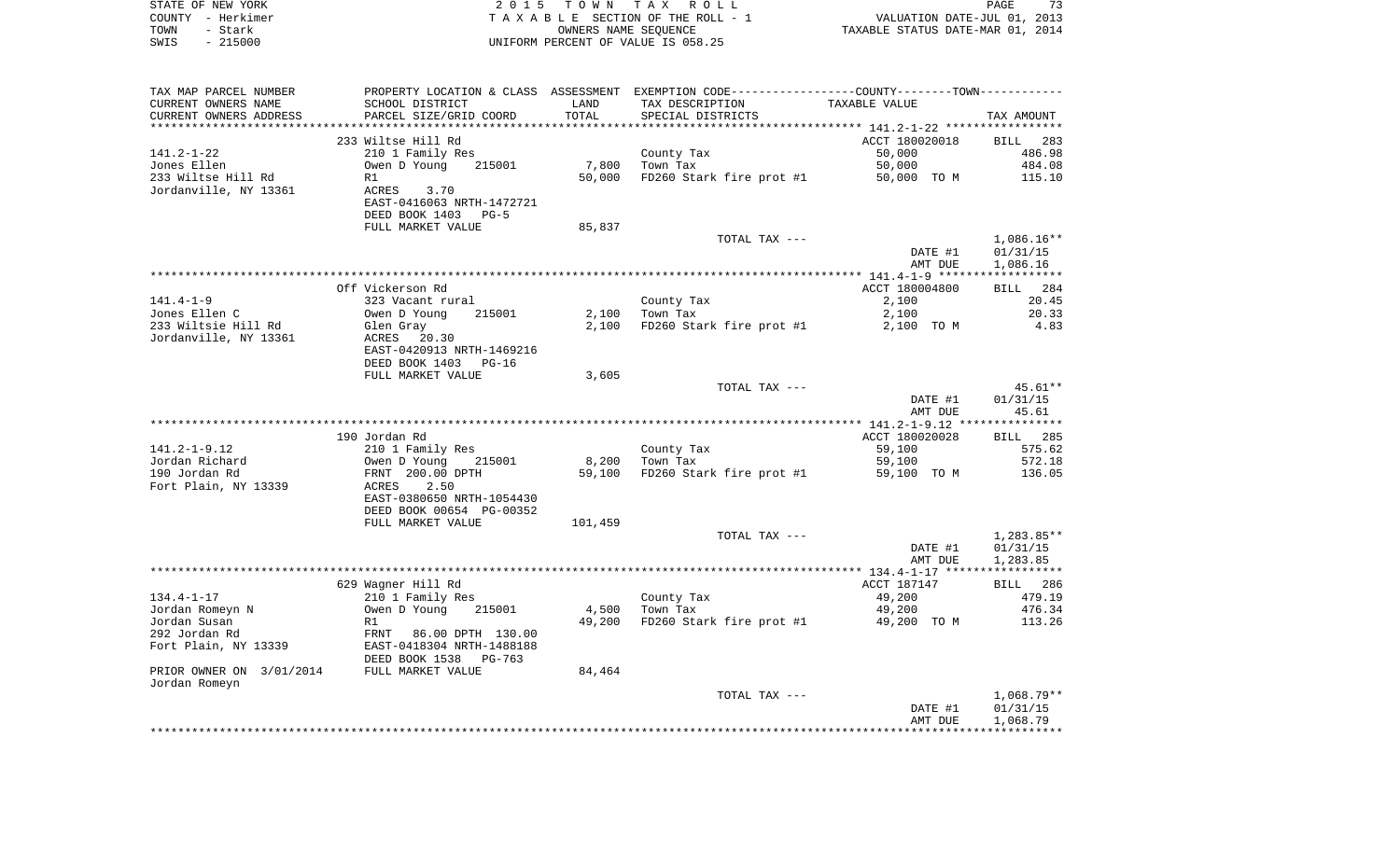STATE OF NEW YORK **EXECUTE:** TO W N TAX ROLL PAGE 74 COUNTY - Herkimer T A X A B L E SECTION OF THE ROLL - 1 VALUATION DATE-JUL 01, 2013 TOWN - STARK OUR COLL - 1<br>
TAXABLE STATUS DATE-JUL 01, 2013<br>
OWNERS NAME SEQUENCE TAXABLE STATUS DATE-MAR 01, 2014 SWIS - 215000 UNIFORM PERCENT OF VALUE IS 058.25

| TAX MAP PARCEL NUMBER     |                                                        |         | PROPERTY LOCATION & CLASS ASSESSMENT EXEMPTION CODE---------------COUNTY-------TOWN---------- |                    |                    |
|---------------------------|--------------------------------------------------------|---------|-----------------------------------------------------------------------------------------------|--------------------|--------------------|
| CURRENT OWNERS NAME       | SCHOOL DISTRICT                                        | LAND    | TAX DESCRIPTION                                                                               | TAXABLE VALUE      |                    |
| CURRENT OWNERS ADDRESS    | PARCEL SIZE/GRID COORD                                 | TOTAL   | SPECIAL DISTRICTS                                                                             |                    | TAX AMOUNT         |
| **********************    |                                                        |         |                                                                                               |                    |                    |
|                           | Jordan Rd                                              |         |                                                                                               | ACCT 180005070     | <b>BILL</b><br>287 |
| $141.2 - 1 - 8$           | 120 Field crops                                        |         | AG MKTS L 41720                                                                               | 1,568<br>1,568     |                    |
| Jordan Romeyn N           | Owen D Young<br>215001                                 | 12,100  | County Tax                                                                                    | 10,532             | 102.58             |
| Jordan Susan              | 57<br>Vl l                                             | 12,100  | Town Tax                                                                                      | 10,532             | 101.97             |
| 292 Jordan Rd             | ACRES 41.60                                            |         | FD260 Stark fire prot #1                                                                      | 10,532 TO M        | 24.24              |
| Fort Plain, NY 13339      | EAST-0418913 NRTH-1479797<br>DEED BOOK 742<br>$PG-109$ |         | 1,568 EX                                                                                      |                    |                    |
| MAY BE SUBJECT TO PAYMENT | FULL MARKET VALUE                                      | 20,773  |                                                                                               |                    |                    |
| UNDER AGDIST LAW TIL 2018 |                                                        |         |                                                                                               |                    |                    |
|                           |                                                        |         | TOTAL TAX ---                                                                                 |                    | 228.79**           |
|                           |                                                        |         |                                                                                               | DATE #1            | 01/31/15           |
|                           |                                                        |         |                                                                                               | AMT DUE            | 228.79             |
|                           |                                                        |         |                                                                                               |                    |                    |
|                           | 292 Jordan Rd                                          |         |                                                                                               | ACCT 180005010     | BILL 288           |
| $141.2 - 1 - 9.1$         | 120 Field crops                                        |         | AG MKTS L 41720                                                                               | 1,722<br>1,722     |                    |
| Jordan Romeyn N           | 215001<br>Owen D Young                                 | 67,100  | County Tax                                                                                    | 145,878            | 1,420.80           |
| Jordan Susan              | Farm                                                   | 147,600 | Town Tax                                                                                      | 145,878            | 1,412.33           |
| 292 Jordan Rd             | ACRES 225.30                                           |         | FD260 Stark fire prot #1                                                                      | 145,878 TO M       | 335.80             |
| Fort Plain, NY 13339      | EAST-0418802 NRTH-1477952                              |         | 1,722 EX                                                                                      |                    |                    |
|                           | DEED BOOK 742<br><b>PG-109</b>                         |         |                                                                                               |                    |                    |
| MAY BE SUBJECT TO PAYMENT | FULL MARKET VALUE                                      | 253,391 |                                                                                               |                    |                    |
| UNDER AGDIST LAW TIL 2018 |                                                        |         | TOTAL TAX ---                                                                                 |                    | $3,168.93**$       |
|                           |                                                        |         |                                                                                               | DATE #1            | 01/31/15           |
|                           |                                                        |         |                                                                                               | AMT DUE            | 3,168.93           |
|                           |                                                        |         |                                                                                               |                    |                    |
|                           | 190 Jordan Rd                                          |         |                                                                                               |                    | BILL 289           |
| $141.2 - 1 - 9.3$         | 314 Rural vac<10                                       |         | County Tax                                                                                    | 1,500              | 14.61              |
| Jordan Ronald & Richard   | Owen D Young<br>215001                                 | 1,500   | Town Tax                                                                                      | 1,500              | 14.52              |
| 190 Jordan Rd             | FRNT 200.00 DPTH                                       | 1,500   |                                                                                               |                    |                    |
| Fort Plain, NY 13339      | ACRES<br>2.50                                          |         |                                                                                               |                    |                    |
|                           | EAST-0380880 NRTH-1054430                              |         |                                                                                               |                    |                    |
|                           | FULL MARKET VALUE                                      | 2,575   |                                                                                               |                    |                    |
|                           |                                                        |         | TOTAL TAX ---                                                                                 |                    | $29.13**$          |
|                           |                                                        |         |                                                                                               | DATE #1            | 01/31/15           |
|                           |                                                        |         |                                                                                               | AMT DUE            | 29.13              |
|                           |                                                        |         |                                                                                               |                    |                    |
|                           | 189 Bush Rd                                            |         |                                                                                               |                    | BILL 290           |
| $133.2 - 4 - 4$           | 270 Mfg housing                                        |         | County Tax                                                                                    | 68,200             | 664.25             |
| Kamp James A              | Owen D Young<br>215001                                 | 9,900   | Town Tax                                                                                      | 68,200             | 660.29             |
| Kamp Charlene             | Trailer                                                | 68,200  | FD260 Stark fire prot #1                                                                      | 68,200 TO M        | 156.99             |
| 189 Bush Rd               | ACRES<br>8.00                                          |         |                                                                                               |                    |                    |
| Jordanville, NY 13361     | EAST-0356810 NRTH-1067410                              |         |                                                                                               |                    |                    |
|                           | DEED BOOK 946<br><b>PG-225</b>                         |         |                                                                                               |                    |                    |
|                           | FULL MARKET VALUE                                      | 117,082 |                                                                                               |                    |                    |
|                           |                                                        |         | TOTAL TAX ---                                                                                 |                    | $1,481.53**$       |
|                           |                                                        |         |                                                                                               | DATE #1<br>AMT DUE | 01/31/15           |
|                           |                                                        |         |                                                                                               |                    | 1,481.53           |
|                           |                                                        |         |                                                                                               |                    |                    |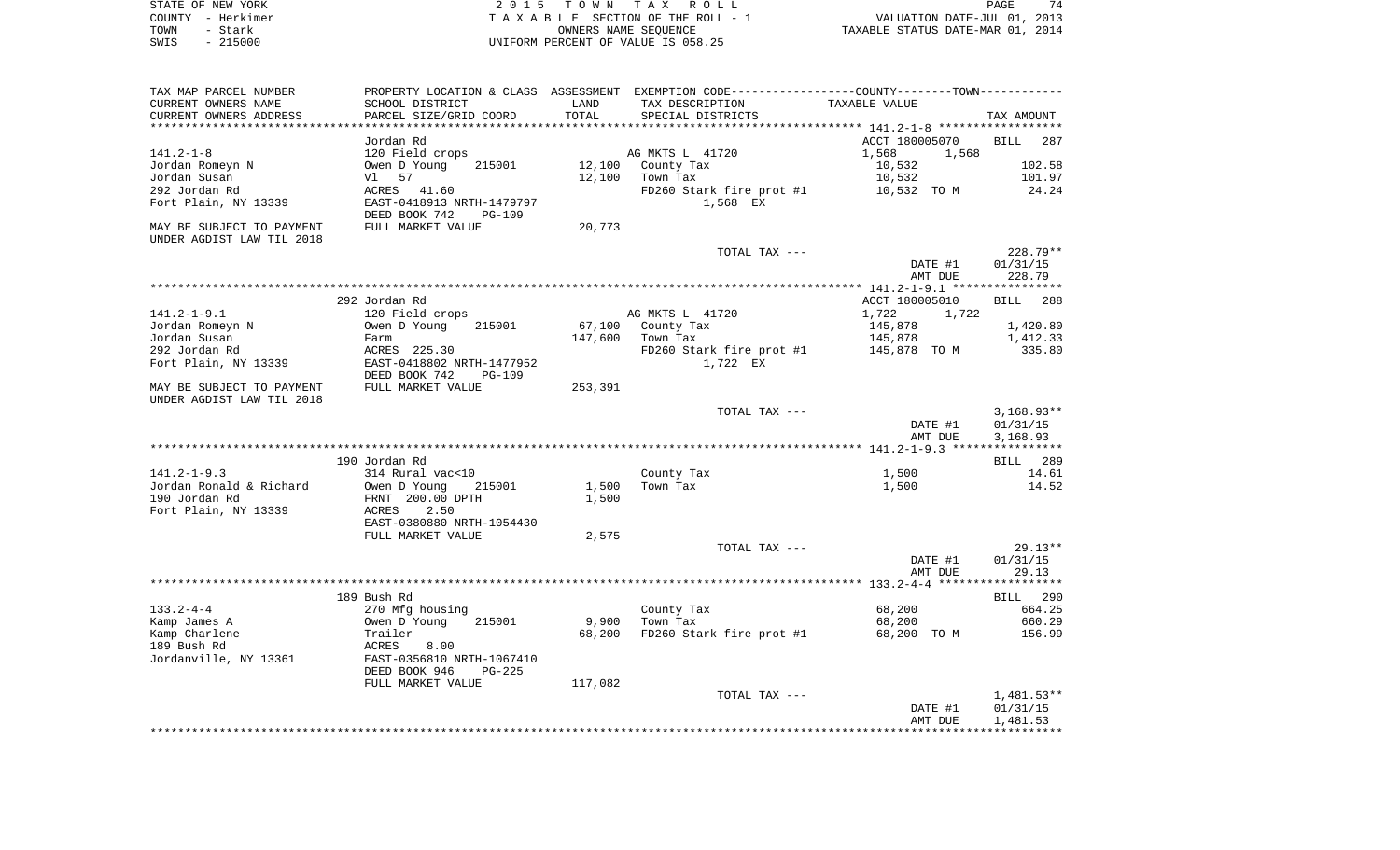|      | STATE OF NEW YORK | 2015 TOWN TAX ROLL                    | 75<br>PAGE                       |
|------|-------------------|---------------------------------------|----------------------------------|
|      | COUNTY - Herkimer | T A X A B L E SECTION OF THE ROLL - 1 | VALUATION DATE-JUL 01, 2013      |
| TOWN | - Stark           | OWNERS NAME SEOUENCE                  | TAXABLE STATUS DATE-MAR 01, 2014 |
| SWIS | $-215000$         | UNIFORM PERCENT OF VALUE IS 058.25    |                                  |

| TAX MAP PARCEL NUMBER    |                                 |         | PROPERTY LOCATION & CLASS ASSESSMENT EXEMPTION CODE---------------COUNTY-------TOWN---------- |                    |                         |
|--------------------------|---------------------------------|---------|-----------------------------------------------------------------------------------------------|--------------------|-------------------------|
| CURRENT OWNERS NAME      | SCHOOL DISTRICT                 | LAND    | TAX DESCRIPTION                                                                               | TAXABLE VALUE      |                         |
| CURRENT OWNERS ADDRESS   | PARCEL SIZE/GRID COORD          | TOTAL   | SPECIAL DISTRICTS                                                                             |                    | TAX AMOUNT              |
| **********************   |                                 |         |                                                                                               |                    |                         |
|                          | 111 Fiery Hill Rd               |         |                                                                                               | ACCT 180010140     | <b>BILL</b><br>291      |
| $134.1 - 1 - 30$         | 312 Vac w/imprv                 |         | County Tax                                                                                    | 1,200              | 11.69                   |
| Kamp James R             | 215001<br>Owen D Young          | 200     | Town Tax                                                                                      | 1,200              | 11.62                   |
| 3152 St. Rte. 80         | Hiram Ward                      | 1,200   | School Relevy                                                                                 |                    | 38.76                   |
| Fort Plain, NY 13339     | V12                             |         | FD260 Stark fire prot #1                                                                      | 1,200 TO M         | 2.76                    |
|                          | FRNT 100.00 DPTH 100.00         |         |                                                                                               |                    |                         |
|                          | EAST-0410176 NRTH-1494517       |         |                                                                                               |                    |                         |
|                          | DEED BOOK 919<br>$PG-61$        |         |                                                                                               |                    |                         |
|                          | FULL MARKET VALUE               | 2,060   | TOTAL TAX ---                                                                                 |                    | 64.83**                 |
|                          |                                 |         |                                                                                               | DATE #1            | 01/31/15                |
|                          |                                 |         |                                                                                               | AMT DUE            | 64.83                   |
|                          |                                 |         |                                                                                               |                    | ***********             |
|                          | 3152 State Route 80             |         |                                                                                               | ACCT 180003960     | 292<br>BILL             |
| $134.4 - 1 - 13$         | 210 1 Family Res                |         | County Tax                                                                                    | 34,200             | 333.10                  |
| Kamp James R             | Owen D Young<br>215001          | 4,500   | Town Tax                                                                                      | 34,200             | 331.11                  |
| Kamp Stacey A            | 1/2<br>R1                       | 34,200  | School Relevy                                                                                 |                    | 546.94                  |
| 3152 St. Rt. 80          | FRNT 113.00 DPTH 130.00         |         | FD260 Stark fire prot #1                                                                      | 34,200 TO M        | 78.73                   |
| Fort Plain, NY 13339     | EAST-0417887 NRTH-1488088       |         |                                                                                               |                    |                         |
|                          | DEED BOOK 1198<br><b>PG-820</b> |         |                                                                                               |                    |                         |
|                          | FULL MARKET VALUE               | 58,712  |                                                                                               |                    |                         |
|                          |                                 |         | TOTAL TAX ---                                                                                 |                    | 1,289.88**              |
|                          |                                 |         |                                                                                               | DATE #1<br>AMT DUE | 01/31/15<br>1,289.88    |
|                          |                                 |         |                                                                                               |                    | * * * * * * * * * * * * |
|                          | 1098 Wiltse Hill Rd             |         |                                                                                               | ACCT 180011820     | 293<br>BILL             |
| $141.1 - 1 - 5$          | 210 1 Family Res                |         | County Tax                                                                                    | 115,000            | 1,120.06                |
| Kelly Martin & Norma     | Owen D Young<br>215001          | 7,800   | Town Tax                                                                                      | 115,000            | 1,113.38                |
| Kelly Paul A             | Life Use                        | 115,000 | FD260 Stark fire prot #1                                                                      | 115,000 TO M       | 264.72                  |
| PO Box 146               | R1                              |         | WD300 Stark Water District                                                                    | 115,000 TO M       | 179.58                  |
| VanHornesville, NY 13475 | FRNT 365.00 DPTH 300.00         |         |                                                                                               |                    |                         |
|                          | ACRES<br>3.70                   |         |                                                                                               |                    |                         |
|                          | EAST-0405012 NRTH-1479979       |         |                                                                                               |                    |                         |
|                          | DEED BOOK 1110<br>$PG-378$      |         |                                                                                               |                    |                         |
|                          | FULL MARKET VALUE               | 197,425 |                                                                                               |                    |                         |
|                          |                                 |         | TOTAL TAX ---                                                                                 |                    | $2,677.74**$            |
|                          |                                 |         |                                                                                               | DATE #1<br>AMT DUE | 01/31/15<br>2,677.74    |
|                          |                                 |         |                                                                                               |                    | ***********             |
|                          | Jordanville Rd                  |         |                                                                                               | ACCT 180011790     | 294<br>BILL             |
| $134.4 - 1 - 65$         | 321 Abandoned ag                |         | County Tax                                                                                    | 7,700              | 75.00                   |
| Kelly Springs LLC        | Owen D Young<br>215001          | 7,700   | Town Tax                                                                                      | 7,700              | 74.55                   |
| Young Constance          | Tilyan Farm                     | 7,700   | FD260 Stark fire prot #1                                                                      | 7,700 TO M         | 17.73                   |
| 6339 Pinehaven Rd        | Vl                              |         |                                                                                               |                    |                         |
| Oakland, CA 94611        | ACRES<br>76.60                  |         |                                                                                               |                    |                         |
|                          | EAST-0409873 NRTH-1481408       |         |                                                                                               |                    |                         |
|                          | DEED BOOK 1382<br><b>PG-219</b> |         |                                                                                               |                    |                         |
|                          | FULL MARKET VALUE               | 13,219  |                                                                                               |                    |                         |
|                          |                                 |         | TOTAL TAX ---                                                                                 |                    | 167.28**                |
|                          |                                 |         |                                                                                               | DATE #1            | 01/31/15                |
|                          |                                 |         |                                                                                               | AMT DUE            | 167.28<br>**********    |
|                          |                                 |         |                                                                                               |                    |                         |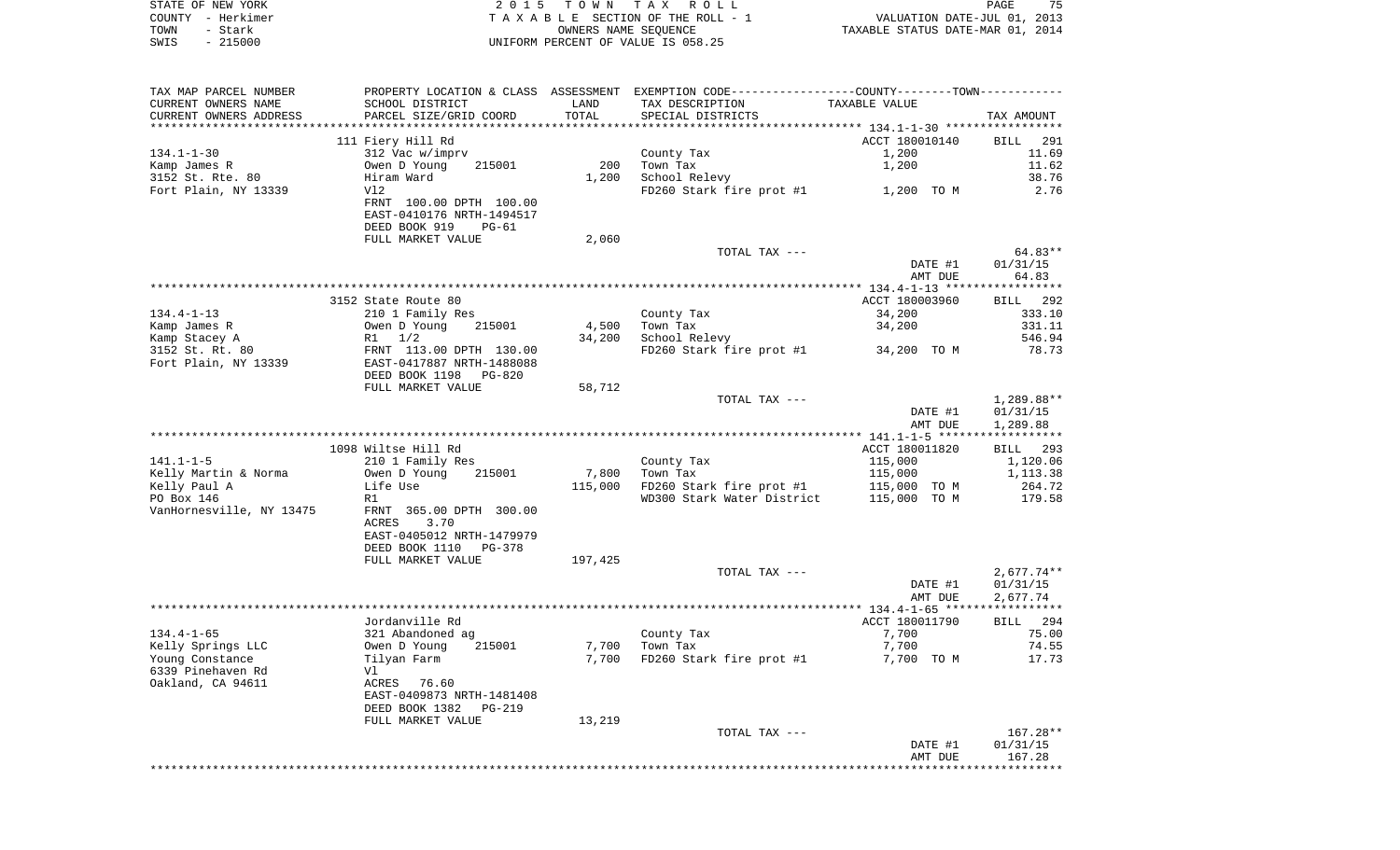| STATE OF NEW YORK                                         | 2 0 1 5                                   |                      | TOWN TAX ROLL                                                                                 |                                                                 | PAGE<br>76   |
|-----------------------------------------------------------|-------------------------------------------|----------------------|-----------------------------------------------------------------------------------------------|-----------------------------------------------------------------|--------------|
| COUNTY - Herkimer<br>TOWN<br>- Stark<br>SWIS<br>$-215000$ |                                           | OWNERS NAME SEOUENCE | TAXABLE SECTION OF THE ROLL - 1<br>UNIFORM PERCENT OF VALUE IS 058.25                         | VALUATION DATE-JUL 01, 2013<br>TAXABLE STATUS DATE-MAR 01, 2014 |              |
|                                                           |                                           |                      |                                                                                               |                                                                 |              |
| TAX MAP PARCEL NUMBER                                     |                                           |                      | PROPERTY LOCATION & CLASS ASSESSMENT EXEMPTION CODE---------------COUNTY-------TOWN---------- |                                                                 |              |
| CURRENT OWNERS NAME<br>CURRENT OWNERS ADDRESS             | SCHOOL DISTRICT<br>PARCEL SIZE/GRID COORD | LAND<br>TOTAL        | TAX DESCRIPTION<br>SPECIAL DISTRICTS                                                          | TAXABLE VALUE                                                   | TAX AMOUNT   |
|                                                           | Wiltse Hill Rd                            |                      |                                                                                               | ACCT 180011730                                                  | BILL 295     |
| 141.1-1-4                                                 | 314 Rural vac<10                          |                      | County Tax                                                                                    | 18,100                                                          | 176.29       |
| Kelly Springs LLC                                         | 215001<br>Owen D Young                    | 18,100               | Town Tax                                                                                      | 18,100                                                          | 175.24       |
| Young Constance                                           | Harrod                                    | 18,100               | FD260 Stark fire prot #1                                                                      | 18,100 TO M                                                     | 41.67        |
| 6339 Pinehaven Rd                                         | Orch                                      |                      | WD300 Stark Water District 18,100 TO M                                                        |                                                                 | 28.26        |
| Oakland, CA 94611                                         | ACRES 40.30<br>EAST-0405960 NRTH-1480206  |                      |                                                                                               |                                                                 |              |
|                                                           | DEED BOOK 1382 PG-219                     |                      |                                                                                               |                                                                 |              |
|                                                           | FULL MARKET VALUE                         | 31,073               |                                                                                               |                                                                 |              |
|                                                           |                                           |                      | TOTAL TAX ---                                                                                 |                                                                 | 421.46**     |
|                                                           |                                           |                      |                                                                                               | DATE #1                                                         | 01/31/15     |
|                                                           |                                           |                      |                                                                                               | AMT DUE                                                         | 421.46       |
|                                                           | Wiltse Hill Rd                            |                      |                                                                                               | ACCT 180011700                                                  | BILL 296     |
| 141.1–1–9                                                 | 210 1 Family Res                          |                      | County Tax                                                                                    | 67,500                                                          | 657.43       |
| Kelly Springs LLC                                         | 215001<br>Owen D Young                    | 5,700                | Town Tax                                                                                      | 67,500                                                          | 653.51       |
| Young Constance                                           | New House                                 | 67,500               | FD260 Stark fire prot #1                                                                      | 67,500 TO M                                                     | 155.38       |
| 6339 Pinehaven Rd                                         | R1 1                                      |                      |                                                                                               |                                                                 |              |
| Oakland, CA 94611                                         | FRNT 250.00 DPTH 160.00                   |                      |                                                                                               |                                                                 |              |
|                                                           | EAST-0406276 NRTH-1479209                 |                      |                                                                                               |                                                                 |              |
|                                                           | DEED BOOK 1382 PG-219                     |                      |                                                                                               |                                                                 |              |
|                                                           | FULL MARKET VALUE                         | 115,880              | TOTAL TAX ---                                                                                 |                                                                 | $1,466.32**$ |
|                                                           |                                           |                      |                                                                                               | DATE #1                                                         | 01/31/15     |
|                                                           |                                           |                      |                                                                                               | AMT DUE                                                         | 1,466.32     |
|                                                           |                                           |                      |                                                                                               |                                                                 |              |
|                                                           | Wiltse Hill Rd                            |                      |                                                                                               | ACCT 166086                                                     | BILL 297     |
| 141.1–1–10.1                                              | 322 Rural vac>10                          |                      | County Tax                                                                                    | 20,300                                                          | 197.72       |
| Kelly Springs LLC                                         | Owen D Young<br>215001                    | 20,300               | Town Tax                                                                                      | 20,300                                                          | 196.54       |
| Young Constance<br>6339 Pinehaven Rd                      | 10.2 split from<br>Kelly Place            | 20,300               | FD260 Stark fire prot #1 20,300 TO M                                                          |                                                                 | 46.73        |
| Oakland, CA 94611                                         | $_{\rm F}$                                |                      |                                                                                               |                                                                 |              |
|                                                           | FRNT 1360.00 DPTH                         |                      |                                                                                               |                                                                 |              |
|                                                           | 41.00<br>ACRES                            |                      |                                                                                               |                                                                 |              |
|                                                           | EAST-0406979 NRTH-1479802                 |                      |                                                                                               |                                                                 |              |
|                                                           | DEED BOOK 1382<br>PG-219                  |                      |                                                                                               |                                                                 |              |
|                                                           | FULL MARKET VALUE                         | 34,850               |                                                                                               |                                                                 |              |
|                                                           |                                           |                      | TOTAL TAX ---                                                                                 |                                                                 | 440.99**     |

 DATE #1 01/31/15 AMT DUE 440.99 \*\*\*\*\*\*\*\*\*\*\*\*\*\*\*\*\*\*\*\*\*\*\*\*\*\*\*\*\*\*\*\*\*\*\*\*\*\*\*\*\*\*\*\*\*\*\*\*\*\*\*\*\*\*\*\*\*\*\*\*\*\*\*\*\*\*\*\*\*\*\*\*\*\*\*\*\*\*\*\*\*\*\*\*\*\*\*\*\*\*\*\*\*\*\*\*\*\*\*\*\*\*\*\*\*\*\*\*\*\*\*\*\*\*\*\*\*\*\*\*\*\*\*\*\*\*\*\*\*\*\*\*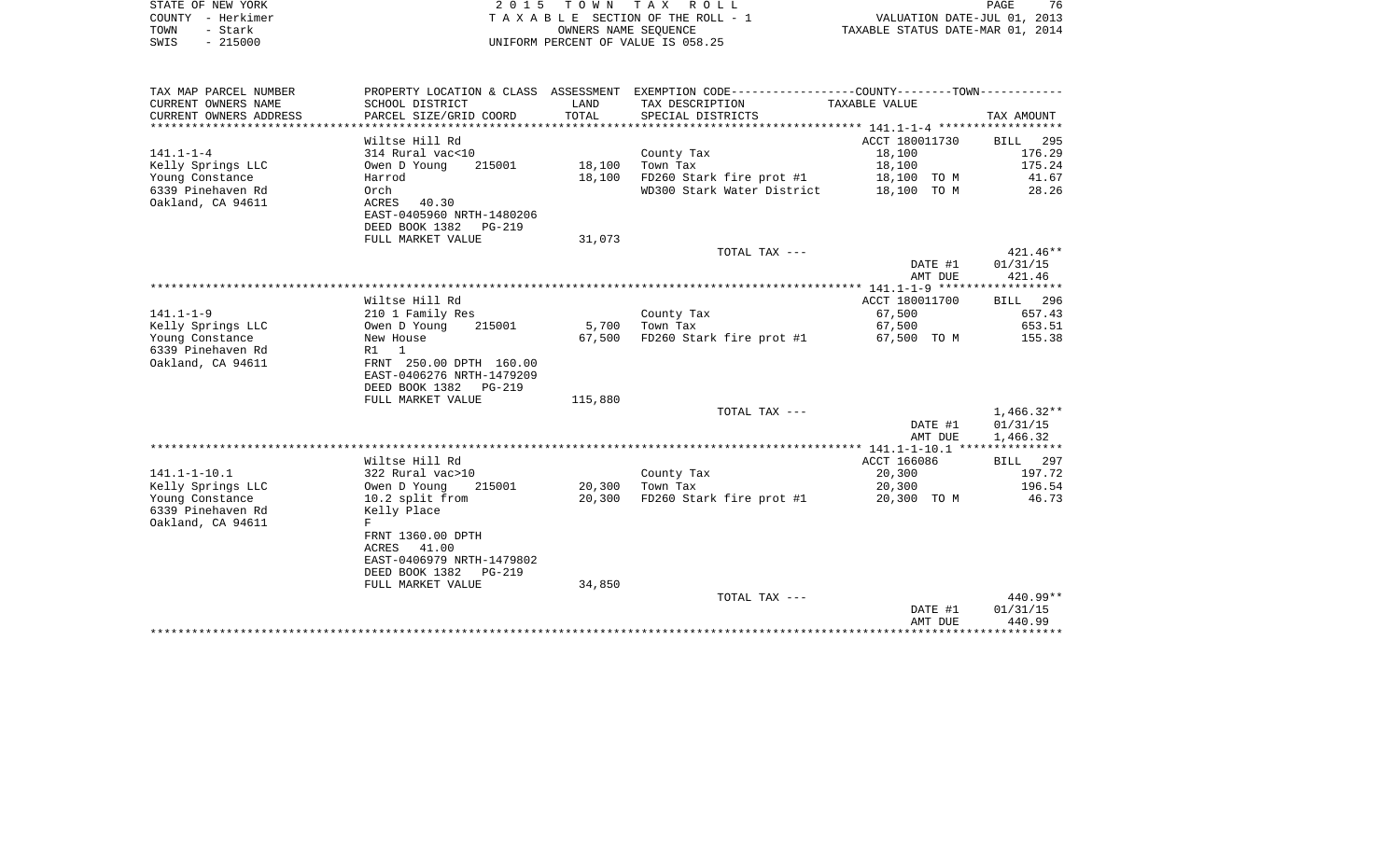|      | STATE OF NEW YORK | 2015 TOWN TAX ROLL                 | 77<br>PAGE                       |
|------|-------------------|------------------------------------|----------------------------------|
|      | COUNTY - Herkimer | TAXABLE SECTION OF THE ROLL - 1    | VALUATION DATE-JUL 01, 2013      |
| TOWN | - Stark           | OWNERS NAME SEOUENCE               | TAXABLE STATUS DATE-MAR 01, 2014 |
| SWIS | - 215000          | UNIFORM PERCENT OF VALUE IS 058.25 |                                  |

| TAX MAP PARCEL NUMBER  |                           |        | PROPERTY LOCATION & CLASS ASSESSMENT EXEMPTION CODE----------------COUNTY--------TOWN---------- |                |            |
|------------------------|---------------------------|--------|-------------------------------------------------------------------------------------------------|----------------|------------|
| CURRENT OWNERS NAME    | SCHOOL DISTRICT           | LAND   | TAX DESCRIPTION                                                                                 | TAXABLE VALUE  |            |
| CURRENT OWNERS ADDRESS | PARCEL SIZE/GRID COORD    | TOTAL  | SPECIAL DISTRICTS                                                                               |                | TAX AMOUNT |
|                        |                           |        |                                                                                                 |                |            |
|                        | Wiltse Hill Rd            |        |                                                                                                 |                | BILL 298   |
| $141.1 - 1 - 22.3$     | 105 Vac farmland          |        | County Tax                                                                                      | 3,300          | 32.14      |
| Kelly Springs LLC      | Owen D Young<br>215001    | 3,000  | Town Tax                                                                                        | 3,300          | 31.95      |
| Young Constance        | FRNT 563.80 DPTH          | 3,300  |                                                                                                 | 3,300 TO M     | 7.60       |
|                        |                           |        | FD260 Stark fire prot #1                                                                        |                |            |
| 6339 Pinehaven Rd      | 8.60<br>ACRES             |        |                                                                                                 |                |            |
| Oakland, CA 94611      | EAST-0406130 NRTH-1478756 |        |                                                                                                 |                |            |
|                        | DEED BOOK 1382<br>PG-219  |        |                                                                                                 |                |            |
|                        | FULL MARKET VALUE         | 5,665  |                                                                                                 |                |            |
|                        |                           |        | TOTAL TAX ---                                                                                   |                | $71.69**$  |
|                        |                           |        |                                                                                                 | DATE #1        | 01/31/15   |
|                        |                           |        |                                                                                                 | AMT DUE        | 71.69      |
|                        |                           |        |                                                                                                 |                |            |
|                        | Wiltse Hill Rd            |        |                                                                                                 |                | BILL 299   |
| $141.1 - 1 - 22.4$     | 322 Rural vac>10          |        | County Tax                                                                                      | 13,800         | 134.41     |
| Kelly Springs LLC      | Owen D Young<br>215001    | 13,800 | Town Tax                                                                                        | 13,800         | 133.61     |
| Young Constance        | FRNT 463.00 DPTH          | 13,800 | FD260 Stark fire prot #1                                                                        | 13,800 TO M    | 31.77      |
| 6339 Pinehaven Rd      | ACRES 21.70               |        |                                                                                                 |                |            |
|                        | EAST-0404874 NRTH-1478636 |        |                                                                                                 |                |            |
| Oakland, CA 94611      |                           |        |                                                                                                 |                |            |
|                        | DEED BOOK 1382<br>PG-219  |        |                                                                                                 |                |            |
|                        | FULL MARKET VALUE         | 23,691 |                                                                                                 |                |            |
|                        |                           |        | TOTAL TAX ---                                                                                   |                | $299.79**$ |
|                        |                           |        |                                                                                                 | DATE #1        | 01/31/15   |
|                        |                           |        |                                                                                                 | AMT DUE        | 299.79     |
|                        |                           |        |                                                                                                 |                |            |
|                        | Cramers Corners Rd        |        |                                                                                                 | ACCT 180010020 | BILL 300   |
| $134.1 - 1 - 32$       | 322 Rural vac>10          |        | County Tax                                                                                      | 13,400         | 130.51     |
| Kendrick Alan          | Owen D Young<br>215001    | 13,400 | Town Tax                                                                                        | 13,400         | 129.73     |
| 26A Abbot Ave Apt 1    | $F$ and $F$<br>25         | 13,400 | FD260 Stark fire prot #1                                                                        | 13,400 TO M    | 30.85      |
| Danbury, CT 06810      | ACRES 27.60               |        |                                                                                                 |                |            |
|                        | EAST-0407184 NRTH-1489747 |        |                                                                                                 |                |            |
|                        | DEED BOOK 1355<br>PG-56   |        |                                                                                                 |                |            |
|                        | FULL MARKET VALUE         |        |                                                                                                 |                |            |
|                        |                           | 23,004 |                                                                                                 |                |            |
|                        |                           |        | TOTAL TAX ---                                                                                   |                | 291.09**   |
|                        |                           |        |                                                                                                 | DATE #1        | 01/31/15   |
|                        |                           |        |                                                                                                 | AMT DUE        | 291.09     |
|                        |                           |        |                                                                                                 |                |            |
|                        | State Route 168           |        |                                                                                                 |                | BILL 301   |
| $134.1 - 1 - 12.4$     | 311 Res vac land          |        | County Tax                                                                                      | 7,100          | 69.15      |
| Kennedy Gary A         | Owen D Young<br>215001    | 7,100  | Town Tax                                                                                        | 7,100          | 68.74      |
| Kennedy Jennifer L     | found in mapping 2002     | 7,100  |                                                                                                 |                |            |
| 3231 State Route 80    | ACRES<br>7.30             |        |                                                                                                 |                |            |
| Fort Plain, NY 13339   | EAST-0406360 NRTH-1495178 |        |                                                                                                 |                |            |
|                        | DEED BOOK 914<br>PG-657   |        |                                                                                                 |                |            |
|                        | FULL MARKET VALUE         | 12,189 |                                                                                                 |                |            |
|                        |                           |        | TOTAL TAX ---                                                                                   |                | 137.89**   |
|                        |                           |        |                                                                                                 |                |            |
|                        |                           |        |                                                                                                 | DATE #1        | 01/31/15   |
|                        |                           |        |                                                                                                 | AMT DUE        | 137.89     |
|                        |                           |        |                                                                                                 |                |            |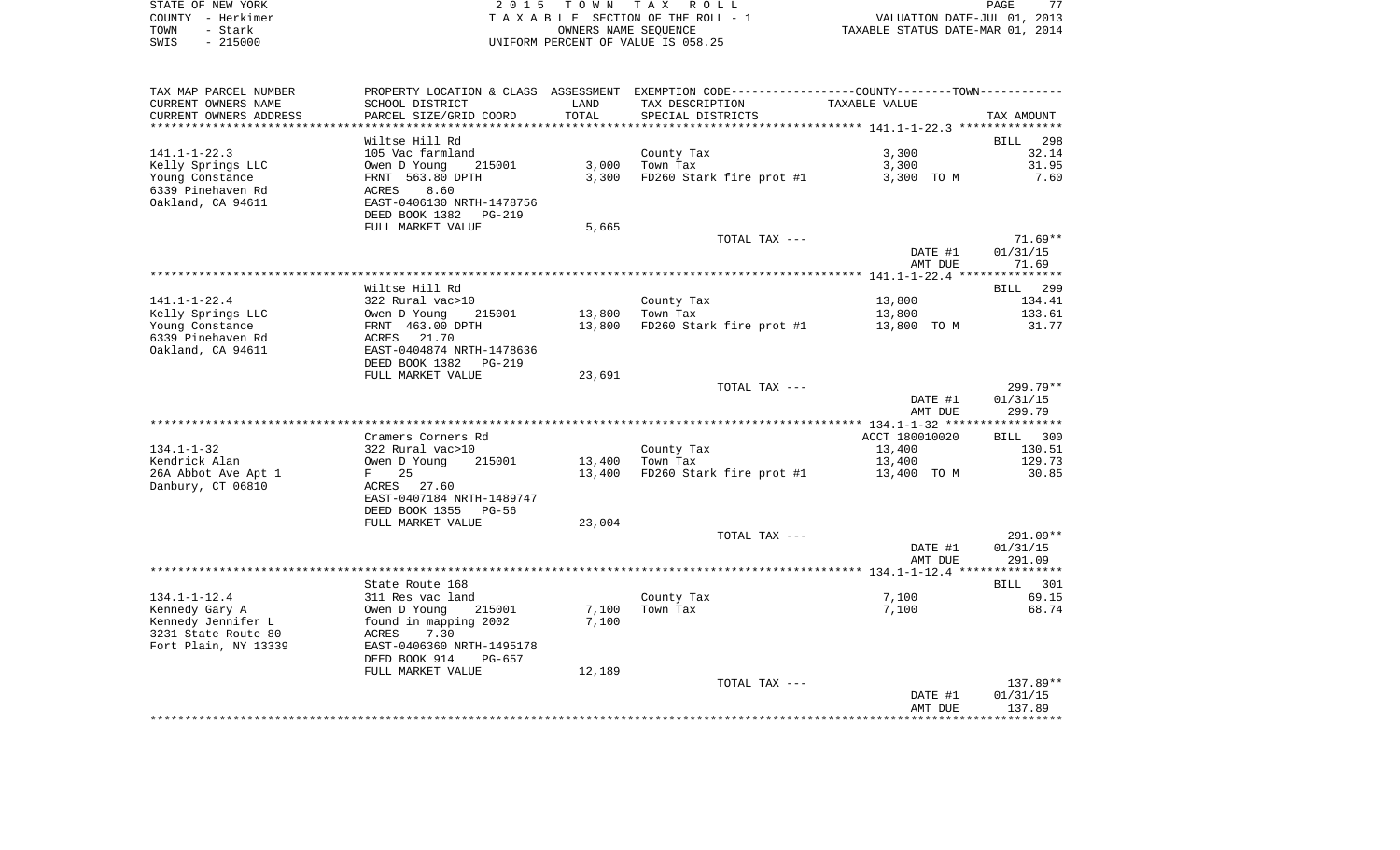| STATE OF NEW YORK | 2015 TOWN TAX ROLL                 | 78<br>PAGE                       |
|-------------------|------------------------------------|----------------------------------|
| COUNTY - Herkimer | TAXABLE SECTION OF THE ROLL - 1    | VALUATION DATE-JUL 01, 2013      |
| TOWN<br>- Stark   | OWNERS NAME SEOUENCE               | TAXABLE STATUS DATE-MAR 01, 2014 |
| $-215000$<br>SWIS | UNIFORM PERCENT OF VALUE IS 058.25 |                                  |

| TAX MAP PARCEL NUMBER     |                           |         |                          | PROPERTY LOCATION & CLASS ASSESSMENT EXEMPTION CODE----------------COUNTY--------TOWN---------- |              |
|---------------------------|---------------------------|---------|--------------------------|-------------------------------------------------------------------------------------------------|--------------|
| CURRENT OWNERS NAME       | SCHOOL DISTRICT           | LAND    | TAX DESCRIPTION          | TAXABLE VALUE                                                                                   |              |
| CURRENT OWNERS ADDRESS    | PARCEL SIZE/GRID COORD    | TOTAL   | SPECIAL DISTRICTS        |                                                                                                 | TAX AMOUNT   |
|                           |                           |         |                          |                                                                                                 |              |
|                           | 3231 State Route 80       |         |                          | ACCT 182466                                                                                     | BILL 302     |
| $134.4 - 1 - 27$          | 210 1 Family Res          |         | County Tax               | 42,000                                                                                          | 409.07       |
| Kennedy Gary A            | Owen D Young<br>215001    | 4,900   | Town Tax                 | 42,000                                                                                          | 406.63       |
| 3231 State Route 80       | R1                        | 42,000  | FD260 Stark fire prot #1 | 42,000 TO M                                                                                     | 96.68        |
| Fort Plain, NY 13339      | FRNT<br>90.00 DPTH 190.00 |         |                          |                                                                                                 |              |
|                           | EAST-0419197 NRTH-1489131 |         |                          |                                                                                                 |              |
|                           | DEED BOOK 1510<br>PG-665  |         |                          |                                                                                                 |              |
|                           | FULL MARKET VALUE         | 72,103  |                          |                                                                                                 |              |
|                           |                           |         | TOTAL TAX ---            |                                                                                                 | $912.38**$   |
|                           |                           |         |                          | DATE #1                                                                                         | 01/31/15     |
|                           |                           |         |                          | AMT DUE                                                                                         | 912.38       |
|                           |                           |         |                          |                                                                                                 |              |
|                           | 3409 State Route 80       |         |                          | ACCT 180012810                                                                                  | BILL 303     |
| $135.1 - 1 - 11$          | 210 1 Family Res          |         | County Tax               | 73,900                                                                                          | 719.76       |
| Kennedy-Mills Kerryanne C | Owen D Young<br>215001    | 8,000   | Town Tax                 | 73,900                                                                                          | 715.47       |
| 3409 State Route 80       | R1                        | 73,900  | School Relevy            |                                                                                                 | 2,386.95     |
| Fort Plain, NY 13339      | ACRES<br>5.20             |         | FD260 Stark fire prot #1 | 73,900 TO M                                                                                     | 170.11       |
|                           | EAST-0422524 NRTH-1490195 |         |                          |                                                                                                 |              |
|                           | DEED BOOK 1093<br>PG-60   |         |                          |                                                                                                 |              |
|                           | FULL MARKET VALUE         | 126,867 |                          |                                                                                                 |              |
|                           |                           |         | TOTAL TAX ---            |                                                                                                 | $3,992.29**$ |
|                           |                           |         |                          | DATE #1                                                                                         | 01/31/15     |
|                           |                           |         |                          | AMT DUE                                                                                         | 3,992.29     |
|                           |                           |         |                          |                                                                                                 |              |
|                           | 467 Lighthall Rd          |         |                          | ACCT 180005610                                                                                  | BILL 304     |
| $134.2 - 1 - 6.1$         | 242 Rurl res&rec          |         | County Tax               | 71,800                                                                                          | 699.31       |
| Kennerknecht Paul E       | 215001<br>Owen D Young    | 20,000  | Town Tax                 | 71,800                                                                                          | 695.14       |
| Kennerknecht Mae Rose     | 163<br>$F$ and            | 71,800  | FD260 Stark fire prot #1 | 71,800 TO M                                                                                     | 165.28       |
| 467 Lighthall Rd          | ACRES 11.80               |         |                          |                                                                                                 |              |
| Fort Plain, NY 13339      | EAST-0414185 NRTH-1494379 |         |                          |                                                                                                 |              |
|                           | DEED BOOK 941<br>PG-610   |         |                          |                                                                                                 |              |
|                           | FULL MARKET VALUE         | 123,262 |                          |                                                                                                 |              |
|                           |                           |         | TOTAL TAX ---            |                                                                                                 | $1,559.73**$ |
|                           |                           |         |                          | DATE #1                                                                                         | 01/31/15     |
|                           |                           |         |                          | AMT DUE                                                                                         | 1,559.73     |
|                           |                           |         |                          |                                                                                                 |              |
|                           | 483 Lighthall Rd          |         |                          |                                                                                                 | BILL<br>305  |
| $134.2 - 1 - 6.2$         | 242 Rurl res&rec          |         | AG MKTS<br>41730         | 1,685<br>1,685                                                                                  |              |
| Kennerknecht Paul M       | Owen D Young<br>215001    | 50,000  | County Tax               | 138,315                                                                                         | 1,347.14     |
| Kennerknecht Marilyn A    | ACRES 139.41              | 140,000 | Town Tax                 | 138,315                                                                                         | 1,339.11     |
| 483 Lighthall Rd          | EAST-0415367 NRTH-1495487 |         |                          |                                                                                                 |              |
| Fort Plain, NY 13339      | DEED BOOK 935<br>PG-656   |         |                          |                                                                                                 |              |
|                           | FULL MARKET VALUE         | 240,343 |                          |                                                                                                 |              |
| MAY BE SUBJECT TO PAYMENT |                           |         |                          |                                                                                                 |              |
| UNDER AGDIST LAW TIL 2021 |                           |         |                          |                                                                                                 |              |
|                           |                           |         | TOTAL TAX ---            |                                                                                                 | $2,686.25**$ |
|                           |                           |         |                          | DATE #1                                                                                         | 01/31/15     |
|                           |                           |         |                          | AMT DUE                                                                                         | 2,686.25     |
|                           |                           |         |                          |                                                                                                 |              |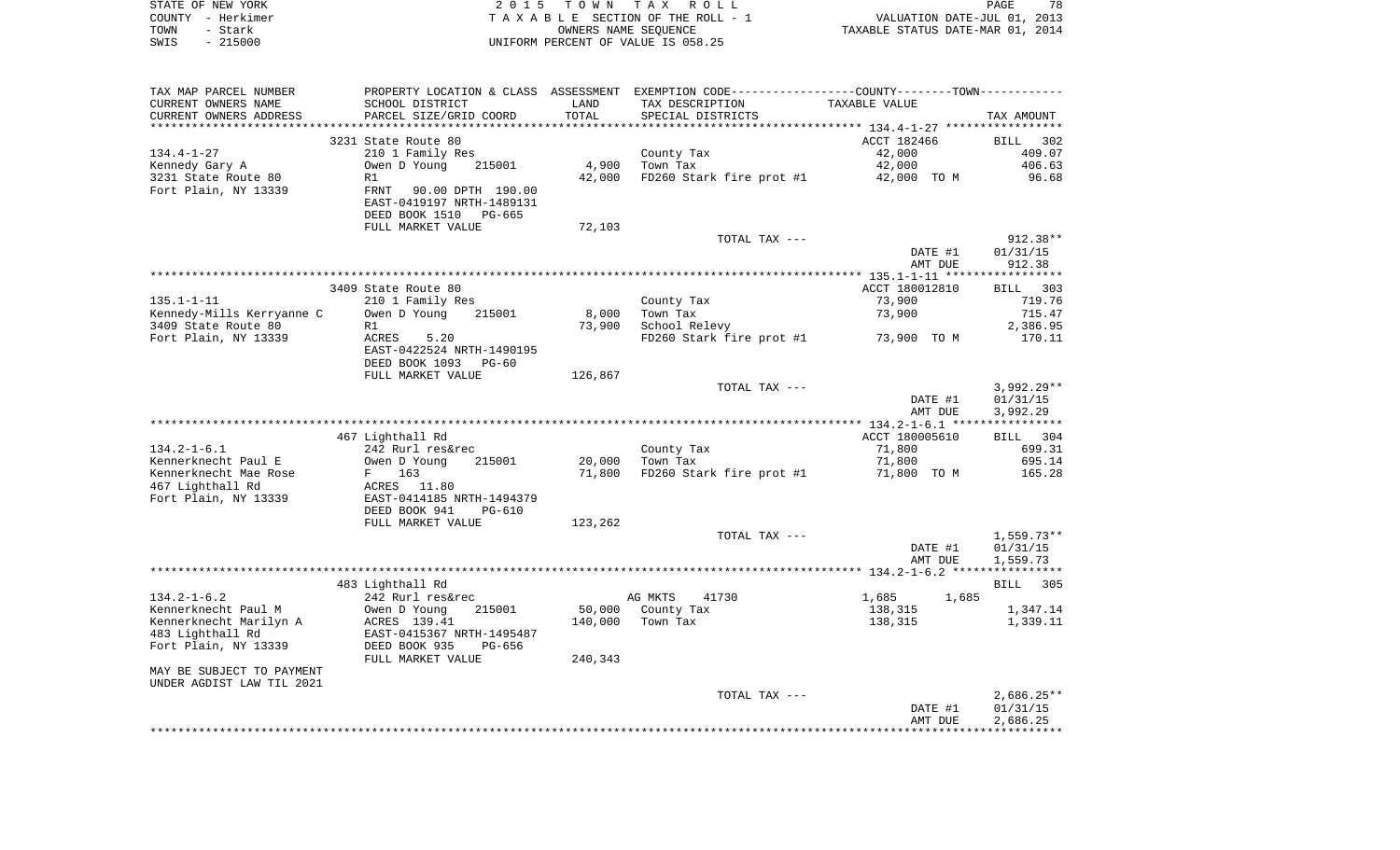|      | STATE OF NEW YORK | 2015 TOWN TAX ROLL                 | 79<br>PAGE                       |
|------|-------------------|------------------------------------|----------------------------------|
|      | COUNTY - Herkimer | TAXABLE SECTION OF THE ROLL - 1    | VALUATION DATE-JUL 01, 2013      |
| TOWN | - Stark           | OWNERS NAME SEOUENCE               | TAXABLE STATUS DATE-MAR 01, 2014 |
| SWIS | - 215000          | UNIFORM PERCENT OF VALUE IS 058.25 |                                  |

| TAX MAP PARCEL NUMBER<br>CURRENT OWNERS NAME | SCHOOL DISTRICT                 | LAND    | PROPERTY LOCATION & CLASS ASSESSMENT EXEMPTION CODE----------------COUNTY--------TOWN----------<br>TAX DESCRIPTION | TAXABLE VALUE  |            |
|----------------------------------------------|---------------------------------|---------|--------------------------------------------------------------------------------------------------------------------|----------------|------------|
| CURRENT OWNERS ADDRESS                       | PARCEL SIZE/GRID COORD          | TOTAL   | SPECIAL DISTRICTS                                                                                                  |                | TAX AMOUNT |
| ***********************                      | ******************************* |         |                                                                                                                    |                |            |
|                                              | Jordanville Rd                  |         |                                                                                                                    |                | BILL 306   |
| $134.3 - 1 - 27.3$                           | 322 Rural vac>10                |         | County Tax                                                                                                         | 16,000         | 155.83     |
| Kerns Susan Lorraine                         | Owen D Young<br>215001          | 16,000  | Town Tax                                                                                                           | 16,000         | 154.91     |
| etal                                         | FRNT 1347.20 DPTH               | 16,000  | FD260 Stark fire prot #1                                                                                           | 16,000 TO M    | 36.83      |
| 32 Pond View Dr                              | ACRES 36.20                     |         |                                                                                                                    |                |            |
| West Milford, NJ 07480                       | EAST-0400637 NRTH-1480656       |         |                                                                                                                    |                |            |
|                                              | DEED BOOK 1413<br>PG-487        |         |                                                                                                                    |                |            |
|                                              | FULL MARKET VALUE               | 27,468  |                                                                                                                    |                |            |
|                                              |                                 |         | TOTAL TAX ---                                                                                                      |                | $347.57**$ |
|                                              |                                 |         |                                                                                                                    | DATE #1        | 01/31/15   |
|                                              |                                 |         |                                                                                                                    | AMT DUE        | 347.57     |
|                                              |                                 |         |                                                                                                                    |                |            |
|                                              | 4150 Jordanville Rd             |         |                                                                                                                    | ACCT 180002340 | BILL 307   |
| 141.1-1-15                                   | 242 Rurl res&rec                |         | County Tax                                                                                                         | 83,500         | 813.26     |
| Kerns Susan Lorraine                         | Owen D Young<br>215001          | 23,600  | Town Tax                                                                                                           | 83,500         | 808.41     |
| etal                                         | R1 24                           | 83,500  | FD260 Stark fire prot #1                                                                                           | 83,500 TO M    | 192.21     |
| 32 Pond View Dr                              | ACRES<br>43.00                  |         |                                                                                                                    |                |            |
| West Milford, NJ 07480                       | EAST-0401076 NRTH-1479389       |         |                                                                                                                    |                |            |
|                                              | DEED BOOK 1413 PG-487           |         |                                                                                                                    |                |            |
|                                              | FULL MARKET VALUE               | 143,348 |                                                                                                                    |                |            |
|                                              |                                 |         | TOTAL TAX ---                                                                                                      |                | 1,813.88** |
|                                              |                                 |         |                                                                                                                    | DATE #1        | 01/31/15   |
|                                              |                                 |         |                                                                                                                    | AMT DUE        | 1,813.88   |
|                                              |                                 |         |                                                                                                                    |                |            |
|                                              | Off Wiltse Hill Rd              |         |                                                                                                                    | ACCT 180013970 | BILL 308   |
| $141.2 - 1 - 12$                             | 105 Vac farmland                |         | County Tax                                                                                                         | 33,300         | 324.33     |
| Kew Clifton E II                             | Owen D Young<br>215001          | 33,300  | Town Tax                                                                                                           | 33,300         | 322.40     |
| 1829 Glendmere Dr                            | Farm 114 Acres                  | 33,300  | FD260 Stark fire prot #1                                                                                           | 33,300 TO M    | 76.66      |
| Vestavia Hills, AL 35216                     | ACRES 111.00                    |         |                                                                                                                    |                |            |
|                                              | EAST-0409970 NRTH-1474716       |         |                                                                                                                    |                |            |
|                                              | DEED BOOK 800<br>$PG-173$       |         |                                                                                                                    |                |            |
|                                              | FULL MARKET VALUE               | 57,167  |                                                                                                                    |                |            |
|                                              |                                 |         | TOTAL TAX ---                                                                                                      |                | $723.39**$ |
|                                              |                                 |         |                                                                                                                    | DATE #1        | 01/31/15   |
|                                              |                                 |         |                                                                                                                    | AMT DUE        | 723.39     |
|                                              |                                 |         |                                                                                                                    |                |            |
|                                              | fiery Hill Rd                   |         |                                                                                                                    |                | BILL 309   |
| $128.4 - 2 - 2.3$                            | 322 Rural vac>10                |         | AG MKTS L 41720                                                                                                    | 3,436<br>3,436 |            |
| King David                                   | 215001<br>Owen D Young          |         | 10,000 County Tax                                                                                                  | 6,564          | 63.93      |
| King Fannie                                  | FRNT 1070.00 DPTH               | 10,000  | Town Tax                                                                                                           | 6,564          | 63.55      |
| 358 Fiery Hill Rd                            | ACRES 30.80                     |         |                                                                                                                    |                |            |
| Fort Plain, NY 13339                         | EAST-0410763 NRTH-1498049       |         |                                                                                                                    |                |            |
|                                              | FULL MARKET VALUE               | 17,167  |                                                                                                                    |                |            |
| MAY BE SUBJECT TO PAYMENT                    |                                 |         |                                                                                                                    |                |            |
| UNDER AGDIST LAW TIL 2018                    |                                 |         |                                                                                                                    |                |            |
|                                              |                                 |         | TOTAL TAX ---                                                                                                      |                | 127.48**   |
|                                              |                                 |         |                                                                                                                    | DATE #1        | 01/31/15   |
|                                              |                                 |         |                                                                                                                    | AMT DUE        | 127.48     |
|                                              |                                 |         |                                                                                                                    |                |            |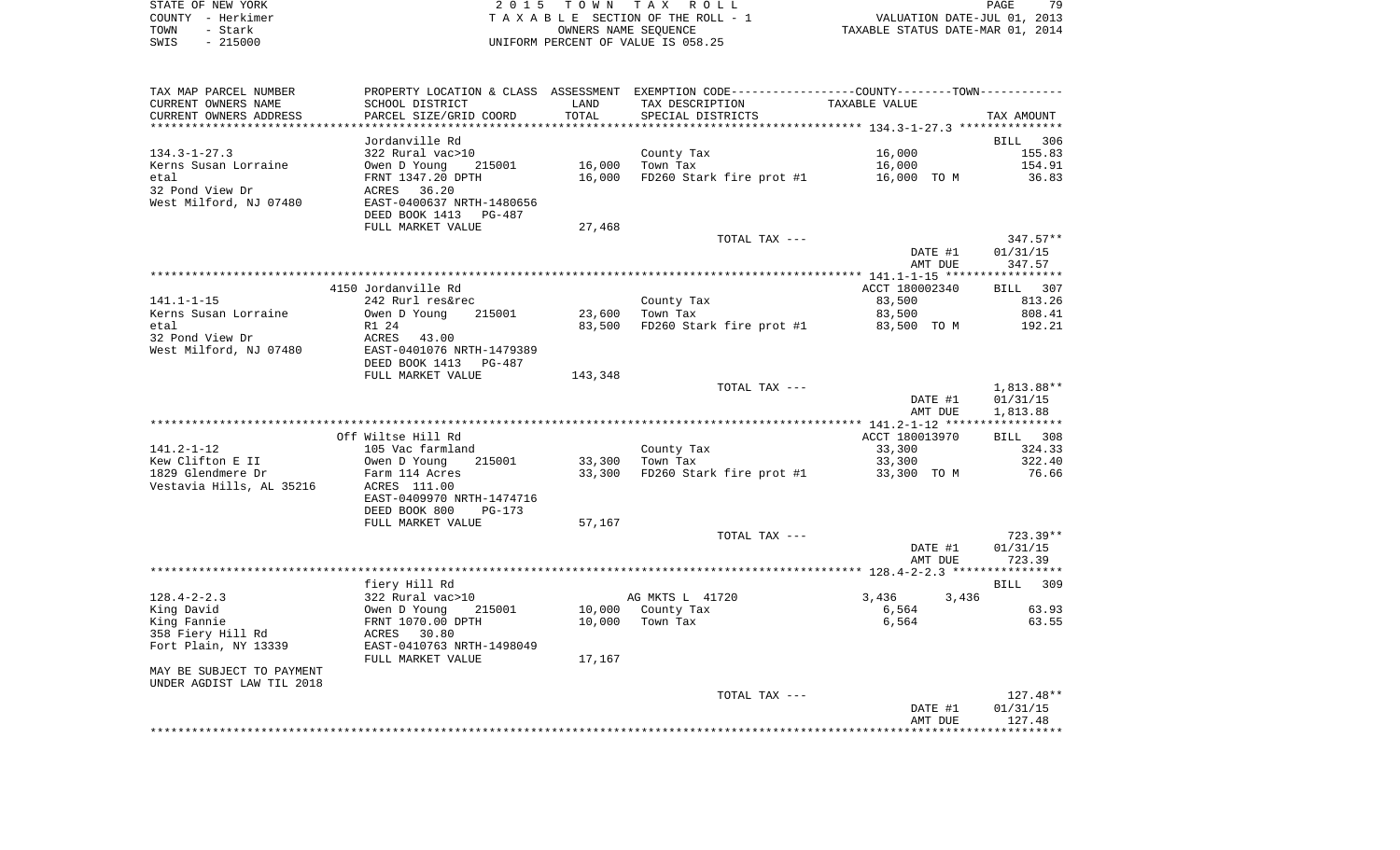|      | STATE OF NEW YORK | 2015 TOWN TAX ROLL                 | PAGE                             | 80 |
|------|-------------------|------------------------------------|----------------------------------|----|
|      | COUNTY - Herkimer | TAXABLE SECTION OF THE ROLL - 1    | VALUATION DATE-JUL 01, 2013      |    |
| TOWN | - Stark           | OWNERS NAME SEOUENCE               | TAXABLE STATUS DATE-MAR 01, 2014 |    |
| SWIS | $-215000$         | UNIFORM PERCENT OF VALUE IS 058.25 |                                  |    |

| TAX MAP PARCEL NUMBER                                  |                                                                                                                                   |         | PROPERTY LOCATION & CLASS ASSESSMENT EXEMPTION CODE---------------COUNTY-------TOWN--------- |                |                          |
|--------------------------------------------------------|-----------------------------------------------------------------------------------------------------------------------------------|---------|----------------------------------------------------------------------------------------------|----------------|--------------------------|
| CURRENT OWNERS NAME                                    | SCHOOL DISTRICT                                                                                                                   | LAND    | TAX DESCRIPTION                                                                              | TAXABLE VALUE  |                          |
| CURRENT OWNERS ADDRESS<br>*********************        | PARCEL SIZE/GRID COORD<br>*************************                                                                               | TOTAL   | SPECIAL DISTRICTS                                                                            |                | TAX AMOUNT               |
|                                                        |                                                                                                                                   |         |                                                                                              |                |                          |
|                                                        | Fiery Hill Rd                                                                                                                     |         |                                                                                              | ACCT 180020023 | <b>BILL</b><br>310       |
| $128.4 - 2 - 1$                                        | 105 Vac farmland                                                                                                                  |         | AG MKTS L 41720                                                                              | 340<br>340     |                          |
| King David M                                           | Owen D Young<br>215001                                                                                                            |         | 1,200 County Tax                                                                             | 860            | 8.38                     |
| King Fannie S                                          | FRNT 408.00 DPTH                                                                                                                  | 1,200   | Town Tax                                                                                     | 860            | 8.33                     |
| 358 Fiery Hill Rd                                      | 3.80<br>ACRES                                                                                                                     |         | FD260 Stark fire prot #1                                                                     | 860 TO M       | 1.98                     |
| Fort Plain, NY 13329                                   | EAST-0410596 NRTH-1498428<br>DEED BOOK 1393 PG-85                                                                                 |         | 340 EX                                                                                       |                |                          |
| MAY BE SUBJECT TO PAYMENT<br>UNDER AGDIST LAW TIL 2018 | FULL MARKET VALUE                                                                                                                 | 2,060   |                                                                                              |                |                          |
|                                                        |                                                                                                                                   |         | TOTAL TAX ---                                                                                |                | 18.69**                  |
|                                                        |                                                                                                                                   |         |                                                                                              | DATE #1        | 01/31/15                 |
|                                                        |                                                                                                                                   |         |                                                                                              | AMT DUE        | 18.69                    |
|                                                        |                                                                                                                                   |         |                                                                                              |                |                          |
|                                                        | 392 Elwood Rd                                                                                                                     |         |                                                                                              | ACCT 180012930 | BILL 311                 |
| $135.3 - 1 - 6$                                        | 242 Rurl res&rec                                                                                                                  |         | AGRIC 10 Y 41700                                                                             | 4,000<br>4,000 |                          |
| King Joel B                                            | Owen D Young<br>ACRES 102.00<br>EAST-0422745 NRTH-1484274<br>DEED BOOK 1275<br>PUIL MONG 1275<br>PUIL MONG 1275<br>PUIL MONG 1275 |         | 36,200 County Tax                                                                            | 139,200        | 1,355.76                 |
| King Anna D                                            |                                                                                                                                   | 143,200 | Town Tax                                                                                     | 139,200        | 1,347.68                 |
| 392 Elwood Rd                                          |                                                                                                                                   |         | FD260 Stark fire prot #1 143,200 TO M                                                        |                | 329.64                   |
| Fort Plain, NY 13339                                   |                                                                                                                                   |         |                                                                                              |                |                          |
|                                                        | FULL MARKET VALUE                                                                                                                 | 245,837 |                                                                                              |                |                          |
|                                                        |                                                                                                                                   |         | TOTAL TAX ---                                                                                | DATE #1        | $3,033.08**$<br>01/31/15 |
|                                                        |                                                                                                                                   |         |                                                                                              | AMT DUE        | 3,033.08                 |
|                                                        | 102A Lighthall Rd                                                                                                                 |         |                                                                                              |                | BILL 312                 |
| $134.2 - 3 - 9$                                        | 210 1 Family Res                                                                                                                  |         | County Tax                                                                                   | 30,000         | 292.19                   |
| King William H Jr                                      | Owen D Young<br>215001                                                                                                            | 8,600   | Town Tax                                                                                     | 30,000         | 290.45                   |
| 102A Lighthall Rd                                      | Trailer                                                                                                                           | 30,000  | FD260 Stark fire prot #1 30,000 TO M                                                         |                | 69.06                    |
| Fort Plain, NY 13339                                   | ACRES<br>4.90                                                                                                                     |         |                                                                                              |                |                          |
|                                                        | EAST-0417865 NRTH-1493820                                                                                                         |         |                                                                                              |                |                          |
|                                                        | DEED BOOK 799<br>PG-406                                                                                                           |         |                                                                                              |                |                          |
|                                                        | FULL MARKET VALUE                                                                                                                 | 51,502  |                                                                                              |                |                          |
|                                                        |                                                                                                                                   |         | TOTAL TAX ---                                                                                |                | 651.70**                 |
|                                                        |                                                                                                                                   |         |                                                                                              | DATE #1        | 01/31/15                 |
|                                                        |                                                                                                                                   |         |                                                                                              | AMT DUE        | 651.70                   |
|                                                        |                                                                                                                                   |         |                                                                                              |                |                          |
|                                                        | 5922 Park Rd                                                                                                                      |         |                                                                                              | ACCT 180010590 | BILL 313                 |
| $141.6 - 1 - 34$                                       | 210 1 Family Res                                                                                                                  |         | VET COM CT 41131                                                                             | 9,000 9,000    |                          |
| Klump Jane Harrad                                      | Owen D Young<br>215001                                                                                                            | 5,100   | County Tax                                                                                   | 51,600         | 502.57                   |
| Klump Ronald A                                         | R1                                                                                                                                | 60,600  | Town Tax                                                                                     | 51,600         | 499.57                   |
| PO Box 7                                               | FRNT 106.20 DPTH 160.00                                                                                                           |         |                                                                                              |                | 139.50                   |
| Van Hornesville, NY 13475                              | ACRES<br>0.27                                                                                                                     |         | FD260 Stark fire prot #1 60,600 TO M<br>WD300 Stark Water District 60,600 TO M               |                | 94.63                    |
|                                                        | EAST-0404431 NRTH-1479709                                                                                                         |         |                                                                                              |                |                          |
|                                                        | DEED BOOK 944<br>$PG-1$                                                                                                           |         |                                                                                              |                |                          |
|                                                        | FULL MARKET VALUE                                                                                                                 | 104,034 |                                                                                              |                |                          |
|                                                        |                                                                                                                                   |         | TOTAL TAX ---                                                                                |                | $1,236.27**$             |
|                                                        |                                                                                                                                   |         |                                                                                              | DATE #1        | 01/31/15                 |
|                                                        |                                                                                                                                   |         |                                                                                              | AMT DUE        | 1,236.27                 |
|                                                        |                                                                                                                                   |         |                                                                                              |                |                          |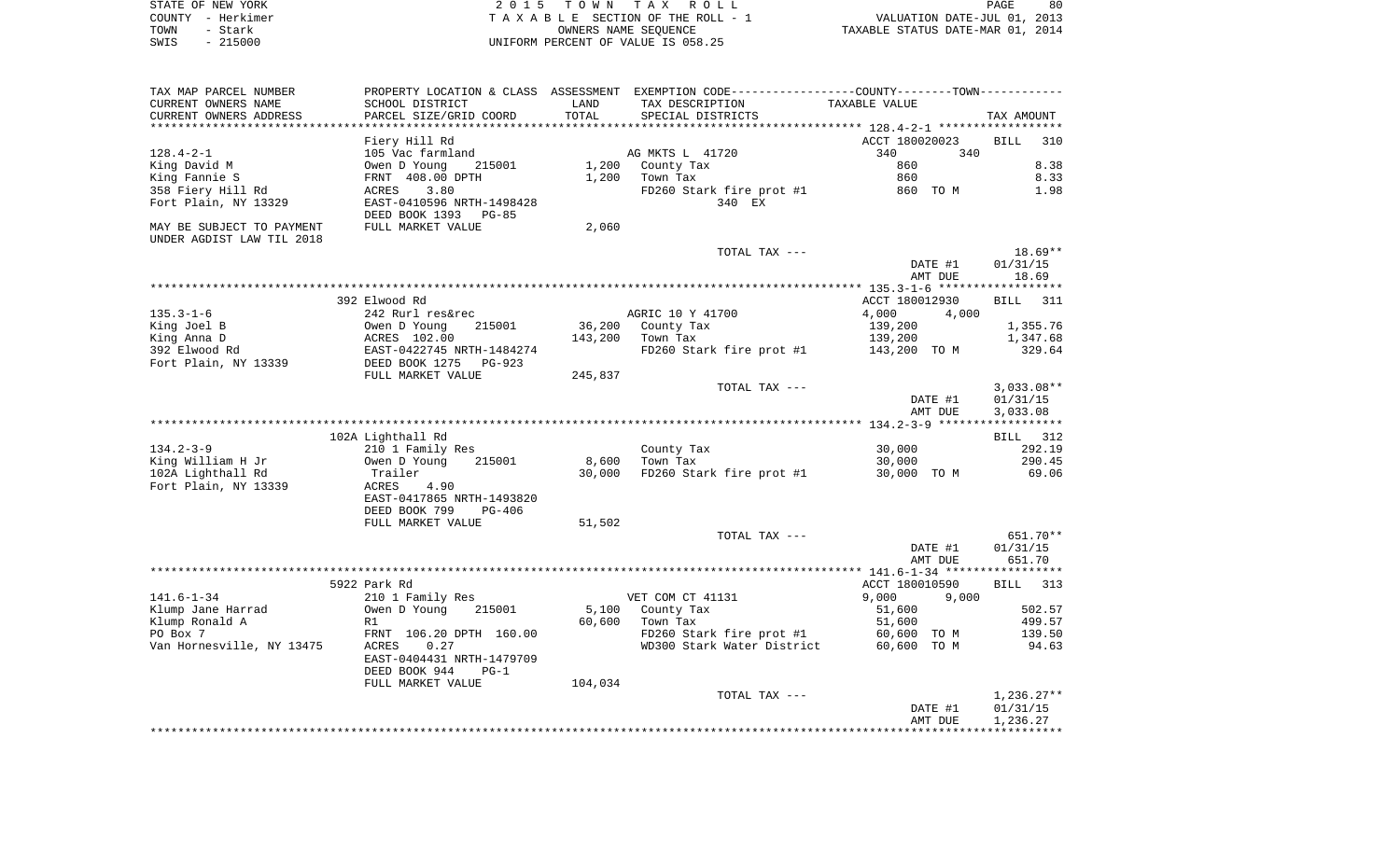| STATE OF NEW YORK | 2015 TOWN TAX ROLL                 | PAGE                             |
|-------------------|------------------------------------|----------------------------------|
| COUNTY - Herkimer | TAXABLE SECTION OF THE ROLL - 1    | VALUATION DATE-JUL 01, 2013      |
| TOWN<br>- Stark   | OWNERS NAME SEOUENCE               | TAXABLE STATUS DATE-MAR 01, 2014 |
| $-215000$<br>SWIS | UNIFORM PERCENT OF VALUE IS 058.25 |                                  |

| TAX MAP PARCEL NUMBER                   |                                                                                                     |         | PROPERTY LOCATION & CLASS ASSESSMENT EXEMPTION CODE---------------COUNTY-------TOWN---------- |                  |                  |
|-----------------------------------------|-----------------------------------------------------------------------------------------------------|---------|-----------------------------------------------------------------------------------------------|------------------|------------------|
| CURRENT OWNERS NAME                     | SCHOOL DISTRICT                                                                                     | LAND    | TAX DESCRIPTION                                                                               | TAXABLE VALUE    |                  |
| CURRENT OWNERS ADDRESS                  | PARCEL SIZE/GRID COORD                                                                              | TOTAL   | SPECIAL DISTRICTS                                                                             |                  | TAX AMOUNT       |
| *********************                   |                                                                                                     |         |                                                                                               |                  |                  |
|                                         | 484 Upper Deck Rd                                                                                   |         |                                                                                               | ACCT 180000362   | BILL<br>314      |
| $127.4 - 1 - 23$                        | 210 1 Family Res                                                                                    |         | VET WAR CT 41121                                                                              | 4,110<br>4,110   |                  |
| Knoupf Larry                            |                                                                                                     |         | 4,700 County Tax                                                                              | 23,290           | 226.84           |
| Knoupf Donna                            | 0wen D Young 215001<br>FRNT 385.00 DPTH 320.00<br>EAST-0390811 NRTH-1499781<br>DEED BOOK 893 PG-160 | 27,400  | Town Tax                                                                                      | 23,290           | 225.48           |
| 484 Upper Deck Rd                       |                                                                                                     |         | FD260 Stark fire prot #1 27,400 TO M                                                          |                  | 63.07            |
| Mohawk, NY 13407                        | FULL MARKET VALUE                                                                                   | 47,039  |                                                                                               |                  |                  |
|                                         |                                                                                                     |         | TOTAL TAX ---                                                                                 |                  | $515.39**$       |
|                                         |                                                                                                     |         |                                                                                               | DATE #1          | 01/31/15         |
|                                         |                                                                                                     |         |                                                                                               | AMT DUE          | 515.39           |
|                                         |                                                                                                     |         |                                                                                               |                  |                  |
|                                         | Travis Rd                                                                                           |         |                                                                                               | ACCT 180010320   | <b>BILL</b> 315  |
| $128.3 - 1 - 19.1$                      | 105 Vac farmland                                                                                    |         | County Tax                                                                                    | 26,500           | 258.10           |
| Koebel Indigo                           | 215001<br>Owen D Young                                                                              | 26,500  | Town Tax                                                                                      | 26,500           | 256.56           |
| 325 W 86th St Apt 11-B                  | F 82.1A                                                                                             | 26,500  | FD260 Stark fire prot #1                                                                      | 26,500 TO M      | 61.00            |
| New York, NY 10024                      | ACRES 82.10                                                                                         |         |                                                                                               |                  |                  |
|                                         | EAST-0398735 NRTH-1497614                                                                           |         |                                                                                               |                  |                  |
| PRIOR OWNER ON 3/01/2014                | DEED BOOK 1233 PG-660                                                                               |         |                                                                                               |                  |                  |
| Koebel Indigo                           | FULL MARKET VALUE                                                                                   | 45,494  |                                                                                               |                  |                  |
|                                         |                                                                                                     |         | TOTAL TAX ---                                                                                 |                  | 575.66**         |
|                                         |                                                                                                     |         |                                                                                               | DATE #1          | 01/31/15         |
|                                         |                                                                                                     |         |                                                                                               | AMT DUE          | 575.66           |
|                                         |                                                                                                     |         |                                                                                               |                  |                  |
|                                         | State Route 168                                                                                     |         |                                                                                               | ACCT 180013550   | BILL 316         |
| $134.2 - 1 - 16$                        | 242 Rurl res&rec                                                                                    |         | County Tax                                                                                    | 56,200           | 547.37           |
| Korol Mitchell P II<br>436 Lighthall Rd | Owen D Young<br>215001                                                                              | 17,600  | Town Tax<br>FD260 Stark fire prot $#1$ 56,200 TO M                                            | 56,200           | 544.11<br>129.37 |
| Fort Plain, NY 13339                    | R1<br>ACRES 24.00                                                                                   | 56,200  |                                                                                               |                  |                  |
|                                         | EAST-0413024 NRTH-1493573                                                                           |         |                                                                                               |                  |                  |
|                                         | DEED BOOK 840<br>$PG-6$                                                                             |         |                                                                                               |                  |                  |
|                                         | FULL MARKET VALUE                                                                                   | 96,481  |                                                                                               |                  |                  |
|                                         |                                                                                                     |         | TOTAL TAX ---                                                                                 |                  | 1,220.85**       |
|                                         |                                                                                                     |         |                                                                                               | DATE #1          | 01/31/15         |
|                                         |                                                                                                     |         |                                                                                               | AMT DUE          | 1,220.85         |
|                                         |                                                                                                     |         |                                                                                               |                  |                  |
|                                         | 803 Travis Rd                                                                                       |         |                                                                                               | ACCT 180005670   | BILL 317         |
| $134.3 - 1 - 6.1$                       | 112 Dairy farm                                                                                      |         | AGRIC 10 Y 42100                                                                              | 23,800<br>23,800 |                  |
| Kos Wayne J                             | Owen D Young<br>215001                                                                              |         | 60,000 AGRIC 10 Y 42100                                                                       | 1,300<br>1,300   |                  |
| Kos Karen A                             | F                                                                                                   |         | 150,500 AGRIC 10 Y 42100                                                                      | 4,000<br>4,000   |                  |
| 803 Travis Rd                           | FRNT 4875.00 DPTH                                                                                   |         | County Tax                                                                                    | 121,400          | 1,182.40         |
| Jordanville, NY 13361                   | ACRES 158.60                                                                                        |         | Town Tax                                                                                      | 121,400          | 1,175.35         |
|                                         | EAST-0400400 NRTH-1487741                                                                           |         | FD260 Stark fire prot #1                                                                      | 150,500 TO M     | 346.44           |
|                                         | DEED BOOK 867<br>$PG-19$                                                                            |         |                                                                                               |                  |                  |
|                                         | FULL MARKET VALUE                                                                                   | 258,369 |                                                                                               |                  |                  |
|                                         |                                                                                                     |         | TOTAL TAX ---                                                                                 |                  | $2,704.19**$     |
|                                         |                                                                                                     |         |                                                                                               | DATE #1          | 01/31/15         |
|                                         |                                                                                                     |         |                                                                                               | AMT DUE          | 2,704.19         |
|                                         |                                                                                                     |         |                                                                                               |                  |                  |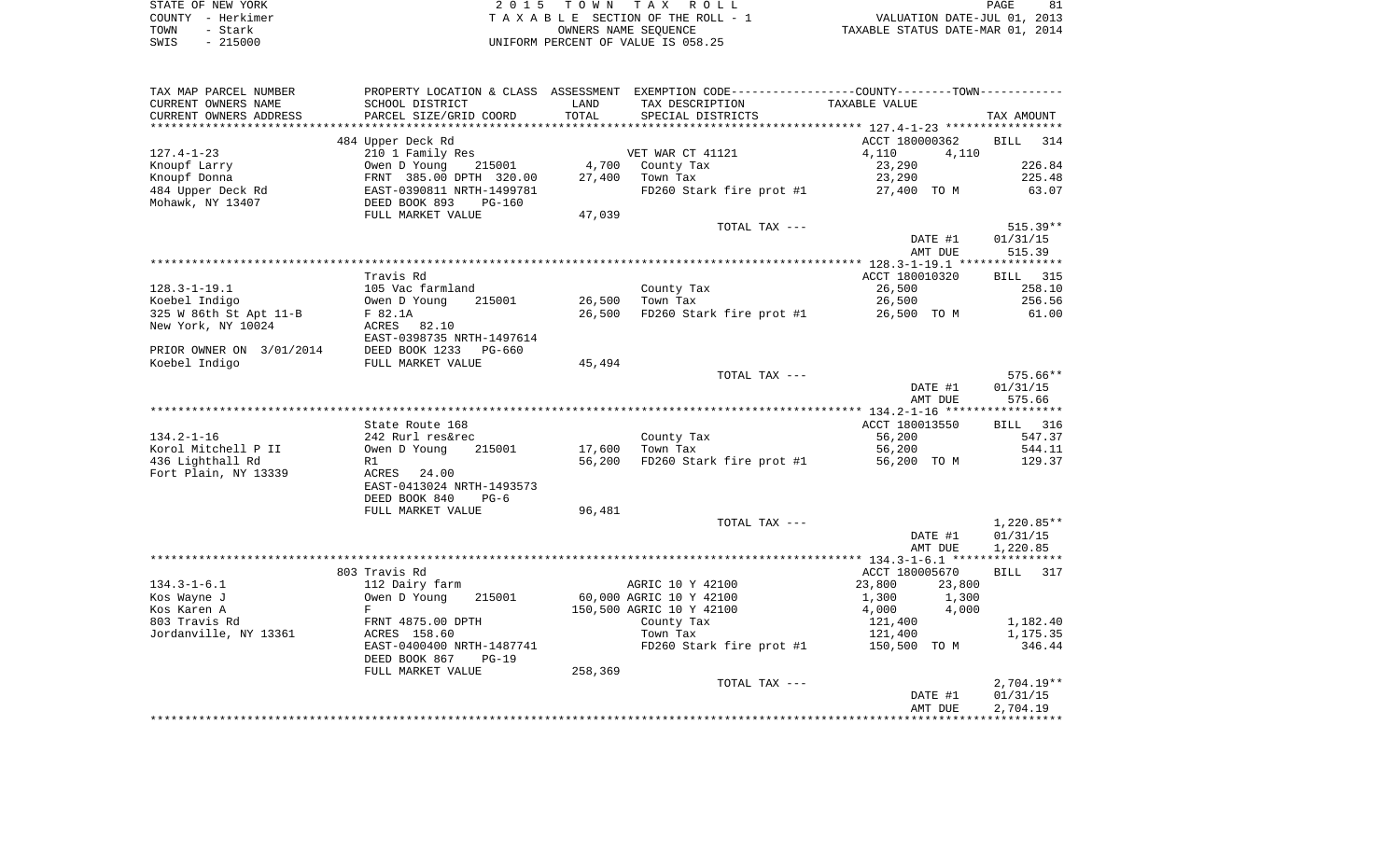|      | STATE OF NEW YORK | 2015 TOWN TAX ROLL                 | PAGE                             | 82 |
|------|-------------------|------------------------------------|----------------------------------|----|
|      | COUNTY - Herkimer | TAXABLE SECTION OF THE ROLL - 1    | VALUATION DATE-JUL 01, 2013      |    |
| TOWN | – Stark           | OWNERS NAME SEOUENCE               | TAXABLE STATUS DATE-MAR 01, 2014 |    |
| SWIS | - 215000          | UNIFORM PERCENT OF VALUE IS 058.25 |                                  |    |
|      |                   |                                    |                                  |    |
|      |                   |                                    |                                  |    |

| TAX MAP PARCEL NUMBER  | PROPERTY LOCATION & CLASS ASSESSMENT EXEMPTION CODE---------------COUNTY-------TOWN---------- |         |                          |                |                          |
|------------------------|-----------------------------------------------------------------------------------------------|---------|--------------------------|----------------|--------------------------|
| CURRENT OWNERS NAME    | SCHOOL DISTRICT                                                                               | LAND    | TAX DESCRIPTION          | TAXABLE VALUE  |                          |
| CURRENT OWNERS ADDRESS | PARCEL SIZE/GRID COORD                                                                        | TOTAL   | SPECIAL DISTRICTS        |                | TAX AMOUNT               |
|                        |                                                                                               |         |                          |                |                          |
|                        | Hoke Rd                                                                                       |         |                          | ACCT 180014420 | BILL<br>318              |
| $134.3 - 2 - 11$       | 260 Seasonal res                                                                              |         | County Tax               | 25,100         | 244.47                   |
| Kretser Edwin          | Owen D Young<br>215001                                                                        | 16,100  | Town Tax                 | 25,100         | 243.01                   |
| PO Box 102             | Wild Turkey                                                                                   | 25,100  | FD260 Stark fire prot #1 | 25,100 TO M    | 57.78                    |
| Hagamann, NY 12086     | subdivision 2002                                                                              |         |                          |                |                          |
|                        | ACRES<br>15.10<br>EAST-0408351 NRTH-1487393                                                   |         |                          |                |                          |
|                        | DEED BOOK 897<br>PG-418                                                                       |         |                          |                |                          |
|                        | FULL MARKET VALUE                                                                             | 43,090  |                          |                |                          |
|                        |                                                                                               |         | TOTAL TAX ---            |                | $545.26**$               |
|                        |                                                                                               |         |                          | DATE #1        | 01/31/15                 |
|                        |                                                                                               |         |                          | AMT DUE        | 545.26                   |
|                        |                                                                                               |         |                          |                | ***********              |
|                        | 1062 Travis Rd                                                                                |         |                          | ACCT 180004230 | 319<br>BILL              |
| $128.3 - 1 - 1$        | 210 1 Family Res                                                                              |         | County Tax               | 48,000         | 467.50                   |
| Kulla John A           | Owen D Young<br>215001                                                                        | 8,200   | Town Tax                 | 48,000         | 464.72                   |
| 1602 Travis Rd         | R1. 2 A.                                                                                      | 48,000  | FD260 Stark fire prot #1 | 48,000 TO M    | 110.49                   |
| Mohawk, NY 13407       | <b>ACRES</b><br>4.30 BANK<br>055                                                              |         |                          |                |                          |
|                        | EAST-0398303 NRTH-1501836                                                                     |         |                          |                |                          |
|                        | DEED BOOK 827<br>$PG-298$                                                                     |         |                          |                |                          |
|                        | FULL MARKET VALUE                                                                             | 82,403  | TOTAL TAX ---            |                | $1,042.71**$             |
|                        |                                                                                               |         |                          | DATE #1        | 01/31/15                 |
|                        |                                                                                               |         |                          | AMT DUE        | 1,042.71                 |
|                        |                                                                                               |         |                          |                |                          |
|                        | 1410 State Route 168                                                                          |         |                          |                | BILL 320                 |
| $127.4 - 1 - 18.2$     | 242 Rurl res&rec                                                                              |         | County Tax               | 64,500         | 628.21                   |
| Kupiec Peter M         | 215001<br>Owen D Young                                                                        | 11,500  | Town Tax                 | 64,500         | 624.46                   |
| Kupiec Jacqueline L    | R1                                                                                            | 64,500  | School Relevy            |                | 935.18                   |
| 1410 State Route 168   | ACRES 10.00 BANK<br>135                                                                       |         | FD260 Stark fire prot #1 | 64,500 TO M    | 148.48                   |
| Mohawk, NY 13407       | EAST-0395859 NRTH-1499651                                                                     |         |                          |                |                          |
|                        | DEED BOOK 752<br>$PG-78$                                                                      |         |                          |                |                          |
|                        | FULL MARKET VALUE                                                                             | 110,730 |                          |                |                          |
|                        |                                                                                               |         | TOTAL TAX ---            | DATE #1        | $2,336.33**$<br>01/31/15 |
|                        |                                                                                               |         |                          | AMT DUE        | 2,336.33                 |
|                        |                                                                                               |         |                          |                |                          |
|                        | 500 Johnny Cake Rd                                                                            |         |                          | ACCT 180001170 | BILL 321                 |
| $127.2 - 1 - 10$       | 210 1 Family Res                                                                              |         | County Tax               | 60,600         | 590.22                   |
| Labonte Katherine E    | Little Falls Ce 210900                                                                        | 6,000   | Town Tax                 | 60,600         | 586.71                   |
| 500 Johnnycake Rd      | $R1$ 1                                                                                        | 60,600  | FD260 Stark fire prot #1 | 60,600 TO M    | 139.50                   |
| Mohawk, NY 13407       | <b>ACRES</b><br>1.00 BANK<br>171                                                              |         |                          |                |                          |
|                        | EAST-0394516 NRTH-1506056                                                                     |         |                          |                |                          |
|                        | DEED BOOK 844<br>$PG-284$                                                                     |         |                          |                |                          |
|                        | FULL MARKET VALUE                                                                             | 104,034 |                          |                |                          |
|                        |                                                                                               |         | TOTAL TAX ---            |                | $1,316.43**$             |
|                        |                                                                                               |         |                          | DATE #1        | 01/31/15                 |
|                        |                                                                                               |         |                          | AMT DUE        | 1,316.43                 |
|                        |                                                                                               |         |                          |                |                          |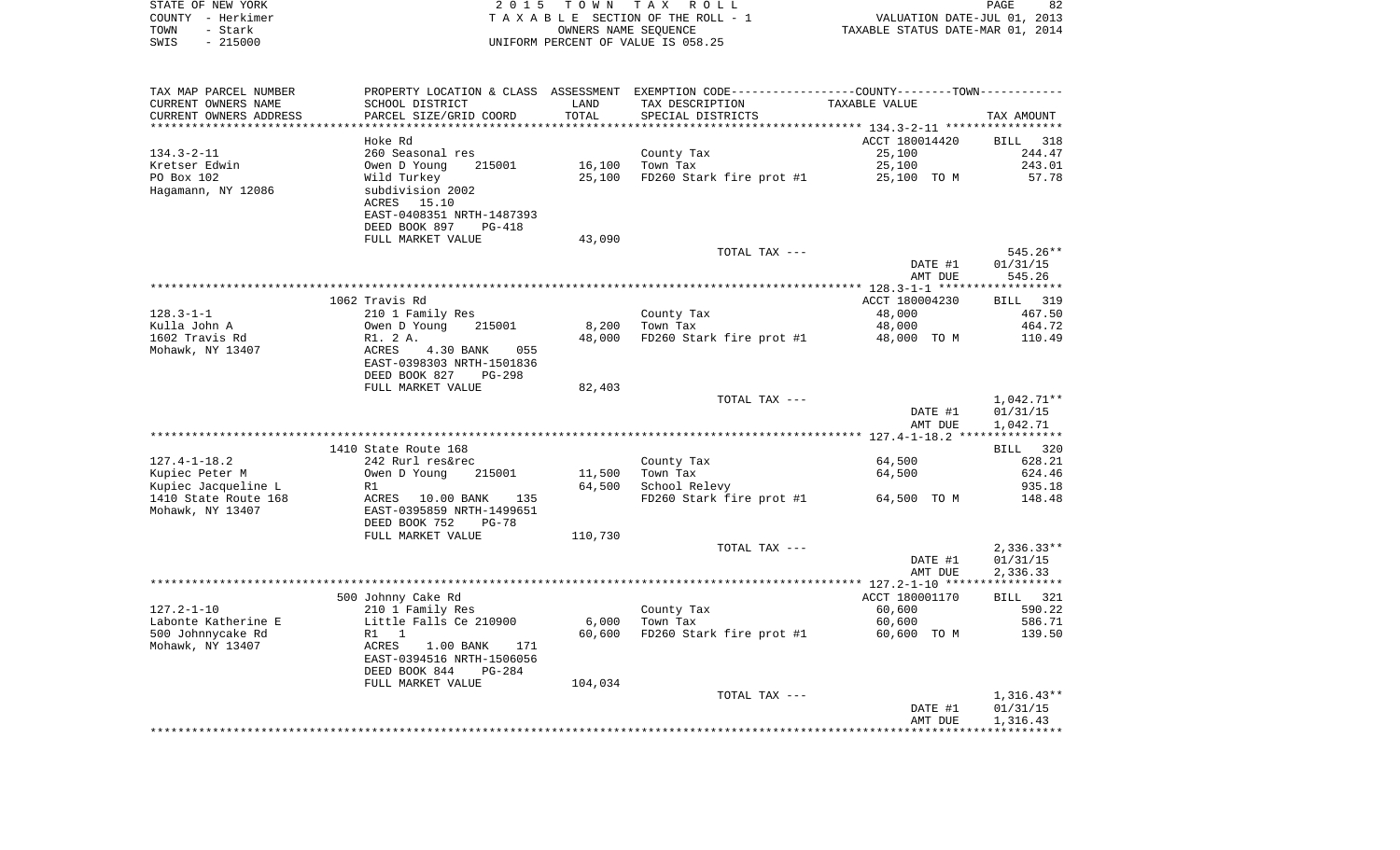|      | STATE OF NEW YORK | 2015 TOWN TAX ROLL                 | PAGE                             | 83 |
|------|-------------------|------------------------------------|----------------------------------|----|
|      | COUNTY - Herkimer | TAXABLE SECTION OF THE ROLL - 1    | VALUATION DATE-JUL 01, 2013      |    |
| TOWN | - Stark           | OWNERS NAME SEOUENCE               | TAXABLE STATUS DATE-MAR 01, 2014 |    |
| SWIS | $-215000$         | UNIFORM PERCENT OF VALUE IS 058.25 |                                  |    |

| TAX MAP PARCEL NUMBER  | PROPERTY LOCATION & CLASS ASSESSMENT EXEMPTION CODE---------------COUNTY-------TOWN---------- |         |                                      |                |            |
|------------------------|-----------------------------------------------------------------------------------------------|---------|--------------------------------------|----------------|------------|
| CURRENT OWNERS NAME    | SCHOOL DISTRICT                                                                               | LAND    | TAX DESCRIPTION                      | TAXABLE VALUE  |            |
| CURRENT OWNERS ADDRESS | PARCEL SIZE/GRID COORD                                                                        | TOTAL   | SPECIAL DISTRICTS                    |                | TAX AMOUNT |
|                        |                                                                                               |         |                                      |                |            |
|                        | Frog City Rd                                                                                  |         |                                      |                | BILL 322   |
| $135.1 - 1 - 2$        | 322 Rural vac>10                                                                              |         | County Tax                           | 9,000          | 87.66      |
| Lasher James L Sr.     | Owen D Young<br>215001                                                                        | 9,000   | Town Tax                             | 9,000          | 87.13      |
| 2518 River Rd          | FRNT 1175.00 DPTH                                                                             | 9,000   |                                      |                |            |
|                        |                                                                                               |         |                                      |                |            |
| Fort Plain, NY 13339   | ACRES 19.40                                                                                   |         |                                      |                |            |
|                        | EAST-0422405 NRTH-1493254                                                                     |         |                                      |                |            |
|                        | DEED BOOK 1361 PG-888                                                                         |         |                                      |                |            |
|                        | FULL MARKET VALUE                                                                             | 15,451  |                                      |                |            |
|                        |                                                                                               |         | TOTAL TAX ---                        |                | 174.79**   |
|                        |                                                                                               |         |                                      | DATE #1        | 01/31/15   |
|                        |                                                                                               |         |                                      | AMT DUE        | 174.79     |
|                        |                                                                                               |         |                                      |                |            |
|                        | 1794 State Route 168                                                                          |         |                                      |                | BILL 323   |
| $127.4 - 1 - 8.2$      | 210 1 Family Res                                                                              |         | County Tax                           | 29,900         | 291.22     |
| Lewis Brett R          | 215001<br>Owen D Young                                                                        |         | 8,700 Town Tax                       | 29,900         | 289.48     |
| Lewis Jaymie           | Vac Ld                                                                                        |         | 29,900 FD260 Stark fire prot #1      | 29,900 TO M    | 68.83      |
| 1794 State Route 168   | FRNT 250.00 DPTH                                                                              |         |                                      |                |            |
| Mohawk, NY 13407       | 2.10<br>ACRES                                                                                 |         |                                      |                |            |
|                        | EAST-0389005 NRTH-1501524                                                                     |         |                                      |                |            |
|                        | $PG-40$                                                                                       |         |                                      |                |            |
|                        | DEED BOOK 857                                                                                 |         |                                      |                |            |
|                        | FULL MARKET VALUE                                                                             | 51,330  |                                      |                |            |
|                        |                                                                                               |         | TOTAL TAX ---                        |                | 649.53**   |
|                        |                                                                                               |         |                                      | DATE #1        | 01/31/15   |
|                        |                                                                                               |         |                                      | AMT DUE        | 649.53     |
|                        |                                                                                               |         |                                      |                |            |
|                        | 127 Welden Rd                                                                                 |         |                                      |                | BILL 324   |
| $134.1 - 1 - 12.2$     | 242 Rurl res&rec                                                                              |         | County Tax                           | 69,000         | 672.04     |
| Lonewolf Wawewa Boes   | Owen D Young<br>215001                                                                        | 16,100  | Town Tax                             | 69,000         | 668.03     |
| 127 Welden Rd          | ACRES<br>20.00                                                                                | 69,000  | FD260 Stark fire prot #1 69,000 TO M |                | 158.83     |
| Fort Plain, NY 13339   | EAST-0406964 NRTH-1494905                                                                     |         |                                      |                |            |
|                        | DEED BOOK 1464<br>PG-860                                                                      |         |                                      |                |            |
|                        | FULL MARKET VALUE                                                                             | 118,455 |                                      |                |            |
|                        |                                                                                               |         | TOTAL TAX ---                        |                | 1,498.90** |
|                        |                                                                                               |         |                                      | DATE #1        | 01/31/15   |
|                        |                                                                                               |         |                                      | AMT DUE        | 1,498.90   |
|                        |                                                                                               |         |                                      |                |            |
|                        | State Route 80                                                                                |         |                                      | ACCT 180002370 | BILL 325   |
| $134.4 - 1 - 45$       |                                                                                               |         |                                      |                |            |
|                        | 210 1 Family Res                                                                              |         | County Tax                           | 50,000         | 486.98     |
| Loske Bobbi Jo         | Owen D Young<br>215001                                                                        | 3,500   | Town Tax                             | 50,000         | 484.08     |
| PO Box 296             | R1 1/4 A                                                                                      | 50,000  | School Relevy                        |                | 1,614.97   |
| Fort Plain, NY 13339   | FRNT 40.00 DPTH 90.00                                                                         |         | FD260 Stark fire prot #1 50,000 TO M |                | 115.10     |
|                        | EAST-0418774 NRTH-1488749                                                                     |         |                                      |                |            |
|                        | DEED BOOK 1355 PG-430                                                                         |         |                                      |                |            |
|                        | FULL MARKET VALUE                                                                             | 85,837  |                                      |                |            |
|                        |                                                                                               |         | TOTAL TAX ---                        |                | 2,701.13** |
|                        |                                                                                               |         |                                      | DATE #1        | 01/31/15   |
|                        |                                                                                               |         |                                      | AMT DUE        | 2,701.13   |
|                        |                                                                                               |         |                                      |                |            |
|                        |                                                                                               |         |                                      |                |            |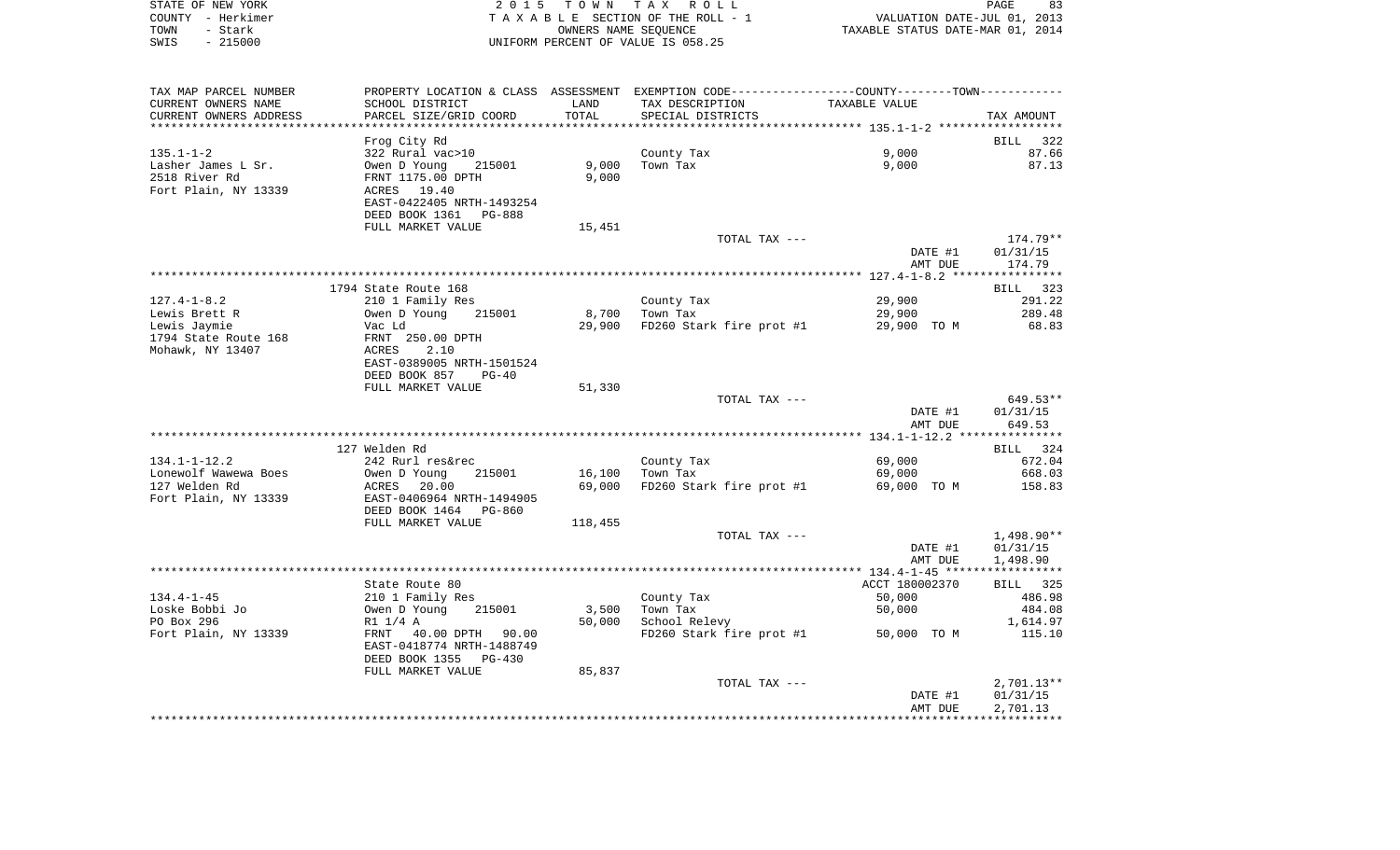| STATE OF NEW YORK | 2015 TOWN TAX ROLL                 | 84<br>PAGE                       |
|-------------------|------------------------------------|----------------------------------|
| COUNTY - Herkimer | TAXABLE SECTION OF THE ROLL - 1    | VALUATION DATE-JUL 01, 2013      |
| TOWN<br>- Stark   | OWNERS NAME SEOUENCE               | TAXABLE STATUS DATE-MAR 01, 2014 |
| $-215000$<br>SWIS | UNIFORM PERCENT OF VALUE IS 058.25 |                                  |

 $\begin{array}{c} 84 \\ 2013 \end{array}$ 

| TAX MAP PARCEL NUMBER  |                           |        | PROPERTY LOCATION & CLASS ASSESSMENT EXEMPTION CODE---------------COUNTY-------TOWN---------- |                |                    |
|------------------------|---------------------------|--------|-----------------------------------------------------------------------------------------------|----------------|--------------------|
| CURRENT OWNERS NAME    | SCHOOL DISTRICT           | LAND   | TAX DESCRIPTION                                                                               | TAXABLE VALUE  |                    |
| CURRENT OWNERS ADDRESS | PARCEL SIZE/GRID COORD    | TOTAL  | SPECIAL DISTRICTS                                                                             |                | TAX AMOUNT         |
| ********************** |                           |        |                                                                                               |                |                    |
|                        | Route 80                  |        |                                                                                               | ACCT 180002490 | <b>BILL</b><br>326 |
| $134.4 - 1 - 46$       | 314 Rural vac<10          |        | County Tax                                                                                    | 300            | 2.92               |
| Loske Bobbi Jo         | Owen D Young<br>215001    | 300    | Town Tax                                                                                      | 300            | 2.90               |
| PO Box 296             | V19 1/4                   | 300    | School Relevy                                                                                 |                | 9.69               |
| Fort Plain, NY 13339   | FRNT<br>90.00 DPTH 225.00 |        | FD260 Stark fire prot #1                                                                      | 300 TO M       | .69                |
|                        | EAST-0418801 NRTH-1488675 |        |                                                                                               |                |                    |
|                        | DEED BOOK 1355 PG-430     |        |                                                                                               |                |                    |
|                        | FULL MARKET VALUE         | 515    |                                                                                               |                |                    |
|                        |                           |        | TOTAL TAX ---                                                                                 |                | $16.20**$          |
|                        |                           |        |                                                                                               | DATE #1        | 01/31/15           |
|                        |                           |        |                                                                                               | AMT DUE        | 16.20              |
|                        |                           |        |                                                                                               |                |                    |
|                        | 3212 State Route 80       |        |                                                                                               | ACCT 180012790 | BILL 327           |
| 134.4-1-41             | 210 1 Family Res          |        | County Tax                                                                                    | 50,000         | 486.98             |
| Magnone Suzanne        | 215001<br>Owen D Young    | 8,600  | Town Tax                                                                                      | 50,000         | 484.08             |
| 3212 State Route 80    | R1                        | 50,000 | FD260 Stark fire prot #1                                                                      | 50,000 TO M    | 115.10             |
| Fort Plain, NY 13339   | ACRES 4.90                |        |                                                                                               |                |                    |
|                        | EAST-0419295 NRTH-1488686 |        |                                                                                               |                |                    |
|                        | DEED BOOK 763<br>PG-631   |        |                                                                                               |                |                    |
|                        | FULL MARKET VALUE         | 85,837 |                                                                                               |                |                    |
|                        |                           |        | TOTAL TAX ---                                                                                 |                | $1,086.16**$       |
|                        |                           |        |                                                                                               | DATE #1        | 01/31/15           |
|                        |                           |        |                                                                                               | AMT DUE        | 1,086.16           |
|                        |                           |        |                                                                                               |                |                    |
|                        | State Route 80            |        |                                                                                               | ACCT 180002310 | BILL 328           |
| $134.4 - 1 - 44$       | 210 1 Family Res          |        | County Tax                                                                                    | 15,800         | 153.89             |
| Magnone Suzanne        | Owen D Young<br>215001    | 3,800  | Town Tax                                                                                      | 15,800         | 152.97             |
| 3212 State Route 80    | R1 1/8                    | 15,800 | FD260 Stark fire prot #1                                                                      | 15,800 TO M    | 36.37              |
| Fort Plain, NY 13329   | FRNT 40.00 DPTH 85.00     |        |                                                                                               |                |                    |
|                        | EAST-0418796 NRTH-1488801 |        |                                                                                               |                |                    |
|                        | DEED BOOK 1382 PG-828     |        |                                                                                               |                |                    |
|                        | FULL MARKET VALUE         | 27,124 |                                                                                               |                |                    |
|                        |                           |        | TOTAL TAX ---                                                                                 |                | $343.23**$         |
|                        |                           |        |                                                                                               | DATE #1        | 01/31/15           |
|                        |                           |        |                                                                                               | AMT DUE        | 343.23             |
|                        |                           |        |                                                                                               |                |                    |
|                        | Off Cramers Corners Rd    |        |                                                                                               | ACCT 180010080 | BILL 329           |
| $134.1 - 1 - 14$       | 323 Vacant rural          |        | County Tax                                                                                    | 1,500          | 14.61              |
| Mannino Joseph         | 215001<br>Owen D Young    | 1,500  | Town Tax                                                                                      | 1,500          | 14.52              |
| Mannino Frances        | John Mead                 | 1,500  | FD260 Stark fire prot #1                                                                      | 1,500 TO M     | 3.45               |
| 140 Dales Bridge Rd    | V12 20                    |        |                                                                                               |                |                    |
| Germantown, NY 12526   | ACRES 15.40               |        |                                                                                               |                |                    |
|                        |                           |        |                                                                                               |                |                    |
|                        | EAST-0405867 NRTH-1490973 |        |                                                                                               |                |                    |
|                        | DEED BOOK 847<br>PG-607   |        |                                                                                               |                |                    |
|                        | FULL MARKET VALUE         | 2,575  |                                                                                               |                |                    |
|                        |                           |        | TOTAL TAX ---                                                                                 |                | $32.58**$          |
|                        |                           |        |                                                                                               | DATE #1        | 01/31/15           |
|                        |                           |        |                                                                                               | AMT DUE        | 32.58              |
|                        |                           |        |                                                                                               |                |                    |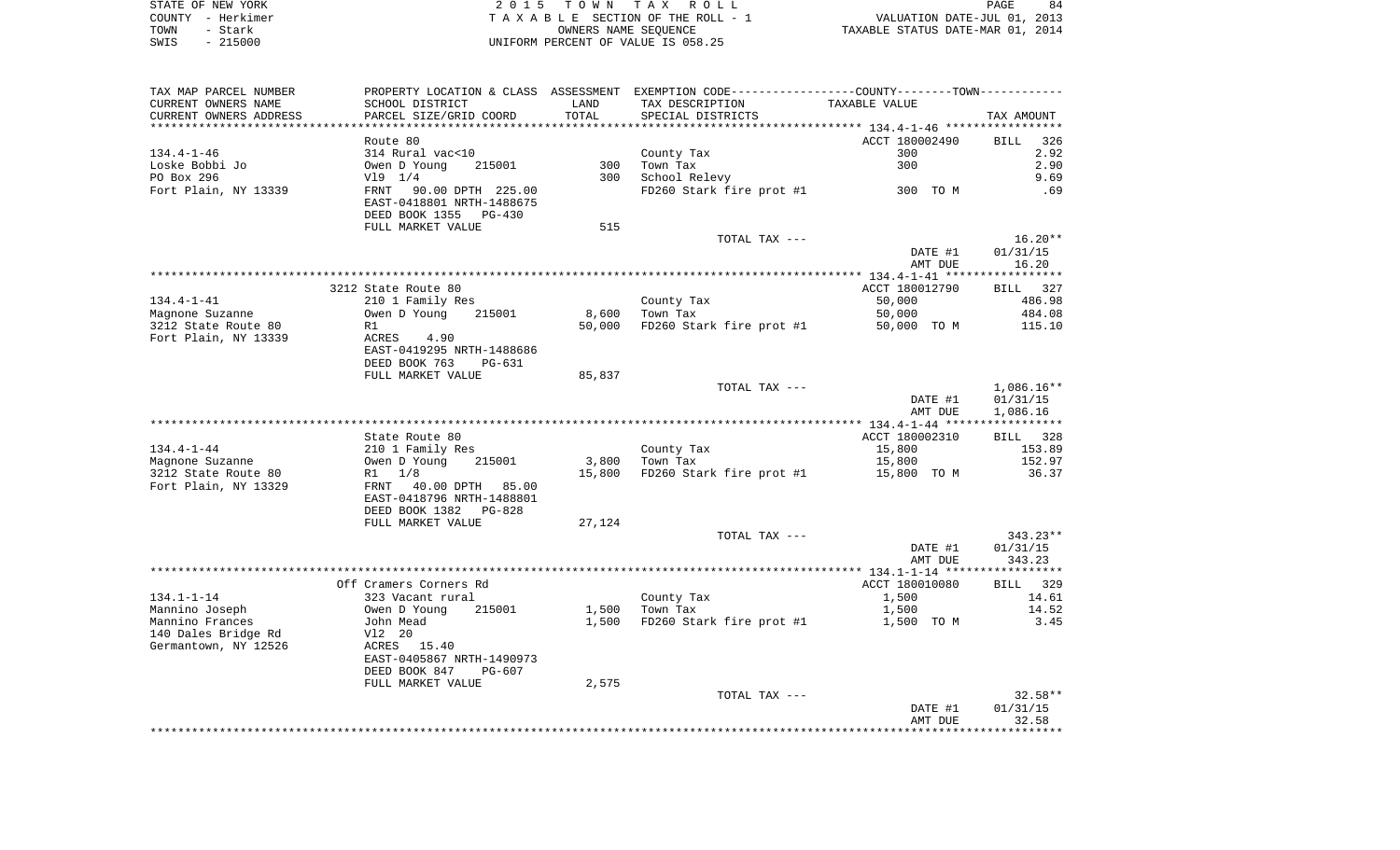| STATE OF NEW YORK | 2015 TOWN TAX ROLL                 | 85<br>PAGE                       |
|-------------------|------------------------------------|----------------------------------|
| COUNTY - Herkimer | TAXABLE SECTION OF THE ROLL - 1    | VALUATION DATE-JUL 01, 2013      |
| TOWN<br>– Stark   | OWNERS NAME SEOUENCE               | TAXABLE STATUS DATE-MAR 01, 2014 |
| - 215000<br>SWIS  | UNIFORM PERCENT OF VALUE IS 058.25 |                                  |

| TAX MAP PARCEL NUMBER    |                           |                 | PROPERTY LOCATION & CLASS ASSESSMENT EXEMPTION CODE--------------COUNTY-------TOWN---------- |                |            |
|--------------------------|---------------------------|-----------------|----------------------------------------------------------------------------------------------|----------------|------------|
| CURRENT OWNERS NAME      | SCHOOL DISTRICT           | LAND            | TAX DESCRIPTION                                                                              | TAXABLE VALUE  |            |
| CURRENT OWNERS ADDRESS   | PARCEL SIZE/GRID COORD    | TOTAL           | SPECIAL DISTRICTS                                                                            |                | TAX AMOUNT |
|                          |                           |                 |                                                                                              |                |            |
|                          | Off Cramers Corners Rd    |                 |                                                                                              | ACCT 180013170 | BILL 330   |
| $134.1 - 1 - 15$         | 240 Rural res             |                 | County Tax                                                                                   | 82,100         | 799.63     |
| Mannino Joseph & Frances | 215001<br>Owen D Young    | 32,200          | Town Tax                                                                                     | 82,100         | 794.86     |
| 140 Dales Bridge Rd      | Log Cabin                 | 82,100          | FD260 Stark fire prot #1 82,100 TO M                                                         |                | 188.99     |
| Germantown, NY 12526     | ACRES 142.00              |                 |                                                                                              |                |            |
|                          | EAST-0406459 NRTH-1491940 |                 |                                                                                              |                |            |
|                          | DEED BOOK 751<br>$PG-233$ |                 |                                                                                              |                |            |
|                          | FULL MARKET VALUE         |                 |                                                                                              |                |            |
|                          |                           | 140,944         |                                                                                              |                |            |
|                          |                           |                 | TOTAL TAX ---                                                                                |                | 1,783.48** |
|                          |                           |                 |                                                                                              | DATE #1        | 01/31/15   |
|                          |                           |                 |                                                                                              | AMT DUE        | 1,783.48   |
|                          |                           |                 |                                                                                              |                |            |
|                          | Hoke Rd                   |                 |                                                                                              |                | BILL 331   |
| $134.3 - 2 - 4$          | 322 Rural vac>10          |                 | County Tax                                                                                   | 14,100         | 137.33     |
| Marcinowski Henry        | Owen D Young<br>215001    | 14,100 Town Tax |                                                                                              | 14,100         | 136.51     |
| Marcinowski Bernadette   | Wild Turkey               | 14,100          | FD260 Stark fire prot #1 14,100 TO M 32.46                                                   |                |            |
| 4 Orange Rd              | subdivision 2002          |                 |                                                                                              |                |            |
| West Milford, NJ 07480   | FRNT 400.00 DPTH          |                 |                                                                                              |                |            |
|                          | ACRES 11.10               |                 |                                                                                              |                |            |
|                          | EAST-0409668 NRTH-1486084 |                 |                                                                                              |                |            |
|                          | DEED BOOK 897<br>$PG-220$ |                 |                                                                                              |                |            |
|                          | FULL MARKET VALUE         | 24,206          |                                                                                              |                |            |
|                          |                           |                 | TOTAL TAX ---                                                                                |                | $306.30**$ |
|                          |                           |                 |                                                                                              | DATE #1        | 01/31/15   |
|                          |                           |                 |                                                                                              | AMT DUE        | 306.30     |
|                          |                           |                 |                                                                                              |                |            |
|                          | Hoke Rd                   |                 |                                                                                              |                | BILL 332   |
| $134.3 - 2 - 5$          | 314 Rural vac<10          |                 | County Tax                                                                                   | 13,300         | 129.54     |
| Marcinowski Henry        | Owen D Young<br>215001    | 13,300 Town Tax |                                                                                              | 13,300         | 128.77     |
| Marcinowski Bernadette   | Wild Turkey               | 13,300          | FD260 Stark fire prot $#1$ 13,300 TO M                                                       |                | 30.62      |
| 4 Orange Rd              | subdivision 2002          |                 |                                                                                              |                |            |
| West Milford, NJ 07480   | FRNT 368.00 DPTH          |                 |                                                                                              |                |            |
|                          | ACRES 10.20               |                 |                                                                                              |                |            |
|                          | EAST-0410038 NRTH-1486198 |                 |                                                                                              |                |            |
|                          | DEED BOOK 897<br>$PG-220$ |                 |                                                                                              |                |            |
|                          | FULL MARKET VALUE         | 22,833          |                                                                                              |                |            |
|                          |                           |                 | TOTAL TAX ---                                                                                |                | 288.93**   |
|                          |                           |                 |                                                                                              | DATE #1        | 01/31/15   |
|                          |                           |                 |                                                                                              | AMT DUE        | 288.93     |
|                          |                           |                 |                                                                                              |                |            |
|                          |                           |                 |                                                                                              |                |            |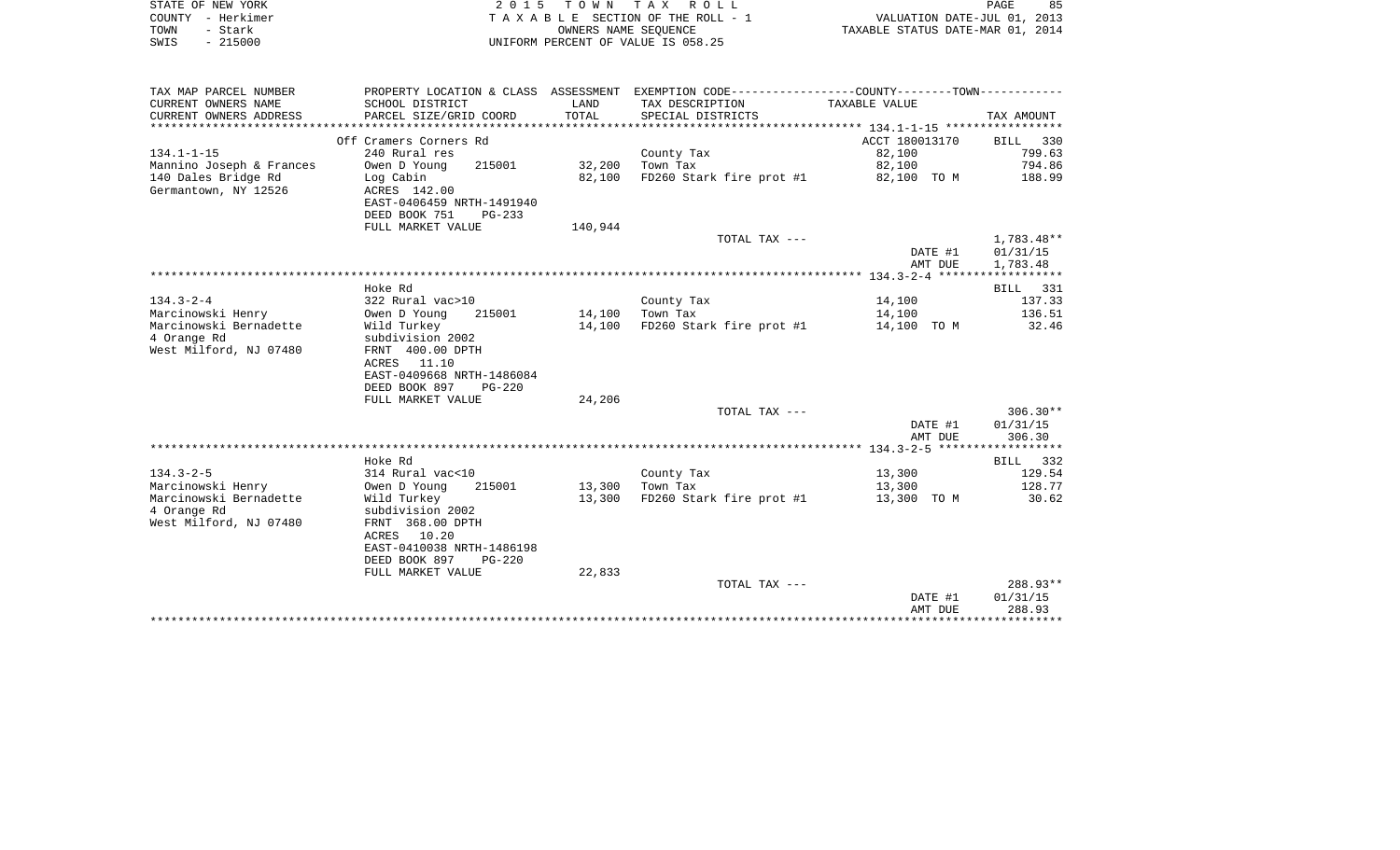|      | STATE OF NEW YORK | 2015 TOWN TAX ROLL                 | PAGE                             | 86 |
|------|-------------------|------------------------------------|----------------------------------|----|
|      | COUNTY - Herkimer | TAXABLE SECTION OF THE ROLL - 1    | VALUATION DATE-JUL 01, 2013      |    |
| TOWN | - Stark           | OWNERS NAME SEOUENCE               | TAXABLE STATUS DATE-MAR 01, 2014 |    |
| SWIS | $-215000$         | UNIFORM PERCENT OF VALUE IS 058.25 |                                  |    |

| TAX MAP PARCEL NUMBER             |                                                     |         | PROPERTY LOCATION & CLASS ASSESSMENT EXEMPTION CODE---------------COUNTY-------TOWN---------- |                  |                      |
|-----------------------------------|-----------------------------------------------------|---------|-----------------------------------------------------------------------------------------------|------------------|----------------------|
| CURRENT OWNERS NAME               | SCHOOL DISTRICT                                     | LAND    | TAX DESCRIPTION                                                                               | TAXABLE VALUE    |                      |
| CURRENT OWNERS ADDRESS            | PARCEL SIZE/GRID COORD                              | TOTAL   | SPECIAL DISTRICTS                                                                             |                  | TAX AMOUNT           |
| ********************              |                                                     |         |                                                                                               |                  |                      |
|                                   | 2188 State Route 80                                 |         |                                                                                               | ACCT 180002670   | BILL 333             |
| $141.6 - 1 - 50$                  | 210 1 Family Res                                    |         | County Tax                                                                                    | 43,200           | 420.75               |
| Marshall Brian C                  | Owen D Young<br>215001                              | 4,400   | Town Tax                                                                                      | 43,200           | 418.25               |
| 3993 Jordanville Rd               | R1                                                  | 43,200  | FD260 Stark fire prot #1                                                                      | 43,200 TO M      | 99.44                |
| Jordanville, NY 13361             | FRNT 130.00 DPTH 85.00<br>EAST-0402611 NRTH-1479002 |         | WD300 Stark Water District                                                                    | 43,200 TO M      | 67.46                |
|                                   | DEED BOOK 1364<br>$PG-21$                           |         |                                                                                               |                  |                      |
|                                   | FULL MARKET VALUE                                   | 74,163  |                                                                                               |                  |                      |
|                                   |                                                     |         | TOTAL TAX ---                                                                                 |                  | $1,005.90**$         |
|                                   |                                                     |         |                                                                                               | DATE #1          | 01/31/15             |
|                                   |                                                     |         |                                                                                               | AMT DUE          | 1,005.90             |
|                                   |                                                     |         |                                                                                               |                  |                      |
|                                   | Off State Route 80                                  |         |                                                                                               | ACCT 180006690   | BILL 334             |
| $141.1 - 1 - 21.1$                | 210 1 Family Res                                    |         | County Tax                                                                                    | 42,000           | 409.07               |
| Martin Craig                      | 215001<br>Owen D Young                              | 18,500  | Town Tax                                                                                      | 42,000           | 406.63               |
| Batson Donna L                    | 37.60<br>ACRES                                      | 42,000  | FD260 Stark fire prot #1                                                                      | 42,000 TO M      | 96.68                |
| 3809 Enos Ave                     | EAST-0404373 NRTH-1476452                           |         |                                                                                               |                  |                      |
| Oakland, CA 94611                 | DEED BOOK 1183<br>PG-586                            |         |                                                                                               |                  |                      |
|                                   | FULL MARKET VALUE                                   | 72,103  |                                                                                               |                  |                      |
|                                   |                                                     |         | TOTAL TAX ---                                                                                 |                  | $912.38**$           |
|                                   |                                                     |         |                                                                                               | DATE #1          | 01/31/15             |
|                                   |                                                     |         |                                                                                               | AMT DUE          | 912.38               |
|                                   |                                                     |         |                                                                                               |                  |                      |
|                                   | Frog City Rd                                        |         |                                                                                               | ACCT 180014360   | <b>BILL</b> 335      |
| $135.1 - 1 - 5.1$<br>Martin Jonas | 105 Vac farmland<br>215001                          | 24,000  | County Tax<br>Town Tax                                                                        | 24,000<br>24,000 | 233.75<br>232.36     |
| Martin Mary Jean                  | Owen D Young<br>FRNT 2227.00 DPTH                   | 24,000  | FD260 Stark fire prot #1                                                                      | 24,000 TO M      | 55.25                |
| 423 Moyer Rd                      | ACRES 77.70                                         |         |                                                                                               |                  |                      |
| Fort Plain, NY 13339              | EAST-0423834 NRTH-1491410                           |         |                                                                                               |                  |                      |
|                                   | DEED BOOK 1462<br>$PG-129$                          |         |                                                                                               |                  |                      |
|                                   | FULL MARKET VALUE                                   | 41,202  |                                                                                               |                  |                      |
|                                   |                                                     |         | TOTAL TAX ---                                                                                 |                  | $521.36**$           |
|                                   |                                                     |         |                                                                                               | DATE #1          | 01/31/15             |
|                                   |                                                     |         |                                                                                               | AMT DUE          | 521.36               |
|                                   |                                                     |         |                                                                                               |                  |                      |
|                                   | 423 Moyer Rd                                        |         |                                                                                               | ACCT 180014390   | BILL 336             |
| $135.3 - 1 - 2.1$                 | 112 Dairy farm                                      |         | County Tax                                                                                    | 169,700          | 1,652.82             |
| Martin Jonas S                    | 215001<br>Owen D Young                              | 55,400  | Town Tax                                                                                      | 169,700          | 1,642.97             |
| Martin Mary Jean                  | Farm                                                | 169,700 | FD260 Stark fire prot #1                                                                      | 169,700 TO M     | 390.64               |
| 423 Moyer Rd                      | ACRES 156.50                                        |         |                                                                                               |                  |                      |
| Fort Plain, NY 13339              | EAST-0386708 NRTH-1063435                           |         |                                                                                               |                  |                      |
|                                   | DEED BOOK 1462<br>$PG-129$                          |         |                                                                                               |                  |                      |
|                                   | FULL MARKET VALUE                                   | 291,330 |                                                                                               |                  |                      |
|                                   |                                                     |         | TOTAL TAX ---                                                                                 |                  | $3,686.43**$         |
|                                   |                                                     |         |                                                                                               | DATE #1          | 01/31/15<br>3,686.43 |
|                                   |                                                     |         |                                                                                               | AMT DUE          |                      |
|                                   |                                                     |         |                                                                                               |                  |                      |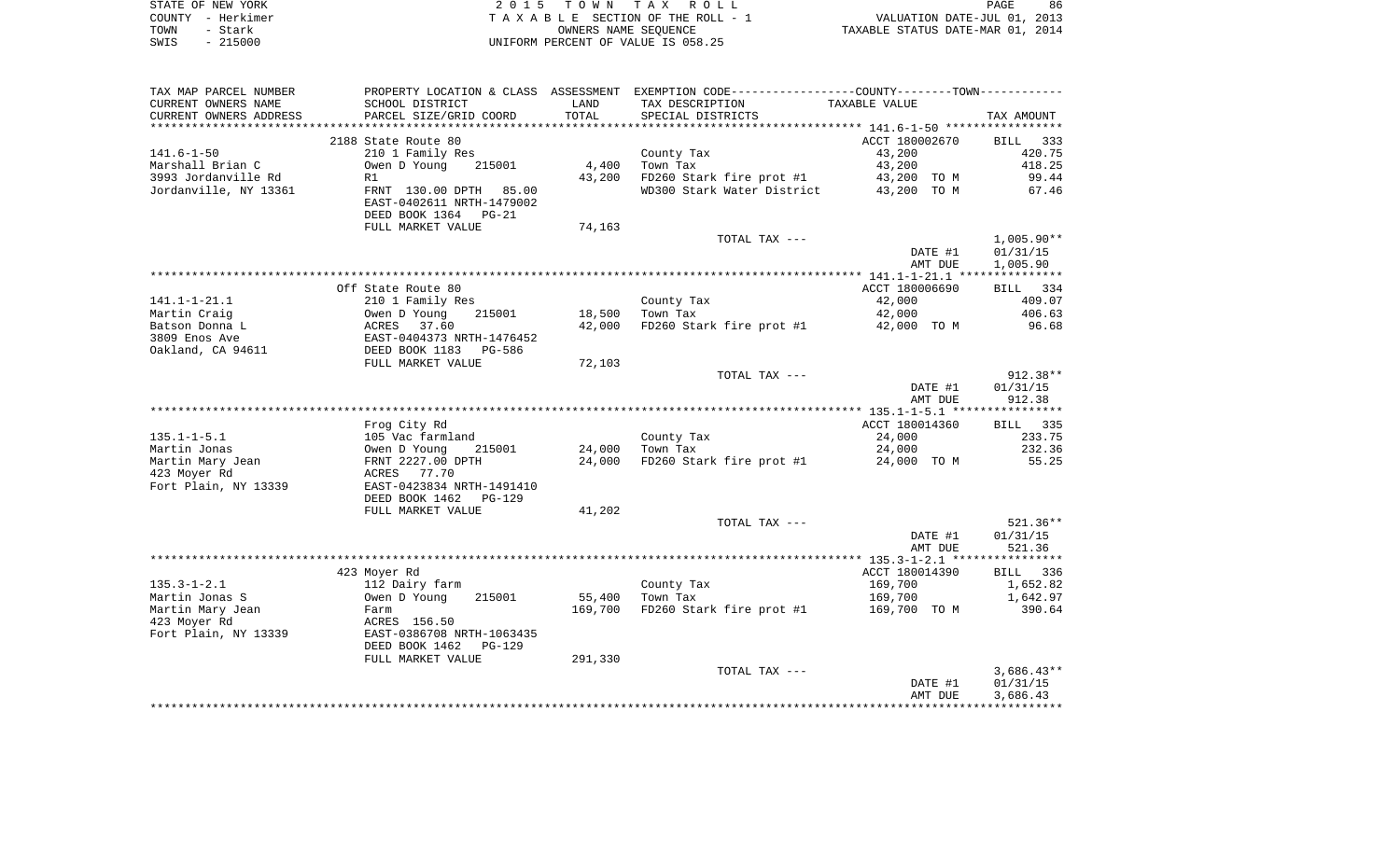| STATE OF NEW YORK<br>COUNTY - Herkimer<br>- Stark<br>TOWN<br>$-215000$<br>SWIS                    | 2 0 1 5                                                                                      | T O W N          | TAX ROLL<br>TAXABLE SECTION OF THE ROLL - 1<br>OWNERS NAME SEQUENCE<br>UNIFORM PERCENT OF VALUE IS 058.25                             | VALUATION DATE-JUL 01, 2013<br>TAXABLE STATUS DATE-MAR 01, 2014 | PAGE<br>87                     |
|---------------------------------------------------------------------------------------------------|----------------------------------------------------------------------------------------------|------------------|---------------------------------------------------------------------------------------------------------------------------------------|-----------------------------------------------------------------|--------------------------------|
| TAX MAP PARCEL NUMBER<br>CURRENT OWNERS NAME<br>CURRENT OWNERS ADDRESS<br>*********************** | SCHOOL DISTRICT<br>PARCEL SIZE/GRID COORD                                                    | LAND<br>TOTAL    | PROPERTY LOCATION & CLASS ASSESSMENT EXEMPTION CODE---------------COUNTY-------TOWN----------<br>TAX DESCRIPTION<br>SPECIAL DISTRICTS | TAXABLE VALUE                                                   | TAX AMOUNT                     |
|                                                                                                   | 511 Travis Rd                                                                                |                  |                                                                                                                                       | ACCT 180010050                                                  | BILL<br>337                    |
| $134.3 - 1 - 13$<br>Martinsen David C<br>511 Travis Rd<br>Jordanville, NY 13361                   | 240 Rural res<br>Owen D Young<br>215001<br>Life Use Nicholas & Donna<br>Puskarenko Rd<br>F   | 26,900<br>69,800 | County Tax<br>Town Tax<br>FD260 Stark fire prot #1                                                                                    | 69,800<br>69,800<br>69,800 TO M                                 | 679.83<br>675.78<br>160.68     |
|                                                                                                   | ACRES<br>56.90<br>EAST-0406819 NRTH-1486608<br>DEED BOOK 1403<br>PG-647<br>FULL MARKET VALUE | 119,828          |                                                                                                                                       |                                                                 |                                |
|                                                                                                   |                                                                                              |                  | TOTAL TAX ---                                                                                                                         | DATE #1                                                         | $1,516.29**$<br>01/31/15       |
|                                                                                                   |                                                                                              |                  |                                                                                                                                       | AMT DUE                                                         | 1,516.29                       |
|                                                                                                   | Cemetery Rd                                                                                  |                  |                                                                                                                                       |                                                                 | 338<br>BILL                    |
| $141.1 - 2 - 4$                                                                                   | 314 Rural vac<10                                                                             |                  | County Tax                                                                                                                            | 6,000                                                           | 58.44                          |
| Mastellone Stephen<br>Mastellone Florence                                                         | Owen D Young<br>215001<br>5.40 Acres                                                         | 6,000<br>6,000   | Town Tax<br>FD260 Stark fire prot #1                                                                                                  | 6,000<br>6,000 TO M                                             | 58.09<br>13.81                 |
| 29 Stephane Ln                                                                                    | ACRES<br>5.40                                                                                |                  |                                                                                                                                       |                                                                 |                                |
| Queensbury, NY 12804                                                                              | EAST-0401741 NRTH-1479950<br>DEED BOOK 785<br>$PG-620$                                       |                  |                                                                                                                                       |                                                                 |                                |
|                                                                                                   | FULL MARKET VALUE                                                                            | 10,300           |                                                                                                                                       |                                                                 |                                |
|                                                                                                   |                                                                                              |                  | TOTAL TAX ---                                                                                                                         | DATE #1<br>AMT DUE                                              | 130.34**<br>01/31/15<br>130.34 |
|                                                                                                   |                                                                                              |                  |                                                                                                                                       |                                                                 |                                |
| $127.4 - 1 - 54$                                                                                  | 1749 State Route 168<br>210 1 Family Res                                                     |                  | County Tax                                                                                                                            | ACCT 180006660<br>52,700                                        | BILL 339<br>513.28             |
| Mayton Daniel G                                                                                   | Owen D Young<br>215001                                                                       | 5,500            | Town Tax                                                                                                                              | 52,700                                                          | 510.22                         |
| Mayton Wife<br>1749 State Route 168<br>Mohawk, NY 13407                                           | 1<br>R1<br>FRNT 217.00 DPTH 131.00<br>ACRES<br>0.65<br>EAST-0389635 NRTH-1500768             | 52,700           | FD260 Stark fire prot #1                                                                                                              | 52,700 TO M                                                     | 121.31                         |
|                                                                                                   | DEED BOOK 00623 PG-00432<br>FULL MARKET VALUE                                                | 90,472           |                                                                                                                                       |                                                                 |                                |
|                                                                                                   |                                                                                              |                  | TOTAL TAX ---                                                                                                                         |                                                                 | 1,144.81**                     |
|                                                                                                   |                                                                                              |                  |                                                                                                                                       | DATE #1<br>AMT DUE                                              | 01/31/15<br>1,144.81           |
|                                                                                                   |                                                                                              |                  |                                                                                                                                       |                                                                 |                                |
|                                                                                                   | 1738 State Route 168                                                                         |                  |                                                                                                                                       | ACCT 180006780                                                  | BILL 340                       |
| $127.4 - 1 - 8.1$<br>Mayton John                                                                  | 314 Rural vac<10<br>Owen D Young<br>215001                                                   | 1,000            | County Tax<br>Town Tax                                                                                                                | 1,000<br>1,000                                                  | 9.74<br>9.68                   |
| Mayton Joanne                                                                                     | Farm                                                                                         | 1,000            | FD260 Stark fire prot #1                                                                                                              | 1,000 TO M                                                      | 2.30                           |
| 1794 State Route 168<br>Mohawk, NY 13407                                                          | FRNT 186.00 DPTH<br>ACRES<br>1.40<br>EAST-0388814 NRTH-1501613<br>DEED BOOK 694<br>PG-587    |                  |                                                                                                                                       |                                                                 |                                |
|                                                                                                   | FULL MARKET VALUE                                                                            | 1,717            |                                                                                                                                       |                                                                 |                                |
|                                                                                                   |                                                                                              |                  | TOTAL TAX ---                                                                                                                         | DATE #1<br>AMT DUE                                              | $21.72**$<br>01/31/15<br>21.72 |
|                                                                                                   |                                                                                              |                  |                                                                                                                                       | ********************************                                |                                |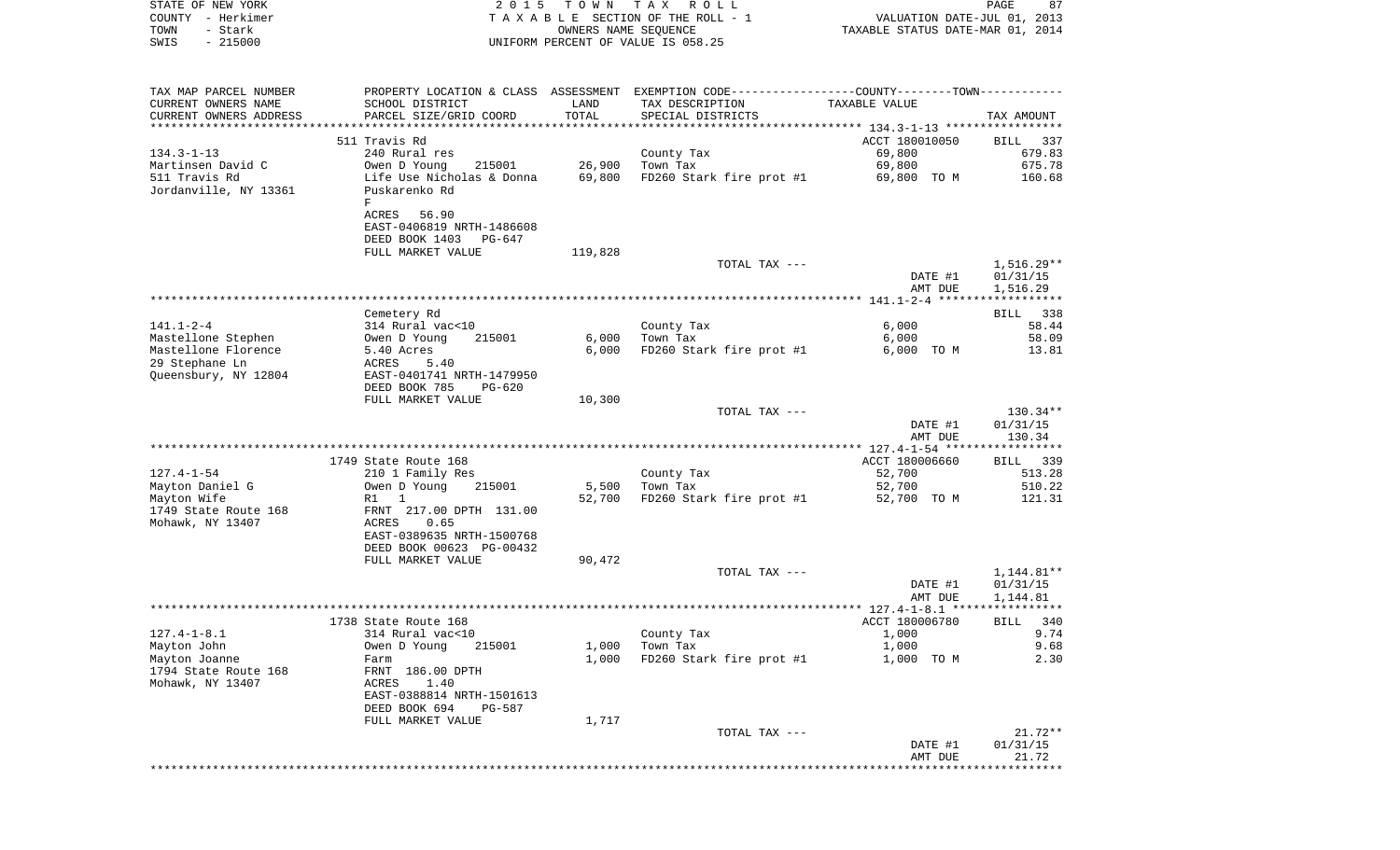| STATE OF NEW YORK | 2015 TOWN TAX ROLL                 | 88<br>PAGE                       |
|-------------------|------------------------------------|----------------------------------|
| COUNTY – Herkimer | TAXABLE SECTION OF THE ROLL - 1    | VALUATION DATE-JUL 01, 2013      |
| TOWN<br>- Stark   | OWNERS NAME SEOUENCE               | TAXABLE STATUS DATE-MAR 01, 2014 |
| $-215000$<br>SWIS | UNIFORM PERCENT OF VALUE IS 058.25 |                                  |

| TAX MAP PARCEL NUMBER  | PROPERTY LOCATION & CLASS ASSESSMENT EXEMPTION CODE---------------COUNTY-------TOWN---------- |         |                          |                |            |
|------------------------|-----------------------------------------------------------------------------------------------|---------|--------------------------|----------------|------------|
| CURRENT OWNERS NAME    | SCHOOL DISTRICT                                                                               | LAND    | TAX DESCRIPTION          | TAXABLE VALUE  |            |
| CURRENT OWNERS ADDRESS | PARCEL SIZE/GRID COORD                                                                        | TOTAL   | SPECIAL DISTRICTS        |                | TAX AMOUNT |
|                        |                                                                                               |         |                          |                |            |
|                        | 1817 State Route 168                                                                          |         |                          | ACCT 180020022 | BILL 341   |
| $127.4 - 1 - 5$        | 270 Mfg housing                                                                               |         | County Tax               | 29,300         | 285.37     |
| Mayton Paul Sr.        | Owen D Young<br>215001                                                                        | 6,000   | Town Tax                 | 29,300         | 283.67     |
| Mayton Paul Jr.        | Tr                                                                                            | 29,300  | FD260 Stark fire prot #1 | 29,300 TO M    | 67.45      |
| 1817 State Route 168   | ACRES<br>1.00                                                                                 |         |                          |                |            |
| Mohawk, NY 13407       | EAST-0388499 NRTH-1501449                                                                     |         |                          |                |            |
|                        | DEED BOOK 1415<br>PG-743                                                                      |         |                          |                |            |
|                        | FULL MARKET VALUE                                                                             | 50,300  |                          |                |            |
|                        |                                                                                               |         | TOTAL TAX ---            |                | $636.49**$ |
|                        |                                                                                               |         |                          | DATE #1        | 01/31/15   |
|                        |                                                                                               |         |                          | AMT DUE        | 636.49     |
|                        |                                                                                               |         |                          |                |            |
|                        | 1825 State Route 168                                                                          |         |                          | ACCT 180006030 | BILL 342   |
| 127.4-1-4              | 242 Rurl res&rec                                                                              |         | County Tax<br>Town Tax   | 80,000         | 779.17     |
| Mayton Thomas          | Owen D Young<br>215001                                                                        | 32,500  | Town Tax                 | 80,000         | 774.53     |
| Mayton Janice          | Farm                                                                                          | 80,000  | FD260 Stark fire prot #1 | 80,000 TO M    | 184.16     |
| 1825 State Route 168   | 86.90<br>ACRES                                                                                |         |                          |                |            |
| Mohawk, NY 13407       | EAST-0387515 NRTH-1501079                                                                     |         |                          |                |            |
|                        | DEED BOOK 1295<br>PG-753                                                                      |         |                          |                |            |
|                        | FULL MARKET VALUE                                                                             | 137,339 |                          |                |            |
|                        |                                                                                               |         | TOTAL TAX ---            |                | 1,737.86** |
|                        |                                                                                               |         |                          | DATE #1        | 01/31/15   |
|                        |                                                                                               |         |                          | AMT DUE        | 1,737.86   |
|                        |                                                                                               |         |                          |                |            |
|                        | 945 Aney Hill Rd                                                                              |         |                          | ACCT 180006390 | BILL 343   |
| 127.4-1-37             | 242 Rurl res&rec                                                                              |         | County Tax               | 73,600         | 716.84     |
| Mayton Trust           | Owen D Young<br>215001                                                                        | 28,600  | Town Tax                 | 73,600         | 712.57     |
| Attn: Blanchard Linda  | R1                                                                                            | 73,600  | FD260 Stark fire prot #1 | 73,600 TO M    | 169.42     |
| 945 Aney Hill Rd       | ACRES 65.90                                                                                   |         |                          |                |            |
| Mohawk, NY 13407       | EAST-0387632 NRTH-1498385                                                                     |         |                          |                |            |
|                        | DEED BOOK 777<br>PG-282                                                                       |         |                          |                |            |
|                        | FULL MARKET VALUE                                                                             | 126,352 |                          |                |            |
|                        |                                                                                               |         | TOTAL TAX ---            |                | 1,598.83** |
|                        |                                                                                               |         |                          | DATE #1        | 01/31/15   |
|                        |                                                                                               |         |                          | AMT DUE        | 1,598.83   |
|                        |                                                                                               |         |                          |                |            |
|                        | Off Fiery Hill Rd                                                                             |         |                          |                | BILL 344   |
| $128.4 - 2 - 5.2$      | 323 Vacant rural                                                                              |         | County Tax               | 500            | 4.87       |
| Mcclure Wayne          | Owen D Young<br>215001                                                                        | 500     | Town Tax                 | 500            | 4.84       |
| Mcclure Patricia       | Vl 5.40A                                                                                      | 500     | FD260 Stark fire prot #1 | 500 TO M       | 1.15       |
| 5106 Rushmone Rd       | ACRES<br>5.40                                                                                 |         |                          |                |            |
| Palmyra, NY 14522      | EAST-0413955 NRTH-1496871                                                                     |         |                          |                |            |
|                        | DEED BOOK 764<br>PG-671                                                                       |         |                          |                |            |
|                        | FULL MARKET VALUE                                                                             | 858     |                          |                |            |
|                        |                                                                                               |         | TOTAL TAX ---            |                | $10.86**$  |
|                        |                                                                                               |         |                          | DATE #1        | 01/31/15   |
|                        |                                                                                               |         |                          | AMT DUE        | 10.86      |
|                        |                                                                                               |         |                          |                |            |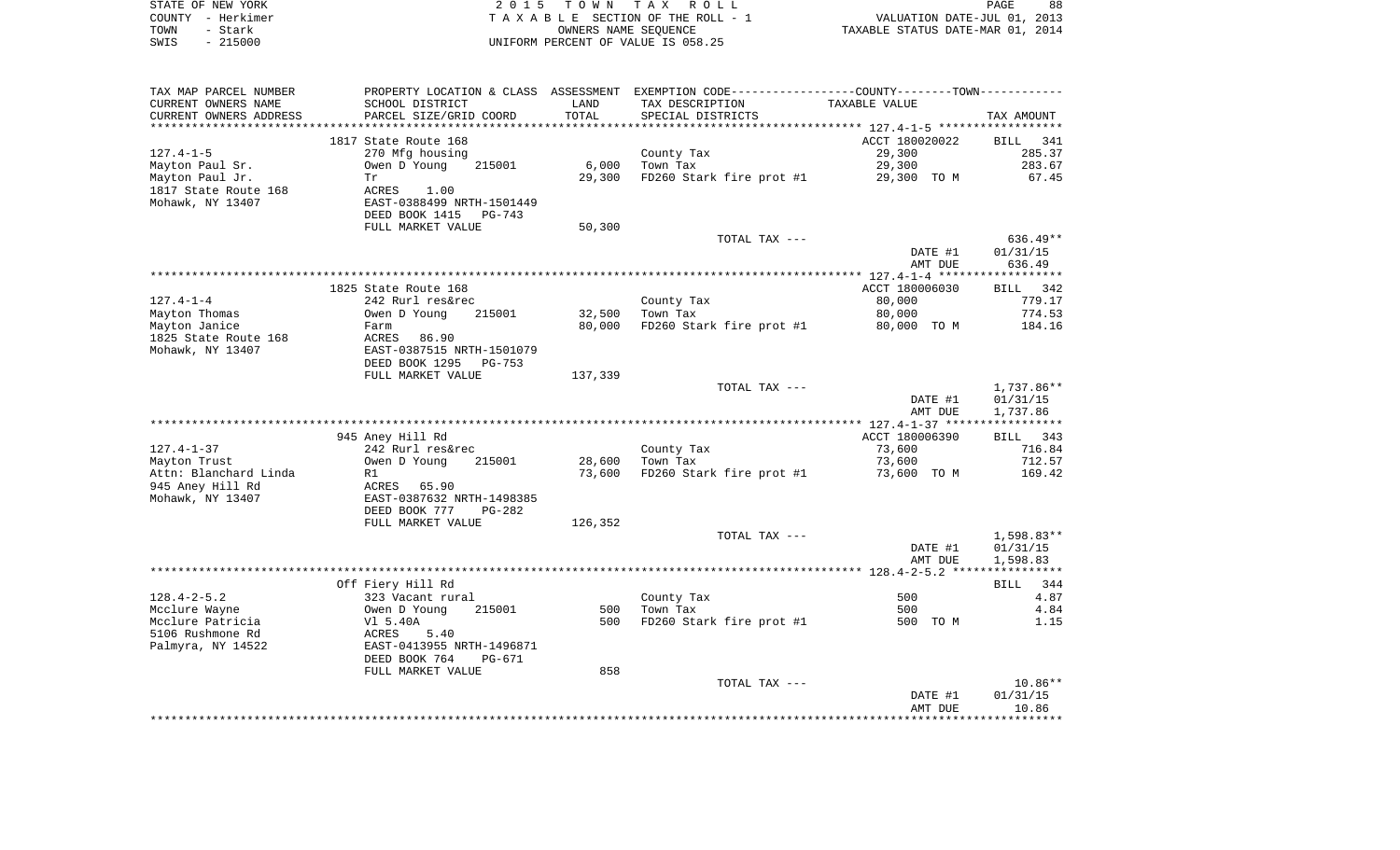| STATE OF NEW YORK | 2015 TOWN TAX ROLL                 | 89<br>PAGE                       |
|-------------------|------------------------------------|----------------------------------|
| COUNTY - Herkimer | TAXABLE SECTION OF THE ROLL - 1    | VALUATION DATE-JUL 01, 2013      |
| TOWN<br>- Stark   | OWNERS NAME SEOUENCE               | TAXABLE STATUS DATE-MAR 01, 2014 |
| $-215000$<br>SWIS | UNIFORM PERCENT OF VALUE IS 058.25 |                                  |

| SCHOOL DISTRICT<br>TAX DESCRIPTION<br>TAXABLE VALUE<br>LAND<br>PARCEL SIZE/GRID COORD<br>TOTAL<br>SPECIAL DISTRICTS<br>TAX AMOUNT<br>Wiltse Hill Rd<br>BILL<br>345<br>210 1 Family Res<br>115,000<br>1,120.06<br>County Tax<br>5,800<br>Town Tax<br>Owen D Young<br>215001<br>115,000<br>1,113.38<br>115,000<br>FD260 Stark fire prot #1<br>115,000 TO M<br>264.72<br>Vac Ld<br>ACRES<br>5.10<br>EAST-0416336 NRTH-1474774<br>DEED BOOK 1232<br>PG-368<br>FULL MARKET VALUE<br>197,425<br>TOTAL TAX ---<br>$2,498.16**$<br>DATE #1<br>01/31/15<br>AMT DUE<br>2,498.16<br>State Route 168<br>BILL 346<br>$134.2 - 1 - 30.2$<br>132.46<br>321 Abandoned ag<br>County Tax<br>13,600<br>Mcleod Donald Jr<br>Owen D Young<br>215001<br>13,600<br>Town Tax<br>13,600<br>131.67<br>104 North State Rd<br>FD260 Stark fire prot #1<br>21.3 Acres<br>13,600<br>13,600 TO M<br>31.31<br>Briarcliff Manor, NY 10510<br>21.30<br>ACRES<br>EAST-0416757 NRTH-1490119<br>DEED BOOK 771<br><b>PG-600</b><br>23,348<br>FULL MARKET VALUE<br>$295.44**$<br>TOTAL TAX ---<br>DATE #1<br>01/31/15<br>AMT DUE<br>295.44<br>Lighthall Rd<br>347<br>BILL<br>$134.2 - 3 - 1$<br>322 Rural vac>10<br>107.14<br>County Tax<br>11,000<br>McMillan Conrad D<br>11,000<br>Town Tax<br>11,000<br>106.50<br>Owen D Young<br>215001<br>FD260 Stark fire prot #1<br>1508 Riverview Ave<br>FRNT 33.00 DPTH<br>11,000<br>11,000 TO M<br>25.32<br>Peekskill, NY 10566<br>15.40<br>ACRES<br>EAST-0420723 NRTH-1493957<br>DEED BOOK 1288<br>PG-434<br>FULL MARKET VALUE<br>18,884<br>238.96**<br>TOTAL TAX ---<br>DATE #1<br>01/31/15<br>AMT DUE<br>238.96<br>Lighthall Rd<br>BILL 348<br>$134.2 - 3 - 2$<br>321 Abandoned ag<br>County Tax<br>3,000<br>29.22<br>3,000<br>Town Tax<br>3,000<br>29.04<br>Owen D Young<br>215001<br>FD260 Stark fire prot #1<br>6.91<br>30.3 Acres<br>3,000<br>3,000 TO M<br>ACRES 30.30<br>EAST-0420742 NRTH-1492736<br>DEED BOOK 1288<br>PG-434<br>5,150<br>FULL MARKET VALUE<br>$65.17**$<br>TOTAL TAX ---<br>DATE #1<br>01/31/15<br>AMT DUE<br>65.17 | TAX MAP PARCEL NUMBER  | PROPERTY LOCATION & CLASS ASSESSMENT EXEMPTION CODE---------------COUNTY-------TOWN---------- |  |  |
|---------------------------------------------------------------------------------------------------------------------------------------------------------------------------------------------------------------------------------------------------------------------------------------------------------------------------------------------------------------------------------------------------------------------------------------------------------------------------------------------------------------------------------------------------------------------------------------------------------------------------------------------------------------------------------------------------------------------------------------------------------------------------------------------------------------------------------------------------------------------------------------------------------------------------------------------------------------------------------------------------------------------------------------------------------------------------------------------------------------------------------------------------------------------------------------------------------------------------------------------------------------------------------------------------------------------------------------------------------------------------------------------------------------------------------------------------------------------------------------------------------------------------------------------------------------------------------------------------------------------------------------------------------------------------------------------------------------------------------------------------------------------------------------------------------------------------------------------------------------------------------------------------------------------------------------------------------------------------------------------------------------------------------------------------|------------------------|-----------------------------------------------------------------------------------------------|--|--|
|                                                                                                                                                                                                                                                                                                                                                                                                                                                                                                                                                                                                                                                                                                                                                                                                                                                                                                                                                                                                                                                                                                                                                                                                                                                                                                                                                                                                                                                                                                                                                                                                                                                                                                                                                                                                                                                                                                                                                                                                                                                   | CURRENT OWNERS NAME    |                                                                                               |  |  |
|                                                                                                                                                                                                                                                                                                                                                                                                                                                                                                                                                                                                                                                                                                                                                                                                                                                                                                                                                                                                                                                                                                                                                                                                                                                                                                                                                                                                                                                                                                                                                                                                                                                                                                                                                                                                                                                                                                                                                                                                                                                   | CURRENT OWNERS ADDRESS |                                                                                               |  |  |
|                                                                                                                                                                                                                                                                                                                                                                                                                                                                                                                                                                                                                                                                                                                                                                                                                                                                                                                                                                                                                                                                                                                                                                                                                                                                                                                                                                                                                                                                                                                                                                                                                                                                                                                                                                                                                                                                                                                                                                                                                                                   |                        |                                                                                               |  |  |
|                                                                                                                                                                                                                                                                                                                                                                                                                                                                                                                                                                                                                                                                                                                                                                                                                                                                                                                                                                                                                                                                                                                                                                                                                                                                                                                                                                                                                                                                                                                                                                                                                                                                                                                                                                                                                                                                                                                                                                                                                                                   |                        |                                                                                               |  |  |
|                                                                                                                                                                                                                                                                                                                                                                                                                                                                                                                                                                                                                                                                                                                                                                                                                                                                                                                                                                                                                                                                                                                                                                                                                                                                                                                                                                                                                                                                                                                                                                                                                                                                                                                                                                                                                                                                                                                                                                                                                                                   | $141.2 - 2 - 3$        |                                                                                               |  |  |
|                                                                                                                                                                                                                                                                                                                                                                                                                                                                                                                                                                                                                                                                                                                                                                                                                                                                                                                                                                                                                                                                                                                                                                                                                                                                                                                                                                                                                                                                                                                                                                                                                                                                                                                                                                                                                                                                                                                                                                                                                                                   | McGlasson Stacy A      |                                                                                               |  |  |
|                                                                                                                                                                                                                                                                                                                                                                                                                                                                                                                                                                                                                                                                                                                                                                                                                                                                                                                                                                                                                                                                                                                                                                                                                                                                                                                                                                                                                                                                                                                                                                                                                                                                                                                                                                                                                                                                                                                                                                                                                                                   | Collison Matthew       |                                                                                               |  |  |
|                                                                                                                                                                                                                                                                                                                                                                                                                                                                                                                                                                                                                                                                                                                                                                                                                                                                                                                                                                                                                                                                                                                                                                                                                                                                                                                                                                                                                                                                                                                                                                                                                                                                                                                                                                                                                                                                                                                                                                                                                                                   | 347 Wiltsie Hill Rd    |                                                                                               |  |  |
|                                                                                                                                                                                                                                                                                                                                                                                                                                                                                                                                                                                                                                                                                                                                                                                                                                                                                                                                                                                                                                                                                                                                                                                                                                                                                                                                                                                                                                                                                                                                                                                                                                                                                                                                                                                                                                                                                                                                                                                                                                                   | Jordanville, NY 13361  |                                                                                               |  |  |
|                                                                                                                                                                                                                                                                                                                                                                                                                                                                                                                                                                                                                                                                                                                                                                                                                                                                                                                                                                                                                                                                                                                                                                                                                                                                                                                                                                                                                                                                                                                                                                                                                                                                                                                                                                                                                                                                                                                                                                                                                                                   |                        |                                                                                               |  |  |
|                                                                                                                                                                                                                                                                                                                                                                                                                                                                                                                                                                                                                                                                                                                                                                                                                                                                                                                                                                                                                                                                                                                                                                                                                                                                                                                                                                                                                                                                                                                                                                                                                                                                                                                                                                                                                                                                                                                                                                                                                                                   |                        |                                                                                               |  |  |
|                                                                                                                                                                                                                                                                                                                                                                                                                                                                                                                                                                                                                                                                                                                                                                                                                                                                                                                                                                                                                                                                                                                                                                                                                                                                                                                                                                                                                                                                                                                                                                                                                                                                                                                                                                                                                                                                                                                                                                                                                                                   |                        |                                                                                               |  |  |
|                                                                                                                                                                                                                                                                                                                                                                                                                                                                                                                                                                                                                                                                                                                                                                                                                                                                                                                                                                                                                                                                                                                                                                                                                                                                                                                                                                                                                                                                                                                                                                                                                                                                                                                                                                                                                                                                                                                                                                                                                                                   |                        |                                                                                               |  |  |
|                                                                                                                                                                                                                                                                                                                                                                                                                                                                                                                                                                                                                                                                                                                                                                                                                                                                                                                                                                                                                                                                                                                                                                                                                                                                                                                                                                                                                                                                                                                                                                                                                                                                                                                                                                                                                                                                                                                                                                                                                                                   |                        |                                                                                               |  |  |
|                                                                                                                                                                                                                                                                                                                                                                                                                                                                                                                                                                                                                                                                                                                                                                                                                                                                                                                                                                                                                                                                                                                                                                                                                                                                                                                                                                                                                                                                                                                                                                                                                                                                                                                                                                                                                                                                                                                                                                                                                                                   |                        |                                                                                               |  |  |
|                                                                                                                                                                                                                                                                                                                                                                                                                                                                                                                                                                                                                                                                                                                                                                                                                                                                                                                                                                                                                                                                                                                                                                                                                                                                                                                                                                                                                                                                                                                                                                                                                                                                                                                                                                                                                                                                                                                                                                                                                                                   |                        |                                                                                               |  |  |
|                                                                                                                                                                                                                                                                                                                                                                                                                                                                                                                                                                                                                                                                                                                                                                                                                                                                                                                                                                                                                                                                                                                                                                                                                                                                                                                                                                                                                                                                                                                                                                                                                                                                                                                                                                                                                                                                                                                                                                                                                                                   |                        |                                                                                               |  |  |
|                                                                                                                                                                                                                                                                                                                                                                                                                                                                                                                                                                                                                                                                                                                                                                                                                                                                                                                                                                                                                                                                                                                                                                                                                                                                                                                                                                                                                                                                                                                                                                                                                                                                                                                                                                                                                                                                                                                                                                                                                                                   |                        |                                                                                               |  |  |
|                                                                                                                                                                                                                                                                                                                                                                                                                                                                                                                                                                                                                                                                                                                                                                                                                                                                                                                                                                                                                                                                                                                                                                                                                                                                                                                                                                                                                                                                                                                                                                                                                                                                                                                                                                                                                                                                                                                                                                                                                                                   |                        |                                                                                               |  |  |
|                                                                                                                                                                                                                                                                                                                                                                                                                                                                                                                                                                                                                                                                                                                                                                                                                                                                                                                                                                                                                                                                                                                                                                                                                                                                                                                                                                                                                                                                                                                                                                                                                                                                                                                                                                                                                                                                                                                                                                                                                                                   |                        |                                                                                               |  |  |
|                                                                                                                                                                                                                                                                                                                                                                                                                                                                                                                                                                                                                                                                                                                                                                                                                                                                                                                                                                                                                                                                                                                                                                                                                                                                                                                                                                                                                                                                                                                                                                                                                                                                                                                                                                                                                                                                                                                                                                                                                                                   |                        |                                                                                               |  |  |
|                                                                                                                                                                                                                                                                                                                                                                                                                                                                                                                                                                                                                                                                                                                                                                                                                                                                                                                                                                                                                                                                                                                                                                                                                                                                                                                                                                                                                                                                                                                                                                                                                                                                                                                                                                                                                                                                                                                                                                                                                                                   |                        |                                                                                               |  |  |
|                                                                                                                                                                                                                                                                                                                                                                                                                                                                                                                                                                                                                                                                                                                                                                                                                                                                                                                                                                                                                                                                                                                                                                                                                                                                                                                                                                                                                                                                                                                                                                                                                                                                                                                                                                                                                                                                                                                                                                                                                                                   |                        |                                                                                               |  |  |
|                                                                                                                                                                                                                                                                                                                                                                                                                                                                                                                                                                                                                                                                                                                                                                                                                                                                                                                                                                                                                                                                                                                                                                                                                                                                                                                                                                                                                                                                                                                                                                                                                                                                                                                                                                                                                                                                                                                                                                                                                                                   |                        |                                                                                               |  |  |
|                                                                                                                                                                                                                                                                                                                                                                                                                                                                                                                                                                                                                                                                                                                                                                                                                                                                                                                                                                                                                                                                                                                                                                                                                                                                                                                                                                                                                                                                                                                                                                                                                                                                                                                                                                                                                                                                                                                                                                                                                                                   |                        |                                                                                               |  |  |
|                                                                                                                                                                                                                                                                                                                                                                                                                                                                                                                                                                                                                                                                                                                                                                                                                                                                                                                                                                                                                                                                                                                                                                                                                                                                                                                                                                                                                                                                                                                                                                                                                                                                                                                                                                                                                                                                                                                                                                                                                                                   |                        |                                                                                               |  |  |
|                                                                                                                                                                                                                                                                                                                                                                                                                                                                                                                                                                                                                                                                                                                                                                                                                                                                                                                                                                                                                                                                                                                                                                                                                                                                                                                                                                                                                                                                                                                                                                                                                                                                                                                                                                                                                                                                                                                                                                                                                                                   |                        |                                                                                               |  |  |
|                                                                                                                                                                                                                                                                                                                                                                                                                                                                                                                                                                                                                                                                                                                                                                                                                                                                                                                                                                                                                                                                                                                                                                                                                                                                                                                                                                                                                                                                                                                                                                                                                                                                                                                                                                                                                                                                                                                                                                                                                                                   |                        |                                                                                               |  |  |
|                                                                                                                                                                                                                                                                                                                                                                                                                                                                                                                                                                                                                                                                                                                                                                                                                                                                                                                                                                                                                                                                                                                                                                                                                                                                                                                                                                                                                                                                                                                                                                                                                                                                                                                                                                                                                                                                                                                                                                                                                                                   |                        |                                                                                               |  |  |
|                                                                                                                                                                                                                                                                                                                                                                                                                                                                                                                                                                                                                                                                                                                                                                                                                                                                                                                                                                                                                                                                                                                                                                                                                                                                                                                                                                                                                                                                                                                                                                                                                                                                                                                                                                                                                                                                                                                                                                                                                                                   |                        |                                                                                               |  |  |
|                                                                                                                                                                                                                                                                                                                                                                                                                                                                                                                                                                                                                                                                                                                                                                                                                                                                                                                                                                                                                                                                                                                                                                                                                                                                                                                                                                                                                                                                                                                                                                                                                                                                                                                                                                                                                                                                                                                                                                                                                                                   |                        |                                                                                               |  |  |
|                                                                                                                                                                                                                                                                                                                                                                                                                                                                                                                                                                                                                                                                                                                                                                                                                                                                                                                                                                                                                                                                                                                                                                                                                                                                                                                                                                                                                                                                                                                                                                                                                                                                                                                                                                                                                                                                                                                                                                                                                                                   |                        |                                                                                               |  |  |
|                                                                                                                                                                                                                                                                                                                                                                                                                                                                                                                                                                                                                                                                                                                                                                                                                                                                                                                                                                                                                                                                                                                                                                                                                                                                                                                                                                                                                                                                                                                                                                                                                                                                                                                                                                                                                                                                                                                                                                                                                                                   |                        |                                                                                               |  |  |
|                                                                                                                                                                                                                                                                                                                                                                                                                                                                                                                                                                                                                                                                                                                                                                                                                                                                                                                                                                                                                                                                                                                                                                                                                                                                                                                                                                                                                                                                                                                                                                                                                                                                                                                                                                                                                                                                                                                                                                                                                                                   |                        |                                                                                               |  |  |
|                                                                                                                                                                                                                                                                                                                                                                                                                                                                                                                                                                                                                                                                                                                                                                                                                                                                                                                                                                                                                                                                                                                                                                                                                                                                                                                                                                                                                                                                                                                                                                                                                                                                                                                                                                                                                                                                                                                                                                                                                                                   |                        |                                                                                               |  |  |
|                                                                                                                                                                                                                                                                                                                                                                                                                                                                                                                                                                                                                                                                                                                                                                                                                                                                                                                                                                                                                                                                                                                                                                                                                                                                                                                                                                                                                                                                                                                                                                                                                                                                                                                                                                                                                                                                                                                                                                                                                                                   |                        |                                                                                               |  |  |
|                                                                                                                                                                                                                                                                                                                                                                                                                                                                                                                                                                                                                                                                                                                                                                                                                                                                                                                                                                                                                                                                                                                                                                                                                                                                                                                                                                                                                                                                                                                                                                                                                                                                                                                                                                                                                                                                                                                                                                                                                                                   |                        |                                                                                               |  |  |
|                                                                                                                                                                                                                                                                                                                                                                                                                                                                                                                                                                                                                                                                                                                                                                                                                                                                                                                                                                                                                                                                                                                                                                                                                                                                                                                                                                                                                                                                                                                                                                                                                                                                                                                                                                                                                                                                                                                                                                                                                                                   |                        |                                                                                               |  |  |
|                                                                                                                                                                                                                                                                                                                                                                                                                                                                                                                                                                                                                                                                                                                                                                                                                                                                                                                                                                                                                                                                                                                                                                                                                                                                                                                                                                                                                                                                                                                                                                                                                                                                                                                                                                                                                                                                                                                                                                                                                                                   |                        |                                                                                               |  |  |
|                                                                                                                                                                                                                                                                                                                                                                                                                                                                                                                                                                                                                                                                                                                                                                                                                                                                                                                                                                                                                                                                                                                                                                                                                                                                                                                                                                                                                                                                                                                                                                                                                                                                                                                                                                                                                                                                                                                                                                                                                                                   |                        |                                                                                               |  |  |
|                                                                                                                                                                                                                                                                                                                                                                                                                                                                                                                                                                                                                                                                                                                                                                                                                                                                                                                                                                                                                                                                                                                                                                                                                                                                                                                                                                                                                                                                                                                                                                                                                                                                                                                                                                                                                                                                                                                                                                                                                                                   |                        |                                                                                               |  |  |
|                                                                                                                                                                                                                                                                                                                                                                                                                                                                                                                                                                                                                                                                                                                                                                                                                                                                                                                                                                                                                                                                                                                                                                                                                                                                                                                                                                                                                                                                                                                                                                                                                                                                                                                                                                                                                                                                                                                                                                                                                                                   |                        |                                                                                               |  |  |
|                                                                                                                                                                                                                                                                                                                                                                                                                                                                                                                                                                                                                                                                                                                                                                                                                                                                                                                                                                                                                                                                                                                                                                                                                                                                                                                                                                                                                                                                                                                                                                                                                                                                                                                                                                                                                                                                                                                                                                                                                                                   | McMillan Conrad D      |                                                                                               |  |  |
|                                                                                                                                                                                                                                                                                                                                                                                                                                                                                                                                                                                                                                                                                                                                                                                                                                                                                                                                                                                                                                                                                                                                                                                                                                                                                                                                                                                                                                                                                                                                                                                                                                                                                                                                                                                                                                                                                                                                                                                                                                                   | 1508 Riverview Ave     |                                                                                               |  |  |
|                                                                                                                                                                                                                                                                                                                                                                                                                                                                                                                                                                                                                                                                                                                                                                                                                                                                                                                                                                                                                                                                                                                                                                                                                                                                                                                                                                                                                                                                                                                                                                                                                                                                                                                                                                                                                                                                                                                                                                                                                                                   | Peekskill, NY 10566    |                                                                                               |  |  |
|                                                                                                                                                                                                                                                                                                                                                                                                                                                                                                                                                                                                                                                                                                                                                                                                                                                                                                                                                                                                                                                                                                                                                                                                                                                                                                                                                                                                                                                                                                                                                                                                                                                                                                                                                                                                                                                                                                                                                                                                                                                   |                        |                                                                                               |  |  |
|                                                                                                                                                                                                                                                                                                                                                                                                                                                                                                                                                                                                                                                                                                                                                                                                                                                                                                                                                                                                                                                                                                                                                                                                                                                                                                                                                                                                                                                                                                                                                                                                                                                                                                                                                                                                                                                                                                                                                                                                                                                   |                        |                                                                                               |  |  |
|                                                                                                                                                                                                                                                                                                                                                                                                                                                                                                                                                                                                                                                                                                                                                                                                                                                                                                                                                                                                                                                                                                                                                                                                                                                                                                                                                                                                                                                                                                                                                                                                                                                                                                                                                                                                                                                                                                                                                                                                                                                   |                        |                                                                                               |  |  |
|                                                                                                                                                                                                                                                                                                                                                                                                                                                                                                                                                                                                                                                                                                                                                                                                                                                                                                                                                                                                                                                                                                                                                                                                                                                                                                                                                                                                                                                                                                                                                                                                                                                                                                                                                                                                                                                                                                                                                                                                                                                   |                        |                                                                                               |  |  |
|                                                                                                                                                                                                                                                                                                                                                                                                                                                                                                                                                                                                                                                                                                                                                                                                                                                                                                                                                                                                                                                                                                                                                                                                                                                                                                                                                                                                                                                                                                                                                                                                                                                                                                                                                                                                                                                                                                                                                                                                                                                   |                        |                                                                                               |  |  |
|                                                                                                                                                                                                                                                                                                                                                                                                                                                                                                                                                                                                                                                                                                                                                                                                                                                                                                                                                                                                                                                                                                                                                                                                                                                                                                                                                                                                                                                                                                                                                                                                                                                                                                                                                                                                                                                                                                                                                                                                                                                   |                        |                                                                                               |  |  |
|                                                                                                                                                                                                                                                                                                                                                                                                                                                                                                                                                                                                                                                                                                                                                                                                                                                                                                                                                                                                                                                                                                                                                                                                                                                                                                                                                                                                                                                                                                                                                                                                                                                                                                                                                                                                                                                                                                                                                                                                                                                   |                        |                                                                                               |  |  |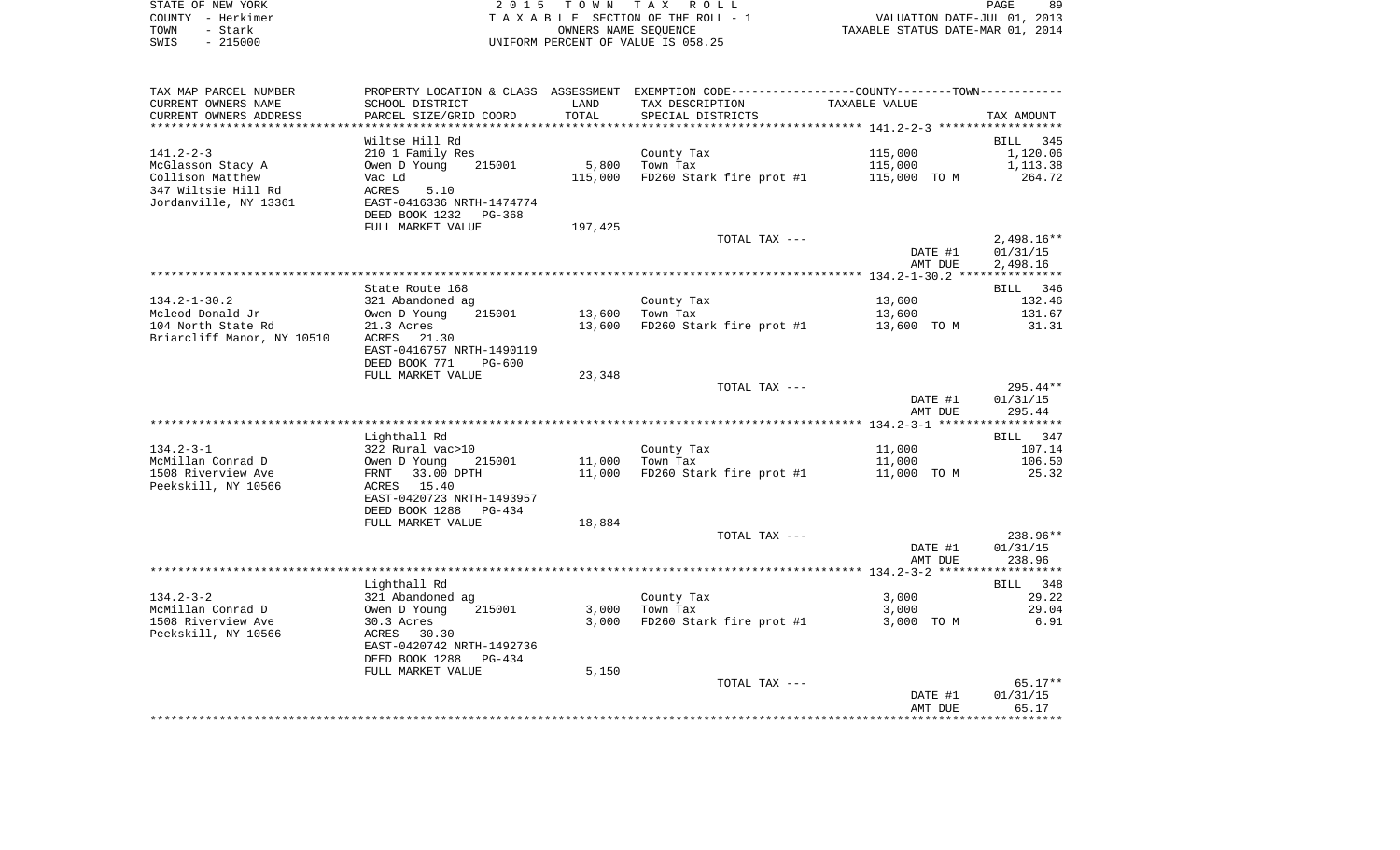| STATE OF NEW YORK | 2015 TOWN TAX ROLL                 | PAGE                             | 90 |
|-------------------|------------------------------------|----------------------------------|----|
| COUNTY - Herkimer | TAXABLE SECTION OF THE ROLL - 1    | VALUATION DATE-JUL 01, 2013      |    |
| TOWN<br>– Stark   | OWNERS NAME SEOUENCE               | TAXABLE STATUS DATE-MAR 01, 2014 |    |
| - 215000<br>SWIS  | UNIFORM PERCENT OF VALUE IS 058.25 |                                  |    |

| CURRENT OWNERS NAME<br>SCHOOL DISTRICT<br>LAND<br>TAX DESCRIPTION<br>TAXABLE VALUE<br>CURRENT OWNERS ADDRESS<br>PARCEL SIZE/GRID COORD<br>TOTAL<br>SPECIAL DISTRICTS<br>TAX AMOUNT<br>**********************<br>ACCT 180005370<br>Frog City Rd<br>BILL 349<br>321 Abandoned ag<br>County Tax<br>10,800<br>105.19<br>Mcmillan Conrad D<br>Owen D Young<br>215001<br>10,800<br>Town Tax<br>10,800<br>104.56<br>26<br>1508 Riverview Ave<br>10,800<br>FD260 Stark fire prot #1<br>24.86<br>$F$ and $F$<br>10,800 TO M<br>Peekskill, NY 10566<br>ACRES 40.20<br>EAST-0421469 NRTH-1492817<br>DEED BOOK 1288<br>PG-422<br>FULL MARKET VALUE<br>18,541<br>234.61**<br>TOTAL TAX ---<br>DATE #1<br>01/31/15<br>234.61<br>AMT DUE<br>166 State Route 168<br>ACCT 180012990<br>BILL 350<br>$134.2 - 1 - 32$<br>578.54<br>210 1 Family Res<br>County Tax<br>59,400<br>Mcnally Tina L<br>Owen D Young<br>215001<br>11,800<br>Town Tax<br>59,400<br>575.09<br>238 Second Sand Ln<br>Merge W/134.2-1-34.1<br>59,400<br>FD260 Stark fire prot #1<br>136.74<br>59,400 TO M<br>Staten Island, NY 10305<br>R1<br>FRNT 288.00 DPTH<br>10.50<br>ACRES<br>EAST-0417264 NRTH-1488796<br>DEED BOOK 948<br>$PG-141$<br>101,974<br>FULL MARKET VALUE<br>TOTAL TAX ---<br>$1,290.37**$<br>DATE #1<br>01/31/15<br>AMT DUE<br>1,290.37<br>4029 Jordanville Rd<br>BILL 351<br>$134.3 - 1 - 27.2$<br>435.36<br>210 1 Family Res<br>County Tax<br>44,700<br>Merrick Lee R<br>11,400<br>44,700<br>432.77<br>Owen D Young<br>215001<br>Town Tax<br>Merrick Mildred I<br>44,700<br>FD260 Stark fire prot #1<br>44,700 TO M<br>102.90<br>R1<br>4029 Jordanville Rd<br>FRNT 1105.30 DPTH<br>PO Box 78<br>ACRES<br>9.90<br>Van Hornesville, NY 13475<br>EAST-0401374 NRTH-1481364<br>DEED BOOK 815<br>$PG-364$<br>76,738<br>FULL MARKET VALUE<br>TOTAL TAX ---<br>971.03**<br>DATE #1<br>01/31/15<br>971.03<br>AMT DUE<br>***********<br>****<br>Off Bush Rd<br>ACCT 182897<br>BILL 352<br>$133.2 - 1 - 19$<br>105 Vac farmland<br>County Tax<br>4,800<br>46.75<br>Miller Eli Ray<br>Owen D Young<br>215001<br>4,800<br>Town Tax<br>4,800<br>46.47<br>Miller Mary Ann<br>4,800<br>FD260 Stark fire prot #1<br>11.05<br>U12 22<br>4,800 TO M<br>397 Aney Hill Rd<br>ACRES 22.00<br>Jordanville, NY 13361<br>EAST-0394247 NRTH-1489756<br>DEED BOOK 1513<br>PG-462<br>8,240<br>FULL MARKET VALUE<br>TOTAL TAX ---<br>$104.27**$<br>01/31/15<br>DATE #1<br>AMT DUE<br>104.27 | TAX MAP PARCEL NUMBER |  | PROPERTY LOCATION & CLASS ASSESSMENT EXEMPTION CODE----------------COUNTY-------TOWN---------- |  |
|---------------------------------------------------------------------------------------------------------------------------------------------------------------------------------------------------------------------------------------------------------------------------------------------------------------------------------------------------------------------------------------------------------------------------------------------------------------------------------------------------------------------------------------------------------------------------------------------------------------------------------------------------------------------------------------------------------------------------------------------------------------------------------------------------------------------------------------------------------------------------------------------------------------------------------------------------------------------------------------------------------------------------------------------------------------------------------------------------------------------------------------------------------------------------------------------------------------------------------------------------------------------------------------------------------------------------------------------------------------------------------------------------------------------------------------------------------------------------------------------------------------------------------------------------------------------------------------------------------------------------------------------------------------------------------------------------------------------------------------------------------------------------------------------------------------------------------------------------------------------------------------------------------------------------------------------------------------------------------------------------------------------------------------------------------------------------------------------------------------------------------------------------------------------------------------------------------------------------------------------------------------------------------------------------------------------------------------------------------------------------------------------------------------------------------------|-----------------------|--|------------------------------------------------------------------------------------------------|--|
|                                                                                                                                                                                                                                                                                                                                                                                                                                                                                                                                                                                                                                                                                                                                                                                                                                                                                                                                                                                                                                                                                                                                                                                                                                                                                                                                                                                                                                                                                                                                                                                                                                                                                                                                                                                                                                                                                                                                                                                                                                                                                                                                                                                                                                                                                                                                                                                                                                       |                       |  |                                                                                                |  |
|                                                                                                                                                                                                                                                                                                                                                                                                                                                                                                                                                                                                                                                                                                                                                                                                                                                                                                                                                                                                                                                                                                                                                                                                                                                                                                                                                                                                                                                                                                                                                                                                                                                                                                                                                                                                                                                                                                                                                                                                                                                                                                                                                                                                                                                                                                                                                                                                                                       |                       |  |                                                                                                |  |
|                                                                                                                                                                                                                                                                                                                                                                                                                                                                                                                                                                                                                                                                                                                                                                                                                                                                                                                                                                                                                                                                                                                                                                                                                                                                                                                                                                                                                                                                                                                                                                                                                                                                                                                                                                                                                                                                                                                                                                                                                                                                                                                                                                                                                                                                                                                                                                                                                                       |                       |  |                                                                                                |  |
|                                                                                                                                                                                                                                                                                                                                                                                                                                                                                                                                                                                                                                                                                                                                                                                                                                                                                                                                                                                                                                                                                                                                                                                                                                                                                                                                                                                                                                                                                                                                                                                                                                                                                                                                                                                                                                                                                                                                                                                                                                                                                                                                                                                                                                                                                                                                                                                                                                       |                       |  |                                                                                                |  |
|                                                                                                                                                                                                                                                                                                                                                                                                                                                                                                                                                                                                                                                                                                                                                                                                                                                                                                                                                                                                                                                                                                                                                                                                                                                                                                                                                                                                                                                                                                                                                                                                                                                                                                                                                                                                                                                                                                                                                                                                                                                                                                                                                                                                                                                                                                                                                                                                                                       | $135.1 - 1 - 1$       |  |                                                                                                |  |
|                                                                                                                                                                                                                                                                                                                                                                                                                                                                                                                                                                                                                                                                                                                                                                                                                                                                                                                                                                                                                                                                                                                                                                                                                                                                                                                                                                                                                                                                                                                                                                                                                                                                                                                                                                                                                                                                                                                                                                                                                                                                                                                                                                                                                                                                                                                                                                                                                                       |                       |  |                                                                                                |  |
|                                                                                                                                                                                                                                                                                                                                                                                                                                                                                                                                                                                                                                                                                                                                                                                                                                                                                                                                                                                                                                                                                                                                                                                                                                                                                                                                                                                                                                                                                                                                                                                                                                                                                                                                                                                                                                                                                                                                                                                                                                                                                                                                                                                                                                                                                                                                                                                                                                       |                       |  |                                                                                                |  |
|                                                                                                                                                                                                                                                                                                                                                                                                                                                                                                                                                                                                                                                                                                                                                                                                                                                                                                                                                                                                                                                                                                                                                                                                                                                                                                                                                                                                                                                                                                                                                                                                                                                                                                                                                                                                                                                                                                                                                                                                                                                                                                                                                                                                                                                                                                                                                                                                                                       |                       |  |                                                                                                |  |
|                                                                                                                                                                                                                                                                                                                                                                                                                                                                                                                                                                                                                                                                                                                                                                                                                                                                                                                                                                                                                                                                                                                                                                                                                                                                                                                                                                                                                                                                                                                                                                                                                                                                                                                                                                                                                                                                                                                                                                                                                                                                                                                                                                                                                                                                                                                                                                                                                                       |                       |  |                                                                                                |  |
|                                                                                                                                                                                                                                                                                                                                                                                                                                                                                                                                                                                                                                                                                                                                                                                                                                                                                                                                                                                                                                                                                                                                                                                                                                                                                                                                                                                                                                                                                                                                                                                                                                                                                                                                                                                                                                                                                                                                                                                                                                                                                                                                                                                                                                                                                                                                                                                                                                       |                       |  |                                                                                                |  |
|                                                                                                                                                                                                                                                                                                                                                                                                                                                                                                                                                                                                                                                                                                                                                                                                                                                                                                                                                                                                                                                                                                                                                                                                                                                                                                                                                                                                                                                                                                                                                                                                                                                                                                                                                                                                                                                                                                                                                                                                                                                                                                                                                                                                                                                                                                                                                                                                                                       |                       |  |                                                                                                |  |
|                                                                                                                                                                                                                                                                                                                                                                                                                                                                                                                                                                                                                                                                                                                                                                                                                                                                                                                                                                                                                                                                                                                                                                                                                                                                                                                                                                                                                                                                                                                                                                                                                                                                                                                                                                                                                                                                                                                                                                                                                                                                                                                                                                                                                                                                                                                                                                                                                                       |                       |  |                                                                                                |  |
|                                                                                                                                                                                                                                                                                                                                                                                                                                                                                                                                                                                                                                                                                                                                                                                                                                                                                                                                                                                                                                                                                                                                                                                                                                                                                                                                                                                                                                                                                                                                                                                                                                                                                                                                                                                                                                                                                                                                                                                                                                                                                                                                                                                                                                                                                                                                                                                                                                       |                       |  |                                                                                                |  |
|                                                                                                                                                                                                                                                                                                                                                                                                                                                                                                                                                                                                                                                                                                                                                                                                                                                                                                                                                                                                                                                                                                                                                                                                                                                                                                                                                                                                                                                                                                                                                                                                                                                                                                                                                                                                                                                                                                                                                                                                                                                                                                                                                                                                                                                                                                                                                                                                                                       |                       |  |                                                                                                |  |
|                                                                                                                                                                                                                                                                                                                                                                                                                                                                                                                                                                                                                                                                                                                                                                                                                                                                                                                                                                                                                                                                                                                                                                                                                                                                                                                                                                                                                                                                                                                                                                                                                                                                                                                                                                                                                                                                                                                                                                                                                                                                                                                                                                                                                                                                                                                                                                                                                                       |                       |  |                                                                                                |  |
|                                                                                                                                                                                                                                                                                                                                                                                                                                                                                                                                                                                                                                                                                                                                                                                                                                                                                                                                                                                                                                                                                                                                                                                                                                                                                                                                                                                                                                                                                                                                                                                                                                                                                                                                                                                                                                                                                                                                                                                                                                                                                                                                                                                                                                                                                                                                                                                                                                       |                       |  |                                                                                                |  |
|                                                                                                                                                                                                                                                                                                                                                                                                                                                                                                                                                                                                                                                                                                                                                                                                                                                                                                                                                                                                                                                                                                                                                                                                                                                                                                                                                                                                                                                                                                                                                                                                                                                                                                                                                                                                                                                                                                                                                                                                                                                                                                                                                                                                                                                                                                                                                                                                                                       |                       |  |                                                                                                |  |
|                                                                                                                                                                                                                                                                                                                                                                                                                                                                                                                                                                                                                                                                                                                                                                                                                                                                                                                                                                                                                                                                                                                                                                                                                                                                                                                                                                                                                                                                                                                                                                                                                                                                                                                                                                                                                                                                                                                                                                                                                                                                                                                                                                                                                                                                                                                                                                                                                                       |                       |  |                                                                                                |  |
|                                                                                                                                                                                                                                                                                                                                                                                                                                                                                                                                                                                                                                                                                                                                                                                                                                                                                                                                                                                                                                                                                                                                                                                                                                                                                                                                                                                                                                                                                                                                                                                                                                                                                                                                                                                                                                                                                                                                                                                                                                                                                                                                                                                                                                                                                                                                                                                                                                       |                       |  |                                                                                                |  |
|                                                                                                                                                                                                                                                                                                                                                                                                                                                                                                                                                                                                                                                                                                                                                                                                                                                                                                                                                                                                                                                                                                                                                                                                                                                                                                                                                                                                                                                                                                                                                                                                                                                                                                                                                                                                                                                                                                                                                                                                                                                                                                                                                                                                                                                                                                                                                                                                                                       |                       |  |                                                                                                |  |
|                                                                                                                                                                                                                                                                                                                                                                                                                                                                                                                                                                                                                                                                                                                                                                                                                                                                                                                                                                                                                                                                                                                                                                                                                                                                                                                                                                                                                                                                                                                                                                                                                                                                                                                                                                                                                                                                                                                                                                                                                                                                                                                                                                                                                                                                                                                                                                                                                                       |                       |  |                                                                                                |  |
|                                                                                                                                                                                                                                                                                                                                                                                                                                                                                                                                                                                                                                                                                                                                                                                                                                                                                                                                                                                                                                                                                                                                                                                                                                                                                                                                                                                                                                                                                                                                                                                                                                                                                                                                                                                                                                                                                                                                                                                                                                                                                                                                                                                                                                                                                                                                                                                                                                       |                       |  |                                                                                                |  |
|                                                                                                                                                                                                                                                                                                                                                                                                                                                                                                                                                                                                                                                                                                                                                                                                                                                                                                                                                                                                                                                                                                                                                                                                                                                                                                                                                                                                                                                                                                                                                                                                                                                                                                                                                                                                                                                                                                                                                                                                                                                                                                                                                                                                                                                                                                                                                                                                                                       |                       |  |                                                                                                |  |
|                                                                                                                                                                                                                                                                                                                                                                                                                                                                                                                                                                                                                                                                                                                                                                                                                                                                                                                                                                                                                                                                                                                                                                                                                                                                                                                                                                                                                                                                                                                                                                                                                                                                                                                                                                                                                                                                                                                                                                                                                                                                                                                                                                                                                                                                                                                                                                                                                                       |                       |  |                                                                                                |  |
|                                                                                                                                                                                                                                                                                                                                                                                                                                                                                                                                                                                                                                                                                                                                                                                                                                                                                                                                                                                                                                                                                                                                                                                                                                                                                                                                                                                                                                                                                                                                                                                                                                                                                                                                                                                                                                                                                                                                                                                                                                                                                                                                                                                                                                                                                                                                                                                                                                       |                       |  |                                                                                                |  |
|                                                                                                                                                                                                                                                                                                                                                                                                                                                                                                                                                                                                                                                                                                                                                                                                                                                                                                                                                                                                                                                                                                                                                                                                                                                                                                                                                                                                                                                                                                                                                                                                                                                                                                                                                                                                                                                                                                                                                                                                                                                                                                                                                                                                                                                                                                                                                                                                                                       |                       |  |                                                                                                |  |
|                                                                                                                                                                                                                                                                                                                                                                                                                                                                                                                                                                                                                                                                                                                                                                                                                                                                                                                                                                                                                                                                                                                                                                                                                                                                                                                                                                                                                                                                                                                                                                                                                                                                                                                                                                                                                                                                                                                                                                                                                                                                                                                                                                                                                                                                                                                                                                                                                                       |                       |  |                                                                                                |  |
|                                                                                                                                                                                                                                                                                                                                                                                                                                                                                                                                                                                                                                                                                                                                                                                                                                                                                                                                                                                                                                                                                                                                                                                                                                                                                                                                                                                                                                                                                                                                                                                                                                                                                                                                                                                                                                                                                                                                                                                                                                                                                                                                                                                                                                                                                                                                                                                                                                       |                       |  |                                                                                                |  |
|                                                                                                                                                                                                                                                                                                                                                                                                                                                                                                                                                                                                                                                                                                                                                                                                                                                                                                                                                                                                                                                                                                                                                                                                                                                                                                                                                                                                                                                                                                                                                                                                                                                                                                                                                                                                                                                                                                                                                                                                                                                                                                                                                                                                                                                                                                                                                                                                                                       |                       |  |                                                                                                |  |
|                                                                                                                                                                                                                                                                                                                                                                                                                                                                                                                                                                                                                                                                                                                                                                                                                                                                                                                                                                                                                                                                                                                                                                                                                                                                                                                                                                                                                                                                                                                                                                                                                                                                                                                                                                                                                                                                                                                                                                                                                                                                                                                                                                                                                                                                                                                                                                                                                                       |                       |  |                                                                                                |  |
|                                                                                                                                                                                                                                                                                                                                                                                                                                                                                                                                                                                                                                                                                                                                                                                                                                                                                                                                                                                                                                                                                                                                                                                                                                                                                                                                                                                                                                                                                                                                                                                                                                                                                                                                                                                                                                                                                                                                                                                                                                                                                                                                                                                                                                                                                                                                                                                                                                       |                       |  |                                                                                                |  |
|                                                                                                                                                                                                                                                                                                                                                                                                                                                                                                                                                                                                                                                                                                                                                                                                                                                                                                                                                                                                                                                                                                                                                                                                                                                                                                                                                                                                                                                                                                                                                                                                                                                                                                                                                                                                                                                                                                                                                                                                                                                                                                                                                                                                                                                                                                                                                                                                                                       |                       |  |                                                                                                |  |
|                                                                                                                                                                                                                                                                                                                                                                                                                                                                                                                                                                                                                                                                                                                                                                                                                                                                                                                                                                                                                                                                                                                                                                                                                                                                                                                                                                                                                                                                                                                                                                                                                                                                                                                                                                                                                                                                                                                                                                                                                                                                                                                                                                                                                                                                                                                                                                                                                                       |                       |  |                                                                                                |  |
|                                                                                                                                                                                                                                                                                                                                                                                                                                                                                                                                                                                                                                                                                                                                                                                                                                                                                                                                                                                                                                                                                                                                                                                                                                                                                                                                                                                                                                                                                                                                                                                                                                                                                                                                                                                                                                                                                                                                                                                                                                                                                                                                                                                                                                                                                                                                                                                                                                       |                       |  |                                                                                                |  |
|                                                                                                                                                                                                                                                                                                                                                                                                                                                                                                                                                                                                                                                                                                                                                                                                                                                                                                                                                                                                                                                                                                                                                                                                                                                                                                                                                                                                                                                                                                                                                                                                                                                                                                                                                                                                                                                                                                                                                                                                                                                                                                                                                                                                                                                                                                                                                                                                                                       |                       |  |                                                                                                |  |
|                                                                                                                                                                                                                                                                                                                                                                                                                                                                                                                                                                                                                                                                                                                                                                                                                                                                                                                                                                                                                                                                                                                                                                                                                                                                                                                                                                                                                                                                                                                                                                                                                                                                                                                                                                                                                                                                                                                                                                                                                                                                                                                                                                                                                                                                                                                                                                                                                                       |                       |  |                                                                                                |  |
|                                                                                                                                                                                                                                                                                                                                                                                                                                                                                                                                                                                                                                                                                                                                                                                                                                                                                                                                                                                                                                                                                                                                                                                                                                                                                                                                                                                                                                                                                                                                                                                                                                                                                                                                                                                                                                                                                                                                                                                                                                                                                                                                                                                                                                                                                                                                                                                                                                       |                       |  |                                                                                                |  |
|                                                                                                                                                                                                                                                                                                                                                                                                                                                                                                                                                                                                                                                                                                                                                                                                                                                                                                                                                                                                                                                                                                                                                                                                                                                                                                                                                                                                                                                                                                                                                                                                                                                                                                                                                                                                                                                                                                                                                                                                                                                                                                                                                                                                                                                                                                                                                                                                                                       |                       |  |                                                                                                |  |
|                                                                                                                                                                                                                                                                                                                                                                                                                                                                                                                                                                                                                                                                                                                                                                                                                                                                                                                                                                                                                                                                                                                                                                                                                                                                                                                                                                                                                                                                                                                                                                                                                                                                                                                                                                                                                                                                                                                                                                                                                                                                                                                                                                                                                                                                                                                                                                                                                                       |                       |  |                                                                                                |  |
|                                                                                                                                                                                                                                                                                                                                                                                                                                                                                                                                                                                                                                                                                                                                                                                                                                                                                                                                                                                                                                                                                                                                                                                                                                                                                                                                                                                                                                                                                                                                                                                                                                                                                                                                                                                                                                                                                                                                                                                                                                                                                                                                                                                                                                                                                                                                                                                                                                       |                       |  |                                                                                                |  |
|                                                                                                                                                                                                                                                                                                                                                                                                                                                                                                                                                                                                                                                                                                                                                                                                                                                                                                                                                                                                                                                                                                                                                                                                                                                                                                                                                                                                                                                                                                                                                                                                                                                                                                                                                                                                                                                                                                                                                                                                                                                                                                                                                                                                                                                                                                                                                                                                                                       |                       |  |                                                                                                |  |
|                                                                                                                                                                                                                                                                                                                                                                                                                                                                                                                                                                                                                                                                                                                                                                                                                                                                                                                                                                                                                                                                                                                                                                                                                                                                                                                                                                                                                                                                                                                                                                                                                                                                                                                                                                                                                                                                                                                                                                                                                                                                                                                                                                                                                                                                                                                                                                                                                                       |                       |  |                                                                                                |  |
|                                                                                                                                                                                                                                                                                                                                                                                                                                                                                                                                                                                                                                                                                                                                                                                                                                                                                                                                                                                                                                                                                                                                                                                                                                                                                                                                                                                                                                                                                                                                                                                                                                                                                                                                                                                                                                                                                                                                                                                                                                                                                                                                                                                                                                                                                                                                                                                                                                       |                       |  |                                                                                                |  |
|                                                                                                                                                                                                                                                                                                                                                                                                                                                                                                                                                                                                                                                                                                                                                                                                                                                                                                                                                                                                                                                                                                                                                                                                                                                                                                                                                                                                                                                                                                                                                                                                                                                                                                                                                                                                                                                                                                                                                                                                                                                                                                                                                                                                                                                                                                                                                                                                                                       |                       |  |                                                                                                |  |
|                                                                                                                                                                                                                                                                                                                                                                                                                                                                                                                                                                                                                                                                                                                                                                                                                                                                                                                                                                                                                                                                                                                                                                                                                                                                                                                                                                                                                                                                                                                                                                                                                                                                                                                                                                                                                                                                                                                                                                                                                                                                                                                                                                                                                                                                                                                                                                                                                                       |                       |  |                                                                                                |  |
|                                                                                                                                                                                                                                                                                                                                                                                                                                                                                                                                                                                                                                                                                                                                                                                                                                                                                                                                                                                                                                                                                                                                                                                                                                                                                                                                                                                                                                                                                                                                                                                                                                                                                                                                                                                                                                                                                                                                                                                                                                                                                                                                                                                                                                                                                                                                                                                                                                       |                       |  |                                                                                                |  |
|                                                                                                                                                                                                                                                                                                                                                                                                                                                                                                                                                                                                                                                                                                                                                                                                                                                                                                                                                                                                                                                                                                                                                                                                                                                                                                                                                                                                                                                                                                                                                                                                                                                                                                                                                                                                                                                                                                                                                                                                                                                                                                                                                                                                                                                                                                                                                                                                                                       |                       |  |                                                                                                |  |
|                                                                                                                                                                                                                                                                                                                                                                                                                                                                                                                                                                                                                                                                                                                                                                                                                                                                                                                                                                                                                                                                                                                                                                                                                                                                                                                                                                                                                                                                                                                                                                                                                                                                                                                                                                                                                                                                                                                                                                                                                                                                                                                                                                                                                                                                                                                                                                                                                                       |                       |  |                                                                                                |  |
|                                                                                                                                                                                                                                                                                                                                                                                                                                                                                                                                                                                                                                                                                                                                                                                                                                                                                                                                                                                                                                                                                                                                                                                                                                                                                                                                                                                                                                                                                                                                                                                                                                                                                                                                                                                                                                                                                                                                                                                                                                                                                                                                                                                                                                                                                                                                                                                                                                       |                       |  |                                                                                                |  |
|                                                                                                                                                                                                                                                                                                                                                                                                                                                                                                                                                                                                                                                                                                                                                                                                                                                                                                                                                                                                                                                                                                                                                                                                                                                                                                                                                                                                                                                                                                                                                                                                                                                                                                                                                                                                                                                                                                                                                                                                                                                                                                                                                                                                                                                                                                                                                                                                                                       |                       |  |                                                                                                |  |
|                                                                                                                                                                                                                                                                                                                                                                                                                                                                                                                                                                                                                                                                                                                                                                                                                                                                                                                                                                                                                                                                                                                                                                                                                                                                                                                                                                                                                                                                                                                                                                                                                                                                                                                                                                                                                                                                                                                                                                                                                                                                                                                                                                                                                                                                                                                                                                                                                                       |                       |  |                                                                                                |  |
|                                                                                                                                                                                                                                                                                                                                                                                                                                                                                                                                                                                                                                                                                                                                                                                                                                                                                                                                                                                                                                                                                                                                                                                                                                                                                                                                                                                                                                                                                                                                                                                                                                                                                                                                                                                                                                                                                                                                                                                                                                                                                                                                                                                                                                                                                                                                                                                                                                       |                       |  |                                                                                                |  |
|                                                                                                                                                                                                                                                                                                                                                                                                                                                                                                                                                                                                                                                                                                                                                                                                                                                                                                                                                                                                                                                                                                                                                                                                                                                                                                                                                                                                                                                                                                                                                                                                                                                                                                                                                                                                                                                                                                                                                                                                                                                                                                                                                                                                                                                                                                                                                                                                                                       |                       |  |                                                                                                |  |
|                                                                                                                                                                                                                                                                                                                                                                                                                                                                                                                                                                                                                                                                                                                                                                                                                                                                                                                                                                                                                                                                                                                                                                                                                                                                                                                                                                                                                                                                                                                                                                                                                                                                                                                                                                                                                                                                                                                                                                                                                                                                                                                                                                                                                                                                                                                                                                                                                                       |                       |  |                                                                                                |  |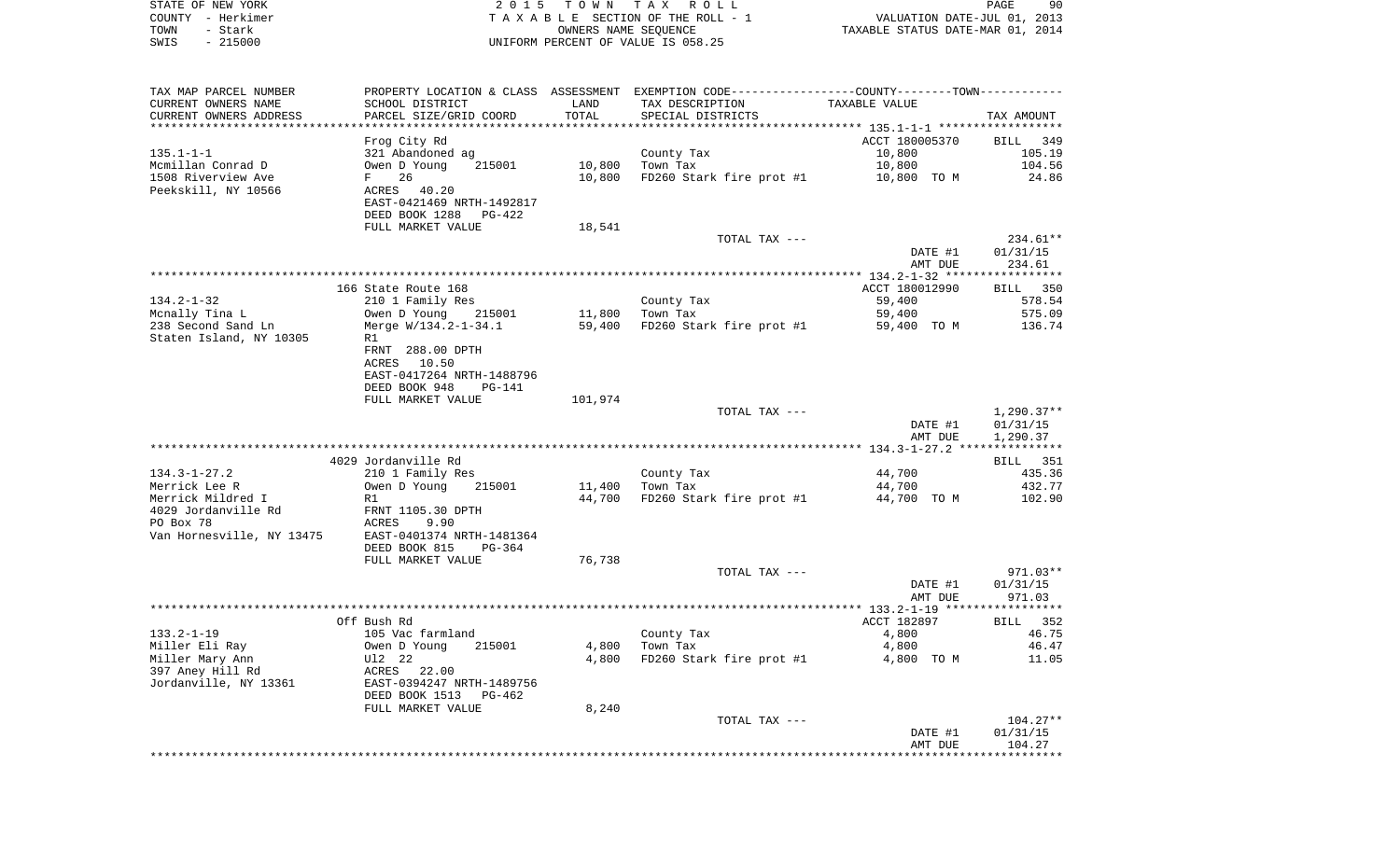| STATE OF NEW YORK<br>COUNTY - Herkimer<br>TOWN<br>- Stark | 2 0 1 5                                       | T O W N<br>OWNERS NAME SEQUENCE | TAX ROLL<br>TAXABLE SECTION OF THE ROLL - 1                 | VALUATION DATE-JUL 01, 2013<br>TAXABLE STATUS DATE-MAR 01, 2014 | PAGE<br>91                     |
|-----------------------------------------------------------|-----------------------------------------------|---------------------------------|-------------------------------------------------------------|-----------------------------------------------------------------|--------------------------------|
| $-215000$<br>SWIS                                         |                                               |                                 | UNIFORM PERCENT OF VALUE IS 058.25                          |                                                                 |                                |
| TAX MAP PARCEL NUMBER                                     | PROPERTY LOCATION & CLASS ASSESSMENT          |                                 | EXEMPTION CODE-----------------COUNTY-------TOWN----------- |                                                                 |                                |
| CURRENT OWNERS NAME                                       | SCHOOL DISTRICT                               | LAND                            | TAX DESCRIPTION                                             | TAXABLE VALUE                                                   |                                |
| CURRENT OWNERS ADDRESS                                    | PARCEL SIZE/GRID COORD                        | TOTAL                           | SPECIAL DISTRICTS                                           |                                                                 | TAX AMOUNT                     |
| ***********************                                   | **************************************        |                                 |                                                             |                                                                 |                                |
| $133.4 - 1 - 1.2$                                         | 397 Aney Hill Rd<br>105 Vac farmland          |                                 |                                                             | ACCT 182897<br>25,000                                           | BILL<br>353<br>243.49          |
| Miller Eli Ray                                            | Owen D Young<br>215001                        | 25,000                          | County Tax<br>Town Tax                                      | 25,000                                                          | 242.04                         |
| Miller Mary Ann                                           | Farm                                          | 25,000                          | FD260 Stark fire prot #1                                    | 25,000 TO M                                                     | 57.55                          |
| 397 Aney Hill Rd                                          | FRNT 3250.00 DPTH                             |                                 |                                                             |                                                                 |                                |
| Jordanville, NY 13361                                     | ACRES<br>62.00                                |                                 |                                                             |                                                                 |                                |
|                                                           | EAST-0392399 NRTH-1489328                     |                                 |                                                             |                                                                 |                                |
|                                                           | DEED BOOK 1513<br>PG-462                      |                                 |                                                             |                                                                 |                                |
|                                                           | FULL MARKET VALUE                             | 42,918                          |                                                             |                                                                 |                                |
|                                                           |                                               |                                 | TOTAL TAX ---                                               |                                                                 | 543.08**                       |
|                                                           |                                               |                                 |                                                             | DATE #1                                                         | 01/31/15                       |
|                                                           |                                               |                                 |                                                             | AMT DUE                                                         | 543.08                         |
|                                                           | 176 State Route 168                           |                                 |                                                             | ACCT 180006060                                                  | BILL 354                       |
| $134.2 - 1 - 31$                                          | 210 1 Family Res                              |                                 | County Tax                                                  | 48,000                                                          | 467.50                         |
| Miller Gary A                                             | 215001<br>Owen D Young                        | 5,600                           | Town Tax                                                    | 48,000                                                          | 464.72                         |
| Miller Anne L                                             | R1&t 1                                        | 48,000                          | FD260 Stark fire prot #1                                    | 48,000 TO M                                                     | 110.49                         |
| 176 State Route 168                                       | ACRES<br>0.86                                 |                                 |                                                             |                                                                 |                                |
| Fort Plain, NY 13339                                      | EAST-0416615 NRTH-1488740                     |                                 |                                                             |                                                                 |                                |
|                                                           | DEED BOOK 784<br>$PG-48$<br>FULL MARKET VALUE | 82,403                          |                                                             |                                                                 |                                |
|                                                           |                                               |                                 | TOTAL TAX ---                                               |                                                                 | $1,042.71**$                   |
|                                                           |                                               |                                 |                                                             | DATE #1                                                         | 01/31/15                       |
|                                                           |                                               |                                 |                                                             | AMT DUE                                                         | 1,042.71                       |
|                                                           |                                               |                                 |                                                             | ************* 133.4-1-1.1 *****************                     |                                |
|                                                           | 307 Aney Hill Rd                              |                                 |                                                             | ACCT 180002790                                                  | <b>BILL</b><br>355             |
| $133.4 - 1 - 1.1$                                         | 112 Dairy farm                                |                                 | AGRIC 10 Y 42100                                            | 6,000<br>6,000                                                  |                                |
| Miller John E<br>Miller Lisa E                            | Owen D Young<br>215001<br>Farm                | 47,400<br>144,100               | County Tax<br>Town Tax                                      | 138,100<br>138,100                                              | 1,345.05<br>1,337.03           |
| 307 Aney Hill Rd                                          | FRNT 2062.00 DPTH                             |                                 | FD260 Stark fire prot #1                                    | 144,100 TO M                                                    | 331.71                         |
| Jordanville, NY 13361                                     | ACRES 133.20                                  |                                 |                                                             |                                                                 |                                |
|                                                           | EAST-0393043 NRTH-1488946                     |                                 |                                                             |                                                                 |                                |
|                                                           | DEED BOOK 948<br>PG-111                       |                                 |                                                             |                                                                 |                                |
|                                                           | FULL MARKET VALUE                             | 247,382                         |                                                             |                                                                 |                                |
|                                                           |                                               |                                 | TOTAL TAX ---                                               |                                                                 | $3,013.79**$                   |
|                                                           |                                               |                                 |                                                             | DATE #1                                                         | 01/31/15                       |
|                                                           |                                               |                                 |                                                             | AMT DUE                                                         | 3,013.79<br>****************** |
|                                                           | Aney Hill Rd                                  |                                 |                                                             | ACCT 180002760                                                  | 356<br>BILL                    |
| $133.4 - 1 - 2$                                           | 105 Vac farmland                              |                                 | County Tax                                                  | 4,800                                                           | 46.75                          |
| Miller John E                                             | Owen D Young<br>215001                        | 4,800                           | Town Tax                                                    | 4,800                                                           | 46.47                          |
| Miller Lisa E                                             | F<br>18                                       | 4,800                           | FD260 Stark fire prot #1                                    | 4,800 TO M                                                      | 11.05                          |
| 307 Aney Hill Rd                                          | ACRES<br>21.30                                |                                 |                                                             |                                                                 |                                |
| Jordanville, NY 13361                                     | EAST-0394743 NRTH-1487476                     |                                 |                                                             |                                                                 |                                |
|                                                           | DEED BOOK 948<br><b>PG-111</b>                |                                 |                                                             |                                                                 |                                |
|                                                           | FULL MARKET VALUE                             | 8,240                           |                                                             |                                                                 |                                |
|                                                           |                                               |                                 | TOTAL TAX ---                                               |                                                                 | $104.27**$                     |
|                                                           |                                               |                                 |                                                             | DATE #1<br>AMT DUE                                              | 01/31/15<br>104.27             |
|                                                           |                                               |                                 |                                                             |                                                                 |                                |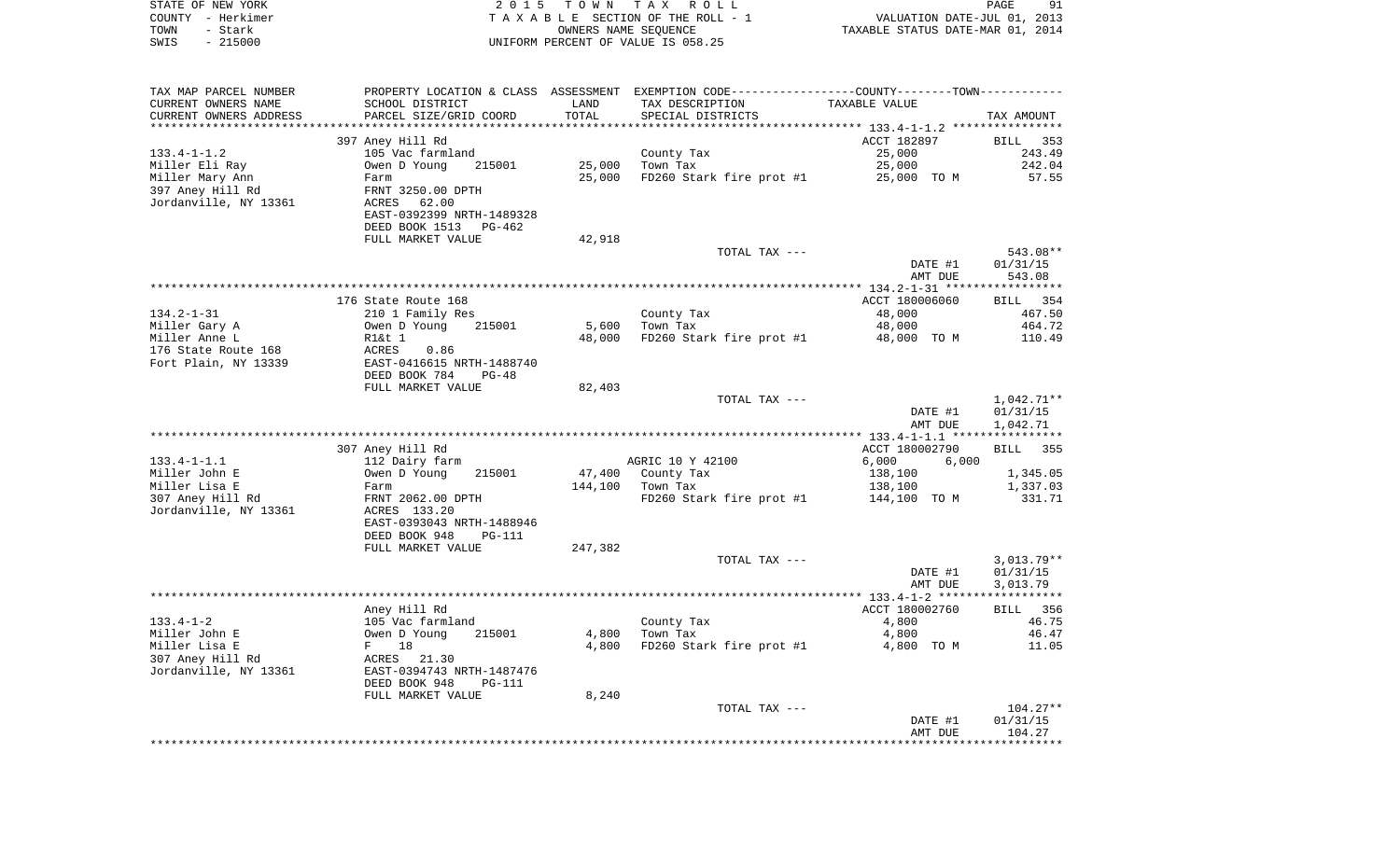| STATE OF NEW YORK |                   | 2015 TOWN TAX ROLL                 | PAGE                             | 92 |
|-------------------|-------------------|------------------------------------|----------------------------------|----|
|                   | COUNTY – Herkimer | TAXABLE SECTION OF THE ROLL - 1    | VALUATION DATE-JUL 01, 2013      |    |
| TOWN              | - Stark           | OWNERS NAME SEOUENCE               | TAXABLE STATUS DATE-MAR 01, 2014 |    |
| SWIS              | $-215000$         | UNIFORM PERCENT OF VALUE IS 058.25 |                                  |    |

| TAX MAP PARCEL NUMBER            | PROPERTY LOCATION & CLASS ASSESSMENT EXEMPTION CODE---------------COUNTY--------TOWN---------- |         |                                                  |                    |                      |
|----------------------------------|------------------------------------------------------------------------------------------------|---------|--------------------------------------------------|--------------------|----------------------|
| CURRENT OWNERS NAME              | SCHOOL DISTRICT                                                                                | LAND    | TAX DESCRIPTION                                  | TAXABLE VALUE      |                      |
| CURRENT OWNERS ADDRESS           | PARCEL SIZE/GRID COORD                                                                         | TOTAL   | SPECIAL DISTRICTS                                |                    | TAX AMOUNT           |
|                                  |                                                                                                |         |                                                  |                    |                      |
|                                  | 735 Elwood Rd                                                                                  |         |                                                  | ACCT 180005400     | BILL 357             |
| 134.4-1-50                       | 210 1 Family Res                                                                               |         | County Tax                                       | 35,000             | 340.89               |
| Mitchell Duane                   | Owen D Young 215001                                                                            | 6,300   | Town Tax<br>FD260 Stark fire prot #1 35,000 TO M | 35,000             | 338.86               |
| 735 Elwood Rd                    | R1                                                                                             | 35,000  |                                                  |                    | 80.57                |
| Fort Plain, NY 13339             | ACRES 1.40 BANK 101<br>EAST-0419323 NRTH-1487768                                               |         |                                                  |                    |                      |
|                                  | DEED BOOK 846<br>PG-185                                                                        |         |                                                  |                    |                      |
|                                  | FULL MARKET VALUE                                                                              | 60,086  |                                                  |                    |                      |
|                                  |                                                                                                |         | TOTAL TAX ---                                    |                    | 760.32**             |
|                                  |                                                                                                |         |                                                  | DATE #1            | 01/31/15             |
|                                  |                                                                                                |         |                                                  | AMT DUE            | 760.32               |
|                                  |                                                                                                |         |                                                  |                    |                      |
|                                  | State Route 168                                                                                |         |                                                  | ACCT 180006240     | BILL 358             |
| 134.2-1-17                       | 270 Mfg housing<br>Owen D Young                                                                |         | County Tax                                       | 11,600             | 112.98               |
| Mitchell Gerald                  | 215001                                                                                         |         | $6,100$ Town Tax                                 | 11,600             | 112.31               |
| Mitchell-Peplinsk Colleen Tr 1/2 |                                                                                                |         | 11,600 FD260 Stark fire prot #1 11,600 TO M      |                    | 26.70                |
| 520 State Route 168              | ACRES 1.20                                                                                     |         |                                                  |                    |                      |
| Fort Plain, NY 13339             | EAST-0412093 NRTH-1493711                                                                      |         |                                                  |                    |                      |
|                                  | DEED BOOK 849<br>PG-340                                                                        |         |                                                  |                    |                      |
|                                  | FULL MARKET VALUE                                                                              | 19,914  |                                                  |                    | $251.99**$           |
|                                  |                                                                                                |         | TOTAL TAX ---                                    | DATE #1            | 01/31/15             |
|                                  |                                                                                                |         |                                                  | AMT DUE            | 251.99               |
|                                  |                                                                                                |         |                                                  |                    |                      |
|                                  | 3391 State Route 80                                                                            |         |                                                  | ACCT 180004950     | BILL 359             |
| $135.1 - 1 - 10$                 | 210 1 Family Res                                                                               |         | County Tax                                       | 48,500             | 472.37               |
| Mixon Veronika I                 | Owen D Young<br>215001                                                                         | 4,500   | Town Tax                                         | 48,500             | 469.56               |
| Hoering Hans-Joachim             | R1                                                                                             |         | 48,500 FD260 Stark fire prot #1 48,500 TO M      |                    | 111.64               |
| 3391 State Route 80              | FRNT 283.00 DPTH 80.00                                                                         |         |                                                  |                    |                      |
| Fort Plain, NY 13339             | ACRES 0.50                                                                                     |         |                                                  |                    |                      |
|                                  | EAST-0422286 NRTH-1490042                                                                      |         |                                                  |                    |                      |
|                                  | DEED BOOK 1450 PG-877                                                                          |         |                                                  |                    |                      |
|                                  | FULL MARKET VALUE                                                                              | 83,262  |                                                  |                    |                      |
|                                  |                                                                                                |         | TOTAL TAX ---                                    |                    | 1,053.57**           |
|                                  |                                                                                                |         |                                                  | DATE #1<br>AMT DUE | 01/31/15<br>1,053.57 |
|                                  |                                                                                                |         |                                                  |                    |                      |
|                                  | Travis Rd                                                                                      |         |                                                  | ACCT 180010170     | BILL 360             |
| $134.3 - 1 - 14$                 |                                                                                                |         | County Tax                                       | 105,100            | 1,023.64             |
| Mizener Mark C                   |                                                                                                | 10,000  | Town Tax                                         | 105,100            | 1,017.54             |
| Mizener Roberta E                | 280 Res Multiple<br>Owen D Young 215001<br>Henry Cannon &                                      | 105,100 | School Relevy                                    |                    | 2,836.99             |
| 468 Travis Rd                    | V12 1                                                                                          |         | FD260 Stark fire prot #1 105,100 TO M            |                    | 241.94               |
| Jordanville, NY 13361            | FRNT 208.00 DPTH 180.00                                                                        |         |                                                  |                    |                      |
|                                  | EAST-0406968 NRTH-1487345                                                                      |         |                                                  |                    |                      |
|                                  | DEED BOOK 817<br>PG-509                                                                        |         |                                                  |                    |                      |
|                                  | FULL MARKET VALUE                                                                              | 180,429 |                                                  |                    |                      |
|                                  |                                                                                                |         | TOTAL TAX ---                                    |                    | $5,120.11**$         |
|                                  |                                                                                                |         |                                                  | DATE #1            | 01/31/15             |
|                                  |                                                                                                |         |                                                  | AMT DUE            | 5,120.11             |
|                                  |                                                                                                |         |                                                  |                    |                      |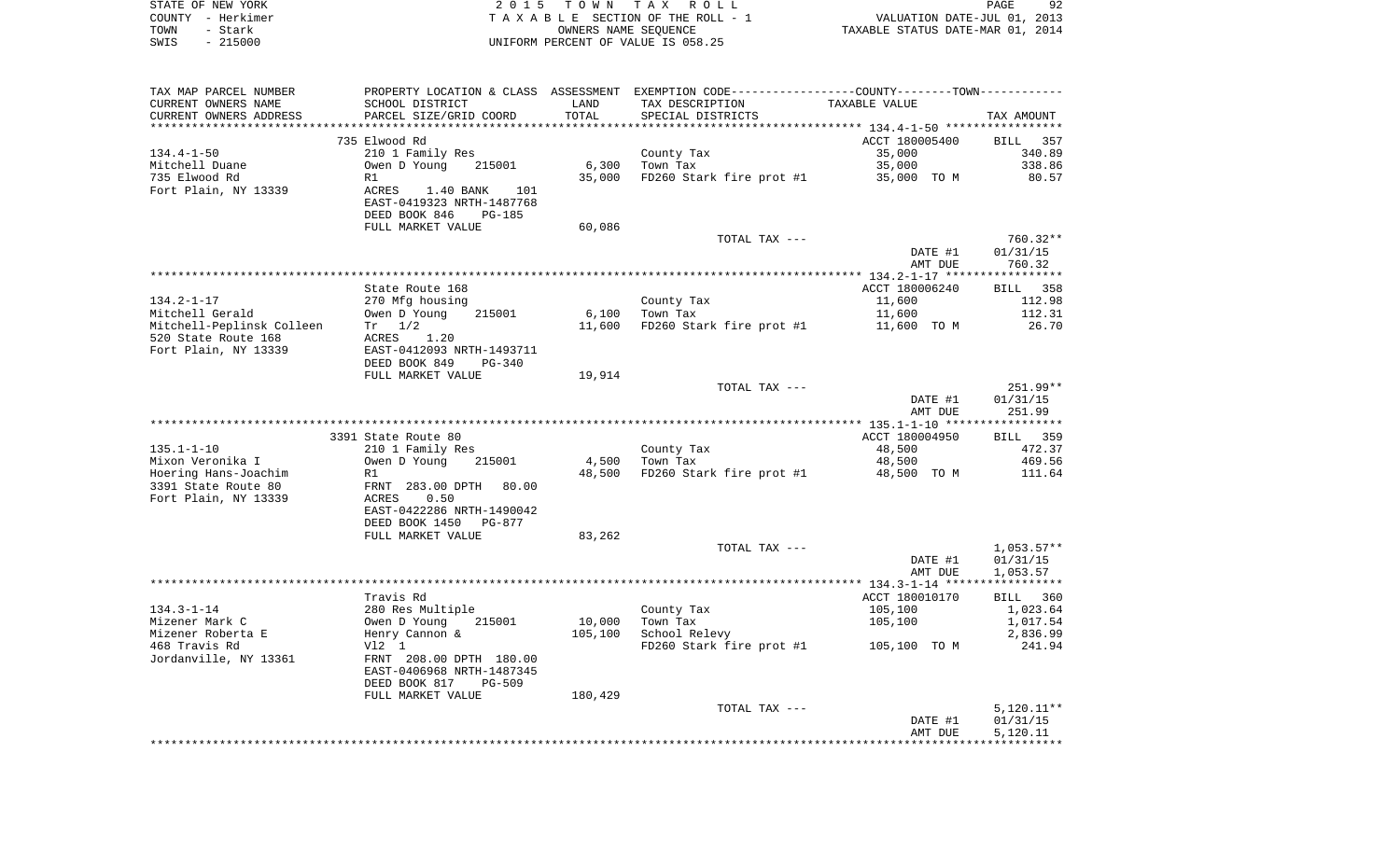STATE OF NEW YORK **EXECUTE:** TO W N TAX ROLL COUNTY - Herkimer T A X A B L E SECTION OF THE ROLL - 1 VALUATION DATE-JUL 01, 2013 TOWN - Stark OWNERS NAME SEQUENCE TAXABLE STATUS DATE-MAR 01, 2014 SWIS - 215000 UNIFORM PERCENT OF VALUE IS 058.25

| TAX MAP PARCEL NUMBER    |                               |         | PROPERTY LOCATION & CLASS ASSESSMENT EXEMPTION CODE----------------COUNTY--------TOWN----------- |                |                    |
|--------------------------|-------------------------------|---------|--------------------------------------------------------------------------------------------------|----------------|--------------------|
| CURRENT OWNERS NAME      | SCHOOL DISTRICT               | LAND    | TAX DESCRIPTION                                                                                  | TAXABLE VALUE  |                    |
| CURRENT OWNERS ADDRESS   | PARCEL SIZE/GRID COORD        | TOTAL   | SPECIAL DISTRICTS                                                                                |                | TAX AMOUNT         |
| ***********************  | ***************************** |         |                                                                                                  |                |                    |
|                          | Puskarenko Rd                 |         |                                                                                                  | ACCT 180010110 | <b>BILL</b><br>361 |
| $134.3 - 1 - 15$         | 311 Res vac land              |         | County Tax                                                                                       | 9,000          | 87.66              |
| Mizener Mark C           | Owen D Young<br>215001        | 9,000   | Town Tax                                                                                         | 9,000          | 87.13              |
| Mizener Roberta E        | ACRES 28.00                   | 9,000   | FD260 Stark fire prot #1                                                                         | 9,000 TO M     | 20.72              |
| 468 Travis Rd            | EAST-0407014 NRTH-1488250     |         |                                                                                                  |                |                    |
| Jordanville, NY 13361    | DEED BOOK 817<br>PG-509       |         |                                                                                                  |                |                    |
|                          | FULL MARKET VALUE             | 15,451  |                                                                                                  |                |                    |
|                          |                               |         | TOTAL TAX ---                                                                                    |                | 195.51**           |
|                          |                               |         |                                                                                                  | DATE #1        | 01/31/15           |
|                          |                               |         |                                                                                                  | AMT DUE        | 195.51             |
|                          |                               |         |                                                                                                  |                |                    |
|                          | 138 Cramers Corners Rd        |         |                                                                                                  |                | BILL 362           |
| $134.3 - 2 - 12$         | 312 Vac w/imprv               |         | County Tax                                                                                       | 35,000         | 340.89             |
| Moloney John             | Owen D Young<br>215001        | 13,200  | Town Tax                                                                                         | 35,000         | 338.86             |
| 22 Pondway Apt 12        | Wild Turkey                   | 35,000  | FD260 Stark fire prot #1                                                                         | 35,000 TO M    | 80.57              |
| Manorville, NY 11949     | subdivision 2002              |         |                                                                                                  |                |                    |
|                          | FRNT 700.00 DPTH              |         |                                                                                                  |                |                    |
| PRIOR OWNER ON 3/01/2014 | 10.10<br>ACRES                |         |                                                                                                  |                |                    |
| Moloney John             | EAST-0407793 NRTH-1487610     |         |                                                                                                  |                |                    |
|                          | DEED BOOK 896<br>$PG-403$     |         |                                                                                                  |                |                    |
|                          | FULL MARKET VALUE             | 60,086  |                                                                                                  |                |                    |
|                          |                               |         | TOTAL TAX ---                                                                                    |                | $760.32**$         |
|                          |                               |         |                                                                                                  | DATE #1        | 01/31/15           |
|                          |                               |         |                                                                                                  | AMT DUE        | 760.32             |
|                          |                               |         |                                                                                                  |                |                    |
|                          | State Route 168               |         |                                                                                                  |                | BILL 363           |
| $127.4 - 1 - 18.4$       | 314 Rural vac<10              |         | County Tax                                                                                       | 1,700          | 16.56              |
| Monk Donald A            | Owen D Young<br>215001        | 1,700   | Town Tax                                                                                         | 1,700          | 16.46              |
| Monk Paula L             | ACRES<br>2.50                 | 1,700   | FD260 Stark fire prot #1                                                                         | 1,700 TO M     | 3.91               |
| 1502 State Route 168     | EAST-0394068 NRTH-1500208     |         |                                                                                                  |                |                    |
| Mohawk, NY 13407         | DEED BOOK 793<br>$PG-57$      |         |                                                                                                  |                |                    |
|                          | FULL MARKET VALUE             | 2,918   |                                                                                                  |                |                    |
|                          |                               |         | TOTAL TAX ---                                                                                    |                | $36.93**$          |
|                          |                               |         |                                                                                                  | DATE #1        | 01/31/15           |
|                          |                               |         |                                                                                                  | AMT DUE        | 36.93              |
|                          |                               |         |                                                                                                  |                |                    |
|                          | 1502 State Route 168          |         |                                                                                                  | ACCT 180010830 | BILL 364           |
| $127.4 - 1 - 20$         | 210 1 Family Res              |         | County Tax                                                                                       | 95,600         | 931.11             |
| Monk Donald A            | Owen D Young<br>215001        | 5,800   | Town Tax                                                                                         | 95,600         | 925.56             |
| Monk Paula L             |                               |         |                                                                                                  |                |                    |
| 1502 State Route 168     | R1<br>FRNT 280.50 DPTH 130.00 | 95,600  | FD260 Stark fire prot #1                                                                         | 95,600 TO M    | 220.07             |
|                          | EAST-0394139 NRTH-1500088     |         |                                                                                                  |                |                    |
| Mohawk, NY 13407         |                               |         |                                                                                                  |                |                    |
|                          | DEED BOOK 793<br>$PG-57$      |         |                                                                                                  |                |                    |
|                          | FULL MARKET VALUE             | 164,120 |                                                                                                  |                |                    |
|                          |                               |         | TOTAL TAX ---                                                                                    |                | $2,076.74**$       |
|                          |                               |         |                                                                                                  | DATE #1        | 01/31/15           |
|                          |                               |         |                                                                                                  | AMT DUE        | 2,076.74           |
|                          |                               |         |                                                                                                  |                |                    |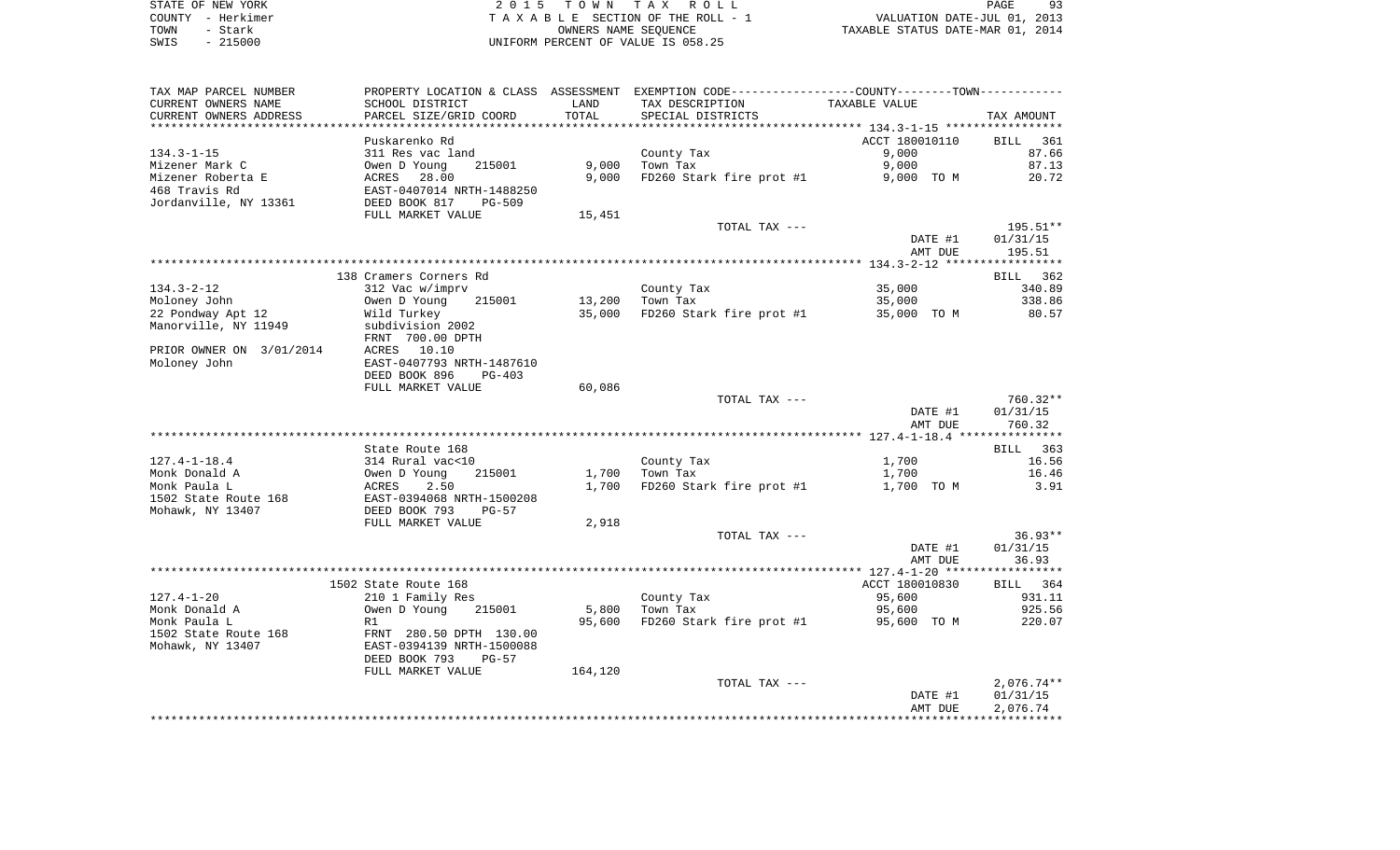|      | STATE OF NEW YORK | 2015 TOWN TAX ROLL                 | 94<br><b>PAGE</b>                |
|------|-------------------|------------------------------------|----------------------------------|
|      | COUNTY - Herkimer | TAXABLE SECTION OF THE ROLL - 1    | VALUATION DATE-JUL 01, 2013      |
| TOWN | - Stark           | OWNERS NAME SEOUENCE               | TAXABLE STATUS DATE-MAR 01, 2014 |
| SWIS | $-215000$         | UNIFORM PERCENT OF VALUE IS 058.25 |                                  |

| TAX MAP PARCEL NUMBER<br>CURRENT OWNERS NAME<br>CURRENT OWNERS ADDRESS | SCHOOL DISTRICT<br>PARCEL SIZE/GRID COORD | LAND<br>TOTAL | PROPERTY LOCATION & CLASS ASSESSMENT EXEMPTION CODE----------------COUNTY--------TOWN-----------<br>TAX DESCRIPTION<br>SPECIAL DISTRICTS | TAXABLE VALUE  | TAX AMOUNT   |
|------------------------------------------------------------------------|-------------------------------------------|---------------|------------------------------------------------------------------------------------------------------------------------------------------|----------------|--------------|
|                                                                        |                                           |               |                                                                                                                                          |                |              |
|                                                                        | 3261 State Route 80                       |               |                                                                                                                                          | ACCT 180007950 | BILL 365     |
| 134.4-1-33                                                             | 210 1 Family Res                          |               | County Tax                                                                                                                               | 56,000         | 545.42       |
| Monk Martin P                                                          | 215001<br>Owen D Young                    | 5,800         | Town Tax                                                                                                                                 | 56,000         | 542.17       |
| 3261 State Route 80                                                    | Life Use Berdett & Elenor                 | 56,000        | FD260 Stark fire prot #1                                                                                                                 | 56,000 TO M    | 128.91       |
| Fort Plain, NY 13339                                                   | FRNT 210.00 DPTH 190.00                   |               |                                                                                                                                          |                |              |
|                                                                        | EAST-0419730 NRTH-1489379                 |               |                                                                                                                                          |                |              |
|                                                                        | DEED BOOK 827<br><b>PG-510</b>            |               |                                                                                                                                          |                |              |
|                                                                        | FULL MARKET VALUE                         | 96,137        |                                                                                                                                          |                |              |
|                                                                        |                                           |               | TOTAL TAX ---                                                                                                                            |                | $1,216.50**$ |
|                                                                        |                                           |               |                                                                                                                                          | DATE #1        | 01/31/15     |
|                                                                        |                                           |               |                                                                                                                                          | AMT DUE        | 1,216.50     |
|                                                                        |                                           |               |                                                                                                                                          |                |              |
|                                                                        | State Route 168                           |               |                                                                                                                                          | ACCT 180006575 | BILL 366     |
| $127.4 - 1 - 39.2$                                                     | 270 Mfg housing                           |               | County Tax                                                                                                                               | 43,700         | 425.62       |
| Moore Elroy                                                            | Owen D Young<br>215001                    | 11,600        | Town Tax                                                                                                                                 | 43,700         | 423.09       |
| Moore Laurie                                                           | Tr                                        | 43,700        | FD260 Stark fire prot #1                                                                                                                 | 43,700 TO M    | 100.60       |
| 434 Upper Deck Rd                                                      | ACRES 10.20                               |               |                                                                                                                                          |                |              |
| Mohawk, NY 13407                                                       | EAST-0391689 NRTH-1499503                 |               |                                                                                                                                          |                |              |
|                                                                        | DEED BOOK 695<br>PG-576                   |               |                                                                                                                                          |                |              |
|                                                                        | FULL MARKET VALUE                         | 75,021        |                                                                                                                                          |                |              |
|                                                                        |                                           |               | TOTAL TAX ---                                                                                                                            |                | 949.31**     |
|                                                                        |                                           |               |                                                                                                                                          | DATE #1        | 01/31/15     |
|                                                                        |                                           |               |                                                                                                                                          | AMT DUE        | 949.31       |
|                                                                        |                                           |               |                                                                                                                                          |                |              |
|                                                                        | 5914 Park Rd                              |               |                                                                                                                                          | ACCT 180004020 | BILL 367     |
| $141.6 - 1 - 38$                                                       | 210 1 Family Res                          |               | County Tax                                                                                                                               | 42,600         | 414.91       |
| Moore Florence                                                         | Owen D Young<br>215001                    | 4,900         | Town Tax                                                                                                                                 | 42,600         | 412.44       |
| Klump Jane H                                                           | Life Use Florence                         | 42,600        | FD260 Stark fire prot #1                                                                                                                 | 42,600 TO M    | 98.06        |
| PO Box 7                                                               | R1                                        |               | WD300 Stark Water District                                                                                                               | 42,600 TO M    | 66.52        |
| Van Hornesville, NY 13475                                              | FRNT 109.00 DPTH 181.50                   |               |                                                                                                                                          |                |              |
|                                                                        | 0.45<br>ACRES                             |               |                                                                                                                                          |                |              |
|                                                                        | EAST-0404101 NRTH-1479622                 |               |                                                                                                                                          |                |              |
|                                                                        | DEED BOOK 1263<br>PG-414                  |               |                                                                                                                                          |                |              |
|                                                                        | FULL MARKET VALUE                         | 73,133        |                                                                                                                                          |                |              |
|                                                                        |                                           |               | TOTAL TAX ---                                                                                                                            |                | 991.93**     |
|                                                                        |                                           |               |                                                                                                                                          | DATE #1        | 01/31/15     |
|                                                                        |                                           |               |                                                                                                                                          | AMT DUE        | 991.93       |
|                                                                        |                                           |               |                                                                                                                                          |                |              |
|                                                                        | 138 Welden Rd                             |               |                                                                                                                                          |                | BILL 368     |
| $134.1 - 1 - 11.3$                                                     | 120 Field crops                           |               | County Tax                                                                                                                               | 82,900         | 807.42       |
| Moran William J                                                        | 215001<br>Owen D Young                    | 50,300        | Town Tax                                                                                                                                 | 82,900         | 802.61       |
| Moran Cheyrl J                                                         | Farm                                      | 82,900        | FD260 Stark fire prot #1                                                                                                                 | 82,900 TO M    | 190.83       |
| 138 Welden Rd                                                          | ACRES 156.00                              |               |                                                                                                                                          |                |              |
| Fort Plain, NY 13339                                                   | EAST-0405179 NRTH-1495013                 |               |                                                                                                                                          |                |              |
|                                                                        | DEED BOOK 1429<br>PG-689                  |               |                                                                                                                                          |                |              |
|                                                                        | FULL MARKET VALUE                         | 142,318       |                                                                                                                                          |                |              |
|                                                                        |                                           |               | TOTAL TAX ---                                                                                                                            |                | $1,800.86**$ |
|                                                                        |                                           |               |                                                                                                                                          | DATE #1        | 01/31/15     |
|                                                                        |                                           |               |                                                                                                                                          | AMT DUE        | 1,800.86     |
|                                                                        |                                           |               |                                                                                                                                          |                |              |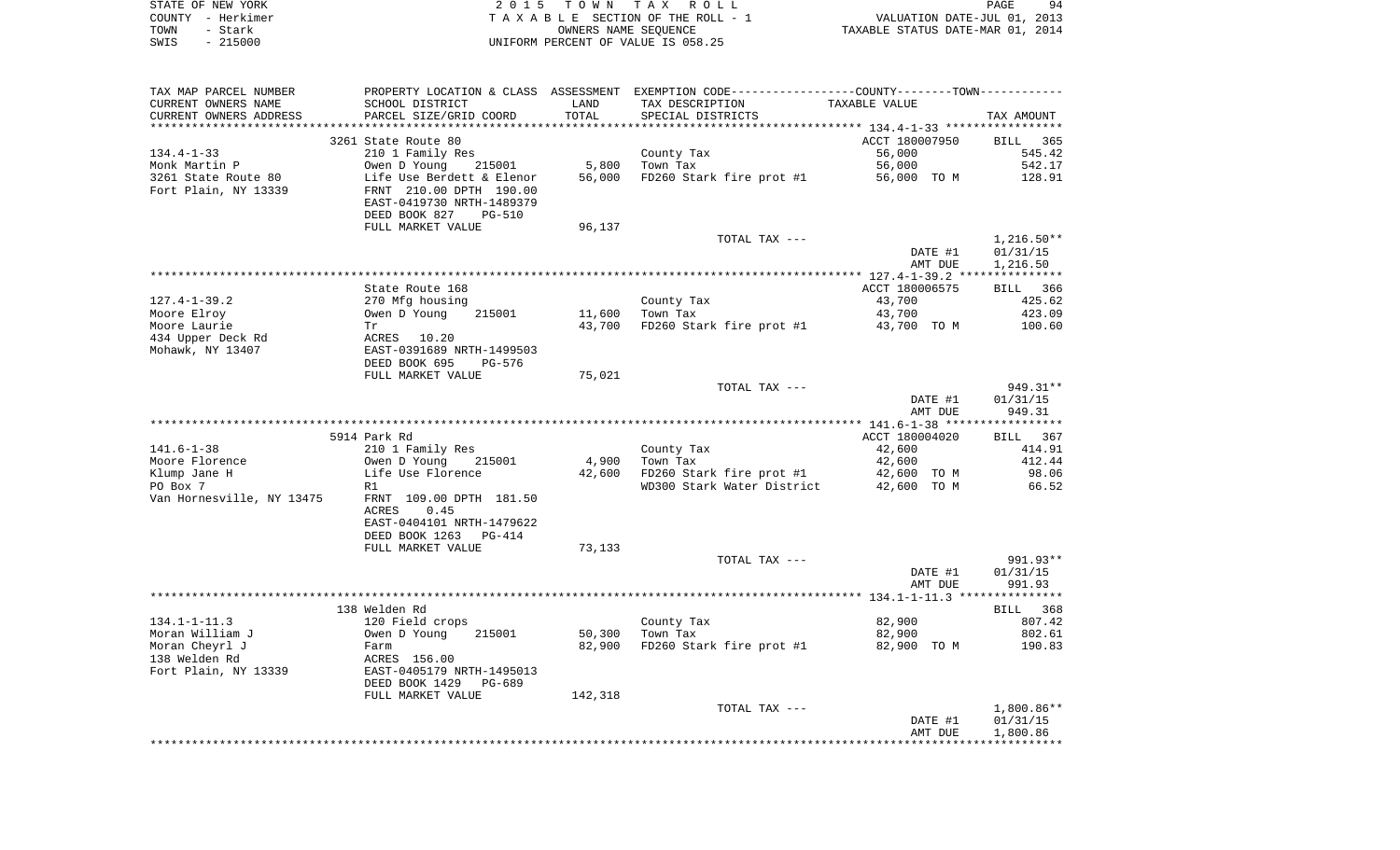|      | STATE OF NEW YORK | 2015 TOWN TAX ROLL                 | PAGE                             | 95 |
|------|-------------------|------------------------------------|----------------------------------|----|
|      | COUNTY - Herkimer | TAXABLE SECTION OF THE ROLL - 1    | VALUATION DATE-JUL 01, 2013      |    |
| TOWN | – Stark           | OWNERS NAME SEOUENCE               | TAXABLE STATUS DATE-MAR 01, 2014 |    |
| SWIS | - 215000          | UNIFORM PERCENT OF VALUE IS 058.25 |                                  |    |

| TAX MAP PARCEL NUMBER     | PROPERTY LOCATION & CLASS ASSESSMENT EXEMPTION CODE----------------COUNTY--------TOWN---------- |         |                                         |                  |              |
|---------------------------|-------------------------------------------------------------------------------------------------|---------|-----------------------------------------|------------------|--------------|
| CURRENT OWNERS NAME       | SCHOOL DISTRICT                                                                                 | LAND    | TAX DESCRIPTION                         | TAXABLE VALUE    |              |
| CURRENT OWNERS ADDRESS    | PARCEL SIZE/GRID COORD                                                                          | TOTAL   | SPECIAL DISTRICTS                       |                  | TAX AMOUNT   |
|                           |                                                                                                 |         |                                         |                  |              |
|                           | Off Travis Rd                                                                                   |         |                                         | ACCT 180008130   | BILL 369     |
| $134.1 - 1 - 17$          | 323 Vacant rural                                                                                |         | County Tax                              | 8,700            | 84.74        |
| Mosher Richard B          | 215001<br>Owen D Young                                                                          | 8,700   | Town Tax                                | 8,700            | 84.23        |
| Gressler Richard          | $F$ and $F$<br>82                                                                               | 8,700   | FD260 Stark fire prot #1                | 8,700 TO M       | 20.03        |
| 167 Schals Hollow Rd      | ACRES 87.40                                                                                     |         |                                         |                  |              |
| Little Falls, NY 13365    | EAST-0402878 NRTH-1493513                                                                       |         |                                         |                  |              |
|                           | DEED BOOK 1305 PG-753                                                                           |         |                                         |                  |              |
|                           | FULL MARKET VALUE                                                                               | 14,936  |                                         |                  |              |
|                           |                                                                                                 |         | TOTAL TAX ---                           |                  | 189.00**     |
|                           |                                                                                                 |         |                                         | DATE #1          | 01/31/15     |
|                           |                                                                                                 |         |                                         | AMT DUE          | 189.00       |
|                           |                                                                                                 |         |                                         |                  |              |
|                           | 3668 Jordanville Rd                                                                             |         |                                         | ACCT 180006090   | BILL 370     |
| $133.4 - 1 - 4$           | 112 Dairy farm                                                                                  |         | AGRIC 10 Y 41700                        | 36,000<br>36,000 |              |
| Mower Edward              | 215001<br>Owen D Young                                                                          |         | 29,700 AG MKTS L 41720                  | 3,878<br>3,878   |              |
| Mower Shirley             | 65<br>$F$ and $F$                                                                               |         | 125,000 County Tax                      | 85,122           | 829.06       |
| 3668 Jordanville Rd       | ACRES 68.80                                                                                     |         | Town Tax                                | 85,122           | 824.12       |
| Jordanville, 13361        | EAST-0396119 NRTH-1486220                                                                       |         | School Relevy                           |                  | 1,601.26     |
|                           | DEED BOOK 00532 PG-00293                                                                        |         | FD260 Stark fire prot $#1$ 121,122 TO M |                  | 278.82       |
| MAY BE SUBJECT TO PAYMENT | FULL MARKET VALUE                                                                               | 214,592 | 3,878 EX                                |                  |              |
| UNDER AGDIST LAW TIL 2018 |                                                                                                 |         |                                         |                  |              |
|                           |                                                                                                 |         | TOTAL TAX ---                           |                  | $3,533.26**$ |
|                           |                                                                                                 |         |                                         | DATE #1          | 01/31/15     |
|                           |                                                                                                 |         |                                         | AMT DUE          | 3,533.26     |
|                           |                                                                                                 |         |                                         |                  |              |
|                           | Jordanville Rd                                                                                  |         |                                         | ACCT 180001920   | BILL 371     |
| $133.4 - 1 - 9$           | 120 Field crops                                                                                 |         | AG MKTS<br>41730                        | 16,696<br>16,696 |              |
| Mower Edward              | Owen D Young<br>215001                                                                          | 72,900  | County Tax                              | 98,104           | 955.50       |
| Mower Shirley             | F 180 2 Tr                                                                                      | 114,800 | Town Tax                                | 98,104           | 949.80       |
| 3668 Jordanville Rd       | ACRES 192.20                                                                                    |         | School Relevy                           |                  | 3,168.73     |
| Jordanville, NY 13361     | EAST-0392827 NRTH-1483748                                                                       |         | FD260 Stark fire prot #1 114,800 TO M   |                  | 264.26       |
|                           | DEED BOOK 00629 PG-00230                                                                        |         |                                         |                  |              |
| MAY BE SUBJECT TO PAYMENT | FULL MARKET VALUE                                                                               | 197,082 |                                         |                  |              |
| UNDER AGDIST LAW TIL 2021 |                                                                                                 |         |                                         |                  |              |
|                           |                                                                                                 |         | TOTAL TAX ---                           |                  | $5,338.29**$ |
|                           |                                                                                                 |         |                                         | DATE #1          | 01/31/15     |
|                           |                                                                                                 |         |                                         | AMT DUE          | 5,338.29     |
|                           |                                                                                                 |         |                                         |                  |              |
|                           | Jordanville Rd                                                                                  |         |                                         | ACCT 180006150   | BILL 372     |
| $133.4 - 1 - 10$          | 105 Vac farmland                                                                                |         | AG MKTS<br>41730                        | 2,317<br>2,317   |              |
| Mower Edward              | Owen D Young<br>215001                                                                          | 23,400  | County Tax                              | 21,083           | 205.34       |
| Mower Shirley             | Farm                                                                                            | 23,400  | Town Tax                                | 21,083           | 204.12       |
| 3668 Jordanville Rd       | ACRES 66.90                                                                                     |         | School Relevy                           |                  | 680.98       |
| Jordanville, 13361        | EAST-0394774 NRTH-1483327                                                                       |         | FD260 Stark fire prot #1 23,400 TO M    |                  | 53.87        |
|                           | DEED BOOK 00532 PG-00293                                                                        |         |                                         |                  |              |
| MAY BE SUBJECT TO PAYMENT | FULL MARKET VALUE                                                                               | 40,172  |                                         |                  |              |
| UNDER AGDIST LAW TIL 2021 |                                                                                                 |         |                                         |                  |              |
|                           |                                                                                                 |         | TOTAL TAX ---                           |                  | $1,144.31**$ |
|                           |                                                                                                 |         |                                         | DATE #1          | 01/31/15     |
|                           |                                                                                                 |         |                                         | AMT DUE          | 1,144.31     |
|                           |                                                                                                 |         |                                         |                  |              |
|                           |                                                                                                 |         |                                         |                  |              |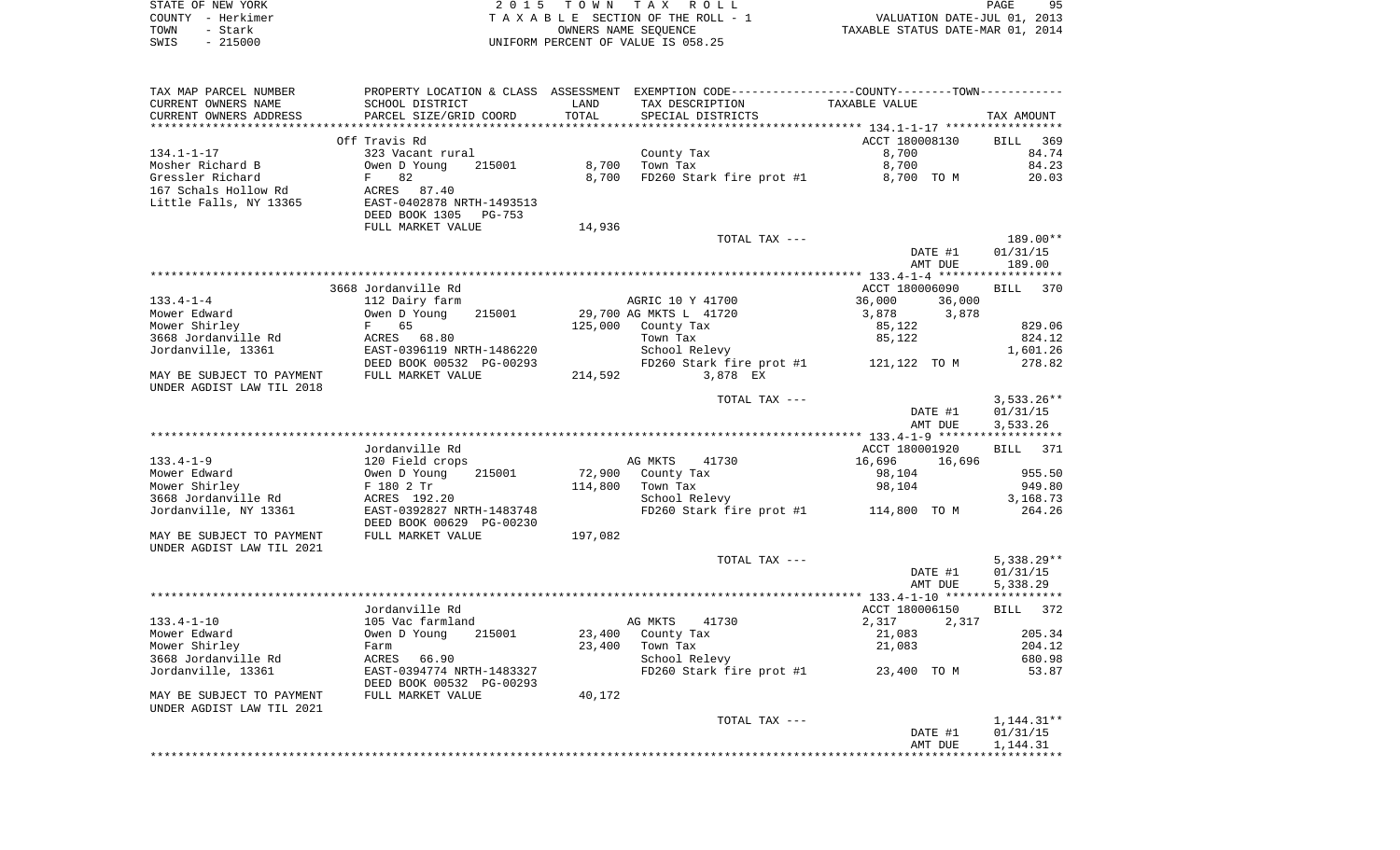|      | STATE OF NEW YORK | 2015 TOWN TAX ROLL                 | PAGE                             | 96 |
|------|-------------------|------------------------------------|----------------------------------|----|
|      | COUNTY - Herkimer | TAXABLE SECTION OF THE ROLL - 1    | VALUATION DATE-JUL 01, 2013      |    |
| TOWN | - Stark           | OWNERS NAME SEOUENCE               | TAXABLE STATUS DATE-MAR 01, 2014 |    |
| SWIS | $-215000$         | UNIFORM PERCENT OF VALUE IS 058.25 |                                  |    |

| TAX MAP PARCEL NUMBER                           | PROPERTY LOCATION & CLASS ASSESSMENT EXEMPTION CODE-----------------COUNTY--------TOWN---------- |                |                                                        |                         |            |
|-------------------------------------------------|--------------------------------------------------------------------------------------------------|----------------|--------------------------------------------------------|-------------------------|------------|
| CURRENT OWNERS NAME                             | SCHOOL DISTRICT                                                                                  | LAND           | TAX DESCRIPTION                                        | TAXABLE VALUE           |            |
| CURRENT OWNERS ADDRESS PARCEL SIZE/GRID COORD   |                                                                                                  | TOTAL          | SPECIAL DISTRICTS                                      |                         | TAX AMOUNT |
|                                                 |                                                                                                  |                |                                                        |                         |            |
|                                                 | Sickler Rd                                                                                       |                |                                                        | ACCT 180006450 BILL 373 |            |
| $133.4 - 1 - 13$                                | 105 Vac farmland                                                                                 |                | AG MKTS L 41720                                        | 2,160<br>2,160          |            |
| Mower Edward                                    | Owen D Young                                                                                     |                | 215001 8,800 County Tax                                | 6,640                   | 64.67      |
| Mower Shirley                                   |                                                                                                  |                | 8,800 Town Tax                                         | 6,640                   | 64.29      |
| 3668 Jordanville Rd<br>Jordanville, 13361       | ACRES 25.00<br>EAST-0395993 NRTH-1483000<br>DEED BOOK 532 PG-293                                 |                | School Relevy                                          |                         | 214.47     |
|                                                 | FULL MARKET VALUE                                                                                |                | FD260 Stark fire prot #1 6,640 TO M<br>15,107 2,160 EX |                         | 15.28      |
| MAY BE SUBJECT TO PAYMENT                       |                                                                                                  |                |                                                        |                         |            |
| UNDER AGDIST LAW TIL 2018                       |                                                                                                  |                |                                                        |                         |            |
|                                                 |                                                                                                  |                | TOTAL TAX ---                                          |                         | 358.71**   |
|                                                 |                                                                                                  |                |                                                        | DATE #1                 | 01/31/15   |
|                                                 |                                                                                                  |                |                                                        | AMT DUE                 | 358.71     |
|                                                 |                                                                                                  |                |                                                        |                         |            |
|                                                 | Sickler Rd                                                                                       |                |                                                        | ACCT 178568 BILL 374    |            |
| $133.4 - 1 - 15.1$                              | 105 Vac farmland                                                                                 |                | County Tax                                             | 1,000                   | 9.74       |
| Mower Edward                                    | Owen D Young 215001<br>F 132                                                                     | 1,000 Town Tax |                                                        | 1,000                   | 9.68       |
| Mower Shirley                                   |                                                                                                  | 1,000          | School Relevy                                          |                         | 32.29      |
|                                                 |                                                                                                  |                | FD260 Stark fire prot #1 1,000 TO M                    |                         | 2.30       |
| Jordanville, NY 13361                           | ACRES 0.70                                                                                       |                |                                                        |                         |            |
|                                                 | EAST-0396157 NRTH-1482376                                                                        |                |                                                        |                         |            |
| MAY BE SUBJECT TO PAYMENT DEED BOOK 1486 PG-104 |                                                                                                  |                |                                                        |                         |            |
| UNDER AGDIST LAW TIL 2021                       | FULL MARKET VALUE                                                                                | 1,717          |                                                        |                         |            |
|                                                 |                                                                                                  |                | TOTAL TAX ---                                          |                         | 54.01**    |
|                                                 |                                                                                                  |                |                                                        | DATE #1                 | 01/31/15   |
|                                                 |                                                                                                  |                |                                                        | AMT DUE                 | 54.01      |
|                                                 |                                                                                                  |                |                                                        |                         |            |
|                                                 | Jordanville Rd                                                                                   |                |                                                        |                         | BILL 375   |
| $133.4 - 1 - 8.1$                               | 105 Vac farmland                                                                                 |                | County Tax                                             | 1,800                   | 17.53      |
| Mower Edward L                                  | Owen D Young 215001                                                                              | 1,800          | Town Tax                                               | 1,800                   | 17.43      |
| Mower Shirley                                   | Vac Ld                                                                                           | 1,800          | School Relevy                                          |                         | 58.14      |
| 3668 Jordanville Rd FRNT 230.00 DPTH            |                                                                                                  |                | FD260 Stark fire prot #1 $1,800$ TO M $4.14$           |                         |            |
| Jordanville, NY 13361                           | ACRES 5.00                                                                                       |                |                                                        |                         |            |
|                                                 | EAST-0391748 NRTH-1485241                                                                        |                |                                                        |                         |            |
|                                                 | DEED BOOK 823 PG-390                                                                             |                |                                                        |                         |            |
|                                                 | FULL MARKET VALUE                                                                                | 3,090          |                                                        |                         |            |
|                                                 |                                                                                                  |                | TOTAL TAX ---                                          |                         | $97.24**$  |
|                                                 |                                                                                                  |                |                                                        | DATE #1                 | 01/31/15   |
|                                                 |                                                                                                  |                |                                                        |                         |            |

AMT DUE 97.24 \*\*\*\*\*\*\*\*\*\*\*\*\*\*\*\*\*\*\*\*\*\*\*\*\*\*\*\*\*\*\*\*\*\*\*\*\*\*\*\*\*\*\*\*\*\*\*\*\*\*\*\*\*\*\*\*\*\*\*\*\*\*\*\*\*\*\*\*\*\*\*\*\*\*\*\*\*\*\*\*\*\*\*\*\*\*\*\*\*\*\*\*\*\*\*\*\*\*\*\*\*\*\*\*\*\*\*\*\*\*\*\*\*\*\*\*\*\*\*\*\*\*\*\*\*\*\*\*\*\*\*\*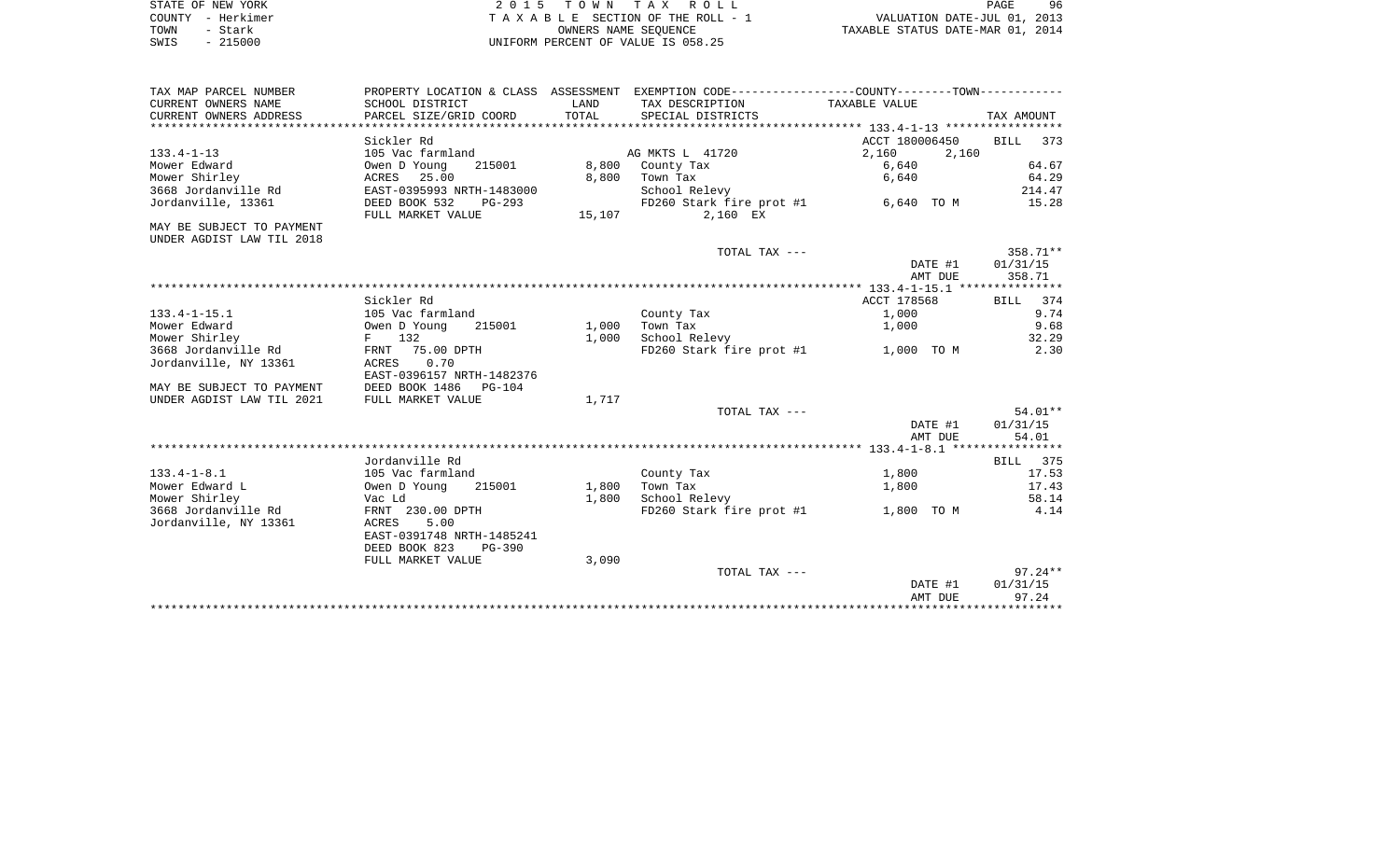| STATE OF NEW YORK<br>COUNTY - Herkimer<br>TOWN<br>- Stark<br>$-215000$<br>SWIS | 2 0 1 5                                             | TOWN TAX | R O L L<br>TAXABLE SECTION OF THE ROLL - 1<br>OWNERS NAME SEQUENCE<br>UNIFORM PERCENT OF VALUE IS 058.25         | VALUATION DATE-JUL 01, 2013<br>TAXABLE STATUS DATE-MAR 01, 2014 | PAGE<br>97         |
|--------------------------------------------------------------------------------|-----------------------------------------------------|----------|------------------------------------------------------------------------------------------------------------------|-----------------------------------------------------------------|--------------------|
|                                                                                |                                                     |          |                                                                                                                  |                                                                 |                    |
| TAX MAP PARCEL NUMBER<br>CURRENT OWNERS NAME                                   | SCHOOL DISTRICT                                     | LAND     | PROPERTY LOCATION & CLASS ASSESSMENT EXEMPTION CODE---------------COUNTY-------TOWN----------<br>TAX DESCRIPTION | TAXABLE VALUE                                                   |                    |
| CURRENT OWNERS ADDRESS                                                         | PARCEL SIZE/GRID COORD                              | TOTAL    | SPECIAL DISTRICTS                                                                                                |                                                                 | TAX AMOUNT         |
|                                                                                | 1270 Chyle Rd                                       |          |                                                                                                                  | ACCT 180001230                                                  | <b>BILL</b><br>376 |
| $141.5 - 1 - 10$                                                               | 210 1 Family Res                                    |          | VET COM CT 41131                                                                                                 | 9,000<br>9,000                                                  |                    |
| Moyer Christopher                                                              | Owen D Young<br>215001                              |          | 6,100 VET DIS CT 41141                                                                                           | 9,125<br>9,125                                                  |                    |
| PO Box 115                                                                     | R1                                                  | 36,500   | County Tax                                                                                                       | 18,375                                                          | 178.97             |
| Van Hornesville, NY 13475                                                      | FRNT 1073.00 DPTH 252.00<br>ACRES<br>6.20           |          | Town Tax<br>FD260 Stark fire prot $#1$ 36,500 TO M                                                               | 18,375                                                          | 177.90<br>84.02    |
|                                                                                | EAST-0401970 NRTH-1478085<br>DEED BOOK 869<br>PG-94 |          |                                                                                                                  |                                                                 |                    |
|                                                                                | FULL MARKET VALUE                                   | 62,661   |                                                                                                                  |                                                                 |                    |
|                                                                                |                                                     |          | TOTAL TAX ---                                                                                                    |                                                                 | 440.89**           |
|                                                                                |                                                     |          |                                                                                                                  | DATE #1                                                         | 01/31/15           |
|                                                                                |                                                     |          |                                                                                                                  | AMT DUE                                                         | 440.89             |
|                                                                                | 2283 State Route 80                                 |          |                                                                                                                  | ACCT 180001440                                                  | BILL 377           |
| $141.6 - 1 - 20$                                                               | 242 Rurl res&rec                                    |          | County Tax                                                                                                       | 120,200                                                         | 1,170.71           |
| Mulcrone Carol                                                                 | 215001<br>Owen D Young                              | 13,100   | Town Tax                                                                                                         | 120,200                                                         | 1,163.73           |
| PO Box 137<br>Stark, NY                                                        | Tennan Place<br>V19 2                               | 120,200  | FD260 Stark fire prot #1<br>WD300 Stark Water District                                                           | 120,200 TO M                                                    | 276.69             |
|                                                                                | FRNT 110.00 DPTH<br>95.00                           |          |                                                                                                                  | 120,200 TO M                                                    | 187.70             |
|                                                                                | ACRES 10.20                                         |          |                                                                                                                  |                                                                 |                    |
|                                                                                | EAST-0404215 NRTH-1480344                           |          |                                                                                                                  |                                                                 |                    |
|                                                                                | DEED BOOK 891<br>$PG-213$                           |          |                                                                                                                  |                                                                 |                    |
|                                                                                | FULL MARKET VALUE                                   | 206,352  | TOTAL TAX ---                                                                                                    |                                                                 | $2,798.83**$       |
|                                                                                |                                                     |          |                                                                                                                  | DATE #1                                                         | 01/31/15           |
|                                                                                |                                                     |          |                                                                                                                  | AMT DUE                                                         | 2,798.83           |
|                                                                                |                                                     |          |                                                                                                                  |                                                                 |                    |
| $141.4 - 1 - 4$                                                                | Vickerson Rd<br>321 Abandoned ag                    |          | County Tax                                                                                                       | ACCT 180003600<br>6,800                                         | BILL 378<br>66.23  |
| Mulder Daniel                                                                  | Owen D Young<br>215001                              | 6,800    | Town Tax                                                                                                         | 6,800                                                           | 65.83              |
| Mulder Julie                                                                   | F 13.60                                             | 6,800    | FD260 Stark fire prot #1                                                                                         | 6,800 TO M                                                      | 15.65              |
| 2281 ST Hwy 163                                                                | ACRES 13.60                                         |          |                                                                                                                  |                                                                 |                    |
| Canajoharie, NY 13317                                                          | EAST-0421250 NRTH-1470579                           |          |                                                                                                                  |                                                                 |                    |
|                                                                                | DEED BOOK 925<br>PG-42<br>FULL MARKET VALUE         | 11,674   |                                                                                                                  |                                                                 |                    |
|                                                                                |                                                     |          | TOTAL TAX ---                                                                                                    |                                                                 | 147.71**           |
|                                                                                |                                                     |          |                                                                                                                  | DATE #1                                                         | 01/31/15           |
|                                                                                |                                                     |          |                                                                                                                  | AMT DUE                                                         | 147.71             |
|                                                                                | Off Vickerson Rd                                    |          |                                                                                                                  | ACCT 180004710 BILL 379                                         |                    |
| $141.4 - 1 - 3$                                                                | 314 Rural vac<10                                    |          | County Tax                                                                                                       | 400                                                             | 3.90               |
| Mulder Daniel D                                                                | Owen D Young<br>215001                              | 400      | Town Tax                                                                                                         | 400                                                             | 3.87               |
| Mulder Julie A                                                                 | Charles Dorn                                        | 400      | FD260 Stark fire prot #1                                                                                         | 400 TO M                                                        | .92                |
| 2287 State Highway 163<br>Canajorharie, NY 13317                               | Vfl<br>ACRES<br>4.00                                |          |                                                                                                                  |                                                                 |                    |
|                                                                                | EAST-0421485 NRTH-1470172                           |          |                                                                                                                  |                                                                 |                    |
|                                                                                | DEED BOOK 839<br>PG-286                             |          |                                                                                                                  |                                                                 |                    |
|                                                                                | FULL MARKET VALUE                                   | 687      |                                                                                                                  |                                                                 |                    |
|                                                                                |                                                     |          | TOTAL TAX ---                                                                                                    |                                                                 | $8.69**$           |
|                                                                                |                                                     |          |                                                                                                                  | DATE #1<br>AMT DUE                                              | 01/31/15<br>8.69   |
|                                                                                |                                                     |          |                                                                                                                  | ********************************                                |                    |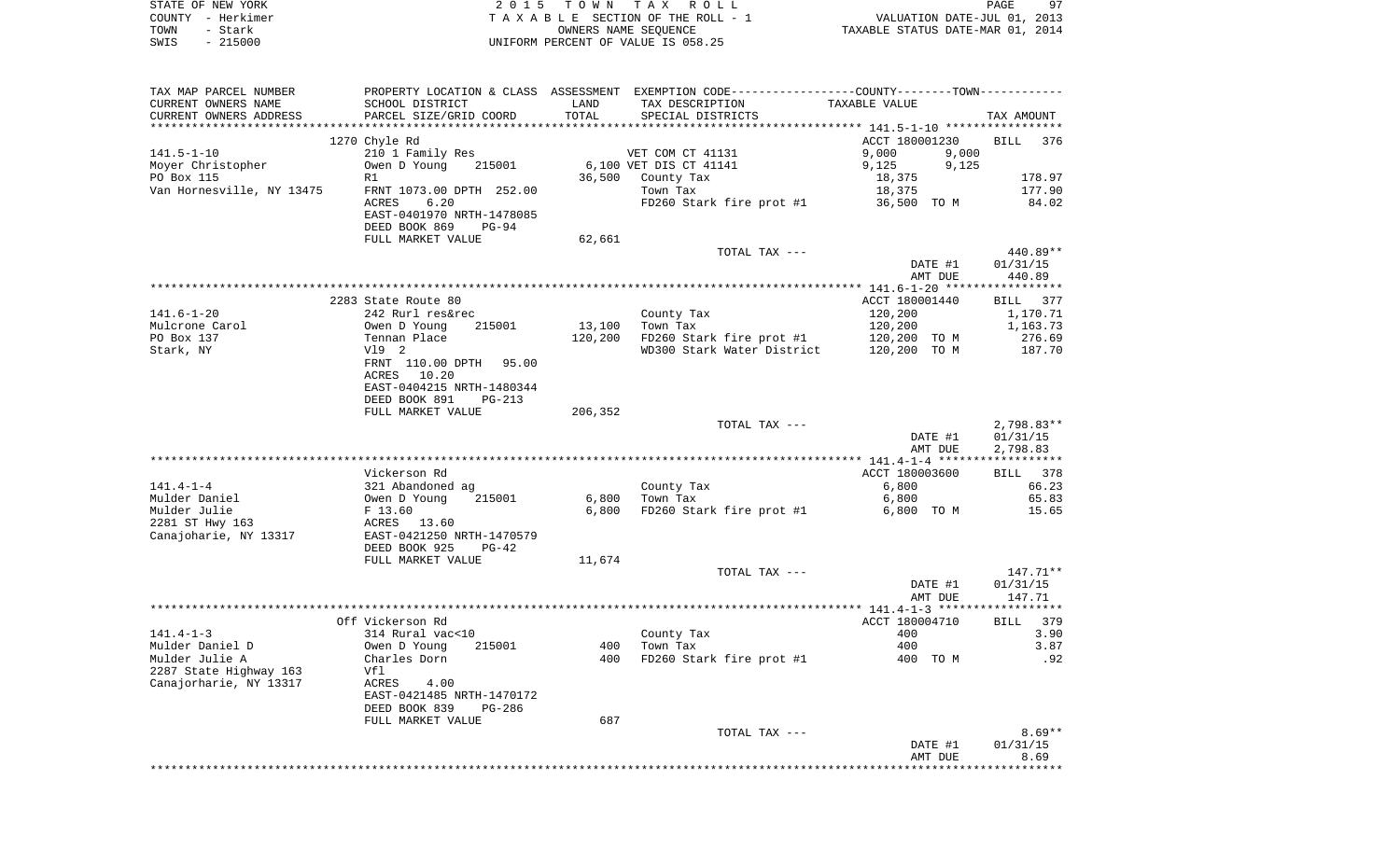|      | STATE OF NEW YORK | 2015 TOWN TAX ROLL                 | 98<br>PAGE                       |
|------|-------------------|------------------------------------|----------------------------------|
|      | COUNTY - Herkimer | TAXABLE SECTION OF THE ROLL - 1    | VALUATION DATE-JUL 01, 2013      |
| TOWN | - Stark           | OWNERS NAME SEOUENCE               | TAXABLE STATUS DATE-MAR 01, 2014 |
| SWIS | $-215000$         | UNIFORM PERCENT OF VALUE IS 058.25 |                                  |

|                                                   |                                 |         |                          | AMT DUE                                                               | 2,969.52              |
|---------------------------------------------------|---------------------------------|---------|--------------------------|-----------------------------------------------------------------------|-----------------------|
|                                                   |                                 |         |                          |                                                                       |                       |
|                                                   |                                 |         |                          | DATE #1                                                               | 01/31/15              |
|                                                   |                                 |         | TOTAL TAX ---            |                                                                       | $2,969.52**$          |
|                                                   | FULL MARKET VALUE               | 262,489 |                          |                                                                       |                       |
|                                                   | DEED BOOK 1476<br>$PG-92$       |         |                          |                                                                       |                       |
| Fort Plain, NY 13339                              | EAST-0419624 NRTH-1486314       |         |                          |                                                                       |                       |
| 777 Elwood Rd                                     | ACRES 178.10                    | 152,900 |                          |                                                                       |                       |
| Naidoo Narine                                     | Owen D Young<br>215001          | 53,500  | Town Tax                 | 152,900                                                               | 1,480.32              |
| $134.4 - 1 - 55.2$                                | 120 Field crops                 |         | County Tax               | 152,900                                                               | 1,489.20              |
|                                                   | 777 Elwood Rd                   |         |                          |                                                                       | 383<br><b>BILL</b>    |
|                                                   |                                 |         |                          |                                                                       | * * * * * * * * * * * |
|                                                   |                                 |         |                          | AMT DUE                                                               | 3,720.09              |
|                                                   |                                 |         |                          |                                                                       |                       |
|                                                   |                                 |         |                          | DATE #1                                                               | 01/31/15              |
|                                                   |                                 |         | TOTAL TAX ---            |                                                                       | $3,720.09**$          |
| UNDER AGDIST LAW TIL 2021                         |                                 |         |                          |                                                                       |                       |
| MAY BE SUBJECT TO PAYMENT                         | FULL MARKET VALUE               | 120,172 |                          |                                                                       |                       |
|                                                   | DEED BOOK 827<br>$PG-269$       |         | FD260 Stark fire prot #1 | 70,000 TO M                                                           | 161.14                |
| Herkimer, NY 13350                                | EAST-0393766 NRTH-1498908       |         | School Relevy            |                                                                       | 2,258.95              |
| 425 W German St                                   | ACRES 160.30                    |         | Town Tax                 | 66,937                                                                | 648.06                |
| Nabinger Kenneth                                  | Life Use Leon                   | 70,000  | County Tax               | 66,937                                                                | 651.94                |
| Nabinger Susan                                    | Owen D Young<br>215001          |         | 43,400 AG MKTS<br>41730  | 63<br>63                                                              |                       |
| $127.4 - 1 - 40$                                  | 113 Cattle farm                 |         | VETFUND CT 41101         | 3,000<br>3,000                                                        |                       |
|                                                   |                                 |         |                          |                                                                       |                       |
|                                                   | Upper Deck Rd                   |         |                          | ACCT 180007140                                                        | BILL<br>382           |
|                                                   |                                 |         |                          |                                                                       |                       |
|                                                   |                                 |         |                          | AMT DUE                                                               | 1,535.84              |
|                                                   |                                 |         |                          | DATE #1                                                               | 01/31/15              |
|                                                   |                                 |         | TOTAL TAX ---            |                                                                       | 1,535.84**            |
|                                                   | FULL MARKET VALUE               | 121,373 |                          |                                                                       |                       |
|                                                   | DEED BOOK 860<br><b>PG-102</b>  |         |                          |                                                                       |                       |
| Fort Plain, NY 13339                              | EAST-0422293 NRTH-1490919       |         |                          |                                                                       |                       |
| 163 E Smith St                                    | 41.50<br>ACRES                  | 70,700  | FD260 Stark fire prot #1 | 70,700 TO M                                                           | 162.75                |
| Myers Donna                                       | Owen D Young<br>215001          | 23,100  | Town Tax                 | 70,700                                                                | 684.49                |
| $135.1 - 1 - 8$                                   | 242 Rurl res&rec                |         | County Tax               | 70,700                                                                | 688.60                |
|                                                   |                                 |         |                          |                                                                       | BILL                  |
|                                                   | 163 E Smith Rd                  |         |                          | ACCT 180013420                                                        | 381                   |
|                                                   |                                 |         |                          |                                                                       |                       |
|                                                   |                                 |         |                          | AMT DUE                                                               | 412.74                |
|                                                   |                                 |         |                          | DATE #1                                                               | 01/31/15              |
|                                                   |                                 |         | TOTAL TAX ---            |                                                                       | $412.74**$            |
| Posner Arthur                                     |                                 |         |                          |                                                                       |                       |
| PRIOR OWNER ON 3/01/2014                          | FULL MARKET VALUE               | 32,618  |                          |                                                                       |                       |
|                                                   | DEED BOOK 1545<br><b>PG-908</b> |         |                          |                                                                       |                       |
| Fort Plain, NY 13339                              | EAST-0409856 NRTH-1497984       |         |                          |                                                                       |                       |
| 285 Fiery Hill Rd                                 | ACRES<br>1.00                   |         |                          |                                                                       |                       |
| Perry Brandi A                                    | Tr                              | 19,000  | FD260 Stark fire prot #1 | 19,000 TO M                                                           | 43.74                 |
| Murray Justin P                                   | Owen D Young<br>215001          | 6,000   | Town Tax                 | 19,000                                                                | 183.95                |
| $128.3 - 1 - 9.2$                                 | 270 Mfg housing                 |         | County Tax               | 19,000                                                                | 185.05                |
|                                                   | 285 Fiery Hill Rd               |         |                          | ACCT 188335                                                           | <b>BILL</b><br>380    |
|                                                   |                                 |         |                          |                                                                       |                       |
| CURRENT OWNERS ADDRESS<br>*********************** | PARCEL SIZE/GRID COORD          | TOTAL   | SPECIAL DISTRICTS        |                                                                       | TAX AMOUNT            |
|                                                   |                                 |         |                          |                                                                       |                       |
| CURRENT OWNERS NAME                               | SCHOOL DISTRICT                 | LAND    | TAX DESCRIPTION          | TAXABLE VALUE                                                         |                       |
| TAX MAP PARCEL NUMBER                             | PROPERTY LOCATION & CLASS       |         |                          | ASSESSMENT EXEMPTION CODE-----------------COUNTY-------TOWN---------- |                       |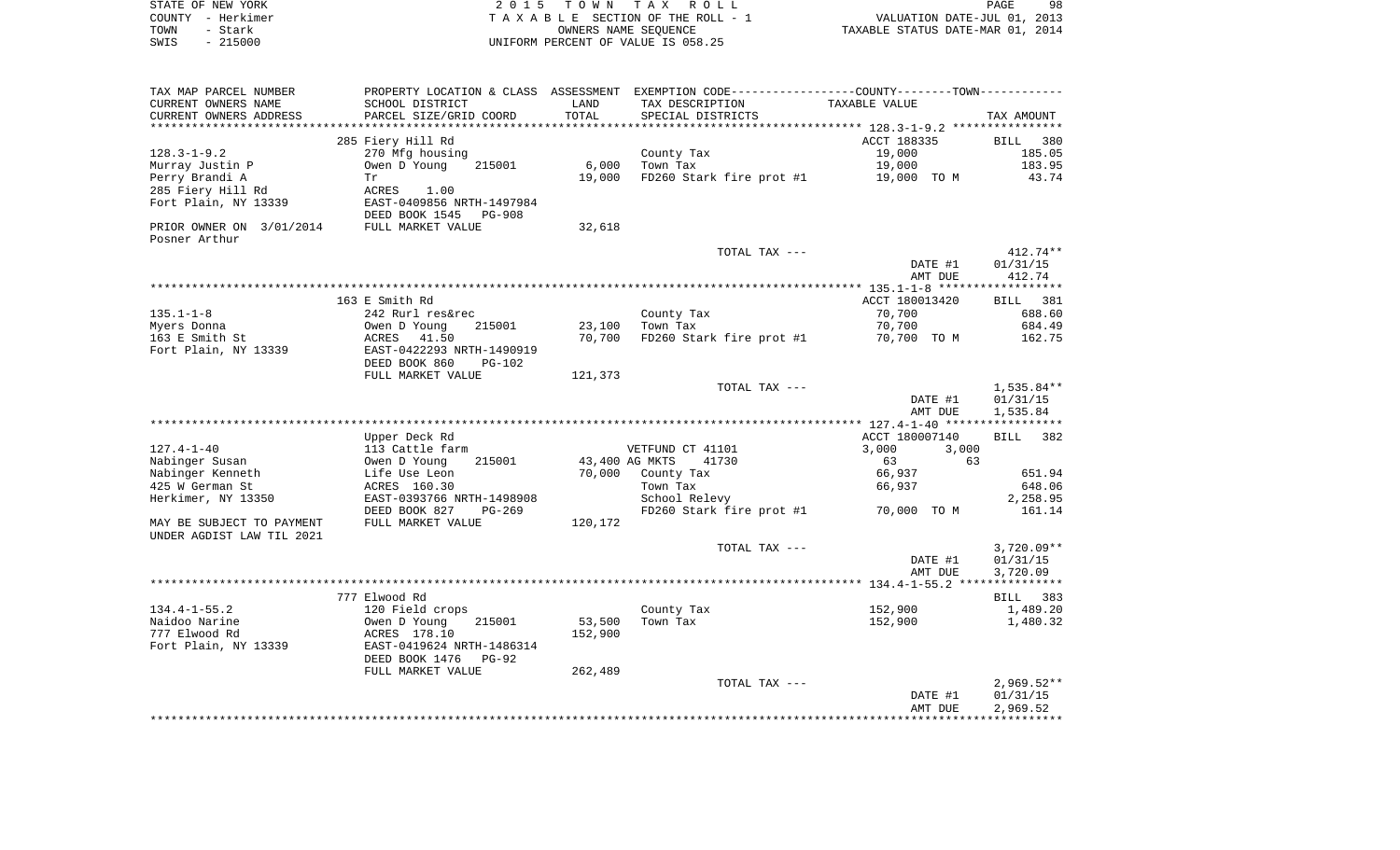| STATE OF NEW YORK | 2015 TOWN TAX ROLL                 | 99<br>PAGE                       |
|-------------------|------------------------------------|----------------------------------|
| COUNTY - Herkimer | TAXABLE SECTION OF THE ROLL - 1    | VALUATION DATE-JUL 01, 2013      |
| TOWN<br>– Stark   | OWNERS NAME SEOUENCE               | TAXABLE STATUS DATE-MAR 01, 2014 |
| $-215000$<br>SWIS | UNIFORM PERCENT OF VALUE IS 058.25 |                                  |

| TAX MAP PARCEL NUMBER                       |                                                                                              |        | PROPERTY LOCATION & CLASS ASSESSMENT EXEMPTION CODE---------------COUNTY-------TOWN---------- |                |                    |
|---------------------------------------------|----------------------------------------------------------------------------------------------|--------|-----------------------------------------------------------------------------------------------|----------------|--------------------|
| CURRENT OWNERS NAME                         | SCHOOL DISTRICT                                                                              | LAND   | TAX DESCRIPTION                                                                               | TAXABLE VALUE  |                    |
| CURRENT OWNERS ADDRESS                      | PARCEL SIZE/GRID COORD                                                                       | TOTAL  | SPECIAL DISTRICTS                                                                             |                | TAX AMOUNT         |
|                                             |                                                                                              |        |                                                                                               |                |                    |
|                                             | 766 Wiltse Hill Rd                                                                           |        |                                                                                               | ACCT 180020027 | BILL 384           |
| 141.2-1-2                                   | 210 1 Family Res                                                                             |        | County Tax                                                                                    | 48,400         | 471.40             |
| Nestle Wayne D                              |                                                                                              |        | 5,000 Town Tax                                                                                | 48,400         | 468.59             |
| Nestle Wife                                 | Owen D Young 215001<br>Tr. .38 Acres<br>FRNT 102.00 DPTH 181.00<br>EAST-0410990 NRTH-1478651 | 48,400 | FD260 Stark fire prot #1                                                                      | 48,400 TO M    | 111.41             |
| 766 Wiltse Hill Rd<br>Jordanville, NY 13361 |                                                                                              |        |                                                                                               |                |                    |
|                                             | DEED BOOK 00650 PG-00610                                                                     |        |                                                                                               |                |                    |
|                                             | FULL MARKET VALUE                                                                            |        |                                                                                               |                |                    |
|                                             |                                                                                              | 83,090 |                                                                                               |                |                    |
|                                             |                                                                                              |        | TOTAL TAX ---                                                                                 |                | $1,051.40**$       |
|                                             |                                                                                              |        |                                                                                               | DATE #1        | 01/31/15           |
|                                             |                                                                                              |        |                                                                                               | AMT DUE        | 1,051.40           |
|                                             |                                                                                              |        |                                                                                               |                |                    |
|                                             | 3208 State Route 80                                                                          |        |                                                                                               | ACCT 180000510 | BILL 385           |
| $134.4 - 1 - 39$                            | 210 1 Family Res                                                                             |        | County Tax                                                                                    | 22,500         | 219.14             |
| Newland Corporation                         | Owen D Young 215001                                                                          |        | 3,200 Town Tax<br>$22,500$ FD260 Stark fire prot #1 $22,500$ TO M                             | 22,500         | 217.84             |
| 228 Main St                                 | R1                                                                                           |        |                                                                                               |                | 51.79              |
| Jordanville, NY 13361                       | FRNT 42.00 DPTH 40.00                                                                        |        |                                                                                               |                |                    |
|                                             | EAST-0419195 NRTH-1488948                                                                    |        |                                                                                               |                |                    |
|                                             | DEED BOOK 1297 PG-454                                                                        |        |                                                                                               |                |                    |
|                                             | FULL MARKET VALUE                                                                            | 38,627 |                                                                                               |                |                    |
|                                             |                                                                                              |        | TOTAL TAX ---                                                                                 | DATE #1        | 488.77**           |
|                                             |                                                                                              |        |                                                                                               | AMT DUE        | 01/31/15<br>488.77 |
|                                             |                                                                                              |        |                                                                                               |                |                    |
|                                             | 3230 State Route 80                                                                          |        |                                                                                               | ACCT 180002610 | BILL 386           |
| 134.4-1-40                                  | 314 Rural vac<10                                                                             |        |                                                                                               | 100            | 0.97               |
| Newland Corporation                         | Owen D Young 215001                                                                          |        | County Tax<br>100 Town Tax                                                                    | 100            | 0.97               |
| 228 Main St                                 | R1                                                                                           | 100    | FD260 Stark fire prot #1 100 TO M                                                             |                | .23                |
| Jordanville, NY 13361                       | FRNT 60.00 DPTH 100.00                                                                       |        |                                                                                               |                |                    |
|                                             | EAST-0419174 NRTH-1488899                                                                    |        |                                                                                               |                |                    |
|                                             | DEED BOOK 1297 PG-454                                                                        |        |                                                                                               |                |                    |
|                                             | FULL MARKET VALUE                                                                            | 172    |                                                                                               |                |                    |
|                                             |                                                                                              |        | TOTAL TAX ---                                                                                 |                | $2.17**$           |
|                                             |                                                                                              |        |                                                                                               | DATE #1        | 01/31/15           |
|                                             |                                                                                              |        |                                                                                               | AMT DUE        | 2.17               |
|                                             |                                                                                              |        |                                                                                               |                |                    |
|                                             | 2393 State Route 80                                                                          |        |                                                                                               | ACCT 180002430 | BILL 387           |
| 134.3-1-32                                  | 210 1 Family Res                                                                             |        | VET COM CT 41131                                                                              | 8,900 8,900    |                    |
| Nichols Joseph F                            | Owen D Young<br>215001                                                                       |        | 6,000 County Tax                                                                              | 26,700         | 260.05             |
| 2393 State Rte 80                           | Life Use                                                                                     |        | 35,600 Town Tax                                                                               | 26,700         | 258.50             |
| VanHornesville, NY 13475                    | R1                                                                                           |        | FD260 Stark fire prot #1 35,600 TO M                                                          |                | 81.95              |
|                                             | FRNT 191.00 DPTH 230.00                                                                      |        | WD300 Stark Water District                                                                    | 35,600 TO M    | 55.59              |
|                                             | EAST-0405785 NRTH-1481519                                                                    |        |                                                                                               |                |                    |
|                                             | DEED BOOK 1309 PG-698                                                                        |        |                                                                                               |                |                    |
|                                             | FULL MARKET VALUE                                                                            | 61,116 |                                                                                               |                |                    |
|                                             |                                                                                              |        | TOTAL TAX ---                                                                                 |                | 656.09**           |
|                                             |                                                                                              |        |                                                                                               | DATE #1        | 01/31/15           |
|                                             |                                                                                              |        |                                                                                               | AMT DUE        | 656.09             |
|                                             |                                                                                              |        |                                                                                               |                |                    |
|                                             |                                                                                              |        |                                                                                               |                |                    |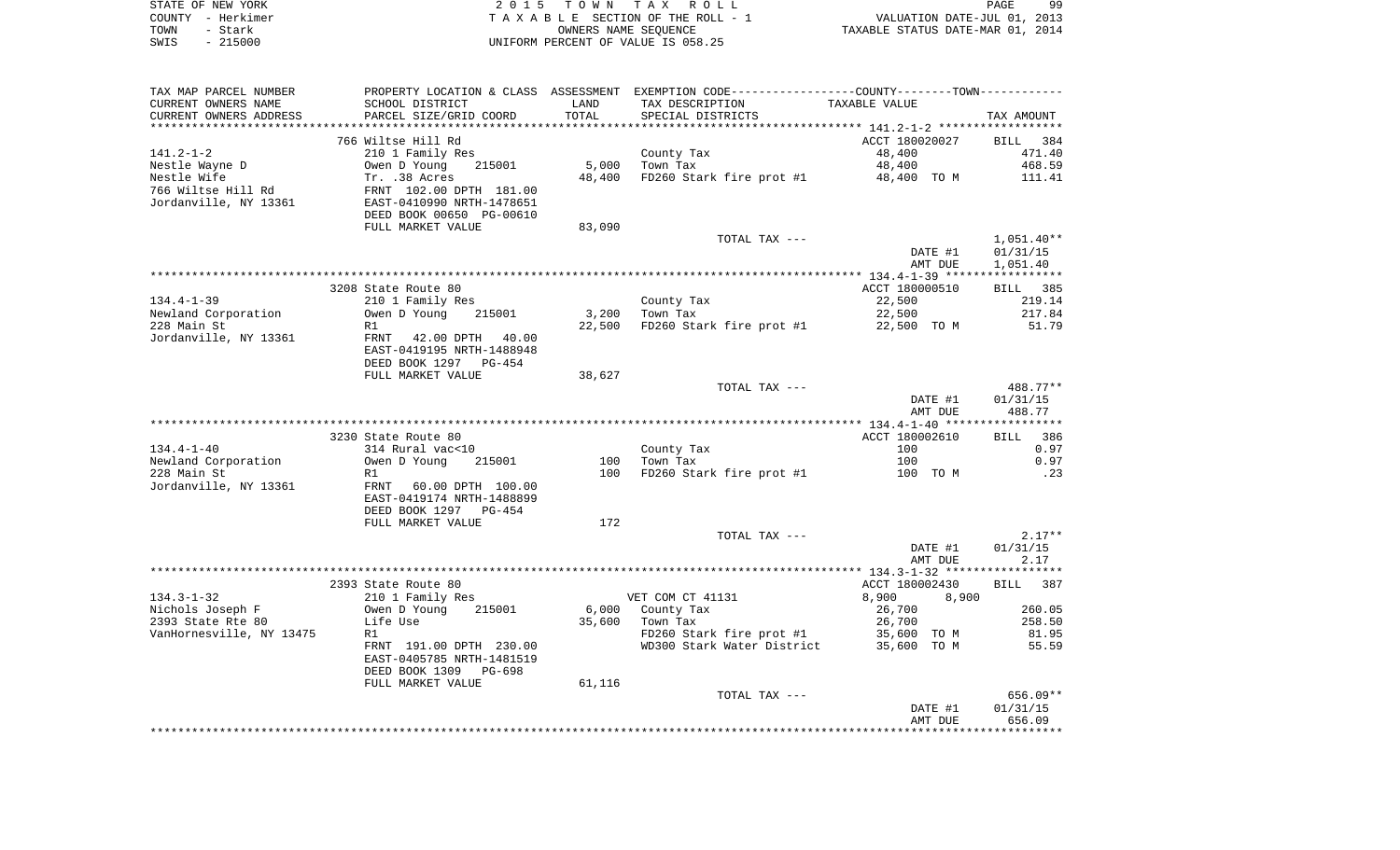|      | STATE OF NEW YORK | 2015 TOWN TAX ROLL                 | 100<br>PAGE                      |
|------|-------------------|------------------------------------|----------------------------------|
|      | COUNTY - Herkimer | TAXABLE SECTION OF THE ROLL - 1    | VALUATION DATE-JUL 01, 2013      |
| TOWN | - Stark           | OWNERS NAME SEOUENCE               | TAXABLE STATUS DATE-MAR 01, 2014 |
| SWIS | $-215000$         | UNIFORM PERCENT OF VALUE IS 058.25 |                                  |

| TAX MAP PARCEL NUMBER                         |                                                              |               | PROPERTY LOCATION & CLASS ASSESSMENT EXEMPTION CODE----------------COUNTY-------TOWN----------- |                |                    |
|-----------------------------------------------|--------------------------------------------------------------|---------------|-------------------------------------------------------------------------------------------------|----------------|--------------------|
| CURRENT OWNERS NAME<br>CURRENT OWNERS ADDRESS | SCHOOL DISTRICT<br>PARCEL SIZE/GRID COORD                    | LAND<br>TOTAL | TAX DESCRIPTION<br>SPECIAL DISTRICTS                                                            | TAXABLE VALUE  | TAX AMOUNT         |
| **********************                        | ***************************                                  |               |                                                                                                 |                |                    |
|                                               | 226 Backus Rd                                                |               |                                                                                                 | ACCT 180012840 | <b>BILL</b><br>388 |
| $134.4 - 1 - 62$                              | 242 Rurl res&rec                                             |               | County Tax                                                                                      | 27,600         | 268.82             |
| Nutt Charlene                                 | Owen D Young<br>215001                                       | 10,200        | Town Tax                                                                                        | 27,600         | 267.21             |
| 226 Backus Rd                                 | R1 12.6                                                      | 27,600        | FD260 Stark fire prot #1                                                                        | 27,600 TO M    | 63.53              |
| VanHornesville, NY 13475                      | ACRES 13.60                                                  |               |                                                                                                 |                |                    |
|                                               | EAST-0409600 NRTH-1484330                                    |               |                                                                                                 |                |                    |
|                                               | DEED BOOK 1482<br>PG-519                                     |               |                                                                                                 |                |                    |
|                                               | FULL MARKET VALUE                                            | 47,382        |                                                                                                 |                |                    |
|                                               |                                                              |               | TOTAL TAX ---                                                                                   |                | $599.56**$         |
|                                               |                                                              |               |                                                                                                 | DATE #1        | 01/31/15           |
|                                               |                                                              |               |                                                                                                 | AMT DUE        | 599.56             |
|                                               |                                                              |               |                                                                                                 |                |                    |
|                                               | 379 Wiltse Hill Rd                                           |               |                                                                                                 | ACCT 180013700 | BILL 389           |
| $141.2 - 1 - 19$                              | 270 Mfg housing                                              |               | AGED-CT<br>41801                                                                                | 8,050<br>8,050 |                    |
| Oakley Mary Helen                             | Owen D Young<br>215001                                       | 5,100         | County Tax                                                                                      | 8,050          | 78.40              |
| Eckler Robert E                               | R1&t                                                         | 16,100        | Town Tax                                                                                        | 8,050          | 77.94              |
| 379 Wiltse Hill Rd                            | ACRES<br>0.46                                                |               | FD260 Stark fire prot #1                                                                        | 16,100 TO M    | 37.06              |
| Jordanville, NY 13361                         | EAST-0416530 NRTH-1475509                                    |               |                                                                                                 |                |                    |
|                                               | DEED BOOK 00601 PG-00829                                     |               |                                                                                                 |                |                    |
|                                               | FULL MARKET VALUE                                            | 27,639        |                                                                                                 |                |                    |
|                                               |                                                              |               | TOTAL TAX ---                                                                                   |                | $193.40**$         |
|                                               |                                                              |               |                                                                                                 | DATE #1        | 01/31/15           |
|                                               |                                                              |               |                                                                                                 | AMT DUE        | 193.40             |
|                                               |                                                              |               |                                                                                                 |                |                    |
|                                               | 3209 State Route 80                                          |               |                                                                                                 | ACCT 182039    | 390<br>BILL        |
| $134.2 - 1 - 36$                              | 242 Rurl res&rec                                             |               | County Tax                                                                                      | 52,700         | 513.28             |
| Oldick William F Jr                           | Owen D Young<br>215001                                       | 21,400        | Town Tax                                                                                        | 52,700         | 510.22             |
| 3209 State Route 80                           | ACRES<br>46.20                                               | 52,700        | FD260 Stark fire prot #1                                                                        | 52,700 TO M    | 121.31             |
| Fort Plain, NY 13339                          | EAST-0419314 NRTH-1490387<br>DEED BOOK 1507<br><b>PG-917</b> |               |                                                                                                 |                |                    |
|                                               | FULL MARKET VALUE                                            | 90,472        |                                                                                                 |                |                    |
|                                               |                                                              |               | TOTAL TAX ---                                                                                   |                | 1,144.81**         |
|                                               |                                                              |               |                                                                                                 | DATE #1        | 01/31/15           |
|                                               |                                                              |               |                                                                                                 | AMT DUE        | 1,144.81           |
|                                               |                                                              |               |                                                                                                 |                |                    |
|                                               | Off Fiery Hill Rd                                            |               |                                                                                                 | ACCT 180006990 | <b>BILL</b> 391    |
| $128.4 - 2 - 5.1$                             | 323 Vacant rural                                             |               | County Tax                                                                                      | 700            | 6.82               |
| Olds Brian                                    | 215001<br>Owen D Young                                       | 700           | Town Tax                                                                                        | 700            | 6.78               |
| Olds Delores                                  | Vl 6.80A                                                     | 700           | FD260 Stark fire prot #1                                                                        | 700 TO M       | 1.61               |
| 175 Dutchtown Rd                              | 6.80<br>ACRES                                                |               |                                                                                                 |                |                    |
| Frankfort, NY 13340                           | EAST-0414477 NRTH-1496797                                    |               |                                                                                                 |                |                    |
|                                               | DEED BOOK 764<br>PG-669                                      |               |                                                                                                 |                |                    |
|                                               | FULL MARKET VALUE                                            | 1,202         |                                                                                                 |                |                    |
|                                               |                                                              |               | TOTAL TAX ---                                                                                   |                | $15.21**$          |
|                                               |                                                              |               |                                                                                                 | DATE #1        | 01/31/15           |
|                                               |                                                              |               |                                                                                                 | AMT DUE        | 15.21              |
|                                               |                                                              |               |                                                                                                 |                |                    |
|                                               |                                                              |               |                                                                                                 |                |                    |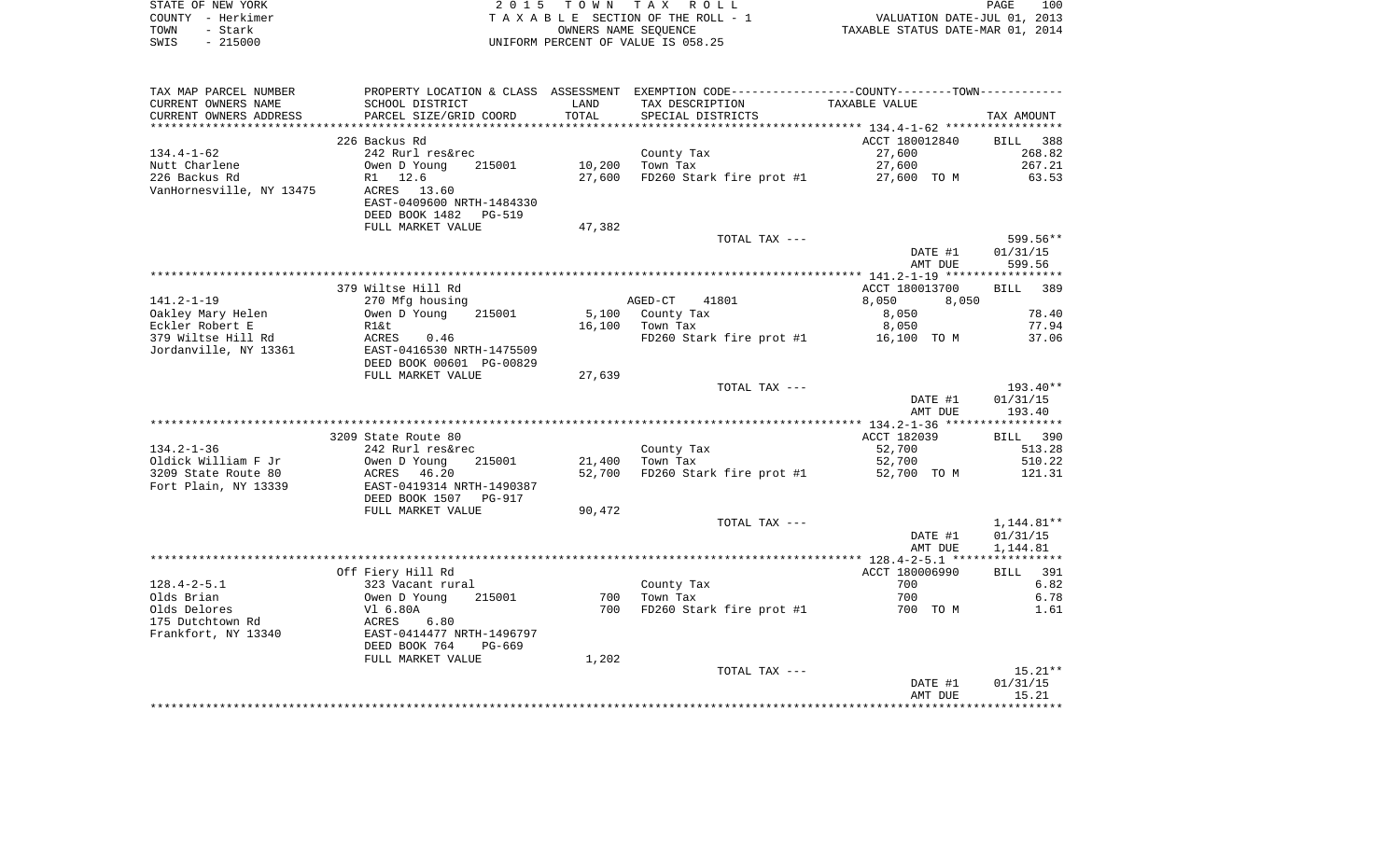| STATE OF NEW YORK | 2015 TOWN TAX ROLL                 | 101<br>PAGE                      |
|-------------------|------------------------------------|----------------------------------|
| COUNTY - Herkimer | TAXABLE SECTION OF THE ROLL - 1    | VALUATION DATE-JUL 01, 2013      |
| TOWN<br>– Stark   | OWNERS NAME SEOUENCE               | TAXABLE STATUS DATE-MAR 01, 2014 |
| $-215000$<br>SWIS | UNIFORM PERCENT OF VALUE IS 058.25 |                                  |

| TAX MAP PARCEL NUMBER       |                           |         | PROPERTY LOCATION & CLASS ASSESSMENT EXEMPTION CODE----------------COUNTY-------TOWN----------- |                                                    |                       |
|-----------------------------|---------------------------|---------|-------------------------------------------------------------------------------------------------|----------------------------------------------------|-----------------------|
| CURRENT OWNERS NAME         | SCHOOL DISTRICT           | LAND    | TAX DESCRIPTION                                                                                 | TAXABLE VALUE                                      |                       |
| CURRENT OWNERS ADDRESS      | PARCEL SIZE/GRID COORD    | TOTAL   | SPECIAL DISTRICTS                                                                               |                                                    | TAX AMOUNT            |
|                             |                           |         |                                                                                                 | ******************** 133.4-1-14 ****************** |                       |
|                             | Off Sickler Rd            |         |                                                                                                 | ACCT 180003690                                     | 392<br>BILL           |
| $133.4 - 1 - 14$            | 120 Field crops           |         | AG MKTS L 41720                                                                                 | 1,312                                              | 1,312                 |
| Ortensi Gregory D           | 215001<br>Owen D Young    | 36,500  | County Tax                                                                                      | 35,188                                             | 342.72                |
| 765 County Highway 29       | V12 25                    | 36,500  | Town Tax                                                                                        | 35,188                                             | 340.68                |
| Richfield Springs, NY 13439 | ACRES 132.90              |         | FD260 Stark fire prot #1                                                                        | 35,188 TO M                                        | 81.00                 |
|                             | EAST-0392327 NRTH-1481309 |         | 1,312 EX                                                                                        |                                                    |                       |
| MAY BE SUBJECT TO PAYMENT   | DEED BOOK 837<br>$PG-331$ |         |                                                                                                 |                                                    |                       |
| UNDER AGDIST LAW TIL 2018   | FULL MARKET VALUE         | 62,661  |                                                                                                 |                                                    |                       |
|                             |                           |         | TOTAL TAX ---                                                                                   |                                                    | 764.40**              |
|                             |                           |         |                                                                                                 | DATE #1                                            | 01/31/15              |
|                             |                           |         |                                                                                                 | AMT DUE                                            | 764.40                |
|                             |                           |         |                                                                                                 |                                                    | * * * * * * * * * * * |
|                             | State Route 80            |         |                                                                                                 | ACCT 180010920                                     | 393<br>BILL           |
|                             |                           |         |                                                                                                 |                                                    |                       |
| $141.6 - 1 - 4$             | 314 Rural vac<10          |         | County Tax                                                                                      | 2,200                                              | 21.43                 |
| Otsquago Apartments LLC     | Owen D Young<br>215001    | 2,200   | Town Tax                                                                                        | 2,200                                              | 21.30                 |
| 2194 State Route 80         | Vl9                       | 2,200   | FD260 Stark fire prot #1                                                                        | 2,200 TO M                                         | 5.06                  |
| Van Hornesville, NY 13475   | FRNT 256.60 DPTH 148.50   |         | WD300 Stark Water District                                                                      | 2,200 TO M                                         | 3.44                  |
|                             | 0.80<br>ACRES             |         |                                                                                                 |                                                    |                       |
| PRIOR OWNER ON 3/01/2014    | EAST-0402650 NRTH-0147937 |         |                                                                                                 |                                                    |                       |
| Demelo Erik                 | DEED BOOK 1533<br>PG-351  |         |                                                                                                 |                                                    |                       |
|                             | FULL MARKET VALUE         | 3,777   |                                                                                                 |                                                    |                       |
|                             |                           |         | TOTAL TAX ---                                                                                   |                                                    | $51.23**$             |
|                             |                           |         |                                                                                                 | DATE #1                                            | 01/31/15              |
|                             |                           |         |                                                                                                 | AMT DUE                                            | 51.23                 |
|                             |                           |         |                                                                                                 |                                                    |                       |
|                             | State Route 80            |         |                                                                                                 | ACCT 186229                                        | BILL 394              |
| $141.6 - 1 - 49$            | 411 Apartment             |         | County Tax                                                                                      | 112,200                                            | 1,092.79              |
| Otsquago Apartments LLC     | Owen D Young<br>215001    | 5,800   | Town Tax                                                                                        | 112,200                                            | 1,086.28              |
| 2194 State Route 80         | $R3 \t1/4$                | 112,200 | FD260 Stark fire prot #1                                                                        | 112,200 TO M                                       | 258.28                |
| Van Hornesville, NY 13475   | FRNT 145.00 DPTH 140.00   |         | WD300 Stark Water District                                                                      | 112,200 TO M                                       | 175.20                |
|                             | EAST-0402720 NRTH-1479067 |         |                                                                                                 |                                                    |                       |
| PRIOR OWNER ON 3/01/2014    | DEED BOOK 1533 PG-351     |         |                                                                                                 |                                                    |                       |
| Demelo Erik                 | FULL MARKET VALUE         | 192,618 |                                                                                                 |                                                    |                       |
|                             |                           |         | TOTAL TAX ---                                                                                   |                                                    | $2,612.55**$          |
|                             |                           |         |                                                                                                 | DATE #1                                            | 01/31/15              |
|                             |                           |         |                                                                                                 | AMT DUE                                            | 2,612.55              |
|                             |                           |         |                                                                                                 |                                                    |                       |
|                             | State Route 80            |         |                                                                                                 | ACCT 180007050                                     | <b>BILL</b> 395       |
| $141.1 - 1 - 19.1$          | 112 Dairy farm            |         | County Tax                                                                                      | 90,700                                             | 883.39                |
| Otsquago LLC                | Owen D Young<br>215001    | 37,500  | Town Tax                                                                                        | 90,700                                             | 878.12                |
| PO Box 85                   | Nys Trans Easement        | 90,700  | FD260 Stark fire prot #1                                                                        | 90,700 TO M                                        | 208.79                |
| Vanhornerville, NY 13475    |                           |         |                                                                                                 |                                                    |                       |
|                             | Farm 149 1/2Ac            |         |                                                                                                 |                                                    |                       |
|                             | ACRES 106.90              |         |                                                                                                 |                                                    |                       |
|                             | EAST-0401567 NRTH-1477179 |         |                                                                                                 |                                                    |                       |
|                             | DEED BOOK 1184<br>PG-570  |         |                                                                                                 |                                                    |                       |
|                             | FULL MARKET VALUE         | 155,708 |                                                                                                 |                                                    |                       |
|                             |                           |         | TOTAL TAX ---                                                                                   |                                                    | 1,970.30**            |
|                             |                           |         |                                                                                                 | DATE #1                                            | 01/31/15              |
|                             |                           |         |                                                                                                 | AMT DUE                                            | 1,970.30              |
|                             |                           |         |                                                                                                 |                                                    |                       |
|                             |                           |         |                                                                                                 |                                                    |                       |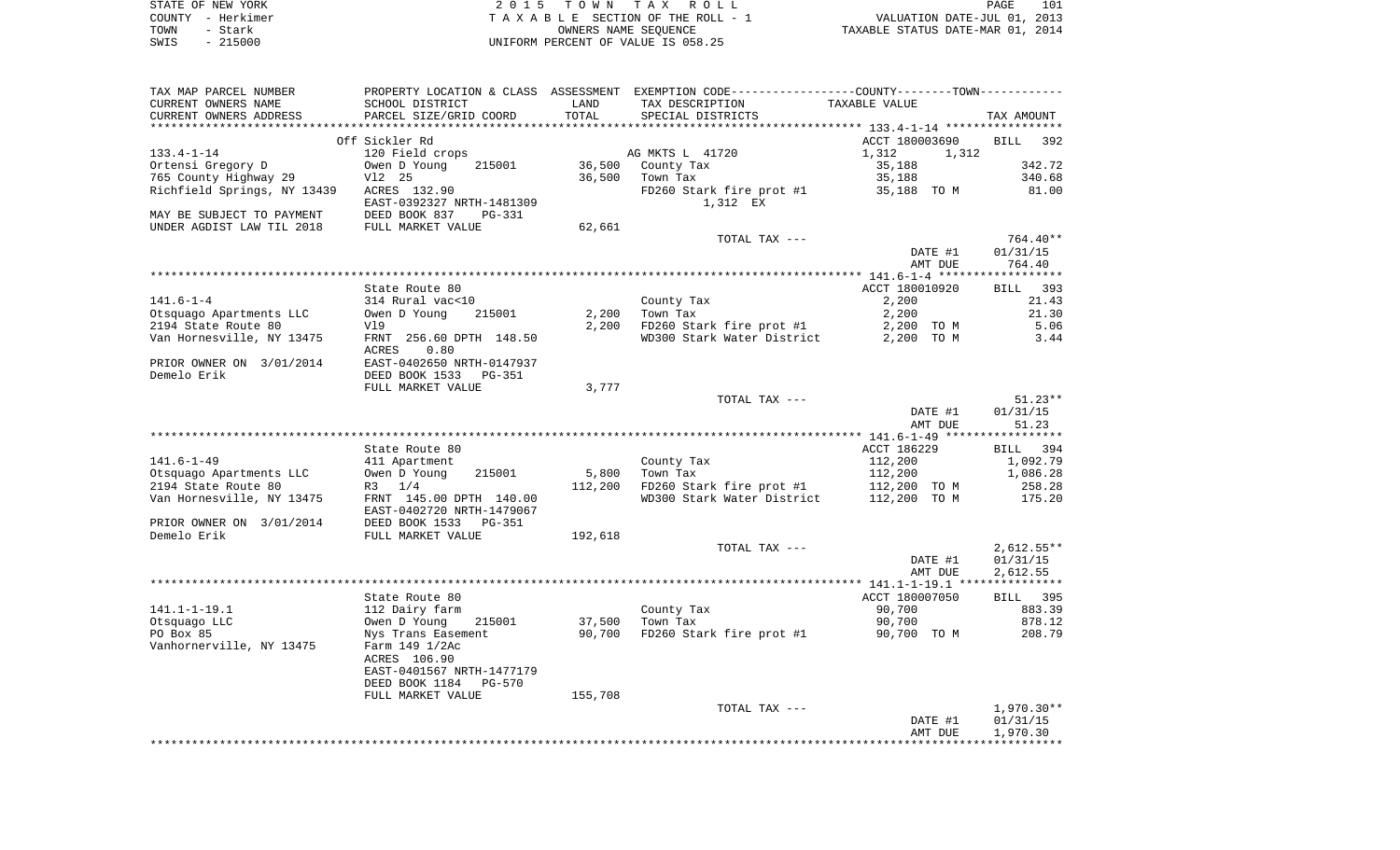| STATE OF NEW YORK<br>COUNTY - Herkimer | 2 0 1 5                                    |         | TOWN TAX ROLL<br>TAXABLE SECTION OF THE ROLL - 1                                            | VALUATION DATE-JUL 01, 2013      | 102<br>PAGE           |
|----------------------------------------|--------------------------------------------|---------|---------------------------------------------------------------------------------------------|----------------------------------|-----------------------|
| TOWN<br>- Stark<br>SWIS<br>$-215000$   |                                            |         | OWNERS NAME SEQUENCE<br>UNIFORM PERCENT OF VALUE IS 058.25                                  | TAXABLE STATUS DATE-MAR 01, 2014 |                       |
|                                        |                                            |         |                                                                                             |                                  |                       |
| TAX MAP PARCEL NUMBER                  |                                            |         | PROPERTY LOCATION & CLASS ASSESSMENT EXEMPTION CODE--------------COUNTY-------TOWN--------- |                                  |                       |
| CURRENT OWNERS NAME                    | SCHOOL DISTRICT                            | LAND    | TAX DESCRIPTION                                                                             | TAXABLE VALUE                    |                       |
| CURRENT OWNERS ADDRESS                 | PARCEL SIZE/GRID COORD                     | TOTAL   | SPECIAL DISTRICTS                                                                           |                                  | TAX AMOUNT            |
|                                        | State Route 80                             |         |                                                                                             | ACCT 180007020                   | BILL<br>- 396         |
| $141.1 - 1 - 20$                       | 105 Vac farmland                           |         | County Tax                                                                                  | 32,700                           | 318.49                |
| Otsquago LLC                           | Owen D Young<br>215001                     | 32,700  | Town Tax                                                                                    | 32,700                           | 316.59                |
| PO Box 85                              | Nys Tran Easement                          | 32,700  | FD260 Stark fire prot #1                                                                    | 32,700 TO M                      | 75.27                 |
| Vanhornerville, NY 13475               | 59<br>F                                    |         | WD300 Stark Water District                                                                  | 32,700 TO M                      | 51.06                 |
|                                        | ACRES 111.90                               |         |                                                                                             |                                  |                       |
|                                        | EAST-0403498 NRTH-1477663                  |         |                                                                                             |                                  |                       |
|                                        | DEED BOOK 1184<br>PG-570                   |         |                                                                                             |                                  |                       |
|                                        | FULL MARKET VALUE                          | 56,137  |                                                                                             |                                  |                       |
|                                        |                                            |         | TOTAL TAX ---                                                                               |                                  | 761.41**              |
|                                        |                                            |         |                                                                                             | DATE #1                          | 01/31/15              |
|                                        |                                            |         |                                                                                             | AMT DUE                          | 761.41                |
|                                        | Off State Route 80                         |         |                                                                                             | ACCT 186310                      | BILL 397              |
| 141.1-1-21.2                           | 322 Rural vac>10                           |         | County Tax                                                                                  | 2,500                            | 24.35                 |
| Otsquaqo LLC                           | Owen D Young<br>215001                     | 2,500   | Town Tax                                                                                    | 2,500                            | 24.20                 |
| PO Box 85                              | 25.2a                                      | 2,500   | FD260 Stark fire prot #1                                                                    | 2,500 TO M                       | 5.75                  |
| Van Hornesville, NY 13475              | ACRES<br>25.20                             |         |                                                                                             |                                  |                       |
|                                        | EAST-0405077 NRTH-1476405                  |         |                                                                                             |                                  |                       |
| PRIOR OWNER ON 3/01/2014               | DEED BOOK 1533<br>PG-761                   |         |                                                                                             |                                  |                       |
| Moyer Barbara                          | FULL MARKET VALUE                          | 4,292   |                                                                                             |                                  |                       |
|                                        |                                            |         | TOTAL TAX ---                                                                               |                                  | $54.30**$             |
|                                        |                                            |         |                                                                                             | DATE #1                          | 01/31/15              |
|                                        |                                            |         |                                                                                             | AMT DUE                          | 54.30                 |
|                                        | Jordanville Rd                             |         |                                                                                             |                                  | BILL 398              |
| $133.4 - 1 - 8.2$                      | 314 Rural vac<10                           |         | County Tax                                                                                  | 5,700                            | 55.52                 |
| Our Lady The Directress                | 215001<br>Owen D Young                     | 5,700   | Town Tax                                                                                    | 5,700                            | 55.19                 |
| 123 Maple Ave                          | Vac Ld                                     | 5,700   | FD260 Stark fire prot #1                                                                    | 5,700 TO M                       | 13.12                 |
| Sea Cliff, NJ 11579                    | ACRES<br>9.50                              |         |                                                                                             |                                  |                       |
|                                        | EAST-0391269 NRTH-1484593                  |         |                                                                                             |                                  |                       |
|                                        | DEED BOOK 854<br>PG-173                    |         |                                                                                             |                                  |                       |
|                                        | FULL MARKET VALUE                          | 9,785   |                                                                                             |                                  |                       |
|                                        |                                            |         | TOTAL TAX ---                                                                               |                                  | $123.83**$            |
|                                        |                                            |         |                                                                                             | DATE #1                          | 01/31/15              |
|                                        |                                            |         |                                                                                             | AMT DUE                          | 123.83                |
|                                        |                                            |         |                                                                                             |                                  |                       |
| 141.1-2-13                             | Cemetery Rd                                |         |                                                                                             | 70,000                           | 399<br>BILL<br>681.78 |
| Pappalardo Linda M                     | 210 1 Family Res<br>215001<br>Owen D Young | 8,800   | County Tax<br>Town Tax                                                                      | 70,000                           | 677.71                |
| Rose Beth A                            | 5.1 Acres                                  | 70,000  | FD260 Stark fire prot #1                                                                    | 70,000 TO M                      | 161.14                |
| 71 River Rd                            | ACRES<br>5.10                              |         |                                                                                             |                                  |                       |
| New Paltz, NY 12561                    | EAST-0403069 NRTH-1480234                  |         |                                                                                             |                                  |                       |
|                                        | DEED BOOK 1483<br>PG-373                   |         |                                                                                             |                                  |                       |
|                                        | FULL MARKET VALUE                          | 120,172 |                                                                                             |                                  |                       |
|                                        |                                            |         | TOTAL TAX ---                                                                               |                                  | $1,520.63**$          |
|                                        |                                            |         |                                                                                             | DATE #1                          | 01/31/15              |
|                                        |                                            |         |                                                                                             | AMT DUE                          | 1,520.63              |
|                                        |                                            |         |                                                                                             |                                  |                       |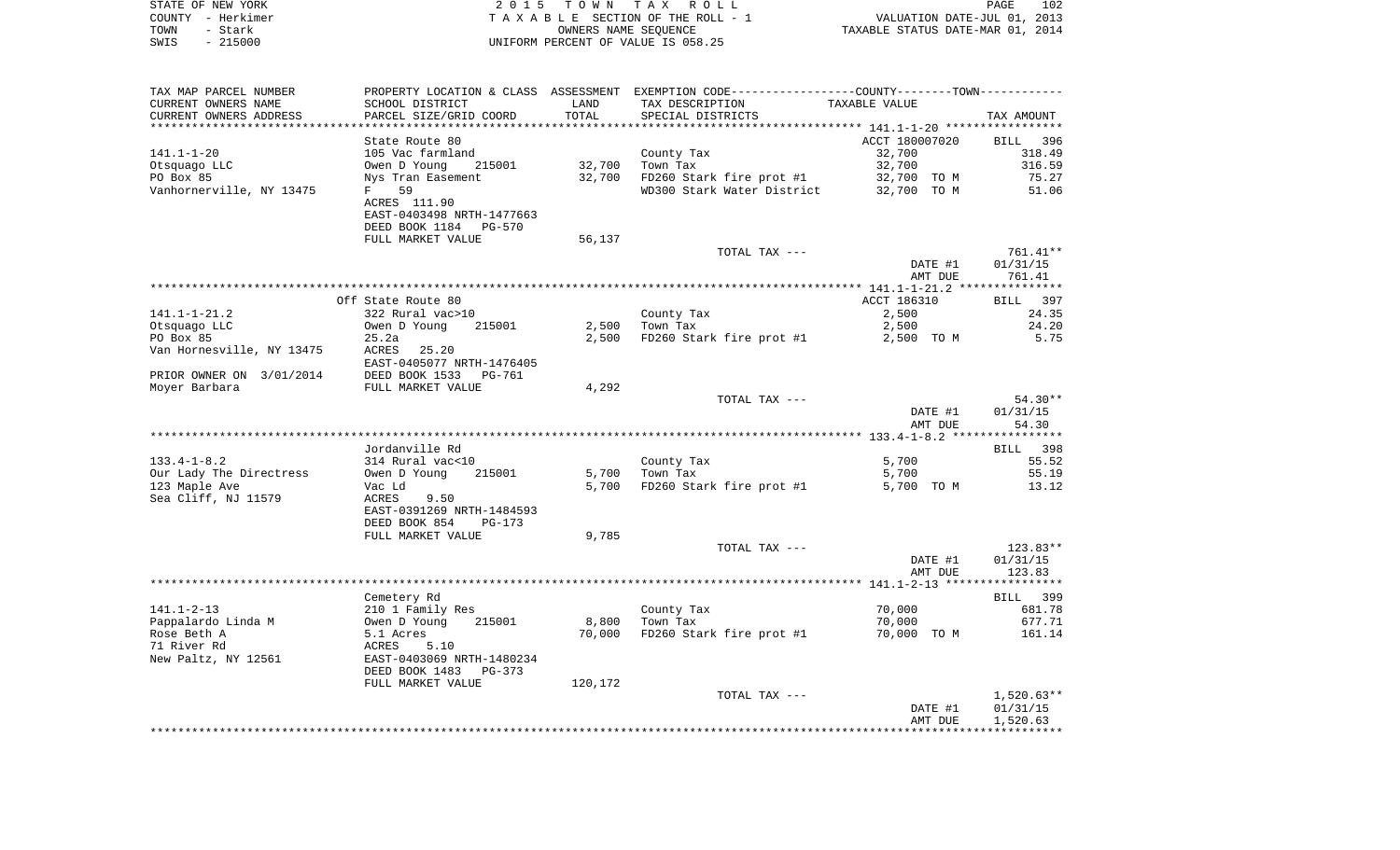|      | STATE OF NEW YORK | 2015 TOWN TAX ROLL                 | PAGE                             | 103 |
|------|-------------------|------------------------------------|----------------------------------|-----|
|      | COUNTY - Herkimer | TAXABLE SECTION OF THE ROLL - 1    | VALUATION DATE-JUL 01, 2013      |     |
| TOWN | - Stark           | OWNERS NAME SEOUENCE               | TAXABLE STATUS DATE-MAR 01, 2014 |     |
| SWIS | $-215000$         | UNIFORM PERCENT OF VALUE IS 058.25 |                                  |     |

| TAX MAP PARCEL NUMBER    | PROPERTY LOCATION & CLASS ASSESSMENT EXEMPTION CODE---------------COUNTY-------TOWN---------- |        |                                        |                |              |
|--------------------------|-----------------------------------------------------------------------------------------------|--------|----------------------------------------|----------------|--------------|
| CURRENT OWNERS NAME      | SCHOOL DISTRICT                                                                               | LAND   | TAX DESCRIPTION                        | TAXABLE VALUE  |              |
| CURRENT OWNERS ADDRESS   | PARCEL SIZE/GRID COORD                                                                        | TOTAL  | SPECIAL DISTRICTS                      |                | TAX AMOUNT   |
|                          |                                                                                               |        |                                        |                |              |
|                          | 155 E Elwood Rd                                                                               |        |                                        | ACCT 180013760 | BILL 400     |
| $135.3 - 1 - 10.1$       | 112 Dairy farm                                                                                |        | County Tax                             | 23,000         | 224.01       |
| Parker Ashton            | Owen D Young<br>215001                                                                        | 6,000  | Town Tax                               | 23,000         | 222.68       |
| 349 Elwood Rd            | Farm                                                                                          | 23,000 | School Relevy                          |                | 742.88       |
| Fort Plain, NY 13339     | ACRES<br>9.70                                                                                 |        | FD260 Stark fire prot $#1$ 23,000 TO M |                | 52.94        |
|                          | EAST-0421705 NRTH-1482453                                                                     |        |                                        |                |              |
|                          | DEED BOOK 1339 PG-50                                                                          |        |                                        |                |              |
|                          | FULL MARKET VALUE                                                                             | 39,485 |                                        |                |              |
|                          |                                                                                               |        | TOTAL TAX ---                          |                | $1,242.51**$ |
|                          |                                                                                               |        |                                        | DATE #1        | 01/31/15     |
|                          |                                                                                               |        |                                        | AMT DUE        | 1,242.51     |
|                          |                                                                                               |        |                                        |                |              |
|                          | 345 Wiltse Hill Rd                                                                            |        |                                        | ACCT 180310    | BILL 401     |
| 141.2-1-20               | 270 Mfg housing                                                                               |        | County Tax                             | 10,600         | 103.24       |
| Parker Charles A Jr      | Owen D Young<br>215001                                                                        | 3,700  | Town Tax                               | 10,600         | 102.63       |
| 345 Wiltse Corners Rd    | mh 5                                                                                          | 10,600 | FD260 Stark fire prot #1               | 10,600 TO M    | 24.40        |
| Jordanville, NY 13361    | Rlr                                                                                           |        |                                        |                |              |
|                          | ACRES<br>2.00<br>EAST-0416202 NRTH-1473812                                                    |        |                                        |                |              |
|                          | DEED BOOK 1496<br>PG-913                                                                      |        |                                        |                |              |
|                          | FULL MARKET VALUE                                                                             | 18,197 |                                        |                |              |
|                          |                                                                                               |        | TOTAL TAX ---                          |                | $230.27**$   |
|                          |                                                                                               |        |                                        | DATE #1        | 01/31/15     |
|                          |                                                                                               |        |                                        | AMT DUE        | 230.27       |
|                          |                                                                                               |        |                                        |                |              |
|                          | State Route 168                                                                               |        |                                        | ACCT 180008580 | BILL 402     |
| $127.4 - 1 - 9$          | 314 Rural vac<10                                                                              |        | County Tax                             | 3,100          | 30.19        |
| Parkhurst James L Jr     | Owen D Young<br>215001                                                                        | 3,100  | Town Tax                               | 3,100          | 30.01        |
| 613 Earl Rd              | Vac                                                                                           | 3,100  | FD260 Stark fire prot #1               | 3,100 TO M     | 7.14         |
| Richfield Springs, 13439 | ACRES<br>1.20                                                                                 |        |                                        |                |              |
|                          | EAST-0389523 NRTH-1501096                                                                     |        |                                        |                |              |
|                          | DEED BOOK 786<br>PG-626                                                                       |        |                                        |                |              |
|                          | FULL MARKET VALUE                                                                             | 5,322  |                                        |                |              |
|                          |                                                                                               |        | TOTAL TAX ---                          |                | 67.34**      |
|                          |                                                                                               |        |                                        | DATE #1        | 01/31/15     |
|                          |                                                                                               |        |                                        | AMT DUE        | 67.34        |
|                          |                                                                                               |        |                                        |                |              |
|                          | Forrest Rd                                                                                    |        |                                        |                | BILL 403     |
| $133.2 - 4 - 5$          | 314 Rural vac<10                                                                              |        | County Tax                             | 9,600          | 93.50        |
| Pavlus John              | 215001<br>Owen D Young                                                                        | 9,600  | Town Tax                               | 9,600          | 92.94        |
| Santos-Pavlus Suri Omara | Vl 7.50 A                                                                                     | 9,600  | FD260 Stark fire prot #1               | 9,600 TO M     | 22.10        |
| 2515 Yates Ave           | ACRES<br>7.50                                                                                 |        |                                        |                |              |
| Bronx, NY 10469          | EAST-0357250 NRTH-1067690                                                                     |        |                                        |                |              |
|                          | DEED BOOK 946<br>$PG-550$                                                                     |        |                                        |                |              |
|                          | FULL MARKET VALUE                                                                             | 16,481 |                                        |                |              |
|                          |                                                                                               |        | TOTAL TAX ---                          |                | $208.54**$   |
|                          |                                                                                               |        |                                        | DATE #1        | 01/31/15     |
|                          |                                                                                               |        |                                        | AMT DUE        | 208.54       |
|                          |                                                                                               |        |                                        |                |              |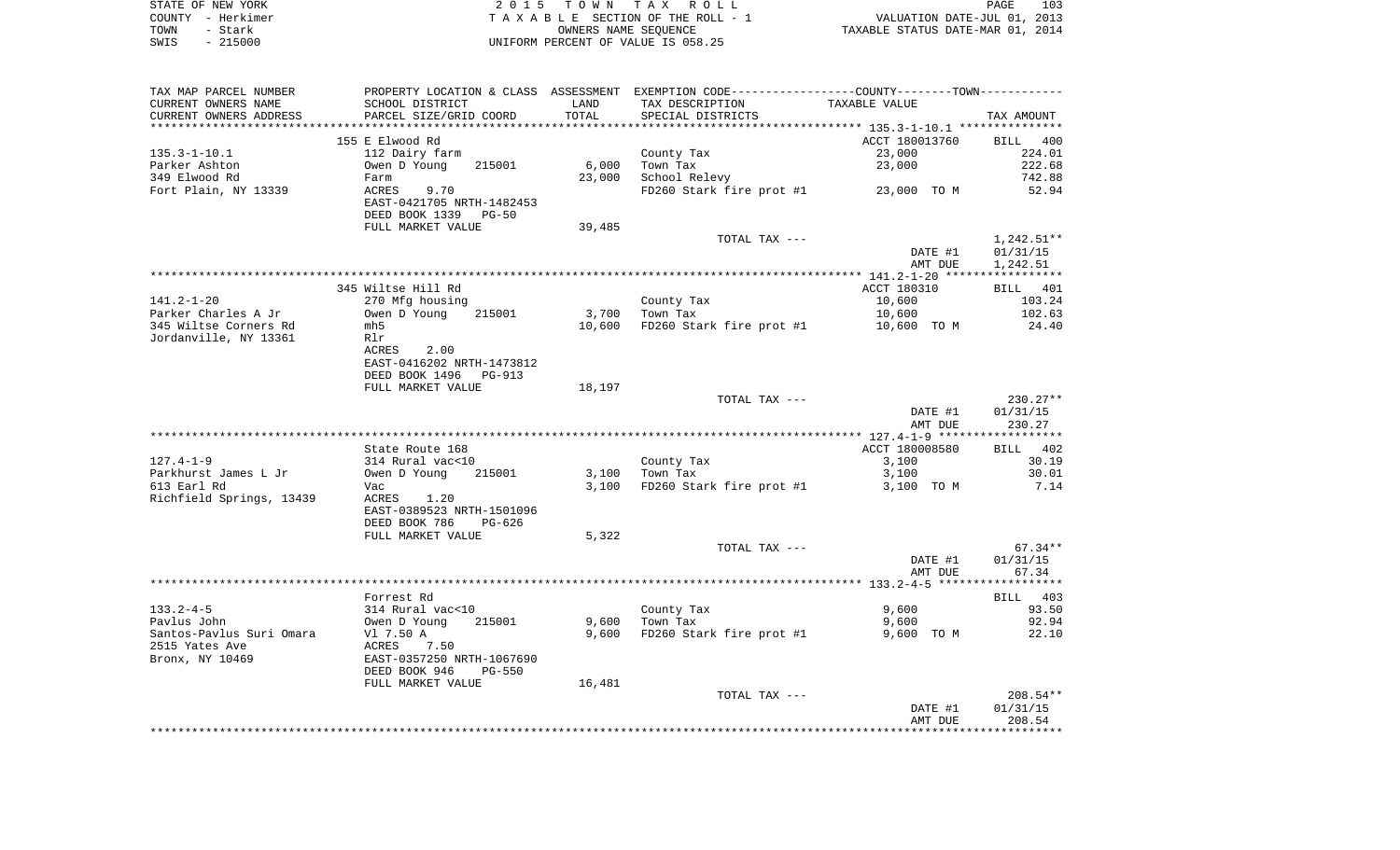|      | STATE OF NEW YORK | 2015 TOWN TAX ROLL                 | 104<br>PAGE                      |
|------|-------------------|------------------------------------|----------------------------------|
|      | COUNTY - Herkimer | TAXABLE SECTION OF THE ROLL - 1    | VALUATION DATE-JUL 01, 2013      |
| TOWN | - Stark           | OWNERS NAME SEOUENCE               | TAXABLE STATUS DATE-MAR 01, 2014 |
| SWIS | - 215000          | UNIFORM PERCENT OF VALUE IS 058.25 |                                  |

| TAX MAP PARCEL NUMBER    |                                |         | PROPERTY LOCATION & CLASS ASSESSMENT EXEMPTION CODE---------------COUNTY-------TOWN---------- |                                                    |              |
|--------------------------|--------------------------------|---------|-----------------------------------------------------------------------------------------------|----------------------------------------------------|--------------|
| CURRENT OWNERS NAME      | SCHOOL DISTRICT                | LAND    | TAX DESCRIPTION                                                                               | TAXABLE VALUE                                      |              |
| CURRENT OWNERS ADDRESS   | PARCEL SIZE/GRID COORD         | TOTAL   | SPECIAL DISTRICTS                                                                             |                                                    | TAX AMOUNT   |
|                          |                                |         | *******************************                                                               | ******************** 133.2-4-6.1 ***************** |              |
|                          | Bush Rd                        |         |                                                                                               |                                                    |              |
|                          |                                |         |                                                                                               |                                                    | BILL 404     |
| $133.2 - 4 - 6.1$        | 314 Rural vac<10               |         | County Tax                                                                                    | 5,800                                              | 56.49        |
| Pavlus John              | Owen D Young<br>215001         | 5,800   | Town Tax                                                                                      | 5,800                                              | 56.15        |
| Santos-Pavlus Suri Omara | Vac Ld                         | 5,800   | FD260 Stark fire prot #1                                                                      | 5,800 TO M                                         | 13.35        |
| 2515 Yates Ave           | ACRES<br>5.10                  |         |                                                                                               |                                                    |              |
| Bronx, NY 10469          | EAST-0357340 NRTH-1067055      |         |                                                                                               |                                                    |              |
|                          | DEED BOOK 946<br><b>PG-550</b> |         |                                                                                               |                                                    |              |
|                          | FULL MARKET VALUE              | 9,957   |                                                                                               |                                                    |              |
|                          |                                |         |                                                                                               |                                                    |              |
|                          |                                |         | TOTAL TAX ---                                                                                 |                                                    | 125.99**     |
|                          |                                |         |                                                                                               | DATE #1                                            | 01/31/15     |
|                          |                                |         |                                                                                               | AMT DUE                                            | 125.99       |
|                          |                                |         |                                                                                               |                                                    |              |
|                          | Bush Rd                        |         |                                                                                               |                                                    | BILL 405     |
| $133.2 - 4 - 6.2$        | 314 Rural vac<10               |         | County Tax                                                                                    | 1,600                                              | 15.58        |
| Pavlus John              | 215001<br>Owen D Young         | 1,600   | Town Tax                                                                                      | 1,600                                              | 15.49        |
|                          | 2.4 Acres                      |         |                                                                                               |                                                    |              |
| Santos-Pavlus Suri Omara |                                |         | 1,600 FD260 Stark fire prot #1                                                                | 1,600 TO M                                         | 3.68         |
| 2515 Yates Ave           | 2.40<br>ACRES                  |         |                                                                                               |                                                    |              |
| Bronx, NY 10469          | EAST-0357400 NRTH-1067355      |         |                                                                                               |                                                    |              |
|                          | DEED BOOK 946<br><b>PG-550</b> |         |                                                                                               |                                                    |              |
|                          | FULL MARKET VALUE              | 2,747   |                                                                                               |                                                    |              |
|                          |                                |         | TOTAL TAX ---                                                                                 |                                                    | 34.75**      |
|                          |                                |         |                                                                                               | DATE #1                                            | 01/31/15     |
|                          |                                |         |                                                                                               | AMT DUE                                            | 34.75        |
|                          |                                |         |                                                                                               |                                                    |              |
|                          |                                |         |                                                                                               |                                                    |              |
|                          | 116 Forrest Rd                 |         |                                                                                               | ACCT 180007440                                     | BILL 406     |
| $133.2 - 1 - 11$         | 120 Field crops                |         | County Tax                                                                                    | 24,900                                             | 242.52       |
| Pavlus Richard           | 215001<br>Owen D Young         | 24,900  | Town Tax                                                                                      | 24,900                                             | 241.07       |
| 116 Forrest Rd           | Farm                           | 24,900  | School Relevy                                                                                 |                                                    | 804.27       |
| Jordanville, NY 13361    | 91.00<br>ACRES                 |         | FD260 Stark fire prot #1 24,900 TO M                                                          |                                                    | 57.32        |
|                          | EAST-0395990 NRTH-1493541      |         |                                                                                               |                                                    |              |
|                          | DEED BOOK 00651 PG-00802       |         |                                                                                               |                                                    |              |
|                          |                                |         |                                                                                               |                                                    |              |
|                          | FULL MARKET VALUE              | 42,747  |                                                                                               |                                                    |              |
|                          |                                |         | TOTAL TAX ---                                                                                 |                                                    | $1,345.18**$ |
|                          |                                |         |                                                                                               | DATE #1                                            | 01/31/15     |
|                          |                                |         |                                                                                               | AMT DUE                                            | 1,345.18     |
|                          |                                |         |                                                                                               |                                                    |              |
|                          | 116 Forrest Rd                 |         |                                                                                               | ACCT 180007470                                     | BILL 407     |
| $133.2 - 1 - 12$         | 112 Dairy farm                 |         | County Tax                                                                                    | 67,000                                             | 652.56       |
| Pavlus Richard           | Owen D Young<br>215001         |         | Town Tax                                                                                      |                                                    | 648.67       |
|                          |                                | 31,900  |                                                                                               | 67,000                                             |              |
| 116 Forrest Rd           | 80<br>$F$ and $F$              | 67,000  | School Relevy                                                                                 |                                                    | 1,606.38     |
| Jordanville, NY 13361    | ACRES 80.00                    |         | FD260 Stark fire prot #1 67,000 TO M                                                          |                                                    | 154.23       |
|                          | EAST-0396020 NRTH-1492286      |         |                                                                                               |                                                    |              |
|                          | DEED BOOK 00651 PG-00802       |         |                                                                                               |                                                    |              |
|                          | FULL MARKET VALUE              | 115,021 |                                                                                               |                                                    |              |
|                          |                                |         | TOTAL TAX ---                                                                                 |                                                    | $3,061.84**$ |
|                          |                                |         |                                                                                               | DATE #1                                            | 01/31/15     |
|                          |                                |         |                                                                                               |                                                    |              |
|                          |                                |         |                                                                                               | AMT DUE                                            | 3,061.84     |
|                          |                                |         |                                                                                               |                                                    |              |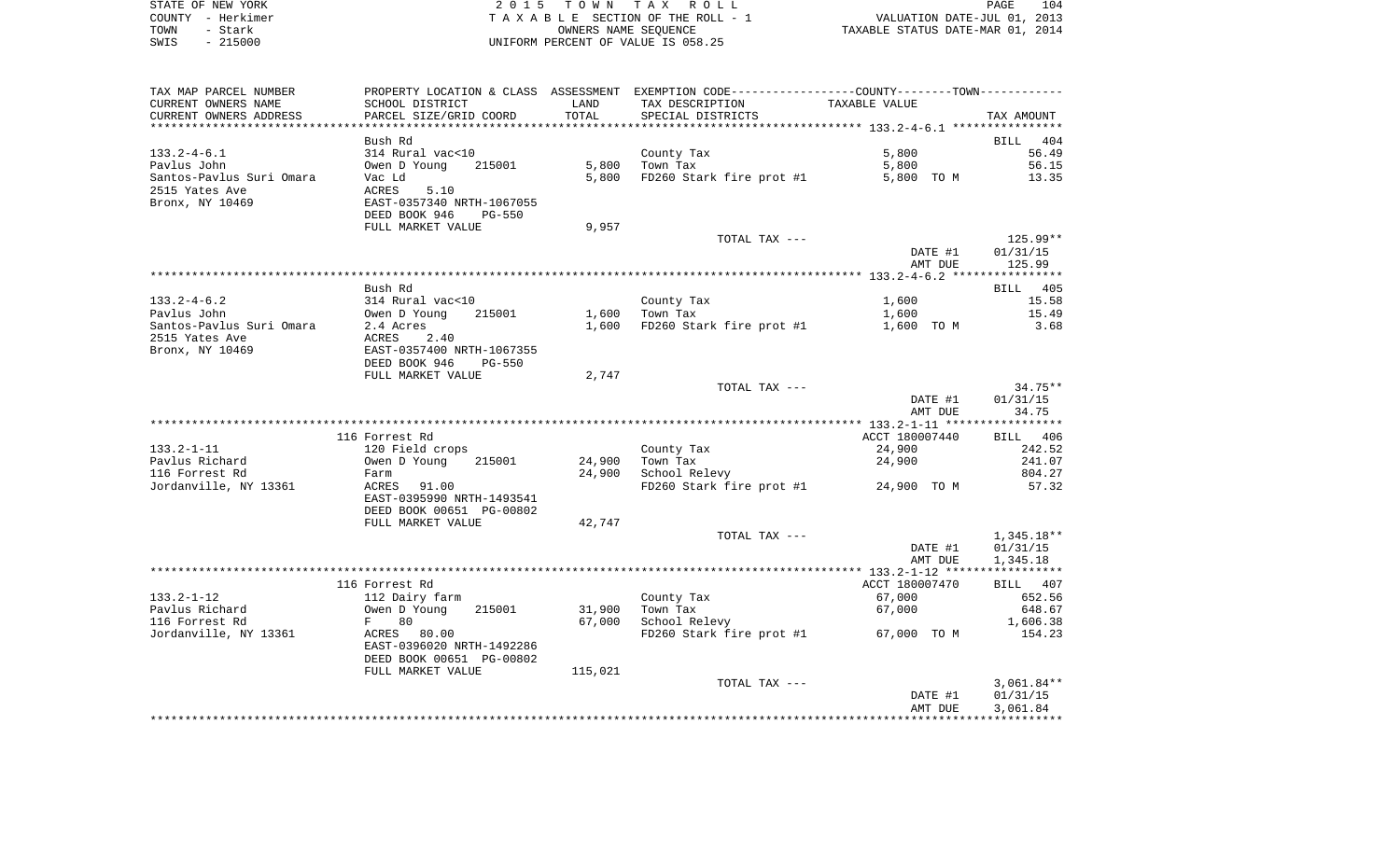|      | STATE OF NEW YORK | 2015 TOWN TAX ROLL                 | PAGE                             | 105 |
|------|-------------------|------------------------------------|----------------------------------|-----|
|      | COUNTY - Herkimer | TAXABLE SECTION OF THE ROLL - 1    | VALUATION DATE-JUL 01, 2013      |     |
| TOWN | - Stark           | OWNERS NAME SEOUENCE               | TAXABLE STATUS DATE-MAR 01, 2014 |     |
| SWIS | $-215000$         | UNIFORM PERCENT OF VALUE IS 058.25 |                                  |     |

| TAX MAP PARCEL NUMBER                 |                                                                                             |         | PROPERTY LOCATION & CLASS ASSESSMENT EXEMPTION CODE---------------COUNTY--------TOWN---------- |                         |                    |
|---------------------------------------|---------------------------------------------------------------------------------------------|---------|------------------------------------------------------------------------------------------------|-------------------------|--------------------|
| CURRENT OWNERS NAME                   | SCHOOL DISTRICT                                                                             | LAND    | TAX DESCRIPTION TAXABLE VALUE                                                                  |                         |                    |
| CURRENT OWNERS ADDRESS                | PARCEL SIZE/GRID COORD                                                                      | TOTAL   | SPECIAL DISTRICTS                                                                              |                         | TAX AMOUNT         |
|                                       |                                                                                             |         |                                                                                                |                         |                    |
|                                       | State Route 80                                                                              |         |                                                                                                | ACCT 180011070          | <b>BILL</b> 408    |
| $134.18 - 1 - 8$                      | 312 Vac w/imprv                                                                             |         | County Tax                                                                                     | 4,600                   | 44.80              |
| Peplinski Robert                      | Owen D Young $215001$                                                                       |         | $4,600$ Town Tax                                                                               | 4,600                   | 44.54              |
|                                       |                                                                                             | 4,600   | FD260 Stark fire prot #1 $4,600$ TO M<br>WD300 Stark Water District $4,600$ TO M               |                         | 10.59              |
|                                       |                                                                                             |         |                                                                                                |                         | 7.18               |
|                                       |                                                                                             | 7,897   |                                                                                                |                         |                    |
|                                       | FULL MARKET VALUE                                                                           |         |                                                                                                |                         |                    |
|                                       |                                                                                             |         | TOTAL TAX ---                                                                                  |                         | $107.11**$         |
|                                       |                                                                                             |         |                                                                                                | DATE #1<br>AMT DUE      | 01/31/15<br>107.11 |
|                                       |                                                                                             |         |                                                                                                |                         |                    |
|                                       | 5980 State Route 80                                                                         |         |                                                                                                | ACCT 180008100          | <b>BILL</b> 409    |
| $134.18 - 1 - 9$                      | 210 1 Family Res                                                                            |         | County Tax                                                                                     | 95,000                  | 925.27             |
| Peplinski Robert                      | Owen D Young 215001                                                                         |         | $7,400$ Town Tax                                                                               | 95,000                  | 919.75             |
|                                       |                                                                                             | 95,000  |                                                                                                |                         | 218.69             |
|                                       |                                                                                             |         | FD260 Stark fire prot #1 95,000 TO M<br>WD300 Stark Water District 95,000 TO M                 |                         | 148.34             |
| VanHornesville, NY 13475              | ACRES 0.98                                                                                  |         |                                                                                                |                         |                    |
|                                       | EAST-0405345 NRTH-1480982                                                                   |         |                                                                                                |                         |                    |
|                                       | DEED BOOK 1250 PG-566                                                                       |         |                                                                                                |                         |                    |
|                                       | FULL MARKET VALUE                                                                           | 163,090 |                                                                                                |                         |                    |
|                                       |                                                                                             |         | TOTAL TAX ---                                                                                  |                         | $2,212.05**$       |
|                                       |                                                                                             |         |                                                                                                | DATE #1                 | 01/31/15           |
|                                       |                                                                                             |         |                                                                                                | AMT DUE                 | 2,212.05           |
|                                       |                                                                                             |         |                                                                                                |                         |                    |
|                                       | 137 Cemetery Rd                                                                             |         |                                                                                                |                         | BILL 410           |
| $141.1 - 2 - 2$                       | 210 1 Family Res<br>Owen D Young 215001<br>ACRES 5.10 BANK 135<br>EAST-0402088 NRTH-1480568 |         | County Tax                                                                                     | 91,000                  | 886.31             |
|                                       |                                                                                             |         | 8,800 Town Tax                                                                                 | 91,000                  | 881.03             |
| Peters Diane Marie<br>137 Cemetary Rd |                                                                                             | 91,000  | FD260 Stark fire prot #1 91,000 TO M 209.48                                                    |                         |                    |
| 137 Cemetary Rd                       |                                                                                             |         |                                                                                                |                         |                    |
| Jordanville, NY 13361 DEED BOOK 892   | PG-426                                                                                      |         |                                                                                                |                         |                    |
|                                       | FULL MARKET VALUE                                                                           | 156,223 |                                                                                                |                         |                    |
|                                       |                                                                                             |         | TOTAL TAX ---                                                                                  |                         | 1,976.82**         |
|                                       |                                                                                             |         |                                                                                                | DATE #1                 | 01/31/15           |
|                                       |                                                                                             |         |                                                                                                | AMT DUE                 | 1,976.82           |
|                                       | Cemetery Rd                                                                                 |         |                                                                                                |                         | BILL 411           |
| $141.1 - 2 - 8.2$                     |                                                                                             |         | County Tax                                                                                     |                         | 19.48              |
| Peters Mark                           | 323 Vacant rural<br>Owen D Young     215001                                                 |         | $2,000$ Town Tax                                                                               | 2,000<br>2 000<br>2,000 | 19.36              |
| 137 Cemetery Rd                       | 5 Acres                                                                                     | 2,000   | FD260 Stark fire prot #1                                                                       |                         | 2,000 TO M 4.60    |
| Jordanville, NY 13361                 | 2.62<br>ACRES                                                                               |         |                                                                                                |                         |                    |
|                                       | EAST-0402490 NRTH-1480680                                                                   |         |                                                                                                |                         |                    |
|                                       | DEED BOOK 1098 PG-126                                                                       |         |                                                                                                |                         |                    |
|                                       | FULL MARKET VALUE                                                                           | 3,433   |                                                                                                |                         |                    |
|                                       |                                                                                             |         | TOTAL TAX ---                                                                                  |                         | 43.44**            |
|                                       |                                                                                             |         |                                                                                                | DATE #1                 | 01/31/15           |
|                                       |                                                                                             |         |                                                                                                | AMT DUE                 | 43.44              |
|                                       |                                                                                             |         |                                                                                                |                         |                    |
|                                       |                                                                                             |         |                                                                                                |                         |                    |

PAGE 105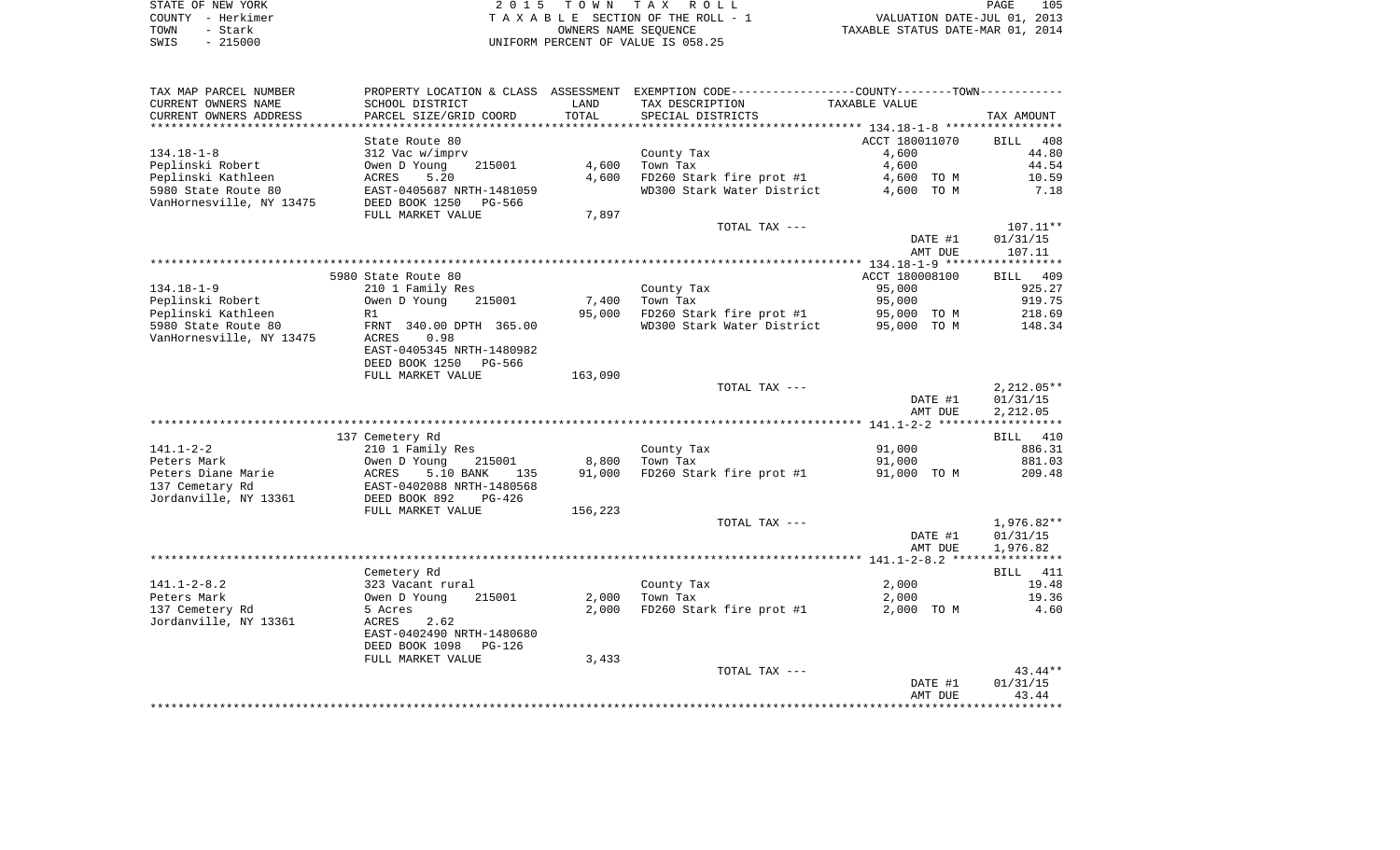|      | STATE OF NEW YORK | 2015 TOWN TAX ROLL                 | 106<br>PAGE                      |
|------|-------------------|------------------------------------|----------------------------------|
|      | COUNTY - Herkimer | TAXABLE SECTION OF THE ROLL - 1    | VALUATION DATE-JUL 01, 2013      |
| TOWN | - Stark           | OWNERS NAME SEOUENCE               | TAXABLE STATUS DATE-MAR 01, 2014 |
| SWIS | - 215000          | UNIFORM PERCENT OF VALUE IS 058.25 |                                  |

| TAX MAP PARCEL NUMBER  |                                                                                                            |                  | PROPERTY LOCATION & CLASS ASSESSMENT EXEMPTION CODE----------------COUNTY--------TOWN---------- |                |                 |
|------------------------|------------------------------------------------------------------------------------------------------------|------------------|-------------------------------------------------------------------------------------------------|----------------|-----------------|
| CURRENT OWNERS NAME    | SCHOOL DISTRICT                                                                                            | LAND             | TAX DESCRIPTION                                                                                 | TAXABLE VALUE  |                 |
| CURRENT OWNERS ADDRESS | PARCEL SIZE/GRID COORD                                                                                     | TOTAL            | SPECIAL DISTRICTS                                                                               |                | TAX AMOUNT      |
|                        |                                                                                                            |                  |                                                                                                 |                |                 |
|                        | 1459 Travis Rd                                                                                             |                  |                                                                                                 | ACCT 180007380 | BILL 412        |
| 127.4-1-46.1           | 210 1 Family Res                                                                                           |                  | County Tax                                                                                      | 27,300         | 265.89          |
| Petriski Helen         | Owen D Young 215001                                                                                        | $6,500$ Town Tax |                                                                                                 | 27,300         | 264.31          |
| 1459 Travis Rd         | R1                                                                                                         | 27,300           | School Relevy                                                                                   |                | 881.78          |
| Mohawk, NY 13407       | FRNT 155.00 DPTH 365.00                                                                                    |                  | FD260 Stark fire prot #1 27,300 TO M                                                            |                | 62.84           |
|                        | ACRES 1.80                                                                                                 |                  |                                                                                                 |                |                 |
|                        | EAST-0396853 NRTH-1499165                                                                                  |                  |                                                                                                 |                |                 |
|                        | DEED BOOK 00450 PG-00509                                                                                   |                  |                                                                                                 |                |                 |
|                        | FULL MARKET VALUE                                                                                          | 46,867           |                                                                                                 |                |                 |
|                        |                                                                                                            |                  | TOTAL TAX ---                                                                                   |                | 1,474.82**      |
|                        |                                                                                                            |                  |                                                                                                 | DATE #1        | 01/31/15        |
|                        |                                                                                                            |                  |                                                                                                 | AMT DUE        | 1,474.82        |
|                        |                                                                                                            |                  |                                                                                                 |                |                 |
|                        | Travis Rd                                                                                                  |                  |                                                                                                 |                | BILL 413        |
| 127.4-1-46.2           | 314 Rural vac<10<br>0wen D Young 215001<br>ACRES 4.40<br>EAST-0396984 NRTH-1498493<br>DEED BOOK 450 PG-509 |                  | County Tax                                                                                      | 5,300          | 51.62           |
| Petriski Helen         |                                                                                                            |                  | 5,300 Town Tax                                                                                  | 5,300          | 51.31           |
| 1459 Travis Rd         |                                                                                                            |                  | 5,300 School Relevy                                                                             |                | 171.19          |
| Mohawk, NY 13407       |                                                                                                            |                  | FD260 Stark fire prot #1 5,300 TO M                                                             |                | 12.20           |
|                        | DEED BOOK 450 PG-509                                                                                       |                  |                                                                                                 |                |                 |
|                        | FULL MARKET VALUE                                                                                          | 9,099            |                                                                                                 |                |                 |
|                        |                                                                                                            |                  | TOTAL TAX ---                                                                                   |                | $286.32**$      |
|                        |                                                                                                            |                  |                                                                                                 | DATE #1        | 01/31/15        |
|                        |                                                                                                            |                  |                                                                                                 | AMT DUE        | 286.32          |
|                        |                                                                                                            |                  |                                                                                                 |                |                 |
|                        | State Route 168 S                                                                                          |                  |                                                                                                 | ACCT 180020044 | BILL 414        |
| $134.1 - 1 - 6$        |                                                                                                            |                  | County Tax                                                                                      | 600            | 5.84            |
| Petriski Helen         | 323 Vacant rural<br>Owen D Young 215001<br>Oh12a<br>ACRES 5.70                                             |                  | 600 Town Tax                                                                                    | 600            | 5.81            |
| 1459 Travis Rd         |                                                                                                            |                  | 600 School Relevy                                                                               |                | 19.39           |
| Mohawk, NY 13407       |                                                                                                            |                  | FD260 Stark fire prot #1 600 TO M                                                               |                | 1.38            |
|                        | EAST-0402237 NRTH-1495831                                                                                  |                  |                                                                                                 |                |                 |
|                        | DEED BOOK 450 PG-509                                                                                       |                  |                                                                                                 |                |                 |
|                        | FULL MARKET VALUE                                                                                          | 1,030            |                                                                                                 |                |                 |
|                        |                                                                                                            |                  | TOTAL TAX ---                                                                                   |                | $32.42**$       |
|                        |                                                                                                            |                  |                                                                                                 | DATE #1        | 01/31/15        |
|                        |                                                                                                            |                  |                                                                                                 | AMT DUE        | 32.42           |
|                        |                                                                                                            |                  |                                                                                                 |                |                 |
|                        | Off Travis Rd                                                                                              |                  |                                                                                                 | ACCT 180007590 | <b>BILL</b> 415 |
| 134.1-1-19             |                                                                                                            |                  | County Tax                                                                                      | 3,200          | 31.17           |
| Petriski Helen         |                                                                                                            |                  | 3,200 Town Tax                                                                                  | 3,200          | 30.98           |
| 1459 Travis Rd         | 323 Vacant rural<br>Owen D Young 215001<br>F 30<br>ACRES 32.40                                             | 3,200            | School Relevy                                                                                   |                | 103.35          |
| Mohawk, NY 13407       |                                                                                                            |                  | $FD260$ Stark fire prot #1 3,200 TO M                                                           |                | 7.37            |
|                        | EAST-0401049 NRTH-1494134                                                                                  |                  |                                                                                                 |                |                 |
|                        | DEED BOOK 00450 PG-00509                                                                                   |                  |                                                                                                 |                |                 |
|                        | FULL MARKET VALUE                                                                                          | 5,494            |                                                                                                 |                |                 |
|                        |                                                                                                            |                  | TOTAL TAX ---                                                                                   |                | 172.87**        |
|                        |                                                                                                            |                  |                                                                                                 | DATE #1        | 01/31/15        |
|                        |                                                                                                            |                  |                                                                                                 | AMT DUE        | 172.87          |
|                        |                                                                                                            |                  |                                                                                                 |                |                 |
|                        |                                                                                                            |                  |                                                                                                 |                |                 |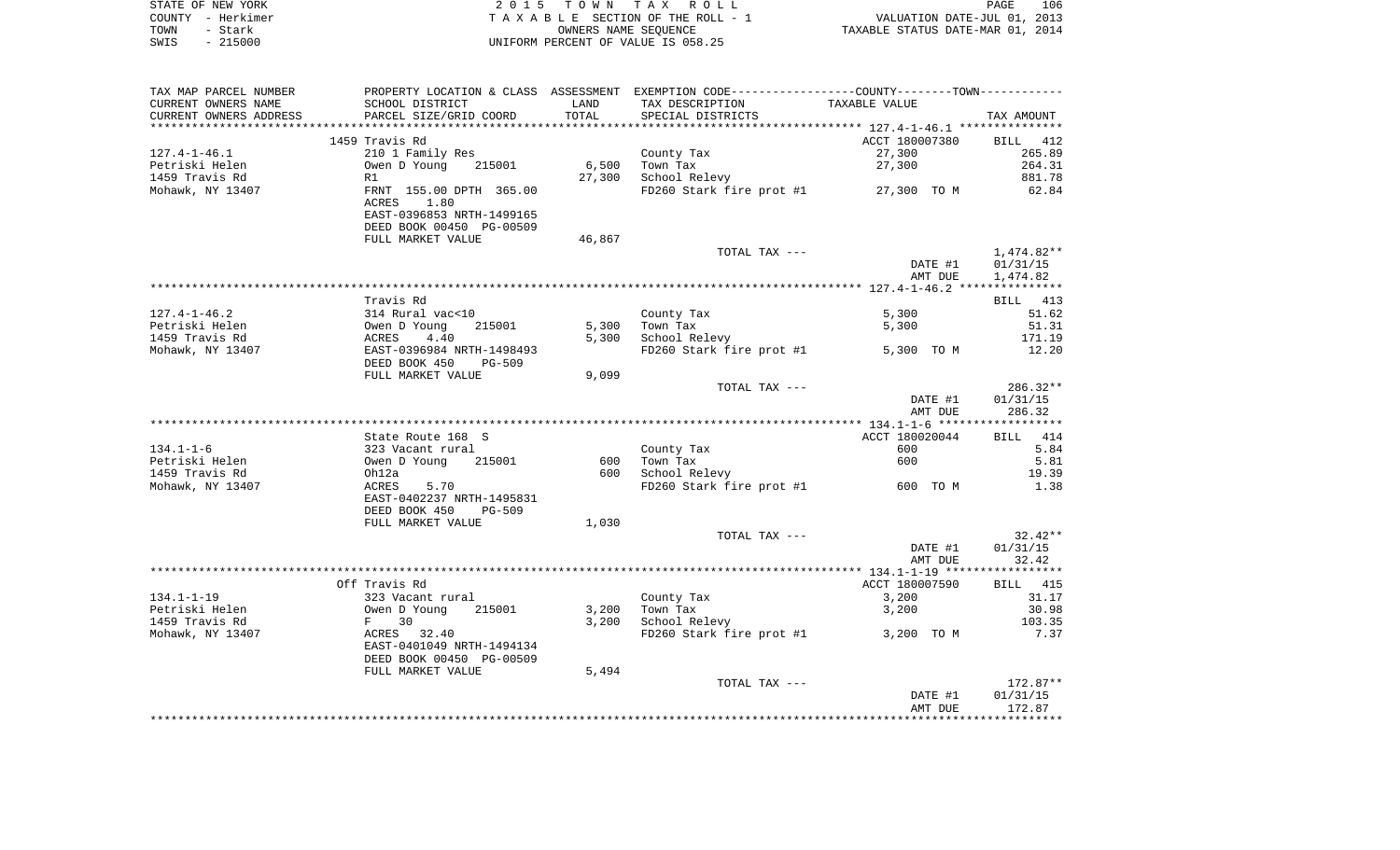|      | STATE OF NEW YORK | 2015 TOWN TAX ROLL                 | 107<br>PAGE                      |
|------|-------------------|------------------------------------|----------------------------------|
|      | COUNTY - Herkimer | TAXABLE SECTION OF THE ROLL - 1    | VALUATION DATE-JUL 01, 2013      |
| TOWN | - Stark           | OWNERS NAME SEOUENCE               | TAXABLE STATUS DATE-MAR 01, 2014 |
| SWIS | $-215000$         | UNIFORM PERCENT OF VALUE IS 058.25 |                                  |

| TAX MAP PARCEL NUMBER     | PROPERTY LOCATION & CLASS ASSESSMENT EXEMPTION CODE----------------COUNTY-------TOWN-------- |        |                          |                |              |
|---------------------------|----------------------------------------------------------------------------------------------|--------|--------------------------|----------------|--------------|
| CURRENT OWNERS NAME       | SCHOOL DISTRICT                                                                              | LAND   | TAX DESCRIPTION          | TAXABLE VALUE  |              |
| CURRENT OWNERS ADDRESS    | PARCEL SIZE/GRID COORD                                                                       | TOTAL  | SPECIAL DISTRICTS        |                | TAX AMOUNT   |
|                           |                                                                                              |        |                          |                |              |
|                           | 123 Cook Rd                                                                                  |        |                          | ACCT 180020009 | BILL 416     |
| $134.1 - 1 - 24$          | 210 1 Family Res                                                                             |        | County Tax               | 54,000         | 525.94       |
| Phetterplace Grace        | Owen D Young<br>215001                                                                       | 8,200  | Town Tax                 | 54,000         | 522.81       |
| PO Box 105                | 2002 merge w/134.1-1-23                                                                      | 54,000 | FD260 Stark fire prot #1 | 54,000 TO M    | 124.31       |
| Van Hornesville, NY 13475 | ACRES<br>4.30                                                                                |        |                          |                |              |
|                           | EAST-0399209 NRTH-1489760                                                                    |        |                          |                |              |
|                           | DEED BOOK 807<br>PG-417                                                                      |        |                          |                |              |
|                           |                                                                                              |        |                          |                |              |
|                           | FULL MARKET VALUE                                                                            | 92,704 |                          |                |              |
|                           |                                                                                              |        | TOTAL TAX ---            |                | 1,173.06**   |
|                           |                                                                                              |        |                          | DATE #1        | 01/31/15     |
|                           |                                                                                              |        |                          | AMT DUE        | 1,173.06     |
|                           |                                                                                              |        |                          |                |              |
|                           | Travis Rd                                                                                    |        |                          |                | BILL 417     |
| $134.3 - 1 - 6.2$         | 314 Rural vac<10                                                                             |        | County Tax               | 800            | 7.79         |
| Phetterplace Lyle         | Owen D Young<br>215001                                                                       | 800    | Town Tax                 | 800            | 7.75         |
| Phetterplace Grace        | FRNT 240.00 DPTH                                                                             | 800    |                          |                |              |
| PO Box 105                | 0.39<br>ACRES                                                                                |        |                          |                |              |
| Van Hornesville, NY 13475 | EAST-0399294 NRTH-1489451                                                                    |        |                          |                |              |
|                           | DEED BOOK 1310<br>PG-842                                                                     |        |                          |                |              |
|                           | FULL MARKET VALUE                                                                            | 1,373  |                          |                |              |
|                           |                                                                                              |        | TOTAL TAX ---            |                | $15.54**$    |
|                           |                                                                                              |        |                          | DATE #1        | 01/31/15     |
|                           |                                                                                              |        |                          | AMT DUE        | 15.54        |
|                           |                                                                                              |        |                          |                |              |
|                           | 3137 State Route 80                                                                          |        |                          | ACCT 180005040 | BILL 418     |
| $134.4 - 1 - 11$          | 210 1 Family Res                                                                             |        | County Tax               | 43,000         | 418.81       |
| Phillips Mace G           | Owen D Young<br>215001                                                                       | 5,400  | Town Tax                 | 43,000         | 416.31       |
| Phillips Constance A      | R1                                                                                           | 43,000 | FD260 Stark fire prot #1 | 43,000 TO M    | 98.98        |
| 3137 State Route 80       | FRNT 100.00 DPTH 240.00                                                                      |        |                          |                |              |
| Fort Plain, NY 13339      | BANK<br>135                                                                                  |        |                          |                |              |
|                           | EAST-0417614 NRTH-1488152                                                                    |        |                          |                |              |
|                           | DEED BOOK 792<br>$PG-269$                                                                    |        |                          |                |              |
|                           | FULL MARKET VALUE                                                                            | 73,820 |                          |                |              |
|                           |                                                                                              |        |                          |                | 934.10**     |
|                           |                                                                                              |        | TOTAL TAX ---            |                |              |
|                           |                                                                                              |        |                          | DATE #1        | 01/31/15     |
|                           |                                                                                              |        |                          | AMT DUE        | 934.10       |
|                           |                                                                                              |        |                          |                |              |
|                           | State Route 168                                                                              |        |                          | ACCT 180010410 | BILL 419     |
| $128.3 - 1 - 13$          | 322 Rural vac>10                                                                             |        | County Tax               | 24,000         | 233.75       |
| Pistolese Daniel          | Owen D Young<br>215001                                                                       | 24,000 | Town Tax                 | 24,000         | 232.36       |
| 2700 Central Ave          | 67<br>$F$ and $F$                                                                            | 24,000 | School Relevy            |                | 775.19       |
| Baldwin, NY 11510         | ACRES 57.50                                                                                  |        | FD260 Stark fire prot #1 | 24,000 TO M    | 55.25        |
|                           | EAST-0399244 NRTH-1500410                                                                    |        |                          |                |              |
|                           | FULL MARKET VALUE                                                                            | 41,202 |                          |                |              |
|                           |                                                                                              |        | TOTAL TAX ---            |                | $1,296.55**$ |
|                           |                                                                                              |        |                          | DATE #1        | 01/31/15     |
|                           |                                                                                              |        |                          | AMT DUE        | 1,296.55     |
|                           |                                                                                              |        |                          |                |              |
|                           |                                                                                              |        |                          |                |              |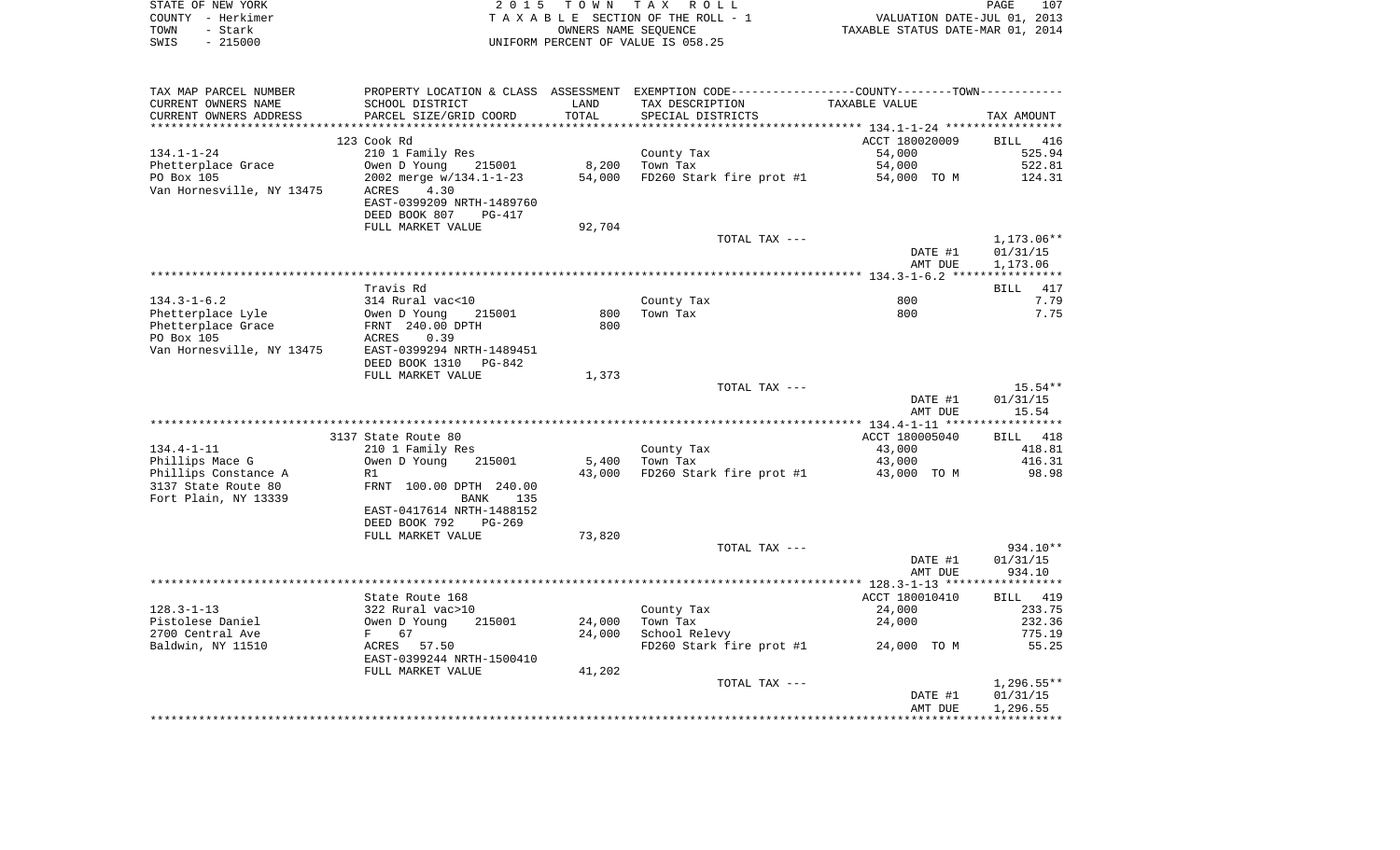| STATE OF NEW YORK | 2015 TOWN TAX ROLL                 | 108<br>PAGE                      |
|-------------------|------------------------------------|----------------------------------|
| COUNTY - Herkimer | TAXABLE SECTION OF THE ROLL - 1    | VALUATION DATE-JUL 01, 2013      |
| TOWN<br>- Stark   | OWNERS NAME SEOUENCE               | TAXABLE STATUS DATE-MAR 01, 2014 |
| SWIS - 215000     | UNIFORM PERCENT OF VALUE IS 058.25 |                                  |

| TAX MAP PARCEL NUMBER  |                                                      |         | PROPERTY LOCATION & CLASS ASSESSMENT EXEMPTION CODE----------------COUNTY-------TOWN---------- |                |                    |
|------------------------|------------------------------------------------------|---------|------------------------------------------------------------------------------------------------|----------------|--------------------|
| CURRENT OWNERS NAME    | SCHOOL DISTRICT                                      | LAND    | TAX DESCRIPTION                                                                                | TAXABLE VALUE  |                    |
| CURRENT OWNERS ADDRESS | PARCEL SIZE/GRID COORD                               | TOTAL   | SPECIAL DISTRICTS                                                                              |                | TAX AMOUNT         |
|                        |                                                      |         |                                                                                                |                |                    |
|                        | Off Maby Rd                                          |         |                                                                                                | ACCT 180003240 | <b>BILL</b><br>420 |
| $128.3 - 1 - 12$       | 120 Field crops                                      |         | County Tax                                                                                     | 35,800         | 348.68             |
| Polyak Michael         | Little Falls Ce 210900                               | 35,800  | Town Tax                                                                                       | 35,800         | 346.60             |
| Polyak Sharon          | F<br>74                                              | 35,800  | FD260 Stark fire prot #1                                                                       | 35,800 TO M    | 82.41              |
| 227 Old Croton Rd      | ACRES 120.00                                         |         |                                                                                                |                |                    |
| Flemington, NJ 08822   | EAST-0401553 NRTH-1500589                            |         |                                                                                                |                |                    |
|                        | DEED BOOK 1381<br>PG-386                             |         |                                                                                                |                |                    |
|                        | FULL MARKET VALUE                                    | 61,459  |                                                                                                |                |                    |
|                        |                                                      |         | TOTAL TAX ---                                                                                  |                | $777.69**$         |
|                        |                                                      |         |                                                                                                | DATE #1        | 01/31/15           |
|                        |                                                      |         |                                                                                                | AMT DUE        | 777.69             |
|                        |                                                      |         |                                                                                                |                |                    |
|                        | 1060 Wiltse Hill Rd                                  |         |                                                                                                | ACCT 180009510 | BILL 421           |
| $141.1 - 1 - 7$        | 210 1 Family Res                                     |         | County Tax                                                                                     | 86,000         | 837.61             |
| Poore Barbara          | Owen D Young<br>215001                               | 4,800   | Town Tax                                                                                       | 86,000         | 832.62             |
| Marshall Quendryth     | R1                                                   | 86,000  | FD260 Stark fire prot #1                                                                       | 86,000 TO M    | 197.97             |
| 1060 Wiltse Hill Rd    | FRNT 202.00 DPTH 157.00                              |         | WD300 Stark Water District                                                                     | 86,000 TO M    | 134.29             |
| Jordanville, NY 13361  | EAST-0405418 NRTH-1479542<br>DEED BOOK 1176<br>PG-53 |         |                                                                                                |                |                    |
|                        | FULL MARKET VALUE                                    | 147,639 |                                                                                                |                |                    |
|                        |                                                      |         | TOTAL TAX ---                                                                                  |                | $2,002.49**$       |
|                        |                                                      |         |                                                                                                | DATE #1        | 01/31/15           |
|                        |                                                      |         |                                                                                                | AMT DUE        | 2,002.49           |
|                        |                                                      |         |                                                                                                |                |                    |
|                        | Travis Rd                                            |         |                                                                                                |                | BILL 422           |
| $128.3 - 3 - 6$        | 322 Rural vac>10                                     |         | County Tax                                                                                     | 17,400         | 169.47             |
| Popovits Andrew        | Little Falls Ce 210900                               | 17,400  | Town Tax                                                                                       | 17,400         | 168.46             |
| Popovits Kerry         | ACRES<br>31.60                                       | 17,400  | FD260 Stark fire prot #1                                                                       | 17,400 TO M    | 40.05              |
| 157 Old Farm Rd        | EAST-0400574 NRTH-1501874                            |         |                                                                                                |                |                    |
| Levittown, NY 11756    | DEED BOOK 1271<br>PG-569                             |         |                                                                                                |                |                    |
|                        | FULL MARKET VALUE                                    | 29,871  |                                                                                                |                |                    |
|                        |                                                      |         | TOTAL TAX ---                                                                                  |                | 377.98**           |
|                        |                                                      |         |                                                                                                | DATE #1        | 01/31/15           |
|                        |                                                      |         |                                                                                                | AMT DUE        | 377.98             |
|                        |                                                      |         |                                                                                                |                |                    |
|                        | Travis Rd                                            |         |                                                                                                |                | BILL 423           |
| $128.3 - 3 - 7$        | 322 Rural vac>10                                     |         | County Tax                                                                                     | 10,400         | 101.29             |
| Popovits Andrew        | Little Falls Ce 210900                               | 10,400  | Town Tax                                                                                       | 10,400         | 100.69             |
| Popovits Kerry         | ACRES 14.10                                          | 10,400  | FD260 Stark fire prot #1                                                                       | 10,400 TO M    | 23.94              |
| 157 Old Farm Rd        | EAST-0399157 NRTH-1502510                            |         |                                                                                                |                |                    |
| Levittown, NY 11756    | DEED BOOK 1271<br>PG-569                             |         |                                                                                                |                |                    |
|                        | FULL MARKET VALUE                                    | 17,854  |                                                                                                |                |                    |
|                        |                                                      |         | TOTAL TAX ---                                                                                  |                | $225.92**$         |
|                        |                                                      |         |                                                                                                | DATE #1        | 01/31/15           |
|                        |                                                      |         |                                                                                                | AMT DUE        | 225.92             |
|                        |                                                      |         |                                                                                                |                |                    |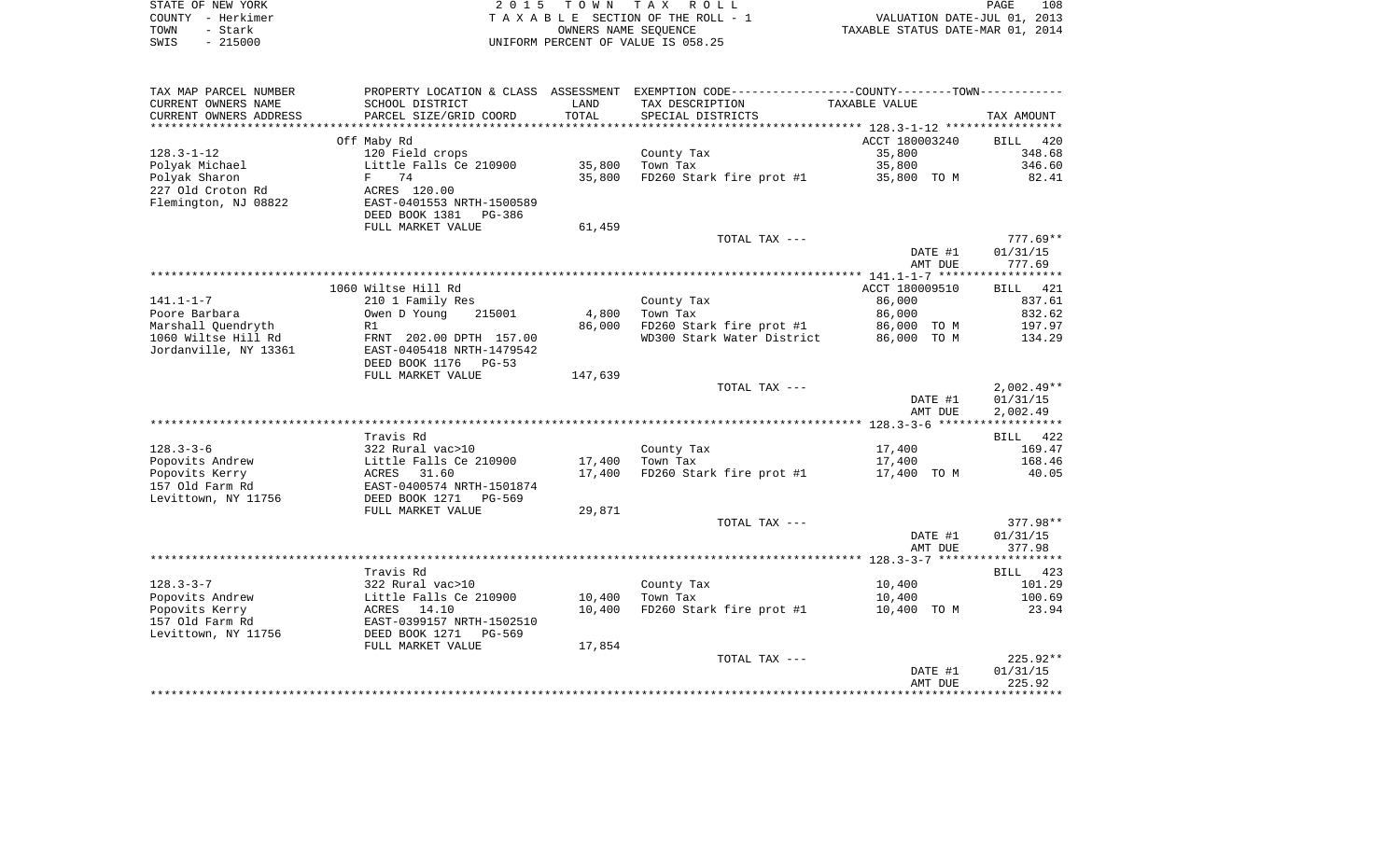| STATE OF NEW YORK      |                           |         | 2015 TOWN TAX ROLL                                                                            |                                  | PAGE<br>109              |
|------------------------|---------------------------|---------|-----------------------------------------------------------------------------------------------|----------------------------------|--------------------------|
| COUNTY - Herkimer      |                           |         | TAXABLE SECTION OF THE ROLL - 1                                                               | VALUATION DATE-JUL 01, 2013      |                          |
| - Stark<br>TOWN        |                           |         | OWNERS NAME SEQUENCE                                                                          | TAXABLE STATUS DATE-MAR 01, 2014 |                          |
| $-215000$<br>SWIS      |                           |         | UNIFORM PERCENT OF VALUE IS 058.25                                                            |                                  |                          |
|                        |                           |         |                                                                                               |                                  |                          |
| TAX MAP PARCEL NUMBER  |                           |         | PROPERTY LOCATION & CLASS ASSESSMENT EXEMPTION CODE---------------COUNTY-------TOWN---------- |                                  |                          |
| CURRENT OWNERS NAME    | SCHOOL DISTRICT           | LAND    | TAX DESCRIPTION                                                                               | TAXABLE VALUE                    |                          |
| CURRENT OWNERS ADDRESS | PARCEL SIZE/GRID COORD    | TOTAL   | SPECIAL DISTRICTS                                                                             |                                  | TAX AMOUNT               |
|                        | 295 Fiery Hill Rd         |         |                                                                                               | ACCT 180005250                   | BILL 424                 |
| $128.3 - 1 - 9.1$      | 242 Rurl res&rec          |         | County Tax                                                                                    | 120,900                          | 1,177.53                 |
| Posner Fraida          | 215001<br>Owen D Young    | 40,800  | Town Tax                                                                                      | 120,900                          | 1,170.51                 |
| Posner Arthur          | F                         | 120,900 | FD260 Stark fire prot #1                                                                      | 120,900 TO M                     | 278.31                   |
| 295 Fiery Hill Rd      | ACRES 131.00              |         |                                                                                               |                                  |                          |
| Fort Plain, NY 13339   | EAST-0408268 NRTH-1498666 |         |                                                                                               |                                  |                          |
|                        | DEED BOOK 848<br>PG-649   |         |                                                                                               |                                  |                          |
|                        | FULL MARKET VALUE         | 207,554 |                                                                                               |                                  |                          |
|                        |                           |         | TOTAL TAX ---                                                                                 | DATE #1                          | $2,626.35**$<br>01/31/15 |
|                        |                           |         |                                                                                               | AMT DUE                          | 2,626.35                 |
|                        |                           |         |                                                                                               |                                  |                          |
|                        | State Route 168           |         |                                                                                               |                                  | 425<br><b>BILL</b>       |
| $128.4 - 2 - 2.2$      | 314 Rural vac<10          |         | County Tax                                                                                    | 700                              | 6.82                     |
| Posner Fraida          | Owen D Young<br>215001    | 700     | Town Tax                                                                                      | 700                              | 6.78                     |
| Posner Arthur          | Vac Ld                    | 700     | FD260 Stark fire prot #1                                                                      | 700 TO M                         | 1.61                     |
| 295 Fiery Hill Rd      | FRNT 300.00 DPTH          |         |                                                                                               |                                  |                          |
| Fort Plain, NY 13339   | ACRES<br>1.00             |         |                                                                                               |                                  |                          |
|                        | EAST-0410061 NRTH-1498350 |         |                                                                                               |                                  |                          |
|                        | DEED BOOK 848<br>PG-649   |         |                                                                                               |                                  |                          |
|                        | FULL MARKET VALUE         | 1,202   |                                                                                               |                                  |                          |
|                        |                           |         | TOTAL TAX ---                                                                                 |                                  | $15.21**$                |
|                        |                           |         |                                                                                               | DATE #1                          | 01/31/15                 |
|                        |                           |         |                                                                                               | AMT DUE                          | 15.21                    |
|                        | 1759 State Route 168      |         |                                                                                               | ACCT 180009000                   | BILL 426                 |
| $127.4 - 1 - 52$       | 210 1 Family Res          |         | County Tax                                                                                    | 49,800                           | 485.04                   |
| Preston Gregory S      | 215001<br>Owen D Young    | 6,300   | Town Tax                                                                                      | 49,800                           | 482.14                   |
| Preston Penelope D     | R                         | 49,800  | FD260 Stark fire prot #1                                                                      | 49,800 TO M                      | 114.64                   |
| 1759 State Route 168   | FRNT 230.00 DPTH 266.90   |         |                                                                                               |                                  |                          |
| Mohawk, NY 13407       | EAST-0389432 NRTH-1500839 |         |                                                                                               |                                  |                          |
|                        | DEED BOOK 1372<br>PG-846  |         |                                                                                               |                                  |                          |
|                        | FULL MARKET VALUE         | 85,494  |                                                                                               |                                  |                          |
|                        |                           |         | TOTAL TAX ---                                                                                 |                                  | 1,081.82**               |
|                        |                           |         |                                                                                               | DATE #1                          | 01/31/15                 |
|                        |                           |         |                                                                                               | AMT DUE                          | 1,081.82                 |
|                        |                           |         |                                                                                               |                                  |                          |
|                        | St. Rte. 168              |         |                                                                                               |                                  | <b>BILL</b><br>427       |
| $127.4 - 1 - 8.3$      | 322 Rural vac>10          |         | AG MKTS L 41720                                                                               | 8,787<br>8,787                   |                          |

| 127.4-1-8.3               | 322 Rural vac>10          |        | AG MKTS L 41/20 | 8,787<br>8,787 |          |
|---------------------------|---------------------------|--------|-----------------|----------------|----------|
| Prokopienko David         | 215001<br>Owen D Young    | 15,900 | County Tax      | 7.113          | 69.28    |
| 2331 St. Rte. 168         | FRNT 3105.00 DPTH         | 15,900 | Town Tax        | 7,113          | 68.87    |
| Mohawk, NY 13407          | 38.10<br>ACRES            |        |                 |                |          |
|                           | EAST-0390825 NRTH-1501479 |        |                 |                |          |
| MAY BE SUBJECT TO PAYMENT | DEED BOOK 1294 PG-934     |        |                 |                |          |
| UNDER AGDIST LAW TIL 2018 | FULL MARKET VALUE         | 27,296 |                 |                |          |
|                           |                           |        | TOTAL TAX ---   |                | 138.15** |
|                           |                           |        |                 | DATE #1        | 01/31/15 |
|                           |                           |        |                 | AMT DUE        | 138.15   |
|                           |                           |        |                 |                |          |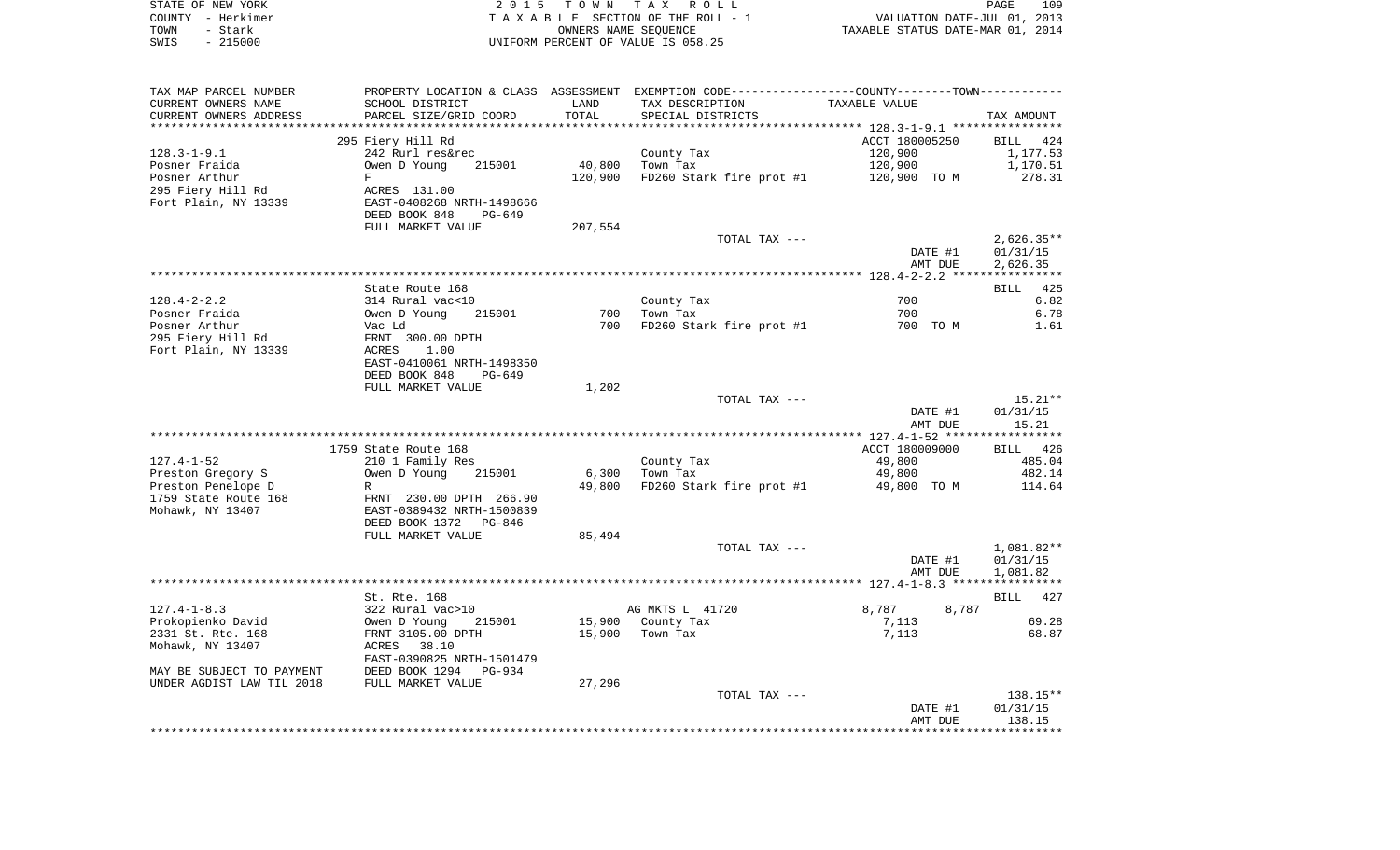| STATE OF NEW YORK | 2015 TOWN TAX ROLL                 |                                  | PAGE | 110 |
|-------------------|------------------------------------|----------------------------------|------|-----|
| COUNTY - Herkimer | TAXABLE SECTION OF THE ROLL - 1    | VALUATION DATE-JUL 01, 2013      |      |     |
| TOWN<br>- Stark   | OWNERS NAME SEOUENCE               | TAXABLE STATUS DATE-MAR 01, 2014 |      |     |
| - 215000<br>SWIS  | UNIFORM PERCENT OF VALUE IS 058.25 |                                  |      |     |

| TAX MAP PARCEL NUMBER       |                                |         | PROPERTY LOCATION & CLASS ASSESSMENT EXEMPTION CODE---------------COUNTY-------TOWN---------- |                    |                    |
|-----------------------------|--------------------------------|---------|-----------------------------------------------------------------------------------------------|--------------------|--------------------|
| CURRENT OWNERS NAME         | SCHOOL DISTRICT                | LAND    | TAX DESCRIPTION                                                                               | TAXABLE VALUE      |                    |
| CURRENT OWNERS ADDRESS      | PARCEL SIZE/GRID COORD         | TOTAL   | SPECIAL DISTRICTS                                                                             |                    | TAX AMOUNT         |
|                             |                                |         |                                                                                               |                    |                    |
|                             | 1738 State Route 168           |         |                                                                                               | ACCT 180007110     | <b>BILL</b><br>428 |
| $127.4 - 1 - 10$            | 242 Rurl res&rec               |         | AG MKTS L 41720                                                                               | 7,601<br>7.601     |                    |
| Prokopienko David           | Owen D Young<br>215001         | 14,200  | County Tax                                                                                    | 37,599             | 366.20             |
|                             |                                |         |                                                                                               |                    |                    |
| 2331 St. Rte. 168           | F                              | 45,200  | Town Tax                                                                                      | 37,599             | 364.02             |
| Mohawk, NY 13407            | ACRES 15.90                    |         | FD260 Stark fire prot #1                                                                      | 37,599 TO M        | 86.55              |
|                             | EAST-0390077 NRTH-1501326      |         | 7,601 EX                                                                                      |                    |                    |
| MAY BE SUBJECT TO PAYMENT   | DEED BOOK 1294<br>PG-934       |         |                                                                                               |                    |                    |
| UNDER AGDIST LAW TIL 2018   | FULL MARKET VALUE              | 77,597  |                                                                                               |                    |                    |
|                             |                                |         | TOTAL TAX ---                                                                                 |                    | $816.77**$         |
|                             |                                |         |                                                                                               | DATE #1            | 01/31/15           |
|                             |                                |         |                                                                                               | AMT DUE            | 816.77             |
|                             |                                |         |                                                                                               |                    |                    |
|                             | 3824 Jordanville Rd            |         |                                                                                               |                    | BILL 429           |
| $134.3 - 1 - 1.2$           | 270 Mfg housing                |         | County Tax                                                                                    | 22,600             | 220.12             |
|                             |                                |         |                                                                                               |                    |                    |
| Proper Vernon A             | Owen D Young<br>215001         | 6,700   | Town Tax                                                                                      | 22,600             | 218.80             |
| Proper Marion               | ACRES<br>2.00                  | 22,600  | FD260 Stark fire prot #1                                                                      | 22,600 TO M        | 52.02              |
| 3824 Jordanville Rd         | EAST-0399655 NRTH-1484488      |         |                                                                                               |                    |                    |
| Jordanville, NY 13361       | DEED BOOK 809<br>$PG-53$       |         |                                                                                               |                    |                    |
|                             | FULL MARKET VALUE              | 38,798  |                                                                                               |                    |                    |
|                             |                                |         | TOTAL TAX ---                                                                                 |                    | 490.94**           |
|                             |                                |         |                                                                                               | DATE #1            | 01/31/15           |
|                             |                                |         |                                                                                               | AMT DUE            | 490.94             |
|                             |                                |         |                                                                                               |                    |                    |
|                             | 421 State Route 168            |         |                                                                                               | ACCT 180008430     | BILL 430           |
| $134.2 - 1 - 14$            | 242 Rurl res&rec               |         | County Tax                                                                                    | 72,600             | 707.10             |
| Przestrzelski Patricia A    | Owen D Young<br>215001         |         | Town Tax                                                                                      | 72,600             | 702.88             |
|                             |                                | 17,000  |                                                                                               |                    |                    |
| Przestrzelski Christopher A | F                              | 72,600  | FD260 Stark fire prot #1                                                                      | 72,600 TO M        | 167.12             |
| 682 Starkville Rd           | 22.30<br>ACRES                 |         |                                                                                               |                    |                    |
| Fort Plain, NY 13339        | EAST-0412859 NRTH-1491619      |         |                                                                                               |                    |                    |
|                             | DEED BOOK 1134 PG-8            |         |                                                                                               |                    |                    |
|                             | FULL MARKET VALUE              | 124,635 |                                                                                               |                    |                    |
|                             |                                |         | TOTAL TAX ---                                                                                 |                    | $1,577.10**$       |
|                             |                                |         |                                                                                               | DATE #1            | 01/31/15           |
|                             |                                |         |                                                                                               | AMT DUE            | 1,577.10           |
|                             |                                |         |                                                                                               |                    |                    |
|                             | 651 Travis Rd                  |         |                                                                                               |                    | BILL 431           |
| $134.3 - 1 - 8.2$           | 210 1 Family Res               |         | County Tax                                                                                    | 34,100             | 332.12             |
|                             |                                |         |                                                                                               |                    |                    |
| Puskarenko Paul             | Owen D Young<br>215001         | 6,700   | Town Tax                                                                                      | 34,100             | 330.14             |
|                             | R1                             | 34,100  | FD260 Stark fire prot #1                                                                      | 34,100 TO M        | 78.50              |
| 651 Travis Rd               |                                |         |                                                                                               |                    |                    |
| Jordanville, NY 13361       | ACRES<br>2.00                  |         |                                                                                               |                    |                    |
|                             | EAST-0403388 NRTH-1486881      |         |                                                                                               |                    |                    |
|                             | DEED BOOK 734<br><b>PG-321</b> |         |                                                                                               |                    |                    |
|                             | FULL MARKET VALUE              | 58,541  |                                                                                               |                    |                    |
|                             |                                |         | TOTAL TAX ---                                                                                 |                    | 740.76**           |
|                             |                                |         |                                                                                               |                    |                    |
|                             |                                |         |                                                                                               | DATE #1<br>AMT DUE | 01/31/15<br>740.76 |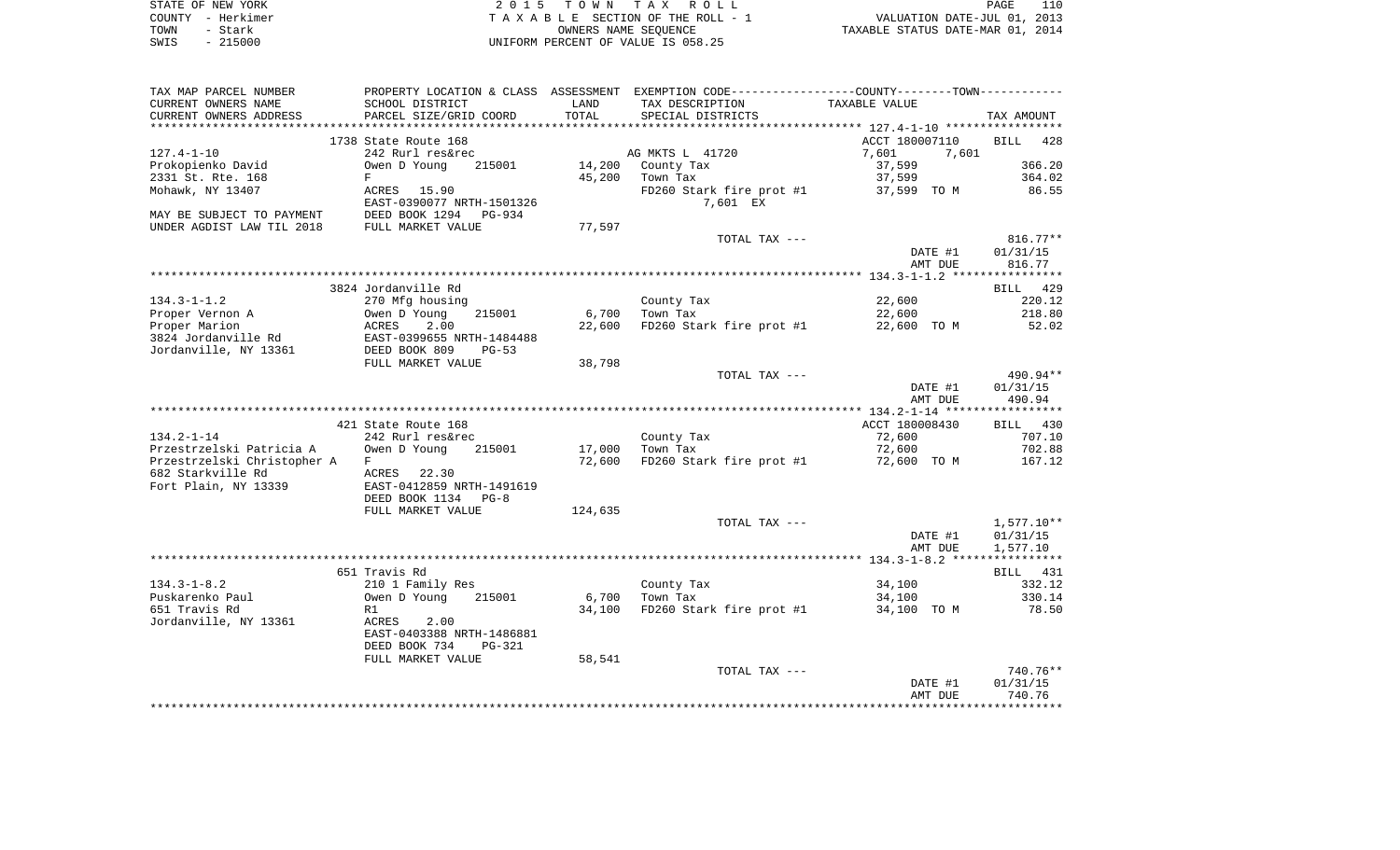| STATE OF NEW YORK | 2015 TOWN TAX ROLL<br>PAGE                                     |  |
|-------------------|----------------------------------------------------------------|--|
| COUNTY - Herkimer | VALUATION DATE-JUL 01, 2013<br>TAXABLE SECTION OF THE ROLL - 1 |  |
| TOWN<br>– Stark   | TAXABLE STATUS DATE-MAR 01, 2014<br>OWNERS NAME SEOUENCE       |  |
| - 215000<br>SWIS  | UNIFORM PERCENT OF VALUE IS 058.25                             |  |

| TAX MAP PARCEL NUMBER     |                                                         |         | PROPERTY LOCATION & CLASS ASSESSMENT EXEMPTION CODE---------------COUNTY-------TOWN---------- |                                           |                       |
|---------------------------|---------------------------------------------------------|---------|-----------------------------------------------------------------------------------------------|-------------------------------------------|-----------------------|
| CURRENT OWNERS NAME       | SCHOOL DISTRICT                                         | LAND    | TAX DESCRIPTION                                                                               | TAXABLE VALUE                             |                       |
| CURRENT OWNERS ADDRESS    | PARCEL SIZE/GRID COORD                                  | TOTAL   | SPECIAL DISTRICTS                                                                             |                                           | TAX AMOUNT            |
|                           | ******************<br>********************************* |         |                                                                                               | ***************** 134.3-1-5 ************* |                       |
|                           | 109 Puskarenko Rd                                       |         |                                                                                               | ACCT 180007560                            | BILL<br>432           |
| $134.3 - 1 - 5$           | 120 Field crops                                         |         | AG MKTS L 41720                                                                               | $0 \qquad \qquad$                         | $\mathbf 0$           |
| Puskarenko Thomas         | Owen D Young<br>215001                                  | 58,700  | County Tax                                                                                    | 117,000                                   | 1,139.54              |
| Puskarenko Pauline        | Farm                                                    | 117,000 | Town Tax                                                                                      | 117,000                                   | 1,132.75              |
| 109 Puskarenko Rd         | ACRES 180.00                                            |         | FD260 Stark fire prot #1                                                                      | 117,000 TO M                              | 269.33                |
| Jordanville, NY 13361     | EAST-0401341 NRTH-1485201                               |         |                                                                                               |                                           |                       |
|                           | DEED BOOK 00567 PG-00484                                |         |                                                                                               |                                           |                       |
| MAY BE SUBJECT TO PAYMENT | FULL MARKET VALUE                                       | 200,858 |                                                                                               |                                           |                       |
| UNDER AGDIST LAW TIL 2018 |                                                         |         |                                                                                               |                                           |                       |
|                           |                                                         |         | TOTAL TAX ---                                                                                 |                                           | $2,541.62**$          |
|                           |                                                         |         |                                                                                               | DATE #1                                   | 01/31/15              |
|                           |                                                         |         |                                                                                               | AMT DUE                                   | 2,541.62              |
|                           |                                                         |         |                                                                                               | ************ 134.1-2-9 *****              | * * * * * * * * * * * |
|                           | Travis Rd                                               |         |                                                                                               | ACCT 179525                               | BILL 433              |
| $134.1 - 2 - 9$           | 314 Rural vac<10                                        |         | County Tax                                                                                    | 4,100                                     | 39.93                 |
| Puznowski Brian           | Owen D Young<br>215001                                  | 4,100   | Town Tax                                                                                      | 4,100                                     | 39.69                 |
| Puznowski Maria           | split from 1-1                                          | 4,100   | FD260 Stark fire prot #1                                                                      | 4,100 TO M                                | 9.44                  |
| 26 Sherman St             | FRNT 432.80 DPTH                                        |         |                                                                                               |                                           |                       |
| Little Falls, NY 13365    | ACRES<br>4.60                                           |         |                                                                                               |                                           |                       |
|                           | EAST-0396845 NRTH-1496700                               |         |                                                                                               |                                           |                       |
| PRIOR OWNER ON 3/01/2014  | DEED BOOK 1492<br><b>PG-109</b>                         |         |                                                                                               |                                           |                       |
| Puznowski Brian           | FULL MARKET VALUE                                       | 7,039   |                                                                                               |                                           |                       |
|                           |                                                         |         | TOTAL TAX ---                                                                                 |                                           | $89.06**$             |
|                           |                                                         |         |                                                                                               | DATE #1                                   | 01/31/15              |
|                           |                                                         |         |                                                                                               | AMT DUE                                   | 89.06                 |
|                           |                                                         |         |                                                                                               |                                           |                       |
|                           | Travis Rd                                               |         |                                                                                               | ACCT 179525                               | BILL 434              |
| $134.1 - 2 - 10$          | 314 Rural vac<10                                        |         | County Tax                                                                                    | 4,800                                     | 46.75                 |
| Puznowski Brian           | Owen D Young<br>215001                                  | 4,800   | Town Tax                                                                                      | 4,800                                     | 46.47                 |
| Puznowski Maria           | split from 1-1                                          | 4,800   | FD260 Stark fire prot #1                                                                      | 4,800 TO M                                | 11.05                 |
| 26 Sherman St             | FRNT 1834.70 DPTH                                       |         |                                                                                               |                                           |                       |
| Little Falls, NY 13365    | ACRES<br>6.90                                           |         |                                                                                               |                                           |                       |
|                           | EAST-0397150 NRTH-1496588                               |         |                                                                                               |                                           |                       |
| PRIOR OWNER ON 3/01/2014  | DEED BOOK 1492<br>$PG-109$                              |         |                                                                                               |                                           |                       |
| Puznowski Brian           | FULL MARKET VALUE                                       | 8,240   |                                                                                               |                                           |                       |
|                           |                                                         |         | TOTAL TAX ---                                                                                 |                                           | $104.27**$            |
|                           |                                                         |         |                                                                                               | DATE #1                                   | 01/31/15              |
|                           |                                                         |         |                                                                                               | AMT DUE                                   | 104.27                |
|                           |                                                         |         |                                                                                               |                                           |                       |
|                           | Vickerson Rd                                            |         |                                                                                               |                                           | 435<br>BILL           |
| $141.4 - 1 - 13$          | 314 Rural vac<10                                        |         | County Tax                                                                                    | 700                                       | 6.82                  |
| Quinn Katherine           | Owen D Young<br>215001                                  | 700     | Town Tax                                                                                      | 700                                       | 6.78                  |
| 139 Quinn Rd              | Rear Land                                               | 700     | School Relevy                                                                                 |                                           | 22.61                 |
| Cherry Valley, NY 13320   | 7.30<br>ACRES                                           |         | FD260 Stark fire prot #1 700 TO M                                                             |                                           | 1.61                  |
|                           | EAST-0421450 NRTH-1468501                               |         |                                                                                               |                                           |                       |
|                           | DEED BOOK 261<br><b>PG-185</b>                          |         |                                                                                               |                                           |                       |
|                           | FULL MARKET VALUE                                       | 1,202   |                                                                                               |                                           |                       |
|                           |                                                         |         | TOTAL TAX ---                                                                                 |                                           | $37.82**$             |
|                           |                                                         |         |                                                                                               | DATE #1                                   | 01/31/15              |
|                           |                                                         |         |                                                                                               | AMT DUE                                   | 37.82                 |
|                           |                                                         |         |                                                                                               |                                           |                       |
|                           |                                                         |         |                                                                                               |                                           |                       |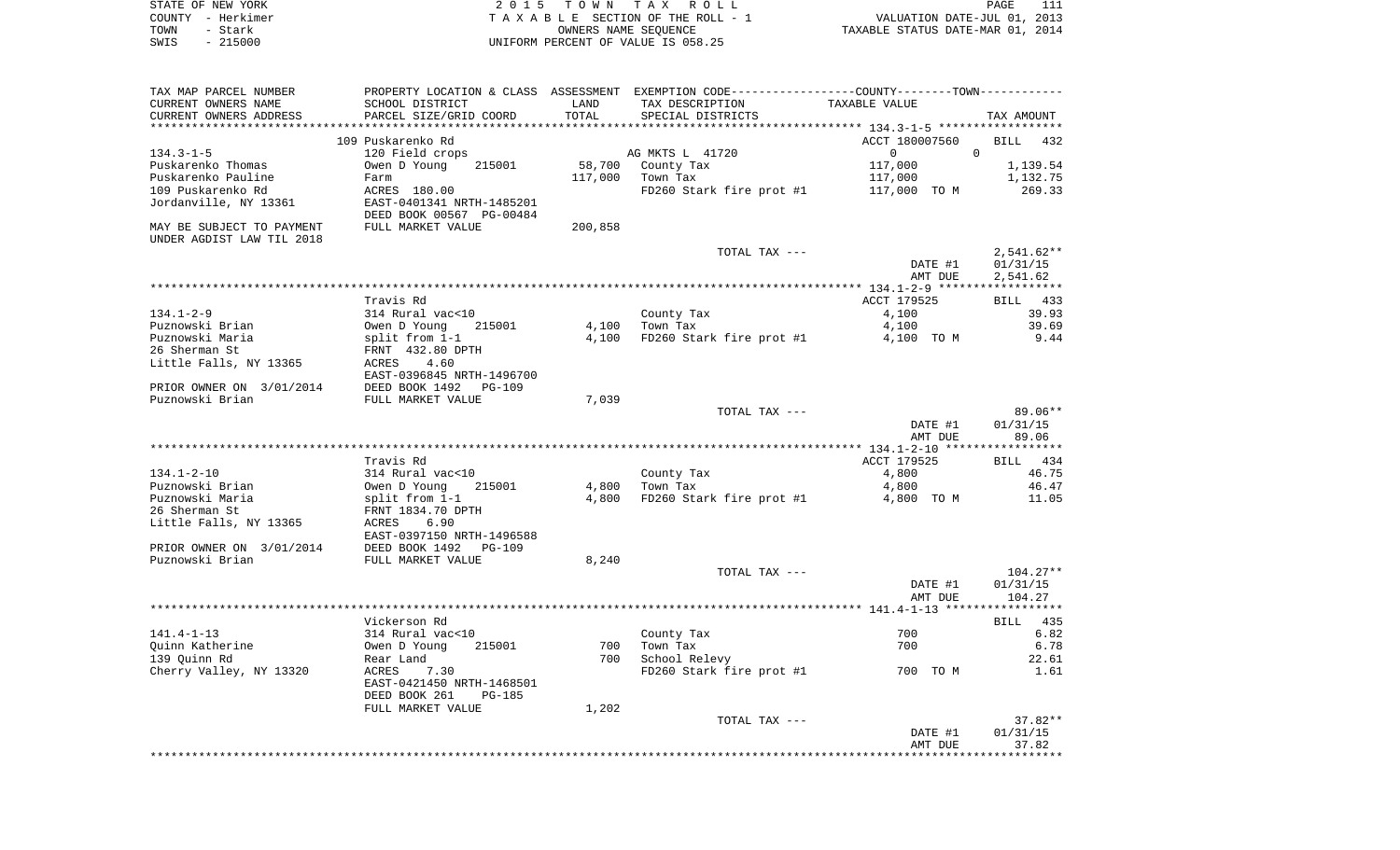| COUNTY - Herkimer                    | T A X A B L E SECTION OF THE ROLL - 1                                       | VALUATION DATE-JUL 01, 2013<br>TAXABLE STATUS DATE-MAR 01, 2014 |                                                                                               |                |                      |
|--------------------------------------|-----------------------------------------------------------------------------|-----------------------------------------------------------------|-----------------------------------------------------------------------------------------------|----------------|----------------------|
| TOWN<br>- Stark<br>$-215000$<br>SWIS | UNIFORM PERCENT OF VALUE IS 058.25                                          |                                                                 |                                                                                               |                |                      |
|                                      |                                                                             |                                                                 |                                                                                               |                |                      |
| TAX MAP PARCEL NUMBER                |                                                                             |                                                                 | PROPERTY LOCATION & CLASS ASSESSMENT EXEMPTION CODE---------------COUNTY-------TOWN---------- |                |                      |
| CURRENT OWNERS NAME                  | SCHOOL DISTRICT                                                             | LAND                                                            | TAX DESCRIPTION                                                                               | TAXABLE VALUE  |                      |
| CURRENT OWNERS ADDRESS               | PARCEL SIZE/GRID COORD                                                      | TOTAL                                                           | SPECIAL DISTRICTS                                                                             |                | TAX AMOUNT           |
|                                      |                                                                             |                                                                 |                                                                                               |                |                      |
|                                      | 231 Cemetery Rd                                                             |                                                                 |                                                                                               | ACCT 180011580 | BILL 436             |
| 141.6–1–18.1                         | 210 1 Family Res                                                            |                                                                 | County Tax                                                                                    | 36,000         | 350.63               |
| Ragantesi Jonathan                   | Owen D Young<br>215001                                                      | 11,000                                                          | Town Tax                                                                                      | 36,000         | 348.54               |
| PO Box 93                            | Bungalow                                                                    |                                                                 | 36,000 FD260 Stark fire prot #1 36,000 TO M<br>WD300 Stark Water District 36,000 TO M         |                | 82.87                |
| Van Hornesville, NY 13475            | R1                                                                          |                                                                 |                                                                                               |                | 56.21                |
|                                      | FRNT 113.00 DPTH<br>ACRES                                                   |                                                                 |                                                                                               |                |                      |
|                                      | 1.60<br>EAST-0403878 NRTH-1480050                                           |                                                                 |                                                                                               |                |                      |
|                                      | DEED BOOK 1449 PG-611                                                       |                                                                 |                                                                                               |                |                      |
|                                      | FULL MARKET VALUE                                                           | 61,803                                                          |                                                                                               |                |                      |
|                                      |                                                                             |                                                                 | TOTAL TAX ---                                                                                 |                | 838.25**             |
|                                      |                                                                             |                                                                 |                                                                                               | DATE #1        | 01/31/15             |
|                                      |                                                                             |                                                                 |                                                                                               | AMT DUE        | 838.25               |
|                                      |                                                                             |                                                                 |                                                                                               |                |                      |
|                                      | State Route 168                                                             |                                                                 |                                                                                               | ACCT 180013640 | BILL 437             |
| 127.4-1-43                           | 314 Rural vac<10                                                            |                                                                 | County Tax                                                                                    | 300            | 2.92                 |
| Ragantesi Mary W                     | Owen D Young 215001<br>FRNT 125.00 DPTH 120.00<br>EAST-0396555 NRTH-1499162 |                                                                 | 300 Town Tax                                                                                  | 300            | 2.90                 |
| 1381 State Route 168                 |                                                                             |                                                                 | 300 School Relevy                                                                             |                | 9.69                 |
| Mohawk, NY 13407                     |                                                                             |                                                                 | FD260 Stark fire prot #1 300 TO M                                                             |                | .69                  |
|                                      | DEED BOOK 1470 PG-28                                                        |                                                                 |                                                                                               |                |                      |
|                                      | FULL MARKET VALUE                                                           | 515                                                             | TOTAL TAX ---                                                                                 |                | $16.20**$            |
|                                      |                                                                             |                                                                 |                                                                                               | DATE #1        | 01/31/15             |
|                                      |                                                                             |                                                                 |                                                                                               | AMT DUE        | 16.20                |
|                                      |                                                                             |                                                                 |                                                                                               |                |                      |
|                                      | 1381 State Route 168                                                        |                                                                 |                                                                                               | ACCT 180013670 | BILL 438             |
| 127.4-1-44                           | 210 1 Family Res                                                            |                                                                 | County Tax                                                                                    | 50,000         | 486.98               |
| Ragantesi Mary W                     | 215001<br>Owen D Young                                                      | 6,500                                                           | Town Tax                                                                                      | 50,000         | 484.08               |
| 1381 State Route 168                 | R1                                                                          | 50,000                                                          | School Relevy                                                                                 |                | 1,057.27             |
| Mohawk, NY 13407                     | ACRES 1.70                                                                  |                                                                 | FD260 Stark fire prot $#1$ 50,000 TO M                                                        |                | 115.10               |
|                                      | EAST-0396561 NRTH-1499018                                                   |                                                                 |                                                                                               |                |                      |
|                                      | DEED BOOK 1470 PG-28<br>FULL MARKET VALUE                                   |                                                                 |                                                                                               |                |                      |
|                                      |                                                                             | 85,837                                                          | TOTAL TAX ---                                                                                 |                | $2,143.43**$         |
|                                      |                                                                             |                                                                 |                                                                                               | DATE #1        | 01/31/15             |
|                                      |                                                                             |                                                                 |                                                                                               | AMT DUE        | 2,143.43             |
|                                      |                                                                             |                                                                 |                                                                                               |                |                      |
|                                      | State Route 168                                                             |                                                                 |                                                                                               |                | BILL 439             |
| 134.1-1-12.3                         | 322 Rural vac>10                                                            |                                                                 | County Tax                                                                                    | 13,100         | 127.59               |
| Ramirez Sabino                       |                                                                             | 13,100                                                          | Town Tax                                                                                      | 13,100         | 126.83               |
| 78 Maplewood Ave                     | 00001 November 215001<br>ACRES 20.00<br>EAST-0407339 NRTH-1494723           | 13,100                                                          | $FD260$ Stark fire prot #1 $13,100$ TO M                                                      |                | 30.16                |
| Selden, NY 11784                     |                                                                             |                                                                 |                                                                                               |                |                      |
|                                      | DEED BOOK 1467 PG-278                                                       |                                                                 |                                                                                               |                |                      |
|                                      | FULL MARKET VALUE                                                           | 22,489                                                          |                                                                                               |                |                      |
|                                      |                                                                             |                                                                 | TOTAL TAX ---                                                                                 | DATE #1        | 284.58**<br>01/31/15 |
|                                      |                                                                             |                                                                 |                                                                                               | AMT DUE        | 284.58               |
|                                      |                                                                             |                                                                 |                                                                                               |                |                      |
|                                      |                                                                             |                                                                 |                                                                                               |                |                      |

PAGE 112

STATE OF NEW YORK **EXECUTE:** TOWN TAX ROLL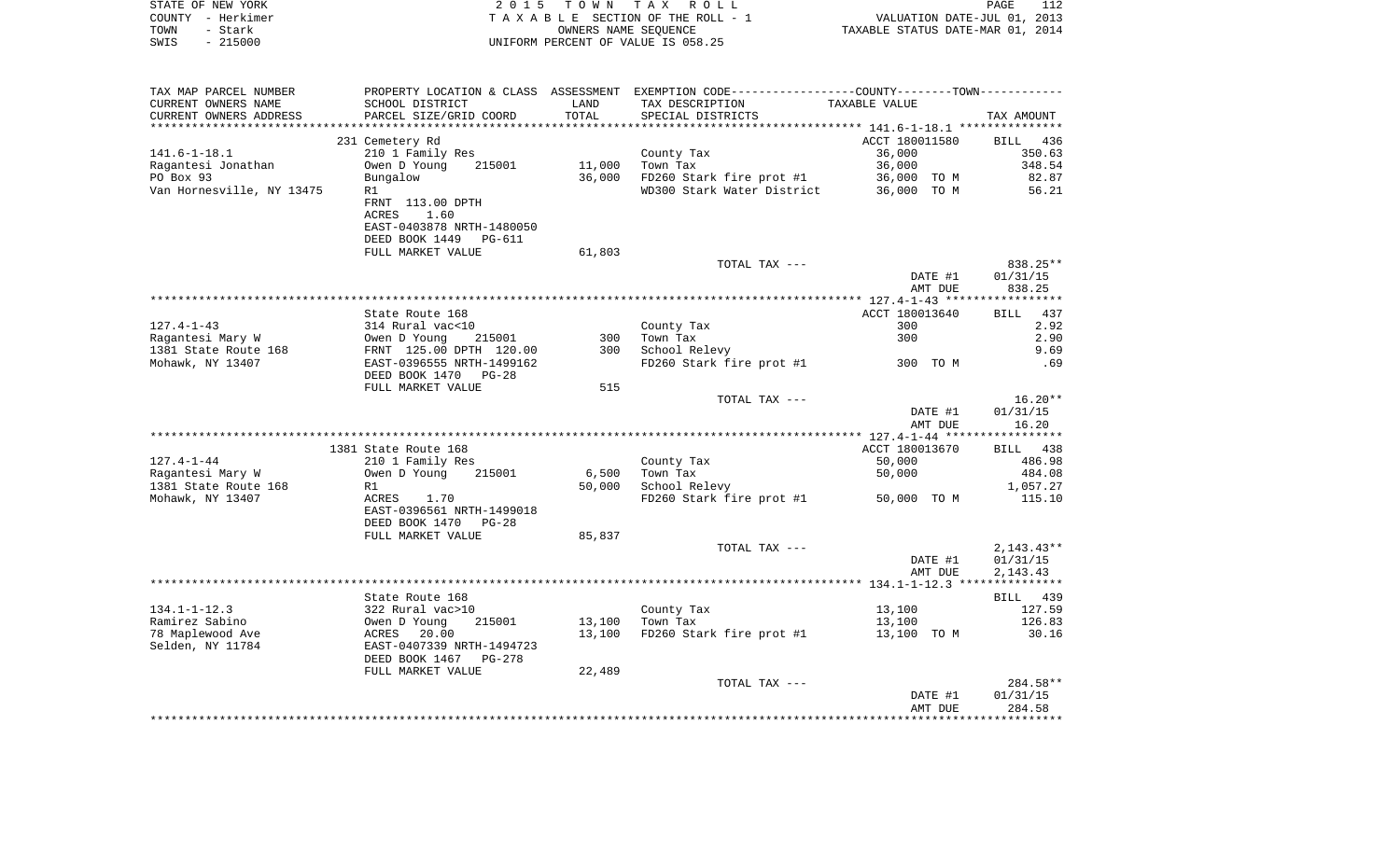| STATE OF NEW YORK |           | 2015 TOWN TAX ROLL                 |                                  | PAGE |  |
|-------------------|-----------|------------------------------------|----------------------------------|------|--|
| COUNTY - Herkimer |           | TAXABLE SECTION OF THE ROLL - 1    | VALUATION DATE-JUL 01, 2013      |      |  |
| TOWN              | - Stark   | OWNERS NAME SEOUENCE               | TAXABLE STATUS DATE-MAR 01, 2014 |      |  |
| SWIS              | $-215000$ | UNIFORM PERCENT OF VALUE IS 058.25 |                                  |      |  |

| TAX MAP PARCEL NUMBER       |                           |         | PROPERTY LOCATION & CLASS ASSESSMENT EXEMPTION CODE----------------COUNTY-------TOWN---------- |                |                    |
|-----------------------------|---------------------------|---------|------------------------------------------------------------------------------------------------|----------------|--------------------|
| CURRENT OWNERS NAME         | SCHOOL DISTRICT           | LAND    | TAX DESCRIPTION                                                                                | TAXABLE VALUE  |                    |
| CURRENT OWNERS ADDRESS      | PARCEL SIZE/GRID COORD    | TOTAL   | SPECIAL DISTRICTS                                                                              |                | TAX AMOUNT         |
| **************************  |                           |         |                                                                                                |                |                    |
|                             | State Route 168           |         |                                                                                                | ACCT 180014180 | <b>BILL</b><br>440 |
| 127.4-1-49                  | 120 Field crops           |         | County Tax                                                                                     | 91,100         | 887.28             |
| Ramsay John L               | Owen D Young<br>215001    | 25,900  | Town Tax                                                                                       | 91,100         | 881.99             |
| Ramsay Wife                 | ACRES<br>96.50            | 91,100  | FD260 Stark fire prot #1                                                                       | 91,100 TO M    | 209.71             |
| 649 Antrim Rd               | EAST-0396050 NRTH-1498177 |         |                                                                                                |                |                    |
| River Vale New Jersey 07675 | DEED BOOK 00643 PG-00009  |         |                                                                                                |                |                    |
|                             | FULL MARKET VALUE         | 156,395 |                                                                                                |                |                    |
|                             |                           |         | TOTAL TAX ---                                                                                  |                | 1,978.98**         |
|                             |                           |         |                                                                                                | DATE #1        | 01/31/15           |
|                             |                           |         |                                                                                                | AMT DUE        | 1,978.98           |
|                             |                           |         |                                                                                                |                |                    |
|                             | Travis Rd                 |         |                                                                                                | ACCT 180014210 | <b>BILL</b><br>441 |
| $127.4 - 1 - 51$            | 105 Vac farmland          |         | County Tax                                                                                     | 2,100          | 20.45              |
| Ramsay John L               | Owen D Young<br>215001    | 2,100   | Town Tax                                                                                       | 2,100          | 20.33              |
| Ramsay Wife                 | V12 10                    | 2,100   | FD260 Stark fire prot #1                                                                       | 2,100 TO M     | 4.83               |
| 649 Antrim Rd               | ACRES<br>11.90            |         |                                                                                                |                |                    |
| River Vale New Jersey 07675 | EAST-0397005 NRTH-1497638 |         |                                                                                                |                |                    |
|                             | DEED BOOK 00643 PG-00009  |         |                                                                                                |                |                    |
|                             | FULL MARKET VALUE         | 3,605   |                                                                                                |                |                    |
|                             |                           |         | TOTAL TAX ---                                                                                  |                | $45.61**$          |
|                             |                           |         |                                                                                                | DATE #1        | 01/31/15           |
|                             |                           |         |                                                                                                | AMT DUE        | 45.61              |
|                             | 462 Wiltse Hill Rd        |         |                                                                                                | ACCT 180013880 | BILL 442           |
| $141.2 - 1 - 17$            | 240 Rural res             |         | County Tax                                                                                     | 100,000        | 973.97             |
| Ramsay Richard G            | Owen D Young<br>215001    | 40,600  | Town Tax                                                                                       | 100,000        | 968.16             |
| Ramsay Wife                 | F                         | 100,000 | FD260 Stark fire prot #1                                                                       | 100,000 TO M   | 230.20             |
| 572 Rte. 303                | ACRES 131.20              |         |                                                                                                |                |                    |
| Blauvelt, NY 10913          | EAST-0414935 NRTH-1476123 |         |                                                                                                |                |                    |
|                             | DEED BOOK 00638 PG-00309  |         |                                                                                                |                |                    |
|                             | FULL MARKET VALUE         | 171,674 |                                                                                                |                |                    |
|                             |                           |         | TOTAL TAX ---                                                                                  |                | $2,172.33**$       |
|                             |                           |         |                                                                                                | DATE #1        | 01/31/15           |
|                             |                           |         |                                                                                                | AMT DUE        | 2,172.33           |
|                             |                           |         |                                                                                                |                |                    |
|                             | 1049 Travis Rd            |         |                                                                                                | ACCT 180000720 | BILL 443           |
| $134.1 - 1 - 21.1$          | 240 Rural res             |         | County Tax                                                                                     | 85,600         | 833.72             |
| Reed Richard A Jr.          | Owen D Young<br>215001    | 10,700  | Town Tax                                                                                       | 85,600         | 828.75             |
| 1049 Travis Rd              | FRNT 863.00 DPTH          | 85,600  | School Relevy                                                                                  |                | 2,207.15           |
| Jordanville, NY 13361       | 11.00<br>ACRES            |         | FD260 Stark fire prot #1                                                                       | 85,600 TO M    | 197.05             |
|                             | EAST-0397473 NRTH-1491562 |         |                                                                                                |                |                    |
|                             | DEED BOOK 918<br>PG-285   |         |                                                                                                |                |                    |
|                             | FULL MARKET VALUE         | 146,953 |                                                                                                |                |                    |
|                             |                           |         | TOTAL TAX ---                                                                                  |                | $4,066.67**$       |
|                             |                           |         |                                                                                                | DATE #1        | 01/31/15           |
|                             |                           |         |                                                                                                | AMT DUE        | 4,066.67           |
|                             |                           |         |                                                                                                |                |                    |
|                             |                           |         |                                                                                                |                |                    |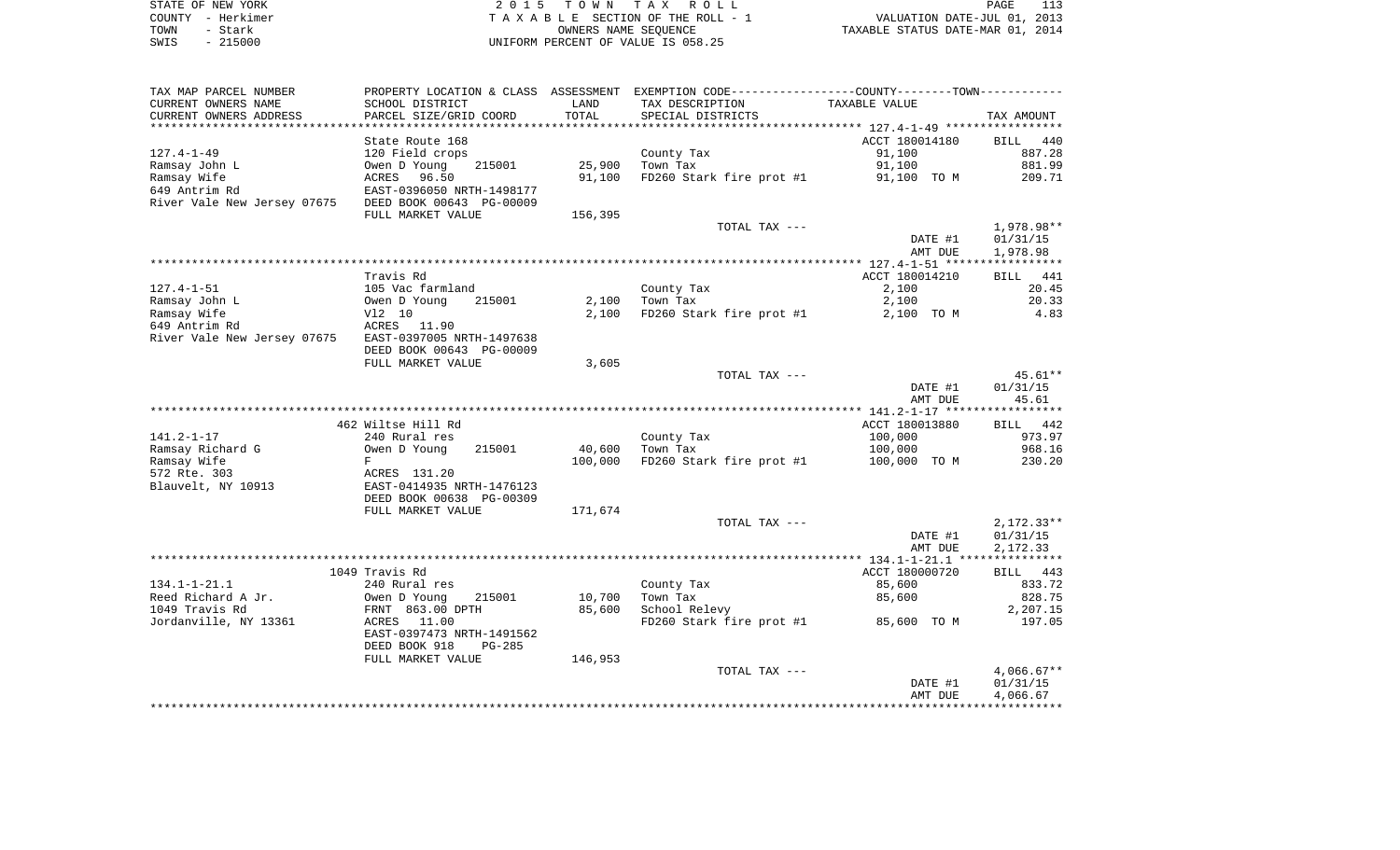| STATE OF NEW YORK | 2015 TOWN TAX ROLL<br>PAGE                                     |  |
|-------------------|----------------------------------------------------------------|--|
| COUNTY - Herkimer | VALUATION DATE-JUL 01, 2013<br>TAXABLE SECTION OF THE ROLL - 1 |  |
| TOWN<br>- Stark   | TAXABLE STATUS DATE-MAR 01, 2014<br>OWNERS NAME SEOUENCE       |  |
| SWIS<br>- 215000  | UNIFORM PERCENT OF VALUE IS 058.25                             |  |

 $\frac{114}{2013}$ <br>2014

| TAX MAP PARCEL NUMBER                | PROPERTY LOCATION & CLASS ASSESSMENT EXEMPTION CODE----------------COUNTY--------TOWN----------- |         |                                        |                                  |                    |
|--------------------------------------|--------------------------------------------------------------------------------------------------|---------|----------------------------------------|----------------------------------|--------------------|
| CURRENT OWNERS NAME                  | SCHOOL DISTRICT                                                                                  | LAND    | TAX DESCRIPTION                        | TAXABLE VALUE                    |                    |
| CURRENT OWNERS ADDRESS               | PARCEL SIZE/GRID COORD                                                                           | TOTAL   | SPECIAL DISTRICTS                      |                                  | TAX AMOUNT         |
|                                      |                                                                                                  |         |                                        |                                  |                    |
|                                      | Off Travis Rd                                                                                    |         |                                        | ACCT 180003480                   | BILL 444           |
| $134.1 - 1 - 16$                     | 105 Vac farmland                                                                                 |         | County Tax                             | 37,200                           | 362.32             |
| Reichenbach Stephen                  | 215001<br>Owen D Young                                                                           | 37,200  | Town Tax                               | 37,200                           | 360.16             |
| Reichenbach Carrie                   | John Mead                                                                                        | 37,200  | FD260 Stark fire prot #1               | 37,200 TO M                      | 85.63              |
| PO Box 121                           | ACRES 148.50<br>EAST-0404633 NRTH-1492057                                                        |         |                                        |                                  |                    |
| VanHornesville, NY 13475             |                                                                                                  |         |                                        |                                  |                    |
|                                      | DEED BOOK 1248 PG-220                                                                            |         |                                        |                                  |                    |
|                                      | FULL MARKET VALUE                                                                                | 63,863  |                                        |                                  |                    |
|                                      |                                                                                                  |         | TOTAL TAX ---                          |                                  | 808.11**           |
|                                      |                                                                                                  |         |                                        | DATE #1<br>AMT DUE               | 01/31/15<br>808.11 |
|                                      |                                                                                                  |         |                                        |                                  |                    |
|                                      | Off Travis Rd                                                                                    |         |                                        | ACCT 180003510                   | BILL 445           |
| $134.1 - 1 - 29$                     | 120 Field crops                                                                                  |         | County Tax                             | 17,100                           | 166.55             |
| Reichenbach Stephen                  | 215001                                                                                           | 17,100  | Town Tax                               | 17,100                           | 165.56             |
| Reichenbach Carrie                   | Owen D Young<br>John Mead                                                                        | 17,100  | FD260 Stark fire prot #1 $17,100$ TO M |                                  | 39.36              |
| PO Box 121                           | ACRES 74.00                                                                                      |         |                                        |                                  |                    |
| VanHornesville, NY 13475             | EAST-0405075 NRTH-1489278                                                                        |         |                                        |                                  |                    |
|                                      | DEED BOOK 1248 PG-220                                                                            |         |                                        |                                  |                    |
|                                      | FULL MARKET VALUE                                                                                | 29,356  |                                        |                                  |                    |
|                                      |                                                                                                  |         | TOTAL TAX ---                          |                                  | 371.47**           |
|                                      |                                                                                                  |         |                                        | DATE #1                          | 01/31/15           |
|                                      |                                                                                                  |         |                                        | AMT DUE                          | 371.47             |
|                                      |                                                                                                  |         |                                        |                                  |                    |
| $134.3 - 1 - 12.1$                   | Puskarenko Rd                                                                                    |         | VET COM CT 41131                       | ACCT 180003300<br>9,000<br>9,000 | BILL 446           |
| Reichenbach Stephen                  | 242 Rurl res&rec<br>Owen D Young 2<br>Vac Ld<br>215001                                           |         | 20,000 County Tax                      | 231,000                          | 2,249.87           |
| Reichenbach Carrie                   |                                                                                                  | 240,000 | Town Tax                               | 231,000                          | 2,236.45           |
| PO Box 121                           | FRNT 380.00 DPTH                                                                                 |         | FD260 Stark fire prot #1               | 240,000 TO M                     | 552.47             |
| VanHornesville, NY 13475             | ACRES 51.40                                                                                      |         |                                        |                                  |                    |
|                                      | EAST-0406252 NRTH-1488496                                                                        |         |                                        |                                  |                    |
|                                      | DEED BOOK 1248 PG-220                                                                            |         |                                        |                                  |                    |
|                                      | FULL MARKET VALUE                                                                                | 412,017 |                                        |                                  |                    |
|                                      |                                                                                                  |         | TOTAL TAX ---                          |                                  | $5,038.79**$       |
|                                      |                                                                                                  |         |                                        | DATE #1                          | 01/31/15           |
|                                      |                                                                                                  |         |                                        | AMT DUE                          | 5,038.79           |
|                                      |                                                                                                  |         |                                        |                                  |                    |
|                                      | 164 State Route 168                                                                              |         |                                        | ACCT 180009540                   | BILL 447           |
| 134.2-1-33                           | 210 1 Family Res                                                                                 |         | County Tax<br>Tarm Tax                 | 40,000                           | 389.59             |
| Richard Douglas Irr. Trust           | 215001<br>Owen D Young                                                                           | 6,600   | Town Tax                               | 40,000                           | 387.26             |
| Brooker Douglas Melissa trust R1 1.9 |                                                                                                  | 40,000  | FD260 Stark fire prot #1 40,000 TO M   |                                  | 92.08              |
| 164 State Route 168                  | ACRES 1.90                                                                                       |         |                                        |                                  |                    |
| Fort Plain, NY 13339                 | EAST-0416927 NRTH-1488890                                                                        |         |                                        |                                  |                    |
|                                      | DEED BOOK 1350<br>PG-899                                                                         |         |                                        |                                  |                    |
|                                      | FULL MARKET VALUE                                                                                | 68,670  |                                        |                                  |                    |
|                                      |                                                                                                  |         | TOTAL TAX ---                          |                                  | 868.93**           |
|                                      |                                                                                                  |         |                                        | DATE #1<br>AMT DUE               | 01/31/15<br>868.93 |
|                                      |                                                                                                  |         |                                        |                                  |                    |
|                                      |                                                                                                  |         |                                        |                                  |                    |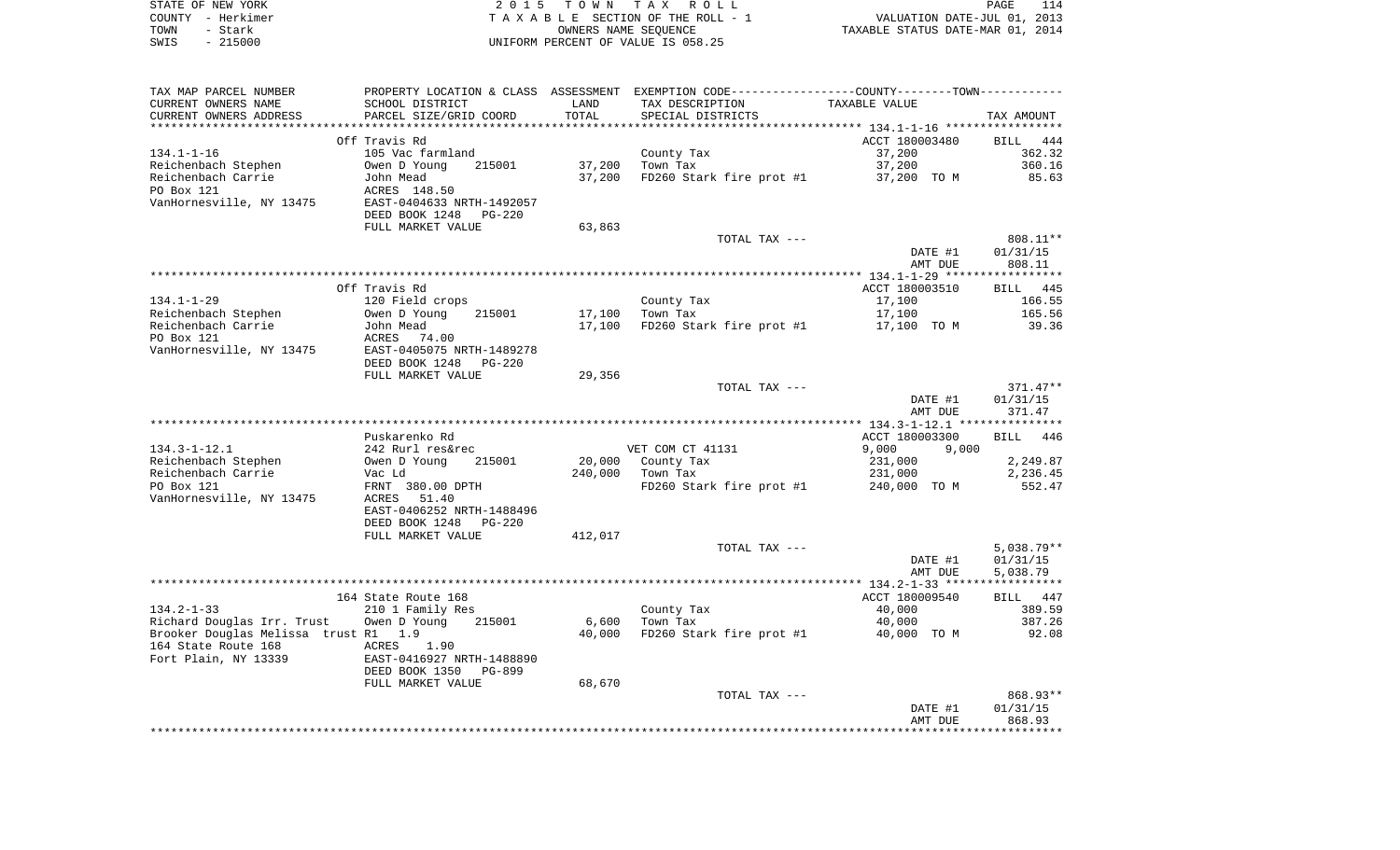| STATE OF NEW YORK | 2015 TOWN TAX ROLL                 | PAGE                             |
|-------------------|------------------------------------|----------------------------------|
| COUNTY - Herkimer | TAXABLE SECTION OF THE ROLL - 1    | VALUATION DATE-JUL 01, 2013      |
| TOWN<br>- Stark   | OWNERS NAME SEOUENCE               | TAXABLE STATUS DATE-MAR 01, 2014 |
| $-215000$<br>SWIS | UNIFORM PERCENT OF VALUE IS 058.25 |                                  |

| TAX MAP PARCEL NUMBER    |                                                                                           |                |                                | PROPERTY LOCATION & CLASS ASSESSMENT EXEMPTION CODE---------------COUNTY-------TOWN---------- |              |
|--------------------------|-------------------------------------------------------------------------------------------|----------------|--------------------------------|-----------------------------------------------------------------------------------------------|--------------|
| CURRENT OWNERS NAME      | SCHOOL DISTRICT                                                                           | LAND           | TAX DESCRIPTION                | TAXABLE VALUE                                                                                 |              |
| CURRENT OWNERS ADDRESS   | PARCEL SIZE/GRID COORD                                                                    | TOTAL          | SPECIAL DISTRICTS              |                                                                                               | TAX AMOUNT   |
|                          |                                                                                           |                |                                |                                                                                               |              |
|                          | 105 Cemetery Rd                                                                           |                |                                | ACCT 180011910                                                                                | BILL<br>448  |
| 141.1-2-1                | 210 1 Family Res                                                                          |                | VET COM CT 41131               | 9,000<br>9,000                                                                                |              |
| Richards Vance J         | 215001<br>Owen D Young                                                                    |                | 7,500 VET DIS CT 41141         | 13,050<br>13,050                                                                              |              |
| Richards Angela          | 3.20 BANK<br>ACRES<br>813                                                                 |                | 87,000 County Tax              | 64,950                                                                                        | 632.59       |
|                          |                                                                                           |                | Town Tax                       | 64,950                                                                                        | 628.82       |
|                          |                                                                                           |                | FD260 Stark fire prot #1       | 87,000 TO M                                                                                   | 200.27       |
|                          |                                                                                           | 149,356        |                                |                                                                                               |              |
|                          |                                                                                           |                | TOTAL TAX ---                  |                                                                                               | $1,461.68**$ |
|                          |                                                                                           |                |                                | DATE #1                                                                                       |              |
|                          |                                                                                           |                |                                |                                                                                               | 01/31/15     |
|                          |                                                                                           |                |                                | AMT DUE                                                                                       | 1,461.68     |
|                          |                                                                                           |                |                                |                                                                                               |              |
|                          | 3185 State Route 80                                                                       |                |                                | ACCT 180002070                                                                                | BILL 449     |
| $134.2 - 1 - 35$         | 112 Dairy farm                                                                            |                | VET COM CT 41131               | 9,000<br>9,000                                                                                |              |
| Richardson Leonard M     | Owen D Young<br>ACRES 137.70<br>EAST-0417968 NRTH-1490265<br>FIII I 11207068 NRTH-1490265 | 30,500 AGED-CT | 41801                          | 49,850<br>49,850<br>49,850 49,850<br>7,500 7,500                                              |              |
| 3185 State Route 80      |                                                                                           |                | 116,200 AGRIC 10 Y 42100       |                                                                                               |              |
| Fort Plain, NY 13339     |                                                                                           |                | County Tax                     | 49,850                                                                                        | 485.52       |
|                          | FULL MARKET VALUE                                                                         |                | 199,485 Town Tax               | 49,850                                                                                        | 482.63       |
|                          |                                                                                           |                | School Relevy                  |                                                                                               | 2,362.83     |
|                          |                                                                                           |                |                                | FD260 Stark fire prot #1 116,200 TO M                                                         | 267.49       |
|                          |                                                                                           |                | TOTAL TAX ---                  |                                                                                               | $3,598.47**$ |
|                          |                                                                                           |                |                                | DATE #1                                                                                       | 01/31/15     |
|                          |                                                                                           |                |                                | AMT DUE                                                                                       | 3,598.47     |
|                          |                                                                                           |                |                                |                                                                                               |              |
|                          | Off State Route 168 & Weldon                                                              |                |                                |                                                                                               | BILL 450     |
| 134.1-1-11.2             | 105 Vac farmland                                                                          |                | County Tax                     | 1,000                                                                                         | 9.74         |
| Robertson Barbara        |                                                                                           |                | $1,000$ Town Tax               | 1,000                                                                                         | 9.68         |
| Robertson Robert         | Owen D Young 215001<br>10 Ava Lot<br>ACRES 10.00<br>EAST-0403803 NRTH-1494074             |                | 1,000 FD260 Stark fire prot #1 | 1,000 TO M                                                                                    | 2.30         |
| 4019 Old Nc Rt 10        |                                                                                           |                |                                |                                                                                               |              |
| Durham, NC 27705         |                                                                                           |                |                                |                                                                                               |              |
|                          | DEED BOOK 692<br><b>PG-741</b>                                                            |                |                                |                                                                                               |              |
|                          | FULL MARKET VALUE                                                                         | 1,717          |                                |                                                                                               |              |
|                          |                                                                                           |                | TOTAL TAX ---                  |                                                                                               | $21.72**$    |
|                          |                                                                                           |                |                                | DATE #1                                                                                       | 01/31/15     |
|                          |                                                                                           |                |                                | AMT DUE                                                                                       | 21.72        |
|                          |                                                                                           |                |                                |                                                                                               |              |
|                          | Wiltse Hill Rd                                                                            |                |                                |                                                                                               | BILL 451     |
| $141.4 - 1 - 6.2$        | 314 Rural vac<10                                                                          |                |                                |                                                                                               | 36.04        |
|                          |                                                                                           |                | County Tax                     | 3,700                                                                                         |              |
| Rocklin Terry L & Eliz A | Owen D Young<br>215001                                                                    | 3,700          | Town Tax                       | 3,700                                                                                         | 35.82        |
| PO Box 3014              | Vl                                                                                        | 3,700          | School Relevy                  |                                                                                               | 119.51       |
| Oak Bluffs, MA 02557     | FRNT 216.00 DPTH                                                                          |                | FD260 Stark fire prot #1       | 3,700 TO M                                                                                    | 8.52         |
|                          | ACRES<br>2.10                                                                             |                |                                |                                                                                               |              |
|                          | EAST-0417471 NRTH-1472557                                                                 |                |                                |                                                                                               |              |
|                          | DEED BOOK 746<br><b>PG-118</b>                                                            |                |                                |                                                                                               |              |
|                          | FULL MARKET VALUE                                                                         | 6,352          |                                |                                                                                               |              |
|                          |                                                                                           |                | TOTAL TAX ---                  |                                                                                               | 199.89**     |
|                          |                                                                                           |                |                                | DATE #1                                                                                       | 01/31/15     |
|                          |                                                                                           |                |                                | AMT DUE                                                                                       | 199.89       |
|                          |                                                                                           |                |                                |                                                                                               |              |
|                          |                                                                                           |                |                                |                                                                                               |              |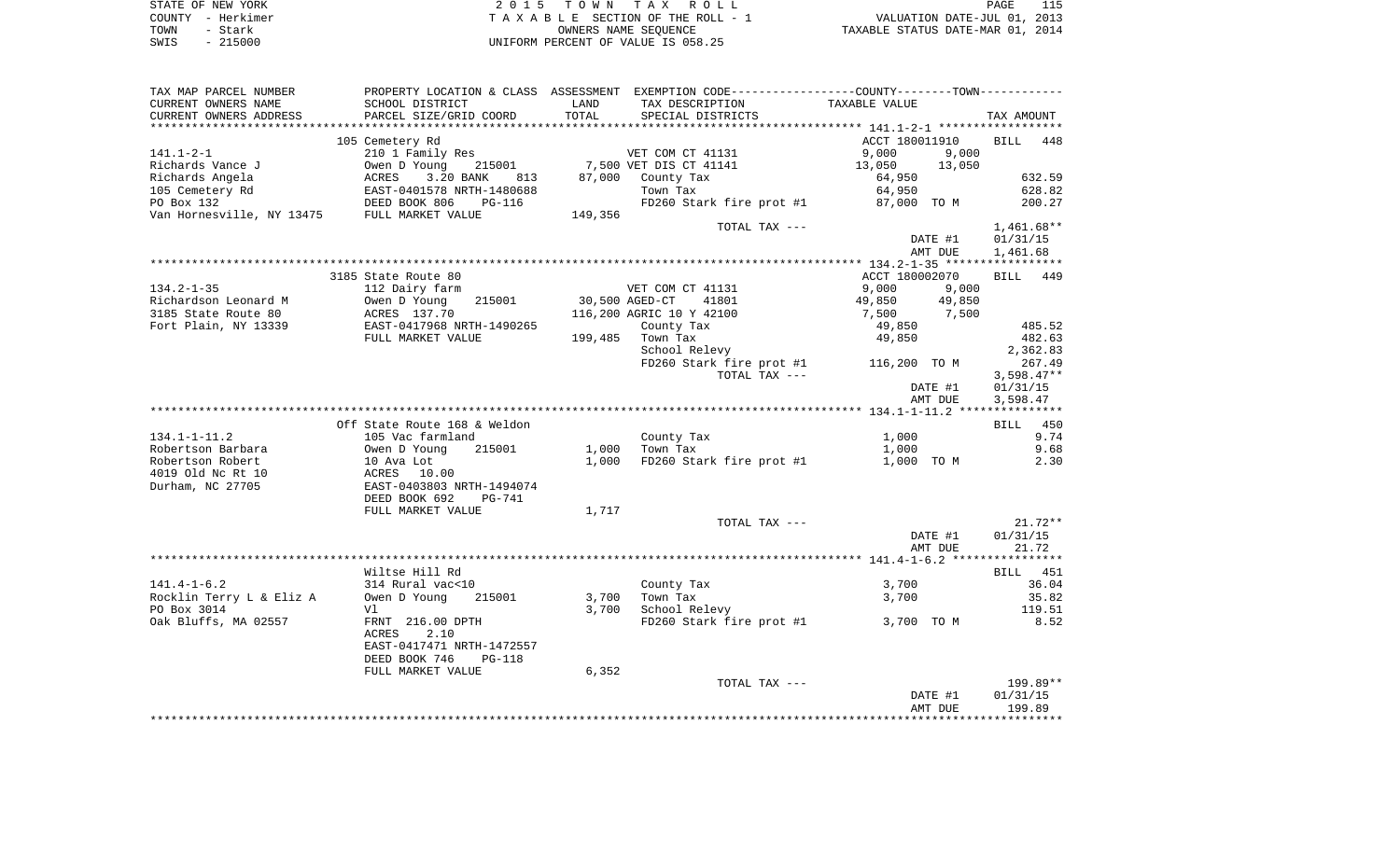| STATE OF NEW YORK | 2015 TOWN TAX ROLL                 | 116<br>PAGE                      |
|-------------------|------------------------------------|----------------------------------|
| COUNTY - Herkimer | TAXABLE SECTION OF THE ROLL - 1    | VALUATION DATE-JUL 01, 2013      |
| TOWN<br>- Stark   | OWNERS NAME SEOUENCE               | TAXABLE STATUS DATE-MAR 01, 2014 |
| $-215000$<br>SWIS | UNIFORM PERCENT OF VALUE IS 058.25 |                                  |

| TAX MAP PARCEL NUMBER                     |                                                                   |         | PROPERTY LOCATION & CLASS ASSESSMENT EXEMPTION CODE---------------COUNTY-------TOWN---------- |                |                    |
|-------------------------------------------|-------------------------------------------------------------------|---------|-----------------------------------------------------------------------------------------------|----------------|--------------------|
| CURRENT OWNERS NAME                       | SCHOOL DISTRICT                                                   | LAND    | TAX DESCRIPTION                                                                               | TAXABLE VALUE  |                    |
| CURRENT OWNERS ADDRESS                    | PARCEL SIZE/GRID COORD                                            | TOTAL   | SPECIAL DISTRICTS                                                                             |                | TAX AMOUNT         |
| *********************                     | **************************                                        |         |                                                                                               |                |                    |
|                                           | 183 Fiery Hill Rd                                                 |         |                                                                                               | ACCT 180008070 | BILL 452           |
| $128.4 - 2 - 6$                           | 242 Rurl res&rec                                                  |         | County Tax                                                                                    | 82,700         | 805.47             |
| Rogers Bernard J                          | 215001<br>Owen D Young                                            | 36,100  | Town Tax                                                                                      | 82,700         | 800.67             |
| Rogers Richard J Sr                       |                                                                   | 82,700  | FD260 Stark fire prot #1 82,700 TO M                                                          |                | 190.37             |
| 183 Fiery Hill Rd                         | ACRES 106.10<br>EAST-0410720 NRTH-1496419<br>DEED BOOK 838 PG-192 |         |                                                                                               |                |                    |
| Fort Plain, NY 13339                      |                                                                   |         |                                                                                               |                |                    |
|                                           | FULL MARKET VALUE                                                 | 141,974 |                                                                                               |                |                    |
|                                           |                                                                   |         | TOTAL TAX ---                                                                                 |                | 1,796.51**         |
|                                           |                                                                   |         |                                                                                               | DATE #1        | 01/31/15           |
|                                           |                                                                   |         |                                                                                               | AMT DUE        | 1,796.51           |
|                                           |                                                                   |         |                                                                                               |                |                    |
|                                           | 130 Koziol Rd                                                     |         |                                                                                               | ACCT 187063    | BILL 453           |
| $127.2 - 1 - 6.2$                         | 314 Rural vac<10                                                  |         | County Tax                                                                                    | 3,000          | 29.22              |
| Rohacek Jonathan                          | Little Falls Ce 210900                                            | 3,000   | Town Tax                                                                                      | 3,000          | 29.04              |
| Hoose Catherine                           | R1                                                                | 3,000   | School Relevy                                                                                 |                | 160.69             |
| 25 Arthur St                              | FRNT 150.00 DPTH 100.00                                           |         | FD260 Stark fire prot #1 3,000 TO M                                                           |                | 6.91               |
| Little Falls, NY 13365                    | EAST-0395003 NRTH-1506664                                         |         |                                                                                               |                |                    |
|                                           | DEED BOOK 1538<br>PG-297                                          |         |                                                                                               |                |                    |
| PRIOR OWNER ON 3/01/2014                  | FULL MARKET VALUE                                                 | 5,150   |                                                                                               |                |                    |
| Clemons Judith E                          |                                                                   |         |                                                                                               |                |                    |
|                                           |                                                                   |         | TOTAL TAX ---                                                                                 |                | 225.86**           |
|                                           |                                                                   |         |                                                                                               | DATE #1        | 01/31/15<br>225.86 |
|                                           |                                                                   |         |                                                                                               | AMT DUE        |                    |
|                                           | 3244 State Route 80                                               |         |                                                                                               | ACCT 180012300 | BILL 454           |
| $134.4 - 1 - 38$                          | 620 Religious                                                     |         |                                                                                               | 20,000         | 194.79             |
| Rojas Rodrigo                             | 215001                                                            | 4,800   | County Tax $\frac{1}{2}$                                                                      | 20,000         | 193.63             |
| 3244 State Rte. 80                        | Owen D Young 215001<br>FRNT 105.00 DPTH 131.10                    | 20,000  | FD260 Stark fire prot #1                                                                      | 20,000 TO M    | 46.04              |
| Fort Plain, NY 13339                      | EAST-0419490 NRTH-1489022                                         |         |                                                                                               |                |                    |
|                                           | DEED BOOK 1331 PG-176                                             |         |                                                                                               |                |                    |
|                                           | FULL MARKET VALUE                                                 | 34,335  |                                                                                               |                |                    |
|                                           |                                                                   |         | TOTAL TAX ---                                                                                 |                | 434.46**           |
|                                           |                                                                   |         |                                                                                               | DATE #1        | 01/31/15           |
|                                           |                                                                   |         |                                                                                               | AMT DUE        | 434.46             |
|                                           |                                                                   |         |                                                                                               |                |                    |
|                                           | Wiltse Hill Rd                                                    |         |                                                                                               |                | BILL 455           |
| $141.2 - 2 - 5$                           | 830 Communicatin                                                  |         | County Tax                                                                                    | 50,000         | 486.98             |
| Roser Communications Network Owen D Young | 215001                                                            | 8,000   | Town Tax                                                                                      | 50,000         | 484.08             |
| 185 Genesee St Ste 1601                   | Tower                                                             |         | 50,000 FD260 Stark fire prot #1                                                               | 50,000 TO M    | 115.10             |
| Utica, NY 13501                           | ACRES<br>4.00                                                     |         |                                                                                               |                |                    |
|                                           | EAST-0415735 NRTH-1473974                                         |         |                                                                                               |                |                    |
|                                           | DEED BOOK 820<br>PG-613                                           |         |                                                                                               |                |                    |
|                                           | FULL MARKET VALUE                                                 | 85,837  |                                                                                               |                |                    |
|                                           |                                                                   |         | TOTAL TAX ---                                                                                 |                | $1,086.16**$       |
|                                           |                                                                   |         |                                                                                               | DATE #1        | 01/31/15           |
|                                           |                                                                   |         |                                                                                               | AMT DUE        | 1,086.16           |
|                                           |                                                                   |         |                                                                                               |                |                    |
|                                           |                                                                   |         |                                                                                               |                |                    |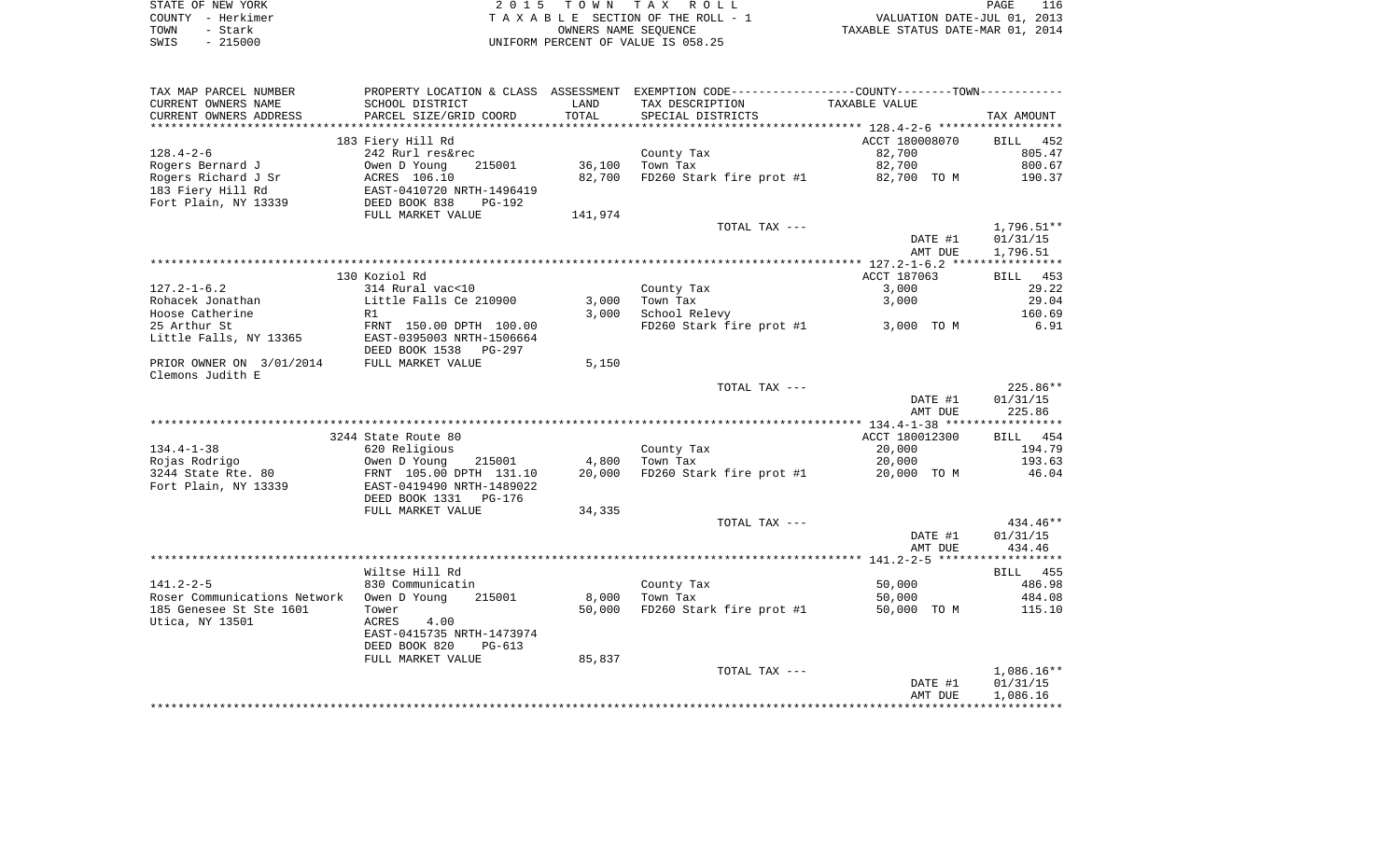|      | STATE OF NEW YORK | 2015 TOWN TAX ROLL                 | PAGE                             | 117 |
|------|-------------------|------------------------------------|----------------------------------|-----|
|      | COUNTY - Herkimer | TAXABLE SECTION OF THE ROLL - 1    | VALUATION DATE-JUL 01, 2013      |     |
| TOWN | - Stark           | OWNERS NAME SEOUENCE               | TAXABLE STATUS DATE-MAR 01, 2014 |     |
| SWIS | $-215000$         | UNIFORM PERCENT OF VALUE IS 058.25 |                                  |     |

| TAX MAP PARCEL NUMBER     |                           |         | PROPERTY LOCATION & CLASS ASSESSMENT EXEMPTION CODE----------------COUNTY-------TOWN--------- |                |                          |
|---------------------------|---------------------------|---------|-----------------------------------------------------------------------------------------------|----------------|--------------------------|
| CURRENT OWNERS NAME       | SCHOOL DISTRICT           | LAND    | TAX DESCRIPTION                                                                               | TAXABLE VALUE  |                          |
| CURRENT OWNERS ADDRESS    | PARCEL SIZE/GRID COORD    | TOTAL   | SPECIAL DISTRICTS                                                                             |                | TAX AMOUNT               |
| * * * * * * * * * * * * * |                           |         |                                                                                               |                |                          |
|                           | 3511 State Route 80       |         |                                                                                               | ACCT 180013764 | BILL 456                 |
| $135.1 - 1 - 12$          | 210 1 Family Res          |         | County Tax                                                                                    | 85,000         | 827.87                   |
| Rothenberg Ronald         | Owen D Young<br>215001    | 8,400   | Town Tax                                                                                      | 85,000         | 822.94                   |
| Rothenberg Diana          | R1                        | 85,000  | FD260 Stark fire prot #1                                                                      | 85,000 TO M    | 195.67                   |
| 286 Mile Square Rd        | ACRES<br>4.50             |         |                                                                                               |                |                          |
| Yonkers, NY 10701         | EAST-0424399 NRTH-1491037 |         |                                                                                               |                |                          |
|                           | DEED BOOK 899<br>PG-497   |         |                                                                                               |                |                          |
|                           | FULL MARKET VALUE         | 145,923 |                                                                                               |                |                          |
|                           |                           |         | TOTAL TAX ---                                                                                 |                | $1,846.48**$             |
|                           |                           |         |                                                                                               | DATE #1        | 01/31/15                 |
|                           |                           |         |                                                                                               | AMT DUE        | 1,846.48                 |
|                           |                           |         |                                                                                               |                |                          |
|                           | 134 Apple Ln              |         |                                                                                               |                | BILL 457                 |
| $141.1 - 2 - 12$          | 210 1 Family Res          |         | County Tax                                                                                    | 58,300         | 567.82                   |
| Ruesicky Alan C           | 215001<br>Owen D Young    | 7,300   | Town Tax                                                                                      | 58,300         | 564.44                   |
| PO Box 184                | ACRES<br>6.00             | 58,300  | FD260 Stark fire prot #1                                                                      | 58,300 TO M    | 134.20                   |
| Nelliston, NY 13410       | EAST-0403522 NRTH-1480363 |         |                                                                                               |                |                          |
|                           | DEED BOOK 1246 PG-192     |         |                                                                                               |                |                          |
|                           | FULL MARKET VALUE         | 100,086 |                                                                                               |                |                          |
|                           |                           |         | TOTAL TAX ---                                                                                 |                | $1,266.46**$             |
|                           |                           |         |                                                                                               | DATE #1        | 01/31/15                 |
|                           |                           |         |                                                                                               | AMT DUE        | 1,266.46                 |
|                           |                           |         |                                                                                               |                |                          |
|                           | Cemetery Rd               |         |                                                                                               |                | BILL 458                 |
| $141.1 - 2 - 11$          | 314 Rural vac<10          |         | County Tax                                                                                    | 2,700          | 26.30                    |
| Ruesicky Heidelore G      | Owen D Young<br>215001    | 2,700   | Town Tax                                                                                      | 2,700          | 26.14                    |
| Ruesicky Alan C           | 6.4 Acres                 | 2,700   | FD260 Stark fire prot #1                                                                      | 2,700 TO M     | 6.22                     |
| PO Box 184                | ACRES<br>6.40             |         |                                                                                               |                |                          |
| Nelliston, NY 13410       | EAST-0403669 NRTH-1480751 |         |                                                                                               |                |                          |
|                           | DEED BOOK 1153<br>PG-246  |         |                                                                                               |                |                          |
|                           | FULL MARKET VALUE         | 4,635   |                                                                                               |                |                          |
|                           |                           |         | TOTAL TAX ---                                                                                 |                | 58.66**                  |
|                           |                           |         |                                                                                               | DATE #1        | 01/31/15                 |
|                           |                           |         |                                                                                               | AMT DUE        | 58.66                    |
|                           |                           |         |                                                                                               |                |                          |
|                           | 1653 Travis Rd            |         |                                                                                               |                | BILL 459                 |
| $128.3 - 3 - 8$           | 210 1 Family Res          |         | County Tax                                                                                    | 63,400         | 617.50                   |
| Ruggerio Erin             | Little Falls Ce 210900    | 6,000   | Town Tax                                                                                      | 63,400         | 613.81                   |
| 1653 Travis Rd            | ACRES<br>1.00             | 63,400  | FD260 Stark fire prot #1                                                                      | 63,400 TO M    | 145.94                   |
| Mohawk, NY 13407          | EAST-0398410 NRTH-1502683 |         |                                                                                               |                |                          |
|                           | DEED BOOK 794<br>PG-166   |         |                                                                                               |                |                          |
|                           | FULL MARKET VALUE         | 108,841 |                                                                                               |                |                          |
|                           |                           |         | TOTAL TAX ---                                                                                 | DATE #1        | $1,377.25**$<br>01/31/15 |
|                           |                           |         |                                                                                               | AMT DUE        | 1,377.25                 |
|                           |                           |         |                                                                                               |                |                          |
|                           |                           |         |                                                                                               |                |                          |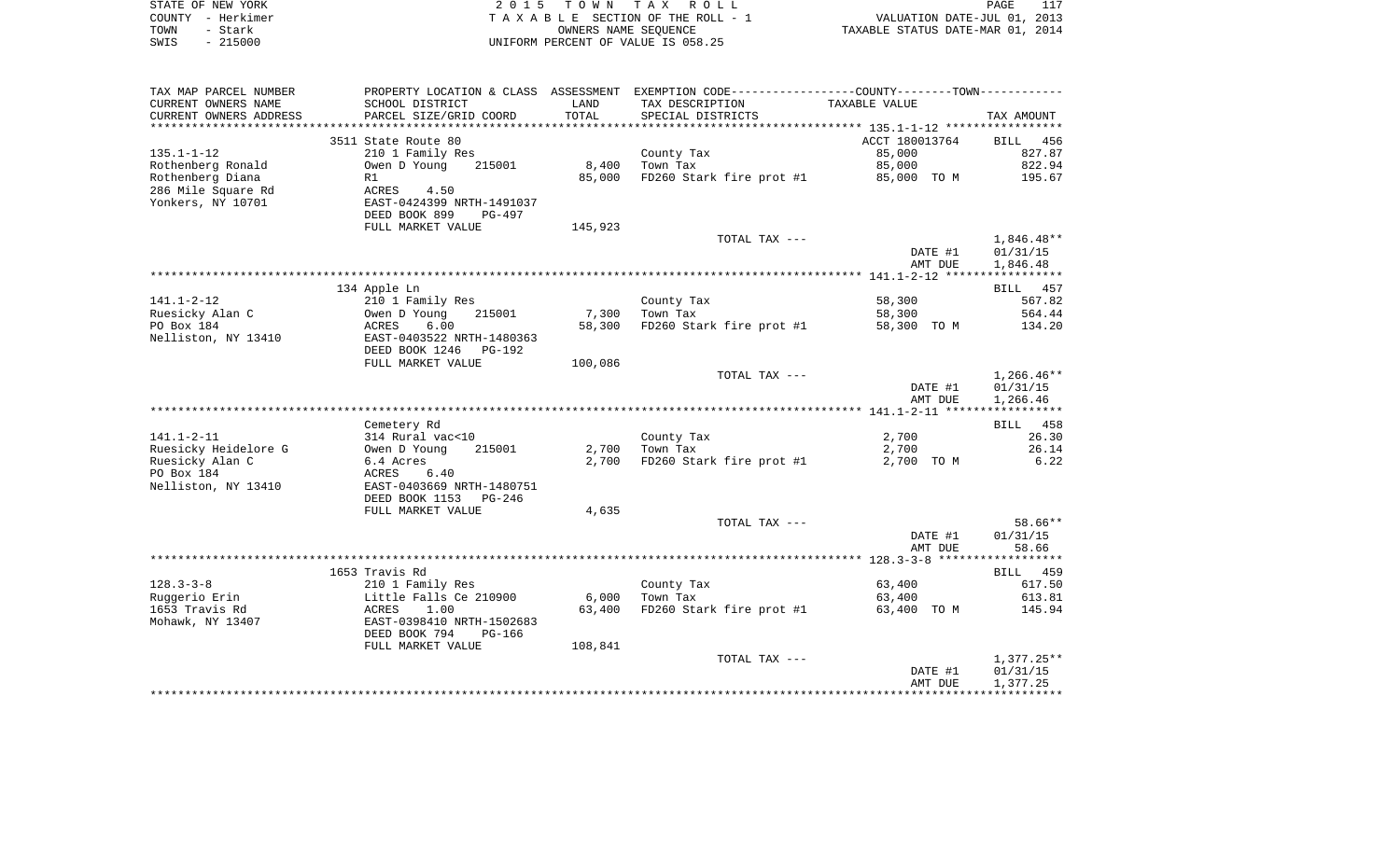| STATE OF NEW YORK | 2015 TOWN TAX ROLL                 | PAGE                             |
|-------------------|------------------------------------|----------------------------------|
| COUNTY - Herkimer | TAXABLE SECTION OF THE ROLL - 1    | VALUATION DATE-JUL 01, 2013      |
| TOWN<br>- Stark   | OWNERS NAME SEOUENCE               | TAXABLE STATUS DATE-MAR 01, 2014 |
| $-215000$<br>SWIS | UNIFORM PERCENT OF VALUE IS 058.25 |                                  |

| TAX MAP PARCEL NUMBER                    |                                            |            | PROPERTY LOCATION & CLASS ASSESSMENT EXEMPTION CODE---------------COUNTY-------TOWN---------- |                         |                   |
|------------------------------------------|--------------------------------------------|------------|-----------------------------------------------------------------------------------------------|-------------------------|-------------------|
| CURRENT OWNERS NAME                      | SCHOOL DISTRICT                            | LAND       | TAX DESCRIPTION                                                                               | TAXABLE VALUE           |                   |
| CURRENT OWNERS ADDRESS                   | PARCEL SIZE/GRID COORD                     | TOTAL      | SPECIAL DISTRICTS                                                                             |                         | TAX AMOUNT        |
| ***********************                  |                                            |            |                                                                                               |                         |                   |
|                                          | Travis Rd                                  |            |                                                                                               |                         | BILL 460          |
| $128.3 - 3 - 9$                          | 105 Vac farmland                           |            | County Tax                                                                                    | 2,300                   | 22.40             |
| Ruggerio Robert L                        | Little Falls Ce 210900                     | 2,300      | Town Tax                                                                                      | 2,300                   | 22.27             |
| 1653 Travis Rd                           | ACRES 10.00                                | 2,300      | FD260 Stark fire prot #1                                                                      | 2,300 TO M              | 5.29              |
| Mohawk, NY 13407                         | EAST-0398144 NRTH-1502914                  |            |                                                                                               |                         |                   |
|                                          | DEED BOOK 923<br>PG-70                     |            |                                                                                               |                         |                   |
|                                          | FULL MARKET VALUE                          | 3,948      |                                                                                               |                         |                   |
|                                          |                                            |            | TOTAL TAX ---                                                                                 |                         | 49.96**           |
|                                          |                                            |            |                                                                                               | DATE #1                 | 01/31/15          |
|                                          |                                            |            |                                                                                               | AMT DUE                 | 49.96             |
|                                          |                                            |            |                                                                                               |                         |                   |
|                                          | 1820 State Route 168                       |            |                                                                                               | ACCT 180008700          | 461<br>BILL       |
| $127.4 - 1 - 6$                          | 314 Rural vac<10                           |            | County Tax                                                                                    | 100                     | 0.97              |
| Sanders Lee W Jr.                        | Owen D Young<br>215001                     | 100<br>100 | Town Tax                                                                                      | 100                     | 0.97              |
| 1820 State Route 168<br>Mohawk, NY 13407 | Tr<br>FRNT<br>55.00 DPTH 45.00             |            | School Relevy<br>FD260 Stark fire prot #1                                                     | 100 TO M                | 3.23<br>.23       |
|                                          | ACRES<br>0.05                              |            |                                                                                               |                         |                   |
|                                          | EAST-0388564 NRTH-1501620                  |            |                                                                                               |                         |                   |
|                                          | DEED BOOK 942<br>PG-311                    |            |                                                                                               |                         |                   |
|                                          | FULL MARKET VALUE                          | 172        |                                                                                               |                         |                   |
|                                          |                                            |            | TOTAL TAX ---                                                                                 |                         | $5.40**$          |
|                                          |                                            |            |                                                                                               | DATE #1                 | 01/31/15          |
|                                          |                                            |            |                                                                                               | AMT DUE                 | 5.40              |
|                                          |                                            |            |                                                                                               |                         |                   |
|                                          | Forrest Rd                                 |            |                                                                                               | ACCT 180013470          | BILL 462          |
| $133.2 - 1 - 10$                         | 105 Vac farmland                           |            | County Tax                                                                                    | 26,400                  | 257.13            |
| Santoro Patricia                         | Owen D Young<br>215001                     | 26,400     | Town Tax                                                                                      | 26,400                  | 255.59            |
| 1196 Rte 35 Rd                           | F. 40 A.                                   | 26,400     | FD260 Stark fire prot #1                                                                      | 26,400 TO M             | 60.77             |
| South Salem, NY 10590                    | ACRES 40.00                                |            |                                                                                               |                         |                   |
|                                          | EAST-0393886 NRTH-1493437                  |            |                                                                                               |                         |                   |
|                                          | DEED BOOK 914<br><b>PG-517</b>             |            |                                                                                               |                         |                   |
|                                          | FULL MARKET VALUE                          | 45,322     |                                                                                               |                         |                   |
|                                          |                                            |            | TOTAL TAX ---                                                                                 |                         | 573.49**          |
|                                          |                                            |            |                                                                                               | DATE #1                 | 01/31/15          |
|                                          |                                            |            |                                                                                               | AMT DUE                 | 573.49            |
|                                          |                                            |            |                                                                                               |                         |                   |
| $141.5 - 1 - 7$                          | State Route 80                             |            |                                                                                               | ACCT 180001590<br>1,300 | BILL 463<br>12.66 |
| Schnell Lawrence W                       | 314 Rural vac<10<br>Owen D Young<br>215001 | 1,300      | County Tax<br>Town Tax                                                                        | 1,300                   | 12.59             |
| Donahue Debra S                          | Life Use Myrtle & Cla                      | 1,300      | FD260 Stark fire prot #1                                                                      | 1,300 TO M              | 2.99              |
| PO Box 51                                | R1 1/8                                     |            |                                                                                               |                         |                   |
| VanHornesville, NY 13475                 | FRNT 160.00 DPTH 50.00                     |            |                                                                                               |                         |                   |
|                                          | EAST-0402204 NRTH-1478719                  |            |                                                                                               |                         |                   |
|                                          | DEED BOOK 1402 PG-17                       |            |                                                                                               |                         |                   |
|                                          | FULL MARKET VALUE                          | 2,232      |                                                                                               |                         |                   |
|                                          |                                            |            | TOTAL TAX ---                                                                                 |                         | $28.24**$         |
|                                          |                                            |            |                                                                                               | DATE #1                 | 01/31/15          |
|                                          |                                            |            |                                                                                               | AMT DUE                 | 28.24             |
|                                          |                                            |            |                                                                                               |                         |                   |
|                                          |                                            |            |                                                                                               |                         |                   |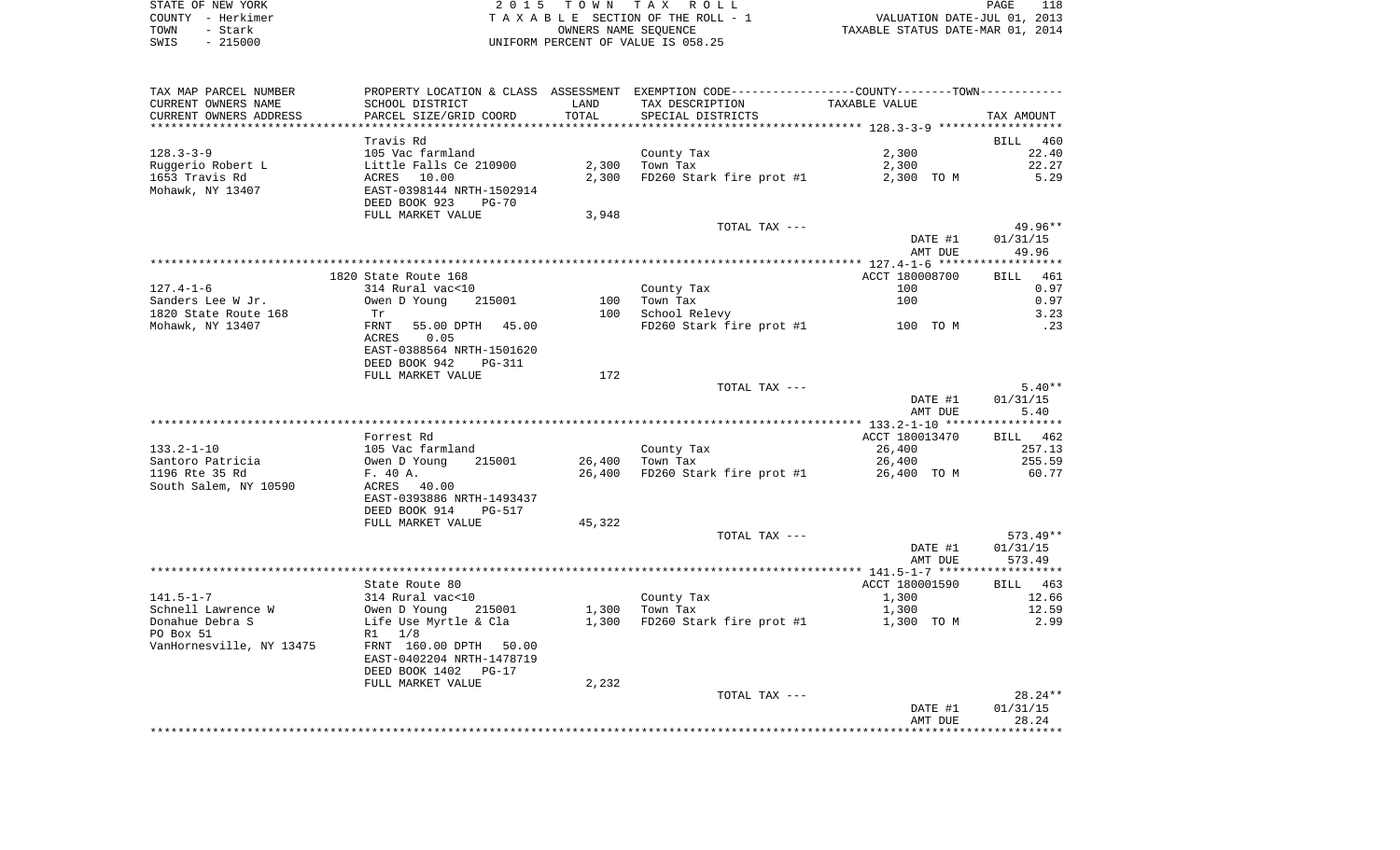|      | STATE OF NEW YORK | 2015 TOWN TAX ROLL                 | PAGE                             | 119 |
|------|-------------------|------------------------------------|----------------------------------|-----|
|      | COUNTY - Herkimer | TAXABLE SECTION OF THE ROLL - 1    | VALUATION DATE-JUL 01, 2013      |     |
| TOWN | - Stark           | OWNERS NAME SEOUENCE               | TAXABLE STATUS DATE-MAR 01, 2014 |     |
| SWIS | $-215000$         | UNIFORM PERCENT OF VALUE IS 058.25 |                                  |     |

| TAX MAP PARCEL NUMBER    |                                                             |        | PROPERTY LOCATION & CLASS ASSESSMENT EXEMPTION CODE---------------COUNTY-------TOWN---------- |                |            |
|--------------------------|-------------------------------------------------------------|--------|-----------------------------------------------------------------------------------------------|----------------|------------|
| CURRENT OWNERS NAME      | SCHOOL DISTRICT                                             | LAND   | TAX DESCRIPTION                                                                               | TAXABLE VALUE  |            |
| CURRENT OWNERS ADDRESS   | PARCEL SIZE/GRID COORD                                      | TOTAL  | SPECIAL DISTRICTS                                                                             |                | TAX AMOUNT |
|                          |                                                             |        |                                                                                               |                |            |
|                          | 1077 Wiltse Hill Rd                                         |        |                                                                                               | ACCT 180009450 | BILL 464   |
| $141.6 - 1 - 32$         | 210 1 Family Res                                            |        | County Tax                                                                                    | 46,800         | 455.82     |
| Schnell Lawrence W       | Owen D Young 215001                                         | 8,200  | Town Tax                                                                                      | 46,800         | 453.10     |
| PO Box 51                | R1                                                          | 46,800 | FD260 Stark fire prot #1 46,800 TO M                                                          |                | 107.73     |
| VanHornesville, NY 13475 | <b>ACRES</b><br>2.30                                        |        | WD300 Stark Water District                                                                    | 46,800 TO M    | 73.08      |
|                          | EAST-0404821 NRTH-1479441                                   |        |                                                                                               |                |            |
|                          | DEED BOOK 1270 PG-48                                        |        |                                                                                               |                |            |
|                          | FULL MARKET VALUE                                           | 80,343 |                                                                                               |                |            |
|                          |                                                             |        | TOTAL TAX ---                                                                                 |                | 1,089.73** |
|                          |                                                             |        |                                                                                               | DATE #1        | 01/31/15   |
|                          |                                                             |        |                                                                                               | AMT DUE        | 1,089.73   |
|                          |                                                             |        |                                                                                               |                |            |
|                          | Jordanville Rd                                              |        |                                                                                               | ACCT 180002730 | BILL 465   |
| $141.6 - 1 - 53$         |                                                             |        |                                                                                               | 39,600         | 385.69     |
|                          | 210 1 Family Res                                            |        | County Tax                                                                                    |                |            |
| Schnell Lawrence W       | Owen D Young<br>215001                                      | 5,600  | Town Tax                                                                                      | 39,600         | 383.39     |
| Donahue Debra S          | Mattice Prog                                                | 39,600 | FD260 Stark fire prot #1 39,600 TO M<br>WD300 Stark Water District 39,600 TO M                |                | 91.16      |
| PO Box 51                | $R1 \t1/2$                                                  |        |                                                                                               |                | 61.84      |
| VanHornesville, NY 13475 | FRNT 140.00 DPTH 120.00                                     |        |                                                                                               |                |            |
|                          | EAST-0402358 NRTH-1478766                                   |        |                                                                                               |                |            |
|                          | DEED BOOK 1402 PG-17                                        |        |                                                                                               |                |            |
|                          | FULL MARKET VALUE                                           | 67,983 |                                                                                               |                |            |
|                          |                                                             |        | TOTAL TAX ---                                                                                 |                | $922.08**$ |
|                          |                                                             |        |                                                                                               | DATE #1        | 01/31/15   |
|                          |                                                             |        |                                                                                               | AMT DUE        | 922.08     |
|                          |                                                             |        |                                                                                               |                |            |
|                          | Off Travis Rd                                               |        |                                                                                               | ACCT 180006750 | BILL 466   |
| $134.1 - 1 - 5$          | 260 Seasonal res                                            |        | County Tax                                                                                    | 12,200         | 118.82     |
| Schnell William F        | Owen D Young<br>215001                                      |        | 2,400 Town Tax                                                                                | 12,200         | 118.12     |
| Schnell Madeline P       | Mayton Property                                             | 12,200 | FD260 Stark fire prot $#1$ 12,200 TO M                                                        |                | 28.08      |
| 285 Gauss Rd             | ACRES 24.20                                                 |        |                                                                                               |                |            |
| Remsen, NY 13438         | EAST-0402064 NRTH-1495203                                   |        |                                                                                               |                |            |
|                          | DEED BOOK 893<br>$PG-227$                                   |        |                                                                                               |                |            |
|                          | FULL MARKET VALUE                                           | 20,944 |                                                                                               |                |            |
|                          |                                                             |        | TOTAL TAX ---                                                                                 |                | $265.02**$ |
|                          |                                                             |        |                                                                                               | DATE #1        | 01/31/15   |
|                          |                                                             |        |                                                                                               | AMT DUE        | 265.02     |
|                          |                                                             |        |                                                                                               |                |            |
|                          | Off Travis Rd                                               |        |                                                                                               | ACCT 180006720 | BILL 467   |
| $134.1 - 1 - 18$         | 323 Vacant rural                                            |        | County Tax                                                                                    | 6,100          | 59.41      |
| Schnell William F        | Owen D Young<br>215001                                      |        | $6,100$ Town Tax                                                                              | 6,100          | 59.06      |
| Schnell Madeline P       |                                                             | 6,100  | FD260 Stark fire prot #1                                                                      | 6,100 TO M     | 14.04      |
| 285 Gauss Rd             |                                                             |        |                                                                                               |                |            |
| Remsen, NY 13438         | Mayton Property<br>ACRES 61.40<br>EAST-0401760 NRTH-1493431 |        |                                                                                               |                |            |
|                          | DEED BOOK 806<br>PG-711                                     |        |                                                                                               |                |            |
|                          | FULL MARKET VALUE                                           | 10,472 |                                                                                               |                |            |
|                          |                                                             |        | TOTAL TAX ---                                                                                 |                | $132.51**$ |
|                          |                                                             |        |                                                                                               | DATE #1        | 01/31/15   |
|                          |                                                             |        |                                                                                               | AMT DUE        | 132.51     |
|                          |                                                             |        |                                                                                               |                |            |
|                          |                                                             |        |                                                                                               |                |            |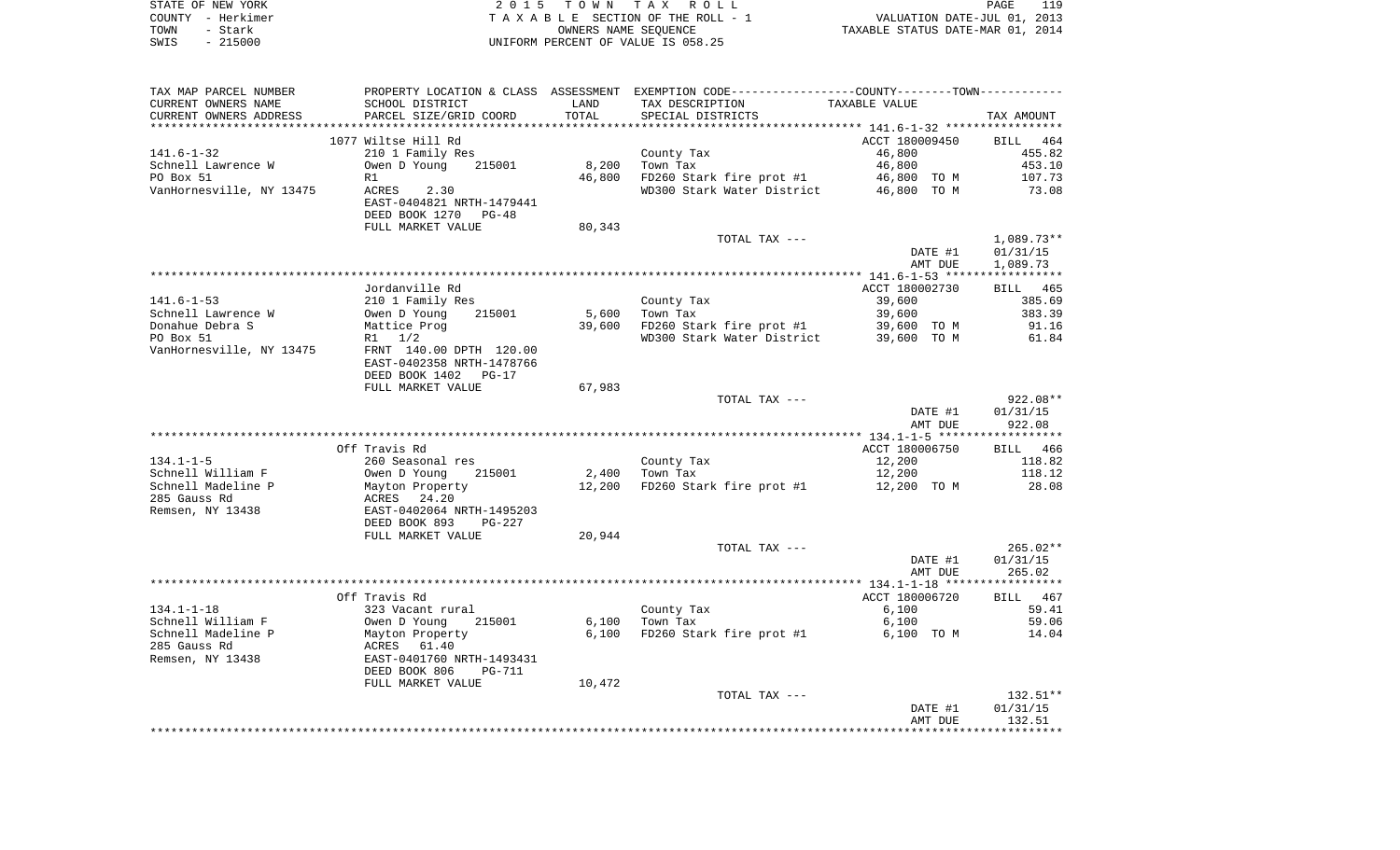| STATE OF NEW YORK | 2015 TOWN TAX ROLL                 | 120<br>PAGE                      |
|-------------------|------------------------------------|----------------------------------|
| COUNTY - Herkimer | TAXABLE SECTION OF THE ROLL - 1    | VALUATION DATE-JUL 01, 2013      |
| TOWN<br>- Stark   | OWNERS NAME SEOUENCE               | TAXABLE STATUS DATE-MAR 01, 2014 |
| $-215000$<br>SWIS | UNIFORM PERCENT OF VALUE IS 058.25 |                                  |

| TAX MAP PARCEL NUMBER<br>CURRENT OWNERS NAME<br>CURRENT OWNERS ADDRESS | PROPERTY LOCATION & CLASS ASSESSMENT<br>SCHOOL DISTRICT<br>PARCEL SIZE/GRID COORD | LAND<br>TOTAL | EXEMPTION CODE-----------------COUNTY-------TOWN-----------<br>TAX DESCRIPTION<br>SPECIAL DISTRICTS | TAXABLE VALUE  | TAX AMOUNT           |
|------------------------------------------------------------------------|-----------------------------------------------------------------------------------|---------------|-----------------------------------------------------------------------------------------------------|----------------|----------------------|
| **********************                                                 |                                                                                   |               |                                                                                                     |                |                      |
|                                                                        | 1475 Travis Rd                                                                    |               |                                                                                                     | ACCT 180010500 | BILL 468             |
| $127.4 - 1 - 19$                                                       | 210 1 Family Res                                                                  |               | County Tax                                                                                          | 76,500         | 745.09               |
| Schultz Paul                                                           | Owen D Young<br>215001                                                            | 6,100         | Town Tax                                                                                            | 76,500         | 740.64               |
| 1475 Travis Rd                                                         | R1                                                                                | 76,500        | FD260 Stark fire prot #1                                                                            | 76,500 TO M    | 176.10               |
| Mohawk, NY 13407                                                       | ACRES<br>1.20 BANK<br>107                                                         |               |                                                                                                     |                |                      |
|                                                                        | EAST-0397001 NRTH-1499601                                                         |               |                                                                                                     |                |                      |
|                                                                        | DEED BOOK 758<br>$PG-73$<br>FULL MARKET VALUE                                     | 131,330       |                                                                                                     |                |                      |
|                                                                        |                                                                                   |               | TOTAL TAX ---                                                                                       |                | $1,661.83**$         |
|                                                                        |                                                                                   |               |                                                                                                     | DATE #1        | 01/31/15             |
|                                                                        |                                                                                   |               |                                                                                                     | AMT DUE        | 1,661.83             |
|                                                                        |                                                                                   |               |                                                                                                     |                |                      |
|                                                                        | 1475 Travis Rd                                                                    |               |                                                                                                     |                | BILL 469             |
| $134.4 - 1 - 22.2$                                                     | 270 Mfg housing                                                                   |               | County Tax                                                                                          | 23,700         | 230.83               |
| Schultz Paul Jr                                                        | Owen D Young<br>215001                                                            | 6,100         | Town Tax                                                                                            | 23,700         | 229.45               |
| 1475 Travis Rd                                                         | Tr                                                                                | 23,700        | FD260 Stark fire prot #1                                                                            | 23,700 TO M    | 54.56                |
| Mohawk, NY 13407                                                       | ACRES<br>1.20 BANK<br>107                                                         |               |                                                                                                     |                |                      |
|                                                                        | EAST-0417707 NRTH-1488367                                                         |               |                                                                                                     |                |                      |
|                                                                        | DEED BOOK 786<br><b>PG-105</b>                                                    |               |                                                                                                     |                |                      |
|                                                                        | FULL MARKET VALUE                                                                 | 40,687        | TOTAL TAX ---                                                                                       |                | 514.84**             |
|                                                                        |                                                                                   |               |                                                                                                     | DATE #1        | 01/31/15             |
|                                                                        |                                                                                   |               |                                                                                                     | AMT DUE        | 514.84               |
|                                                                        |                                                                                   |               |                                                                                                     |                |                      |
|                                                                        | Travis Rd                                                                         |               |                                                                                                     |                | BILL 470             |
| $134.1 - 1 - 11.4$                                                     | 321 Abandoned ag                                                                  |               | County Tax                                                                                          | 13,100         | 127.59               |
| Schultz Paul M Jr                                                      | Owen D Young<br>215001                                                            | 13,100        | Town Tax                                                                                            | 13,100         | 126.83               |
| 1475 Travis Rd                                                         | ACRES<br>20.00 BANK<br>107                                                        | 13,100        | FD260 Stark fire prot #1                                                                            | 13,100 TO M    | 30.16                |
| Mohawk, NY 13407                                                       | EAST-0408151 NRTH-1497011                                                         |               |                                                                                                     |                |                      |
|                                                                        | DEED BOOK 774<br><b>PG-415</b>                                                    |               |                                                                                                     |                |                      |
|                                                                        | FULL MARKET VALUE                                                                 | 22,489        |                                                                                                     |                |                      |
|                                                                        |                                                                                   |               | TOTAL TAX ---                                                                                       | DATE #1        | 284.58**<br>01/31/15 |
|                                                                        |                                                                                   |               |                                                                                                     | AMT DUE        | 284.58               |
|                                                                        |                                                                                   |               |                                                                                                     |                |                      |
|                                                                        | State Route 168                                                                   |               |                                                                                                     | ACCT 180009240 | BILL 471             |
| $127.4 - 1 - 7$                                                        | 270 Mfg housing                                                                   |               | County Tax                                                                                          | 18,200         | 177.26               |
| Sebation Delbert J                                                     | Owen D Young<br>215001                                                            | 5,500         | Town Tax                                                                                            | 18,200         | 176.21               |
| Mayton Theresa M                                                       | Tr                                                                                | 18,200        | FD260 Stark fire prot #1                                                                            | 18,200 TO M    | 41.90                |
| 137 Elmer Sitts Rd                                                     | FRNT 150.00 DPTH 195.00                                                           |               |                                                                                                     |                |                      |
| Richfield Springs, NY 13439                                            | EAST-0388647 NRTH-1501611                                                         |               |                                                                                                     |                |                      |
|                                                                        | DEED BOOK 782<br><b>PG-110</b>                                                    |               |                                                                                                     |                |                      |
|                                                                        | FULL MARKET VALUE                                                                 | 31,245        |                                                                                                     |                |                      |
|                                                                        |                                                                                   |               | TOTAL TAX ---                                                                                       | DATE #1        | 395.37**<br>01/31/15 |
|                                                                        |                                                                                   |               |                                                                                                     | AMT DUE        | 395.37               |
|                                                                        |                                                                                   |               |                                                                                                     |                |                      |
|                                                                        |                                                                                   |               |                                                                                                     |                |                      |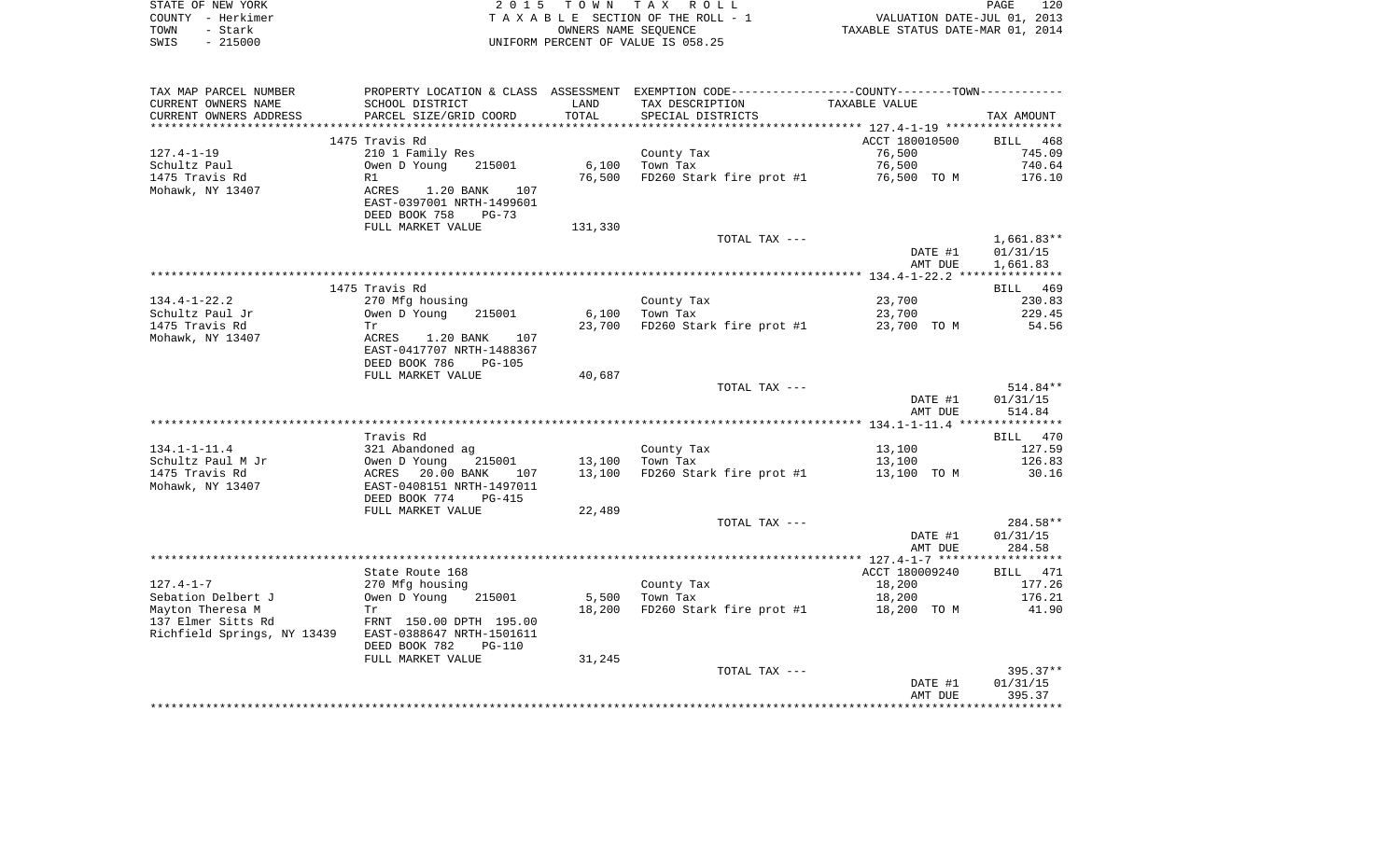| STATE OF NEW YORK | 2015 TOWN TAX ROLL                 | 121<br>PAGE                      |
|-------------------|------------------------------------|----------------------------------|
| COUNTY - Herkimer | TAXABLE SECTION OF THE ROLL - 1    | VALUATION DATE-JUL 01, 2013      |
| TOWN<br>- Stark   | OWNERS NAME SEOUENCE               | TAXABLE STATUS DATE-MAR 01, 2014 |
| $-215000$<br>SWIS | UNIFORM PERCENT OF VALUE IS 058.25 |                                  |

| TAX MAP PARCEL NUMBER     |                                                                          |         | PROPERTY LOCATION & CLASS ASSESSMENT EXEMPTION CODE----------------COUNTY--------TOWN---------- |                    |                    |
|---------------------------|--------------------------------------------------------------------------|---------|-------------------------------------------------------------------------------------------------|--------------------|--------------------|
| CURRENT OWNERS NAME       | SCHOOL DISTRICT                                                          | LAND    | TAX DESCRIPTION                                                                                 | TAXABLE VALUE      |                    |
| CURRENT OWNERS ADDRESS    | PARCEL SIZE/GRID COORD                                                   | TOTAL   | SPECIAL DISTRICTS                                                                               |                    | TAX AMOUNT         |
|                           |                                                                          |         |                                                                                                 |                    |                    |
|                           | Cemetery Rd                                                              |         |                                                                                                 |                    | BILL 472           |
| $141.1 - 2 - 6$           | 210 1 Family Res                                                         |         | County Tax                                                                                      | 61,700             | 600.94             |
| Senezak Christina         | Owen D Young<br>215001                                                   | 8,900   | Town Tax                                                                                        | 61,700             | 597.36             |
| 301 Morris Tpke           | ACRES<br>5.30                                                            | 61,700  | FD260 Stark fire prot #1                                                                        | 61,700 TO M        | 142.03             |
| Summit, NJ 07901          | EAST-0402288 NRTH-1479752                                                |         |                                                                                                 |                    |                    |
|                           | DEED BOOK 860<br>PG-413<br>FULL MARKET VALUE                             | 105,923 |                                                                                                 |                    |                    |
|                           |                                                                          |         | TOTAL TAX ---                                                                                   |                    | 1,340.33**         |
|                           |                                                                          |         |                                                                                                 | DATE #1            | 01/31/15           |
|                           |                                                                          |         |                                                                                                 | AMT DUE            | 1,340.33           |
|                           |                                                                          |         |                                                                                                 |                    |                    |
|                           | Backus Rd                                                                |         |                                                                                                 | ACCT 180002850     | BILL 473           |
| $134.4 - 1 - 64.1$        | 323 Vacant rural                                                         |         | County Tax                                                                                      | 19,800             | 192.85             |
| Sheldon Don               | 215001                                                                   | 19,800  | Town Tax                                                                                        | 19,800             | 191.70             |
| Sheldon Susan             | Owen D Young<br>Backus Lot                                               |         | 19,800 FD260 Stark fire prot #1                                                                 | 19,800 TO M        | 45.58              |
| PO Box 28                 | ACRES 50.00                                                              |         |                                                                                                 |                    |                    |
| Van Hornesville, NY 13475 | EAST-0408592 NRTH-1483948                                                |         |                                                                                                 |                    |                    |
|                           | DEED BOOK 746<br>$PG-50$                                                 |         |                                                                                                 |                    |                    |
|                           | FULL MARKET VALUE                                                        | 33,991  |                                                                                                 |                    |                    |
|                           |                                                                          |         | TOTAL TAX ---                                                                                   |                    | 430.13**           |
|                           |                                                                          |         |                                                                                                 | DATE #1<br>AMT DUE | 01/31/15<br>430.13 |
|                           |                                                                          |         |                                                                                                 |                    |                    |
|                           | 173 Backus Rd                                                            |         |                                                                                                 |                    | BILL 474           |
| $134.4 - 1 - 64.2$        | 210 1 Family Res                                                         |         | County Tax                                                                                      | 69,000             | 672.04             |
| Sheldon Donald            | Owen D Young 215001<br>ACRES 15.70 BANK 023<br>EAST-0408217 NRTH-1483535 | 14,100  | Town Tax                                                                                        | 69,000             | 668.03             |
| PO Box 28                 |                                                                          | 69,000  | FD260 Stark fire prot #1                                                                        | 69,000 TO M        | 158.83             |
| Van Hornesville, NY 13475 |                                                                          |         |                                                                                                 |                    |                    |
|                           | DEED BOOK 690<br>$PG-426$                                                |         |                                                                                                 |                    |                    |
|                           | FULL MARKET VALUE                                                        | 118,455 |                                                                                                 |                    |                    |
|                           |                                                                          |         | TOTAL TAX ---                                                                                   |                    | 1,498.90**         |
|                           |                                                                          |         |                                                                                                 | DATE #1            | 01/31/15           |
|                           |                                                                          |         |                                                                                                 | AMT DUE            | 1,498.90           |
|                           |                                                                          |         |                                                                                                 | ACCT 180005880     |                    |
| $134.4 - 1 - 63$          | 216 Backus Rd<br>210 1 Family Res                                        |         |                                                                                                 | 64,000             | BILL 475<br>623.34 |
| Sheldon Robert            | Owen D Young<br>215001                                                   | 8,600   | County Tax<br>Town Tax<br>Town Tax                                                              | 64,000             | 619.62             |
| Sheldon Brenda            | R1                                                                       | 64,000  | FD260 Stark fire prot #1                                                                        | 64,000 TO M        | 147.33             |
| PO Box 37                 | ACRES<br>4.90 BANK<br>135                                                |         |                                                                                                 |                    |                    |
| Van Hornesville, NY 13475 | EAST-0409308 NRTH-1484021                                                |         |                                                                                                 |                    |                    |
|                           | DEED BOOK 797<br>PG-546                                                  |         |                                                                                                 |                    |                    |
|                           | FULL MARKET VALUE                                                        | 109,871 |                                                                                                 |                    |                    |
|                           |                                                                          |         | TOTAL TAX ---                                                                                   |                    | 1,390.29**         |
|                           |                                                                          |         |                                                                                                 | DATE #1            | 01/31/15           |
|                           |                                                                          |         |                                                                                                 | AMT DUE            | 1,390.29           |
|                           |                                                                          |         |                                                                                                 |                    |                    |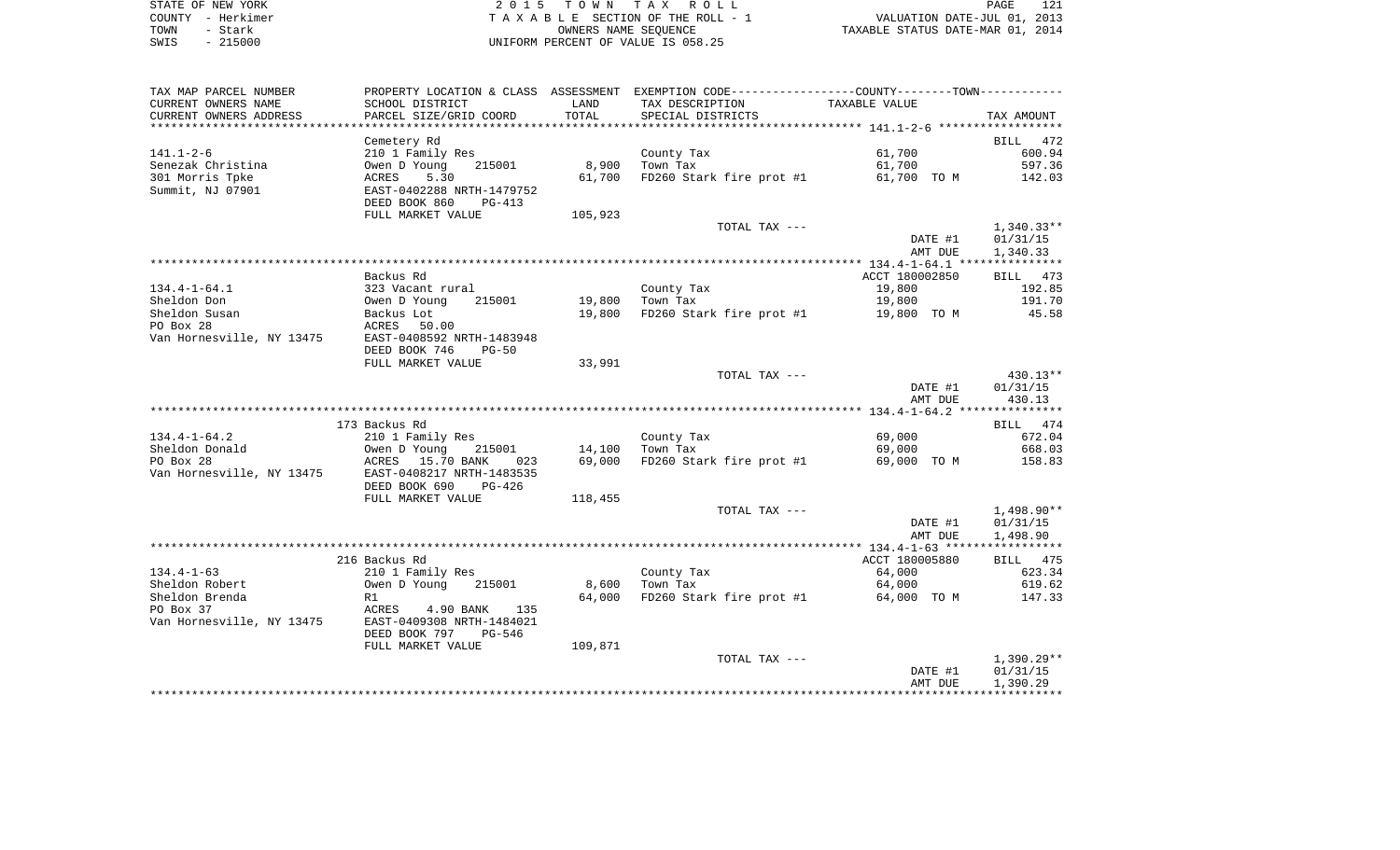| STATE OF NEW YORK | 2015 TOWN TAX ROLL                 |                      |                                  | PAGE | 122 |
|-------------------|------------------------------------|----------------------|----------------------------------|------|-----|
| COUNTY – Herkimer | TAXABLE SECTION OF THE ROLL - 1    |                      | VALUATION DATE-JUL 01, 2013      |      |     |
| TOWN<br>- Stark   |                                    | OWNERS NAME SEOUENCE | TAXABLE STATUS DATE-MAR 01, 2014 |      |     |
| $-215000$<br>SWIS | UNIFORM PERCENT OF VALUE IS 058.25 |                      |                                  |      |     |

| TAX MAP PARCEL NUMBER  |                           |        | PROPERTY LOCATION & CLASS ASSESSMENT EXEMPTION CODE---------------COUNTY--------TOWN---------- |               |            |
|------------------------|---------------------------|--------|------------------------------------------------------------------------------------------------|---------------|------------|
| CURRENT OWNERS NAME    | SCHOOL DISTRICT           | LAND   | TAX DESCRIPTION                                                                                | TAXABLE VALUE |            |
| CURRENT OWNERS ADDRESS | PARCEL SIZE/GRID COORD    | TOTAL  | SPECIAL DISTRICTS                                                                              |               | TAX AMOUNT |
|                        |                           |        |                                                                                                |               |            |
|                        | Hoke Rd                   |        |                                                                                                |               | BILL 476   |
| $134.3 - 2 - 9$        | 322 Rural vac>10          |        | County Tax                                                                                     | 16,100        | 156.81     |
| Shildt Scott M         | 215001<br>Owen D Young    | 16,100 | Town Tax                                                                                       | 16,100        | 155.87     |
| 210 Peachtree Ln       | Wild Turkely              | 16,100 | School Relevy                                                                                  |               | 520.02     |
| Delanco, NJ 08075      | subdivision 2002          |        | FD260 Stark fire prot #1 16,100 TO M                                                           |               | 37.06      |
|                        | FRNT 500.00 DPTH          |        |                                                                                                |               |            |
|                        | ACRES 15.10               |        |                                                                                                |               |            |
|                        | EAST-0409373 NRTH-1487265 |        |                                                                                                |               |            |
|                        | DEED BOOK 896<br>$PG-286$ |        |                                                                                                |               |            |
|                        | FULL MARKET VALUE         | 27,639 |                                                                                                |               |            |
|                        |                           |        | TOTAL TAX ---                                                                                  |               | 869.76**   |
|                        |                           |        |                                                                                                | DATE #1       | 01/31/15   |
|                        |                           |        |                                                                                                | AMT DUE       | 869.76     |
|                        |                           |        |                                                                                                |               |            |
|                        | Hoke Rd                   |        |                                                                                                |               | BILL 477   |
| $134.3 - 2 - 7$        | 314 Rural vac<10          |        | County Tax                                                                                     | 9,600         | 93.50      |
| Shildt Steven D        | Owen D Young<br>215001    | 9,600  | Town Tax                                                                                       | 9,600         | 92.94      |
| 43 Little John Dr      | Wild Turkey               | 9,600  | School Relevy                                                                                  |               | 310.08     |
| Medford, NJ 08055      | subdivision 2002          |        | FD260 Stark fire prot #1                                                                       | 9,600 TO M    | 22.10      |
|                        | FRNT 397.00 DPTH          |        |                                                                                                |               |            |
|                        | ACRES<br>6.10             |        |                                                                                                |               |            |
|                        | EAST-0410179 NRTH-1487261 |        |                                                                                                |               |            |
|                        | DEED BOOK 897<br>$PG-133$ |        |                                                                                                |               |            |
|                        | FULL MARKET VALUE         | 16,481 |                                                                                                |               |            |
|                        |                           |        | TOTAL TAX ---                                                                                  |               | $518.62**$ |
|                        |                           |        |                                                                                                | DATE #1       | 01/31/15   |
|                        |                           |        |                                                                                                | AMT DUE       | 518.62     |
|                        |                           |        |                                                                                                |               |            |
|                        | Hoke Rd                   |        |                                                                                                |               | BILL 478   |
| $134.3 - 2 - 8$        | 314 Rural vac<10          |        | County Tax                                                                                     | 13,300        | 129.54     |
| Shildt Steven D        | 215001<br>Owen D Young    | 13,300 | Town Tax                                                                                       | 13,300        | 128.77     |
| 43 Little John Dr      | Wild Turkey               | 13,300 | School Relevy                                                                                  |               | 429.58     |
| Medford, NJ 08055      | subdivision               |        | FD260 Stark fire prot #1 13,300 TO M                                                           |               | 30.62      |
|                        | FRNT 469.00 DPTH          |        |                                                                                                |               |            |
|                        | ACRES 10.20               |        |                                                                                                |               |            |
|                        | EAST-0409815 NRTH-1487224 |        |                                                                                                |               |            |
|                        | DEED BOOK 897<br>PG-133   |        |                                                                                                |               |            |
|                        | FULL MARKET VALUE         | 22,833 |                                                                                                |               |            |
|                        |                           |        | TOTAL TAX ---                                                                                  |               | 718.51**   |
|                        |                           |        |                                                                                                | DATE #1       | 01/31/15   |
|                        |                           |        |                                                                                                | AMT DUE       | 718.51     |
|                        |                           |        |                                                                                                |               |            |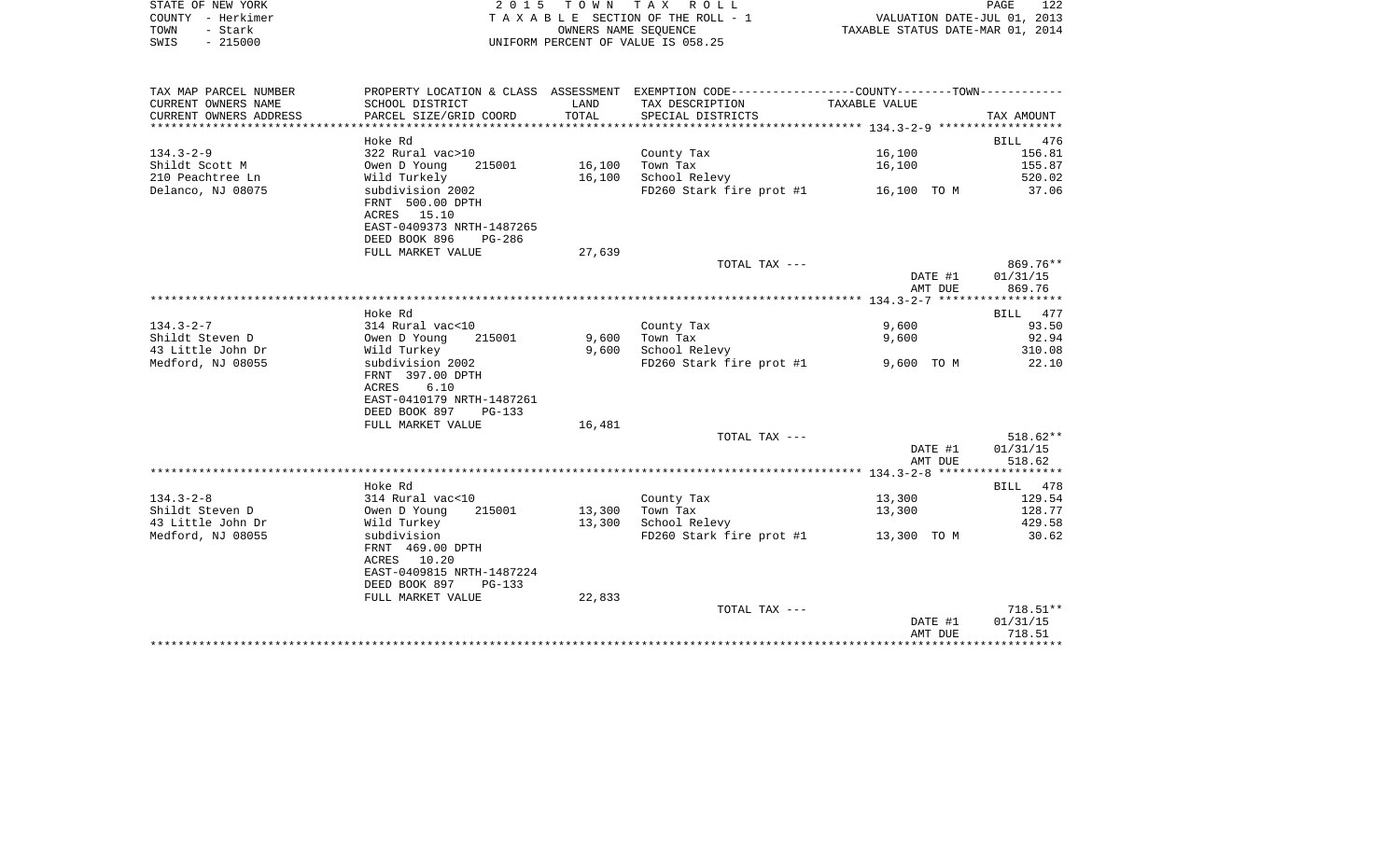|      | STATE OF NEW YORK | 2015 TOWN TAX ROLL                 | 123<br>PAGE                      |
|------|-------------------|------------------------------------|----------------------------------|
|      | COUNTY - Herkimer | TAXABLE SECTION OF THE ROLL - 1    | VALUATION DATE-JUL 01, 2013      |
| TOWN | - Stark           | OWNERS NAME SEOUENCE               | TAXABLE STATUS DATE-MAR 01, 2014 |
| SWIS | - 215000          | UNIFORM PERCENT OF VALUE IS 058.25 |                                  |

| TAX MAP PARCEL NUMBER     |                                |         | PROPERTY LOCATION & CLASS ASSESSMENT EXEMPTION CODE----------------COUNTY-------TOWN---------- |                            |                    |
|---------------------------|--------------------------------|---------|------------------------------------------------------------------------------------------------|----------------------------|--------------------|
| CURRENT OWNERS NAME       | SCHOOL DISTRICT                | LAND    | TAX DESCRIPTION                                                                                | TAXABLE VALUE              |                    |
| CURRENT OWNERS ADDRESS    | PARCEL SIZE/GRID COORD         | TOTAL   | SPECIAL DISTRICTS                                                                              |                            | TAX AMOUNT         |
| **********************    | ****************************** |         |                                                                                                |                            |                    |
|                           | 508 Aney Hill Rd               |         |                                                                                                | ACCT 180008670             | <b>BILL</b><br>479 |
| $133.2 - 1 - 13$          | 112 Dairy farm                 |         | AG MKTS L 41720                                                                                | $\mathbf 0$<br>$\mathbf 0$ |                    |
| Skandera John D           | Owen D Young<br>215001         |         | 47,700 AGRIC 10 Y 42100                                                                        | 2,500<br>2,500             |                    |
| Skandera Laurie C         | F                              | 122,700 | County Tax                                                                                     | 120,200                    | 1,170.71           |
| 508 Aney Hill Rd          | FRNT 3805.00 DPTH              |         | Town Tax                                                                                       | 120,200                    | 1,163.73           |
| Mohawk, NY 13407          | ACRES 134.40                   |         | FD260 Stark fire prot #1                                                                       | 122,700 TO M               | 282.45             |
|                           | EAST-0390856 NRTH-1491664      |         |                                                                                                |                            |                    |
| MAY BE SUBJECT TO PAYMENT | DEED BOOK 1161<br>PG-276       |         |                                                                                                |                            |                    |
| UNDER AGDIST LAW TIL 2018 | FULL MARKET VALUE              | 210,644 |                                                                                                |                            |                    |
|                           |                                |         | TOTAL TAX ---                                                                                  |                            | $2,616.89**$       |
|                           |                                |         |                                                                                                | DATE #1                    | 01/31/15           |
|                           |                                |         |                                                                                                | AMT DUE                    | 2,616.89           |
|                           |                                |         |                                                                                                |                            |                    |
|                           | Aney Hill Rd                   |         |                                                                                                | ACCT 180008790             | 480<br>BILL        |
| $133.2 - 1 - 15$          | 120 Field crops                |         | AG MKTS L 41720                                                                                | $\Omega$<br>$\overline{0}$ |                    |
| Skandera John D           | Owen D Young<br>215001         | 13,600  | County Tax                                                                                     | 13,600                     | 132.46             |
| Skandera Laurie C         | F<br>45                        | 13,600  | Town Tax                                                                                       | 13,600                     | 131.67             |
| 508 Aney Hill Rd          | ACRES 46.60                    |         | FD260 Stark fire prot #1                                                                       | 13,600 TO M                | 31.31              |
| Mohawk, NY 13407          | EAST-0391640 NRTH-1490249      |         |                                                                                                |                            |                    |
|                           | DEED BOOK 1161<br>PG-276       |         |                                                                                                |                            |                    |
| MAY BE SUBJECT TO PAYMENT | FULL MARKET VALUE              | 23,348  |                                                                                                |                            |                    |
| UNDER AGDIST LAW TIL 2018 |                                |         |                                                                                                |                            |                    |
|                           |                                |         | TOTAL TAX ---                                                                                  |                            | 295.44**           |
|                           |                                |         |                                                                                                | DATE #1                    | 01/31/15           |
|                           |                                |         |                                                                                                | AMT DUE                    | 295.44             |
|                           |                                |         |                                                                                                |                            |                    |
|                           | State Route 168                |         |                                                                                                | ACCT 180009420             | BILL 481           |
| $134.2 - 1 - 26$          | 312 Vac w/imprv                |         | County Tax                                                                                     | 3,100                      | 30.19              |
| Skee Charles              | Owen D Young<br>215001         | 3,000   | Town Tax                                                                                       | 3,100                      | 30.01              |
| Skee Wf                   | ACRES<br>1.00                  | 3,100   | FD260 Stark fire prot #1                                                                       | 3,100 TO M                 | 7.14               |
| 318 Guy Park Ave          | EAST-0413732 NRTH-1491044      |         |                                                                                                |                            |                    |
| Amsterdam, NY 12010       | DEED BOOK 00438 PG-00302       |         |                                                                                                |                            |                    |
|                           | FULL MARKET VALUE              | 5,322   |                                                                                                |                            |                    |
|                           |                                |         | TOTAL TAX ---                                                                                  |                            | $67.34**$          |
|                           |                                |         |                                                                                                | DATE #1                    | 01/31/15           |
|                           |                                |         |                                                                                                | AMT DUE                    | 67.34              |
|                           |                                |         |                                                                                                |                            |                    |
|                           | Hoke Rd                        |         |                                                                                                |                            | BILL<br>482        |
| $134.3 - 2 - 3$           | 322 Rural vac>10               |         | County Tax                                                                                     | 16,100                     | 156.81             |
| Smirnova Alexander        | Owen D Young<br>215001         | 16,100  | Town Tax                                                                                       | 16,100                     | 155.87             |
| Smirnova Svetlana         | Wild Turkey                    | 16,100  | FD260 Stark fire prot #1                                                                       | 16,100 TO M                | 37.06              |
| 33 Post Pl                | subdivision 2002               |         |                                                                                                |                            |                    |
| Newfoundland, NJ 07435    | FRNT 350.00 DPTH               |         |                                                                                                |                            |                    |
|                           | ACRES<br>15.10                 |         |                                                                                                |                            |                    |
|                           | EAST-0409252 NRTH-1485957      |         |                                                                                                |                            |                    |
|                           | DEED BOOK 1373<br>$PG-1$       |         |                                                                                                |                            |                    |
|                           | FULL MARKET VALUE              | 27,639  |                                                                                                |                            |                    |
|                           |                                |         | TOTAL TAX ---                                                                                  |                            | 349.74**           |
|                           |                                |         |                                                                                                |                            |                    |
|                           |                                |         |                                                                                                | DATE #1<br>AMT DUE         | 01/31/15<br>349.74 |
|                           |                                |         |                                                                                                |                            | ***********        |
|                           |                                |         |                                                                                                |                            |                    |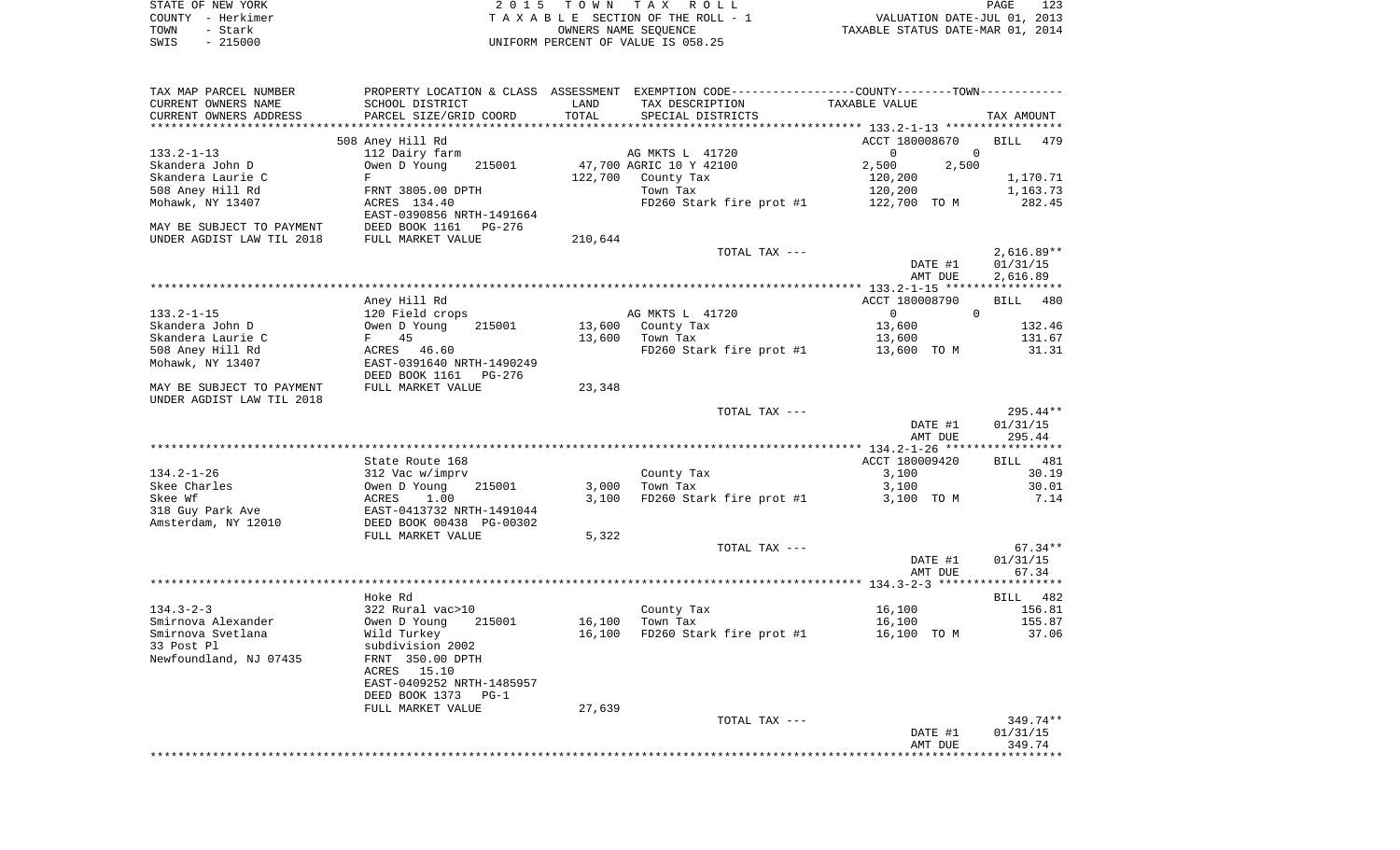| STATE OF NEW YORK |          | 2015 TOWN TAX ROLL                 | PAGE                             | 124 |
|-------------------|----------|------------------------------------|----------------------------------|-----|
| COUNTY - Herkimer |          | TAXABLE SECTION OF THE ROLL - 1    | VALUATION DATE-JUL 01, 2013      |     |
| TOWN              | - Stark  | OWNERS NAME SEOUENCE               | TAXABLE STATUS DATE-MAR 01, 2014 |     |
| SWIS              | - 215000 | UNIFORM PERCENT OF VALUE IS 058.25 |                                  |     |

| TAX MAP PARCEL NUMBER     |                                            |        | PROPERTY LOCATION & CLASS ASSESSMENT EXEMPTION CODE---------------COUNTY-------TOWN---------- |                |                 |
|---------------------------|--------------------------------------------|--------|-----------------------------------------------------------------------------------------------|----------------|-----------------|
| CURRENT OWNERS NAME       | SCHOOL DISTRICT                            | LAND   | TAX DESCRIPTION                                                                               | TAXABLE VALUE  |                 |
| CURRENT OWNERS ADDRESS    | PARCEL SIZE/GRID COORD                     | TOTAL  | SPECIAL DISTRICTS                                                                             |                | TAX AMOUNT      |
|                           |                                            |        |                                                                                               |                |                 |
|                           | 3267 State Route 80                        |        |                                                                                               | ACCT 180009570 | BILL 483        |
| 134.4-1-34                | 210 1 Family Res                           |        | County Tax                                                                                    | 44,000         | 428.55          |
| Smith David J Jr          | Owen D Young<br>215001                     | 5,000  | Town Tax                                                                                      | 44,000         | 425.99          |
| Smith Patti A             | R1                                         | 44,000 | FD260 Stark fire prot #1 44,000 TO M                                                          |                | 101.29          |
| 3267 State Route 80       | FRNT 100.00 DPTH 180.00                    |        |                                                                                               |                |                 |
| Fort Plain, NY 13339      | EAST-0419866 NRTH-1489460                  |        |                                                                                               |                |                 |
|                           | DEED BOOK 877<br><b>PG-183</b>             |        |                                                                                               |                |                 |
|                           | FULL MARKET VALUE                          | 75,536 |                                                                                               |                |                 |
|                           |                                            |        |                                                                                               |                |                 |
|                           |                                            |        | TOTAL TAX ---                                                                                 |                | 955.83**        |
|                           |                                            |        |                                                                                               | DATE #1        | 01/31/15        |
|                           |                                            |        |                                                                                               | AMT DUE        | 955.83          |
|                           |                                            |        |                                                                                               |                |                 |
|                           | Johnny Cake Rd                             |        |                                                                                               |                | BILL 484        |
| $127.4 - 3 - 2$           | 321 Abandoned ag<br>Little Falls Ce 210900 |        | County Tax                                                                                    | 5,200          | 50.65           |
| Smith Donald R            |                                            | 5,200  | Town Tax                                                                                      | 5,200          | 50.34           |
| Smith Mary N              | 14.1 Acres                                 | 5,200  | FD260 Stark fire prot #1                                                                      | 5,200 TO M     | 11.97           |
| 44 Elm St                 | ACRES 14.10                                |        |                                                                                               |                |                 |
| Ilion, NY 13357           | EAST-0395431 NRTH-1504647                  |        |                                                                                               |                |                 |
|                           | DEED BOOK 1088<br>PG-259                   |        |                                                                                               |                |                 |
|                           | FULL MARKET VALUE                          | 8,927  |                                                                                               |                |                 |
|                           |                                            |        | TOTAL TAX ---                                                                                 |                | 112.96**        |
|                           |                                            |        |                                                                                               | DATE #1        | 01/31/15        |
|                           |                                            |        |                                                                                               | AMT DUE        | 112.96          |
|                           |                                            |        |                                                                                               |                |                 |
|                           | Johnny Cake Rd                             |        |                                                                                               |                | <b>BILL</b> 485 |
| 127.4-3-3                 | 321 Abandoned ag                           |        | County Tax                                                                                    | 7,000          | 68.18           |
| Smith Donald R            | Little Falls Ce 210900                     | 7,000  | Town Tax                                                                                      | 7,000          | 67.77           |
| Smith Mary N              | 20.1 Acres                                 |        | 7,000 FD260 Stark fire prot #1                                                                | 7,000 TO M     | 16.11           |
| 44 Elm St                 |                                            |        |                                                                                               |                |                 |
| Ilion, NY 13357           | ACRES 20.10<br>EAST-0394791 NRTH-1504789   |        |                                                                                               |                |                 |
|                           | DEED BOOK 1088<br>PG-259                   |        |                                                                                               |                |                 |
|                           | FULL MARKET VALUE                          | 12,017 |                                                                                               |                |                 |
|                           |                                            |        | TOTAL TAX ---                                                                                 |                | 152.06**        |
|                           |                                            |        |                                                                                               | DATE #1        | 01/31/15        |
|                           |                                            |        |                                                                                               | AMT DUE        | 152.06          |
|                           |                                            |        |                                                                                               |                |                 |
|                           | 1289 Chyle Rd                              |        |                                                                                               | ACCT 180006270 | BILL 486        |
| $141.5 - 1 - 3.1$         | 210 1 Family Res                           |        | County Tax                                                                                    | 41,000         | 399.33          |
| Smith James A             | Owen D Young<br>215001                     | 8,200  | Town Tax                                                                                      | 41,000         | 396.95          |
| 1289 Chyle Rd             | Tr                                         | 41,000 | School Relevy                                                                                 |                | 766.58          |
| PO Box 21                 | FRNT 345.00 DPTH 100.00                    |        |                                                                                               | 41,000 TO M    | 94.38           |
| Van Hornesville, NY 13475 | ACRES<br>3.10                              |        | FD260 Stark fire prot #1                                                                      |                |                 |
|                           |                                            |        |                                                                                               |                |                 |
|                           | EAST-0401564 NRTH-1478471                  |        |                                                                                               |                |                 |
|                           | DEED BOOK 1126<br>PG-528                   |        |                                                                                               |                |                 |
|                           | FULL MARKET VALUE                          | 70,386 |                                                                                               |                |                 |
|                           |                                            |        | TOTAL TAX ---                                                                                 |                | 1,657.24**      |
|                           |                                            |        |                                                                                               | DATE #1        | 01/31/15        |
|                           |                                            |        |                                                                                               | AMT DUE        | 1,657.24        |
|                           |                                            |        |                                                                                               |                |                 |
|                           |                                            |        |                                                                                               |                |                 |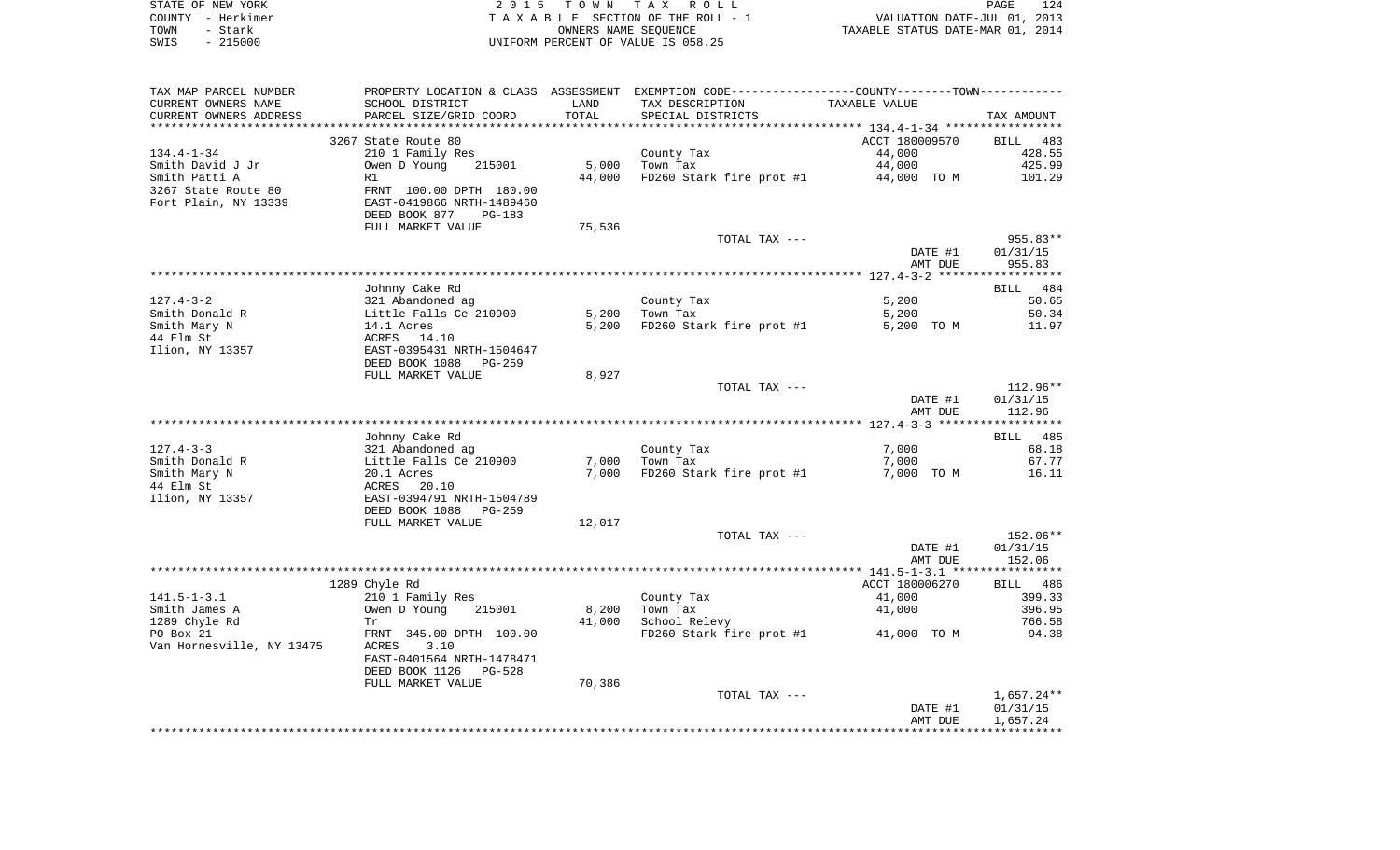|      | STATE OF NEW YORK | 2015 TOWN TAX ROLL                    | 125<br>PAGE                      |
|------|-------------------|---------------------------------------|----------------------------------|
|      | COUNTY - Herkimer | T A X A B L E SECTION OF THE ROLL - 1 | VALUATION DATE-JUL 01, 2013      |
| TOWN | - Stark           | OWNERS NAME SEOUENCE                  | TAXABLE STATUS DATE-MAR 01, 2014 |
| SWIS | $-215000$         | UNIFORM PERCENT OF VALUE IS 058.25    |                                  |

| TAX MAP PARCEL NUMBER          |                                                                   |         | PROPERTY LOCATION & CLASS ASSESSMENT EXEMPTION CODE---------------COUNTY-------TOWN---------- |                |                |
|--------------------------------|-------------------------------------------------------------------|---------|-----------------------------------------------------------------------------------------------|----------------|----------------|
| CURRENT OWNERS NAME            | SCHOOL DISTRICT                                                   | LAND    | TAX DESCRIPTION                                                                               | TAXABLE VALUE  |                |
| CURRENT OWNERS ADDRESS         | PARCEL SIZE/GRID COORD                                            | TOTAL   | SPECIAL DISTRICTS                                                                             |                | TAX AMOUNT     |
|                                |                                                                   |         |                                                                                               |                |                |
|                                | 2367 State Route 80                                               |         |                                                                                               | ACCT 180001740 | BILL 487       |
| 134.18-1-2                     | 210 1 Family Res                                                  |         | County Tax                                                                                    | 74,800         | 728.53         |
| Smith James R                  | 215001<br>Owen D Young                                            | 7,400   | Town Tax                                                                                      | 74,800         | 724.18         |
| Smith Karen C                  | Milk Station                                                      | 74,800  | FD260 Stark fire prot #1                                                                      | 74,800 TO M    | 172.19         |
| PO Box 84                      | New House<br>New House<br>FRNT 235.00 DPTH 275.00                 |         | WD300 Stark Water District 74,800 TO M                                                        |                | 116.80         |
| Van Hornesville, NY 13475      |                                                                   |         |                                                                                               |                |                |
|                                | EAST-0405303 NRTH-1481203                                         |         |                                                                                               |                |                |
|                                | DEED BOOK 00619 PG-00600                                          |         |                                                                                               |                |                |
|                                | FULL MARKET VALUE                                                 | 128,412 | TOTAL TAX ---                                                                                 |                | 1,741.70**     |
|                                |                                                                   |         |                                                                                               | DATE #1        | 01/31/15       |
|                                |                                                                   |         |                                                                                               | AMT DUE        | 1,741.70       |
|                                |                                                                   |         |                                                                                               |                |                |
|                                | 833 Wiltsie Hill Rd                                               |         |                                                                                               |                | BILL 488       |
| 141.1-1-11.2                   | 210 1 Family Res                                                  |         | County Tax                                                                                    | 94,000         | 915.53         |
| Smith John C                   | 210 I Family Res<br>Owen D Young 21<br>FRNT 281.00 DPTH<br>215001 | 8,500   | Town Tax                                                                                      | 94,000         | 910.07         |
| 833 Wiltsie Hill Rd            |                                                                   | 94,000  | School Relevy                                                                                 |                | 2,478.47       |
| Jordanville, NY 13361          | ACRES 2.40                                                        |         |                                                                                               |                |                |
|                                | EAST-0409597 NRTH-1479147                                         |         |                                                                                               |                |                |
|                                | DEED BOOK 1214 PG-323                                             |         |                                                                                               |                |                |
|                                | FULL MARKET VALUE                                                 | 161,373 |                                                                                               |                |                |
|                                |                                                                   |         | TOTAL TAX ---                                                                                 |                | 4,304.07**     |
|                                |                                                                   |         |                                                                                               | DATE #1        | 01/31/15       |
|                                |                                                                   |         |                                                                                               | AMT DUE        | 4,304.07       |
|                                |                                                                   |         |                                                                                               |                |                |
|                                | Wiltsie Hill Rd                                                   |         |                                                                                               |                | BILL 489       |
| 141.1-1-11.3<br>Smith Joshua O | 314 Rural vac<10                                                  | 3,000   | County Tax<br>Town Tax                                                                        | 3,000<br>3,000 | 29.22<br>29.04 |
| 793 Wiltsie Hill Rd            |                                                                   | 3,000   |                                                                                               |                |                |
| Jordanville, NY 13361          | ACRES<br>8.90                                                     |         |                                                                                               |                |                |
|                                | EAST-0410405 NRTH-1478210                                         |         |                                                                                               |                |                |
|                                | DEED BOOK 1476 PG-806                                             |         |                                                                                               |                |                |
|                                | FULL MARKET VALUE                                                 | 5,150   |                                                                                               |                |                |
|                                |                                                                   |         | TOTAL TAX ---                                                                                 |                | 58.26**        |
|                                |                                                                   |         |                                                                                               | DATE #1        | 01/31/15       |
|                                |                                                                   |         |                                                                                               | AMT DUE        | 58.26          |
|                                |                                                                   |         |                                                                                               |                |                |
|                                | State Route 168                                                   |         |                                                                                               |                | BILL 490       |
| $134.2 - 1 - 15$               | 322 Rural vac>10<br>Owen D Young 2                                |         | County Tax                                                                                    | 9,000          | 87.66          |
| Smith Kathleen E               | 215001                                                            | 9,000   | Town Tax                                                                                      | 9,000          | 87.13          |
| 351 Lighthall Radl             | Vac Ld                                                            | 9,000   | FD260 Stark fire prot #1                                                                      | 9,000 TO M     | 20.72          |
| Fort Plain, NY 13339           | ACRES 11.00                                                       |         |                                                                                               |                |                |
|                                | EAST-0412572 NRTH-1492587                                         |         |                                                                                               |                |                |
|                                | DEED BOOK 1304 PG-349                                             |         |                                                                                               |                |                |
|                                | FULL MARKET VALUE                                                 | 15,451  | TOTAL TAX ---                                                                                 |                | 195.51**       |
|                                |                                                                   |         |                                                                                               | DATE #1        | 01/31/15       |
|                                |                                                                   |         |                                                                                               | AMT DUE        | 195.51         |
|                                |                                                                   |         |                                                                                               |                |                |
|                                |                                                                   |         |                                                                                               |                |                |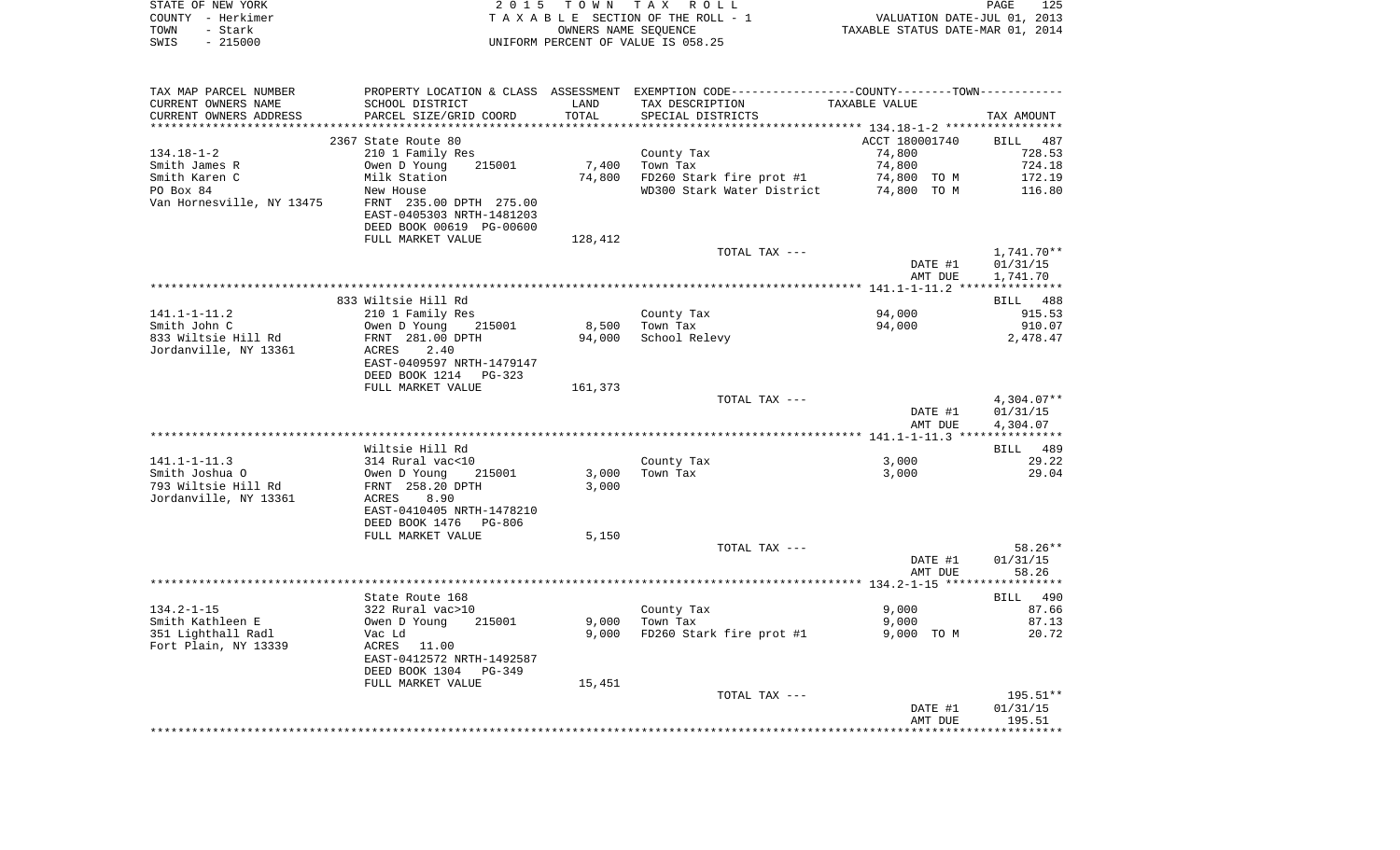| STATE OF NEW YORK<br>COUNTY - Herkimer<br>- Stark<br>TOWN                          | 2 0 1 5                                                                                                      |            | TOWN TAX ROLL<br>TAXABLE SECTION OF THE ROLL - 1<br>OWNERS NAME SEQUENCE                                         | VALUATION DATE-JUL 01, 2013<br>TAXABLE STATUS DATE-MAR 01, 2014 | PAGE<br>126           |
|------------------------------------------------------------------------------------|--------------------------------------------------------------------------------------------------------------|------------|------------------------------------------------------------------------------------------------------------------|-----------------------------------------------------------------|-----------------------|
| SWIS<br>$-215000$                                                                  |                                                                                                              |            | UNIFORM PERCENT OF VALUE IS 058.25                                                                               |                                                                 |                       |
| TAX MAP PARCEL NUMBER<br>CURRENT OWNERS NAME                                       | SCHOOL DISTRICT                                                                                              | LAND       | PROPERTY LOCATION & CLASS ASSESSMENT EXEMPTION CODE---------------COUNTY-------TOWN----------<br>TAX DESCRIPTION | TAXABLE VALUE                                                   |                       |
| CURRENT OWNERS ADDRESS                                                             | PARCEL SIZE/GRID COORD                                                                                       | TOTAL      | SPECIAL DISTRICTS                                                                                                |                                                                 | TAX AMOUNT            |
| **********************                                                             | ***************************                                                                                  |            |                                                                                                                  |                                                                 |                       |
|                                                                                    | 2151 State Route 80                                                                                          |            |                                                                                                                  | ACCT 180008850                                                  | BILL<br>491           |
| $141.5 - 1 - 4$                                                                    | 210 1 Family Res                                                                                             |            | County Tax                                                                                                       | 35,500                                                          | 345.76                |
| Smith Lyle O                                                                       | Owen D Young<br>215001                                                                                       | 3,600      | Town Tax                                                                                                         | 35,500                                                          | 343.70                |
| Smith Wf<br>2151 State Rte. 80<br>Jordanville, NY 13361                            | R1<br>FRNT 380.00 DPTH 50.00<br>ACRES<br>0.10<br>EAST-0401920 NRTH-1478647<br>DEED BOOK 680<br>PG-806        | 35,500     | FD260 Stark fire prot #1                                                                                         | 35,500 TO M                                                     | 81.72                 |
|                                                                                    | FULL MARKET VALUE                                                                                            | 60,944     |                                                                                                                  |                                                                 |                       |
|                                                                                    |                                                                                                              |            | TOTAL TAX ---                                                                                                    |                                                                 | $771.18**$            |
|                                                                                    |                                                                                                              |            |                                                                                                                  | DATE #1<br>AMT DUE                                              | 01/31/15<br>771.18    |
|                                                                                    |                                                                                                              |            |                                                                                                                  |                                                                 |                       |
|                                                                                    | 1099 Wiltse Hill Rd                                                                                          |            |                                                                                                                  | ACCT 180011640                                                  | BILL 492              |
| $141.6 - 1 - 31.1$                                                                 | 210 1 Family Res                                                                                             |            | County Tax                                                                                                       | 113,700                                                         | 1,107.40              |
| Smith Marion Roach<br>3 Middle Hill Rd                                             | Owen D Young<br>215001                                                                                       | 8,800      | Town Tax                                                                                                         | 113,700                                                         | 1,100.80<br>261.73    |
| Troy, NY 12180                                                                     | Jacquay<br>R1                                                                                                |            | $113,700$ FD260 Stark fire prot #1<br>WD300 Stark Water District                                                 | 113,700 TO M<br>113,700 TO M                                    | 177.55                |
|                                                                                    | FRNT 320.00 DPTH<br>ACRES<br>2.90<br>EAST-0404622 NRTH-1479566<br>DEED BOOK 1463 PG-972<br>FULL MARKET VALUE | 195,193    |                                                                                                                  |                                                                 |                       |
|                                                                                    |                                                                                                              |            | TOTAL TAX ---                                                                                                    |                                                                 | $2,647.48**$          |
|                                                                                    |                                                                                                              |            |                                                                                                                  | DATE #1<br>AMT DUE                                              | 01/31/15<br>2,647.48  |
|                                                                                    |                                                                                                              |            |                                                                                                                  |                                                                 |                       |
|                                                                                    | 793 Wiltsie Hill Rd                                                                                          |            |                                                                                                                  | ACCT 177166                                                     | 493<br>BILL           |
| $141.1 - 1 - 11.4$                                                                 | 323 Vacant rural                                                                                             |            | County Tax                                                                                                       | 500                                                             | 4.87                  |
| Smith Richard O<br>Smith Eleanor B<br>793 Wiltsie Hill Rd<br>Jordanville, NY 13361 | Owen D Young<br>215001<br>2.30<br>ACRES<br>EAST-0410222 NRTH-1478441<br>DEED BOOK 1476    PG-809             | 500<br>500 | Town Tax<br>FD260 Stark fire prot #1                                                                             | 500<br>500 TO M                                                 | 4.84<br>1.15          |
|                                                                                    | FULL MARKET VALUE                                                                                            | 858        |                                                                                                                  |                                                                 |                       |
|                                                                                    |                                                                                                              |            | TOTAL TAX ---                                                                                                    | DATE #1                                                         | $10.86**$<br>01/31/15 |
|                                                                                    |                                                                                                              |            |                                                                                                                  | AMT DUE                                                         | 10.86                 |
|                                                                                    | 793 Wiltse Hill Rd                                                                                           |            |                                                                                                                  |                                                                 | 494<br>BILL           |
| $141.2 - 1 - 26$                                                                   | 210 1 Family Res                                                                                             |            | County Tax                                                                                                       | 98,700                                                          | 961.31                |
| Smith Richard O                                                                    | 215001<br>Owen D Young                                                                                       | 7,400      | Town Tax                                                                                                         | 98,700                                                          | 955.57                |
| Smith Eleanor B                                                                    | FRNT 416.00 DPTH                                                                                             | 98,700     | FD260 Stark fire prot #1                                                                                         | 98,700 TO M                                                     | 227.20                |
| 793 Wiltsie Hill Rd<br>Jordanville, NY 13361                                       | ACRES<br>3.00<br>EAST-0410354 NRTH-1478682<br>DEED BOOK 894<br>PG-234                                        |            |                                                                                                                  |                                                                 |                       |
|                                                                                    | FULL MARKET VALUE                                                                                            | 169,442    |                                                                                                                  |                                                                 |                       |
|                                                                                    |                                                                                                              |            | TOTAL TAX ---                                                                                                    |                                                                 | $2,144.08**$          |
|                                                                                    |                                                                                                              |            |                                                                                                                  | DATE #1<br>AMT DUE                                              | 01/31/15<br>2,144.08  |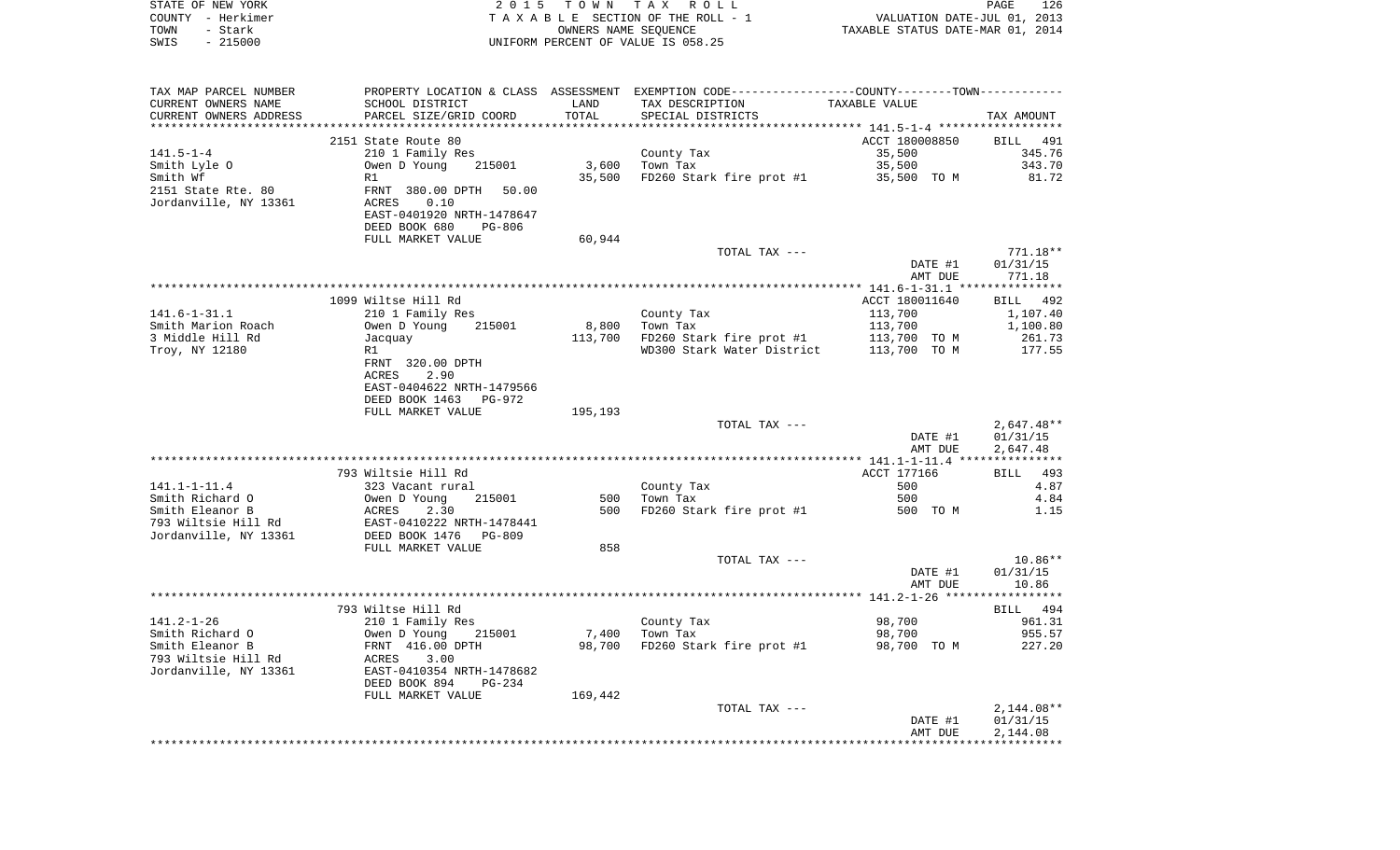|      | STATE OF NEW YORK | 2015 TOWN TAX ROLL                 | <b>PAGE</b>                      | 127 |
|------|-------------------|------------------------------------|----------------------------------|-----|
|      | COUNTY - Herkimer | TAXABLE SECTION OF THE ROLL - 1    | VALUATION DATE-JUL 01, 2013      |     |
| TOWN | – Stark           | OWNERS NAME SEOUENCE               | TAXABLE STATUS DATE-MAR 01, 2014 |     |
| SWIS | $-215000$         | UNIFORM PERCENT OF VALUE IS 058.25 |                                  |     |

| TAX MAP PARCEL NUMBER  |                           |         | PROPERTY LOCATION & CLASS ASSESSMENT EXEMPTION CODE----------------COUNTY--------TOWN----------- |                |              |
|------------------------|---------------------------|---------|--------------------------------------------------------------------------------------------------|----------------|--------------|
| CURRENT OWNERS NAME    | SCHOOL DISTRICT           | LAND    | TAX DESCRIPTION                                                                                  | TAXABLE VALUE  |              |
| CURRENT OWNERS ADDRESS | PARCEL SIZE/GRID COORD    | TOTAL   | SPECIAL DISTRICTS                                                                                |                | TAX AMOUNT   |
|                        |                           |         |                                                                                                  |                |              |
|                        | 351 Lighthall Rd          |         |                                                                                                  | ACCT 180020019 | BILL 495     |
| $134.2 - 1 - 3$        | 210 1 Family Res          |         | VET WAR CT 41121                                                                                 | 5,400<br>5,400 |              |
| Smith Robert O         | Owen D Young<br>215001    | 6,900   | County Tax                                                                                       | 62,600         | 609.70       |
| Smith Kathleen E       | R1                        | 68,000  | Town Tax                                                                                         | 62,600         | 606.07       |
| 351 Lighthall Rd       | 2.40<br>ACRES             |         | FD260 Stark fire prot #1                                                                         | 68,000 TO M    | 156.53       |
| Fort Plain, NY 13339   | EAST-0412011 NRTH-1494663 |         |                                                                                                  |                |              |
|                        | DEED BOOK 00639 PG-00259  |         |                                                                                                  |                |              |
|                        |                           |         |                                                                                                  |                |              |
|                        | FULL MARKET VALUE         | 116,738 |                                                                                                  |                |              |
|                        |                           |         | TOTAL TAX ---                                                                                    |                | $1,372.30**$ |
|                        |                           |         |                                                                                                  | DATE #1        | 01/31/15     |
|                        |                           |         |                                                                                                  | AMT DUE        | 1,372.30     |
|                        |                           |         |                                                                                                  |                |              |
|                        | 2245 State Route 80       |         |                                                                                                  | ACCT 180008940 | BILL 496     |
| $141.6 - 1 - 14$       | 210 1 Family Res          |         | County Tax                                                                                       | 53,000         | 516.20       |
| Smith Ronald & Nancy   | Owen D Young<br>215001    | 4,400   | Town Tax                                                                                         | 53,000         | 513.13       |
| Doxtater Teresa A      | R1                        | 53,000  | FD260 Stark fire prot #1 $53,000$ TO M                                                           |                | 122.00       |
| 19 Beck St             | FRNT 165.00 DPTH 200.00   |         | WD300 Stark Water District 53,000 TO M                                                           |                | 82.76        |
| Fort Plain, NY 13339   | ACRES<br>0.85             |         |                                                                                                  |                |              |
|                        | EAST-0403602 NRTH-1479564 |         |                                                                                                  |                |              |
|                        | DEED BOOK 1438<br>PG-743  |         |                                                                                                  |                |              |
|                        | FULL MARKET VALUE         | 90,987  |                                                                                                  |                |              |
|                        |                           |         | TOTAL TAX ---                                                                                    |                | $1,234.09**$ |
|                        |                           |         |                                                                                                  | DATE #1        | 01/31/15     |
|                        |                           |         |                                                                                                  | AMT DUE        | 1,234.09     |
|                        |                           |         |                                                                                                  |                |              |
|                        | 3235 State Route 80       |         |                                                                                                  | ACCT 180009210 | BILL 497     |
| $134.4 - 1 - 28$       | 210 1 Family Res          |         | County Tax                                                                                       | 30,000         | 292.19       |
| Smith Timothy A        | 215001<br>Owen D Young    | 4,100   | Town Tax                                                                                         | 30,000         | 290.45       |
| Smith Pamela H         | Starkville                | 30,000  | FD260 Stark fire prot #1 30,000 TO M                                                             |                | 69.06        |
|                        |                           |         |                                                                                                  |                |              |
| 3235 State Route 80    | R1                        |         |                                                                                                  |                |              |
| Fort Plain, NY 13339   | FRNT 45.00 DPTH 184.50    |         |                                                                                                  |                |              |
|                        | EAST-0419265 NRTH-1489152 |         |                                                                                                  |                |              |
|                        | DEED BOOK 882<br>$PG-424$ |         |                                                                                                  |                |              |
|                        | FULL MARKET VALUE         | 51,502  |                                                                                                  |                |              |
|                        |                           |         | TOTAL TAX ---                                                                                    |                | 651.70**     |
|                        |                           |         |                                                                                                  | DATE #1        | 01/31/15     |
|                        |                           |         |                                                                                                  | AMT DUE        | 651.70       |
|                        |                           |         |                                                                                                  |                |              |
|                        | 938 Wiltse Hill Rd        |         |                                                                                                  | ACCT 180009330 | BILL 498     |
| $141.1 - 1 - 11.1$     | 112 Dairy farm            |         | AGRIC 10 Y 42100                                                                                 | 1,300<br>1,300 |              |
| Smith William D        | Owen D Young<br>215001    | 58,300  | County Tax                                                                                       | 171,700        | 1,672.30     |
| 938 Wiltste Hill Rd    | Farm                      |         | 173,000 Town Tax                                                                                 | 171,700        | 1,662.33     |
| Jordanville, NY 13361  | FRNT 4608.00 DPTH         |         | FD260 Stark fire prot #1 173,000 TO M                                                            |                | 398.24       |
|                        | ACRES 163.40              |         |                                                                                                  |                |              |
|                        | EAST-0408697 NRTH-1478514 |         |                                                                                                  |                |              |
|                        | DEED BOOK 820<br>$PG-124$ |         |                                                                                                  |                |              |
|                        | FULL MARKET VALUE         | 296,996 |                                                                                                  |                |              |
|                        |                           |         | TOTAL TAX ---                                                                                    |                | $3,732.87**$ |
|                        |                           |         |                                                                                                  | DATE #1        | 01/31/15     |
|                        |                           |         |                                                                                                  | AMT DUE        | 3,732.87     |
|                        |                           |         |                                                                                                  |                |              |
|                        |                           |         |                                                                                                  |                |              |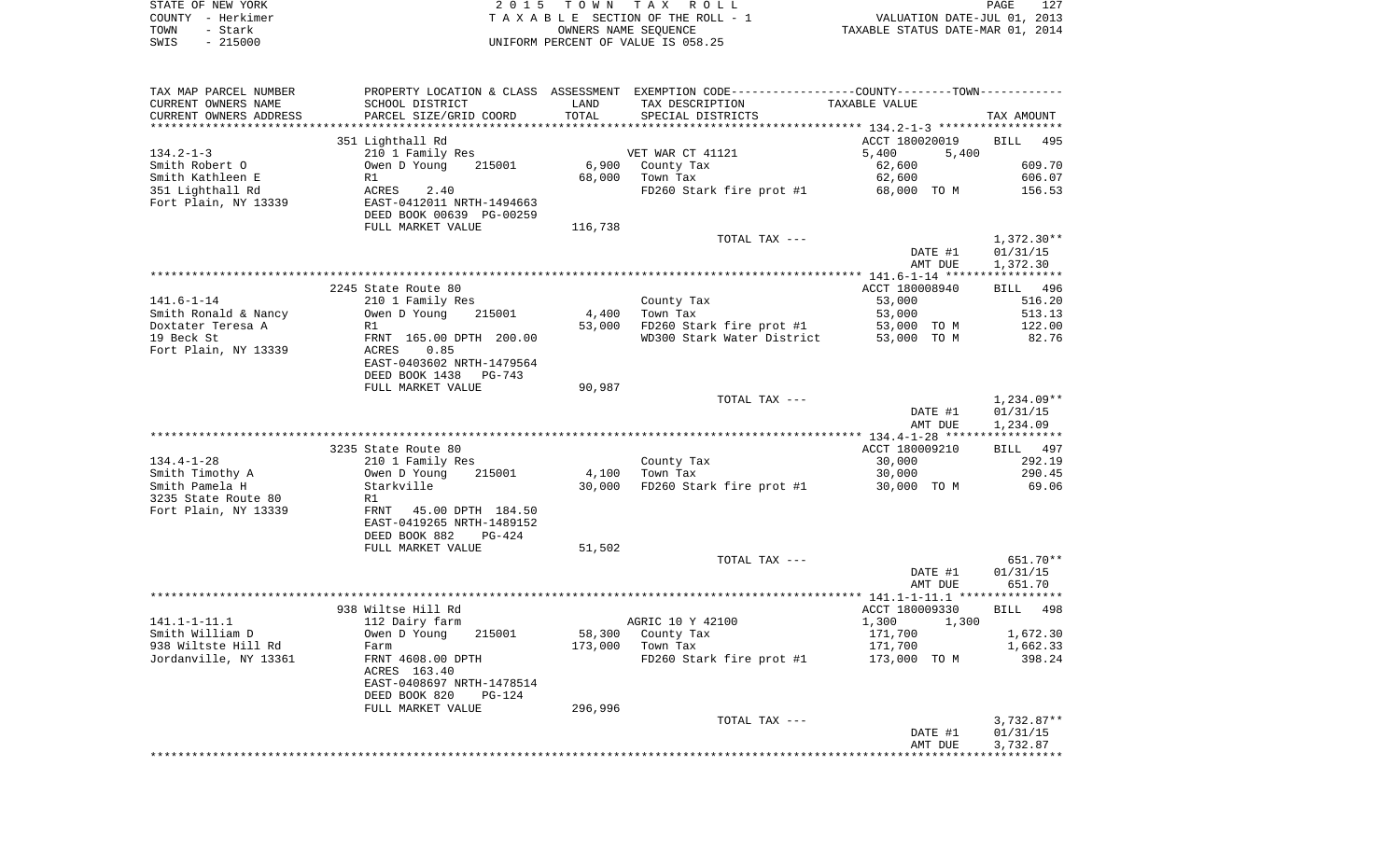STATE OF NEW YORK **EXECUTE:**  $2015$  TOWN TAX ROLL COUNTY - Herkimer T A X A B L E SECTION OF THE ROLL - 1 VALUATION DATE-JUL 01, 2013 TOWN - Stark OWNERS NAME SEQUENCE TAXABLE STATUS DATE-MAR 01, 2014 SWIS - 215000 UNIFORM PERCENT OF VALUE IS 058.25

| TAX MAP PARCEL NUMBER     |                           |         | PROPERTY LOCATION & CLASS ASSESSMENT EXEMPTION CODE----------------COUNTY--------TOWN---------- |                |              |
|---------------------------|---------------------------|---------|-------------------------------------------------------------------------------------------------|----------------|--------------|
| CURRENT OWNERS NAME       | SCHOOL DISTRICT           | LAND    | TAX DESCRIPTION                                                                                 | TAXABLE VALUE  |              |
| CURRENT OWNERS ADDRESS    | PARCEL SIZE/GRID COORD    | TOTAL   | SPECIAL DISTRICTS                                                                               |                | TAX AMOUNT   |
|                           |                           |         |                                                                                                 |                |              |
|                           | Wiltsie Hill Rd           |         |                                                                                                 |                | BILL 499     |
| $141.6 - 1 - 31.2$        | 323 Vacant rural          |         | County Tax                                                                                      | 200            | 1.95         |
| Snyder Gerad J            | Owen D Young<br>215001    | 200     | Town Tax                                                                                        | 200            | 1.94         |
| 5920 Park Rd              | ACRES<br>0.18             | 200     | FD260 Stark fire prot #1                                                                        | 200 TO M       | .46          |
| PO Box 9                  | EAST-0404360 NRTH-1479608 |         | WD300 Stark Water District                                                                      | 200 TO M       | .31          |
| Van Hornesville, NY 13475 | DEED BOOK 1463<br>PG-972  |         |                                                                                                 |                |              |
|                           | FULL MARKET VALUE         | 343     |                                                                                                 |                |              |
|                           |                           |         | TOTAL TAX ---                                                                                   |                | $4.66**$     |
|                           |                           |         |                                                                                                 | DATE #1        | 01/31/15     |
|                           |                           |         |                                                                                                 | AMT DUE        | 4.66         |
|                           |                           |         |                                                                                                 |                |              |
|                           | 5920 Park Rd              |         |                                                                                                 | ACCT 180009660 | BILL 500     |
| 141.6-1-35                | 210 1 Family Res          |         | County Tax                                                                                      | 61,200         | 596.07       |
| Snyder Gerard J           | Owen D Young<br>215001    | 5,000   | Town Tax                                                                                        | 61,200         | 592.51       |
| 5920 Park Rd              | R1                        | 61,200  | FD260 Stark fire prot #1                                                                        | 61,200 TO M    | 140.88       |
| PO Box 9                  | FRNT 104.00 DPTH 110.00   |         | WD300 Stark Water District 61,200 TO M                                                          |                | 95.57        |
| Van Hornesville, NY 13475 | ACRES<br>0.26             |         |                                                                                                 |                |              |
|                           | EAST-0404310 NRTH-1479668 |         |                                                                                                 |                |              |
|                           | DEED BOOK 780<br>PG-609   |         |                                                                                                 |                |              |
|                           | FULL MARKET VALUE         | 105,064 |                                                                                                 |                |              |
|                           |                           |         | TOTAL TAX ---                                                                                   |                | 1,425.03**   |
|                           |                           |         |                                                                                                 | DATE #1        | 01/31/15     |
|                           |                           |         |                                                                                                 | AMT DUE        | 1,425.03     |
|                           |                           |         |                                                                                                 |                |              |
|                           | 3229 State Route 80       |         |                                                                                                 | ACCT 180012030 | 501<br>BILL  |
| $134.4 - 1 - 26$          | 210 1 Family Res          |         | CW_15_VET/ 41162                                                                                | 5,400          | $\Omega$     |
| Snyder Lawrence C         | Owen D Young<br>215001    | 5,200   | County Tax                                                                                      | 45,600         | 444.13       |
| Snyder Jacqueline E       | R1                        | 51,000  | Town Tax                                                                                        | 51,000         | 493.76       |
| 3229 State Route 80       | FRNT 110.00 DPTH 200.00   |         | School Relevy                                                                                   |                | 1,089.58     |
| Fort Plain, NY 13339      | EAST-0419099 NRTH-1489086 |         | FD260 Stark fire prot #1 51,000 TO M                                                            |                | 117.40       |
|                           | DEED BOOK 802<br>PG-316   |         |                                                                                                 |                |              |
|                           | FULL MARKET VALUE         | 87,554  |                                                                                                 |                |              |
|                           |                           |         | TOTAL TAX ---                                                                                   |                |              |
|                           |                           |         |                                                                                                 |                | $2,144.87**$ |
|                           |                           |         |                                                                                                 | DATE #1        | 01/31/15     |
|                           |                           |         |                                                                                                 | AMT DUE        | 2,144.87     |
|                           |                           |         |                                                                                                 |                |              |
|                           | 2335 State Route 80       |         |                                                                                                 | ACCT 180001470 | BILL 502     |
| $134.18 - 1 - 1$          | 210 1 Family Res          |         | County Tax                                                                                      | 77,300         | 752.88       |
| Sorensen Kenneth A        | 215001<br>Owen D Young    | 13,100  | Town Tax                                                                                        | 77,300         | 748.39       |
| Sorensen Tammy L          | Merge W/134.3-1-28.2      | 77,300  | FD260 Stark fire prot #1                                                                        | 77,300 TO M    | 177.94       |
| PO Box 74                 | Biermeister Pla           |         | WD300 Stark Water District 77,300 TO M                                                          |                | 120.71       |
| Van Hornesville, NY 13475 | R1.                       |         |                                                                                                 |                |              |
|                           | 5.10<br>ACRES             |         |                                                                                                 |                |              |
|                           | EAST-0404983 NRTH-1481120 |         |                                                                                                 |                |              |
|                           | DEED BOOK 943<br>PG-534   |         |                                                                                                 |                |              |
|                           | FULL MARKET VALUE         | 132,704 |                                                                                                 |                |              |
|                           |                           |         | TOTAL TAX ---                                                                                   |                | 1,799.92**   |
|                           |                           |         |                                                                                                 | DATE #1        | 01/31/15     |
|                           |                           |         |                                                                                                 | AMT DUE        | 1,799.92     |
|                           |                           |         |                                                                                                 |                |              |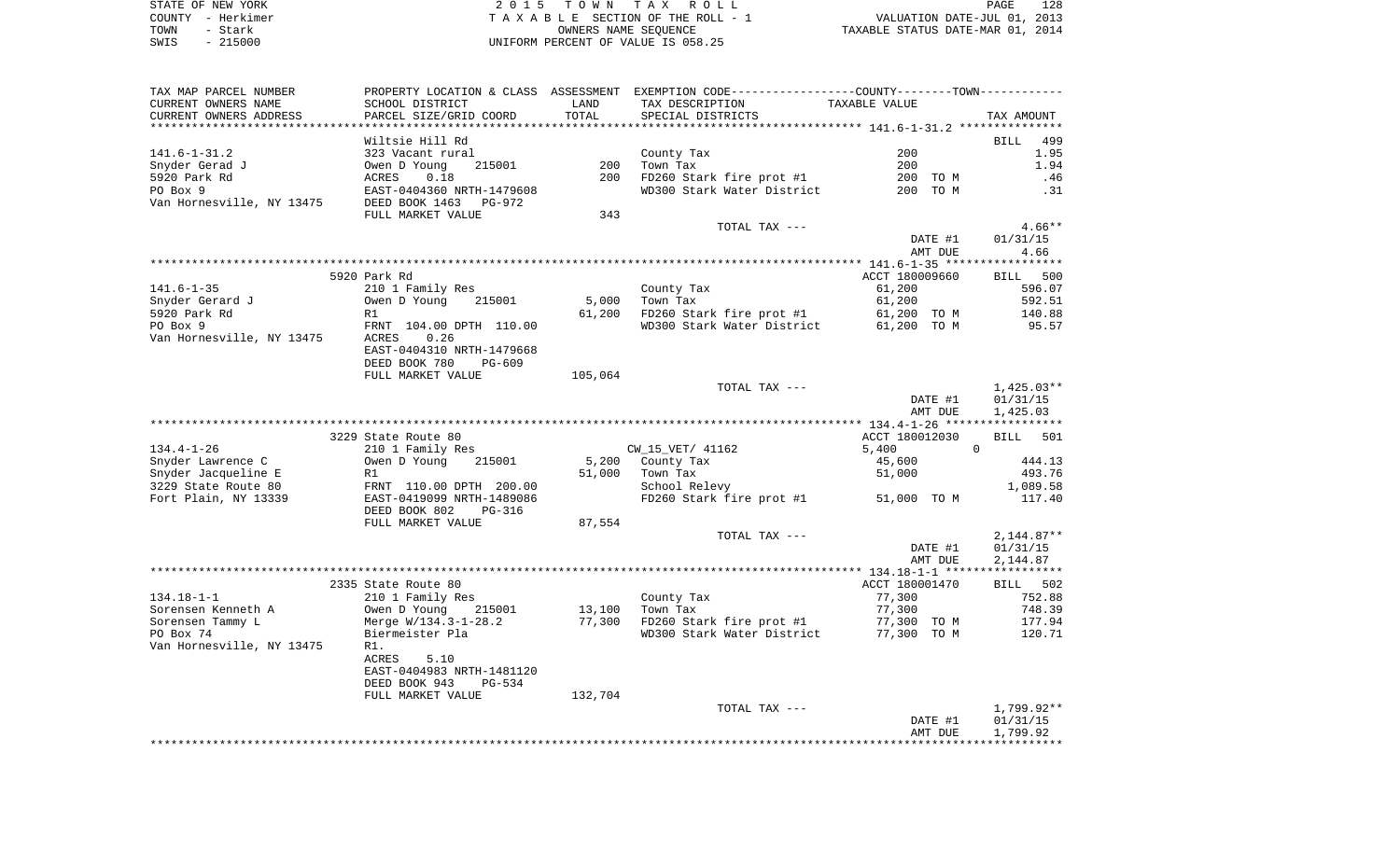|      | STATE OF NEW YORK | 2015 TOWN TAX ROLL                 | PAGE                             | 129 |
|------|-------------------|------------------------------------|----------------------------------|-----|
|      | COUNTY - Herkimer | TAXABLE SECTION OF THE ROLL - 1    | VALUATION DATE-JUL 01, 2013      |     |
| TOWN | – Stark           | OWNERS NAME SEOUENCE               | TAXABLE STATUS DATE-MAR 01, 2014 |     |
| SWIS | - 215000          | UNIFORM PERCENT OF VALUE IS 058.25 |                                  |     |

| TAX MAP PARCEL NUMBER<br>CURRENT OWNERS NAME     | PROPERTY LOCATION & CLASS ASSESSMENT EXEMPTION CODE---------------COUNTY-------TOWN----------<br>SCHOOL DISTRICT | LAND   | TAX DESCRIPTION          | TAXABLE VALUE  |                    |
|--------------------------------------------------|------------------------------------------------------------------------------------------------------------------|--------|--------------------------|----------------|--------------------|
| CURRENT OWNERS ADDRESS<br>********************** | PARCEL SIZE/GRID COORD                                                                                           | TOTAL  | SPECIAL DISTRICTS        |                | TAX AMOUNT         |
|                                                  |                                                                                                                  |        |                          |                |                    |
|                                                  | Travis Rd                                                                                                        |        |                          | ACCT 180014000 | <b>BILL</b><br>503 |
| $134.1 - 2 - 4$                                  | 322 Rural vac>10                                                                                                 |        | County Tax               | 18,800         | 183.11             |
| Soukup Charles                                   | Owen D Young<br>215001                                                                                           | 18,800 | Town Tax                 | 18,800         | 182.01             |
| 1 S Main St                                      | split from $1-1, 1-2.2$                                                                                          | 18,800 | FD260 Stark fire prot #1 | 18,800 TO M    | 43.28              |
| Dolgeville, NY 13329                             | 73.00 DPTH<br>FRNT                                                                                               |        |                          |                |                    |
|                                                  | ACRES<br>53.80                                                                                                   |        |                          |                |                    |
|                                                  | EAST-0399960 NRTH-1495573                                                                                        |        |                          |                |                    |
|                                                  | DEED BOOK 1472<br>PG-930                                                                                         |        |                          |                |                    |
|                                                  | FULL MARKET VALUE                                                                                                | 32,275 |                          |                |                    |
|                                                  |                                                                                                                  |        | TOTAL TAX ---            |                | 408.40**           |
|                                                  |                                                                                                                  |        |                          | DATE #1        | 01/31/15           |
|                                                  |                                                                                                                  |        |                          | AMT DUE        | 408.40             |
|                                                  |                                                                                                                  |        |                          |                |                    |
|                                                  | Travis Rd                                                                                                        |        |                          | ACCT 180014000 | 504<br>BILL        |
| $134.1 - 2 - 7$                                  | 322 Rural vac>10                                                                                                 |        | County Tax               | 5,900          | 57.46              |
| Soukup Charles                                   | Owen D Young<br>215001                                                                                           | 5,900  | Town Tax                 | 5,900          | 57.12              |
| 1 S Main St                                      | split from 1-1                                                                                                   | 5,900  | FD260 Stark fire prot #1 | 5,900 TO M     | 13.58              |
| Dolgeville, NY 13329                             | FRNT 540.00 DPTH                                                                                                 |        |                          |                |                    |
|                                                  | 10.80<br>ACRES                                                                                                   |        |                          |                |                    |
|                                                  | EAST-0397150 NRTH-1495471                                                                                        |        |                          |                |                    |
|                                                  | DEED BOOK 1472<br><b>PG-930</b>                                                                                  |        |                          |                |                    |
|                                                  | FULL MARKET VALUE                                                                                                | 10,129 |                          |                |                    |
|                                                  |                                                                                                                  |        | TOTAL TAX ---            |                | 128.16**           |
|                                                  |                                                                                                                  |        |                          |                |                    |
|                                                  |                                                                                                                  |        |                          | DATE #1        | 01/31/15           |
|                                                  |                                                                                                                  |        |                          | AMT DUE        | 128.16             |
|                                                  |                                                                                                                  |        |                          |                |                    |
|                                                  | Travis Rd                                                                                                        |        |                          | ACCT 180014000 | 505<br>BILL        |
| $134.1 - 2 - 8$                                  | 322 Rural vac>10                                                                                                 |        | County Tax               | 5,800          | 56.49              |
| Soukup Charles                                   | Owen D Young<br>215001                                                                                           | 5,800  | Town Tax                 | 5,800          | 56.15              |
| 1 S Main St                                      | split from 1-1                                                                                                   | 5,800  | FD260 Stark fire prot #1 | 5,800 TO M     | 13.35              |
| Dolgeville, NY 13329                             | FRNT 1029.40 DPTH                                                                                                |        |                          |                |                    |
|                                                  | ACRES 10.40                                                                                                      |        |                          |                |                    |
|                                                  | EAST-0396704 NRTH-1496167                                                                                        |        |                          |                |                    |
|                                                  | DEED BOOK 1472<br><b>PG-930</b>                                                                                  |        |                          |                |                    |
|                                                  | FULL MARKET VALUE                                                                                                | 9,957  |                          |                |                    |
|                                                  |                                                                                                                  |        | TOTAL TAX ---            |                | 125.99**           |
|                                                  |                                                                                                                  |        |                          | DATE #1        | 01/31/15           |
|                                                  |                                                                                                                  |        |                          | AMT DUE        | 125.99             |
|                                                  |                                                                                                                  |        |                          |                | ***********        |
|                                                  | Off State Route 168                                                                                              |        |                          | ACCT 180008280 | 506<br>BILL        |
| $128.3 - 1 - 5$                                  | 323 Vacant rural                                                                                                 |        | County Tax               | 1,300          | 12.66              |
| Soukup Charles J                                 | Owen D Young<br>215001                                                                                           | 1,300  | Town Tax                 | 1,300          | 12.59              |
| 1 S Main St                                      | V12 20                                                                                                           | 1,300  | FD260 Stark fire prot #1 | 1,300 TO M     | 2.99               |
| Dolgeville, NY 13329                             | ACRES 13.10                                                                                                      |        |                          |                |                    |
|                                                  | EAST-0406953 NRTH-1499960                                                                                        |        |                          |                |                    |
|                                                  | DEED BOOK 1226<br>PG-843                                                                                         |        |                          |                |                    |
|                                                  | FULL MARKET VALUE                                                                                                | 2,232  |                          |                |                    |
|                                                  |                                                                                                                  |        | TOTAL TAX ---            |                | 28.24**            |
|                                                  |                                                                                                                  |        |                          | DATE #1        | 01/31/15           |
|                                                  |                                                                                                                  |        |                          | AMT DUE        | 28.24              |
|                                                  |                                                                                                                  |        |                          |                |                    |
|                                                  |                                                                                                                  |        |                          |                |                    |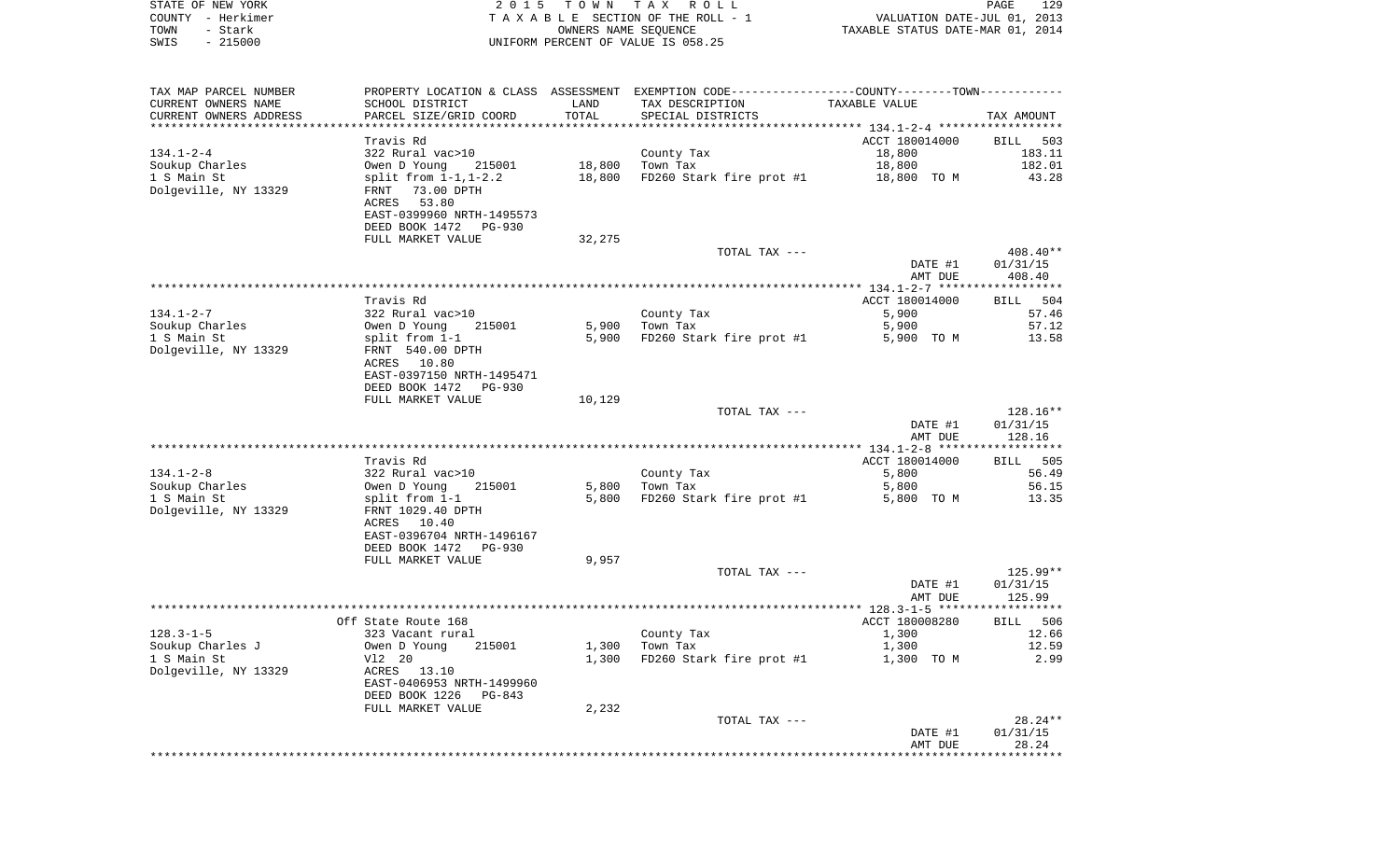|      | STATE OF NEW YORK | 2015 TOWN TAX ROLL                 | PAGE                             | 130 |
|------|-------------------|------------------------------------|----------------------------------|-----|
|      | COUNTY - Herkimer | TAXABLE SECTION OF THE ROLL - 1    | VALUATION DATE-JUL 01, 2013      |     |
| TOWN | - Stark           | OWNERS NAME SEOUENCE               | TAXABLE STATUS DATE-MAR 01, 2014 |     |
| SWIS | - 215000          | UNIFORM PERCENT OF VALUE IS 058.25 |                                  |     |

| TAX MAP PARCEL NUMBER     |                           |        | PROPERTY LOCATION & CLASS ASSESSMENT EXEMPTION CODE----------------COUNTY-------TOWN--------- |                                      |             |
|---------------------------|---------------------------|--------|-----------------------------------------------------------------------------------------------|--------------------------------------|-------------|
| CURRENT OWNERS NAME       | SCHOOL DISTRICT           | LAND   | TAX DESCRIPTION                                                                               | TAXABLE VALUE                        |             |
| CURRENT OWNERS ADDRESS    | PARCEL SIZE/GRID COORD    | TOTAL  | SPECIAL DISTRICTS                                                                             |                                      | TAX AMOUNT  |
| ************************* |                           |        |                                                                                               |                                      |             |
|                           | Off State Route 168       |        |                                                                                               | ACCT 180009390                       | 507<br>BILL |
| $128.3 - 1 - 6$           | 323 Vacant rural          |        | County Tax                                                                                    | 6,000                                | 58.44       |
| Soukup Charles J          | 215001<br>Owen D Young    | 6,000  | Town Tax                                                                                      | 6,000                                | 58.09       |
|                           |                           |        |                                                                                               |                                      |             |
| 1 S Main St               | 124<br>$F$ and $F$        | 6.000  | FD260 Stark fire prot #1                                                                      | 6,000 TO M                           | 13.81       |
| Dolgeville, NY 13329      | ACRES 60.40               |        |                                                                                               |                                      |             |
|                           | EAST-0404549 NRTH-1500896 |        |                                                                                               |                                      |             |
|                           | DEED BOOK 1226 PG-843     |        |                                                                                               |                                      |             |
|                           | FULL MARKET VALUE         | 10,300 |                                                                                               |                                      |             |
|                           |                           |        | TOTAL TAX ---                                                                                 |                                      | $130.34**$  |
|                           |                           |        |                                                                                               | DATE #1                              | 01/31/15    |
|                           |                           |        |                                                                                               | AMT DUE                              | 130.34      |
|                           |                           |        |                                                                                               |                                      |             |
|                           | Travis Rd                 |        |                                                                                               |                                      | BILL 508    |
| $134.1 - 2 - 5$           | 314 Rural vac<10          |        | County Tax                                                                                    | 4,200                                | 40.91       |
| Soukup Charles J          | Owen D Young<br>215001    | 4,200  | Town Tax                                                                                      | 4,200                                | 40.66       |
| 1 South Main St           | split from $1-2.2$        | 4,200  | FD260 Stark fire prot #1                                                                      | 4,200 TO M                           | 9.67        |
| Dolgeville, NY 13329      | Vac Ld                    |        |                                                                                               |                                      |             |
|                           | FRNT 492.50 DPTH          |        |                                                                                               |                                      |             |
|                           |                           |        |                                                                                               |                                      |             |
|                           | ACRES<br>5.00             |        |                                                                                               |                                      |             |
|                           | EAST-0397775 NRTH-1495430 |        |                                                                                               |                                      |             |
|                           | DEED BOOK 1277 PG-193     |        |                                                                                               |                                      |             |
|                           | FULL MARKET VALUE         | 7,210  |                                                                                               |                                      |             |
|                           |                           |        | TOTAL TAX ---                                                                                 |                                      | $91.24**$   |
|                           |                           |        |                                                                                               | DATE #1                              | 01/31/15    |
|                           |                           |        |                                                                                               | AMT DUE                              | 91.24       |
|                           |                           |        |                                                                                               |                                      |             |
|                           | Travis Rd                 |        |                                                                                               |                                      | BILL 509    |
| $134.1 - 2 - 6$           | 314 Rural vac<10          |        | County Tax                                                                                    | 4,000                                | 38.96       |
| Soukup Charles J          | Owen D Young<br>215001    | 4,000  | Town Tax                                                                                      | 4,000                                | 38.73       |
| 1 South Main St           | split from $1-2.2$        | 4,000  | FD260 Stark fire prot #1                                                                      | 4,000 TO M                           | 9.21        |
| Dolgeville, NY 13329      | Vac Ld                    |        |                                                                                               |                                      |             |
|                           | FRNT 608.00 DPTH          |        |                                                                                               |                                      |             |
|                           | 4.20<br>ACRES             |        |                                                                                               |                                      |             |
|                           |                           |        |                                                                                               |                                      |             |
|                           | EAST-0397547 NRTH-1495783 |        |                                                                                               |                                      |             |
|                           | DEED BOOK 1277 PG-193     |        |                                                                                               |                                      |             |
|                           | FULL MARKET VALUE         | 6,867  |                                                                                               |                                      |             |
|                           |                           |        | TOTAL TAX ---                                                                                 |                                      | 86.90**     |
|                           |                           |        |                                                                                               | DATE #1                              | 01/31/15    |
|                           |                           |        |                                                                                               | AMT DUE                              | 86.90       |
|                           |                           |        |                                                                                               | ************************************ |             |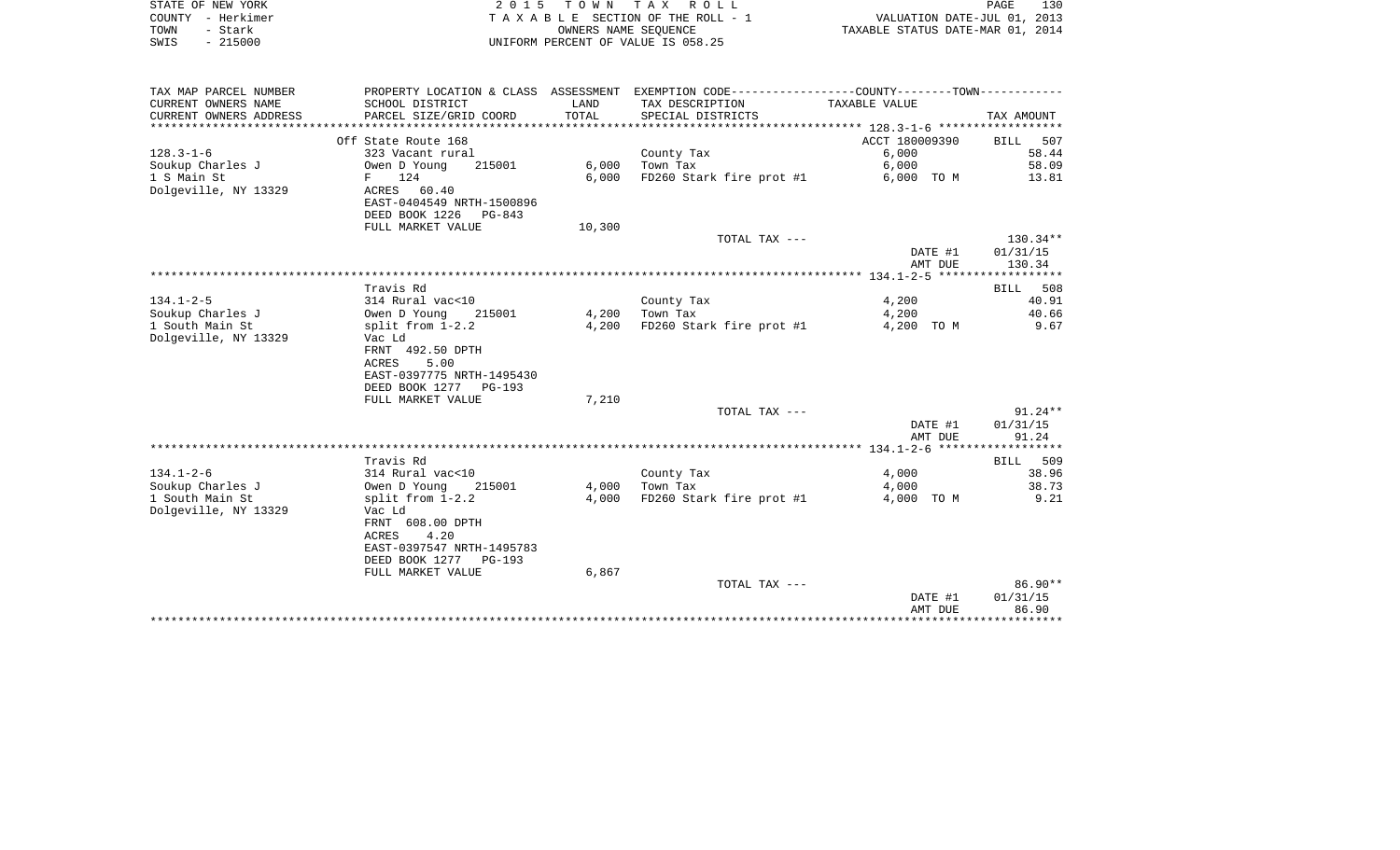|      | STATE OF NEW YORK | 2015 TOWN TAX ROLL                 | 131<br>PAGE                      |  |
|------|-------------------|------------------------------------|----------------------------------|--|
|      | COUNTY - Herkimer | TAXABLE SECTION OF THE ROLL - 1    | VALUATION DATE-JUL 01, 2013      |  |
| TOWN | – Stark           | OWNERS NAME SEOUENCE               | TAXABLE STATUS DATE-MAR 01, 2014 |  |
| SWIS | $-215000$         | UNIFORM PERCENT OF VALUE IS 058.25 |                                  |  |

| TAX MAP PARCEL NUMBER                 |                                                                                                                                                                                                                                                                 |         | PROPERTY LOCATION & CLASS ASSESSMENT EXEMPTION CODE---------------COUNTY-------TOWN---------- |                 |                   |
|---------------------------------------|-----------------------------------------------------------------------------------------------------------------------------------------------------------------------------------------------------------------------------------------------------------------|---------|-----------------------------------------------------------------------------------------------|-----------------|-------------------|
| CURRENT OWNERS NAME                   | SCHOOL DISTRICT                                                                                                                                                                                                                                                 | LAND    | TAX DESCRIPTION                                                                               | TAXABLE VALUE   |                   |
| CURRENT OWNERS ADDRESS                | SCHOOL DISTRICT<br>PARCEL SIZE/GRID COORD                                                                                                                                                                                                                       | TOTAL   | SPECIAL DISTRICTS                                                                             |                 | TAX AMOUNT        |
|                                       |                                                                                                                                                                                                                                                                 |         |                                                                                               |                 |                   |
|                                       | 2333 State Route 80                                                                                                                                                                                                                                             |         |                                                                                               | ACCT 180001410  | BILL 510          |
| $134.3 - 1 - 28.1$                    | 280 Res Multiple                                                                                                                                                                                                                                                |         | County Tax                                                                                    | 193,400         | 1,883.65          |
| South Hamilton D                      | Owen D Young<br>215001                                                                                                                                                                                                                                          | 25,400  | Town Tax                                                                                      | 193,400         | 1,872.42          |
| South Karen J                         | Harrad Farm                                                                                                                                                                                                                                                     | 193,400 | School Relevy                                                                                 |                 | 6,246.76          |
| PO Box 73                             | R2                                                                                                                                                                                                                                                              |         | FD260 Stark fire prot #1 193,400 TO M<br>WD300 Stark Water District 193,400 TO M              |                 | 445.20            |
| Van Hornesville, NY 13475 ACRES 29.80 |                                                                                                                                                                                                                                                                 |         |                                                                                               |                 | 302.00            |
|                                       | EAST-0404531 NRTH-1481618                                                                                                                                                                                                                                       |         |                                                                                               |                 |                   |
|                                       | DEED BOOK 925<br>PG-382                                                                                                                                                                                                                                         |         |                                                                                               |                 |                   |
|                                       | FULL MARKET VALUE                                                                                                                                                                                                                                               | 332,017 |                                                                                               |                 |                   |
|                                       |                                                                                                                                                                                                                                                                 |         | TOTAL TAX ---                                                                                 |                 | $10,750.03**$     |
|                                       |                                                                                                                                                                                                                                                                 |         |                                                                                               | DATE #1         | 01/31/15          |
|                                       |                                                                                                                                                                                                                                                                 |         |                                                                                               | AMT DUE         | 10,750.03         |
|                                       |                                                                                                                                                                                                                                                                 |         |                                                                                               |                 |                   |
| $134.3 - 1 - 29$                      | Off State Route 80<br>314 Rural vac<10                                                                                                                                                                                                                          |         |                                                                                               | ACCT 180012270  | BILL 511<br>17.53 |
| South Hamilton D                      | Owen D Young<br>215001                                                                                                                                                                                                                                          |         | County Tax<br>$1,800$ Town Tax                                                                | 1,800<br>1,800  | 17.43             |
|                                       |                                                                                                                                                                                                                                                                 | 1,800   | School Relevy                                                                                 |                 | 58.14             |
|                                       |                                                                                                                                                                                                                                                                 |         | FD260 Stark fire prot #1 1,800 TO M                                                           |                 | 4.14              |
|                                       |                                                                                                                                                                                                                                                                 |         |                                                                                               |                 |                   |
|                                       | FULL MARKET VALUE                                                                                                                                                                                                                                               | 3,090   |                                                                                               |                 |                   |
|                                       |                                                                                                                                                                                                                                                                 |         | TOTAL TAX ---                                                                                 |                 | $97.24**$         |
|                                       |                                                                                                                                                                                                                                                                 |         |                                                                                               | DATE #1         | 01/31/15          |
|                                       |                                                                                                                                                                                                                                                                 |         |                                                                                               | AMT DUE         | 97.24             |
|                                       |                                                                                                                                                                                                                                                                 |         |                                                                                               |                 |                   |
|                                       | Travis Rd                                                                                                                                                                                                                                                       |         |                                                                                               | ACCT 1800020048 | BILL 512          |
|                                       |                                                                                                                                                                                                                                                                 |         | County Tax                                                                                    | 6,300           | 61.36             |
|                                       |                                                                                                                                                                                                                                                                 |         | $6,300$ Town Tax                                                                              | 6,300           | 60.99             |
|                                       |                                                                                                                                                                                                                                                                 |         | 6,300 School Relevy                                                                           |                 | 203.49            |
|                                       | 134.3-1-34<br>South Hamilton D<br>South Karen J<br>PO Box 73<br>Van Hornesville, NY 13475<br>PO Box 73<br>Van Hornesville, NY 13475<br>PO Box 17.70<br>201432887<br>PO Box 73<br>PO Box 73<br>PO Box 73<br>PO Box 73<br>PO Box 73<br>PO Box 73<br>PO Box 73<br> |         | FD260 Stark fire prot #1 6,300 TO M                                                           |                 | 14.50             |
|                                       |                                                                                                                                                                                                                                                                 |         |                                                                                               |                 |                   |
|                                       | DEED BOOK 925<br>PG-382                                                                                                                                                                                                                                         |         |                                                                                               |                 |                   |
|                                       | FULL MARKET VALUE                                                                                                                                                                                                                                               | 10,815  |                                                                                               |                 |                   |
|                                       |                                                                                                                                                                                                                                                                 |         | TOTAL TAX ---                                                                                 |                 | 340.34**          |
|                                       |                                                                                                                                                                                                                                                                 |         |                                                                                               | DATE #1         | 01/31/15          |
|                                       |                                                                                                                                                                                                                                                                 |         |                                                                                               | AMT DUE         | 340.34            |
|                                       |                                                                                                                                                                                                                                                                 |         |                                                                                               |                 |                   |
|                                       | Travis Rd                                                                                                                                                                                                                                                       |         |                                                                                               |                 | BILL 513          |
| $134.3 - 1 - 40$                      | 322 Rural vac>10<br>Owen D Young 215001                                                                                                                                                                                                                         |         | County Tax                                                                                    | 18,400          | 179.21            |
| South Hamilton D                      | Owen D Young 215001<br>found in mapping 2002<br>FRNT 60.00 DPTH                                                                                                                                                                                                 |         | 18,400 Town Tax                                                                               | 18,400          | 178.14            |
| South Karen J<br>PO Box 73            |                                                                                                                                                                                                                                                                 | 18,400  | School Relevy<br>FD260 Stark fire prot #1 18,400 TO M                                         |                 | 594.31<br>42.36   |
| Van Hornesville, NY 13475 ACRES 35.20 | FRNT 60.00 DPTH                                                                                                                                                                                                                                                 |         |                                                                                               |                 |                   |
|                                       | EAST-0405194 NRTH-1483090                                                                                                                                                                                                                                       |         |                                                                                               |                 |                   |
|                                       | DEED BOOK 925<br>PG-382                                                                                                                                                                                                                                         |         |                                                                                               |                 |                   |
|                                       | FULL MARKET VALUE                                                                                                                                                                                                                                               | 31,588  |                                                                                               |                 |                   |
|                                       |                                                                                                                                                                                                                                                                 |         | TOTAL TAX ---                                                                                 |                 | 994.02**          |
|                                       |                                                                                                                                                                                                                                                                 |         |                                                                                               | DATE #1         | 01/31/15          |
|                                       |                                                                                                                                                                                                                                                                 |         |                                                                                               | AMT DUE         | 994.02            |
|                                       |                                                                                                                                                                                                                                                                 |         |                                                                                               |                 |                   |
|                                       |                                                                                                                                                                                                                                                                 |         |                                                                                               |                 |                   |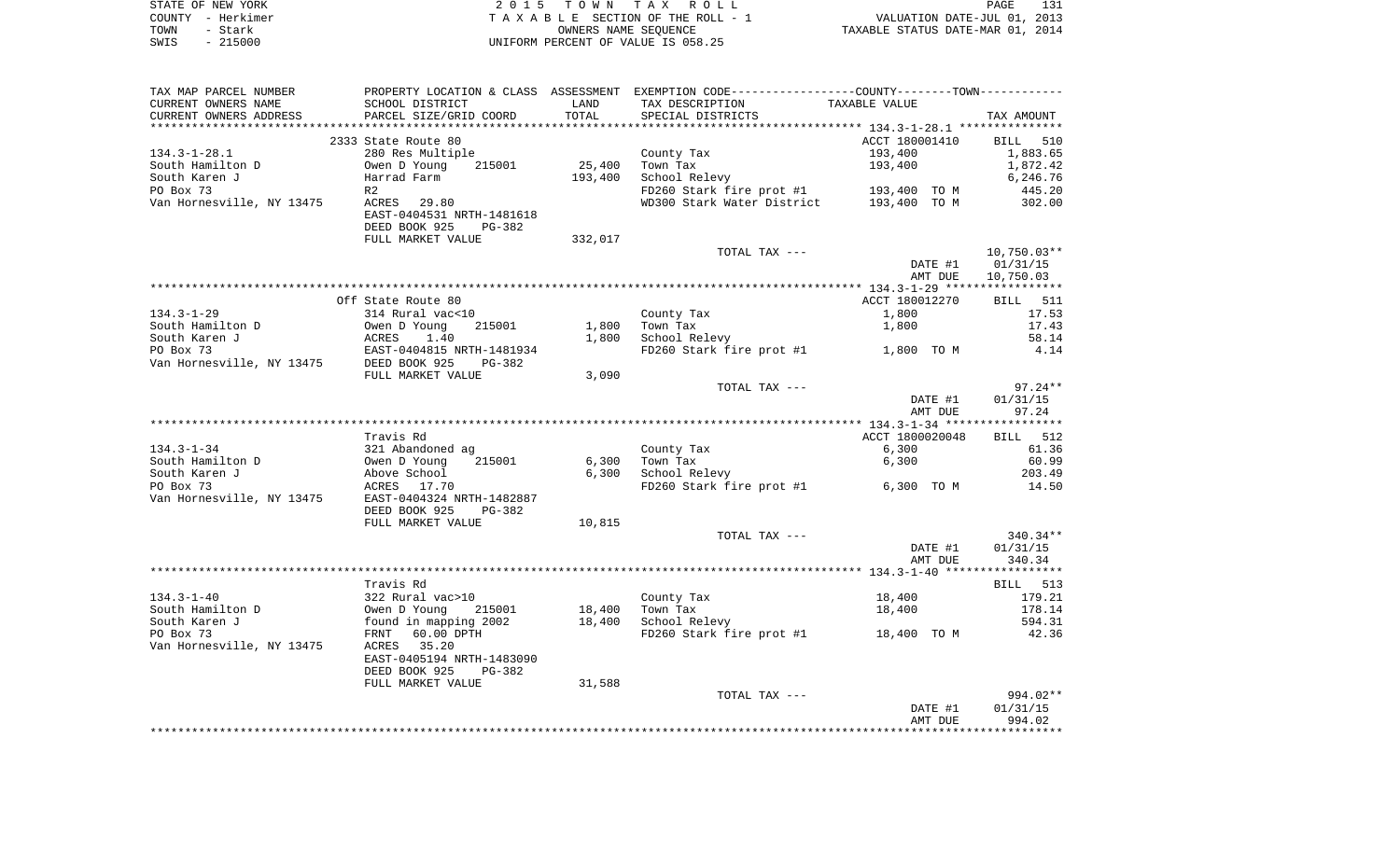| STATE OF NEW YORK |           | 2015 TOWN TAX ROLL                 |                      |  |                                  | PAGE | 132 |
|-------------------|-----------|------------------------------------|----------------------|--|----------------------------------|------|-----|
| COUNTY – Herkimer |           | TAXABLE SECTION OF THE ROLL - 1    |                      |  | VALUATION DATE-JUL 01, 2013      |      |     |
| TOWN<br>- Stark   |           |                                    | OWNERS NAME SEOUENCE |  | TAXABLE STATUS DATE-MAR 01, 2014 |      |     |
| SWIS              | $-215000$ | UNIFORM PERCENT OF VALUE IS 058.25 |                      |  |                                  |      |     |

| TAX MAP PARCEL NUMBER  | PROPERTY LOCATION & CLASS ASSESSMENT EXEMPTION CODE----------------COUNTY-------TOWN---------- |        |                                                             |                    |                    |
|------------------------|------------------------------------------------------------------------------------------------|--------|-------------------------------------------------------------|--------------------|--------------------|
| CURRENT OWNERS NAME    | SCHOOL DISTRICT                                                                                | LAND   | TAX DESCRIPTION                                             | TAXABLE VALUE      |                    |
| CURRENT OWNERS ADDRESS | PARCEL SIZE/GRID COORD                                                                         | TOTAL  | SPECIAL DISTRICTS                                           |                    | TAX AMOUNT         |
|                        | 3248 State Route 80                                                                            |        |                                                             | ACCT 180006210     | <b>BILL</b> 514    |
| 134.4-1-37             | 210 1 Family Res                                                                               |        | County Tax                                                  | 24,500             | 238.62             |
| Spain Joseph           |                                                                                                |        | 4,400 Town Tax                                              | 24,500             | 237.20             |
| 3248 State Route 80    |                                                                                                |        | 24,500 FD260 Stark fire prot #1 24,500 TO M                 |                    | 56.40              |
| Fort Plain, NY 13339   | Owen D Young 215001<br>R1 1/4<br>FRNT 75.00 DPTH 131.10<br>EAST-0419559 NRTH-1489051           |        |                                                             |                    |                    |
|                        |                                                                                                |        |                                                             |                    |                    |
|                        | DEED BOOK 1465 PG-494                                                                          |        |                                                             |                    |                    |
|                        | FULL MARKET VALUE                                                                              | 42,060 |                                                             |                    |                    |
|                        |                                                                                                |        | TOTAL TAX ---                                               |                    | 532.22**           |
|                        |                                                                                                |        |                                                             | DATE #1            | 01/31/15           |
|                        |                                                                                                |        |                                                             | AMT DUE            | 532.22             |
|                        | 3252 State Route 80                                                                            |        |                                                             | ACCT 180005820     | BILL 515           |
| 134.4-1-36             | 210 1 Family Res                                                                               |        |                                                             | 20,000             | 194.79             |
| Spain Joseph W         | $5 - 7 - 3$ $315001$                                                                           |        | County Tax<br>4,400 Town Tax                                | 20,000             | 193.63             |
| 3248 State Route 80    | R1                                                                                             |        | 20,000 FD260 Stark fire prot #1                             | 20,000 TO M        | 46.04              |
|                        | Fort Plain, NY 13339 FRNT 75.00 DPTH 131.00                                                    |        |                                                             |                    |                    |
|                        | EAST-0419622 NRTH-1489092                                                                      |        |                                                             |                    |                    |
|                        | DEED BOOK 1377 PG-299                                                                          |        |                                                             |                    |                    |
|                        | FULL MARKET VALUE                                                                              | 34,335 |                                                             |                    |                    |
|                        |                                                                                                |        | TOTAL TAX ---                                               |                    | 434.46**           |
|                        |                                                                                                |        |                                                             | DATE #1<br>AMT DUE | 01/31/15<br>434.46 |
|                        |                                                                                                |        |                                                             |                    |                    |
|                        | Off Elwood Rd                                                                                  |        |                                                             | ACCT 180006840     | <b>BILL</b> 516    |
|                        |                                                                                                |        | County Tax                                                  | 2,000              | 19.48              |
|                        |                                                                                                |        | 2,000 Town Tax                                              | 2,000              | 19.36              |
|                        |                                                                                                |        | 2,000 FD260 Stark fire prot #1 2,000 TO M                   |                    | 4.60               |
|                        |                                                                                                |        |                                                             |                    |                    |
|                        | ACRES 10.20                                                                                    |        |                                                             |                    |                    |
|                        | EAST-0420608 NRTH-1483234                                                                      |        |                                                             |                    |                    |
|                        | DEED BOOK 1339 PG-50                                                                           |        |                                                             |                    |                    |
|                        | FULL MARKET VALUE                                                                              | 3,433  | TOTAL TAX ---                                               |                    | 43.44**            |
|                        |                                                                                                |        |                                                             | DATE #1            | 01/31/15           |
|                        |                                                                                                |        |                                                             | AMT DUE            | 43.44              |
|                        |                                                                                                |        |                                                             |                    |                    |
|                        | Off Elwood Rd                                                                                  |        |                                                             | ACCT 180006870     | BILL 517           |
|                        |                                                                                                |        | County Tax<br>Town Tax                                      | 1,600              | 15.58              |
|                        |                                                                                                |        | $1,600$ County $\frac{1}{2}$<br>$\frac{1}{2}$ ,600 Town Tax | 1,600              | 15.49              |
|                        |                                                                                                |        | $1,600$ FD260 Stark fire prot #1 $1,600$ TO M               |                    | 3.68               |
|                        |                                                                                                |        |                                                             |                    |                    |
|                        | ACRES<br>8.00                                                                                  |        |                                                             |                    |                    |
|                        | EAST-0420468 NRTH-1483051<br>DEED BOOK 1339 PG-50                                              |        |                                                             |                    |                    |
|                        | FULL MARKET VALUE                                                                              | 2,747  |                                                             |                    |                    |
|                        |                                                                                                |        | TOTAL TAX ---                                               |                    | 34.75**            |
|                        |                                                                                                |        |                                                             | DATE #1            | 01/31/15           |
|                        |                                                                                                |        |                                                             | AMT DUE            | 34.75              |
|                        |                                                                                                |        |                                                             |                    |                    |
|                        |                                                                                                |        |                                                             |                    |                    |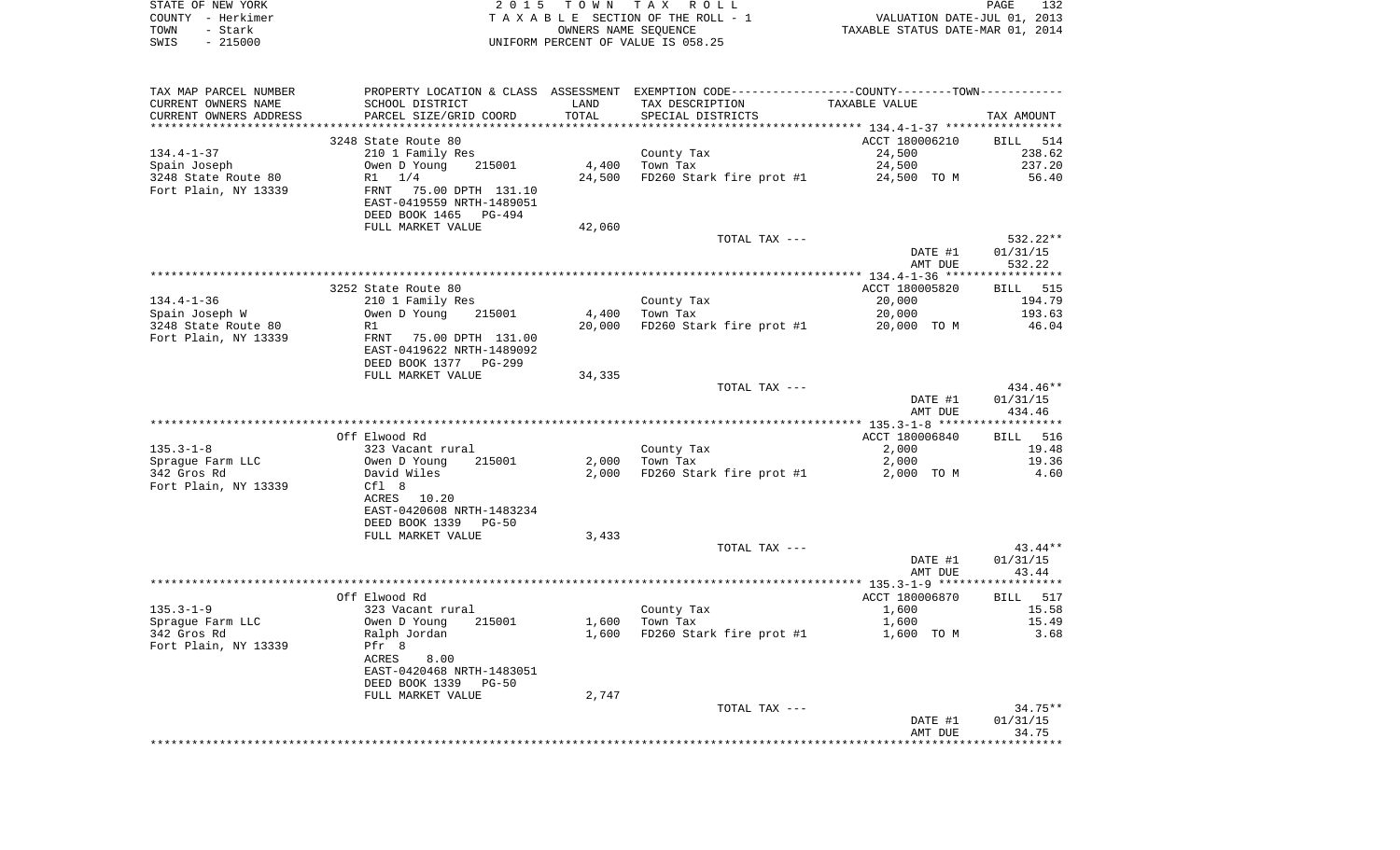|      | STATE OF NEW YORK | 2015 TOWN TAX ROLL                 | <b>PAGE</b>                      | 133 |
|------|-------------------|------------------------------------|----------------------------------|-----|
|      | COUNTY – Herkimer | TAXABLE SECTION OF THE ROLL - 1    | VALUATION DATE-JUL 01, 2013      |     |
| TOWN | – Stark           | OWNERS NAME SEOUENCE               | TAXABLE STATUS DATE-MAR 01, 2014 |     |
| SWIS | - 215000          | UNIFORM PERCENT OF VALUE IS 058.25 |                                  |     |

| TAX MAP PARCEL NUMBER     |                                                 |         | PROPERTY LOCATION & CLASS ASSESSMENT EXEMPTION CODE---------------COUNTY-------TOWN---------- |                  |              |
|---------------------------|-------------------------------------------------|---------|-----------------------------------------------------------------------------------------------|------------------|--------------|
| CURRENT OWNERS NAME       | SCHOOL DISTRICT                                 | LAND    | TAX DESCRIPTION                                                                               | TAXABLE VALUE    |              |
| CURRENT OWNERS ADDRESS    | PARCEL SIZE/GRID COORD                          | TOTAL   | SPECIAL DISTRICTS                                                                             |                  | TAX AMOUNT   |
|                           |                                                 |         |                                                                                               |                  |              |
|                           | 155 E Elwood Rd                                 |         |                                                                                               | ACCT 180013760   | BILL 518     |
| $135.3 - 1 - 10.2$        | 112 Dairy farm                                  |         | County Tax                                                                                    | 202,200          | 1,969.36     |
| Spraque Farm LLC          | Owen D Young<br>215001                          | 67,400  | Town Tax                                                                                      | 202,200          | 1,957.62     |
| 342 Gros Rd               | Farm                                            | 202,200 | FD260 Stark fire prot #1 202,200 TO M                                                         |                  | 465.46       |
| Fort Plain, NY 13339      | ACRES 208.01                                    |         |                                                                                               |                  |              |
|                           | EAST-0420743 NRTH-1481307                       |         |                                                                                               |                  |              |
|                           | DEED BOOK 1339<br>$PG-50$                       |         |                                                                                               |                  |              |
|                           | FULL MARKET VALUE                               | 347,124 |                                                                                               |                  |              |
|                           |                                                 |         | TOTAL TAX ---                                                                                 |                  | $4,392.44**$ |
|                           |                                                 |         |                                                                                               | DATE #1          | 01/31/15     |
|                           |                                                 |         |                                                                                               | AMT DUE          | 4,392.44     |
|                           |                                                 |         |                                                                                               |                  |              |
|                           | 342 Gros Rd                                     |         |                                                                                               | ACCT 180000450   | BILL 519     |
| $142.1 - 1 - 1$           | 210 1 Family Res                                |         | AG MKTS L 41720                                                                               | 2,341<br>2,341   |              |
| Spraque Farm LLC          | Owen D Young<br>215001                          |         | 7,200 County Tax                                                                              | 41,259           | 401.85       |
| 342 Gros Rd               | Rlr 6                                           | 43,600  | Town Tax                                                                                      | 41,259           | 399.45       |
| Fort Plain, NY 13339      | <b>ACRES</b><br>7.20                            |         | FD260 Stark fire prot #1 41,259 TO M                                                          |                  | 94.98        |
|                           | EAST-0421724 NRTH-1479276                       |         | 2,341 EX                                                                                      |                  |              |
| MAY BE SUBJECT TO PAYMENT | DEED BOOK 1150 PG-564<br>FULL MARKET VALUE      |         |                                                                                               |                  |              |
| UNDER AGDIST LAW TIL 2018 |                                                 | 74,850  |                                                                                               |                  |              |
|                           |                                                 |         | TOTAL TAX ---                                                                                 |                  | 896.28**     |
|                           |                                                 |         |                                                                                               | DATE #1          | 01/31/15     |
|                           |                                                 |         |                                                                                               | AMT DUE          | 896.28       |
|                           |                                                 |         |                                                                                               |                  |              |
|                           | 161 Elwood Rd                                   |         |                                                                                               | ACCT 180001080   | BILL 520     |
| $142.1 - 1 - 2$           | 112 Dairy farm                                  |         | AG MKTS L 41720                                                                               | 11,485<br>11,485 |              |
| Sprague Farm LLC          | Owen D Young<br>215001                          |         | 56,800 AGED-ALL 41800                                                                         | 63,923 63,923    |              |
| 342 Gros Rd               | F 150                                           |         | 331,100 County Tax                                                                            | 255,692          | 2,490.36     |
| Fort Plain, NY 13339      | ACRES 120.40                                    |         | Town Tax                                                                                      | 255,692          | 2,475.51     |
|                           | EAST-0422588 NRTH-1479668                       |         | FD260 Stark fire prot #1                                                                      | 319,615 TO M     | 735.74       |
| MAY BE SUBJECT TO PAYMENT | DEED BOOK 1150 I<br>FULL MARKET VALUE<br>PG-564 |         | 11,485 EX                                                                                     |                  |              |
| UNDER AGDIST LAW TIL 2018 |                                                 | 568,412 |                                                                                               |                  |              |
|                           |                                                 |         | TOTAL TAX ---                                                                                 |                  | $5,701.61**$ |
|                           |                                                 |         |                                                                                               | DATE #1          | 01/31/15     |
|                           |                                                 |         |                                                                                               | AMT DUE          | 5,701.61     |
|                           | 375 Gros Rd                                     |         |                                                                                               | ACCT 180003180   | BILL 521     |
| $142.1 - 1 - 3$           | 270 Mfg housing                                 |         | County Tax                                                                                    | 25,000           | 243.49       |
| Spraque Farm LLC          | Owen D Young<br>215001                          | 5,300   | Town Tax                                                                                      | 25,000           | 242.04       |
| 342 Gros Rd               | Tr.                                             | 25,000  | FD260 Stark fire prot #1                                                                      | 25,000 TO M      | 57.55        |
| Fort Plain, NY 13339      | FRNT 100.00 DPTH 150.00                         |         |                                                                                               |                  |              |
|                           | 0.34<br>ACRES                                   |         |                                                                                               |                  |              |
|                           | EAST-0422182 NRTH-1478351                       |         |                                                                                               |                  |              |
|                           | DEED BOOK 1150<br>PG-564                        |         |                                                                                               |                  |              |
|                           | FULL MARKET VALUE                               | 42,918  |                                                                                               |                  |              |
|                           |                                                 |         | TOTAL TAX ---                                                                                 |                  | $543.08**$   |
|                           |                                                 |         |                                                                                               | DATE #1          | 01/31/15     |
|                           |                                                 |         |                                                                                               | AMT DUE          | 543.08       |
|                           |                                                 |         |                                                                                               |                  |              |
|                           |                                                 |         |                                                                                               |                  |              |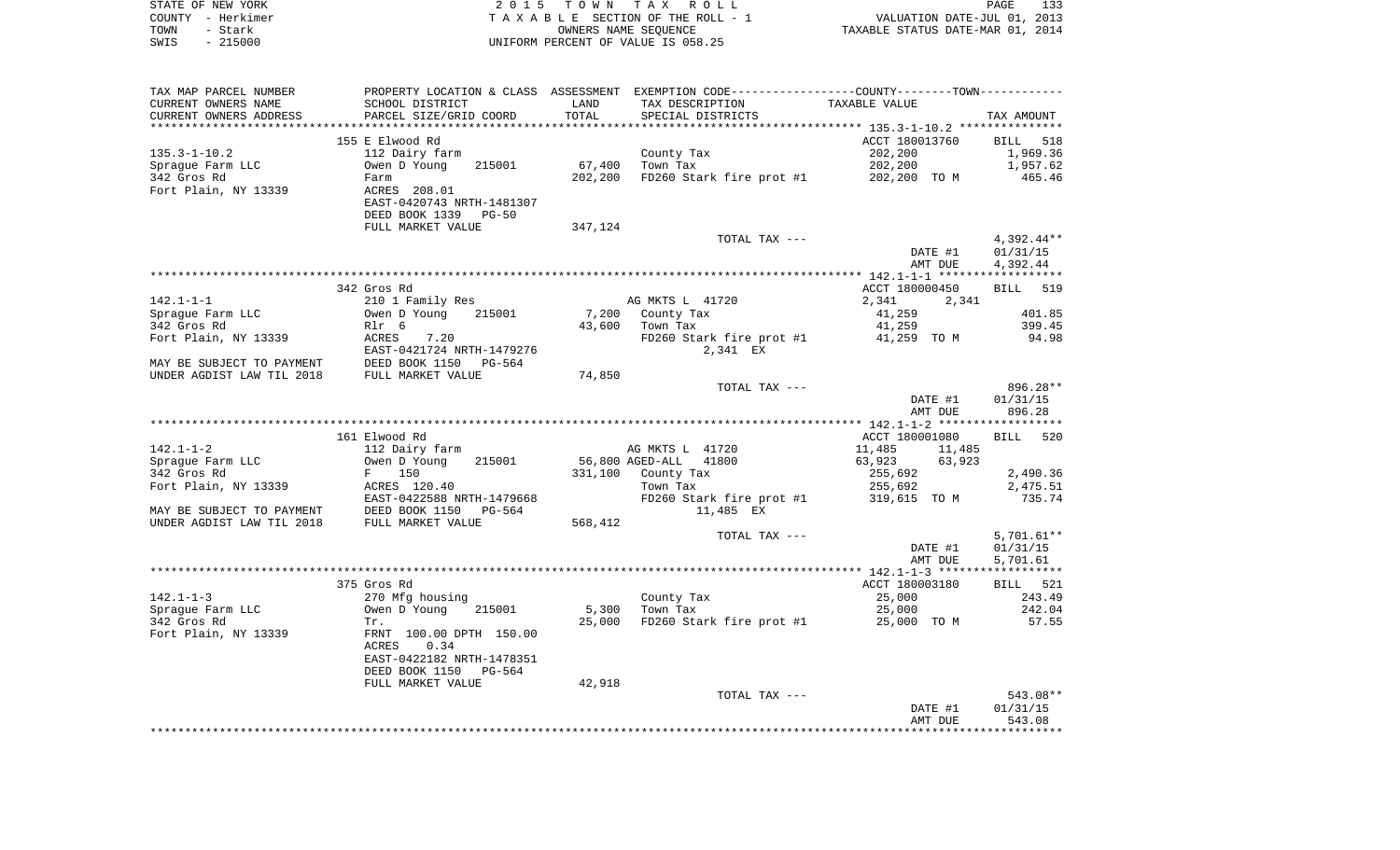| STATE OF NEW YORK                    | 2 0 1 5                                   |                      | TOWN TAX ROLL                                                                                 |                                  | PAGE<br>134              |
|--------------------------------------|-------------------------------------------|----------------------|-----------------------------------------------------------------------------------------------|----------------------------------|--------------------------|
| COUNTY - Herkimer                    |                                           |                      | TAXABLE SECTION OF THE ROLL - 1                                                               | VALUATION DATE-JUL 01, 2013      |                          |
| TOWN<br>- Stark<br>SWIS<br>$-215000$ |                                           | OWNERS NAME SEQUENCE | UNIFORM PERCENT OF VALUE IS 058.25                                                            | TAXABLE STATUS DATE-MAR 01, 2014 |                          |
|                                      |                                           |                      |                                                                                               |                                  |                          |
| TAX MAP PARCEL NUMBER                |                                           |                      | PROPERTY LOCATION & CLASS ASSESSMENT EXEMPTION CODE---------------COUNTY-------TOWN---------- |                                  |                          |
| CURRENT OWNERS NAME                  | SCHOOL DISTRICT                           | LAND                 | TAX DESCRIPTION                                                                               | TAXABLE VALUE                    |                          |
| CURRENT OWNERS ADDRESS               | PARCEL SIZE/GRID COORD                    | TOTAL                | SPECIAL DISTRICTS                                                                             |                                  | TAX AMOUNT               |
| *************************            |                                           |                      |                                                                                               |                                  |                          |
|                                      | Gros Rd                                   |                      |                                                                                               | ACCT 180010260                   | BILL 522                 |
| 141.2-1-23.1                         | 105 Vac farmland                          |                      | County Tax                                                                                    | 30,800                           | 299.98                   |
| Spraque Farm, LLC                    | Owen D Young<br>215001                    | 30,800               | Town Tax                                                                                      | 30,800                           | 298.19                   |
| 342 Gros Rd<br>Fort Plain, NY 13339  | Farm 8<br>FRNT 3450.00 DPTH               | 30,800               | FD260 Stark fire prot #1                                                                      | 30,800 TO M                      | 70.90                    |
|                                      | ACRES<br>80.70                            |                      |                                                                                               |                                  |                          |
|                                      | EAST-0417685 NRTH-1474315                 |                      |                                                                                               |                                  |                          |
|                                      | DEED BOOK 1300<br>PG-122                  |                      |                                                                                               |                                  |                          |
|                                      | FULL MARKET VALUE                         | 52,876               |                                                                                               |                                  |                          |
|                                      |                                           |                      | TOTAL TAX ---                                                                                 |                                  | 669.07**                 |
|                                      |                                           |                      |                                                                                               | DATE #1                          | 01/31/15                 |
|                                      |                                           |                      |                                                                                               | AMT DUE                          | 669.07                   |
|                                      | Gros Rd                                   |                      |                                                                                               | ACCT 180010230                   | BILL 523                 |
| 141.2-1-24                           | 270 Mfg housing                           |                      | County Tax                                                                                    | 57,200                           | 557.11                   |
| Spraque Farm, LLC                    | Owen D Young<br>215001                    | 42,000               | Town Tax                                                                                      | 57,200                           | 553.79                   |
| 342 Gros Rd                          | F&tr 118                                  | 57,200               | FD260 Stark fire prot #1                                                                      | 57,200 TO M                      | 131.67                   |
| Fort Plain, NY 13339                 | ACRES 102.40                              |                      |                                                                                               |                                  |                          |
|                                      | EAST-0418716 NRTH-1473630                 |                      |                                                                                               |                                  |                          |
|                                      | DEED BOOK 1300<br>PG-122                  |                      |                                                                                               |                                  |                          |
|                                      | FULL MARKET VALUE                         | 98,197               |                                                                                               |                                  |                          |
|                                      |                                           |                      | TOTAL TAX ---                                                                                 | DATE #1                          | $1,242.57**$<br>01/31/15 |
|                                      |                                           |                      |                                                                                               | AMT DUE                          | 1,242.57                 |
|                                      |                                           |                      |                                                                                               |                                  |                          |
|                                      | Vickerson Rd                              |                      |                                                                                               | ACCT 180007260                   | BILL 524                 |
| 141.4-1-1                            | 120 Field crops                           |                      | County Tax                                                                                    | 78,900                           | 768.46                   |
| Spraque Farm, LLC                    | 215001<br>Owen D Young                    | 61,600               | Town Tax                                                                                      | 78,900                           | 763.88                   |
| 342 Gros Rd                          | F                                         | 78,900               | FD260 Stark fire prot #1                                                                      | 78,900 TO M                      | 181.62                   |
| Fort Plain, NY 13339                 | ACRES 219.00<br>EAST-0419803 NRTH-1472292 |                      |                                                                                               |                                  |                          |
|                                      | DEED BOOK 1300 PG-122                     |                      |                                                                                               |                                  |                          |
|                                      | FULL MARKET VALUE                         | 135,451              |                                                                                               |                                  |                          |
|                                      |                                           |                      | TOTAL TAX ---                                                                                 |                                  | 1,713.96**               |
|                                      |                                           |                      |                                                                                               | DATE #1                          | 01/31/15                 |
|                                      |                                           |                      |                                                                                               | AMT DUE                          | 1,713.96                 |
|                                      |                                           |                      |                                                                                               |                                  |                          |
| 141.4-1-5                            | Vickerson Rd<br>321 Abandoned ag          |                      |                                                                                               | ACCT 180007230<br>20,000         | BILL 525<br>194.79       |
| Sprague Farm, LLC                    | Owen D Young 215001                       |                      | County Tax<br>20,000 Town Tax                                                                 | 20,000                           | 193.63                   |
| 342 Gros Rd                          | F 46                                      | 20,000               | FD260 Stark fire prot #1                                                                      | 20,000 TO M                      | 46.04                    |
| Fort Plain, NY 13339                 | ACRES 78.90                               |                      |                                                                                               |                                  |                          |
|                                      | EAST-0421610 NRTH-1472076                 |                      |                                                                                               |                                  |                          |
|                                      | DEED BOOK 1300<br>PG-122                  |                      |                                                                                               |                                  |                          |
|                                      | FULL MARKET VALUE                         | 34,335               |                                                                                               |                                  |                          |
|                                      |                                           |                      | TOTAL TAX ---                                                                                 |                                  | 434.46**                 |
|                                      |                                           |                      |                                                                                               | DATE #1<br>AMT DUE               | 01/31/15<br>434.46       |
|                                      |                                           |                      |                                                                                               |                                  |                          |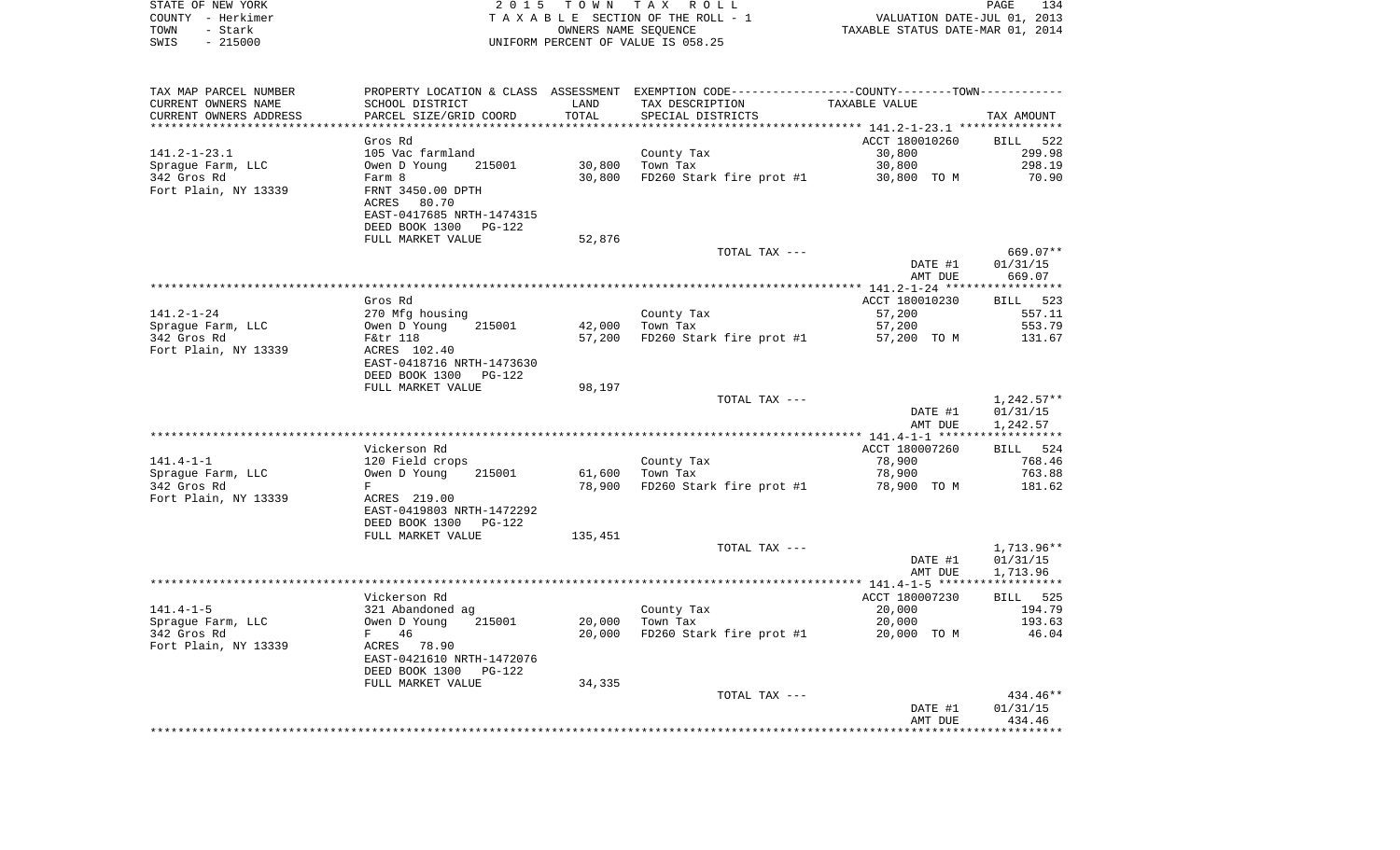|      | STATE OF NEW YORK | 2015 TOWN TAX ROLL                 | 135<br><b>PAGE</b>               |
|------|-------------------|------------------------------------|----------------------------------|
|      | COUNTY - Herkimer | TAXABLE SECTION OF THE ROLL - 1    | VALUATION DATE-JUL 01, 2013      |
| TOWN | – Stark           | OWNERS NAME SEOUENCE               | TAXABLE STATUS DATE-MAR 01, 2014 |
| SWIS | $-215000$         | UNIFORM PERCENT OF VALUE IS 058.25 |                                  |

| TAX MAP PARCEL NUMBER  | PROPERTY LOCATION & CLASS ASSESSMENT EXEMPTION CODE-----------------COUNTY--------TOWN--------- |         |                          |                  |              |
|------------------------|-------------------------------------------------------------------------------------------------|---------|--------------------------|------------------|--------------|
| CURRENT OWNERS NAME    | SCHOOL DISTRICT                                                                                 | LAND    | TAX DESCRIPTION          | TAXABLE VALUE    |              |
| CURRENT OWNERS ADDRESS | PARCEL SIZE/GRID COORD                                                                          | TOTAL   | SPECIAL DISTRICTS        |                  | TAX AMOUNT   |
|                        |                                                                                                 |         |                          |                  |              |
|                        | Off Vickerson Rd                                                                                |         |                          | ACCT 180007200   | BILL 526     |
| $141.4 - 1 - 7$        | 321 Abandoned ag                                                                                |         | County Tax               | 6,000            | 58.44        |
| Spraque Farm, LLC      | 215001<br>Owen D Young                                                                          | 6,000   | Town Tax                 | 6,000            | 58.09        |
| 342 Gros Rd            | 60<br>F                                                                                         | 6,000   | FD260 Stark fire prot #1 | 6,000 TO M       | 13.81        |
| Fort Plain, NY 13339   | ACRES<br>60.00                                                                                  |         |                          |                  |              |
|                        | EAST-0418267 NRTH-1470017                                                                       |         |                          |                  |              |
|                        | DEED BOOK 1300<br>$PG-122$                                                                      |         |                          |                  |              |
|                        | FULL MARKET VALUE                                                                               | 10,300  |                          |                  |              |
|                        |                                                                                                 |         |                          |                  |              |
|                        |                                                                                                 |         | TOTAL TAX ---            |                  | $130.34**$   |
|                        |                                                                                                 |         |                          | DATE #1          | 01/31/15     |
|                        |                                                                                                 |         |                          | AMT DUE          | 130.34       |
|                        |                                                                                                 |         |                          |                  |              |
|                        | Puskarenko Rd                                                                                   |         |                          | ACCT 180009360   | BILL 527     |
| $134.3 - 1 - 9$        | 105 Vac farmland                                                                                |         | County Tax               | 13,000           | 126.62       |
| Spring Lawn Farm LLC   | Owen D Young<br>215001                                                                          | 13,000  | Town Tax                 | 13,000           | 125.86       |
| 3993 Jordanville Rd    | 41.47<br>F                                                                                      | 13,000  | FD260 Stark fire prot #1 | 13,000 TO M      | 29.93        |
| Jordanville, NY 13361  | ACRES 41.47                                                                                     |         |                          |                  |              |
|                        | EAST-0403231 NRTH-1484833                                                                       |         |                          |                  |              |
|                        | DEED BOOK 907<br>PG-416                                                                         |         |                          |                  |              |
|                        | FULL MARKET VALUE                                                                               | 22,318  |                          |                  |              |
|                        |                                                                                                 |         | TOTAL TAX ---            |                  | 282.41**     |
|                        |                                                                                                 |         |                          | DATE #1          | 01/31/15     |
|                        |                                                                                                 |         |                          | AMT DUE          | 282.41       |
|                        |                                                                                                 |         |                          |                  |              |
|                        | Off Travis Rd                                                                                   |         |                          | ACCT 180020031   | BILL 528     |
| $134.3 - 1 - 23.1$     | 105 Vac farmland                                                                                |         | County Tax               | 23,000           | 224.01       |
| Spring Lawn Farm LLC   | Owen D Young<br>215001                                                                          | 23,000  | Town Tax                 | 23,000           | 222.68       |
| 3993 Jordanville Rd    | Farm 76.60A.                                                                                    | 23,000  | FD260 Stark fire prot #1 | 23,000 TO M      | 52.94        |
| Jordanville, NY 13361  | ACRES<br>76.60                                                                                  |         |                          |                  |              |
|                        |                                                                                                 |         |                          |                  |              |
|                        | EAST-0405140 NRTH-1484313                                                                       |         |                          |                  |              |
|                        | DEED BOOK 907<br><b>PG-416</b>                                                                  |         |                          |                  |              |
|                        | FULL MARKET VALUE                                                                               | 39,485  |                          |                  |              |
|                        |                                                                                                 |         | TOTAL TAX ---            |                  | $499.63**$   |
|                        |                                                                                                 |         |                          | DATE #1          | 01/31/15     |
|                        |                                                                                                 |         |                          | AMT DUE          | 499.63       |
|                        |                                                                                                 |         |                          |                  |              |
|                        | Jordanville Rd                                                                                  |         |                          | ACCT 180008520   | BILL 529     |
| $134.3 - 1 - 24$       | 112 Dairy farm                                                                                  |         | AGRIC 10 Y 42100         | 14,900<br>14,900 |              |
| Spring Lawn Farm LLC   | Owen D Young<br>215001                                                                          | 43,900  | County Tax               | 293,800          | 2,861.52     |
| 3993 Jordanville Rd    | Farm 100A                                                                                       | 308,700 | Town Tax                 | 293,800          | 2,844.46     |
| Jordanville, NY 13361  | ACRES 100.00                                                                                    |         | FD260 Stark fire prot #1 | 308,700 TO M     | 710.61       |
|                        | EAST-0402444 NRTH-1483135                                                                       |         |                          |                  |              |
|                        | DEED BOOK 907<br>$PG-416$                                                                       |         |                          |                  |              |
|                        | FULL MARKET VALUE                                                                               | 529,957 |                          |                  |              |
|                        |                                                                                                 |         | TOTAL TAX ---            |                  | $6,416.59**$ |
|                        |                                                                                                 |         |                          | DATE #1          | 01/31/15     |
|                        |                                                                                                 |         |                          | AMT DUE          | 6,416.59     |
|                        |                                                                                                 |         |                          |                  |              |
|                        |                                                                                                 |         |                          |                  |              |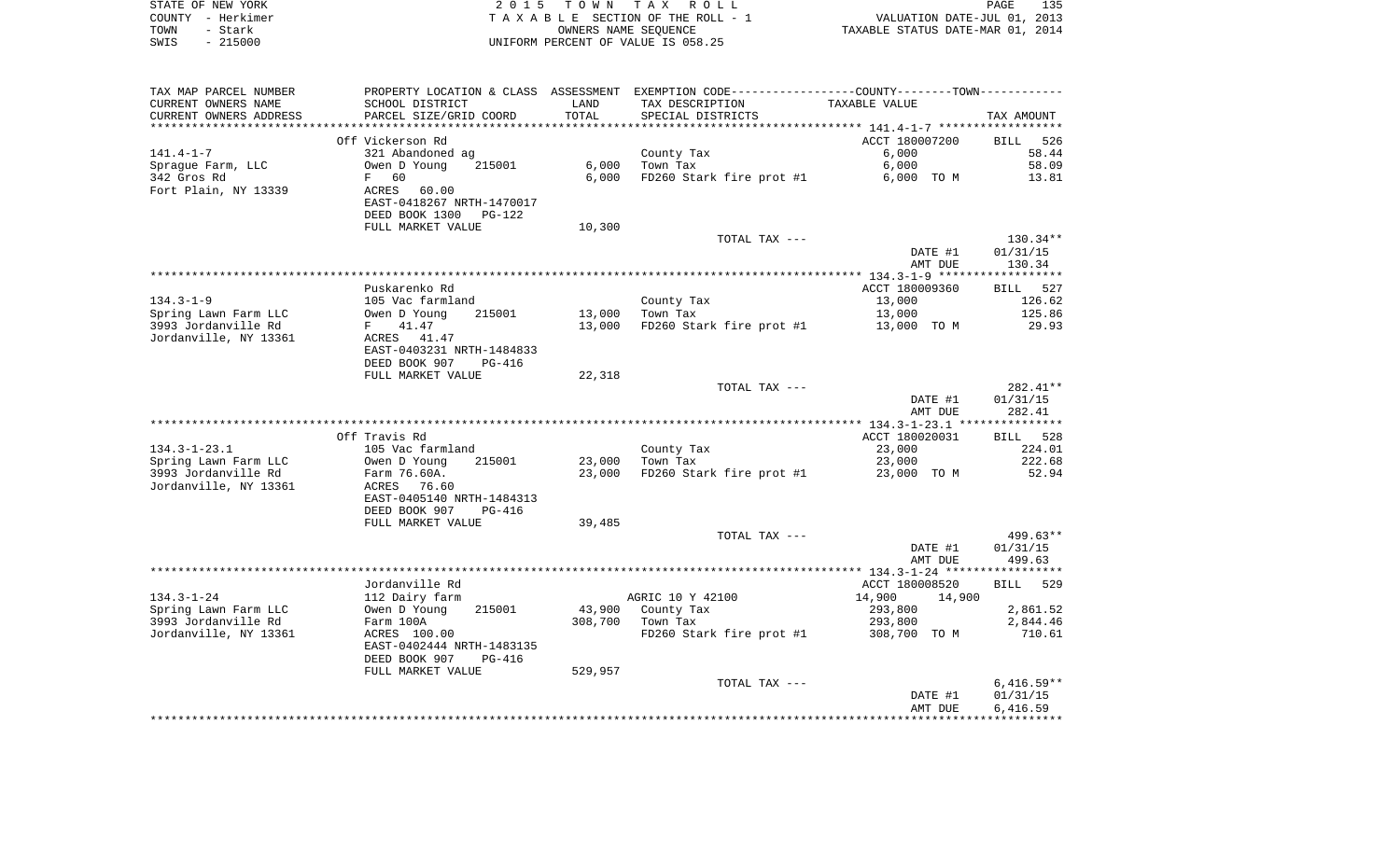|      | STATE OF NEW YORK | 2015 TOWN TAX ROLL                 | 136<br>PAGE                      |
|------|-------------------|------------------------------------|----------------------------------|
|      | COUNTY - Herkimer | TAXABLE SECTION OF THE ROLL - 1    | VALUATION DATE-JUL 01, 2013      |
| TOWN | - Stark           | OWNERS NAME SEOUENCE               | TAXABLE STATUS DATE-MAR 01, 2014 |
| SWIS | $-215000$         | UNIFORM PERCENT OF VALUE IS 058.25 |                                  |

| TAX MAP PARCEL NUMBER  |                                |                | PROPERTY LOCATION & CLASS ASSESSMENT EXEMPTION CODE----------------COUNTY-------TOWN---------- |                                                                |              |
|------------------------|--------------------------------|----------------|------------------------------------------------------------------------------------------------|----------------------------------------------------------------|--------------|
| CURRENT OWNERS NAME    | SCHOOL DISTRICT                | LAND           | TAX DESCRIPTION                                                                                | TAXABLE VALUE                                                  |              |
| CURRENT OWNERS ADDRESS | PARCEL SIZE/GRID COORD         | TOTAL          | SPECIAL DISTRICTS                                                                              |                                                                | TAX AMOUNT   |
|                        |                                | ************** |                                                                                                | ******************************** 134.3-1-25.2 **************** |              |
|                        | Jordanville Rd                 |                |                                                                                                |                                                                | BILL 530     |
| $134.3 - 1 - 25.2$     | 321 Abandoned ag               |                | County Tax                                                                                     | 34,500                                                         | 336.02       |
| Spring Lawn Farm LLC   | 215001<br>Owen D Young         | 34,500         | Town Tax                                                                                       | 34,500                                                         | 334.02       |
| Jordanville Rd         | Sumner Subdivision             | 34,500         | FD260 Stark fire prot #1                                                                       | 34,500 TO M                                                    | 79.42        |
| Stark, NY              | Vac Ld                         |                |                                                                                                |                                                                |              |
|                        | FRNT 1226.10 DPTH              |                |                                                                                                |                                                                |              |
|                        | ACRES<br>92.10                 |                |                                                                                                |                                                                |              |
|                        | EAST-0399588 NRTH-1482930      |                |                                                                                                |                                                                |              |
|                        |                                |                |                                                                                                |                                                                |              |
|                        | DEED BOOK 938<br><b>PG-601</b> |                |                                                                                                |                                                                |              |
|                        | FULL MARKET VALUE              | 59,227         |                                                                                                |                                                                |              |
|                        |                                |                | TOTAL TAX ---                                                                                  |                                                                | $749.46**$   |
|                        |                                |                |                                                                                                | DATE #1                                                        | 01/31/15     |
|                        |                                |                |                                                                                                | AMT DUE                                                        | 749.46       |
|                        |                                |                |                                                                                                |                                                                |              |
|                        | Puskarenko Rd                  |                |                                                                                                | ACCT 180003870                                                 | 531<br>BILL  |
| $134.3 - 1 - 39$       | 105 Vac farmland               |                | County Tax                                                                                     | 1,000                                                          | 9.74         |
| Spring Lawn Farm LLC   | Owen D Young<br>215001         | 1,000          | Town Tax                                                                                       | 1,000                                                          | 9.68         |
| 3993 Jordanville Rd    | 4<br>$F \sim$                  | 1,000          | FD260 Stark fire prot #1                                                                       | 1,000 TO M                                                     | 2.30         |
| Jordanville, NY 13361  | 2.90<br>ACRES                  |                |                                                                                                |                                                                |              |
|                        | EAST-0403512 NRTH-1485677      |                |                                                                                                |                                                                |              |
|                        | DEED BOOK 907<br><b>PG-416</b> |                |                                                                                                |                                                                |              |
|                        | FULL MARKET VALUE              | 1,717          |                                                                                                |                                                                |              |
|                        |                                |                | TOTAL TAX ---                                                                                  |                                                                | $21.72**$    |
|                        |                                |                |                                                                                                | DATE #1                                                        | 01/31/15     |
|                        |                                |                |                                                                                                | AMT DUE                                                        | 21.72        |
|                        |                                |                |                                                                                                |                                                                |              |
|                        | 121 Cemetery Rd                |                |                                                                                                | ACCT 180000150                                                 | BILL 532     |
| $141.1 - 2 - 15$       | 210 1 Family Res               |                | County Tax                                                                                     | 70,000                                                         | 681.78       |
| Starring Jeffrey J     | Owen D Young<br>215001         | 6,000          | Town Tax                                                                                       | 70,000                                                         | 677.71       |
| Starring Ann M         | R1                             | 70,000         | FD260 Stark fire prot #1                                                                       | 70,000 TO M                                                    | 161.14       |
| 121 Cemetery Rd        | FRNT 279.00 DPTH 150.00        |                |                                                                                                |                                                                |              |
| Jordanville, NY 13361  | EAST-0401632 NRTH-1480526      |                |                                                                                                |                                                                |              |
|                        |                                |                |                                                                                                |                                                                |              |
|                        | DEED BOOK 810<br>PG-176        |                |                                                                                                |                                                                |              |
|                        | FULL MARKET VALUE              | 120,172        |                                                                                                |                                                                |              |
|                        |                                |                | TOTAL TAX ---                                                                                  |                                                                | $1,520.63**$ |
|                        |                                |                |                                                                                                | DATE #1                                                        | 01/31/15     |
|                        |                                |                |                                                                                                | AMT DUE                                                        | 1,520.63     |
|                        |                                |                |                                                                                                |                                                                |              |
|                        | Wiltse Hill Rd                 |                |                                                                                                |                                                                | BILL 533     |
| $141.4 - 1 - 6.3$      | 314 Rural vac<10               |                | County Tax                                                                                     | 500                                                            | 4.87         |
| Steenburg Allan R Sr   | Owen D Young<br>215001         | 500            | Town Tax                                                                                       | 500                                                            | 4.84         |
| 651 County Hwy 30      | Vac Ld                         | 500            | FD260 Stark fire prot #1                                                                       | 500 TO M                                                       | 1.15         |
| Jordanville, NY 13361  | FRNT 238.00 DPTH               |                |                                                                                                |                                                                |              |
|                        | ACRES<br>0.76                  |                |                                                                                                |                                                                |              |
|                        | EAST-0416228 NRTH-1470263      |                |                                                                                                |                                                                |              |
|                        | DEED BOOK 827<br>PG-617        |                |                                                                                                |                                                                |              |
|                        | FULL MARKET VALUE              | 858            |                                                                                                |                                                                |              |
|                        |                                |                | TOTAL TAX ---                                                                                  |                                                                | 10.86**      |
|                        |                                |                |                                                                                                | DATE #1                                                        | 01/31/15     |
|                        |                                |                |                                                                                                | AMT DUE                                                        | 10.86        |
|                        |                                |                |                                                                                                |                                                                | ******       |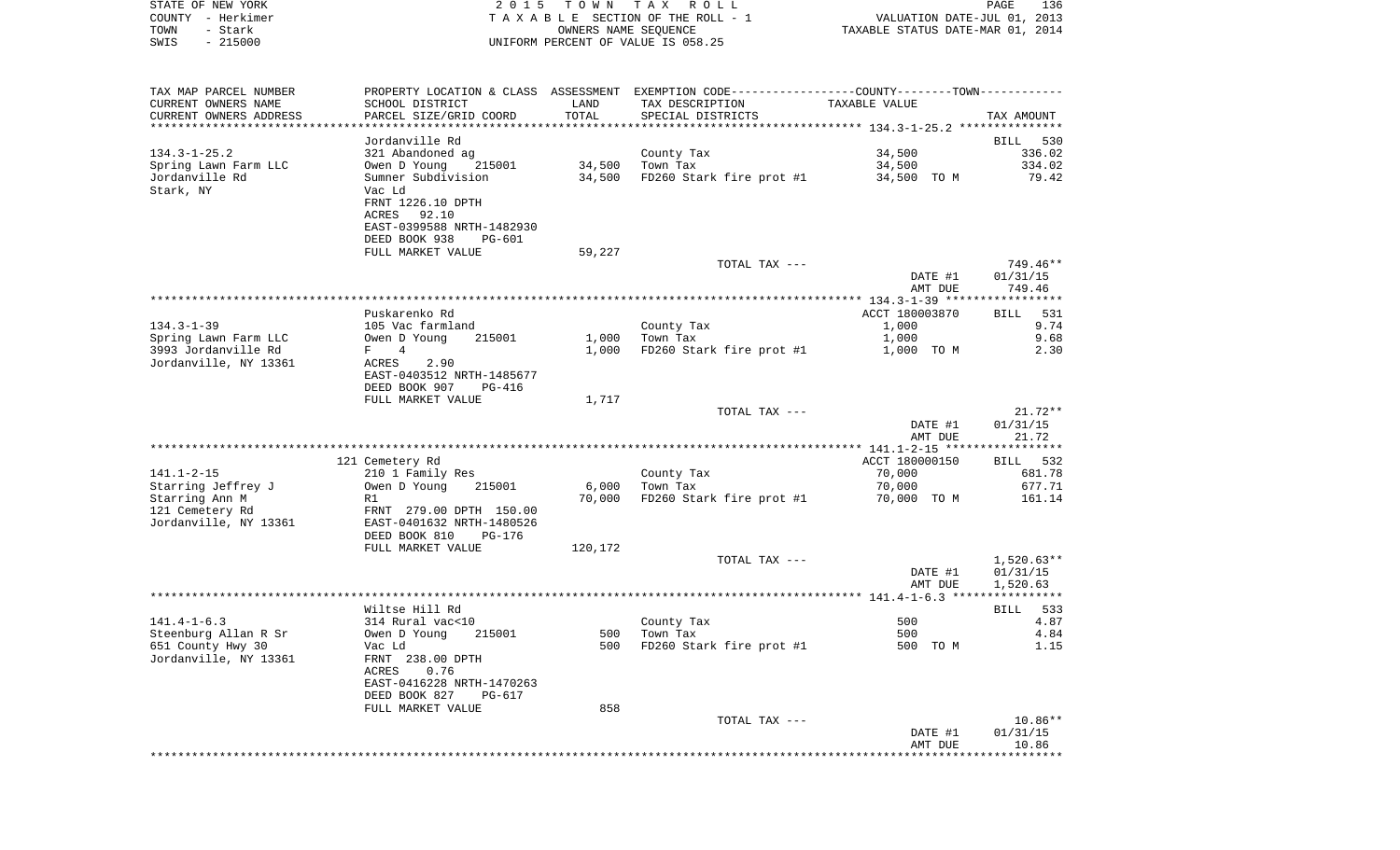|      | STATE OF NEW YORK | 2015 TOWN TAX ROLL                    | PAGE                             |  |
|------|-------------------|---------------------------------------|----------------------------------|--|
|      | COUNTY - Herkimer | T A X A B L E SECTION OF THE ROLL - 1 | VALUATION DATE-JUL 01, 2013      |  |
| TOWN | - Stark           | OWNERS NAME SEOUENCE                  | TAXABLE STATUS DATE-MAR 01, 2014 |  |
| SWIS | $-215000$         | UNIFORM PERCENT OF VALUE IS 058.25    |                                  |  |

| TAX MAP PARCEL NUMBER                           | PROPERTY LOCATION & CLASS ASSESSMENT EXEMPTION CODE----------------COUNTY-------TOWN---------- |         |                          |                  |                    |
|-------------------------------------------------|------------------------------------------------------------------------------------------------|---------|--------------------------|------------------|--------------------|
| CURRENT OWNERS NAME                             | SCHOOL DISTRICT                                                                                | LAND    | TAX DESCRIPTION          | TAXABLE VALUE    |                    |
| CURRENT OWNERS ADDRESS<br>********************* | PARCEL SIZE/GRID COORD<br>*****************************                                        | TOTAL   | SPECIAL DISTRICTS        |                  | TAX AMOUNT         |
|                                                 |                                                                                                |         |                          |                  |                    |
|                                                 | 167 Frog City Rd                                                                               |         |                          | ACCT 180008400   | BILL 534<br>779.17 |
| $135.1 - 1 - 7.1$<br>Steenburg Allen R Jr       | 242 Rurl res&rec<br>215001                                                                     | 7,900   | County Tax<br>Town Tax   | 80,000<br>80,000 | 774.53             |
| Steenburg Lorraine                              | Owen D Young<br>ACRES 10.10                                                                    | 80,000  | FD260 Stark fire prot #1 | 80,000 TO M      | 184.16             |
| 167 Frog City Rd                                | EAST-0422325 NRTH-1491765                                                                      |         |                          |                  |                    |
| Fort Plain, NY 13339                            | DEED BOOK 803<br>PG-636                                                                        |         |                          |                  |                    |
|                                                 | FULL MARKET VALUE                                                                              | 137,339 |                          |                  |                    |
|                                                 |                                                                                                |         | TOTAL TAX ---            |                  | 1,737.86**         |
|                                                 |                                                                                                |         |                          | DATE #1          | 01/31/15           |
|                                                 |                                                                                                |         |                          | AMT DUE          | 1,737.86           |
|                                                 |                                                                                                |         |                          |                  |                    |
|                                                 | Jordanville Rd                                                                                 |         |                          | ACCT 180011100   | <b>BILL</b> 535    |
| $134.3 - 1 - 27.1$                              | 321 Abandoned ag                                                                               |         | County Tax               | 30,900           | 300.96             |
| Steenburg Brian                                 | Owen D Young<br>215001                                                                         | 30,900  | Town Tax                 | 30,900           | 299.16             |
| 655 Summit Hill Rd                              | Sumner Subdivision                                                                             | 30,900  | FD260 Stark fire prot #1 | 30,900 TO M      | 71.13              |
| Jordanville, NY 13361                           | Ld & Barn                                                                                      |         |                          |                  |                    |
|                                                 | FRNT 390.00 DPTH                                                                               |         |                          |                  |                    |
|                                                 | ACRES<br>94.30                                                                                 |         |                          |                  |                    |
|                                                 | EAST-0402233 NRTH-1481645                                                                      |         |                          |                  |                    |
|                                                 | DEED BOOK 1490<br><b>PG-301</b>                                                                |         |                          |                  |                    |
|                                                 | FULL MARKET VALUE                                                                              | 53,047  |                          |                  |                    |
|                                                 |                                                                                                |         | TOTAL TAX ---            |                  | $671.25**$         |
|                                                 |                                                                                                |         |                          | DATE #1          | 01/31/15           |
|                                                 |                                                                                                |         |                          | AMT DUE          | 671.25             |
|                                                 | 173 Wiltse Corners Rd                                                                          |         |                          | ACCT 180009030   | BILL 536           |
| $141.2 - 1 - 16.1$                              | 322 Rural vac>10                                                                               |         | County Tax               | 28,000           | 272.71             |
| Steenburg Brian                                 | Owen D Young<br>215001                                                                         | 28,000  | Town Tax                 | 28,000           | 271.08             |
| 655 Summit Hill Rd                              | F                                                                                              | 28,000  | FD260 Stark fire prot #1 | 28,000 TO M      | 64.45              |
| Jordanville, NY 13361                           | FRNT 4890.00 DPTH                                                                              |         |                          |                  |                    |
|                                                 | ACRES 73.70                                                                                    |         |                          |                  |                    |
|                                                 | EAST-0413751 NRTH-1473532                                                                      |         |                          |                  |                    |
|                                                 | DEED BOOK 1381 PG-226                                                                          |         |                          |                  |                    |
|                                                 | FULL MARKET VALUE                                                                              | 48,069  |                          |                  |                    |
|                                                 |                                                                                                |         | TOTAL TAX ---            |                  | 608.24**           |
|                                                 |                                                                                                |         |                          | DATE #1          | 01/31/15           |
|                                                 |                                                                                                |         |                          | AMT DUE          | 608.24             |
|                                                 |                                                                                                |         |                          |                  |                    |
|                                                 | 435 Wiltse Hill Rd                                                                             |         |                          |                  | BILL 537           |
| $141.2 - 1 - 18.2$                              | 322 Rural vac>10                                                                               |         | County Tax               | 23,000           | 224.01             |
| Steenburg Brian C                               | Owen D Young<br>215001                                                                         | 23,000  | Town Tax                 | 23,000           | 222.68             |
| 655 Summitt Hill Rd                             | F                                                                                              | 23,000  | FD260 Stark fire prot #1 | 23,000 TO M      | 52.94              |
| Jordanville, NY 13361                           | ACRES 54.00                                                                                    |         |                          |                  |                    |
|                                                 | EAST-0415635 NRTH-1475418<br>DEED BOOK 1444 PG-388                                             |         |                          |                  |                    |
|                                                 | FULL MARKET VALUE                                                                              | 39,485  |                          |                  |                    |
|                                                 |                                                                                                |         | TOTAL TAX ---            |                  | 499.63**           |
|                                                 |                                                                                                |         |                          | DATE #1          | 01/31/15           |
|                                                 |                                                                                                |         |                          | AMT DUE          | 499.63             |
|                                                 |                                                                                                |         |                          |                  |                    |
|                                                 |                                                                                                |         |                          |                  |                    |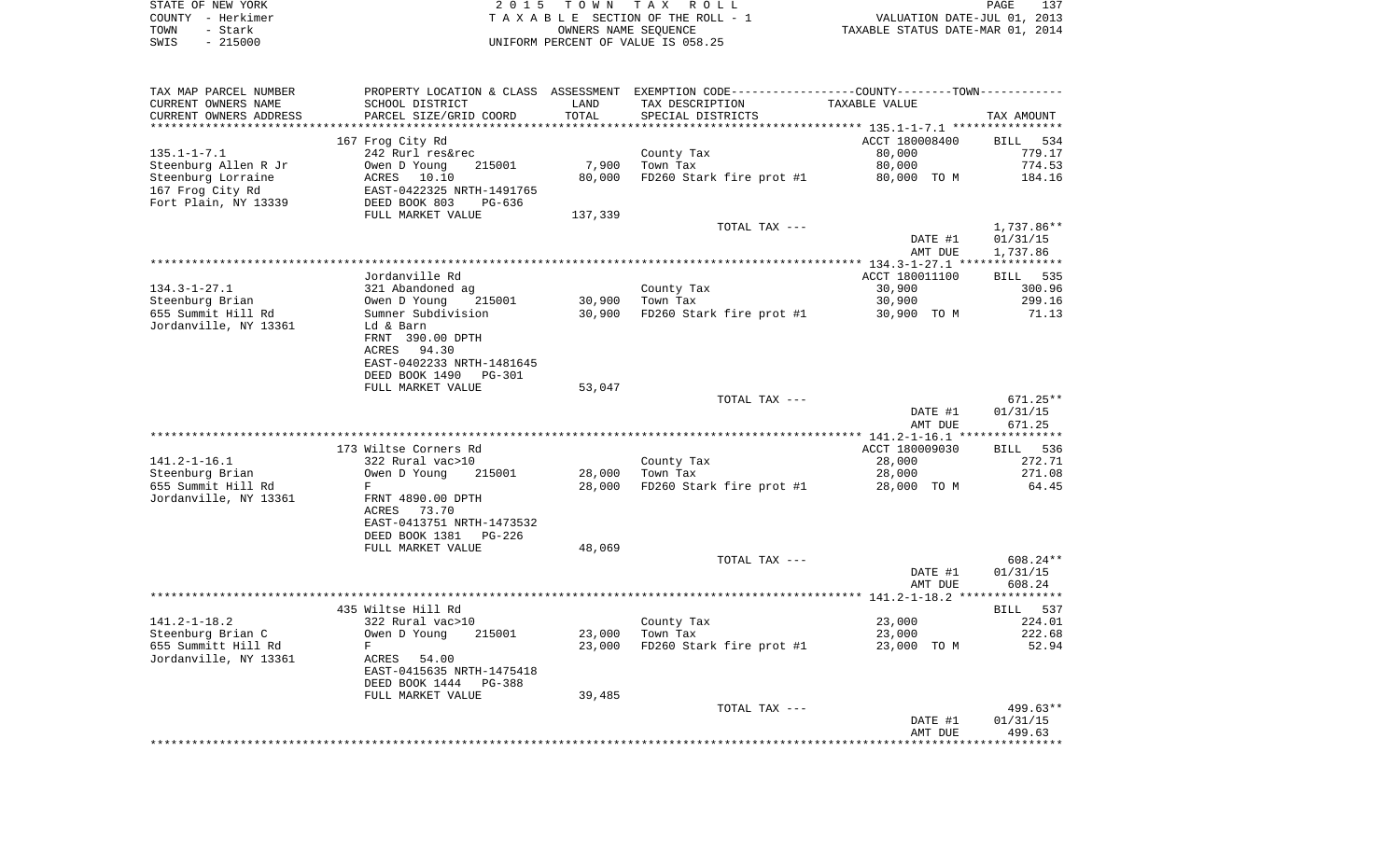|      | STATE OF NEW YORK | 2015 TOWN TAX ROLL                 | PAGE                             | 138 |
|------|-------------------|------------------------------------|----------------------------------|-----|
|      | COUNTY - Herkimer | TAXABLE SECTION OF THE ROLL - 1    | VALUATION DATE-JUL 01, 2013      |     |
| TOWN | – Stark           | OWNERS NAME SEOUENCE               | TAXABLE STATUS DATE-MAR 01, 2014 |     |
| SWIS | $-215000$         | UNIFORM PERCENT OF VALUE IS 058.25 |                                  |     |
|      |                   |                                    |                                  |     |

| TAX MAP PARCEL NUMBER<br>CURRENT OWNERS NAME | PROPERTY LOCATION & CLASS ASSESSMENT<br>SCHOOL DISTRICT                                   | LAND             | EXEMPTION CODE-----------------COUNTY-------TOWN-----------<br>TAX DESCRIPTION | TAXABLE VALUE      |                              |
|----------------------------------------------|-------------------------------------------------------------------------------------------|------------------|--------------------------------------------------------------------------------|--------------------|------------------------------|
| CURRENT OWNERS ADDRESS<br>****************   | PARCEL SIZE/GRID COORD                                                                    | TOTAL<br>******* | SPECIAL DISTRICTS                                                              |                    | TAX AMOUNT                   |
|                                              | 659 Elwood Rd                                                                             |                  |                                                                                | ACCT 180020021     | <b>BILL</b><br>538           |
| $134.4 - 1 - 54$                             | 210 1 Family Res                                                                          |                  | County Tax                                                                     | 43,000             | 418.81                       |
| Steenburg Howard C                           | Owen D Young<br>215001                                                                    | 13,400           | Town Tax                                                                       | 43,000             | 416.31                       |
| Steenburg Jon D                              | R1                                                                                        | 43,000           | FD260 Stark fire prot #1                                                       | 43,000 TO M        | 98.98                        |
| 659 Elwood Rd<br>Fort Plain, NY 13339        | ACRES<br>14.00<br>EAST-0420763 NRTH-1486653<br>DEED BOOK 1119 PG-944<br>FULL MARKET VALUE | 73,820           |                                                                                |                    |                              |
|                                              |                                                                                           |                  | TOTAL TAX ---                                                                  |                    | $934.10**$                   |
|                                              |                                                                                           |                  |                                                                                | DATE #1            | 01/31/15                     |
|                                              |                                                                                           |                  |                                                                                | AMT DUE            | 934.10                       |
|                                              |                                                                                           |                  |                                                                                |                    |                              |
|                                              | 228 Travis Rd                                                                             |                  |                                                                                |                    | 539<br>BILL                  |
| $134.3 - 1 - 37.2$                           | 210 1 Family Res                                                                          |                  | County Tax                                                                     | 85,000             | 827.87                       |
| Steenburg Jon D                              | Owen D Young<br>215001                                                                    | 6,700            | Town Tax                                                                       | 85,000             | 822.94                       |
| Steenburg Kimberly A                         | FRNT 250.00 DPTH                                                                          | 85,000           | FD260 Stark fire prot #1                                                       | 85,000 TO M        | 195.67                       |
| 228 Travis Rd<br>Jordanville, NY 13361       | 2.10<br>ACRES<br>EAST-0406838 NRTH-1483977<br>DEED BOOK 893<br>$PG-39$                    |                  |                                                                                |                    |                              |
|                                              | FULL MARKET VALUE                                                                         | 145,923          |                                                                                |                    |                              |
|                                              |                                                                                           |                  | TOTAL TAX ---                                                                  |                    | $1,846.48**$                 |
|                                              |                                                                                           |                  |                                                                                | DATE #1            | 01/31/15                     |
|                                              |                                                                                           |                  |                                                                                | AMT DUE            | 1,846.48                     |
|                                              |                                                                                           |                  |                                                                                |                    |                              |
| $135.1 - 1 - 7.2$                            | 151 Frog City Rd<br>210 1 Family Res                                                      |                  | County Tax                                                                     | 34,900             | 540<br><b>BILL</b><br>339.91 |
| Steenburg Randy Sr                           | Owen D Young<br>215001                                                                    | 6,600            | Town Tax                                                                       | 34,900             | 337.89                       |
| 151 Frog City Rd                             | R1                                                                                        | 34,900           | School Relevy                                                                  |                    | 569.55                       |
| Fort Plain, NY 13339                         | FRNT 365.00 DPTH 228.00<br>EAST-0422794 NRTH-1491364<br>DEED BOOK 914<br>$PG-673$         |                  | FD260 Stark fire prot #1                                                       | 34,900 TO M        | 80.34                        |
|                                              | FULL MARKET VALUE                                                                         | 59,914           |                                                                                |                    |                              |
|                                              |                                                                                           |                  | TOTAL TAX ---                                                                  |                    | $1,327.69**$                 |
|                                              |                                                                                           |                  |                                                                                | DATE #1<br>AMT DUE | 01/31/15<br>1,327.69         |
|                                              |                                                                                           |                  |                                                                                |                    |                              |
|                                              | State Route 168                                                                           |                  |                                                                                | ACCT 180008820     | <b>BILL</b><br>541           |
| $127.4 - 1 - 26$                             | 314 Rural vac<10                                                                          |                  | County Tax                                                                     | 200                | 1.95                         |
| Steenburgh Matthew J<br>Steenburgh Erin L    | 215001<br>Owen D Young                                                                    | 200<br>200       | Town Tax                                                                       | 200<br>200 TO M    | 1.94<br>.46                  |
| 1709 State Route 168                         | Vac<br>FRNT 100.00 DPTH 100.00                                                            |                  | FD260 Stark fire prot #1                                                       |                    |                              |
| Mohawk, NY 13407                             | EAST-0390239 NRTH-1500139<br>DEED BOOK 892<br>$PG-148$                                    |                  |                                                                                |                    |                              |
|                                              | FULL MARKET VALUE                                                                         | 343              |                                                                                |                    |                              |
|                                              |                                                                                           |                  | TOTAL TAX ---                                                                  |                    | $4.35**$                     |
|                                              |                                                                                           |                  |                                                                                | DATE #1            | 01/31/15                     |
|                                              |                                                                                           |                  |                                                                                | AMT DUE            | 4.35                         |
|                                              |                                                                                           |                  |                                                                                |                    |                              |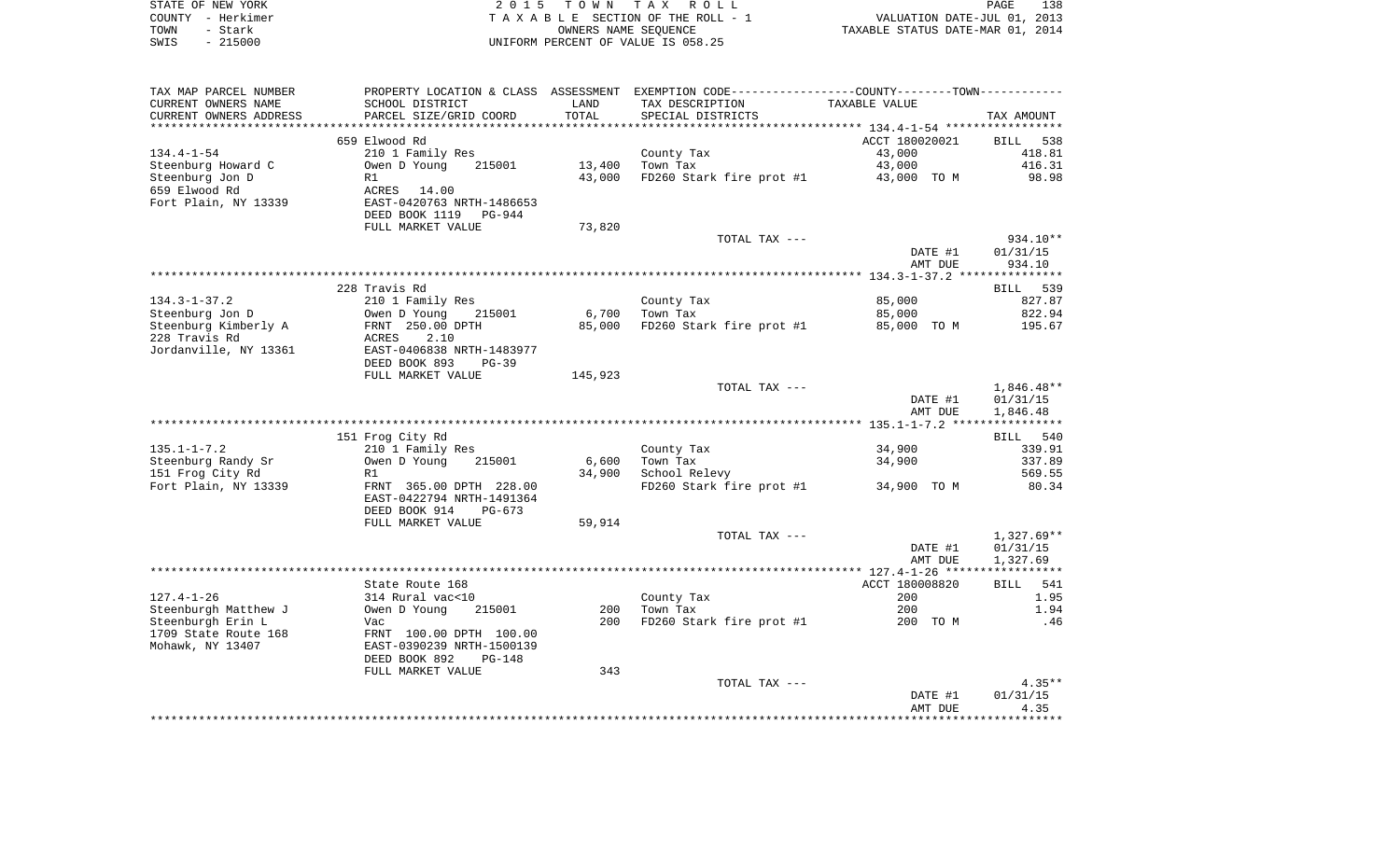|      | STATE OF NEW YORK | 2015 TOWN TAX ROLL                 | PAGE                             | 139 |
|------|-------------------|------------------------------------|----------------------------------|-----|
|      | COUNTY - Herkimer | TAXABLE SECTION OF THE ROLL - 1    | VALUATION DATE-JUL 01, 2013      |     |
| TOWN | - Stark           | OWNERS NAME SEOUENCE               | TAXABLE STATUS DATE-MAR 01, 2014 |     |
| SWIS | $-215000$         | UNIFORM PERCENT OF VALUE IS 058.25 |                                  |     |

| TAX MAP PARCEL NUMBER<br>CURRENT OWNERS NAME | SCHOOL DISTRICT                                 | LAND              | PROPERTY LOCATION & CLASS ASSESSMENT EXEMPTION CODE---------------COUNTY-------TOWN----------<br>TAX DESCRIPTION | TAXABLE VALUE           |                    |
|----------------------------------------------|-------------------------------------------------|-------------------|------------------------------------------------------------------------------------------------------------------|-------------------------|--------------------|
| CURRENT OWNERS ADDRESS                       | PARCEL SIZE/GRID COORD                          | TOTAL             | SPECIAL DISTRICTS                                                                                                |                         | TAX AMOUNT         |
|                                              |                                                 |                   |                                                                                                                  |                         |                    |
|                                              | State Route 168                                 |                   |                                                                                                                  | ACCT 180008490          | BILL 542           |
| $127.4 - 1 - 34.1$                           | 322 Rural vac>10                                |                   | County Tax                                                                                                       | 19,200                  | 187.00             |
| Steenburgh Matthew J                         | Owen D Young<br>215001                          | 19,200            | Town Tax                                                                                                         | 19,200                  | 185.89             |
| Steenburgh Erin L                            | FRNT 105.00 DPTH                                | 19,200            | FD260 Stark fire prot #1                                                                                         | 19,200 TO M             | 44.20              |
| 1709 State Route 168                         | ACRES<br>38.20 BANK<br>800                      |                   |                                                                                                                  |                         |                    |
| Mohawk, NY 13407                             | EAST-0389031 NRTH-1500178                       |                   |                                                                                                                  |                         |                    |
|                                              | DEED BOOK 813<br><b>PG-516</b>                  |                   |                                                                                                                  |                         |                    |
|                                              | FULL MARKET VALUE                               | 32,961            |                                                                                                                  |                         |                    |
|                                              |                                                 |                   | TOTAL TAX ---                                                                                                    |                         | $417.09**$         |
|                                              |                                                 |                   |                                                                                                                  | DATE #1                 | 01/31/15           |
|                                              |                                                 |                   |                                                                                                                  | AMT DUE                 | 417.09             |
|                                              |                                                 |                   |                                                                                                                  |                         |                    |
|                                              | 1709 State Route 168                            |                   |                                                                                                                  |                         | BILL 543           |
| $127.4 - 1 - 34.2$                           | 210 1 Family Res                                |                   | County Tax                                                                                                       | 78,100                  | 760.67             |
| Steenburgh Matthew J                         | Owen D Young<br>215001                          | 8,600             | Town Tax                                                                                                         | 78,100                  | 756.13             |
| Steenburgh Erin L                            | FRNT 543.00 DPTH                                | 78,100            | FD260 Stark fire prot #1                                                                                         | 78,100 TO M             | 179.78             |
| 1709 State Route 168                         | 4.80<br>ACRES                                   |                   |                                                                                                                  |                         |                    |
| Mohawk, NY 13407                             | EAST-0389953 NRTH-1500273                       |                   |                                                                                                                  |                         |                    |
|                                              | DEED BOOK 845<br>PG-483                         |                   |                                                                                                                  |                         |                    |
|                                              | FULL MARKET VALUE                               | 134,077           |                                                                                                                  |                         |                    |
|                                              |                                                 |                   | TOTAL TAX ---                                                                                                    |                         | $1,696.58**$       |
|                                              |                                                 |                   |                                                                                                                  | DATE #1                 | 01/31/15           |
|                                              |                                                 |                   |                                                                                                                  | AMT DUE                 | 1,696.58           |
|                                              |                                                 |                   |                                                                                                                  |                         |                    |
|                                              | 3295 State Route 80                             |                   |                                                                                                                  | ACCT 180004050          | BILL 544           |
| $135.1 - 1 - 9$                              | 120 Field crops                                 |                   | County Tax                                                                                                       | 150,600                 | 1,466.80           |
| Stoltzfus Christian K<br>Stoltsfus Rachel Z  | Owen D Young<br>215001<br>159                   | 53,400<br>150,600 | Town Tax<br>FD260 Stark fire prot #1                                                                             | 150,600<br>150,600 TO M | 1,458.05<br>346.67 |
| 3295 St. Rte. 80                             | ACRES 144.00                                    |                   |                                                                                                                  |                         |                    |
| Fort Plain, NY 13339                         | EAST-0420871 NRTH-1490040                       |                   |                                                                                                                  |                         |                    |
|                                              | DEED BOOK 1250<br><b>PG-510</b>                 |                   |                                                                                                                  |                         |                    |
|                                              | FULL MARKET VALUE                               | 258,541           |                                                                                                                  |                         |                    |
|                                              |                                                 |                   | TOTAL TAX ---                                                                                                    |                         | $3,271.52**$       |
|                                              |                                                 |                   |                                                                                                                  | DATE #1                 | 01/31/15           |
|                                              |                                                 |                   |                                                                                                                  | AMT DUE                 | 3,271.52           |
|                                              |                                                 |                   |                                                                                                                  |                         |                    |
|                                              | 234 State Route 168                             |                   |                                                                                                                  | ACCT 188768             | BILL 545           |
| $134.2 - 1 - 30.5$                           | 270 Mfg housing                                 |                   | County Tax                                                                                                       | 12,000                  | 116.88             |
| Stoltzfus Jacob K                            | 215001<br>Owen D Young                          | 6,000             | Town Tax                                                                                                         | 12,000                  | 116.18             |
| Stoltzfus Malinda K                          | ACRES<br>2.10                                   | 12,000            | FD260 Stark fire prot #1                                                                                         | 12,000 TO M             | 27.62              |
| 234 State Route 168                          | EAST-0415623 NRTH-1489544                       |                   |                                                                                                                  |                         |                    |
| Fort Plain, NY 13339                         | DEED BOOK 1548<br>$PG-424$<br>FULL MARKET VALUE | 20,601            |                                                                                                                  |                         |                    |
| PRIOR OWNER ON 3/01/2014                     |                                                 |                   |                                                                                                                  |                         |                    |
| Ambridge John H                              |                                                 |                   |                                                                                                                  |                         |                    |
|                                              |                                                 |                   | TOTAL TAX ---                                                                                                    |                         | 260.68**           |
|                                              |                                                 |                   |                                                                                                                  | DATE #1                 | 01/31/15           |
|                                              |                                                 |                   |                                                                                                                  | AMT DUE                 | 260.68             |
|                                              |                                                 |                   |                                                                                                                  |                         |                    |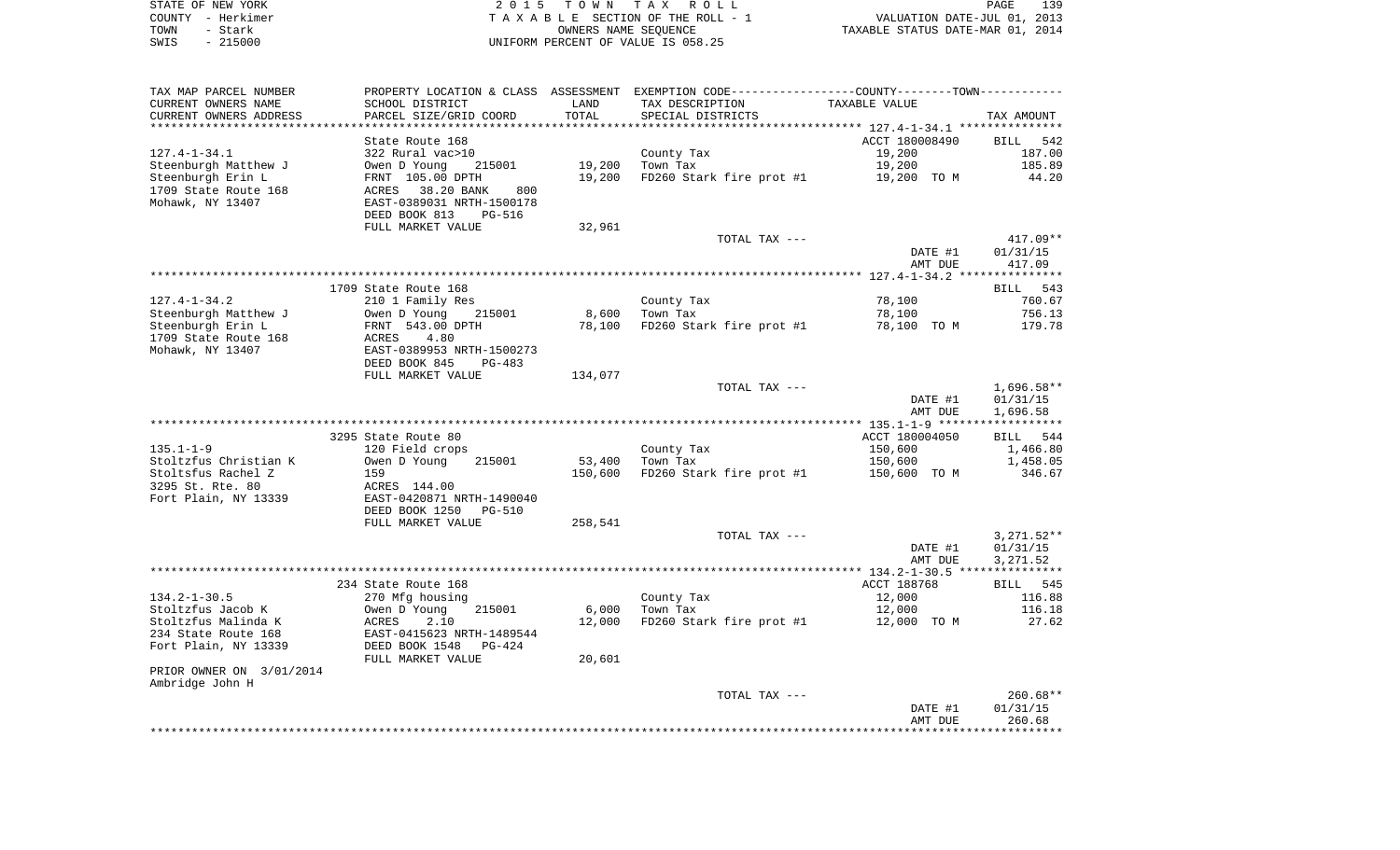| STATE OF NEW YORK | 2015 TOWN TAX ROLL                 | 140<br>PAGE                      |
|-------------------|------------------------------------|----------------------------------|
| COUNTY - Herkimer | TAXABLE SECTION OF THE ROLL - 1    | VALUATION DATE-JUL 01, 2013      |
| TOWN<br>- Stark   | OWNERS NAME SEOUENCE               | TAXABLE STATUS DATE-MAR 01, 2014 |
| $-215000$<br>SWIS | UNIFORM PERCENT OF VALUE IS 058.25 |                                  |

| TAX MAP PARCEL NUMBER<br>CURRENT OWNERS NAME                                           | SCHOOL DISTRICT                                          | LAND    | PROPERTY LOCATION & CLASS ASSESSMENT EXEMPTION CODE---------------COUNTY--------TOWN----------<br>TAX DESCRIPTION | TAXABLE VALUE         |              |
|----------------------------------------------------------------------------------------|----------------------------------------------------------|---------|-------------------------------------------------------------------------------------------------------------------|-----------------------|--------------|
| CURRENT OWNERS ADDRESS                                                                 | PARCEL SIZE/GRID COORD                                   | TOTAL   | SPECIAL DISTRICTS                                                                                                 |                       | TAX AMOUNT   |
|                                                                                        | State Route 80                                           |         |                                                                                                                   |                       | BILL 546     |
| 141.6-1-40                                                                             | 314 Rural vac<10                                         |         | County Tax                                                                                                        | ACCT 180020014<br>100 | 0.97         |
| Strain Susan                                                                           | Owen D Young<br>215001                                   |         | 100 Town Tax                                                                                                      | 100                   | 0.97         |
| PO Box 2                                                                               | 1550 Sf<br>V1                                            |         | 100 School Relevy                                                                                                 |                       | 3.23         |
|                                                                                        | Van Hornesville, NY 13475      FRNT   28.40 DPTH   59.50 |         |                                                                                                                   |                       | .23          |
|                                                                                        | EAST-0404127 NRTH-1479735                                |         | FD260 Stark fire prot #1 100 TO M<br>WD300 Stark Water District 100 TO M                                          |                       | .16          |
|                                                                                        | DEED BOOK 839 PG-256<br>FULL MARKET VALUE                | 172     |                                                                                                                   |                       |              |
|                                                                                        |                                                          |         | TOTAL TAX ---                                                                                                     |                       | $5.56**$     |
|                                                                                        |                                                          |         |                                                                                                                   | DATE #1               | 01/31/15     |
|                                                                                        |                                                          |         |                                                                                                                   | AMT DUE               | 5.56         |
|                                                                                        |                                                          |         |                                                                                                                   |                       |              |
|                                                                                        | 2270 State Route 80                                      |         |                                                                                                                   | ACCT 180001560        | BILL 547     |
| 141.6-1-41                                                                             | 481 Att row bldg                                         |         | County Tax                                                                                                        | 90,000                | 876.57       |
| Strain Susan                                                                           | Owen D Young 215001                                      |         | 4,900 Town Tax                                                                                                    | 90,000                | 871.34       |
| PO Box 2                                                                               | Comm                                                     | 90,000  | School Relevy                                                                                                     |                       | 2,906.97     |
| Van Hornesville, NY 13475                                                              | FRNT 77.00 DPTH 66.00<br>BANK 341                        |         | FD260 Stark fire prot #1 90,000 TO M                                                                              |                       | 207.18       |
|                                                                                        | EAST-0404089 NRTH-1479708                                |         |                                                                                                                   |                       |              |
|                                                                                        | DEED BOOK 839 PG-256                                     |         |                                                                                                                   |                       |              |
|                                                                                        | FULL MARKET VALUE                                        | 154,506 |                                                                                                                   |                       |              |
|                                                                                        |                                                          |         | TOTAL TAX ---                                                                                                     |                       | 4,862.06**   |
|                                                                                        |                                                          |         |                                                                                                                   | DATE #1               | 01/31/15     |
|                                                                                        |                                                          |         |                                                                                                                   | AMT DUE               | 4,862.06     |
|                                                                                        |                                                          |         |                                                                                                                   |                       |              |
|                                                                                        | 154 Bush Rd                                              |         |                                                                                                                   |                       | BILL 548     |
| $133.2 - 4 - 8$                                                                        | 210 1 Family Res                                         |         | County Tax                                                                                                        | 63,500                | 618.47       |
| Struckle Marjorie                                                                      | Owen D Young 215001<br>R1 & Quonset                      |         | 7,100 Town Tax                                                                                                    | 63,500                | 614.78       |
| 154 Bush Rd                                                                            |                                                          |         | 63,500 FD260 Stark fire prot #1 63,500 TO M                                                                       |                       | 146.17       |
| Jordanville, NY 13361                                                                  | 7.40 Acres                                               |         |                                                                                                                   |                       |              |
|                                                                                        | ACRES<br>7.40<br>EAST-0356080 NRTH-1066220               |         |                                                                                                                   |                       |              |
|                                                                                        | DEED BOOK 855<br>PG-516                                  |         |                                                                                                                   |                       |              |
|                                                                                        | FULL MARKET VALUE                                        | 109,013 |                                                                                                                   |                       |              |
|                                                                                        |                                                          |         | TOTAL TAX ---                                                                                                     |                       | $1,379.42**$ |
|                                                                                        |                                                          |         |                                                                                                                   | DATE #1               | 01/31/15     |
|                                                                                        |                                                          |         |                                                                                                                   | AMT DUE               | 1,379.42     |
|                                                                                        |                                                          |         |                                                                                                                   |                       |              |
|                                                                                        | Bush Rd                                                  |         |                                                                                                                   | ACCT 186771           | BILL 549     |
| 133.2-4-7                                                                              |                                                          |         | County Tax                                                                                                        | 9,600                 | 93.50        |
| Struckle Melissa A                                                                     | 314 Rural vac<10<br>Owen D Young 21<br>215001            |         | $9,600$ Town Tax                                                                                                  | 9,600                 | 92.94        |
| 154 Bush Rd                                                                            | 7.50 Acres                                               |         | 9,600 FD260 Stark fire prot #1                                                                                    | 9,600 TO M            | 22.10        |
| Jordanville, NY 13361                                                                  | ACRES 7.50                                               |         |                                                                                                                   |                       |              |
|                                                                                        | EAST-0355430 NRTH-1066360                                |         |                                                                                                                   |                       |              |
| PRIOR OWNER ON 3/01/2014 DEED BOOK 1536 PG-490<br>Tange Leonid Clare FULL MARKET VALUE |                                                          |         |                                                                                                                   |                       |              |
|                                                                                        |                                                          | 16,481  |                                                                                                                   |                       |              |
|                                                                                        |                                                          |         | TOTAL TAX ---                                                                                                     |                       | $208.54**$   |
|                                                                                        |                                                          |         |                                                                                                                   | DATE #1               | 01/31/15     |
|                                                                                        |                                                          |         |                                                                                                                   | AMT DUE               | 208.54       |
|                                                                                        |                                                          |         |                                                                                                                   |                       |              |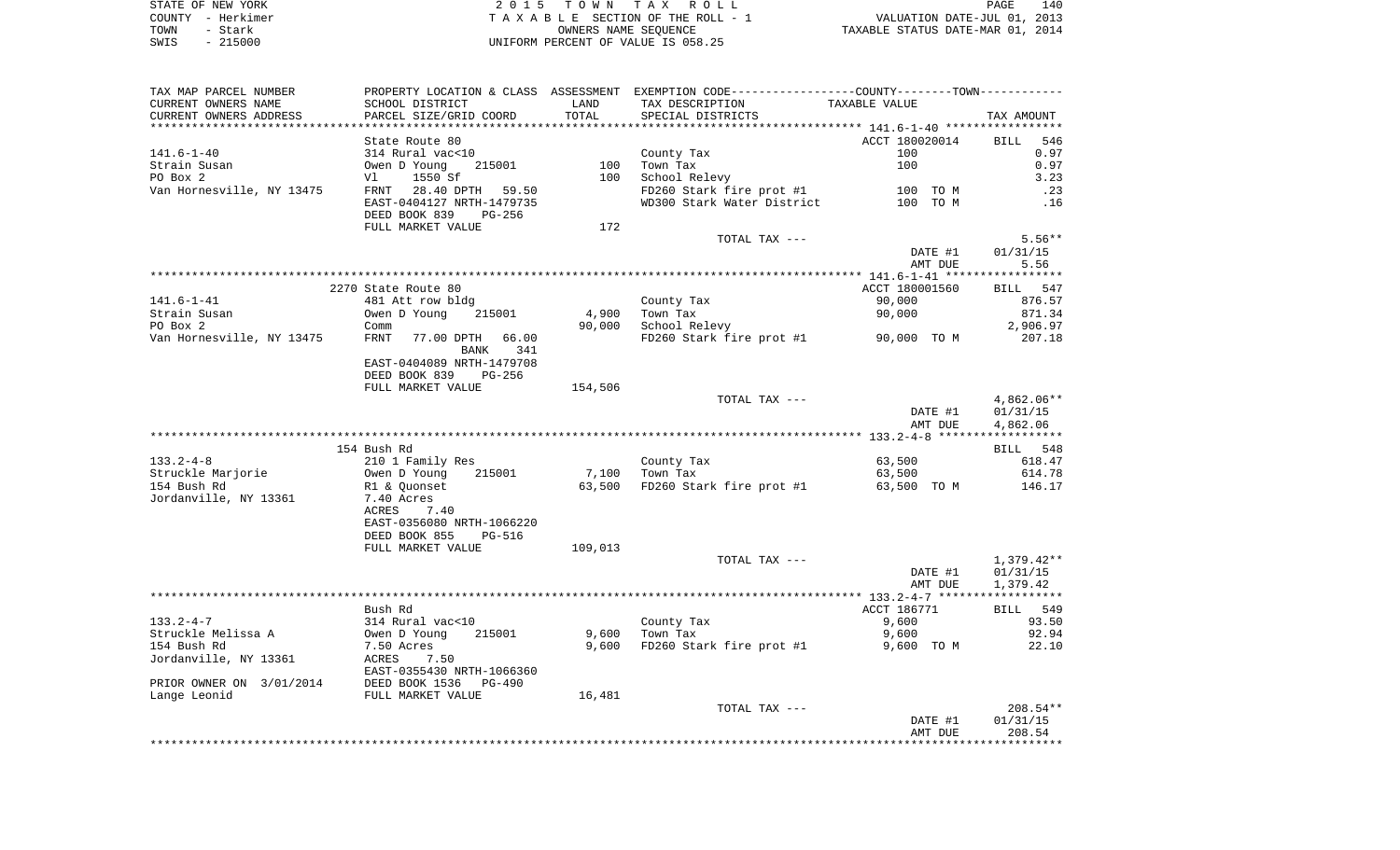| STATE OF NEW YORK         |                           |                      | 2015 TOWN TAX ROLL                                                                            |                                         | PAGE<br>141 |
|---------------------------|---------------------------|----------------------|-----------------------------------------------------------------------------------------------|-----------------------------------------|-------------|
| COUNTY - Herkimer         |                           |                      | TAXABLE SECTION OF THE ROLL - 1                                                               | VALUATION DATE-JUL 01, 2013             |             |
| TOWN<br>- Stark           |                           | OWNERS NAME SEQUENCE |                                                                                               | TAXABLE STATUS DATE-MAR 01, 2014        |             |
| SWIS<br>$-215000$         |                           |                      | UNIFORM PERCENT OF VALUE IS 058.25                                                            |                                         |             |
|                           |                           |                      |                                                                                               |                                         |             |
| TAX MAP PARCEL NUMBER     |                           |                      | PROPERTY LOCATION & CLASS ASSESSMENT EXEMPTION CODE---------------COUNTY-------TOWN---------- |                                         |             |
| CURRENT OWNERS NAME       | SCHOOL DISTRICT           | LAND                 | TAX DESCRIPTION                                                                               | TAXABLE VALUE                           |             |
| CURRENT OWNERS ADDRESS    | PARCEL SIZE/GRID COORD    | TOTAL                | SPECIAL DISTRICTS                                                                             |                                         | TAX AMOUNT  |
|                           |                           |                      |                                                                                               |                                         |             |
|                           | 3145 State Route 80       |                      |                                                                                               | ACCT 180001200                          | BILL 550    |
| 134.4-1-12                | 432 Gas station           |                      | County Tax                                                                                    | 6,500                                   | 63.31       |
| Strunk Richard D          | 215001<br>Owen D Young    | 4,700                | Town Tax                                                                                      | 6,500                                   | 62.93       |
| Swartwout Frank P         | Comm                      | 6,500                | FD260 Stark fire prot #1                                                                      | 6,500 TO M                              | 14.96       |
| PO Box 160                | FRNT 200.00 DPTH 131.10   |                      |                                                                                               |                                         |             |
| Palatine Bridge, NY 13428 | ACRES<br>0.30             |                      |                                                                                               |                                         |             |
|                           | EAST-0417741 NRTH-1488169 |                      |                                                                                               |                                         |             |
|                           | DEED BOOK 924<br>PG-324   |                      |                                                                                               |                                         |             |
|                           | FULL MARKET VALUE         | 11,159               |                                                                                               |                                         |             |
|                           |                           |                      | TOTAL TAX ---                                                                                 |                                         | 141.20**    |
|                           |                           |                      |                                                                                               | DATE #1                                 | 01/31/15    |
|                           |                           |                      |                                                                                               | AMT DUE                                 | 141.20      |
|                           |                           |                      |                                                                                               |                                         |             |
|                           | State Route 80            |                      |                                                                                               | ACCT 180004200                          | BILL 551    |
| 134.4-1-21                | 312 Vac w/imprv           |                      | County Tax                                                                                    | 9,700                                   | 94.47       |
| Strunk Richard D          | 215001<br>Owen D Young    | 2,300                | Town Tax                                                                                      | 9,700                                   | 93.91       |
| Strunk Lori B             | Lot                       | 9,700                | FD260 Stark fire prot #1                                                                      | 9,700 TO M                              | 22.33       |
| PO Box 160                | FRNT 215.00 DPTH 240.00   |                      |                                                                                               |                                         |             |
| Palatine Bridge, NY 13428 | 0.54<br>ACRES             |                      |                                                                                               |                                         |             |
|                           | EAST-0417964 NRTH-1488311 |                      |                                                                                               |                                         |             |
|                           | DEED BOOK 830<br>PG-692   |                      |                                                                                               |                                         |             |
|                           | FULL MARKET VALUE         | 16,652               |                                                                                               |                                         |             |
|                           |                           |                      | TOTAL TAX ---                                                                                 |                                         | 210.71**    |
|                           |                           |                      |                                                                                               | DATE #1                                 | 01/31/15    |
|                           |                           |                      |                                                                                               | AMT DUE                                 | 210.71      |
|                           |                           |                      |                                                                                               |                                         |             |
|                           | State Route 168           |                      |                                                                                               | ACCT 180007290                          | 552<br>BILL |
| $134.4 - 1 - 22.1$        | 314 Rural vac<10          |                      | County Tax                                                                                    | 700                                     | 6.82        |
| Strunk Richard D          | 215001<br>Owen D Young    | 700                  | Town Tax                                                                                      | 700                                     | 6.78        |
| Strunk Lori B             | Spraker Lot               | 700                  | FD260 Stark fire prot #1                                                                      | 700 TO M                                | 1.61        |
| 25 West Grand St          | 1 Acre                    |                      |                                                                                               |                                         |             |
| PO Box 160                | 1.00<br>ACRES             |                      |                                                                                               |                                         |             |
| Palatine Bridge, NY 13428 | EAST-0417969 NRTH-1488429 |                      |                                                                                               |                                         |             |
|                           | DEED BOOK 835<br>PG-519   |                      |                                                                                               |                                         |             |
|                           | FULL MARKET VALUE         | 1,202                |                                                                                               |                                         |             |
|                           |                           |                      | TOTAL TAX ---                                                                                 |                                         | 15.21**     |
|                           |                           |                      |                                                                                               | DATE #1                                 | 01/31/15    |
|                           |                           |                      |                                                                                               | AMT DUE                                 | 15.21       |
|                           |                           |                      |                                                                                               |                                         |             |
|                           | Gros Rd                   |                      |                                                                                               | ACCT 180009060                          | BILL 553    |
| $142.1 - 1 - 4$           | 321 Abandoned ag          |                      | County Tax                                                                                    | 18,700                                  | 182.13      |
| Strunk Richard D          | Owen D Young<br>215001    | 18,700               | Town Tax                                                                                      | 18,700                                  | 181.05      |
| Strunk Lori B             | 95<br>F                   | 18,700               | FD260 Stark fire prot #1                                                                      | 18,700 TO M                             | 43.05       |
| PO Box 160                | ACRES 72.50               |                      |                                                                                               |                                         |             |
| Palatine Bridge, NY 13428 | EAST-0421735 NRTH-1477193 |                      |                                                                                               |                                         |             |
|                           | DEED BOOK 740<br>$PG-32$  |                      |                                                                                               |                                         |             |
|                           | FULL MARKET VALUE         | 32,103               |                                                                                               |                                         |             |
|                           |                           |                      | TOTAL TAX ---                                                                                 |                                         | $406.23**$  |
|                           |                           |                      |                                                                                               | DATE #1                                 | 01/31/15    |
|                           |                           |                      |                                                                                               | AMT DUE<br>**************************** | 406.23      |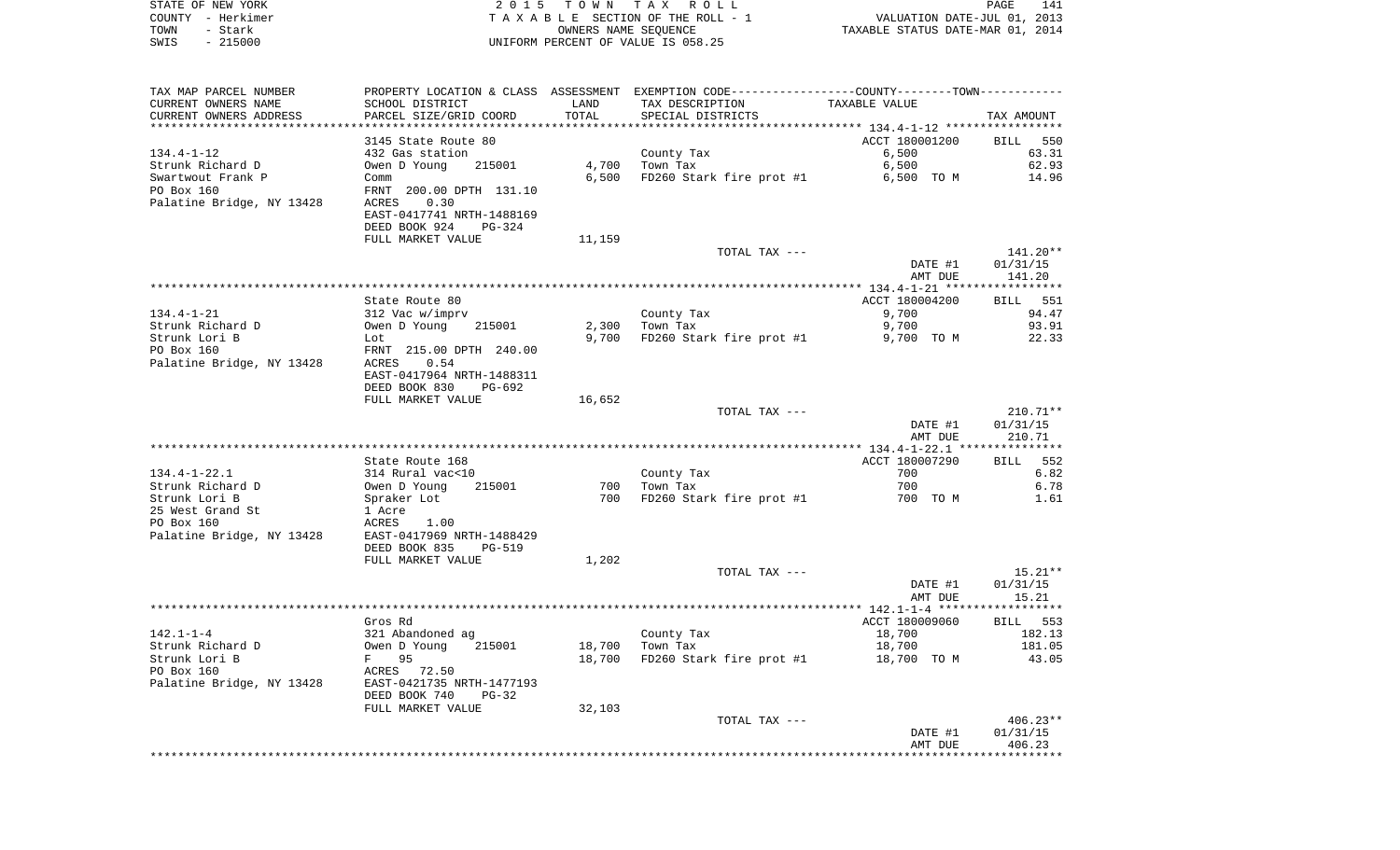|      | STATE OF NEW YORK | 2015 TOWN TAX ROLL                 | PAGE                             | 142 |
|------|-------------------|------------------------------------|----------------------------------|-----|
|      | COUNTY - Herkimer | TAXABLE SECTION OF THE ROLL - 1    | VALUATION DATE-JUL 01, 2013      |     |
| TOWN | – Stark           | OWNERS NAME SEOUENCE               | TAXABLE STATUS DATE-MAR 01, 2014 |     |
| SWIS | $-215000$         | UNIFORM PERCENT OF VALUE IS 058.25 |                                  |     |

| TAX MAP PARCEL NUMBER  | PROPERTY LOCATION & CLASS ASSESSMENT EXEMPTION CODE---------------COUNTY-------TOWN---------- |         |                                      |                |                 |
|------------------------|-----------------------------------------------------------------------------------------------|---------|--------------------------------------|----------------|-----------------|
| CURRENT OWNERS NAME    | SCHOOL DISTRICT                                                                               | LAND    | TAX DESCRIPTION                      | TAXABLE VALUE  |                 |
| CURRENT OWNERS ADDRESS | PARCEL SIZE/GRID COORD                                                                        | TOTAL   | SPECIAL DISTRICTS                    |                | TAX AMOUNT      |
|                        |                                                                                               |         |                                      |                |                 |
|                        | OFF Fiery Hill Rd                                                                             |         |                                      | ACCT 180009120 | BILL 554        |
| $128.4 - 2 - 4$        | 105 Vac farmland                                                                              |         | County Tax                           | 10,900         | 106.16          |
| Suits Kathleen-Smith   | Owen D Young<br>215001                                                                        | 10,900  | Town Tax                             | 10,900         | 105.53          |
| 351 Fiery Hill Rd      | 107<br>$F =$                                                                                  | 10,900  | FD260 Stark fire prot #1 10,900 TO M |                | 25.09           |
| Fort Plain, NY 13339   | ACRES 43.70                                                                                   |         |                                      |                |                 |
|                        | EAST-0412778 NRTH-1497178                                                                     |         |                                      |                |                 |
|                        | DEED BOOK 837<br>$PG-703$                                                                     |         |                                      |                |                 |
|                        |                                                                                               |         |                                      |                |                 |
|                        | FULL MARKET VALUE                                                                             | 18,712  |                                      |                |                 |
|                        |                                                                                               |         | TOTAL TAX ---                        |                | $236.78**$      |
|                        |                                                                                               |         |                                      | DATE #1        | 01/31/15        |
|                        |                                                                                               |         |                                      | AMT DUE        | 236.78          |
|                        |                                                                                               |         |                                      |                |                 |
|                        | 104 Fiery Hill Rd                                                                             |         |                                      | ACCT 180009090 | <b>BILL</b> 555 |
| $134.2 - 1 - 2$        | 120 Field crops                                                                               |         | County Tax                           | 70,100         | 682.75          |
| Suits Kathleen-Smith   | Owen D Young<br>215001                                                                        | 17,600  | Town Tax                             | 70,100         | 678.68          |
| 351 Lighthall Rd       | Farm                                                                                          | 70,100  | FD260 Stark fire prot #1 70,100 TO M |                | 161.37          |
| Fort Plain, NY 13339   | ACRES<br>47.40                                                                                |         |                                      |                |                 |
|                        | EAST-0411223 NRTH-1494936                                                                     |         |                                      |                |                 |
|                        | DEED BOOK 837<br>PG-703                                                                       |         |                                      |                |                 |
|                        | FULL MARKET VALUE                                                                             | 120,343 |                                      |                |                 |
|                        |                                                                                               |         | TOTAL TAX ---                        |                | $1,522.80**$    |
|                        |                                                                                               |         |                                      | DATE #1        | 01/31/15        |
|                        |                                                                                               |         |                                      | AMT DUE        | 1,522.80        |
|                        |                                                                                               |         |                                      |                |                 |
|                        | 3158 State Route 80                                                                           |         |                                      | ACCT 180004170 | BILL 556        |
| $134.4 - 1 - 14.1$     | 210 1 Family Res                                                                              |         | County Tax                           | 15,000         | 146.10          |
| Swartout Frank P       | Owen D Young<br>215001                                                                        | 5,300   | Town Tax                             | 15,000         | 145.22          |
| 5 Banner Hill Ln       | R1 & 1 Tr                                                                                     |         | 15,000 FD260 Stark fire prot #1      | 15,000 TO M    | 34.53           |
| Averill Park, NY 12018 | FRNT 215.00 DPTH 240.00                                                                       |         |                                      |                |                 |
|                        | EAST-0418031 NRTH-1488115                                                                     |         |                                      |                |                 |
|                        | DEED BOOK 925<br>$PG-263$                                                                     |         |                                      |                |                 |
|                        | FULL MARKET VALUE                                                                             | 25,751  |                                      |                |                 |
|                        |                                                                                               |         | TOTAL TAX ---                        |                | 325.85**        |
|                        |                                                                                               |         |                                      | DATE #1        | 01/31/15        |
|                        |                                                                                               |         |                                      | AMT DUE        | 325.85          |
|                        |                                                                                               |         |                                      |                |                 |
|                        | Jordan Rd                                                                                     |         |                                      | ACCT 180004470 | BILL 557        |
| $134.4 - 1 - 73$       | 323 Vacant rural                                                                              |         | County Tax                           | 1,400          | 13.64           |
|                        | 215001                                                                                        |         |                                      |                |                 |
| Tarantiles Andre       | Owen D Young                                                                                  | 1,400   | Town Tax                             | 1,400          | 13.55           |
| 440 W 24Th St Apt 17c  | Sargdes Farm                                                                                  | 1,400   | School Relevy                        |                | 45.22           |
| New York, NY 10011     | P Fr 10                                                                                       |         | FD260 Stark fire prot #1 1,400 TO M  |                | 3.22            |
|                        | ACRES 13.70                                                                                   |         |                                      |                |                 |
|                        | EAST-0418839 NRTH-1481223                                                                     |         |                                      |                |                 |
|                        | DEED BOOK 884<br>PG-535                                                                       |         |                                      |                |                 |
|                        | FULL MARKET VALUE                                                                             | 2,403   |                                      |                |                 |
|                        |                                                                                               |         | TOTAL TAX ---                        |                | 75.63**         |
|                        |                                                                                               |         |                                      | DATE #1        | 01/31/15        |
|                        |                                                                                               |         |                                      | AMT DUE        | 75.63           |
|                        |                                                                                               |         |                                      |                |                 |
|                        |                                                                                               |         |                                      |                |                 |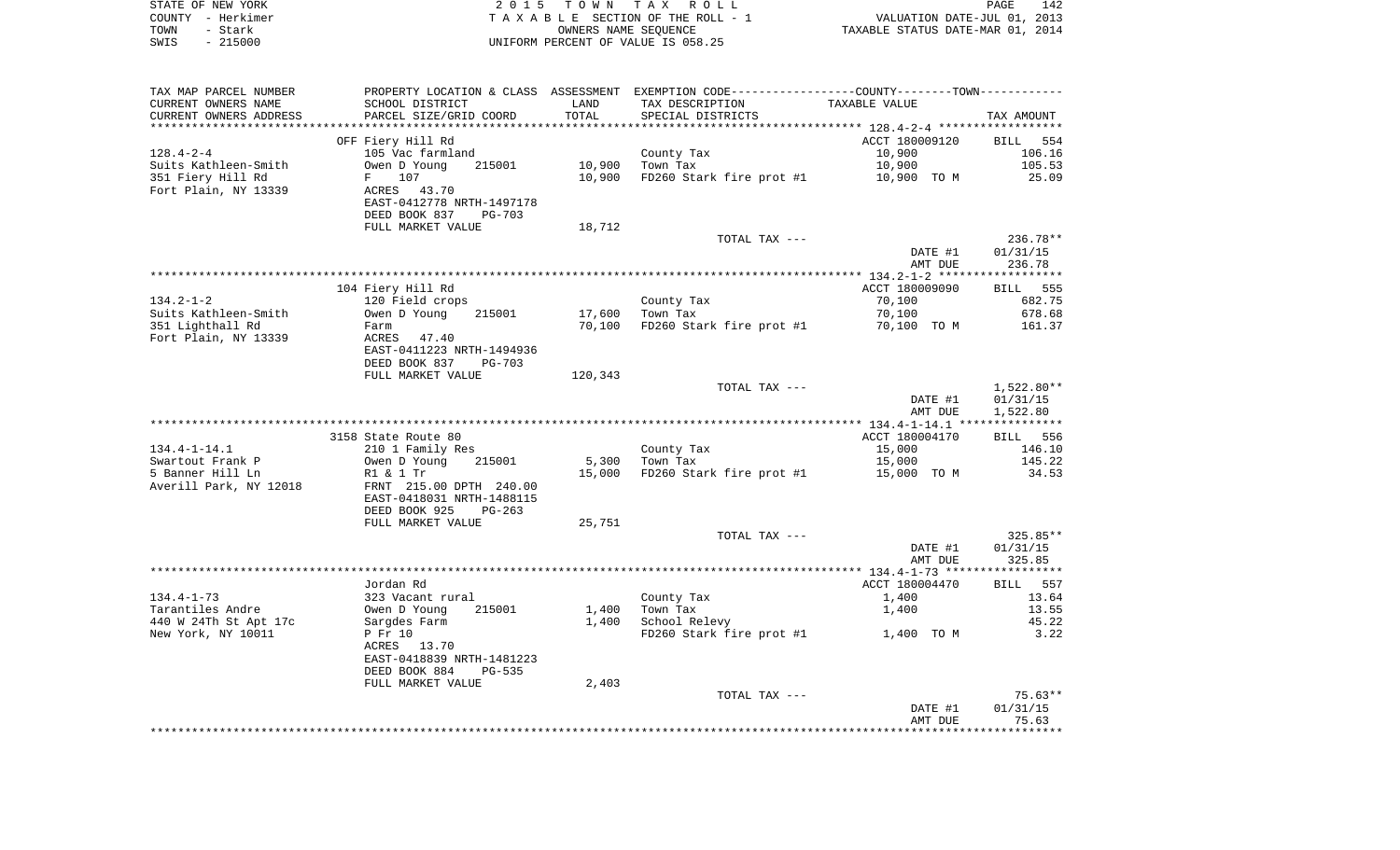|      | STATE OF NEW YORK | 2015 TOWN TAX ROLL                 | PAGE                             | 143 |
|------|-------------------|------------------------------------|----------------------------------|-----|
|      | COUNTY - Herkimer | TAXABLE SECTION OF THE ROLL - 1    | VALUATION DATE-JUL 01, 2013      |     |
| TOWN | - Stark           | OWNERS NAME SEOUENCE               | TAXABLE STATUS DATE-MAR 01, 2014 |     |
| SWIS | - 215000          | UNIFORM PERCENT OF VALUE IS 058.25 |                                  |     |

| TAX MAP PARCEL NUMBER                                |                                                       |         | PROPERTY LOCATION & CLASS ASSESSMENT EXEMPTION CODE---------------COUNTY-------TOWN--------- |                |              |
|------------------------------------------------------|-------------------------------------------------------|---------|----------------------------------------------------------------------------------------------|----------------|--------------|
| CURRENT OWNERS NAME                                  | SCHOOL DISTRICT                                       | LAND    | TAX DESCRIPTION                                                                              | TAXABLE VALUE  |              |
| CURRENT OWNERS ADDRESS                               | PARCEL SIZE/GRID COORD                                | TOTAL   | SPECIAL DISTRICTS                                                                            |                | TAX AMOUNT   |
|                                                      |                                                       |         |                                                                                              |                |              |
|                                                      | 209 Jordan Rd                                         |         |                                                                                              | ACCT 180004440 | BILL 558     |
| $141.2 - 1 - 7$                                      | 210 1 Family Res                                      |         | County Tax                                                                                   | 58,800         | 572.69       |
| Tarantiles Andre                                     | 215001<br>Owen D Young                                | 8,900   | Town Tax                                                                                     | 58,800         | 569.28       |
| 4 40w 24Th St Apt 17c                                | Cronin                                                | 58,800  | School Relevy                                                                                |                | 1,899.22     |
|                                                      |                                                       |         | FD260 Stark fire prot #1 58,800 TO M                                                         |                |              |
| New York, NY 10011                                   | R1                                                    |         |                                                                                              |                | 135.35       |
|                                                      | 5.25<br>ACRES                                         |         |                                                                                              |                |              |
|                                                      | EAST-0417991 NRTH-1479621                             |         |                                                                                              |                |              |
|                                                      | DEED BOOK 884<br>PG-535                               |         |                                                                                              |                |              |
|                                                      | FULL MARKET VALUE                                     | 100,944 |                                                                                              |                |              |
|                                                      |                                                       |         | TOTAL TAX ---                                                                                |                | $3,176.54**$ |
|                                                      |                                                       |         |                                                                                              | DATE #1        | 01/31/15     |
|                                                      |                                                       |         |                                                                                              | AMT DUE        | 3,176.54     |
|                                                      |                                                       |         |                                                                                              |                |              |
|                                                      | Wiltse Hill Rd                                        |         |                                                                                              | ACCT 180009780 | BILL 559     |
| $141.6 - 1 - 33$                                     | 314 Rural vac<10                                      |         | County Tax                                                                                   | 5,400          | 52.59        |
| Tennant Merritt                                      | Owen D Young 215001                                   | 5,400   | Town Tax                                                                                     | 5,400          | 52.28        |
|                                                      |                                                       | 5,400   | School Relevy                                                                                |                | 174.43       |
|                                                      | 2.50                                                  |         | FD260 Stark fire prot #1 5,400 TO M                                                          |                | 12.43        |
| South New Berlin, NY 13843 EAST-0404998 NRTH-1479337 |                                                       |         |                                                                                              |                |              |
|                                                      | DEED BOOK 00317 PG-00516                              |         |                                                                                              |                |              |
|                                                      |                                                       |         |                                                                                              |                |              |
|                                                      | FULL MARKET VALUE                                     | 9,270   |                                                                                              |                |              |
|                                                      |                                                       |         | TOTAL TAX ---                                                                                |                | $291.73**$   |
|                                                      |                                                       |         |                                                                                              | DATE #1        | 01/31/15     |
|                                                      |                                                       |         |                                                                                              | AMT DUE        | 291.73       |
|                                                      |                                                       |         |                                                                                              |                |              |
|                                                      | 1342 State Route 168                                  |         |                                                                                              | ACCT 180020006 | BILL 560     |
| $128.3 - 1 - 15$                                     | 242 Rurl res&rec                                      |         | County Tax                                                                                   | 92,800         | 903.84       |
| Tharp William S                                      | Owen D Young<br>215001                                |         | 12,400 Town Tax                                                                              | 92,800         | 898.45       |
| Tharp Linda                                          | ACRES 11.90                                           | 92,800  | FD260 Stark fire prot #1 92,800 TO M                                                         |                | 213.62       |
| 1342 State Route 168                                 | EAST-0397398 NRTH-1499878<br>DEED BOOK 00624 PG-00656 |         |                                                                                              |                |              |
| Mohawk, NY 13407                                     |                                                       |         |                                                                                              |                |              |
|                                                      | FULL MARKET VALUE                                     | 159,313 |                                                                                              |                |              |
|                                                      |                                                       |         | TOTAL TAX ---                                                                                |                | $2,015.91**$ |
|                                                      |                                                       |         |                                                                                              | DATE #1        | 01/31/15     |
|                                                      |                                                       |         |                                                                                              | AMT DUE        | 2,015.91     |
|                                                      |                                                       |         |                                                                                              |                |              |
|                                                      | State Route 80                                        |         |                                                                                              | ACCT 187217    | BILL 561     |
| $134.4 - 1 - 3$                                      | 323 Vacant rural                                      |         | County Tax                                                                                   | 8,500          | 82.79        |
|                                                      |                                                       |         |                                                                                              |                |              |
| The DiMauro Living Trust                             | 215001<br>Owen D Young                                | 8,500   | Town Tax                                                                                     | 8,500          | 82.29        |
| 119 Vail's Lake Shore Dr                             | ACRES 10.00                                           | 8,500   | FD260 Stark fire prot #1 8,500 TO M                                                          |                | 19.57        |
| Brewster, NY 10509                                   | EAST-0413909 NRTH-1486508                             |         |                                                                                              |                |              |
|                                                      | DEED BOOK 1539 PG-42                                  |         |                                                                                              |                |              |
| PRIOR OWNER ON 3/01/2014                             | FULL MARKET VALUE                                     | 14,592  |                                                                                              |                |              |
| Brookman Donald R                                    |                                                       |         |                                                                                              |                |              |
|                                                      |                                                       |         | TOTAL TAX ---                                                                                |                | 184.65**     |
|                                                      |                                                       |         |                                                                                              | DATE #1        | 01/31/15     |
|                                                      |                                                       |         |                                                                                              | AMT DUE        | 184.65       |
|                                                      |                                                       |         |                                                                                              |                |              |
|                                                      |                                                       |         |                                                                                              |                |              |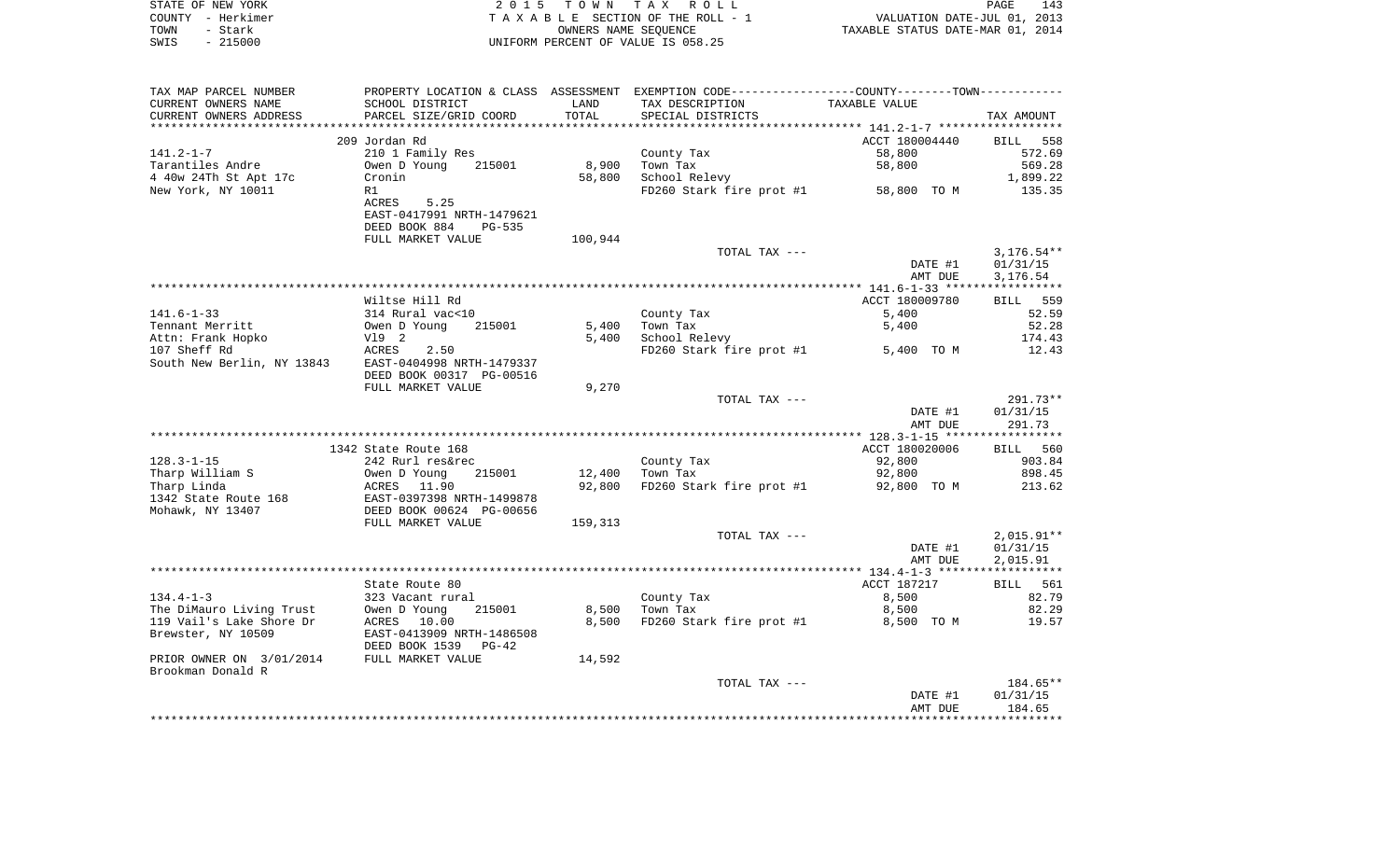| STATE OF NEW YORK | 2015 TOWN TAX ROLL                 | 144<br><b>PAGE</b>               |
|-------------------|------------------------------------|----------------------------------|
| COUNTY - Herkimer | TAXABLE SECTION OF THE ROLL - 1    | VALUATION DATE-JUL 01, 2013      |
| TOWN<br>- Stark   | OWNERS NAME SEOUENCE               | TAXABLE STATUS DATE-MAR 01, 2014 |
| $-215000$<br>SWIS | UNIFORM PERCENT OF VALUE IS 058.25 |                                  |

| TAX MAP PARCEL NUMBER                            | PROPERTY LOCATION & CLASS ASSESSMENT EXEMPTION CODE----------------COUNTY-------TOWN---------- |        |                          |                  |                    |
|--------------------------------------------------|------------------------------------------------------------------------------------------------|--------|--------------------------|------------------|--------------------|
| CURRENT OWNERS NAME                              | SCHOOL DISTRICT                                                                                | LAND   | TAX DESCRIPTION          | TAXABLE VALUE    |                    |
| CURRENT OWNERS ADDRESS<br>********************** | PARCEL SIZE/GRID COORD<br>***********************                                              | TOTAL  | SPECIAL DISTRICTS        |                  | TAX AMOUNT         |
|                                                  | State Route 168                                                                                |        |                          | ACCT 180006180   | <b>BILL</b>        |
| $128.3 - 1 - 11.1$                               | 270 Mfg housing                                                                                |        | $AGED-CT$<br>41801       | 21,000<br>21,000 | 562                |
| Thomson John R                                   | Owen D Young<br>215001                                                                         | 36,000 | County Tax               | 21,000           | 204.53             |
| 126 Madison Rd                                   | F93 & 1 Tr                                                                                     | 42,000 | Town Tax                 |                  | 203.31             |
| Mohawk, NY 13407                                 |                                                                                                |        |                          | 21,000           | 96.68              |
|                                                  | FRNT 2565.00 DPTH<br>ACRES 113.00                                                              |        | FD260 Stark fire prot #1 | 42,000 TO M      |                    |
|                                                  | EAST-0403461 NRTH-1499516                                                                      |        |                          |                  |                    |
|                                                  | DEED BOOK 00614 PG-00882                                                                       |        |                          |                  |                    |
|                                                  | FULL MARKET VALUE                                                                              | 72,103 |                          |                  |                    |
|                                                  |                                                                                                |        | TOTAL TAX ---            |                  | 504.52**           |
|                                                  |                                                                                                |        |                          | DATE #1          | 01/31/15           |
|                                                  |                                                                                                |        |                          | AMT DUE          | 504.52             |
|                                                  |                                                                                                |        |                          |                  |                    |
|                                                  | 1053 State Route 168                                                                           |        |                          | ACCT 180006180   | BILL 563           |
| $128.3 - 1 - 11.2$                               | 312 Vac w/imprv                                                                                |        | County Tax               | 14,000           | 136.36             |
| Thomson Kristine J                               | Owen D Young<br>215001                                                                         | 4,000  | Town Tax                 | 14,000           | 135.54             |
| 731 Hogsback Rd                                  | F93 & 1 Tr                                                                                     | 14,000 | School Relevy            |                  | 452.19             |
| Richfield Springs, NY 13439                      | FRNT 915.00 DPTH                                                                               |        | FD260 Stark fire prot #1 | 14,000 TO M      | 32.23              |
|                                                  | 13.00<br>ACRES                                                                                 |        |                          |                  |                    |
|                                                  | EAST-0402744 NRTH-1497686                                                                      |        |                          |                  |                    |
|                                                  | DEED BOOK 1449<br>$PG-540$                                                                     |        |                          |                  |                    |
|                                                  | FULL MARKET VALUE                                                                              | 24,034 |                          |                  |                    |
|                                                  |                                                                                                |        | TOTAL TAX ---            |                  | 756.32**           |
|                                                  |                                                                                                |        |                          | DATE #1          | 01/31/15           |
|                                                  |                                                                                                |        |                          | AMT DUE          | 756.32             |
|                                                  |                                                                                                |        |                          |                  |                    |
|                                                  | 2430 State Route 80                                                                            |        |                          | ACCT 180008310   | BILL 564           |
| $134.18 - 1 - 4$                                 | 210 1 Family Res                                                                               |        | County Tax               | 43,300           | 421.73             |
| Timlin Joseph P                                  | Owen D Young<br>215001                                                                         | 6,100  | Town Tax                 | 43,300           | 419.21             |
| Timlin Genett                                    | R1                                                                                             | 43,300 | FD260 Stark fire prot #1 | 43,300 TO M      | 99.67              |
| PO Box 398                                       | FRNT 110.00 DPTH 238.00                                                                        |        |                          |                  |                    |
| Spring Center, NY 13468-0398                     | EAST-0406563 NRTH-1481666                                                                      |        |                          |                  |                    |
|                                                  | DEED BOOK 787<br>$PG-75$                                                                       |        |                          |                  |                    |
|                                                  | FULL MARKET VALUE                                                                              | 74,335 |                          |                  |                    |
|                                                  |                                                                                                |        | TOTAL TAX ---            |                  | 940.61**           |
|                                                  |                                                                                                |        |                          | DATE #1          | 01/31/15           |
|                                                  |                                                                                                |        |                          | AMT DUE          | 940.61             |
|                                                  |                                                                                                |        |                          |                  |                    |
|                                                  | Off State Route 168                                                                            |        |                          | ACCT 180001020   | <b>BILL</b><br>565 |
| $127.4 - 1 - 55$                                 | 105 Vac farmland                                                                               |        | County Tax               | 400              | 3.90               |
| Treadwell Bruce T                                | Little Falls Ce 210900                                                                         | 400    | Town Tax                 | 400              | 3.87               |
| Treadwell Allison R                              | F<br>47                                                                                        | 400    | FD260 Stark fire prot #1 | 400 TO M         | .92                |
| 691 Johnnycake Rd                                | ACRES<br>4.40                                                                                  |        |                          |                  |                    |
| Mohawk, NY 13407                                 | EAST-0396711 NRTH-1504386                                                                      |        |                          |                  |                    |
|                                                  | DEED BOOK 893<br>PG-126                                                                        |        |                          |                  |                    |
|                                                  | FULL MARKET VALUE                                                                              | 687    |                          |                  |                    |
|                                                  |                                                                                                |        | TOTAL TAX ---            |                  | $8.69**$           |
|                                                  |                                                                                                |        |                          | DATE #1          | 01/31/15           |
|                                                  |                                                                                                |        |                          | AMT DUE          | 8.69               |
|                                                  |                                                                                                |        |                          |                  |                    |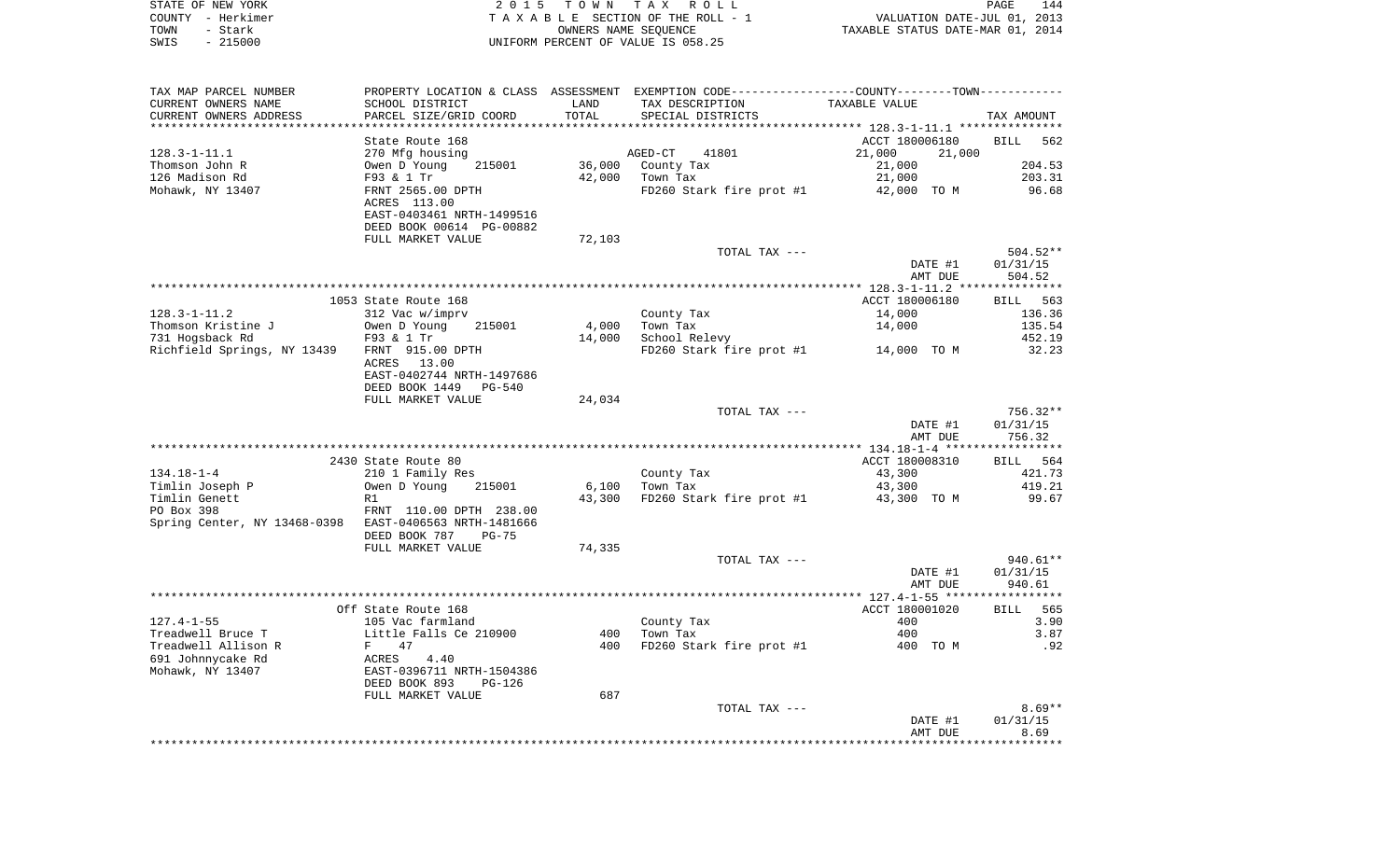|      | STATE OF NEW YORK | 2015 TOWN TAX ROLL                 | PAGE                             | 145 |
|------|-------------------|------------------------------------|----------------------------------|-----|
|      | COUNTY - Herkimer | TAXABLE SECTION OF THE ROLL - 1    | VALUATION DATE-JUL 01, 2013      |     |
| TOWN | – Stark           | OWNERS NAME SEOUENCE               | TAXABLE STATUS DATE-MAR 01, 2014 |     |
| SWIS | $-215000$         | UNIFORM PERCENT OF VALUE IS 058.25 |                                  |     |

| TAX MAP PARCEL NUMBER  |                           |        | PROPERTY LOCATION & CLASS ASSESSMENT EXEMPTION CODE----------------COUNTY-------TOWN-------- |                |                 |
|------------------------|---------------------------|--------|----------------------------------------------------------------------------------------------|----------------|-----------------|
| CURRENT OWNERS NAME    | SCHOOL DISTRICT           | LAND   | TAX DESCRIPTION                                                                              | TAXABLE VALUE  |                 |
| CURRENT OWNERS ADDRESS | PARCEL SIZE/GRID COORD    | TOTAL  | SPECIAL DISTRICTS                                                                            |                | TAX AMOUNT      |
|                        |                           |        |                                                                                              |                |                 |
|                        | 758 State Route 168       |        |                                                                                              | ACCT 180003990 | BILL 566        |
| $134.1 - 1 - 12.1$     | 312 Vac w/imprv           |        | County Tax                                                                                   | 42,000         | 409.07          |
| Turrigiano Frank       | Owen D Young<br>215001    | 30,800 | Town Tax                                                                                     | 42,000         | 406.63          |
|                        |                           |        |                                                                                              |                |                 |
| Turrigiano Julienne M  | F 101.1                   | 42,000 | FD260 Stark fire prot #1                                                                     | 42,000 TO M    | 96.68           |
| 3 Big Pine             | ACRES<br>93.80            |        |                                                                                              |                |                 |
| Bridge, NY 11961       | EAST-0408630 NRTH-1494747 |        |                                                                                              |                |                 |
|                        | DEED BOOK 939<br>$PG-87$  |        |                                                                                              |                |                 |
|                        | FULL MARKET VALUE         | 72,103 |                                                                                              |                |                 |
|                        |                           |        | TOTAL TAX ---                                                                                |                | $912.38**$      |
|                        |                           |        |                                                                                              | DATE #1        | 01/31/15        |
|                        |                           |        |                                                                                              | AMT DUE        | 912.38          |
|                        |                           |        |                                                                                              |                |                 |
|                        | 277 Backus Rd             |        |                                                                                              |                | BILL 567        |
| $134.3 - 1 - 22.2$     | 322 Rural vac>10          |        | County Tax                                                                                   | 15,300         | 149.02          |
| Valenta John           | 215001<br>Owen D Young    | 15,300 | Town Tax                                                                                     | 15,300         | 148.13          |
| 138 Barker Rd          | ACRES 25.70               | 15,300 | FD260 Stark fire prot $#1$ 15,300 TO M                                                       |                | 35.22           |
| Mohawk, NY 13407       | EAST-0408192 NRTH-1484988 |        |                                                                                              |                |                 |
|                        | DEED BOOK 869<br>PG-666   |        |                                                                                              |                |                 |
|                        | FULL MARKET VALUE         | 26,266 |                                                                                              |                |                 |
|                        |                           |        | TOTAL TAX ---                                                                                |                | $332.37**$      |
|                        |                           |        |                                                                                              |                |                 |
|                        |                           |        |                                                                                              | DATE #1        | 01/31/15        |
|                        |                           |        |                                                                                              | AMT DUE        | 332.37          |
|                        |                           |        |                                                                                              |                |                 |
|                        | Upper Deck Rd             |        |                                                                                              | ACCT 180003030 | <b>BILL</b> 568 |
| $127.4 - 1 - 31$       | 314 Rural vac<10          |        | County Tax                                                                                   | 100            | 0.97            |
| Valenta John G         | 215001<br>Owen D Young    | 100    | Town Tax                                                                                     | 100            | 0.97            |
| Valenta Tina           | Vac Ld                    | 100    | School Relevy                                                                                |                | 3.23            |
| 501 Upper Deck Rd      | FRNT 100.00 DPTH 70.00    |        | FD260 Stark fire prot #1                                                                     | 100 TO M       | .23             |
| Mohawk, NY 13407       | EAST-0390429 NRTH-1499807 |        |                                                                                              |                |                 |
|                        | DEED BOOK 810<br>$PG-255$ |        |                                                                                              |                |                 |
|                        | FULL MARKET VALUE         | 172    |                                                                                              |                |                 |
|                        |                           |        | TOTAL TAX ---                                                                                |                | $5.40**$        |
|                        |                           |        |                                                                                              | DATE #1        | 01/31/15        |
|                        |                           |        |                                                                                              | AMT DUE        | 5.40            |
|                        |                           |        |                                                                                              |                |                 |
|                        | Upper Deck Rd             |        |                                                                                              | ACCT 180003000 | BILL 569        |
| $127.4 - 1 - 32$       | 210 1 Family Res          |        | County Tax                                                                                   | 50,000         | 486.98          |
| Valenta John G         | Owen D Young<br>215001    | 5,300  | Town Tax                                                                                     | 50,000         | 484.08          |
|                        |                           |        |                                                                                              |                |                 |
| Valenta Tina           | Hall 3/4 003/4            | 50,000 | School Relevy                                                                                |                | 1,057.27        |
| 501 Upper Deck Rd      | FRNT 140.00 DPTH 193.00   |        | FD260 Stark fire prot #1                                                                     | 50,000 TO M    | 115.10          |
| Mohawk, NY 13407       | EAST-0390457 NRTH-1499728 |        |                                                                                              |                |                 |
|                        | DEED BOOK 810<br>PG-255   |        |                                                                                              |                |                 |
|                        | FULL MARKET VALUE         | 85,837 |                                                                                              |                |                 |
|                        |                           |        | TOTAL TAX ---                                                                                |                | $2,143.43**$    |
|                        |                           |        |                                                                                              | DATE #1        | 01/31/15        |
|                        |                           |        |                                                                                              | AMT DUE        | 2, 143. 43      |
|                        |                           |        |                                                                                              |                |                 |
|                        |                           |        |                                                                                              |                |                 |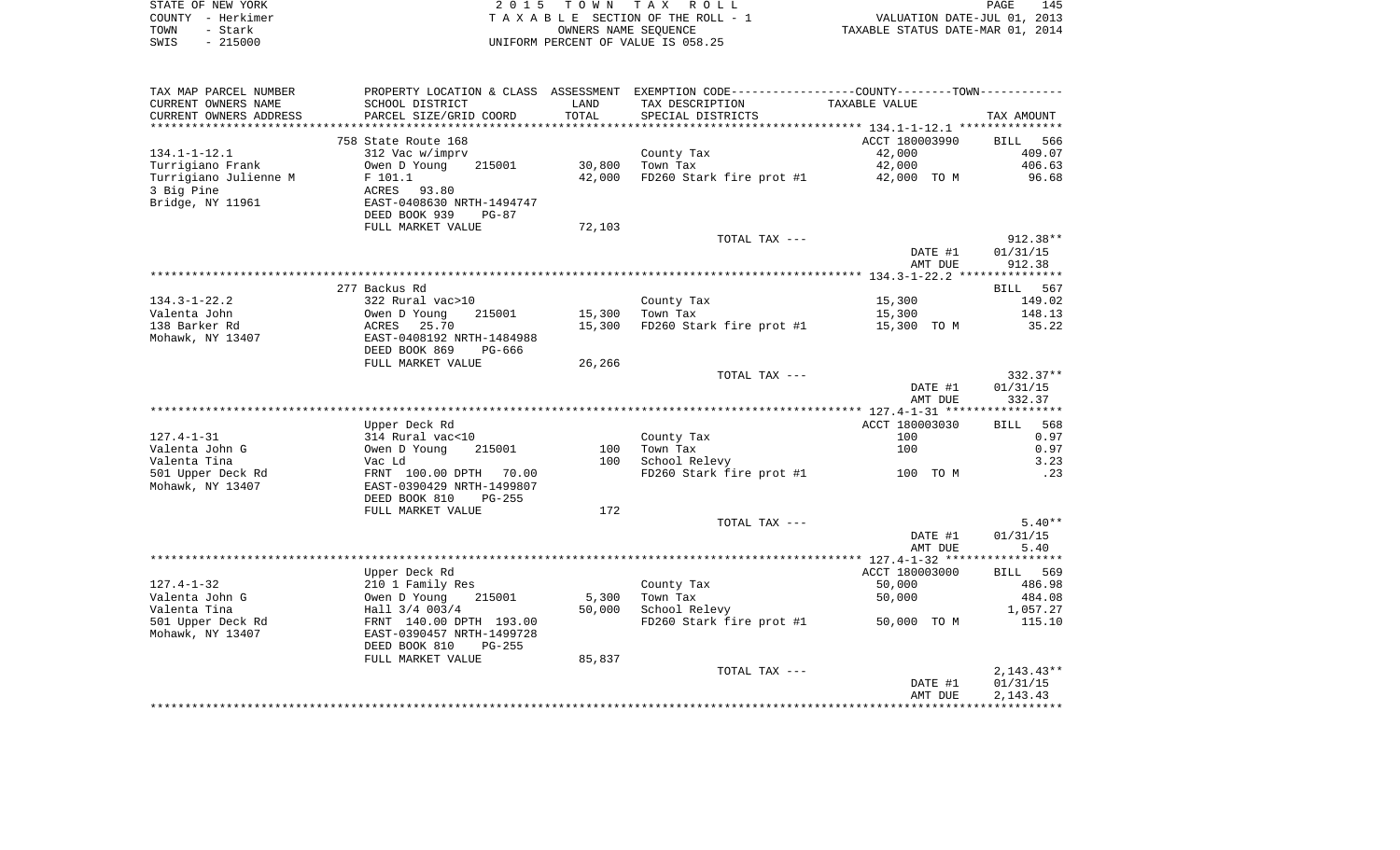| STATE OF NEW YORK |           | 2015 TOWN TAX ROLL                    | 146<br>PAGE                      |
|-------------------|-----------|---------------------------------------|----------------------------------|
| COUNTY - Herkimer |           | T A X A B L E SECTION OF THE ROLL - 1 | VALUATION DATE-JUL 01, 2013      |
| TOWN              | – Stark   | OWNERS NAME SEOUENCE                  | TAXABLE STATUS DATE-MAR 01, 2014 |
| SWIS              | $-215000$ | UNIFORM PERCENT OF VALUE IS 058.25    |                                  |

| TAX MAP PARCEL NUMBER         |                                                                                             |         | PROPERTY LOCATION & CLASS ASSESSMENT EXEMPTION CODE----------------COUNTY--------TOWN---------- |                  |                  |
|-------------------------------|---------------------------------------------------------------------------------------------|---------|-------------------------------------------------------------------------------------------------|------------------|------------------|
| CURRENT OWNERS NAME           | SCHOOL DISTRICT                                                                             | LAND    | TAX DESCRIPTION                                                                                 | TAXABLE VALUE    |                  |
| CURRENT OWNERS ADDRESS        | PARCEL SIZE/GRID COORD                                                                      | TOTAL   | SPECIAL DISTRICTS                                                                               |                  | TAX AMOUNT       |
| *********************         | ****************************                                                                |         |                                                                                                 |                  |                  |
|                               | 138 Barker Rd                                                                               |         |                                                                                                 | ACCT 180003150   | BILL 570         |
| 127.4-1-59                    | 210 1 Family Res                                                                            |         | County Tax                                                                                      | 82,500           | 803.52           |
| Valenta John W                |                                                                                             |         | 12,000 Town Tax                                                                                 | 82,500           | 798.73           |
| Sheldon Sara<br>138 Barker Rd | Owen D Young 215001<br>FRNT 650.00 DPTH<br>ACRES 5.00 BANK 134<br>EAST-0387186 NRTH-1498060 | 82,500  | FD260 Stark fire prot #1 82,500 TO M 189.91                                                     |                  |                  |
| Mohawk, NY 13407              |                                                                                             |         |                                                                                                 |                  |                  |
|                               | DEED BOOK 930<br>PG-315                                                                     |         |                                                                                                 |                  |                  |
|                               | FULL MARKET VALUE                                                                           | 141,631 |                                                                                                 |                  |                  |
|                               |                                                                                             |         | TOTAL TAX ---                                                                                   |                  | $1,792.16**$     |
|                               |                                                                                             |         |                                                                                                 | DATE #1          | 01/31/15         |
|                               |                                                                                             |         |                                                                                                 | AMT DUE          | 1,792.16         |
|                               |                                                                                             |         |                                                                                                 |                  |                  |
|                               | OFF Barker Rd                                                                               |         |                                                                                                 | ACCT 180003150   | BILL 571         |
| 127.4-1-60                    | 323 Vacant rural                                                                            |         | County Tax                                                                                      | 11,000           | 107.14           |
| Valenta John W                |                                                                                             |         | 11,000 Town Tax                                                                                 | 11,000           | 106.50           |
| Sheldon Sara                  |                                                                                             | 11,000  | FD260 Stark fire prot #1 $11,000$ TO M                                                          |                  | 25.32            |
| 138 Barker Rd                 | Owen D Young 215001<br>Farm<br>ACRES 34.00<br>EAST-0386397 NRTH-1497809                     |         |                                                                                                 |                  |                  |
| Mohawk, NY 13407              |                                                                                             |         |                                                                                                 |                  |                  |
|                               | DEED BOOK 930<br>PG-318                                                                     |         |                                                                                                 |                  |                  |
|                               | FULL MARKET VALUE                                                                           | 18,884  |                                                                                                 |                  |                  |
|                               |                                                                                             |         | TOTAL TAX ---                                                                                   |                  | 238.96**         |
|                               |                                                                                             |         |                                                                                                 | DATE #1          | 01/31/15         |
|                               |                                                                                             |         |                                                                                                 | AMT DUE          | 238.96           |
|                               |                                                                                             |         |                                                                                                 |                  |                  |
|                               | OFF Barker Rd                                                                               |         |                                                                                                 | ACCT 180003150   | BILL 572         |
| 133.2-1-2.4<br>Valenta John W | 323 Vacant rural<br>Owen D Young<br>215001                                                  |         | County Tax<br>Town Tax<br>24,000 Town Tax                                                       | 24,000<br>24,000 | 233.75<br>232.36 |
| Sheldon Sara                  |                                                                                             |         | 24,000 FD260 Stark fire prot #1 24,000 TO M                                                     |                  | 55.25            |
| 138 Barker Rd                 | Farm                                                                                        |         |                                                                                                 |                  |                  |
| Mohawk, NY 13407              | - 21 m<br>ACRES 80.00<br>EAST-0386460 NRTH-1496701                                          |         |                                                                                                 |                  |                  |
|                               | DEED BOOK 930<br>PG-318                                                                     |         |                                                                                                 |                  |                  |
|                               | FULL MARKET VALUE                                                                           | 41,202  |                                                                                                 |                  |                  |
|                               |                                                                                             |         | TOTAL TAX ---                                                                                   |                  | $521.36**$       |
|                               |                                                                                             |         |                                                                                                 | DATE #1          | 01/31/15         |
|                               |                                                                                             |         |                                                                                                 | AMT DUE          | 521.36           |
|                               |                                                                                             |         |                                                                                                 |                  |                  |
|                               | Travis Rd                                                                                   |         |                                                                                                 | ACCT 180014240   | BILL 573         |
| 127.4-1-41                    |                                                                                             |         | County Tax                                                                                      | 3,000            | 29.22            |
| Valentine George              | 314 Rural vac<10<br>Owen D Young 215001<br>ACRES 1.00<br>EAST-0397094 NRTH-1497969          |         | $3,000$ Town Tax                                                                                | 3,000            | 29.04            |
| 2 Palma Dr                    |                                                                                             |         | 3,000 FD260 Stark fire prot #1 3,000 TO M                                                       |                  | 6.91             |
| Harrison, NY 10528            |                                                                                             |         |                                                                                                 |                  |                  |
|                               | DEED BOOK 1369 PG-20                                                                        |         |                                                                                                 |                  |                  |
|                               | FULL MARKET VALUE                                                                           | 5,150   |                                                                                                 |                  |                  |
|                               |                                                                                             |         | TOTAL TAX ---                                                                                   |                  | $65.17**$        |
|                               |                                                                                             |         |                                                                                                 | DATE #1          | 01/31/15         |
|                               |                                                                                             |         |                                                                                                 | AMT DUE          | 65.17            |
|                               |                                                                                             |         |                                                                                                 |                  |                  |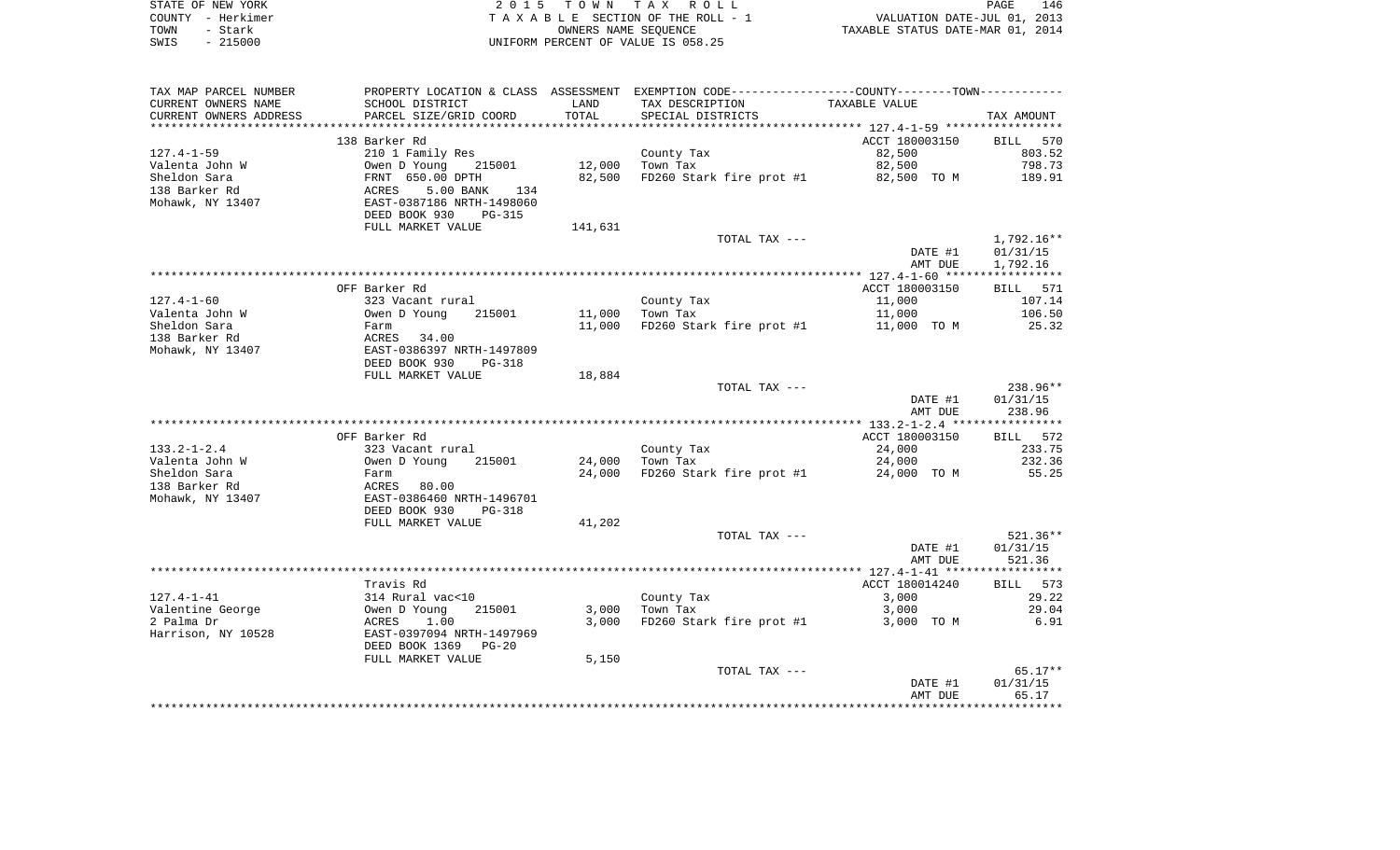| STATE OF NEW YORK           | 2 0 1 5                   | T O W N              | TAX ROLL                                                                                       |                                  | PAGE<br>147        |
|-----------------------------|---------------------------|----------------------|------------------------------------------------------------------------------------------------|----------------------------------|--------------------|
| COUNTY - Herkimer           |                           |                      | TAXABLE SECTION OF THE ROLL - 1                                                                | VALUATION DATE-JUL 01, 2013      |                    |
| - Stark<br>TOWN             |                           | OWNERS NAME SEQUENCE |                                                                                                | TAXABLE STATUS DATE-MAR 01, 2014 |                    |
| $-215000$<br>SWIS           |                           |                      | UNIFORM PERCENT OF VALUE IS 058.25                                                             |                                  |                    |
|                             |                           |                      |                                                                                                |                                  |                    |
|                             |                           |                      |                                                                                                |                                  |                    |
| TAX MAP PARCEL NUMBER       |                           |                      | PROPERTY LOCATION & CLASS ASSESSMENT EXEMPTION CODE----------------COUNTY-------TOWN---------- |                                  |                    |
| CURRENT OWNERS NAME         | SCHOOL DISTRICT           | LAND                 | TAX DESCRIPTION                                                                                | TAXABLE VALUE                    |                    |
| CURRENT OWNERS ADDRESS      | PARCEL SIZE/GRID COORD    | TOTAL                | SPECIAL DISTRICTS                                                                              |                                  | TAX AMOUNT         |
| *********************       | ************************  |                      |                                                                                                |                                  |                    |
|                             | Jordanville Rd            |                      |                                                                                                | ACCT 180011130                   | <b>BILL</b><br>574 |
| $134.3 - 1 - 25.1$          | 120 Field crops           |                      | AGRIC 10 Y 42100                                                                               | 3,200<br>3,200                   |                    |
| Van Putten Alston A Jr      | Owen D Young<br>215001    | 36,400               | County Tax                                                                                     | 62,100                           | 604.83             |
| Manhatanville Sta           | Sumner Subdivision        | 65,300               | Town Tax                                                                                       | 62,100                           | 601.23             |
| PO Box 1520                 | R1                        |                      | School Relevy                                                                                  |                                  | 2,005.81           |
| New York, NY 10027          | FRNT 1260.00 DPTH         |                      | FD260 Stark fire prot #1                                                                       | 65,300 TO M                      | 150.32             |
|                             | ACRES<br>86.20            |                      |                                                                                                |                                  |                    |
|                             | EAST-0399262 NRTH-1481550 |                      |                                                                                                |                                  |                    |
|                             |                           |                      |                                                                                                |                                  |                    |
|                             | DEED BOOK 829<br>PG-152   |                      |                                                                                                |                                  |                    |
|                             | FULL MARKET VALUE         | 112,103              |                                                                                                |                                  |                    |
|                             |                           |                      | TOTAL TAX ---                                                                                  |                                  | $3,362.19**$       |
|                             |                           |                      |                                                                                                | DATE #1                          | 01/31/15           |
|                             |                           |                      |                                                                                                | AMT DUE                          | 3,362.19           |
|                             |                           |                      |                                                                                                |                                  |                    |
|                             | 2390 State Route 80       |                      |                                                                                                | ACCT 180001800                   | 575<br>BILL        |
| $134.18 - 1 - 7$            | 210 1 Family Res          |                      | County Tax                                                                                     | 20,500                           | 199.66             |
| VanValkenburgh Emmett E Sr. | Owen D Young<br>215001    | 6,000                | Town Tax                                                                                       | 20,500                           | 198.47             |
| VanValkenburgh Tammy I      | R1                        | 20,500               | FD260 Stark fire prot #1                                                                       | 20,500 TO M                      | 47.19              |
| 2390 State Route 80         | FRNT 170.00 DPTH 125.00   |                      | WD300 Stark Water District                                                                     | 20,500 TO M                      | 32.01              |
| VanHornesville, NY 13475    | EAST-0405766 NRTH-1481271 |                      |                                                                                                |                                  |                    |
|                             | DEED BOOK 1411 PG-172     |                      |                                                                                                |                                  |                    |
|                             | FULL MARKET VALUE         | 35,193               |                                                                                                |                                  |                    |
|                             |                           |                      | TOTAL TAX ---                                                                                  |                                  | 477.33**           |
|                             |                           |                      |                                                                                                | DATE #1                          | 01/31/15           |
|                             |                           |                      |                                                                                                | AMT DUE                          | 477.33             |
|                             |                           |                      |                                                                                                |                                  |                    |
|                             | 1716 State Route 168      |                      |                                                                                                | ACCT 180004590                   | BILL 576           |
| $127.4 - 1 - 11.1$          | 210 1 Family Res          |                      | County Tax                                                                                     | 34,900                           | 339.91             |
| Vasapolli Michael           | Owen D Young<br>215001    | 5,600                | Town Tax                                                                                       | 34,900                           | 337.89             |
| 372 N Kaisertown Rd         | R1                        | 34,900               | FD260 Stark fire prot #1                                                                       | 34,900 TO M                      | 80.34              |
| Montgomery, NY 12549        | FRNT 300.00 DPTH 110.00   |                      |                                                                                                |                                  |                    |
|                             | EAST-0390152 NRTH-1500534 |                      |                                                                                                |                                  |                    |
|                             | DEED BOOK 937<br>PG-484   |                      |                                                                                                |                                  |                    |
|                             |                           |                      |                                                                                                |                                  |                    |
|                             | FULL MARKET VALUE         | 59,914               | TOTAL TAX ---                                                                                  |                                  |                    |
|                             |                           |                      |                                                                                                |                                  | 758.14**           |
|                             |                           |                      |                                                                                                | DATE #1                          | 01/31/15           |
|                             |                           |                      |                                                                                                | AMT DUE                          | 758.14             |
|                             |                           |                      |                                                                                                |                                  |                    |
|                             | 188 Stallone Rd           |                      |                                                                                                | ACCT 180005640                   | 577<br>BILL        |
| $127.4 - 1 - 13$            | 321 Abandoned ag          |                      | AG MKTS<br>41730                                                                               | 3,415 3,415                      |                    |
| Vasapolli Michael           | Owen D Young<br>215001    | 12,200               | County Tax                                                                                     | 8,785                            | 85.56              |
| 372 Kaisertown Rd           | F                         | 12,200               | Town Tax                                                                                       | 8,785                            | 85.05              |
| Montgomery, NY 12549        | ACRES<br>34.60            |                      | FD260 Stark fire prot #1                                                                       | 12,200 TO M                      | 28.08              |
|                             | EAST-0391802 NRTH-1502275 |                      |                                                                                                |                                  |                    |
| MAY BE SUBJECT TO PAYMENT   | DEED BOOK 907<br>PG-296   |                      |                                                                                                |                                  |                    |
| UNDER AGDIST LAW TIL 2021   | FULL MARKET VALUE         | 20,944               |                                                                                                |                                  |                    |
|                             |                           |                      | TOTAL TAX ---                                                                                  |                                  | 198.69**           |
|                             |                           |                      |                                                                                                | DATE #1                          | 01/31/15           |
|                             |                           |                      |                                                                                                | AMT DUE                          | 198.69             |
| *************               |                           |                      |                                                                                                |                                  |                    |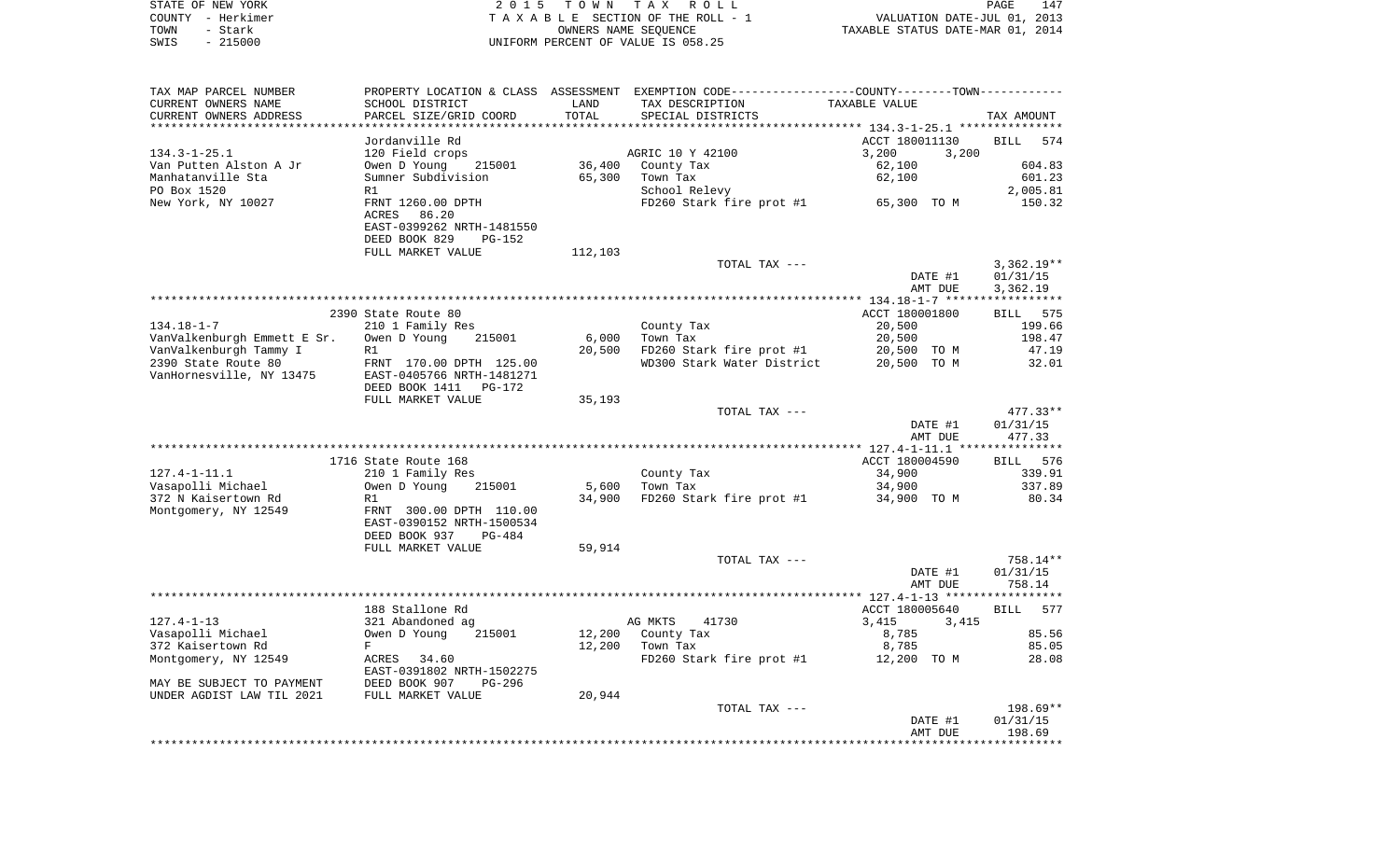|      | STATE OF NEW YORK | 2015 TOWN TAX ROLL                 | 148<br>PAGE                      |
|------|-------------------|------------------------------------|----------------------------------|
|      | COUNTY - Herkimer | TAXABLE SECTION OF THE ROLL - 1    | VALUATION DATE-JUL 01, 2013      |
| TOWN | – Stark           | OWNERS NAME SEOUENCE               | TAXABLE STATUS DATE-MAR 01, 2014 |
| SWIS | $-215000$         | INIFORM PERCENT OF VALUE IS 058.25 |                                  |

| TAX MAP PARCEL NUMBER     | PROPERTY LOCATION & CLASS ASSESSMENT |        | EXEMPTION CODE-----------------COUNTY-------TOWN----------- |                  |                    |
|---------------------------|--------------------------------------|--------|-------------------------------------------------------------|------------------|--------------------|
| CURRENT OWNERS NAME       | SCHOOL DISTRICT                      | LAND   | TAX DESCRIPTION                                             | TAXABLE VALUE    |                    |
| CURRENT OWNERS ADDRESS    | PARCEL SIZE/GRID COORD               | TOTAL  | SPECIAL DISTRICTS                                           |                  | TAX AMOUNT         |
| *********************     | ***************************          |        |                                                             |                  |                    |
|                           | Off State Route 168                  |        |                                                             | ACCT 180014450   | <b>BILL</b><br>578 |
| $127.4 - 1 - 14$          | 120 Field crops                      |        | FOREST<br>47460                                             | 9,784<br>9,784   |                    |
| Vasapolli Michael         | Owen D Young<br>215001               | 17,200 | County Tax                                                  | 7,416            | 72.23              |
| 372 Kaisertown Rd         | V12 52                               | 17,200 | Town Tax                                                    | 7,416            | 71.80              |
| Montgomery, NY 12545      | ACRES<br>71.20                       |        | FD260 Stark fire prot #1                                    | 17,200 TO M      | 39.59              |
|                           | EAST-0393833 NRTH-1502600            |        |                                                             |                  |                    |
| MAY BE SUBJECT TO PAYMENT | DEED BOOK 907<br>PG-292              |        |                                                             |                  |                    |
| UNDER RPTL480A UNTIL 2023 | FULL MARKET VALUE                    | 29,528 |                                                             |                  |                    |
|                           |                                      |        | TOTAL TAX ---                                               |                  | $183.62**$         |
|                           |                                      |        |                                                             | DATE #1          | 01/31/15           |
|                           |                                      |        |                                                             | AMT DUE          | 183.62             |
|                           |                                      |        |                                                             |                  |                    |
|                           | Off State Route 168                  |        |                                                             | ACCT 180004500   | 579<br>BILL        |
| $127.4 - 1 - 17$          | 120 Field crops                      |        | FOREST<br>47460                                             | 33,760<br>33,760 |                    |
| Vasapolli Michael         | Owen D Young<br>215001               | 45,000 | County Tax                                                  | 11,240           | 109.47             |
| 372 Kaisertown Rd         | Stallone Vincen                      | 45,000 | Town Tax                                                    | 11,240           | 108.82             |
| Montgomery, NY 12549      | 180<br>F                             |        | FD260 Stark fire prot #1                                    | 45,000 TO M      | 103.59             |
|                           | ACRES 180.00                         |        |                                                             |                  |                    |
| MAY BE SUBJECT TO PAYMENT | EAST-0396428 NRTH-1502873            |        |                                                             |                  |                    |
| UNDER RPTL480A UNTIL 2023 | DEED BOOK 907<br>$PG-292$            |        |                                                             |                  |                    |
|                           | FULL MARKET VALUE                    | 77,253 |                                                             |                  |                    |
|                           |                                      |        | TOTAL TAX ---                                               |                  | 321.88**           |
|                           |                                      |        |                                                             | DATE #1          | 01/31/15           |
|                           |                                      |        |                                                             | AMT DUE          | 321.88             |
|                           |                                      |        |                                                             |                  |                    |
|                           | State Route 168                      |        |                                                             | ACCT 180010380   | BILL 580           |
| $127.4 - 1 - 18.1$        | 322 Rural vac>10                     |        | County Tax                                                  | 16,000           | 155.83             |
| Vasapolli Michael         | 215001<br>Owen D Young               | 16,000 | Town Tax                                                    | 16,000           | 154.91             |
| 372 N Kaisertown Rd       | 35.90<br>ACRES                       | 16,000 | FD260 Stark fire prot #1                                    | 16,000 TO M      | 36.83              |
| Montgomery, NY 12549      | EAST-0394108 NRTH-1500944            |        |                                                             |                  |                    |
|                           | DEED BOOK 1140<br>$PG-71$            |        |                                                             |                  |                    |
|                           | FULL MARKET VALUE                    | 27,468 |                                                             |                  |                    |
|                           |                                      |        | TOTAL TAX ---                                               |                  | $347.57**$         |
|                           |                                      |        |                                                             | DATE #1          | 01/31/15           |
|                           |                                      |        |                                                             | AMT DUE          | 347.57             |
|                           |                                      |        |                                                             |                  |                    |
|                           | State Route 168                      |        |                                                             | ACCT 180010770   | <b>BILL</b> 581    |
| $127.4 - 1 - 21$          | 321 Abandoned ag                     |        | County Tax                                                  | 26,400           | 257.13             |
| Vasapolli Michael         | Owen D Young<br>215001               | 26,400 | Town Tax                                                    | 26,400           | 255.59             |
| 372 N Kaisertown Rd       | $\mathbf F$                          | 26,400 | FD260 Stark fire prot #1                                    | 26,400 TO M      | 60.77              |
| Montgomery, NY 12549      | ACRES<br>70.50                       |        |                                                             |                  |                    |
|                           | EAST-0396199 NRTH-1500431            |        |                                                             |                  |                    |
|                           | DEED BOOK 1140<br>$PG-71$            |        |                                                             |                  |                    |
|                           | FULL MARKET VALUE                    | 45,322 |                                                             |                  |                    |
|                           |                                      |        | TOTAL TAX ---                                               |                  | $573.49**$         |
|                           |                                      |        |                                                             | DATE #1          | 01/31/15           |
|                           |                                      |        |                                                             | AMT DUE          | 573.49             |
|                           |                                      |        |                                                             |                  |                    |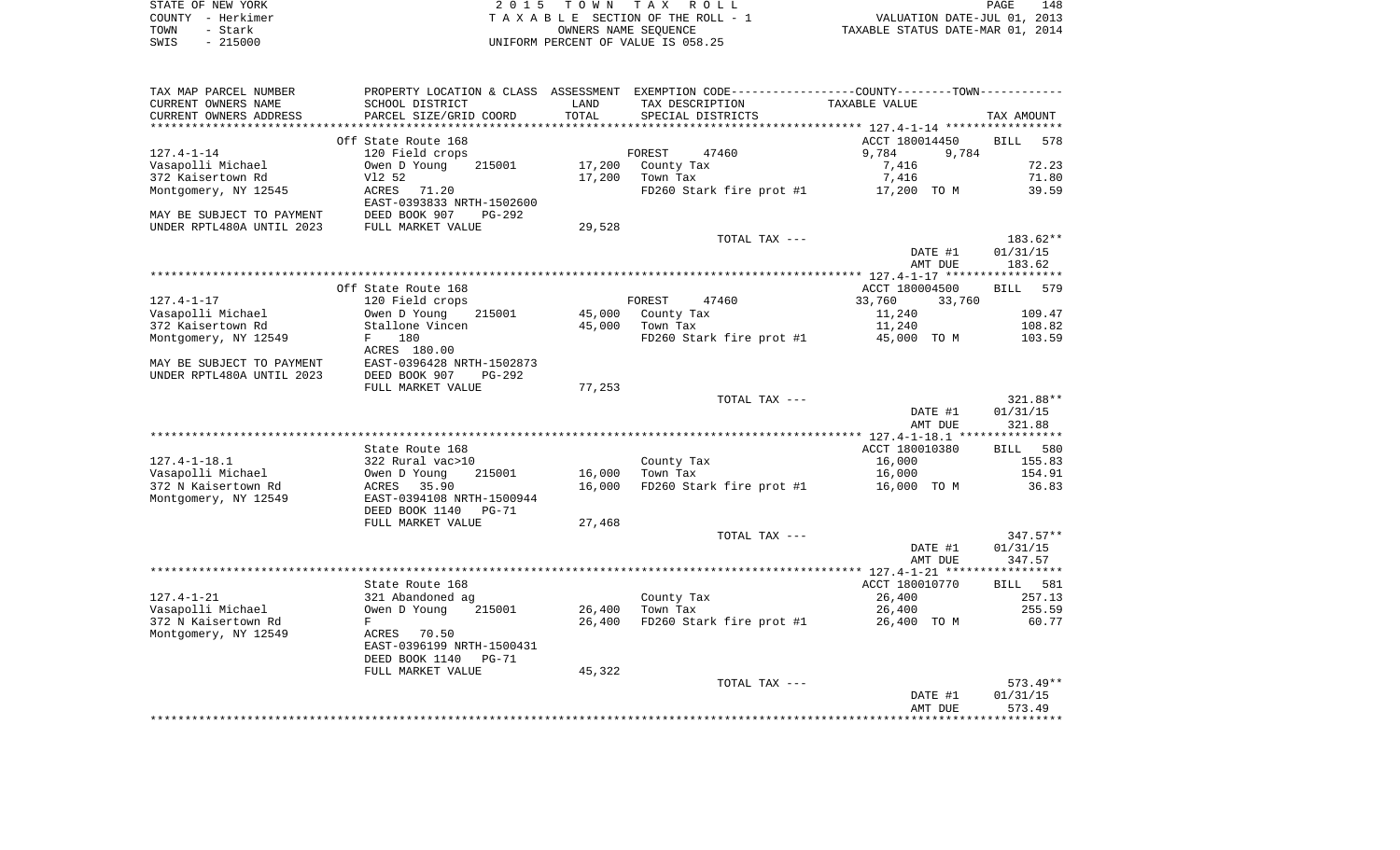|      | STATE OF NEW YORK | 2015 TOWN TAX ROLL                 | 149<br><b>PAGE</b>               |
|------|-------------------|------------------------------------|----------------------------------|
|      | COUNTY - Herkimer | TAXABLE SECTION OF THE ROLL - 1    | VALUATION DATE-JUL 01, 2013      |
| TOWN | - Stark           | OWNERS NAME SEOUENCE               | TAXABLE STATUS DATE-MAR 01, 2014 |
| SWIS | $-215000$         | UNIFORM PERCENT OF VALUE IS 058.25 |                                  |

| CURRENT OWNERS NAME                                                                    | SCHOOL DISTRICT                                                                                                       | LAND              | TAX DESCRIPTION                                                        | TAXABLE VALUE                                        | PROPERTY LOCATION & CLASS ASSESSMENT EXEMPTION CODE----------------COUNTY-------TOWN----------- |
|----------------------------------------------------------------------------------------|-----------------------------------------------------------------------------------------------------------------------|-------------------|------------------------------------------------------------------------|------------------------------------------------------|-------------------------------------------------------------------------------------------------|
| CURRENT OWNERS ADDRESS<br>********************                                         | PARCEL SIZE/GRID COORD                                                                                                | TOTAL             | SPECIAL DISTRICTS                                                      |                                                      | TAX AMOUNT                                                                                      |
|                                                                                        | State Route 168                                                                                                       |                   |                                                                        |                                                      | <b>BILL</b><br>582                                                                              |
| $127.4 - 1 - 22.2$<br>Vasapolli Michael<br>372 N Kaisertown Rd<br>Montgomery, NY 12549 | 242 Rurl res&rec<br>Owen D Young<br>215001<br>ACRES<br>87.50<br>EAST-0392302 NRTH-1500627<br>DEED BOOK 1272<br>PG-633 | 32,600<br>140,900 | AG MKTS<br>41730<br>County Tax<br>Town Tax<br>FD260 Stark fire prot #1 | 3,781<br>3,781<br>137,119<br>137,119<br>140,900 TO M | 1,335.50<br>1,327.53<br>324.35                                                                  |
| MAY BE SUBJECT TO PAYMENT<br>UNDER AGDIST LAW TIL 2021                                 | FULL MARKET VALUE                                                                                                     | 241,888           |                                                                        |                                                      |                                                                                                 |
|                                                                                        |                                                                                                                       |                   | TOTAL TAX ---                                                          | DATE #1<br>AMT DUE                                   | 2,987.38**<br>01/31/15<br>2,987.38                                                              |
|                                                                                        |                                                                                                                       |                   |                                                                        |                                                      |                                                                                                 |
| $127.4 - 1 - 45$                                                                       | State Route 168<br>312 Vac w/imprv                                                                                    |                   | County Tax                                                             | ACCT 180010290<br>7,700                              | <b>BILL</b><br>583<br>75.00                                                                     |
| Vasapolli Michael<br>372 N Kaisertown Rd                                               | Owen D Young<br>215001<br>F                                                                                           | 1,500<br>7,700    | Town Tax<br>FD260 Stark fire prot #1                                   | 7,700<br>7,700 TO M                                  | 74.55<br>17.73                                                                                  |
| Montgomery, NY 12549                                                                   | FRNT 166.00 DPTH<br>58.00<br>EAST-0396945 NRTH-1499229<br>DEED BOOK 1140<br>PG-71                                     |                   |                                                                        |                                                      |                                                                                                 |
|                                                                                        | FULL MARKET VALUE                                                                                                     | 13,219            |                                                                        |                                                      |                                                                                                 |
|                                                                                        |                                                                                                                       |                   | TOTAL TAX ---                                                          | DATE #1<br>AMT DUE                                   | 167.28**<br>01/31/15<br>167.28                                                                  |
|                                                                                        |                                                                                                                       |                   |                                                                        |                                                      |                                                                                                 |
|                                                                                        | 1739 State Route 168                                                                                                  |                   |                                                                        | ACCT 180006930                                       | BILL 584                                                                                        |
| $127.4 - 1 - 53$<br>Vasapolli Michael                                                  | 210 1 Family Res<br>Owen D Young<br>215001                                                                            | 5,700             | County Tax<br>Town Tax                                                 | 43,000<br>43,000                                     | 418.81<br>416.31                                                                                |
| 372 N Kaisertown Rd                                                                    | R1                                                                                                                    | 43,000            | FD260 Stark fire prot #1                                               | 43,000 TO M                                          | 98.98                                                                                           |
| Montgomery, NY 12549                                                                   | FRNT 220.00 DPTH 113.00<br>ACRES<br>0.57<br>EAST-0389821 NRTH-1500674<br>DEED BOOK 934<br>$PG-435$                    |                   |                                                                        |                                                      |                                                                                                 |
|                                                                                        | FULL MARKET VALUE                                                                                                     | 73,820            |                                                                        |                                                      |                                                                                                 |
|                                                                                        |                                                                                                                       |                   | TOTAL TAX ---                                                          | DATE #1<br>AMT DUE                                   | 934.10**<br>01/31/15<br>934.10                                                                  |
|                                                                                        |                                                                                                                       |                   |                                                                        |                                                      |                                                                                                 |
|                                                                                        | Travis Rd                                                                                                             |                   |                                                                        |                                                      | 585<br>BILL                                                                                     |
| $128.3 - 1 - 14.2$<br>Vasapolli Michael                                                | 321 Abandoned ag<br>Owen D Young<br>215001                                                                            | 14,400            | FOREST<br>47460<br>County Tax                                          | 9,216<br>9,216<br>5,184                              | 50.49                                                                                           |
| 372 Kaisertown Rd                                                                      | ACRES<br>15.00                                                                                                        | 14,400            | Town Tax                                                               | 5,184                                                | 50.19                                                                                           |
| Montgomery, NY 12549                                                                   | EAST-0397411 NRTH-1501541<br>DEED BOOK 907<br>PG-292                                                                  |                   | FD260 Stark fire prot #1                                               | 14,400 TO M                                          | 33.15                                                                                           |
| MAY BE SUBJECT TO PAYMENT<br>UNDER RPTL480A UNTIL 2023                                 | FULL MARKET VALUE                                                                                                     | 24,721            |                                                                        |                                                      |                                                                                                 |
|                                                                                        |                                                                                                                       |                   | TOTAL TAX ---                                                          | DATE #1<br>AMT DUE                                   | 133.83**<br>01/31/15<br>133.83                                                                  |
|                                                                                        |                                                                                                                       |                   |                                                                        |                                                      |                                                                                                 |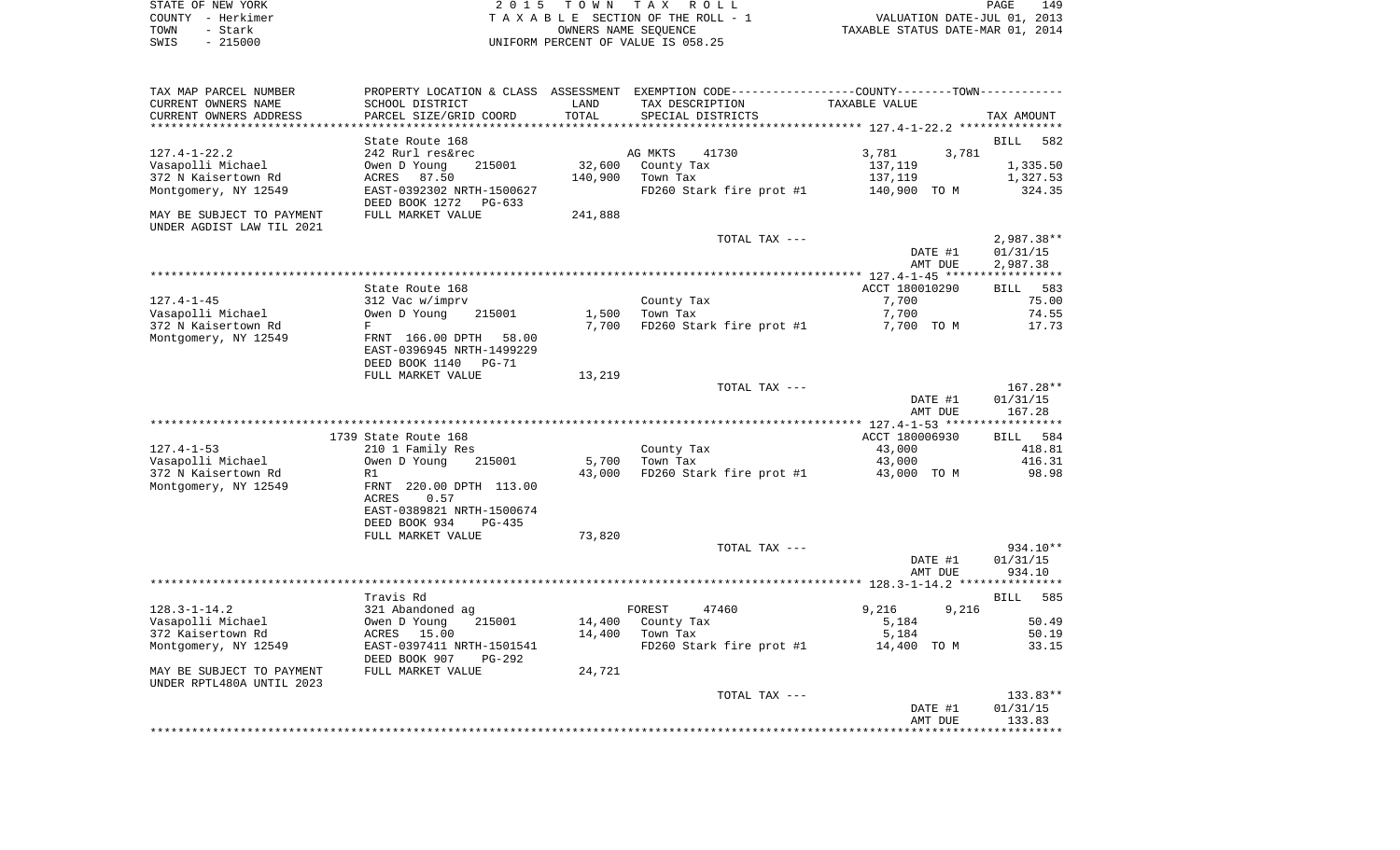| STATE OF NEW YORK |           | 2015 TOWN TAX ROLL                 | PAGE                             | 150 |
|-------------------|-----------|------------------------------------|----------------------------------|-----|
| COUNTY – Herkimer |           | TAXABLE SECTION OF THE ROLL - 1    | VALUATION DATE-JUL 01, 2013      |     |
| TOWN              | - Stark   | OWNERS NAME SEOUENCE               | TAXABLE STATUS DATE-MAR 01, 2014 |     |
| SWIS              | $-215000$ | UNIFORM PERCENT OF VALUE IS 058.25 |                                  |     |

| TAX MAP PARCEL NUMBER  | PROPERTY LOCATION & CLASS ASSESSMENT EXEMPTION CODE---------------COUNTY-------TOWN---------- |        |                          |                |            |
|------------------------|-----------------------------------------------------------------------------------------------|--------|--------------------------|----------------|------------|
| CURRENT OWNERS NAME    | SCHOOL DISTRICT                                                                               | LAND   | TAX DESCRIPTION          | TAXABLE VALUE  |            |
| CURRENT OWNERS ADDRESS | PARCEL SIZE/GRID COORD                                                                        | TOTAL  | SPECIAL DISTRICTS        |                | TAX AMOUNT |
|                        |                                                                                               |        |                          |                |            |
|                        | 1347 State Route 168                                                                          |        |                          | ACCT 180010650 | BILL 586   |
| $128.3 - 1 - 16$       | 210 1 Family Res                                                                              |        | County Tax               | 36,100         | 351.60     |
| Vasapolli Michael      | Owen D Young<br>215001                                                                        | 4,600  | Town Tax                 | 36,100         | 349.51     |
|                        |                                                                                               |        |                          |                |            |
| 372 N Kaisertown Rd    | R1                                                                                            | 36,100 | FD260 Stark fire prot #1 | 36,100 TO M    | 83.10      |
| Montgomery, NY 12549   | FRNT 100.00 DPTH 116.00                                                                       |        |                          |                |            |
|                        | EAST-0397224 NRTH-1499236                                                                     |        |                          |                |            |
|                        | DEED BOOK 1140 PG-71                                                                          |        |                          |                |            |
|                        | FULL MARKET VALUE                                                                             | 61,974 |                          |                |            |
|                        |                                                                                               |        | TOTAL TAX ---            |                | 784.21**   |
|                        |                                                                                               |        |                          | DATE #1        | 01/31/15   |
|                        |                                                                                               |        |                          | AMT DUE        | 784.21     |
|                        |                                                                                               |        |                          |                |            |
|                        | 123 State Route 168                                                                           |        |                          | ACCT 180001950 | BILL 587   |
| $134.4 - 1 - 9$        | 210 1 Family Res                                                                              |        | County Tax               | 50,200         | 488.93     |
| Voght John D           | 215001<br>Owen D Young                                                                        | 7,200  | Town Tax                 | 50,200         | 486.02     |
| Voght Debra            | R1                                                                                            | 50,200 | FD260 Stark fire prot #1 | 50,200 TO M    | 115.56     |
| 123 Stat Rte. 168      | ACRES<br>2.80                                                                                 |        |                          |                |            |
|                        |                                                                                               |        |                          |                |            |
| Fort Plain, NY 13339   | EAST-0417276 NRTH-1488067                                                                     |        |                          |                |            |
|                        | DEED BOOK 877<br>PG-207                                                                       |        |                          |                |            |
|                        | FULL MARKET VALUE                                                                             | 86,180 |                          |                |            |
|                        |                                                                                               |        | TOTAL TAX ---            |                | 1,090.51** |
|                        |                                                                                               |        |                          | DATE #1        | 01/31/15   |
|                        |                                                                                               |        |                          | AMT DUE        | 1,090.51   |
|                        |                                                                                               |        |                          |                |            |
|                        | Wiltse Hill Rd                                                                                |        |                          |                | BILL 588   |
| 141.2-2-4              | 314 Rural vac<10                                                                              |        | County Tax               | 5,600          | 54.54      |
| Walker William H III   | Owen D Young<br>215001                                                                        | 5,600  | Town Tax                 | 5,600          | 54.22      |
| 1151 Route 44-55       | Vac Ld                                                                                        | 5,600  | FD260 Stark fire prot #1 | 5,600 TO M     | 12.89      |
| Clintondale, NY 12515  | ACRES<br>4.80                                                                                 |        |                          |                |            |
|                        | EAST-0416368 NRTH-1475192                                                                     |        |                          |                |            |
|                        | DEED BOOK 801<br>PG-277                                                                       |        |                          |                |            |
|                        | FULL MARKET VALUE                                                                             | 9,614  |                          |                |            |
|                        |                                                                                               |        | TOTAL TAX ---            |                | $121.65**$ |
|                        |                                                                                               |        |                          |                |            |
|                        |                                                                                               |        |                          | DATE #1        | 01/31/15   |
|                        |                                                                                               |        |                          | AMT DUE        | 121.65     |
|                        |                                                                                               |        |                          |                |            |
|                        | State Route 168                                                                               |        |                          | ACCT 180014030 | BILL 589   |
| $128.3 - 1 - 21.1$     | 105 Vac farmland                                                                              |        | County Tax               | 11,100         | 108.11     |
| Warkat LLC             | 215001<br>Owen D Young                                                                        | 11,100 | Town Tax                 | 11,100         | 107.47     |
| Toni Hanna             | F 145 A.                                                                                      | 11,100 | FD260 Stark fire prot #1 | 11,100 TO M    | 25.55      |
| 26 Perry St            | ACRES 31.70                                                                                   |        |                          |                |            |
| Sherborn, MA 01770     | EAST-0401381 NRTH-1498820                                                                     |        |                          |                |            |
|                        | DEED BOOK 1342<br>PG-804                                                                      |        |                          |                |            |
|                        | FULL MARKET VALUE                                                                             | 19,056 |                          |                |            |
|                        |                                                                                               |        | TOTAL TAX ---            |                | $241.13**$ |
|                        |                                                                                               |        |                          | DATE #1        | 01/31/15   |
|                        |                                                                                               |        |                          | AMT DUE        | 241.13     |
|                        |                                                                                               |        |                          |                |            |
|                        |                                                                                               |        |                          |                |            |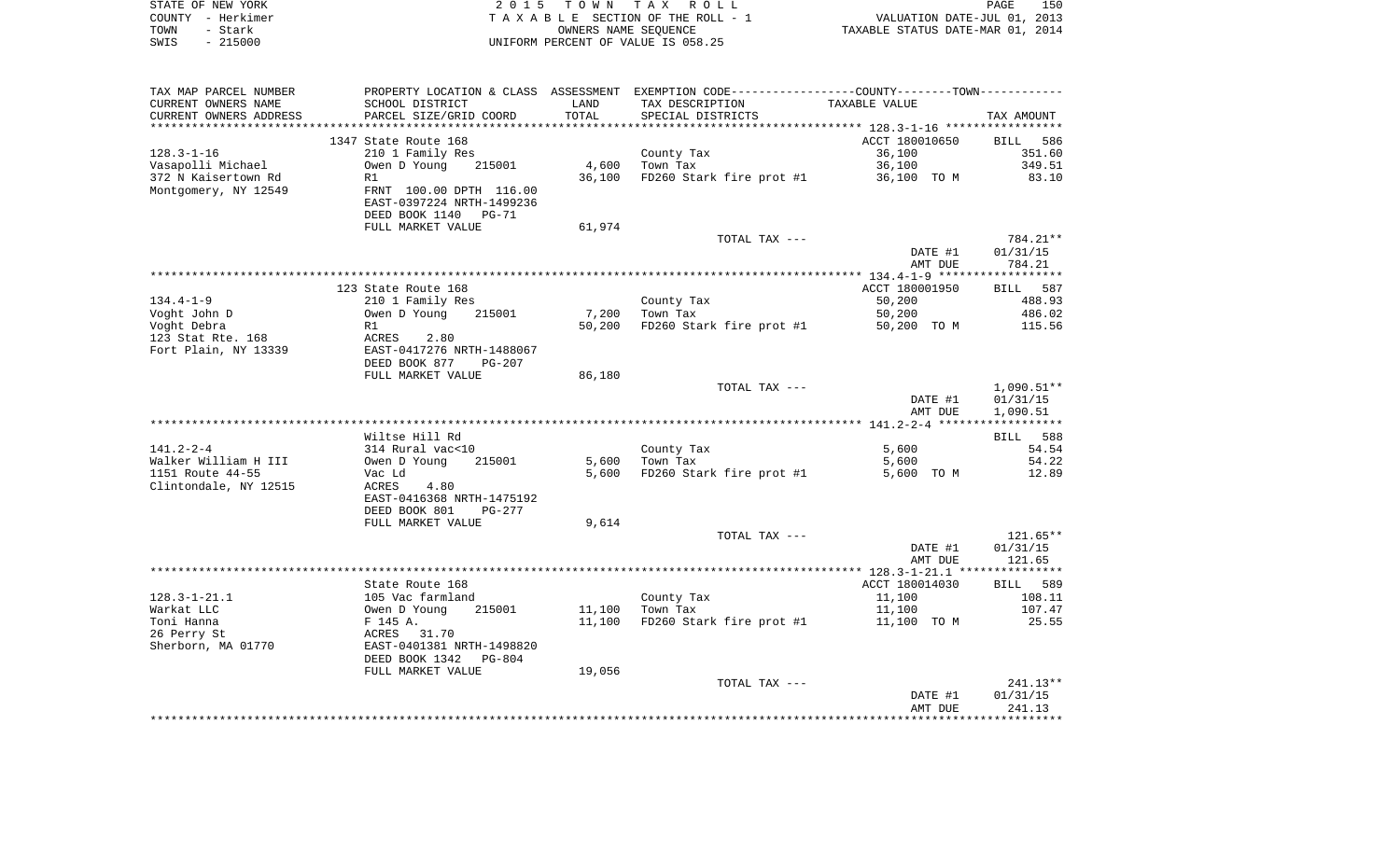| STATE OF NEW YORK | 2015 TOWN TAX ROLL                 | 151<br>PAGE                      |
|-------------------|------------------------------------|----------------------------------|
| COUNTY - Herkimer | TAXABLE SECTION OF THE ROLL - 1    | VALUATION DATE-JUL 01, 2013      |
| TOWN<br>– Stark   | OWNERS NAME SEOUENCE               | TAXABLE STATUS DATE-MAR 01, 2014 |
| $-215000$<br>SWIS | UNIFORM PERCENT OF VALUE IS 058.25 |                                  |

| TAX MAP PARCEL NUMBER                           | PROPERTY LOCATION & CLASS ASSESSMENT EXEMPTION CODE---------------COUNTY-------TOWN---------- |         |                          |                           |                      |
|-------------------------------------------------|-----------------------------------------------------------------------------------------------|---------|--------------------------|---------------------------|----------------------|
| CURRENT OWNERS NAME                             | SCHOOL DISTRICT                                                                               | LAND    | TAX DESCRIPTION          | TAXABLE VALUE             |                      |
| CURRENT OWNERS ADDRESS<br>********************* | PARCEL SIZE/GRID COORD<br>****************************                                        | TOTAL   | SPECIAL DISTRICTS        |                           | TAX AMOUNT           |
|                                                 |                                                                                               |         |                          |                           |                      |
| $128.3 - 1 - 21.2$                              | 1083 State Route 168                                                                          |         |                          | ACCT 180014030<br>258,600 | BILL 590<br>2,518.68 |
| Warkat LLC                                      | 241 Rural res&ag<br>Owen D Young<br>215001                                                    | 48,600  | County Tax<br>Town Tax   | 258,600                   | 2,503.66             |
| Toni Hanna                                      | F 145 A.                                                                                      | 258,600 |                          | 258,600 TO M              | 595.29               |
| 26 Perry St                                     | ACRES 113.30                                                                                  |         | FD260 Stark fire prot #1 |                           |                      |
| Sherborn, MA 01770                              | EAST-0401467 NRTH-1497190                                                                     |         |                          |                           |                      |
|                                                 | DEED BOOK 1342<br>PG-808                                                                      |         |                          |                           |                      |
|                                                 | FULL MARKET VALUE                                                                             | 443,948 |                          |                           |                      |
|                                                 |                                                                                               |         | TOTAL TAX ---            |                           | $5,617.63**$         |
|                                                 |                                                                                               |         |                          | DATE #1                   | 01/31/15             |
|                                                 |                                                                                               |         |                          | AMT DUE                   | 5,617.63             |
|                                                 |                                                                                               |         |                          |                           |                      |
|                                                 | 1117 State Route 168                                                                          |         |                          | ACCT 180013200            | BILL 591             |
| $128.3 - 1 - 20.1$                              | 270 Mfg housing                                                                               |         | County Tax               | 30,000                    | 292.19               |
| Warn Ella J                                     | Owen D Young<br>215001                                                                        | 12,700  | Town Tax                 | 30,000                    | 290.45               |
| Warn Charles                                    | R1                                                                                            | 30,000  | FD260 Stark fire prot #1 | 30,000 TO M               | 69.06                |
| 1117 State Route 168                            | FRNT 370.00 DPTH                                                                              |         |                          |                           |                      |
| Mohawk, NY 13407                                | ACRES<br>2.10                                                                                 |         |                          |                           |                      |
|                                                 | EAST-0401589 NRTH-1498221                                                                     |         |                          |                           |                      |
|                                                 | DEED BOOK 852<br>$PG-459$                                                                     |         |                          |                           |                      |
|                                                 | FULL MARKET VALUE                                                                             | 51,502  |                          |                           |                      |
|                                                 |                                                                                               |         | TOTAL TAX ---            |                           | 651.70**             |
|                                                 |                                                                                               |         |                          | DATE #1                   | 01/31/15             |
|                                                 |                                                                                               |         |                          | AMT DUE                   | 651.70               |
|                                                 |                                                                                               |         |                          |                           |                      |
|                                                 | 3730 Jordanville Rd                                                                           |         |                          | ACCT 180000570            | BILL 592             |
| $134.3 - 1 - 1.1$<br>Whortlekill Rod & Gun Club | 112 Dairy farm<br>Owen D Young<br>215001                                                      | 124,000 | County Tax<br>Town Tax   | 155,300<br>155,300        | 1,512.57<br>1,503.55 |
| Attn: Henry Welsh                               | FRNT 9509.00 DPTH                                                                             | 155,300 | FD260 Stark fire prot #1 | 155,300 TO M              | 357.49               |
| PO Box 1371                                     | ACRES 454.50                                                                                  |         |                          |                           |                      |
| Hopewell Junction, NY 12533                     | EAST-0398868 NRTH-1484084                                                                     |         |                          |                           |                      |
|                                                 | DEED BOOK 900<br>PG-254                                                                       |         |                          |                           |                      |
|                                                 | FULL MARKET VALUE                                                                             | 266,609 |                          |                           |                      |
|                                                 |                                                                                               |         | TOTAL TAX ---            |                           | $3,373.61**$         |
|                                                 |                                                                                               |         |                          | DATE #1                   | 01/31/15             |
|                                                 |                                                                                               |         |                          | AMT DUE                   | 3,373.61             |
|                                                 |                                                                                               |         |                          |                           |                      |
|                                                 | 381 Elwood Rd                                                                                 |         |                          | ACCT 180006900            | BILL 593             |
| $135.3 - 1 - 7$                                 | 120 Field crops                                                                               |         | County Tax               | 87,200                    | 849.30               |
| Whritenour Richard J                            | Owen D Young<br>215001                                                                        | 29,200  | Town Tax                 | 87,200                    | 844.24               |
| Como Denise                                     | F                                                                                             | 87,200  | FD260 Stark fire prot #1 | 87,200 TO M               | 200.73               |
| 381 Elwood Rd                                   | ACRES<br>89.90 BANK<br>813                                                                    |         |                          |                           |                      |
| Fort Plain, NY 13339                            | EAST-0421491 NRTH-1483493                                                                     |         |                          |                           |                      |
|                                                 | DEED BOOK 928<br><b>PG-140</b>                                                                |         |                          |                           |                      |
|                                                 | FULL MARKET VALUE                                                                             | 149,700 |                          |                           |                      |
|                                                 |                                                                                               |         | TOTAL TAX ---            |                           | $1,894.27**$         |
|                                                 |                                                                                               |         |                          | DATE #1                   | 01/31/15             |
|                                                 |                                                                                               |         |                          | AMT DUE                   | 1,894.27             |
|                                                 |                                                                                               |         |                          |                           |                      |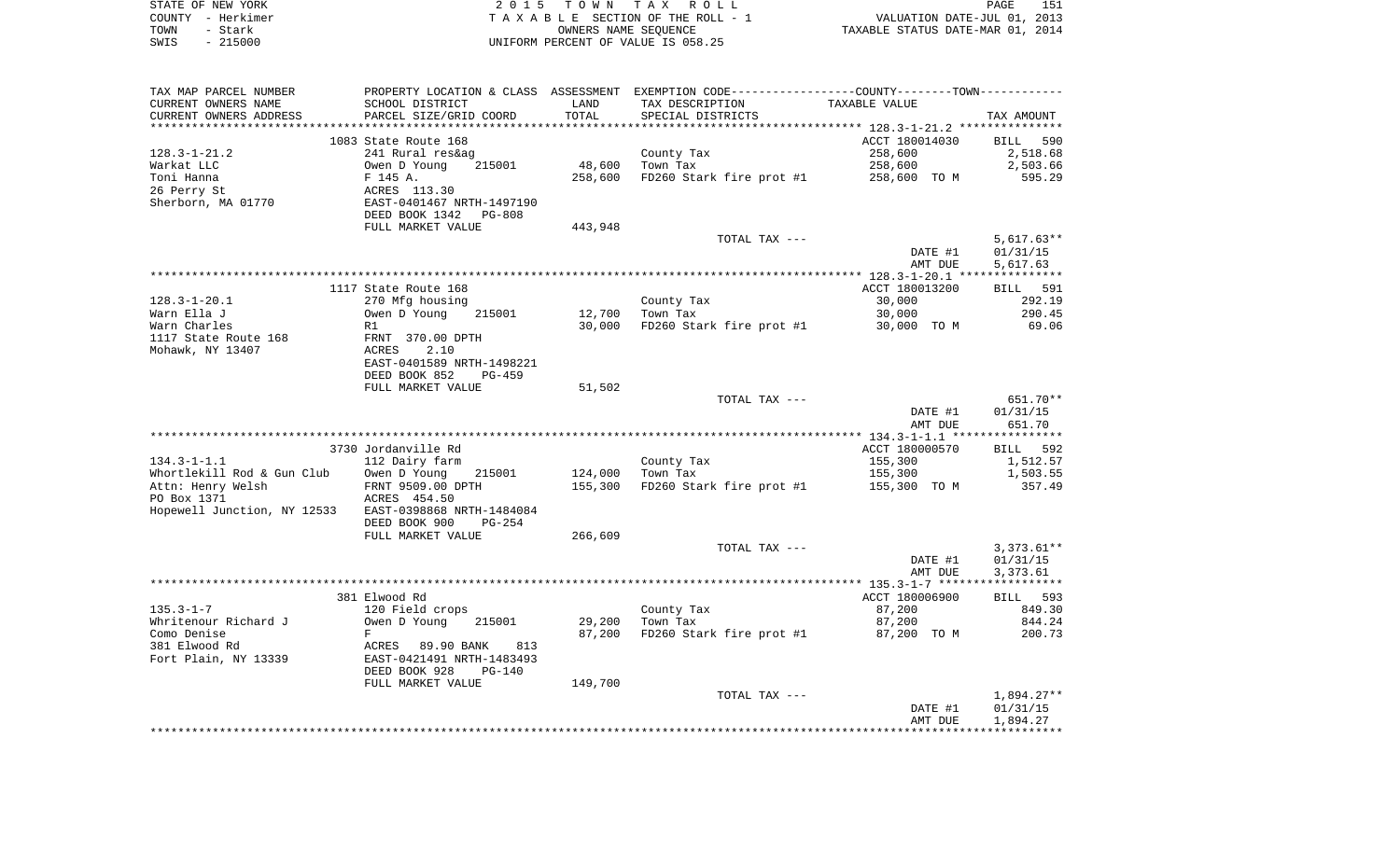| STATE OF NEW YORK | 2015 TOWN TAX ROLL                 | 152<br>PAGE                      |
|-------------------|------------------------------------|----------------------------------|
| COUNTY - Herkimer | TAXABLE SECTION OF THE ROLL - 1    | VALUATION DATE-JUL 01, 2013      |
| TOWN<br>- Stark   | OWNERS NAME SEOUENCE               | TAXABLE STATUS DATE-MAR 01, 2014 |
| $-215000$<br>SWIS | UNIFORM PERCENT OF VALUE IS 058.25 |                                  |

| TAX MAP PARCEL NUMBER<br>CURRENT OWNERS NAME | SCHOOL DISTRICT                                                            | LAND    | PROPERTY LOCATION & CLASS ASSESSMENT EXEMPTION CODE---------------COUNTY-------TOWN----------<br>TAX DESCRIPTION | TAXABLE VALUE  |                |
|----------------------------------------------|----------------------------------------------------------------------------|---------|------------------------------------------------------------------------------------------------------------------|----------------|----------------|
| CURRENT OWNERS ADDRESS                       | PARCEL SIZE/GRID COORD                                                     | TOTAL   | SPECIAL DISTRICTS                                                                                                |                | TAX AMOUNT     |
|                                              | Elwood Rd                                                                  |         |                                                                                                                  |                | BILL 594       |
| 135.3-1-11.2                                 | 314 Rural vac<10                                                           |         | County Tax                                                                                                       | 2,300          | 22.40          |
| Whritenour Richard J                         |                                                                            | 2,300   | Town Tax                                                                                                         | 2,300          | 22.27          |
| 381 Elwood Rd                                | Owen D Young 215001<br>FRNT 163.00 DPTH 150.00                             | 2,300   | FD260 Stark fire prot #1                                                                                         | 2,300 TO M     | 5.29           |
| Fort Plain, NY 13339                         | EAST-0422378 NRTH-1482168<br>DEED BOOK 1276 PG-386                         |         |                                                                                                                  |                |                |
|                                              | FULL MARKET VALUE                                                          | 3,948   |                                                                                                                  |                |                |
|                                              |                                                                            |         | TOTAL TAX ---                                                                                                    |                | 49.96**        |
|                                              |                                                                            |         |                                                                                                                  | DATE #1        | 01/31/15       |
|                                              |                                                                            |         |                                                                                                                  | AMT DUE        | 49.96          |
|                                              |                                                                            |         |                                                                                                                  |                |                |
|                                              | Frog City Rd                                                               |         |                                                                                                                  | ACCT 180014360 | BILL 595       |
| 135.1-1-5.2<br>Wichowsky Jason J             | 105 Vac farmland<br>Owen D Young 215001<br>FRNT 816.00 DPTH<br>ACRES 20.20 | 6,000   | County Tax<br>Town Tax                                                                                           | 6,000<br>6,000 | 58.44<br>58.09 |
| wichowswy Jason J<br>137 Tralee Terrace      |                                                                            | 6,000   | FD260 Stark fire prot #1 6,000 TO M                                                                              |                | 13.81          |
| East Amherst, NY 14051                       | ACRES 20.20                                                                |         |                                                                                                                  |                |                |
|                                              | EAST-0422661 NRTH-1492642                                                  |         |                                                                                                                  |                |                |
|                                              | DEED BOOK 1475 PG-247                                                      |         |                                                                                                                  |                |                |
|                                              | FULL MARKET VALUE                                                          | 10,300  |                                                                                                                  |                |                |
|                                              |                                                                            |         | TOTAL TAX ---                                                                                                    |                | 130.34**       |
|                                              |                                                                            |         |                                                                                                                  | DATE #1        | 01/31/15       |
|                                              |                                                                            |         |                                                                                                                  | AMT DUE        | 130.34         |
|                                              | 2309 State Route 80                                                        |         |                                                                                                                  | ACCT 180012630 | BILL 596       |
| 141.6-1-22                                   | 210 1 Family Res                                                           |         | County Tax                                                                                                       | 72,100         | 702.23         |
| Wilber Lisa M                                | 215001<br>Owen D Young                                                     | 5,100   | Town Tax                                                                                                         | 72,100         | 698.04         |
| PO Box 23                                    | $R-1$                                                                      | 72,100  | School Relevy                                                                                                    |                | 1,771.11       |
| Van Hornesville, NY 13475                    | FRNT 135.00 DPTH 90.00                                                     |         | FD260 Stark fire prot #1                                                                                         | 72,100 TO M    | 165.97         |
|                                              | EAST-0404524 NRTH-1480313<br>DEED BOOK 1148 PG-714                         |         | WD300 Stark Water District 72,100 TO M                                                                           |                | 112.59         |
|                                              | FULL MARKET VALUE                                                          | 123,777 |                                                                                                                  |                |                |
|                                              |                                                                            |         | TOTAL TAX ---                                                                                                    |                | 3,449.94**     |
|                                              |                                                                            |         |                                                                                                                  | DATE #1        | 01/31/15       |
|                                              |                                                                            |         |                                                                                                                  | AMT DUE        | 3,449.94       |
|                                              |                                                                            |         |                                                                                                                  |                |                |
|                                              | cook Rd                                                                    |         |                                                                                                                  |                | BILL 597       |
| $134.1 - 1 - 26.3$                           |                                                                            |         | County Tax                                                                                                       | 2,000          | 19.48          |
| Wilson Andrew<br>127 Cook Rd                 | 314 Rural vac<10<br>Owen D Young 21<br>FRNT 543.00 DPTH<br>215001          |         | $2,000$ Town Tax<br>2,000 School Relevy                                                                          | 2,000          | 19.36<br>64.60 |
| Jordanville, NY 13361                        | ACRES 4.10                                                                 |         |                                                                                                                  |                |                |
|                                              | EAST-0399803 NRTH-1489750                                                  |         |                                                                                                                  |                |                |
|                                              | DEED BOOK 1366 PG-698                                                      |         |                                                                                                                  |                |                |
|                                              | FULL MARKET VALUE                                                          | 3,433   |                                                                                                                  |                |                |
|                                              |                                                                            |         | TOTAL TAX ---                                                                                                    |                | $103.44**$     |
|                                              |                                                                            |         |                                                                                                                  | DATE #1        | 01/31/15       |
|                                              |                                                                            |         |                                                                                                                  | AMT DUE        | 103.44         |
|                                              |                                                                            |         |                                                                                                                  |                |                |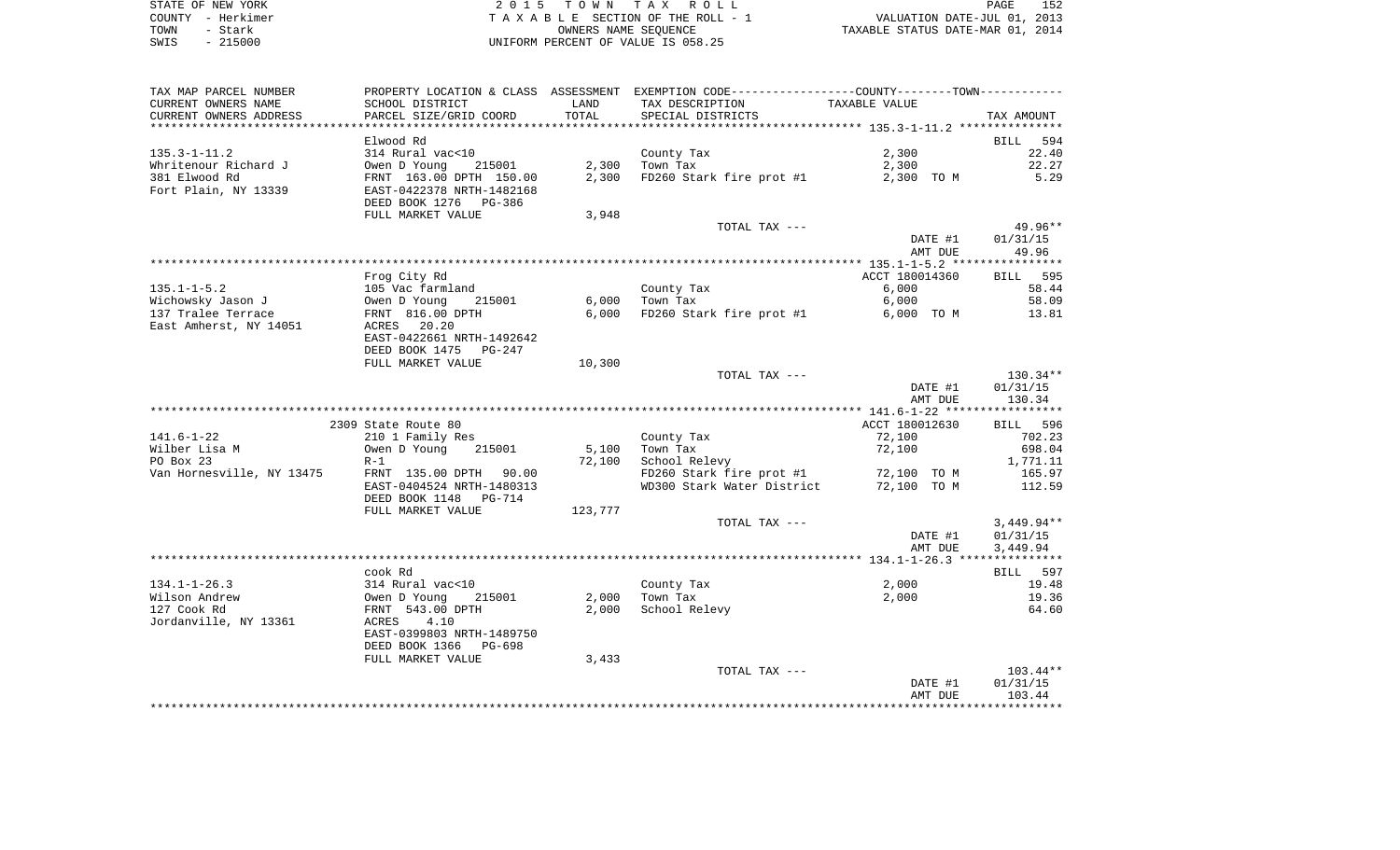| STATE OF NEW YORK                      |                                         |                      | 2015 TOWN TAX ROLL                                                                            |                                  | PAGE<br>153     |
|----------------------------------------|-----------------------------------------|----------------------|-----------------------------------------------------------------------------------------------|----------------------------------|-----------------|
| COUNTY - Herkimer                      |                                         |                      | TAXABLE SECTION OF THE ROLL - 1                                                               | VALUATION DATE-JUL 01, 2013      |                 |
| - Stark<br>TOWN                        |                                         | OWNERS NAME SEOUENCE |                                                                                               | TAXABLE STATUS DATE-MAR 01, 2014 |                 |
| $-215000$<br>SWIS                      |                                         |                      | UNIFORM PERCENT OF VALUE IS 058.25                                                            |                                  |                 |
|                                        |                                         |                      |                                                                                               |                                  |                 |
|                                        |                                         |                      |                                                                                               |                                  |                 |
| TAX MAP PARCEL NUMBER                  |                                         |                      | PROPERTY LOCATION & CLASS ASSESSMENT EXEMPTION CODE---------------COUNTY-------TOWN---------- |                                  |                 |
| CURRENT OWNERS NAME                    | SCHOOL DISTRICT                         | LAND                 | TAX DESCRIPTION                                                                               | TAXABLE VALUE                    |                 |
| CURRENT OWNERS ADDRESS                 | PARCEL SIZE/GRID COORD                  | TOTAL                | SPECIAL DISTRICTS                                                                             |                                  | TAX AMOUNT      |
|                                        |                                         |                      |                                                                                               |                                  |                 |
|                                        | 127 Cook Rd                             |                      |                                                                                               | ACCT 180020004                   | BILL 598        |
| $134.1 - 1 - 25$                       | 210 1 Family Res                        |                      | AGRIC 10 Y 41700                                                                              | 40,000<br>40,000                 |                 |
| Wilson Robert W                        | Owen D Young<br>215001                  |                      | 10,100 County Tax                                                                             | 59,400                           | 578.54          |
| Wilson Cindy L                         | Land Contract Wilson                    |                      | 99,400 Town Tax                                                                               | 59,400                           | 575.09          |
| 127 Cook Rd                            | R1                                      |                      | FD260 Stark fire prot #1                                                                      | 99,400 TO M                      | 228.81          |
| Jordanville, NY 13361                  | FRNT 274.00 DPTH                        |                      |                                                                                               |                                  |                 |
|                                        | ACRES<br>7.00                           |                      |                                                                                               |                                  |                 |
| MAY BE SUBJECT TO PAYMENT              | EAST-0399370 NRTH-1490116               |                      |                                                                                               |                                  |                 |
| UNDER RPTL483 UNTIL 2024               | DEED BOOK 863<br>$PG-235$               |                      |                                                                                               |                                  |                 |
|                                        | FULL MARKET VALUE                       | 170,644              |                                                                                               |                                  |                 |
|                                        |                                         |                      | TOTAL TAX ---                                                                                 |                                  | 1,382.44**      |
|                                        |                                         |                      |                                                                                               | DATE #1                          | 01/31/15        |
|                                        |                                         |                      |                                                                                               | AMT DUE                          | 1,382.44        |
|                                        |                                         |                      |                                                                                               |                                  |                 |
| $141.1 - 1 - 6$                        | Wiltse Hill Rd                          |                      |                                                                                               | ACCT 180010950                   | BILL 599        |
|                                        | 312 Vac w/imprv                         |                      | County Tax                                                                                    | 17,500                           | 170.44          |
| Wiltsie Pool Assoc Inc<br>Greta Wilson | Owen D Young<br>215001<br>ACRES<br>1.80 | 3,500                | Town Tax                                                                                      | 17,500                           | 169.43<br>40.28 |
| 82 Schermerhorn St Apt 4D              | EAST-0405213 NRTH-1479760               |                      | 17,500 FD260 Stark fire prot #1 17,500 TO M<br>WD300 Stark Water District 17,500 TO M         |                                  | 27.33           |
| Brooklyn, NY 11201                     | DEED BOOK 00576 PG-00186                |                      |                                                                                               |                                  |                 |
|                                        | FULL MARKET VALUE                       | 30,043               |                                                                                               |                                  |                 |
| PRIOR OWNER ON 3/01/2014               |                                         |                      |                                                                                               |                                  |                 |
| Wiltsie Pool Assoc Inc                 |                                         |                      |                                                                                               |                                  |                 |
|                                        |                                         |                      | TOTAL TAX ---                                                                                 |                                  | $407.48**$      |
|                                        |                                         |                      |                                                                                               | DATE #1                          | 01/31/15        |
|                                        |                                         |                      |                                                                                               | AMT DUE                          | 407.48          |
|                                        |                                         |                      |                                                                                               |                                  |                 |
|                                        | 1188 Chyle Rd                           |                      |                                                                                               | ACCT 180007055                   | BILL 600        |
| $141.1 - 1 - 19.2$                     | 210 1 Family Res                        |                      | AGED-CNTY 41802                                                                               | 34,400                           | $\Omega$        |
| Wohlgemuth Carole Ann                  | Owen D Young<br>215001                  |                      | 6,000 County Tax                                                                              | 34,400                           | 335.04          |
| 1188 Chyle Rd                          | R1                                      |                      | 68,800 Town Tax                                                                               | 68,800                           | 666.09          |
| Jordanville, NY 13361                  | ACRES<br>$1.00$ BANK<br>135             |                      | FD260 Stark fire prot #1                                                                      | 68,800 TO M                      | 158.37          |
|                                        | EAST-0400370 NRTH-1477252               |                      |                                                                                               |                                  |                 |
|                                        | DEED BOOK 863<br>PG-281                 |                      |                                                                                               |                                  |                 |
|                                        | FULL MARKET VALUE                       | 118,112              |                                                                                               |                                  |                 |
|                                        |                                         |                      | TOTAL TAX ---                                                                                 |                                  | $1,159.50**$    |
|                                        |                                         |                      |                                                                                               | DATE #1                          | 01/31/15        |
|                                        |                                         |                      |                                                                                               | AMT DUE                          | 1,159.50        |
|                                        |                                         |                      |                                                                                               |                                  |                 |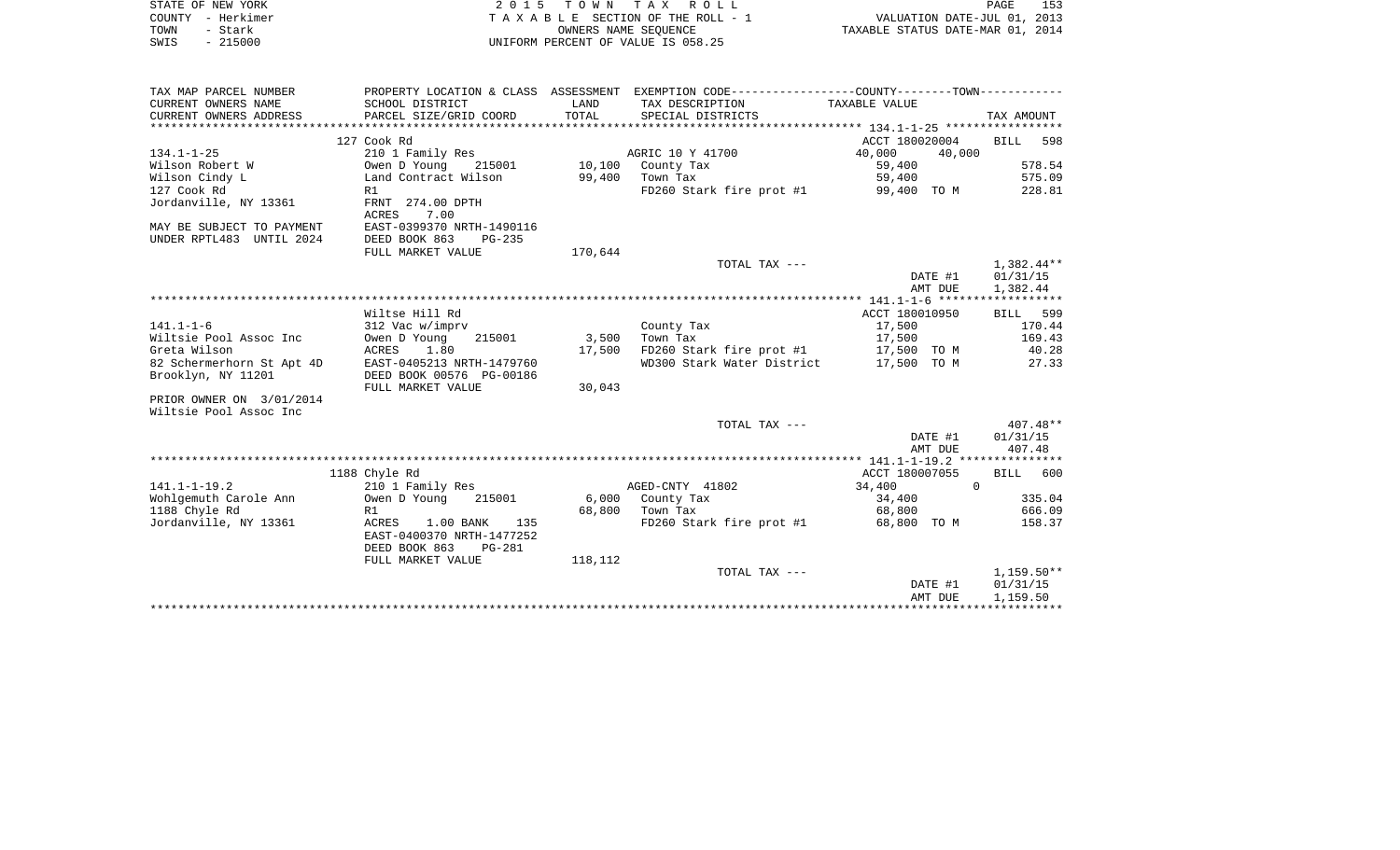| STATE OF NEW YORK | 2015 TOWN TAX ROLL                 | 154<br>PAGE                      |
|-------------------|------------------------------------|----------------------------------|
| COUNTY - Herkimer | TAXABLE SECTION OF THE ROLL - 1    | VALUATION DATE-JUL 01, 2013      |
| TOWN<br>- Stark   | OWNERS NAME SEOUENCE               | TAXABLE STATUS DATE-MAR 01, 2014 |
| $-215000$<br>SWIS | UNIFORM PERCENT OF VALUE IS 058.25 |                                  |

154<br>2013

| TAX MAP PARCEL NUMBER<br>CURRENT OWNERS NAME | SCHOOL DISTRICT                                     | LAND             | PROPERTY LOCATION & CLASS ASSESSMENT EXEMPTION CODE----------------COUNTY--------TOWN----------<br>TAX DESCRIPTION | TAXABLE VALUE      |                  |
|----------------------------------------------|-----------------------------------------------------|------------------|--------------------------------------------------------------------------------------------------------------------|--------------------|------------------|
| CURRENT OWNERS ADDRESS                       | PARCEL SIZE/GRID COORD                              | TOTAL            | SPECIAL DISTRICTS                                                                                                  |                    | TAX AMOUNT       |
|                                              | 2205 State Route 80                                 |                  |                                                                                                                    | ACCT 180013820     | BILL 601         |
| 141.6-1-7                                    | 210 1 Family Res                                    |                  | County Tax                                                                                                         | 51,600             | 502.57           |
| Woodruff Dellephene F                        | Owen D Young<br>215001                              | 3,900            | Town Tax                                                                                                           | 51,600             | 499.57           |
| CO Norman Woodruff                           | R1                                                  | 51,600           | FD260 Stark fire prot #1                                                                                           | 51,600 TO M        | 118.78           |
| 1664 State Route 28                          |                                                     |                  | WD300 Stark Water District 51,600 TO M                                                                             |                    | 80.57            |
| Mohawk, NY 13407                             | FRNT 30.00 DPTH 135.00<br>EAST-0402828 NRTH-1479366 |                  |                                                                                                                    |                    |                  |
|                                              | DEED BOOK 00622 PG-00128                            |                  |                                                                                                                    |                    |                  |
|                                              | FULL MARKET VALUE                                   | 88,584           | TOTAL TAX ---                                                                                                      |                    | 1,201.49**       |
|                                              |                                                     |                  |                                                                                                                    | DATE #1            | 01/31/15         |
|                                              |                                                     |                  |                                                                                                                    | AMT DUE            | 1,201.49         |
|                                              |                                                     |                  |                                                                                                                    |                    |                  |
|                                              | State Route 80                                      |                  |                                                                                                                    | ACCT 180013850     | BILL 602         |
| 141.6-1-6                                    | 312 Vac w/imprv                                     |                  | County Tax                                                                                                         | 6,500              | 63.31            |
| Woodruff Robert B                            | Owen D Young<br>215001                              | 200              | Town Tax                                                                                                           | 6,500              | 62.93            |
| Woodruff Dellephene F                        | Vl                                                  | 6,500            | FD260 Stark fire prot #1                                                                                           | 6,500 TO M         | 14.96            |
| CO Norman Woodruff                           | FRNT 69.00 DPTH 135.00<br>EAST-0402785 NRTH-1479336 |                  | WD300 Stark Water District                                                                                         | 6,500 TO M         | 10.15            |
| 1664 State Route 28                          |                                                     |                  |                                                                                                                    |                    |                  |
| Mohawk, NY 13407                             | DEED BOOK 00622 PG-00128<br>FULL MARKET VALUE       | 11,159           |                                                                                                                    |                    |                  |
|                                              |                                                     |                  | TOTAL TAX ---                                                                                                      |                    | 151.35**         |
|                                              |                                                     |                  |                                                                                                                    | DATE #1            | 01/31/15         |
|                                              |                                                     |                  |                                                                                                                    | AMT DUE            | 151.35           |
|                                              |                                                     |                  |                                                                                                                    |                    |                  |
|                                              | 2260 State Route 80                                 |                  |                                                                                                                    | ACCT 180011850     | BILL 603         |
| 141.6-1-47                                   | 210 1 Family Res                                    |                  | County Tax                                                                                                         | 68,800             | 670.09           |
| Wrench Lori J<br>PO Box 842                  | Owen D Young<br>215001<br>8582597                   | 12,900<br>68,800 | Town Tax<br>FD260 Stark fire prot #1 68,800 TO M                                                                   | 68,800             | 666.09<br>158.37 |
| Cooperstown, NY 13326                        | Red Barn & Orch                                     |                  | WD300 Stark Water District                                                                                         | 68,800 TO M        | 107.43           |
|                                              | R1                                                  |                  |                                                                                                                    |                    |                  |
|                                              | 9.50 BANK<br>ACRES<br>135                           |                  |                                                                                                                    |                    |                  |
|                                              | EAST-0403826 NRTH-1479240                           |                  |                                                                                                                    |                    |                  |
|                                              | DEED BOOK 751<br>PG-174                             |                  |                                                                                                                    |                    |                  |
|                                              | FULL MARKET VALUE                                   | 118,112          |                                                                                                                    |                    |                  |
|                                              |                                                     |                  | TOTAL TAX ---                                                                                                      |                    | 1,601.98**       |
|                                              |                                                     |                  |                                                                                                                    | DATE #1<br>AMT DUE | 01/31/15         |
|                                              |                                                     |                  |                                                                                                                    |                    | 1,601.98         |
|                                              | 663 Travis Rd                                       |                  |                                                                                                                    | ACCT 180000930     | BILL 604         |
| 134.3-1-8.1                                  | 242 Rurl res&rec                                    |                  | County Tax                                                                                                         | 80,000             | 779.17           |
| Wrobel Larry Paul Sr                         | 215001<br>Owen D Young                              | 17,800           | Town Tax                                                                                                           | 80,000             | 774.53           |
| PO Box 41                                    | R1                                                  | 80,000           | FD260 Stark fire prot #1                                                                                           | 80,000 TO M        | 184.16           |
| Van Hornesville, NY 13475                    | ACRES 43.30                                         |                  |                                                                                                                    |                    |                  |
|                                              | EAST-0403069 NRTH-1486995                           |                  |                                                                                                                    |                    |                  |
|                                              | DEED BOOK 832<br>PG-173                             |                  |                                                                                                                    |                    |                  |
|                                              | FULL MARKET VALUE                                   | 137,339          | TOTAL TAX ---                                                                                                      |                    | 1,737.86**       |
|                                              |                                                     |                  |                                                                                                                    | DATE #1            | 01/31/15         |
|                                              |                                                     |                  |                                                                                                                    | AMT DUE            | 1,737.86         |
|                                              |                                                     |                  |                                                                                                                    |                    |                  |
|                                              |                                                     |                  |                                                                                                                    |                    |                  |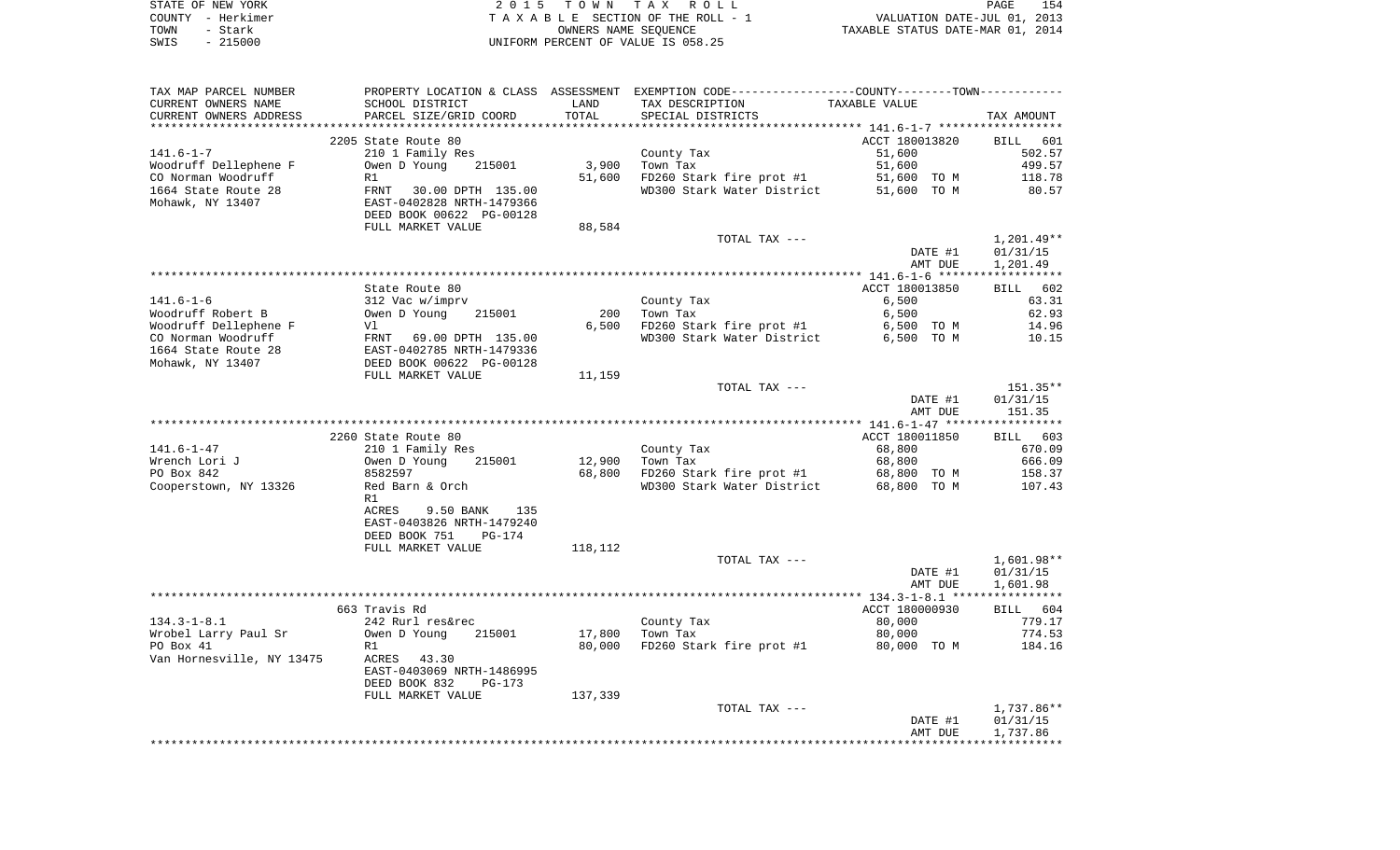|      | STATE OF NEW YORK | 2015 TOWN TAX ROLL                 | 155<br>PAGE                      |
|------|-------------------|------------------------------------|----------------------------------|
|      | COUNTY - Herkimer | TAXABLE SECTION OF THE ROLL - 1    | VALUATION DATE-JUL 01, 2013      |
| TOWN | – Stark           | OWNERS NAME SEOUENCE               | TAXABLE STATUS DATE-MAR 01, 2014 |
| SWIS | $-215000$         | INIFORM PERCENT OF VALUE IS 058.25 |                                  |

| TAX MAP PARCEL NUMBER            | PROPERTY LOCATION & CLASS ASSESSMENT EXEMPTION CODE---------------COUNTY--------TOWN---------- |         |                           |                                       |                      |
|----------------------------------|------------------------------------------------------------------------------------------------|---------|---------------------------|---------------------------------------|----------------------|
| CURRENT OWNERS NAME              | SCHOOL DISTRICT                                                                                | LAND    | TAX DESCRIPTION           | TAXABLE VALUE                         |                      |
| CURRENT OWNERS ADDRESS           | PARCEL SIZE/GRID COORD                                                                         | TOTAL   | SPECIAL DISTRICTS         |                                       | TAX AMOUNT           |
|                                  |                                                                                                |         |                           |                                       |                      |
|                                  | 558 Aney Hill Rd                                                                               |         |                           | ACCT 180008220                        | BILL 605             |
| $133.2 - 1 - 8.1$                | 105 Vac farmland                                                                               |         | County Tax                | 62,000                                | 603.86               |
| Yans Group, Inc.                 | 215001<br>Owen D Young                                                                         | 62,000  | Town Tax                  | 62,000                                | 600.26               |
| 5712 8th Ave                     | 209<br>F                                                                                       | 62,000  | School Relevy             |                                       | 2,002.58             |
| Brooklyn, NY 11220               | ACRES 203.60                                                                                   |         |                           | FD260 Stark fire prot #1 62,000 TO M  | 142.72               |
|                                  | EAST-0392104 NRTH-1492648                                                                      |         |                           |                                       |                      |
|                                  | DEED BOOK 1474 PG-655                                                                          |         |                           |                                       |                      |
|                                  | FULL MARKET VALUE                                                                              | 106,438 |                           |                                       |                      |
|                                  |                                                                                                |         | TOTAL TAX ---             |                                       | $3,349.42**$         |
|                                  |                                                                                                |         |                           | DATE #1                               | 01/31/15             |
|                                  |                                                                                                |         |                           | AMT DUE                               | 3,349.42             |
|                                  |                                                                                                |         |                           |                                       |                      |
|                                  | 556 Aney Hill Rd                                                                               |         |                           |                                       | BILL 606             |
| $133.2 - 1 - 8.2$                | 210 1 Family Res                                                                               |         | County Tax                | 125,000                               | 1,217.46             |
| Yans Group, Inc.                 | Owen D Young<br>215001                                                                         | 10,000  | Town Tax                  | 125,000                               | 1,210.20             |
| 5712 8th Ave                     | FRNT 466.70 DPTH                                                                               | 125,000 | School Relevy             |                                       | 4,037.46             |
| Brooklyn, NY 11220               | ACRES<br>5.40                                                                                  |         |                           |                                       |                      |
|                                  | EAST-0392046 NRTH-1492654                                                                      |         |                           |                                       |                      |
|                                  | DEED BOOK 1474<br>PG-655                                                                       |         |                           |                                       |                      |
|                                  | FULL MARKET VALUE                                                                              | 214,592 |                           |                                       |                      |
|                                  |                                                                                                |         | TOTAL TAX ---             |                                       | $6,465.12**$         |
|                                  |                                                                                                |         |                           | DATE #1                               | 01/31/15             |
|                                  |                                                                                                |         |                           | AMT DUE                               | 6,465.12             |
|                                  |                                                                                                |         |                           |                                       |                      |
|                                  | Off Aney Hill Rd                                                                               |         |                           | ACCT 180020007                        | BILL 607             |
| $133.2 - 1 - 9$                  | 241 Rural res&ag                                                                               | 20,000  | County Tax                | 236,500                               | 2,303.43<br>2,289.70 |
| Yans Group, Inc.<br>5712 8th Ave | Owen D Young<br>215001<br>40 A.                                                                | 236,500 | Town Tax<br>School Relevy | 236,500                               | 7,638.87             |
| Brooklyn, NY 11220               | Farm<br>40.00                                                                                  |         |                           | FD260 Stark fire prot #1 236,500 TO M | 544.41               |
|                                  | ACRES<br>EAST-0392746 NRTH-1493307                                                             |         |                           |                                       |                      |
|                                  | DEED BOOK 1474<br>PG-655                                                                       |         |                           |                                       |                      |
|                                  | FULL MARKET VALUE                                                                              | 406,009 |                           |                                       |                      |
|                                  |                                                                                                |         | TOTAL TAX ---             |                                       | 12,776.41**          |
|                                  |                                                                                                |         |                           | DATE #1                               | 01/31/15             |
|                                  |                                                                                                |         |                           | AMT DUE                               | 12,776.41            |
|                                  |                                                                                                |         |                           |                                       |                      |
|                                  | 597 Travis Rd                                                                                  |         |                           | ACCT 180003270                        | BILL 608             |
| $134.3 - 1 - 10.1$               | 112 Dairy farm                                                                                 |         | AGRIC 10 Y 41700          | 40,000<br>40,000                      |                      |
| Yoder Jerry R                    | Owen D Young<br>215001                                                                         | 44,200  | County Tax                | 180,000                               | 1,753.14             |
| Yoder Rhoda A                    | F                                                                                              | 220,000 | Town Tax                  | 180,000                               | 1,742.69             |
| 597 Travis Rd                    | ACRES 141.80                                                                                   |         | FD260 Stark fire prot #1  | 220,000 TO M                          | 506.43               |
| Jordanville, NY 13361            | EAST-0404664 NRTH-1486212                                                                      |         |                           |                                       |                      |
|                                  | DEED BOOK 906<br>$PG-353$                                                                      |         |                           |                                       |                      |
|                                  | FULL MARKET VALUE                                                                              | 377,682 |                           |                                       |                      |
|                                  |                                                                                                |         | TOTAL TAX ---             |                                       | $4,002.26**$         |
|                                  |                                                                                                |         |                           | DATE #1                               | 01/31/15             |
|                                  |                                                                                                |         |                           | AMT DUE                               | 4,002.26             |
|                                  |                                                                                                |         |                           |                                       |                      |
|                                  |                                                                                                |         |                           |                                       |                      |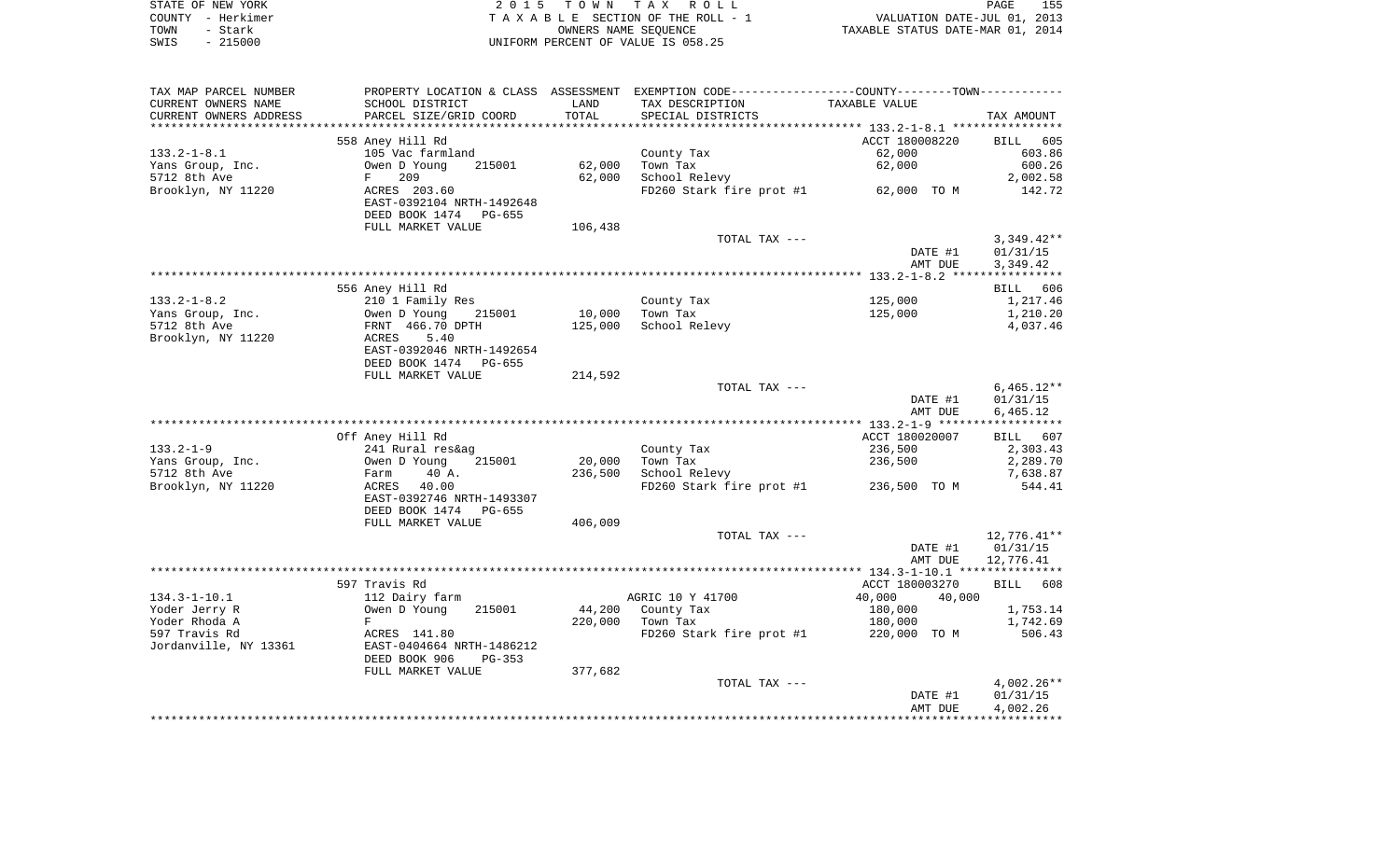|      | STATE OF NEW YORK | 2015 TOWN TAX ROLL                 | <b>PAGE</b>                      | 156 |
|------|-------------------|------------------------------------|----------------------------------|-----|
|      | COUNTY - Herkimer | TAXABLE SECTION OF THE ROLL - 1    | VALUATION DATE-JUL 01, 2013      |     |
| TOWN | – Stark           | OWNERS NAME SEOUENCE               | TAXABLE STATUS DATE-MAR 01, 2014 |     |
| SWIS | $-215000$         | UNIFORM PERCENT OF VALUE IS 058.25 |                                  |     |

| TAX MAP PARCEL NUMBER                      | PROPERTY LOCATION & CLASS ASSESSMENT EXEMPTION CODE---------------COUNTY-------TOWN----------     |         |                                      |                    |                      |
|--------------------------------------------|---------------------------------------------------------------------------------------------------|---------|--------------------------------------|--------------------|----------------------|
| CURRENT OWNERS NAME                        | SCHOOL DISTRICT                                                                                   | LAND    | TAX DESCRIPTION                      | TAXABLE VALUE      |                      |
| CURRENT OWNERS ADDRESS                     | PARCEL SIZE/GRID COORD                                                                            | TOTAL   | SPECIAL DISTRICTS                    |                    | TAX AMOUNT           |
|                                            |                                                                                                   |         |                                      |                    |                      |
|                                            | Off Travis Rd                                                                                     |         |                                      | ACCT 180003330     | BILL 609             |
| 134.3-1-11                                 | 105 Vac farmland                                                                                  |         | County Tax                           | 13,800             | 134.41               |
| Yoder Jerry R                              | 215001<br>Owen D Young 215001<br>ACRES 50.00<br>EAST-0403839 NRTH-1488993<br>DEED BOOK 906 PG-353 | 13,800  | Town Tax                             | 13,800             | 133.61               |
| Yoder Rhoda A                              |                                                                                                   | 13,800  | FD260 Stark fire prot #1 13,800 TO M |                    | 31.77                |
| 597 Travis Rd<br>Jordanville, NY 13361     |                                                                                                   |         |                                      |                    |                      |
|                                            | FULL MARKET VALUE                                                                                 | 23,691  |                                      |                    |                      |
|                                            |                                                                                                   |         | TOTAL TAX ---                        |                    | 299.79**             |
|                                            |                                                                                                   |         |                                      | DATE #1            | 01/31/15             |
|                                            |                                                                                                   |         |                                      | AMT DUE            | 299.79               |
|                                            |                                                                                                   |         |                                      |                    |                      |
|                                            | 130 Travis Rd                                                                                     |         |                                      | ACCT 180008160     | BILL 610             |
| 134.3-1-35                                 | 210 1 Family Res                                                                                  |         | County Tax                           | 47,600             | 463.61               |
| Yoder Jerry R                              | 215001<br>Owen D Young                                                                            | 8,000   | Town Tax                             | 47,600             | 460.84               |
| Yoder Rhonda A                             | R1                                                                                                | 47,600  | FD260 Stark fire prot #1             | 47,600 TO M        | 109.57               |
| 597 Travis Rd                              | ACRES 4.00<br>EAST-0369452 NRTH-1057733                                                           |         |                                      |                    |                      |
| Jordanville, NY 13361                      |                                                                                                   |         |                                      |                    |                      |
|                                            | DEED BOOK 1440 PG-508                                                                             |         |                                      |                    |                      |
|                                            | FULL MARKET VALUE                                                                                 | 81,717  |                                      |                    |                      |
|                                            |                                                                                                   |         | TOTAL TAX ---                        |                    | 1,034.02**           |
|                                            |                                                                                                   |         |                                      | DATE #1<br>AMT DUE | 01/31/15<br>1,034.02 |
|                                            |                                                                                                   |         |                                      |                    |                      |
|                                            | 493 Sickler Rd                                                                                    |         |                                      | ACCT 185519        | BILL 611             |
| 133.4-1-15.2                               | 112 Dairy farm                                                                                    |         | AGRIC 10 Y 41700                     | 40,000<br>40,000   |                      |
| Yoder John R                               |                                                                                                   |         | 52,000 AGRIC 10 Y 41700              | 10,000             |                      |
| Yoder Ruth                                 |                                                                                                   |         | 160,000 AGRIC 10 Y 41700             |                    |                      |
| 493 Sickler Rd                             | Owen D Young 215001<br>FRNT 2780.00 DPTH<br>ACRES 118.00                                          |         | County Tax                           | 102,000            | 993.45               |
| Jordanville, NY 13361                      | EAST-0395232 NRTH-1480466                                                                         |         | Town Tax                             | 102,000            | 987.52               |
|                                            | DEED BOOK 1529 PG-438                                                                             |         |                                      |                    |                      |
| PRIOR OWNER ON 3/01/2014 FULL MARKET VALUE |                                                                                                   | 274,678 |                                      |                    |                      |
| King Jeffery B                             |                                                                                                   |         |                                      |                    |                      |
|                                            |                                                                                                   |         | TOTAL TAX ---                        |                    | 1,980.97**           |
|                                            |                                                                                                   |         |                                      | DATE #1            | 01/31/15             |
|                                            |                                                                                                   |         |                                      | AMT DUE            | 1,980.97             |
|                                            | Sickler Rd                                                                                        |         |                                      | ACCT 185519        | BILL 612             |
| $133.4 - 1 - 15.3$                         | 105 Vac farmland                                                                                  |         | AG MKTS 41730                        | 30,868 30,868      |                      |
| Yoder John R                               | Owen D Young<br>215001                                                                            | 50,000  | County Tax                           | 19,132             | 186.34               |
| Yoder Ruth                                 |                                                                                                   |         | 50,000 Town Tax                      | 19,132             | 185.23               |
| 493 Sickler Rd                             | F 132<br>FRNT 2525.00 DPTH                                                                        |         | FD260 Stark fire prot #1             | 50,000 TO M        | 115.10               |
| Jordanville, NY 13361                      | ACRES 61.00                                                                                       |         |                                      |                    |                      |
|                                            | EAST-0395285 NRTH-1481886                                                                         |         |                                      |                    |                      |
| PRIOR OWNER ON 3/01/2014                   | DEED BOOK 1529 PG-438                                                                             |         |                                      |                    |                      |
| King Jeffery                               | FULL MARKET VALUE                                                                                 | 85,837  |                                      |                    |                      |
|                                            |                                                                                                   |         |                                      |                    |                      |
| MAY BE SUBJECT TO PAYMENT                  |                                                                                                   |         |                                      |                    |                      |
| UNDER AGDIST LAW TIL 2021                  |                                                                                                   |         |                                      |                    |                      |
|                                            |                                                                                                   |         | TOTAL TAX ---                        |                    | 486.67**             |
|                                            |                                                                                                   |         |                                      | DATE #1<br>AMT DUE | 01/31/15<br>486.67   |
|                                            |                                                                                                   |         |                                      |                    |                      |
|                                            |                                                                                                   |         |                                      |                    |                      |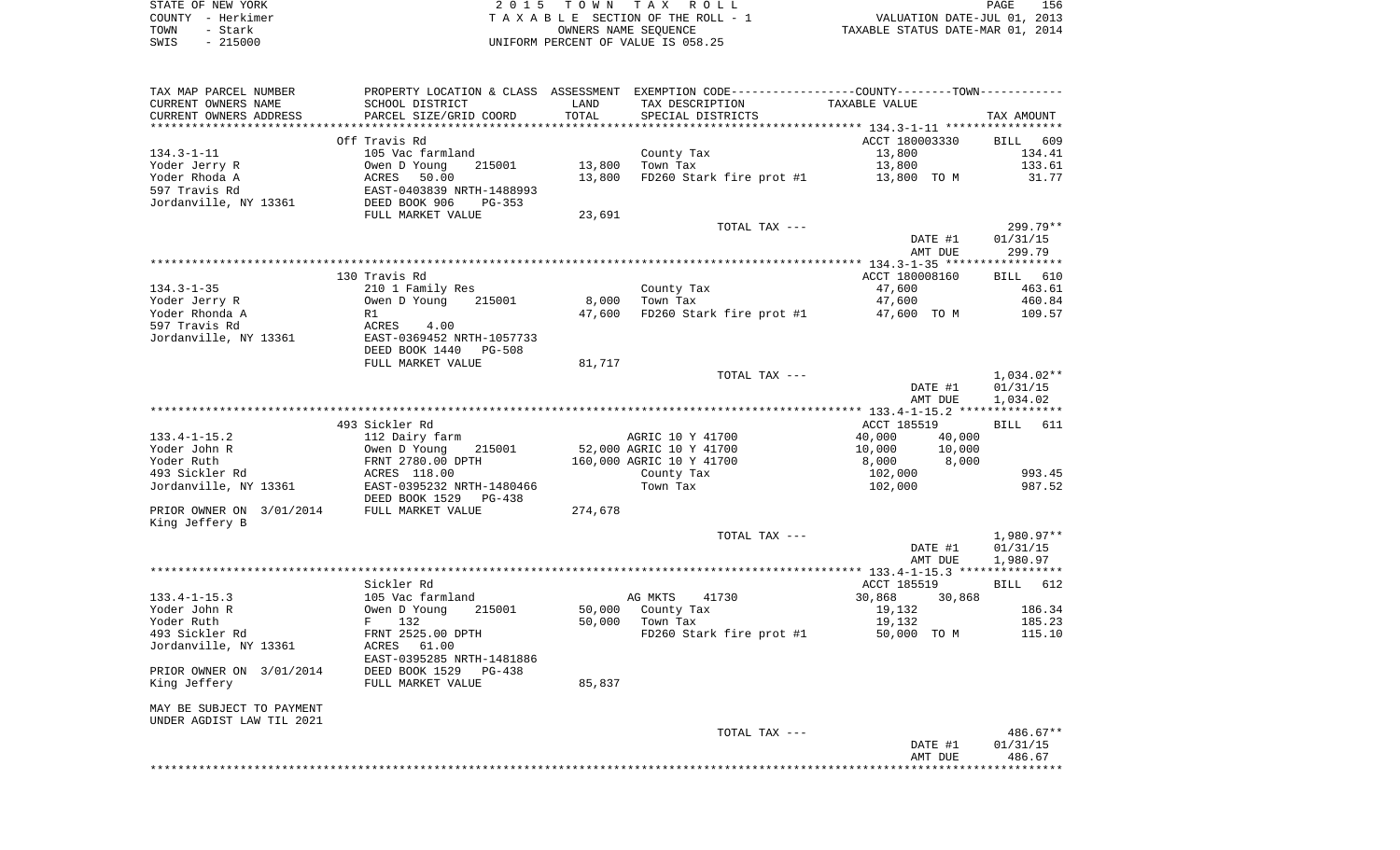| STATE OF NEW YORK |           | 2015 TOWN TAX ROLL                    |                      |                                  | PAGE                        | 157 |
|-------------------|-----------|---------------------------------------|----------------------|----------------------------------|-----------------------------|-----|
| COUNTY - Herkimer |           | T A X A B L E SECTION OF THE ROLL - 1 |                      |                                  | VALUATION DATE-JUL 01, 2013 |     |
| TOWN              | – Stark   |                                       | OWNERS NAME SEOUENCE | TAXABLE STATUS DATE-MAR 01, 2014 |                             |     |
| SWIS              | $-215000$ | UNIFORM PERCENT OF VALUE IS 058.25    |                      |                                  |                             |     |

| TAX MAP PARCEL NUMBER     | PROPERTY LOCATION & CLASS ASSESSMENT |        | EXEMPTION CODE-----------------COUNTY--------TOWN----------- |                |                    |
|---------------------------|--------------------------------------|--------|--------------------------------------------------------------|----------------|--------------------|
| CURRENT OWNERS NAME       | SCHOOL DISTRICT                      | LAND   | TAX DESCRIPTION                                              | TAXABLE VALUE  |                    |
| CURRENT OWNERS ADDRESS    | PARCEL SIZE/GRID COORD               | TOTAL  | SPECIAL DISTRICTS                                            |                | TAX AMOUNT         |
|                           |                                      |        |                                                              |                |                    |
|                           | 443 Hoke Rd                          |        |                                                              |                | <b>BILL</b><br>613 |
| $134.2 - 1 - 28.2$        | 270 Mfg housing                      |        | VET COM CT 41131                                             | 5,525<br>5,525 |                    |
| Young Clarissa            | Owen D Young<br>215001               | 4,700  | County Tax                                                   | 16,575         | 161.44             |
| 443 Hoke Rd               | FRNT 343.00 DPTH 187.00              | 22,100 | Town Tax                                                     | 16,575         | 160.47             |
| Fort Plain, NY 13339      | EAST-0416431 NRTH-1488604            |        | School Relevy                                                |                | 8.29               |
|                           | DEED BOOK 859<br>PG-497              |        | FD260 Stark fire prot #1                                     | 22,100 TO M    | 50.87              |
|                           | FULL MARKET VALUE                    | 37,940 |                                                              |                |                    |
|                           |                                      |        | TOTAL TAX ---                                                |                | 381.07**           |
|                           |                                      |        |                                                              | DATE #1        | 01/31/15           |
|                           |                                      |        |                                                              | AMT DUE        | 381.07             |
|                           |                                      |        |                                                              |                |                    |
|                           | 1207 Clyle Rd                        |        |                                                              | ACCT 180020026 | <b>BILL</b><br>614 |
| $141.1 - 1 - 18$          | 270 Mfg housing                      |        | County Tax                                                   | 25,500         | 248.36             |
| Young Joseph A            | Owen D Young<br>215001               | 3,600  | Town Tax                                                     | 25,500         | 246.88             |
| Madeline Ryan             | Tr.                                  | 25,500 | FD260 Stark fire prot #1                                     | 25,500 TO M    | 58.70              |
| PO Box 47                 | ACRES<br>0.50                        |        |                                                              |                |                    |
| VanHornesville, NY 13475  | EAST-0400470 NRTH-1477858            |        |                                                              |                |                    |
|                           | DEED BOOK 1388<br>PG-699             |        |                                                              |                |                    |
|                           | FULL MARKET VALUE                    | 43,777 |                                                              |                |                    |
|                           |                                      |        | TOTAL TAX ---                                                |                | 553.94**           |
|                           |                                      |        |                                                              | DATE #1        | 01/31/15           |
|                           |                                      |        |                                                              | AMT DUE        | 553.94             |
|                           |                                      |        |                                                              |                |                    |
|                           | 215 Primrose Ln                      |        |                                                              |                | BILL 615           |
| $134.4 - 1 - 59.2$        | 210 1 Family Res                     |        | County Tax                                                   | 52,000         | 506.46             |
| Young Ronald R            | Owen D Young<br>215001               | 7,400  | Town Tax                                                     | 52,000         | 503.44             |
| 215 Primrose Ln           | FRNT 360.00 DPTH                     | 52,000 | FD260 Stark fire prot #1                                     | 52,000 TO M    | 119.70             |
| PO Box 92                 | 3.00<br>ACRES                        |        |                                                              |                |                    |
| Van Hornesville, NY 13475 | EAST-0413412 NRTH-1482620            |        |                                                              |                |                    |
|                           | DEED BOOK 893<br>$PG-232$            |        |                                                              |                |                    |
|                           | FULL MARKET VALUE                    | 89,270 |                                                              |                |                    |
|                           |                                      |        | TOTAL TAX ---                                                |                | $1,129.60**$       |
|                           |                                      |        |                                                              | DATE #1        | 01/31/15           |
|                           |                                      |        |                                                              | AMT DUE        | 1,129.60           |
|                           |                                      |        |                                                              |                |                    |
|                           | Cemetery Rd                          |        |                                                              |                | BILL 616           |
| $141.1 - 2 - 5$           | 314 Rural vac<10                     |        | County Tax                                                   | 7,400          | 72.07              |
| Yurchenko Uksana          | 215001<br>Owen D Young               | 7,400  | Town Tax                                                     | 7,400          | 71.64              |
| 1475 Rebecca Dr Apt 323   | 7.9 Acres                            | 7,400  | FD260 Stark fire prot #1                                     | 7,400 TO M     | 17.03              |
| Hoffman Estates, IL 60169 | 7.90<br>ACRES                        |        |                                                              |                |                    |
|                           | EAST-0402009 NRTH-1479730            |        |                                                              |                |                    |
|                           | DEED BOOK 1248<br>PG-862             |        |                                                              |                |                    |
|                           | FULL MARKET VALUE                    | 12,704 |                                                              |                |                    |
|                           |                                      |        | TOTAL TAX ---                                                |                | $160.74**$         |
|                           |                                      |        |                                                              | DATE #1        | 01/31/15           |
|                           |                                      |        |                                                              | AMT DUE        | 160.74             |
|                           |                                      |        |                                                              |                |                    |
|                           |                                      |        |                                                              |                |                    |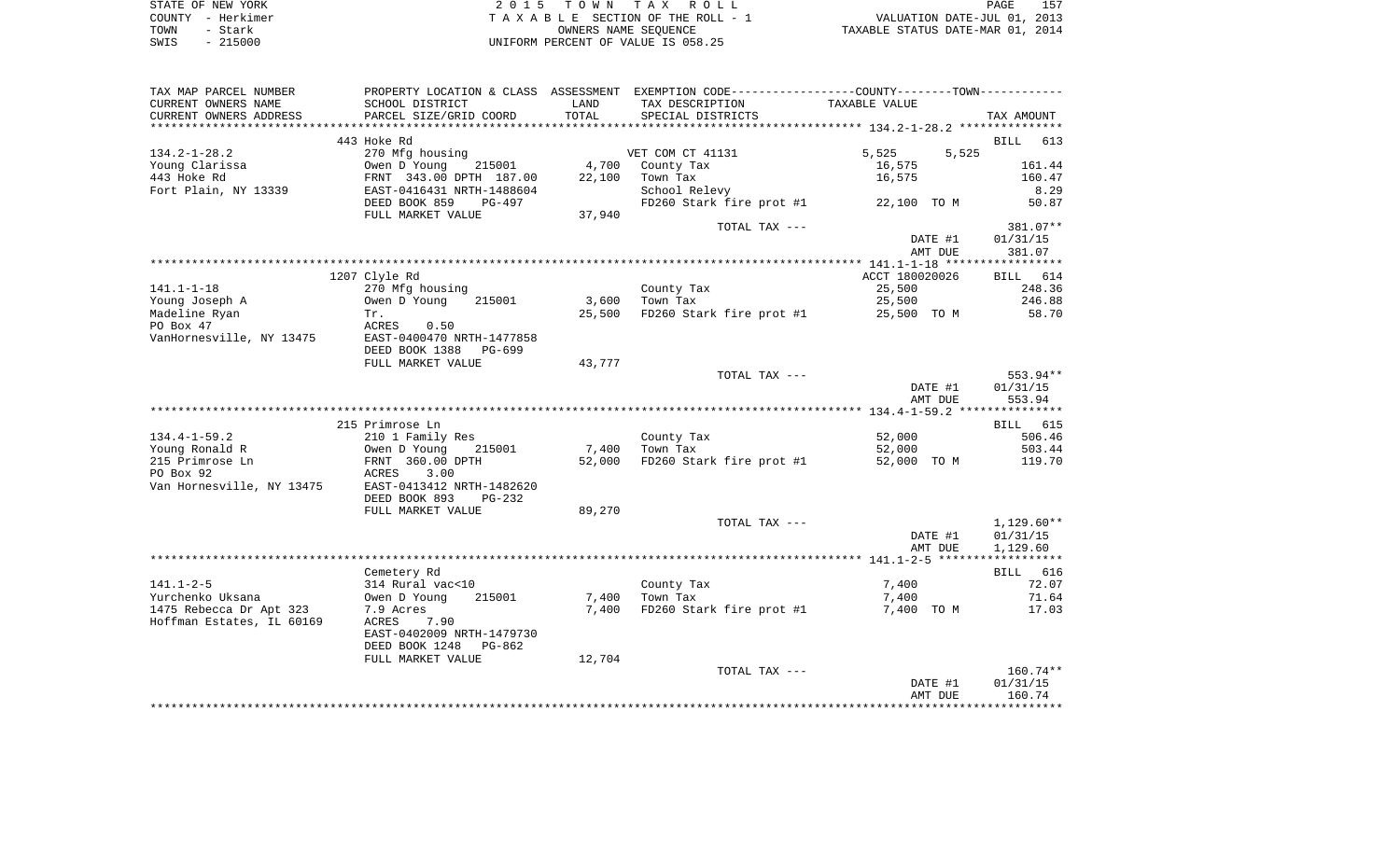|      | STATE OF NEW YORK | 2015 TOWN TAX ROLL                 | 158<br>PAGE                      |
|------|-------------------|------------------------------------|----------------------------------|
|      | COUNTY - Herkimer | TAXABLE SECTION OF THE ROLL - 1    | VALUATION DATE-JUL 01, 2013      |
| TOWN | - Stark           | OWNERS NAME SEOUENCE               | TAXABLE STATUS DATE-MAR 01, 2014 |
| SWIS | $-215000$         | UNIFORM PERCENT OF VALUE IS 058.25 |                                  |

| TAX MAP PARCEL NUMBER      |                           |         | PROPERTY LOCATION & CLASS ASSESSMENT EXEMPTION CODE----------------COUNTY-------TOWN---------- |                          |                          |
|----------------------------|---------------------------|---------|------------------------------------------------------------------------------------------------|--------------------------|--------------------------|
| CURRENT OWNERS NAME        | SCHOOL DISTRICT           | LAND    | TAX DESCRIPTION                                                                                | TAXABLE VALUE            |                          |
| CURRENT OWNERS ADDRESS     | PARCEL SIZE/GRID COORD    | TOTAL   | SPECIAL DISTRICTS                                                                              |                          | TAX AMOUNT               |
| ************************** |                           |         |                                                                                                |                          |                          |
|                            | Travis Rd                 |         |                                                                                                | ACCT 180011940           | BILL 617                 |
| $134.1 - 1 - 27$           | 321 Abandoned ag          |         | County Tax                                                                                     | 47,800                   | 465.56                   |
| Zakshevsky Thomas M        | Owen D Young<br>215001    | 47,800  | Town Tax                                                                                       | 47,800                   | 462.78                   |
| 715 Red Lion Run           | 163<br>$F$ and $F$        | 47,800  | FD260 Stark fire prot #1                                                                       | 47,800 TO M              | 110.03                   |
| Alpharetta, GA 30022       | ACRES 177.70              |         |                                                                                                |                          |                          |
|                            | EAST-0402378 NRTH-1489980 |         |                                                                                                |                          |                          |
|                            | DEED BOOK 1359<br>PG-341  |         |                                                                                                |                          |                          |
|                            | FULL MARKET VALUE         | 82,060  |                                                                                                |                          |                          |
|                            |                           |         | TOTAL TAX ---                                                                                  |                          | $1,038.37**$             |
|                            |                           |         |                                                                                                | DATE #1                  | 01/31/15                 |
|                            |                           |         |                                                                                                | AMT DUE                  | 1,038.37                 |
|                            | Travis Rd                 |         |                                                                                                |                          |                          |
| $134.1 - 1 - 28$           | 312 Vac w/imprv           |         | County Tax                                                                                     | ACCT 180011970<br>12,300 | BILL 618<br>119.80       |
| Zakshevsky Thomas M        | Owen D Young<br>215001    | 10,800  | Town Tax                                                                                       | 12,300                   | 119.08                   |
| 715 Red Lion Run           | R1                        | 12,300  | FD260 Stark fire prot #1                                                                       | 12,300 TO M              | 28.31                    |
| Alpharetta, GA 30022       | ACRES 15.00               |         |                                                                                                |                          |                          |
|                            | EAST-0401798 NRTH-1487786 |         |                                                                                                |                          |                          |
|                            | DEED BOOK 1359<br>PG-337  |         |                                                                                                |                          |                          |
|                            | FULL MARKET VALUE         | 21,116  |                                                                                                |                          |                          |
|                            |                           |         | TOTAL TAX ---                                                                                  |                          | $267.19**$               |
|                            |                           |         |                                                                                                | DATE #1                  | 01/31/15                 |
|                            |                           |         |                                                                                                | AMT DUE                  | 267.19                   |
|                            |                           |         |                                                                                                |                          |                          |
|                            | 2383 State Route 80       |         |                                                                                                | ACCT 180000480           | BILL 619                 |
| $134.3 - 1 - 30$           | 210 1 Family Res          |         | County Tax                                                                                     | 59,800                   | 582.43                   |
| Zelenin Yuri               | Owen D Young<br>215001    | 12,900  | Town Tax                                                                                       | 59,800                   | 578.96                   |
| Zelenin Inetta             | F                         | 59,800  | FD260 Stark fire prot #1                                                                       | 59,800 TO M              | 137.66                   |
| 1458 Alps Rd               | ACRES 13.10               |         | WD300 Stark Water District                                                                     | 59,800 TO M              | 93.38                    |
| Wayne, NJ 07470            | EAST-0405332 NRTH-1481687 |         |                                                                                                |                          |                          |
|                            | DEED BOOK 920<br>$PG-15$  |         |                                                                                                |                          |                          |
|                            | FULL MARKET VALUE         | 102,661 |                                                                                                |                          |                          |
|                            |                           |         | TOTAL TAX ---                                                                                  | DATE #1                  | $1,392.43**$<br>01/31/15 |
|                            |                           |         |                                                                                                | AMT DUE                  | 1,392.43                 |
|                            |                           |         |                                                                                                |                          |                          |
|                            | 132 Christmas Tree Hl     |         |                                                                                                | ACCT 180008910           | BILL 620                 |
| $141.1 - 1 - 16$           | 120 Field crops           |         | VET WAR CT 41121                                                                               | 5,400<br>5,400           |                          |
| Ziaja Emil                 | Owen D Young<br>215001    |         | 28,600 AGRIC 10 Y 42100                                                                        | 1,100<br>1,100           |                          |
| Ziaja Marie                | Farm                      | 118,600 | County Tax                                                                                     | 112,100                  | 1,091.82                 |
| 132 Christmas Tree Hl      | ACRES 100.00 BANK<br>023  |         | Town Tax                                                                                       | 112,100                  | 1,085.31                 |
| Jordanville, NY 13361      | EAST-0399219 NRTH-1478717 |         | FD260 Stark fire prot #1                                                                       | 118,600 TO M             | 273.01                   |
|                            | DEED BOOK 768<br>$PG-20$  |         |                                                                                                |                          |                          |
|                            | FULL MARKET VALUE         | 203,605 |                                                                                                |                          |                          |
|                            |                           |         | TOTAL TAX ---                                                                                  |                          | $2,450.14**$             |
|                            |                           |         |                                                                                                | DATE #1                  | 01/31/15                 |
|                            |                           |         |                                                                                                | AMT DUE                  | 2,450.14                 |
|                            |                           |         |                                                                                                |                          |                          |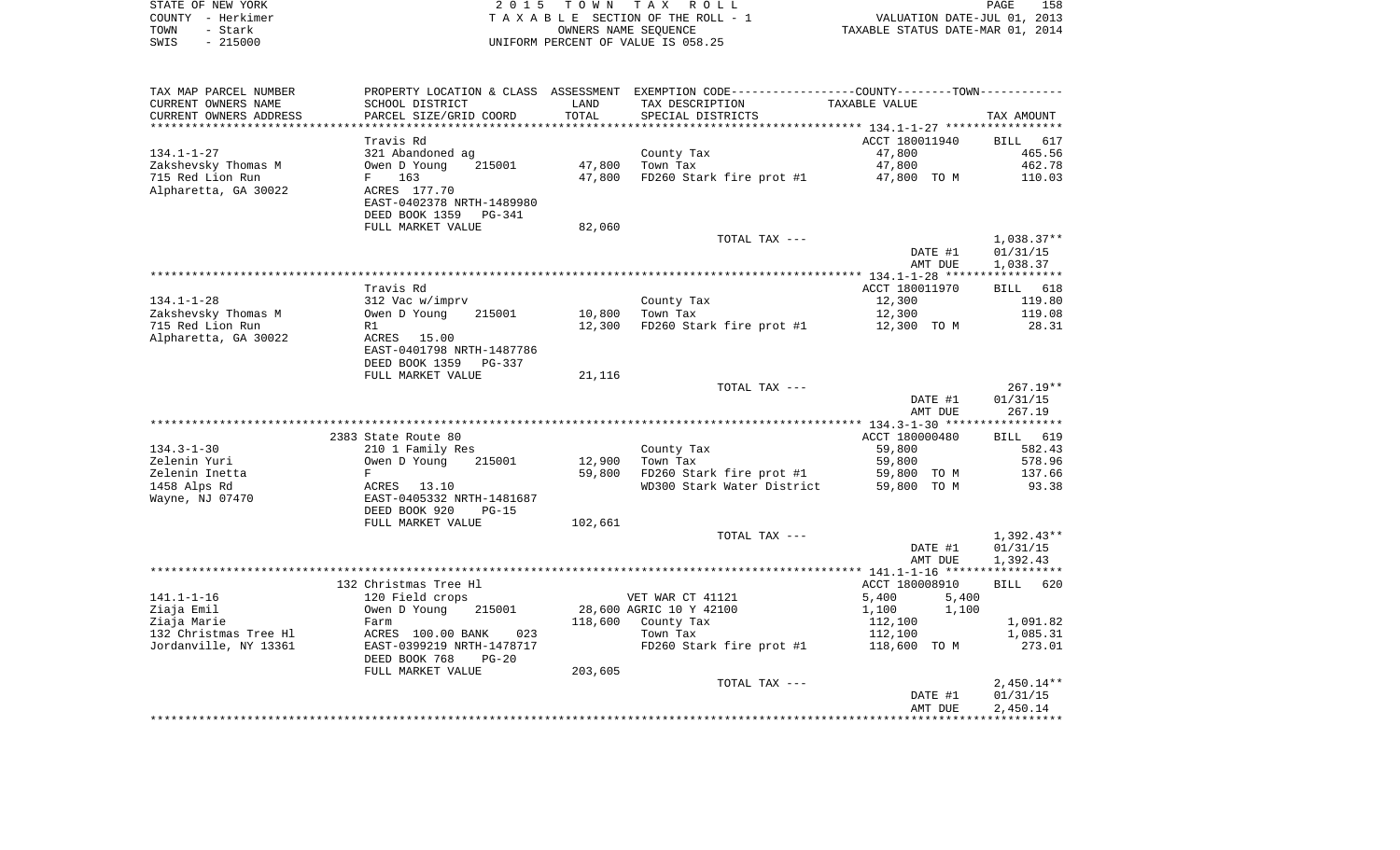| STATE OF NEW YORK |          | 2015 TOWN TAX ROLL                    | PAGE                             | 159 |
|-------------------|----------|---------------------------------------|----------------------------------|-----|
| COUNTY - Herkimer |          | T A X A B L E SECTION OF THE ROLL - 1 | VALUATION DATE-JUL 01, 2013      |     |
| TOWN              | – Stark  |                                       | TAXABLE STATUS DATE-MAR 01, 2014 |     |
| SWIS              | - 215000 | UNIFORM PERCENT OF VALUE IS 058.25    | RPS155/V04/L015                  |     |
|                   |          |                                       | CURRENT DATE 12/18/2014          |     |

#### R O L L S U B S E C T I O N - - T O T A L S

#### \*\*\* S P E C I A L D I S T R I C T S U M M A R Y \*\*\*

| DISTRICT NAME<br>CODE | TOTAL<br>EXTENSION<br>TYPE<br>PARCELS | EXTENSION<br>VALUE | AD VALOREM<br>VALUE | EXEMPT<br>AMOUNT | TAXABLE<br>VALUE | TOTAL<br>TAX |
|-----------------------|---------------------------------------|--------------------|---------------------|------------------|------------------|--------------|
| WD300 Stark Water Di  | 55 TOTAL M                            |                    | 2937,700            | 30,100           | 2907,600         | 4,540.32     |
| FD260 Stark fire pro  | 599 TOTAL M                           |                    | 24947,850           | 86,152           | 24861,698        | 57,230.51    |

#### \*\*\* S C H O O L D I S T R I C T S U M M A R Y \*\*\*

| CODE   | DISTRICT NAME                    | TOTAL<br>PARCELS | ASSESSED<br>LAND | ASSESSED<br>TOTAL | EXEMPT<br>AMOUNT  | TOTAL<br>TAXABLE      |
|--------|----------------------------------|------------------|------------------|-------------------|-------------------|-----------------------|
|        |                                  |                  |                  |                   | STAR AMOUNT       | STAR TAXABLE          |
|        | Little Falls Central             | 20               | 146,300          | 390,900           |                   | 390,900               |
| 210900 | Owen D Young                     | 600              | 7817,100         | 25322,100         | 95,040<br>617,667 | 295,860<br>24,704,433 |
| 215001 |                                  |                  |                  |                   | 4697,240          | 20,007,193            |
|        | SUB-TOTAL                        | 620              | 7963,400         | 25713,000         | 617,667           | 25,095,333            |
|        | $S \cup B - T \cup T A L (CONT)$ |                  |                  |                   | 4792,280          | 20,303,053            |
|        | TOTAL                            | 620              | 7963,400         | 25713,000         | 617,667           | 25,095,333            |
|        | TO TAL (CONT)                    |                  |                  |                   | 4792,280          | 20,303,053            |

\*\*\* S Y S T E M C O D E S S U M M A R Y \*\*\*

NO SYSTEM EXEMPTIONS AT THIS LEVEL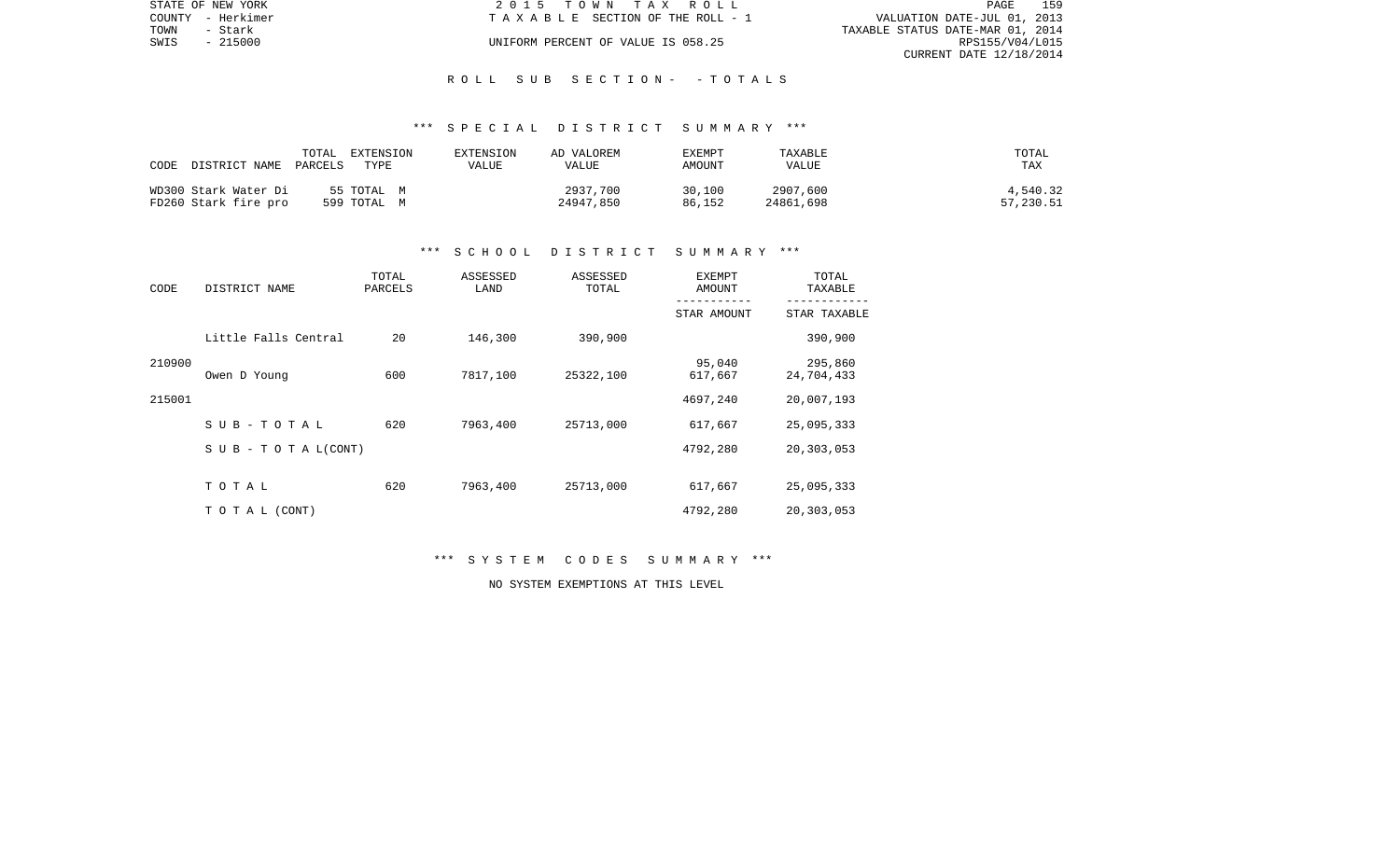| STATE OF NEW YORK | 2015 TOWN TAX ROLL                 | 160<br>PAGE                      |
|-------------------|------------------------------------|----------------------------------|
| COUNTY - Herkimer | TAXABLE SECTION OF THE ROLL - 1    | VALUATION DATE-JUL 01, 2013      |
| TOWN<br>- Stark   |                                    | TAXABLE STATUS DATE-MAR 01, 2014 |
| SWIS<br>- 215000  | UNIFORM PERCENT OF VALUE IS 058.25 | RPS155/V04/L015                  |
|                   |                                    | CURRENT DATE 12/18/2014          |
|                   |                                    |                                  |

# R O L L S U B S E C T I O N - - T O T A L S

#### \*\*\* E X E M P T I O N S U M M A R Y \*\*\*

|       |             | TOTAL   |         |         |
|-------|-------------|---------|---------|---------|
| CODE  | DESCRIPTION | PARCELS | COUNTY  | TOWN    |
| 25300 | NON PROF 9  | 2       | 30,100  | 30,100  |
| 41101 | VETFUND CT  | 3       | 5,400   | 5,400   |
| 41121 | VET WAR CT  | 6       | 30,840  | 30,840  |
| 41131 | VET COM CT  | 11      | 95,425  | 95,425  |
| 41141 | VET DIS CT  | 2       | 22,175  | 22,175  |
| 41162 | CW 15 VET/  | 2       | 10,800  |         |
| 41700 | AGRIC 10 Y  | 7       | 191,000 | 191,000 |
| 41720 | AG MKTS L   | 25      | 68,275  | 68,275  |
| 41730 | AG MKTS     | 16      | 104,809 | 104,809 |
| 41800 | AGED-ALL    | 1       | 63,923  | 63,923  |
| 41801 | AGED-CT     | 3       | 78,900  | 78,900  |
| 41802 | AGED-CNTY   |         | 34,400  |         |
| 42100 | AGRIC 10 Y  | 16      | 106,800 | 106,800 |
| 47460 | FOREST      | 3       | 52,760  | 52,760  |
|       | TOTAL       | 98      | 895,607 | 850,407 |

| ROLL<br>SEC | DESCRIPTION                             | TOTAL<br>PARCELS | ASSESSED<br>LAND     | ASSESSED<br>TOTAL      | <b>EXEMPT</b><br>AMOUNT<br>----------- | TOTAL<br>TAXABLE<br>---------- | TOTAL<br>TAX                          |
|-------------|-----------------------------------------|------------------|----------------------|------------------------|----------------------------------------|--------------------------------|---------------------------------------|
|             |                                         |                  |                      |                        | STAR AMOUNT                            | STAR TAXABLE                   |                                       |
|             | County Tax<br>Town Tax<br>School Relevy |                  | 7963,400<br>7963,400 | 25713,000<br>25713,000 | 895,607<br>850,407                     | 24,817,393<br>24,862,593       | 241,713.46<br>240,709.86              |
|             | SPEC DIST TAXES<br>TAXABLE              | 620              |                      |                        |                                        |                                | 113,799.26<br>61,770.83<br>657,993.41 |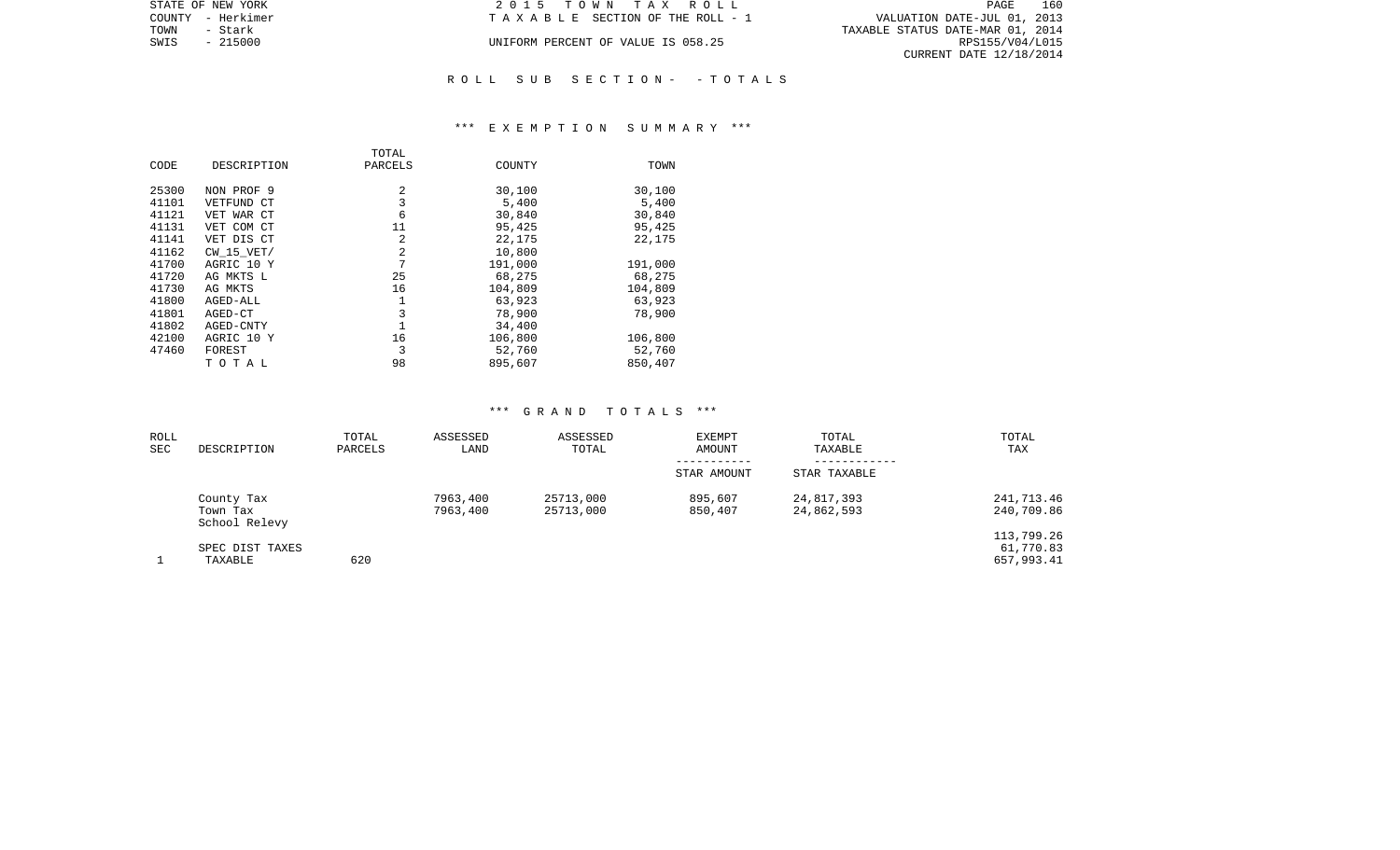|      | STATE OF NEW YORK | 2015 TOWN TAX ROLL                 | PAGE                             | 161 |
|------|-------------------|------------------------------------|----------------------------------|-----|
|      | COUNTY - Herkimer | TAXABLE SECTION OF THE ROLL - 1    | VALUATION DATE-JUL 01, 2013      |     |
| TOWN | - Stark           |                                    | TAXABLE STATUS DATE-MAR 01, 2014 |     |
| SWIS | $-215000$         | UNIFORM PERCENT OF VALUE IS 058.25 | RPS155/V04/L015                  |     |
|      |                   |                                    | CURRENT DATE $12/18/2014$        |     |

## \*\*\* S P E C I A L D I S T R I C T S U M M A R Y \*\*\*

| CODE<br>DISTRICT NAME | TOTAL<br>EXTENSION<br>PARCELS<br>TYPE | EXTENSION<br>VALUE | AD VALOREM<br>VALUE | EXEMPT<br>AMOUNT | TAXABLE<br>VALUE | TOTAL<br>TAX |
|-----------------------|---------------------------------------|--------------------|---------------------|------------------|------------------|--------------|
| WD300 Stark Water Di  | 55 TOTAL M                            |                    | 2937,700            | 30,100           | 2907,600         | 4,540.32     |
| FD260 Stark fire pro  | 599 TOTAL M                           |                    | 24947,850           | 86,152           | 24861,698        | 57,230.51    |

#### \*\*\* S C H O O L D I S T R I C T S U M M A R Y \*\*\*

| CODE   | DISTRICT NAME                    | TOTAL<br>PARCELS | ASSESSED<br>LAND | ASSESSED<br>TOTAL | <b>EXEMPT</b><br>AMOUNT | TOTAL<br>TAXABLE      |
|--------|----------------------------------|------------------|------------------|-------------------|-------------------------|-----------------------|
|        |                                  |                  |                  |                   | STAR AMOUNT             | STAR TAXABLE          |
|        | Little Falls Central             | 20               | 146,300          | 390,900           |                         | 390,900               |
| 210900 | Owen D Young                     | 600              | 7817,100         | 25322,100         | 95,040<br>617,667       | 295,860<br>24,704,433 |
| 215001 |                                  |                  |                  |                   | 4697,240                | 20,007,193            |
|        | SUB-TOTAL                        | 620              | 7963,400         | 25713,000         | 617,667                 | 25,095,333            |
|        | $S \cup B - T \cup T A L (CONT)$ |                  |                  |                   | 4792,280                | 20,303,053            |
|        | TOTAL                            | 620              | 7963,400         | 25713,000         | 617,667                 | 25,095,333            |
|        | TO TAL (CONT)                    |                  |                  |                   | 4792,280                | 20,303,053            |

\*\*\* S Y S T E M C O D E S S U M M A R Y \*\*\*

NO SYSTEM EXEMPTIONS AT THIS LEVEL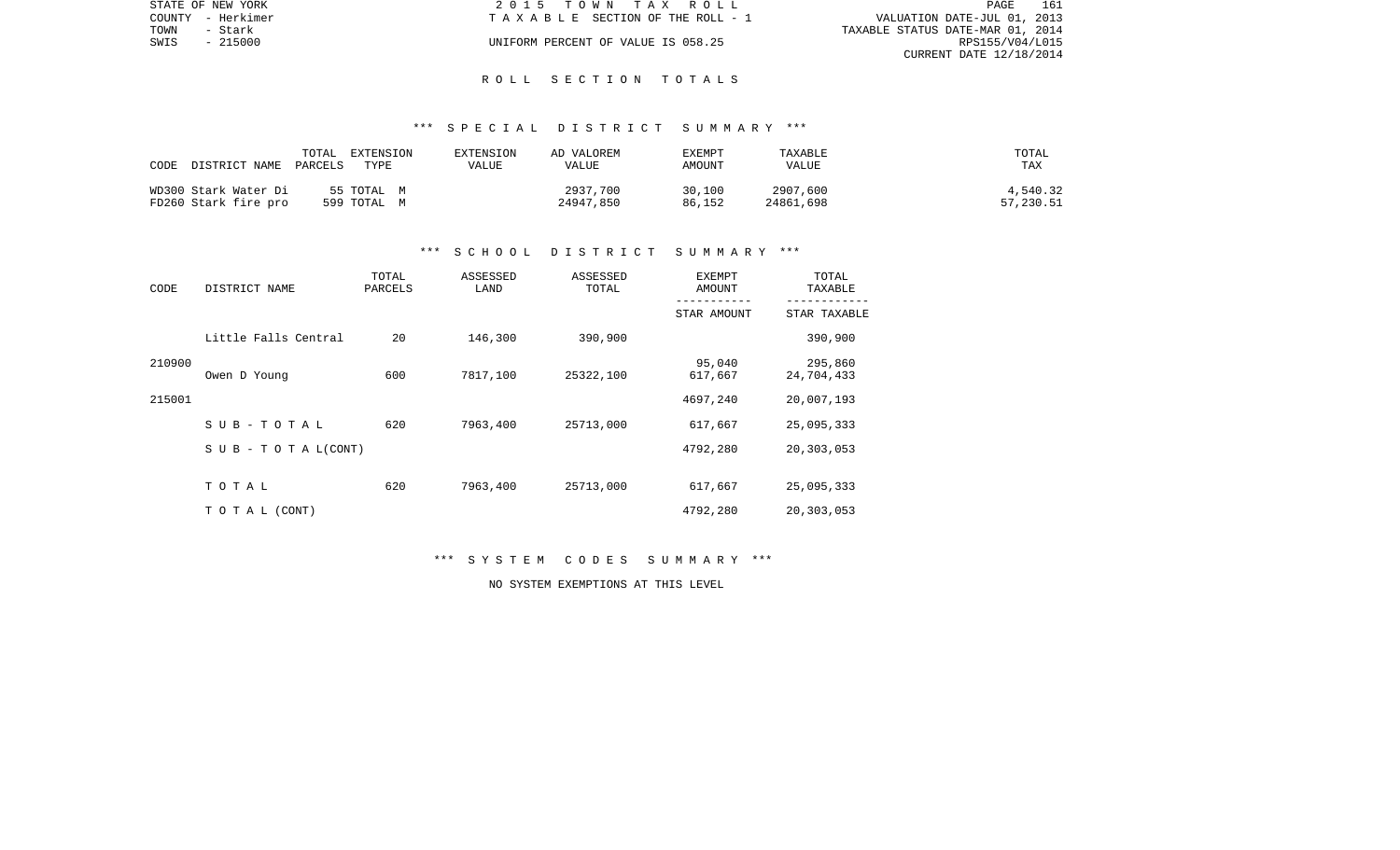| STATE OF NEW YORK | 2015 TOWN TAX ROLL                 | 162<br>PAGE                      |
|-------------------|------------------------------------|----------------------------------|
| COUNTY - Herkimer | TAXABLE SECTION OF THE ROLL - 1    | VALUATION DATE-JUL 01, 2013      |
| TOWN<br>- Stark   |                                    | TAXABLE STATUS DATE-MAR 01, 2014 |
| $-215000$<br>SWIS | UNIFORM PERCENT OF VALUE IS 058.25 | RPS155/V04/L015                  |
|                   |                                    | CURRENT DATE 12/18/2014          |
|                   |                                    |                                  |

## \*\*\* E X E M P T I O N S U M M A R Y \*\*\*

|       |                | TOTAL   |         |         |
|-------|----------------|---------|---------|---------|
| CODE  | DESCRIPTION    | PARCELS | COUNTY  | TOWN    |
|       |                |         |         |         |
| 25300 | NON PROF 9     | 2       | 30,100  | 30,100  |
| 41101 | VETFUND CT     | 3       | 5,400   | 5,400   |
| 41121 | VET WAR CT     | 6       | 30,840  | 30,840  |
| 41131 | VET COM CT     | 11      | 95,425  | 95,425  |
| 41141 | VET DIS CT     | 2       | 22,175  | 22,175  |
| 41162 | $CW$ 15 $VET/$ | 2       | 10,800  |         |
| 41700 | AGRIC 10 Y     | 7       | 191,000 | 191,000 |
| 41720 | AG MKTS L      | 25      | 68,275  | 68,275  |
| 41730 | AG MKTS        | 16      | 104,809 | 104,809 |
| 41800 | AGED-ALL       | 1       | 63,923  | 63,923  |
| 41801 | AGED-CT        | 3       | 78,900  | 78,900  |
| 41802 | AGED-CNTY      |         | 34,400  |         |
| 42100 | AGRIC 10 Y     | 16      | 106,800 | 106,800 |
| 47460 | FOREST         | 3       | 52,760  | 52,760  |
|       | TOTAL          | 98      | 895,607 | 850,407 |

| ROLL<br>SEC | DESCRIPTION                             | TOTAL<br>PARCELS | ASSESSED<br>LAND     | ASSESSED<br>TOTAL      | EXEMPT<br>AMOUNT           | TOTAL<br>TAXABLE           | TOTAL<br>TAX                          |
|-------------|-----------------------------------------|------------------|----------------------|------------------------|----------------------------|----------------------------|---------------------------------------|
|             |                                         |                  |                      |                        | -----------<br>STAR AMOUNT | ----------<br>STAR TAXABLE |                                       |
|             | County Tax<br>Town Tax<br>School Relevy |                  | 7963,400<br>7963,400 | 25713,000<br>25713,000 | 895,607<br>850,407         | 24,817,393<br>24,862,593   | 241,713.46<br>240,709.86              |
|             | SPEC DIST TAXES<br>TAXABLE              | 620              |                      |                        |                            |                            | 113,799.26<br>61,770.83<br>657,993.41 |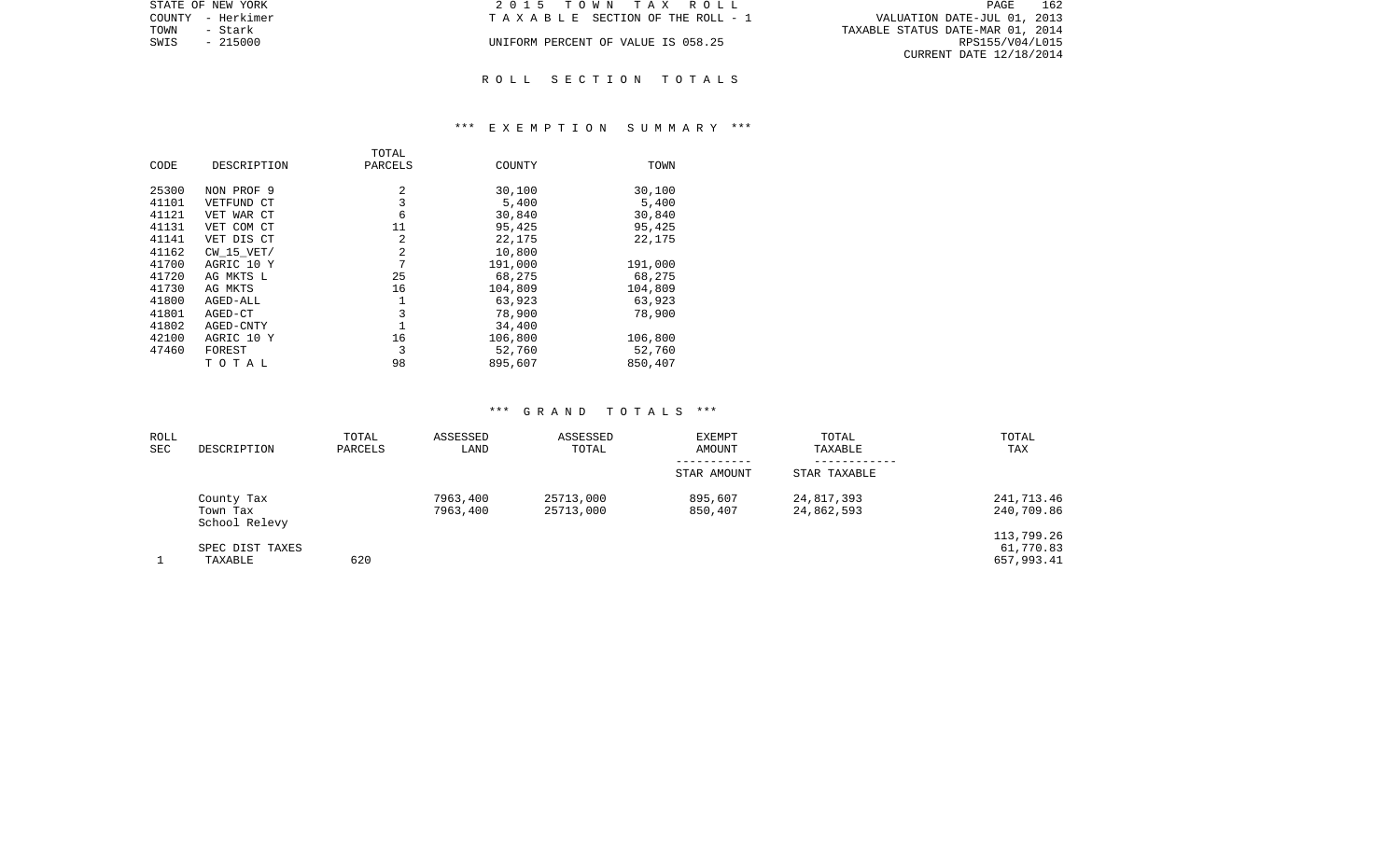|              | STATE OF NEW YORK |                                                            |  | 2015 TOWN TAX ROLL                 |  |  |                                                                                   |                                  | PAGE | 163 |
|--------------|-------------------|------------------------------------------------------------|--|------------------------------------|--|--|-----------------------------------------------------------------------------------|----------------------------------|------|-----|
|              | COUNTY - Herkimer |                                                            |  |                                    |  |  | STATE OWNED LAND SECTION OF THE ROLL - 3 SUB-SECT - A VALUATION DATE-JUL 01, 2013 |                                  |      |     |
| TOWN - Stark |                   | ROLL SUB-SECT - A- SECTION 532-A RPTL WILD OR FOREST LANDS |  |                                    |  |  |                                                                                   | TAXABLE STATUS DATE-MAR 01, 2014 |      |     |
| SWIS         | $-215000$         |                                                            |  | OWNERS NAME SEOUENCE               |  |  |                                                                                   |                                  |      |     |
|              |                   |                                                            |  | UNIFORM PERCENT OF VALUE IS 058.25 |  |  |                                                                                   |                                  |      |     |
|              |                   |                                                            |  |                                    |  |  |                                                                                   |                                  |      |     |

| TAX MAP PARCEL NUMBER   | PROPERTY LOCATION & CLASS | ASSESSMENT | EXEMPTION CODE--         | --COUNTY-------TOWN-----------     |            |
|-------------------------|---------------------------|------------|--------------------------|------------------------------------|------------|
| CURRENT OWNERS NAME     | SCHOOL DISTRICT           | LAND       | TAX DESCRIPTION          | TAXABLE VALUE                      |            |
| CURRENT OWNERS ADDRESS  | PARCEL SIZE/GRID COORD    | TOTAL      | SPECIAL DISTRICTS        |                                    | TAX AMOUNT |
|                         |                           |            |                          | $333 - 1 - 1$ ******************** |            |
|                         |                           |            |                          | ACCT 110001                        |            |
| $333. -1 - 1$           | 932 Forest s532b          |            | County Tax               | 6,900                              | 67.20      |
| State Of New York       | 215001<br>Owen D Young    | 6,900      | Town Tax                 | 6,900                              | 66.80      |
| Dept Of Audit & Control | 7.00<br>ACRES             | 6,900      | FD260 Stark fire prot #1 | 6,900<br>TO M                      | 15.88      |
| Albany, NY 12236        | DEED BOOK 00000           |            |                          |                                    |            |
|                         | FULL MARKET VALUE         | 11,845     |                          |                                    |            |
|                         |                           |            | TOTAL TAX ---            |                                    | 149.88**   |
|                         |                           |            |                          | DATE #1                            | 01/31/15   |
|                         |                           |            |                          | AMT DUE                            | 149.88     |
|                         |                           |            |                          |                                    |            |
|                         |                           |            |                          |                                    |            |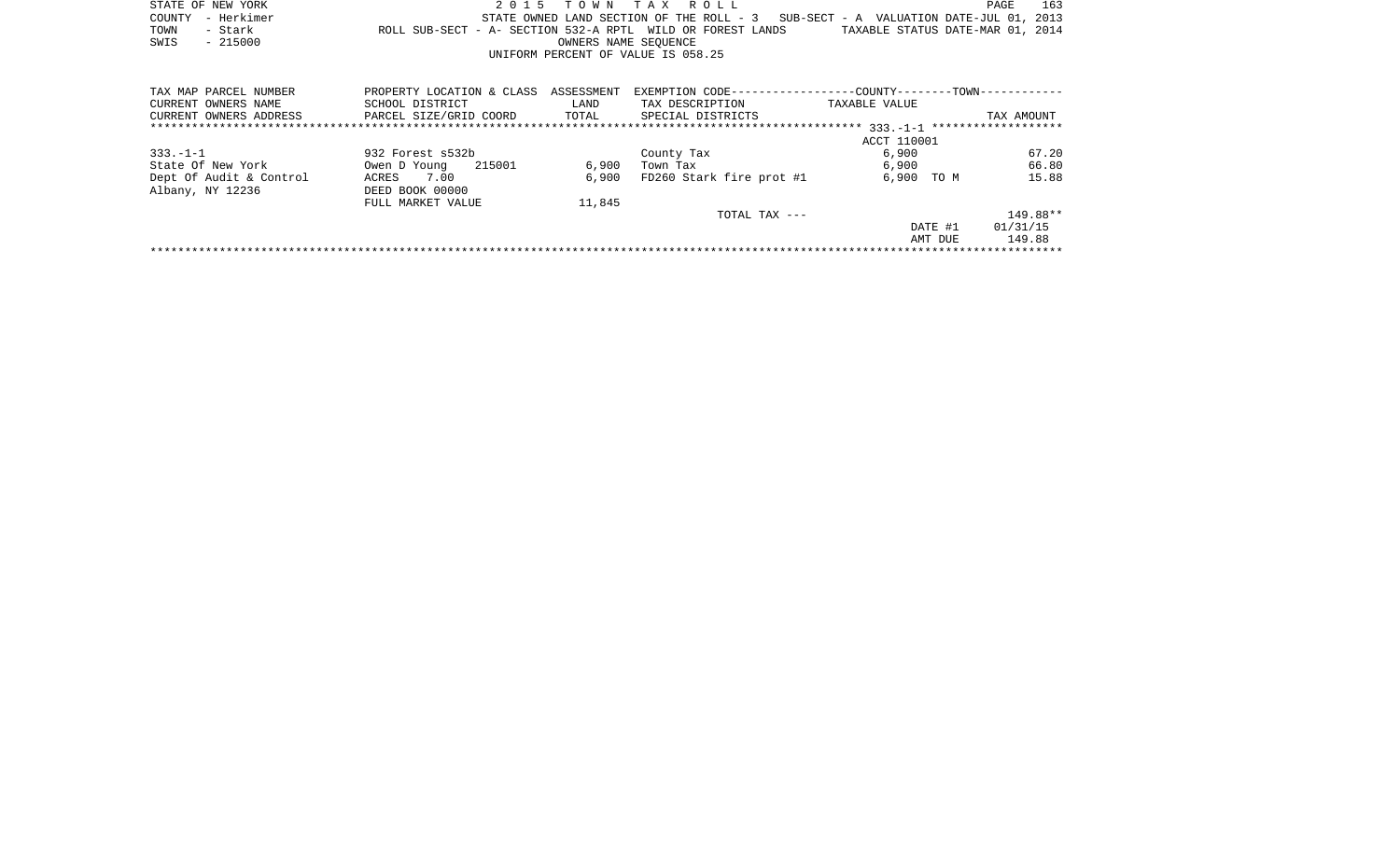| STATE OF NEW YORK                                                             |                                    | 2015 TOWN TAX ROLL |  |                                                                                   | PAGE                    | 164 |
|-------------------------------------------------------------------------------|------------------------------------|--------------------|--|-----------------------------------------------------------------------------------|-------------------------|-----|
| COUNTY - Herkimer                                                             |                                    |                    |  | STATE OWNED LAND SECTION OF THE ROLL - 3 SUB-SECT - A VALUATION DATE-JUL 01, 2013 |                         |     |
| ROLL SUB-SECT - A- SECTION 532-A RPTL WILD OR FOREST LANDS<br>TOWN<br>- Stark |                                    |                    |  | TAXABLE STATUS DATE-MAR 01, 2014                                                  |                         |     |
| SWIS<br>$-215000$                                                             |                                    |                    |  |                                                                                   | RPS155/V04/L015         |     |
|                                                                               | UNIFORM PERCENT OF VALUE IS 058.25 |                    |  |                                                                                   | CURRENT DATE 12/18/2014 |     |

## R O L L S U B S E C T I O N - A - T O T A L S

## \*\*\* S P E C I A L D I S T R I C T S U M M A R Y \*\*\*

| CODE | DISTRICT NAME PARCELS | TOTAL | EXTENSION<br>TYPE | <b>EXTENSION</b><br>VALUE | AD VALOREM<br>VALUE | EXEMPT<br>AMOUNT | TAXABLE<br>VALUE | TOTAL<br>TAX |
|------|-----------------------|-------|-------------------|---------------------------|---------------------|------------------|------------------|--------------|
|      | FD260 Stark fire pro  |       | TOTAL M           |                           | 5,900               |                  | 6,900            | 15.88        |

## \*\*\* S C H O O L D I S T R I C T S U M M A R Y \*\*\*

| CODE   | DISTRICT NAME      | TOTAL<br>PARCELS | ASSESSED<br>LAND | ASSESSED<br>TOTAL | EXEMPT<br>AMOUNT | TOTAL<br>TAXABLE |
|--------|--------------------|------------------|------------------|-------------------|------------------|------------------|
|        |                    |                  |                  |                   | STAR AMOUNT      | STAR TAXABLE     |
|        | Owen D Young       | 1                | 6,900            | 6,900             |                  | 6,900            |
| 215001 |                    |                  |                  |                   |                  | 6,900            |
|        | SUB-TOTAL          | $\mathbf{1}$     | 6,900            | 6,900             |                  | 6,900            |
|        | SUB - TO TAL(CONT) |                  |                  |                   |                  | 6,900            |
|        | TOTAL              | 1                | 6,900            | 6,900             |                  | 6,900            |
|        |                    |                  |                  |                   |                  |                  |
|        | TO TAL (CONT)      |                  |                  |                   |                  | 6,900            |

\*\*\* S Y S T E M C O D E S S U M M A R Y \*\*\*

#### NO SYSTEM EXEMPTIONS AT THIS LEVEL

\*\*\* E X E M P T I O N S U M M A R Y \*\*\*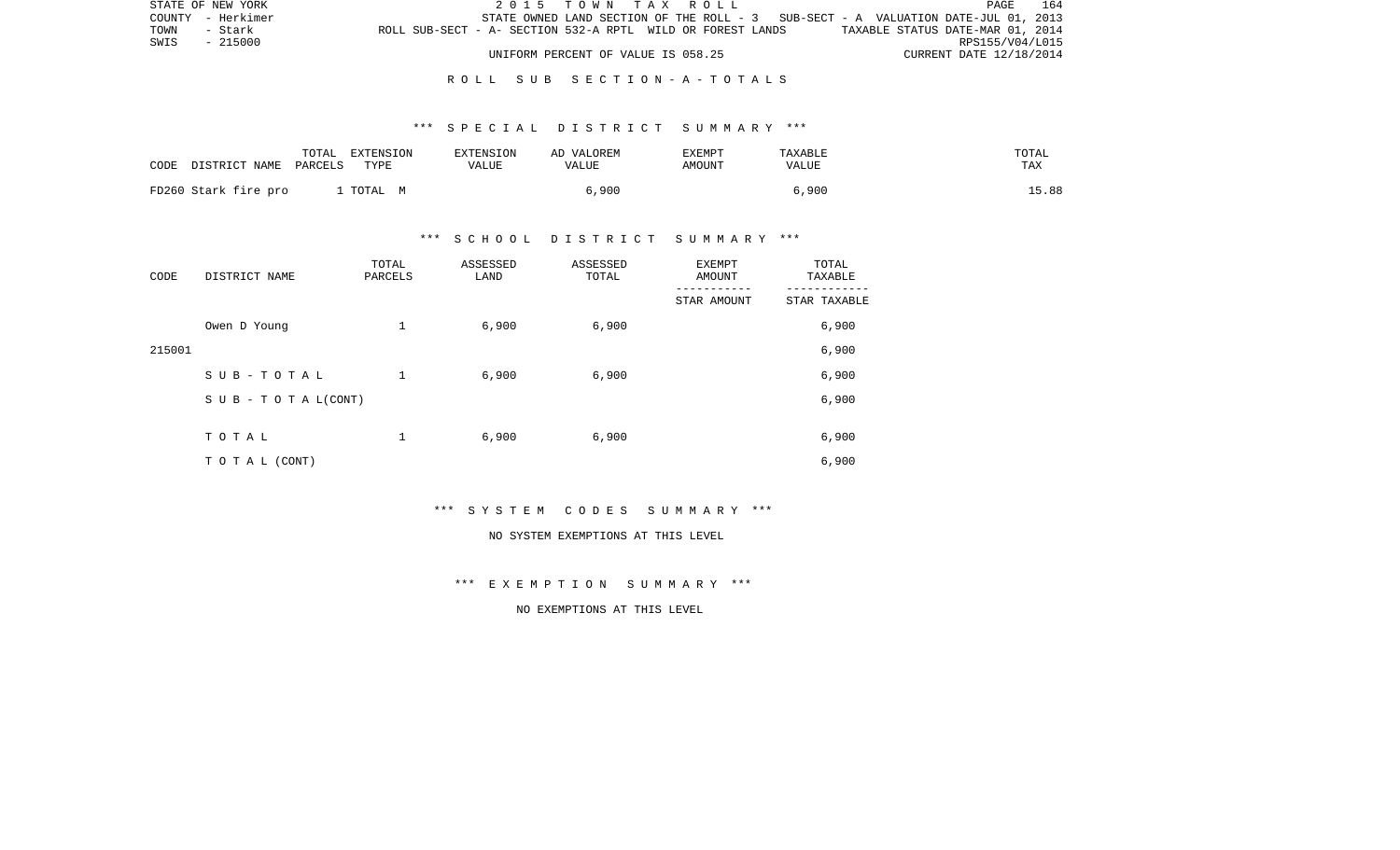| STATE OF NEW YORK |                                                            | 2015 TOWN TAX ROLL                                                                 |                                  | PAGE            | 165 |
|-------------------|------------------------------------------------------------|------------------------------------------------------------------------------------|----------------------------------|-----------------|-----|
| COUNTY - Herkimer |                                                            | STATE OWNED LAND SECTION OF THE ROLL $-3$ SUB-SECT - A VALUATION DATE-JUL 01, 2013 |                                  |                 |     |
| TOWN<br>- Stark   | ROLL SUB-SECT - A- SECTION 532-A RPTL WILD OR FOREST LANDS |                                                                                    | TAXABLE STATUS DATE-MAR 01, 2014 |                 |     |
| - 215000<br>SWIS  |                                                            |                                                                                    |                                  | RPS155/V04/L015 |     |
|                   |                                                            | UNIFORM PERCENT OF VALUE IS 058.25                                                 | CURRENT DATE 12/18/2014          |                 |     |

## R O L L S U B S E C T I O N - A - T O T A L S

| ROLL<br>SEC | DESCRIPTION      | TOTAL<br>PARCELS | ASSESSED<br>LAND | ASSESSED<br>TOTAL | <b>EXEMPT</b><br>AMOUNT | TOTAL<br>TAXABLE | TOTAL<br>TAX |
|-------------|------------------|------------------|------------------|-------------------|-------------------------|------------------|--------------|
|             |                  |                  |                  |                   | STAR AMOUNT             | STAR TAXABLE     |              |
|             | County Tax       |                  | 6,900            | 6,900             |                         | 6,900            | 67.20        |
|             | Town Tax         |                  | 6,900            | 6,900             |                         | 6,900            | 66.80        |
|             | SPEC DIST TAXES  |                  |                  |                   |                         |                  | 15.88        |
|             | STATE OWNED LAND |                  |                  |                   |                         |                  | 149.88       |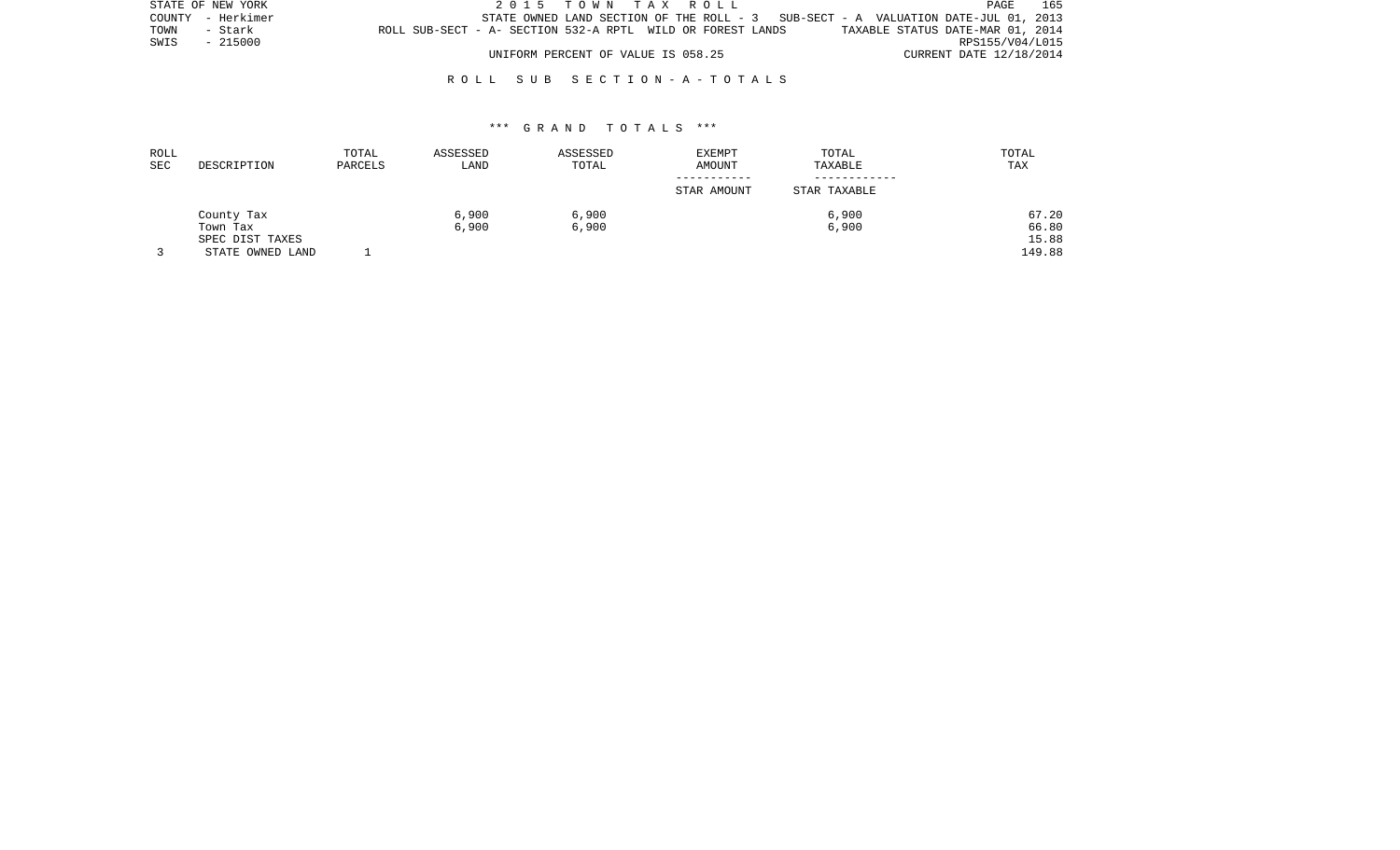| STATE OF NEW YORK      | 2 0 1 5                              | T O W N              | TAX ROLL                                                     |               | 166<br>PAGE                              |
|------------------------|--------------------------------------|----------------------|--------------------------------------------------------------|---------------|------------------------------------------|
| - Herkimer<br>COUNTY   |                                      |                      | STATE OWNED LAND SECTION OF THE ROLL - 3                     |               | SUB-SECT - Y VALUATION DATE-JUL 01, 2013 |
| - Stark<br>TOWN        | ROLL SUB-SECT - Y- SECTION 545       |                      | RPTL TRANSITION ASSESSMENTS                                  |               | TAXABLE STATUS DATE-MAR 01, 2014         |
| $-215000$<br>SWIS      |                                      | OWNERS NAME SEOUENCE |                                                              |               |                                          |
|                        |                                      |                      | UNIFORM PERCENT OF VALUE IS 058.25                           |               |                                          |
|                        |                                      |                      |                                                              |               |                                          |
| TAX MAP PARCEL NUMBER  | PROPERTY LOCATION & CLASS ASSESSMENT |                      | EXEMPTION CODE-----------------COUNTY--------TOWN----------- |               |                                          |
| CURRENT OWNERS NAME    | SCHOOL DISTRICT                      | LAND                 | TAX DESCRIPTION                                              | TAXABLE VALUE |                                          |
| CURRENT OWNERS ADDRESS | PARCEL SIZE/GRID COORD TOTAL         |                      | SPECIAL DISTRICTS                                            |               | TAX AMOUNT                               |
|                        |                                      |                      |                                                              |               |                                          |
|                        | 50 Wolf Rd                           |                      |                                                              |               |                                          |
| $333. - 1 - 1.1$       | 993 Transition t                     |                      | County Tax                                                   | 0.00          | 0.00                                     |
| State of New York      | 215001<br>Owen D Young               |                      | Town Tax                                                     | 0.00          | 0.00                                     |
| 50 Wolf Rd             | 0.01<br>ACRES                        |                      | FD260 Stark fire prot #1                                     |               | 0 TO M                                   |
| Albany, NY 12233       | FULL MARKET VALUE                    | 0                    |                                                              |               |                                          |
|                        |                                      |                      | TOTAL TAX ---                                                |               | $0.00**$                                 |
|                        |                                      |                      |                                                              |               |                                          |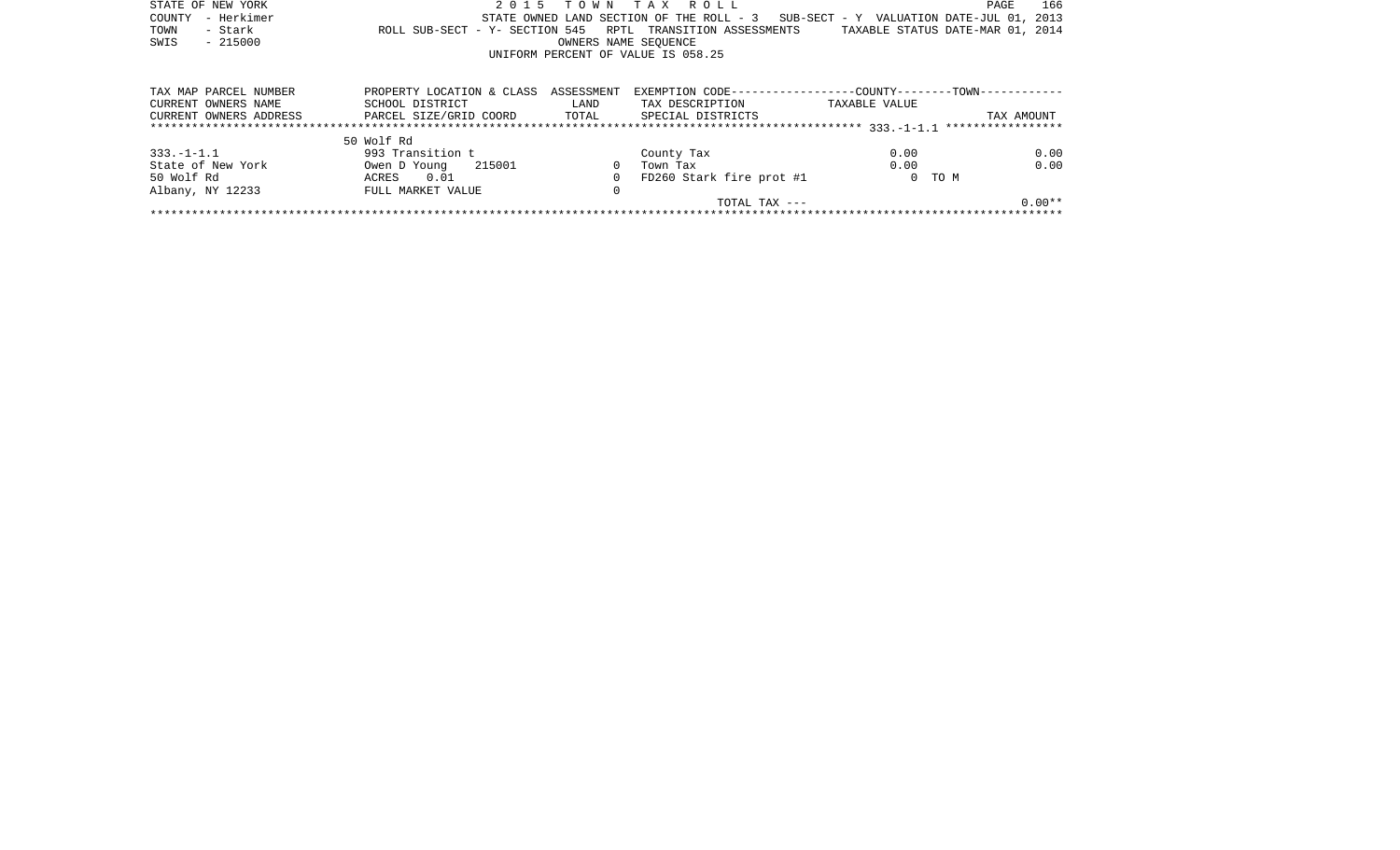| STATE OF NEW YORK | 2015 TOWN TAX ROLL                                                                | 167<br><b>PAGE</b>               |
|-------------------|-----------------------------------------------------------------------------------|----------------------------------|
| COUNTY - Herkimer | STATE OWNED LAND SECTION OF THE ROLL - 3 SUB-SECT - Y VALUATION DATE-JUL 01, 2013 |                                  |
| TOWN<br>- Stark   | ROLL SUB-SECT - Y- SECTION 545 RPTL TRANSITION ASSESSMENTS                        | TAXABLE STATUS DATE-MAR 01, 2014 |
| SWIS<br>$-215000$ |                                                                                   | RPS155/V04/L015                  |
|                   | UNIFORM PERCENT OF VALUE IS 058.25                                                | CURRENT DATE 12/18/2014          |

## R O L L S U B S E C T I O N - Y - T O T A L S

## \*\*\* S P E C I A L D I S T R I C T S U M M A R Y \*\*\*

|      |                    | TOTAL   | <b>EXTENSION</b><br>. <i>. .</i> | ₽YTFNST∩N    | VALOREM<br>Al | EXEMPT | AXABLE | TOTAL               |
|------|--------------------|---------|----------------------------------|--------------|---------------|--------|--------|---------------------|
| CODE | NAME<br>DISTRICT . | DARCELS | TYPE                             | <b>VALUE</b> | VALUE         | AMOUNT | VALUE  | $m \times r$<br>TAX |

FD260 Stark fire pro 1 TOTAL M

\*\*\* S C H O O L D I S T R I C T S U M M A R Y \*\*\*

| CODE | DISTRICT NAME | TOTAL<br>PARCELS | ASSESSED<br>LAND | ASSESSED<br>TOTAL | EXEMPT<br><b>AMOUNT</b> | TOTAL<br>TAXABLE |
|------|---------------|------------------|------------------|-------------------|-------------------------|------------------|
|      |               |                  |                  |                   | STAR AMOUNT             | STAR TAXABLE     |
|      | Owen D Young  |                  |                  |                   |                         |                  |

215001

| SUB-TOTAL                  |  |
|----------------------------|--|
| S U B - T O T A $L$ (CONT) |  |
| тотаь                      |  |
| T O T A L (CONT)           |  |

\*\*\* S Y S T E M C O D E S S U M M A R Y \*\*\*

NO SYSTEM EXEMPTIONS AT THIS LEVEL

\*\*\* E X E M P T I O N S U M M A R Y \*\*\*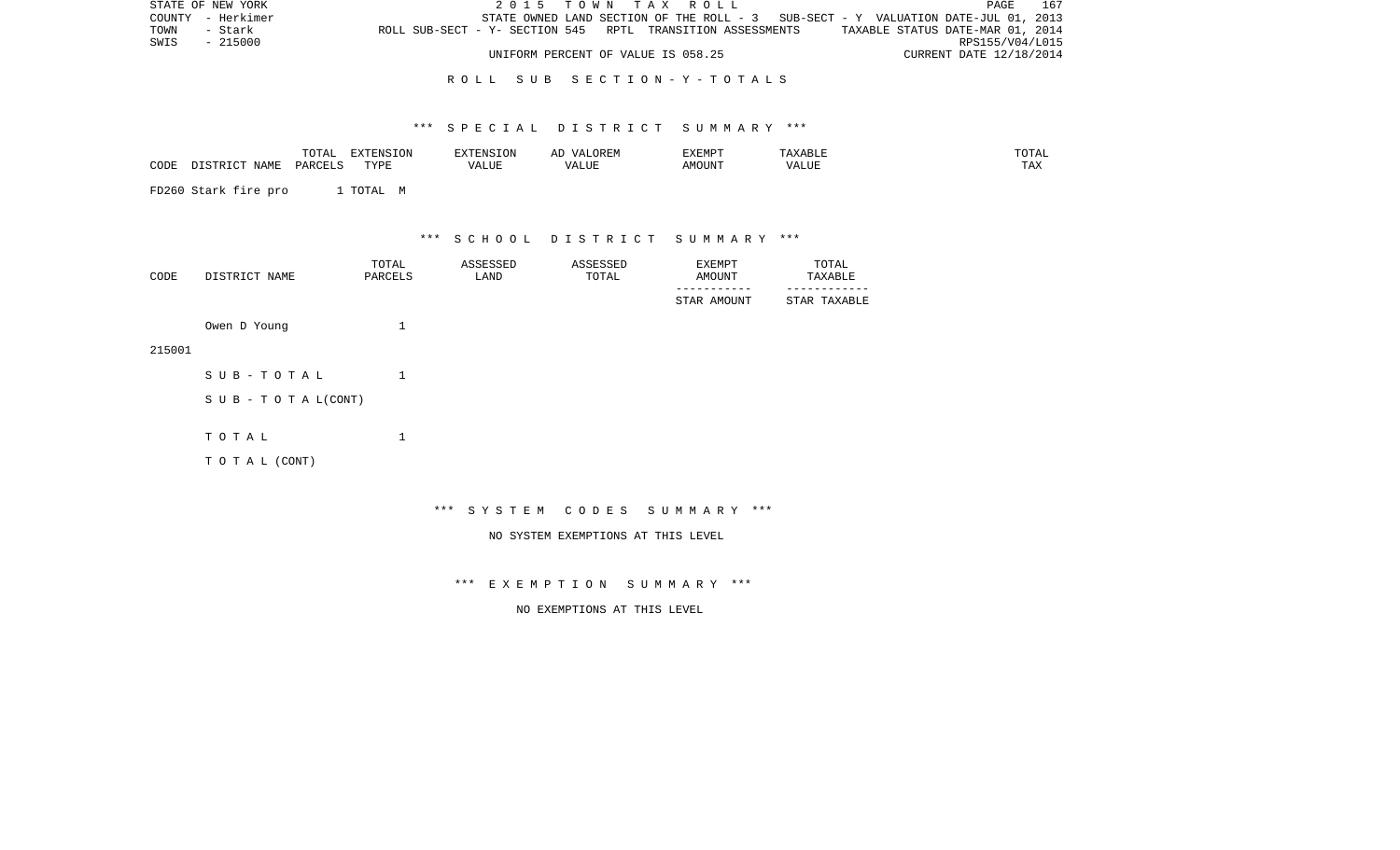| STATE OF NEW YORK |                                                            |                                    | 2015 TOWN TAX ROLL                                                                | PAGE                             | 168 |
|-------------------|------------------------------------------------------------|------------------------------------|-----------------------------------------------------------------------------------|----------------------------------|-----|
| COUNTY - Herkimer |                                                            |                                    | STATE OWNED LAND SECTION OF THE ROLL - 3 SUB-SECT - Y VALUATION DATE-JUL 01, 2013 |                                  |     |
| TOWN<br>- Stark   | ROLL SUB-SECT - Y- SECTION 545 RPTL TRANSITION ASSESSMENTS |                                    |                                                                                   | TAXABLE STATUS DATE-MAR 01, 2014 |     |
| SWIS<br>- 215000  |                                                            |                                    |                                                                                   | RPS155/V04/L015                  |     |
|                   |                                                            | UNIFORM PERCENT OF VALUE IS 058.25 |                                                                                   | CURRENT DATE 12/18/2014          |     |

## R O L L S U B S E C T I O N - Y - T O T A L S

## \*\*\* G R A N D T O T A L S \*\*\*

| ROLL<br>SEC | DESCRIPTION | TOTAL<br>PARCELS | ASSESSED<br>LAND | ASSESSED<br>TOTAL | EXEMPT<br>AMOUNT | TOTAL<br>TAXABLE | TOTAL<br>TAX |
|-------------|-------------|------------------|------------------|-------------------|------------------|------------------|--------------|
|             |             |                  |                  |                   | STAR AMOUNT      | STAR TAXABLE     |              |
|             | RS 3 TOTAL  |                  |                  |                   |                  |                  |              |

SPEC DIST TAXES

3 STATE OWNED LAND 1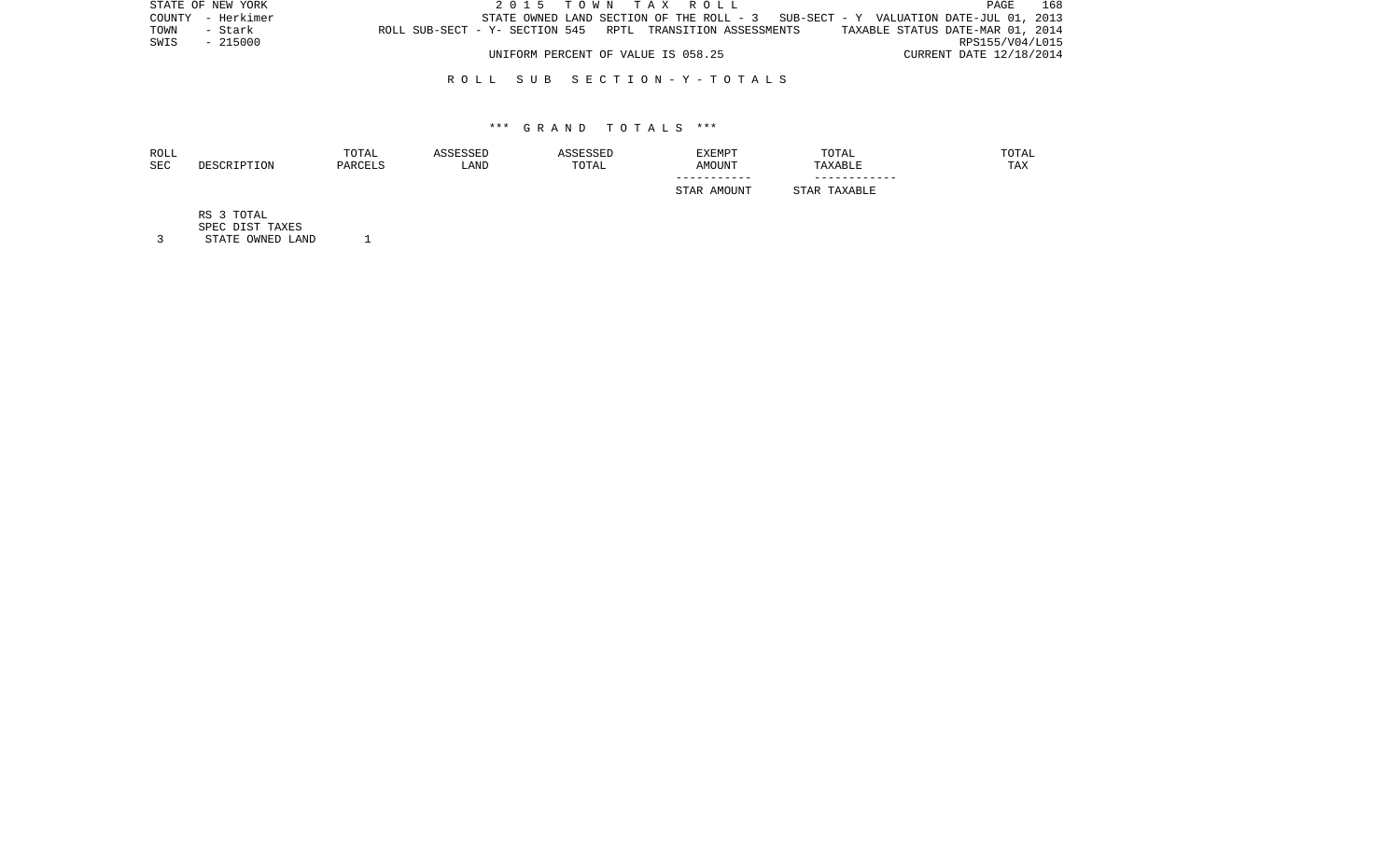|      | STATE OF NEW YORK | 2015 TOWN TAX ROLL                       | 169<br>PAGE                      |
|------|-------------------|------------------------------------------|----------------------------------|
|      | COUNTY - Herkimer | STATE OWNED LAND SECTION OF THE ROLL - 3 | VALUATION DATE-JUL 01, 2013      |
| TOWN | - Stark           |                                          | TAXABLE STATUS DATE-MAR 01, 2014 |
| SWIS | - 215000          |                                          | RPS155/V04/L015                  |
|      |                   | UNIFORM PERCENT OF VALUE IS 058.25       | CURRENT DATE 12/18/2014          |
|      |                   |                                          |                                  |

## \*\*\* S P E C I A L D I S T R I C T S U M M A R Y \*\*\*

| CODE | DISTRICT NAME PARCELS | TOTAL | EXTENSION<br>TYPE | EXTENSION<br>VALUE | AD VALOREM<br>VALUE | EXEMPT<br>AMOUNT | TAXABLE<br>VALUE | TOTAL<br>TAX |
|------|-----------------------|-------|-------------------|--------------------|---------------------|------------------|------------------|--------------|
|      | FD260 Stark fire pro  |       | 2 TOTAL M         |                    | 6,900               |                  | 6,900            | 15.88        |

## \*\*\* S C H O O L D I S T R I C T S U M M A R Y \*\*\*

| CODE   | DISTRICT NAME      | TOTAL<br>PARCELS | ASSESSED<br>LAND | ASSESSED<br>TOTAL | EXEMPT<br>AMOUNT | TOTAL<br>TAXABLE |
|--------|--------------------|------------------|------------------|-------------------|------------------|------------------|
|        |                    |                  |                  |                   | STAR AMOUNT      | STAR TAXABLE     |
|        | Owen D Young       | 2                | 6,900            | 6,900             |                  | 6,900            |
| 215001 |                    |                  |                  |                   |                  | 6,900            |
|        | SUB-TOTAL          | 2                | 6,900            | 6,900             |                  | 6,900            |
|        | SUB - TO TAL(CONT) |                  |                  |                   |                  | 6,900            |
|        |                    |                  |                  |                   |                  |                  |
|        | TOTAL              | 2                | 6,900            | 6,900             |                  | 6,900            |
|        | TO TAL (CONT)      |                  |                  |                   |                  | 6,900            |

\*\*\* S Y S T E M C O D E S S U M M A R Y \*\*\*

#### NO SYSTEM EXEMPTIONS AT THIS LEVEL

\*\*\* E X E M P T I O N S U M M A R Y \*\*\*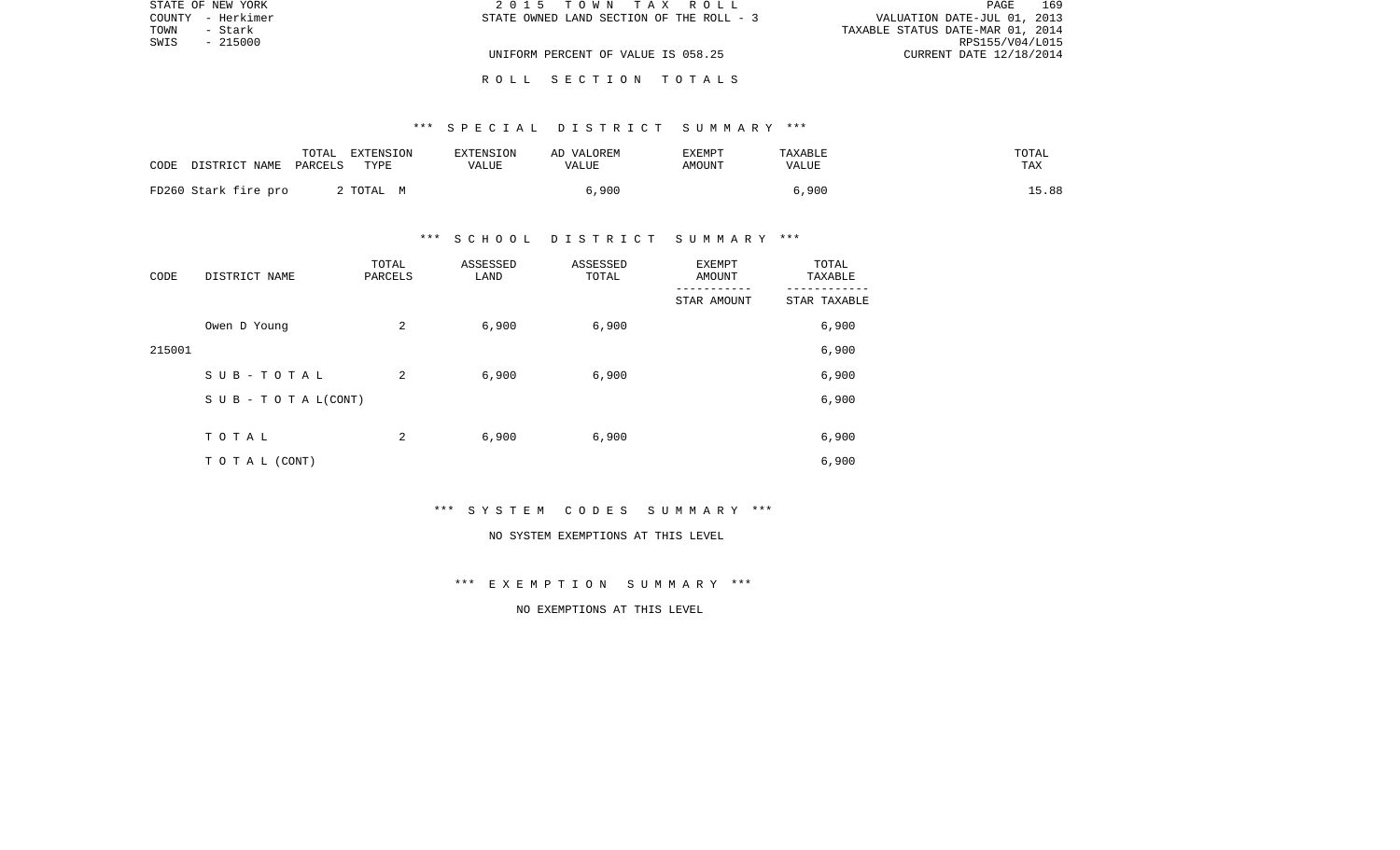|        | STATE OF NEW YORK | 2015 TOWN TAX ROLL                       | 170<br>PAGE                      |
|--------|-------------------|------------------------------------------|----------------------------------|
| COUNTY | – Herkimer        | STATE OWNED LAND SECTION OF THE ROLL - 3 | VALUATION DATE-JUL 01, 2013      |
| TOWN   | - Stark           |                                          | TAXABLE STATUS DATE-MAR 01, 2014 |
| SWIS   | $-215000$         |                                          | RPS155/V04/L015                  |
|        |                   | UNIFORM PERCENT OF VALUE IS 058.25       | CURRENT DATE 12/18/2014          |
|        |                   |                                          |                                  |

## \*\*\* G R A N D T O T A L S \*\*\*

R O L L S E C T I O N T O T A L S

| ROLL |                  | TOTAL   | ASSESSED | ASSESSED | EXEMPT      | TOTAL        | TOTAL  |
|------|------------------|---------|----------|----------|-------------|--------------|--------|
| SEC  | DESCRIPTION      | PARCELS | LAND     | TOTAL    | AMOUNT      | TAXABLE      | TAX    |
|      |                  |         |          |          | STAR AMOUNT | STAR TAXABLE |        |
|      | County Tax       |         | 6,900    | 6,900    |             | 6,900        | 67.20  |
|      | Town Tax         |         | 6,900    | 6,900    |             | 6,900        | 66.80  |
|      | SPEC DIST TAXES  |         |          |          |             |              | 15.88  |
|      | STATE OWNED LAND |         |          |          |             |              | 149.88 |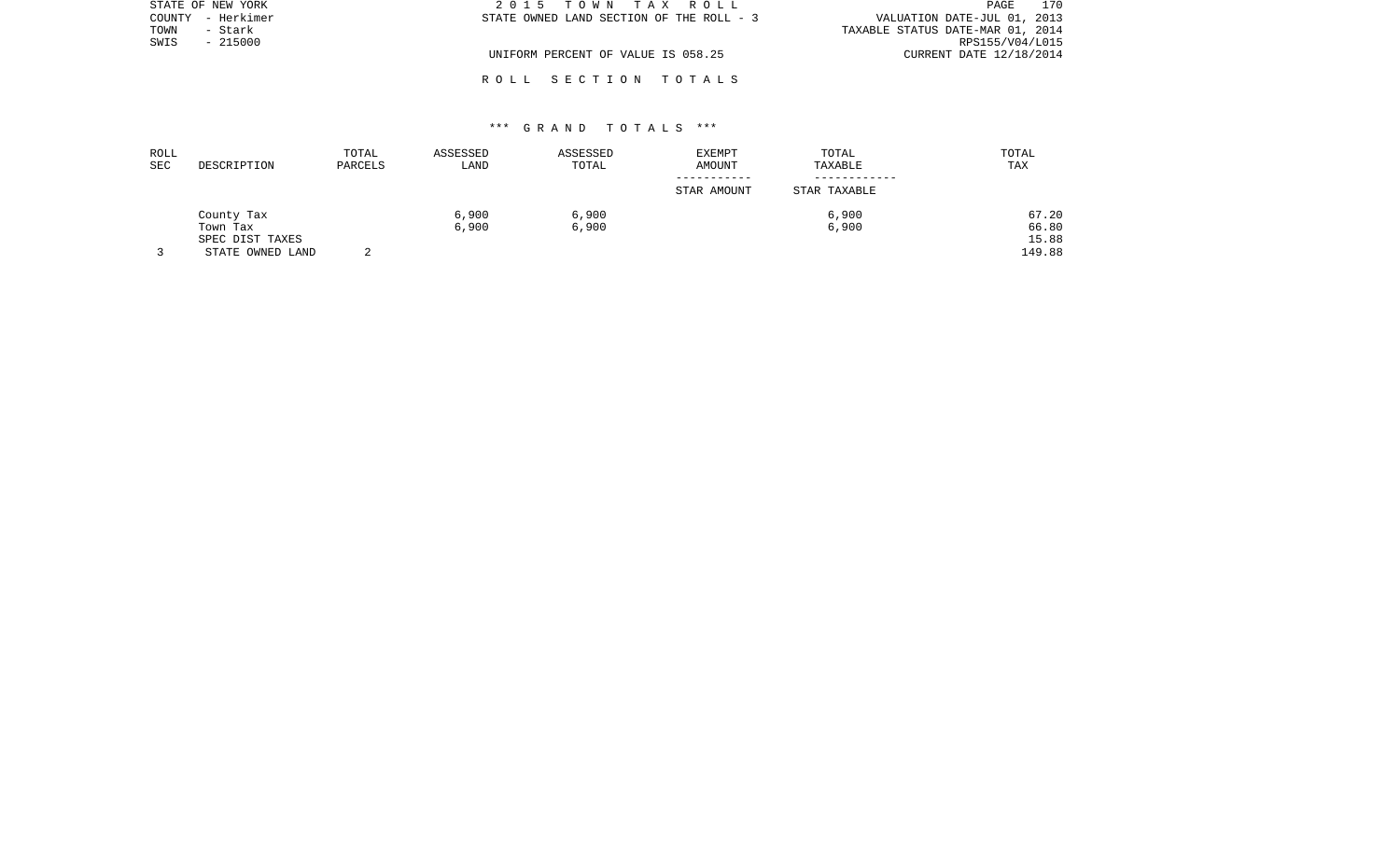| STATE OF NEW YORK | 2015 TOWN TAX ROLL                        | PAGE                             |
|-------------------|-------------------------------------------|----------------------------------|
| COUNTY - Herkimer | SPECIAL FRANCHISE SECTION OF THE ROLL - 5 | VALUATION DATE-JUL 01, 2013      |
| TOWN<br>- Stark   | OWNERS NAME SEOUENCE                      | TAXABLE STATUS DATE-MAR 01, 2014 |
| $-215000$<br>SWIS | UNIFORM PERCENT OF VALUE IS 058.25        |                                  |

| TAX MAP PARCEL NUMBER   |                         |                | PROPERTY LOCATION & CLASS ASSESSMENT EXEMPTION CODE---------------COUNTY-------TOWN---------- |                         |               |
|-------------------------|-------------------------|----------------|-----------------------------------------------------------------------------------------------|-------------------------|---------------|
| CURRENT OWNERS NAME     | SCHOOL DISTRICT         | LAND           | TAX DESCRIPTION                                                                               | TAXABLE VALUE           |               |
| CURRENT OWNERS ADDRESS  | PARCEL SIZE/GRID COORD  | TOTAL          | SPECIAL DISTRICTS                                                                             |                         | TAX AMOUNT    |
|                         |                         |                |                                                                                               |                         |               |
|                         | WIRES                   |                |                                                                                               | ACCT 180500090 BILL 621 |               |
| $555. - 2 - 1$          | 866 Telephone           |                | County Tax                                                                                    | 31,161                  | 303.50        |
| Citizens Communications | Owen D Young<br>215001  | $\circ$        | Town Tax                                                                                      | 31,161                  | 301.69        |
| Peleschuk Steve         | Wires & Poles           | 31,161         | FD260 Stark fire prot #1                                                                      | 31,161 TO M             | 71.73         |
| 3 Highridge Park        | DEED BOOK 00000         |                |                                                                                               |                         |               |
| Stanford, CT 06905      | FULL MARKET VALUE       | 53,495         |                                                                                               |                         |               |
|                         |                         |                | TOTAL TAX ---                                                                                 |                         | $676.92**$    |
|                         |                         |                |                                                                                               | DATE #1                 | 01/31/15      |
|                         |                         |                |                                                                                               | AMT DUE                 | 676.92        |
|                         |                         |                |                                                                                               |                         |               |
|                         | LINES                   |                |                                                                                               | ACCT 180500030          | BILL 622      |
| $555. - 4 - 1$          | 861 Elec & gas          |                | County Tax                                                                                    | 942,336                 | 9,178.05      |
| National Grid           | Owen D Young<br>215001  | $\overline{0}$ | Town Tax                                                                                      | 942,336                 | 9,123.33      |
| Real Estate Tax Dept    | Electric & Gas          | 942,336        | FD260 Stark fire prot #1                                                                      | 942,336 TO M            | 2,169.21      |
| 300 Erie Blyd W         | DEED BOOK 00000         |                |                                                                                               |                         |               |
| Syracuse, NY 13202      | FULL MARKET VALUE       | 1617,744       |                                                                                               |                         |               |
|                         |                         |                | TOTAL TAX ---                                                                                 |                         | $20,470.59**$ |
|                         |                         |                |                                                                                               | DATE #1                 | 01/31/15      |
|                         |                         |                |                                                                                               | AMT DUE                 | 20,470.59     |
|                         |                         |                |                                                                                               |                         |               |
|                         |                         |                |                                                                                               | ACCT 180500060          | BILL 623      |
| $555. - 3 - 1.1$        | 866 Telephone           |                | County Tax                                                                                    | 15,928                  | 155.13        |
| Verizon New York Inc    | Little Falls Ce 210900  | $\mathbf 0$    | Town Tax                                                                                      | 15,928                  | 154.21        |
| $C/O$ Duff & Phelps     | App For School (12.53%) | 15,928         | FD260 Stark fire prot #1 15,928 TO M                                                          |                         | 36.67         |
| PO Box 2749             | DEED BOOK 00000         |                |                                                                                               |                         |               |
| Addison, TX 75001       | FULL MARKET VALUE       | 27,344         |                                                                                               |                         |               |
|                         |                         |                | TOTAL TAX ---                                                                                 |                         | $346.01**$    |
|                         |                         |                |                                                                                               | DATE #1                 | 01/31/15      |
|                         |                         |                |                                                                                               | AMT DUE                 | 346.01        |
|                         |                         |                |                                                                                               |                         |               |
|                         |                         |                |                                                                                               | ACCT 180500060          | BILL 624      |
| $555. - 3 - 1.2$        | 866 Telephone           |                | County Tax                                                                                    | 111,189                 | 1,082.95      |
| Verizon New York Inc    | 215001<br>Owen D Young  | $\overline{0}$ | Town Tax                                                                                      | 111,189                 | 1,076.49      |
| $C/O$ Duff & Phelps     | App For School (87.47%) | 111,189        | FD260 Stark fire prot #1 111,189 TO M                                                         |                         | 255.95        |
| PO Box 2749             | FULL MARKET VALUE       | 190,882        |                                                                                               |                         |               |
| Addison, TX 75001       |                         |                |                                                                                               |                         |               |
|                         |                         |                | TOTAL TAX ---                                                                                 |                         | $2,415.39**$  |
|                         |                         |                |                                                                                               | DATE #1                 | 01/31/15      |
|                         |                         |                |                                                                                               | AMT DUE                 | 2,415.39      |
|                         |                         |                |                                                                                               |                         |               |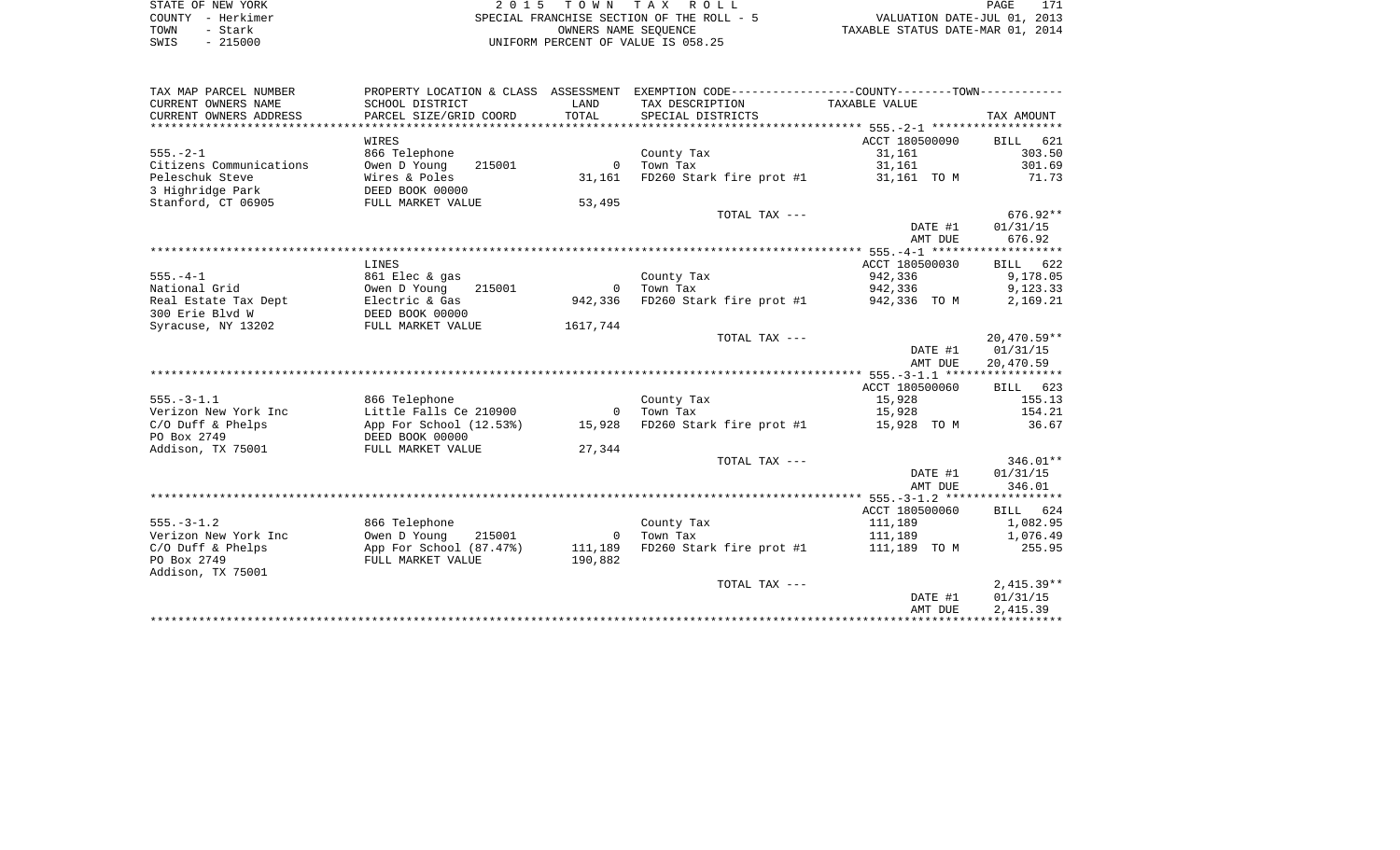STATE OF NEW YORK 2 0 1 5 T O W N T A X R O L L PAGE 172VALUATION DATE-JUL 01, 2013 TOWN - Stark TAXABLE STATUS DATE-MAR 01, 2014 CURRENT DATE 12/18/2014

COUNTY - Herkimer SPECIAL FRANCHISE SECTION OF THE ROLL - 5

 $SWIS$  - 215000

## R O L L S U B S E C T I O N - - T O T A L S

# \*\*\* S P E C I A L D I S T R I C T S U M M A R Y \*\*\*

| CODE | DISTRICT NAME        | TOTAL<br>PARCELS | EXTENSION<br>TYPE | EXTENSION<br>VALUE | AD VALOREM<br>VALUE | <b>EXEMPT</b><br>AMOUNT | TAXABLE<br>VALUE | TOTAL<br><b>TAX</b> |
|------|----------------------|------------------|-------------------|--------------------|---------------------|-------------------------|------------------|---------------------|
|      | FD260 Stark fire pro |                  | TOTAL M           |                    | 1100,614            |                         | 1100,614         | 2,533.56            |

## \*\*\* S C H O O L D I S T R I C T S U M M A R Y \*\*\*

| CODE   | DISTRICT NAME                    | TOTAL<br>PARCELS | ASSESSED<br>LAND | ASSESSED<br>TOTAL | <b>EXEMPT</b><br>AMOUNT | TOTAL<br>TAXABLE    |
|--------|----------------------------------|------------------|------------------|-------------------|-------------------------|---------------------|
|        |                                  |                  |                  |                   | STAR AMOUNT             | STAR TAXABLE        |
|        | Little Falls Central             |                  |                  | 15,928            |                         | 15,928              |
| 210900 | Owen D Young                     | 3                |                  | 1084,686          |                         | 15,928<br>1,084,686 |
| 215001 |                                  |                  |                  |                   |                         | 1,084,686           |
|        | SUB-TOTAL                        | 4                |                  | 1100,614          |                         | 1,100,614           |
|        | $S \cup B - T \cup T A L (CONT)$ |                  |                  |                   |                         | 1,100,614           |
|        | TOTAL                            | 4                |                  | 1100,614          |                         | 1,100,614           |
|        | TO TAL (CONT)                    |                  |                  |                   |                         | 1,100,614           |

#### \*\*\* S Y S T E M C O D E S S U M M A R Y \*\*\*

# NO SYSTEM EXEMPTIONS AT THIS LEVEL

\*\*\* E X E M P T I O N S U M M A R Y \*\*\*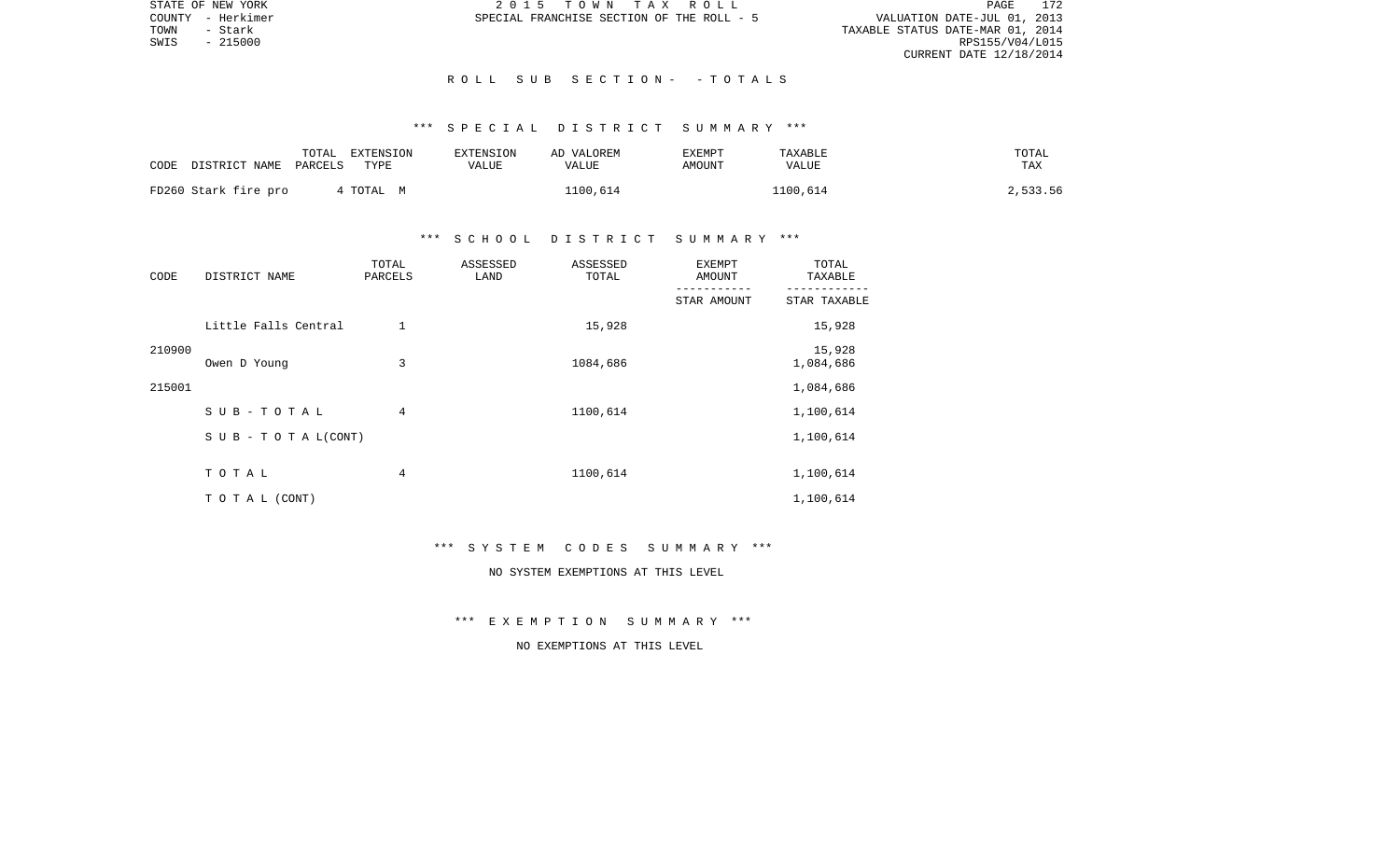|      | STATE OF NEW YORK | 2015 TOWN TAX ROLL                        | PAGE                             | 173 |
|------|-------------------|-------------------------------------------|----------------------------------|-----|
|      | COUNTY - Herkimer | SPECIAL FRANCHISE SECTION OF THE ROLL - 5 | VALUATION DATE-JUL 01, 2013      |     |
| TOWN | - Stark           |                                           | TAXABLE STATUS DATE-MAR 01, 2014 |     |
| SWIS | $-215000$         |                                           | RPS155/V04/L015                  |     |
|      |                   |                                           | CURRENT DATE 12/18/2014          |     |
|      |                   |                                           |                                  |     |

### R O L L S U B S E C T I O N - - T O T A L S

| ROLL<br>SEC | DESCRIPTION                                                    | TOTAL<br>PARCELS | ASSESSED<br>LAND | ASSESSED<br>TOTAL    | EXEMPT<br>AMOUNT<br>STAR AMOUNT | TOTAL<br>TAXABLE<br>STAR TAXABLE | TOTAL<br>TAX                                    |
|-------------|----------------------------------------------------------------|------------------|------------------|----------------------|---------------------------------|----------------------------------|-------------------------------------------------|
|             | County Tax<br>Town Tax<br>SPEC DIST TAXES<br>SPECIAL FRANCHISE |                  |                  | 1100,614<br>1100,614 |                                 | 1,100,614<br>1,100,614           | 10,719.63<br>10,655.72<br>2,533.56<br>23,908.91 |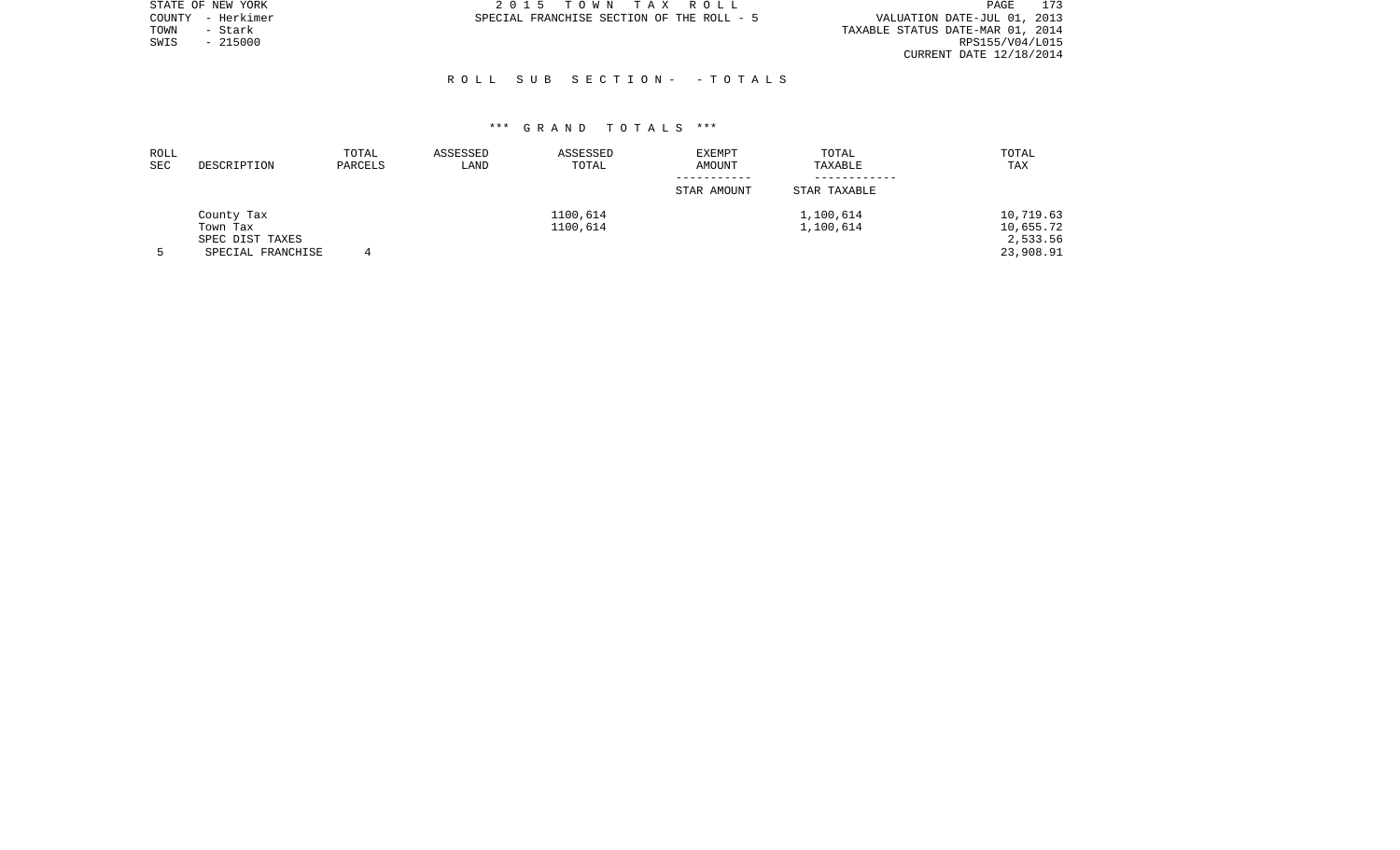VALUATION DATE-JUL 01, 2013 TOWN - Stark TAXABLE STATUS DATE-MAR 01, 2014 CURRENT DATE 12/18/2014

STATE OF NEW YORK 2 0 1 5 T O W N T A X R O L L PAGE 174COUNTY - Herkimer SPECIAL FRANCHISE SECTION OF THE ROLL - 5

 $SWIS$  - 215000

### R O L L S E C T I O N T O T A L S

# \*\*\* S P E C I A L D I S T R I C T S U M M A R Y \*\*\*

| CODE                 | TOTAL<br>DISTRICT NAME<br>PARCELS | EXTENSION<br>TYPE | <b>EXTENSION</b><br>VALUE | AD VALOREM<br>VALUE | EXEMPT<br>AMOUNT | TAXABLE<br><b>VALUE</b> | TOTAL<br>TAX |
|----------------------|-----------------------------------|-------------------|---------------------------|---------------------|------------------|-------------------------|--------------|
| FD260 Stark fire pro |                                   | TOTAL M           |                           | 1100,614            |                  | 1100,614                | 2,533.56     |

## \*\*\* S C H O O L D I S T R I C T S U M M A R Y \*\*\*

| CODE   | DISTRICT NAME                    | TOTAL<br>PARCELS | ASSESSED<br>LAND | ASSESSED<br>TOTAL | <b>EXEMPT</b><br>AMOUNT | TOTAL<br>TAXABLE    |
|--------|----------------------------------|------------------|------------------|-------------------|-------------------------|---------------------|
|        |                                  |                  |                  |                   | STAR AMOUNT             | STAR TAXABLE        |
|        | Little Falls Central             | 1                |                  | 15,928            |                         | 15,928              |
| 210900 | Owen D Young                     | 3                |                  | 1084,686          |                         | 15,928<br>1,084,686 |
| 215001 |                                  |                  |                  |                   |                         | 1,084,686           |
|        | SUB-TOTAL                        | $\overline{4}$   |                  | 1100,614          |                         | 1,100,614           |
|        | $S \cup B - T \cup T A L (CONT)$ |                  |                  |                   |                         | 1,100,614           |
|        | TOTAL                            | 4                |                  | 1100,614          |                         | 1,100,614           |
|        | TO TAL (CONT)                    |                  |                  |                   |                         | 1,100,614           |

#### \*\*\* S Y S T E M C O D E S S U M M A R Y \*\*\*

# NO SYSTEM EXEMPTIONS AT THIS LEVEL

\*\*\* E X E M P T I O N S U M M A R Y \*\*\*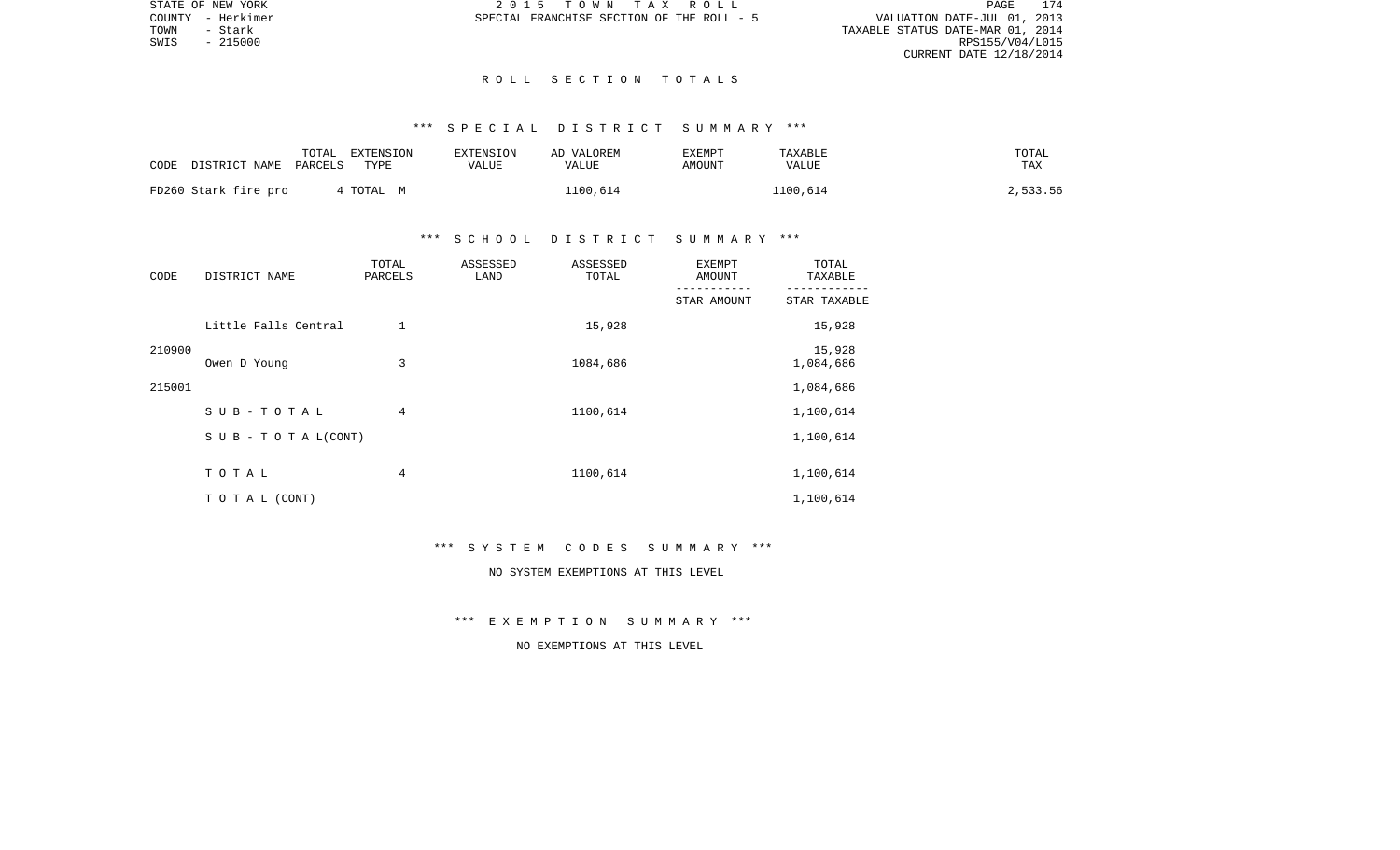|      | STATE OF NEW YORK | 2015 TOWN TAX ROLL                        | PAGE                             | 175 |
|------|-------------------|-------------------------------------------|----------------------------------|-----|
|      | COUNTY - Herkimer | SPECIAL FRANCHISE SECTION OF THE ROLL - 5 | VALUATION DATE-JUL 01, 2013      |     |
| TOWN | - Stark           |                                           | TAXABLE STATUS DATE-MAR 01, 2014 |     |
| SWIS | $-215000$         |                                           | RPS155/V04/L015                  |     |
|      |                   |                                           | CURRENT DATE 12/18/2014          |     |
|      |                   |                                           |                                  |     |

| ROLL<br><b>SEC</b> | DESCRIPTION       | TOTAL<br>PARCELS | ASSESSED<br>LAND | ASSESSED<br>TOTAL | EXEMPT<br>AMOUNT | TOTAL<br>TAXABLE | TOTAL<br>TAX |
|--------------------|-------------------|------------------|------------------|-------------------|------------------|------------------|--------------|
|                    |                   |                  |                  |                   | STAR AMOUNT      | STAR TAXABLE     |              |
|                    | County Tax        |                  |                  | 1100,614          |                  | 1,100,614        | 10,719.63    |
|                    | Town Tax          |                  |                  | 1100,614          |                  | 1,100,614        | 10,655.72    |
|                    | SPEC DIST TAXES   |                  |                  |                   |                  |                  | 2,533.56     |
|                    | SPECIAL FRANCHISE |                  |                  |                   |                  |                  | 23,908.91    |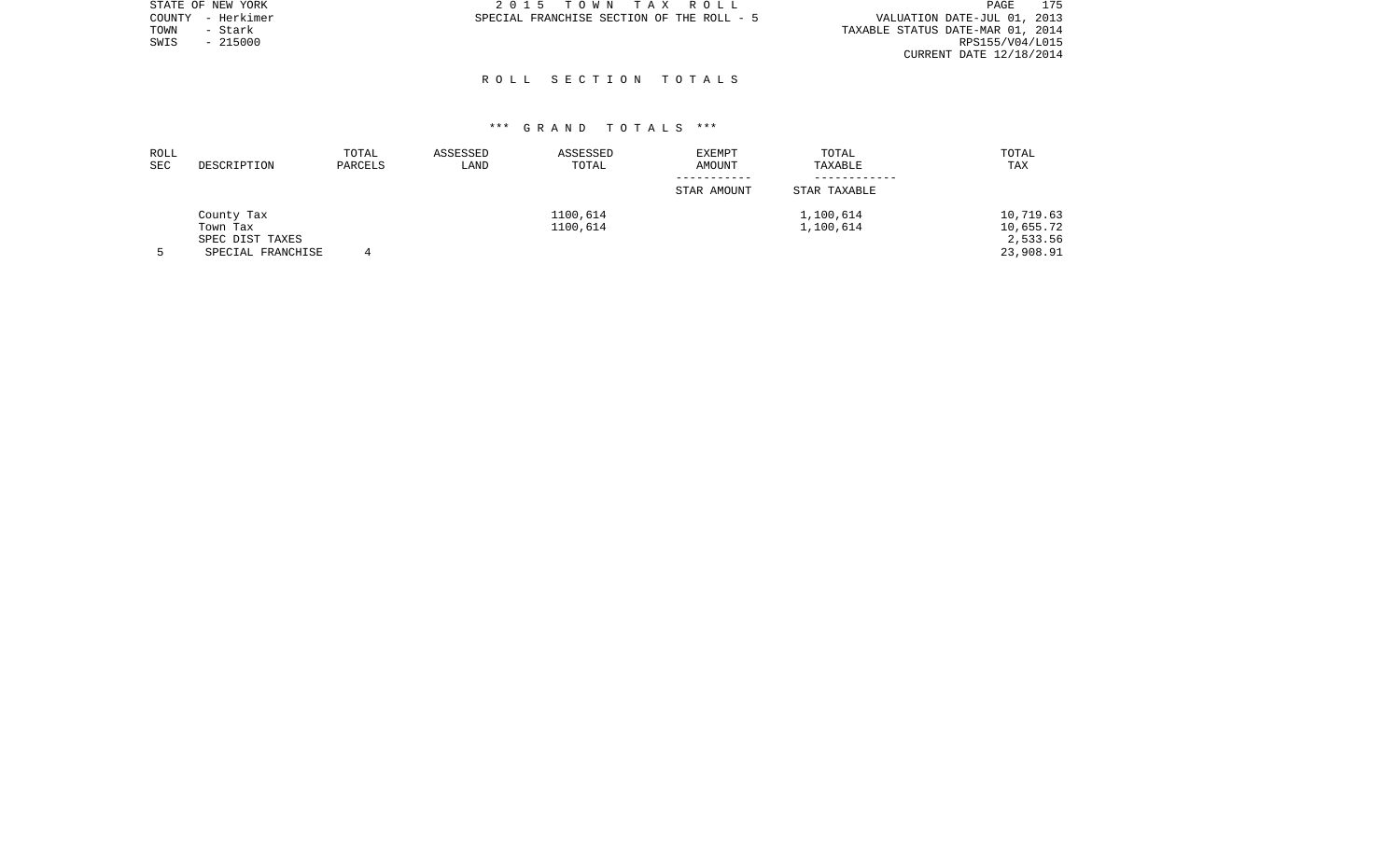|      | STATE OF NEW YORK | 2015 TOWN TAX ROLL                     | 176<br>PAGE                      |
|------|-------------------|----------------------------------------|----------------------------------|
|      | COUNTY - Herkimer | UTILITY & R.R. SECTION OF THE ROLL - 6 | VALUATION DATE-JUL 01, 2013      |
| TOWN | - Stark           | OWNERS NAME SEOUENCE                   | TAXABLE STATUS DATE-MAR 01, 2014 |
| SWIS | $-215000$         | UNIFORM PERCENT OF VALUE IS 058.25     |                                  |

| TAX MAP PARCEL NUMBER      |                                      |              | PROPERTY LOCATION & CLASS ASSESSMENT EXEMPTION CODE----------------COUNTY--------TOWN---------- |                |                  |
|----------------------------|--------------------------------------|--------------|-------------------------------------------------------------------------------------------------|----------------|------------------|
| CURRENT OWNERS NAME        | SCHOOL DISTRICT                      | LAND         | TAX DESCRIPTION                                                                                 | TAXABLE VALUE  |                  |
| CURRENT OWNERS ADDRESS     | PARCEL SIZE/GRID COORD               | TOTAL        | SPECIAL DISTRICTS                                                                               |                | TAX AMOUNT       |
| ************************   | ************************             |              |                                                                                                 |                |                  |
|                            | Outside Plant                        |              |                                                                                                 | ACCT 180300120 | BILL 625         |
| 650.000-9999-618.750-1882  | 836 Telecom. eq.                     |              | County Tax                                                                                      | 73,800         | 718.79           |
| Citizens Communications    | Owen D Young<br>215001               | $\Omega$     | Town Tax                                                                                        | 73,800         | 714.50           |
| Attn: Stefan Peleschuk     | 1.0000                               | 73,800       | FD260 Stark fire prot #1                                                                        | 73,800 TO M    | 169.88           |
| 3 High Ridge Park          | Poles Wires Cables                   |              |                                                                                                 |                |                  |
| Stamford, CT 06905         | DEED BOOK 00000                      |              |                                                                                                 |                |                  |
|                            | FULL MARKET VALUE                    | 126,695      |                                                                                                 |                |                  |
|                            |                                      |              | TOTAL TAX ---                                                                                   |                | $1,603.17**$     |
|                            |                                      |              |                                                                                                 | DATE #1        | 01/31/15         |
|                            |                                      |              |                                                                                                 | AMT DUE        | 1,603.17         |
|                            |                                      |              |                                                                                                 |                |                  |
| $666. - 2 - 3$             | State Route 168<br>831 Tele Comm     |              |                                                                                                 | 13,500         | BILL 626         |
| Citizens Communications    | Owen D Young<br>215001               | $\Omega$     | County Tax<br>Town Tax                                                                          | 13,500         | 131.49<br>130.70 |
| Peleschuk Steve            |                                      |              | FD260 Stark fire prot #1                                                                        |                | 31.08            |
| 3 Highridge Park           | $Loc$ # 005312<br>Cabinet & Platform | 13,500       |                                                                                                 | 13,500 TO M    |                  |
| Stanford, CT 06905         | FRNT 100.00 DPTH 100.00              |              |                                                                                                 |                |                  |
|                            | <b>ACRES</b><br>0.05                 |              |                                                                                                 |                |                  |
|                            | EAST-0379780 NRTH-1063775            |              |                                                                                                 |                |                  |
|                            | DEED BOOK 754<br>PG-121              |              |                                                                                                 |                |                  |
|                            | FULL MARKET VALUE                    | 23,176       |                                                                                                 |                |                  |
|                            |                                      |              | TOTAL TAX ---                                                                                   |                | $293.27**$       |
|                            |                                      |              |                                                                                                 | DATE #1        | 01/31/15         |
|                            |                                      |              |                                                                                                 | AMT DUE        | 293.27           |
|                            |                                      |              |                                                                                                 |                |                  |
|                            | Gas Trans                            |              |                                                                                                 | ACCT 180300240 | BILL 627         |
| 650.000-9999-810.800-2002  | 883 Gas Trans Impr                   |              | County Tax                                                                                      | 1598,100       | 15,564.98        |
| Dominion Transmission Corp | Owen D Young<br>215001               | $\mathbf{0}$ | Town Tax                                                                                        | 1598,100       | 15,472.17        |
| Property Tax Dept.         | 1.0000                               | 1598,100     | FD260 Stark fire prot #1                                                                        | 1598,100 TO M  | 3,678.75         |
| PO Box 27026               | Gas Long Trans Line                  |              |                                                                                                 |                |                  |
| Richmond, VA 23261         | DEED BOOK 693<br><b>PG-989</b>       |              |                                                                                                 |                |                  |
|                            | FULL MARKET VALUE                    | 2743,519     |                                                                                                 |                |                  |
|                            |                                      |              | TOTAL TAX ---                                                                                   |                | 34,715.90**      |
|                            |                                      |              |                                                                                                 | DATE #1        | 01/31/15         |
|                            |                                      |              |                                                                                                 | AMT DUE        | 34,715.90        |
|                            |                                      |              |                                                                                                 |                |                  |
|                            | Elec Trans                           |              |                                                                                                 | ACCT 180300060 | BILL 628         |
| 650.000-9999-132.350-1002  | 882 Elec Trans Imp                   |              | County Tax                                                                                      | 208,387        | 2,029.62         |
| National Grid              | Owen D Young<br>215001               | $\circ$      | Town Tax                                                                                        | 208,387        | 2,017.52         |
| Real Estate Tax Dept       | 1.0000                               | 208,387      | FD260 Stark fire prot #1                                                                        | 208,387 TO M   | 479.70           |
| 300 Erie Blvd W            | Inghams-Collier #7                   |              |                                                                                                 |                |                  |
| Syracuse, NY 13202         | DEED BOOK 00000                      |              |                                                                                                 |                |                  |
|                            | FULL MARKET VALUE                    | 357,746      |                                                                                                 |                |                  |
|                            |                                      |              | TOTAL TAX ---                                                                                   |                | $4,526.84**$     |
|                            |                                      |              |                                                                                                 | DATE #1        | 01/31/15         |
|                            |                                      |              |                                                                                                 | AMT DUE        | 4,526.84         |
|                            |                                      |              |                                                                                                 |                |                  |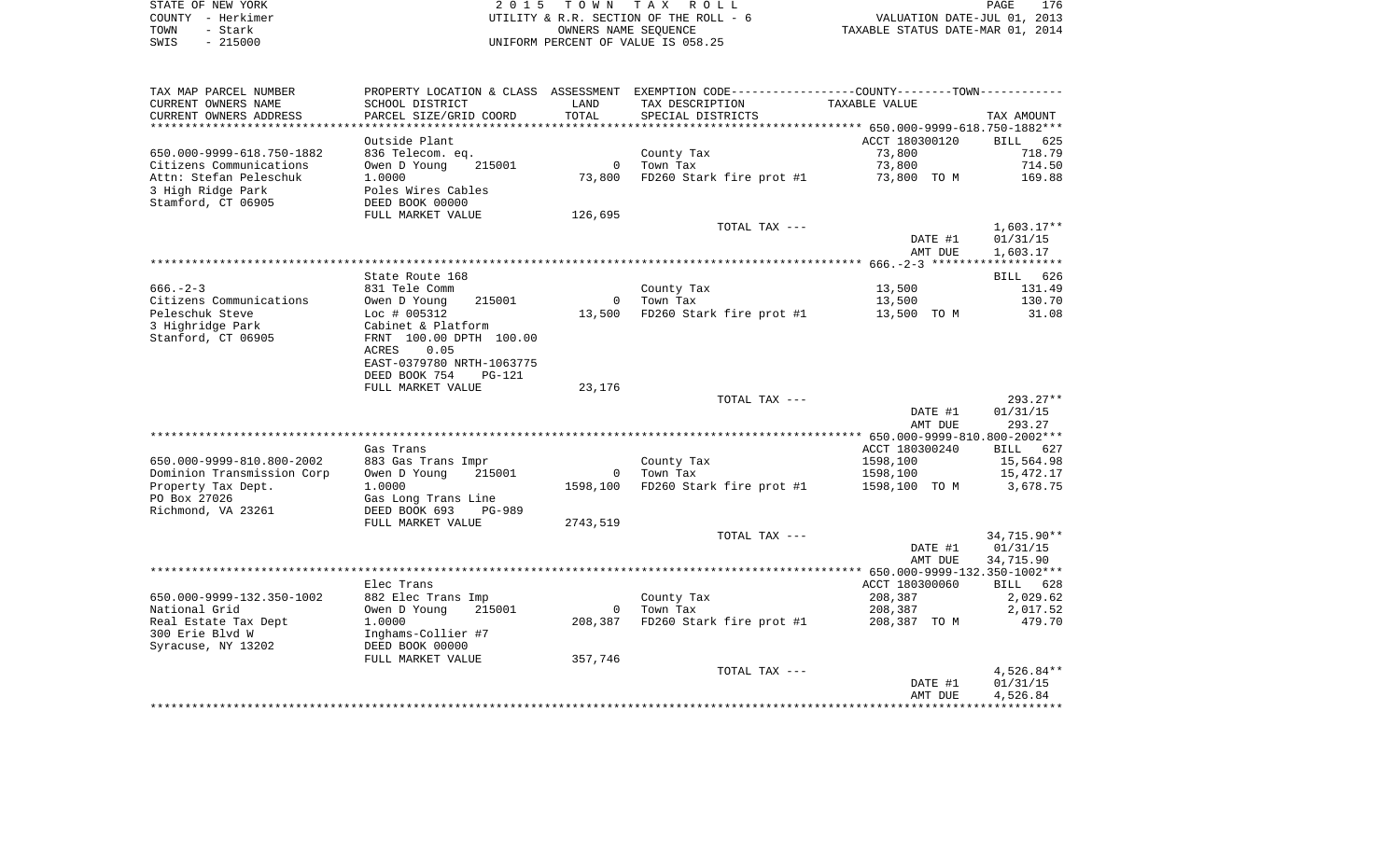|      | STATE OF NEW YORK | 2015 TOWN TAX ROLL                     | 177<br>PAGE                      |
|------|-------------------|----------------------------------------|----------------------------------|
|      | COUNTY - Herkimer | UTILITY & R.R. SECTION OF THE ROLL - 6 | VALUATION DATE-JUL 01, 2013      |
| TOWN | - Stark           | OWNERS NAME SEOUENCE                   | TAXABLE STATUS DATE-MAR 01, 2014 |
| SWIS | $-215000$         | INIFORM PERCENT OF VALUE IS 058.25     |                                  |

| TAX MAP PARCEL NUMBER     |                        |                | PROPERTY LOCATION & CLASS ASSESSMENT EXEMPTION CODE---------------COUNTY-------TOWN---------- |                |              |
|---------------------------|------------------------|----------------|-----------------------------------------------------------------------------------------------|----------------|--------------|
| CURRENT OWNERS NAME       | SCHOOL DISTRICT        | LAND           | TAX DESCRIPTION                                                                               | TAXABLE VALUE  |              |
| CURRENT OWNERS ADDRESS    | PARCEL SIZE/GRID COORD | TOTAL          | SPECIAL DISTRICTS                                                                             |                | TAX AMOUNT   |
|                           |                        |                |                                                                                               |                |              |
|                           | Elec Trans             |                |                                                                                               | ACCT 180300060 | BILL 629     |
| 650.000-9999-132.350-1012 | 882 Elec Trans Imp     |                | County Tax                                                                                    | 202,893        | 1,976.11     |
| National Grid             | 215001<br>Owen D Young |                | 0 Town Tax                                                                                    | 202,893        | 1,964.33     |
| Real Estate Tax Dept      | 1,0000                 | 202,893        | FD260 Stark fire prot #1 202,893 TO M                                                         |                | 467.05       |
| 300 Erie Blvd W           | Porter-Rotterdam #31   |                |                                                                                               |                |              |
| Syracuse, NY 13202        | DEED BOOK 00000        |                |                                                                                               |                |              |
|                           | FULL MARKET VALUE      | 348,314        |                                                                                               |                |              |
|                           |                        |                | TOTAL TAX ---                                                                                 |                | $4,407.49**$ |
|                           |                        |                |                                                                                               | DATE #1        | 01/31/15     |
|                           |                        |                |                                                                                               | AMT DUE        | 4,407.49     |
|                           |                        |                |                                                                                               |                |              |
|                           | Elec Trans             |                |                                                                                               | ACCT 180300060 | BILL 630     |
| 650.000-9999-132.350-1022 | 882 Elec Trans Imp     |                | County Tax                                                                                    | 128,330        | 1,249.89     |
| National Grid             | 215001<br>Owen D Young |                | 0 Town Tax                                                                                    | 128,330        | 1,242.44     |
| Real Estate Tax Dept      | 1,0000                 | 128,330        | FD260 Stark fire prot #1 128,330 TO M                                                         |                | 295.41       |
| 300 Erie Blvd W           | Porter-Rotterdam #30   |                |                                                                                               |                |              |
| Syracuse, NY 13202        | DEED BOOK 00000        |                |                                                                                               |                |              |
|                           | FULL MARKET VALUE      | 220,309        |                                                                                               |                |              |
|                           |                        |                | TOTAL TAX ---                                                                                 |                | $2,787.74**$ |
|                           |                        |                |                                                                                               | DATE #1        | 01/31/15     |
|                           |                        |                |                                                                                               | AMT DUE        | 2,787.74     |
|                           |                        |                |                                                                                               |                |              |
|                           | Outside Plant          |                |                                                                                               |                | BILL 631     |
| 650.000-9999-132.350-1881 | 884 Elec Dist Out      |                | County Tax                                                                                    | 4,752          | 46.28        |
| National Grid             | Little Falls Ce 210900 | $\overline{0}$ | Town Tax                                                                                      | 4,752          | 46.01        |
| Real Estate Tax Dept      | Poles Wires Cables     | 4,752          |                                                                                               |                |              |
| 300 Erie Blyd W           | FULL MARKET VALUE      | 8,158          |                                                                                               |                |              |
| Syracuse, NY 13202        |                        |                |                                                                                               |                |              |
|                           |                        |                | TOTAL TAX ---                                                                                 |                | $92.29**$    |
|                           |                        |                |                                                                                               | DATE #1        | 01/31/15     |
|                           |                        |                |                                                                                               | AMT DUE        | 92.29        |
|                           |                        |                |                                                                                               |                |              |
|                           | Outside Plant          |                |                                                                                               | ACCT 180300030 | BILL 632     |
| 650.000-9999-132.350-1882 | 884 Elec Dist Out      |                | County Tax                                                                                    | 307,862        | 2,998.48     |
| National Grid             | Owen D Young<br>215001 | $\overline{0}$ | Town Tax                                                                                      | 307,862        | 2,980.60     |
| Real Estate Tax Dept      | Poles Cables Wires     | 307,862        | FD260 Stark fire prot #1                                                                      | 307,862 TO M   | 708.68       |
| 300 Erie Blvd W           | DEED BOOK 00000        |                |                                                                                               |                |              |
| Syracuse, NY 13202        | FULL MARKET VALUE      | 528,518        |                                                                                               |                |              |
|                           |                        |                | TOTAL TAX ---                                                                                 |                | $6,687.76**$ |
|                           |                        |                |                                                                                               | DATE #1        | 01/31/15     |
|                           |                        |                |                                                                                               | AMT DUE        | 6,687.76     |
|                           |                        |                |                                                                                               |                |              |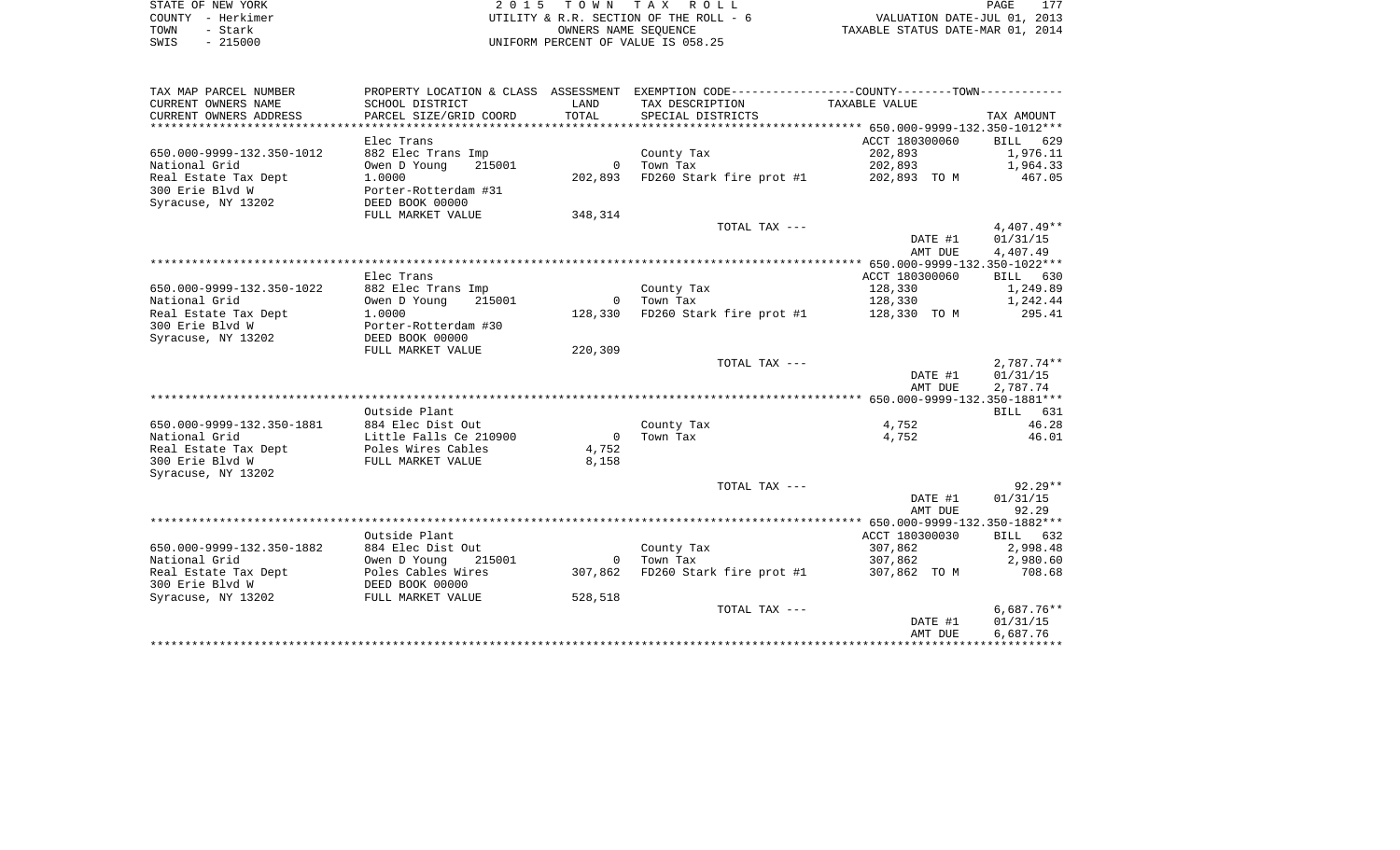| STATE OF NEW YORK         |                                        |                                  | 2015 TOWN TAX ROLL                                                                           |                    | 178<br>PAGE            |
|---------------------------|----------------------------------------|----------------------------------|----------------------------------------------------------------------------------------------|--------------------|------------------------|
| COUNTY - Herkimer         | UTILITY & R.R. SECTION OF THE ROLL - 6 | VALUATION DATE-JUL 01, 2013      |                                                                                              |                    |                        |
| TOWN<br>- Stark           |                                        | TAXABLE STATUS DATE-MAR 01, 2014 |                                                                                              |                    |                        |
| $-215000$<br>SWIS         | UNIFORM PERCENT OF VALUE IS 058.25     |                                  |                                                                                              |                    |                        |
|                           |                                        |                                  |                                                                                              |                    |                        |
| TAX MAP PARCEL NUMBER     |                                        |                                  | PROPERTY LOCATION & CLASS ASSESSMENT EXEMPTION CODE---------------COUNTY-------TOWN--------- |                    |                        |
| CURRENT OWNERS NAME       | SCHOOL DISTRICT                        | LAND                             | TAX DESCRIPTION                                                                              | TAXABLE VALUE      |                        |
| CURRENT OWNERS ADDRESS    | PARCEL SIZE/GRID COORD                 | TOTAL                            | SPECIAL DISTRICTS                                                                            |                    | TAX AMOUNT             |
|                           |                                        |                                  |                                                                                              |                    |                        |
|                           | Gas Trans                              |                                  |                                                                                              | ACCT 180300210     | BILL 633               |
| 650.000-9999-844.750-2002 | 883 Gas Trans Impr                     |                                  | County Tax                                                                                   | 44,400             | 432.44                 |
| Tennessee Gas Pipeline Co | Owen D Young<br>215001                 |                                  | 0 Town Tax                                                                                   | 44,400             | 429.86                 |
| Attn: Tax Dept            | 1.0000                                 | 44,400                           | FD260 Stark fire prot $#1$ 44,400 TO M                                                       |                    | 102.21                 |
| PO Box 4372               | Gas Long Trans Line                    |                                  |                                                                                              |                    |                        |
| Houston, TX 77210         | DEED BOOK 00000                        |                                  |                                                                                              |                    |                        |
|                           | FULL MARKET VALUE                      | 76,223                           |                                                                                              |                    |                        |
|                           |                                        |                                  | TOTAL TAX ---                                                                                |                    | $964.51**$<br>01/31/15 |
|                           |                                        |                                  |                                                                                              | DATE #1<br>AMT DUE | 964.51                 |
|                           |                                        |                                  |                                                                                              |                    |                        |
|                           | Outside Plant                          |                                  |                                                                                              |                    | BILL 634               |
| 650.000-9999-631.900-1881 | 836 Telecom. eq.                       |                                  | County Tax                                                                                   | 5,508              | 53.65                  |
| Verizon New York Inc      | Little Falls Ce 210900                 | $\overline{0}$                   | Town Tax                                                                                     | 5,508              | 53.33                  |
| $C/O$ Duff & Phelps       | Poles Wires Cables                     | 5,508                            |                                                                                              |                    |                        |
| PO Box 2749               | FULL MARKET VALUE                      | 9,456                            |                                                                                              |                    |                        |
| Addison, TX 75001         |                                        |                                  |                                                                                              |                    |                        |
|                           |                                        |                                  | TOTAL TAX ---                                                                                |                    | $106.98**$             |
|                           |                                        |                                  |                                                                                              | DATE #1            | 01/31/15               |
|                           |                                        |                                  |                                                                                              | AMT DUE            | 106.98                 |
|                           |                                        |                                  |                                                                                              |                    |                        |
|                           | Outside Plant                          |                                  |                                                                                              | ACCT 180300180     | BILL 635               |
| 650.000-9999-631.900-1882 | 836 Telecom. eq.                       |                                  | County Tax                                                                                   | 35,757             | 348.26                 |
| Verizon New York Inc      | Owen D Young<br>215001                 |                                  | 0 Town Tax                                                                                   | 35,757             | 346.19                 |
| $C/O$ Duff & Phelps       | Poles Wires Cables<br>DEED BOOK 00000  |                                  | 35,757 FD260 Stark fire prot #1                                                              | 35,757 TO M        | 82.31                  |
| PO Box 2749               |                                        |                                  |                                                                                              |                    |                        |
| Addison, TX 75001         | FULL MARKET VALUE                      | 61,385                           |                                                                                              |                    |                        |
|                           |                                        |                                  | TOTAL TAX ---                                                                                |                    | $776.76**$             |
|                           |                                        |                                  |                                                                                              | DATE #1            | 01/31/15               |
|                           |                                        |                                  |                                                                                              | AMT DUE            | 776.76                 |
|                           |                                        |                                  |                                                                                              |                    |                        |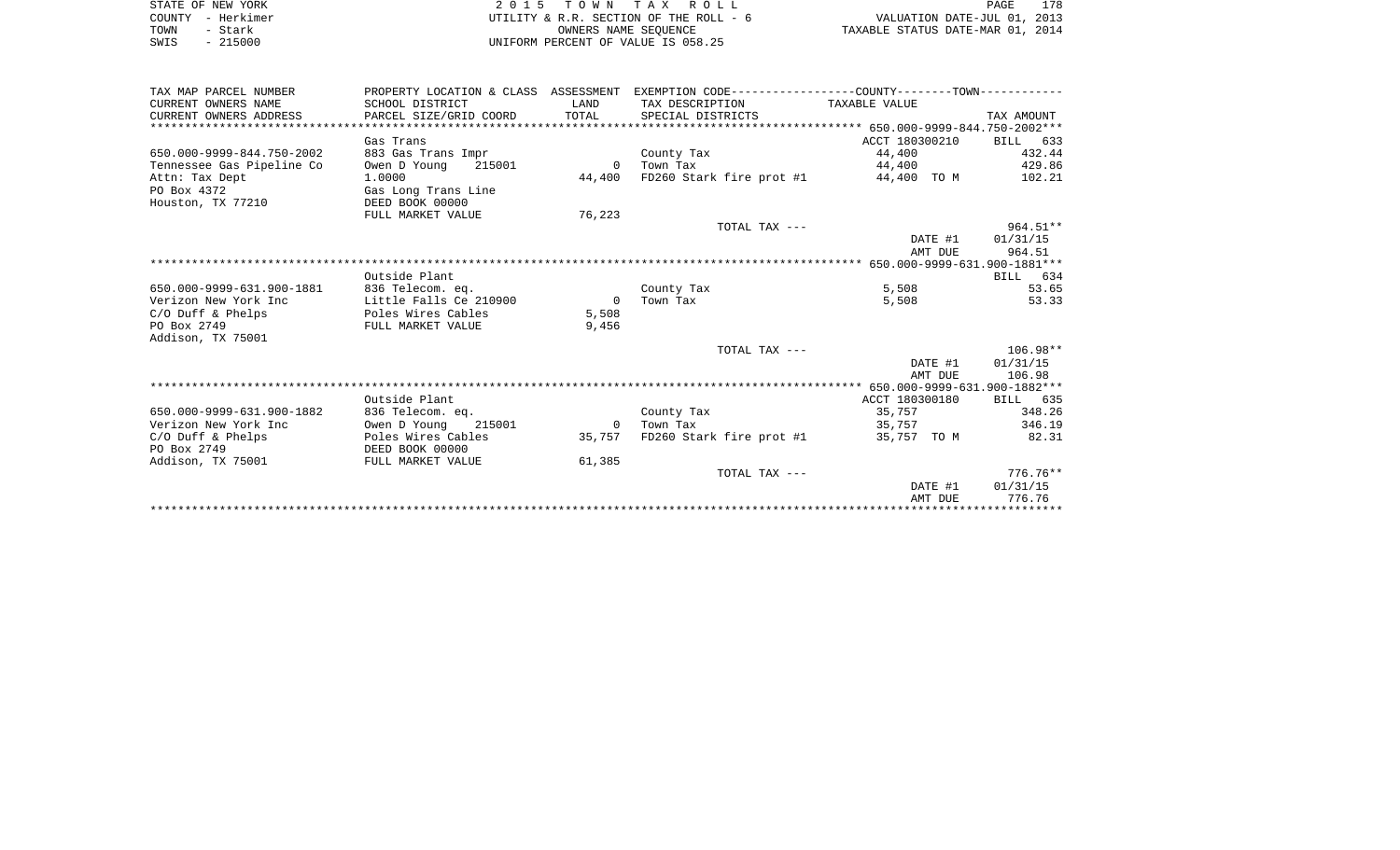STATE OF NEW YORK 2 0 1 5 T O W N T A X R O L L PAGE 179VALUATION DATE-JUL 01, 2013 TOWN - Stark TAXABLE STATUS DATE-MAR 01, 2014 RPS155/V04/L015 CURRENT DATE 12/18/2014

COUNTY - Herkimer  $U$ TILITY & R.R. SECTION OF THE ROLL - 6

## R O L L S U B S E C T I O N - - T O T A L S

# \*\*\* S P E C I A L D I S T R I C T S U M M A R Y \*\*\*

| CODE DISTRICT NAME PARCELS | TOTAL | EXTENSION<br>TYPE | <b>EXTENSION</b><br>VALUE | AD VALOREM<br>VALUE | EXEMPT<br>AMOUNT | TAXABLE<br>VALUE | TOTAL<br>TAX |
|----------------------------|-------|-------------------|---------------------------|---------------------|------------------|------------------|--------------|
| FD260 Stark fire pro       |       | TOTAL M           |                           | 2613,029            |                  | 2613,029         | 6,015.07     |

## \*\*\* S C H O O L D I S T R I C T S U M M A R Y \*\*\*

| CODE   | DISTRICT NAME                    | TOTAL<br>PARCELS | ASSESSED<br>LAND | ASSESSED<br>TOTAL | <b>EXEMPT</b><br>AMOUNT | TOTAL<br>TAXABLE    |
|--------|----------------------------------|------------------|------------------|-------------------|-------------------------|---------------------|
|        |                                  |                  |                  |                   | STAR AMOUNT             | STAR TAXABLE        |
|        | Little Falls Central             | 2                |                  | 10,260            |                         | 10,260              |
| 210900 | Owen D Young                     | 9                |                  | 2613,029          |                         | 10,260<br>2,613,029 |
| 215001 |                                  |                  |                  |                   |                         | 2,613,029           |
|        | $SUB - TO T AL$                  | 11               |                  | 2623,289          |                         | 2,623,289           |
|        | $S \cup B - T \cup T A L (CONT)$ |                  |                  |                   |                         | 2,623,289           |
|        | TOTAL                            | 11               |                  | 2623,289          |                         | 2,623,289           |
|        | TO TAL (CONT)                    |                  |                  |                   |                         | 2,623,289           |

#### \*\*\* S Y S T E M C O D E S S U M M A R Y \*\*\*

# NO SYSTEM EXEMPTIONS AT THIS LEVEL

\*\*\* E X E M P T I O N S U M M A R Y \*\*\*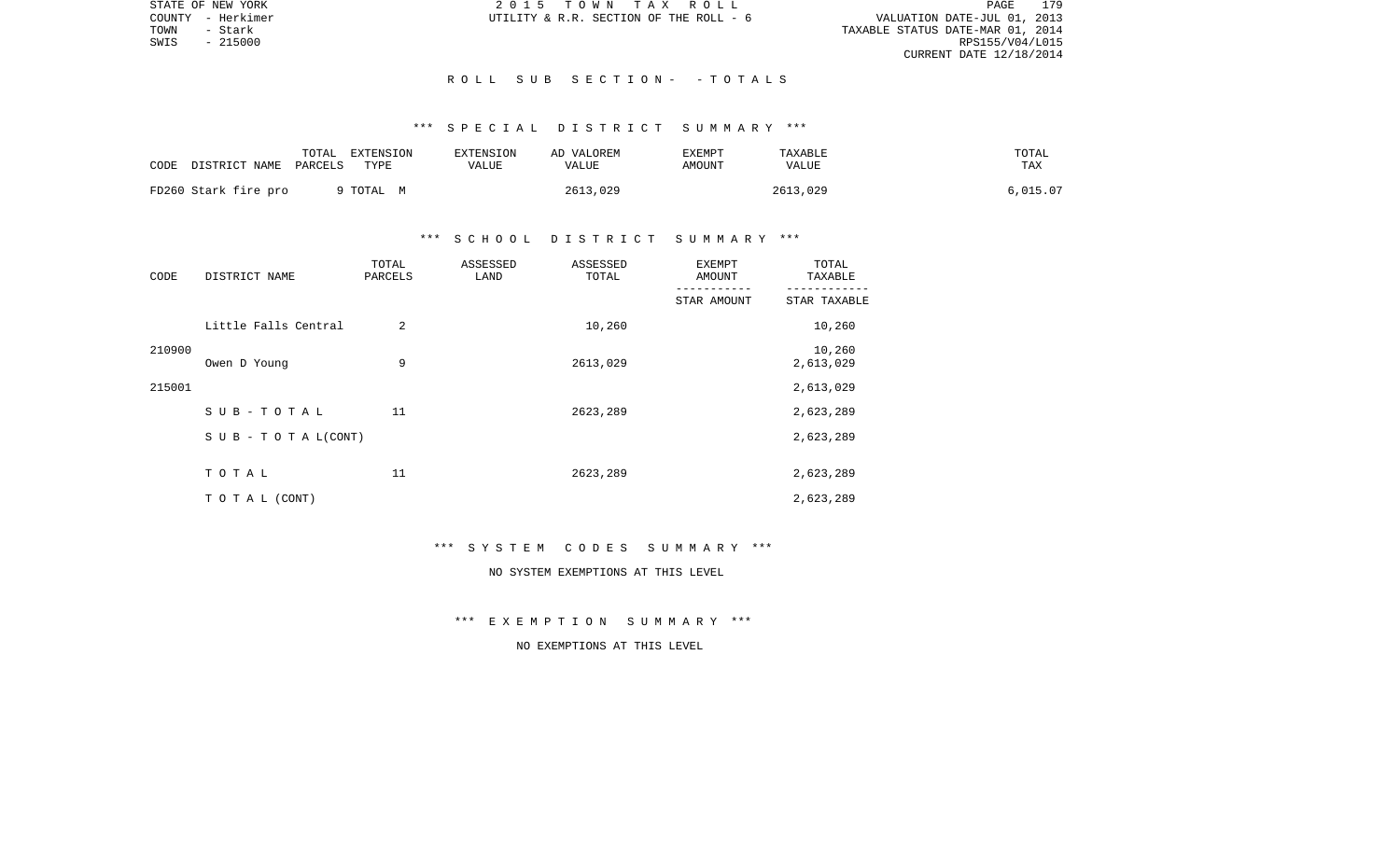|      | STATE OF NEW YORK | 2015 TOWN TAX ROLL                     | 180<br>PAGE                      |
|------|-------------------|----------------------------------------|----------------------------------|
|      | COUNTY - Herkimer | UTILITY & R.R. SECTION OF THE ROLL - 6 | VALUATION DATE-JUL 01, 2013      |
| TOWN | - Stark           |                                        | TAXABLE STATUS DATE-MAR 01, 2014 |
| SWIS | $-215000$         |                                        | RPS155/V04/L015                  |
|      |                   |                                        | CURRENT DATE 12/18/2014          |
|      |                   |                                        |                                  |

# R O L L S U B S E C T I O N - - T O T A L S

| ROLL |                  | TOTAL   | ASSESSED | ASSESSED | <b>EXEMPT</b> | TOTAL        | TOTAL     |
|------|------------------|---------|----------|----------|---------------|--------------|-----------|
| SEC  | DESCRIPTION      | PARCELS | LAND     | TOTAL    | AMOUNT        | TAXABLE      | TAX       |
|      |                  |         |          |          | -----------   |              |           |
|      |                  |         |          |          | STAR AMOUNT   | STAR TAXABLE |           |
|      | County Tax       |         |          | 2623,289 |               | 2,623,289    | 25,549.99 |
|      | Town Tax         |         |          | 2623,289 |               | 2,623,289    | 25,397.65 |
|      | SPEC DIST TAXES  |         |          |          |               |              | 6,015.07  |
|      | UTILITIES & N.C. |         |          |          |               |              | 56,962.71 |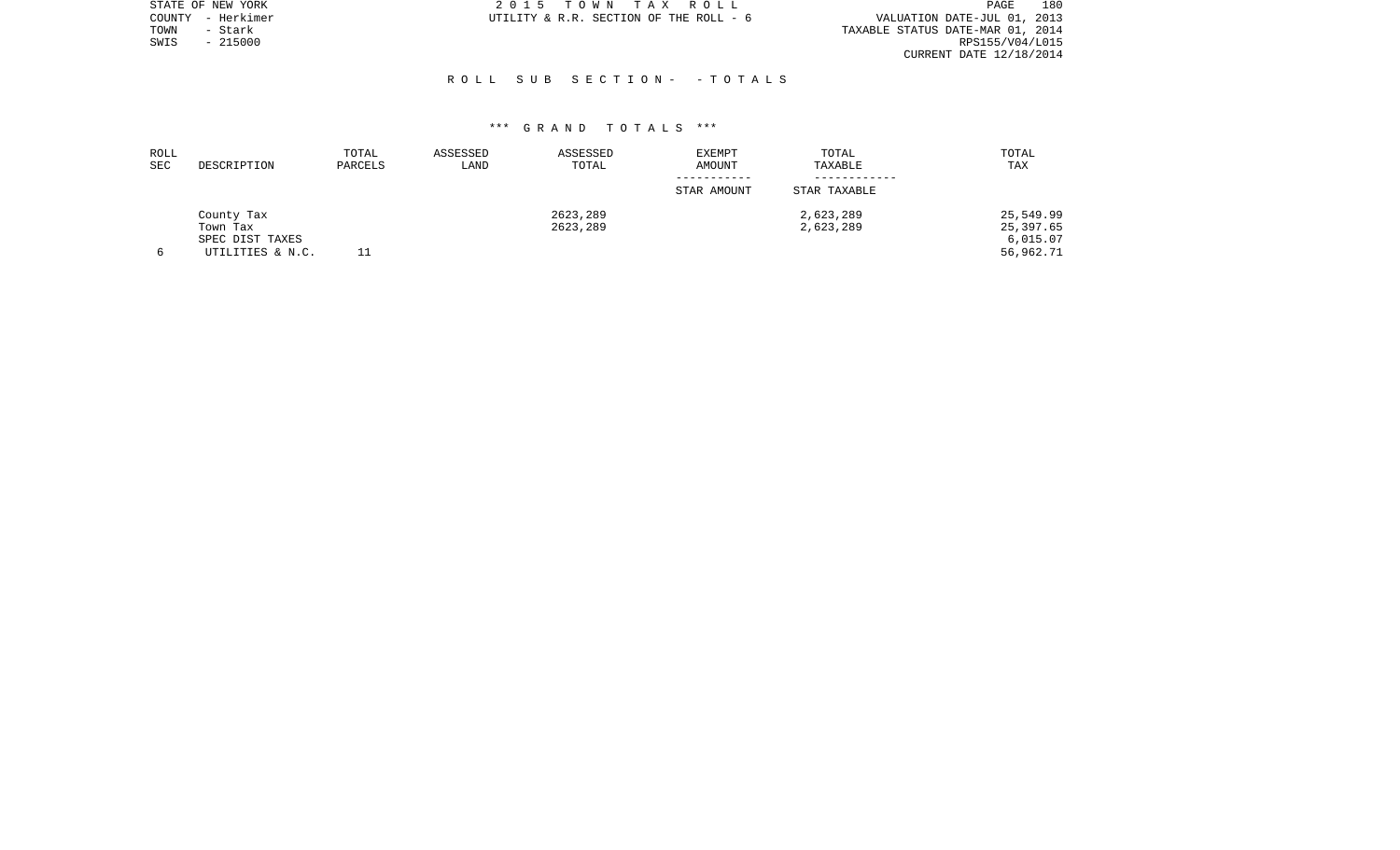STATE OF NEW YORK 2 0 1 5 T O W N T A X R O L L PAGE 181VALUATION DATE-JUL 01, 2013 TOWN - Stark TAXABLE STATUS DATE-MAR 01, 2014 CURRENT DATE 12/18/2014

COUNTY - Herkimer  $UTILLITY \& R.R.$  SECTION OF THE ROLL - 6

 $SWIS$  - 215000

#### R O L L S E C T I O N T O T A L S

## \*\*\* S P E C I A L D I S T R I C T S U M M A R Y \*\*\*

| CODE | DISTRICT NAME        | TOTAL<br>PARCELS | EXTENSION<br>TYPE | <b>EXTENSION</b><br>VALUE | AD VALOREM<br><b>VALUE</b> | EXEMPT<br>AMOUNT | TAXABLE<br><b>VALUE</b> | TOTAL<br>TAX |
|------|----------------------|------------------|-------------------|---------------------------|----------------------------|------------------|-------------------------|--------------|
|      | FD260 Stark fire pro |                  | 9 TOTAL M         |                           | 2613,029                   |                  | 2613,029                | 6.015.07     |

#### \*\*\* S C H O O L D I S T R I C T S U M M A R Y \*\*\*

| CODE   | DISTRICT NAME                    | TOTAL<br>PARCELS | ASSESSED<br>LAND | ASSESSED<br>TOTAL | <b>EXEMPT</b><br>AMOUNT | TOTAL<br>TAXABLE    |
|--------|----------------------------------|------------------|------------------|-------------------|-------------------------|---------------------|
|        |                                  |                  |                  |                   | STAR AMOUNT             | STAR TAXABLE        |
|        | Little Falls Central             | 2                |                  | 10,260            |                         | 10,260              |
| 210900 | Owen D Young                     | 9                |                  | 2613,029          |                         | 10,260<br>2,613,029 |
| 215001 |                                  |                  |                  |                   |                         | 2,613,029           |
|        | SUB-TOTAL                        | 11               |                  | 2623,289          |                         | 2,623,289           |
|        | $S \cup B - T \cup T A L (CONT)$ |                  |                  |                   |                         | 2,623,289           |
|        | TOTAL                            | 11               |                  | 2623,289          |                         | 2,623,289           |
|        | TO TAL (CONT)                    |                  |                  |                   |                         | 2,623,289           |

#### \*\*\* S Y S T E M C O D E S S U M M A R Y \*\*\*

## NO SYSTEM EXEMPTIONS AT THIS LEVEL

\*\*\* E X E M P T I O N S U M M A R Y \*\*\*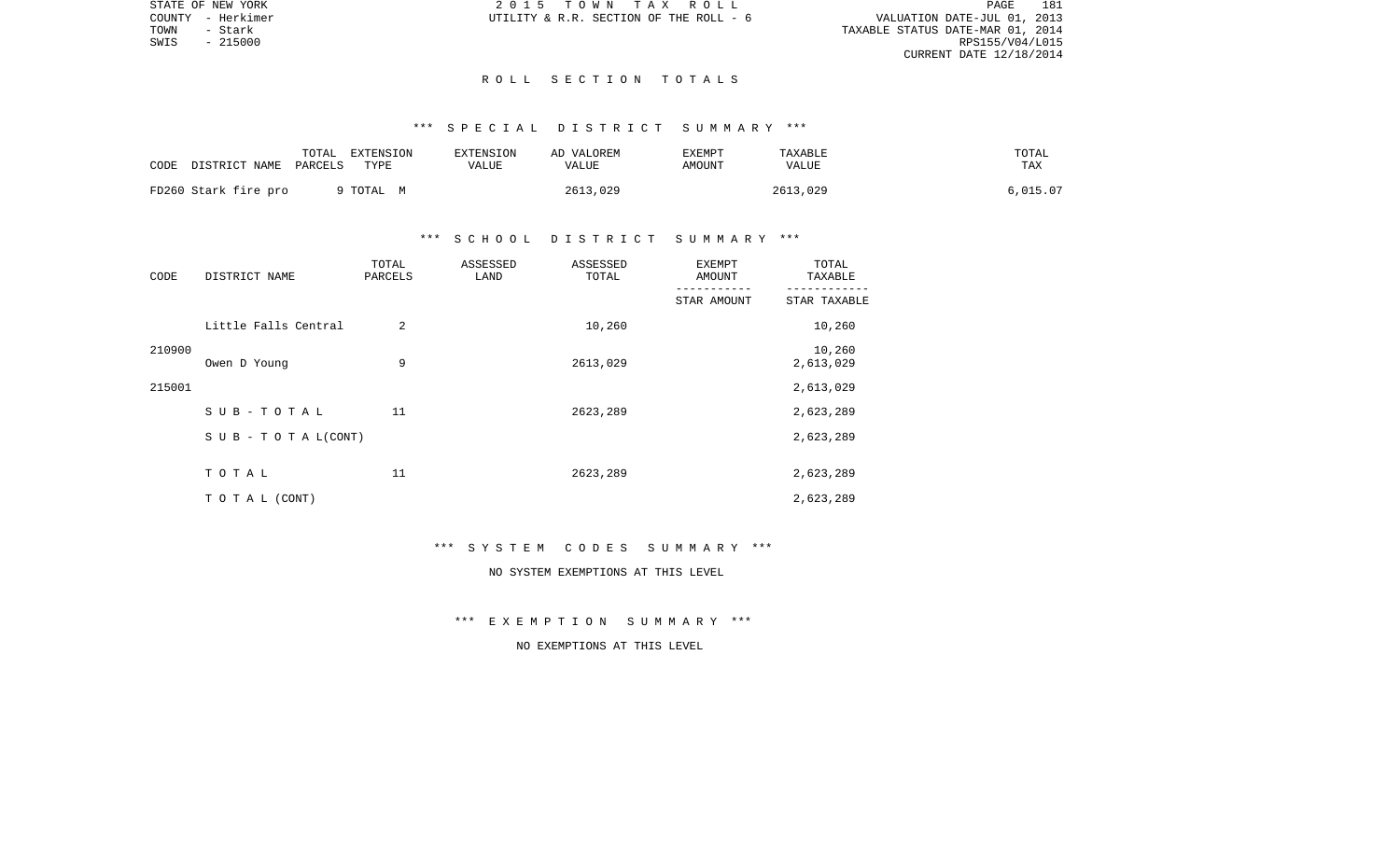| STATE OF NEW YORK | 2015 TOWN TAX ROLL                     | 182<br>PAGE                      |
|-------------------|----------------------------------------|----------------------------------|
| COUNTY - Herkimer | UTILITY & R.R. SECTION OF THE ROLL - 6 | VALUATION DATE-JUL 01, 2013      |
| - Stark<br>TOWN   |                                        | TAXABLE STATUS DATE-MAR 01, 2014 |
| $-215000$<br>SWIS |                                        | RPS155/V04/L015                  |
|                   |                                        | CURRENT DATE $12/18/2014$        |
|                   |                                        |                                  |
|                   | ROLL SECTION TOTALS                    |                                  |

| ROLL<br><b>SEC</b> | DESCRIPTION      | TOTAL<br>PARCELS | ASSESSED<br>LAND | ASSESSED<br>TOTAL | EXEMPT<br>AMOUNT | TOTAL<br>TAXABLE | TOTAL<br>TAX |
|--------------------|------------------|------------------|------------------|-------------------|------------------|------------------|--------------|
|                    |                  |                  |                  |                   | STAR AMOUNT      | STAR TAXABLE     |              |
|                    | County Tax       |                  |                  | 2623,289          |                  | 2,623,289        | 25,549.99    |
|                    | Town Tax         |                  |                  | 2623,289          |                  | 2,623,289        | 25,397.65    |
|                    | SPEC DIST TAXES  |                  |                  |                   |                  |                  | 6,015.07     |
|                    | UTILITIES & N.C. |                  |                  |                   |                  |                  | 56,962.71    |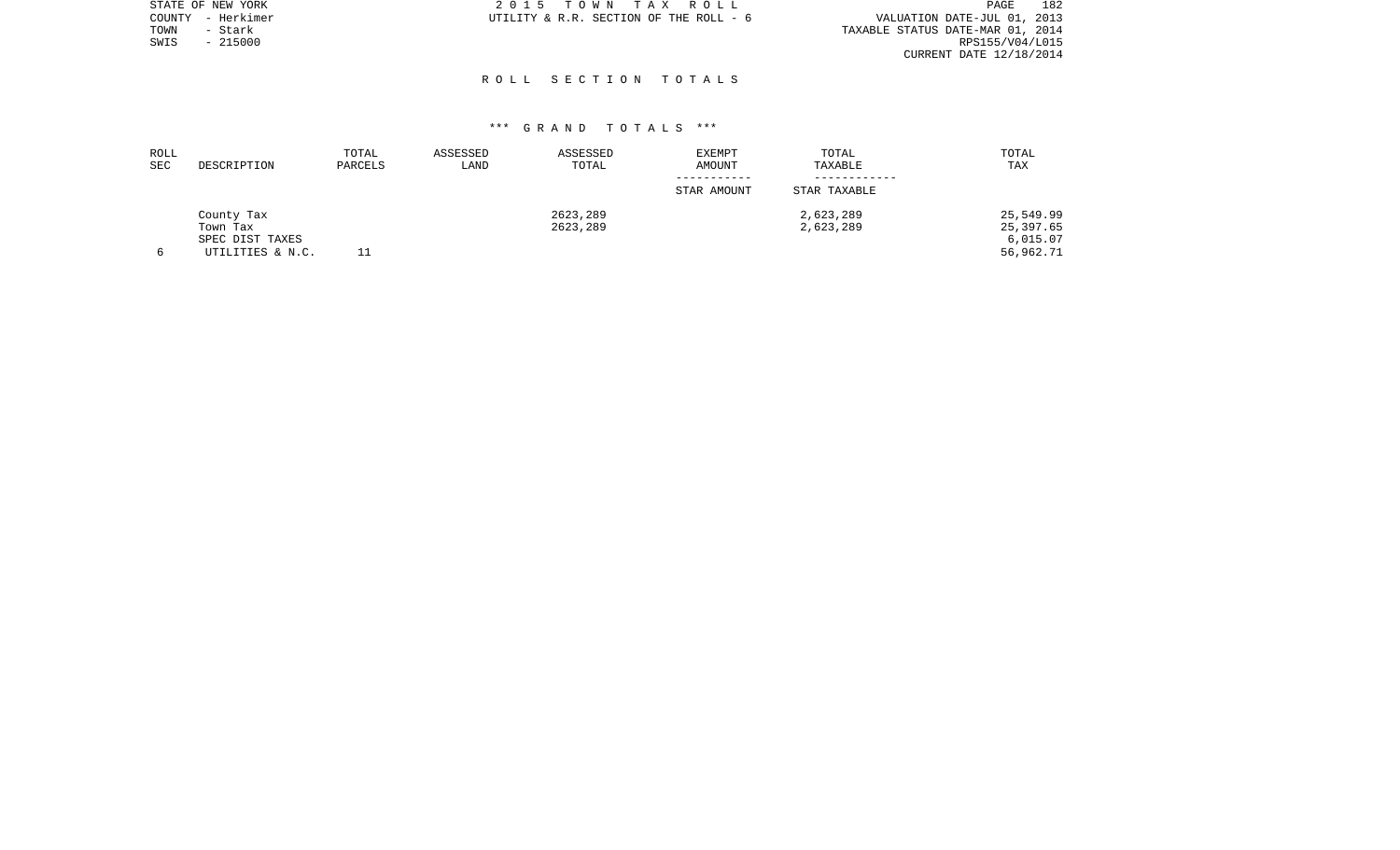| STATE OF NEW YORK<br>COUNTY - Herkimer<br>TOWN<br>- Stark<br>$-215000$ |                                                                                                |         | 2015 TOWN TAX ROLL<br>WHOLLY EXEMPT SECTION OF THE ROLL - 8<br>OWNERS NAME SEQUENCE<br>UNIFORM PERCENT OF VALUE IS 058.25 | PAGE 183<br>VALUATION DATE-JUL 01, 2013<br>TAXABLE STATIS DATE 11<br>TAXABLE STATUS DATE-MAR 01, 2014 |                    |                      |
|------------------------------------------------------------------------|------------------------------------------------------------------------------------------------|---------|---------------------------------------------------------------------------------------------------------------------------|-------------------------------------------------------------------------------------------------------|--------------------|----------------------|
| SWIS                                                                   |                                                                                                |         |                                                                                                                           |                                                                                                       |                    |                      |
| TAX MAP PARCEL NUMBER                                                  | PROPERTY LOCATION & CLASS ASSESSMENT EXEMPTION CODE----------------COUNTY-------TOWN---------- |         |                                                                                                                           |                                                                                                       |                    |                      |
| CURRENT OWNERS NAME                                                    | SCHOOL DISTRICT                                                                                | LAND    | TAX DESCRIPTION                                                                                                           | TAXABLE VALUE                                                                                         |                    |                      |
| CURRENT OWNERS ADDRESS                                                 | PARCEL SIZE/GRID COORD                                                                         | TOTAL   | SPECIAL DISTRICTS                                                                                                         |                                                                                                       |                    | TAX AMOUNT           |
|                                                                        |                                                                                                |         |                                                                                                                           |                                                                                                       |                    |                      |
| $134.3 - 1 - 38.1$                                                     | State Route 80<br>682 Rec facility                                                             |         | NON PROF 9 25300                                                                                                          | ACCT 180001650<br>23,300                                                                              | 23,300             |                      |
| Community Corp                                                         | Owen D Young 215001                                                                            |         | 23,300 County Tax                                                                                                         | 0.00                                                                                                  |                    | 0.00                 |
| PO Box 16                                                              | Hallenbeck Plac                                                                                |         | 23,300 Town Tax                                                                                                           | 0.00                                                                                                  |                    | 0.00                 |
| Van Hornesville, NY 13475                                              | V12                                                                                            |         | FD260 Stark fire prot #1                                                                                                  |                                                                                                       | 0 TO M             |                      |
|                                                                        | FRNT 3350.00 DPTH                                                                              |         | 23,300 EX                                                                                                                 |                                                                                                       |                    |                      |
|                                                                        | ACRES 73.40                                                                                    |         |                                                                                                                           |                                                                                                       |                    |                      |
|                                                                        | EAST-0407737 NRTH-1481823                                                                      |         |                                                                                                                           |                                                                                                       |                    |                      |
|                                                                        | DEED BOOK 00554 PG-00225                                                                       |         |                                                                                                                           |                                                                                                       |                    |                      |
|                                                                        | FULL MARKET VALUE                                                                              | 40,000  | TOTAL TAX ---                                                                                                             |                                                                                                       |                    | $0.00**$             |
|                                                                        |                                                                                                |         |                                                                                                                           |                                                                                                       |                    |                      |
|                                                                        | State Route 80                                                                                 |         |                                                                                                                           | ACCT 180001620                                                                                        |                    | BILL 636             |
| 141.6-1-13                                                             | 464 Office bldg.                                                                               |         | NON PROF 9 25300                                                                                                          | 139,300                                                                                               | 139,300            |                      |
| Community Corp Office Bld                                              | Owen D Young<br>215001                                                                         |         | 5,000 County Tax                                                                                                          | 0.00                                                                                                  |                    | 0.00                 |
| PO Box 16                                                              | Off                                                                                            |         | 139,300 Town Tax                                                                                                          | 0.00                                                                                                  |                    | 0.00                 |
| Van Hornesville, NY 13475                                              | FRNT 140.00 DPTH 100.00<br>EAST-0403451 NRTH-1479494                                           |         | FD260 Stark fire prot #1<br>139,300 EX                                                                                    |                                                                                                       | 0 TO M             |                      |
|                                                                        | FULL MARKET VALUE                                                                              |         | 239,142 WD300 Stark Water District 139,300 TO M                                                                           |                                                                                                       |                    | 217.52               |
|                                                                        |                                                                                                |         | TOTAL TAX ---                                                                                                             |                                                                                                       |                    | $217.52**$           |
|                                                                        |                                                                                                |         |                                                                                                                           |                                                                                                       | DATE #1<br>AMT DUE | 01/31/15<br>217.52   |
|                                                                        |                                                                                                |         |                                                                                                                           |                                                                                                       |                    |                      |
|                                                                        | State Route 80                                                                                 |         |                                                                                                                           | ACCT 180012360                                                                                        |                    |                      |
| $141.6 - 1 - 12$                                                       | 662 Police/fire                                                                                |         | NON PROF 9 25300                                                                                                          | 59,800                                                                                                | 59,800             |                      |
| Community Corporation                                                  | Owen D Young 215001                                                                            |         | 5,000 County Tax                                                                                                          | 0.00                                                                                                  |                    | 0.00                 |
| PO Box 16                                                              | FRNT 100.00 DPTH 135.00                                                                        |         | 59,800 Town Tax                                                                                                           | 0.00                                                                                                  |                    | 0.00                 |
|                                                                        | FULL MARKET VALUE                                                                              | 102,661 | FD260 Stark fire prot #1<br>59,800 EX                                                                                     |                                                                                                       | 0 TO M             |                      |
|                                                                        |                                                                                                |         | WD300 Stark Water District                                                                                                |                                                                                                       | 0 TO M             |                      |
|                                                                        |                                                                                                |         | 59,800 EX                                                                                                                 |                                                                                                       |                    |                      |
|                                                                        |                                                                                                |         | TOTAL TAX ---                                                                                                             |                                                                                                       |                    | $0.00**$             |
|                                                                        | State Route 80                                                                                 |         |                                                                                                                           | ACCT 180012240                                                                                        |                    | <b>BILL</b><br>637   |
| 141.6-1-29                                                             | 590 Park                                                                                       |         | NON PROF 9 25300                                                                                                          | 3,000                                                                                                 | 3,000              |                      |
| Community Corporation                                                  | Owen D Young<br>215001                                                                         |         | 3,000 County Tax                                                                                                          | 0.00                                                                                                  |                    | 0.00                 |
| PO Box 16                                                              | Town Green                                                                                     | 3,000   | Town Tax                                                                                                                  | 0.00                                                                                                  |                    | 0.00                 |
| Van Hornesville, NY 13475                                              | ACRES<br>0.56<br>EAST-0404304 NRTH-1479817                                                     |         | FD260 Stark fire prot #1<br>3,000 EX                                                                                      |                                                                                                       | 0 TO M             |                      |
|                                                                        | DEED BOOK 00000<br>FULL MARKET VALUE                                                           | 5,150   | WD300 Stark Water District                                                                                                | 3,000 TO M                                                                                            |                    | 4.68                 |
|                                                                        |                                                                                                |         | TOTAL TAX ---                                                                                                             |                                                                                                       | DATE #1            | $4.68**$<br>01/31/15 |
|                                                                        |                                                                                                |         |                                                                                                                           |                                                                                                       |                    |                      |

AMT DUE 4.68 \*\*\*\*\*\*\*\*\*\*\*\*\*\*\*\*\*\*\*\*\*\*\*\*\*\*\*\*\*\*\*\*\*\*\*\*\*\*\*\*\*\*\*\*\*\*\*\*\*\*\*\*\*\*\*\*\*\*\*\*\*\*\*\*\*\*\*\*\*\*\*\*\*\*\*\*\*\*\*\*\*\*\*\*\*\*\*\*\*\*\*\*\*\*\*\*\*\*\*\*\*\*\*\*\*\*\*\*\*\*\*\*\*\*\*\*\*\*\*\*\*\*\*\*\*\*\*\*\*\*\*\*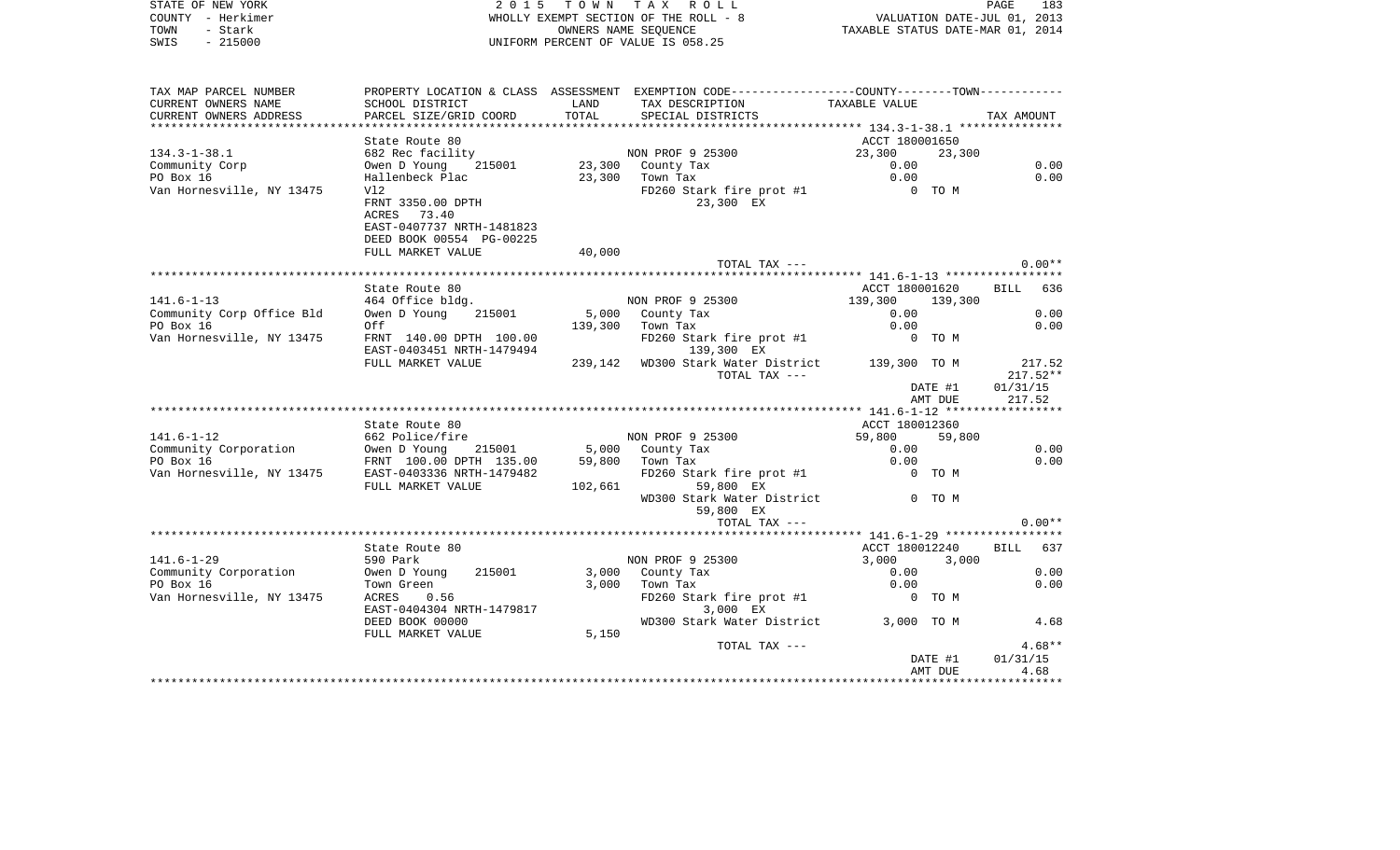STATE OF NEW YORK **EXECUTE:**  $2015$  TOWN TAX ROLL COUNTY - Herkimer WHOLLY EXEMPT SECTION OF THE ROLL - 8 VALUATION DATE-JUL 01, 2013 TOWN - Stark OWNERS NAME SEQUENCE TAXABLE STATUS DATE-MAR 01, 2014 SWIS - 215000 UNIFORM PERCENT OF VALUE IS 058.25

| CURRENT OWNERS NAME<br>SCHOOL DISTRICT<br>LAND<br>TAX DESCRIPTION<br>TAXABLE VALUE<br>CURRENT OWNERS ADDRESS<br>TOTAL<br>PARCEL SIZE/GRID COORD<br>SPECIAL DISTRICTS<br>TAX AMOUNT<br>ACCT 180012600<br>638<br>State Route 80<br>BILL<br>$141.6 - 1 - 43$<br>NON PROF 9 25300<br>135,900<br>135,900<br>620 Religious<br>0.00<br>215001 3,500 County Tax<br>Owen D Young<br>0.00<br>PO Box 16<br>FRNT 40.00 DPTH 66.00<br>0.00<br>0.00<br>135,900<br>Town Tax<br>EAST-0403964 NRTH-1479634<br>FD260 Stark fire prot #1<br>0 TO M<br>135,900 EX<br>FULL MARKET VALUE<br>233,305<br>WD300 Stark Water District 135,900 TO M<br>212.21<br>$212.21**$<br>TOTAL TAX ---<br>01/31/15<br>DATE #1<br>212.21<br>AMT DUE<br>BILL 639<br>State Route 80<br>ACCT 180012480<br>$141.6 - 1 - 44$<br>NON PROF 9 25300<br>314 Rural vac<10<br>6,100<br>6,100<br>0.00<br>Community Corporation<br>215001<br>6,100 County Tax<br>0.00<br>Owen D Young<br>PO Box 16<br>$6.100$ Town Tax<br>0.00<br>0.00<br>ACRES<br>3.30<br>Van Hornesville, NY 13475<br>EAST-0403770 NRTH-1479466<br>FD260 Stark fire prot #1<br>0 TO M<br>DEED BOOK 00584 PG-00541<br>6,100 EX<br>10,472 WD300 Stark Water District<br>6,100 TO M<br>FULL MARKET VALUE<br>9.53<br>$9.53**$<br>TOTAL TAX ---<br>01/31/15<br>DATE #1<br>9.53<br>AMT DUE<br>State Route 168<br>ACCT 180013350<br>$127.4 - 1 - 25$<br>210 1 Family Res<br>WDRL/FORCL 29700<br>41,900<br>41,900<br>Herron Nancy C<br>5,200 County Tax<br>0.00<br>0.00<br>Owen D Young<br>215001<br>0.00<br>County Resolution 246<br>41,900 Town Tax<br>0.00<br>RD <sub>2</sub><br>FD260 Stark fire prot #1<br>Mohawk, NY 13407<br>R1.3/4A<br>0 TO M<br>FRNT 320.00 DPTH 185.00<br>41,900 EX<br>EAST-0390495 NRTH-1499936<br>DEED BOOK 805<br>$PG-533$<br>FULL MARKET VALUE<br>71,931<br>$0.00**$<br>TOTAL TAX ---<br>BILL 640<br>ACCT 180012450<br>Cemetery Rd<br>$141.6 - 1 - 19$<br>620 Religious<br>NON PROF 9 25300<br>164,300<br>164,300<br>0.00<br>Methodist Society<br>4,500 County Tax<br>0.00<br>Owen D Young<br>215001<br>PO Box 111<br>FRNT 229.00 DPTH 130.00<br>164,300<br>0.00<br>0.00<br>Town Tax<br>Van Hornesville, NY 13475<br>EAST-0404079 NRTH-1479850<br>FD260 Stark fire prot #1<br>0 TO M<br>282,060<br>FULL MARKET VALUE<br>164,300 EX<br>WD300 Stark Water District<br>164,300 TO M<br>256.56<br>TOTAL TAX ---<br>$256.56**$<br>01/31/15<br>DATE #1<br>256.56<br>AMT DUE | TAX MAP PARCEL NUMBER     |  | PROPERTY LOCATION & CLASS ASSESSMENT EXEMPTION CODE---------------COUNTY--------TOWN---------- |  |
|------------------------------------------------------------------------------------------------------------------------------------------------------------------------------------------------------------------------------------------------------------------------------------------------------------------------------------------------------------------------------------------------------------------------------------------------------------------------------------------------------------------------------------------------------------------------------------------------------------------------------------------------------------------------------------------------------------------------------------------------------------------------------------------------------------------------------------------------------------------------------------------------------------------------------------------------------------------------------------------------------------------------------------------------------------------------------------------------------------------------------------------------------------------------------------------------------------------------------------------------------------------------------------------------------------------------------------------------------------------------------------------------------------------------------------------------------------------------------------------------------------------------------------------------------------------------------------------------------------------------------------------------------------------------------------------------------------------------------------------------------------------------------------------------------------------------------------------------------------------------------------------------------------------------------------------------------------------------------------------------------------------------------------------------------------------------------------------------------------------------------------------------------------------------------------------------------------------------------------------------------------------------------------------------------------------------------------------------------------------------------------------------------------|---------------------------|--|------------------------------------------------------------------------------------------------|--|
|                                                                                                                                                                                                                                                                                                                                                                                                                                                                                                                                                                                                                                                                                                                                                                                                                                                                                                                                                                                                                                                                                                                                                                                                                                                                                                                                                                                                                                                                                                                                                                                                                                                                                                                                                                                                                                                                                                                                                                                                                                                                                                                                                                                                                                                                                                                                                                                                            |                           |  |                                                                                                |  |
|                                                                                                                                                                                                                                                                                                                                                                                                                                                                                                                                                                                                                                                                                                                                                                                                                                                                                                                                                                                                                                                                                                                                                                                                                                                                                                                                                                                                                                                                                                                                                                                                                                                                                                                                                                                                                                                                                                                                                                                                                                                                                                                                                                                                                                                                                                                                                                                                            |                           |  |                                                                                                |  |
|                                                                                                                                                                                                                                                                                                                                                                                                                                                                                                                                                                                                                                                                                                                                                                                                                                                                                                                                                                                                                                                                                                                                                                                                                                                                                                                                                                                                                                                                                                                                                                                                                                                                                                                                                                                                                                                                                                                                                                                                                                                                                                                                                                                                                                                                                                                                                                                                            |                           |  |                                                                                                |  |
|                                                                                                                                                                                                                                                                                                                                                                                                                                                                                                                                                                                                                                                                                                                                                                                                                                                                                                                                                                                                                                                                                                                                                                                                                                                                                                                                                                                                                                                                                                                                                                                                                                                                                                                                                                                                                                                                                                                                                                                                                                                                                                                                                                                                                                                                                                                                                                                                            |                           |  |                                                                                                |  |
|                                                                                                                                                                                                                                                                                                                                                                                                                                                                                                                                                                                                                                                                                                                                                                                                                                                                                                                                                                                                                                                                                                                                                                                                                                                                                                                                                                                                                                                                                                                                                                                                                                                                                                                                                                                                                                                                                                                                                                                                                                                                                                                                                                                                                                                                                                                                                                                                            |                           |  |                                                                                                |  |
|                                                                                                                                                                                                                                                                                                                                                                                                                                                                                                                                                                                                                                                                                                                                                                                                                                                                                                                                                                                                                                                                                                                                                                                                                                                                                                                                                                                                                                                                                                                                                                                                                                                                                                                                                                                                                                                                                                                                                                                                                                                                                                                                                                                                                                                                                                                                                                                                            | Community Corporation     |  |                                                                                                |  |
|                                                                                                                                                                                                                                                                                                                                                                                                                                                                                                                                                                                                                                                                                                                                                                                                                                                                                                                                                                                                                                                                                                                                                                                                                                                                                                                                                                                                                                                                                                                                                                                                                                                                                                                                                                                                                                                                                                                                                                                                                                                                                                                                                                                                                                                                                                                                                                                                            |                           |  |                                                                                                |  |
|                                                                                                                                                                                                                                                                                                                                                                                                                                                                                                                                                                                                                                                                                                                                                                                                                                                                                                                                                                                                                                                                                                                                                                                                                                                                                                                                                                                                                                                                                                                                                                                                                                                                                                                                                                                                                                                                                                                                                                                                                                                                                                                                                                                                                                                                                                                                                                                                            | Van Hornesville, NY 13475 |  |                                                                                                |  |
|                                                                                                                                                                                                                                                                                                                                                                                                                                                                                                                                                                                                                                                                                                                                                                                                                                                                                                                                                                                                                                                                                                                                                                                                                                                                                                                                                                                                                                                                                                                                                                                                                                                                                                                                                                                                                                                                                                                                                                                                                                                                                                                                                                                                                                                                                                                                                                                                            |                           |  |                                                                                                |  |
|                                                                                                                                                                                                                                                                                                                                                                                                                                                                                                                                                                                                                                                                                                                                                                                                                                                                                                                                                                                                                                                                                                                                                                                                                                                                                                                                                                                                                                                                                                                                                                                                                                                                                                                                                                                                                                                                                                                                                                                                                                                                                                                                                                                                                                                                                                                                                                                                            |                           |  |                                                                                                |  |
|                                                                                                                                                                                                                                                                                                                                                                                                                                                                                                                                                                                                                                                                                                                                                                                                                                                                                                                                                                                                                                                                                                                                                                                                                                                                                                                                                                                                                                                                                                                                                                                                                                                                                                                                                                                                                                                                                                                                                                                                                                                                                                                                                                                                                                                                                                                                                                                                            |                           |  |                                                                                                |  |
|                                                                                                                                                                                                                                                                                                                                                                                                                                                                                                                                                                                                                                                                                                                                                                                                                                                                                                                                                                                                                                                                                                                                                                                                                                                                                                                                                                                                                                                                                                                                                                                                                                                                                                                                                                                                                                                                                                                                                                                                                                                                                                                                                                                                                                                                                                                                                                                                            |                           |  |                                                                                                |  |
|                                                                                                                                                                                                                                                                                                                                                                                                                                                                                                                                                                                                                                                                                                                                                                                                                                                                                                                                                                                                                                                                                                                                                                                                                                                                                                                                                                                                                                                                                                                                                                                                                                                                                                                                                                                                                                                                                                                                                                                                                                                                                                                                                                                                                                                                                                                                                                                                            |                           |  |                                                                                                |  |
|                                                                                                                                                                                                                                                                                                                                                                                                                                                                                                                                                                                                                                                                                                                                                                                                                                                                                                                                                                                                                                                                                                                                                                                                                                                                                                                                                                                                                                                                                                                                                                                                                                                                                                                                                                                                                                                                                                                                                                                                                                                                                                                                                                                                                                                                                                                                                                                                            |                           |  |                                                                                                |  |
|                                                                                                                                                                                                                                                                                                                                                                                                                                                                                                                                                                                                                                                                                                                                                                                                                                                                                                                                                                                                                                                                                                                                                                                                                                                                                                                                                                                                                                                                                                                                                                                                                                                                                                                                                                                                                                                                                                                                                                                                                                                                                                                                                                                                                                                                                                                                                                                                            |                           |  |                                                                                                |  |
|                                                                                                                                                                                                                                                                                                                                                                                                                                                                                                                                                                                                                                                                                                                                                                                                                                                                                                                                                                                                                                                                                                                                                                                                                                                                                                                                                                                                                                                                                                                                                                                                                                                                                                                                                                                                                                                                                                                                                                                                                                                                                                                                                                                                                                                                                                                                                                                                            |                           |  |                                                                                                |  |
|                                                                                                                                                                                                                                                                                                                                                                                                                                                                                                                                                                                                                                                                                                                                                                                                                                                                                                                                                                                                                                                                                                                                                                                                                                                                                                                                                                                                                                                                                                                                                                                                                                                                                                                                                                                                                                                                                                                                                                                                                                                                                                                                                                                                                                                                                                                                                                                                            |                           |  |                                                                                                |  |
|                                                                                                                                                                                                                                                                                                                                                                                                                                                                                                                                                                                                                                                                                                                                                                                                                                                                                                                                                                                                                                                                                                                                                                                                                                                                                                                                                                                                                                                                                                                                                                                                                                                                                                                                                                                                                                                                                                                                                                                                                                                                                                                                                                                                                                                                                                                                                                                                            |                           |  |                                                                                                |  |
|                                                                                                                                                                                                                                                                                                                                                                                                                                                                                                                                                                                                                                                                                                                                                                                                                                                                                                                                                                                                                                                                                                                                                                                                                                                                                                                                                                                                                                                                                                                                                                                                                                                                                                                                                                                                                                                                                                                                                                                                                                                                                                                                                                                                                                                                                                                                                                                                            |                           |  |                                                                                                |  |
|                                                                                                                                                                                                                                                                                                                                                                                                                                                                                                                                                                                                                                                                                                                                                                                                                                                                                                                                                                                                                                                                                                                                                                                                                                                                                                                                                                                                                                                                                                                                                                                                                                                                                                                                                                                                                                                                                                                                                                                                                                                                                                                                                                                                                                                                                                                                                                                                            |                           |  |                                                                                                |  |
|                                                                                                                                                                                                                                                                                                                                                                                                                                                                                                                                                                                                                                                                                                                                                                                                                                                                                                                                                                                                                                                                                                                                                                                                                                                                                                                                                                                                                                                                                                                                                                                                                                                                                                                                                                                                                                                                                                                                                                                                                                                                                                                                                                                                                                                                                                                                                                                                            |                           |  |                                                                                                |  |
|                                                                                                                                                                                                                                                                                                                                                                                                                                                                                                                                                                                                                                                                                                                                                                                                                                                                                                                                                                                                                                                                                                                                                                                                                                                                                                                                                                                                                                                                                                                                                                                                                                                                                                                                                                                                                                                                                                                                                                                                                                                                                                                                                                                                                                                                                                                                                                                                            |                           |  |                                                                                                |  |
|                                                                                                                                                                                                                                                                                                                                                                                                                                                                                                                                                                                                                                                                                                                                                                                                                                                                                                                                                                                                                                                                                                                                                                                                                                                                                                                                                                                                                                                                                                                                                                                                                                                                                                                                                                                                                                                                                                                                                                                                                                                                                                                                                                                                                                                                                                                                                                                                            |                           |  |                                                                                                |  |
|                                                                                                                                                                                                                                                                                                                                                                                                                                                                                                                                                                                                                                                                                                                                                                                                                                                                                                                                                                                                                                                                                                                                                                                                                                                                                                                                                                                                                                                                                                                                                                                                                                                                                                                                                                                                                                                                                                                                                                                                                                                                                                                                                                                                                                                                                                                                                                                                            |                           |  |                                                                                                |  |
|                                                                                                                                                                                                                                                                                                                                                                                                                                                                                                                                                                                                                                                                                                                                                                                                                                                                                                                                                                                                                                                                                                                                                                                                                                                                                                                                                                                                                                                                                                                                                                                                                                                                                                                                                                                                                                                                                                                                                                                                                                                                                                                                                                                                                                                                                                                                                                                                            |                           |  |                                                                                                |  |
|                                                                                                                                                                                                                                                                                                                                                                                                                                                                                                                                                                                                                                                                                                                                                                                                                                                                                                                                                                                                                                                                                                                                                                                                                                                                                                                                                                                                                                                                                                                                                                                                                                                                                                                                                                                                                                                                                                                                                                                                                                                                                                                                                                                                                                                                                                                                                                                                            |                           |  |                                                                                                |  |
|                                                                                                                                                                                                                                                                                                                                                                                                                                                                                                                                                                                                                                                                                                                                                                                                                                                                                                                                                                                                                                                                                                                                                                                                                                                                                                                                                                                                                                                                                                                                                                                                                                                                                                                                                                                                                                                                                                                                                                                                                                                                                                                                                                                                                                                                                                                                                                                                            |                           |  |                                                                                                |  |
|                                                                                                                                                                                                                                                                                                                                                                                                                                                                                                                                                                                                                                                                                                                                                                                                                                                                                                                                                                                                                                                                                                                                                                                                                                                                                                                                                                                                                                                                                                                                                                                                                                                                                                                                                                                                                                                                                                                                                                                                                                                                                                                                                                                                                                                                                                                                                                                                            |                           |  |                                                                                                |  |
|                                                                                                                                                                                                                                                                                                                                                                                                                                                                                                                                                                                                                                                                                                                                                                                                                                                                                                                                                                                                                                                                                                                                                                                                                                                                                                                                                                                                                                                                                                                                                                                                                                                                                                                                                                                                                                                                                                                                                                                                                                                                                                                                                                                                                                                                                                                                                                                                            |                           |  |                                                                                                |  |
|                                                                                                                                                                                                                                                                                                                                                                                                                                                                                                                                                                                                                                                                                                                                                                                                                                                                                                                                                                                                                                                                                                                                                                                                                                                                                                                                                                                                                                                                                                                                                                                                                                                                                                                                                                                                                                                                                                                                                                                                                                                                                                                                                                                                                                                                                                                                                                                                            |                           |  |                                                                                                |  |
|                                                                                                                                                                                                                                                                                                                                                                                                                                                                                                                                                                                                                                                                                                                                                                                                                                                                                                                                                                                                                                                                                                                                                                                                                                                                                                                                                                                                                                                                                                                                                                                                                                                                                                                                                                                                                                                                                                                                                                                                                                                                                                                                                                                                                                                                                                                                                                                                            |                           |  |                                                                                                |  |
|                                                                                                                                                                                                                                                                                                                                                                                                                                                                                                                                                                                                                                                                                                                                                                                                                                                                                                                                                                                                                                                                                                                                                                                                                                                                                                                                                                                                                                                                                                                                                                                                                                                                                                                                                                                                                                                                                                                                                                                                                                                                                                                                                                                                                                                                                                                                                                                                            |                           |  |                                                                                                |  |
|                                                                                                                                                                                                                                                                                                                                                                                                                                                                                                                                                                                                                                                                                                                                                                                                                                                                                                                                                                                                                                                                                                                                                                                                                                                                                                                                                                                                                                                                                                                                                                                                                                                                                                                                                                                                                                                                                                                                                                                                                                                                                                                                                                                                                                                                                                                                                                                                            |                           |  |                                                                                                |  |
|                                                                                                                                                                                                                                                                                                                                                                                                                                                                                                                                                                                                                                                                                                                                                                                                                                                                                                                                                                                                                                                                                                                                                                                                                                                                                                                                                                                                                                                                                                                                                                                                                                                                                                                                                                                                                                                                                                                                                                                                                                                                                                                                                                                                                                                                                                                                                                                                            |                           |  |                                                                                                |  |
|                                                                                                                                                                                                                                                                                                                                                                                                                                                                                                                                                                                                                                                                                                                                                                                                                                                                                                                                                                                                                                                                                                                                                                                                                                                                                                                                                                                                                                                                                                                                                                                                                                                                                                                                                                                                                                                                                                                                                                                                                                                                                                                                                                                                                                                                                                                                                                                                            |                           |  |                                                                                                |  |
|                                                                                                                                                                                                                                                                                                                                                                                                                                                                                                                                                                                                                                                                                                                                                                                                                                                                                                                                                                                                                                                                                                                                                                                                                                                                                                                                                                                                                                                                                                                                                                                                                                                                                                                                                                                                                                                                                                                                                                                                                                                                                                                                                                                                                                                                                                                                                                                                            |                           |  |                                                                                                |  |
|                                                                                                                                                                                                                                                                                                                                                                                                                                                                                                                                                                                                                                                                                                                                                                                                                                                                                                                                                                                                                                                                                                                                                                                                                                                                                                                                                                                                                                                                                                                                                                                                                                                                                                                                                                                                                                                                                                                                                                                                                                                                                                                                                                                                                                                                                                                                                                                                            |                           |  |                                                                                                |  |
|                                                                                                                                                                                                                                                                                                                                                                                                                                                                                                                                                                                                                                                                                                                                                                                                                                                                                                                                                                                                                                                                                                                                                                                                                                                                                                                                                                                                                                                                                                                                                                                                                                                                                                                                                                                                                                                                                                                                                                                                                                                                                                                                                                                                                                                                                                                                                                                                            |                           |  |                                                                                                |  |
|                                                                                                                                                                                                                                                                                                                                                                                                                                                                                                                                                                                                                                                                                                                                                                                                                                                                                                                                                                                                                                                                                                                                                                                                                                                                                                                                                                                                                                                                                                                                                                                                                                                                                                                                                                                                                                                                                                                                                                                                                                                                                                                                                                                                                                                                                                                                                                                                            |                           |  |                                                                                                |  |
|                                                                                                                                                                                                                                                                                                                                                                                                                                                                                                                                                                                                                                                                                                                                                                                                                                                                                                                                                                                                                                                                                                                                                                                                                                                                                                                                                                                                                                                                                                                                                                                                                                                                                                                                                                                                                                                                                                                                                                                                                                                                                                                                                                                                                                                                                                                                                                                                            |                           |  |                                                                                                |  |
|                                                                                                                                                                                                                                                                                                                                                                                                                                                                                                                                                                                                                                                                                                                                                                                                                                                                                                                                                                                                                                                                                                                                                                                                                                                                                                                                                                                                                                                                                                                                                                                                                                                                                                                                                                                                                                                                                                                                                                                                                                                                                                                                                                                                                                                                                                                                                                                                            |                           |  |                                                                                                |  |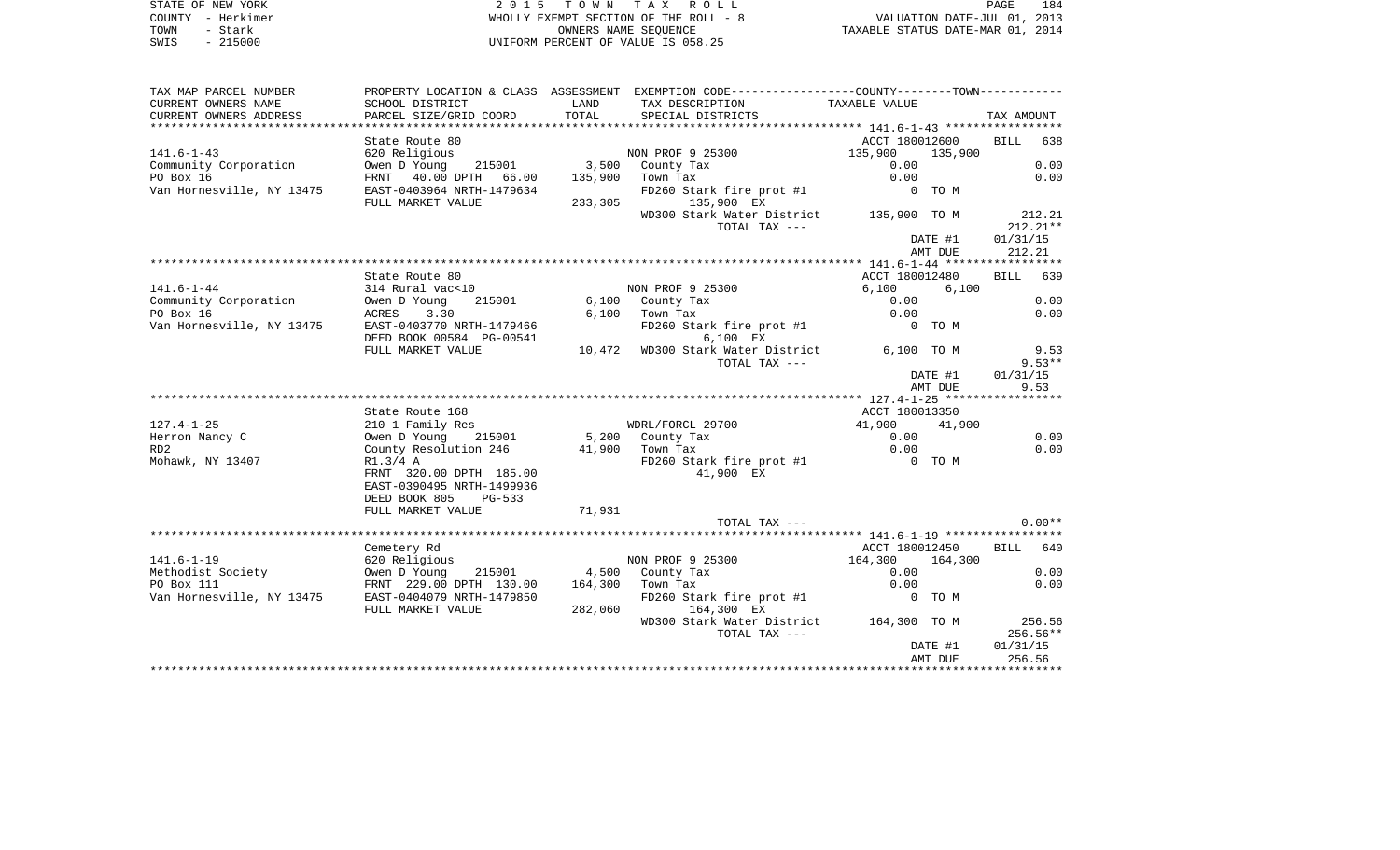STATE OF NEW YORK **EXECUTE:** A G ALL 2 0 1 5 T O W N T A X R O L L COUNTY - Herkimer WHOLLY EXEMPT SECTION OF THE ROLL - 8 VALUATION DATE-JUL 01, 2013 TOWN - Stark OWNERS NAME SEQUENCE TAXABLE STATUS DATE-MAR 01, 2014 SWIS - 215000 UNIFORM PERCENT OF VALUE IS 058.25

| TAX MAP PARCEL NUMBER   |                                                                           |         | PROPERTY LOCATION & CLASS ASSESSMENT EXEMPTION CODE---------------COUNTY-------TOWN---------- |                |        |            |
|-------------------------|---------------------------------------------------------------------------|---------|-----------------------------------------------------------------------------------------------|----------------|--------|------------|
| CURRENT OWNERS NAME     | SCHOOL DISTRICT                                                           | LAND    | TAX DESCRIPTION                                                                               | TAXABLE VALUE  |        |            |
| CURRENT OWNERS ADDRESS  | PARCEL SIZE/GRID COORD                                                    | TOTAL   | SPECIAL DISTRICTS                                                                             |                |        | TAX AMOUNT |
|                         |                                                                           |         |                                                                                               |                |        |            |
|                         | Wagner Hill Rd                                                            |         |                                                                                               | ACCT 180012120 |        |            |
| $134.4 - 1 - 71$        | 941 SOL reforest                                                          |         | t<br>215001                   47,500   County Tax                                             | 47,500 47,500  |        |            |
| New York State          | Owen D Young                                                              |         |                                                                                               | 0.00           |        | 0.00       |
| Smith Office Bldg       | 206.83 A                                                                  |         | 47,500 Town Tax                                                                               | 0.00           |        | 0.00       |
| Albany, NY 12236        | 206.83 A<br>ACRES 228.40                                                  |         | FD260 Stark fire prot #1                                                                      | 0 TO M         |        |            |
|                         | ALRED 228.40<br>EAST-0416350 NRTH-1481255                                 |         | 47,500 EX                                                                                     |                |        |            |
|                         | FULL MARKET VALUE                                                         | 81,545  |                                                                                               |                |        |            |
|                         |                                                                           |         | TOTAL TAX ---                                                                                 |                |        | $0.00**$   |
|                         |                                                                           |         |                                                                                               |                |        |            |
|                         |                                                                           |         |                                                                                               |                |        |            |
|                         | Wagner Hill Rd                                                            |         |                                                                                               | ACCT 180012210 |        |            |
| $134.4 - 1 - 72$        | 941 SOL reforest MUN OWNED 13100<br>Owen D Young 215001 36,200 County Tax |         |                                                                                               | 36,200 36,200  |        |            |
| New York State          |                                                                           |         |                                                                                               | 0.00           |        | 0.00       |
| Smith Office Bldg       | 221.16a<br>ACRES 189.00                                                   |         | 36,200 Town Tax                                                                               | 0.00           |        | 0.00       |
| Albany, NY 12236        | ACRES 189.00<br>EAST-0417674 NRTH-1482534                                 |         | FD260 Stark fire prot #1 0 TO M                                                               |                |        |            |
|                         |                                                                           |         | 36,200 EX                                                                                     |                |        |            |
|                         | FULL MARKET VALUE                                                         | 62,146  |                                                                                               |                |        |            |
|                         |                                                                           |         | TOTAL TAX ---                                                                                 |                |        | $0.00**$   |
|                         |                                                                           |         |                                                                                               |                |        |            |
|                         | Chyle Rd                                                                  |         |                                                                                               | ACCT 180012420 |        |            |
| $141.5 - 1 - 1$         | 932 Forest s532b                                                          |         | MUN OWNED 13100                                                                               | 91,300         | 91,300 |            |
| New York State Hatchery |                                                                           |         | Owen D Young 215001 7,500 County Tax<br>The Homeonille Fish 91.300 Town Tax                   | 0.00           |        | 0.00       |
| Smith Office Bldg       |                                                                           |         |                                                                                               | 0.00           |        | 0.00       |
| Albany, NY 12236        | Hatchery                                                                  |         | FD260 Stark fire prot #1 0 TO M                                                               |                |        |            |
|                         | ACRES 8.40                                                                |         | 91,300 EX                                                                                     |                |        |            |
|                         | EAST-0401006 NRTH-1478131                                                 |         |                                                                                               |                |        |            |
|                         | DEED BOOK 309 PG-127                                                      |         |                                                                                               |                |        |            |
|                         | FULL MARKET VALUE                                                         | 156,738 |                                                                                               |                |        |            |
|                         |                                                                           |         | TOTAL TAX ---                                                                                 |                |        | $0.00**$   |
|                         |                                                                           |         |                                                                                               |                |        |            |
|                         | Chyle Rd                                                                  |         |                                                                                               |                |        |            |
| $141.5 - 1 - 3.2$       | 932 Forest s532b                                                          |         | MUN OWNED 13100                                                                               | 2,000          | 2,000  |            |
| New York State Hatchery | Owen D Young                                                              |         | $2,000$ County Tax                                                                            | 0.00           |        | 0.00       |
|                         | 215001                                                                    |         |                                                                                               |                |        | 0.00       |
| Smith Office Bldg       | Van Hornesville Fish<br>Hatcherv                                          |         | -, 000 county Tax<br>2,000 Town Tax                                                           | 0.00           |        |            |
| Albany, NY 12236        | Hatchery                                                                  |         | FD260 Stark fire prot #1 0 TO M                                                               |                |        |            |
|                         | FRNT 176.70 DPTH 101.70                                                   |         | 2,000 EX                                                                                      |                |        |            |
|                         | ACRES 0.41                                                                |         |                                                                                               |                |        |            |
|                         | EAST-0401446 NRTH-1478387                                                 |         |                                                                                               |                |        |            |
|                         | DEED BOOK 764 PG-439                                                      |         |                                                                                               |                |        |            |
|                         | FULL MARKET VALUE                                                         | 3,433   |                                                                                               |                |        |            |
|                         |                                                                           |         | TOTAL TAX ---                                                                                 |                |        | $0.00**$   |
|                         |                                                                           |         |                                                                                               |                |        |            |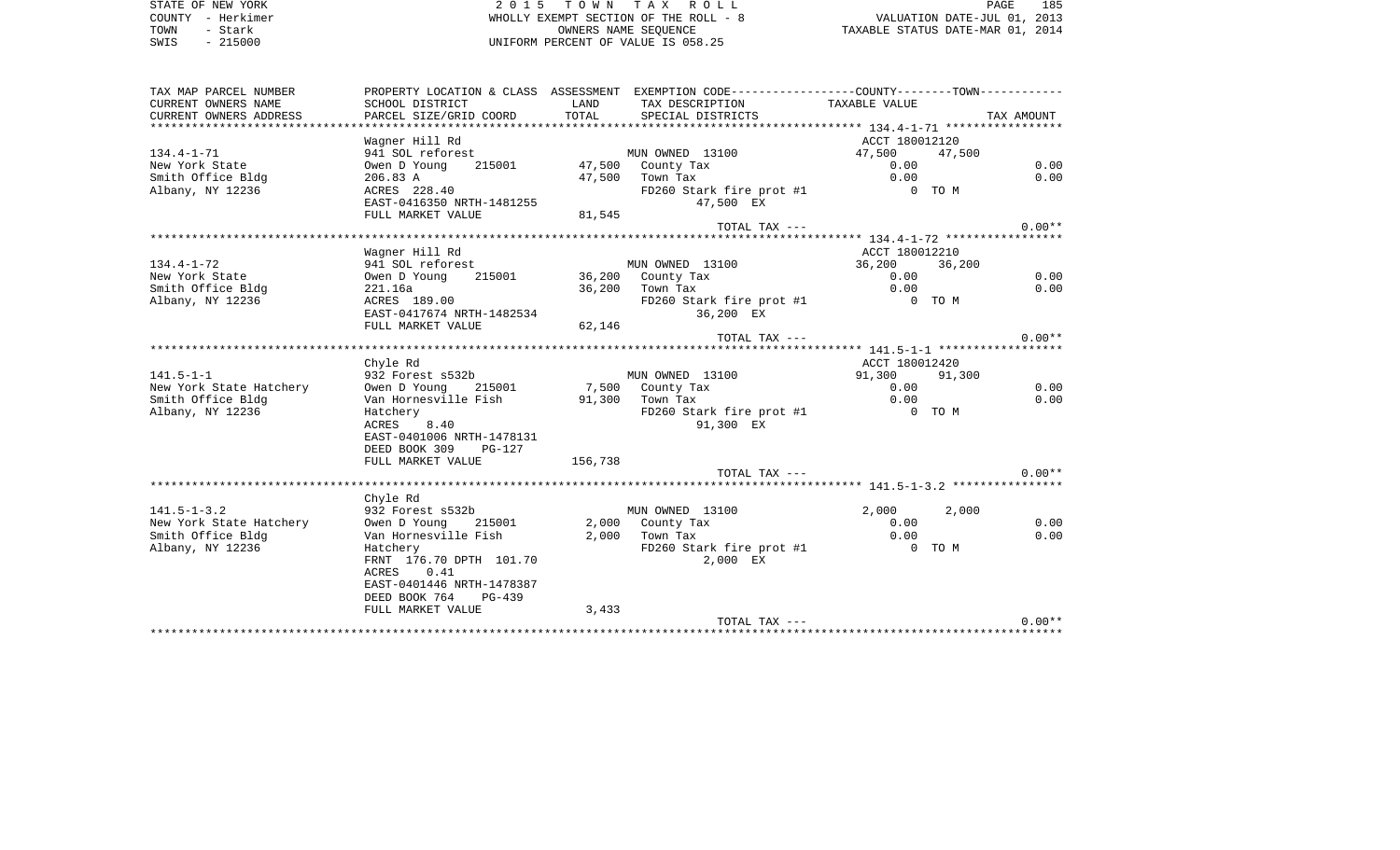| STATE OF NEW YORK | 2015 TOWN TAX ROLL                    | 186<br>PAGE                      |
|-------------------|---------------------------------------|----------------------------------|
| COUNTY - Herkimer | WHOLLY EXEMPT SECTION OF THE ROLL - 8 | VALUATION DATE-JUL 01, 2013      |
| TOWN<br>– Stark   | OWNERS NAME SEOUENCE                  | TAXABLE STATUS DATE-MAR 01, 2014 |
| $-215000$<br>SWIS | UNIFORM PERCENT OF VALUE IS 058.25    |                                  |

| TAX MAP PARCEL NUMBER<br>CURRENT OWNERS NAME<br>CURRENT OWNERS ADDRESS        | SCHOOL DISTRICT<br>PARCEL SIZE/GRID COORD                                                                                                                   | LAND<br>TOTAL    | PROPERTY LOCATION & CLASS ASSESSMENT EXEMPTION CODE---------------COUNTY-------TOWN----------<br>TAX DESCRIPTION<br>SPECIAL DISTRICTS | TAXABLE VALUE                                           |                    | TAX AMOUNT                                       |
|-------------------------------------------------------------------------------|-------------------------------------------------------------------------------------------------------------------------------------------------------------|------------------|---------------------------------------------------------------------------------------------------------------------------------------|---------------------------------------------------------|--------------------|--------------------------------------------------|
|                                                                               |                                                                                                                                                             |                  |                                                                                                                                       |                                                         |                    |                                                  |
| $141.6 - 1 - 18.3$<br>Regentasi Ronald<br>Cmetery Rd<br>Stark, NY             | Cmetery Rd<br>330 Vacant comm<br>215001<br>Owen D Young<br>56.00 DPTH 119.80<br>FRNT<br>0.13<br>ACRES<br>EAST-0404025 NRTH-1479904<br>DEED BOOK 1219 PG-617 |                  | WHOLLY EX 50000<br>500 County Tax<br>500 Town Tax<br>FD260 Stark fire prot #1<br>500 EX<br>WD300 Stark Water District 6 0 TO M        | 500<br>0.00<br>0.00<br>0 TO M                           | 500                | 0.00<br>0.00                                     |
|                                                                               | FULL MARKET VALUE                                                                                                                                           | 858              | 500 EX<br>TOTAL TAX ---                                                                                                               |                                                         |                    | $0.00**$                                         |
|                                                                               |                                                                                                                                                             |                  |                                                                                                                                       |                                                         |                    |                                                  |
| $141.6 - 1 - 27$<br>School District #1<br>Box 63<br>Van Hornesville, NY 13475 | State Route 80<br>612 School<br>215001<br>Owen D Young<br>ACRES<br>6.50<br>EAST-0404782 NRTH-1480232<br>FULL MARKET VALUE                                   | 2749,000         | SCHOOL DST 13800<br>11,900 County Tax<br>Town Tax<br>FD260 Stark fire prot #1 0 TO M<br>4719,313 2749,000 EX                          | ACCT 180012390<br>$2749,000$ $2749,000$<br>0.00<br>0.00 |                    | BILL 641<br>0.00<br>0.00                         |
|                                                                               |                                                                                                                                                             |                  | WD300 Stark Water District 2749,000 TO M<br>TOTAL TAX ---                                                                             |                                                         | DATE #1<br>AMT DUE | 4,292.63<br>$4.292.63**$<br>01/31/15<br>4,292.63 |
|                                                                               |                                                                                                                                                             |                  |                                                                                                                                       |                                                         |                    |                                                  |
|                                                                               | State Route 80                                                                                                                                              |                  |                                                                                                                                       | ACCT 180012540                                          |                    | BILL 642                                         |
| $141.6 - 1 - 23$<br>School District #1                                        | 612 School<br>Owen D Young 215001 7,000 County Tax                                                                                                          |                  | SCHOOL DST 13800                                                                                                                      | 296,800<br>0.00                                         | 296,800            | 0.00                                             |
| Box 63                                                                        | FRNT 420.00 DPTH 90.00                                                                                                                                      | 296,800 Town Tax |                                                                                                                                       | 0.00                                                    |                    | 0.00                                             |
| Van Hornesville, NY 13475                                                     | ACRES 1.00<br>EAST-0404636 NRTH-1480486                                                                                                                     |                  | FD260 Stark fire prot #1<br>296,800 EX                                                                                                | 0 TO M                                                  |                    |                                                  |
|                                                                               | FULL MARKET VALUE                                                                                                                                           |                  | 509,528 WD300 Stark Water District 296,800 TO M<br>TOTAL TAX ---                                                                      |                                                         |                    | 463.46<br>$463.46**$                             |
|                                                                               |                                                                                                                                                             |                  |                                                                                                                                       |                                                         | DATE #1<br>AMT DUE | 01/31/15<br>463.46                               |
|                                                                               |                                                                                                                                                             |                  |                                                                                                                                       |                                                         |                    |                                                  |
|                                                                               | Off State Route 80                                                                                                                                          |                  |                                                                                                                                       | ACCT 180014120                                          |                    | BILL 643                                         |
| $141.6 - 1 - 24$                                                              | 330 Vacant comm                                                                                                                                             |                  | SCHOOL DST 13800                                                                                                                      | 1,200                                                   | 1,200              |                                                  |
| School District Oyc No. 1                                                     | 215001<br>Owen D Young                                                                                                                                      |                  | 1,200 County Tax                                                                                                                      | 0.00                                                    |                    | 0.00                                             |
| Box 63                                                                        | Tennants                                                                                                                                                    | 1,200            | Town Tax                                                                                                                              | 0.00                                                    |                    | 0.00                                             |
| Van Hornesville, NY 13475                                                     | V1 1 A.<br>ACRES 1.30                                                                                                                                       |                  | FD260 Stark fire prot #1 0 TO M<br>1,200 EX                                                                                           |                                                         |                    |                                                  |
|                                                                               | EAST-0405146 NRTH-1480810<br>FULL MARKET VALUE                                                                                                              | 2,060            | WD300 Stark Water District 1,200 TO M                                                                                                 |                                                         |                    | 1.87                                             |
|                                                                               |                                                                                                                                                             |                  | TOTAL TAX ---                                                                                                                         |                                                         |                    | $1.87**$                                         |
|                                                                               |                                                                                                                                                             |                  |                                                                                                                                       |                                                         | DATE #1            | 01/31/15                                         |
|                                                                               |                                                                                                                                                             |                  |                                                                                                                                       |                                                         | AMT DUE            | 1.87                                             |
|                                                                               |                                                                                                                                                             |                  |                                                                                                                                       |                                                         |                    |                                                  |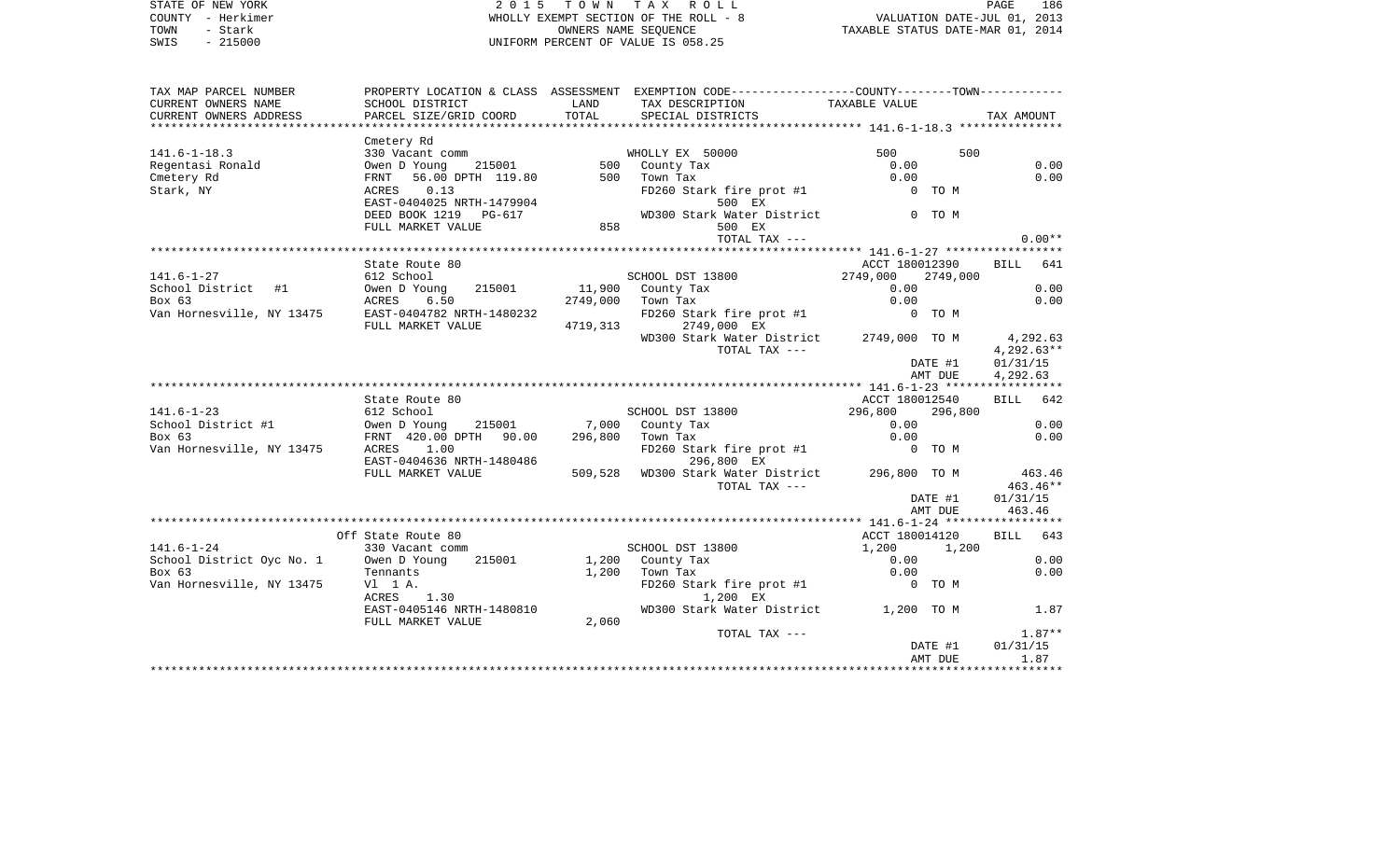| STATE OF NEW YORK | 2015 TOWN TAX ROLL                    | 187<br>PAGE                      |
|-------------------|---------------------------------------|----------------------------------|
| COUNTY - Herkimer | WHOLLY EXEMPT SECTION OF THE ROLL - 8 | VALUATION DATE-JUL 01, 2013      |
| TOWN<br>- Stark   | OWNERS NAME SEOUENCE                  | TAXABLE STATUS DATE-MAR 01, 2014 |
| $-215000$<br>SWIS | UNIFORM PERCENT OF VALUE IS 058.25    |                                  |
|                   |                                       |                                  |

 $\begin{array}{c} 187 \\ 2013 \\ 2014 \end{array}$ 

| TAX MAP PARCEL NUMBER                         |                                                |               | PROPERTY LOCATION & CLASS ASSESSMENT EXEMPTION CODE----------------COUNTY-------TOWN- |                 |                    |
|-----------------------------------------------|------------------------------------------------|---------------|---------------------------------------------------------------------------------------|-----------------|--------------------|
| CURRENT OWNERS NAME<br>CURRENT OWNERS ADDRESS | SCHOOL DISTRICT<br>PARCEL SIZE/GRID COORD      | LAND<br>TOTAL | TAX DESCRIPTION<br>SPECIAL DISTRICTS                                                  | TAXABLE VALUE   | TAX AMOUNT         |
|                                               |                                                |               |                                                                                       |                 |                    |
|                                               | Off State Route 80                             |               |                                                                                       | ACCT 180009750  |                    |
| $141.6 - 1 - 25$                              | 330 Vacant comm                                |               | MUN OWNED 13100                                                                       | 100             | 100                |
| School District Oyc No.1                      | Owen D Young<br>215001                         |               | 100 County Tax                                                                        | 0.00            | 0.00               |
| Van Hornesville, NY 13475                     | Tennants                                       | 100           | Town Tax                                                                              | 0.00            | 0.00               |
|                                               | R1                                             |               | FD260 Stark fire prot #1                                                              | 0 TO M          |                    |
|                                               | FRNT 130.00 DPTH 220.00                        |               | 100 EX                                                                                |                 |                    |
|                                               | EAST-0405168 NRTH-1480662                      |               |                                                                                       |                 |                    |
|                                               | FULL MARKET VALUE                              | 172           |                                                                                       |                 |                    |
|                                               |                                                |               | TOTAL TAX ---                                                                         |                 | $0.00**$           |
|                                               |                                                |               |                                                                                       |                 |                    |
|                                               | State Route 80                                 |               |                                                                                       | ACCT 180012510  | <b>BILL</b><br>644 |
| $141.6 - 1 - 26$                              | 330 Vacant comm                                |               | NON PROF 9 25300                                                                      | 100             | 100                |
| St Thomas Church Cherry Valley Owen D Young   | 215001                                         |               | 100 County Tax                                                                        | 0.00            | 0.00               |
| PO Box 246                                    | FRNT 70.00 DPTH 40.00                          | 100           | Town Tax                                                                              | 0.00            | 0.00               |
| Cherry Valley, NY 13320                       | EAST-0404934 NRTH-1480667<br>FULL MARKET VALUE | 172           | FD260 Stark fire prot #1<br>100 EX                                                    | 0 TO M          |                    |
|                                               |                                                |               | WD300 Stark Water District                                                            | 100 TO M        | .16                |
|                                               |                                                |               | TOTAL TAX ---                                                                         |                 | $0.16**$           |
|                                               |                                                |               |                                                                                       | DATE #1         | 01/31/15           |
|                                               |                                                |               |                                                                                       | AMT DUE         | 0.16               |
|                                               |                                                |               |                                                                                       |                 |                    |
|                                               | Cramers Corners Rd                             |               |                                                                                       | ACCT 180012870  |                    |
| $134.1 - 1 - 13$                              | 932 Forest s532b                               |               | NYS HOSP 12100                                                                        | 8,000<br>0.00   | 8,000<br>0.00      |
| State Of New York<br>Albany, NY 12236         | Owen D Young<br>215001<br>ACRES 26.00          | 8,000         | 8,000 County Tax<br>Town Tax                                                          | 0.00            | 0.00               |
|                                               | EAST-0408411 NRTH-1490962                      |               | FD260 Stark fire prot #1                                                              | O TOM           |                    |
|                                               | DEED BOOK 664<br>PG-716                        |               | 8,000 EX                                                                              |                 |                    |
|                                               | FULL MARKET VALUE                              | 13,734        |                                                                                       |                 |                    |
|                                               |                                                |               | TOTAL TAX ---                                                                         |                 | $0.00**$           |
|                                               |                                                |               |                                                                                       |                 |                    |
|                                               | E C Kenyon                                     |               |                                                                                       | ACCT 0110001    |                    |
| $134.2 - 1 - 21$                              | 932 Forest s532b                               |               | MUN OWNED 13100                                                                       | 109,700 109,700 |                    |
| State Of New York                             | Owen D Young<br>215001                         |               | 109,700 County Tax                                                                    | 0.00            | 0.00               |
| Dept Of Audit & Control                       | Vac Ld                                         | 109,700       | Town Tax                                                                              | 0.00            | 0.00               |
| Albany, NY 12236                              | ACRES 534.39                                   |               | FD260 Stark fire prot #1                                                              | COMPO TO M      |                    |
|                                               | EAST-0410286 NRTH-1491303                      |               | 109,700 EX                                                                            |                 |                    |
|                                               | FULL MARKET VALUE                              | 188,326       |                                                                                       |                 |                    |
|                                               |                                                |               | TOTAL TAX ---                                                                         |                 | $0.00**$           |
|                                               |                                                |               |                                                                                       |                 |                    |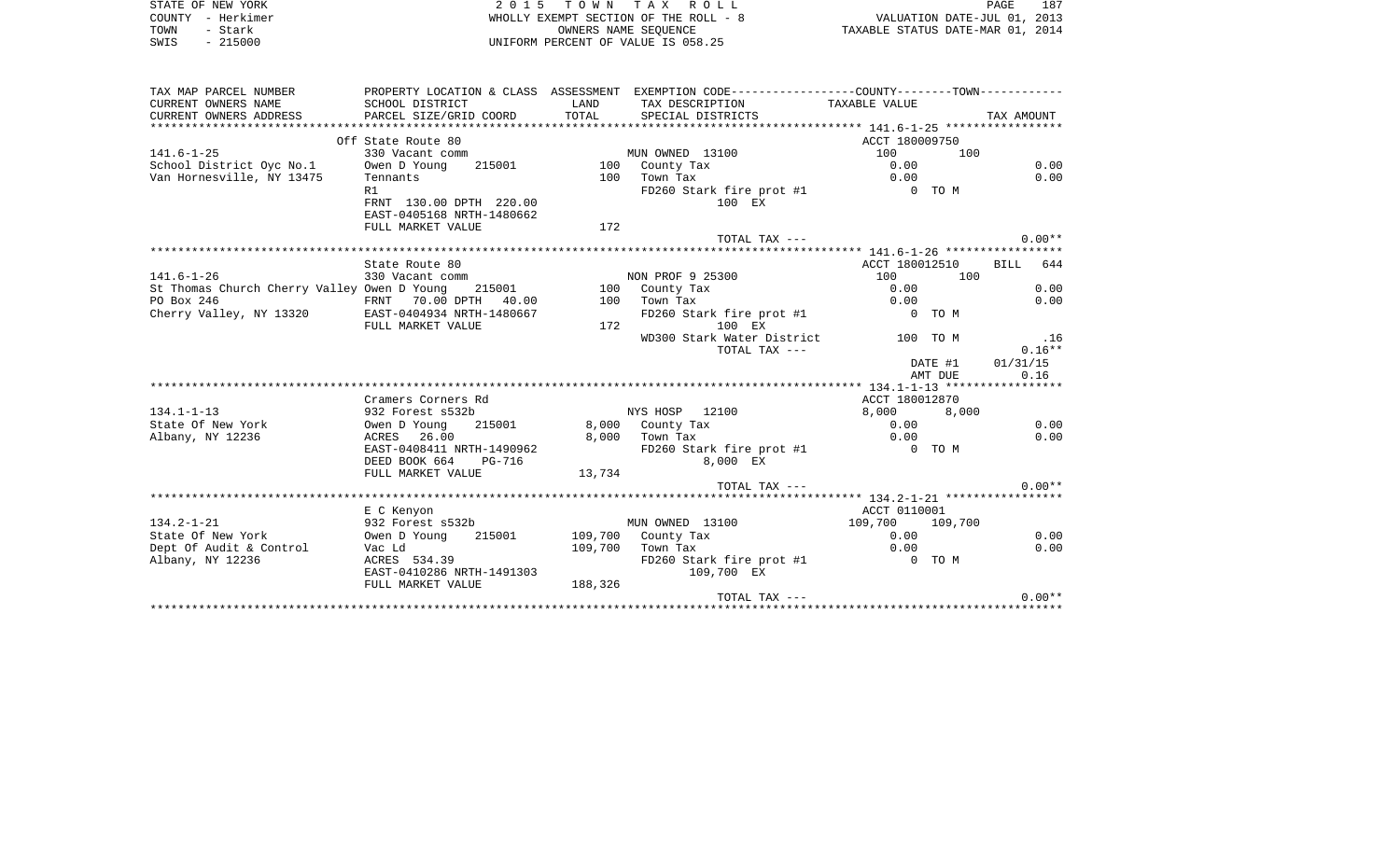| STATE OF NEW YORK | 2015 TOWN TAX ROLL                    | 188<br>PAGE                      |
|-------------------|---------------------------------------|----------------------------------|
| COUNTY - Herkimer | WHOLLY EXEMPT SECTION OF THE ROLL - 8 | VALUATION DATE-JUL 01, 2013      |
| TOWN<br>Stark     | OWNERS NAME SEOUENCE                  | TAXABLE STATUS DATE-MAR 01, 2014 |
| $-215000$<br>SWIS | UNIFORM PERCENT OF VALUE IS 058.25    |                                  |

| TAX MAP PARCEL NUMBER                                                |                                                       |                  | PROPERTY LOCATION & CLASS ASSESSMENT EXEMPTION CODE---------------COUNTY-------TOWN---------- |                |            |
|----------------------------------------------------------------------|-------------------------------------------------------|------------------|-----------------------------------------------------------------------------------------------|----------------|------------|
| CURRENT OWNERS NAME                                                  | SCHOOL DISTRICT                                       | LAND             | TAX DESCRIPTION                                                                               | TAXABLE VALUE  |            |
| CURRENT OWNERS ADDRESS                                               | PARCEL SIZE/GRID COORD                                | TOTAL            | SPECIAL DISTRICTS                                                                             |                | TAX AMOUNT |
|                                                                      |                                                       |                  |                                                                                               |                |            |
|                                                                      | Youngs & Vaughn Vhcs                                  |                  |                                                                                               | ACCT 0120001   |            |
| $134.2 - 1 - 22$                                                     | 932 Forest s532b                                      |                  | NYS HOSP 12100                                                                                | 18,100 18,100  |            |
| State Of New York                                                    | Owen D Young 215001 18,100 County Tax                 |                  |                                                                                               | 0.00           | 0.00       |
| Dept Of Audit & Control                                              | Sfl                                                   |                  | 18,100 Town Tax                                                                               | 0.00           | 0.00       |
| Albany, NY 12236                                                     | 82 A                                                  |                  | FD260 Stark fire prot #1                                                                      | 0 TO M         |            |
|                                                                      | ACRES 76.40                                           |                  | 18,100 EX                                                                                     |                |            |
|                                                                      | EAST-0412007 NRTH-1489421                             |                  |                                                                                               |                |            |
|                                                                      |                                                       |                  |                                                                                               |                |            |
|                                                                      | DEED BOOK 00000                                       |                  |                                                                                               |                |            |
|                                                                      | FULL MARKET VALUE                                     | 31,073           |                                                                                               |                |            |
|                                                                      |                                                       |                  | TOTAL TAX ---                                                                                 |                | $0.00**$   |
|                                                                      |                                                       |                  |                                                                                               |                |            |
|                                                                      | Hoke Rd                                               |                  |                                                                                               | ACCT 180000540 |            |
| $134.4 - 1 - 1$                                                      | 961 State park MYS HOSP 12100                         |                  |                                                                                               | 22,900 22,900  |            |
| State of New York Dept of Envi Owen D Young 215001 22,900 County Tax |                                                       |                  |                                                                                               | 0.00           | 0.00       |
| 50 Wolf Rd                                                           | U12 25<br>Ul2 25<br>ACRES 51.70                       |                  | 22,900 Town Tax                                                                               | 0.00           | 0.00       |
| Albany, NY 12233                                                     |                                                       |                  | FD260 Stark fire prot #1                                                                      | 0 TO M         |            |
|                                                                      | EAST-0412875 NRTH-1487312                             |                  | 22,900 EX                                                                                     |                |            |
|                                                                      | DEED BOOK 730<br>$PG-331$                             |                  |                                                                                               |                |            |
|                                                                      | FULL MARKET VALUE                                     | 39, 313          |                                                                                               |                |            |
|                                                                      |                                                       |                  | TOTAL TAX ---                                                                                 |                | $0.00**$   |
|                                                                      |                                                       |                  |                                                                                               |                |            |
|                                                                      | Elwood Rd                                             |                  |                                                                                               | ACCT 180020011 |            |
| $134.4 - 1 - 51$                                                     | 651 Highway gar                                       |                  | MUN OWNED 13100 141,400 141,400                                                               |                |            |
| Town Of Stark                                                        | Owen D Young 215001                                   |                  |                                                                                               | 0.00           | 0.00       |
| Van Hornesville, NY 13475                                            | Town Barn                                             | 141,400 Town Tax | $6,000$ County Tax                                                                            | 0.00           | 0.00       |
|                                                                      | FRNT 231.50 DPTH 200.00                               |                  | FD260 Stark fire prot #1 0 TO M                                                               |                |            |
|                                                                      | EAST-0419623 NRTH-1487519                             |                  | 141,400 EX                                                                                    |                |            |
|                                                                      | FULL MARKET VALUE                                     | 242,747          |                                                                                               |                |            |
|                                                                      |                                                       |                  | TOTAL TAX ---                                                                                 |                | $0.00**$   |
|                                                                      |                                                       |                  |                                                                                               |                |            |
|                                                                      | Elwood Rd                                             |                  |                                                                                               | ACCT 180013530 |            |
| $134.4 - 1 - 52$                                                     | 314 Rural vac<10                                      |                  | MUN OWNED 13100                                                                               | 3,300 3,300    |            |
| Town Of Stark                                                        | Owen D Young                                          |                  | 215001 3,300 County Tax                                                                       | 0.00           | 0.00       |
|                                                                      |                                                       |                  |                                                                                               | 0.00           | 0.00       |
| Vanhornesville, NY 13475                                             | ACRES 1.50<br>ACRES 1.30<br>EAST-0419578 NRTH-1487800 |                  | $3,300$ Town Tax                                                                              |                |            |
|                                                                      |                                                       |                  | FD260 Stark fire prot #1 0 TO M                                                               |                |            |
|                                                                      | DEED BOOK 856<br><b>PG-391</b>                        |                  | 3,300 EX                                                                                      |                |            |
|                                                                      | FULL MARKET VALUE                                     | 5,665            |                                                                                               |                |            |
|                                                                      |                                                       |                  | TOTAL TAX ---                                                                                 |                | $0.00**$   |
|                                                                      |                                                       |                  |                                                                                               |                |            |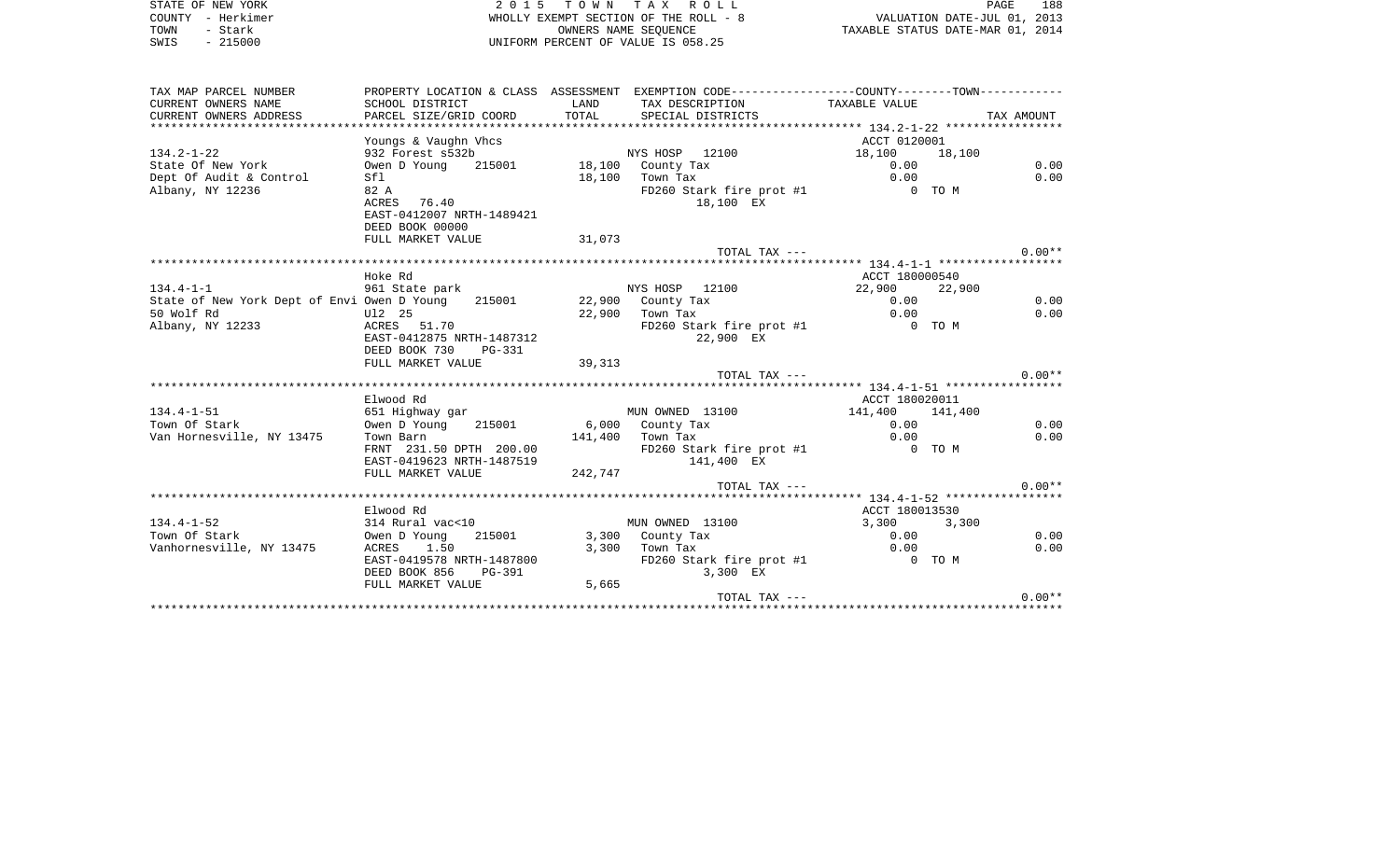|      | STATE OF NEW YORK | 2015 TOWN TAX ROLL                    | 189<br>PAGE                      |
|------|-------------------|---------------------------------------|----------------------------------|
|      | COUNTY - Herkimer | WHOLLY EXEMPT SECTION OF THE ROLL - 8 | VALUATION DATE-JUL 01, 2013      |
| TOWN | - Stark           | OWNERS NAME SEOUENCE                  | TAXABLE STATUS DATE-MAR 01, 2014 |
| SWIS | $-215000$         | UNIFORM PERCENT OF VALUE IS 058.25    |                                  |

| TAX MAP PARCEL NUMBER                                                                                                                                                |                                                                          |                                            | PROPERTY LOCATION & CLASS ASSESSMENT EXEMPTION CODE----------------COUNTY--------TOWN---------- |                  |       |          |
|----------------------------------------------------------------------------------------------------------------------------------------------------------------------|--------------------------------------------------------------------------|--------------------------------------------|-------------------------------------------------------------------------------------------------|------------------|-------|----------|
| CURRENT OWNERS NAME                                                                                                                                                  | SCHOOL DISTRICT                                                          | <b>EXAMPLE THE STATE OF STATE OF STATE</b> | TAX DESCRIPTION TAXABLE VALUE                                                                   |                  |       |          |
|                                                                                                                                                                      |                                                                          |                                            |                                                                                                 |                  |       |          |
| CURRENT OWNERS ADDRESS FORCEL SIZE/GRID COORD TOTAL SPECIAL DISTRICTS TO TAX AMOUNT CURRENT OWNERS ADDRESS FORCEL SIZE/GRID COORD TOTAL SPECIAL DISTRICTS TRX AMOUNT |                                                                          |                                            |                                                                                                 |                  |       |          |
|                                                                                                                                                                      | Wiltse Hill Rd                                                           |                                            |                                                                                                 | ACCT 166086      |       |          |
| $141.1 - 1 - 10.2$                                                                                                                                                   | 822 Water supply TOWN-GEN 13500<br>Owen D Young 215001 20,000 County Tax |                                            |                                                                                                 | 20,000 20,000    |       |          |
| Town of Stark                                                                                                                                                        |                                                                          |                                            |                                                                                                 |                  |       | 0.00     |
| 703 Elwood Rd                                                                                                                                                        | town water supply                                                        |                                            | 20,000 Town Tax                                                                                 | $0.00$<br>$0.00$ |       | 0.00     |
| Fort Plain, NY 13339                                                                                                                                                 | split from 10.1                                                          |                                            | FD260 Stark fire prot #1                                                                        | 0 TO M           |       |          |
|                                                                                                                                                                      | ACRES 1.00                                                               |                                            | 20,000 EX                                                                                       |                  |       |          |
|                                                                                                                                                                      | EAST-0407299 NRTH-1479654                                                |                                            |                                                                                                 |                  |       |          |
|                                                                                                                                                                      | DEED BOOK 1404 PG-671                                                    |                                            |                                                                                                 |                  |       |          |
|                                                                                                                                                                      | FULL MARKET VALUE                                                        | 34,335                                     |                                                                                                 |                  |       |          |
|                                                                                                                                                                      |                                                                          |                                            | TOTAL TAX ---                                                                                   |                  |       | $0.00**$ |
|                                                                                                                                                                      |                                                                          |                                            |                                                                                                 |                  |       |          |
|                                                                                                                                                                      | Elwood Rd                                                                |                                            |                                                                                                 | ACCT 180012690   |       |          |
| $134.4 - 1 - 53$                                                                                                                                                     | 651 Highway gar                                                          |                                            | MUN OWNED 13100 25,300 25,300                                                                   |                  |       |          |
| Town Of Stark Town Barn Owen D Young 215001 1,600 County Tax                                                                                                         |                                                                          |                                            |                                                                                                 | 0.00             |       | 0.00     |
| Van Hornesville, NY 13475                                                                                                                                            | FRNT 128.00 DPTH 90.42 25,300 Town Tax                                   |                                            |                                                                                                 | 0.00             |       | 0.00     |
|                                                                                                                                                                      |                                                                          |                                            |                                                                                                 | 0 TO M           |       |          |
|                                                                                                                                                                      |                                                                          |                                            | EAST-0419789 NRTH-1487618<br>FD260 Stark fire prot #1<br>FULL MARKET VALUE 43,433 25,300 EX     |                  |       |          |
|                                                                                                                                                                      |                                                                          |                                            | TOTAL TAX ---                                                                                   |                  |       | $0.00**$ |
|                                                                                                                                                                      |                                                                          |                                            |                                                                                                 |                  |       |          |
|                                                                                                                                                                      | Cemetery Rd                                                              |                                            |                                                                                                 |                  |       |          |
| $141.6 - 1 - 18.2$                                                                                                                                                   | 695 Cemetery                                                             |                                            | PRIV CEM 27350                                                                                  | 6,900            | 6,900 |          |
| Van Hornesville Cemetery Assoc Owen D Young 215001 6,900 County Tax                                                                                                  |                                                                          |                                            |                                                                                                 | 0.00             |       | 0.00     |
| Van Hornesville, NY 13475                                                                                                                                            | FRNT 720.00 DPTH<br>ACRES 4.20                                           |                                            | 6,900 Town Tax                                                                                  | 0.00             |       | 0.00     |
|                                                                                                                                                                      | ACRES 4.20                                                               |                                            | FD260 Stark fire prot #1 0 TO M                                                                 |                  |       |          |
|                                                                                                                                                                      | EAST-0403579 NRTH-1480028                                                |                                            | 6,900 EX                                                                                        |                  |       |          |
|                                                                                                                                                                      | DEED BOOK 689<br>$PG-445$                                                |                                            |                                                                                                 |                  |       |          |
|                                                                                                                                                                      | FULL MARKET VALUE                                                        | 11,845                                     |                                                                                                 |                  |       |          |
|                                                                                                                                                                      |                                                                          |                                            | TOTAL TAX ---                                                                                   |                  |       | $0.00**$ |
|                                                                                                                                                                      |                                                                          |                                            |                                                                                                 |                  |       |          |
|                                                                                                                                                                      | Wiltse Hill Rd                                                           |                                            |                                                                                                 |                  |       |          |
| $134.3 - 1 - 38.2$                                                                                                                                                   | 314 Rural vac<10                                                         |                                            | NON PROF 9 25300                                                                                | 3,100            | 3,100 |          |
| Van Hornesville Comm Corp                                                                                                                                            | Owen D Young                                                             |                                            | 215001 3,100 County Tax                                                                         | 0.00             |       | 0.00     |
| PO Box 16                                                                                                                                                            | ACRES 1.20                                                               |                                            | $3,100$ Town Tax                                                                                | 0.00             |       | 0.00     |
| Van Hornesville, NY 13475 EAST-0405660 NRTH-1480798                                                                                                                  |                                                                          |                                            | FD260 Stark fire prot #1 0 TO M                                                                 |                  |       |          |
|                                                                                                                                                                      | FULL MARKET VALUE                                                        |                                            | 5,322<br>3,100 EX                                                                               |                  |       |          |
|                                                                                                                                                                      |                                                                          |                                            | TOTAL TAX ---                                                                                   |                  |       | $0.00**$ |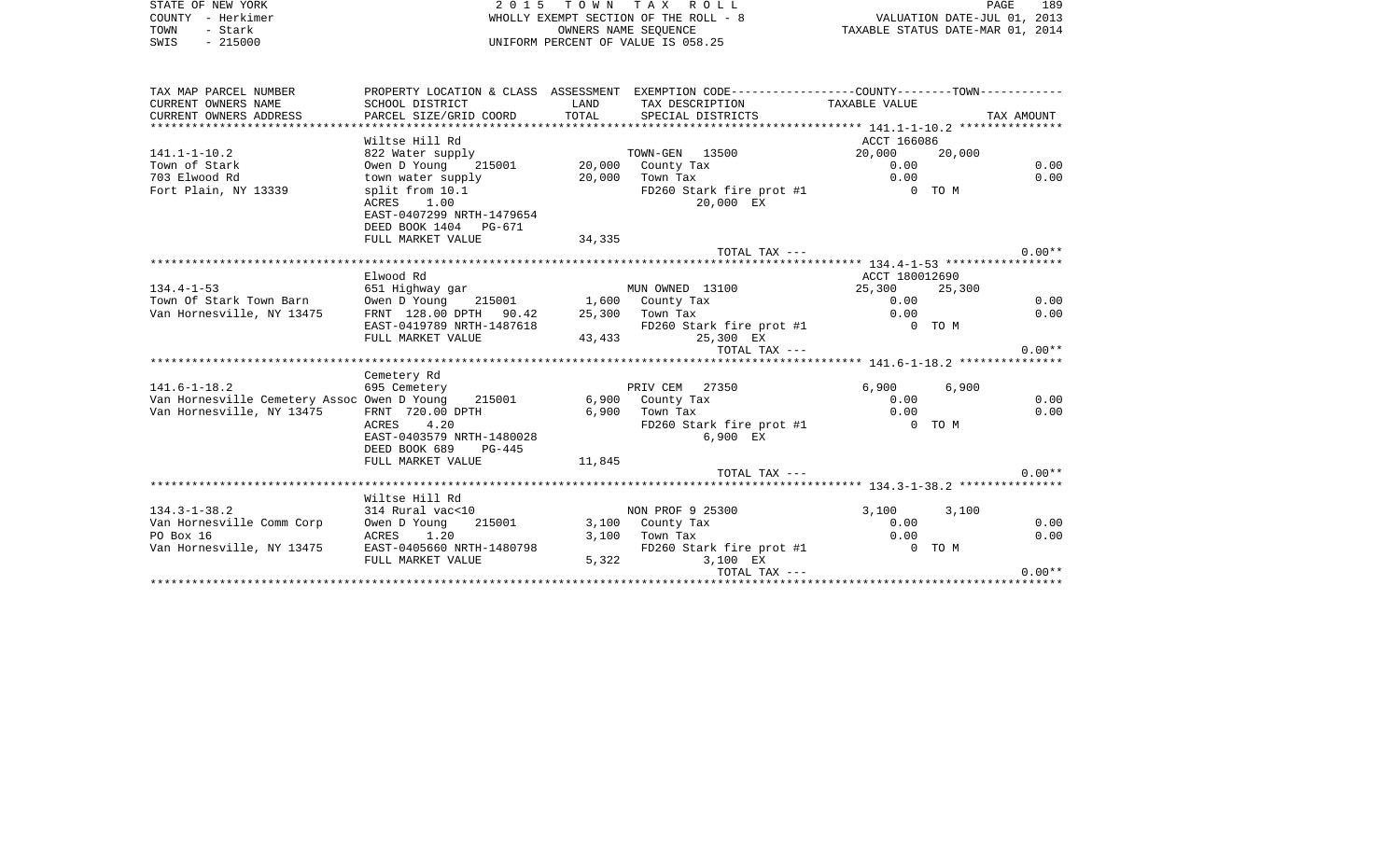| STATE OF NEW YORK<br>COUNTY - Herkimer<br>- Stark<br>TOWN<br>$-215000$<br>SWIS | 2 0 1 5                    | T O W N | TAX ROLL<br>WHOLLY EXEMPT SECTION OF THE ROLL - 8<br>OWNERS NAME SEOUENCE<br>UNIFORM PERCENT OF VALUE IS 058.25 | VALUATION DATE-JUL 01, 2013<br>TAXABLE STATUS DATE-MAR 01, 2014 |         | PAGE       | 190      |
|--------------------------------------------------------------------------------|----------------------------|---------|-----------------------------------------------------------------------------------------------------------------|-----------------------------------------------------------------|---------|------------|----------|
| TAX MAP PARCEL NUMBER                                                          |                            |         | PROPERTY LOCATION & CLASS ASSESSMENT EXEMPTION CODE---------------COUNTY-------TOWN----------                   |                                                                 |         |            |          |
| CURRENT OWNERS NAME                                                            | SCHOOL DISTRICT            | LAND    | TAX DESCRIPTION                                                                                                 | TAXABLE VALUE                                                   |         |            |          |
| CURRENT OWNERS ADDRESS                                                         | PARCEL SIZE/GRID COORD     | TOTAL   | SPECIAL DISTRICTS                                                                                               |                                                                 |         | TAX AMOUNT |          |
|                                                                                |                            |         |                                                                                                                 |                                                                 |         |            |          |
| $141.6 - 1 - 39$                                                               | Off Park Rd                |         |                                                                                                                 | ACCT 180005695<br>700                                           | 700     | BILL 645   |          |
| Van Hornesville Community Cor Owen D Young                                     | 314 Rural vac<10<br>215001 |         | MUN OWNED 13100<br>700 County Tax                                                                               | 0.00                                                            |         |            | 0.00     |
| Ronald A. Smith                                                                | Dam                        | 700     | Town Tax                                                                                                        | 0.00                                                            |         |            | 0.00     |
| PO Box 16                                                                      | FRNT 190.00 DPTH 96.00     |         | FD260 Stark fire prot #1                                                                                        | $0$ TOM                                                         |         |            |          |
| Van Hornesville, NY 13475                                                      | ACRES<br>0.42              |         |                                                                                                                 |                                                                 |         |            |          |
|                                                                                | EAST-0404153 NRTH-1479543  |         | WD300 Stark Water District 700 TO M                                                                             |                                                                 |         |            | 1.09     |
|                                                                                | DEED BOOK 1345 PG-350      |         |                                                                                                                 |                                                                 |         |            |          |
|                                                                                | FULL MARKET VALUE          | 1,202   |                                                                                                                 |                                                                 |         |            |          |
|                                                                                |                            |         | TOTAL TAX ---                                                                                                   |                                                                 |         |            | $1.09**$ |
|                                                                                |                            |         |                                                                                                                 |                                                                 | DATE #1 | 01/31/15   |          |
|                                                                                |                            |         |                                                                                                                 |                                                                 | AMT DUE |            | 1.09     |
|                                                                                | Hoke Rd                    |         |                                                                                                                 | ACCT 180012730                                                  |         |            |          |
| $134.4 - 1 - 2.1$                                                              | 321 Abandoned ag           |         | NON PROF 9 25300                                                                                                | 11,300                                                          | 11,300  |            |          |
| Van Hornesville Community Corp Owen D Young                                    | 215001                     |         | 11,300 County Tax                                                                                               | 0.00                                                            |         |            | 0.00     |
| PO Box 16                                                                      | Browns Hollow              |         | 11,300 Town Tax                                                                                                 | 0.00                                                            |         |            | 0.00     |
| Van Hornesville, NY 13475                                                      | Vl2                        |         | FD260 Stark fire prot #1                                                                                        | 0 TO M                                                          |         |            |          |
|                                                                                | ACRES 16.00                |         | 11,300 EX                                                                                                       |                                                                 |         |            |          |
|                                                                                | EAST-0412869 NRTH-1486676  |         |                                                                                                                 |                                                                 |         |            |          |
|                                                                                | DEED BOOK 895<br>$PG-17$   |         |                                                                                                                 |                                                                 |         |            |          |
|                                                                                | FULL MARKET VALUE          | 19,399  |                                                                                                                 |                                                                 |         |            | $0.00**$ |
|                                                                                |                            |         | TOTAL TAX ---                                                                                                   |                                                                 |         |            |          |
|                                                                                | Wagner Hill Rd             |         |                                                                                                                 |                                                                 |         |            |          |
| $134.4 - 1 - 7.3$                                                              | 662 Police/fire            |         | NON PROF 9 25300                                                                                                | 91,800                                                          | 91,800  |            |          |
| Van Hornesville Fire Co                                                        | Owen D Young<br>215001     |         | 3,600 County Tax                                                                                                | 0.00                                                            |         |            | 0.00     |
| 2229 State Route 80                                                            | ACRES<br>1.90              |         | 91,800 Town Tax                                                                                                 | 0.00                                                            |         |            | 0.00     |
| Van Hornesville, NY 13475                                                      | EAST-0417890 NRTH-1487525  |         | FD260 Stark fire prot #1                                                                                        | O TOM                                                           |         |            |          |
|                                                                                | DEED BOOK 788<br>PG-438    |         | 91,800 EX                                                                                                       |                                                                 |         |            |          |
|                                                                                | FULL MARKET VALUE          | 157,597 |                                                                                                                 |                                                                 |         |            |          |
|                                                                                |                            |         | TOTAL TAX ---                                                                                                   |                                                                 |         |            | $0.00**$ |
|                                                                                | State Route 80             |         |                                                                                                                 |                                                                 |         |            |          |
| $134.4 - 1 - 23$                                                               | 620 Religious              |         | NON PROF 9 25300                                                                                                | ACCT 186094<br>130,500                                          | 130,500 |            |          |
| Van Hornesville Vol Fire Dept Owen D Young                                     | 215001                     |         | 4,600 County Tax                                                                                                | 0.00                                                            |         |            | 0.00     |
| 776 Elwood Rd                                                                  | Quayle Prop.1/             |         | 130,500 Town Tax                                                                                                | 0.00                                                            |         |            | 0.00     |
| Fort Plain, NY 13339                                                           | FRNT 73.26 DPTH 185.13     |         | FD260 Stark fire prot #1                                                                                        | 0 TO M                                                          |         |            |          |
|                                                                                | EAST-0418847 NRTH-1488991  |         | 130,500 EX                                                                                                      |                                                                 |         |            |          |
| PRIOR OWNER ON 3/01/2014 DEED BOOK 1532 PG-632                                 |                            |         |                                                                                                                 |                                                                 |         |            |          |
| St James Lutheran Church Inc FULL MARKET VALUE                                 |                            | 224,034 |                                                                                                                 |                                                                 |         |            |          |
|                                                                                |                            |         | TOTAL TAX ---                                                                                                   |                                                                 |         |            | $0.00**$ |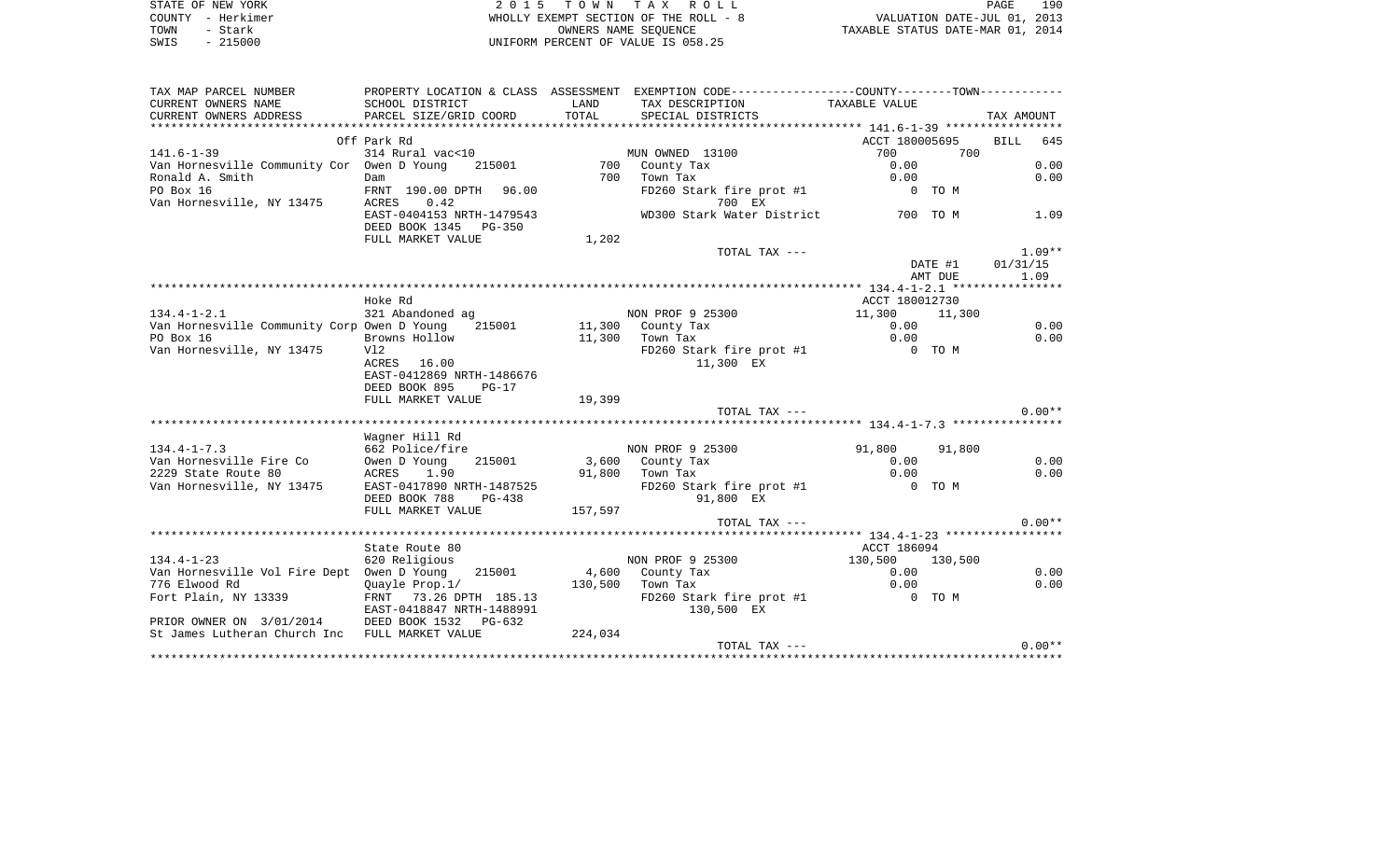| STATE OF NEW YORK | 2015 TOWN TAX ROLL                    | 191<br>PAGE                      |
|-------------------|---------------------------------------|----------------------------------|
| COUNTY - Herkimer | WHOLLY EXEMPT SECTION OF THE ROLL - 8 | VALUATION DATE-JUL 01, 2013      |
| TOWN<br>- Stark   | OWNERS NAME SEOUENCE                  | TAXABLE STATUS DATE-MAR 01, 2014 |
| $-215000$<br>SWIS | UNIFORM PERCENT OF VALUE IS 058.25    |                                  |
|                   |                                       |                                  |
|                   |                                       |                                  |

| TAX MAP PARCEL NUMBER                                                             | PROPERTY LOCATION & CLASS ASSESSMENT |                                                                                         | EXEMPTION CODE-----------------COUNTY-------TOWN----------- |             |            |
|-----------------------------------------------------------------------------------|--------------------------------------|-----------------------------------------------------------------------------------------|-------------------------------------------------------------|-------------|------------|
| CURRENT OWNERS NAME                                                               | SCHOOL DISTRICT                      | <b>EXAMPLE THE STATE OF STATE OF STATE OF STATE OF STATE OF STATE OF STATE OF STATE</b> | TAX DESCRIPTION TAXABLE VALUE                               |             |            |
| CURRENT OWNERS ADDRESS     PARCEL SIZE/GRID COORD     TOTAL     SPECIAL DISTRICTS |                                      |                                                                                         |                                                             |             | TAX AMOUNT |
|                                                                                   |                                      |                                                                                         |                                                             |             |            |
|                                                                                   | State Route 80                       |                                                                                         |                                                             | ACCT 186094 |            |
| $134.4 - 1 - 24$                                                                  | 330 Vacant comm                      |                                                                                         | NON PROF 9 25300                                            | 200         | 200        |
| Van Hornesville Vol Fire Dept                                                     | Owen D Young 215001                  |                                                                                         | 200 County Tax                                              | 0.00        | 0.00       |
| 776 Elwood Rd                                                                     | FRNT 182.00 DPTH 61.00               | 200                                                                                     | Town Tax                                                    | 0.00        | 0.00       |
| Fort Plain, NY 13339                                                              | EAST-0418945 NRTH-1489106            |                                                                                         | FD260 Stark fire prot #1                                    |             | 0 TO M     |
|                                                                                   | DEED BOOK 1532 PG-632                |                                                                                         | 200 EX                                                      |             |            |
| PRIOR OWNER ON 3/01/2014                                                          | FULL MARKET VALUE                    | 343                                                                                     |                                                             |             |            |
| St James Lutheran Church                                                          |                                      |                                                                                         |                                                             |             |            |
|                                                                                   |                                      |                                                                                         |                                                             |             |            |
|                                                                                   |                                      |                                                                                         | TOTAL TAX ---                                               |             | $0.00**$   |
|                                                                                   |                                      |                                                                                         |                                                             |             |            |
|                                                                                   | State Route 80                       |                                                                                         |                                                             | ACCT 186094 |            |
| $134.4 - 1 - 25$                                                                  | 330 Vacant comm                      |                                                                                         | NON PROF 9 25300                                            | 2,400       | 2,400      |
| Van Hornesville Vol Fire Dept                                                     | Owen D Young 215001                  |                                                                                         | 2,400 County Tax                                            | 0.00        | 0.00       |
| 776 Elwood Rd                                                                     | FRNT 190.00 DPTH 143.00              | 2,400                                                                                   | Town Tax                                                    | 0.00        | 0.00       |
| Fort Plain, NY 13339                                                              | EAST-0418972 NRTH-1489017            |                                                                                         | FD260 Stark fire prot #1                                    |             | 0 TO M     |
|                                                                                   | DEED BOOK 1532 PG-632                |                                                                                         | 2,400 EX                                                    |             |            |
| PRIOR OWNER ON 3/01/2014                                                          | FULL MARKET VALUE                    | 4,120                                                                                   |                                                             |             |            |
| Lutheran Church                                                                   |                                      |                                                                                         |                                                             |             |            |
|                                                                                   |                                      |                                                                                         | $TOTAI$ , $TAX$ $---$                                       |             | $0.00**$   |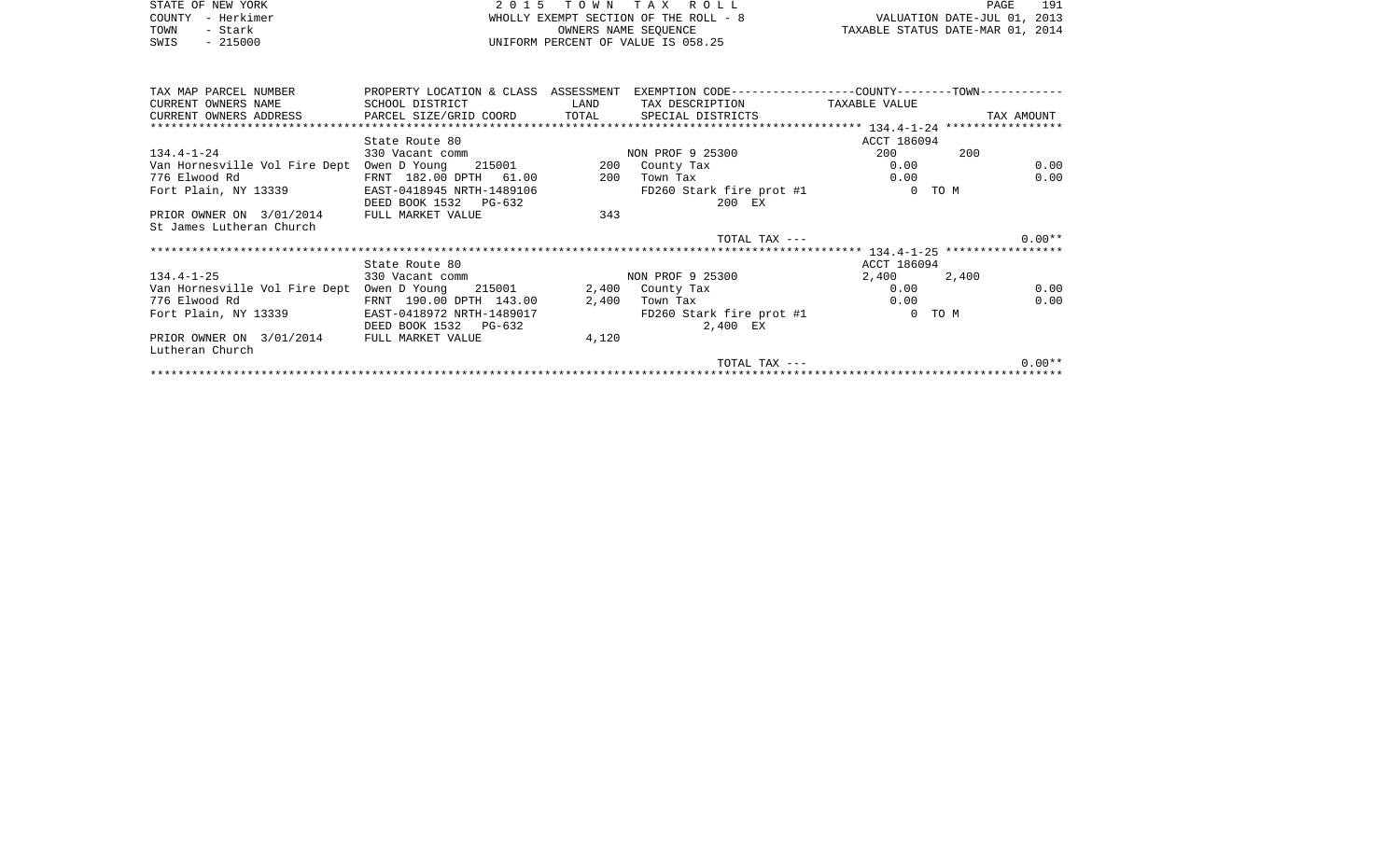|      | STATE OF NEW YORK | 2015 TOWN TAX ROLL                    | PAGE                             | 192 |
|------|-------------------|---------------------------------------|----------------------------------|-----|
|      | COUNTY - Herkimer | WHOLLY EXEMPT SECTION OF THE ROLL - 8 | VALUATION DATE-JUL 01, 2013      |     |
| TOWN | – Stark           |                                       | TAXABLE STATUS DATE-MAR 01, 2014 |     |
|      | SWIS - 215000     | UNIFORM PERCENT OF VALUE IS 058.25    | RPS155/V04/L015                  |     |
|      |                   |                                       | CURRENT DATE 12/18/2014          |     |

#### R O L L S U B S E C T I O N - - T O T A L S

#### \*\*\* S P E C I A L D I S T R I C T S U M M A R Y \*\*\*

| CODE<br>DISTRICT NAME                        | TOTAL<br>EXTENSION<br>TYPE<br>PARCELS | EXTENSION<br>VALUE | AD VALOREM<br>VALUE  | EXEMPT<br>AMOUNT   | TAXABLE<br>VALUE | TOTAL<br>TAX |
|----------------------------------------------|---------------------------------------|--------------------|----------------------|--------------------|------------------|--------------|
| WD300 Stark Water Di<br>FD260 Stark fire pro | 12 TOTAL M<br>34 TOTAL M              |                    | 3556,700<br>4393,900 | 60,300<br>4393,900 | 3496,400         | 5,459.71     |

#### \*\*\* S C H O O L D I S T R I C T S U M M A R Y \*\*\*

| CODE   | DISTRICT NAME                    | TOTAL<br>PARCELS | ASSESSED<br>LAND | ASSESSED<br>TOTAL | EXEMPT<br>AMOUNT | TOTAL<br>TAXABLE |
|--------|----------------------------------|------------------|------------------|-------------------|------------------|------------------|
|        |                                  |                  |                  |                   | STAR AMOUNT      | STAR TAXABLE     |
|        | Owen D Young                     | 34               | 392,000          | 4393,900          | 4393,900         |                  |
| 215001 |                                  |                  |                  |                   |                  |                  |
|        | SUB-TOTAL                        | 34               | 392,000          | 4393,900          | 4393,900         |                  |
|        | $S \cup B - T \cup T A L (CONT)$ |                  |                  |                   |                  |                  |
|        | TOTAL                            | 34               | 392,000          | 4393,900          | 4393,900         |                  |
|        |                                  |                  |                  |                   |                  |                  |
|        | T O T A L (CONT)                 |                  |                  |                   |                  |                  |

\*\*\* S Y S T E M C O D E S S U M M A R Y \*\*\*

| CODE  | DESCRIPTION        | TOTAL<br>PARCELS | COUNTY     | TOWN       |
|-------|--------------------|------------------|------------|------------|
| 50000 | WHOLLY EX<br>тотаь |                  | 500<br>500 | 500<br>500 |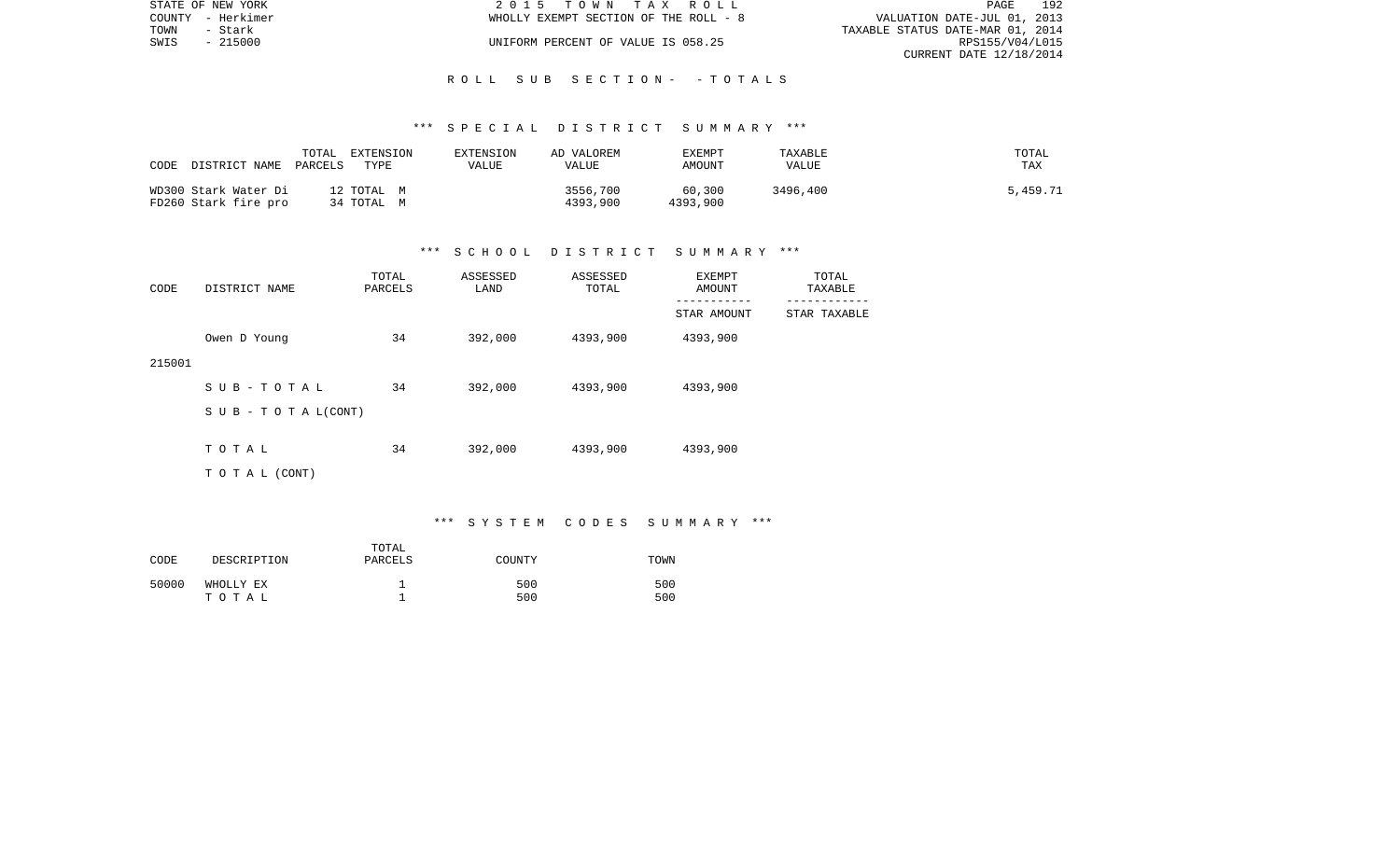| STATE OF NEW YORK | 2015 TOWN TAX ROLL                    | 193<br>PAGE                      |
|-------------------|---------------------------------------|----------------------------------|
| COUNTY - Herkimer | WHOLLY EXEMPT SECTION OF THE ROLL - 8 | VALUATION DATE-JUL 01, 2013      |
| TOWN<br>- Stark   |                                       | TAXABLE STATUS DATE-MAR 01, 2014 |
| SWIS<br>$-215000$ | UNIFORM PERCENT OF VALUE IS 058.25    | RPS155/V04/L015                  |
|                   |                                       | CURRENT DATE 12/18/2014          |
|                   |                                       |                                  |

## R O L L S U B S E C T I O N - - T O T A L S

#### \*\*\* E X E M P T I O N S U M M A R Y \*\*\*

|       |             | TOTAL   |          |          |
|-------|-------------|---------|----------|----------|
| CODE  | DESCRIPTION | PARCELS | COUNTY   | TOWN     |
|       |             |         |          |          |
| 12100 | NYS HOSP    | 3       | 49,000   | 49,000   |
| 13100 | MUN OWNED   | 10      | 457,500  | 457,500  |
| 13500 | TOWN-GEN    |         | 20,000   | 20,000   |
| 13800 | SCHOOL DST  | 3       | 3047,000 | 3047,000 |
| 25300 | NON PROF 9  | 14      | 771,100  | 771,100  |
| 27350 | PRIV CEM    |         | 6,900    | 6,900    |
| 29700 | WDRL/FORCL  |         | 41,900   | 41,900   |
|       | тотаь       | 33      | 4393,400 | 4393,400 |

| ROLL<br>SEC | DESCRIPTION                   | TOTAL<br>PARCELS | ASSESSED<br>LAND | ASSESSED<br>TOTAL | EXEMPT<br>AMOUNT | TOTAL<br>TAXABLE | TOTAL<br>TAX |
|-------------|-------------------------------|------------------|------------------|-------------------|------------------|------------------|--------------|
|             |                               |                  |                  |                   | STAR AMOUNT      | STAR TAXABLE     |              |
|             | RS 8 TOTAL<br>SPEC DIST TAXES |                  | 392,000          | 4393,900          | 4,393,900        |                  | 5,459.71     |
|             | WHOLLY EXEMPT                 | 34               |                  |                   |                  |                  | 5,459.71     |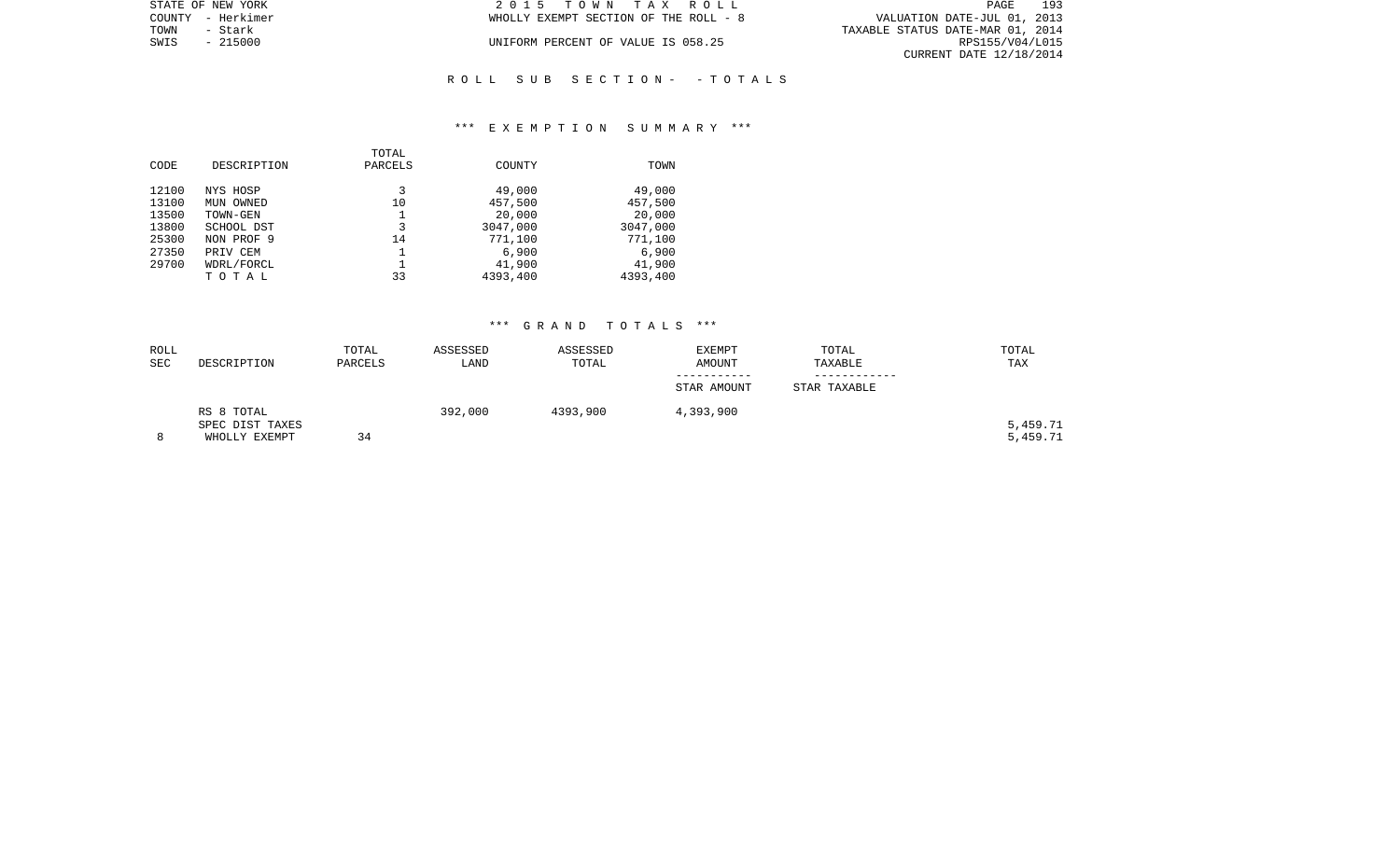| STATE OF NEW YORK | 2015 TOWN TAX ROLL                    | 194<br>PAGE                      |
|-------------------|---------------------------------------|----------------------------------|
| COUNTY - Herkimer | WHOLLY EXEMPT SECTION OF THE ROLL - 8 | VALUATION DATE-JUL 01, 2013      |
| TOWN<br>- Stark   |                                       | TAXABLE STATUS DATE-MAR 01, 2014 |
| SWIS<br>- 215000  | UNIFORM PERCENT OF VALUE IS 058.25    | RPS155/V04/L015                  |
|                   |                                       | CURRENT DATE 12/18/2014          |

#### R O L L S E C T I O N T O T A L S

#### \*\*\* S P E C I A L D I S T R I C T S U M M A R Y \*\*\*

| CODE<br>DISTRICT NAME                        | TOTAL<br>EXTENSION<br>TYPE<br>PARCELS | EXTENSION<br>VALUE | AD VALOREM<br>VALUE  | EXEMPT<br>AMOUNT   | TAXABLE<br>VALUE | TOTAL<br><b>TAX</b> |
|----------------------------------------------|---------------------------------------|--------------------|----------------------|--------------------|------------------|---------------------|
| WD300 Stark Water Di<br>FD260 Stark fire pro | 12 TOTAL M<br>34 TOTAL M              |                    | 3556,700<br>4393,900 | 60,300<br>4393,900 | 3496,400         | 5,459.71            |

#### \*\*\* S C H O O L D I S T R I C T S U M M A R Y \*\*\*

| CODE   | DISTRICT NAME                    | TOTAL<br>PARCELS | ASSESSED<br>LAND | ASSESSED<br>TOTAL | EXEMPT<br>AMOUNT | TOTAL<br>TAXABLE |
|--------|----------------------------------|------------------|------------------|-------------------|------------------|------------------|
|        |                                  |                  |                  |                   | STAR AMOUNT      | STAR TAXABLE     |
|        | Owen D Young                     | 34               | 392,000          | 4393,900          | 4393,900         |                  |
| 215001 |                                  |                  |                  |                   |                  |                  |
|        | SUB-TOTAL                        | 34               | 392,000          | 4393,900          | 4393,900         |                  |
|        | $S \cup B - T \cup T A L (CONT)$ |                  |                  |                   |                  |                  |
|        | TOTAL                            | 34               | 392,000          | 4393,900          | 4393,900         |                  |
|        |                                  |                  |                  |                   |                  |                  |
|        | T O T A L (CONT)                 |                  |                  |                   |                  |                  |

\*\*\* S Y S T E M C O D E S S U M M A R Y \*\*\*

| CODE  | DESCRIPTION        | TOTAL<br>PARCELS | COUNTY     | TOWN       |
|-------|--------------------|------------------|------------|------------|
| 50000 | WHOLLY EX<br>тотаь |                  | 500<br>500 | 500<br>500 |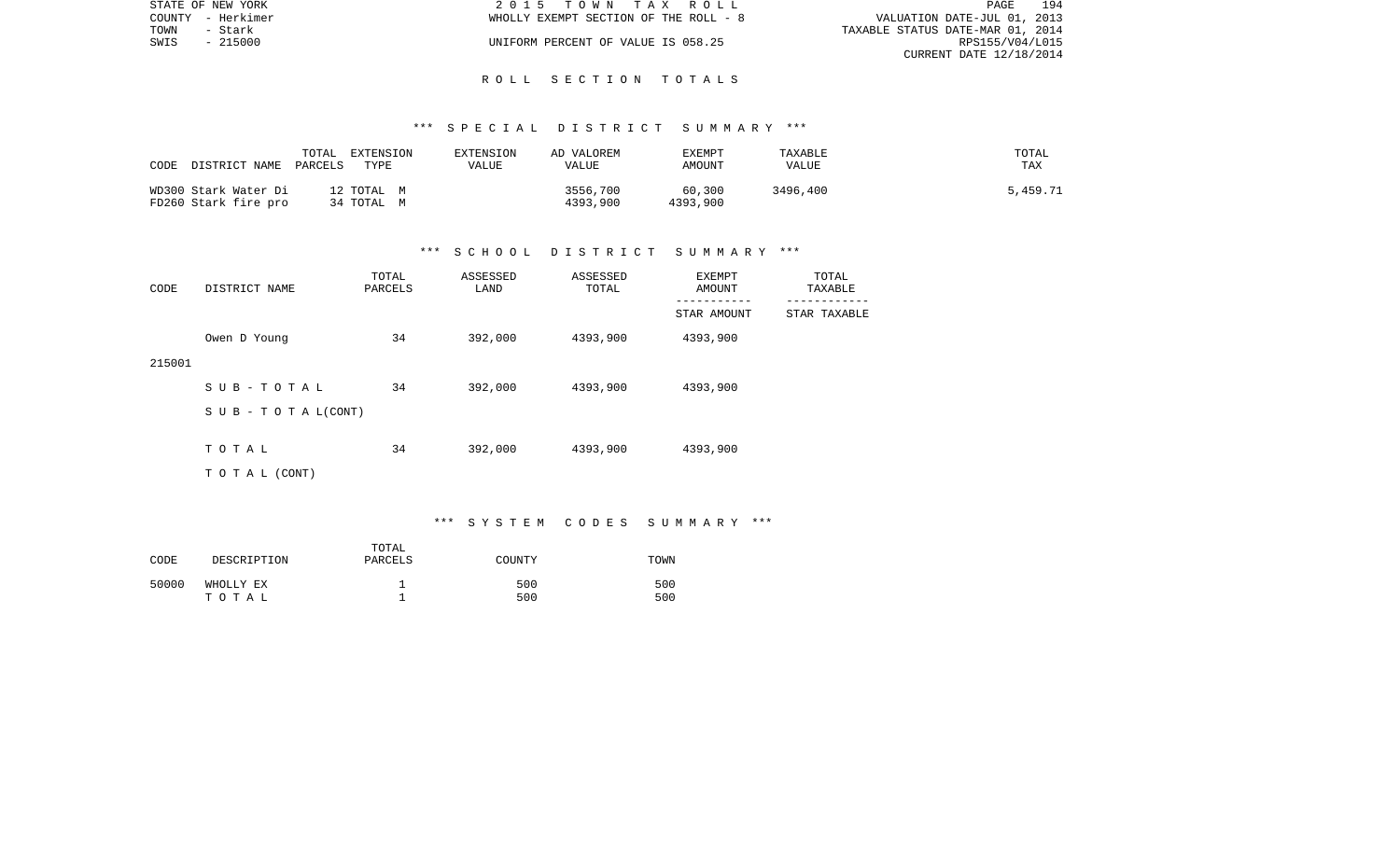| STATE OF NEW YORK | 2015 TOWN TAX ROLL                    | 195<br>PAGE                      |
|-------------------|---------------------------------------|----------------------------------|
| COUNTY - Herkimer | WHOLLY EXEMPT SECTION OF THE ROLL - 8 | VALUATION DATE-JUL 01, 2013      |
| TOWN<br>- Stark   |                                       | TAXABLE STATUS DATE-MAR 01, 2014 |
| SWIS<br>$-215000$ | UNIFORM PERCENT OF VALUE IS 058.25    | RPS155/V04/L015                  |
|                   |                                       | CURRENT DATE 12/18/2014          |
|                   |                                       |                                  |

R O L L S E C T I O N T O T A L S

#### \*\*\* E X E M P T I O N S U M M A R Y \*\*\*

| CODE  | DESCRIPTION | TOTAL<br>PARCELS | COUNTY   | TOWN     |
|-------|-------------|------------------|----------|----------|
| 12100 | NYS HOSP    | 3                | 49,000   | 49,000   |
| 13100 | MUN OWNED   | 10               | 457,500  | 457,500  |
| 13500 | TOWN-GEN    |                  | 20,000   | 20,000   |
| 13800 | SCHOOL DST  | 3                | 3047,000 | 3047,000 |
| 25300 | NON PROF 9  | 14               | 771,100  | 771,100  |
| 27350 | PRIV CEM    |                  | 6,900    | 6,900    |
| 29700 | WDRL/FORCL  |                  | 41,900   | 41,900   |
|       | TOTAL       | 33               | 4393,400 | 4393,400 |
|       |             |                  |          |          |

| ROLL<br>SEC | DESCRIPTION                                    | TOTAL<br>PARCELS | ASSESSED<br>LAND | ASSESSED<br>TOTAL | EXEMPT<br>AMOUNT | TOTAL<br>TAXABLE | TOTAL<br>TAX         |
|-------------|------------------------------------------------|------------------|------------------|-------------------|------------------|------------------|----------------------|
|             |                                                |                  |                  |                   | STAR AMOUNT      | STAR TAXABLE     |                      |
|             | RS 8 TOTAL<br>SPEC DIST TAXES<br>WHOLLY EXEMPT | 34               | 392,000          | 4393,900          | 4,393,900        |                  | 5,459.71<br>5,459.71 |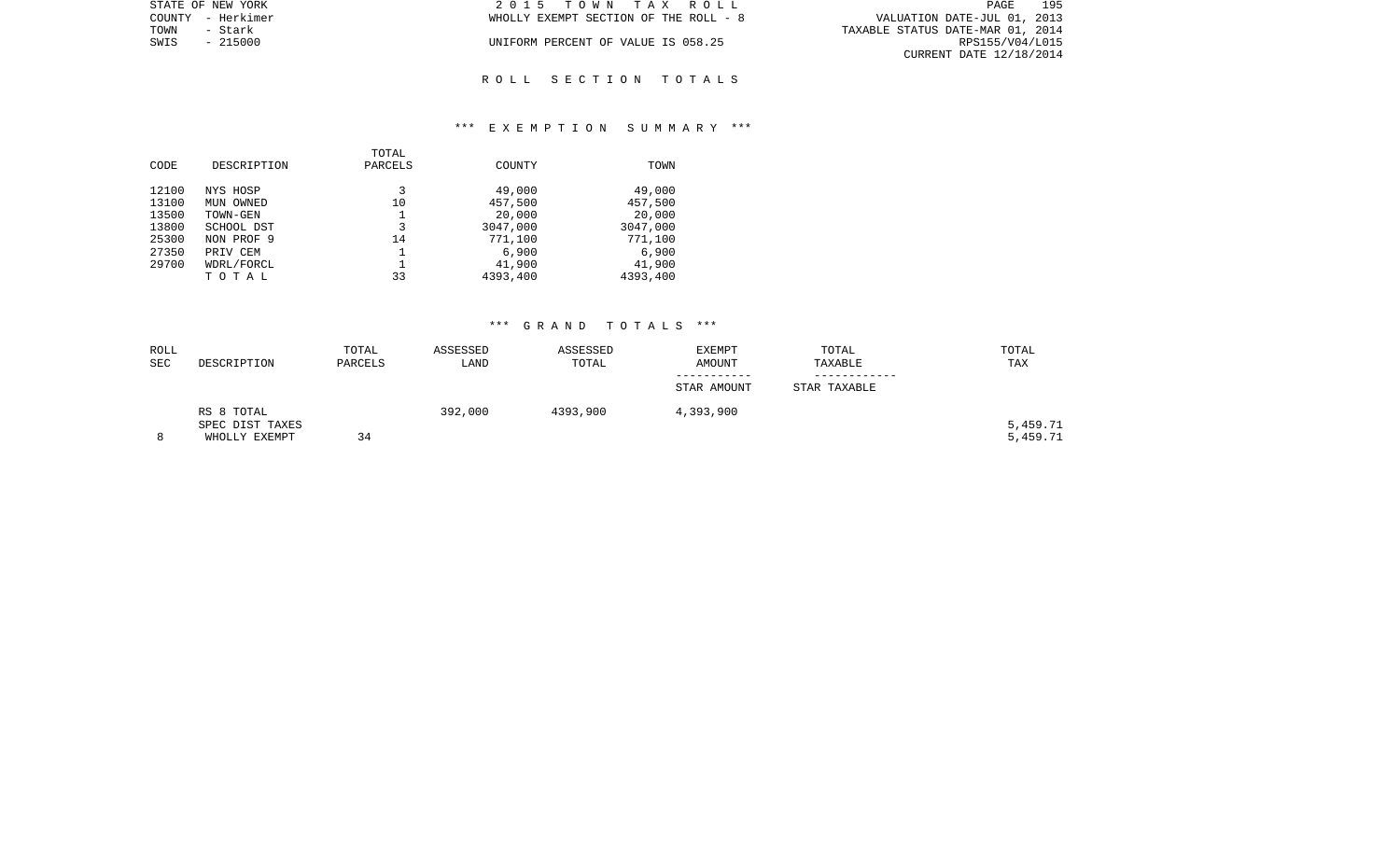| STATE OF NEW YORK | 2015 TOWN TAX ROLL | 196<br>PAGE                      |
|-------------------|--------------------|----------------------------------|
| COUNTY - Herkimer |                    | VALUATION DATE-JUL 01, 2013      |
| TOWN<br>- Stark   | SWIS TOTALS        | TAXABLE STATUS DATE-MAR 01, 2014 |
| SWIS<br>$-215000$ |                    | RPS155/V04/L015                  |
|                   |                    | CURRENT DATE 12/18/2014          |
|                   |                    |                                  |
|                   |                    |                                  |

#### \*\*\* S P E C I A L D I S T R I C T S U M M A R Y \*\*\*

| CODE<br>DISTRICT NAME PARCELS | TOTAL<br>EXTENSION<br>TYPE. | EXTENSION<br>VALUE | AD VALOREM<br>VALUE | EXEMPT<br>AMOUNT | TAXABLE<br>VALUE | TAX<br>RATE | TOTAL<br>TAX |
|-------------------------------|-----------------------------|--------------------|---------------------|------------------|------------------|-------------|--------------|
| WD300 Stark Water Di          | 67 TOTAL M                  |                    | 6494,400            | 90,400           | 6404,000         | 1.561524    | 10,000.03    |
| FD260 Stark fire pro          | 648 TOTAL M                 |                    | 33062,293           | 4480,052         | 28582,241        | 2.301954    | 65,795.02    |

#### \*\*\* S C H O O L D I S T R I C T S U M M A R Y \*\*\*

| CODE   | DISTRICT NAME                    | TOTAL<br>PARCELS | ASSESSED<br>LAND | ASSESSED<br>TOTAL | EXEMPT<br>AMOUNT   | TOTAL<br>TAXABLE<br>------- |  |
|--------|----------------------------------|------------------|------------------|-------------------|--------------------|-----------------------------|--|
|        |                                  |                  |                  |                   | STAR AMOUNT        | STAR TAXABLE                |  |
|        | Little Falls Central             | 23               | 146,300          | 417,088           |                    | 417,088                     |  |
| 210900 | Owen D Young                     | 648              | 8216,000         | 33420,615         | 95,040<br>5011,567 | 322,048<br>28,409,048       |  |
| 215001 |                                  |                  |                  |                   | 4697,240           | 23,711,808                  |  |
|        | SUB-TOTAL                        | 671              | 8362,300         | 33837,703         | 5011,567           | 28,826,136                  |  |
|        | $S \cup B - T \cup T A L (CONT)$ |                  |                  |                   | 4792,280           | 24,033,856                  |  |
|        | TOTAL                            | 671              | 8362,300         | 33837,703         | 5011,567           | 28,826,136                  |  |
|        | TO TAL (CONT)                    |                  |                  |                   | 4792,280           | 24,033,856                  |  |

#### \*\*\* S Y S T E M C O D E S S U M M A R Y \*\*\*

| CODE  | DESCRIPTION        | TOTAL<br>PARCELS | COUNTY     | TOWN       |
|-------|--------------------|------------------|------------|------------|
| 50000 | WHOLLY EX<br>тотаь |                  | 500<br>500 | 500<br>500 |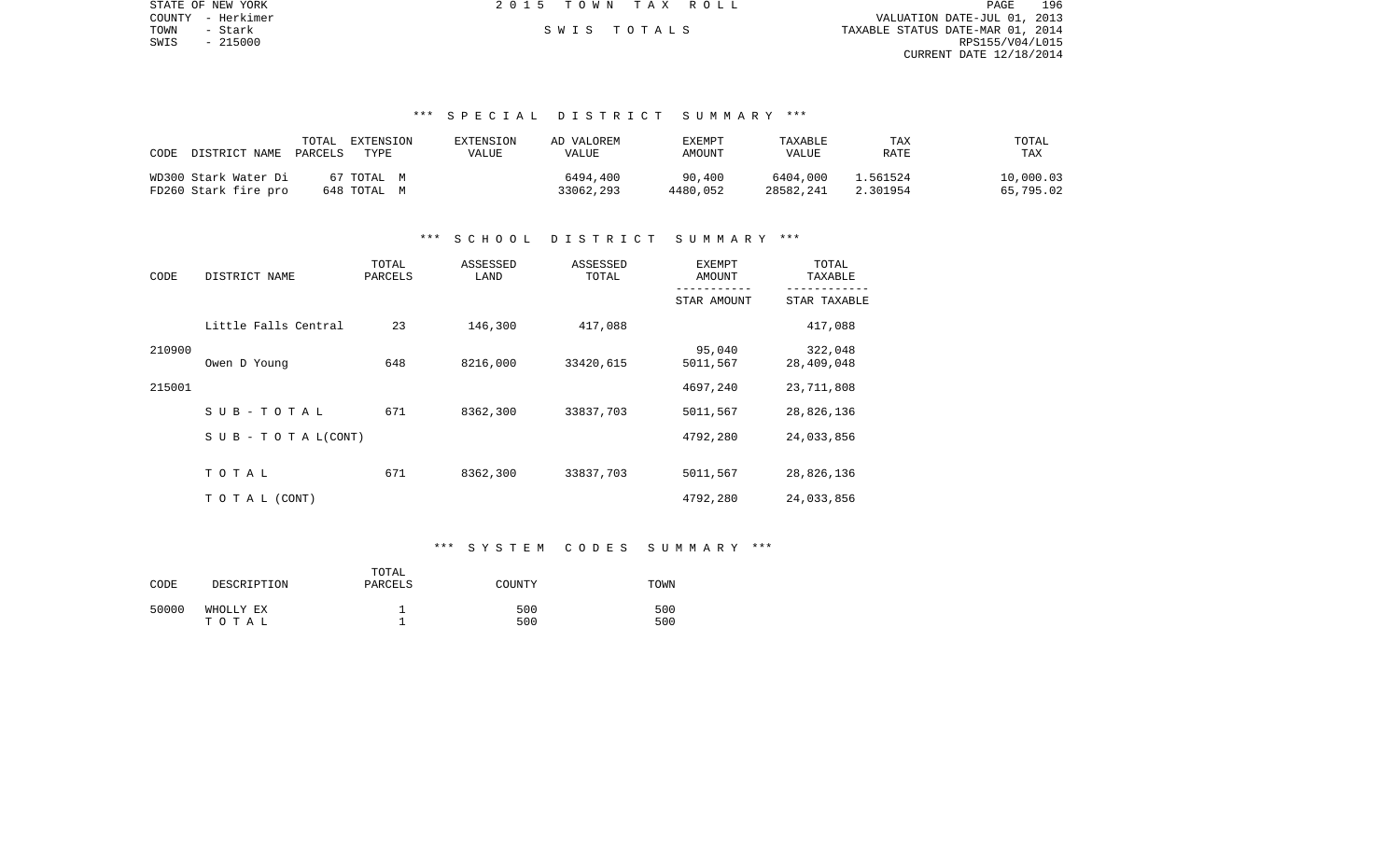| STATE OF NEW YORK | 2015 TOWN TAX ROLL | 197<br>PAGE                      |
|-------------------|--------------------|----------------------------------|
| COUNTY - Herkimer |                    | VALUATION DATE-JUL 01, 2013      |
| TOWN<br>– Stark   | SWIS TOTALS        | TAXABLE STATUS DATE-MAR 01, 2014 |
| SWIS<br>- 215000  |                    | RPS155/V04/L015                  |
|                   |                    | CURRENT DATE 12/18/2014          |
|                   |                    |                                  |

#### \*\*\* E X E M P T I O N S U M M A R Y \*\*\*

|       |             | TOTAL          |          |          |
|-------|-------------|----------------|----------|----------|
| CODE  | DESCRIPTION | PARCELS        | COUNTY   | TOWN     |
| 12100 | NYS HOSP    | 3              | 49,000   | 49,000   |
| 13100 | MUN OWNED   | 10             | 457,500  | 457,500  |
| 13500 | TOWN-GEN    | 1              | 20,000   | 20,000   |
| 13800 | SCHOOL DST  | 3              | 3047,000 | 3047,000 |
| 25300 | NON PROF 9  | 16             | 801,200  | 801,200  |
| 27350 | PRIV CEM    | 1              | 6,900    | 6,900    |
| 29700 | WDRL/FORCL  | 1              | 41,900   | 41,900   |
| 41101 | VETFUND CT  | 3              | 5,400    | 5,400    |
| 41121 | VET WAR CT  | 6              | 30,840   | 30,840   |
| 41131 | VET COM CT  | 11             | 95,425   | 95,425   |
| 41141 | VET DIS CT  | 2              | 22,175   | 22,175   |
| 41162 | CW 15 VET/  | $\overline{2}$ | 10,800   |          |
| 41700 | AGRIC 10 Y  | 7              | 191,000  | 191,000  |
| 41720 | AG MKTS L   | 25             | 68,275   | 68,275   |
| 41730 | AG MKTS     | 16             | 104,809  | 104,809  |
| 41800 | AGED-ALL    | 1              | 63,923   | 63,923   |
| 41801 | AGED-CT     | 3              | 78,900   | 78,900   |
| 41802 | AGED-CNTY   | $\mathbf{1}$   | 34,400   |          |
| 42100 | AGRIC 10 Y  | 16             | 106,800  | 106,800  |
| 47460 | FOREST      | 3              | 52,760   | 52,760   |
|       | TOTAL       | 131            | 5289,007 | 5243,807 |

| ROLL<br>SEC | DESCRIPTION                                                           | TOTAL<br>PARCELS | ASSESSED<br>LAND     | ASSESSED<br>TOTAL      | EXEMPT<br>AMOUNT   | TOTAL<br>TAXABLE<br>------------ | TAX                  |                                                                   |
|-------------|-----------------------------------------------------------------------|------------------|----------------------|------------------------|--------------------|----------------------------------|----------------------|-------------------------------------------------------------------|
|             |                                                                       |                  |                      |                        | STAR AMOUNT        | STAR TAXABLE                     | RATE                 |                                                                   |
|             | County Tax<br>Town Tax<br>School Relevy<br>SPEC DIST TAXES<br>TAXABLE | 620              | 7963,400<br>7963,400 | 25713,000<br>25713,000 | 895,607<br>850,407 | 24,817,393<br>24,862,593         | 9.739679<br>9.681606 | 241,713.46<br>240,709.86<br>113,799.26<br>61,770.83<br>657,993.41 |
|             | County Tax                                                            |                  | 6,900                | 6,900                  |                    | 6,900                            | 9.739679             | 67.20                                                             |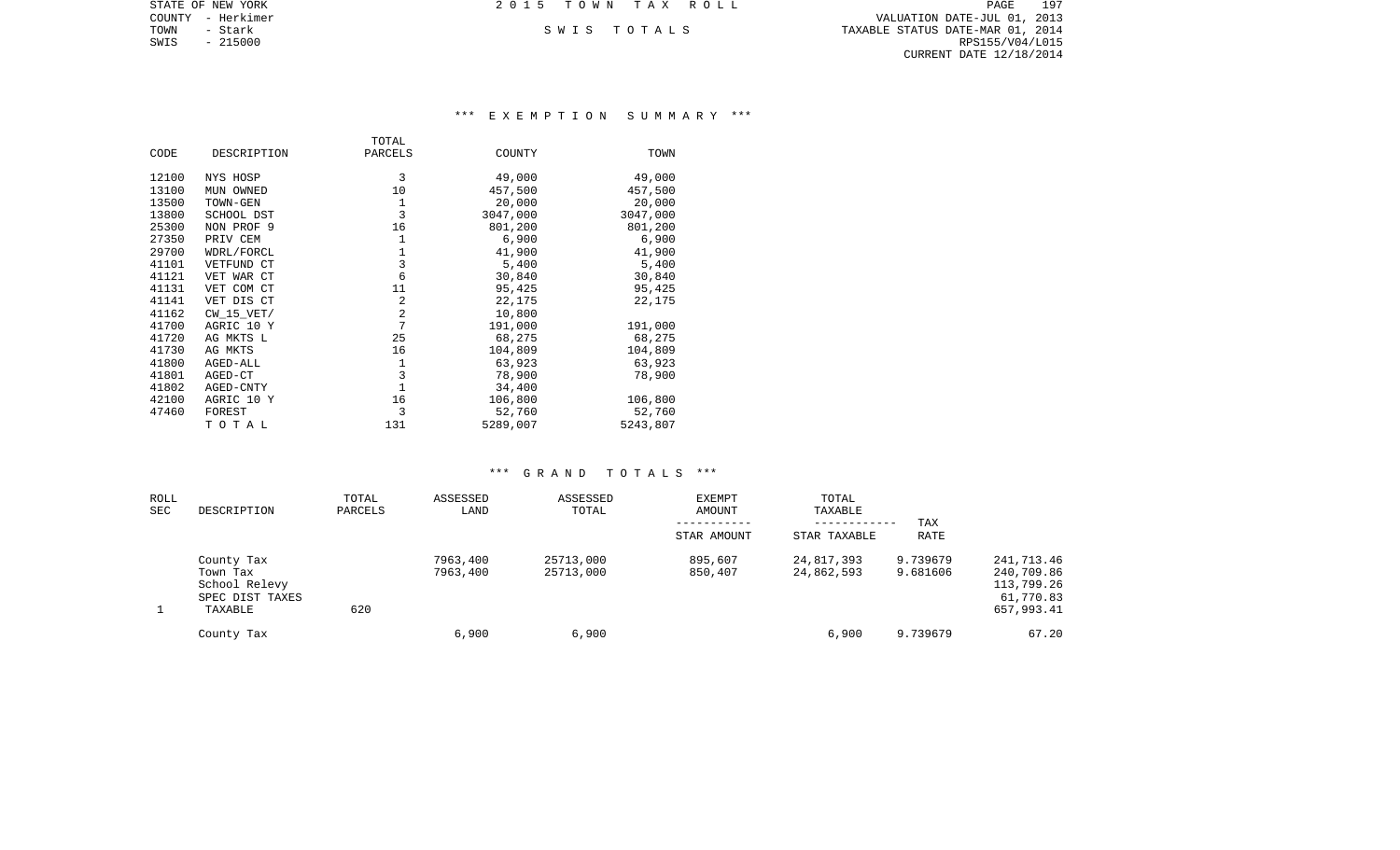COUNTY - Herkimer VALUATION DATE-JUL 01, 2013 TOWN - Stark South S W I S T O T A L S TO T A L S TAXABLE STATUS DATE-MAR 01, 2014 SWIS - 215000<br>SWIS - 215000<br>SWIS - 215000<br>RPS155/V04/L015 CURRENT DATE 12/18/2014

STATE OF NEW YORK **EXECUTE:**  $2015$  TOWN TAX ROLL

| <b>ROLL</b><br>SEC | DESCRIPTION                                                    | TOTAL<br>PARCELS | ASSESSED<br>LAND     | ASSESSED<br>TOTAL      | <b>EXEMPT</b><br><b>AMOUNT</b> | TOTAL<br>TAXABLE         |                           |                                                     |
|--------------------|----------------------------------------------------------------|------------------|----------------------|------------------------|--------------------------------|--------------------------|---------------------------|-----------------------------------------------------|
|                    |                                                                |                  |                      |                        | STAR AMOUNT                    | STAR TAXABLE             | <b>TAX</b><br><b>RATE</b> |                                                     |
| 3                  | Town Tax<br>SPEC DIST TAXES<br>STATE OWNED LAND                | 2                | 6,900                | 6,900                  |                                | 6,900                    | 9.681606                  | 66.80<br>15.88<br>149.88                            |
| 5                  | County Tax<br>Town Tax<br>SPEC DIST TAXES<br>SPECIAL FRANCHISE | 4                |                      | 1100,614<br>1100,614   |                                | 1,100,614<br>1,100,614   | 9.739679<br>9.681606      | 10,719.63<br>10,655.72<br>2,533.56<br>23,908.91     |
| 6                  | County Tax<br>Town Tax<br>SPEC DIST TAXES<br>UTILITIES & N.C.  | 11               |                      | 2623,289<br>2623,289   |                                | 2,623,289<br>2,623,289   | 9.739679<br>9.681606      | 25,549.99<br>25,397.65<br>6,015.07<br>56,962.71     |
| 8                  | RS 8 TOTAL<br>SPEC DIST TAXES<br>WHOLLY EXEMPT                 | 34               | 392,000              | 4393,900               | 4,393,900                      |                          |                           | 5,459.71<br>5,459.71                                |
|                    | County Tax<br>Town Tax<br>School Relevy<br>SPEC DIST TAXES     |                  | 8362,300<br>8362,300 | 33837,703<br>33837,703 | 5,289,507<br>5,244,307         | 28,548,196<br>28,593,396 | 9.739679<br>9.681606      | 278,050.28<br>276,830.03<br>113,799.26<br>75,795.05 |
| $\ast$             | SUB TOTAL                                                      | 671              |                      |                        |                                |                          |                           | 744,474.62                                          |
|                    | County Tax<br>Town Tax<br>School Relevy<br>SPEC DIST TAXES     |                  | 8362,300<br>8362,300 | 33837,703<br>33837,703 | 5,289,507<br>5, 244, 307       | 28,548,196<br>28,593,396 | 9.739679<br>9.681606      | 278,050.28<br>276,830.03<br>113,799.26<br>75,795.05 |
| $***$              | <b>GRAND TOTAL</b>                                             | 671              |                      |                        |                                |                          |                           | 744,474.62                                          |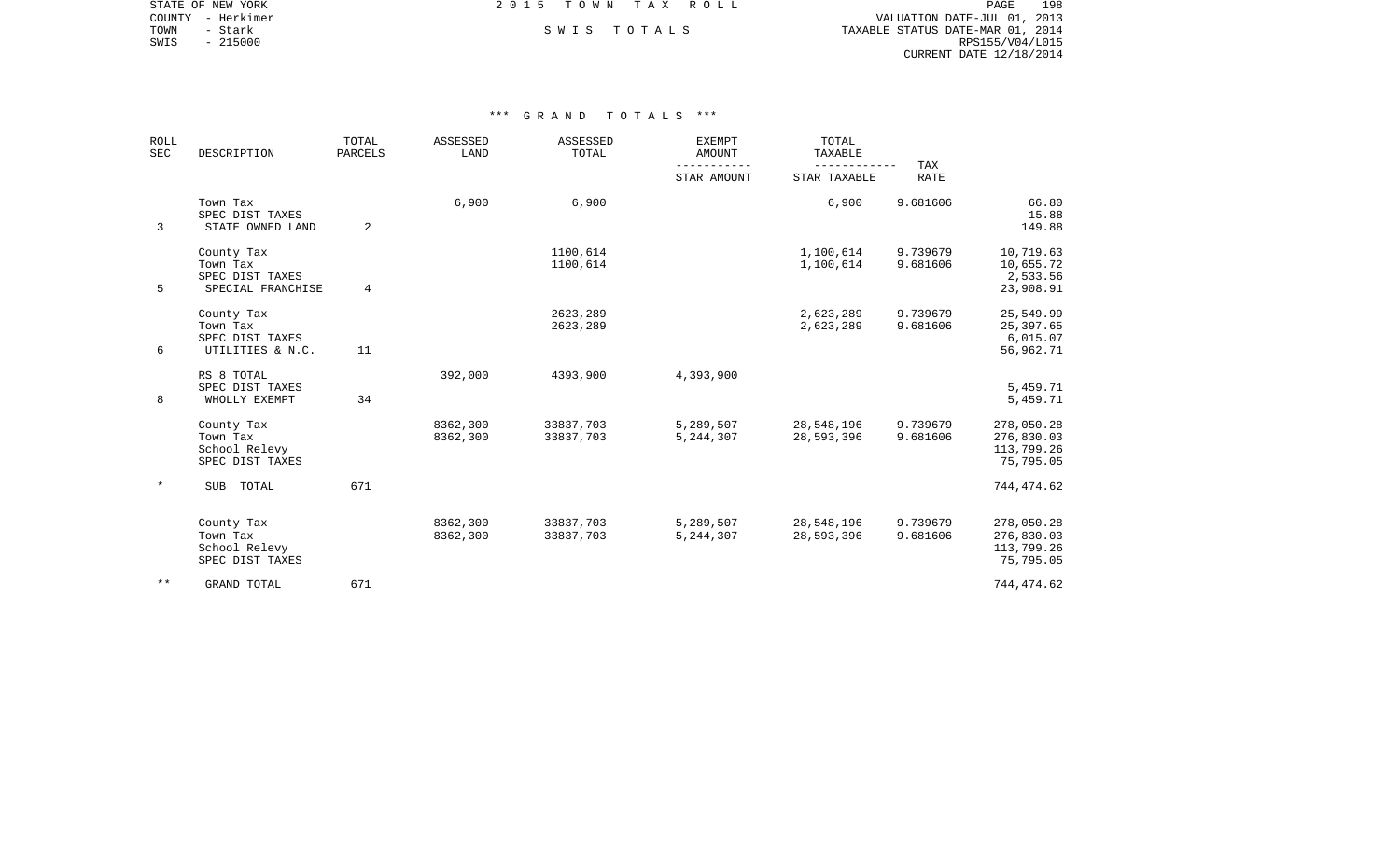PAGE 199 TOWN - Stark TAXABLE STATUS DATE-MAR 01, 2014 SWIS - 2150 RPS155/V04/L015 CURRENT DATE 12/18/2014

STATE OF NEW YORK **EXECUTE:**  $2015$  TOWN TAX ROLL COUNTY - Herkimer T O W N T O T A L S VALUATION DATE-JUL 01, 2013

## \*\*\* S P E C I A L D I S T R I C T S U M M A R Y \*\*\*

| DISTRICT NAME<br>CODE | TOTAL<br>EXTENSION<br>PARCELS<br>TYPE | EXTENSION<br>VALUE | AD VALOREM<br>VALUE | EXEMPT<br>AMOUNT | TAXABLE<br>VALUE | TOTAL<br>TAX |
|-----------------------|---------------------------------------|--------------------|---------------------|------------------|------------------|--------------|
| WD300 Stark Water Di  | 67 ТОТАL М                            |                    | 6494,400            | 90,400           | 6404,000         | 10,000.03    |
| FD260 Stark fire pro  | 648 TOTAL M                           |                    | 33062,293           | 4480,052         | 28582,241        | 65,795.02    |

#### \*\*\* S C H O O L D I S T R I C T S U M M A R Y \*\*\*

| CODE   | DISTRICT NAME                    | TOTAL<br>PARCELS | ASSESSED<br>LAND | ASSESSED<br>TOTAL | <b>EXEMPT</b><br><b>AMOUNT</b> | TOTAL<br>TAXABLE      |
|--------|----------------------------------|------------------|------------------|-------------------|--------------------------------|-----------------------|
|        |                                  |                  |                  |                   | STAR AMOUNT                    | STAR TAXABLE          |
|        | Little Falls Central             | 23               | 146,300          | 417,088           |                                | 417,088               |
| 210900 | Owen D Young                     | 648              | 8216,000         | 33420,615         | 95,040<br>5011,567             | 322,048<br>28,409,048 |
| 215001 |                                  |                  |                  |                   | 4697,240                       | 23,711,808            |
|        | SUB-TOTAL                        | 671              | 8362,300         | 33837,703         | 5011,567                       | 28,826,136            |
|        | $S \cup B - T \cup T A L (CONT)$ |                  |                  |                   | 4792,280                       | 24,033,856            |
|        | TOTAL                            | 671              | 8362,300         | 33837,703         | 5011,567                       | 28,826,136            |
|        | TO TAL (CONT)                    |                  |                  |                   | 4792,280                       | 24,033,856            |

#### \*\*\* S Y S T E M C O D E S S U M M A R Y \*\*\*

| CODE  | DESCRIPTION        | TOTAL<br>PARCELS | COUNTY     | TOWN       |
|-------|--------------------|------------------|------------|------------|
| 50000 | WHOLLY EX<br>тотаь |                  | 500<br>500 | 500<br>500 |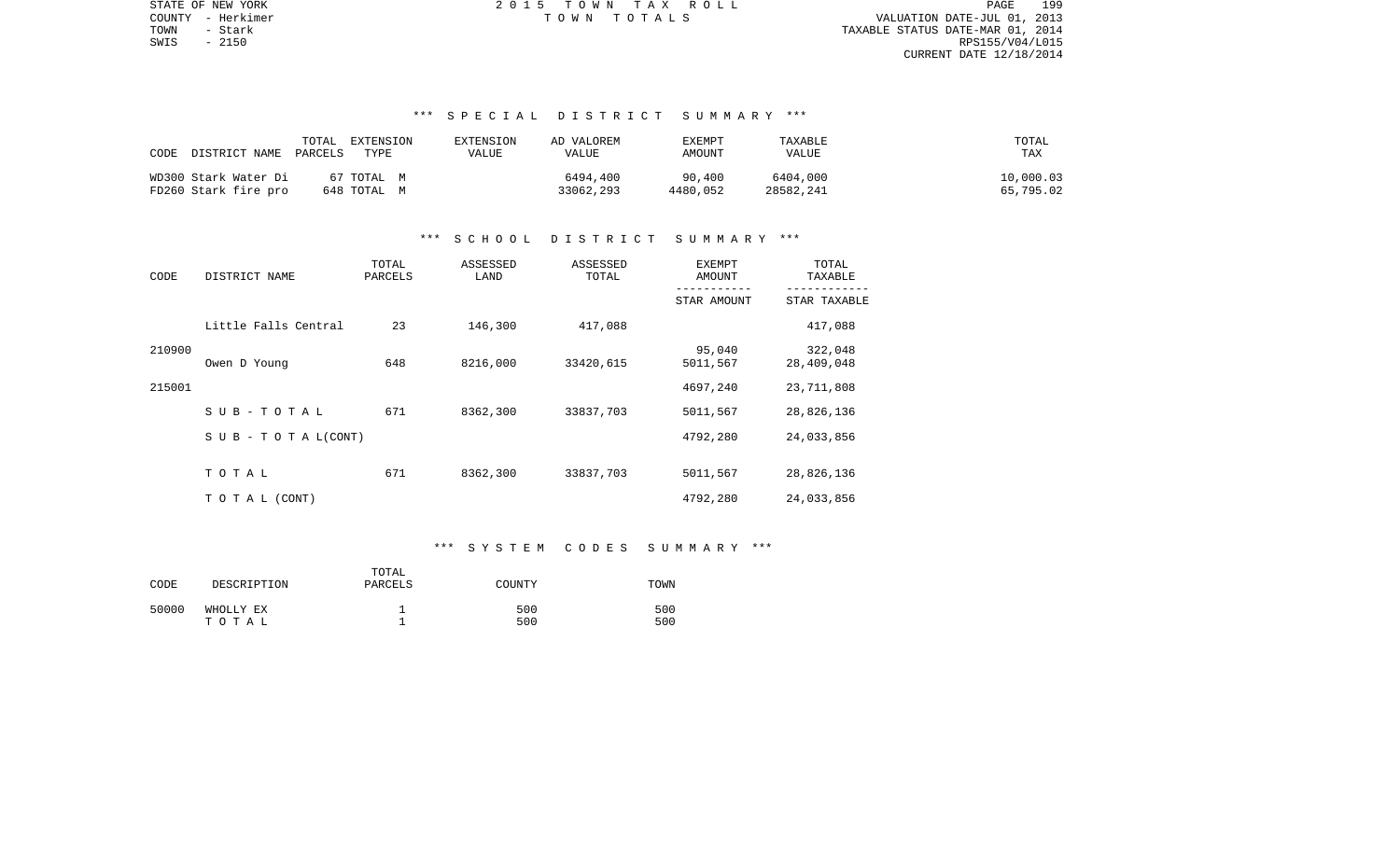TOWN - Stark TAXABLE STATUS DATE-MAR 01, 2014 SWIS - 2150 RPS155/V04/L015 CURRENT DATE 12/18/2014

STATE OF NEW YORK **EXECUTE:**  $2015$  TOWN TAX ROLL COUNTY - Herkimer T O W N T O T A L S VALUATION DATE-JUL 01, 2013

## \*\*\* E X E M P T I O N S U M M A R Y \*\*\*

|       |                | TOTAL          |          |          |
|-------|----------------|----------------|----------|----------|
| CODE  | DESCRIPTION    | PARCELS        | COUNTY   | TOWN     |
| 12100 | NYS HOSP       | 3              | 49,000   | 49,000   |
| 13100 | MUN OWNED      | 10             | 457,500  | 457,500  |
| 13500 | TOWN-GEN       | 1              | 20,000   | 20,000   |
| 13800 | SCHOOL DST     | 3              | 3047,000 | 3047,000 |
| 25300 | NON PROF 9     | 16             | 801,200  | 801,200  |
| 27350 | PRIV CEM       | 1              | 6,900    | 6,900    |
| 29700 | WDRL/FORCL     | 1              | 41,900   | 41,900   |
| 41101 | VETFUND CT     | 3              | 5,400    | 5,400    |
| 41121 | VET WAR CT     | 6              | 30,840   | 30,840   |
| 41131 | VET COM CT     | 11             | 95,425   | 95,425   |
| 41141 | VET DIS CT     | 2              | 22,175   | 22,175   |
| 41162 | $CW$ 15 $VET/$ | 2              | 10,800   |          |
| 41700 | AGRIC 10 Y     | $\overline{7}$ | 191,000  | 191,000  |
| 41720 | AG MKTS L      | 25             | 68,275   | 68,275   |
| 41730 | AG MKTS        | 16             | 104,809  | 104,809  |
| 41800 | AGED-ALL       | 1              | 63,923   | 63,923   |
| 41801 | AGED-CT        | 3              | 78,900   | 78,900   |
| 41802 | AGED-CNTY      | 1              | 34,400   |          |
| 42100 | AGRIC 10 Y     | 16             | 106,800  | 106,800  |
| 47460 | FOREST         | 3              | 52,760   | 52,760   |
|       | TOTAL          | 131            | 5289,007 | 5243,807 |

| ROLL<br>SEC | DESCRIPTION                                                           | TOTAL<br>PARCELS | ASSESSED<br>LAND     | ASSESSED<br>TOTAL      | EXEMPT<br>AMOUNT   | TOTAL<br>TAXABLE<br>------------ | TAX  | TOTAL<br>TAX                                                      |
|-------------|-----------------------------------------------------------------------|------------------|----------------------|------------------------|--------------------|----------------------------------|------|-------------------------------------------------------------------|
|             |                                                                       |                  |                      |                        | STAR AMOUNT        | STAR TAXABLE                     | RATE |                                                                   |
|             | County Tax<br>Town Tax<br>School Relevy<br>SPEC DIST TAXES<br>TAXABLE | 620              | 7963,400<br>7963,400 | 25713,000<br>25713,000 | 895,607<br>850,407 | 24,817,393<br>24,862,593         |      | 241,713.46<br>240,709.86<br>113,799.26<br>61,770.83<br>657,993.41 |
|             | County Tax                                                            |                  | 6,900                | 6,900                  |                    | 6,900                            |      | 67.20                                                             |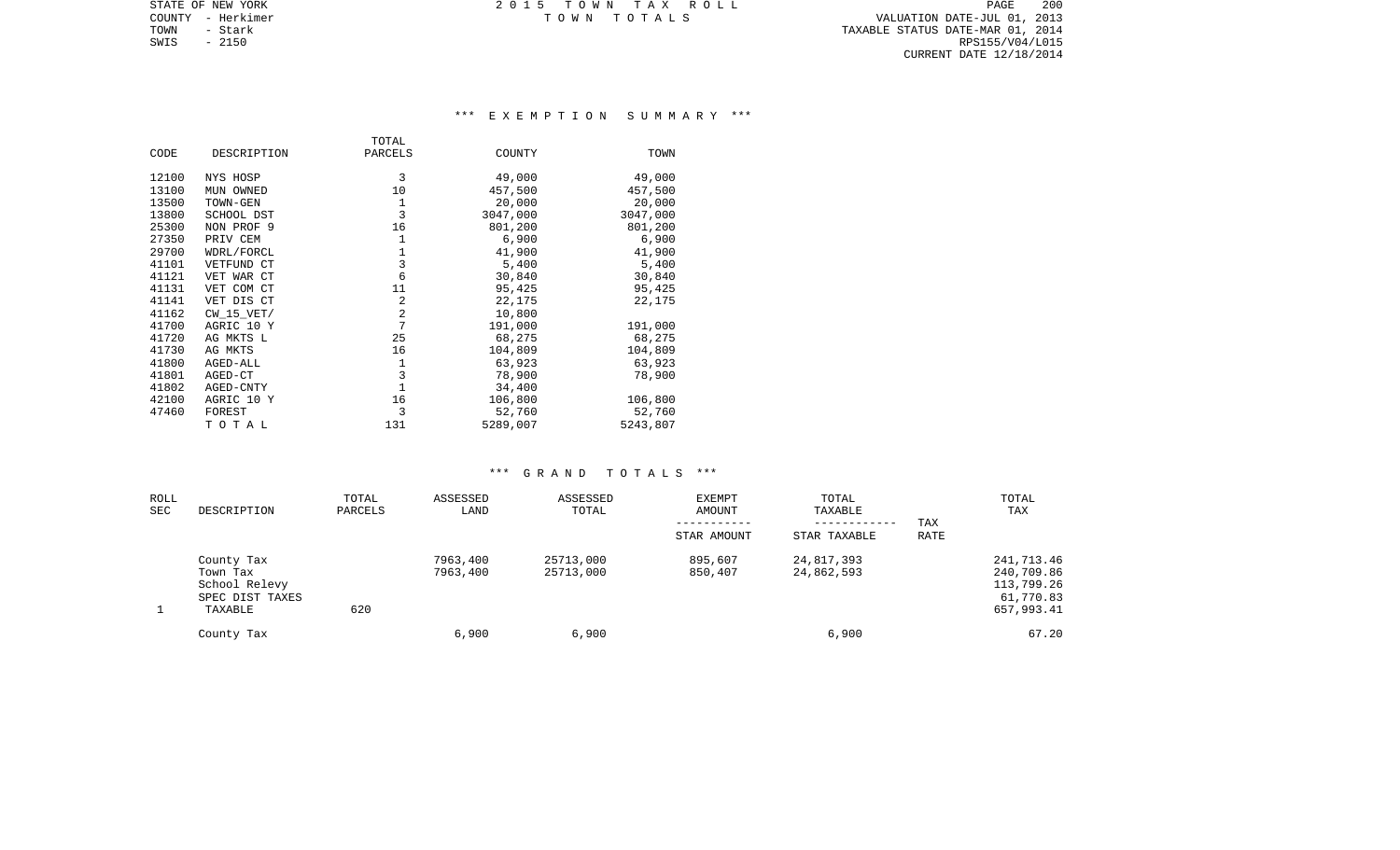STATE OF NEW YORK **EXECUTE:**  $2015$  TOWN TAX ROLL

 COUNTY - Herkimer T O W N T O T A L S VALUATION DATE-JUL 01, 2013 TOWN - Stark TAXABLE STATUS DATE-MAR 01, 2014 SWIS - 2150<br>
SWIS - 2150<br>
SWIS - 2150<br>
SWIS - 2150<br>
RPS155/V04/L015 CURRENT DATE 12/18/2014

| <b>ROLL</b><br>SEC | DESCRIPTION                                                    | TOTAL<br>PARCELS | ASSESSED<br>LAND     | ASSESSED<br>TOTAL      | <b>EXEMPT</b><br><b>AMOUNT</b> | TOTAL<br>TAXABLE         | TAX | TOTAL<br>TAX                                        |
|--------------------|----------------------------------------------------------------|------------------|----------------------|------------------------|--------------------------------|--------------------------|-----|-----------------------------------------------------|
|                    |                                                                |                  | STAR AMOUNT          | STAR TAXABLE           | <b>RATE</b>                    |                          |     |                                                     |
| 3                  | Town Tax<br>SPEC DIST TAXES<br>STATE OWNED LAND                | 2                | 6,900                | 6,900                  |                                | 6,900                    |     | 66.80<br>15.88<br>149.88                            |
| 5                  | County Tax<br>Town Tax<br>SPEC DIST TAXES<br>SPECIAL FRANCHISE | 4                |                      | 1100,614<br>1100,614   |                                | 1,100,614<br>1,100,614   |     | 10,719.63<br>10,655.72<br>2,533.56<br>23,908.91     |
| 6                  | County Tax<br>Town Tax<br>SPEC DIST TAXES<br>UTILITIES & N.C.  | 11               |                      | 2623,289<br>2623,289   |                                | 2,623,289<br>2,623,289   |     | 25,549.99<br>25,397.65<br>6,015.07<br>56,962.71     |
| 8                  | RS 8 TOTAL<br>SPEC DIST TAXES<br>WHOLLY EXEMPT                 | 34               | 392,000              | 4393,900               | 4,393,900                      |                          |     | 5,459.71<br>5,459.71                                |
|                    | County Tax<br>Town Tax<br>School Relevy<br>SPEC DIST TAXES     |                  | 8362,300<br>8362,300 | 33837,703<br>33837,703 | 5,289,507<br>5,244,307         | 28,548,196<br>28,593,396 |     | 278,050.28<br>276,830.03<br>113,799.26<br>75,795.05 |
|                    | SUB TOTAL                                                      | 671              |                      |                        |                                |                          |     | 744, 474.62                                         |
|                    | County Tax<br>Town Tax<br>School Relevy<br>SPEC DIST TAXES     |                  | 8362,300<br>8362,300 | 33837,703<br>33837,703 | 5,289,507<br>5, 244, 307       | 28,548,196<br>28,593,396 |     | 278,050.28<br>276,830.03<br>113,799.26<br>75,795.05 |
| $* *$              | GRAND TOTAL                                                    | 671              |                      |                        |                                |                          |     | 744,474.62                                          |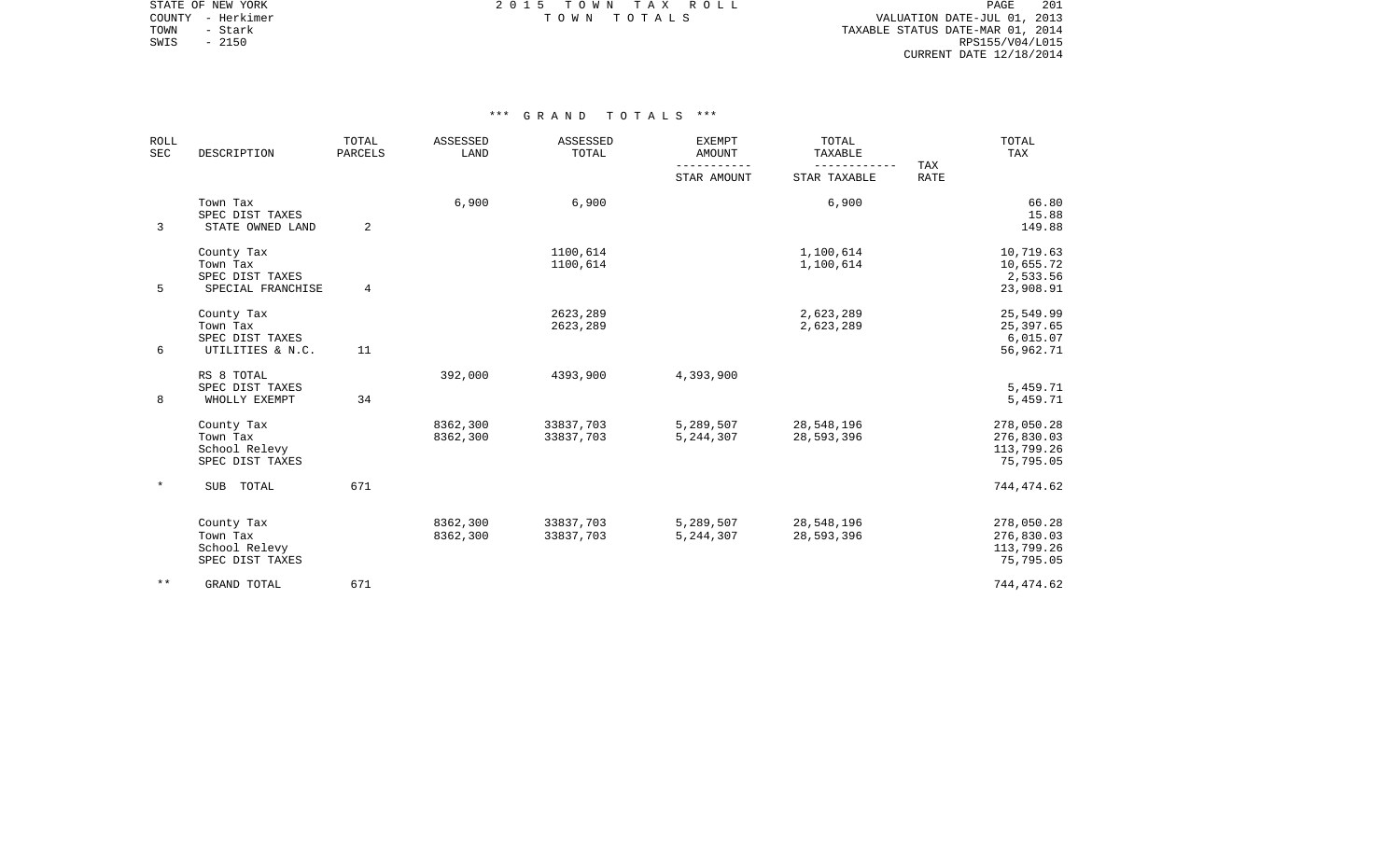|      | STATE OF NEW YORK |                                                            | 2015 TOWN TAX ROLL                 |                      |  |  |                                                                                   |                                  | PAGE |  |
|------|-------------------|------------------------------------------------------------|------------------------------------|----------------------|--|--|-----------------------------------------------------------------------------------|----------------------------------|------|--|
|      | COUNTY - Herkimer |                                                            |                                    |                      |  |  | STATE OWNED LAND SECTION OF THE ROLL - 3 SUB-SECT - A VALUATION DATE-JUL 01, 2013 |                                  |      |  |
| TOWN | - Stark           | ROLL SUB-SECT - A- SECTION 532-A RPTL WILD OR FOREST LANDS |                                    |                      |  |  |                                                                                   | TAXABLE STATUS DATE-MAR 01, 2014 |      |  |
| SWIS | - 215000          |                                                            |                                    | OWNERS NAME SEOUENCE |  |  |                                                                                   |                                  |      |  |
|      |                   |                                                            | UNIFORM PERCENT OF VALUE IS 058.25 |                      |  |  |                                                                                   |                                  |      |  |
|      |                   |                                                            |                                    |                      |  |  |                                                                                   |                                  |      |  |

| TAX MAP PARCEL NUMBER   | PROPERTY LOCATION & CLASS | ASSESSMENT | EXEMPTION CODE--         | --COUNTY--------TOWN------------   |            |  |  |  |  |  |
|-------------------------|---------------------------|------------|--------------------------|------------------------------------|------------|--|--|--|--|--|
| CURRENT OWNERS NAME     | SCHOOL DISTRICT           | LAND       | TAX DESCRIPTION          | TAXABLE VALUE                      |            |  |  |  |  |  |
| CURRENT OWNERS ADDRESS  | PARCEL SIZE/GRID COORD    | TOTAL      | SPECIAL DISTRICTS        |                                    | TAX AMOUNT |  |  |  |  |  |
|                         |                           |            |                          | $333 - 1 - 1$ ******************** |            |  |  |  |  |  |
|                         |                           |            |                          | ACCT 110001                        |            |  |  |  |  |  |
| $333. - 1 - 1$          | 932 Forest s532b          |            | County Tax               | 6,900                              | 67.20      |  |  |  |  |  |
| State Of New York       | 215001<br>Owen D Young    | 6,900      | Town Tax                 | 6,900                              | 66.80      |  |  |  |  |  |
| Dept Of Audit & Control | 7.00<br>ACRES             | 6,900      | FD260 Stark fire prot #1 | 6,900<br>TO M                      | 15.88      |  |  |  |  |  |
| Albany, NY 12236        | DEED BOOK 00000           |            |                          |                                    |            |  |  |  |  |  |
|                         | FULL MARKET VALUE         | 11,845     |                          |                                    |            |  |  |  |  |  |
|                         |                           |            | $TOTAL$ $TAX$ $---$      |                                    | 149.88**   |  |  |  |  |  |
|                         |                           |            |                          | DATE #1                            | 01/31/15   |  |  |  |  |  |
|                         |                           |            |                          | AMT DUE                            | 149.88     |  |  |  |  |  |
|                         |                           |            |                          |                                    |            |  |  |  |  |  |
|                         |                           |            |                          |                                    |            |  |  |  |  |  |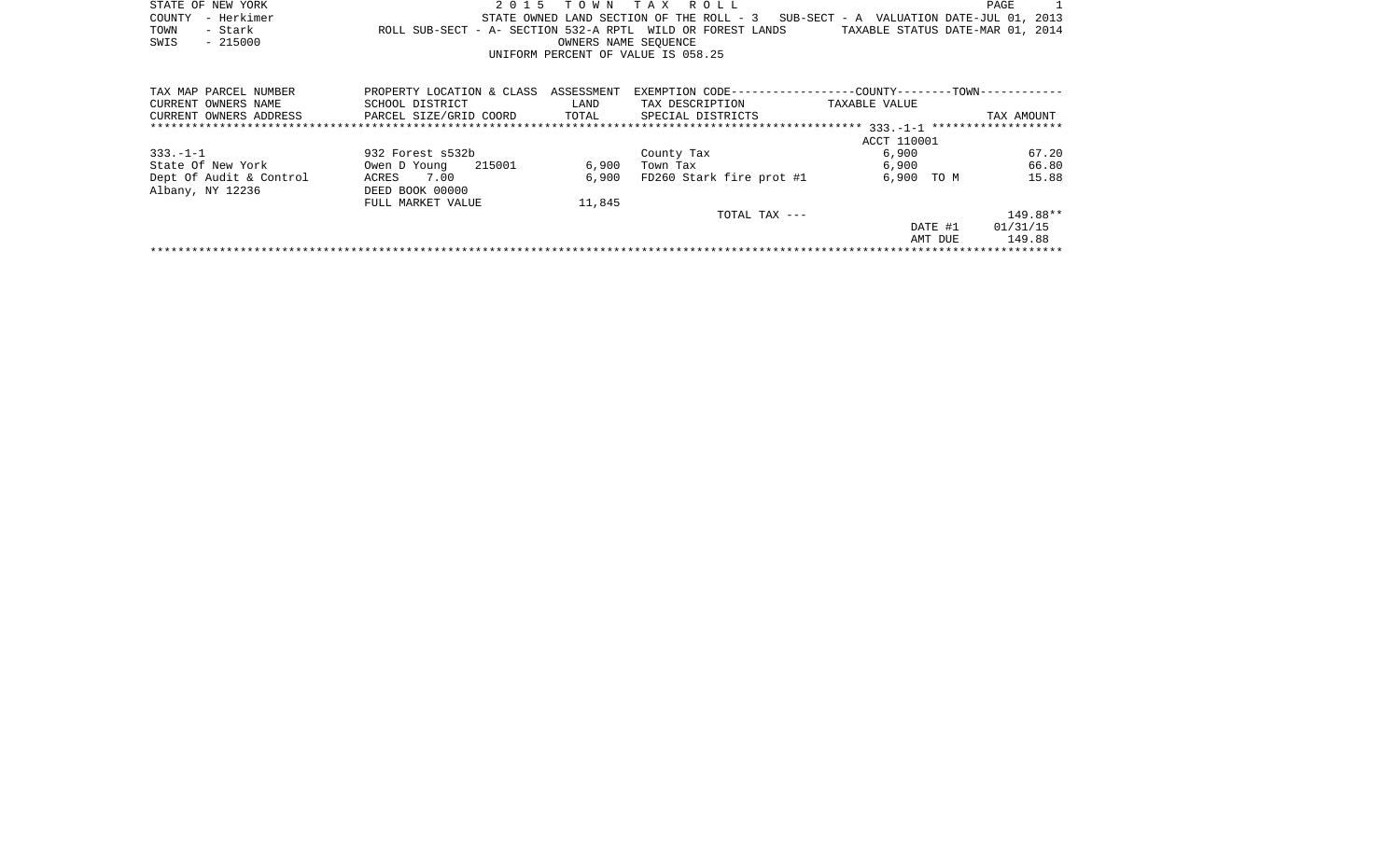| STATE OF NEW YORK |                                                            |  |                                    |  | 2015 TOWN TAX ROLL |                                                                                   |  |                                  | PAGE |  |
|-------------------|------------------------------------------------------------|--|------------------------------------|--|--------------------|-----------------------------------------------------------------------------------|--|----------------------------------|------|--|
| COUNTY - Herkimer |                                                            |  |                                    |  |                    | STATE OWNED LAND SECTION OF THE ROLL - 3 SUB-SECT - A VALUATION DATE-JUL 01, 2013 |  |                                  |      |  |
| TOWN<br>- Stark   | ROLL SUB-SECT - A- SECTION 532-A RPTL WILD OR FOREST LANDS |  |                                    |  |                    |                                                                                   |  | TAXABLE STATUS DATE-MAR 01, 2014 |      |  |
| SWIS<br>$-215000$ |                                                            |  |                                    |  |                    |                                                                                   |  | RPS155/V04/L015                  |      |  |
|                   |                                                            |  | UNIFORM PERCENT OF VALUE IS 058.25 |  |                    |                                                                                   |  | CURRENT DATE 12/18/2014          |      |  |

#### R O L L S U B S E C T I O N - A - T O T A L S

#### \*\*\* S P E C I A L D I S T R I C T S U M M A R Y \*\*\*

| CODE | DISTRICT NAME PARCELS | TOTAL | EXTENSION<br>TYPE | <b>EXTENSION</b><br>VALUE | AD VALOREM<br>VALUE | EXEMPT<br>AMOUNT | TAXABLE<br>VALUE | TOTAL<br><b>TAX</b> |
|------|-----------------------|-------|-------------------|---------------------------|---------------------|------------------|------------------|---------------------|
|      | FD260 Stark fire pro  |       | TOTAL M           |                           | 5,900               |                  | 6,900            | 15.88               |

#### \*\*\* S C H O O L D I S T R I C T S U M M A R Y \*\*\*

| CODE   | DISTRICT NAME                    | TOTAL<br>PARCELS | ASSESSED<br>LAND | ASSESSED<br>TOTAL | <b>EXEMPT</b><br>AMOUNT | TOTAL<br>TAXABLE |
|--------|----------------------------------|------------------|------------------|-------------------|-------------------------|------------------|
|        |                                  |                  |                  |                   | STAR AMOUNT             | STAR TAXABLE     |
|        | Owen D Young                     | 1                | 6,900            | 6,900             |                         | 6,900            |
| 215001 |                                  |                  |                  |                   |                         | 6,900            |
|        | SUB-TOTAL                        | 1                | 6,900            | 6,900             |                         | 6,900            |
|        | $S \cup B - T \cup T A L (CONT)$ |                  |                  |                   |                         | 6,900            |
|        |                                  |                  |                  |                   |                         |                  |
|        | TOTAL                            | 1                | 6,900            | 6,900             |                         | 6,900            |
|        | TO TAL (CONT)                    |                  |                  |                   |                         | 6,900            |

\*\*\* S Y S T E M C O D E S S U M M A R Y \*\*\*

#### NO SYSTEM EXEMPTIONS AT THIS LEVEL

\*\*\* E X E M P T I O N S U M M A R Y \*\*\*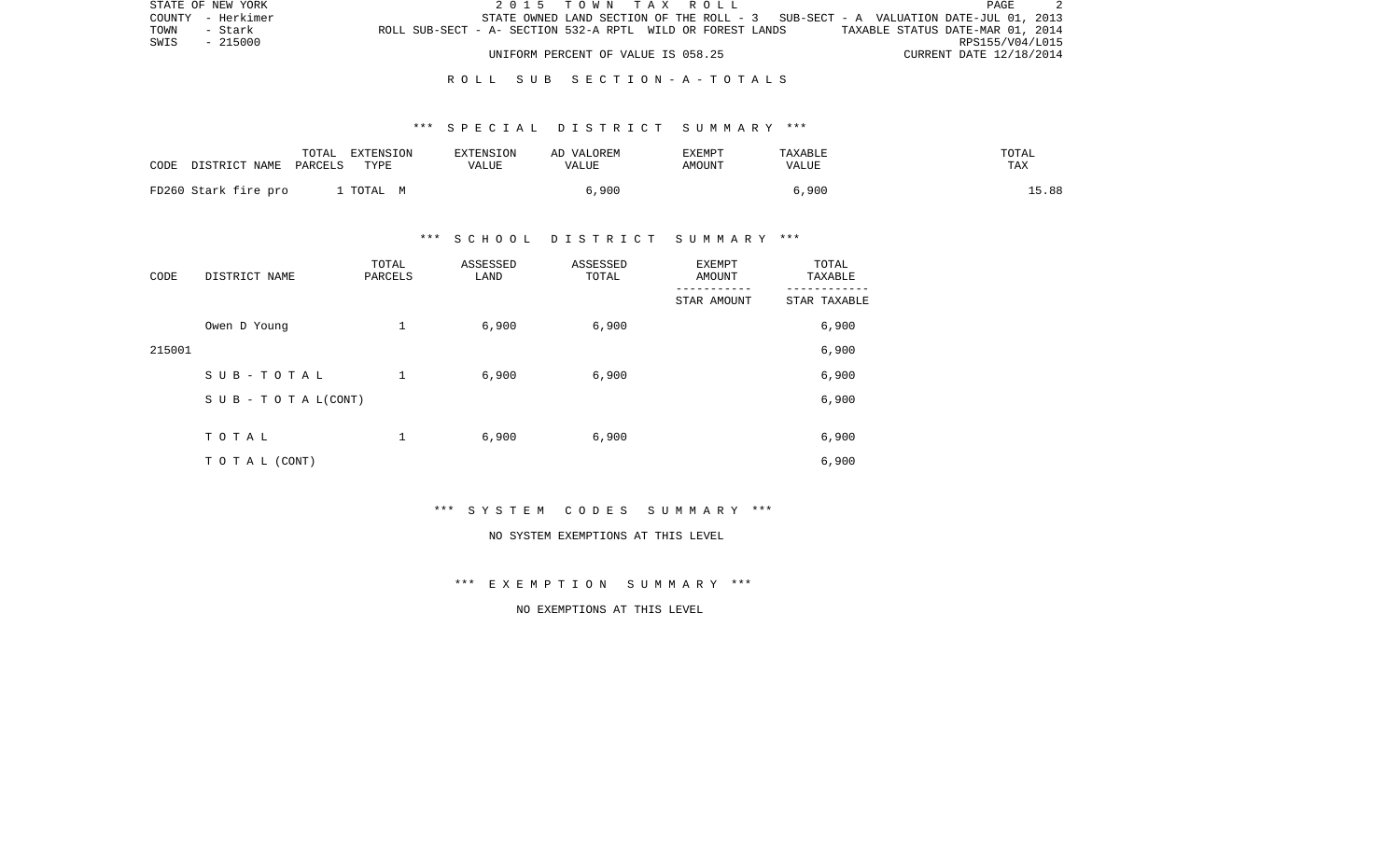|      | STATE OF NEW YORK |                                                            |                                    |  |  | 2015 TOWN TAX ROLL |                                                                                   |                                  | PAGE |                 |
|------|-------------------|------------------------------------------------------------|------------------------------------|--|--|--------------------|-----------------------------------------------------------------------------------|----------------------------------|------|-----------------|
|      | COUNTY - Herkimer |                                                            |                                    |  |  |                    | STATE OWNED LAND SECTION OF THE ROLL - 3 SUB-SECT - A VALUATION DATE-JUL 01, 2013 |                                  |      |                 |
| TOWN | - Stark           | ROLL SUB-SECT - A- SECTION 532-A RPTL WILD OR FOREST LANDS |                                    |  |  |                    |                                                                                   | TAXABLE STATUS DATE-MAR 01, 2014 |      |                 |
|      | SWIS - 215000     |                                                            |                                    |  |  |                    |                                                                                   |                                  |      | RPS155/V04/L015 |
|      |                   |                                                            | UNIFORM PERCENT OF VALUE IS 058.25 |  |  |                    |                                                                                   | CURRENT DATE 12/18/2014          |      |                 |

#### R O L L S U B S E C T I O N - A - T O T A L S

| ROLL |                  | TOTAL   | ASSESSED | ASSESSED | <b>EXEMPT</b> | TOTAL        |      | TOTAL  |
|------|------------------|---------|----------|----------|---------------|--------------|------|--------|
| SEC  | DESCRIPTION      | PARCELS | LAND     | TOTAL    | AMOUNT        | TAXABLE      |      | TAX    |
|      |                  |         |          |          |               | ------------ | TAX  |        |
|      |                  |         |          |          | STAR AMOUNT   | STAR TAXABLE | RATE |        |
|      | County Tax       |         | 6,900    | 6,900    |               | 6,900        |      | 67.20  |
|      | Town Tax         |         | 6,900    | 6,900    |               | 6,900        |      | 66.80  |
|      | SPEC DIST TAXES  |         |          |          |               |              |      | 15.88  |
|      | STATE OWNED LAND |         |          |          |               |              |      | 149.88 |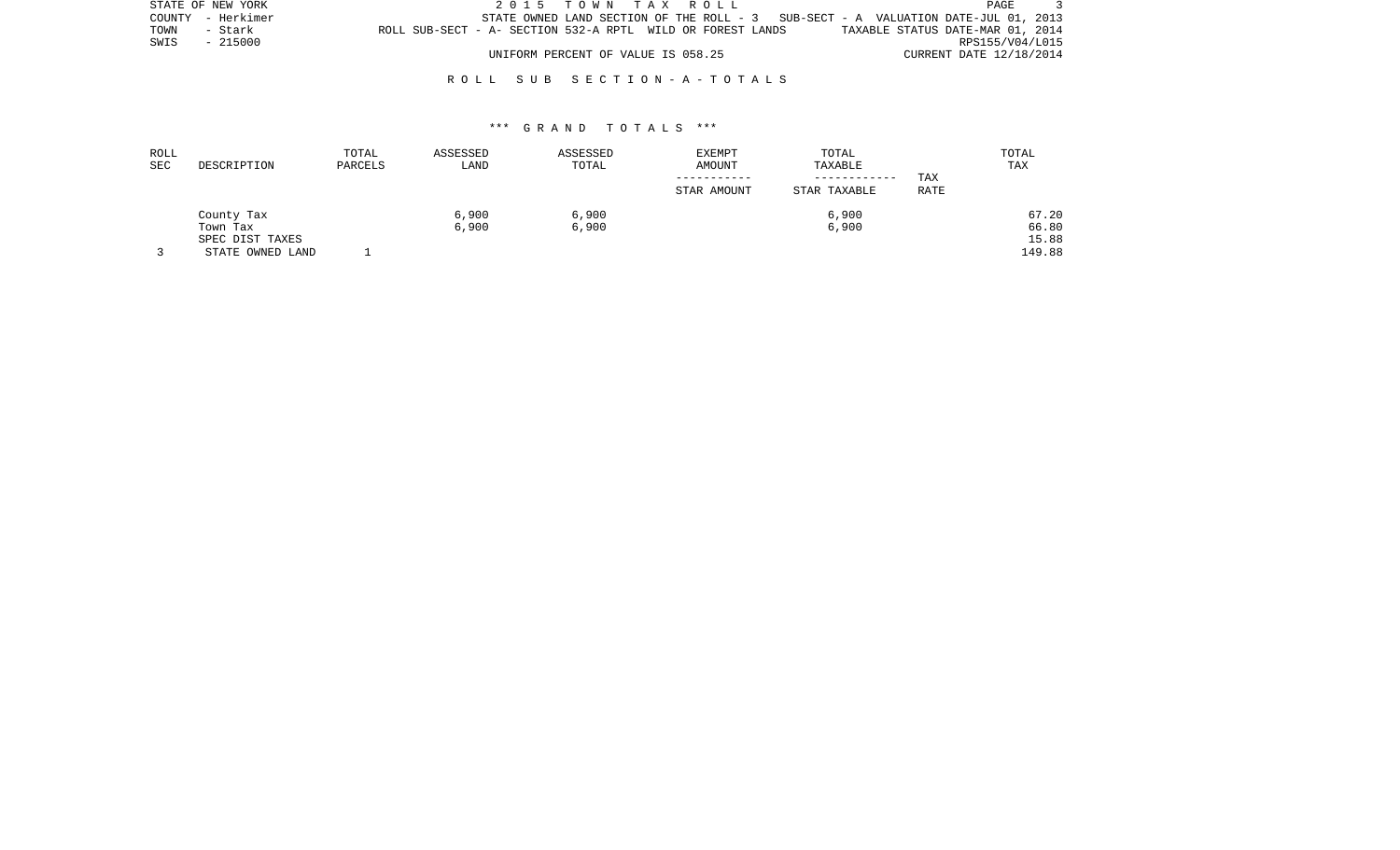| STATE OF NEW YORK      | 2 0 1 5                        |                      | TOWN TAX ROLL                                                |                                     | PAGE                             |
|------------------------|--------------------------------|----------------------|--------------------------------------------------------------|-------------------------------------|----------------------------------|
| - Herkimer<br>COUNTY   |                                |                      | STATE OWNED LAND SECTION OF THE ROLL - 3                     | SUB-SECT - Y VALUATION DATE-JUL 01, | 2013                             |
| - Stark<br>TOWN        | ROLL SUB-SECT - Y- SECTION 545 |                      | RPTL TRANSITION ASSESSMENTS                                  |                                     | TAXABLE STATUS DATE-MAR 01, 2014 |
| $-215000$<br>SWIS      |                                | OWNERS NAME SEOUENCE |                                                              |                                     |                                  |
|                        |                                |                      | UNIFORM PERCENT OF VALUE IS 058.25                           |                                     |                                  |
|                        |                                |                      |                                                              |                                     |                                  |
| TAX MAP PARCEL NUMBER  | PROPERTY LOCATION & CLASS      | ASSESSMENT           | EXEMPTION CODE-----------------COUNTY--------TOWN----------- |                                     |                                  |
| CURRENT OWNERS NAME    | SCHOOL DISTRICT                | LAND                 | TAX DESCRIPTION                                              | TAXABLE VALUE                       |                                  |
| CURRENT OWNERS ADDRESS | PARCEL SIZE/GRID COORD TOTAL   |                      | SPECIAL DISTRICTS                                            |                                     | TAX AMOUNT                       |
|                        |                                |                      |                                                              |                                     | *****************                |
|                        | 50 Wolf Rd                     |                      |                                                              |                                     |                                  |
| $333. - 1 - 1.1$       | 993 Transition t               |                      | County Tax                                                   | 0.00                                | 0.00                             |
| State of New York      | 215001<br>Owen D Young         |                      | Town Tax                                                     | 0.00                                | 0.00                             |
| 50 Wolf Rd             | ACRES<br>0.01                  |                      | FD260 Stark fire prot #1                                     | 0 TO M                              |                                  |
| Albany, NY 12233       | FULL MARKET VALUE              | 0                    |                                                              |                                     |                                  |
|                        |                                |                      | TOTAL TAX ---                                                |                                     | $0.00**$                         |
|                        |                                |                      |                                                              |                                     |                                  |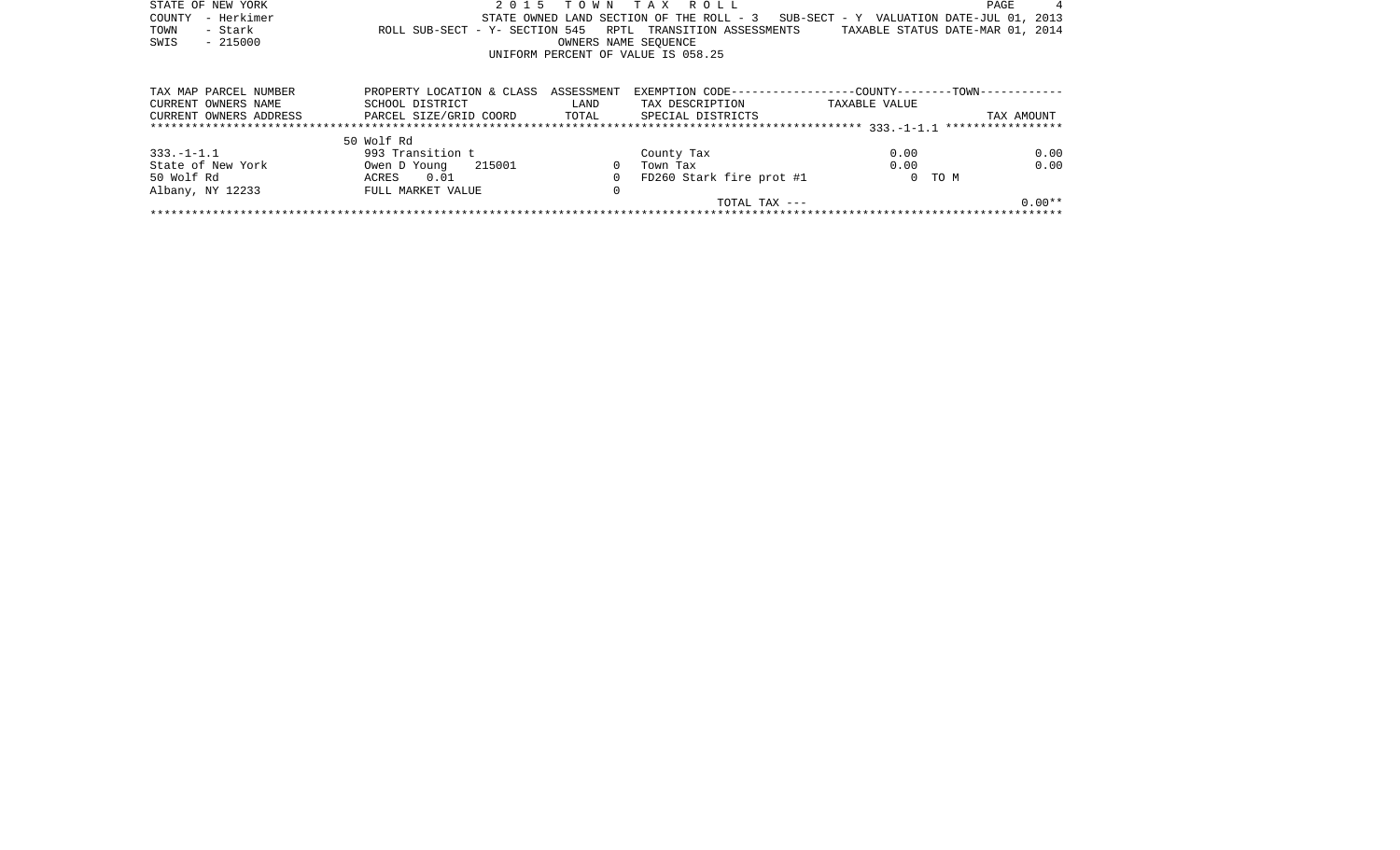| STATE OF NEW YORK | 2015 TOWN TAX ROLL                                                                | PAGE                             |
|-------------------|-----------------------------------------------------------------------------------|----------------------------------|
| COUNTY - Herkimer | STATE OWNED LAND SECTION OF THE ROLL - 3 SUB-SECT - Y VALUATION DATE-JUL 01, 2013 |                                  |
| TOWN<br>- Stark   | ROLL SUB-SECT - Y- SECTION 545 RPTL TRANSITION ASSESSMENTS                        | TAXABLE STATUS DATE-MAR 01, 2014 |
| SWIS - 215000     |                                                                                   | RPS155/V04/L015                  |
|                   | UNIFORM PERCENT OF VALUE IS 058.25                                                | CURRENT DATE 12/18/2014          |

#### R O L L S U B S E C T I O N - Y - T O T A L S

#### \*\*\* S P E C I A L D I S T R I C T S U M M A R Y \*\*\*

|      |   | $-\sim$<br>. |                     |                    | ,,, | ------- |                      |
|------|---|--------------|---------------------|--------------------|-----|---------|----------------------|
| CODE | . | ∕ ⊄∧د        | $-$<br>◡<br>- - - - | $V_{A}$<br>A LIU P |     | JN      | $m \times r$<br>LAL. |
|      |   |              |                     |                    |     |         |                      |

FD260 Stark fire pro 1 TOTAL M

\*\*\* S C H O O L D I S T R I C T S U M M A R Y \*\*\*

| CODE | DISTRICT NAME | TOTAL<br>PARCELS | ASSESSED<br>LAND | ASSESSED<br>TOTAL | EXEMPT<br>AMOUNT | TOTAL<br>TAXABLE |
|------|---------------|------------------|------------------|-------------------|------------------|------------------|
|      |               |                  |                  |                   | STAR AMOUNT      | STAR TAXABLE     |
|      | Owen D Young  |                  |                  |                   |                  |                  |

215001

| SUB-TOTAL                  |  |
|----------------------------|--|
| S U B - T O T A $L$ (CONT) |  |
| тотаь                      |  |
| T O T A L (CONT)           |  |

\*\*\* S Y S T E M C O D E S S U M M A R Y \*\*\*

NO SYSTEM EXEMPTIONS AT THIS LEVEL

\*\*\* E X E M P T I O N S U M M A R Y \*\*\*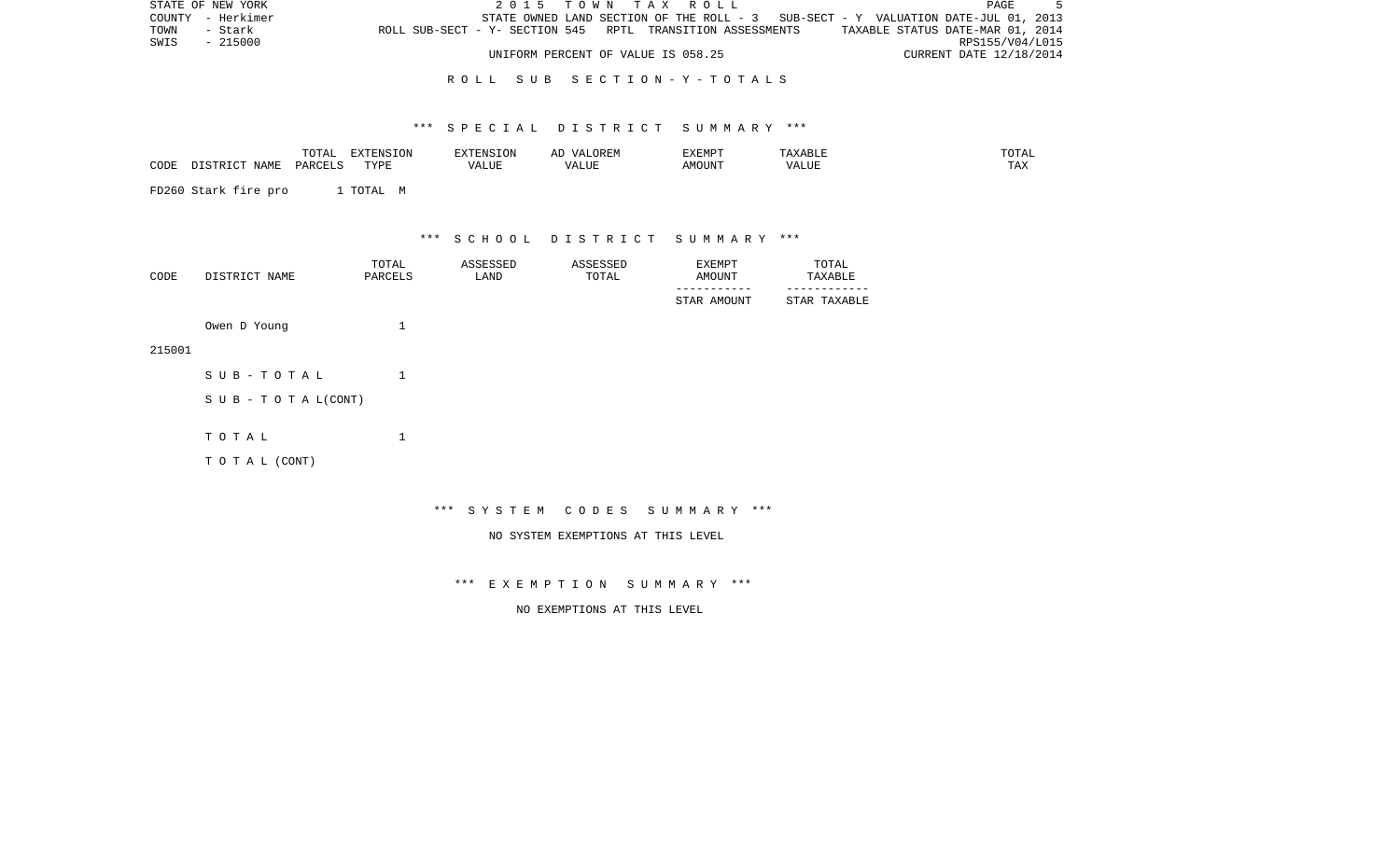| STATE OF NEW YORK | 2015 TOWN TAX ROLL                                                                | 6<br>PAGE                        |
|-------------------|-----------------------------------------------------------------------------------|----------------------------------|
| COUNTY - Herkimer | STATE OWNED LAND SECTION OF THE ROLL - 3 SUB-SECT - Y VALUATION DATE-JUL 01, 2013 |                                  |
| TOWN<br>- Stark   | ROLL SUB-SECT - Y- SECTION 545 RPTL TRANSITION ASSESSMENTS                        | TAXABLE STATUS DATE-MAR 01, 2014 |
| - 215000<br>SWIS  |                                                                                   | RPS155/V04/L015                  |
|                   | UNIFORM PERCENT OF VALUE IS 058.25                                                | CURRENT DATE 12/18/2014          |

#### R O L L S U B S E C T I O N - Y - T O T A L S

#### \*\*\* G R A N D T O T A L S \*\*\*

| ROLL |             | TOTAL   | ASSESSED | ASSESSED | EXEMPT      | TOTAL        |             | TOTAL |
|------|-------------|---------|----------|----------|-------------|--------------|-------------|-------|
| SEC  | DESCRIPTION | PARCELS | LAND     | TOTAL    | AMOUNT      | TAXABLE      |             | TAX   |
|      |             |         |          |          | ----------- | ------------ | TAX         |       |
|      |             |         |          |          | STAR AMOUNT | STAR TAXABLE | <b>RATE</b> |       |
|      |             |         |          |          |             |              |             |       |

RS 3 TOTAL

SPEC DIST TAXES

3 STATE OWNED LAND 1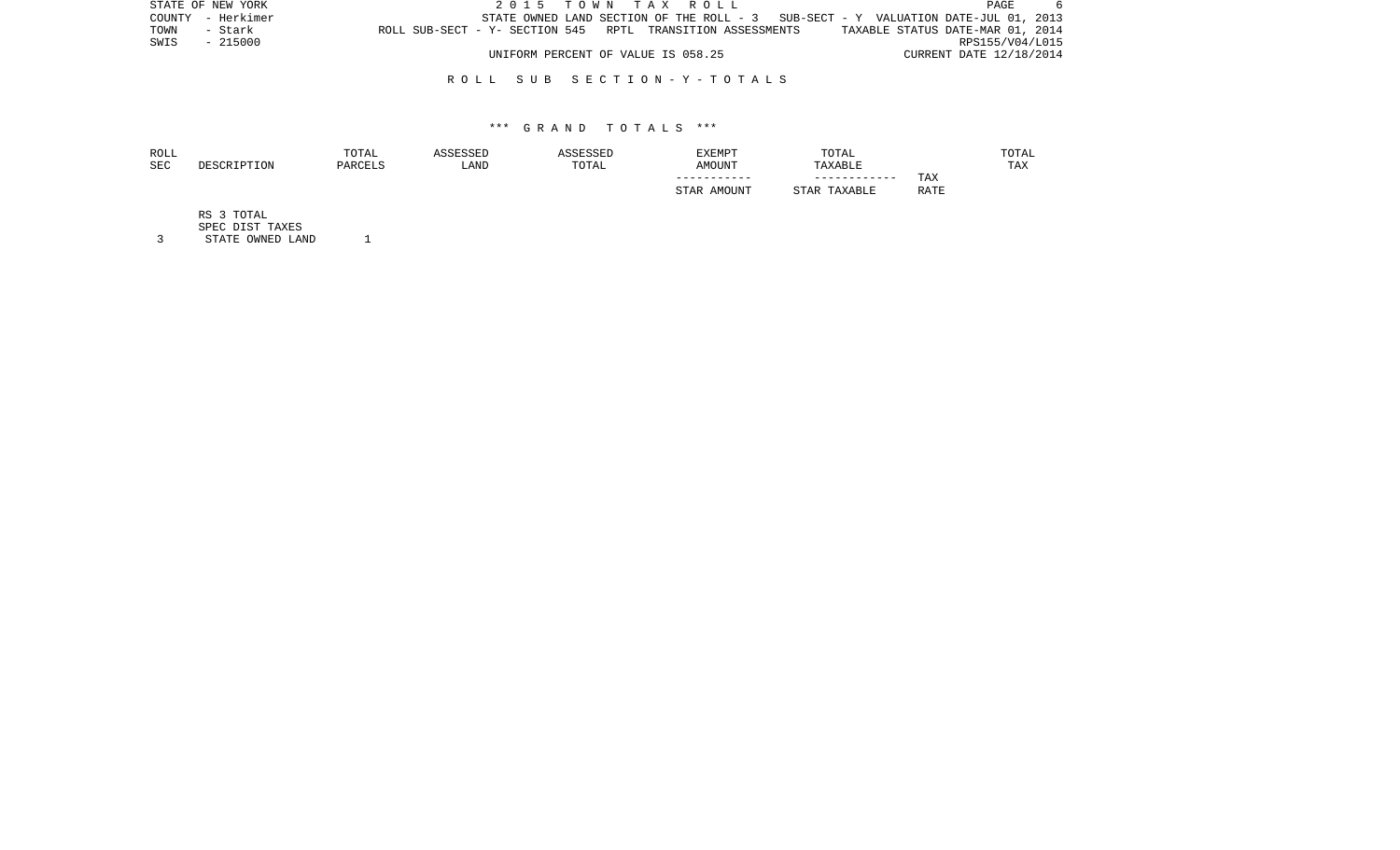| STATE OF NEW YORK | 2015 TOWN TAX ROLL                       | PAGE                             |  |
|-------------------|------------------------------------------|----------------------------------|--|
| COUNTY - Herkimer | STATE OWNED LAND SECTION OF THE ROLL - 3 | VALUATION DATE-JUL 01, 2013      |  |
| TOWN<br>- Stark   |                                          | TAXABLE STATUS DATE-MAR 01, 2014 |  |
| SWIS<br>- 215000  |                                          | RPS155/V04/L015                  |  |
|                   | UNIFORM PERCENT OF VALUE IS 058.25       | CURRENT DATE 12/18/2014          |  |
|                   |                                          |                                  |  |

#### \*\*\* S P E C I A L D I S T R I C T S U M M A R Y \*\*\*

R O L L S E C T I O N T O T A L S

| CODE DISTRICT NAME   | TOTAL<br>PARCELS | EXTENSION<br>TYPE | EXTENSION<br>VALUE | AD VALOREM<br>VALUE | <b>EXEMPT</b><br>AMOUNT | <b>TAXABLE</b><br>VALUE | TOTAL<br>TAX |
|----------------------|------------------|-------------------|--------------------|---------------------|-------------------------|-------------------------|--------------|
| FD260 Stark fire pro |                  | 2 TOTAL M         |                    | 900, ا              |                         | 6,900                   | 15.88        |

#### \*\*\* S C H O O L D I S T R I C T S U M M A R Y \*\*\*

| CODE   | DISTRICT NAME                    | TOTAL<br>PARCELS | ASSESSED<br>LAND | ASSESSED<br>TOTAL | EXEMPT<br>AMOUNT | TOTAL<br>TAXABLE |
|--------|----------------------------------|------------------|------------------|-------------------|------------------|------------------|
|        |                                  |                  |                  |                   | STAR AMOUNT      | STAR TAXABLE     |
|        | Owen D Young                     | 2                | 6,900            | 6,900             |                  | 6,900            |
| 215001 |                                  |                  |                  |                   |                  | 6,900            |
|        | SUB-TOTAL                        | 2                | 6,900            | 6,900             |                  | 6,900            |
|        | $S \cup B - T \cup T A L (CONT)$ |                  |                  |                   |                  | 6,900            |
|        |                                  |                  |                  |                   |                  |                  |
|        | TOTAL                            | 2                | 6,900            | 6,900             |                  | 6,900            |
|        | T O T A L (CONT)                 |                  |                  |                   |                  | 6,900            |

\*\*\* S Y S T E M C O D E S S U M M A R Y \*\*\*

#### NO SYSTEM EXEMPTIONS AT THIS LEVEL

\*\*\* E X E M P T I O N S U M M A R Y \*\*\*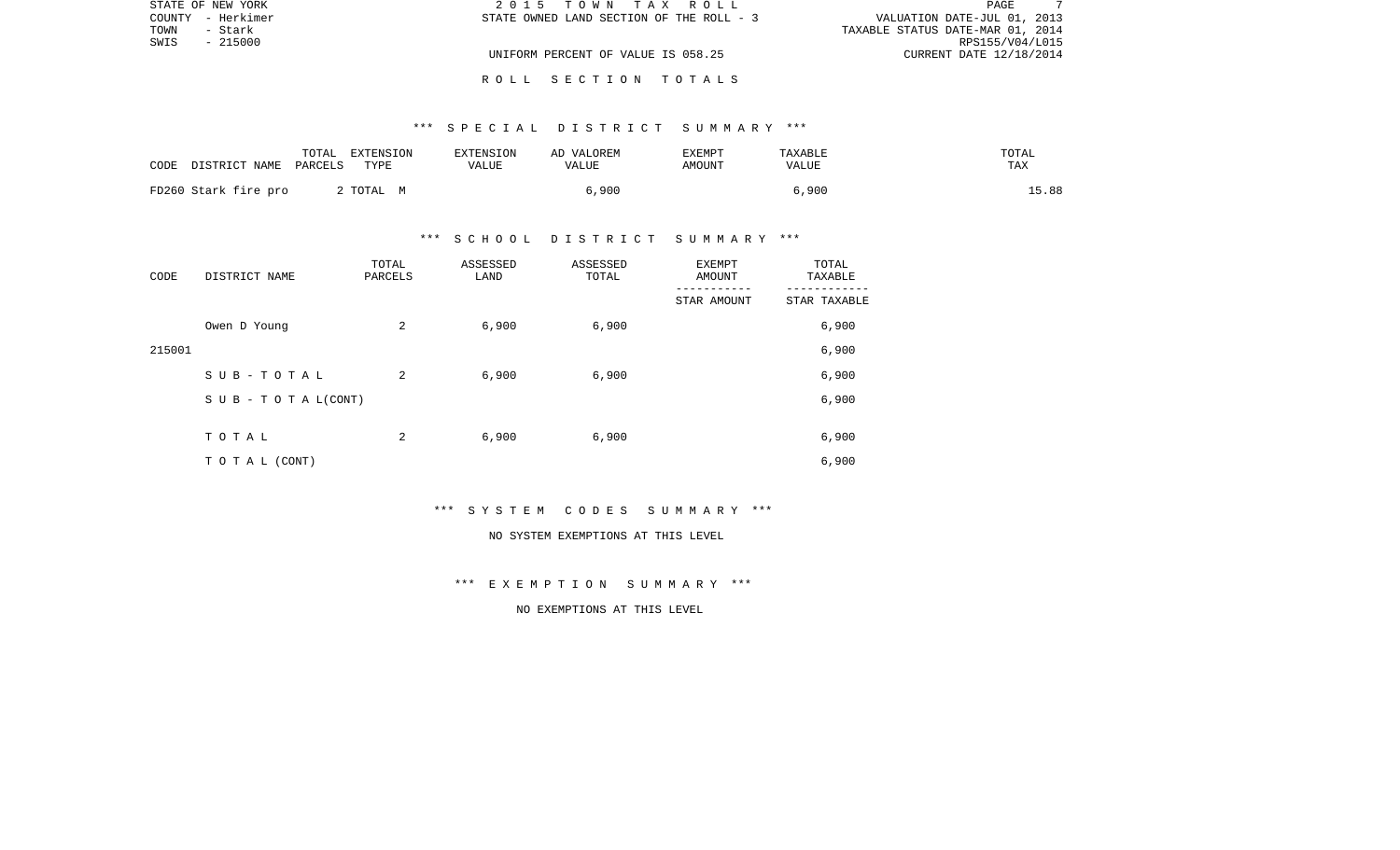| STATE OF NEW YORK    | 2015 TOWN TAX ROLL                       | PAGE                             |
|----------------------|------------------------------------------|----------------------------------|
| – Herkimer<br>COUNTY | STATE OWNED LAND SECTION OF THE ROLL - 3 | VALUATION DATE-JUL 01, 2013      |
| TOWN<br>- Stark      |                                          | TAXABLE STATUS DATE-MAR 01, 2014 |
| SWIS<br>$-215000$    |                                          | RPS155/V04/L015                  |
|                      | UNIFORM PERCENT OF VALUE IS 058.25       | CURRENT DATE 12/18/2014          |
|                      |                                          |                                  |

## \*\*\* G R A N D T O T A L S \*\*\*

R O L L S E C T I O N T O T A L S

| ROLL<br><b>SEC</b> | DESCRIPTION                                                   | TOTAL<br>PARCELS | ASSESSED<br>LAND | ASSESSED<br>TOTAL | EXEMPT<br>AMOUNT<br>STAR AMOUNT | TOTAL<br>TAXABLE<br>------------<br>STAR TAXABLE | TAX<br><b>RATE</b> | TOTAL<br>TAX                      |
|--------------------|---------------------------------------------------------------|------------------|------------------|-------------------|---------------------------------|--------------------------------------------------|--------------------|-----------------------------------|
|                    | County Tax<br>Town Tax<br>SPEC DIST TAXES<br>STATE OWNED LAND | ▵                | 6,900<br>6,900   | 6,900<br>6,900    |                                 | 6,900<br>6,900                                   |                    | 67.20<br>66.80<br>15.88<br>149.88 |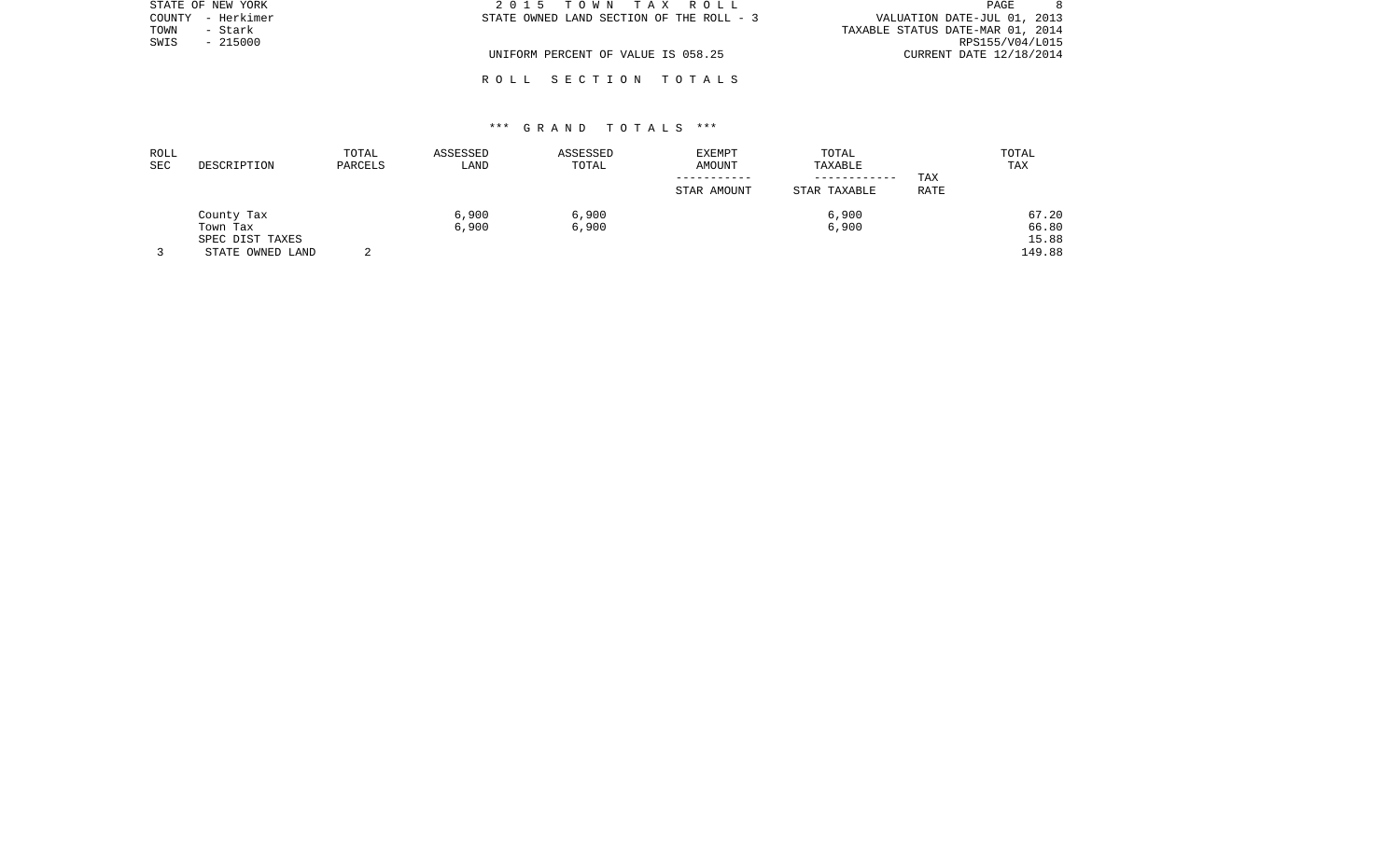|      | STATE OF NEW YORK | 2015 TOWN TAX ROLL |             |                                  | PAGE            | 9 |
|------|-------------------|--------------------|-------------|----------------------------------|-----------------|---|
|      | COUNTY - Herkimer |                    |             | VALUATION DATE-JUL 01, 2013      |                 |   |
| TOWN | - Stark           |                    |             | TAXABLE STATUS DATE-MAR 01, 2014 |                 |   |
| SWIS | - 215000          |                    | SWIS TOTALS |                                  | RPS155/V04/L015 |   |
|      |                   |                    |             | CURRENT DATE 12/18/2014          |                 |   |
|      |                   |                    |             |                                  |                 |   |

## \*\*\* S P E C I A L D I S T R I C T S U M M A R Y \*\*\*

| CODE<br>DISTRICT NAME PARCELS | TOTAL<br>EXTENSION<br>TYPE | EXTENSION<br>VALUE | AD VALOREM<br>VALUE | EXEMPT<br>AMOUNT | TAXABLE<br><b>VALUE</b> | TAX<br>RATE | TOTAL<br>TAX |
|-------------------------------|----------------------------|--------------------|---------------------|------------------|-------------------------|-------------|--------------|
| FD260 Stark fire pro          | 2 TOTAL M                  |                    | 6.900               |                  | 6.900                   | 2.301954    | 15.88        |

#### \*\*\* S C H O O L D I S T R I C T S U M M A R Y \*\*\*

| CODE   | DISTRICT NAME      | TOTAL<br>PARCELS | ASSESSED<br>LAND | ASSESSED<br>TOTAL | <b>EXEMPT</b><br>AMOUNT | TOTAL<br>TAXABLE |
|--------|--------------------|------------------|------------------|-------------------|-------------------------|------------------|
|        |                    |                  |                  |                   | STAR AMOUNT             | STAR TAXABLE     |
|        | Owen D Young       | 2                | 6,900            | 6,900             |                         | 6,900            |
| 215001 |                    |                  |                  |                   |                         | 6,900            |
|        | SUB-TOTAL          | 2                | 6,900            | 6,900             |                         | 6,900            |
|        | SUB - TO TAL(CONT) |                  |                  |                   |                         | 6,900            |
|        |                    |                  |                  |                   |                         |                  |
|        | TOTAL              | 2                | 6,900            | 6,900             |                         | 6,900            |
|        | T O T A L (CONT)   |                  |                  |                   |                         | 6,900            |

#### \*\*\* S Y S T E M C O D E S S U M M A R Y \*\*\*

## NO SYSTEM EXEMPTIONS AT THIS LEVEL

### \*\*\* E X E M P T I O N S U M M A R Y \*\*\*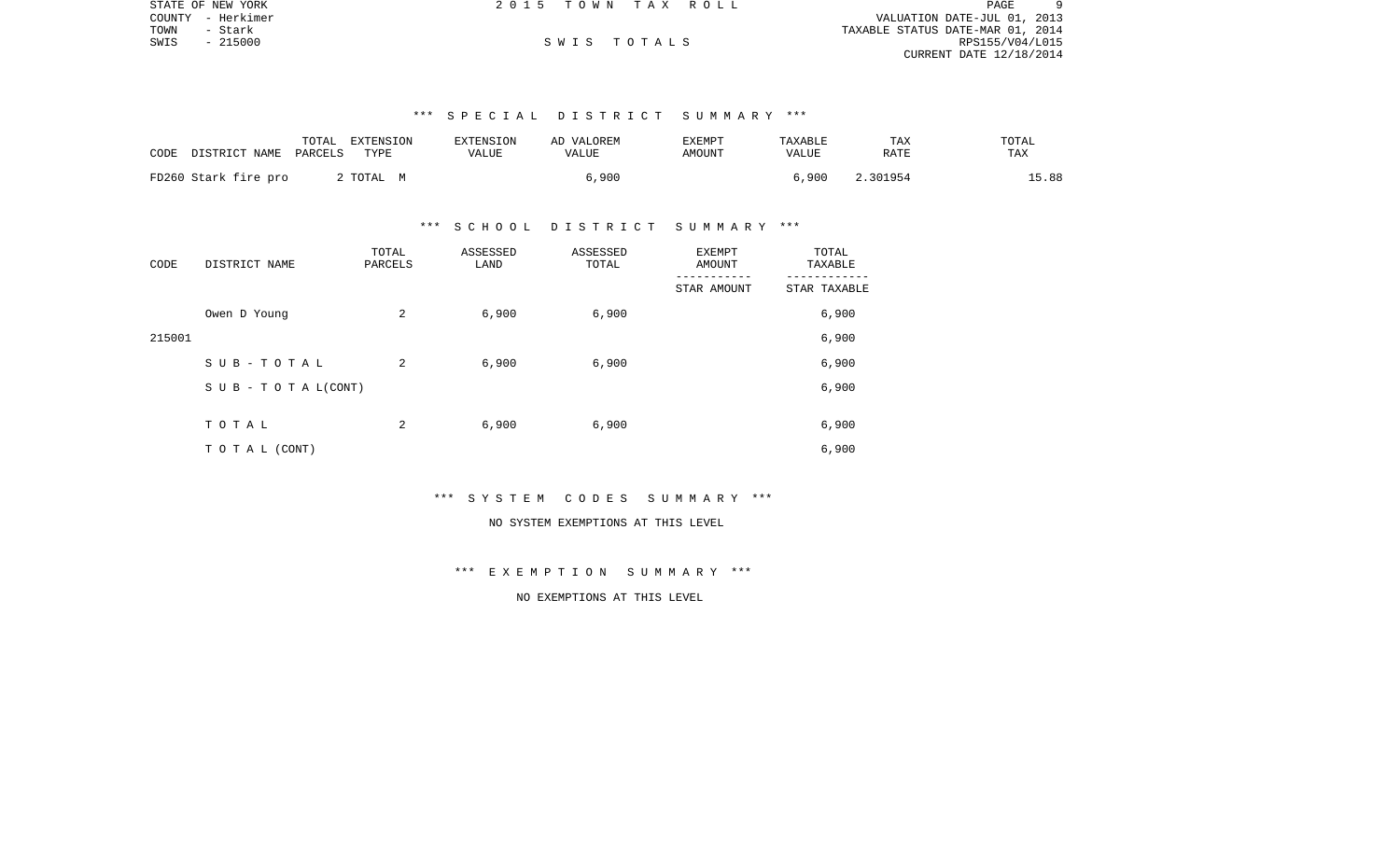|      | STATE OF NEW YORK | 2015 TOWN TAX ROLL |             |                                  | PAGE            | 10 |
|------|-------------------|--------------------|-------------|----------------------------------|-----------------|----|
|      | COUNTY - Herkimer |                    |             | VALUATION DATE-JUL 01, 2013      |                 |    |
| TOWN | - Stark           |                    |             | TAXABLE STATUS DATE-MAR 01, 2014 |                 |    |
| SWIS | $-215000$         |                    | SWIS TOTALS |                                  | RPS155/V04/L015 |    |
|      |                   |                    |             | CURRENT DATE 12/18/2014          |                 |    |

| ROLL<br>SEC | DESCRIPTION                                                   | TOTAL<br>PARCELS | ASSESSED<br>LAND | ASSESSED<br>TOTAL | EXEMPT<br>AMOUNT | TOTAL<br>TAXABLE |                      |                                   |
|-------------|---------------------------------------------------------------|------------------|------------------|-------------------|------------------|------------------|----------------------|-----------------------------------|
|             |                                                               |                  |                  |                   | STAR AMOUNT      | STAR TAXABLE     | TAX<br>RATE          |                                   |
| 3           | County Tax<br>Town Tax<br>SPEC DIST TAXES<br>STATE OWNED LAND | 2                | 6,900<br>6,900   | 6,900<br>6,900    |                  | 6,900<br>6,900   | 9.739679<br>9.681606 | 67.20<br>66.80<br>15.88<br>149.88 |
|             | County Tax<br>Town Tax<br>SPEC DIST TAXES                     |                  | 6,900<br>6,900   | 6,900<br>6,900    |                  | 6,900<br>6,900   | 9.739679<br>9.681606 | 67.20<br>66.80<br>15.88           |
| $\ast$      | TOTAL<br><b>SUB</b>                                           | $\overline{a}$   |                  |                   |                  |                  |                      | 149.88                            |
|             | County Tax<br>Town Tax<br>SPEC DIST TAXES                     |                  | 6,900<br>6,900   | 6,900<br>6,900    |                  | 6,900<br>6,900   | 9.739679<br>9.681606 | 67.20<br>66.80<br>15.88           |
| $* *$       | GRAND TOTAL                                                   | 2                |                  |                   |                  |                  |                      | 149.88                            |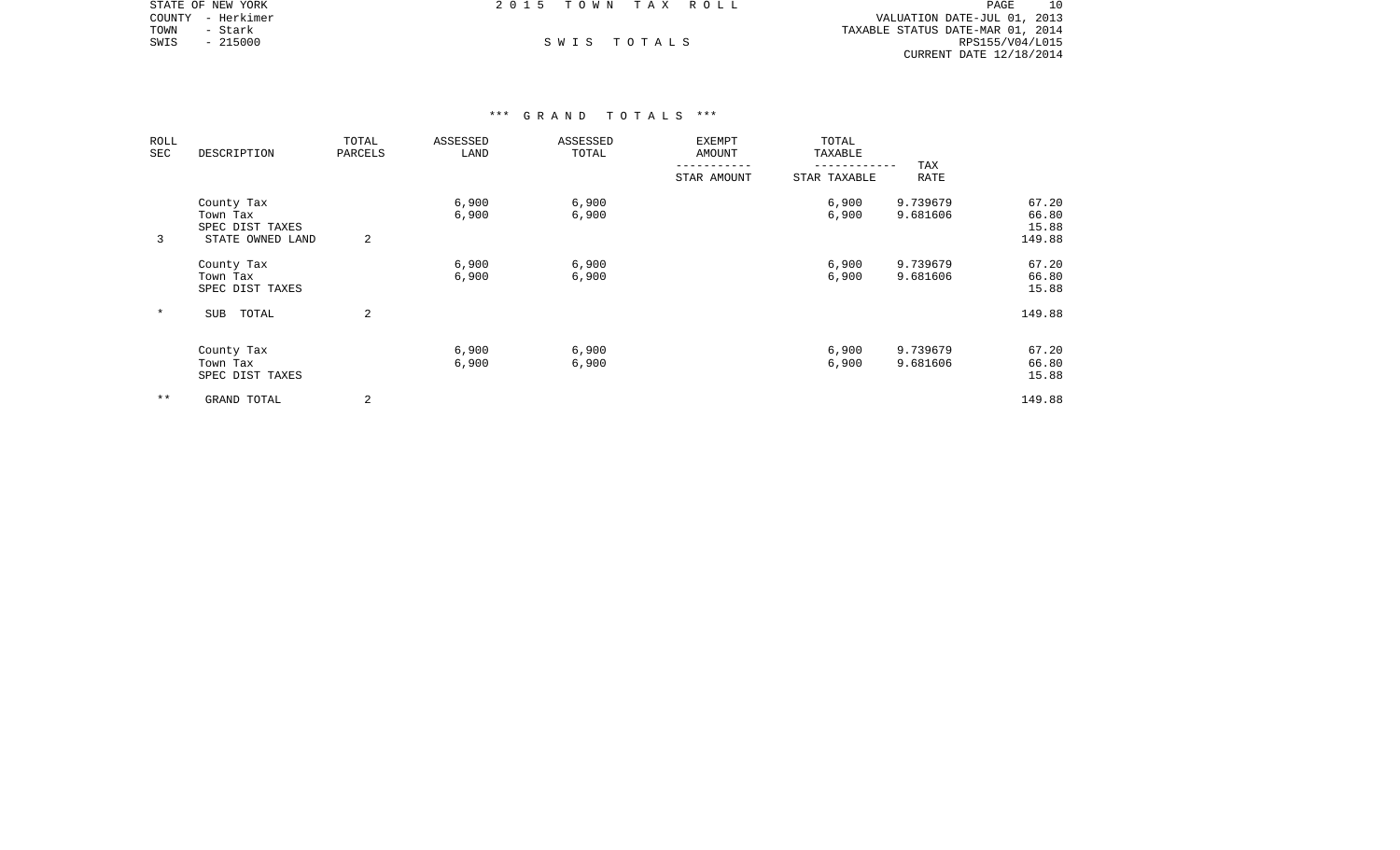| 11<br>PAGE                       |
|----------------------------------|
| VALUATION DATE-JUL 01, 2013      |
| TAXABLE STATUS DATE-MAR 01, 2014 |
| RPS155/V04/L015                  |
| CURRENT DATE 12/18/2014          |

## \*\*\* S P E C I A L D I S T R I C T S U M M A R Y \*\*\*

| DISTRICT NAME PARCELS<br>CODE | TOTAL<br>EXTENSION<br>TYPE | EXTENSION<br>VALUE | AD VALOREM<br>VALUE | <b>EXEMPT</b><br><b>AMOUNT</b> | TAXABLE<br>VALUE | TOTAL<br>TAX |
|-------------------------------|----------------------------|--------------------|---------------------|--------------------------------|------------------|--------------|
| FD260 Stark fire pro          | 2 ТОТАL М                  |                    | 6,900               |                                | 6,900            | 15.88        |

#### \*\*\* S C H O O L D I S T R I C T S U M M A R Y \*\*\*

| CODE   | DISTRICT NAME                    | TOTAL<br>PARCELS | ASSESSED<br>LAND | ASSESSED<br>TOTAL | <b>EXEMPT</b><br>AMOUNT | TOTAL<br>TAXABLE |  |
|--------|----------------------------------|------------------|------------------|-------------------|-------------------------|------------------|--|
|        |                                  |                  |                  |                   | STAR AMOUNT             | STAR TAXABLE     |  |
|        | Owen D Young                     | 2                | 6,900            | 6,900             |                         | 6,900            |  |
| 215001 |                                  |                  |                  |                   |                         | 6,900            |  |
|        | SUB-TOTAL                        | 2                | 6,900            | 6,900             |                         | 6,900            |  |
|        | $S \cup B - T \cup T A L (CONT)$ |                  |                  |                   |                         | 6,900            |  |
|        | TOTAL                            | 2                | 6,900            | 6,900             |                         | 6,900            |  |
|        |                                  |                  |                  |                   |                         |                  |  |
|        | T O T A L (CONT)                 |                  |                  |                   |                         | 6,900            |  |

## \*\*\* S Y S T E M C O D E S S U M M A R Y \*\*\*

## NO SYSTEM EXEMPTIONS AT THIS LEVEL

#### \*\*\* E X E M P T I O N S U M M A R Y \*\*\*